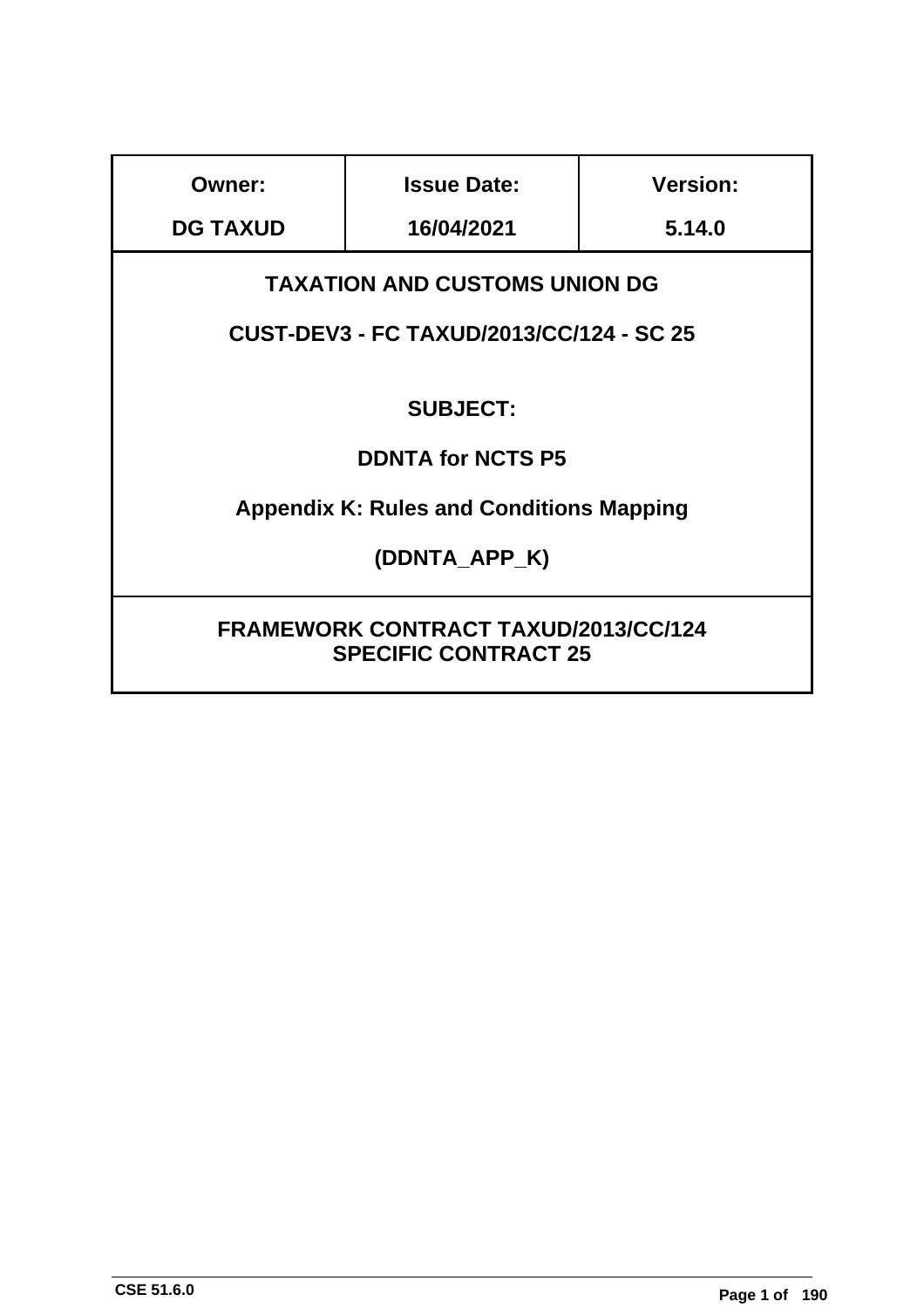**DDNTA for NCTS P5. Version 5.14.0 Aligned to DDNTA RFC-List.34 REF:DDNTA\_APP\_K Appendix K: Rules and Conditions Mapping 1. Introduction**

## **1. Introduction**

This Appendix K of the DDNA lists, all the Rules & Conditions [i.e. the Business transitions rules (Bxxxx), the Conditions (Cxxxx), the Technical transitions rules (Exxxx), the Guidelines (Gxxxx), the Rules (Rxxxx), the Sequencing rules (Sxxxx), the Technical rules (Txxxx)] and the exhaustive list of Data Group and Data Items on which they are applicable (with the full path provided). Along with each combination of R/C, IE and TMS path, two validation values are provided, the "Validated by Sender" and "Validated by Recipient", with the following available values:

R (Required validation by all countries)

R-by-MS-only (Required validation by EU Member States (CL010) only)

R-by-Sec-Area-only (Required validation by Security Area Countries (CL147) only)

SR (Strongly recommended)

N (Not allowed/applicable validation)

The selected "Validated by Sender" and "Validated by Recipient" value is applied to the specific IE and TMS path the R/C is applied.

Please note that this Appendix K is also available in XLSX file format, for further filtering and sorting. The text of the Rules & Conditions is available in the Appendix Q2.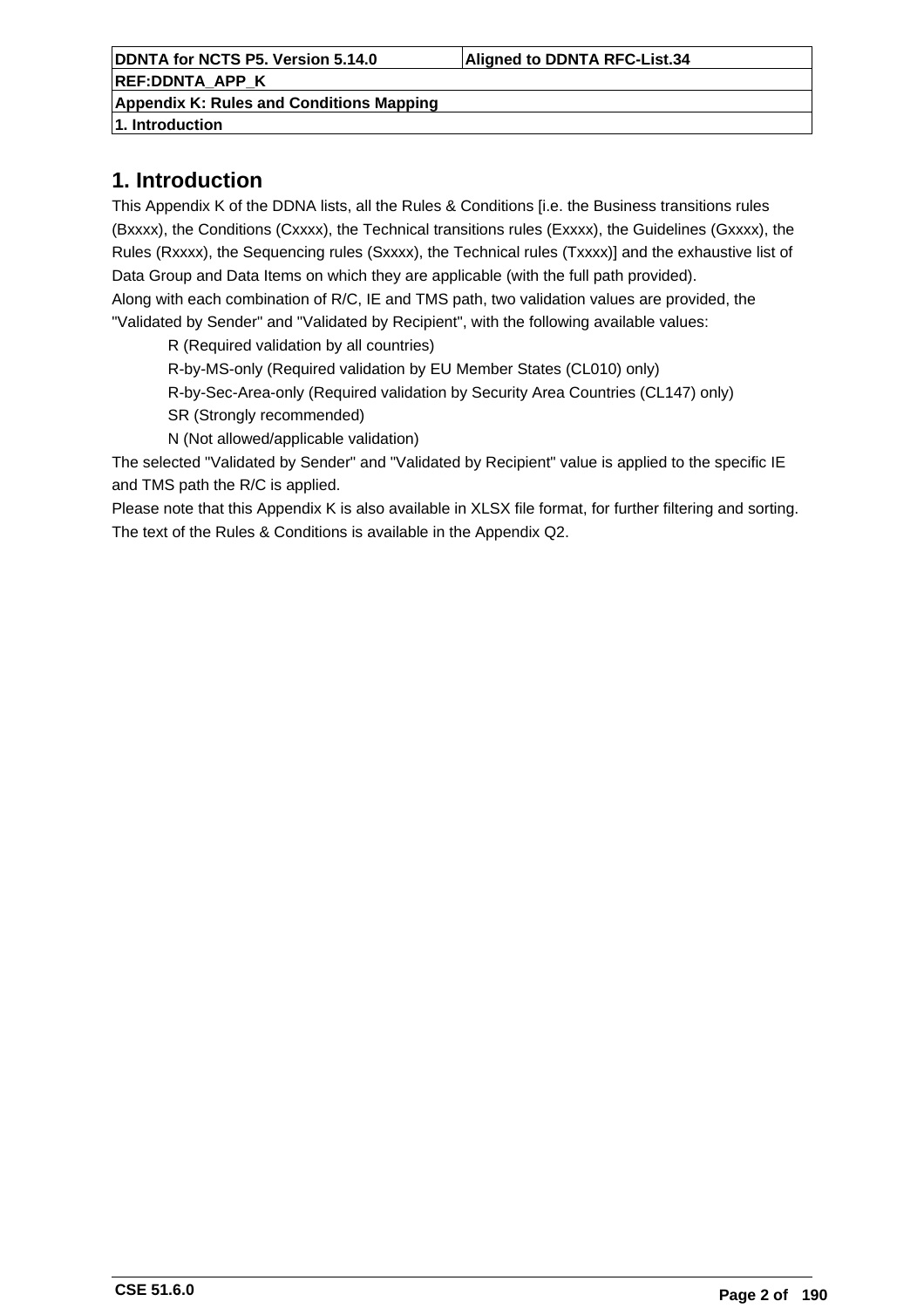**DDNTA for NCTS P5. Version 5.14.0 Aligned to DDNTA RFC-List.34**

**REF:DDNTA\_APP\_K**

**Appendix K: Rules and Conditions Mapping 2. Rules and Conditions mapping to IE paths**

# **2. Rules and Conditions mapping to IE paths**

| C/R               | IE.    | TMS Path                                                                                                              | <b>Validated By</b><br><b>Sender</b> | <b>Validated By</b><br><b>Recipient</b> |
|-------------------|--------|-----------------------------------------------------------------------------------------------------------------------|--------------------------------------|-----------------------------------------|
| B1000             | CC015C | MESSAGE / CONSIGNMENT / HOUSE<br>CONSIGNMENT / CONSIGNMENT ITEM / PREVIOUS<br><b>DOCUMENT</b>                         |                                      |                                         |
| B1000             | CD001C | MESSAGE / CONSIGNMENT / HOUSE<br>CONSIGNMENT / CONSIGNMENT ITEM / PREVIOUS<br><b>DOCUMENT</b>                         |                                      |                                         |
| B1000             | CD003C | MESSAGE / CONSIGNMENT / HOUSE<br>CONSIGNMENT / CONSIGNMENT ITEM / PREVIOUS<br><b>DOCUMENT</b>                         |                                      |                                         |
| B <sub>1000</sub> | CD012C | MESSAGE / CONSIGNMENT / HOUSE<br>CONSIGNMENT / CONSIGNMENT ITEM / PREVIOUS<br><b>DOCUMENT</b>                         |                                      |                                         |
| B <sub>1000</sub> | CD050C | MESSAGE / CONSIGNMENT / HOUSE<br>CONSIGNMENT / CONSIGNMENT ITEM / PREVIOUS<br><b>DOCUMENT</b>                         |                                      |                                         |
| B1000             | CD038C | MESSAGE / CONSIGNMENT / HOUSE<br>CONSIGNMENT / CONSIGNMENT ITEM / PREVIOUS<br><b>DOCUMENT</b>                         |                                      |                                         |
| B1000             | CC013C | MESSAGE / CONSIGNMENT / HOUSE<br>CONSIGNMENT / CONSIGNMENT ITEM / PREVIOUS<br><b>DOCUMENT</b>                         |                                      |                                         |
| B1000             | CD115C | MESSAGE / CONSIGNMENT / HOUSE<br>CONSIGNMENT / CONSIGNMENT ITEM / PREVIOUS<br><b>DOCUMENT</b>                         |                                      |                                         |
| B1000             | CD165C | MESSAGE / CONSIGNMENT / HOUSE<br>CONSIGNMENT / CONSIGNMENT ITEM / PREVIOUS<br><b>DOCUMENT</b>                         |                                      |                                         |
| B <sub>1000</sub> | CD160C | MESSAGE / CONSIGNMENT / HOUSE<br>CONSIGNMENT / CONSIGNMENT ITEM / PREVIOUS<br><b>DOCUMENT</b>                         |                                      |                                         |
| B1201             | CD018C | MESSAGE / CONSIGNMENT / DEPARTURE<br>TRANSPORT MEANS.Identification number (an35)                                     | R                                    | <b>SR</b>                               |
| B1202             | CD018C | MESSAGE / CONSIGNMENT / SUPPORTING<br>DOCUMENT.Reference number (an70)                                                | R                                    | <b>SR</b>                               |
| B1202             | CD018C | MESSAGE / CONSIGNMENT / HOUSE<br>CONSIGNMENT / CONSIGNMENT ITEM /<br>SUPPORTING DOCUMENT.Reference number<br>(an70)   | $\mathsf R$                          | <b>SR</b>                               |
| B1202             | CD018C | MESSAGE / CONSIGNMENT / HOUSE<br>CONSIGNMENT / TRANSPORT<br>DOCUMENT.Reference number (an70)                          | $\mathsf R$                          | <b>SR</b>                               |
| B1202             | CD018C | MESSAGE / CONSIGNMENT / ADDITIONAL<br>REFERENCE.Reference number (an.,70)                                             | R                                    | <b>SR</b>                               |
| B1202             | CD018C | MESSAGE / CONSIGNMENT / HOUSE<br>CONSIGNMENT / CONSIGNMENT ITEM /<br>ADDITIONAL REFERENCE.Reference number<br>(an70)  | $\mathsf R$                          | <b>SR</b>                               |
| B1202             | CD018C | MESSAGE / CONSIGNMENT / HOUSE<br>CONSIGNMENT / ADDITIONAL<br>REFERENCE.Reference number (an70)                        | $\mathsf{R}$                         | <b>SR</b>                               |
| B1202             | CD018C | MESSAGE / CONSIGNMENT / HOUSE<br>CONSIGNMENT / SUPPORTING<br>DOCUMENT.Reference number (an70)                         | R                                    | <b>SR</b>                               |
| B1202             | CD018C | MESSAGE / CONSIGNMENT / HOUSE<br>CONSIGNMENT / CONSIGNMENT ITEM /<br>TRANSPORT DOCUMENT.Reference number (an70)       | $\mathsf{R}$                         | <b>SR</b>                               |
| B1203             | CD018C | MESSAGE / CONSIGNMENT / HOUSE<br>CONSIGNMENT / CONSIGNMENT ITEM /<br>PACKAGING. Shipping marks (an512)                | $\mathsf{R}$                         | <b>SR</b>                               |
| B1206             | CD018C | MESSAGE / CONSIGNMENT.Gross mass (n16,6)                                                                              | R                                    | SR                                      |
| B1206             | CD018C | MESSAGE / CONSIGNMENT / HOUSE<br>CONSIGNMENT / CONSIGNMENT ITEM /<br>COMMODITY / GOODS MEASURE.Gross mass<br>(n.16,6) | R                                    | SR                                      |
| B1206             | CD018C | MESSAGE / CONSIGNMENT / HOUSE<br>CONSIGNMENT / CONSIGNMENT ITEM /<br>COMMODITY / GOODS MEASURE. Net mass (n16,6)      | R                                    | SR                                      |
| B1401             | CD018C | MESSAGE / CONSIGNMENT / HOUSE<br>CONSIGNMENT / CONSIGNMENT ITEM /<br>SUPPORTING DOCUMENT                              | $\mathsf{R}$                         | <b>SR</b>                               |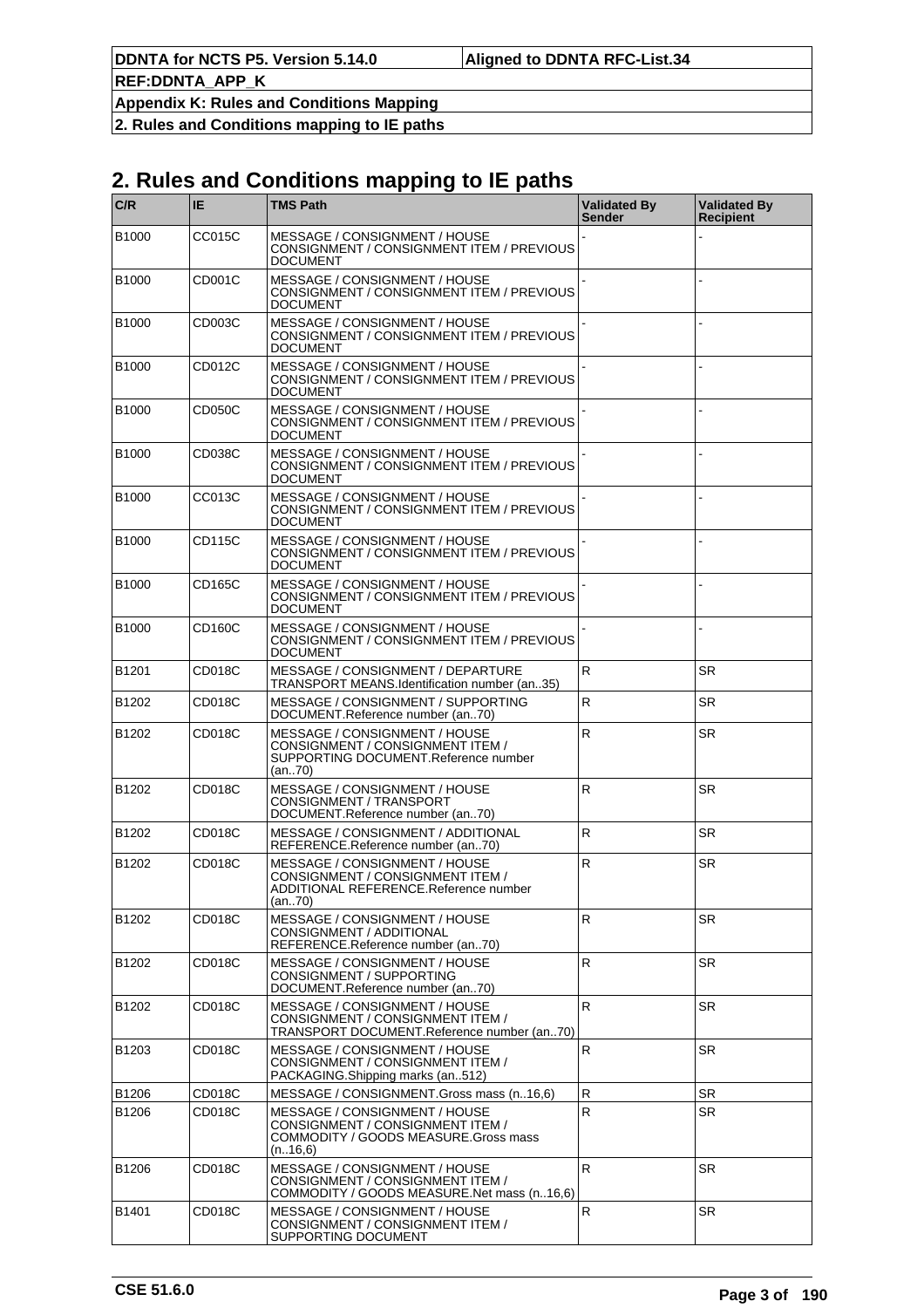| B1401        | CD018C        | MESSAGE / CONSIGNMENT / HOUSE<br>CONSIGNMENT / CONSIGNMENT ITEM /<br>ADDITIONAL REFERENCE                        | $\mathsf{R}$ | <b>SR</b>    |
|--------------|---------------|------------------------------------------------------------------------------------------------------------------|--------------|--------------|
| B1401        | CD018C        | MESSAGE / CONSIGNMENT / HOUSE<br>CONSIGNMENT / CONSIGNMENT ITEM /<br>TRANSPORT DOCUMENT                          | ${\sf R}$    | <b>SR</b>    |
| B1804        | CC015C        | MESSAGE / CONSIGNMENT / LOCATION OF<br>GOODS                                                                     |              |              |
| B1804        | CC013C        | MESSAGE / CONSIGNMENT / LOCATION OF<br>GOODS                                                                     |              |              |
| B1805        | CC015C        | MESSAGE / CONSIGNMENT / HOUSE<br>CONSIGNMENT / CONSIGNMENT ITEM /<br>COMMODITY / GOODS MEASURE.Net mass (n16,6)  |              |              |
| B1805        | CD001C        | MESSAGE / CONSIGNMENT / HOUSE<br>CONSIGNMENT / CONSIGNMENT ITEM /<br>COMMODITY / GOODS MEASURE.Net mass (n16,6)  | $\mathsf{R}$ | R            |
| B1805        | CD003C        | MESSAGE / CONSIGNMENT / HOUSE<br>CONSIGNMENT / CONSIGNMENT ITEM /<br>COMMODITY / GOODS MEASURE. Net mass (n16,6) | $\mathsf R$  | ${\sf R}$    |
| B1805        | CD050C        | MESSAGE / CONSIGNMENT / HOUSE<br>CONSIGNMENT / CONSIGNMENT ITEM /<br>COMMODITY / GOODS MEASURE.Net mass (n16,6)  | R.           | R.           |
| B1805        | CD038C        | MESSAGE / CONSIGNMENT / HOUSE<br>CONSIGNMENT / CONSIGNMENT ITEM /<br>COMMODITY / GOODS MEASURE.Net mass (n16,6)  | $\mathsf{R}$ | $\mathsf{R}$ |
| B1805        | CC013C        | MESSAGE / CONSIGNMENT / HOUSE<br>CONSIGNMENT / CONSIGNMENT ITEM /<br>COMMODITY / GOODS MEASURE. Net mass (n16,6) |              |              |
| B1805        | CD115C        | MESSAGE / CONSIGNMENT / HOUSE<br>CONSIGNMENT / CONSIGNMENT ITEM /<br>COMMODITY / GOODS MEASURE.Net mass (n16,6)  | R            | $\mathsf{R}$ |
| B1805        | CD165C        | MESSAGE / CONSIGNMENT / HOUSE<br>CONSIGNMENT / CONSIGNMENT ITEM /<br>COMMODITY / GOODS MEASURE.Net mass (n16,6)  | $\mathsf{R}$ | $\mathsf{R}$ |
| B1805        | CD160C        | MESSAGE / CONSIGNMENT / HOUSE<br>CONSIGNMENT / CONSIGNMENT ITEM /<br>COMMODITY / GOODS MEASURE.Net mass (n16,6)  | $\mathsf{R}$ | $\mathsf{R}$ |
| B1806        | CC015C        | MESSAGE / CONSIGNMENT / ACTIVE BORDER<br>TRANSPORT MEANS                                                         |              |              |
| B1806        | CC013C        | MESSAGE / CONSIGNMENT / ACTIVE BORDER<br>TRANSPORT MEANS                                                         |              |              |
| B1811        | CC015C        | MESSAGE / CONSIGNMENT / ACTIVE BORDER<br>TRANSPORT MEANS.Identification number (an35)                            |              |              |
| B1811        | CD001C        | MESSAGE / CONSIGNMENT / ACTIVE BORDER<br>TRANSPORT MEANS.Identification number (an35)                            | R            | R.           |
| <b>B1811</b> | CD003C        | MESSAGE / CONSIGNMENT / ACTIVE BORDER<br>TRANSPORT MEANS.Identification number (an35)                            | $\mathsf{R}$ | $\mathsf{R}$ |
| B1811        | CD050C        | MESSAGE / CONSIGNMENT / ACTIVE BORDER<br>TRANSPORT MEANS.Identification number (an35)                            | R.           | R            |
| B1811        | CD038C        | MESSAGE / CONSIGNMENT / ACTIVE BORDER<br>TRANSPORT MEANS.Identification number (an35)                            | R            | R.           |
| B1811        | CC013C        | MESSAGE / CONSIGNMENT / ACTIVE BORDER<br>TRANSPORT MEANS.Identification number (an35)                            |              |              |
| B1811        | CD115C        | MESSAGE / CONSIGNMENT / ACTIVE BORDER<br>TRANSPORT MEANS.Identification number (an35)                            | $\mathsf R$  | R            |
| B1811        | CD165C        | MESSAGE / CONSIGNMENT / ACTIVE BORDER<br>TRANSPORT MEANS.Identification number (an35)                            | R            | R.           |
| B1811        | CD160C        | MESSAGE / CONSIGNMENT / ACTIVE BORDER<br>TRANSPORT MEANS.Identification number (an35)                            | ${\sf R}$    | $\mathsf{R}$ |
| B1813        | CC015C        | MESSAGE / CUSTOMS OFFICE OF TRANSIT<br>(DECLARED).Reference number (an8)                                         |              |              |
| B1813        | CD001C        | <b>MESSAGE / CUSTOMS OFFICE OF TRANSIT</b><br>(DECLARED).Reference number (an8)                                  | R.           | R            |
| B1813        | CD003C        | MESSAGE / CUSTOMS OFFICE OF TRANSIT<br>(DECLARED).Reference number (an8)                                         | ${\sf R}$    | R            |
| B1813        | CD050C        | MESSAGE / CUSTOMS OFFICE OF TRANSIT<br>(DECLARED).Reference number (an8)                                         | ${\sf R}$    | R.           |
| B1813        | CD038C        | <b>MESSAGE / CUSTOMS OFFICE OF TRANSIT</b><br>(DECLARED).Reference number (an8)                                  | R            | R            |
| B1813        | CC013C        | MESSAGE / CUSTOMS OFFICE OF TRANSIT<br>(DECLARED).Reference number (an8)                                         |              |              |
| B1813        | <b>CD115C</b> | MESSAGE / CUSTOMS OFFICE OF TRANSIT<br>(DECLARED).Reference number (an8)                                         | $\mathsf{R}$ | R.           |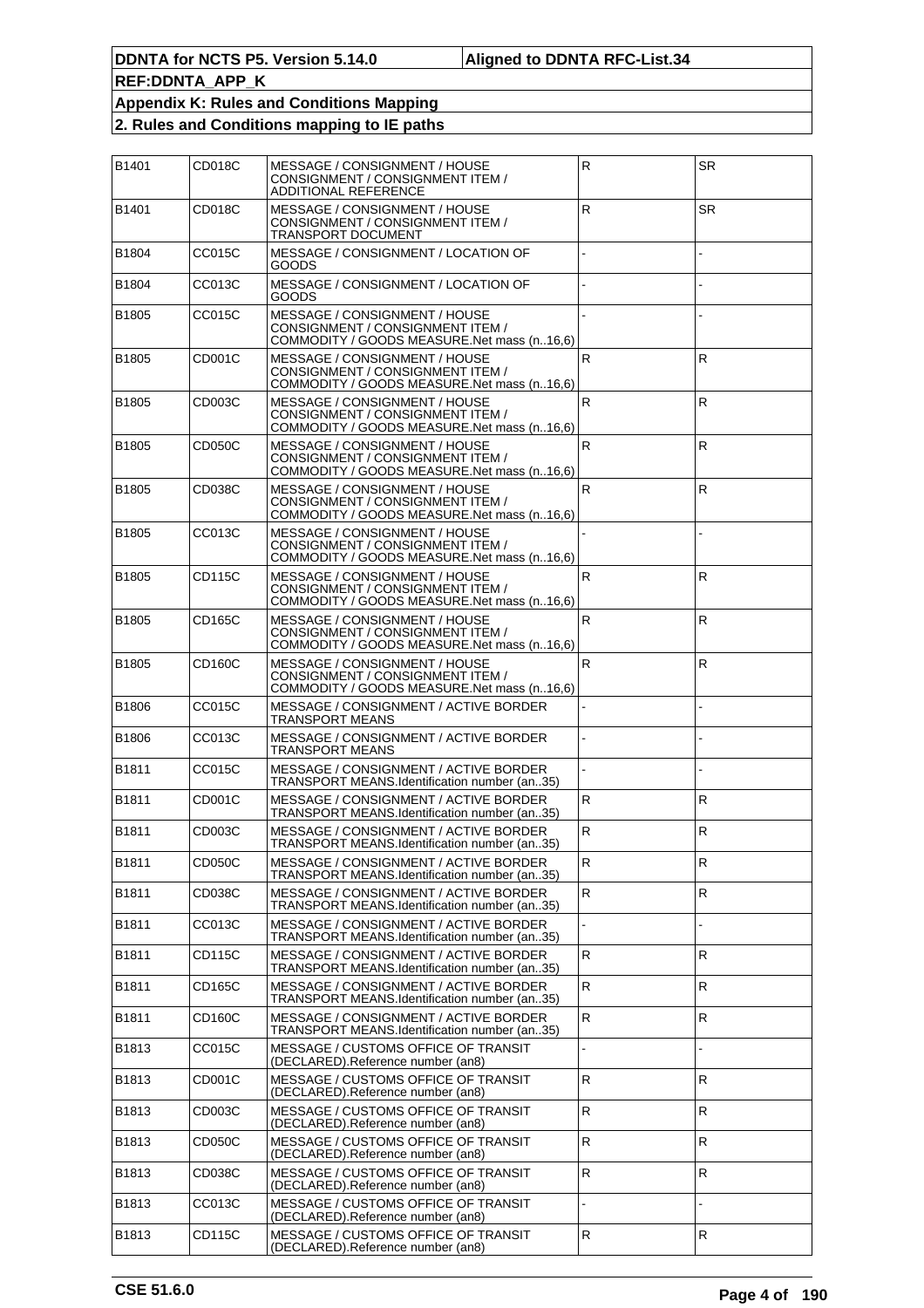| B1813             | CD165C | MESSAGE / CUSTOMS OFFICE OF TRANSIT<br>(DECLARED).Reference number (an8)                               | $\mathsf R$  | ${\sf R}$    |
|-------------------|--------|--------------------------------------------------------------------------------------------------------|--------------|--------------|
| B1813             | CD160C | MESSAGE / CUSTOMS OFFICE OF TRANSIT<br>(DECLARED).Reference number (an8)                               | $\mathsf R$  | R.           |
| B1814             | CC015C | MESSAGE / CONSIGNMENT / HOUSE<br>CONSIGNMENT / CONSIGNMENT ITEM /<br>ADDITIONAL INFORMATION.Code (an5) |              |              |
| B1814             | CD001C | MESSAGE / CONSIGNMENT / HOUSE<br>CONSIGNMENT / CONSIGNMENT ITEM /<br>ADDITIONAL INFORMATION.Code (an5) | $\mathsf R$  | R.           |
| B1814             | CD003C | MESSAGE / CONSIGNMENT / HOUSE<br>CONSIGNMENT / CONSIGNMENT ITEM /<br>ADDITIONAL INFORMATION.Code (an5) | ${\sf R}$    | $\mathsf{R}$ |
| B1814             | CD012C | MESSAGE / CONSIGNMENT / HOUSE<br>CONSIGNMENT / CONSIGNMENT ITEM /<br>ADDITIONAL INFORMATION.Code (an5) | ${\sf R}$    | $\mathsf{R}$ |
| B1814             | CD050C | MESSAGE / CONSIGNMENT / HOUSE<br>CONSIGNMENT / CONSIGNMENT ITEM /<br>ADDITIONAL INFORMATION.Code (an5) | $\mathsf R$  | R.           |
| B1814             | CD038C | MESSAGE / CONSIGNMENT / HOUSE<br>CONSIGNMENT / CONSIGNMENT ITEM /<br>ADDITIONAL INFORMATION.Code (an5) | ${\sf R}$    | $\mathsf{R}$ |
| B1814             | CC013C | MESSAGE / CONSIGNMENT / HOUSE<br>CONSIGNMENT / CONSIGNMENT ITEM /<br>ADDITIONAL INFORMATION.Code (an5) |              |              |
| B1814             | CD115C | MESSAGE / CONSIGNMENT / HOUSE<br>CONSIGNMENT / CONSIGNMENT ITEM /<br>ADDITIONAL INFORMATION.Code (an5) | $\mathsf{R}$ | R.           |
| B1814             | CD165C | MESSAGE / CONSIGNMENT / HOUSE<br>CONSIGNMENT / CONSIGNMENT ITEM /<br>ADDITIONAL INFORMATION.Code (an5) | ${\sf R}$    | $\mathsf{R}$ |
| B1814             | CD160C | MESSAGE / CONSIGNMENT / HOUSE<br>CONSIGNMENT / CONSIGNMENT ITEM /<br>ADDITIONAL INFORMATION.Code (an5) | $\mathsf R$  | $\mathsf{R}$ |
| B1815             | CC015C | MESSAGE / CONSIGNMENT / DEPARTURE<br>TRANSPORT MEANS.Identification number (an35)                      |              |              |
| B1815             | CD001C | MESSAGE / CONSIGNMENT / DEPARTURE<br>TRANSPORT MEANS.Identification number (an35)                      | $\mathsf R$  | R            |
| B1815             | CD003C | MESSAGE / CONSIGNMENT / DEPARTURE<br>TRANSPORT MEANS.Identification number (an35)                      | ${\sf R}$    | $\mathsf{R}$ |
| B1815             | CD012C | MESSAGE / CONSIGNMENT / DEPARTURE<br>TRANSPORT MEANS.Identification number (an35)                      | R            | R.           |
| B1815             | CD050C | MESSAGE / CONSIGNMENT / DEPARTURE<br>TRANSPORT MEANS.Identification number (an35)                      | $\mathsf R$  | R            |
| B1815             | CD038C | MESSAGE / CONSIGNMENT / DEPARTURE<br>TRANSPORT MEANS.Identification number (an35)                      | $\mathsf{R}$ | $\mathsf{R}$ |
| B1815             | CC013C | MESSAGE / CONSIGNMENT / DEPARTURE<br>TRANSPORT MEANS.Identification number (an35)                      |              |              |
| B1815             | CD115C | MESSAGE / CONSIGNMENT / DEPARTURE<br>TRANSPORT MEANS.Identification number (an35)                      | R            | R            |
| B1815             | CD165C | MESSAGE / CONSIGNMENT / DEPARTURE<br>TRANSPORT MEANS.Identification number (an35)                      | $\mathsf{R}$ | R.           |
| B1815             | CD160C | MESSAGE / CONSIGNMENT / DEPARTURE<br>TRANSPORT MEANS.Identification number (an35)                      | R            | R.           |
| B1820             | CC015C | MESSAGE / CONSIGNMENT / HOUSE<br>CONSIGNMENT / CONSIGNMENT ITEM /<br>CONSIGNEE                         |              |              |
| B1820             | CD001C | MESSAGE / CONSIGNMENT / HOUSE<br>CONSIGNMENT / CONSIGNMENT ITEM /<br>CONSIGNEE                         | $\mathsf R$  | R.           |
| B1820             | CD003C | MESSAGE / CONSIGNMENT / HOUSE<br>CONSIGNMENT / CONSIGNMENT ITEM /<br>CONSIGNEE                         | $\mathsf{R}$ | R.           |
| B <sub>1820</sub> | CD012C | MESSAGE / CONSIGNMENT / HOUSE<br>CONSIGNMENT / CONSIGNMENT ITEM /<br>CONSIGNEE                         | ${\sf R}$    | R            |
| B1820             | CD050C | MESSAGE / CONSIGNMENT / HOUSE<br>CONSIGNMENT / CONSIGNMENT ITEM /<br>CONSIGNEE                         | $\mathsf{R}$ | R.           |
| B1820             | CD038C | MESSAGE / CONSIGNMENT / HOUSE<br>CONSIGNMENT / CONSIGNMENT ITEM /<br>CONSIGNEE                         | ${\sf R}$    | R            |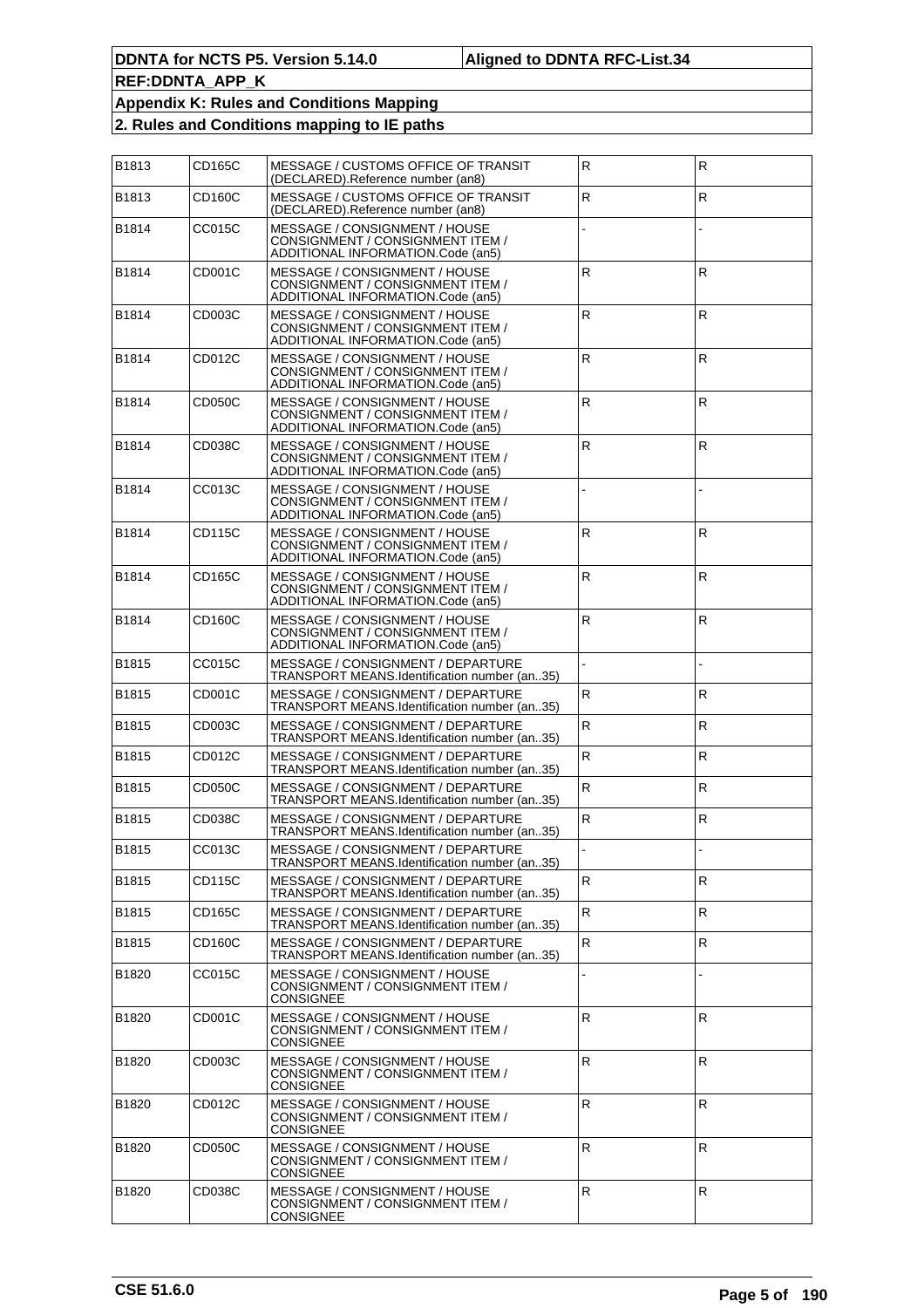| B1820 | CC013C              | MESSAGE / CONSIGNMENT / HOUSE<br>CONSIGNMENT / CONSIGNMENT ITEM /<br><b>CONSIGNEE</b>                      |              |              |
|-------|---------------------|------------------------------------------------------------------------------------------------------------|--------------|--------------|
| B1820 | CD115C              | MESSAGE / CONSIGNMENT / HOUSE<br>CONSIGNMENT / CONSIGNMENT ITEM /<br><b>CONSIGNEE</b>                      | $\mathsf{R}$ | $\mathsf{R}$ |
| B1820 | CD165C              | MESSAGE / CONSIGNMENT / HOUSE<br>CONSIGNMENT / CONSIGNMENT ITEM /<br><b>CONSIGNEE</b>                      | $\mathsf{R}$ | $\mathsf{R}$ |
| B1820 | CD160C              | MESSAGE / CONSIGNMENT / HOUSE<br>CONSIGNMENT / CONSIGNMENT ITEM /<br><b>CONSIGNEE</b>                      | $\mathsf{R}$ | $\mathsf{R}$ |
| B1821 | CC015C              | MESSAGE / CONSIGNMENT / HOUSE<br>CONSIGNMENT / CONSIGNMENT ITEM /<br>CONSIGNEE.Name (an70)                 |              |              |
| B1821 | CC015C              | MESSAGE / CONSIGNMENT / HOUSE<br>CONSIGNMENT / CONSIGNMENT ITEM /<br>CONSIGNEE / ADDRESS                   |              |              |
| B1821 | CC013C              | MESSAGE / CONSIGNMENT / HOUSE<br>CONSIGNMENT / CONSIGNMENT ITEM /<br>CONSIGNEE.Name (an70)                 |              |              |
| B1821 | CC013C              | MESSAGE / CONSIGNMENT / HOUSE<br>CONSIGNMENT / CONSIGNMENT ITEM /<br>CONSIGNEE / ADDRESS                   |              |              |
| B1822 | CC015C              | MESSAGE / CONSIGNMENT / HOUSE<br>CONSIGNMENT / CONSIGNMENT ITEM /<br>CONSIGNEE / ADDRESS.Postcode (an17)   |              |              |
| B1822 | CD001C              | MESSAGE / CONSIGNMENT / HOUSE<br>CONSIGNMENT / CONSIGNMENT ITEM /<br>CONSIGNEE / ADDRESS.Postcode (an17)   | $\mathsf{R}$ | $\mathsf{R}$ |
| B1822 | CD003C              | MESSAGE / CONSIGNMENT / HOUSE<br>CONSIGNMENT / CONSIGNMENT ITEM /<br>CONSIGNEE / ADDRESS.Postcode (an17)   | ${\sf R}$    | $\mathsf{R}$ |
| B1822 | CD012C              | MESSAGE / CONSIGNMENT / HOUSE<br>CONSIGNMENT / CONSIGNMENT ITEM /<br>CONSIGNEE / ADDRESS.Postcode (an17)   | R            | R            |
| B1822 | CD050C              | MESSAGE / CONSIGNMENT / HOUSE<br>CONSIGNMENT / CONSIGNMENT ITEM /<br>CONSIGNEE / ADDRESS.Postcode (an17)   | $\mathsf{R}$ | $\mathsf{R}$ |
| B1822 | CD038C              | MESSAGE / CONSIGNMENT / HOUSE<br>CONSIGNMENT / CONSIGNMENT ITEM /<br>CONSIGNEE / ADDRESS.Postcode (an17)   | ${\sf R}$    | $\mathsf{R}$ |
| B1822 | CC013C              | MESSAGE / CONSIGNMENT / HOUSE<br>CONSIGNMENT / CONSIGNMENT ITEM /<br>CONSIGNEE / ADDRESS.Postcode (an17)   |              |              |
| B1822 | CD115C              | MESSAGE / CONSIGNMENT / HOUSE<br>CONSIGNMENT / CONSIGNMENT ITEM /<br>CONSIGNEE / ADDRESS.Postcode (an17)   | $\mathsf{R}$ | $\mathsf{R}$ |
| B1822 | CD165C              | MESSAGE / CONSIGNMENT / HOUSE<br>CONSIGNMENT / CONSIGNMENT ITEM /<br>CONSIGNEE / ADDRESS.Postcode (an17)   | $\mathsf{R}$ | $\mathsf R$  |
| B1822 | CD160C              | MESSAGE / CONSIGNMENT / HOUSE<br>CONSIGNMENT / CONSIGNMENT ITEM /<br>CONSIGNEE / ADDRESS.Postcode (an.,17) | R            | R            |
| B1823 | CC015C              | MESSAGE / CONSIGNMENT / CONSIGNEE                                                                          |              |              |
| B1823 | CD001C              | MESSAGE / CONSIGNMENT / CONSIGNEE                                                                          | $\mathsf{R}$ | $\mathsf R$  |
| B1823 | CD003C              | MESSAGE / CONSIGNMENT / CONSIGNEE                                                                          | ${\sf R}$    | $\mathsf{R}$ |
| B1823 | CD012C              | MESSAGE / CONSIGNMENT / CONSIGNEE                                                                          | ${\sf R}$    | $\mathsf{R}$ |
| B1823 | CD050C              | MESSAGE / CONSIGNMENT / CONSIGNEE                                                                          | ${\sf R}$    | $\mathsf{R}$ |
| B1823 | CD038C              | MESSAGE / CONSIGNMENT / CONSIGNEE                                                                          | ${\sf R}$    | ${\sf R}$    |
| B1823 | CC013C              | MESSAGE / CONSIGNMENT / CONSIGNEE                                                                          |              |              |
| B1823 | CD115C              | MESSAGE / CONSIGNMENT / CONSIGNEE                                                                          | R            | $\mathsf R$  |
| B1823 | CD165C              | MESSAGE / CONSIGNMENT / CONSIGNEE                                                                          | ${\sf R}$    | $\mathsf{R}$ |
| B1823 | CD <sub>160</sub> C | MESSAGE / CONSIGNMENT / CONSIGNEE                                                                          | $\mathsf R$  | $\mathsf R$  |
| B1827 | CC015C              | MESSAGE / CONSIGNMENT / HOUSE<br>CONSIGNMENT / CONSIGNMENT ITEM /<br>COMMODITY / GOODS MEASURE             |              |              |
| B1827 | CD001C              | MESSAGE / CONSIGNMENT / HOUSE<br>CONSIGNMENT / CONSIGNMENT ITEM /<br>COMMODITY / GOODS MEASURE             | R            | R            |
| B1827 | CD003C              | MESSAGE / CONSIGNMENT / HOUSE<br>CONSIGNMENT / CONSIGNMENT ITEM /<br>COMMODITY / GOODS MEASURE             | R            | $\mathsf{R}$ |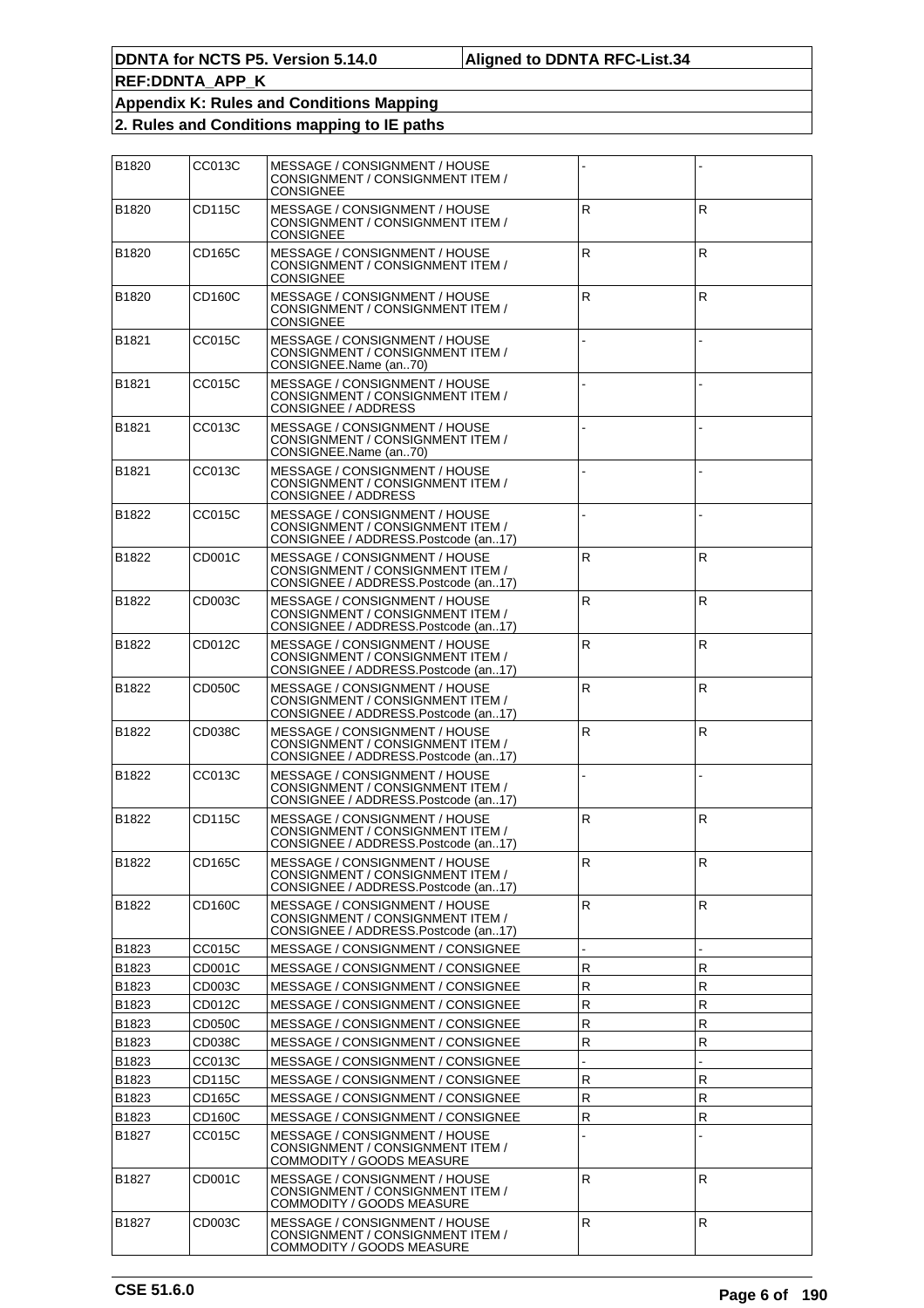| B1827 | CD050C | MESSAGE / CONSIGNMENT / HOUSE<br>CONSIGNMENT / CONSIGNMENT ITEM /<br>COMMODITY / GOODS MEASURE     | ${\sf R}$    | $\mathsf{R}$ |
|-------|--------|----------------------------------------------------------------------------------------------------|--------------|--------------|
| B1827 | CD038C | MESSAGE / CONSIGNMENT / HOUSE<br>CONSIGNMENT / CONSIGNMENT ITEM /<br>COMMODITY / GOODS MEASURE     | $\mathsf R$  | $\mathsf{R}$ |
| B1827 | CC013C | MESSAGE / CONSIGNMENT / HOUSE<br>CONSIGNMENT / CONSIGNMENT ITEM /<br>COMMODITY / GOODS MEASURE     |              |              |
| B1827 | CD115C | MESSAGE / CONSIGNMENT / HOUSE<br>CONSIGNMENT / CONSIGNMENT ITEM /<br>COMMODITY / GOODS MEASURE     | $\mathsf{R}$ | $\mathsf{R}$ |
| B1827 | CD165C | MESSAGE / CONSIGNMENT / HOUSE<br>CONSIGNMENT / CONSIGNMENT ITEM /<br>COMMODITY / GOODS MEASURE     | ${\sf R}$    | R            |
| B1827 | CD160C | MESSAGE / CONSIGNMENT / HOUSE<br>CONSIGNMENT / CONSIGNMENT ITEM /<br>COMMODITY / GOODS MEASURE     | R            | R            |
| B1831 | CC015C | MESSAGE / CUSTOMS OFFICE OF TRANSIT<br>(DECLARED). Arrival date and time (estimated) (an19)        |              |              |
| B1831 | CD001C | <b>MESSAGE / CUSTOMS OFFICE OF TRANSIT</b><br>(DECLARED). Arrival date and time (estimated) (an19) | R            | R.           |
| B1831 | CD003C | MESSAGE / CUSTOMS OFFICE OF TRANSIT<br>(DECLARED). Arrival date and time (estimated) (an19)        | R            | R            |
| B1831 | CD050C | MESSAGE / CUSTOMS OFFICE OF TRANSIT<br>(DECLARED). Arrival date and time (estimated) (an19)        | R            | R.           |
| B1831 | CD038C | MESSAGE / CUSTOMS OFFICE OF TRANSIT<br>(DECLARED). Arrival date and time (estimated) (an19)        | R            | R            |
| B1831 | CC013C | MESSAGE / CUSTOMS OFFICE OF TRANSIT                                                                |              |              |
| B1831 | CD115C | (DECLARED). Arrival date and time (estimated) (an19)<br>MESSAGE / CUSTOMS OFFICE OF TRANSIT        | R            | R.           |
| B1831 | CD165C | (DECLARED). Arrival date and time (estimated) (an19)<br>MESSAGE / CUSTOMS OFFICE OF TRANSIT        | R            | R            |
| B1831 | CD160C | (DECLARED). Arrival date and time (estimated) (an19)<br>MESSAGE / CUSTOMS OFFICE OF TRANSIT        | R            | R            |
| B1832 | CC015C | (DECLARED). Arrival date and time (estimated) (an19)<br>MESSAGE / CONSIGNMENT / TRANSPORT          |              |              |
| B1832 | CD001C | EQUIPMENT.Number of seals (n4)<br>MESSAGE / CONSIGNMENT / TRANSPORT                                | $\mathsf R$  | R            |
|       |        | EQUIPMENT.Number of seals (n4)                                                                     |              |              |
| B1832 | CD003C | MESSAGE / CONSIGNMENT / TRANSPORT<br>EQUIPMENT.Number of seals (n4)                                | $\mathsf R$  | R.           |
| B1832 | CD012C | MESSAGE / CONSIGNMENT / TRANSPORT<br>EQUIPMENT.Number of seals (n4)                                | $\mathsf R$  | R.           |
| B1832 | CD050C | MESSAGE / CONSIGNMENT / TRANSPORT<br>EQUIPMENT.Number of seals (n4)                                | $\mathsf R$  | R.           |
| B1832 | CD038C | MESSAGE / CONSIGNMENT / TRANSPORT<br>EQUIPMENT.Number of seals (n4)                                | $\mathsf R$  | R            |
| B1832 | CD038C | MESSAGE / CONSIGNMENT / INCIDENT /<br>TRANSPORT EQUIPMENT.Number of seals (n4)                     | $\mathsf R$  | R.           |
| B1832 | CC013C | MESSAGE / CONSIGNMENT / TRANSPORT<br>EQUIPMENT.Number of seals (n4)                                |              |              |
| B1832 | CD115C | MESSAGE / CONSIGNMENT / TRANSPORT<br>EQUIPMENT.Number of seals (n4)                                | $\mathsf{R}$ | R            |
| B1832 | CD165C | MESSAGE / CONSIGNMENT / TRANSPORT<br>EQUIPMENT.Number of seals (n4)                                | $\mathsf{R}$ | R            |
| B1832 | CD160C | MESSAGE / CONSIGNMENT / TRANSPORT<br>EQUIPMENT.Number of seals (n4)                                | ${\sf R}$    | R.           |
| B1833 | CD059C | MESSAGE.Correlation identifier (an35)                                                              | $\mathsf{R}$ | R            |
| B1833 | CD143C | MESSAGE.Correlation identifier (an35)                                                              | ${\sf R}$    | R            |
| B1833 | CD003C | MESSAGE.Correlation identifier (an35)                                                              | $\mathsf{R}$ | R            |
| B1833 | CD038C | MESSAGE.Correlation identifier (an35)                                                              | ${\sf R}$    | R            |
| B1833 | CD181C | MESSAGE.Correlation identifier (an35)                                                              | ${\sf R}$    | R            |
| B1833 | CD115C | MESSAGE.Correlation identifier (an35)                                                              | ${\sf R}$    | R            |
| B1833 | CD165C | MESSAGE.Correlation identifier (an35)                                                              | $\mathsf{R}$ | R            |
| B1833 | CD201C | MESSAGE.Correlation identifier (an35)                                                              | ${\sf R}$    | R            |
| B1833 | CD095C | MESSAGE.Correlation identifier (an35)                                                              | ${\sf R}$    | $\mathsf{R}$ |
| B1833 | CD151C | MESSAGE.Correlation identifier (an35)                                                              | ${\sf R}$    | $\mathsf{R}$ |
| B1833 | CD205C | MESSAGE.Correlation identifier (an35)                                                              | $\mathsf{R}$ | R            |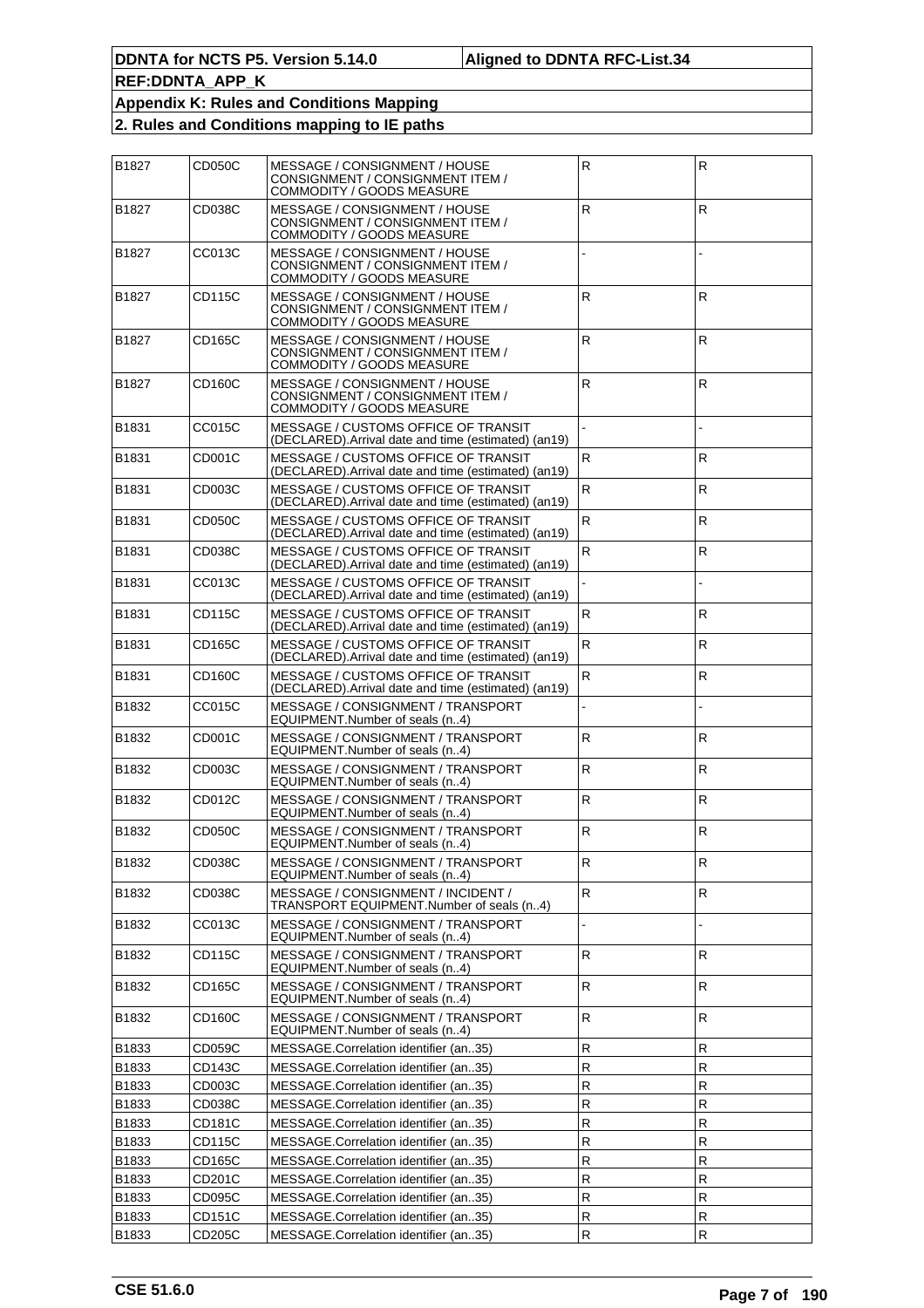| B1834        | CC015C | MESSAGE / CONSIGNMENT / HOUSE<br>CONSIGNMENT / CONSIGNMENT ITEM /<br>COMMODITY / COMMODITY CODE |              |              |
|--------------|--------|-------------------------------------------------------------------------------------------------|--------------|--------------|
| B1834        | CD001C | MESSAGE / CONSIGNMENT / HOUSE<br>CONSIGNMENT / CONSIGNMENT ITEM /<br>COMMODITY / COMMODITY CODE | $\mathsf{R}$ | $\mathsf{R}$ |
| B1834        | CD003C | MESSAGE / CONSIGNMENT / HOUSE<br>CONSIGNMENT / CONSIGNMENT ITEM /<br>COMMODITY / COMMODITY CODE | ${\sf R}$    | $\mathsf{R}$ |
| B1834        | CD038C | MESSAGE / CONSIGNMENT / HOUSE<br>CONSIGNMENT / CONSIGNMENT ITEM /<br>COMMODITY / COMMODITY CODE | $\mathsf{R}$ | R.           |
| B1834        | CC013C | MESSAGE / CONSIGNMENT / HOUSE<br>CONSIGNMENT / CONSIGNMENT ITEM /<br>COMMODITY / COMMODITY CODE |              |              |
| B1835        | CD165C | MESSAGE / CONSIGNMENT / HOUSE<br>CONSIGNMENT / CONSIGNMENT ITEM /<br>TRANSPORT CHARGES          | ${\sf R}$    | $\mathsf{R}$ |
| B1835        | CD160C | MESSAGE / CONSIGNMENT / HOUSE<br>CONSIGNMENT / CONSIGNMENT ITEM /<br>TRANSPORT CHARGES          | ${\sf R}$    | R.           |
| B1836        | CC015C | MESSAGE / CUSTOMS OFFICE OF TRANSIT<br>(DECLARED)                                               |              |              |
| B1836        | CD001C | MESSAGE / CUSTOMS OFFICE OF TRANSIT<br>(DECLARED)                                               | $\mathsf R$  | R.           |
| B1836        | CD003C | MESSAGE / CUSTOMS OFFICE OF TRANSIT<br>(DECLARED)                                               | ${\sf R}$    | $\mathsf{R}$ |
| B1836        | CD038C | <b>MESSAGE / CUSTOMS OFFICE OF TRANSIT</b><br>(DECLARED)                                        | ${\sf R}$    | R            |
| B1836        | CC013C | MESSAGE / CUSTOMS OFFICE OF TRANSIT<br>(DECLARED)                                               |              |              |
| B1836        | CD115C | MESSAGE / CUSTOMS OFFICE OF TRANSIT<br>(DECLARED)                                               | ${\sf R}$    | $\mathsf{R}$ |
| B1838        | CC015C | MESSAGE / CONSIGNMENT / ACTIVE BORDER<br>TRANSPORT MEANS. Type of identification (n2)           |              |              |
| B1838        | CC015C | MESSAGE / CONSIGNMENT / ACTIVE BORDER<br>TRANSPORT MEANS.Identification number (an35)           |              |              |
| B1838        | CD001C | MESSAGE / CONSIGNMENT / ACTIVE BORDER<br>TRANSPORT MEANS.Type of identification (n2)            | $\mathsf R$  | R            |
| B1838        | CD001C | MESSAGE / CONSIGNMENT / ACTIVE BORDER<br>TRANSPORT MEANS.Identification number (an35)           | $\mathsf R$  | R            |
| B1838        | CD003C | MESSAGE / CONSIGNMENT / ACTIVE BORDER<br>TRANSPORT MEANS. Type of identification (n2)           | R            | R.           |
| B1838        | CD003C | MESSAGE / CONSIGNMENT / ACTIVE BORDER<br>TRANSPORT MEANS.Identification number (an35)           | ${\sf R}$    | R            |
| <b>B1838</b> | CD050C | MESSAGE / CONSIGNMENT / ACTIVE BORDER<br>TRANSPORT MEANS. Type of identification (n2)           | R.           | R            |
| B1838        | CD050C | MESSAGE / CONSIGNMENT / ACTIVE BORDER<br>TRANSPORT MEANS.Identification number (an35)           | R            | R            |
| B1838        | CD038C | MESSAGE / CONSIGNMENT / ACTIVE BORDER<br>TRANSPORT MEANS. Type of identification (n2)           | ${\sf R}$    | R            |
| B1838        | CD038C | MESSAGE / CONSIGNMENT / ACTIVE BORDER<br>TRANSPORT MEANS.Identification number (an.,35)         | $\mathsf R$  | R            |
| B1838        | CC013C | MESSAGE / CONSIGNMENT / ACTIVE BORDER<br>TRANSPORT MEANS. Type of identification (n2)           |              |              |
| B1838        | CC013C | MESSAGE / CONSIGNMENT / ACTIVE BORDER<br>TRANSPORT MEANS.Identification number (an35)           |              |              |
| B1838        | CD115C | MESSAGE / CONSIGNMENT / ACTIVE BORDER<br>TRANSPORT MEANS. Type of identification (n2)           | $\mathsf{R}$ | R            |
| B1838        | CD115C | MESSAGE / CONSIGNMENT / ACTIVE BORDER<br>TRANSPORT MEANS.Identification number (an35)           | $\mathsf R$  | R.           |
| B1838        | CD165C | MESSAGE / CONSIGNMENT / ACTIVE BORDER<br>TRANSPORT MEANS. Type of identification (n2)           | ${\sf R}$    | R            |
| B1838        | CD165C | MESSAGE / CONSIGNMENT / ACTIVE BORDER<br>TRANSPORT MEANS.Identification number (an35)           | $\mathsf{R}$ | R            |
| B1838        | CD160C | MESSAGE / CONSIGNMENT / ACTIVE BORDER<br>TRANSPORT MEANS. Type of identification (n2)           | R            | R.           |
| B1838        | CD160C | MESSAGE / CONSIGNMENT / ACTIVE BORDER<br>TRANSPORT MEANS.Identification number (an35)           | ${\sf R}$    | R            |
| B1843        | CD094C | MESSAGE / CUSTOMS OFFICE OF TRANSIT                                                             | ${\sf R}$    | R            |
| B1843        | CD094C | MESSAGE / CUSTOMS OFFICE OF EXIT FOR<br>TRANSIT                                                 | $\mathsf{R}$ | $\mathsf{R}$ |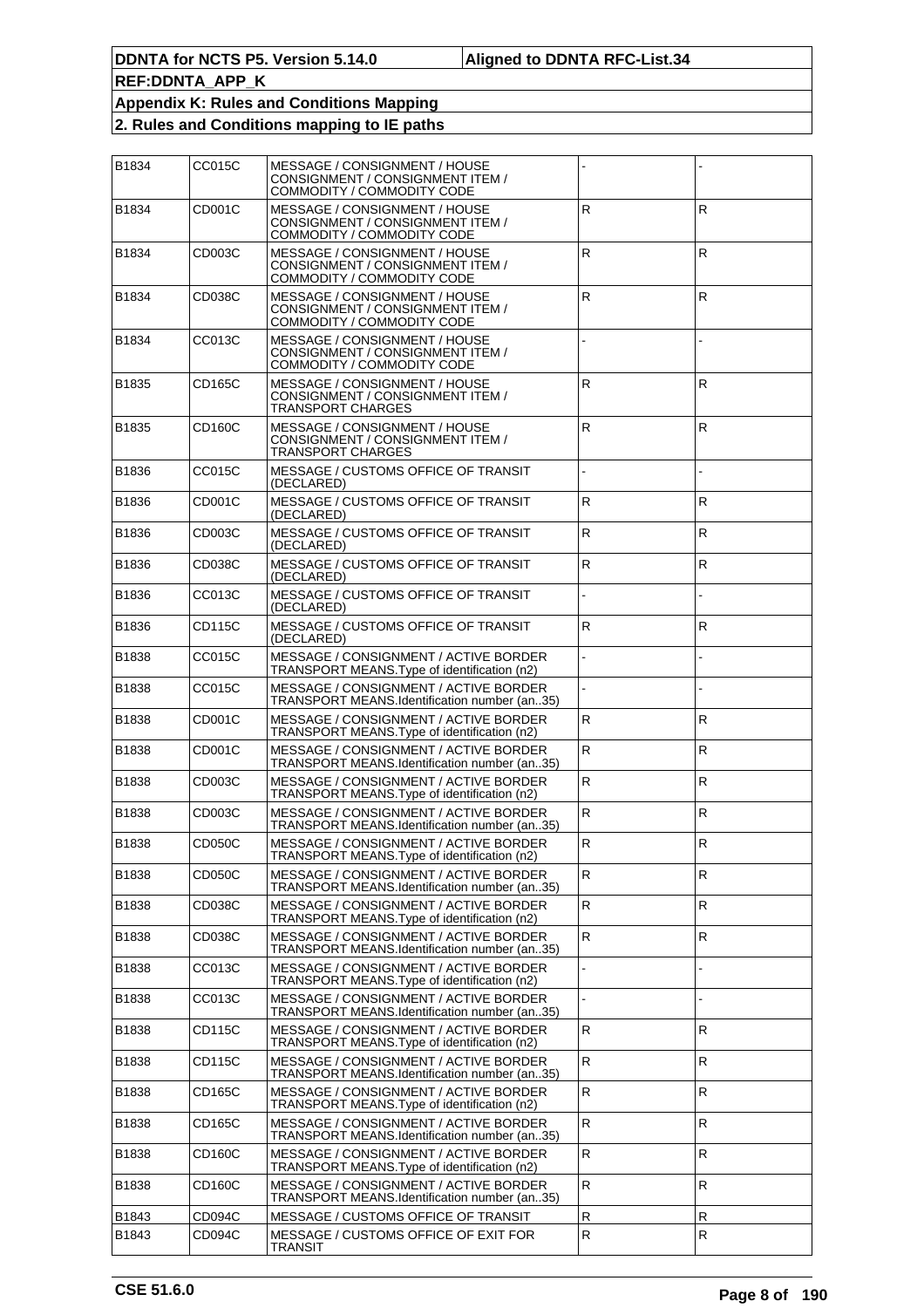| B1843 | CD095C        | MESSAGE / CUSTOMS OFFICE OF TRANSIT                                                                  | ${\sf R}$    | R            |
|-------|---------------|------------------------------------------------------------------------------------------------------|--------------|--------------|
| B1843 | CD095C        | MESSAGE / CUSTOMS OFFICE OF EXIT FOR<br>TRANSIT                                                      | $\mathsf{R}$ | $\mathsf{R}$ |
| B1847 | CD201C        | MESSAGE / GUARANTEE / GUARANTEE<br>REFERENCE / CUSTOMS OFFICE OF<br>GUARANTEE.Reference number (an8) | ${\sf R}$    | R.           |
| B1847 | CD205C        | MESSAGE / GUARANTEE / GUARANTEE<br>REFERENCE / CUSTOMS OFFICE OF<br>GUARANTEE.Reference number (an8) | ${\sf R}$    | $\mathsf{R}$ |
| B1847 | CD204C        | MESSAGE / GUARANTEE / GUARANTEE<br>REFERENCE / CUSTOMS OFFICE OF<br>GUARANTEE.Reference number (an8) | $\mathsf{R}$ | R.           |
| B1847 | CD209C        | MESSAGE / GUARANTEE / GUARANTEE<br>REFERENCE / CUSTOMS OFFICE OF<br>GUARANTEE.Reference number (an8) | ${\sf R}$    | $\mathsf{R}$ |
| B1848 | CC015C        | MESSAGE / CONSIGNMENT / COUNTRY OF<br>ROUTING OF CONSIGNMENT                                         |              |              |
| B1848 | CD001C        | MESSAGE / CONSIGNMENT / COUNTRY OF<br>ROUTING OF CONSIGNMENT                                         | $\mathsf{R}$ | R            |
| B1848 | CD003C        | MESSAGE / CONSIGNMENT / COUNTRY OF<br>ROUTING OF CONSIGNMENT                                         | $\mathsf R$  | R.           |
| B1848 | CD012C        | MESSAGE / CONSIGNMENT / COUNTRY OF<br>ROUTING OF CONSIGNMENT                                         | ${\sf R}$    | R            |
| B1848 | CD050C        | MESSAGE / CONSIGNMENT / COUNTRY OF<br>ROUTING OF CONSIGNMENT                                         | $\mathsf{R}$ | R            |
| B1848 | CD038C        | MESSAGE / CONSIGNMENT / COUNTRY OF<br>ROUTING OF CONSIGNMENT                                         | $\mathsf R$  | R.           |
| B1848 | CC013C        | MESSAGE / CONSIGNMENT / COUNTRY OF<br>ROUTING OF CONSIGNMENT                                         |              |              |
| B1848 | CD115C        | MESSAGE / CONSIGNMENT / COUNTRY OF<br>ROUTING OF CONSIGNMENT                                         | $\mathsf{R}$ | R            |
| B1848 | CD165C        | MESSAGE / CONSIGNMENT / COUNTRY OF<br>ROUTING OF CONSIGNMENT                                         | $\mathsf R$  | R.           |
| B1848 | CD160C        | MESSAGE / CONSIGNMENT / COUNTRY OF<br>ROUTING OF CONSIGNMENT                                         | ${\sf R}$    | R            |
| B1849 | CD001C        | MESSAGE / CONSIGNMENT / PLACE OF LOADING                                                             | R            | R            |
| B1849 | CD003C        | MESSAGE / CONSIGNMENT / PLACE OF LOADING                                                             | $\mathsf R$  | ${\sf R}$    |
| B1849 | CD050C        | MESSAGE / CONSIGNMENT / PLACE OF LOADING                                                             | $\mathsf R$  | ${\sf R}$    |
| B1849 | CD038C        | MESSAGE / CONSIGNMENT / PLACE OF LOADING                                                             | $\mathsf R$  | $\mathsf{R}$ |
| B1849 | <b>CD115C</b> | MESSAGE / CONSIGNMENT / PLACE OF LOADING                                                             | $\mathsf R$  | $\mathsf{R}$ |
| B1849 | CD165C        | MESSAGE / CONSIGNMENT / PLACE OF LOADING                                                             | $\mathsf R$  | $\mathsf R$  |
| B1849 | CD160C        | MESSAGE / CONSIGNMENT / PLACE OF LOADING                                                             | $\mathsf{R}$ | R            |
| B1850 | CC015C        | MESSAGE / CONSIGNMENT / ACTIVE BORDER<br>TRANSPORT MEANS.Nationality (a2)                            |              |              |
| B1850 | CD001C        | MESSAGE / CONSIGNMENT / ACTIVE BORDER<br>TRANSPORT MEANS.Nationality (a2)                            | R            | R            |
| B1850 | CD003C        | MESSAGE / CONSIGNMENT / ACTIVE BORDER<br>TRANSPORT MEANS.Nationality (a2)                            | $\mathsf R$  | R.           |
| B1850 | CD050C        | MESSAGE / CONSIGNMENT / ACTIVE BORDER<br>TRANSPORT MEANS.Nationality (a2)                            | $\mathsf{R}$ | $\mathsf{R}$ |
| B1850 | CD038C        | MESSAGE / CONSIGNMENT / ACTIVE BORDER<br>TRANSPORT MEANS.Nationality (a2)                            | $\mathsf R$  | R.           |
| B1850 | CC013C        | MESSAGE / CONSIGNMENT / ACTIVE BORDER<br>TRANSPORT MEANS.Nationality (a2)                            |              |              |
| B1850 | CD115C        | MESSAGE / CONSIGNMENT / ACTIVE BORDER<br>TRANSPORT MEANS.Nationality (a2)                            | $\mathsf{R}$ | R.           |
| B1850 | CD165C        | MESSAGE / CONSIGNMENT / ACTIVE BORDER<br>TRANSPORT MEANS.Nationality (a2)                            | $\mathsf R$  | R            |
| B1850 | CD160C        | MESSAGE / CONSIGNMENT / ACTIVE BORDER<br>TRANSPORT MEANS.Nationality (a2)                            | $\mathsf R$  | R            |
| B1852 | CD200C        | MESSAGE / CONSIGNMENT                                                                                | $\mathsf R$  | R            |
| B1852 | CD203C        | MESSAGE / CONSIGNMENT                                                                                | ${\sf R}$    | $\mathsf{R}$ |
| B1854 | CD001C        | MESSAGE / CONSIGNMENT / PLACE OF<br>UNLOADING                                                        | ${\sf R}$    | R.           |
| B1854 | CD003C        | MESSAGE / CONSIGNMENT / PLACE OF<br>UNLOADING                                                        | R            | R            |
| B1854 | CD050C        | MESSAGE / CONSIGNMENT / PLACE OF<br>UNLOADING                                                        | $\mathsf R$  | R.           |
| B1854 | CD038C        | MESSAGE / CONSIGNMENT / PLACE OF<br>UNLOADING                                                        | $\mathsf{R}$ | R.           |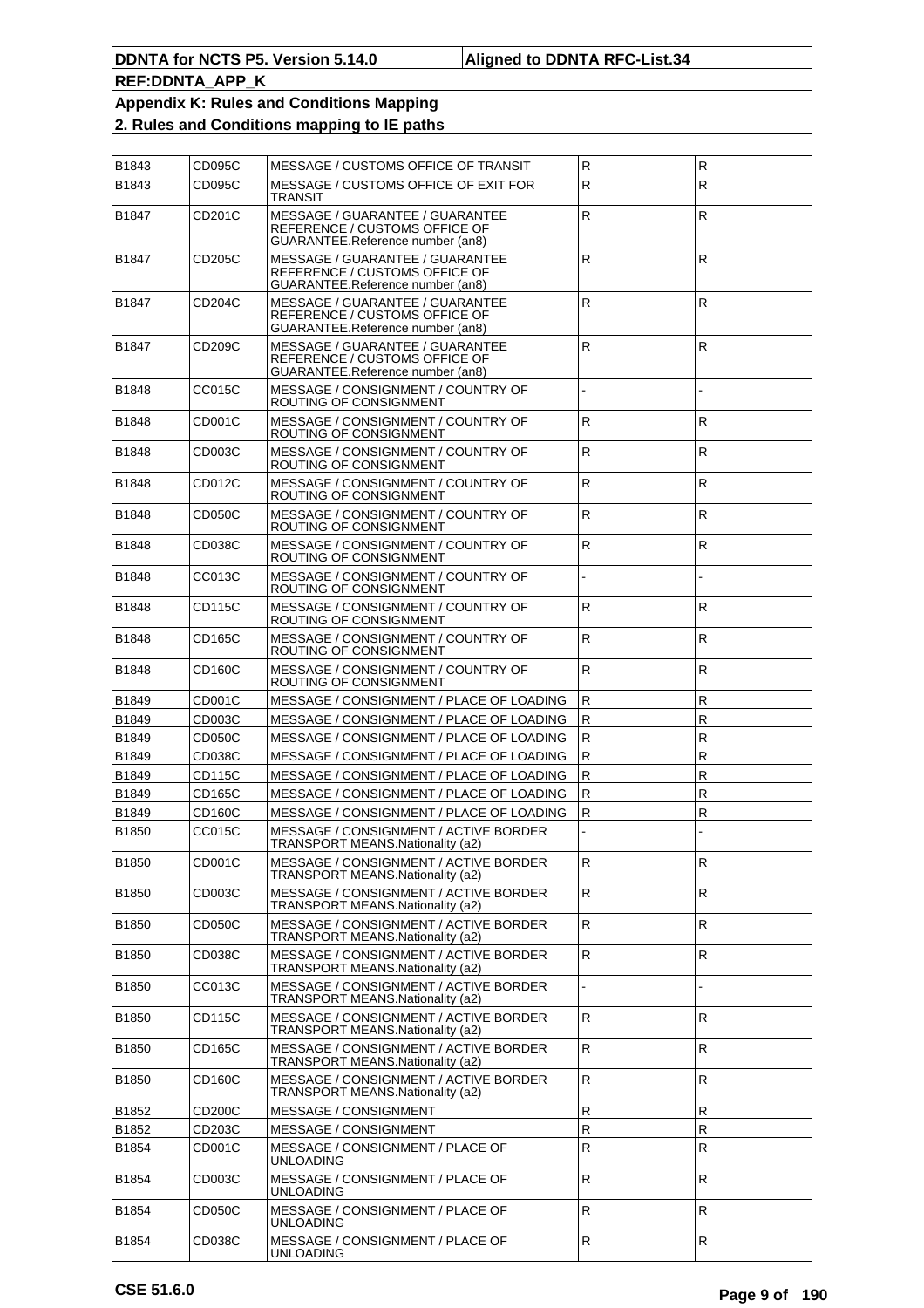| B1854 | CD115C | MESSAGE / CONSIGNMENT / PLACE OF<br>UNLOADING                                                                         | R  | R            |
|-------|--------|-----------------------------------------------------------------------------------------------------------------------|----|--------------|
| B1858 | CC015C | MESSAGE / CONSIGNMENT / PLACE OF<br>UNLOADING                                                                         |    |              |
| B1858 | CC013C | MESSAGE / CONSIGNMENT / PLACE OF<br>UNLOADING                                                                         |    |              |
| B1858 | CD165C | MESSAGE / CONSIGNMENT / PLACE OF<br>UNLOADING                                                                         | R  | $\mathsf{R}$ |
| B1858 | CD160C | MESSAGE / CONSIGNMENT / PLACE OF<br>UNLOADING                                                                         | R  | R.           |
| B1860 | CC015C | MESSAGE / CONSIGNMENT / HOUSE<br>CONSIGNMENT / CONSIGNMENT ITEM /<br>COMMODITY / GOODS MEASURE.Gross mass<br>(n.16,6) |    |              |
| B1860 | CD001C | MESSAGE / CONSIGNMENT / HOUSE<br>CONSIGNMENT / CONSIGNMENT ITEM /<br>COMMODITY / GOODS MEASURE.Gross mass<br>(n.16,6) | R  | $\mathsf{R}$ |
| B1860 | CD003C | MESSAGE / CONSIGNMENT / HOUSE<br>CONSIGNMENT / CONSIGNMENT ITEM /<br>COMMODITY / GOODS MEASURE.Gross mass<br>(n.16,6) | R  | $\mathsf{R}$ |
| B1860 | CD012C | MESSAGE / CONSIGNMENT / HOUSE<br>CONSIGNMENT / CONSIGNMENT ITEM /<br>COMMODITY / GOODS MEASURE.Gross mass<br>(n.16,6) | R  | $\mathsf{R}$ |
| B1860 | CD050C | MESSAGE / CONSIGNMENT / HOUSE<br>CONSIGNMENT / CONSIGNMENT ITEM /<br>COMMODITY / GOODS MEASURE.Gross mass<br>(n.16,6) | R  | $\mathsf{R}$ |
| B1860 | CD038C | MESSAGE / CONSIGNMENT / HOUSE<br>CONSIGNMENT / CONSIGNMENT ITEM /<br>COMMODITY / GOODS MEASURE.Gross mass<br>(n.16,6) | R  | R            |
| B1860 | CC013C | MESSAGE / CONSIGNMENT / HOUSE<br>CONSIGNMENT / CONSIGNMENT ITEM /<br>COMMODITY / GOODS MEASURE.Gross mass<br>(n.16,6) |    |              |
| B1860 | CD115C | MESSAGE / CONSIGNMENT / HOUSE<br>CONSIGNMENT / CONSIGNMENT ITEM /<br>COMMODITY / GOODS MEASURE.Gross mass<br>(n.16,6) | R  | R            |
| B1860 | CD165C | MESSAGE / CONSIGNMENT / HOUSE<br>CONSIGNMENT / CONSIGNMENT ITEM /<br>COMMODITY / GOODS MEASURE.Gross mass<br>(n.16,6) | R  | R            |
| B1860 | CD160C | MESSAGE / CONSIGNMENT / HOUSE<br>CONSIGNMENT / CONSIGNMENT ITEM /<br>COMMODITY / GOODS MEASURE.Gross mass<br>(n.16,6) | R  | $\mathsf{R}$ |
| B1862 | CC015C | MESSAGE / CONSIGNMENT / HOUSE<br>CONSIGNMENT / CONSIGNMENT ITEM /<br>COMMODITY / GOODS MEASURE.Net mass (n16.6)       |    |              |
| B1862 | CD001C | MESSAGE / CONSIGNMENT / HOUSE<br>CONSIGNMENT / CONSIGNMENT ITEM /<br>COMMODITY / GOODS MEASURE.Net mass (n16,6)       | R  | $\mathsf{R}$ |
| B1862 | CD003C | MESSAGE / CONSIGNMENT / HOUSE<br>CONSIGNMENT / CONSIGNMENT ITEM /<br>COMMODITY / GOODS MEASURE.Net mass (n16,6)       | R  | R            |
| B1862 | CD012C | MESSAGE / CONSIGNMENT / HOUSE<br>CONSIGNMENT / CONSIGNMENT ITEM /<br>COMMODITY / GOODS MEASURE.Net mass (n16.6)       | R. | R            |
| B1862 | CD050C | MESSAGE / CONSIGNMENT / HOUSE<br>CONSIGNMENT / CONSIGNMENT ITEM /<br>COMMODITY / GOODS MEASURE.Net mass (n16,6)       | R  | $\mathsf{R}$ |
| B1862 | CD038C | MESSAGE / CONSIGNMENT / HOUSE<br>CONSIGNMENT / CONSIGNMENT ITEM /<br>COMMODITY / GOODS MEASURE.Net mass (n16,6)       | R  | R            |
| B1862 | CC013C | MESSAGE / CONSIGNMENT / HOUSE<br>CONSIGNMENT / CONSIGNMENT ITEM /<br>COMMODITY / GOODS MEASURE.Net mass (n16.6)       |    |              |
| B1862 | CD115C | MESSAGE / CONSIGNMENT / HOUSE<br>CONSIGNMENT / CONSIGNMENT ITEM /<br>COMMODITY / GOODS MEASURE.Net mass (n16,6)       | R  | $\mathsf{R}$ |
| B1862 | CD165C | MESSAGE / CONSIGNMENT / HOUSE<br>CONSIGNMENT / CONSIGNMENT ITEM /<br>COMMODITY / GOODS MEASURE.Net mass (n16,6)       | R  | R            |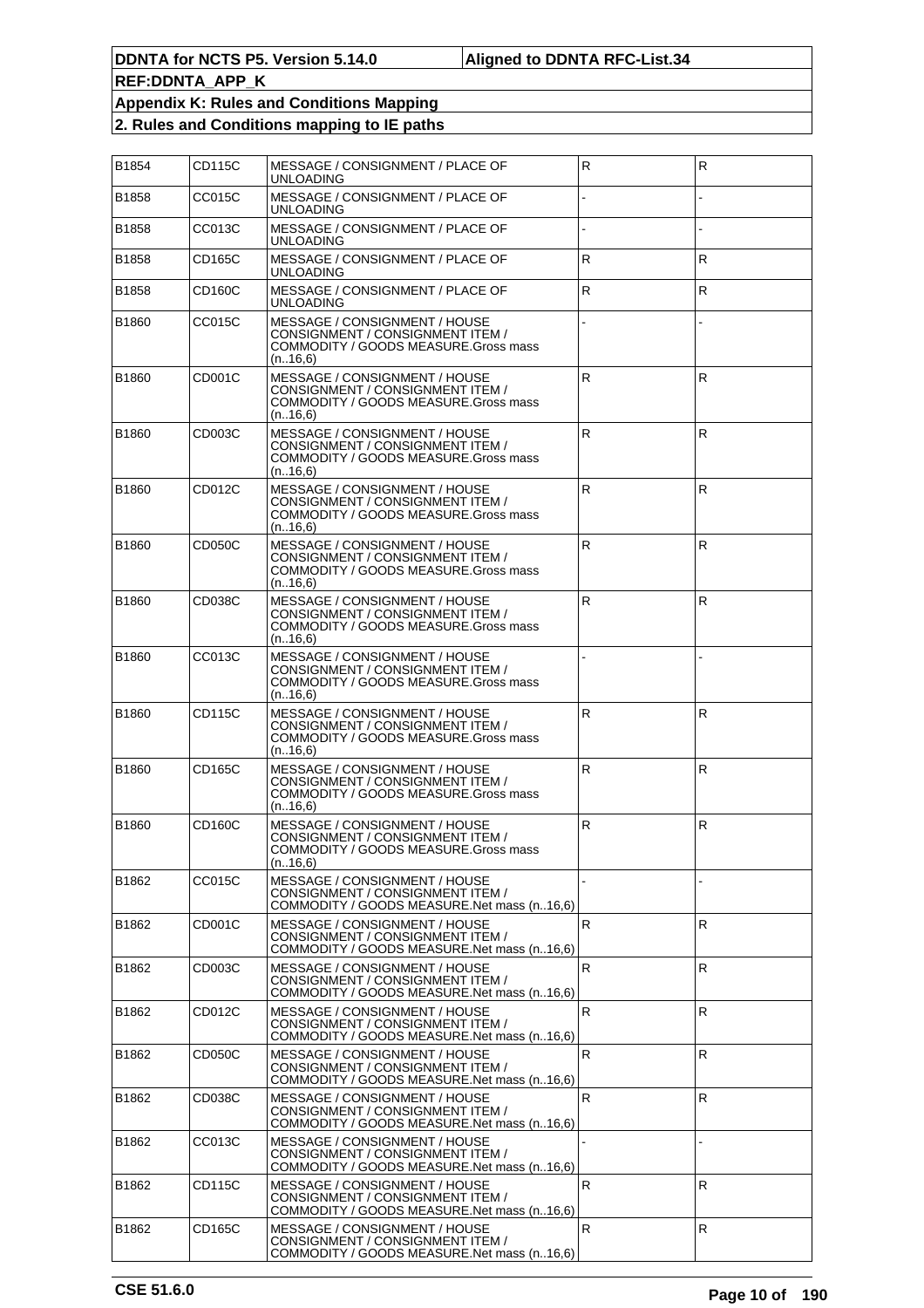| B1862        | CD160C        | MESSAGE / CONSIGNMENT / HOUSE                                                                 | ${\sf R}$    | R            |
|--------------|---------------|-----------------------------------------------------------------------------------------------|--------------|--------------|
|              |               | CONSIGNMENT / CONSIGNMENT ITEM /<br>COMMODITY / GOODS MEASURE.Net mass (n16,6)                |              |              |
| B1874        | CD001C        | MESSAGE / CONSIGNMENT / HOUSE<br>CONSIGNMENT / CONSIGNMENT ITEM /<br><b>TRANSPORT CHARGES</b> | ${\sf R}$    | R            |
| B1874        | CD003C        | MESSAGE / CONSIGNMENT / HOUSE<br>CONSIGNMENT / CONSIGNMENT ITEM /<br>TRANSPORT CHARGES        | ${\sf R}$    | ${\sf R}$    |
| B1874        | CD050C        | MESSAGE / CONSIGNMENT / HOUSE<br>CONSIGNMENT / CONSIGNMENT ITEM /<br>TRANSPORT CHARGES        | $\mathsf{R}$ | $\mathsf{R}$ |
| B1874        | CD038C        | MESSAGE / CONSIGNMENT / HOUSE<br>CONSIGNMENT / CONSIGNMENT ITEM /<br>TRANSPORT CHARGES        | $\mathsf{R}$ | R            |
| B1874        | CD115C        | MESSAGE / CONSIGNMENT / HOUSE<br>CONSIGNMENT / CONSIGNMENT ITEM /<br>TRANSPORT CHARGES        | ${\sf R}$    | $\mathsf{R}$ |
| B1875        | CC015C        | MESSAGE / CONSIGNMENT / HOUSE<br>CONSIGNMENT / CONSIGNMENT ITEM /<br>TRANSPORT CHARGES        |              |              |
| B1875        | CC013C        | MESSAGE / CONSIGNMENT / HOUSE<br>CONSIGNMENT / CONSIGNMENT ITEM /<br><b>TRANSPORT CHARGES</b> |              |              |
| B1876        | <b>CD142C</b> | MESSAGE / ENQUIRY.Limit for the enquiry response<br>date (an10)                               | R.           | $\mathsf{R}$ |
| B1877        | CC015C        | MESSAGE / CONSIGNMENT / HOUSE<br>CONSIGNMENT / CONSIGNMENT ITEM /<br>CONSIGNEE                |              |              |
| B1877        | CC015C        | MESSAGE / CONSIGNMENT / HOUSE<br>CONSIGNMENT / CONSIGNMENT ITEM /<br>TRANSPORT CHARGES        |              |              |
| B1877        | CC013C        | MESSAGE / CONSIGNMENT / HOUSE<br>CONSIGNMENT / CONSIGNMENT ITEM /<br>CONSIGNEE                |              |              |
| B1877        | CC013C        | MESSAGE / CONSIGNMENT / HOUSE<br>CONSIGNMENT / CONSIGNMENT ITEM /<br>TRANSPORT CHARGES        |              |              |
| B1888        | CD018C        | MESSAGE / CONSIGNMENT / DEPARTURE<br>TRANSPORT MEANS                                          | ${\sf R}$    | R            |
| B1889        | CC015C        | MESSAGE / CONSIGNMENT.Mode of transport at the<br>border (n1)                                 |              |              |
| B1889        | CC013C        | MESSAGE / CONSIGNMENT.Mode of transport at the<br>border (n1)                                 |              |              |
| B1890        | CC015C        | MESSAGE / CONSIGNMENT / DEPARTURE<br>TRANSPORT MEANS                                          |              |              |
| <b>B1890</b> | CD001C        | MESSAGE / CONSIGNMENT / DEPARTURE<br>TRANSPORT MEANS                                          | R            | R            |
| B1890        | CD003C        | MESSAGE / CONSIGNMENT / DEPARTURE<br>TRANSPORT MEANS                                          | R            | R            |
| B1890        | CD012C        | MESSAGE / CONSIGNMENT / DEPARTURE<br>TRANSPORT MEANS                                          | ${\sf R}$    | $\mathsf{R}$ |
| B1890        | CD050C        | MESSAGE / CONSIGNMENT / DEPARTURE<br><b>TRANSPORT MEANS</b>                                   | R.           | R            |
| B1890        | CD038C        | MESSAGE / CONSIGNMENT / DEPARTURE<br>TRANSPORT MEANS                                          | $\mathsf R$  | R            |
| B1890        | CC013C        | MESSAGE / CONSIGNMENT / DEPARTURE<br>TRANSPORT MEANS                                          |              |              |
| B1890        | CD115C        | MESSAGE / CONSIGNMENT / DEPARTURE<br>TRANSPORT MEANS                                          | R            | R            |
| B1890        | CD165C        | MESSAGE / CONSIGNMENT / DEPARTURE<br>TRANSPORT MEANS                                          | $\mathsf R$  | R            |
| B1890        | CD160C        | MESSAGE / CONSIGNMENT / DEPARTURE<br>TRANSPORT MEANS                                          | ${\sf R}$    | R            |
| B1891        | CC015C        | MESSAGE / CONSIGNMENT / DEPARTURE<br>TRANSPORT MEANS                                          |              |              |
| B1891        | CC013C        | MESSAGE / CONSIGNMENT / DEPARTURE<br>TRANSPORT MEANS                                          |              |              |
| B1892        | CC015C        | MESSAGE / CONSIGNMENT / DEPARTURE<br>TRANSPORT MEANS.Identification number (an35)             |              |              |
| B1892        | CC015C        | MESSAGE / CONSIGNMENT / DEPARTURE<br>TRANSPORT MEANS. Type of identification (n2)             |              |              |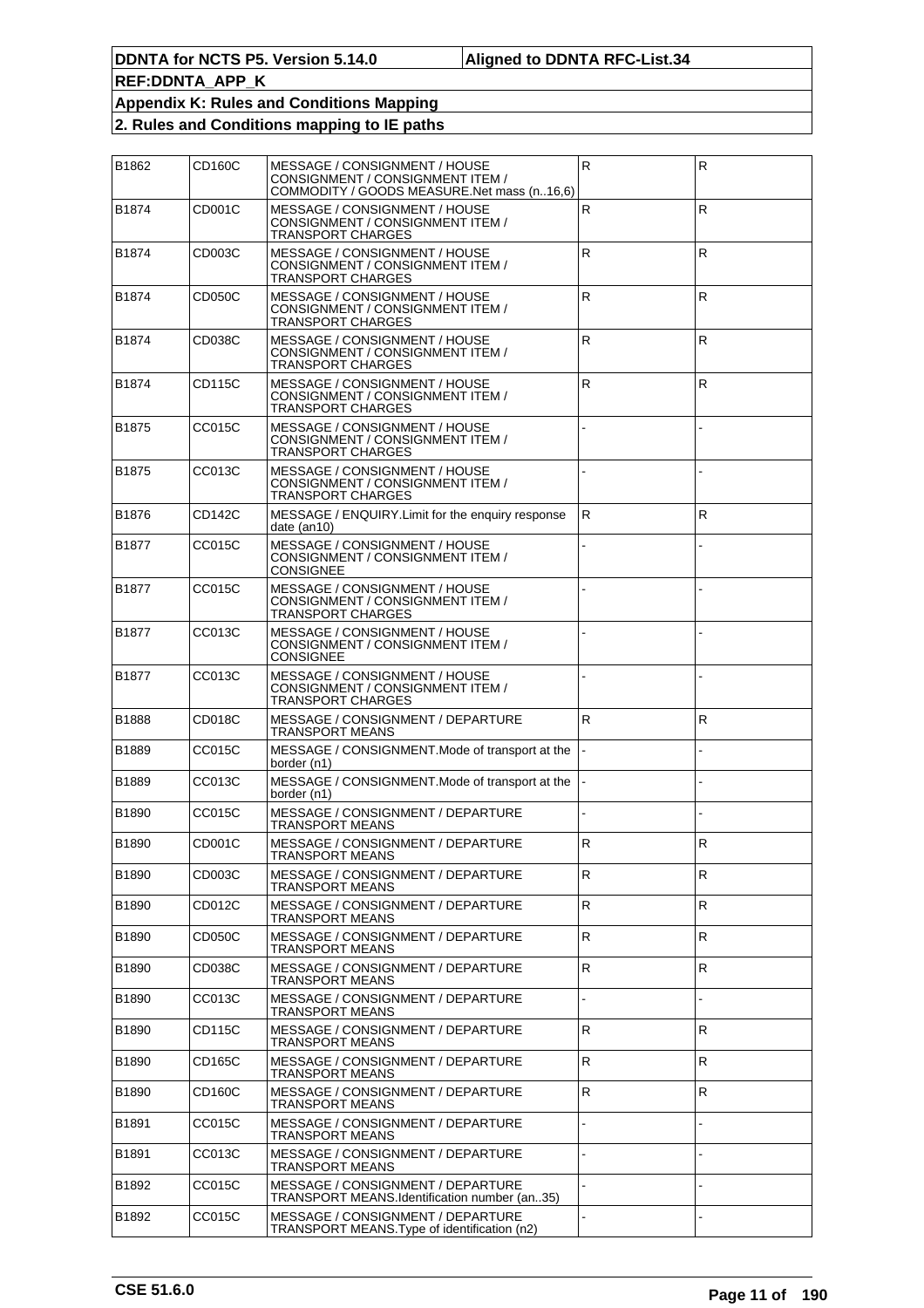| B1892 | CC013C | MESSAGE / CONSIGNMENT / DEPARTURE<br>TRANSPORT MEANS.Identification number (an35)              |              |              |
|-------|--------|------------------------------------------------------------------------------------------------|--------------|--------------|
| B1892 | CC013C | MESSAGE / CONSIGNMENT / DEPARTURE<br>TRANSPORT MEANS. Type of identification (n2)              |              |              |
| B1893 | CC015C | MESSAGE / CONSIGNMENT / PLACE OF LOADING                                                       |              |              |
| B1893 | CC013C | MESSAGE / CONSIGNMENT / PLACE OF LOADING                                                       |              |              |
| B1894 | CD001C | MESSAGE / CONSIGNMENT / ACTIVE BORDER<br>TRANSPORT MEANS                                       | $\mathsf{R}$ | R            |
| B1894 | CD003C | MESSAGE / CONSIGNMENT / ACTIVE BORDER<br>TRANSPORT MEANS                                       | ${\sf R}$    | R            |
| B1894 | CD050C | MESSAGE / CONSIGNMENT / ACTIVE BORDER<br>TRANSPORT MEANS                                       | R            | R            |
| B1894 | CD038C | MESSAGE / CONSIGNMENT / ACTIVE BORDER<br>TRANSPORT MEANS                                       | $\mathsf{R}$ | R            |
| B1894 | CD115C | MESSAGE / CONSIGNMENT / ACTIVE BORDER<br>TRANSPORT MEANS                                       | R            | R            |
| B1894 | CD165C | MESSAGE / CONSIGNMENT / ACTIVE BORDER<br>TRANSPORT MEANS                                       | R            | R            |
| B1894 | CD160C | MESSAGE / CONSIGNMENT / ACTIVE BORDER<br>TRANSPORT MEANS                                       | R            | R            |
| B1895 | CC015C | MESSAGE / CONSIGNMENT.Reference number UCR<br>(an35)                                           |              |              |
| B1895 | CC015C | MESSAGE / CONSIGNMENT / HOUSE<br>CONSIGNMENT / CONSIGNMENT ITEM.Reference<br>number UCR (an35) |              |              |
| B1895 | CD001C | MESSAGE / CONSIGNMENT.Reference number UCR   R<br>(an70)                                       |              | R            |
| B1895 | CD001C | MESSAGE / CONSIGNMENT / HOUSE<br>CONSIGNMENT / CONSIGNMENT ITEM.Reference<br>number UCR (an70) | $\mathsf{R}$ | R            |
| B1895 | CD003C | MESSAGE / CONSIGNMENT.Reference number UCR   R<br>(an70)                                       |              | R            |
| B1895 | CD003C | MESSAGE / CONSIGNMENT / HOUSE<br>CONSIGNMENT / CONSIGNMENT ITEM.Reference<br>number UCR (an70) | $\mathsf{R}$ | R            |
| B1895 | CD012C | MESSAGE / CONSIGNMENT.Reference number UCR   R<br>(an70)                                       |              | R            |
| B1895 | CD012C | MESSAGE / CONSIGNMENT / HOUSE<br>CONSIGNMENT / CONSIGNMENT ITEM.Reference<br>number UCR (an70) | $\mathsf{R}$ | R            |
| B1895 | CD050C | MESSAGE / CONSIGNMENT.Reference number UCR   R<br>(an70)                                       |              | R            |
| B1895 | CD050C | MESSAGE / CONSIGNMENT / HOUSE<br>CONSIGNMENT / CONSIGNMENT ITEM.Reference<br>number UCR (an70) | $\mathsf{R}$ | R            |
| B1895 | CD038C | MESSAGE / CONSIGNMENT.Reference number UCR   R<br>(an70)                                       |              | R            |
| B1895 | CD038C | MESSAGE / CONSIGNMENT / HOUSE<br>CONSIGNMENT / CONSIGNMENT ITEM.Reference<br>number UCR (an70) | R            | R            |
| B1895 | CC013C | MESSAGE / CONSIGNMENT.Reference number UCR<br>(an35)                                           |              |              |
| B1895 | CC013C | MESSAGE / CONSIGNMENT / HOUSE<br>CONSIGNMENT / CONSIGNMENT ITEM.Reference<br>number UCR (an35) |              |              |
| B1895 | CD115C | MESSAGE / CONSIGNMENT.Reference number UCR IR<br>(an70)                                        |              | R            |
| B1895 | CD115C | MESSAGE / CONSIGNMENT / HOUSE<br>CONSIGNMENT / CONSIGNMENT ITEM.Reference<br>number UCR (an70) | R            | R            |
| B1895 | CD165C | MESSAGE / CONSIGNMENT.Reference number UCR IR<br>(an70)                                        |              | R.           |
| B1895 | CD165C | MESSAGE / CONSIGNMENT / HOUSE<br>CONSIGNMENT / CONSIGNMENT ITEM.Reference<br>number UCR (an70) | R            | $\mathsf{R}$ |
| B1895 | CD160C | MESSAGE / CONSIGNMENT.Reference number UCR IR<br>(an70)                                        |              | R.           |
| B1895 | CD160C | MESSAGE / CONSIGNMENT / HOUSE<br>CONSIGNMENT / CONSIGNMENT ITEM.Reference<br>number UCR (an70) | R            | R.           |
| B1896 | CC015C | MESSAGE / CONSIGNMENT / HOUSE<br>CONSIGNMENT / CONSIGNMENT ITEM /<br>TRANSPORT DOCUMENT        |              |              |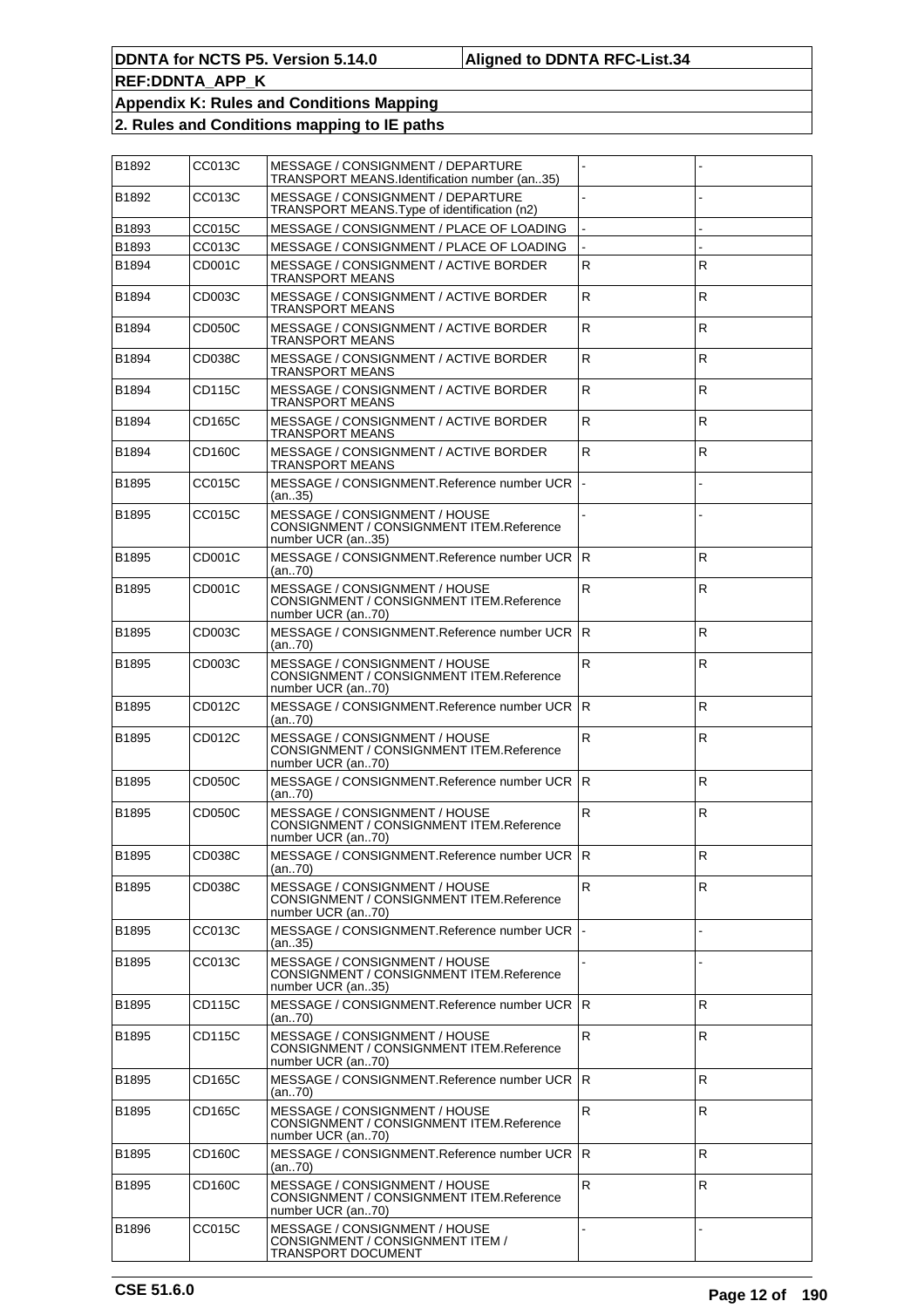| B1896 | CD001C        | MESSAGE / CONSIGNMENT / HOUSE<br>CONSIGNMENT / CONSIGNMENT ITEM /<br>TRANSPORT DOCUMENT                               | $\overline{\mathsf{R}}$ | $\mathsf{R}$ |
|-------|---------------|-----------------------------------------------------------------------------------------------------------------------|-------------------------|--------------|
| B1896 | CD003C        | MESSAGE / CONSIGNMENT / HOUSE<br>CONSIGNMENT / CONSIGNMENT ITEM /<br>TRANSPORT DOCUMENT                               | $\overline{\mathsf{R}}$ | $\mathsf{R}$ |
| B1896 | CD050C        | MESSAGE / CONSIGNMENT / HOUSE<br>CONSIGNMENT / CONSIGNMENT ITEM /<br><b>TRANSPORT DOCUMENT</b>                        | $\overline{R}$          | $\mathsf{R}$ |
| B1896 | CD038C        | MESSAGE / CONSIGNMENT / HOUSE<br>CONSIGNMENT / CONSIGNMENT ITEM /<br>TRANSPORT DOCUMENT                               | ${\sf R}$               | $\mathsf{R}$ |
| B1896 | CC013C        | MESSAGE / CONSIGNMENT / HOUSE<br>CONSIGNMENT / CONSIGNMENT ITEM /<br><b>TRANSPORT DOCUMENT</b>                        |                         |              |
| B1896 | CD115C        | MESSAGE / CONSIGNMENT / HOUSE<br>CONSIGNMENT / CONSIGNMENT ITEM /<br>TRANSPORT DOCUMENT                               | $\overline{R}$          | $\mathsf{R}$ |
| B1896 | CD165C        | MESSAGE / CONSIGNMENT / HOUSE<br>CONSIGNMENT / CONSIGNMENT ITEM /<br>TRANSPORT DOCUMENT                               | R                       | ${\sf R}$    |
| B1896 | <b>CD160C</b> | MESSAGE / CONSIGNMENT / HOUSE<br>CONSIGNMENT / CONSIGNMENT ITEM /<br><b>TRANSPORT DOCUMENT</b>                        | $\overline{\mathsf{R}}$ | ${\sf R}$    |
| B1897 | CC015C        | MESSAGE / CONSIGNMENT / DEPARTURE<br>TRANSPORT MEANS.Nationality (a2)                                                 |                         |              |
| B1897 | CC013C        | MESSAGE / CONSIGNMENT / DEPARTURE<br>TRANSPORT MEANS.Nationality (a2)                                                 |                         |              |
| B1898 | CC015C        | MESSAGE / GUARANTEE / GUARANTEE<br>REFERENCE.Currency (a3)                                                            |                         |              |
| B1898 | CC013C        | MESSAGE / GUARANTEE / GUARANTEE<br>REFERENCE.Currency (a3)                                                            |                         |              |
| B1899 | CD001C        | MESSAGE / CONSIGNMENT.Mode of transport at the<br>border (n1)                                                         | l R                     | $\mathsf{R}$ |
| B1899 | CD003C        | MESSAGE / CONSIGNMENT.Mode of transport at the<br>border (n1)                                                         | IR.                     | $\mathsf{R}$ |
| B1899 | CD050C        | MESSAGE / CONSIGNMENT.Mode of transport at the<br>border (n1)                                                         | R.                      | R            |
| B1899 | CD038C        | MESSAGE / CONSIGNMENT.Mode of transport at the<br>border (n1)                                                         | $\mathsf R$             | $\mathsf{R}$ |
| B1899 | <b>CD115C</b> | MESSAGE / CONSIGNMENT.Mode of transport at the<br>border (n1)                                                         | lR.                     | R            |
| B1899 | CD165C        | MESSAGE / CONSIGNMENT.Mode of transport at the<br>border (n1)                                                         | lR.                     | R            |
| B1899 | CD160C        | MESSAGE / CONSIGNMENT.Mode of transport at the<br>border (n1)                                                         | R                       | R            |
| B2101 | CD906C        | MESSAGE / FUNCTIONAL ERROR. Error reason<br>(an7)                                                                     | R                       | N            |
| B2101 | <b>CC015C</b> | MESSAGE / CONSIGNMENT / DEPARTURE<br>TRANSPORT MEANS.Identification number (an35)                                     |                         |              |
| B2101 | CC015C        | MESSAGE / CONSIGNMENT / DEPARTURE<br>TRANSPORT MEANS. Type of identification (n2)                                     |                         |              |
| B2101 | CC015C        | MESSAGE / CONSIGNMENT / DEPARTURE<br>TRANSPORT MEANS.Nationality (a2)                                                 |                         |              |
| B2101 | CC015C        | MESSAGE / GUARANTEE / GUARANTEE<br>REFERENCE.Currency (a3)                                                            |                         |              |
| B2101 | CC015C        | MESSAGE / GUARANTEE / GUARANTEE<br>REFERENCE.Amount to be covered (n16,2)                                             |                         |              |
| B2101 | CC015C        | MESSAGE / CONSIGNMENT / HOUSE<br>CONSIGNMENT / CONSIGNMENT ITEM /<br>COMMODITY / GOODS MEASURE                        |                         |              |
| B2101 | CC015C        | MESSAGE / CONSIGNMENT / ACTIVE BORDER<br>TRANSPORT MEANS. Type of identification (n2)                                 |                         |              |
| B2101 | CC015C        | MESSAGE / CONSIGNMENT / ACTIVE BORDER<br>TRANSPORT MEANS.Identification number (an35)                                 |                         |              |
| B2101 | <b>CC015C</b> | MESSAGE / CONSIGNMENT / ACTIVE BORDER<br>TRANSPORT MEANS.Nationality (a2)                                             |                         |              |
| B2101 | CC015C        | MESSAGE / CONSIGNMENT / HOUSE<br>CONSIGNMENT / CONSIGNMENT ITEM /<br>COMMODITY / GOODS MEASURE.Gross mass<br>(n.16,6) |                         |              |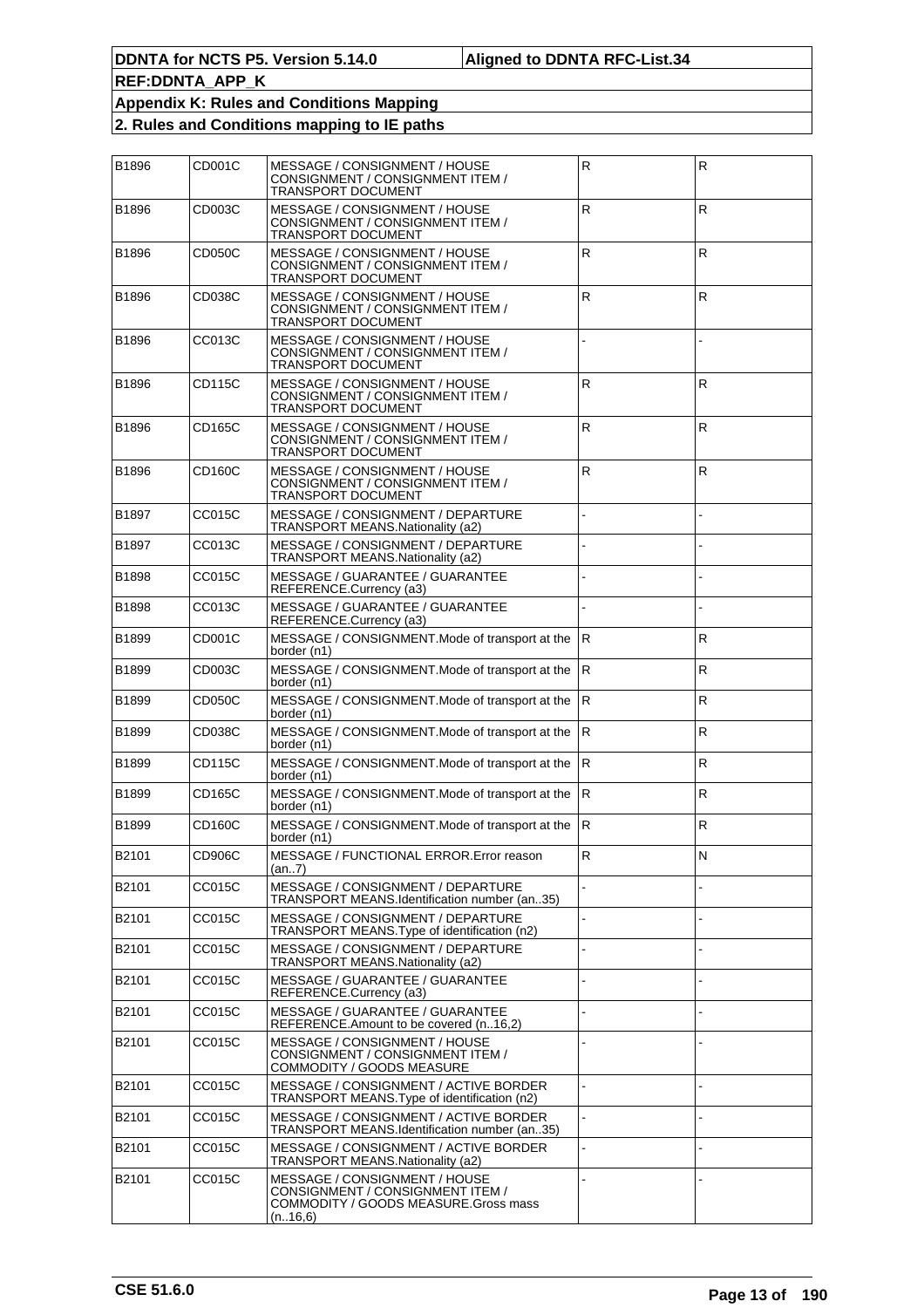| B2101 | CC015C              | MESSAGE / CONSIGNMENT / ACTIVE BORDER<br>TRANSPORT MEANS.Customs office at border<br>reference number (an8)           |              |              |
|-------|---------------------|-----------------------------------------------------------------------------------------------------------------------|--------------|--------------|
| B2101 | CD001C              | MESSAGE / CONSIGNMENT / DEPARTURE<br>TRANSPORT MEANS.Identification number (an35)                                     | $\mathsf{R}$ | R            |
| B2101 | CD001C              | MESSAGE / CONSIGNMENT / DEPARTURE<br>TRANSPORT MEANS. Type of identification (n2)                                     | $\mathsf{R}$ | R            |
| B2101 | CD001C              | MESSAGE / CONSIGNMENT / PLACE OF LOADING                                                                              | $\mathsf R$  | R            |
| B2101 | CD001C              | MESSAGE / CONSIGNMENT / DEPARTURE<br>TRANSPORT MEANS.Nationality (a2)                                                 | $\mathsf{R}$ | $\mathsf{R}$ |
| B2101 | CD001C              | MESSAGE / CONSIGNMENT / HOUSE<br>CONSIGNMENT / CONSIGNMENT ITEM /<br>COMMODITY / GOODS MEASURE                        | ${\sf R}$    | R            |
| B2101 | CD001C              | MESSAGE / CONSIGNMENT / ACTIVE BORDER<br>TRANSPORT MEANS. Type of identification (n2)                                 | $\mathsf R$  | R            |
| B2101 | CD001C              | MESSAGE / CONSIGNMENT / ACTIVE BORDER<br>TRANSPORT MEANS.Identification number (an35)                                 | $\mathsf R$  | R            |
| B2101 | CD001C              | MESSAGE / CONSIGNMENT / ACTIVE BORDER<br>TRANSPORT MEANS.Nationality (a2)                                             | R.           | R.           |
| B2101 | CD001C              | MESSAGE / CONSIGNMENT / HOUSE<br>CONSIGNMENT / CONSIGNMENT ITEM /<br>COMMODITY / GOODS MEASURE.Gross mass<br>(n.16,6) | $\mathsf{R}$ | R            |
| B2101 | CD001C              | MESSAGE / CONSIGNMENT / ACTIVE BORDER<br>TRANSPORT MEANS. Customs office at border<br>reference number (an8)          | $\mathsf{R}$ | R            |
| B2101 | CD <sub>024</sub> C | MESSAGE / TRANSIT OPERATION. Arrival date and<br>time (actual) (an19)                                                 | R.           | $\mathsf{R}$ |
| B2101 | CD063C              | MESSAGE / TRANSIT OPERATION. Recovery<br>communication date (an10)                                                    | $\mathsf{R}$ | R            |
| B2101 | CD003C              | MESSAGE / CONSIGNMENT / DEPARTURE<br>TRANSPORT MEANS.Identification number (an35)                                     | ${\sf R}$    | $\mathsf{R}$ |
| B2101 | CD003C              | MESSAGE / CONSIGNMENT / DEPARTURE<br>TRANSPORT MEANS. Type of identification (n2)                                     | R.           | R            |
| B2101 | CD003C              | MESSAGE / CONSIGNMENT / PLACE OF LOADING                                                                              | R            | R            |
| B2101 | CD003C              | MESSAGE / CONSIGNMENT / DEPARTURE<br>TRANSPORT MEANS.Nationality (a2)                                                 | R            | R            |
| B2101 | CD003C              | MESSAGE / CONSIGNMENT / HOUSE<br>CONSIGNMENT / CONSIGNMENT ITEM /<br>COMMODITY / GOODS MEASURE                        | ${\sf R}$    | R            |
| B2101 | CD003C              | MESSAGE / CONSIGNMENT / ACTIVE BORDER<br>TRANSPORT MEANS. Type of identification (n2)                                 | R            | R            |
| B2101 | CD003C              | MESSAGE / CONSIGNMENT / ACTIVE BORDER<br>TRANSPORT MEANS.Identification number (an35)                                 | $\mathsf R$  | $\mathsf{R}$ |
| B2101 | CD003C              | MESSAGE / CONSIGNMENT / ACTIVE BORDER<br>TRANSPORT MEANS.Nationality (a2)                                             | $\mathsf{R}$ | R.           |
| B2101 | CD003C              | MESSAGE / CONSIGNMENT / HOUSE<br>CONSIGNMENT / CONSIGNMENT ITEM /<br>COMMODITY / GOODS MEASURE.Gross mass<br>(n16,6)  | R            | R            |
| B2101 | CD003C              | MESSAGE / CONSIGNMENT / ACTIVE BORDER<br>TRANSPORT MEANS.Customs office at border<br>reference number (an8)           | R.           | R.           |
| B2101 | CD012C              | MESSAGE / CONSIGNMENT / DEPARTURE<br>TRANSPORT MEANS.Identification number (an35)                                     | $\mathsf{R}$ | R.           |
| B2101 | CD012C              | MESSAGE / CONSIGNMENT / DEPARTURE<br>TRANSPORT MEANS. Type of identification (n2)                                     | R            | R.           |
| B2101 | CD012C              | MESSAGE / CONSIGNMENT / DEPARTURE<br>TRANSPORT MEANS. Nationality (a2)                                                | $\mathsf{R}$ | R            |
| B2101 | CD012C              | MESSAGE / CONSIGNMENT / HOUSE<br>CONSIGNMENT / CONSIGNMENT ITEM /<br>COMMODITY / GOODS MEASURE                        | $\mathsf R$  | R            |
| B2101 | CD012C              | MESSAGE / CONSIGNMENT / HOUSE<br>CONSIGNMENT / CONSIGNMENT ITEM /<br>COMMODITY / GOODS MEASURE.Gross mass<br>(n.16,6) | $\mathsf{R}$ | R            |
| B2101 | CD050C              | MESSAGE / CONSIGNMENT / DEPARTURE<br>TRANSPORT MEANS.Identification number (an35)                                     | R            | R            |
| B2101 | CD050C              | MESSAGE / CONSIGNMENT / DEPARTURE<br>TRANSPORT MEANS. Type of identification (n2)                                     | R.           | R            |
| B2101 | CD050C              | MESSAGE / CONSIGNMENT / PLACE OF LOADING                                                                              | R            | R            |
| B2101 | CD050C              | MESSAGE / CONSIGNMENT / DEPARTURE<br>TRANSPORT MEANS.Nationality (a2)                                                 | $\mathsf R$  | R.           |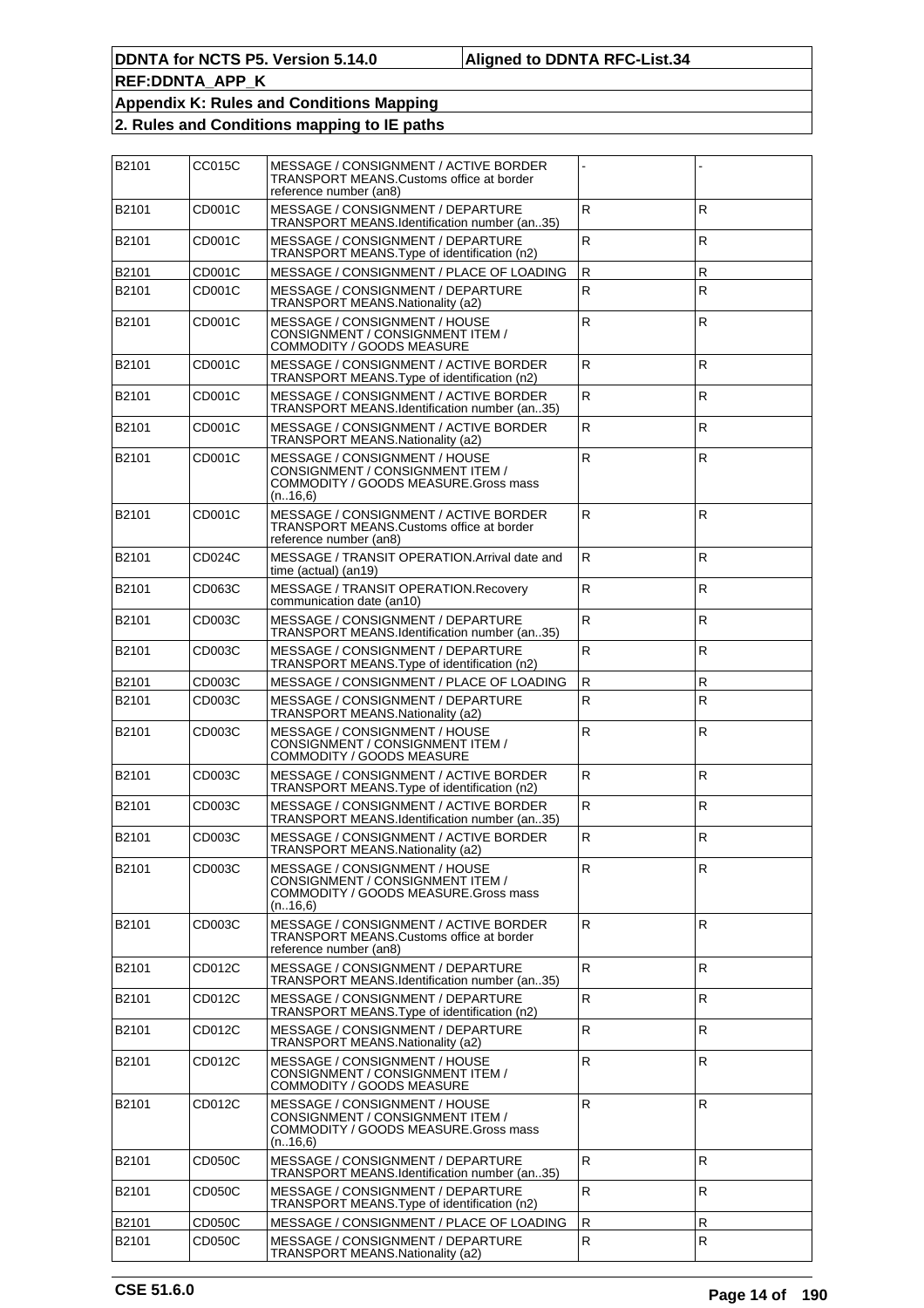| B2101 | CD050C | MESSAGE / CONSIGNMENT / HOUSE<br>CONSIGNMENT / CONSIGNMENT ITEM /<br>COMMODITY / COMMODITY CODE                       | ${\sf R}$    | $\mathsf{R}$ |
|-------|--------|-----------------------------------------------------------------------------------------------------------------------|--------------|--------------|
| B2101 | CD050C | MESSAGE / CONSIGNMENT / HOUSE<br>CONSIGNMENT / CONSIGNMENT ITEM /<br><b>COMMODITY / GOODS MEASURE</b>                 | ${\sf R}$    | $\mathsf{R}$ |
| B2101 | CD050C | MESSAGE / CONSIGNMENT / ACTIVE BORDER<br>TRANSPORT MEANS. Type of identification (n2)                                 | R            | $\mathsf{R}$ |
| B2101 | CD050C | MESSAGE / CONSIGNMENT / ACTIVE BORDER<br>TRANSPORT MEANS.Identification number (an35)                                 | ${\sf R}$    | R            |
| B2101 | CD050C | MESSAGE / CONSIGNMENT / ACTIVE BORDER<br>TRANSPORT MEANS.Nationality (a2)                                             | $\mathsf{R}$ | R            |
| B2101 | CD050C | MESSAGE / CONSIGNMENT / HOUSE<br>CONSIGNMENT / CONSIGNMENT ITEM /<br>COMMODITY / GOODS MEASURE.Gross mass<br>(n.16,6) | $\mathsf{R}$ | $\mathsf{R}$ |
| B2101 | CD050C | MESSAGE / CONSIGNMENT / ACTIVE BORDER<br>TRANSPORT MEANS. Customs office at border<br>reference number (an8)          | R            | R            |
| B2101 | CD038C | MESSAGE / CONSIGNMENT / DEPARTURE<br>TRANSPORT MEANS.Identification number (an35)                                     | $\mathsf{R}$ | $\mathsf{R}$ |
| B2101 | CD038C | MESSAGE / CONSIGNMENT / DEPARTURE<br>TRANSPORT MEANS. Type of identification (n2)                                     | R            | R            |
| B2101 | CD038C | MESSAGE / CONSIGNMENT / PLACE OF LOADING                                                                              | R            | $\mathsf{R}$ |
| B2101 | CD038C | MESSAGE / CONSIGNMENT / DEPARTURE<br>TRANSPORT MEANS.Nationality (a2)                                                 | ${\sf R}$    | R            |
| B2101 | CD038C | MESSAGE / CONSIGNMENT / HOUSE<br>CONSIGNMENT / CONSIGNMENT ITEM /<br>COMMODITY / GOODS MEASURE                        | $\mathsf{R}$ | R            |
| B2101 | CD038C | MESSAGE / CONSIGNMENT / ACTIVE BORDER<br>TRANSPORT MEANS. Type of identification (n2)                                 | ${\sf R}$    | R            |
| B2101 | CD038C | MESSAGE / CONSIGNMENT / ACTIVE BORDER<br>TRANSPORT MEANS.Identification number (an35)                                 | $\mathsf R$  | R.           |
| B2101 | CD038C | MESSAGE / CONSIGNMENT / ACTIVE BORDER<br>TRANSPORT MEANS.Nationality (a2)                                             | $\mathsf{R}$ | R            |
| B2101 | CD038C | MESSAGE / CONSIGNMENT / HOUSE<br>CONSIGNMENT / CONSIGNMENT ITEM /<br>COMMODITY / GOODS MEASURE.Gross mass<br>(n.16,6) | ${\sf R}$    | $\mathsf{R}$ |
| B2101 | CD038C | MESSAGE / CONSIGNMENT / INCIDENT /<br>ENDORSEMENT.Authority (an35)                                                    | ${\sf R}$    | $\mathsf{R}$ |
| B2101 | CD038C | MESSAGE / CONSIGNMENT / INCIDENT /<br>ENDORSEMENT.Place (an35)                                                        | $\mathsf{R}$ | R.           |
| B2101 | CD038C | MESSAGE / CONSIGNMENT / ACTIVE BORDER<br>TRANSPORT MEANS. Customs office at border<br>reference number (an8)          | ${\sf R}$    | R            |
| B2101 | CC013C | MESSAGE / CONSIGNMENT / DEPARTURE<br>TRANSPORT MEANS.Identification number (an35)                                     |              |              |
| B2101 | CC013C | MESSAGE / CONSIGNMENT / DEPARTURE<br>TRANSPORT MEANS. Type of identification (n2)                                     |              |              |
| B2101 | CC013C | MESSAGE / CONSIGNMENT / DEPARTURE<br>TRANSPORT MEANS.Nationality (a2)                                                 |              |              |
| B2101 | CC013C | MESSAGE / GUARANTEE / GUARANTEE<br>REFERENCE.Currency (a3)                                                            |              |              |
| B2101 | CC013C | <b>MESSAGE / GUARANTEE / GUARANTEE</b><br>REFERENCE.Amount to be covered (n16,2)                                      |              |              |
| B2101 | CC013C | MESSAGE / CONSIGNMENT / HOUSE<br>CONSIGNMENT / CONSIGNMENT ITEM /<br>COMMODITY / GOODS MEASURE                        |              |              |
| B2101 | CC013C | MESSAGE / CONSIGNMENT / ACTIVE BORDER<br>TRANSPORT MEANS. Type of identification (n2)                                 |              |              |
| B2101 | CC013C | MESSAGE / CONSIGNMENT / ACTIVE BORDER<br>TRANSPORT MEANS.Identification number (an35)                                 |              |              |
| B2101 | CC013C | MESSAGE / CONSIGNMENT / ACTIVE BORDER<br>TRANSPORT MEANS.Nationality (a2)                                             |              |              |
| B2101 | CC013C | MESSAGE / CONSIGNMENT / HOUSE<br>CONSIGNMENT / CONSIGNMENT ITEM /<br>COMMODITY / GOODS MEASURE.Gross mass<br>(n.16,6) |              |              |
| B2101 | CC013C | MESSAGE / CONSIGNMENT / ACTIVE BORDER<br>TRANSPORT MEANS. Customs office at border<br>reference number (an8)          |              |              |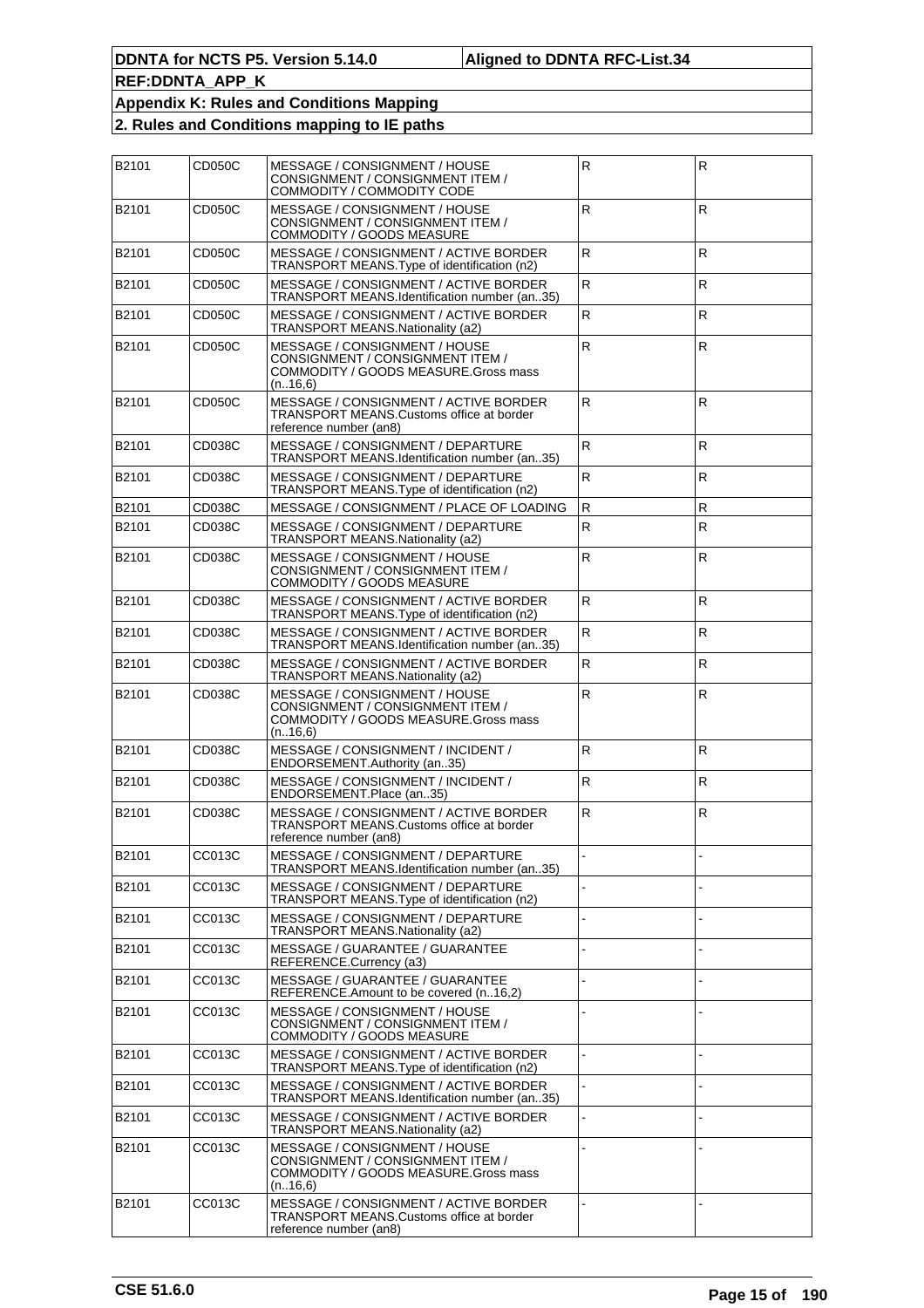| B2101 | CD115C        | MESSAGE / CONSIGNMENT / DEPARTURE<br>TRANSPORT MEANS.Identification number (an35)                                     | R.                      | ${\sf R}$    |
|-------|---------------|-----------------------------------------------------------------------------------------------------------------------|-------------------------|--------------|
| B2101 | CD115C        | MESSAGE / CONSIGNMENT / DEPARTURE<br>TRANSPORT MEANS. Type of identification (n2)                                     | $\mathsf R$             | R            |
| B2101 | CD115C        | MESSAGE / CONSIGNMENT / PLACE OF LOADING                                                                              | ${\sf R}$               | $\mathsf R$  |
| B2101 | CD115C        | MESSAGE / CONSIGNMENT / DEPARTURE<br>TRANSPORT MEANS.Nationality (a2)                                                 | $\overline{\mathsf{R}}$ | R            |
| B2101 | CD115C        | MESSAGE / CONSIGNMENT / HOUSE<br>CONSIGNMENT / CONSIGNMENT ITEM /<br>COMMODITY / COMMODITY CODE                       | ${\sf R}$               | R            |
| B2101 | CD115C        | MESSAGE / CONSIGNMENT / HOUSE<br>CONSIGNMENT / CONSIGNMENT ITEM /<br>COMMODITY / GOODS MEASURE                        | ${\sf R}$               | R            |
| B2101 | CD115C        | MESSAGE / CONSIGNMENT / ACTIVE BORDER<br>TRANSPORT MEANS. Type of identification (n2)                                 | $\mathsf{R}$            | R.           |
| B2101 | CD115C        | MESSAGE / CONSIGNMENT / ACTIVE BORDER<br>TRANSPORT MEANS.Identification number (an35)                                 | ${\sf R}$               | R            |
| B2101 | CD115C        | MESSAGE / CONSIGNMENT / ACTIVE BORDER<br>TRANSPORT MEANS.Nationality (a2)                                             | ${\sf R}$               | $\mathsf{R}$ |
| B2101 | CD115C        | MESSAGE / CONSIGNMENT / HOUSE<br>CONSIGNMENT / CONSIGNMENT ITEM /<br>COMMODITY / GOODS MEASURE.Gross mass<br>(n.16,6) | $\mathsf{R}$            | R.           |
| B2101 | <b>CD115C</b> | MESSAGE / CONSIGNMENT / ACTIVE BORDER<br>TRANSPORT MEANS.Customs office at border<br>reference number (an8)           | $\mathsf{R}$            | R.           |
| B2101 | CD165C        | MESSAGE / CONSIGNMENT / DEPARTURE<br>TRANSPORT MEANS.Identification number (an35)                                     | ${\sf R}$               | $\mathsf{R}$ |
| B2101 | CD165C        | MESSAGE / CONSIGNMENT / DEPARTURE<br>TRANSPORT MEANS. Type of identification (n2)                                     | R                       | R            |
| B2101 | CD165C        | MESSAGE / CONSIGNMENT / PLACE OF LOADING                                                                              | $\mathsf{R}$            | $\mathsf{R}$ |
| B2101 | CD165C        | MESSAGE / CONSIGNMENT / DEPARTURE<br>TRANSPORT MEANS.Nationality (a2)                                                 | ${\sf R}$               | R            |
| B2101 | CD165C        | MESSAGE / CONSIGNMENT / HOUSE<br>CONSIGNMENT / CONSIGNMENT ITEM /<br>COMMODITY / COMMODITY CODE                       | ${\sf R}$               | $\mathsf{R}$ |
| B2101 | CD165C        | MESSAGE / CONSIGNMENT / HOUSE<br>CONSIGNMENT / CONSIGNMENT ITEM /<br>COMMODITY / GOODS MEASURE                        | ${\sf R}$               | $\mathsf{R}$ |
| B2101 | CD165C        | MESSAGE / CONSIGNMENT / ACTIVE BORDER<br>TRANSPORT MEANS. Type of identification (n2)                                 | $\mathsf{R}$            | R.           |
| B2101 | CD165C        | MESSAGE / CONSIGNMENT / ACTIVE BORDER<br>TRANSPORT MEANS.Identification number (an35)                                 | $\mathsf R$             | R            |
| B2101 | CD165C        | MESSAGE / CONSIGNMENT / ACTIVE BORDER<br>TRANSPORT MEANS.Nationality (a2)                                             | $\mathsf{R}$            | R.           |
| B2101 | CD165C        | MESSAGE / CONSIGNMENT / HOUSE<br>CONSIGNMENT / CONSIGNMENT ITEM /<br>COMMODITY / GOODS MEASURE.Gross mass<br>(n.16,6) | ${\sf R}$               | R            |
| B2101 | CD165C        | MESSAGE / CONSIGNMENT / ACTIVE BORDER<br>TRANSPORT MEANS.Customs office at border<br>reference number (an8)           | R.                      | R.           |
| B2101 | CD094C        | MESSAGE / CUSTOMS OFFICE OF DEPARTURE                                                                                 | $\mathsf R$             | R            |
| B2101 | CD095C        | <b>MESSAGE / CUSTOMS OFFICE OF DEPARTURE</b>                                                                          | $\mathsf R$             | ${\sf R}$    |
| B2101 | CD160C        | MESSAGE / CONSIGNMENT / DEPARTURE<br>TRANSPORT MEANS.Identification number (an35)                                     | $\mathsf{R}$            | $\mathsf{R}$ |
| B2101 | CD160C        | MESSAGE / CONSIGNMENT / DEPARTURE<br>TRANSPORT MEANS. Type of identification (n2)                                     | $\mathsf R$             | R.           |
| B2101 | CD160C        | MESSAGE / CONSIGNMENT / PLACE OF LOADING                                                                              | ${\sf R}$               | $\mathsf{R}$ |
| B2101 | CD160C        | MESSAGE / CONSIGNMENT / DEPARTURE<br>TRANSPORT MEANS.Nationality (a2)                                                 | $\mathsf R$             | $\mathsf{R}$ |
| B2101 | CD160C        | MESSAGE / CONSIGNMENT / HOUSE<br>CONSIGNMENT / CONSIGNMENT ITEM /<br>COMMODITY / COMMODITY CODE                       | $\mathsf R$             | R.           |
| B2101 | CD160C        | MESSAGE / CONSIGNMENT / HOUSE<br>CONSIGNMENT / CONSIGNMENT ITEM /<br>COMMODITY / GOODS MEASURE                        | $\mathsf{R}$            | $\mathsf{R}$ |
| B2101 | CD160C        | MESSAGE / CONSIGNMENT / ACTIVE BORDER<br>TRANSPORT MEANS. Type of identification (n2)                                 | $\mathsf{R}$            | R.           |
| B2101 | CD160C        | MESSAGE / CONSIGNMENT / ACTIVE BORDER<br>TRANSPORT MEANS.Identification number (an35)                                 | $\mathsf R$             | R            |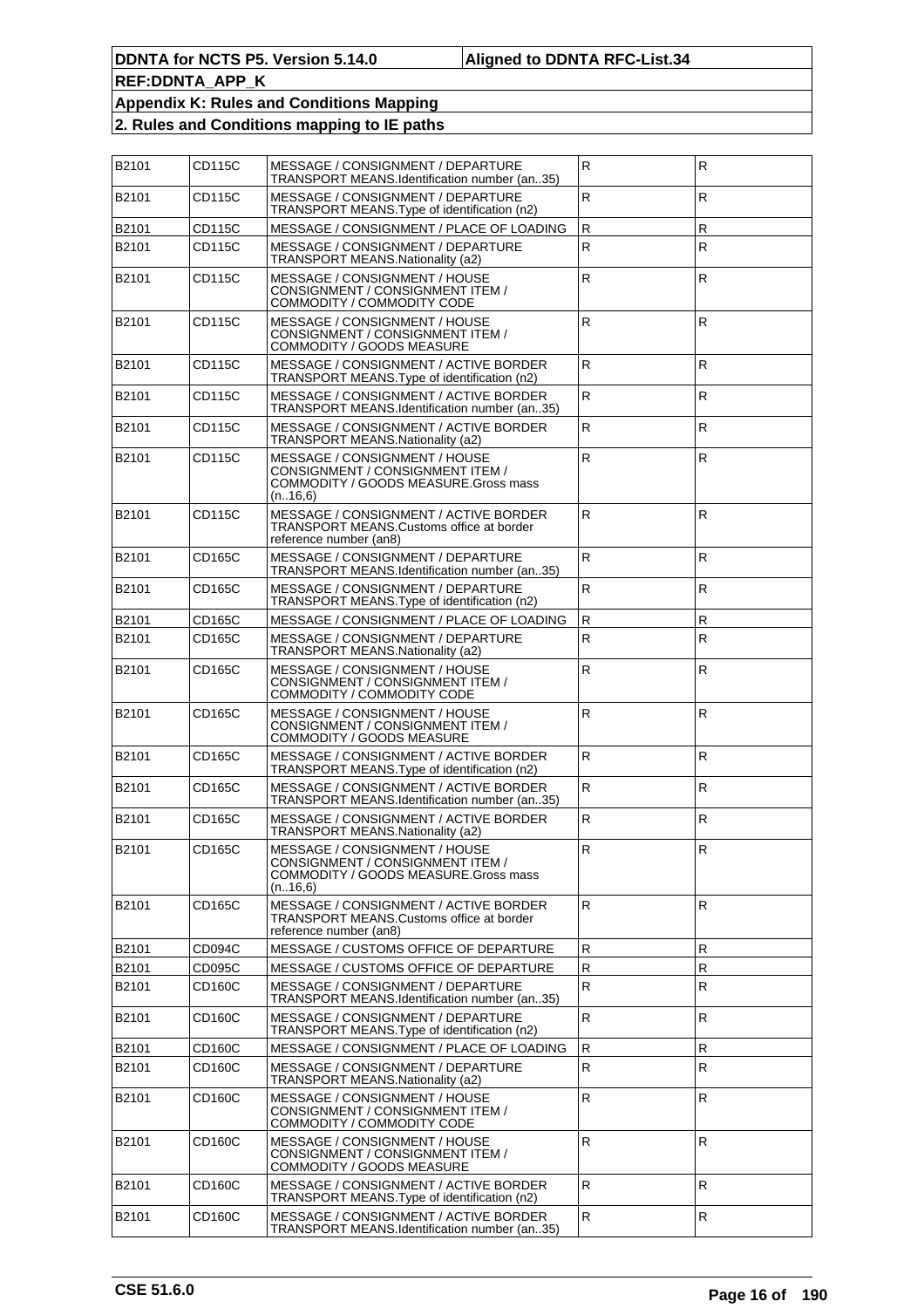| B2101 | <b>CD160C</b> | MESSAGE / CONSIGNMENT / ACTIVE BORDER<br>TRANSPORT MEANS.Nationality (a2)                                             | R            | R            |
|-------|---------------|-----------------------------------------------------------------------------------------------------------------------|--------------|--------------|
| B2101 | CD160C        | MESSAGE / CONSIGNMENT / HOUSE<br>CONSIGNMENT / CONSIGNMENT ITEM /<br>COMMODITY / GOODS MEASURE.Gross mass<br>(n.16,6) | $\mathsf{R}$ | R.           |
| B2101 | CD160C        | MESSAGE / CONSIGNMENT / ACTIVE BORDER<br>TRANSPORT MEANS.Customs office at border<br>reference number (an8)           | R            | R            |
| B2101 | <b>CD150C</b> | MESSAGE / GUARANTEE REFERENCE /<br>GUARANTOR.Identification number (an17)                                             | $\mathsf{R}$ | $\mathsf{R}$ |
| B2101 | CD150C        | MESSAGE / GUARANTEE REFERENCE /<br>GUARANTOR / ADDRESS.Country (a2)                                                   | $\mathsf{R}$ | R            |
| B2101 | CD151C        | MESSAGE / RECOVERY. Text (an512)                                                                                      | ${\sf R}$    | R            |
| B2101 | CD151C        | MESSAGE / GUARANTEE REFERENCE /<br>GUARANTOR.Identification number (an17)                                             | $\mathsf{R}$ | $\mathsf{R}$ |
| B2101 | CD151C        | MESSAGE / GUARANTEE REFERENCE /<br>GUARANTOR / ADDRESS.Country (a2)                                                   | $\mathsf{R}$ | R            |
| B2101 | CD152C        | MESSAGE / RECOVERY. Text (an512)                                                                                      | R            | R            |
| B2200 | CD001C        | MESSAGE / CONSIGNMENT / ACTIVE BORDER<br>TRANSPORT MEANS.Conveyance reference number<br>(an35)                        | $\mathsf R$  | <b>SR</b>    |
| B2200 | CD003C        | MESSAGE / CONSIGNMENT / ACTIVE BORDER<br>TRANSPORT MEANS.Conveyance reference number<br>(an35)                        | R            | <b>SR</b>    |
| B2200 | CD050C        | MESSAGE / CONSIGNMENT / ACTIVE BORDER<br>TRANSPORT MEANS.Conveyance reference number<br>(an35)                        | ${\sf R}$    | <b>SR</b>    |
| B2200 | CD038C        | MESSAGE / CONSIGNMENT / ACTIVE BORDER<br>TRANSPORT MEANS.Conveyance reference number<br>(an35)                        | R            | <b>SR</b>    |
| B2200 | <b>CD115C</b> | MESSAGE / CONSIGNMENT / ACTIVE BORDER<br>TRANSPORT MEANS.Conveyance reference number<br>(an35)                        | R            | <b>SR</b>    |
| B2200 | CD165C        | MESSAGE / CONSIGNMENT / ACTIVE BORDER<br>TRANSPORT MEANS.Conveyance reference number<br>(an35)                        | ${\sf R}$    | <b>SR</b>    |
| B2200 | CD160C        | MESSAGE / CONSIGNMENT / ACTIVE BORDER<br>TRANSPORT MEANS.Conveyance reference number<br>(an35)                        | $\mathsf{R}$ | <b>SR</b>    |
| B2301 | CD143C        | MESSAGE / ENQUIRY.Return copy returned date<br>(an10)                                                                 | R            | $\mathsf{R}$ |
| B2400 | CC015C        | MESSAGE / CONSIGNMENT / HOUSE<br>CONSIGNMENT / CONSIGNMENT ITEM /<br><b>CONSIGNEE</b>                                 |              |              |
| B2400 | CC015C        | MESSAGE / CONSIGNMENT / HOUSE<br>ONSIGNMENT / CONSIGNMENT ITEM /<br>TRANSPORT CHARGES                                 |              |              |
| B2400 | CC015C        | MESSAGE / CONSIGNMENT / HOUSE<br>CONSIGNMENT / CONSIGNMENT ITEM /<br>TRANSPORT DOCUMENT                               |              |              |
| B2400 | CD018C        | MESSAGE / CONSIGNMENT / HOUSE<br>CONSIGNMENT / CONSIGNMENT ITEM /<br><b>TRANSPORT DOCUMENT</b>                        | R            | R.           |
| B2400 | CD001C        | MESSAGE / CONSIGNMENT / HOUSE<br>CONSIGNMENT / CONSIGNMENT ITEM /<br><b>CONSIGNEE</b>                                 | $\mathsf{R}$ | $\mathsf{R}$ |
| B2400 | CD001C        | MESSAGE / CONSIGNMENT / HOUSE<br>CONSIGNMENT / CONSIGNMENT ITEM /<br>TRANSPORT CHARGES                                | $\mathsf R$  | R.           |
| B2400 | CD001C        | MESSAGE / CONSIGNMENT / HOUSE<br>CONSIGNMENT / CONSIGNMENT ITEM /<br><b>TRANSPORT DOCUMENT</b>                        | $\mathsf{R}$ | R.           |
| B2400 | CD143C        | MESSAGE / ENQUIRY.Return copy returned date<br>(an10)                                                                 | R.           | R.           |
| B2400 | CD003C        | MESSAGE / CONSIGNMENT / HOUSE<br>CONSIGNMENT / CONSIGNMENT ITEM /<br><b>CONSIGNEE</b>                                 | $\mathsf{R}$ | R.           |
| B2400 | CD003C        | MESSAGE / CONSIGNMENT / HOUSE<br>CONSIGNMENT / CONSIGNMENT ITEM /<br>TRANSPORT CHARGES                                | R            | R.           |
| B2400 | CD003C        | MESSAGE / CONSIGNMENT / HOUSE<br>CONSIGNMENT / CONSIGNMENT ITEM /<br>TRANSPORT DOCUMENT                               | $\mathsf R$  | R.           |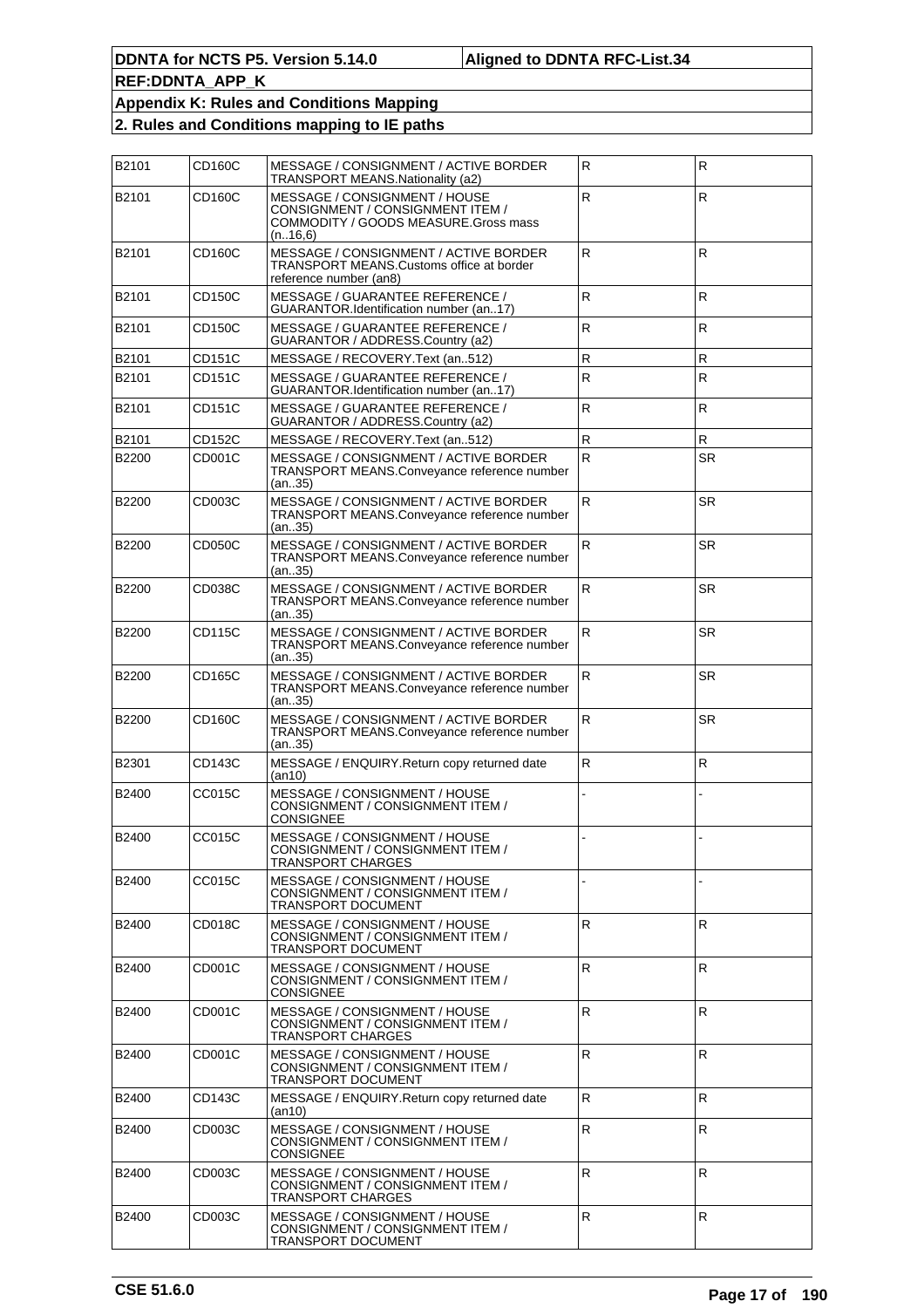| B2400 | CD012C        | MESSAGE / CONSIGNMENT / HOUSE<br>CONSIGNMENT / CONSIGNMENT ITEM /<br><b>CONSIGNEE</b>          | $\mathsf R$             | R            |
|-------|---------------|------------------------------------------------------------------------------------------------|-------------------------|--------------|
| B2400 | CD012C        | MESSAGE / CONSIGNMENT / HOUSE<br>CONSIGNMENT / CONSIGNMENT ITEM /<br><b>TRANSPORT DOCUMENT</b> | R                       | R.           |
| B2400 | CD050C        | MESSAGE / CONSIGNMENT / HOUSE<br>CONSIGNMENT / CONSIGNMENT ITEM /<br><b>CONSIGNEE</b>          | $\overline{\mathsf{R}}$ | R            |
| B2400 | CD050C        | MESSAGE / CONSIGNMENT / HOUSE<br>CONSIGNMENT / CONSIGNMENT ITEM /<br>TRANSPORT CHARGES         | R                       | R.           |
| B2400 | CD050C        | MESSAGE / CONSIGNMENT / HOUSE<br>CONSIGNMENT / CONSIGNMENT ITEM /<br><b>TRANSPORT DOCUMENT</b> | R                       | R.           |
| B2400 | CD038C        | MESSAGE / CONSIGNMENT / HOUSE<br>CONSIGNMENT / CONSIGNMENT ITEM /<br>CONSIGNEE                 | $\mathsf R$             | $\mathsf{R}$ |
| B2400 | CD038C        | MESSAGE / CONSIGNMENT / HOUSE<br>CONSIGNMENT / CONSIGNMENT ITEM /<br>TRANSPORT CHARGES         | $\mathsf{R}$            | R            |
| B2400 | CD038C        | MESSAGE / CONSIGNMENT / HOUSE<br>CONSIGNMENT / CONSIGNMENT ITEM /<br><b>TRANSPORT DOCUMENT</b> | R                       | R.           |
| B2400 | <b>CC007C</b> | MESSAGE / CONSIGNMENT / INCIDENT                                                               |                         |              |
| B2400 | CC013C        | MESSAGE / CONSIGNMENT / HOUSE<br>CONSIGNMENT / CONSIGNMENT ITEM /<br><b>CONSIGNEE</b>          |                         |              |
| B2400 | CC013C        | MESSAGE / CONSIGNMENT / HOUSE<br>CONSIGNMENT / CONSIGNMENT ITEM /<br>TRANSPORT CHARGES         |                         |              |
| B2400 | CC013C        | MESSAGE / CONSIGNMENT / HOUSE<br>CONSIGNMENT / CONSIGNMENT ITEM /<br><b>TRANSPORT DOCUMENT</b> |                         |              |
| B2400 | CD115C        | MESSAGE / CONSIGNMENT / HOUSE<br>CONSIGNMENT / CONSIGNMENT ITEM /<br>CONSIGNEE                 | R                       | R            |
| B2400 | CD115C        | MESSAGE / CONSIGNMENT / HOUSE<br>CONSIGNMENT / CONSIGNMENT ITEM /<br>TRANSPORT CHARGES         | $\mathsf{R}$            | R            |
| B2400 | CD115C        | MESSAGE / CONSIGNMENT / HOUSE<br>CONSIGNMENT / CONSIGNMENT ITEM /<br><b>TRANSPORT DOCUMENT</b> | R                       | R.           |
| B2400 | CD165C        | MESSAGE / CONSIGNMENT / HOUSE<br>CONSIGNMENT / CONSIGNMENT ITEM /<br>CONSIGNEE                 | $\mathsf R$             | R            |
| B2400 | CD165C        | MESSAGE / CONSIGNMENT / HOUSE<br>CONSIGNMENT / CONSIGNMENT ITEM /<br>TRANSPORT CHARGES         | ${\sf R}$               | $\mathsf{R}$ |
| B2400 | CD165C        | MESSAGE / CONSIGNMENT / HOUSE<br>CONSIGNMENT / CONSIGNMENT ITEM /<br><b>TRANSPORT DOCUMENT</b> | $\overline{R}$          | R            |
| B2400 | CD160C        | MESSAGE / CONSIGNMENT / HOUSE<br>CONSIGNMENT / CONSIGNMENT ITEM /<br><b>CONSIGNEE</b>          | $\mathsf R$             | $\mathsf{R}$ |
| B2400 | CD160C        | MESSAGE / CONSIGNMENT / HOUSE<br>CONSIGNMENT / CONSIGNMENT ITEM /<br>TRANSPORT CHARGES         | ${\sf R}$               | $\mathsf{R}$ |
| B2400 | CD160C        | MESSAGE / CONSIGNMENT / HOUSE<br>CONSIGNMENT / CONSIGNMENT ITEM /<br>TRANSPORT DOCUMENT        | $\overline{R}$          | R.           |
| C0001 | CC015C        | MESSAGE / CONSIGNMENT / CONSIGNEE                                                              |                         |              |
| C0001 | CC015C        | MESSAGE / CONSIGNMENT / HOUSE<br>CONSIGNMENT / CONSIGNEE                                       |                         |              |
| C0001 | CD001C        | MESSAGE / CONSIGNMENT / CONSIGNEE                                                              | $\mathsf R$             | <b>SR</b>    |
| C0001 | CD001C        | MESSAGE / CONSIGNMENT / HOUSE<br>CONSIGNMENT / CONSIGNEE                                       | $\mathsf R$             | <b>SR</b>    |
| C0001 | CD003C        | MESSAGE / CONSIGNMENT / CONSIGNEE                                                              | ${\sf R}$               | <b>SR</b>    |
| C0001 | CD003C        | MESSAGE / CONSIGNMENT / HOUSE<br>CONSIGNMENT / CONSIGNEE                                       | $\overline{\mathsf{R}}$ | <b>SR</b>    |
| C0001 | CD012C        | MESSAGE / CONSIGNMENT / CONSIGNEE                                                              | ${\sf R}$               | <b>SR</b>    |
| C0001 | CD012C        | MESSAGE / CONSIGNMENT / HOUSE<br>CONSIGNMENT / CONSIGNEE                                       | R                       | <b>SR</b>    |
| C0001 | <b>CC017C</b> | MESSAGE / CONSIGNMENT / CONSIGNEE                                                              |                         |              |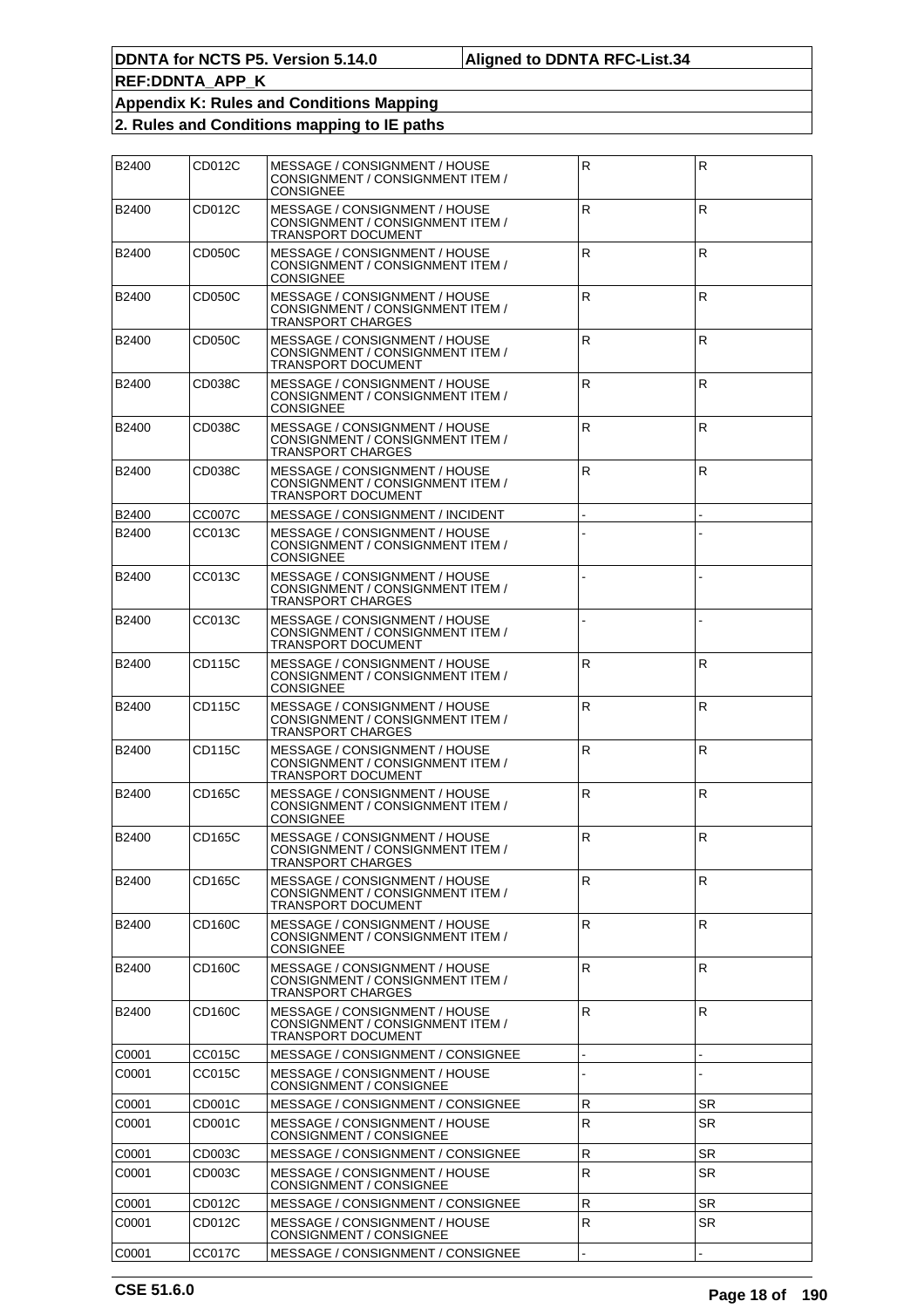| C0001 | CC017C        | MESSAGE / CONSIGNMENT / HOUSE<br>CONSIGNMENT / CONSIGNEE           |                         |              |
|-------|---------------|--------------------------------------------------------------------|-------------------------|--------------|
| C0001 | CD050C        | MESSAGE / CONSIGNMENT / CONSIGNEE                                  | ${\sf R}$               | <b>SR</b>    |
| C0001 | CD050C        | MESSAGE / CONSIGNMENT / HOUSE<br>CONSIGNMENT / CONSIGNEE           | $\overline{\mathsf{R}}$ | <b>SR</b>    |
| C0001 | CD038C        | MESSAGE / CONSIGNMENT / CONSIGNEE                                  | ${\sf R}$               | <b>SR</b>    |
| C0001 | CD038C        | MESSAGE / CONSIGNMENT / HOUSE<br>CONSIGNMENT / CONSIGNEE           | $\overline{\mathsf{R}}$ | <b>SR</b>    |
| C0001 | CC029C        | MESSAGE / CONSIGNMENT / CONSIGNEE                                  |                         |              |
| C0001 | CC029C        | MESSAGE / CONSIGNMENT / HOUSE<br>CONSIGNMENT / CONSIGNEE           |                         |              |
| C0001 | CC013C        | MESSAGE / CONSIGNMENT / CONSIGNEE                                  |                         |              |
| C0001 | CC013C        | MESSAGE / CONSIGNMENT / HOUSE<br><b>CONSIGNMENT / CONSIGNEE</b>    |                         |              |
| C0001 | CC043C        | MESSAGE / CONSIGNMENT / CONSIGNEE                                  |                         |              |
| C0001 | CC043C        | MESSAGE / CONSIGNMENT / HOUSE<br>CONSIGNMENT / CONSIGNEE           |                         |              |
| C0001 | CD115C        | MESSAGE / CONSIGNMENT / CONSIGNEE                                  | ${\sf R}$               | <b>SR</b>    |
| C0001 | CD115C        | MESSAGE / CONSIGNMENT / HOUSE<br>CONSIGNMENT / CONSIGNEE           | ${\sf R}$               | <b>SR</b>    |
| C0001 | CD165C        | MESSAGE / CONSIGNMENT / CONSIGNEE                                  | $\mathsf{R}$            | <b>SR</b>    |
| C0001 | CD165C        | MESSAGE / CONSIGNMENT / HOUSE<br>CONSIGNMENT / CONSIGNEE           | ${\sf R}$               | <b>SR</b>    |
| C0001 | CD160C        | MESSAGE / CONSIGNMENT / CONSIGNEE                                  | ${\sf R}$               | <b>SR</b>    |
| C0001 | CD160C        | MESSAGE / CONSIGNMENT / HOUSE<br>CONSIGNMENT / CONSIGNEE           | $\overline{R}$          | <b>SR</b>    |
| C0004 | CD150C        | MESSAGE / GUARANTEE REFERENCE                                      | ${\sf R}$               | N            |
| C0009 | CD142C        | MESSAGE / CONSIGNMENT                                              | ${\sf R}$               | N            |
| C0012 | CD143C        | MESSAGE / ENQUIRY.Return copy returned date<br>(an10)              | ${\sf R}$               | <b>SR</b>    |
| C0013 | CD143C        | MESSAGE / ENQUIRY. Text (an 512)                                   | $\mathsf{R}$            | <b>SR</b>    |
| C0014 | CD150C        | MESSAGE / GUARANTEE REFERENCE /<br><b>GUARANTOR</b>                | ${\sf R}$               | <b>SR</b>    |
| C0014 | CD151C        | MESSAGE / GUARANTEE REFERENCE /<br><b>GUARANTOR</b>                | $\mathsf{R}$            | SR.          |
| C0025 | CD151C        | <b>MESSAGE / GUARANTEE REFERENCE</b>                               | ${\sf R}$               | $\mathsf{N}$ |
| C0027 | CC043C        | <b>MESSAGE / CONSIGNMENT</b>                                       |                         |              |
| C0027 | CC043C        | MESSAGE / HOLDER OF THE TRANSIT<br>PROCEDURE                       |                         |              |
| C0027 | CC043C        | MESSAGE / TRANSIT OPERATION. Declaration<br>acceptance date (an10) |                         |              |
| C0027 | CC043C        | MESSAGE / CONSIGNMENT.Gross mass (n16.6)                           |                         |              |
| C0027 | CC043C        | MESSAGE / TRANSIT OPERATION. Declaration type<br>(an5)             |                         |              |
| C0029 | CD001C        | MESSAGE / CONSIGNMENT.Mode of transport at the<br>border (n1)      | IR.                     | <b>SR</b>    |
| C0029 | CD003C        | MESSAGE / CONSIGNMENT. Mode of transport at the<br>border (n1)     | R.                      | <b>SR</b>    |
| C0029 | <b>CC017C</b> | MESSAGE / CONSIGNMENT.Mode of transport at the<br>border (n1)      |                         |              |
| C0029 | CD050C        | MESSAGE / CONSIGNMENT.Mode of transport at the<br>border (n1)      | IR.                     | <b>SR</b>    |
| C0029 | CD038C        | MESSAGE / CONSIGNMENT. Mode of transport at the<br>border (n1)     | R.                      | <b>SR</b>    |
| C0029 | CC029C        | MESSAGE / CONSIGNMENT.Mode of transport at the<br>border (n1)      |                         |              |
| C0029 | CD115C        | MESSAGE / CONSIGNMENT.Mode of transport at the<br>border (n1)      | IR.                     | <b>SR</b>    |
| C0029 | CD165C        | MESSAGE / CONSIGNMENT. Mode of transport at the<br>border (n1)     | R.                      | <b>SR</b>    |
| C0029 | <b>CD160C</b> | MESSAGE / CONSIGNMENT.Mode of transport at the<br>border (n1)      | $\mathsf R$             | <b>SR</b>    |
| C0030 | CC015C        | MESSAGE / CUSTOMS OFFICE OF TRANSIT<br>(DECLARED)                  |                         |              |
| C0030 | CD001C        | MESSAGE / CUSTOMS OFFICE OF TRANSIT<br>(DECLARED)                  | ${\sf R}$               | <b>SR</b>    |
| C0030 | CD003C        | MESSAGE / CUSTOMS OFFICE OF TRANSIT<br>(DECLARED)                  | R                       | <b>SR</b>    |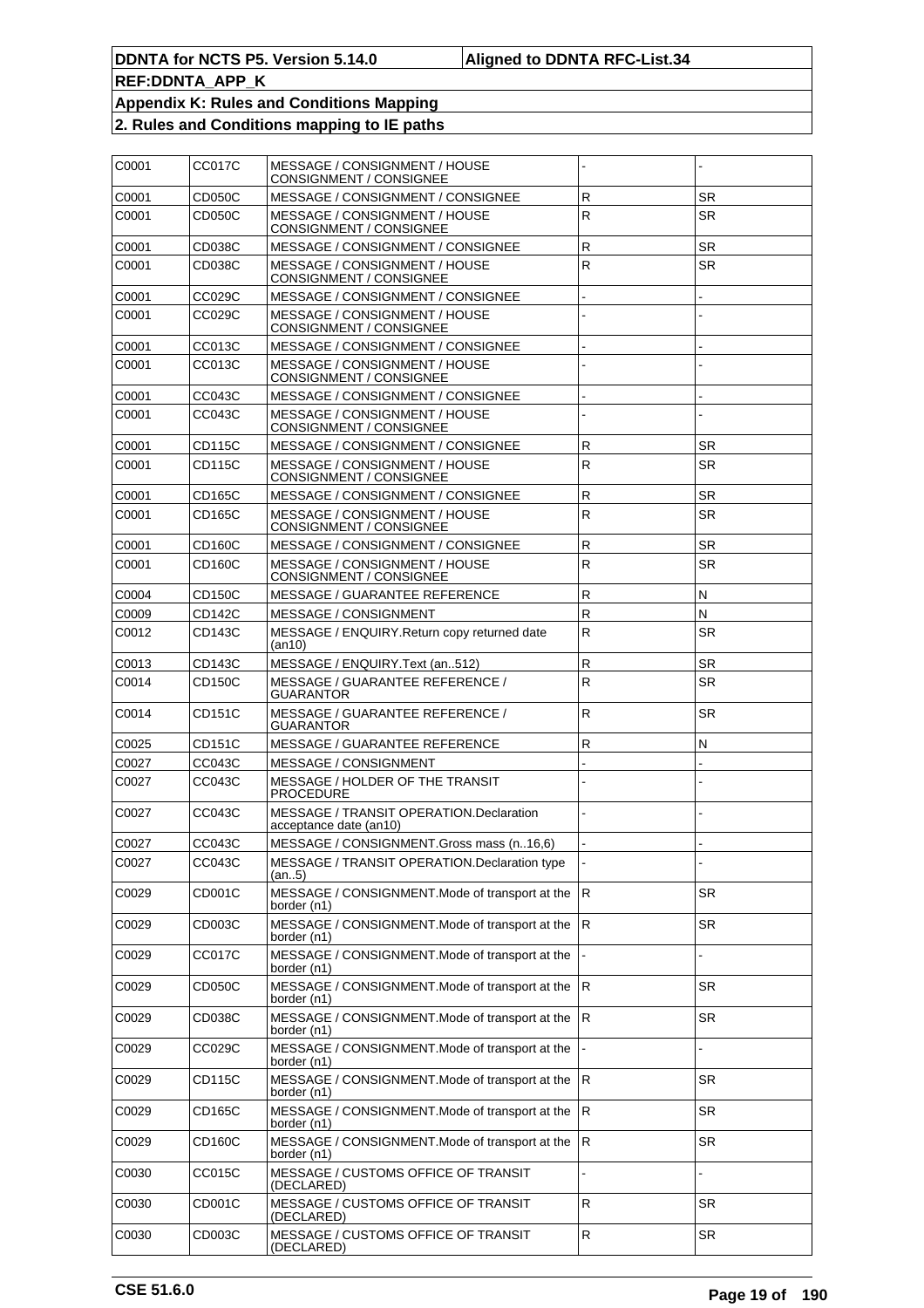| C0030 | CC017C | MESSAGE / CUSTOMS OFFICE OF TRANSIT<br>(DECLARED)                                            |              |           |
|-------|--------|----------------------------------------------------------------------------------------------|--------------|-----------|
| C0030 | CD038C | <b>MESSAGE / CUSTOMS OFFICE OF TRANSIT</b><br>(DECLARED)                                     | $\mathsf{R}$ | <b>SR</b> |
| C0030 | CC029C | MESSAGE / CUSTOMS OFFICE OF TRANSIT<br>(DECLARED)                                            |              |           |
| C0030 | CC013C | <b>MESSAGE / CUSTOMS OFFICE OF TRANSIT</b><br>(DECLARED)                                     |              |           |
| C0030 | CD115C | MESSAGE / CUSTOMS OFFICE OF TRANSIT<br>(DECLARED)                                            | $\mathsf{R}$ | SR.       |
| C0045 | CC015C | MESSAGE / CONSIGNMENT / HOUSE<br>CONSIGNMENT / CONSIGNMENT ITEM.Declaration<br>type (an5)    |              |           |
| C0045 | CD001C | MESSAGE / CONSIGNMENT / HOUSE<br>CONSIGNMENT / CONSIGNMENT ITEM.Declaration<br>type $(an5)$  | R.           | <b>SR</b> |
| C0045 | CD003C | MESSAGE / CONSIGNMENT / HOUSE<br>CONSIGNMENT / CONSIGNMENT ITEM.Declaration<br>type $(an5)$  | $\mathsf{R}$ | <b>SR</b> |
| C0045 | CC017C | MESSAGE / CONSIGNMENT / HOUSE<br>CONSIGNMENT / CONSIGNMENT ITEM.Declaration<br>type $(an5)$  |              |           |
| C0045 | CD050C | MESSAGE / CONSIGNMENT / HOUSE<br>CONSIGNMENT / CONSIGNMENT ITEM.Declaration<br>type $(an5)$  | R            | <b>SR</b> |
| C0045 | CD038C | MESSAGE / CONSIGNMENT / HOUSE<br>CONSIGNMENT / CONSIGNMENT ITEM.Declaration<br>type $(an5)$  | $\mathsf{R}$ | <b>SR</b> |
| C0045 | CC029C | MESSAGE / CONSIGNMENT / HOUSE<br>CONSIGNMENT / CONSIGNMENT ITEM.Declaration<br>type (an5)    |              |           |
| C0045 | CC013C | MESSAGE / CONSIGNMENT / HOUSE<br>CONSIGNMENT / CONSIGNMENT ITEM.Declaration<br>type $(an5)$  |              |           |
| C0045 | CC043C | MESSAGE / CONSIGNMENT / HOUSE<br>CONSIGNMENT / CONSIGNMENT ITEM.Declaration<br>type $(an5)$  |              |           |
| C0045 | CD115C | MESSAGE / CONSIGNMENT / HOUSE<br>CONSIGNMENT / CONSIGNMENT ITEM.Declaration<br>type $(an5)$  | $\mathsf R$  | <b>SR</b> |
| C0045 | CD165C | MESSAGE / CONSIGNMENT / HOUSE<br>CONSIGNMENT / CONSIGNMENT ITEM.Declaration<br>type $(an.5)$ | $\mathsf{R}$ | <b>SR</b> |
| C0045 | CD160C | MESSAGE / CONSIGNMENT / HOUSE<br>CONSIGNMENT / CONSIGNMENT ITEM.Declaration<br>type $(an5)$  | $\mathsf{R}$ | <b>SR</b> |
| C0055 | CC015C | MESSAGE / CONSIGNMENT / TRANSPORT<br>EQUIPMENT.Container identification number (an17)        |              |           |
| C0055 | CD001C | MESSAGE / CONSIGNMENT / TRANSPORT<br>EQUIPMENT.Container identification number (an17)        | $\mathsf{R}$ | SR.       |
| C0055 | CD003C | MESSAGE / CONSIGNMENT / TRANSPORT<br>EQUIPMENT.Container identification number (an17)        | $\mathsf{R}$ | <b>SR</b> |
| C0055 | CD012C | MESSAGE / CONSIGNMENT / TRANSPORT<br>EQUIPMENT.Container identification number (an17)        | R            | SR        |
| C0055 | CD050C | MESSAGE / CONSIGNMENT / TRANSPORT<br>EQUIPMENT.Container identification number (an17)        | $\mathsf{R}$ | <b>SR</b> |
| C0055 | CD038C | MESSAGE / CONSIGNMENT / TRANSPORT<br>EQUIPMENT.Container identification number (an17)        | $\mathsf{R}$ | <b>SR</b> |
| C0055 | CC029C | MESSAGE / CONSIGNMENT / TRANSPORT<br>EQUIPMENT.Container identification number (an17)        |              |           |
| C0055 | CC013C | MESSAGE / CONSIGNMENT / TRANSPORT<br>EQUIPMENT.Container identification number (an17)        |              |           |
| C0055 | CC043C | MESSAGE / CONSIGNMENT / TRANSPORT<br>EQUIPMENT.Container identification number (an17)        |              |           |
| C0055 | CD115C | MESSAGE / CONSIGNMENT / TRANSPORT<br>EQUIPMENT.Container identification number (an17)        | $\mathsf R$  | <b>SR</b> |
| C0055 | CD165C | MESSAGE / CONSIGNMENT / TRANSPORT<br>EQUIPMENT.Container identification number (an17)        | $\mathsf{R}$ | SR.       |
| C0055 | CD160C | MESSAGE / CONSIGNMENT / TRANSPORT<br>EQUIPMENT.Container identification number (an17)        | $\mathsf{R}$ | <b>SR</b> |
| C0055 | CC170C | MESSAGE / CONSIGNMENT / TRANSPORT<br>EQUIPMENT.Container identification number (an17)        |              |           |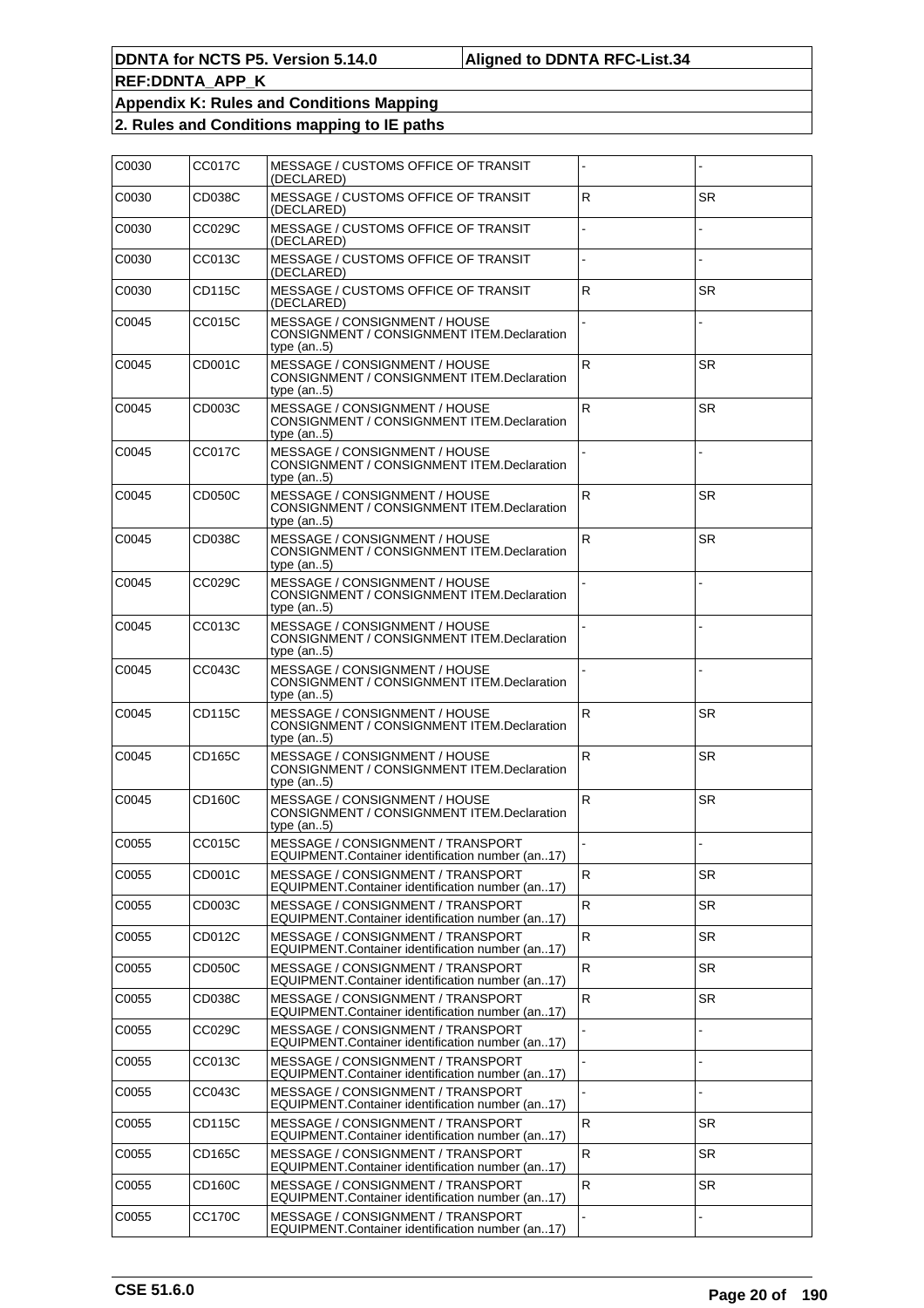| C0060 | CC015C        | MESSAGE / CONSIGNMENT / HOUSE<br>CONSIGNMENT / CONSIGNMENT ITEM /<br>PACKAGING. Shipping marks (an512)  |              |           |
|-------|---------------|---------------------------------------------------------------------------------------------------------|--------------|-----------|
| C0060 | CC015C        | MESSAGE / CONSIGNMENT / HOUSE<br>CONSIGNMENT / CONSIGNMENT ITEM /<br>PACKAGING. Number of packages (n8) |              |           |
| C0060 | CD001C        | MESSAGE / CONSIGNMENT / HOUSE<br>CONSIGNMENT / CONSIGNMENT ITEM /<br>PACKAGING.Shipping marks (an512)   | ${\sf R}$    | <b>SR</b> |
| C0060 | CD001C        | MESSAGE / CONSIGNMENT / HOUSE<br>CONSIGNMENT / CONSIGNMENT ITEM /<br>PACKAGING. Number of packages (n8) | $\mathsf{R}$ | <b>SR</b> |
| C0060 | CC025C        | MESSAGE / CONSIGNMENT / HOUSE<br>CONSIGNMENT / CONSIGNMENT ITEM /<br>PACKAGING.Shipping marks (an512)   |              |           |
| C0060 | CC025C        | MESSAGE / CONSIGNMENT / HOUSE<br>CONSIGNMENT / CONSIGNMENT ITEM /<br>PACKAGING.Number of packages (n8)  |              |           |
| C0060 | CD003C        | MESSAGE / CONSIGNMENT / HOUSE<br>CONSIGNMENT / CONSIGNMENT ITEM /<br>PACKAGING.Shipping marks (an512)   | ${\sf R}$    | <b>SR</b> |
| C0060 | CD003C        | MESSAGE / CONSIGNMENT / HOUSE<br>CONSIGNMENT / CONSIGNMENT ITEM /<br>PACKAGING. Number of packages (n8) | $\mathsf{R}$ | <b>SR</b> |
| C0060 | CD012C        | MESSAGE / CONSIGNMENT / HOUSE<br>CONSIGNMENT / CONSIGNMENT ITEM /<br>PACKAGING. Shipping marks (an512)  | ${\sf R}$    | <b>SR</b> |
| C0060 | CD012C        | MESSAGE / CONSIGNMENT / HOUSE<br>CONSIGNMENT / CONSIGNMENT ITEM /<br>PACKAGING.Number of packages (n8)  | ${\sf R}$    | <b>SR</b> |
| C0060 | CD050C        | MESSAGE / CONSIGNMENT / HOUSE<br>CONSIGNMENT / CONSIGNMENT ITEM /<br>PACKAGING.Shipping marks (an512)   | $\mathsf{R}$ | <b>SR</b> |
| C0060 | <b>CD050C</b> | MESSAGE / CONSIGNMENT / HOUSE<br>CONSIGNMENT / CONSIGNMENT ITEM /<br>PACKAGING.Number of packages (n8)  | $\mathsf{R}$ | <b>SR</b> |
| C0060 | CD038C        | MESSAGE / CONSIGNMENT / HOUSE<br>CONSIGNMENT / CONSIGNMENT ITEM /<br>PACKAGING.Shipping marks (an512)   | ${\sf R}$    | <b>SR</b> |
| C0060 | CD038C        | MESSAGE / CONSIGNMENT / HOUSE<br>CONSIGNMENT / CONSIGNMENT ITEM /<br>PACKAGING. Number of packages (n8) | $\mathsf{R}$ | <b>SR</b> |
| C0060 | CC029C        | MESSAGE / CONSIGNMENT / HOUSE<br>CONSIGNMENT / CONSIGNMENT ITEM /<br>PACKAGING.Shipping marks (an512)   |              |           |
| C0060 | CC029C        | MESSAGE / CONSIGNMENT / HOUSE<br>CONSIGNMENT / CONSIGNMENT ITEM /<br>PACKAGING. Number of packages (n8) |              |           |
| C0060 | CC013C        | MESSAGE / CONSIGNMENT / HOUSE<br>CONSIGNMENT / CONSIGNMENT ITEM /<br>PACKAGING. Shipping marks (an512)  |              |           |
| C0060 | CC013C        | MESSAGE / CONSIGNMENT / HOUSE<br>CONSIGNMENT / CONSIGNMENT ITEM /<br>PACKAGING.Number of packages (n8)  |              |           |
| C0060 | CC043C        | MESSAGE / CONSIGNMENT / HOUSE<br>CONSIGNMENT / CONSIGNMENT ITEM /<br>PACKAGING. Shipping marks (an512)  |              |           |
| C0060 | CC043C        | MESSAGE / CONSIGNMENT / HOUSE<br>CONSIGNMENT / CONSIGNMENT ITEM /<br>PACKAGING.Number of packages (n8)  |              |           |
| C0060 | CD115C        | MESSAGE / CONSIGNMENT / HOUSE<br>CONSIGNMENT / CONSIGNMENT ITEM /<br>PACKAGING. Shipping marks (an512)  | ${\sf R}$    | <b>SR</b> |
| C0060 | CD115C        | MESSAGE / CONSIGNMENT / HOUSE<br>CONSIGNMENT / CONSIGNMENT ITEM /<br>PACKAGING. Number of packages (n8) | $\mathsf{R}$ | <b>SR</b> |
| C0060 | CD165C        | MESSAGE / CONSIGNMENT / HOUSE<br>CONSIGNMENT / CONSIGNMENT ITEM /<br>PACKAGING. Shipping marks (an512)  | $\mathsf{R}$ | <b>SR</b> |
| C0060 | CD165C        | MESSAGE / CONSIGNMENT / HOUSE<br>CONSIGNMENT / CONSIGNMENT ITEM /<br>PACKAGING.Number of packages (n8)  | ${\sf R}$    | <b>SR</b> |
| C0060 | CD160C        | MESSAGE / CONSIGNMENT / HOUSE<br>CONSIGNMENT / CONSIGNMENT ITEM /<br>PACKAGING. Shipping marks (an512)  | R            | SR        |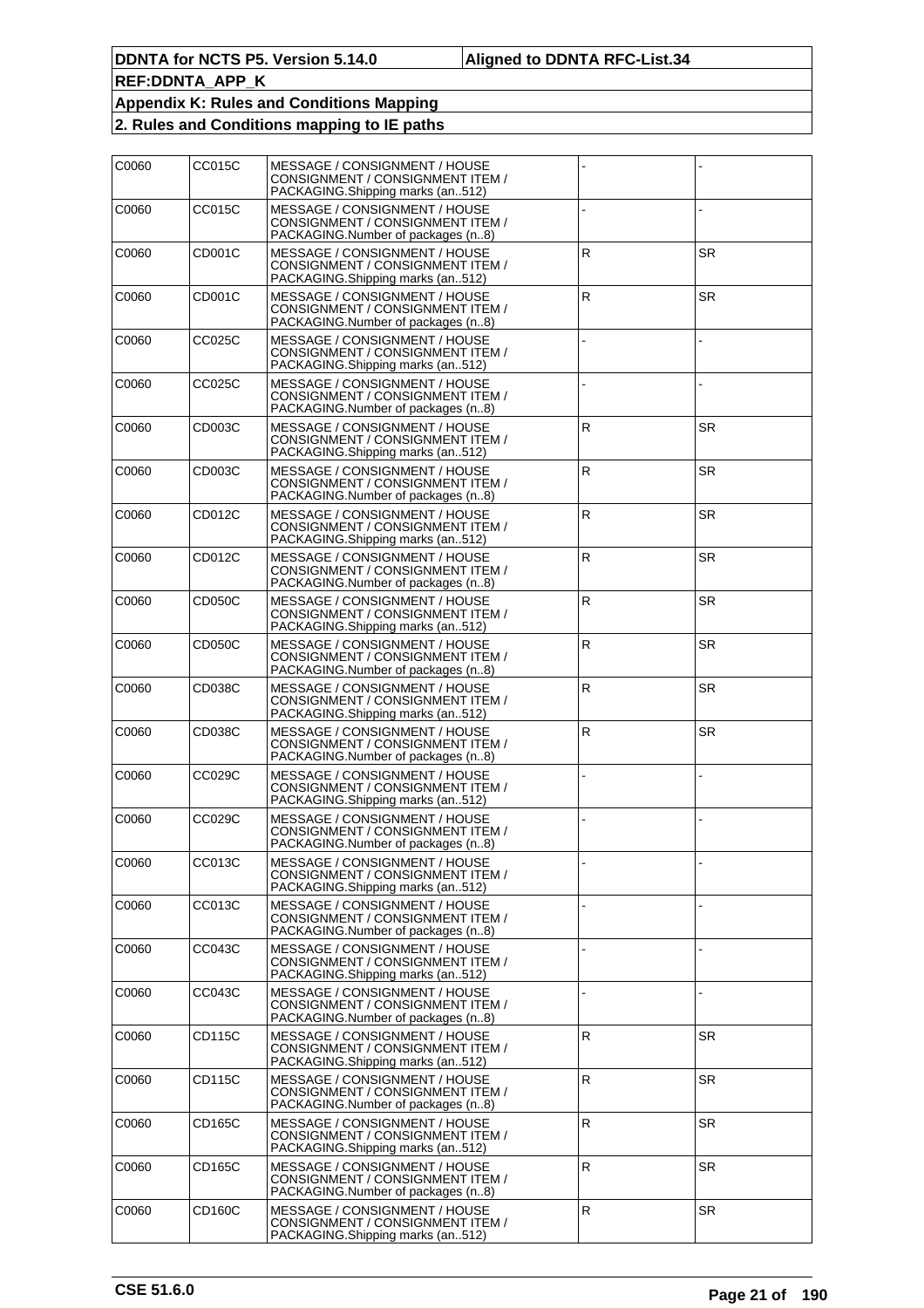| C0060 | CD160C        | MESSAGE / CONSIGNMENT / HOUSE<br>CONSIGNMENT / CONSIGNMENT ITEM /<br>PACKAGING.Number of packages (n8) | $\mathsf{R}$ | <b>SR</b> |
|-------|---------------|--------------------------------------------------------------------------------------------------------|--------------|-----------|
| C0085 | CC015C        | MESSAGE / GUARANTEE / GUARANTEE<br>REFERENCE                                                           |              |           |
| C0085 | CC029C        | MESSAGE / GUARANTEE / GUARANTEE<br>REFERENCE                                                           |              |           |
| C0085 | CC013C        | MESSAGE / GUARANTEE / GUARANTEE<br>REFERENCE                                                           |              |           |
| C0086 | CC015C        | MESSAGE / GUARANTEE / GUARANTEE<br>REFERENCE.Access code (an4)                                         |              |           |
| C0086 | CC015C        | MESSAGE / GUARANTEE / GUARANTEE<br>REFERENCE.GRN (an24)                                                |              |           |
| C0086 | CC029C        | MESSAGE / GUARANTEE / GUARANTEE<br>REFERENCE.Access code (an4)                                         |              |           |
| C0086 | CC029C        | MESSAGE / GUARANTEE / GUARANTEE<br>REFERENCE.GRN (an24)                                                |              |           |
| C0086 | CC013C        | MESSAGE / GUARANTEE / GUARANTEE<br>REFERENCE.Access code (an4)                                         |              |           |
| C0086 | CC013C        | MESSAGE / GUARANTEE / GUARANTEE<br>REFERENCE.GRN (an24)                                                |              |           |
| C0101 | CC015C        | <b>MESSAGE / AUTHORISATION</b>                                                                         |              |           |
| C0101 | CC029C        | MESSAGE / AUTHORISATION                                                                                |              |           |
| C0101 | CC013C        | MESSAGE / AUTHORISATION                                                                                |              |           |
| C0102 | <b>CC007C</b> | MESSAGE / AUTHORISATION                                                                                |              |           |
| C0128 | <b>CC009C</b> | MESSAGE / INVALIDATION. Decision (n1)                                                                  |              |           |
| C0128 | CC014C        | MESSAGE / INVALIDATION. Decision (n1)                                                                  |              |           |
| C0129 | CC009C        | MESSAGE / INVALIDATION.Request date and time<br>(an19)                                                 |              |           |
| C0129 | CC014C        | MESSAGE / INVALIDATION.Request date and time<br>(an19)                                                 |              |           |
| C0130 | CC015C        | MESSAGE / GUARANTEE. Other guarantee reference<br>(an35)                                               |              |           |
| C0130 | CC029C        | MESSAGE / GUARANTEE.Other guarantee reference<br>(an35)                                                |              |           |
| C0130 | CC013C        | MESSAGE / GUARANTEE.Other guarantee reference<br>(an35)                                                |              |           |
| C0137 | <b>CC009C</b> | MESSAGE / INVALIDATION.Justification (an512)                                                           |              |           |
| C0137 | <b>CC014C</b> | MESSAGE / INVALIDATION.Justification (an512)                                                           |              |           |
| C0153 | CC015C        | MESSAGE / CONSIGNMENT / HOUSE<br>CONSIGNMENT / CONSIGNMENT ITEM /<br>COMMODITY / COMMODITY CODE        |              |           |
| C0153 | CD001C        | MESSAGE / CONSIGNMENT / HOUSE<br>CONSIGNMENT / CONSIGNMENT ITEM /<br>COMMODITY / COMMODITY CODE        | $\mathsf{R}$ | <b>SR</b> |
| C0153 | CC025C        | MESSAGE / CONSIGNMENT / HOUSE<br>CONSIGNMENT / CONSIGNMENT ITEM /<br>COMMODITY / COMMODITY CODE        |              |           |
| C0153 | CD003C        | MESSAGE / CONSIGNMENT / HOUSE<br>CONSIGNMENT / CONSIGNMENT ITEM /<br>COMMODITY / COMMODITY CODE        | $\mathsf{R}$ | <b>SR</b> |
| C0153 | CD038C        | MESSAGE / CONSIGNMENT / HOUSE<br>CONSIGNMENT / CONSIGNMENT ITEM /<br>COMMODITY / COMMODITY CODE        | $\mathsf{R}$ | <b>SR</b> |
| C0153 | CC029C        | MESSAGE / CONSIGNMENT / HOUSE<br>CONSIGNMENT / CONSIGNMENT ITEM /<br>COMMODITY / COMMODITY CODE        |              |           |
| C0153 | CC013C        | MESSAGE / CONSIGNMENT / HOUSE<br>CONSIGNMENT / CONSIGNMENT ITEM /<br>COMMODITY / COMMODITY CODE        |              |           |
| C0153 | CC043C        | MESSAGE / CONSIGNMENT / HOUSE<br>CONSIGNMENT / CONSIGNMENT ITEM /<br>COMMODITY / COMMODITY CODE        |              |           |
| C0170 | CC170C        | MESSAGE / CONSIGNMENT.Inland mode of transport  <br>(n1)                                               |              |           |
| C0186 | CC015C        | MESSAGE / CONSIGNMENT / HOUSE<br>CONSIGNMENT / TRANSPORT CHARGES                                       |              |           |
| C0186 | CC015C        | MESSAGE / CONSIGNMENT / TRANSPORT<br>CHARGES                                                           |              |           |
| C0186 | CD001C        | MESSAGE / CONSIGNMENT / HOUSE<br>CONSIGNMENT / TRANSPORT CHARGES                                       | ${\sf R}$    | <b>SR</b> |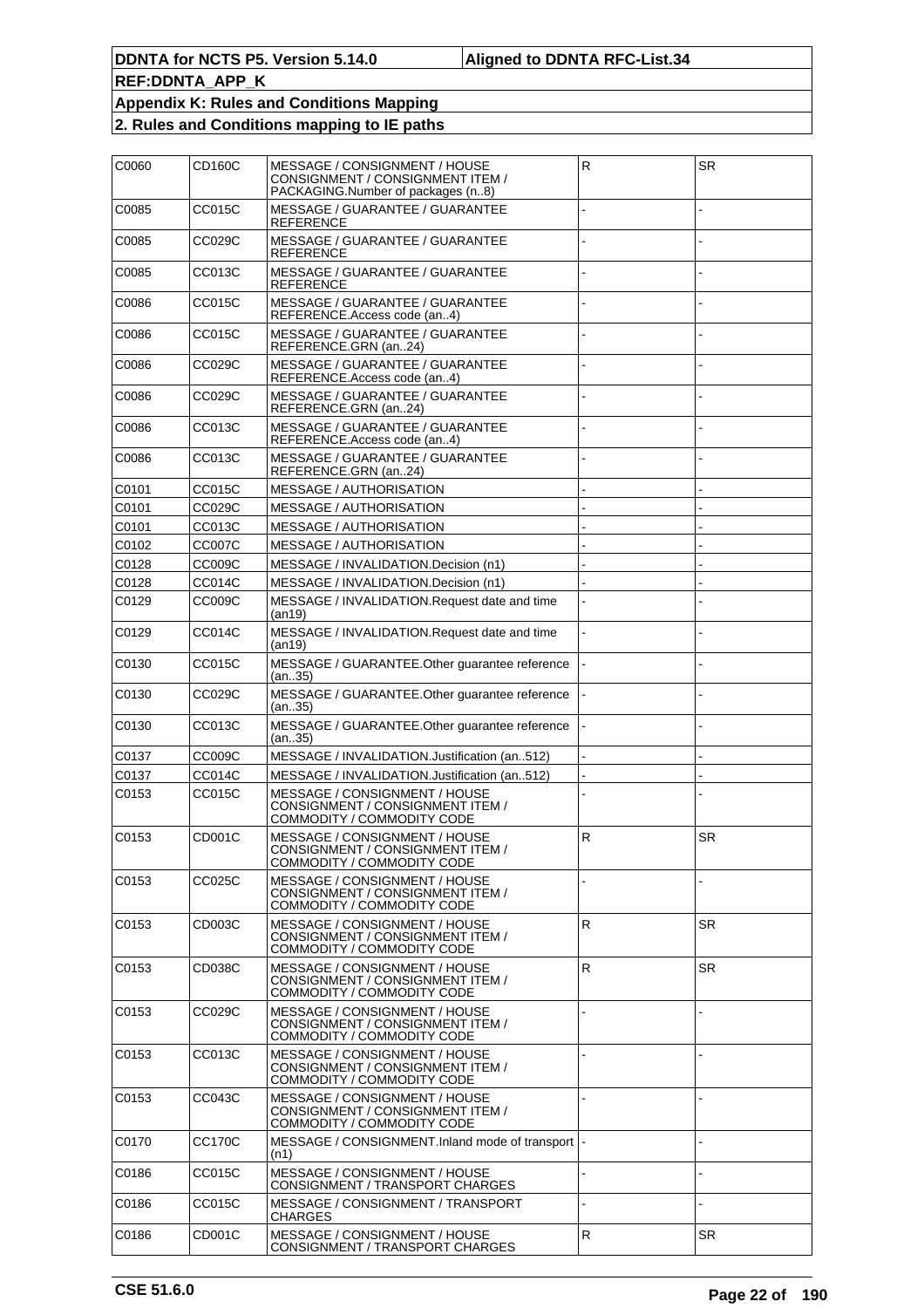| C0186 | CD001C | MESSAGE / CONSIGNMENT / TRANSPORT<br>CHARGES                                                      | $\mathsf R$  | <b>SR</b> |
|-------|--------|---------------------------------------------------------------------------------------------------|--------------|-----------|
| C0186 | CD003C | MESSAGE / CONSIGNMENT / HOUSE<br>CONSIGNMENT / TRANSPORT CHARGES                                  | $\mathsf{R}$ | <b>SR</b> |
| C0186 | CD003C | MESSAGE / CONSIGNMENT / TRANSPORT<br>CHARGES                                                      | $\mathsf{R}$ | <b>SR</b> |
| C0186 | CC017C | MESSAGE / CONSIGNMENT / HOUSE<br>CONSIGNMENT / TRANSPORT CHARGES                                  |              |           |
| C0186 | CC017C | MESSAGE / CONSIGNMENT / TRANSPORT<br>CHARGES                                                      |              |           |
| C0186 | CD050C | MESSAGE / CONSIGNMENT / HOUSE<br>CONSIGNMENT / TRANSPORT CHARGES                                  | $\mathsf{R}$ | <b>SR</b> |
| C0186 | CD050C | MESSAGE / CONSIGNMENT / TRANSPORT<br>CHARGES                                                      | ${\sf R}$    | <b>SR</b> |
| C0186 | CD038C | MESSAGE / CONSIGNMENT / HOUSE<br>CONSIGNMENT / TRANSPORT CHARGES                                  | $\mathsf{R}$ | <b>SR</b> |
| C0186 | CD038C | MESSAGE / CONSIGNMENT / TRANSPORT<br>CHARGES                                                      | $\mathsf{R}$ | <b>SR</b> |
| C0186 | CC029C | MESSAGE / CONSIGNMENT / HOUSE<br>CONSIGNMENT / TRANSPORT CHARGES                                  |              |           |
| C0186 | CC029C | MESSAGE / CONSIGNMENT / TRANSPORT<br>CHARGES                                                      |              |           |
| C0186 | CC013C | MESSAGE / CONSIGNMENT / HOUSE<br>CONSIGNMENT / TRANSPORT CHARGES                                  |              |           |
| C0186 | CC013C | MESSAGE / CONSIGNMENT / TRANSPORT<br>CHARGES                                                      |              |           |
| C0186 | CD115C | MESSAGE / CONSIGNMENT / HOUSE<br>CONSIGNMENT / TRANSPORT CHARGES                                  | $\mathsf{R}$ | SR.       |
| C0186 | CD115C | MESSAGE / CONSIGNMENT / TRANSPORT<br>CHARGES                                                      | ${\sf R}$    | <b>SR</b> |
| C0191 | CC015C | MESSAGE / CONSIGNMENT / PLACE OF<br>UNLOADING                                                     |              |           |
| C0191 | CD001C | MESSAGE / CONSIGNMENT / PLACE OF<br>UNLOADING                                                     | $\mathsf{R}$ | SR.       |
| C0191 | CD003C | MESSAGE / CONSIGNMENT / PLACE OF<br>UNLOADING                                                     | ${\sf R}$    | <b>SR</b> |
| C0191 | CC017C | MESSAGE / CONSIGNMENT / PLACE OF<br>UNLOADING                                                     |              |           |
| C0191 | CD050C | MESSAGE / CONSIGNMENT / PLACE OF<br>UNLOADING                                                     | $\mathsf{R}$ | <b>SR</b> |
| C0191 | CD038C | MESSAGE / CONSIGNMENT / PLACE OF<br>UNLOADING                                                     | ${\sf R}$    | <b>SR</b> |
| C0191 | CC029C | MESSAGE / CONSIGNMENT / PLACE OF<br>UNLOADING                                                     |              |           |
| C0191 | CC013C | MESSAGE / CONSIGNMENT / PLACE OF<br>UNLOADING                                                     |              |           |
| C0191 | CD115C | MESSAGE / CONSIGNMENT / PLACE OF<br>UNLOADING                                                     | ${\sf R}$    | SR.       |
| C0191 | CD165C | MESSAGE / CONSIGNMENT / PLACE OF<br>UNLOADING                                                     | ${\sf R}$    | <b>SR</b> |
| C0191 | CD160C | MESSAGE / CONSIGNMENT / PLACE OF<br>UNLOADING                                                     | $\mathsf{R}$ | SR.       |
| C0215 | CC141C | MESSAGE / CONSIGNMENT                                                                             |              |           |
| C0215 | CC141C | MESSAGE / CUSTOMS OFFICE OF DESTINATION<br>(ACTUAL)                                               |              |           |
| C0220 | CC141C | MESSAGE / ENQUIRY.Text (an512)                                                                    |              |           |
| C0231 | CC037C | MESSAGE / GUARANTEE REFERENCE /<br>USAGE.Arrival date and time (an19)                             |              |           |
| C0231 | CC037C | MESSAGE / GUARANTEE REFERENCE /<br>COMPREHENSIVE GUARANTEE.Reference amount<br>(n.16,2)           |              |           |
| C0231 | CC037C | MESSAGE / GUARANTEE REFERENCE /<br>COMPREHENSIVE GUARANTEE.Percentage of<br>reference amount (n3) |              |           |
| C0232 | CC224C | MESSAGE / GUARANTEE REFERENCE.Currency<br>(a3)                                                    |              |           |
| C0232 | CC224C | MESSAGE / GUARANTEE REFERENCE. Voucher<br>amount (n16,2)                                          |              |           |
| C0232 | CC037C | MESSAGE / GUARANTEE REFERENCE /<br>INDIVIDUAL GUARANTEE VOUCHER.Currency (a3)                     |              |           |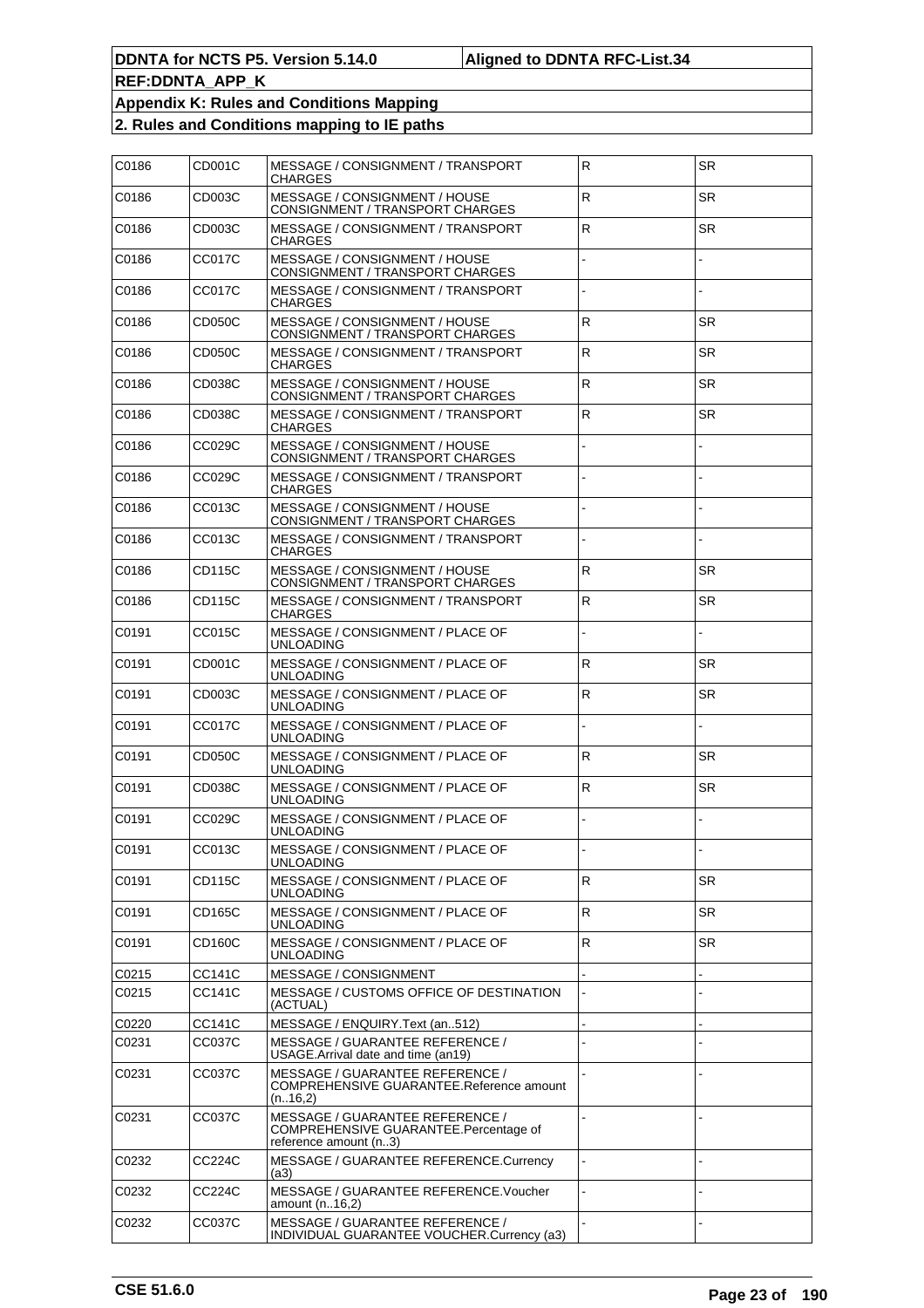| C0232 | <b>CC037C</b> | MESSAGE / GUARANTEE REFERENCE /<br>INDIVIDUAL GUARANTEE VOUCHER. Voucher<br>amount (n16,2) |              |           |
|-------|---------------|--------------------------------------------------------------------------------------------|--------------|-----------|
| C0233 | CD200C        | MESSAGE / CUSTOMS OFFICE OF DESTINATION<br>(DECLARED)                                      | $\mathsf{R}$ | <b>SR</b> |
| C0233 | CD203C        | MESSAGE / CUSTOMS OFFICE OF DESTINATION<br>(DECLARED)                                      | $\mathsf R$  | SR.       |
| C0234 | CC037C        | MESSAGE / GUARANTEE REFERENCE /<br>GUARANTOR                                               |              |           |
| C0240 | CD003C        | MESSAGE / CONSIGNMENT / INCIDENT /<br>TRANSPORT EQUIPMENT                                  | ${\sf R}$    | <b>SR</b> |
| C0240 | CD003C        | MESSAGE / CONSIGNMENT / INCIDENT /<br>TRANSHIPMENT                                         | ${\sf R}$    | SR.       |
| C0240 | CD038C        | MESSAGE / CONSIGNMENT / INCIDENT /<br>TRANSPORT EQUIPMENT                                  | ${\sf R}$    | <b>SR</b> |
| C0240 | CD038C        | MESSAGE / CONSIGNMENT / INCIDENT /<br>TRANSHIPMENT                                         | ${\sf R}$    | <b>SR</b> |
| C0240 | CC007C        | MESSAGE / CONSIGNMENT / INCIDENT /<br>TRANSPORT EQUIPMENT                                  |              |           |
| C0240 | <b>CC007C</b> | MESSAGE / CONSIGNMENT / INCIDENT /<br>TRANSHIPMENT                                         |              |           |
| C0240 | CC043C        | MESSAGE / CONSIGNMENT / INCIDENT /<br>TRANSPORT EQUIPMENT                                  |              |           |
| C0240 | CC043C        | MESSAGE / CONSIGNMENT / INCIDENT /<br>TRANSHIPMENT                                         |              |           |
| C0240 | <b>CD180C</b> | MESSAGE / CONSIGNMENT / INCIDENT /<br>TRANSPORT EQUIPMENT                                  | $\mathsf{R}$ | <b>SR</b> |
| C0240 | CD180C        | MESSAGE / CONSIGNMENT / INCIDENT /<br>TRANSHIPMENT                                         | ${\sf R}$    | <b>SR</b> |
| C0240 | CD181C        | MESSAGE / CONSIGNMENT / INCIDENT /<br>TRANSPORT EQUIPMENT                                  | ${\sf R}$    | SR.       |
| C0240 | CD181C        | MESSAGE / CONSIGNMENT / INCIDENT /<br>TRANSHIPMENT                                         | ${\sf R}$    | <b>SR</b> |
| C0240 | CC182C        | MESSAGE / CONSIGNMENT / INCIDENT /<br>TRANSPORT EQUIPMENT                                  |              |           |
| C0240 | CC182C        | MESSAGE / CONSIGNMENT / INCIDENT /<br>TRANSHIPMENT                                         |              |           |
| C0240 | CD115C        | MESSAGE / CONSIGNMENT / INCIDENT /<br>TRANSPORT EQUIPMENT                                  | $\mathsf{R}$ | <b>SR</b> |
| C0240 | CD115C        | MESSAGE / CONSIGNMENT / INCIDENT /<br>TRANSHIPMENT                                         | ${\sf R}$    | <b>SR</b> |
| C0240 | CD165C        | MESSAGE / CONSIGNMENT / INCIDENT /<br>TRANSPORT EQUIPMENT                                  | $\mathsf R$  | SR        |
| C0240 | CD165C        | MESSAGE / CONSIGNMENT / INCIDENT /<br>TRANSHIPMENT                                         | $\mathsf{R}$ | <b>SR</b> |
| C0250 | CC015C        | MESSAGE / CONSIGNMENT / CONSIGNEE.Name<br>(an70)                                           |              |           |
| C0250 | CC015C        | MESSAGE / CONSIGNMENT / CONSIGNEE /<br><b>ADDRESS</b>                                      |              |           |
| C0250 | CC015C        | MESSAGE / CONSIGNMENT / CONSIGNOR.Name<br>(an70)                                           |              |           |
| C0250 | CC015C        | MESSAGE / CONSIGNMENT / CONSIGNOR /<br><b>ADDRESS</b>                                      |              |           |
| C0250 | CC015C        | MESSAGE / CONSIGNMENT / HOUSE<br>CONSIGNMENT / CONSIGNEE.Name (an70)                       |              |           |
| C0250 | CC015C        | MESSAGE / CONSIGNMENT / HOUSE<br>CONSIGNMENT / CONSIGNEE / ADDRESS                         |              |           |
| C0250 | CC015C        | MESSAGE / CONSIGNMENT / HOUSE<br>CONSIGNMENT / CONSIGNOR / ADDRESS                         |              |           |
| C0250 | CC015C        | MESSAGE / HOLDER OF THE TRANSIT<br>PROCEDURE.Name (an70)                                   |              |           |
| C0250 | CC015C        | MESSAGE / HOLDER OF THE TRANSIT<br>PROCEDURE / ADDRESS                                     |              |           |
| C0250 | CC015C        | MESSAGE / CONSIGNMENT / HOUSE<br>CONSIGNMENT / CONSIGNOR.Name (an70)                       |              |           |
| C0250 | CC009C        | MESSAGE / HOLDER OF THE TRANSIT<br>PROCEDURE.Name (an70)                                   |              |           |
| C0250 | CC009C        | MESSAGE / HOLDER OF THE TRANSIT<br>PROCEDURE / ADDRESS                                     |              |           |
| C0250 | CC004C        | MESSAGE / HOLDER OF THE TRANSIT<br>PROCEDURE.Name (an70)                                   |              |           |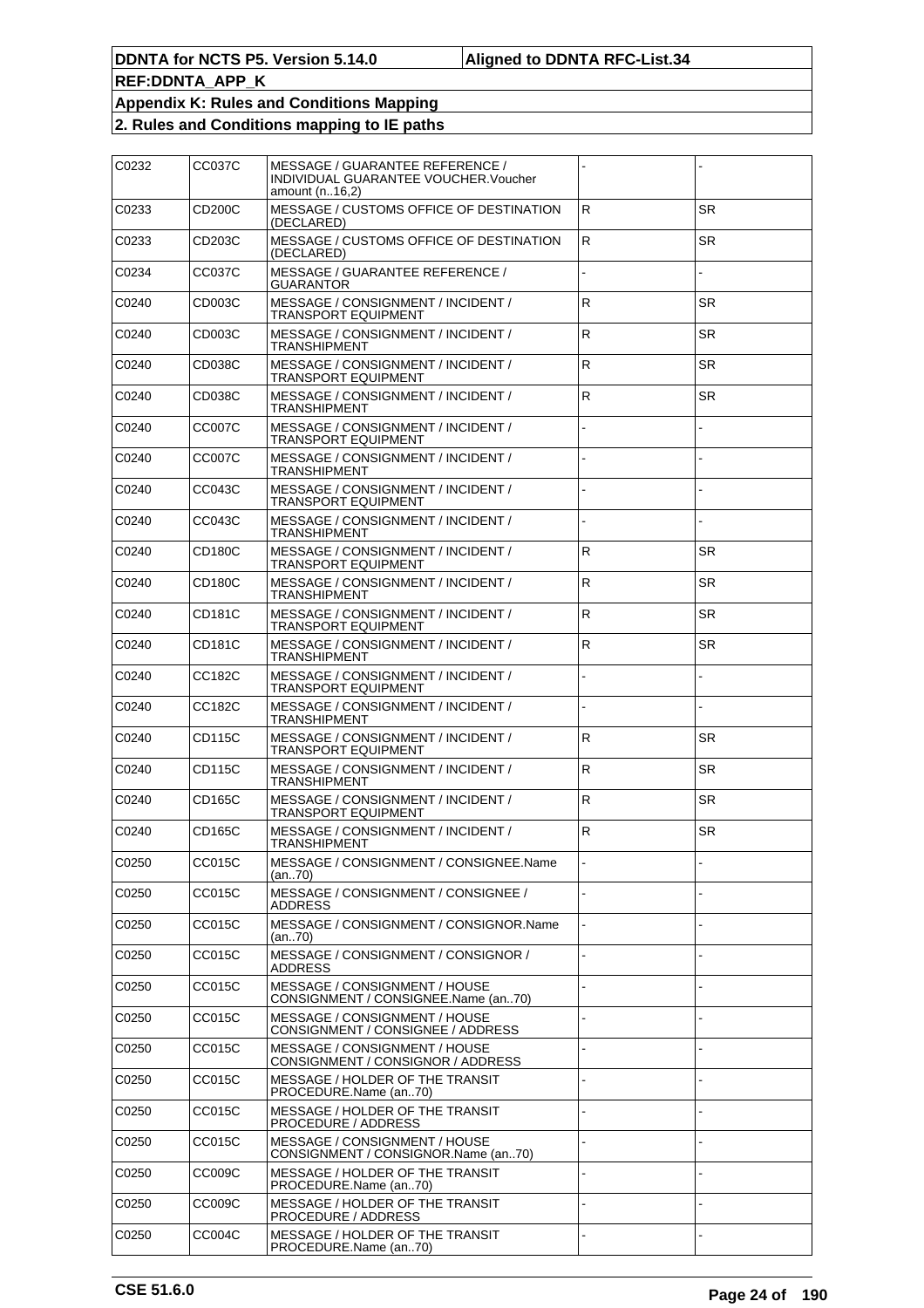| C0250 | CC004C | MESSAGE / HOLDER OF THE TRANSIT<br>PROCEDURE / ADDRESS               |  |
|-------|--------|----------------------------------------------------------------------|--|
| C0250 | CC019C | MESSAGE / HOLDER OF THE TRANSIT<br>PROCEDURE.Name (an70)             |  |
| C0250 | CC019C | MESSAGE / HOLDER OF THE TRANSIT<br>PROCEDURE / ADDRESS               |  |
| C0250 | CC019C | MESSAGE / GUARANTOR / ADDRESS                                        |  |
| C0250 | CC019C | MESSAGE / GUARANTOR.Name (an70)                                      |  |
| C0250 | CC028C | MESSAGE / HOLDER OF THE TRANSIT<br>PROCEDURE.Name (an70)             |  |
| C0250 | CC028C | MESSAGE / HOLDER OF THE TRANSIT<br>PROCEDURE / ADDRESS               |  |
| C0250 | CC054C | MESSAGE / HOLDER OF THE TRANSIT<br>PROCEDURE.Name (an70)             |  |
| C0250 | CC054C | MESSAGE / HOLDER OF THE TRANSIT<br>PROCEDURE / ADDRESS               |  |
| C0250 | CC045C | MESSAGE / HOLDER OF THE TRANSIT<br>PROCEDURE.Name (an70)             |  |
| C0250 | CC045C | MESSAGE / HOLDER OF THE TRANSIT<br>PROCEDURE / ADDRESS               |  |
| C0250 | CC045C | <b>MESSAGE / GUARANTOR / ADDRESS</b>                                 |  |
| C0250 | CC045C | MESSAGE / GUARANTOR.Name (an70)                                      |  |
| C0250 | CC060C | MESSAGE / HOLDER OF THE TRANSIT<br>PROCEDURE.Name (an70)             |  |
| C0250 | CC060C | MESSAGE / HOLDER OF THE TRANSIT<br>PROCEDURE / ADDRESS               |  |
| C0250 | CC140C | MESSAGE / HOLDER OF THE TRANSIT<br>PROCEDURE.Name (an70)             |  |
| C0250 | CC140C | MESSAGE / HOLDER OF THE TRANSIT<br>PROCEDURE / ADDRESS               |  |
| C0250 | CC141C | MESSAGE / HOLDER OF THE TRANSIT<br>PROCEDURE.Name (an70)             |  |
| C0250 | CC141C | MESSAGE / HOLDER OF THE TRANSIT<br>PROCEDURE / ADDRESS               |  |
| C0250 | CC017C | MESSAGE / CONSIGNMENT / CONSIGNEE.Name<br>(an70)                     |  |
| C0250 | CC017C | MESSAGE / CONSIGNMENT / CONSIGNEE /<br>ADDRESS                       |  |
| C0250 | CC017C | MESSAGE / CONSIGNMENT / HOUSE<br>CONSIGNMENT / CONSIGNEE.Name (an70) |  |
| C0250 | CC017C | MESSAGE / CONSIGNMENT / HOUSE<br>CONSIGNMENT / CONSIGNEE / ADDRESS   |  |
| C0250 | CC029C | MESSAGE / CONSIGNMENT / CONSIGNEE.Name<br>(an70)                     |  |
| C0250 | CC029C | MESSAGE / CONSIGNMENT / CONSIGNEE /<br>ADDRESS                       |  |
| C0250 | CC029C | MESSAGE / CONSIGNMENT / CONSIGNOR.Name<br>(an70)                     |  |
| C0250 | CC029C | MESSAGE / CONSIGNMENT / CONSIGNOR /<br>ADDRESS                       |  |
| C0250 | CC029C | MESSAGE / CONSIGNMENT / HOUSE<br>CONSIGNMENT / CONSIGNEE.Name (an70) |  |
| C0250 | CC029C | MESSAGE / CONSIGNMENT / HOUSE<br>CONSIGNMENT / CONSIGNEE / ADDRESS   |  |
| C0250 | CC029C | MESSAGE / CONSIGNMENT / HOUSE<br>CONSIGNMENT / CONSIGNOR / ADDRESS   |  |
| C0250 | CC029C | MESSAGE / HOLDER OF THE TRANSIT<br>PROCEDURE.Name (an70)             |  |
| C0250 | CC029C | MESSAGE / HOLDER OF THE TRANSIT<br>PROCEDURE / ADDRESS               |  |
| C0250 | CC029C | MESSAGE / CONSIGNMENT / HOUSE<br>CONSIGNMENT / CONSIGNOR.Name (an70) |  |
| C0250 | CC013C | MESSAGE / CONSIGNMENT / CONSIGNEE.Name<br>(an70)                     |  |
| C0250 | CC013C | MESSAGE / CONSIGNMENT / CONSIGNEE /<br>ADDRESS                       |  |
| C0250 | CC013C | MESSAGE / CONSIGNMENT / CONSIGNOR.Name<br>(an70)                     |  |
| C0250 | CC013C | MESSAGE / CONSIGNMENT / CONSIGNOR /<br>ADDRESS                       |  |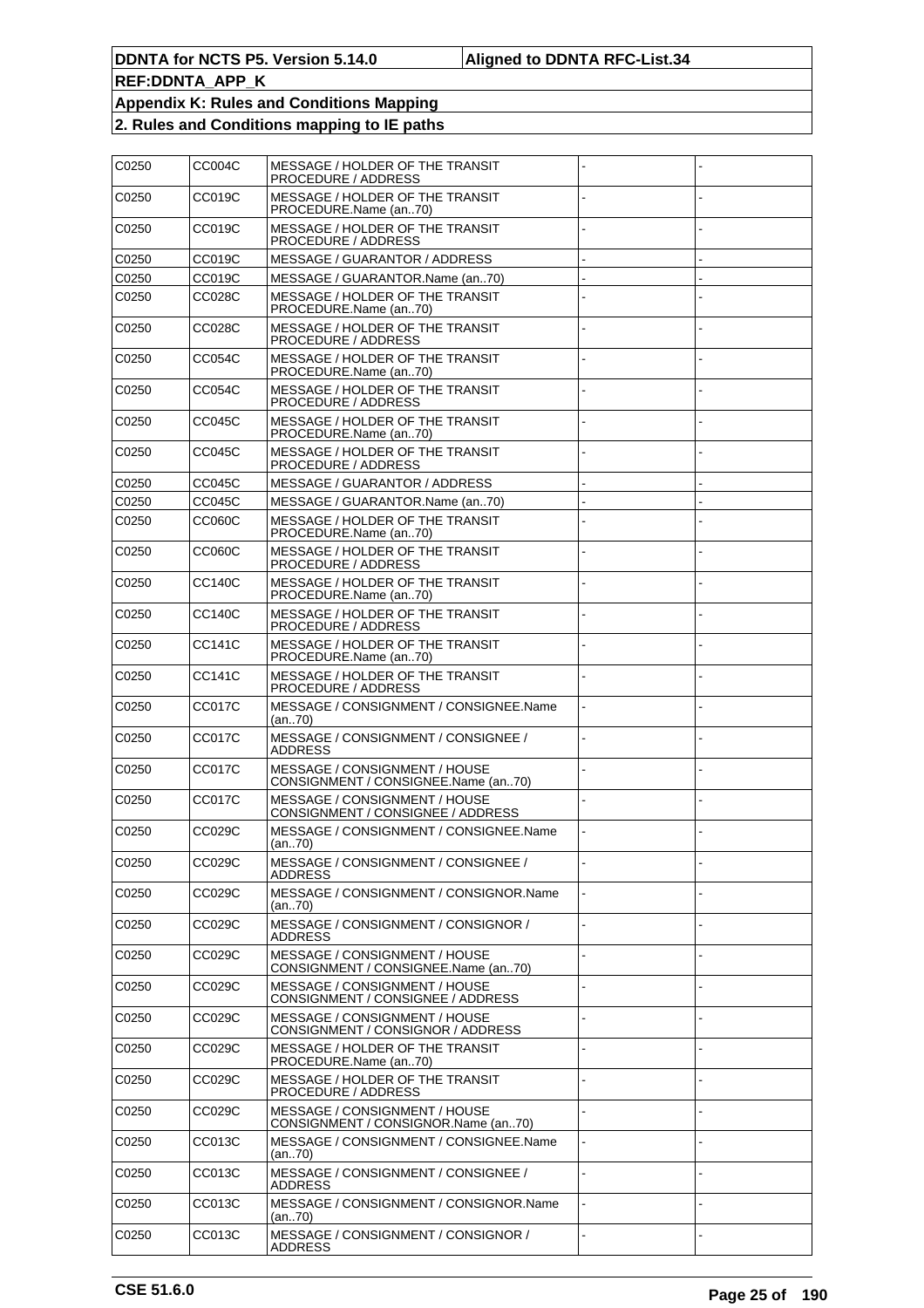| C0250 | CC013C | MESSAGE / CONSIGNMENT / HOUSE<br>CONSIGNMENT / CONSIGNEE.Name (an70)   |   |           |
|-------|--------|------------------------------------------------------------------------|---|-----------|
| C0250 | CC013C | MESSAGE / CONSIGNMENT / HOUSE<br>CONSIGNMENT / CONSIGNEE / ADDRESS     |   |           |
| C0250 | CC013C | MESSAGE / CONSIGNMENT / HOUSE<br>CONSIGNMENT / CONSIGNOR / ADDRESS     |   |           |
| C0250 | CC013C | MESSAGE / HOLDER OF THE TRANSIT<br>PROCEDURE.Name (an70)               |   |           |
| C0250 | CC013C | MESSAGE / HOLDER OF THE TRANSIT<br><b>PROCEDURE / ADDRESS</b>          |   |           |
| C0250 | CC013C | MESSAGE / CONSIGNMENT / HOUSE<br>CONSIGNMENT / CONSIGNOR.Name (an70)   |   |           |
| C0250 | CC043C | MESSAGE / CONSIGNMENT / CONSIGNEE.Name<br>(an70)                       |   |           |
| C0250 | CC043C | MESSAGE / CONSIGNMENT / CONSIGNEE /<br><b>ADDRESS</b>                  |   |           |
| C0250 | CC043C | MESSAGE / CONSIGNMENT / CONSIGNOR.Name<br>(an70)                       |   |           |
| C0250 | CC043C | MESSAGE / CONSIGNMENT / CONSIGNOR /<br><b>ADDRESS</b>                  |   |           |
| C0250 | CC043C | MESSAGE / CONSIGNMENT / HOUSE<br>CONSIGNMENT / CONSIGNEE.Name (an70)   |   |           |
| C0250 | CC043C | MESSAGE / CONSIGNMENT / HOUSE<br>CONSIGNMENT / CONSIGNEE / ADDRESS     |   |           |
| C0250 | CC043C | MESSAGE / CONSIGNMENT / HOUSE<br>CONSIGNMENT / CONSIGNOR / ADDRESS     |   |           |
| C0250 | CC043C | MESSAGE / CONSIGNMENT / HOUSE<br>CONSIGNMENT / CONSIGNOR.Name (an.,70) |   |           |
| C0250 | CC928C | MESSAGE / HOLDER OF THE TRANSIT<br>PROCEDURE.Name (an70)               |   |           |
| C0250 | CC928C | MESSAGE / HOLDER OF THE TRANSIT<br>PROCEDURE / ADDRESS                 |   |           |
| C0250 | CC023C | MESSAGE / HOLDER OF THE TRANSIT<br>PROCEDURE.Name (an70)               |   |           |
| C0250 | CC023C | MESSAGE / HOLDER OF THE TRANSIT<br>PROCEDURE / ADDRESS                 |   |           |
| C0250 | CC023C | MESSAGE / GUARANTOR / ADDRESS                                          |   |           |
| C0250 | CC023C | MESSAGE / GUARANTOR.Name (an70)                                        |   |           |
| C0250 | CC035C | MESSAGE / HOLDER OF THE TRANSIT<br>PROCEDURE.Name (an70)               |   |           |
| C0250 | CC035C | MESSAGE / HOLDER OF THE TRANSIT<br>PROCEDURE / ADDRESS                 |   |           |
| C0250 | CC035C | MESSAGE / GUARANTOR / ADDRESS                                          |   |           |
| C0250 | CC035C | MESSAGE / GUARANTOR.Name (an70)                                        |   |           |
| C0250 | CC224C | MESSAGE / HOLDER OF THE TRANSIT<br>PROCEDURE.Name (an70)               |   |           |
| C0250 | CC224C | MESSAGE / HOLDER OF THE TRANSIT<br>PROCEDURE / ADDRESS                 |   |           |
| C0250 | CC224C | MESSAGE / GUARANTOR / ADDRESS                                          |   |           |
| C0250 | CC224C | MESSAGE / GUARANTOR.Name (an70)                                        |   |           |
| C0250 | CC228C | MESSAGE / HOLDER OF THE TRANSIT<br>PROCEDURE.Name (an70)               |   |           |
| C0250 | CC228C | MESSAGE / HOLDER OF THE TRANSIT<br>PROCEDURE / ADDRESS                 |   |           |
| C0250 | CC228C | MESSAGE / GUARANTOR / ADDRESS                                          |   |           |
| C0250 | CC228C | MESSAGE / GUARANTOR.Name (an70)                                        |   |           |
| C0250 | CC229C | MESSAGE / GUARANTOR / ADDRESS                                          |   |           |
| C0250 | CC229C | MESSAGE / GUARANTOR.Name (an70)                                        |   |           |
| C0250 | CC056C | MESSAGE / HOLDER OF THE TRANSIT<br>PROCEDURE.Name (an70)               |   |           |
| C0250 | CC056C | MESSAGE / HOLDER OF THE TRANSIT<br>PROCEDURE / ADDRESS                 |   |           |
| C0251 | CD001C | MESSAGE / RISK ANALYSIS IDENTIFICATION /<br><b>RISK ANALYSIS</b>       | R | <b>SR</b> |
| C0251 | CD003C | MESSAGE / RISK ANALYSIS IDENTIFICATION /<br>RISK ANALYSIS              | R | <b>SR</b> |
| C0251 | CD050C | MESSAGE / RISK ANALYSIS IDENTIFICATION /<br>RISK ANALYSIS              | R | <b>SR</b> |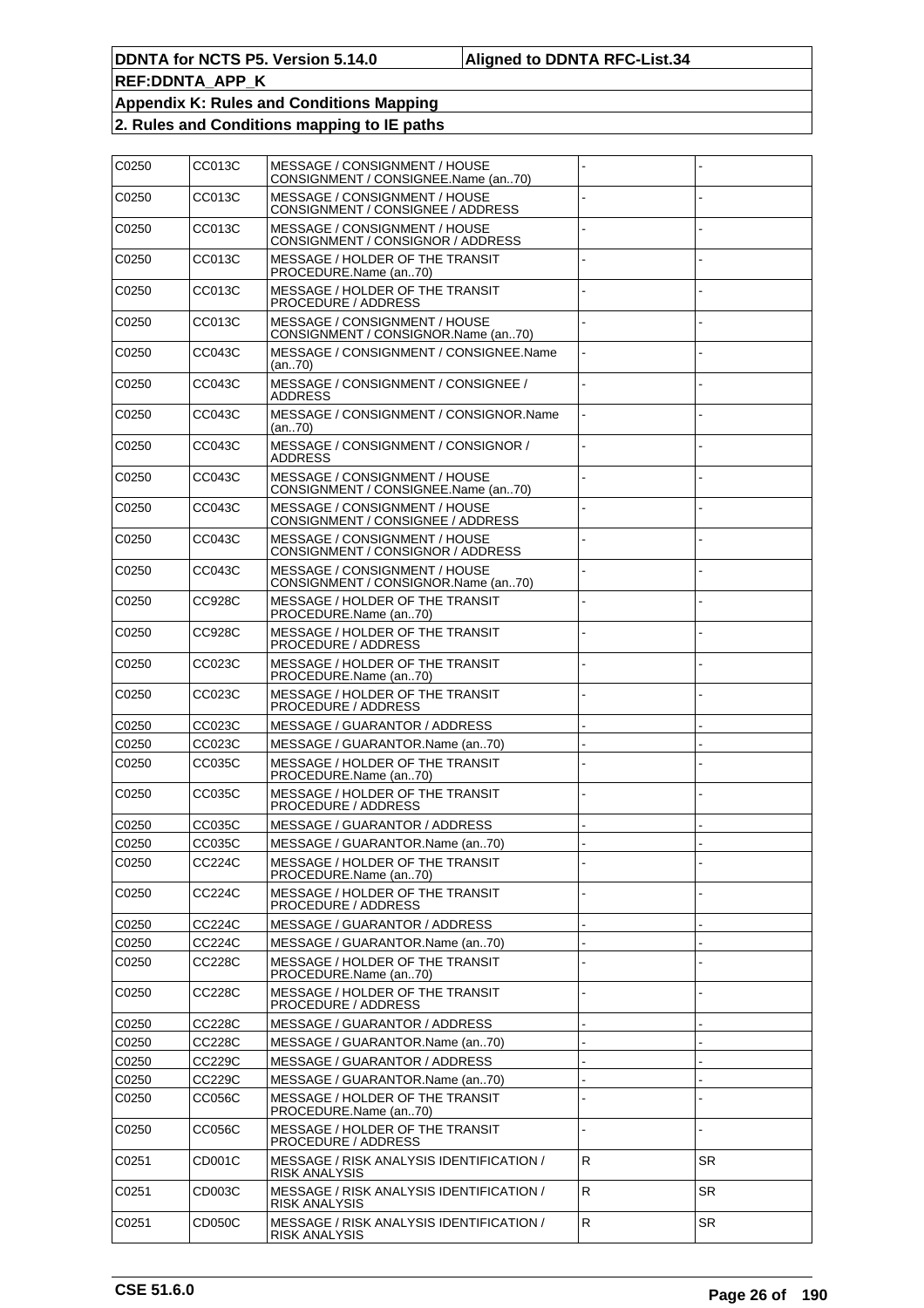| C0251 | CD038C | MESSAGE / RISK ANALYSIS IDENTIFICATION /<br>RISK ANALYSIS                                                                    | $\mathsf R$  | SR        |
|-------|--------|------------------------------------------------------------------------------------------------------------------------------|--------------|-----------|
| C0251 | CD115C | MESSAGE / RISK ANALYSIS IDENTIFICATION /<br>RISK ANALYSIS                                                                    | ${\sf R}$    | <b>SR</b> |
| C0251 | CD165C | MESSAGE / RISK ANALYSIS IDENTIFICATION /<br>RISK ANALYSIS                                                                    | $\mathsf R$  | <b>SR</b> |
| C0251 | CD160C | MESSAGE / RISK ANALYSIS IDENTIFICATION /<br>RISK ANALYSIS                                                                    | ${\sf R}$    | <b>SR</b> |
| C0255 | CD204C | MESSAGE / TRANSIT OPERATION.Release date<br>(an10)                                                                           | ${\sf R}$    | <b>SR</b> |
| C0255 | CD204C | MESSAGE / TRANSIT OPERATION.Usage<br>cancellation date (an10)                                                                | $\mathsf R$  | <b>SR</b> |
| C0260 | CC225C | MESSAGE / GUARANTEE REFERENCE.Invalidity<br>date (an10)                                                                      |              |           |
| C0270 | CC037C | MESSAGE / GUARANTEE REFERENCE / OWNER                                                                                        |              |           |
| C0280 | CC037C | MESSAGE / GUARANTEE REFERENCE /<br><b>COMPREHENSIVE GUARANTEE</b>                                                            |              |           |
| C0280 | CC037C | MESSAGE / GUARANTEE REFERENCE /<br>INDIVIDUAL GUARANTEE BY GUARANTOR                                                         |              |           |
| C0280 | CC037C | MESSAGE / GUARANTEE REFERENCE /<br>INDIVIDUAL GUARANTEE VOUCHER                                                              |              |           |
| C0285 | CC037C | MESSAGE / GUARANTEE REFERENCE /<br><b>EXPOSURE</b>                                                                           |              |           |
| C0286 | CC037C | MESSAGE / GUARANTEE REFERENCE /<br>EXPOSURE.Balance (n16,2)                                                                  |              |           |
| C0298 | CC015C | MESSAGE / CONSIGNMENT / HOUSE<br>CONSIGNMENT / CONSIGNMENT ITEM / PREVIOUS<br>DOCUMENT. Measurement unit and qualifier (an4) |              |           |
| C0298 | CC029C | MESSAGE / CONSIGNMENT / HOUSE<br>CONSIGNMENT / CONSIGNMENT ITEM / PREVIOUS<br>DOCUMENT. Measurement unit and qualifier (an4) |              |           |
| C0298 | CC013C | MESSAGE / CONSIGNMENT / HOUSE<br>CONSIGNMENT / CONSIGNMENT ITEM / PREVIOUS<br>DOCUMENT.Measurement unit and qualifier (an4)  |              |           |
| C0315 | CC141C | MESSAGE / CUSTOMS OFFICE OF DESTINATION<br>(ACTUAL)                                                                          |              |           |
| C0320 | CD144C | <b>MESSAGE / RESPONSE INFORMATION.Text</b><br>(an512)                                                                        | ${\sf R}$    | <b>SR</b> |
| C0330 | CD145C | MESSAGE / REQUESTED INFORMATION.Text<br>(an512)                                                                              | $\mathsf R$  | <b>SR</b> |
| C0333 | CD001C | MESSAGE / CONSIGNMENT / DEPARTURE<br>TRANSPORT MEANS                                                                         | $\mathsf{R}$ | N         |
| C0333 | CD001C | MESSAGE / CONSIGNMENT / HOUSE<br>CONSIGNMENT / DEPARTURE TRANSPORT<br><b>MEANS</b>                                           | ${\sf R}$    | N         |
| C0333 | CD003C | MESSAGE / CONSIGNMENT / DEPARTURE<br>TRANSPORT MEANS                                                                         | R            | N         |
| C0333 | CD003C | MESSAGE / CONSIGNMENT / HOUSE<br>CONSIGNMENT / DEPARTURE TRANSPORT<br><b>MEANS</b>                                           | ${\sf R}$    | N         |
| C0333 | CD012C | MESSAGE / CONSIGNMENT / DEPARTURE<br>TRANSPORT MEANS                                                                         | $\mathsf{R}$ | N         |
| C0333 | CD012C | MESSAGE / CONSIGNMENT / HOUSE<br>CONSIGNMENT / DEPARTURE TRANSPORT<br><b>MEANS</b>                                           | ${\sf R}$    | N         |
| C0333 | CD050C | MESSAGE / CONSIGNMENT / DEPARTURE<br>TRANSPORT MEANS                                                                         | $\mathsf{R}$ | N         |
| C0333 | CD050C | MESSAGE / CONSIGNMENT / HOUSE<br>CONSIGNMENT / DEPARTURE TRANSPORT<br><b>MEANS</b>                                           | ${\sf R}$    | N         |
| C0333 | CD038C | MESSAGE / CONSIGNMENT / DEPARTURE<br>TRANSPORT MEANS                                                                         | $\mathsf{R}$ | N         |
| C0333 | CD038C | MESSAGE / CONSIGNMENT / HOUSE<br>CONSIGNMENT / DEPARTURE TRANSPORT<br><b>MEANS</b>                                           | $\mathsf R$  | N         |
| C0333 | CD115C | MESSAGE / CONSIGNMENT / DEPARTURE<br>TRANSPORT MEANS                                                                         | $\mathsf{R}$ | N         |
| C0333 | CD115C | MESSAGE / CONSIGNMENT / HOUSE<br>CONSIGNMENT / DEPARTURE TRANSPORT<br><b>MEANS</b>                                           | $\mathsf R$  | N         |
| C0333 | CD165C | MESSAGE / CONSIGNMENT / DEPARTURE<br>TRANSPORT MEANS                                                                         | $\mathsf{R}$ | N         |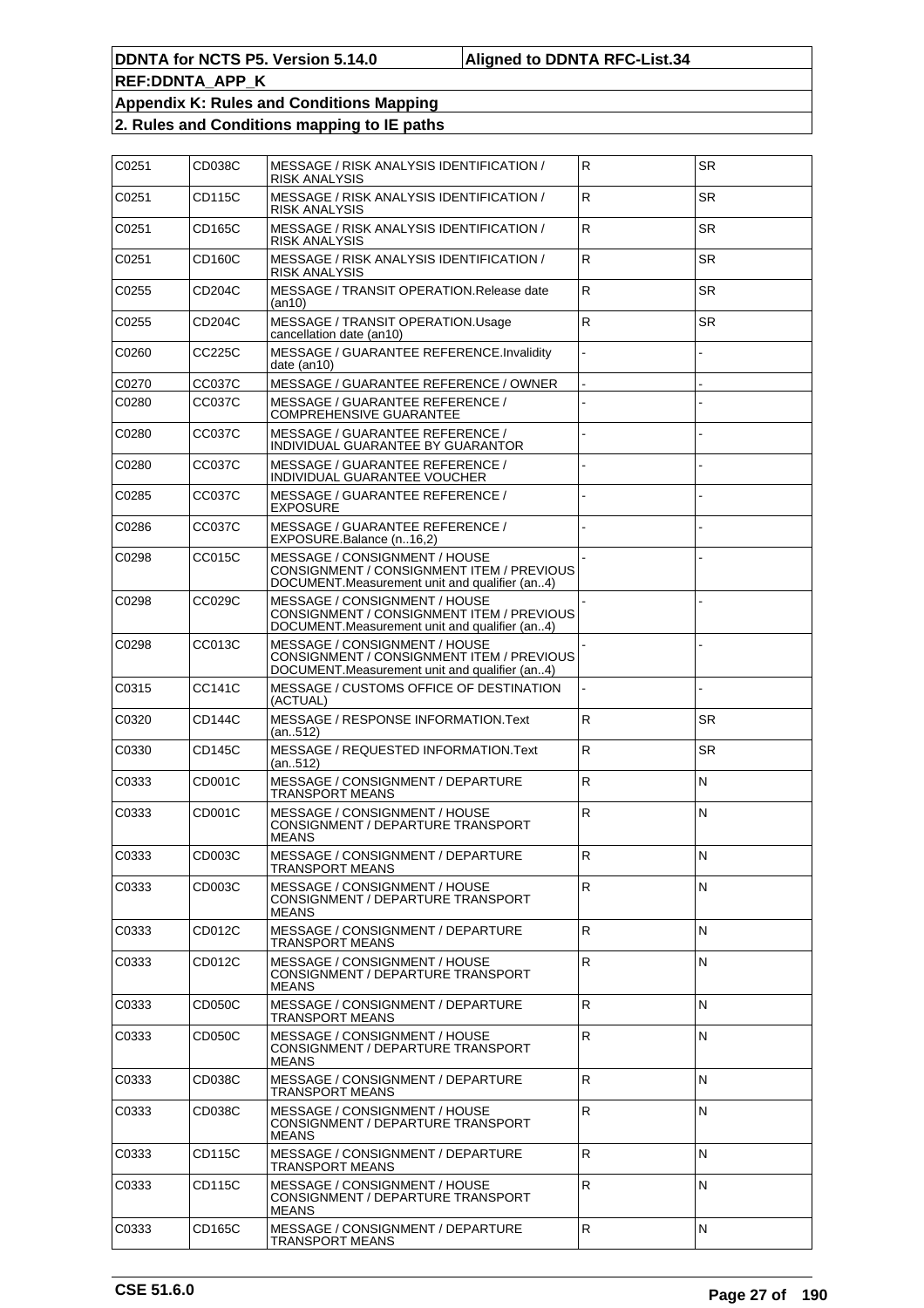| C0333 | CD165C | MESSAGE / CONSIGNMENT / HOUSE<br>CONSIGNMENT / DEPARTURE TRANSPORT<br><b>MEANS</b> | ${\sf R}$    | N         |
|-------|--------|------------------------------------------------------------------------------------|--------------|-----------|
| C0333 | CD160C | MESSAGE / CONSIGNMENT / DEPARTURE<br>TRANSPORT MEANS                               | ${\sf R}$    | N         |
| C0333 | CD160C | MESSAGE / CONSIGNMENT / HOUSE<br>CONSIGNMENT / DEPARTURE TRANSPORT<br><b>MEANS</b> | ${\sf R}$    | N         |
| C0337 | CC015C | MESSAGE / CONSIGNMENT / HOUSE<br>CONSIGNMENT / TRANSPORT CHARGES                   |              |           |
| C0337 | CD001C | MESSAGE / CONSIGNMENT / HOUSE<br>CONSIGNMENT / TRANSPORT CHARGES                   | $\mathsf R$  | <b>SR</b> |
| C0337 | CD003C | MESSAGE / CONSIGNMENT / HOUSE<br>CONSIGNMENT / TRANSPORT CHARGES                   | ${\sf R}$    | <b>SR</b> |
| C0337 | CC017C | MESSAGE / CONSIGNMENT / HOUSE<br>CONSIGNMENT / TRANSPORT CHARGES                   |              |           |
| C0337 | CD050C | MESSAGE / CONSIGNMENT / HOUSE<br>CONSIGNMENT / TRANSPORT CHARGES                   | ${\sf R}$    | <b>SR</b> |
| C0337 | CD038C | MESSAGE / CONSIGNMENT / HOUSE<br>CONSIGNMENT / TRANSPORT CHARGES                   | ${\sf R}$    | <b>SR</b> |
| C0337 | CC029C | MESSAGE / CONSIGNMENT / HOUSE<br>CONSIGNMENT / TRANSPORT CHARGES                   |              |           |
| C0337 | CC013C | MESSAGE / CONSIGNMENT / HOUSE<br>CONSIGNMENT / TRANSPORT CHARGES                   |              |           |
| C0337 | CD115C | MESSAGE / CONSIGNMENT / HOUSE<br>CONSIGNMENT / TRANSPORT CHARGES                   | ${\sf R}$    | <b>SR</b> |
| C0337 | CD165C | MESSAGE / CONSIGNMENT / HOUSE<br>CONSIGNMENT / TRANSPORT CHARGES                   | ${\sf R}$    | SR.       |
| C0337 | CD160C | MESSAGE / CONSIGNMENT / HOUSE<br>CONSIGNMENT / TRANSPORT CHARGES                   | $\mathsf R$  | <b>SR</b> |
| C0339 | CD001C | MESSAGE / CONSIGNMENT / DEPARTURE<br>TRANSPORT MEANS                               | $\mathsf{R}$ | <b>SR</b> |
| C0339 | CD001C | MESSAGE / CONSIGNMENT / HOUSE<br>CONSIGNMENT / DEPARTURE TRANSPORT<br>MEANS        | ${\sf R}$    | SR.       |
| C0339 | CD003C | MESSAGE / CONSIGNMENT / DEPARTURE<br>TRANSPORT MEANS                               | ${\sf R}$    | <b>SR</b> |
| C0339 | CD003C | MESSAGE / CONSIGNMENT / HOUSE<br>CONSIGNMENT / DEPARTURE TRANSPORT<br><b>MEANS</b> | ${\sf R}$    | SR.       |
| C0339 | CD012C | MESSAGE / CONSIGNMENT / DEPARTURE<br>TRANSPORT MEANS                               | ${\sf R}$    | <b>SR</b> |
| C0339 | CD012C | MESSAGE / CONSIGNMENT / HOUSE<br>CONSIGNMENT / DEPARTURE TRANSPORT<br><b>MEANS</b> | ${\sf R}$    | SR.       |
| C0339 | CD050C | MESSAGE / CONSIGNMENT / DEPARTURE<br>TRANSPORT MEANS                               | ${\sf R}$    | SR        |
| C0339 | CD050C | MESSAGE / CONSIGNMENT / HOUSE<br>CONSIGNMENT / DEPARTURE TRANSPORT<br><b>MEANS</b> | R.           | SR.       |
| C0339 | CD038C | MESSAGE / CONSIGNMENT / DEPARTURE<br>TRANSPORT MEANS                               | $\mathsf{R}$ | <b>SR</b> |
| C0339 | CD038C | MESSAGE / CONSIGNMENT / HOUSE<br>CONSIGNMENT / DEPARTURE TRANSPORT<br><b>MEANS</b> | $\mathsf{R}$ | SR.       |
| C0339 | CC029C | MESSAGE / CONSIGNMENT / DEPARTURE<br>TRANSPORT MEANS                               |              |           |
| C0339 | CC029C | MESSAGE / CONSIGNMENT / HOUSE<br>CONSIGNMENT / DEPARTURE TRANSPORT<br><b>MEANS</b> |              |           |
| C0339 | CC043C | MESSAGE / CONSIGNMENT / DEPARTURE<br>TRANSPORT MEANS                               |              |           |
| C0339 | CC043C | MESSAGE / CONSIGNMENT / HOUSE<br>CONSIGNMENT / DEPARTURE TRANSPORT<br><b>MEANS</b> |              |           |
| C0339 | CD115C | MESSAGE / CONSIGNMENT / DEPARTURE<br>TRANSPORT MEANS                               | $\mathsf{R}$ | <b>SR</b> |
| C0339 | CD115C | MESSAGE / CONSIGNMENT / HOUSE<br>CONSIGNMENT / DEPARTURE TRANSPORT<br>MEANS        | $\mathsf{R}$ | SR.       |
| C0339 | CD165C | MESSAGE / CONSIGNMENT / DEPARTURE<br>TRANSPORT MEANS                               | ${\sf R}$    | <b>SR</b> |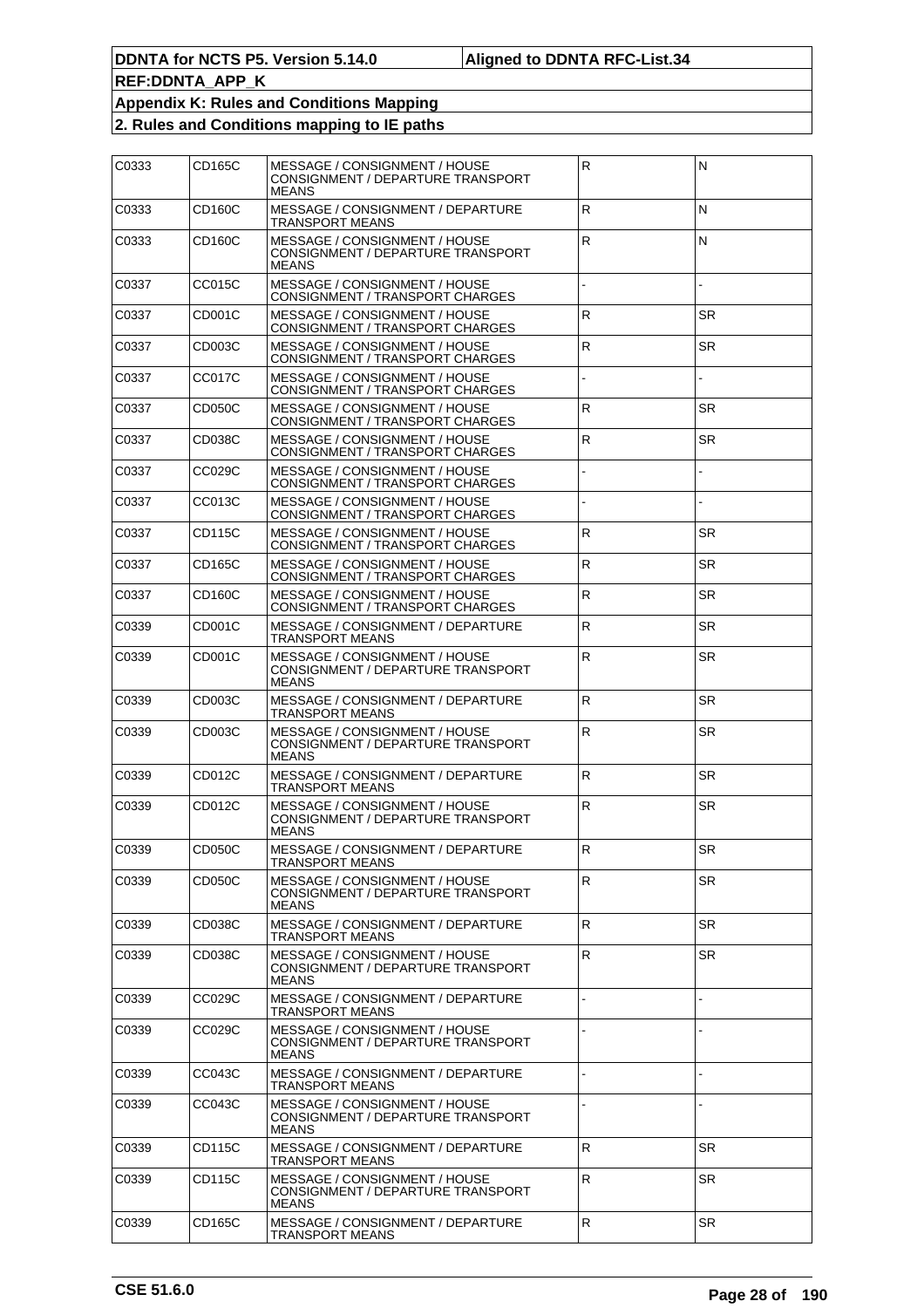| C0339 | CD165C | MESSAGE / CONSIGNMENT / HOUSE<br>CONSIGNMENT / DEPARTURE TRANSPORT<br><b>MEANS</b>             | $\mathsf R$  | <b>SR</b> |
|-------|--------|------------------------------------------------------------------------------------------------|--------------|-----------|
| C0339 | CD160C | MESSAGE / CONSIGNMENT / DEPARTURE<br>TRANSPORT MEANS                                           | $\mathsf{R}$ | <b>SR</b> |
| C0339 | CD160C | MESSAGE / CONSIGNMENT / HOUSE<br>CONSIGNMENT / DEPARTURE TRANSPORT<br><b>MEANS</b>             | $\mathsf R$  | <b>SR</b> |
| C0343 | CC015C | MESSAGE / CONSIGNMENT.Country of destination<br>(a2)                                           |              |           |
| C0343 | CC015C | MESSAGE / CONSIGNMENT / HOUSE<br>CONSIGNMENT / CONSIGNMENT ITEM.Country of<br>destination (a2) |              |           |
| C0343 | CD001C | MESSAGE / CONSIGNMENT.Country of destination<br>(a2)                                           | $\mathsf{R}$ | <b>SR</b> |
| C0343 | CD001C | MESSAGE / CONSIGNMENT / HOUSE<br>CONSIGNMENT / CONSIGNMENT ITEM.Country of<br>destination (a2) | $\mathsf{R}$ | SR.       |
| C0343 | CD003C | MESSAGE / CONSIGNMENT.Country of destination<br>(a2)                                           | $\mathsf{R}$ | <b>SR</b> |
| C0343 | CD003C | MESSAGE / CONSIGNMENT / HOUSE<br>CONSIGNMENT / CONSIGNMENT ITEM.Country of<br>destination (a2) | $\mathsf{R}$ | SR.       |
| C0343 | CD012C | MESSAGE / CONSIGNMENT.Country of destination<br>(a2)                                           | $\mathsf{R}$ | <b>SR</b> |
| C0343 | CD012C | MESSAGE / CONSIGNMENT / HOUSE<br>CONSIGNMENT / CONSIGNMENT ITEM.Country of<br>destination (a2) | $\mathsf{R}$ | SR.       |
| C0343 | CC017C | MESSAGE / CONSIGNMENT.Country of destination<br>(a2)                                           |              |           |
| C0343 | CC017C | MESSAGE / CONSIGNMENT / HOUSE<br>CONSIGNMENT / CONSIGNMENT ITEM.Country of<br>destination (a2) |              |           |
| C0343 | CD050C | MESSAGE / CONSIGNMENT.Country of destination<br>(a2)                                           | $\mathsf{R}$ | <b>SR</b> |
| C0343 | CD050C | MESSAGE / CONSIGNMENT / HOUSE<br>CONSIGNMENT / CONSIGNMENT ITEM.Country of<br>destination (a2) | $\mathsf{R}$ | SR.       |
| C0343 | CD038C | MESSAGE / CONSIGNMENT.Country of destination<br>(a2)                                           | $\mathsf{R}$ | <b>SR</b> |
| C0343 | CD038C | MESSAGE / CONSIGNMENT / HOUSE<br>CONSIGNMENT / CONSIGNMENT ITEM.Country of<br>destination (a2) | ${\sf R}$    | SR.       |
| C0343 | CC029C | MESSAGE / CONSIGNMENT.Country of destination<br>(a2)                                           |              |           |
| C0343 | CC029C | MESSAGE / CONSIGNMENT / HOUSE<br>CONSIGNMENT / CONSIGNMENT ITEM.Country of<br>destination (a2) |              |           |
| C0343 | CC013C | MESSAGE / CONSIGNMENT.Country of destination<br>(a2)                                           |              |           |
| C0343 | CC013C | MESSAGE / CONSIGNMENT / HOUSE<br>CONSIGNMENT / CONSIGNMENT ITEM.Country of<br>destination (a2) |              |           |
| C0343 | CC043C | MESSAGE / CONSIGNMENT.Country of destination<br>(a2)                                           |              |           |
| C0343 | CC043C | MESSAGE / CONSIGNMENT / HOUSE<br>CONSIGNMENT / CONSIGNMENT ITEM.Country of<br>destination (a2) |              |           |
| C0343 | CD115C | MESSAGE / CONSIGNMENT.Country of destination<br>(a2)                                           | $\mathsf{R}$ | <b>SR</b> |
| C0343 | CD115C | MESSAGE / CONSIGNMENT / HOUSE<br>CONSIGNMENT / CONSIGNMENT ITEM.Country of<br>destination (a2) | $\mathsf R$  | <b>SR</b> |
| C0343 | CD165C | MESSAGE / CONSIGNMENT.Country of destination<br>(a2)                                           | $\mathsf{R}$ | <b>SR</b> |
| C0343 | CD165C | MESSAGE / CONSIGNMENT / HOUSE<br>CONSIGNMENT / CONSIGNMENT ITEM.Country of<br>destination (a2) | $\mathsf R$  | <b>SR</b> |
| C0343 | CD160C | MESSAGE / CONSIGNMENT.Country of destination<br>(a2)                                           | $\mathsf{R}$ | <b>SR</b> |
| C0343 | CD160C | MESSAGE / CONSIGNMENT / HOUSE<br>CONSIGNMENT / CONSIGNMENT ITEM.Country of<br>destination (a2) | $\mathsf R$  | <b>SR</b> |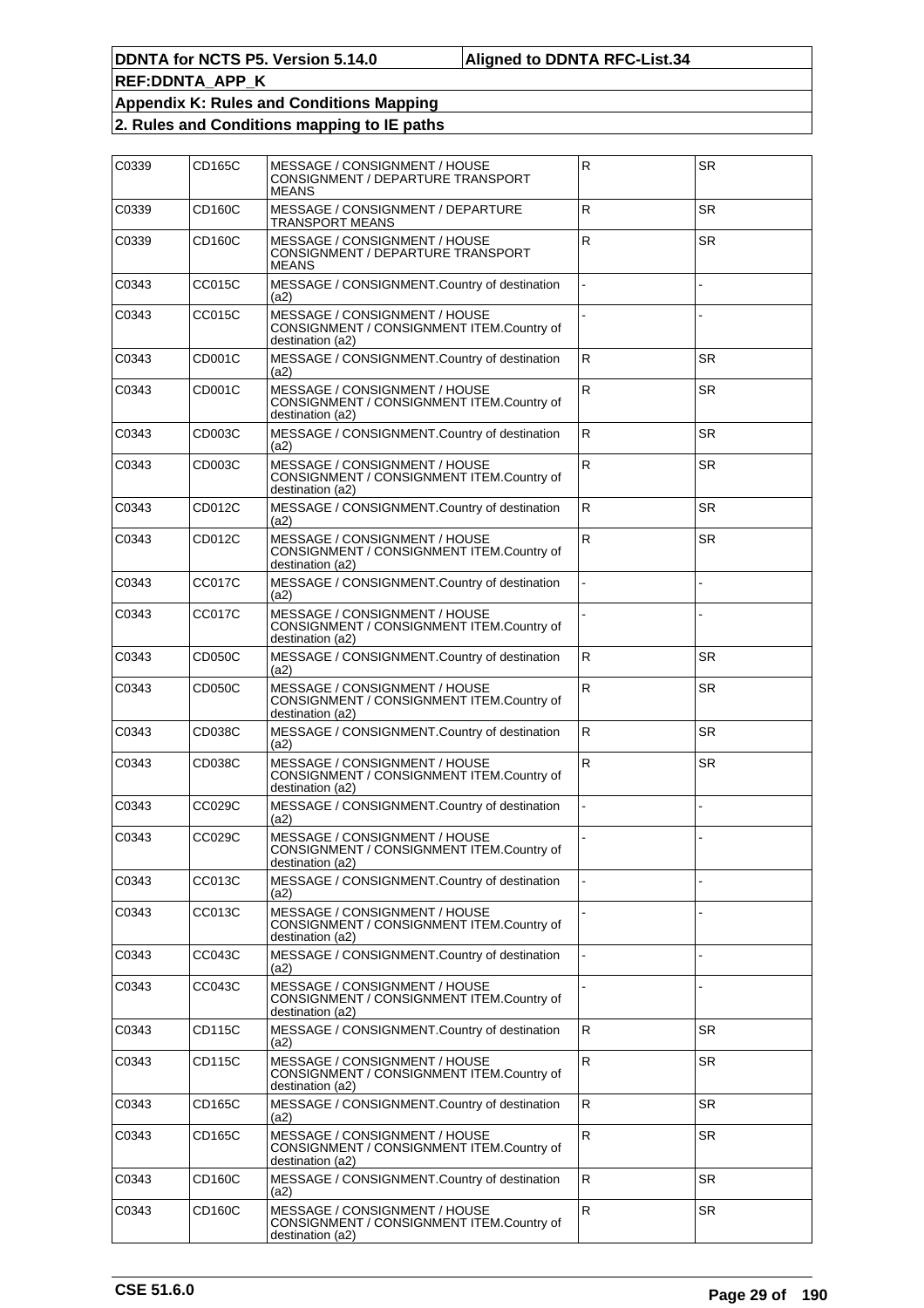| C0349 | CD001C        | MESSAGE / CONSIGNMENT / HOUSE<br>CONSIGNMENT / CONSIGNOR           | $\overline{R}$          | <b>SR</b> |
|-------|---------------|--------------------------------------------------------------------|-------------------------|-----------|
| C0349 | CD003C        | MESSAGE / CONSIGNMENT / HOUSE<br>CONSIGNMENT / CONSIGNOR           | R                       | <b>SR</b> |
| C0349 | CD012C        | MESSAGE / CONSIGNMENT / HOUSE<br>CONSIGNMENT / CONSIGNOR           | $\mathsf{R}$            | <b>SR</b> |
| C0349 | <b>CC017C</b> | MESSAGE / CONSIGNMENT / HOUSE<br>CONSIGNMENT / CONSIGNOR           |                         |           |
| C0349 | CD050C        | MESSAGE / CONSIGNMENT / HOUSE<br>CONSIGNMENT / CONSIGNOR           | R                       | <b>SR</b> |
| C0349 | CD038C        | MESSAGE / CONSIGNMENT / HOUSE<br>CONSIGNMENT / CONSIGNOR           | $\mathsf{R}$            | <b>SR</b> |
| C0349 | CC029C        | MESSAGE / CONSIGNMENT / HOUSE<br>CONSIGNMENT / CONSIGNOR           |                         |           |
| C0349 | CC043C        | MESSAGE / CONSIGNMENT / HOUSE<br>CONSIGNMENT / CONSIGNOR           |                         |           |
| C0349 | CD115C        | MESSAGE / CONSIGNMENT / HOUSE<br>CONSIGNMENT / CONSIGNOR           | $\mathsf{R}$            | <b>SR</b> |
| C0349 | CD165C        | MESSAGE / CONSIGNMENT / HOUSE<br>CONSIGNMENT / CONSIGNOR           | ${\sf R}$               | <b>SR</b> |
| C0349 | CD160C        | MESSAGE / CONSIGNMENT / HOUSE<br>CONSIGNMENT / CONSIGNOR           | R                       | <b>SR</b> |
| C0352 | CC025C        | MESSAGE / CONSIGNMENT                                              |                         |           |
| C0353 | CC025C        | MESSAGE / CONSIGNMENT / HOUSE<br>CONSIGNMENT / CONSIGNMENT ITEM    |                         |           |
| C0354 | CD049C        | MESSAGE / TRANSIT OPERATION. Write-off date<br>(an10)              | ${\sf R}$               | <b>SR</b> |
| C0365 | CD003C        | MESSAGE / CONSIGNMENT                                              | $\overline{\mathsf{R}}$ | <b>SR</b> |
| C0365 | CD003C        | MESSAGE / TRANSIT OPERATION.Reduced dataset<br>indicator (n1)      | l R                     | <b>SR</b> |
| C0365 | CD003C        | MESSAGE / HOLDER OF THE TRANSIT<br><b>PROCEDURE</b>                | R                       | SR.       |
| C0365 | CD003C        | MESSAGE / TRANSIT OPERATION. Declaration<br>acceptance date (an10) | $\mathsf R$             | <b>SR</b> |
| C0365 | CD003C        | MESSAGE / CUSTOMS OFFICE OF DESTINATION<br>(DECLARED)              | $\mathsf R$             | <b>SR</b> |
| C0365 | CD003C        | MESSAGE / TRANSIT OPERATION.Release date<br>(an10)                 | R                       | SR.       |
| C0365 | CD003C        | <b>MESSAGE / CONTROL RESULT</b>                                    | ${\sf R}$               | <b>SR</b> |
| C0365 | CD003C        | MESSAGE / TRANSIT OPERATION. Security (n1)                         | $\mathsf R$             | <b>SR</b> |
| C0365 | CD003C        | MESSAGE / TRANSIT OPERATION. Declaration type<br>(an5)             | $\mathsf R$             | <b>SR</b> |
| C0365 | CD003C        | MESSAGE / TRANSIT OPERATION. Binding itinerary<br>(n1)             | $\mathsf R$             | <b>SR</b> |
| C0365 | CD038C        | MESSAGE / CONSIGNMENT                                              | $\overline{R}$          | SR        |
| C0365 | CD038C        | MESSAGE / TRANSIT OPERATION.Reduced dataset<br>indicator (n1)      | R                       | <b>SR</b> |
| C0365 | CD038C        | MESSAGE / HOLDER OF THE TRANSIT<br><b>PROCEDURE</b>                | $\overline{R}$          | <b>SR</b> |
| C0365 | CD038C        | MESSAGE / TRANSIT OPERATION.Declaration<br>acceptance date (an10)  | $\mathsf R$             | <b>SR</b> |
| C0365 | CD038C        | MESSAGE / CUSTOMS OFFICE OF DESTINATION<br>(DECLARED)              | R                       | SR.       |
| C0365 | CD038C        | MESSAGE / TRANSIT OPERATION.Release date<br>(an10)                 | $\overline{R}$          | <b>SR</b> |
| C0365 | CD038C        | MESSAGE / CONTROL RESULT                                           | $\overline{\mathsf{R}}$ | <b>SR</b> |
| C0365 | CD038C        | MESSAGE / TRANSIT OPERATION. Security (n1)                         | ${\sf R}$               | <b>SR</b> |
| C0365 | CD038C        | MESSAGE / TRANSIT OPERATION. Declaration type<br>(an.5)            | $\mathsf R$             | <b>SR</b> |
| C0365 | CD038C        | MESSAGE / TRANSIT OPERATION. Binding itinerary<br>(n1)             | $\mathsf{R}$            | <b>SR</b> |
| C0365 | CD038C        | MESSAGE / TRANSIT OPERATION. Status (an3)                          | ${\sf R}$               | <b>SR</b> |
| C0365 | <b>CD115C</b> | MESSAGE / CONSIGNMENT                                              | ${\sf R}$               | <b>SR</b> |
| C0365 | CD115C        | MESSAGE / TRANSIT OPERATION.Reduced dataset                        | lR.                     | <b>SR</b> |
| C0365 | CD115C        | indicator (n1)<br>MESSAGE / HOLDER OF THE TRANSIT                  | $\mathsf R$             | <b>SR</b> |
|       |               | PROCEDURE                                                          |                         |           |
| C0365 | <b>CD115C</b> | MESSAGE / TRANSIT OPERATION. Declaration<br>acceptance date (an10) | ${\sf R}$               | <b>SR</b> |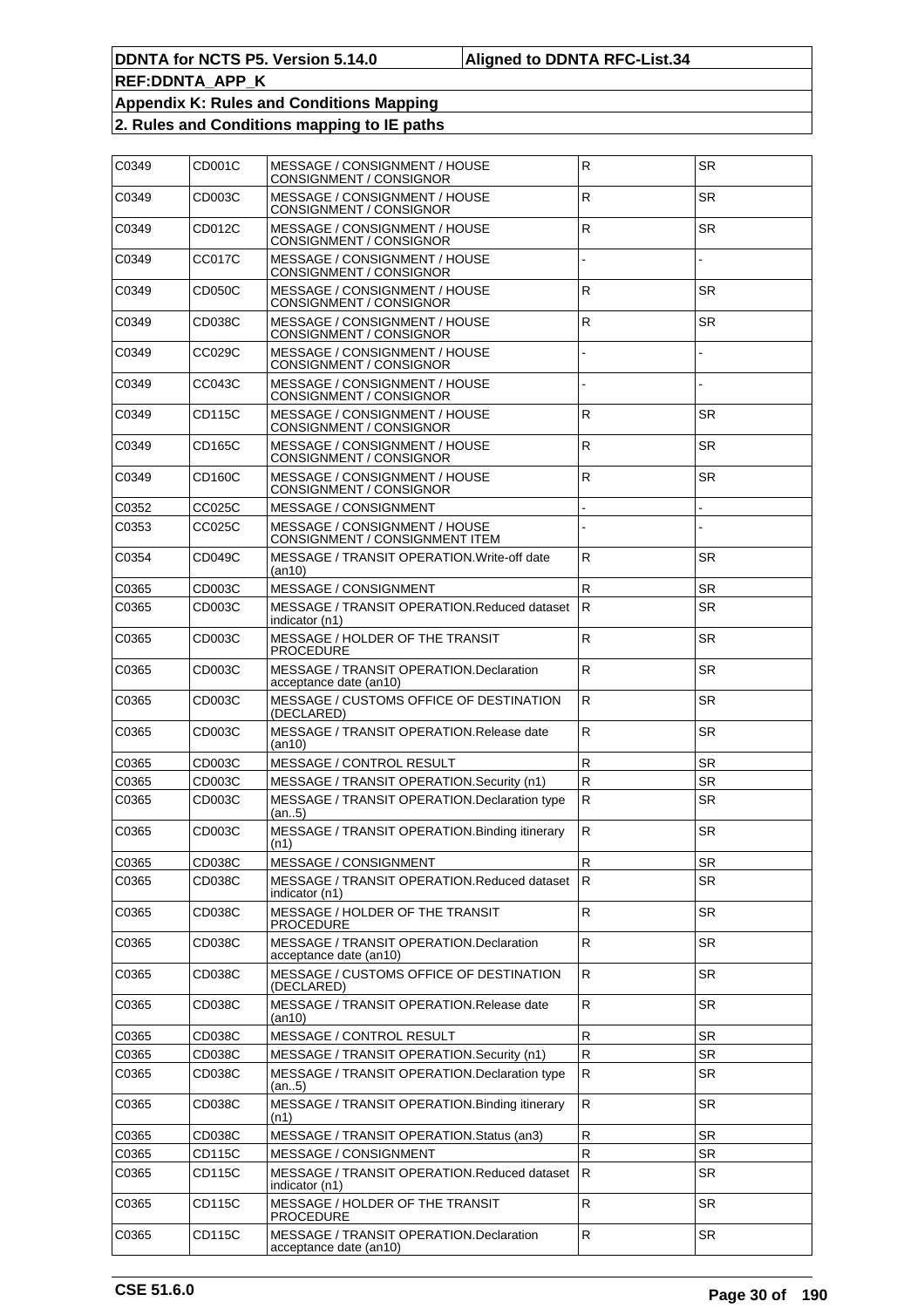| C0365 | CD115C        | MESSAGE / CUSTOMS OFFICE OF DESTINATION<br>(DECLARED)                                   | R            | <b>SR</b> |
|-------|---------------|-----------------------------------------------------------------------------------------|--------------|-----------|
| C0365 | CD115C        | MESSAGE / TRANSIT OPERATION. Release date<br>(an10)                                     | $\mathsf R$  | SR.       |
| C0365 | CD115C        | <b>MESSAGE / CONTROL RESULT</b>                                                         | R            | <b>SR</b> |
| C0365 | CD115C        | MESSAGE / TRANSIT OPERATION. Security (n1)                                              | $\mathsf{R}$ | <b>SR</b> |
| C0365 | CD115C        | MESSAGE / TRANSIT OPERATION. Declaration type<br>(an5)                                  | ${\sf R}$    | <b>SR</b> |
| C0365 | CD115C        | MESSAGE / TRANSIT OPERATION. Binding itinerary<br>(n1)                                  | $\mathsf{R}$ | <b>SR</b> |
| C0365 | CD165C        | MESSAGE / CONSIGNMENT                                                                   | $\mathsf{R}$ | <b>SR</b> |
| C0365 | CD165C        | MESSAGE / TRANSIT OPERATION.Reduced dataset<br>indicator (n1)                           | lR.          | <b>SR</b> |
| C0365 | CD165C        | MESSAGE / HOLDER OF THE TRANSIT<br><b>PROCEDURE</b>                                     | R            | <b>SR</b> |
| C0365 | CD165C        | MESSAGE / TRANSIT OPERATION. Declaration<br>acceptance date (an10)                      | $\mathsf{R}$ | <b>SR</b> |
| C0365 | CD165C        | MESSAGE / CUSTOMS OFFICE OF DESTINATION<br>(DECLARED)                                   | $\mathsf R$  | SR.       |
| C0365 | CD165C        | MESSAGE / TRANSIT OPERATION.Release date<br>(an10)                                      | ${\sf R}$    | <b>SR</b> |
| C0365 | CD165C        | <b>MESSAGE / CONTROL RESULT</b>                                                         | $\mathsf{R}$ | SR        |
| C0365 | CD165C        | MESSAGE / TRANSIT OPERATION. Security (n1)                                              | ${\sf R}$    | <b>SR</b> |
| C0365 | CD165C        | MESSAGE / TRANSIT OPERATION. Declaration type<br>(an5)                                  | ${\sf R}$    | <b>SR</b> |
| C0365 | CD165C        | MESSAGE / TRANSIT OPERATION. Binding itinerary<br>(n1)                                  | R            | <b>SR</b> |
| C0366 | CD165C        | MESSAGE / TRANSIT OPERATION.Specific<br>circumstance indicator (an3)                    | $\mathsf{R}$ | <b>SR</b> |
| C0366 | CD165C        | MESSAGE / CUSTOMS OFFICE OF TRANSIT<br>(DECLARED)                                       | $\mathsf{R}$ | <b>SR</b> |
| C0382 | CC015C        | MESSAGE / CONSIGNMENT / LOCATION OF<br>GOODS / POSTCODE ADDRESS. House number<br>(an17) |              |           |
| C0382 | CC029C        | MESSAGE / CONSIGNMENT / LOCATION OF<br>GOODS / POSTCODE ADDRESS.House number<br>(an17)  |              |           |
| C0382 | <b>CC007C</b> | MESSAGE / CONSIGNMENT / LOCATION OF<br>GOODS / POSTCODE ADDRESS. House number<br>(an17) |              |           |
| C0382 | CC013C        | MESSAGE / CONSIGNMENT / LOCATION OF<br>GOODS / POSTCODE ADDRESS. House number<br>(an17) |              |           |
| C0382 | <b>CC170C</b> | MESSAGE / CONSIGNMENT / LOCATION OF<br>GOODS / POSTCODE ADDRESS.House number<br>(an17)  |              |           |
| C0382 | CC190C        | MESSAGE / CONSIGNMENT / LOCATION OF<br>GOODS / POSTCODE ADDRESS.House number<br>(an17)  |              |           |
| C0387 | CC015C        | MESSAGE / CONSIGNMENT / PLACE OF<br>LOADING.Location (an35)                             |              |           |
| C0387 | CC015C        | MESSAGE / CONSIGNMENT / PLACE OF<br>UNLOADING.Location (an.,35)                         |              |           |
| C0387 | CC015C        | MESSAGE / CONSIGNMENT / PLACE OF<br>LOADING.Country (a2)                                |              |           |
| C0387 | CC015C        | MESSAGE / CONSIGNMENT / PLACE OF<br>UNLOADING.Country (a2)                              |              |           |
| C0387 | CD001C        | MESSAGE / CONSIGNMENT / PLACE OF<br>LOADING.Location (an35)                             | ${\sf R}$    | <b>SR</b> |
| C0387 | CD001C        | MESSAGE / CONSIGNMENT / PLACE OF<br>UNLOADING.Location (an35)                           | ${\sf R}$    | <b>SR</b> |
| C0387 | CD001C        | MESSAGE / CONSIGNMENT / PLACE OF<br>LOADING.Country (a2)                                | $\mathsf R$  | SR.       |
| C0387 | CD001C        | MESSAGE / CONSIGNMENT / PLACE OF<br>UNLOADING.Country (a2)                              | ${\sf R}$    | <b>SR</b> |
| C0387 | CD003C        | MESSAGE / CONSIGNMENT / PLACE OF<br>LOADING.Location (an35)                             | ${\sf R}$    | <b>SR</b> |
| C0387 | CD003C        | MESSAGE / CONSIGNMENT / PLACE OF<br>UNLOADING.Location (an35)                           | R            | SR.       |
| C0387 | CD003C        | MESSAGE / CONSIGNMENT / PLACE OF<br>LOADING.Country (a2)                                | $\mathsf R$  | <b>SR</b> |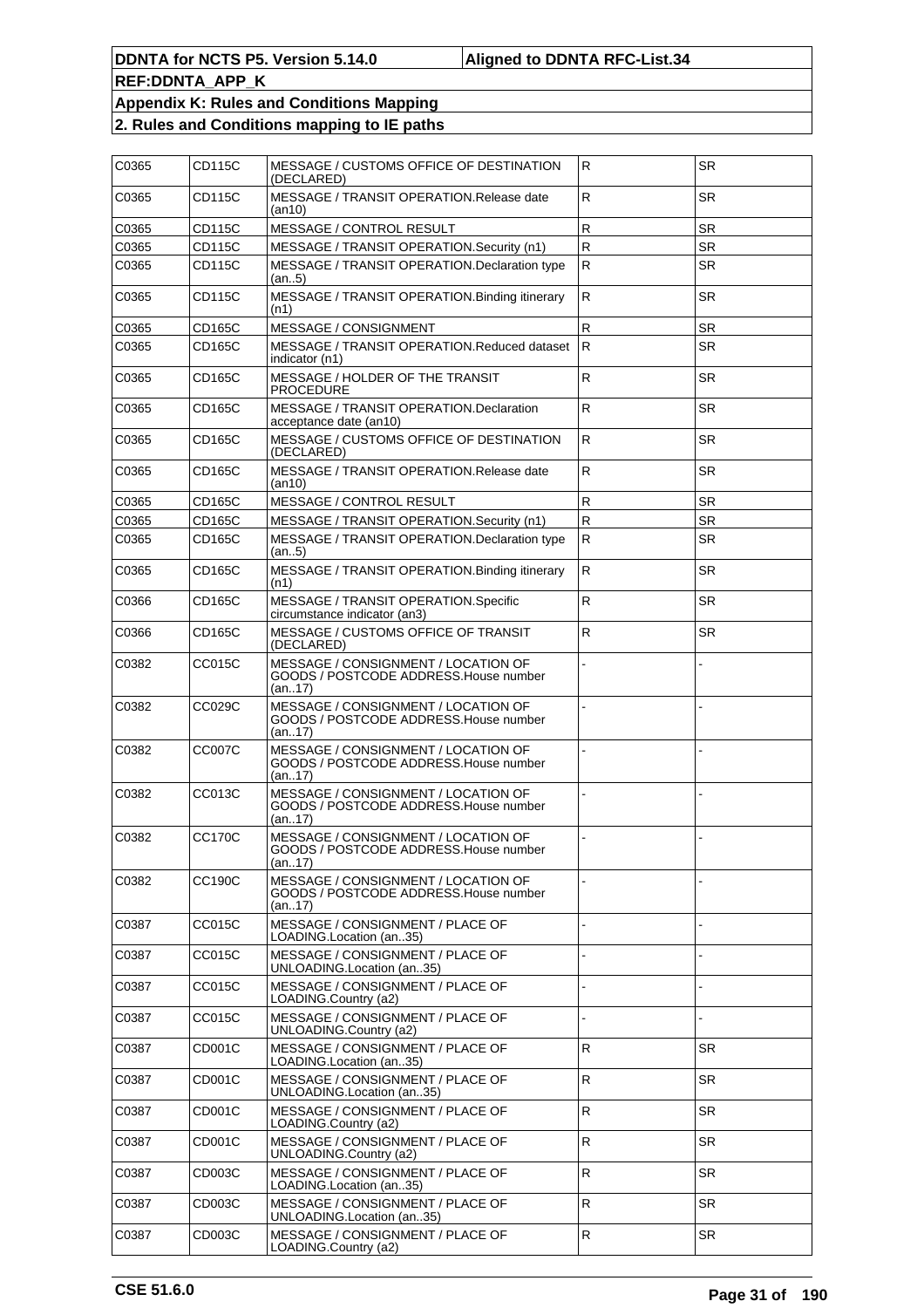| C0387 | CD003C        | MESSAGE / CONSIGNMENT / PLACE OF<br>UNLOADING.Country (a2)    | $\overline{R}$ | <b>SR</b> |
|-------|---------------|---------------------------------------------------------------|----------------|-----------|
| C0387 | CC017C        | MESSAGE / CONSIGNMENT / PLACE OF<br>LOADING.Location (an35)   |                |           |
| C0387 | CC017C        | MESSAGE / CONSIGNMENT / PLACE OF<br>UNLOADING.Location (an35) |                |           |
| C0387 | <b>CC017C</b> | MESSAGE / CONSIGNMENT / PLACE OF<br>LOADING.Country (a2)      |                |           |
| C0387 | CC017C        | MESSAGE / CONSIGNMENT / PLACE OF<br>UNLOADING.Country (a2)    |                |           |
| C0387 | CD050C        | MESSAGE / CONSIGNMENT / PLACE OF<br>LOADING.Location (an35)   | R              | <b>SR</b> |
| C0387 | CD050C        | MESSAGE / CONSIGNMENT / PLACE OF<br>UNLOADING.Location (an35) | ${\sf R}$      | <b>SR</b> |
| C0387 | CD050C        | MESSAGE / CONSIGNMENT / PLACE OF<br>LOADING.Country (a2)      | $\mathsf{R}$   | SR.       |
| C0387 | CD050C        | MESSAGE / CONSIGNMENT / PLACE OF<br>UNLOADING.Country (a2)    | ${\sf R}$      | SR.       |
| C0387 | CD038C        | MESSAGE / CONSIGNMENT / PLACE OF<br>LOADING.Location (an35)   | ${\sf R}$      | <b>SR</b> |
| C0387 | CD038C        | MESSAGE / CONSIGNMENT / PLACE OF<br>UNLOADING.Location (an35) | $\mathsf R$    | SR.       |
| C0387 | CD038C        | MESSAGE / CONSIGNMENT / PLACE OF<br>LOADING.Country (a2)      | $\mathsf{R}$   | SR.       |
| C0387 | CD038C        | MESSAGE / CONSIGNMENT / PLACE OF<br>UNLOADING.Country (a2)    | ${\sf R}$      | <b>SR</b> |
| C0387 | CC029C        | MESSAGE / CONSIGNMENT / PLACE OF<br>LOADING.Location (an35)   |                |           |
| C0387 | CC029C        | MESSAGE / CONSIGNMENT / PLACE OF<br>UNLOADING.Location (an35) |                |           |
| C0387 | CC029C        | MESSAGE / CONSIGNMENT / PLACE OF<br>LOADING.Country (a2)      |                |           |
| C0387 | CC029C        | MESSAGE / CONSIGNMENT / PLACE OF<br>UNLOADING.Country (a2)    |                |           |
| C0387 | CC013C        | MESSAGE / CONSIGNMENT / PLACE OF<br>LOADING.Location (an35)   |                |           |
| C0387 | CC013C        | MESSAGE / CONSIGNMENT / PLACE OF<br>UNLOADING.Location (an35) |                |           |
| C0387 | CC013C        | MESSAGE / CONSIGNMENT / PLACE OF<br>LOADING.Country (a2)      |                |           |
| C0387 | CC013C        | MESSAGE / CONSIGNMENT / PLACE OF<br>UNLOADING.Country (a2)    |                |           |
| C0387 | CD115C        | MESSAGE / CONSIGNMENT / PLACE OF<br>LOADING.Location (an35)   | ${\sf R}$      | <b>SR</b> |
| C0387 | <b>CD115C</b> | MESSAGE / CONSIGNMENT / PLACE OF<br>UNLOADING.Location (an35) | $\mathsf{R}$   | SR        |
| C0387 | <b>CD115C</b> | MESSAGE / CONSIGNMENT / PLACE OF<br>LOADING.Country (a2)      | R              | SR.       |
| C0387 | CD115C        | MESSAGE / CONSIGNMENT / PLACE OF<br>UNLOADING.Country (a2)    | $\mathsf R$    | <b>SR</b> |
| C0387 | CD165C        | MESSAGE / CONSIGNMENT / PLACE OF<br>LOADING.Location (an35)   | $\mathsf R$    | SR.       |
| C0387 | CD165C        | MESSAGE / CONSIGNMENT / PLACE OF<br>UNLOADING.Location (an35) | $\mathsf{R}$   | SR.       |
| C0387 | CD165C        | MESSAGE / CONSIGNMENT / PLACE OF<br>LOADING.Country (a2)      | $\mathsf R$    | <b>SR</b> |
| C0387 | CD165C        | MESSAGE / CONSIGNMENT / PLACE OF<br>UNLOADING.Country (a2)    | $\mathsf R$    | SR.       |
| C0387 | <b>CD160C</b> | MESSAGE / CONSIGNMENT / PLACE OF<br>LOADING.Location (an35)   | ${\sf R}$      | <b>SR</b> |
| C0387 | CD160C        | MESSAGE / CONSIGNMENT / PLACE OF<br>UNLOADING.Location (an35) | $\mathsf R$    | <b>SR</b> |
| C0387 | CD160C        | MESSAGE / CONSIGNMENT / PLACE OF<br>LOADING.Country (a2)      | $\mathsf R$    | <b>SR</b> |
| C0387 | <b>CD160C</b> | MESSAGE / CONSIGNMENT / PLACE OF<br>UNLOADING.Country (a2)    | ${\sf R}$      | <b>SR</b> |
| C0387 | CC170C        | MESSAGE / CONSIGNMENT / PLACE OF<br>LOADING.Location (an35)   |                |           |
| C0387 | CC170C        | MESSAGE / CONSIGNMENT / PLACE OF<br>LOADING.Country (a2)      |                |           |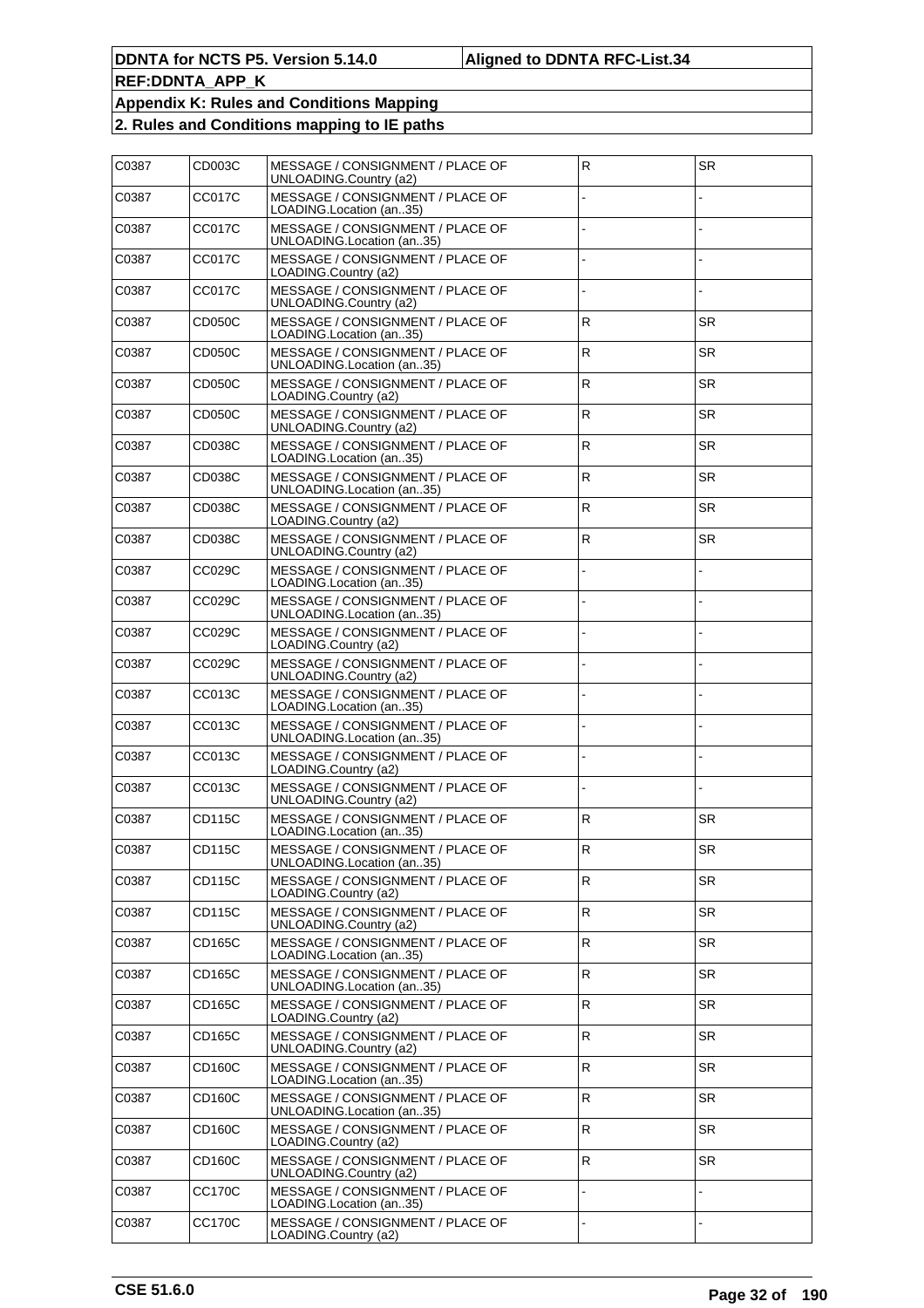| C0394 | CC015C        | MESSAGE / CONSIGNMENT / LOCATION OF<br>GOODS / ADDRESS                   |  |
|-------|---------------|--------------------------------------------------------------------------|--|
| C0394 | CC015C        | MESSAGE / CONSIGNMENT / LOCATION OF<br>GOODS.Authorisation number (an35) |  |
| C0394 | CC015C        | MESSAGE / CONSIGNMENT / LOCATION OF<br><b>GOODS / CUSTOMS OFFICE</b>     |  |
| C0394 | CC015C        | MESSAGE / CONSIGNMENT / LOCATION OF<br>GOODS / GNSS                      |  |
| C0394 | CC015C        | MESSAGE / CONSIGNMENT / LOCATION OF<br>GOODS / ECONOMIC OPERATOR         |  |
| C0394 | CC015C        | MESSAGE / CONSIGNMENT / LOCATION OF<br>GOODS.UN LOCODE (an17)            |  |
| C0394 | CC015C        | MESSAGE / CONSIGNMENT / LOCATION OF<br>GOODS / CONTACT PERSON            |  |
| C0394 | CC015C        | MESSAGE / CONSIGNMENT / LOCATION OF<br>GOODS / POSTCODE ADDRESS          |  |
| C0394 | CC029C        | MESSAGE / CONSIGNMENT / LOCATION OF<br>GOODS / ADDRESS                   |  |
| C0394 | CC029C        | MESSAGE / CONSIGNMENT / LOCATION OF<br>GOODS.Authorisation number (an35) |  |
| C0394 | CC029C        | MESSAGE / CONSIGNMENT / LOCATION OF<br>GOODS / CUSTOMS OFFICE            |  |
| C0394 | CC029C        | MESSAGE / CONSIGNMENT / LOCATION OF<br>GOODS / GNSS                      |  |
| C0394 | CC029C        | MESSAGE / CONSIGNMENT / LOCATION OF<br>GOODS / ECONOMIC OPERATOR         |  |
| C0394 | CC029C        | MESSAGE / CONSIGNMENT / LOCATION OF<br>GOODS.UN LOCODE (an17)            |  |
| C0394 | CC029C        | MESSAGE / CONSIGNMENT / LOCATION OF<br>GOODS / CONTACT PERSON            |  |
| C0394 | CC029C        | MESSAGE / CONSIGNMENT / LOCATION OF<br>GOODS / POSTCODE ADDRESS          |  |
| C0394 | CC007C        | MESSAGE / CONSIGNMENT / LOCATION OF<br>GOODS / ADDRESS                   |  |
| C0394 | CC007C        | MESSAGE / CONSIGNMENT / LOCATION OF<br>GOODS.Authorisation number (an35) |  |
| C0394 | CC007C        | MESSAGE / CONSIGNMENT / LOCATION OF<br>GOODS / CUSTOMS OFFICE            |  |
| C0394 | <b>CC007C</b> | MESSAGE / CONSIGNMENT / LOCATION OF<br>GOODS / GNSS                      |  |
| C0394 | CC007C        | MESSAGE / CONSIGNMENT / LOCATION OF<br>GOODS / ECONOMIC OPERATOR         |  |
| C0394 | CC007C        | MESSAGE / CONSIGNMENT / LOCATION OF<br>GOODS.UN LOCODE (an17)            |  |
| C0394 | <b>CC007C</b> | MESSAGE / CONSIGNMENT / LOCATION OF<br>GOODS / CONTACT PERSON            |  |
| C0394 | CC007C        | MESSAGE / CONSIGNMENT / LOCATION OF<br>GOODS / POSTCODE ADDRESS          |  |
| C0394 | CC013C        | MESSAGE / CONSIGNMENT / LOCATION OF<br>GOODS / ADDRESS                   |  |
| C0394 | CC013C        | MESSAGE / CONSIGNMENT / LOCATION OF<br>GOODS.Authorisation number (an35) |  |
| C0394 | CC013C        | MESSAGE / CONSIGNMENT / LOCATION OF<br>GOODS / CUSTOMS OFFICE            |  |
| C0394 | CC013C        | MESSAGE / CONSIGNMENT / LOCATION OF<br>GOODS / GNSS                      |  |
| C0394 | CC013C        | MESSAGE / CONSIGNMENT / LOCATION OF<br>GOODS / ECONOMIC OPERATOR         |  |
| C0394 | CC013C        | MESSAGE / CONSIGNMENT / LOCATION OF<br>GOODS.UN LOCODE (an17)            |  |
| C0394 | CC013C        | MESSAGE / CONSIGNMENT / LOCATION OF<br>GOODS / CONTACT PERSON            |  |
| C0394 | CC013C        | MESSAGE / CONSIGNMENT / LOCATION OF<br>GOODS / POSTCODE ADDRESS          |  |
| C0394 | CC170C        | MESSAGE / CONSIGNMENT / LOCATION OF<br>GOODS / ADDRESS                   |  |
| C0394 | <b>CC170C</b> | MESSAGE / CONSIGNMENT / LOCATION OF<br>GOODS.Authorisation number (an35) |  |
| C0394 | CC170C        | MESSAGE / CONSIGNMENT / LOCATION OF<br>GOODS / CUSTOMS OFFICE            |  |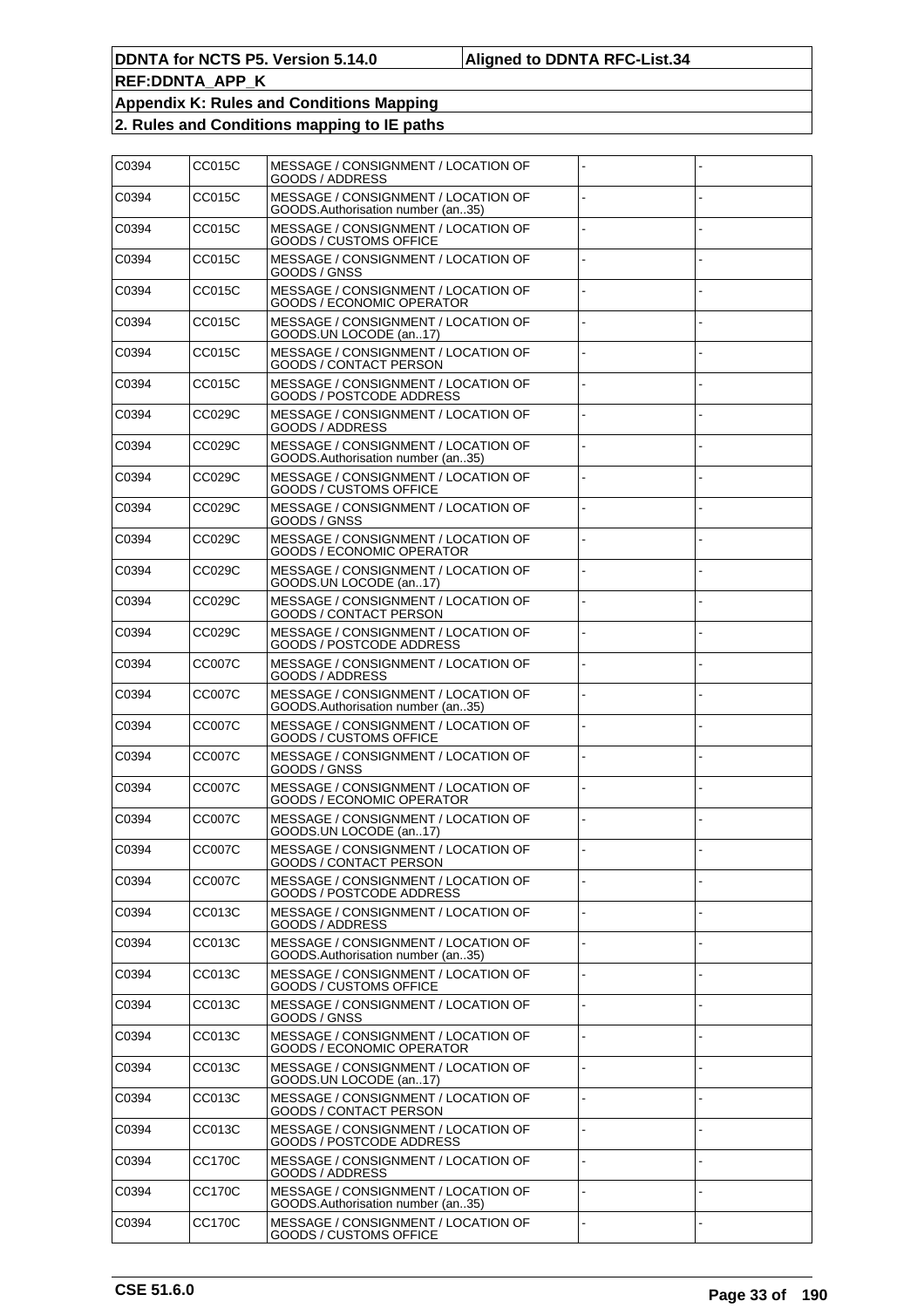| C0394 | <b>CC170C</b> | MESSAGE / CONSIGNMENT / LOCATION OF<br>GOODS / GNSS                            |              |           |
|-------|---------------|--------------------------------------------------------------------------------|--------------|-----------|
| C0394 | CC170C        | MESSAGE / CONSIGNMENT / LOCATION OF<br>GOODS / ECONOMIC OPERATOR               |              |           |
| C0394 | CC170C        | MESSAGE / CONSIGNMENT / LOCATION OF<br>GOODS.UN LOCODE (an17)                  |              |           |
| C0394 | CC170C        | MESSAGE / CONSIGNMENT / LOCATION OF<br>GOODS / CONTACT PERSON                  |              |           |
| C0394 | CC170C        | MESSAGE / CONSIGNMENT / LOCATION OF<br>GOODS / POSTCODE ADDRESS                |              |           |
| C0394 | CC190C        | MESSAGE / CONSIGNMENT / LOCATION OF<br>GOODS / ADDRESS                         |              |           |
| C0394 | CC190C        | MESSAGE / CONSIGNMENT / LOCATION OF<br>GOODS.Authorisation number (an35)       |              |           |
| C0394 | CC190C        | MESSAGE / CONSIGNMENT / LOCATION OF<br>GOODS / CUSTOMS OFFICE                  |              |           |
| C0394 | CC190C        | MESSAGE / CONSIGNMENT / LOCATION OF<br>GOODS / GNSS                            |              |           |
| C0394 | CC190C        | MESSAGE / CONSIGNMENT / LOCATION OF<br>GOODS / ECONOMIC OPERATOR               |              |           |
| C0394 | CC190C        | MESSAGE / CONSIGNMENT / LOCATION OF<br>GOODS.UN LOCODE (an17)                  |              |           |
| C0394 | CC190C        | MESSAGE / CONSIGNMENT / LOCATION OF<br>GOODS / CONTACT PERSON                  |              |           |
| C0394 | CC190C        | MESSAGE / CONSIGNMENT / LOCATION OF<br>GOODS / POSTCODE ADDRESS                |              |           |
| C0396 | CD003C        | MESSAGE / CONSIGNMENT / INCIDENT /<br>TRANSPORT EQUIPMENT.Number of seals (n4) | ${\sf R}$    | <b>SR</b> |
| C0396 | CD038C        | MESSAGE / CONSIGNMENT / INCIDENT /<br>TRANSPORT EQUIPMENT.Number of seals (n4) | ${\sf R}$    | <b>SR</b> |
| C0396 | CC007C        | MESSAGE / CONSIGNMENT / INCIDENT /<br>TRANSPORT EQUIPMENT.Number of seals (n4) |              |           |
| C0396 | CC043C        | MESSAGE / CONSIGNMENT / INCIDENT /<br>TRANSPORT EQUIPMENT.Number of seals (n4) |              |           |
| C0396 | CD180C        | MESSAGE / CONSIGNMENT / INCIDENT /<br>TRANSPORT EQUIPMENT.Number of seals (n4) | ${\sf R}$    | SR        |
| C0396 | CD181C        | MESSAGE / CONSIGNMENT / INCIDENT /<br>TRANSPORT EQUIPMENT.Number of seals (n4) | ${\sf R}$    | <b>SR</b> |
| C0396 | CC182C        | MESSAGE / CONSIGNMENT / INCIDENT /<br>TRANSPORT EQUIPMENT.Number of seals (n4) |              |           |
| C0396 | CD115C        | MESSAGE / CONSIGNMENT / INCIDENT /<br>TRANSPORT EQUIPMENT.Number of seals (n4) | ${\sf R}$    | <b>SR</b> |
| C0396 | CD165C        | MESSAGE / CONSIGNMENT / INCIDENT /<br>TRANSPORT EQUIPMENT.Number of seals (n4) | $\mathsf{R}$ | <b>SR</b> |
| C0397 | CD003C        | MESSAGE / CONSIGNMENT / INCIDENT /<br>TRANSHIPMENT / TRANSPORT MEANS           | ${\sf R}$    | <b>SR</b> |
| C0397 | CD038C        | MESSAGE / CONSIGNMENT / INCIDENT /<br>TRANSHIPMENT / TRANSPORT MEANS           | ${\sf R}$    | SR        |
| C0397 | <b>CC007C</b> | MESSAGE / CONSIGNMENT / INCIDENT /<br>TRANSHIPMENT / TRANSPORT MEANS           |              |           |
| C0397 | CC043C        | MESSAGE / CONSIGNMENT / INCIDENT /<br>TRANSHIPMENT / TRANSPORT MEANS           |              |           |
| C0397 | <b>CD180C</b> | MESSAGE / CONSIGNMENT / INCIDENT /<br>TRANSHIPMENT / TRANSPORT MEANS           | ${\sf R}$    | <b>SR</b> |
| C0397 | CD181C        | MESSAGE / CONSIGNMENT / INCIDENT /<br>TRANSHIPMENT / TRANSPORT MEANS           | ${\sf R}$    | <b>SR</b> |
| C0397 | CC182C        | MESSAGE / CONSIGNMENT / INCIDENT /<br>TRANSHIPMENT / TRANSPORT MEANS           |              |           |
| C0397 | <b>CD115C</b> | MESSAGE / CONSIGNMENT / INCIDENT /<br>TRANSHIPMENT / TRANSPORT MEANS           | $\mathsf{R}$ | <b>SR</b> |
| C0397 | CD165C        | MESSAGE / CONSIGNMENT / INCIDENT /<br>TRANSHIPMENT / TRANSPORT MEANS           | ${\sf R}$    | <b>SR</b> |
| C0399 | CC015C        | MESSAGE / CONSIGNMENT.Inland mode of transport<br>(n1)                         |              |           |
| C0399 | CD001C        | MESSAGE / CONSIGNMENT.Inland mode of transport R<br>(n1)                       |              | <b>SR</b> |
| C0399 | CD003C        | MESSAGE / CONSIGNMENT.Inland mode of transport R<br>(n1)                       |              | <b>SR</b> |
| C0399 | CC017C        | MESSAGE / CONSIGNMENT.Inland mode of transport<br>(n1)                         |              |           |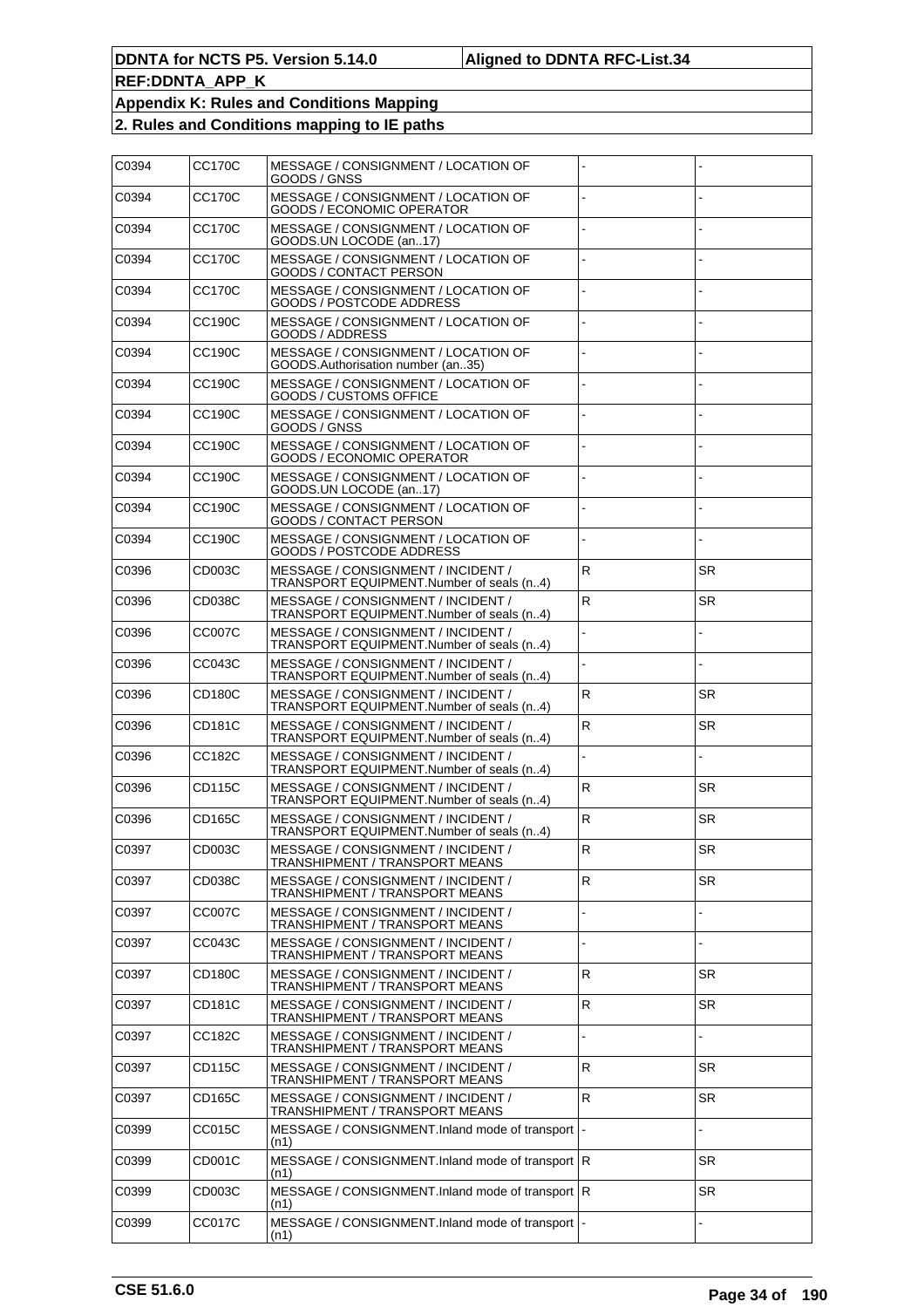| C0399 | CD050C        | MESSAGE / CONSIGNMENT.Inland mode of transport R<br>(n1)                   |                | <b>SR</b> |
|-------|---------------|----------------------------------------------------------------------------|----------------|-----------|
| C0399 | CD038C        | MESSAGE / CONSIGNMENT.Inland mode of transport R<br>(n1)                   |                | <b>SR</b> |
| C0399 | CC029C        | MESSAGE / CONSIGNMENT. Inland mode of transport<br>(n1)                    |                |           |
| C0399 | CC013C        | MESSAGE / CONSIGNMENT.Inland mode of transport<br>(n1)                     |                |           |
| C0399 | CD115C        | MESSAGE / CONSIGNMENT.Inland mode of transport R<br>(n1)                   |                | SR        |
| C0399 | CD165C        | MESSAGE / CONSIGNMENT.Inland mode of transport R<br>(n1)                   |                | <b>SR</b> |
| C0399 | CD160C        | MESSAGE / CONSIGNMENT.Inland mode of transport R<br>(n1)                   |                | <b>SR</b> |
| C0400 | CD971C        | MESSAGE / COUNTRY / ACTION /<br>UNAVAILABILITY. End date and time (an19)   | $\mathsf{R}$   | R         |
| C0400 | CD070C        | MESSAGE / COUNTRY / ACTION /<br>UNAVAILABILITY.End date and time (an19)    | ${\sf R}$      | R         |
| C0400 | CD071C        | MESSAGE / COUNTRY / ACTION /<br>UNAVAILABILITY.End date and time (an19)    | ${\sf R}$      | R         |
| C0403 | CC015C        | MESSAGE / CONSIGNMENT / PLACE OF LOADING                                   |                |           |
| C0403 | CC013C        | MESSAGE / CONSIGNMENT / PLACE OF LOADING                                   |                |           |
| C0404 | <b>CC170C</b> | MESSAGE / CONSIGNMENT / PLACE OF LOADING                                   |                |           |
| C0411 | CC015C        | MESSAGE / TRANSIT OPERATION. TIR Carnet<br>number (an12)                   |                |           |
| C0411 | CD001C        | MESSAGE / TRANSIT OPERATION.TIR Carnet<br>number (an12)                    | $\mathsf{R}$   | SR.       |
| C0411 | CD003C        | MESSAGE / TRANSIT OPERATION.TIR Carnet<br>number (an12)                    | ${\sf R}$      | <b>SR</b> |
| C0411 | CD038C        | MESSAGE / TRANSIT OPERATION. TIR Carnet<br>number (an12)                   | $\mathsf{R}$   | SR        |
| C0411 | CC029C        | MESSAGE / TRANSIT OPERATION.TIR Carnet<br>number (an12)                    |                |           |
| C0411 | CC013C        | MESSAGE / TRANSIT OPERATION.TIR Carnet<br>number (an12)                    |                |           |
| C0411 | CC190C        | MESSAGE / TRANSIT OPERATION. TIR Carnet<br>number (an12)                   |                |           |
| C0417 | CD201C        | MESSAGE / GUARANTEE / GUARANTEE<br>REFERENCE / CUSTOMS OFFICE OF GUARANTEE | R              | SR.       |
| C0417 | CD205C        | MESSAGE / GUARANTEE / GUARANTEE<br>REFERENCE / CUSTOMS OFFICE OF GUARANTEE | $\mathsf R$    | <b>SR</b> |
| C0440 | CC044C        | MESSAGE / UNLOADING REMARK. State of seals<br>(n1)                         |                |           |
| C0450 | CC029C        | MESSAGE / CONTROL RESULT                                                   |                |           |
| C0451 | CC060C        | MESSAGE / TYPE OF CONTROLS. Text (an512)                                   |                |           |
| C0452 | CC060C        | <b>MESSAGE / TYPE OF CONTROLS</b>                                          |                |           |
|       |               |                                                                            | $\overline{a}$ |           |
| C0455 | CC060C        | MESSAGE / REQUESTED DOCUMENT                                               |                |           |
| C0460 | CD003C        | MESSAGE / CONSIGNMENT / INCIDENT /<br>LOCATION / GNSS                      | $\mathsf R$    | SR.       |
| C0460 | CD003C        | MESSAGE / CONSIGNMENT / INCIDENT /<br><b>LOCATION / ADDRESS</b>            | ${\sf R}$      | <b>SR</b> |
| C0460 | CD003C        | MESSAGE / CONSIGNMENT / INCIDENT /<br>LOCATION.UN LOCODE (an17)            | $\mathsf R$    | SR.       |
| C0460 | CD038C        | MESSAGE / CONSIGNMENT / INCIDENT /<br>LOCATION / GNSS                      | $\mathsf R$    | SR        |
| C0460 | CD038C        | MESSAGE / CONSIGNMENT / INCIDENT /<br>LOCATION / ADDRESS                   | ${\sf R}$      | <b>SR</b> |
| C0460 | CD038C        | MESSAGE / CONSIGNMENT / INCIDENT /<br>LOCATION.UN LOCODE (an17)            | $\mathsf R$    | SR.       |
| C0460 | CC007C        | MESSAGE / CONSIGNMENT / INCIDENT /<br>LOCATION / GNSS                      |                |           |
| C0460 | CC007C        | MESSAGE / CONSIGNMENT / INCIDENT /<br>LOCATION / ADDRESS                   |                |           |
| C0460 | CC007C        | MESSAGE / CONSIGNMENT / INCIDENT /<br>LOCATION.UN LOCODE (an17)            |                |           |
| C0460 | CC043C        | MESSAGE / CONSIGNMENT / INCIDENT /<br>LOCATION / GNSS                      |                |           |
| C0460 | CC043C        | MESSAGE / CONSIGNMENT / INCIDENT /<br>LOCATION / ADDRESS                   |                |           |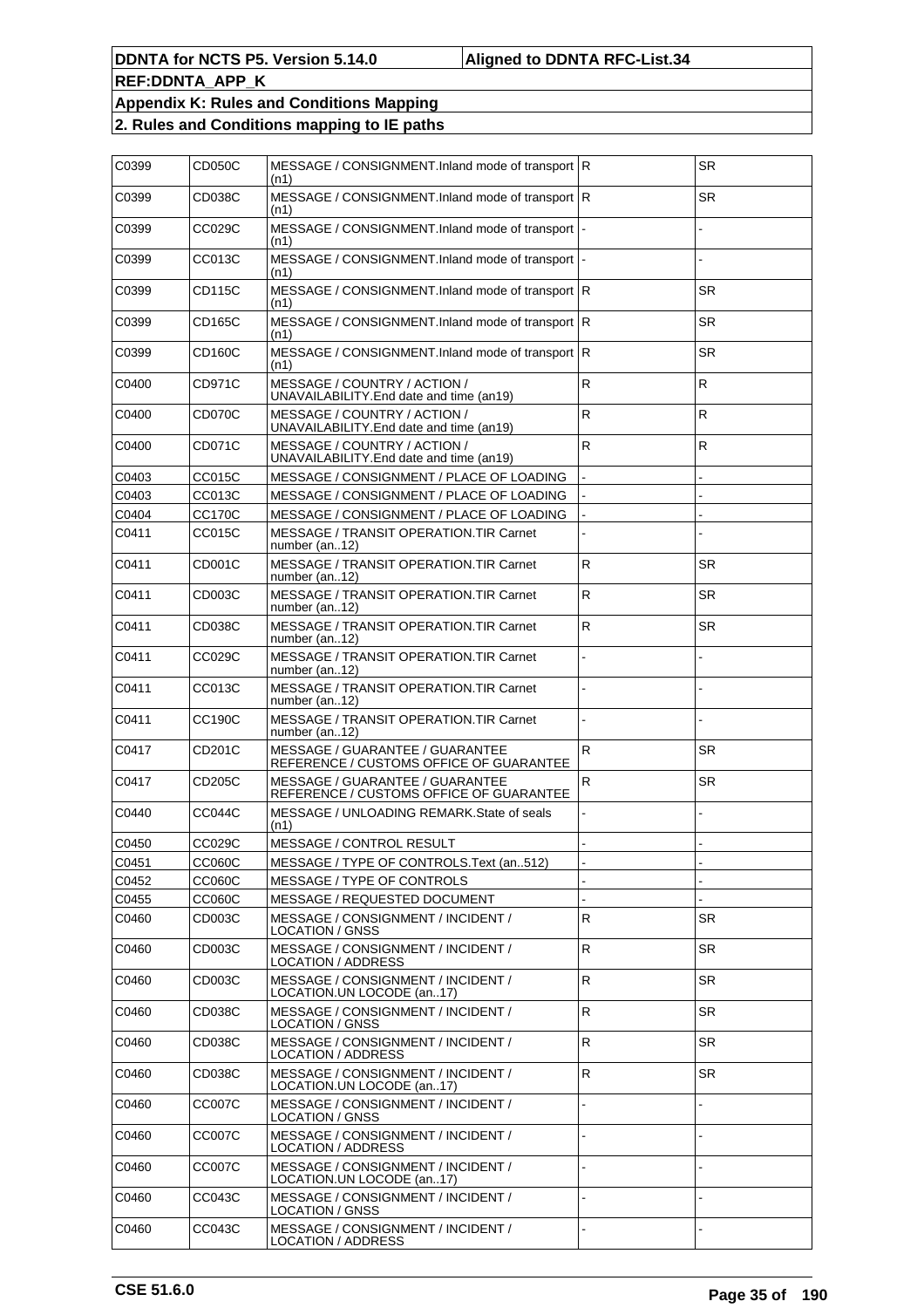| C0460 | CC043C | MESSAGE / CONSIGNMENT / INCIDENT /<br>LOCATION.UN LOCODE (an17)      |              |           |
|-------|--------|----------------------------------------------------------------------|--------------|-----------|
| C0460 | CD180C | MESSAGE / CONSIGNMENT / INCIDENT /<br>LOCATION / GNSS                | $\mathsf{R}$ | <b>SR</b> |
| C0460 | CD180C | MESSAGE / CONSIGNMENT / INCIDENT /<br><b>LOCATION / ADDRESS</b>      | $\mathsf R$  | <b>SR</b> |
| C0460 | CD180C | MESSAGE / CONSIGNMENT / INCIDENT /<br>LOCATION.UN LOCODE (an17)      | ${\sf R}$    | <b>SR</b> |
| C0460 | CD181C | MESSAGE / CONSIGNMENT / INCIDENT /<br><b>LOCATION / GNSS</b>         | ${\sf R}$    | <b>SR</b> |
| C0460 | CD181C | MESSAGE / CONSIGNMENT / INCIDENT /<br><b>LOCATION / ADDRESS</b>      | $\mathsf R$  | <b>SR</b> |
| C0460 | CD181C | MESSAGE / CONSIGNMENT / INCIDENT /<br>LOCATION.UN LOCODE (an17)      | $\mathsf R$  | <b>SR</b> |
| C0460 | CC182C | MESSAGE / CONSIGNMENT / INCIDENT /<br>LOCATION / GNSS                |              |           |
| C0460 | CC182C | MESSAGE / CONSIGNMENT / INCIDENT /<br><b>LOCATION / ADDRESS</b>      |              |           |
| C0460 | CC182C | MESSAGE / CONSIGNMENT / INCIDENT /<br>LOCATION.UN LOCODE (an17)      |              |           |
| C0460 | CD115C | MESSAGE / CONSIGNMENT / INCIDENT /<br><b>LOCATION / GNSS</b>         | ${\sf R}$    | <b>SR</b> |
| C0460 | CD115C | MESSAGE / CONSIGNMENT / INCIDENT /<br><b>LOCATION / ADDRESS</b>      | $\mathsf R$  | <b>SR</b> |
| C0460 | CD115C | MESSAGE / CONSIGNMENT / INCIDENT /<br>LOCATION.UN LOCODE (an17)      | ${\sf R}$    | <b>SR</b> |
| C0460 | CD165C | MESSAGE / CONSIGNMENT / INCIDENT /<br>LOCATION / GNSS                | ${\sf R}$    | <b>SR</b> |
| C0460 | CD165C | MESSAGE / CONSIGNMENT / INCIDENT /<br><b>LOCATION / ADDRESS</b>      | $\mathsf R$  | <b>SR</b> |
| C0460 | CD165C | MESSAGE / CONSIGNMENT / INCIDENT /<br>LOCATION.UN LOCODE (an17)      | ${\sf R}$    | <b>SR</b> |
| C0461 | CD906C | <b>MESSAGE / HEADER</b>                                              | ${\sf R}$    | N         |
| C0466 | CD003C | MESSAGE / TRANSIT OPERATION.Specific<br>circumstance indicator (an3) | $\mathsf R$  | <b>SR</b> |
| C0466 | CD003C | MESSAGE / CUSTOMS OFFICE OF EXIT FOR<br>TRANSIT (DECLARED)           | $\mathsf{R}$ | <b>SR</b> |
| C0466 | CD003C | <b>MESSAGE / TRANSIT OPERATION. TIR Carnet</b><br>number (an12)      | ${\sf R}$    | <b>SR</b> |
| C0466 | CD003C | MESSAGE / CUSTOMS OFFICE OF TRANSIT<br>(DECLARED)                    | ${\sf R}$    | <b>SR</b> |
| C0466 | CD003C | <b>MESSAGE / RISK ANALYSIS IDENTIFICATION</b>                        | R            | <b>SR</b> |
| C0466 | CD038C | MESSAGE / TRANSIT OPERATION.Specific<br>circumstance indicator (an3) | $\mathsf{R}$ | <b>SR</b> |
| C0466 | CD038C | MESSAGE / CUSTOMS OFFICE OF EXIT FOR<br>TRANSIT (DECLARED)           | R            | SR        |
| C0466 | CD038C | MESSAGE / TRANSIT OPERATION. TIR Carnet<br>number (an12)             | $\mathsf R$  | <b>SR</b> |
| C0466 | CD038C | MESSAGE / CUSTOMS OFFICE OF TRANSIT<br>(DECLARED)                    | $\mathsf{R}$ | <b>SR</b> |
| C0466 | CD038C | <b>MESSAGE / RISK ANALYSIS IDENTIFICATION</b>                        | R            | <b>SR</b> |
| C0466 | CD115C | MESSAGE / TRANSIT OPERATION.Specific<br>circumstance indicator (an3) | R.           | <b>SR</b> |
| C0466 | CD115C | MESSAGE / CUSTOMS OFFICE OF EXIT FOR<br>TRANSIT (DECLARED)           | $\mathsf R$  | <b>SR</b> |
| C0466 | CD115C | MESSAGE / CUSTOMS OFFICE OF TRANSIT<br>(DECLARED)                    | R            | SR.       |
| C0466 | CD115C | MESSAGE / RISK ANALYSIS IDENTIFICATION                               | R            | SR        |
| C0466 | CD165C | MESSAGE / CUSTOMS OFFICE OF EXIT FOR<br>TRANSIT (DECLARED)           | R            | <b>SR</b> |
| C0466 | CD165C | <b>MESSAGE / RISK ANALYSIS IDENTIFICATION</b>                        | $\mathsf{R}$ | SR        |
| C0467 | CC009C | MESSAGE / TRANSIT OPERATION.LRN (an22)                               |              |           |
| C0467 | CC009C | MESSAGE / TRANSIT OPERATION.MRN (an18)                               |              |           |
| C0467 | CC004C | MESSAGE / TRANSIT OPERATION.LRN (an22)                               |              |           |
| C0467 | CC004C | MESSAGE / TRANSIT OPERATION.MRN (an18)                               |              |           |
| C0467 | CC014C | MESSAGE / TRANSIT OPERATION.LRN (an22)                               |              |           |
| C0467 | CC014C | MESSAGE / TRANSIT OPERATION.MRN (an18)                               |              |           |
| C0467 | CC013C | MESSAGE / TRANSIT OPERATION.LRN (an22)                               |              |           |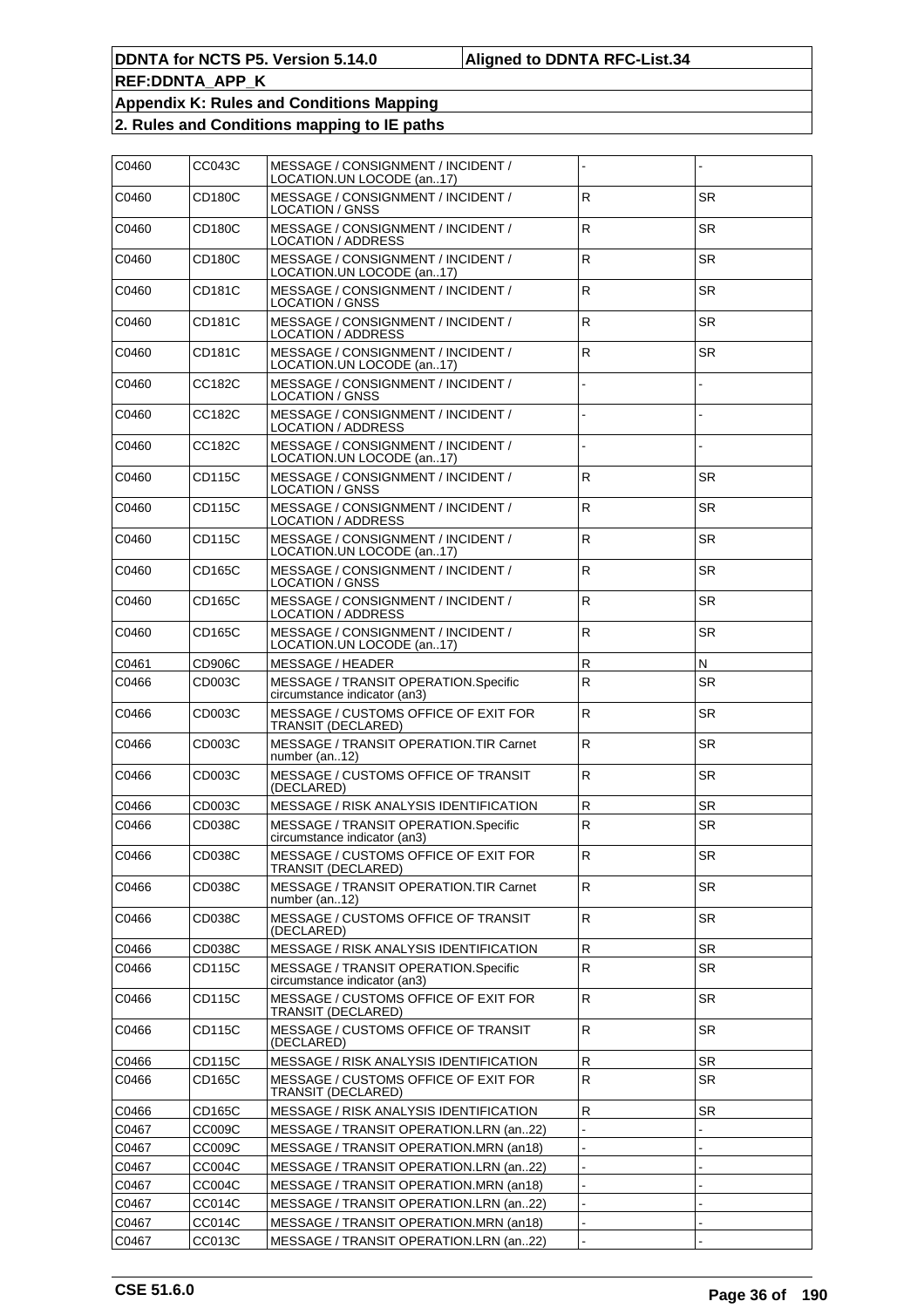| C0467 | CC013C | MESSAGE / TRANSIT OPERATION.MRN (an18)                                                         |               |           |
|-------|--------|------------------------------------------------------------------------------------------------|---------------|-----------|
| C0467 | CC056C | MESSAGE / TRANSIT OPERATION.LRN (an22)                                                         |               |           |
| C0467 | CC056C | MESSAGE / TRANSIT OPERATION.MRN (an18)                                                         |               |           |
| C0489 | CC029C | MESSAGE / CONSIGNMENT / LOCATION OF<br>GOODS                                                   |               |           |
| C0492 | CC056C | MESSAGE / TRANSIT OPERATION.Rejection reason<br>(an512)                                        |               |           |
| C0492 | CC057C | MESSAGE / TRANSIT OPERATION.Rejection reason<br>(an512)                                        |               |           |
| C0502 | CC015C | MESSAGE / CONSIGNMENT.Reference number UCR<br>(an35)                                           |               |           |
| C0502 | CC015C | MESSAGE / CONSIGNMENT / HOUSE<br>CONSIGNMENT.Reference number UCR (an35)                       |               |           |
| C0502 | CC015C | MESSAGE / CONSIGNMENT / HOUSE<br>CONSIGNMENT / CONSIGNMENT ITEM.Reference<br>number UCR (an35) |               |           |
| C0502 | CD001C | MESSAGE / CONSIGNMENT.Reference number UCR   R<br>(an70)                                       |               | <b>SR</b> |
| C0502 | CD001C | MESSAGE / CONSIGNMENT / HOUSE<br>CONSIGNMENT.Reference number UCR (an70)                       | $\mathsf{R}$  | SR.       |
| C0502 | CD001C | MESSAGE / CONSIGNMENT / HOUSE<br>CONSIGNMENT / CONSIGNMENT ITEM.Reference<br>number UCR (an70) | ${\sf R}$     | <b>SR</b> |
| C0502 | CD003C | MESSAGE / CONSIGNMENT.Reference number UCR   R<br>(an70)                                       |               | <b>SR</b> |
| C0502 | CD003C | MESSAGE / CONSIGNMENT / HOUSE<br>CONSIGNMENT.Reference number UCR (an70)                       | $\mathsf R$   | <b>SR</b> |
| C0502 | CD003C | MESSAGE / CONSIGNMENT / HOUSE<br>CONSIGNMENT / CONSIGNMENT ITEM.Reference<br>number UCR (an70) | ${\sf R}$     | <b>SR</b> |
| C0502 | CD012C | MESSAGE / CONSIGNMENT.Reference number UCR<br>(an70)                                           | IR.           | <b>SR</b> |
| C0502 | CD012C | MESSAGE / CONSIGNMENT / HOUSE<br>CONSIGNMENT.Reference number UCR (an70)                       | $\mathsf R$   | <b>SR</b> |
| C0502 | CD012C | MESSAGE / CONSIGNMENT / HOUSE<br>CONSIGNMENT / CONSIGNMENT ITEM.Reference<br>number UCR (an70) | $\mathsf{R}$  | SR.       |
| C0502 | CD050C | MESSAGE / CONSIGNMENT.Reference number UCR<br>(an70)                                           | <sup>IR</sup> | <b>SR</b> |
| C0502 | CD050C | MESSAGE / CONSIGNMENT / HOUSE<br>CONSIGNMENT.Reference number UCR (an70)                       | $\mathsf{R}$  | SR.       |
| C0502 | CD050C | MESSAGE / CONSIGNMENT / HOUSE<br>CONSIGNMENT / CONSIGNMENT ITEM.Reference<br>number UCR (an70) | ${\sf R}$     | <b>SR</b> |
| C0502 | CD038C | MESSAGE / CONSIGNMENT.Reference number UCR   R<br>(an70)                                       |               | SR.       |
| C0502 | CD038C | MESSAGE / CONSIGNMENT / HOUSE<br>CONSIGNMENT.Reference number UCR (an70)                       | $\mathsf{R}$  | SR        |
| C0502 | CD038C | MESSAGE / CONSIGNMENT / HOUSE<br>CONSIGNMENT / CONSIGNMENT ITEM.Reference<br>number UCR (an70) | $\mathsf{R}$  | <b>SR</b> |
| C0502 | CC029C | MESSAGE / CONSIGNMENT.Reference number UCR<br>(an35)                                           |               |           |
| C0502 | CC029C | MESSAGE / CONSIGNMENT / HOUSE<br>CONSIGNMENT.Reference number UCR (an35)                       |               |           |
| C0502 | CC029C | MESSAGE / CONSIGNMENT / HOUSE<br>CONSIGNMENT / CONSIGNMENT ITEM.Reference<br>number UCR (an35) |               |           |
| C0502 | CC013C | MESSAGE / CONSIGNMENT.Reference number UCR<br>(an35)                                           |               |           |
| C0502 | CC013C | MESSAGE / CONSIGNMENT / HOUSE<br>CONSIGNMENT.Reference number UCR (an35)                       |               |           |
| C0502 | CC013C | MESSAGE / CONSIGNMENT / HOUSE<br>CONSIGNMENT / CONSIGNMENT ITEM.Reference<br>number UCR (an35) |               |           |
| C0502 | CD115C | MESSAGE / CONSIGNMENT.Reference number UCR   R<br>(an70)                                       |               | SR        |
| C0502 | CD115C | MESSAGE / CONSIGNMENT / HOUSE<br>CONSIGNMENT.Reference number UCR (an70)                       | R             | SR        |
| C0502 | CD115C | MESSAGE / CONSIGNMENT / HOUSE<br>CONSIGNMENT / CONSIGNMENT ITEM.Reference<br>number UCR (an70) | ${\sf R}$     | <b>SR</b> |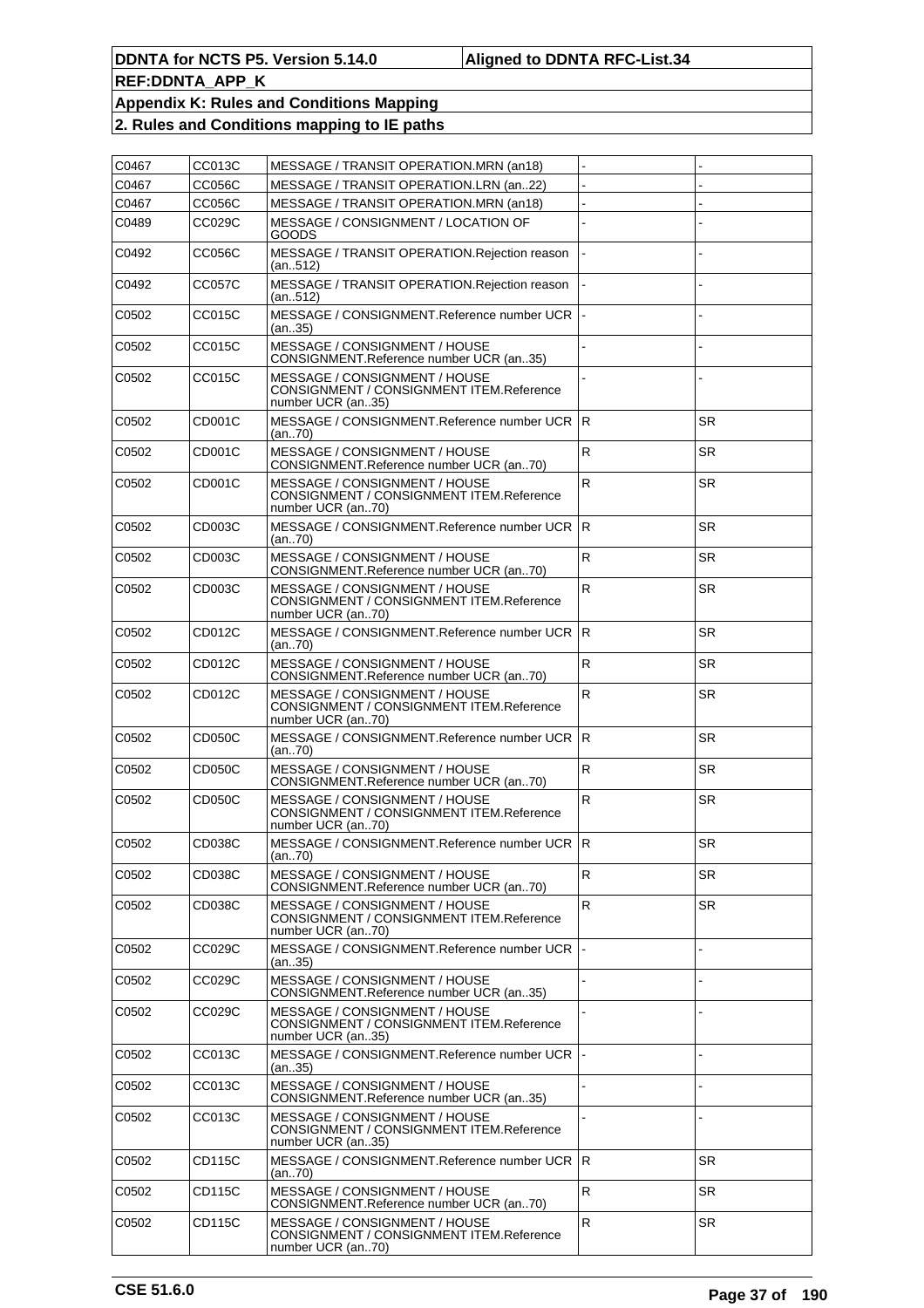| C0502 | CD165C | MESSAGE / CONSIGNMENT.Reference number UCR R<br>(an70)                                         |              | <b>SR</b> |
|-------|--------|------------------------------------------------------------------------------------------------|--------------|-----------|
| C0502 | CD165C | MESSAGE / CONSIGNMENT / HOUSE<br>CONSIGNMENT.Reference number UCR (an70)                       | $\mathsf R$  | <b>SR</b> |
| C0502 | CD165C | MESSAGE / CONSIGNMENT / HOUSE<br>CONSIGNMENT / CONSIGNMENT ITEM.Reference<br>number UCR (an70) | ${\sf R}$    | <b>SR</b> |
| C0502 | CD160C | MESSAGE / CONSIGNMENT.Reference number UCR   R<br>(an70)                                       |              | <b>SR</b> |
| C0502 | CD160C | MESSAGE / CONSIGNMENT / HOUSE<br>CONSIGNMENT.Reference number UCR (an70)                       | $\mathsf R$  | <b>SR</b> |
| C0502 | CD160C | MESSAGE / CONSIGNMENT / HOUSE<br>CONSIGNMENT / CONSIGNMENT ITEM.Reference<br>number UCR (an70) | $\mathsf{R}$ | <b>SR</b> |
| C0505 | CC015C | MESSAGE / CONSIGNMENT / CONSIGNEE /<br>ADDRESS.Postcode (an17)                                 |              |           |
| C0505 | CC015C | MESSAGE / CONSIGNMENT / CONSIGNOR /<br>ADDRESS.Postcode (an17)                                 |              |           |
| C0505 | CC015C | MESSAGE / CONSIGNMENT / LOCATION OF<br>GOODS / ADDRESS.Postcode (an17)                         |              |           |
| C0505 | CC015C | MESSAGE / CONSIGNMENT / HOUSE<br>CONSIGNMENT / CONSIGNEE / ADDRESS.Postcode<br>(an17)          |              |           |
| C0505 | CC015C | MESSAGE / CONSIGNMENT / HOUSE<br>CONSIGNMENT / CONSIGNOR /<br>ADDRESS.Postcode (an17)          |              |           |
| C0505 | CC015C | MESSAGE / HOLDER OF THE TRANSIT<br>PROCEDURE / ADDRESS.Postcode (an17)                         |              |           |
| C0505 | CD001C | MESSAGE / CONSIGNMENT / CONSIGNEE /<br>ADDRESS.Postcode (an17)                                 | $\mathsf{R}$ | <b>SR</b> |
| C0505 | CD001C | MESSAGE / CONSIGNMENT / CONSIGNOR /<br>ADDRESS.Postcode (an17)                                 | ${\sf R}$    | <b>SR</b> |
| C0505 | CD001C | MESSAGE / CONSIGNMENT / HOUSE<br>CONSIGNMENT / CONSIGNEE / ADDRESS.Postcode<br>(an17)          | ${\sf R}$    | <b>SR</b> |
| C0505 | CD001C | MESSAGE / CONSIGNMENT / HOUSE<br>CONSIGNMENT / CONSIGNOR /<br>ADDRESS.Postcode (an17)          | ${\sf R}$    | <b>SR</b> |
| C0505 | CD001C | MESSAGE / HOLDER OF THE TRANSIT<br>PROCEDURE / ADDRESS.Postcode (an17)                         | $\mathsf{R}$ | <b>SR</b> |
| C0505 | CC009C | MESSAGE / HOLDER OF THE TRANSIT<br>PROCEDURE / ADDRESS.Postcode (an17)                         |              |           |
| C0505 | CC004C | MESSAGE / HOLDER OF THE TRANSIT<br>PROCEDURE / ADDRESS.Postcode (an17)                         |              |           |
| C0505 | CC019C | MESSAGE / HOLDER OF THE TRANSIT<br>PROCEDURE / ADDRESS.Postcode (an17)                         |              |           |
| C0505 | CC019C | MESSAGE / GUARANTOR / ADDRESS.Postcode<br>(an17)                                               |              |           |
| C0505 | CC028C | MESSAGE / HOLDER OF THE TRANSIT<br>PROCEDURE / ADDRESS.Postcode (an17)                         |              |           |
| C0505 | CC054C | MESSAGE / HOLDER OF THE TRANSIT<br>PROCEDURE / ADDRESS.Postcode (an17)                         |              |           |
| C0505 | CC045C | MESSAGE / HOLDER OF THE TRANSIT<br>PROCEDURE / ADDRESS.Postcode (an17)                         |              |           |
| C0505 | CC045C | MESSAGE / GUARANTOR / ADDRESS.Postcode<br>(an17)                                               |              |           |
| C0505 | CC060C | MESSAGE / HOLDER OF THE TRANSIT<br>PROCEDURE / ADDRESS.Postcode (an17)                         |              |           |
| C0505 | CC140C | MESSAGE / HOLDER OF THE TRANSIT<br>PROCEDURE / ADDRESS.Postcode (an17)                         |              |           |
| C0505 | CC141C | MESSAGE / HOLDER OF THE TRANSIT<br>PROCEDURE / ADDRESS.Postcode (an17)                         |              |           |
| C0505 | CC141C | MESSAGE / CONSIGNMENT / CONSIGNEE<br>(ACTUAL) / ADDRESS.Postcode (an17)                        |              |           |
| C0505 | CD142C | MESSAGE / CONSIGNMENT / CONSIGNEE<br>(ACTUAL) / ADDRESS.Postcode (an17)                        | $\mathsf R$  | <b>SR</b> |
| C0505 | CC055C | MESSAGE / HOLDER OF THE TRANSIT<br>PROCEDURE / ADDRESS.Postcode (an17)                         |              |           |
| C0505 | CD003C | MESSAGE / CONSIGNMENT / CONSIGNEE /<br>ADDRESS.Postcode (an17)                                 | $\mathsf R$  | <b>SR</b> |
| C0505 | CD003C | MESSAGE / CONSIGNMENT / CONSIGNOR /<br>ADDRESS.Postcode (an17)                                 | $\mathsf R$  | SR        |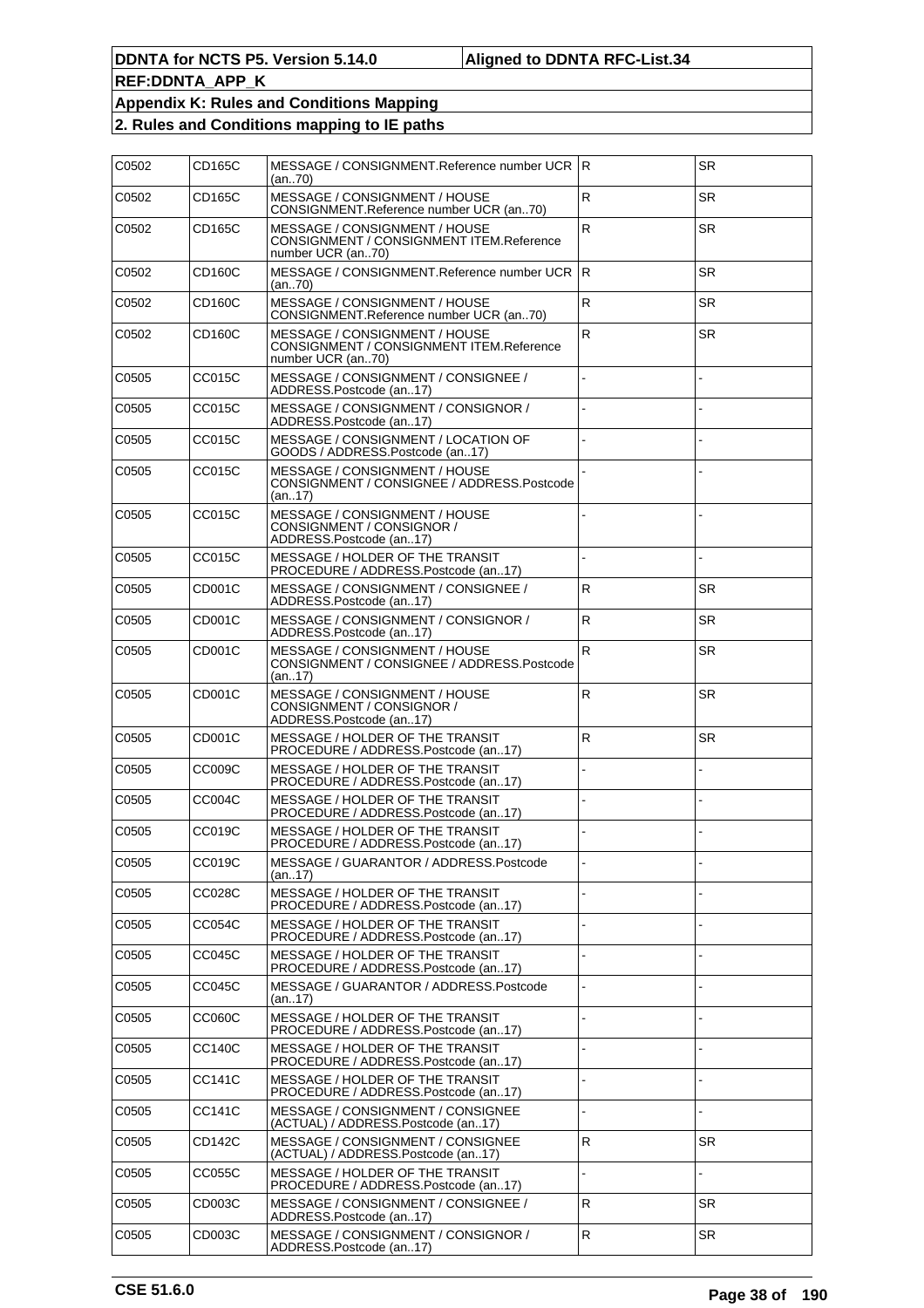| C0505 | CD003C | MESSAGE / CONSIGNMENT / HOUSE<br>CONSIGNMENT / CONSIGNEE / ADDRESS.Postcode<br>(an17) | R.           | <b>SR</b> |
|-------|--------|---------------------------------------------------------------------------------------|--------------|-----------|
| C0505 | CD003C | MESSAGE / CONSIGNMENT / HOUSE<br>CONSIGNMENT / CONSIGNOR /<br>ADDRESS.Postcode (an17) | $\mathsf{R}$ | <b>SR</b> |
| C0505 | CD003C | MESSAGE / HOLDER OF THE TRANSIT<br>PROCEDURE / ADDRESS.Postcode (an17)                | ${\sf R}$    | <b>SR</b> |
| C0505 | CD003C | MESSAGE / CONSIGNMENT / INCIDENT /<br>LOCATION / ADDRESS.Postcode (an17)              | ${\sf R}$    | <b>SR</b> |
| C0505 | CD012C | MESSAGE / CONSIGNMENT / CONSIGNEE /<br>ADDRESS.Postcode (an17)                        | $\mathsf R$  | SR.       |
| C0505 | CD012C | MESSAGE / CONSIGNMENT / CONSIGNOR /<br>ADDRESS.Postcode (an17)                        | ${\sf R}$    | <b>SR</b> |
| C0505 | CD012C | MESSAGE / CONSIGNMENT / HOUSE<br>CONSIGNMENT / CONSIGNEE / ADDRESS.Postcode<br>(an17) | $\mathsf{R}$ | <b>SR</b> |
| C0505 | CD012C | MESSAGE / CONSIGNMENT / HOUSE<br>CONSIGNMENT / CONSIGNOR /<br>ADDRESS.Postcode (an17) | ${\sf R}$    | <b>SR</b> |
| C0505 | CD012C | MESSAGE / HOLDER OF THE TRANSIT<br>PROCEDURE / ADDRESS.Postcode (an17)                | $\mathsf{R}$ | <b>SR</b> |
| C0505 | CC017C | MESSAGE / CONSIGNMENT / CONSIGNEE /<br>ADDRESS.Postcode (an17)                        |              |           |
| C0505 | CC017C | MESSAGE / CONSIGNMENT / CONSIGNOR /<br>ADDRESS.Postcode (an17)                        |              |           |
| C0505 | CC017C | MESSAGE / CONSIGNMENT / HOUSE<br>CONSIGNMENT / CONSIGNEE / ADDRESS.Postcode<br>(an17) |              |           |
| C0505 | CC017C | MESSAGE / CONSIGNMENT / HOUSE<br>CONSIGNMENT / CONSIGNOR /<br>ADDRESS.Postcode (an17) |              |           |
| C0505 | CC017C | MESSAGE / HOLDER OF THE TRANSIT<br>PROCEDURE / ADDRESS.Postcode (an17)                |              |           |
| C0505 | CD050C | MESSAGE / CONSIGNMENT / CONSIGNEE /<br>ADDRESS.Postcode (an17)                        | ${\sf R}$    | <b>SR</b> |
| C0505 | CD050C | MESSAGE / CONSIGNMENT / CONSIGNOR /<br>ADDRESS.Postcode (an17)                        | $\mathsf R$  | SR        |
| C0505 | CD050C | MESSAGE / CONSIGNMENT / HOUSE<br>CONSIGNMENT / CONSIGNEE / ADDRESS.Postcode<br>(an17) | ${\sf R}$    | <b>SR</b> |
| C0505 | CD050C | MESSAGE / CONSIGNMENT / HOUSE<br>CONSIGNMENT / CONSIGNOR /<br>ADDRESS.Postcode (an17) | R            | <b>SR</b> |
| C0505 | CD050C | MESSAGE / HOLDER OF THE TRANSIT<br>PROCEDURE / ADDRESS.Postcode (an17)                | ${\sf R}$    | <b>SR</b> |
| C0505 | CD038C | MESSAGE / CONSIGNMENT / CONSIGNEE /<br>ADDRESS.Postcode (an17)                        | $\mathsf R$  | SR        |
| C0505 | CD038C | MESSAGE / CONSIGNMENT / CONSIGNOR /<br>ADDRESS.Postcode (an17)                        | ${\sf R}$    | <b>SR</b> |
| C0505 | CD038C | MESSAGE / CONSIGNMENT / HOUSE<br>CONSIGNMENT / CONSIGNEE / ADDRESS.Postcode<br>(an17) | $\mathsf{R}$ | SR.       |
| C0505 | CD038C | MESSAGE / CONSIGNMENT / HOUSE<br>CONSIGNMENT / CONSIGNOR /<br>ADDRESS.Postcode (an17) | ${\sf R}$    | <b>SR</b> |
| C0505 | CD038C | MESSAGE / HOLDER OF THE TRANSIT<br>PROCEDURE / ADDRESS.Postcode (an17)                | $\mathsf R$  | <b>SR</b> |
| C0505 | CD038C | MESSAGE / CONSIGNMENT / INCIDENT /<br>LOCATION / ADDRESS.Postcode (an17)              | ${\sf R}$    | <b>SR</b> |
| C0505 | CC029C | MESSAGE / CONSIGNMENT / CONSIGNEE /<br>ADDRESS.Postcode (an17)                        |              |           |
| C0505 | CC029C | MESSAGE / CONSIGNMENT / CONSIGNOR /<br>ADDRESS.Postcode (an17)                        |              |           |
| C0505 | CC029C | MESSAGE / CONSIGNMENT / LOCATION OF<br>GOODS / ADDRESS.Postcode (an17)                |              |           |
| C0505 | CC029C | MESSAGE / CONSIGNMENT / HOUSE<br>CONSIGNMENT / CONSIGNEE / ADDRESS.Postcode<br>(an17) |              |           |
| C0505 | CC029C | MESSAGE / CONSIGNMENT / HOUSE<br>CONSIGNMENT / CONSIGNOR /<br>ADDRESS.Postcode (an17) |              |           |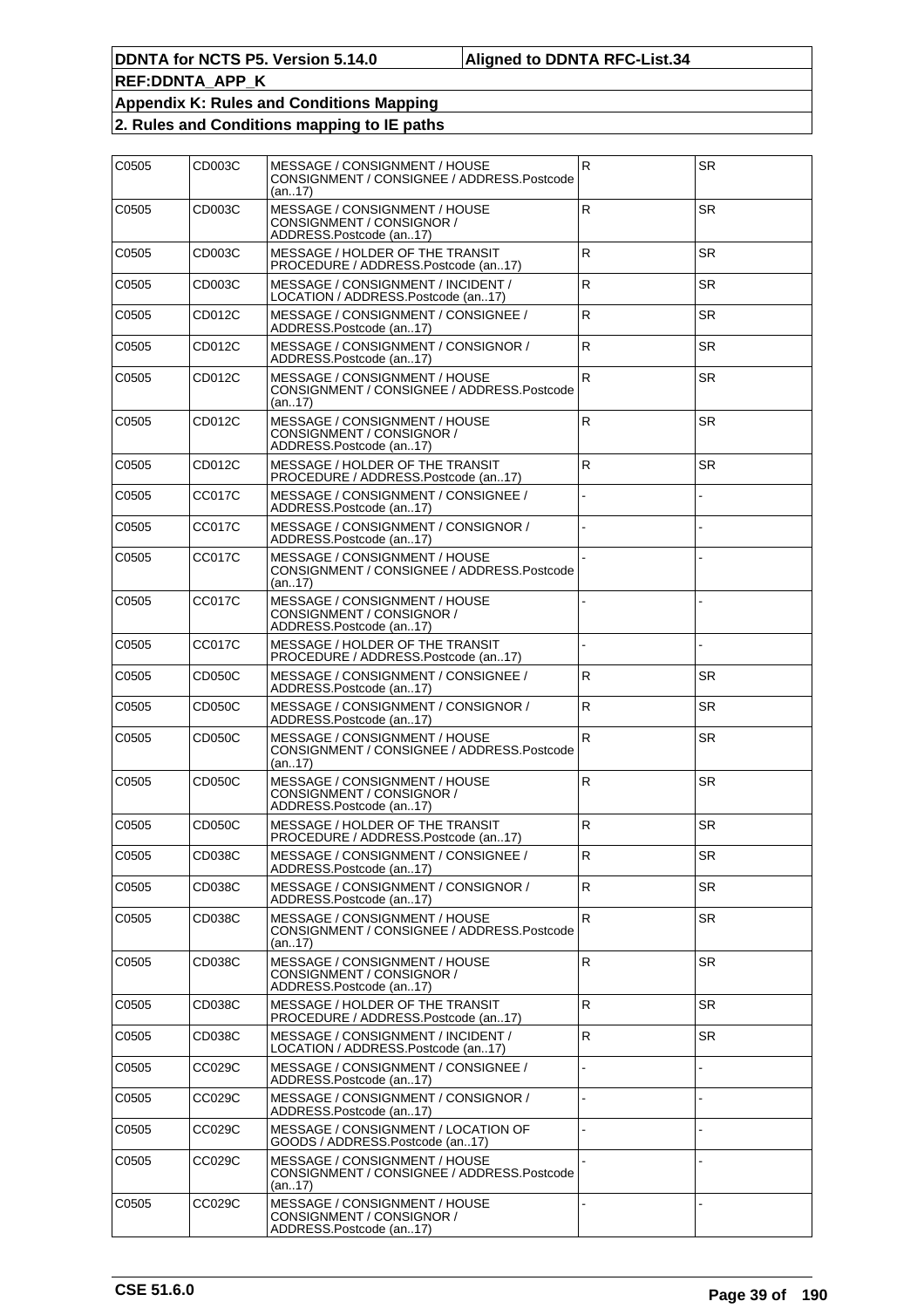| C0505 | CC029C        | MESSAGE / HOLDER OF THE TRANSIT                                                       |              |           |
|-------|---------------|---------------------------------------------------------------------------------------|--------------|-----------|
|       |               | PROCEDURE / ADDRESS.Postcode (an17)                                                   |              |           |
| C0505 | <b>CC007C</b> | MESSAGE / CONSIGNMENT / LOCATION OF<br>GOODS / ADDRESS.Postcode (an17)                |              |           |
| C0505 | CC007C        | MESSAGE / CONSIGNMENT / INCIDENT /<br>LOCATION / ADDRESS.Postcode (an17)              |              |           |
| C0505 | CC013C        | MESSAGE / CONSIGNMENT / CONSIGNEE /<br>ADDRESS.Postcode (an17)                        |              |           |
| C0505 | CC013C        | MESSAGE / CONSIGNMENT / CONSIGNOR /<br>ADDRESS.Postcode (an17)                        |              |           |
| C0505 | CC013C        | MESSAGE / CONSIGNMENT / LOCATION OF<br>GOODS / ADDRESS.Postcode (an17)                |              |           |
| C0505 | CC013C        | MESSAGE / CONSIGNMENT / HOUSE<br>CONSIGNMENT / CONSIGNEE / ADDRESS.Postcode<br>(an17) |              |           |
| C0505 | CC013C        | MESSAGE / CONSIGNMENT / HOUSE<br>CONSIGNMENT / CONSIGNOR /<br>ADDRESS.Postcode (an17) |              |           |
| C0505 | CC013C        | MESSAGE / HOLDER OF THE TRANSIT<br>PROCEDURE / ADDRESS.Postcode (an17)                |              |           |
| C0505 | CC043C        | MESSAGE / CONSIGNMENT / CONSIGNEE /<br>ADDRESS.Postcode (an17)                        |              |           |
| C0505 | CC043C        | MESSAGE / CONSIGNMENT / CONSIGNOR /<br>ADDRESS.Postcode (an17)                        |              |           |
| C0505 | CC043C        | MESSAGE / CONSIGNMENT / HOUSE<br>CONSIGNMENT / CONSIGNEE / ADDRESS.Postcode<br>(an17) |              |           |
| C0505 | CC043C        | MESSAGE / CONSIGNMENT / HOUSE<br>CONSIGNMENT / CONSIGNOR /<br>ADDRESS.Postcode (an17) |              |           |
| C0505 | CC043C        | MESSAGE / HOLDER OF THE TRANSIT<br>PROCEDURE / ADDRESS.Postcode (an17)                |              |           |
| C0505 | CC043C        | MESSAGE / CONSIGNMENT / INCIDENT /<br>LOCATION / ADDRESS.Postcode (an17)              |              |           |
| C0505 | CD180C        | MESSAGE / CONSIGNMENT / INCIDENT /<br>LOCATION / ADDRESS.Postcode (an17)              | ${\sf R}$    | <b>SR</b> |
| C0505 | CD181C        | MESSAGE / CONSIGNMENT / INCIDENT /<br>LOCATION / ADDRESS.Postcode (an17)              | ${\sf R}$    | <b>SR</b> |
| C0505 | CC182C        | MESSAGE / CONSIGNMENT / INCIDENT /<br>LOCATION / ADDRESS.Postcode (an17)              |              |           |
| C0505 | CD115C        | MESSAGE / CONSIGNMENT / CONSIGNEE /<br>ADDRESS.Postcode (an17)                        | ${\sf R}$    | <b>SR</b> |
| C0505 | CD115C        | MESSAGE / CONSIGNMENT / CONSIGNOR /<br>ADDRESS.Postcode (an17)                        | $\mathsf{R}$ | <b>SR</b> |
| C0505 | CD115C        | MESSAGE / CONSIGNMENT / HOUSE<br>CONSIGNMENT / CONSIGNEE / ADDRESS.Postcode<br>(an17) | $\mathsf R$  | <b>SR</b> |
| C0505 | CD115C        | MESSAGE / CONSIGNMENT / HOUSE<br>CONSIGNMENT / CONSIGNOR /<br>ADDRESS.Postcode (an17) | $\mathsf R$  | SR.       |
| C0505 | CD115C        | MESSAGE / HOLDER OF THE TRANSIT<br>PROCEDURE / ADDRESS.Postcode (an17)                | ${\sf R}$    | <b>SR</b> |
| C0505 | <b>CD115C</b> | MESSAGE / CONSIGNMENT / INCIDENT /<br>LOCATION / ADDRESS.Postcode (an.,17)            | ${\sf R}$    | SR        |
| C0505 | CC928C        | MESSAGE / HOLDER OF THE TRANSIT<br>PROCEDURE / ADDRESS.Postcode (an17)                |              |           |
| C0505 | CD165C        | MESSAGE / CONSIGNMENT / CONSIGNEE /<br>ADDRESS.Postcode (an17)                        | ${\sf R}$    | <b>SR</b> |
| C0505 | CD165C        | MESSAGE / CONSIGNMENT / CONSIGNOR /<br>ADDRESS.Postcode (an17)                        | $\mathsf{R}$ | SR.       |
| C0505 | CD165C        | MESSAGE / CONSIGNMENT / HOUSE<br>CONSIGNMENT / CONSIGNEE / ADDRESS.Postcode<br>(an17) | $\mathsf R$  | SR        |
| C0505 | CD165C        | MESSAGE / CONSIGNMENT / HOUSE<br>CONSIGNMENT / CONSIGNOR /<br>ADDRESS.Postcode (an17) | $\mathsf{R}$ | SR.       |
| C0505 | CD165C        | MESSAGE / HOLDER OF THE TRANSIT<br>PROCEDURE / ADDRESS.Postcode (an17)                | ${\sf R}$    | <b>SR</b> |
| C0505 | CD165C        | MESSAGE / CONSIGNMENT / INCIDENT /<br>LOCATION / ADDRESS.Postcode (an17)              | ${\sf R}$    | SR.       |
| C0505 | CC023C        | MESSAGE / HOLDER OF THE TRANSIT<br>PROCEDURE / ADDRESS.Postcode (an17)                |              |           |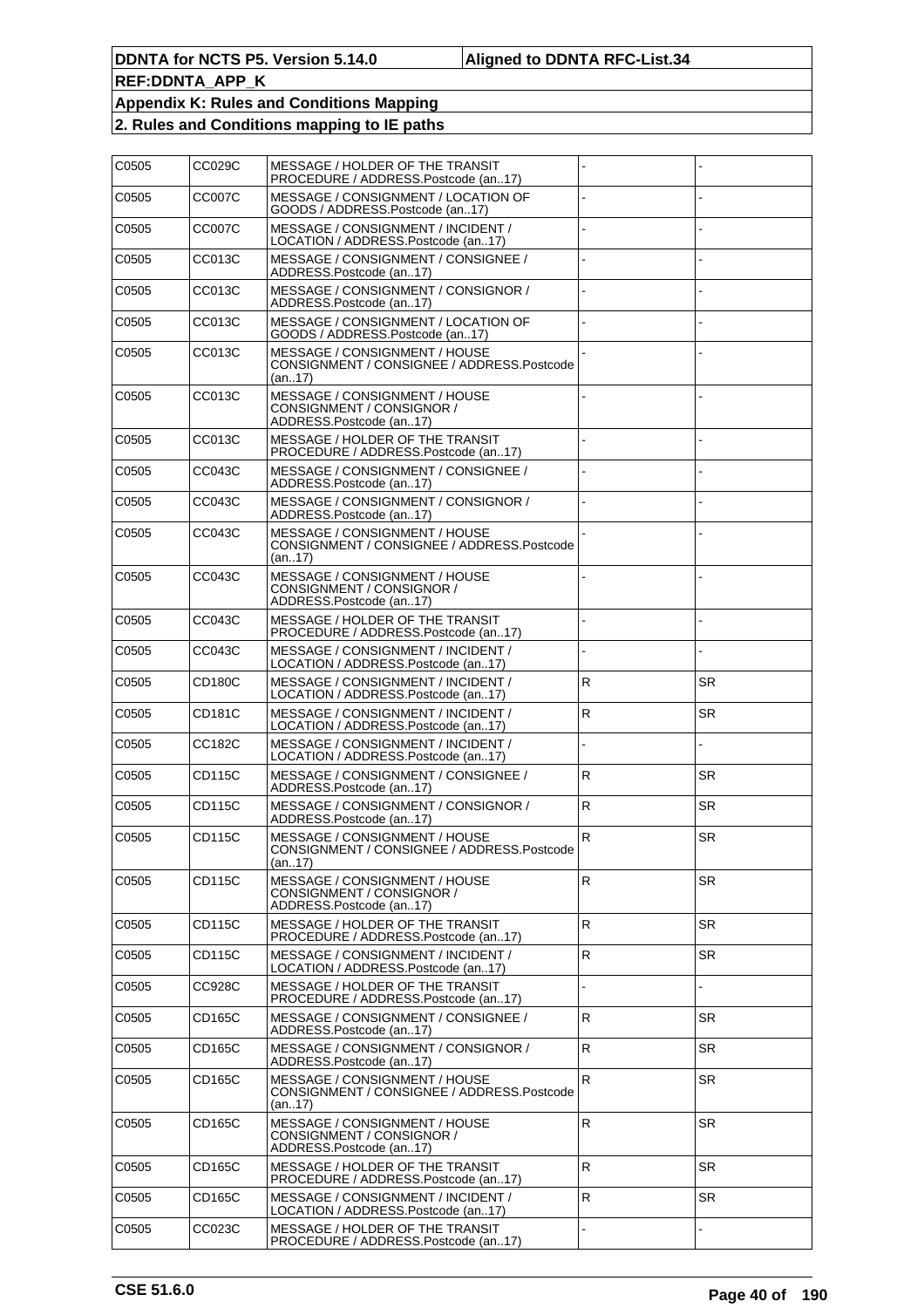| C0505 | CC023C        | MESSAGE / GUARANTOR / ADDRESS.Postcode<br>(an17)                                      |              |           |
|-------|---------------|---------------------------------------------------------------------------------------|--------------|-----------|
| C0505 | CD160C        | MESSAGE / CONSIGNMENT / CONSIGNEE /<br>ADDRESS.Postcode (an17)                        | $\mathsf{R}$ | <b>SR</b> |
| C0505 | CD160C        | MESSAGE / CONSIGNMENT / CONSIGNOR /<br>ADDRESS.Postcode (an17)                        | $\mathsf{R}$ | <b>SR</b> |
| C0505 | CD160C        | MESSAGE / CONSIGNMENT / HOUSE<br>CONSIGNMENT / CONSIGNEE / ADDRESS.Postcode<br>(an17) | $\mathsf{R}$ | <b>SR</b> |
| C0505 | CD160C        | MESSAGE / CONSIGNMENT / HOUSE<br>CONSIGNMENT / CONSIGNOR /<br>ADDRESS.Postcode (an17) | R            | <b>SR</b> |
| C0505 | CD160C        | MESSAGE / HOLDER OF THE TRANSIT<br>PROCEDURE / ADDRESS.Postcode (an17)                | $\mathsf{R}$ | <b>SR</b> |
| C0505 | CC035C        | MESSAGE / HOLDER OF THE TRANSIT<br>PROCEDURE / ADDRESS.Postcode (an17)                |              |           |
| C0505 | CC035C        | MESSAGE / GUARANTOR / ADDRESS.Postcode<br>(an17)                                      |              |           |
| C0505 | CC170C        | MESSAGE / CONSIGNMENT / LOCATION OF<br>GOODS / ADDRESS.Postcode (an17)                |              |           |
| C0505 | CD150C        | MESSAGE / GUARANTEE REFERENCE /<br>GUARANTOR / ADDRESS.Postcode (an17)                | $\mathsf{R}$ | <b>SR</b> |
| C0505 | CD151C        | MESSAGE / GUARANTEE REFERENCE /<br>GUARANTOR / ADDRESS.Postcode (an17)                | $\mathsf{R}$ | <b>SR</b> |
| C0505 | CC224C        | MESSAGE / HOLDER OF THE TRANSIT<br>PROCEDURE / ADDRESS.Postcode (an17)                |              |           |
| C0505 | CC224C        | MESSAGE / GUARANTOR / ADDRESS.Postcode<br>(an17)                                      |              |           |
| C0505 | CC228C        | MESSAGE / HOLDER OF THE TRANSIT<br>PROCEDURE / ADDRESS.Postcode (an17)                |              |           |
| C0505 | CC228C        | MESSAGE / GUARANTOR / ADDRESS.Postcode<br>(an17)                                      |              |           |
| C0505 | CC037C        | MESSAGE / GUARANTEE REFERENCE /<br>GUARANTOR / ADDRESS.Postcode (an17)                |              |           |
| C0505 | CC037C        | MESSAGE / GUARANTEE REFERENCE / OWNER /<br>ADDRESS.Postcode (an17)                    |              |           |
| C0505 | CC229C        | MESSAGE / GUARANTOR / ADDRESS.Postcode<br>(an17)                                      |              |           |
| C0505 | CC190C        | MESSAGE / CONSIGNMENT / LOCATION OF<br>GOODS / ADDRESS.Postcode (an17)                |              |           |
| C0505 | CC056C        | MESSAGE / HOLDER OF THE TRANSIT<br>PROCEDURE / ADDRESS.Postcode (an17)                |              |           |
| C0511 | CD906C        | MESSAGE.Correlation identifier (an35)                                                 | $\mathsf R$  | N         |
| C0511 | CD006C        | MESSAGE.Correlation identifier (an35)                                                 | $\mathsf{R}$ | <b>SR</b> |
| C0511 | <b>CC015C</b> | MESSAGE.Correlation identifier (an35)                                                 |              |           |
| C0511 | CD018C        | MESSAGE.Correlation identifier (an35)                                                 | R            | SR        |
| C0511 | CD917C        | MESSAGE.Correlation identifier (an35)                                                 | R            | N         |
|       |               |                                                                                       |              |           |
| C0511 | CD001C        | MESSAGE.Correlation identifier (an35)                                                 | R            | SR        |
| C0511 | <b>CC009C</b> | MESSAGE.Correlation identifier (an35)                                                 |              |           |
| C0511 | CC004C        | MESSAGE.Correlation identifier (an35)                                                 |              |           |
| C0511 | CD002C        | MESSAGE.Correlation identifier (an35)                                                 | R            | SR        |
| C0511 | CD114C        | MESSAGE.Correlation identifier (an35)                                                 | R            | SR        |
| C0511 | CC014C        | MESSAGE.Correlation identifier (an35)                                                 |              |           |
| C0511 | CC019C        | MESSAGE.Correlation identifier (an35)                                                 |              |           |
| C0511 | CD027C        | MESSAGE.Correlation identifier (an35)                                                 | R            | SR        |
| C0511 | CC025C        | MESSAGE.Correlation identifier (an35)                                                 |              |           |
| C0511 | CC028C        | MESSAGE.Correlation identifier (an35)                                                 |              |           |
| C0511 | CC054C        | MESSAGE.Correlation identifier (an35)                                                 |              |           |
| C0511 | CC045C        | MESSAGE.Correlation identifier (an35)                                                 |              |           |
| C0511 | CD059C        | MESSAGE.Correlation identifier (an35)                                                 | R            | SR        |
| C0511 | CC060C        | MESSAGE.Correlation identifier (an35)                                                 |              |           |
| C0511 | CC140C        | MESSAGE.Correlation identifier (an35)                                                 |              |           |
|       |               |                                                                                       |              |           |
| C0511 | CC141C        | MESSAGE.Correlation identifier (an35)                                                 |              |           |
| C0511 | CD145C        | MESSAGE.Correlation identifier (an35)                                                 | R            | SR        |
| C0511 | CD142C        | MESSAGE.Correlation identifier (an35)                                                 | R            | SR        |
| C0511 | <b>CD144C</b> | MESSAGE.Correlation identifier (an35)                                                 | R            | SR        |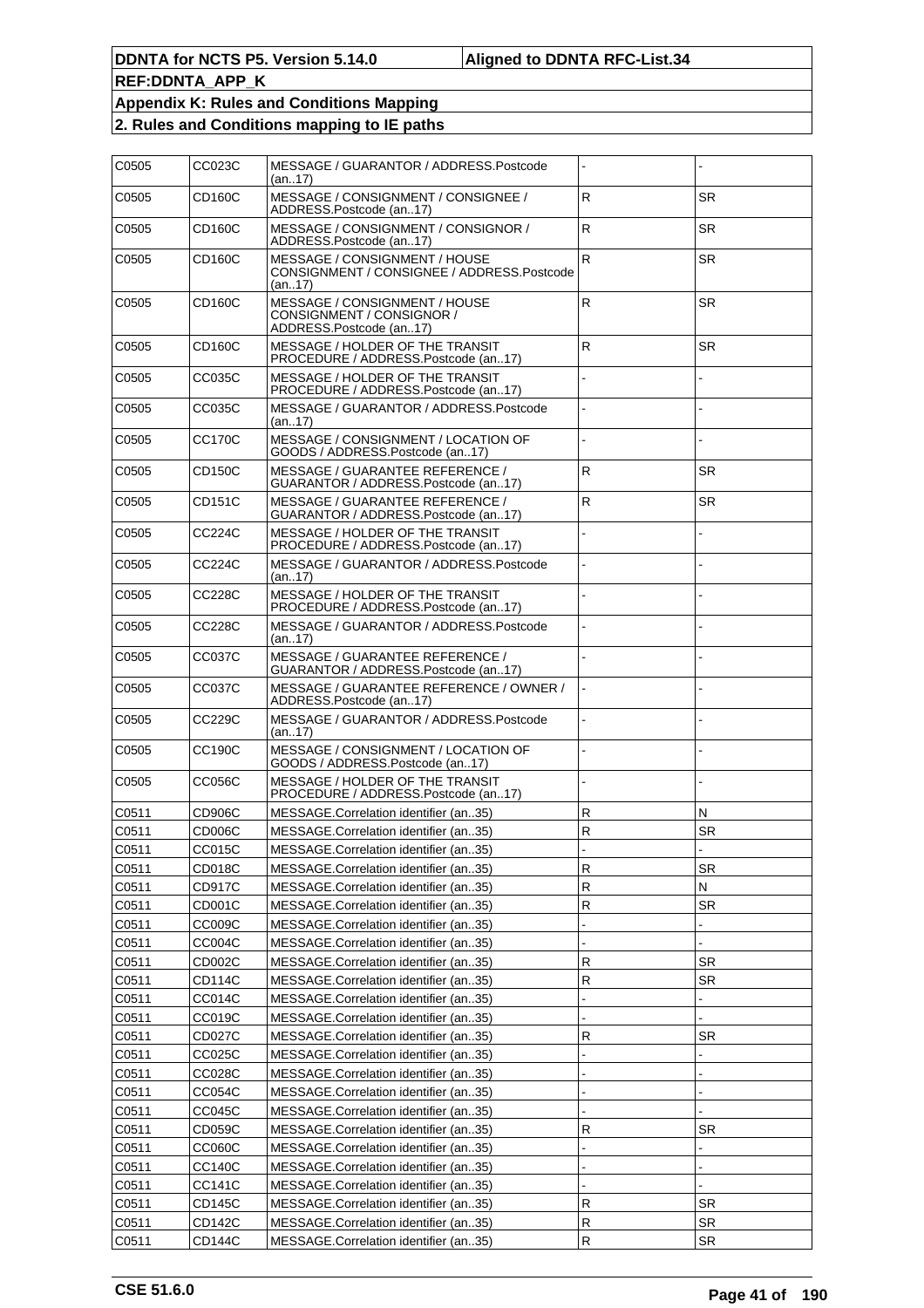| C0511 | CD143C | MESSAGE.Correlation identifier (an35) | R | <b>SR</b> |
|-------|--------|---------------------------------------|---|-----------|
| C0511 | CD010C | MESSAGE.Correlation identifier (an35) | R | <b>SR</b> |
| C0511 | CD024C | MESSAGE.Correlation identifier (an35) | R | <b>SR</b> |
| C0511 | CC055C | MESSAGE.Correlation identifier (an35) |   |           |
| C0511 | CD063C | MESSAGE.Correlation identifier (an35) | R | <b>SR</b> |
| C0511 | CD118C | MESSAGE.Correlation identifier (an35) | R | <b>SR</b> |
| C0511 | CD168C | MESSAGE.Correlation identifier (an35) | R | <b>SR</b> |
| C0511 | CD003C | MESSAGE.Correlation identifier (an35) | R | <b>SR</b> |
| C0511 | CD012C | MESSAGE.Correlation identifier (an35) | R | <b>SR</b> |
| C0511 | CC017C | MESSAGE.Correlation identifier (an35) |   |           |
| C0511 | CD050C | MESSAGE.Correlation identifier (an35) | R | <b>SR</b> |
| C0511 | CD038C | MESSAGE.Correlation identifier (an35) | R | SR        |
| C0511 | CC029C | MESSAGE.Correlation identifier (an35) |   |           |
| C0511 | CC051C | MESSAGE.Correlation identifier (an35) |   |           |
| C0511 | CC007C | MESSAGE.Correlation identifier (an35) |   |           |
| C0511 | CC013C | MESSAGE.Correlation identifier (an35) |   |           |
| C0511 | CC043C | MESSAGE.Correlation identifier (an35) |   |           |
| C0511 | CC044C | MESSAGE.Correlation identifier (an35) |   |           |
| C0511 | CD180C | MESSAGE.Correlation identifier (an35) | R | <b>SR</b> |
| C0511 | CD181C | MESSAGE.Correlation identifier (an35) | R | SR        |
| C0511 | CC182C | MESSAGE.Correlation identifier (an35) |   |           |
| C0511 | CC040C | MESSAGE.Correlation identifier (an35) |   |           |
| C0511 | CD164C | MESSAGE.Correlation identifier (an35) | R | <b>SR</b> |
| C0511 | CD115C | MESSAGE.Correlation identifier (an35) | R | SR        |
| C0511 | CC928C | MESSAGE.Correlation identifier (an35) |   |           |
| C0511 | CD165C | MESSAGE.Correlation identifier (an35) | R | SR        |
| C0511 | CD971C | MESSAGE.Correlation identifier (an35) | R | R         |
| C0511 | CC023C | MESSAGE.Correlation identifier (an35) |   |           |
| C0511 | CD200C | MESSAGE.Correlation identifier (an35) | R | <b>SR</b> |
| C0511 | CD201C | MESSAGE.Correlation identifier (an35) | R | <b>SR</b> |
| C0511 | CD094C | MESSAGE.Correlation identifier (an35) | R | <b>SR</b> |
| C0511 | CD095C | MESSAGE.Correlation identifier (an35) | R | <b>SR</b> |
| C0511 | CD160C | MESSAGE.Correlation identifier (an35) | R | SR        |
| C0511 | CD070C | MESSAGE.Correlation identifier (an35) | R | R         |
| C0511 | CD071C | MESSAGE.Correlation identifier (an35) | R | R         |
| C0511 | CC026C | MESSAGE.Correlation identifier (an35) |   |           |
| C0511 | CC035C | MESSAGE.Correlation identifier (an35) |   |           |
| C0511 | CC042C | MESSAGE.Correlation identifier (an35) |   |           |
| C0511 | CC048C | MESSAGE.Correlation identifier (an35) |   |           |
| C0511 | CD049C | MESSAGE.Correlation identifier (an35) | R | <b>SR</b> |
| C0511 | CC170C | MESSAGE.Correlation identifier (an35) |   |           |
| C0511 | CD150C | MESSAGE.Correlation identifier (an35) | R | <b>SR</b> |
| C0511 | CD151C | MESSAGE.Correlation identifier (an35) | R | <b>SR</b> |
| C0511 | CD152C | MESSAGE.Correlation identifier (an35) | R | <b>SR</b> |
| C0511 | CD203C | MESSAGE.Correlation identifier (an35) | R | <b>SR</b> |
| C0511 | CD205C | MESSAGE.Correlation identifier (an35) | R | <b>SR</b> |
| C0511 | CD204C | MESSAGE.Correlation identifier (an35) | R | <b>SR</b> |
| C0511 | CD209C | MESSAGE.Correlation identifier (an35) | R | <b>SR</b> |
| C0511 | CC224C | MESSAGE.Correlation identifier (an35) |   |           |
| C0511 | CC225C | MESSAGE.Correlation identifier (an35) |   |           |
| C0511 | CC228C | MESSAGE.Correlation identifier (an35) |   |           |
| C0511 | CC034C | MESSAGE.Correlation identifier (an35) |   |           |
| C0511 | CC037C | MESSAGE.Correlation identifier (an35) |   |           |
| C0511 | CD411D | MESSAGE.Correlation identifier (an35) | R | R         |
| C0511 | CC231C | MESSAGE.Correlation identifier (an35) |   |           |
| C0511 | CC229C | MESSAGE.Correlation identifier (an35) |   |           |
| C0511 | CC190C | MESSAGE.Correlation identifier (an35) |   |           |
| C0511 | CC022C | MESSAGE.Correlation identifier (an35) |   |           |
| C0511 | CC191C | MESSAGE.Correlation identifier (an35) |   |           |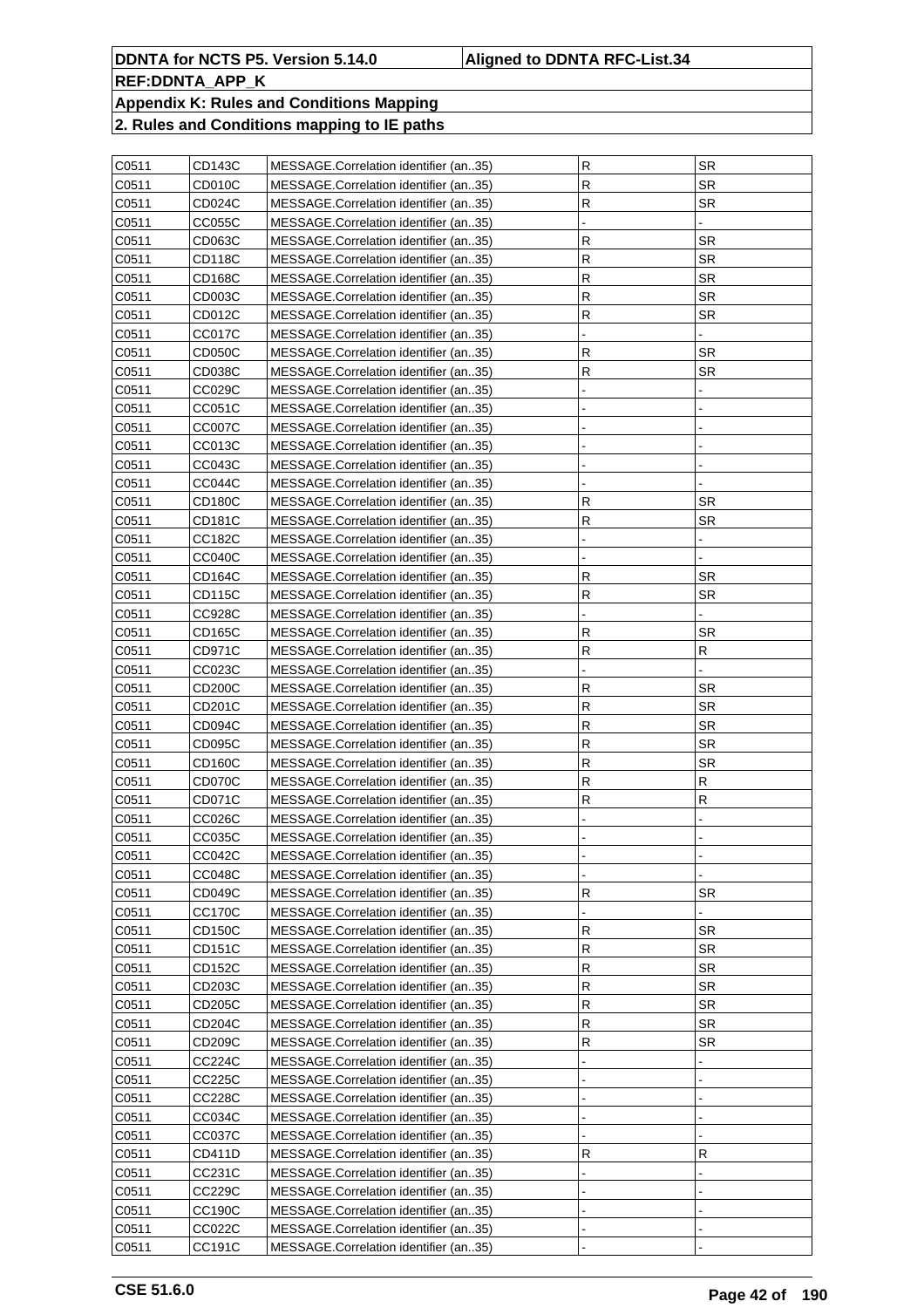| C0511 | CC056C        | MESSAGE.Correlation identifier (an35)                                                          |                         |                         |
|-------|---------------|------------------------------------------------------------------------------------------------|-------------------------|-------------------------|
| C0511 | CC057C        | MESSAGE.Correlation identifier (an35)                                                          |                         |                         |
| C0511 | CC906C        | MESSAGE.Correlation identifier (an35)                                                          |                         |                         |
| C0511 | CC917C        | MESSAGE.Correlation identifier (an35)                                                          |                         |                         |
| C0511 | CD975C        | MESSAGE.Correlation identifier (an35)                                                          | $\mathsf{R}$            | R                       |
| C0511 | CD903D        | MESSAGE.Correlation identifier (an35)                                                          | $\mathsf{R}$            | $\overline{\mathsf{R}}$ |
| C0511 | CD974C        | MESSAGE.Correlation identifier (an35)                                                          | $\overline{\mathsf{R}}$ | $\overline{\mathsf{R}}$ |
| C0511 | CD078C        | MESSAGE.Correlation identifier (an35)                                                          | $\overline{\mathsf{R}}$ | $\overline{\mathsf{R}}$ |
| C0531 | CC015C        | MESSAGE / CONSIGNMENT / ACTIVE BORDER<br>TRANSPORT MEANS.Conveyance reference number<br>(an17) |                         |                         |
| C0531 | CD001C        | MESSAGE / CONSIGNMENT / ACTIVE BORDER<br>TRANSPORT MEANS.Conveyance reference number<br>(an35) | $\mathsf R$             | <b>SR</b>               |
| C0531 | CD003C        | MESSAGE / CONSIGNMENT / ACTIVE BORDER<br>TRANSPORT MEANS.Conveyance reference number<br>(an35) | ${\sf R}$               | <b>SR</b>               |
| C0531 | CC017C        | MESSAGE / CONSIGNMENT / ACTIVE BORDER<br>TRANSPORT MEANS.Conveyance reference number<br>(an17) |                         |                         |
| C0531 | CD050C        | MESSAGE / CONSIGNMENT / ACTIVE BORDER<br>TRANSPORT MEANS.Conveyance reference number<br>(an35) | $\mathsf R$             | <b>SR</b>               |
| C0531 | CD038C        | MESSAGE / CONSIGNMENT / ACTIVE BORDER<br>TRANSPORT MEANS.Conveyance reference number<br>(an35) | $\mathsf{R}$            | <b>SR</b>               |
| C0531 | CC029C        | MESSAGE / CONSIGNMENT / ACTIVE BORDER<br>TRANSPORT MEANS.Conveyance reference number<br>(an17) |                         |                         |
| C0531 | CC013C        | MESSAGE / CONSIGNMENT / ACTIVE BORDER<br>TRANSPORT MEANS.Conveyance reference number<br>(an17) |                         |                         |
| C0531 | CD115C        | MESSAGE / CONSIGNMENT / ACTIVE BORDER<br>TRANSPORT MEANS.Conveyance reference number<br>(an35) | $\mathsf{R}$            | <b>SR</b>               |
| C0531 | CD165C        | MESSAGE / CONSIGNMENT / ACTIVE BORDER<br>TRANSPORT MEANS.Conveyance reference number<br>(an35) | $\mathsf{R}$            | <b>SR</b>               |
| C0531 | CD160C        | MESSAGE / CONSIGNMENT / ACTIVE BORDER<br>TRANSPORT MEANS.Conveyance reference number<br>(an35) | $\mathsf R$             | <b>SR</b>               |
| C0542 | <b>CC015C</b> | MESSAGE / CONSIGNMENT / CONSIGNOR                                                              |                         |                         |
| C0542 | CC015C        | MESSAGE / CONSIGNMENT / HOUSE<br>CONSIGNMENT / CONSIGNOR                                       |                         |                         |
| C0542 | CC013C        | MESSAGE / CONSIGNMENT / CONSIGNOR                                                              |                         |                         |
| C0542 | CC013C        | MESSAGE / CONSIGNMENT / HOUSE<br>CONSIGNMENT / CONSIGNOR                                       |                         |                         |
| C0569 | CC015C        | MESSAGE / CONSIGNMENT / TRANSPORT<br>EQUIPMENT / SEAL                                          |                         |                         |
| C0569 | CD001C        | MESSAGE / CONSIGNMENT / TRANSPORT<br>EQUIPMENT / SEAL                                          | $\mathsf R$             | <b>SR</b>               |
| C0569 | CD003C        | MESSAGE / CONSIGNMENT / TRANSPORT<br>EQUIPMENT / SEAL                                          | R                       | <b>SR</b>               |
| C0569 | CD003C        | MESSAGE / CONSIGNMENT / INCIDENT /<br>TRANSPORT EQUIPMENT / SEAL                               | $\mathsf R$             | SR.                     |
| C0569 | CD012C        | MESSAGE / CONSIGNMENT / TRANSPORT<br>EQUIPMENT / SEAL                                          | $\mathsf R$             | <b>SR</b>               |
| C0569 | CD050C        | MESSAGE / CONSIGNMENT / TRANSPORT<br>EQUIPMENT / SEAL                                          | ${\sf R}$               | SR.                     |
| C0569 | CD038C        | MESSAGE / CONSIGNMENT / TRANSPORT<br>EQUIPMENT / SEAL                                          | $\mathsf{R}$            | SR.                     |
| C0569 | CD038C        | MESSAGE / CONSIGNMENT / INCIDENT /<br>TRANSPORT EQUIPMENT / SEAL                               | $\mathsf R$             | <b>SR</b>               |
| C0569 | CC029C        | MESSAGE / CONSIGNMENT / TRANSPORT<br>EQUIPMENT / SEAL                                          |                         |                         |
| C0569 | CC007C        | MESSAGE / CONSIGNMENT / INCIDENT /<br>TRANSPORT EQUIPMENT / SEAL                               |                         |                         |
| C0569 | CC013C        | MESSAGE / CONSIGNMENT / TRANSPORT<br>EQUIPMENT / SEAL                                          |                         |                         |
| C0569 | CC043C        | MESSAGE / CONSIGNMENT / TRANSPORT<br>EQUIPMENT / SEAL                                          |                         |                         |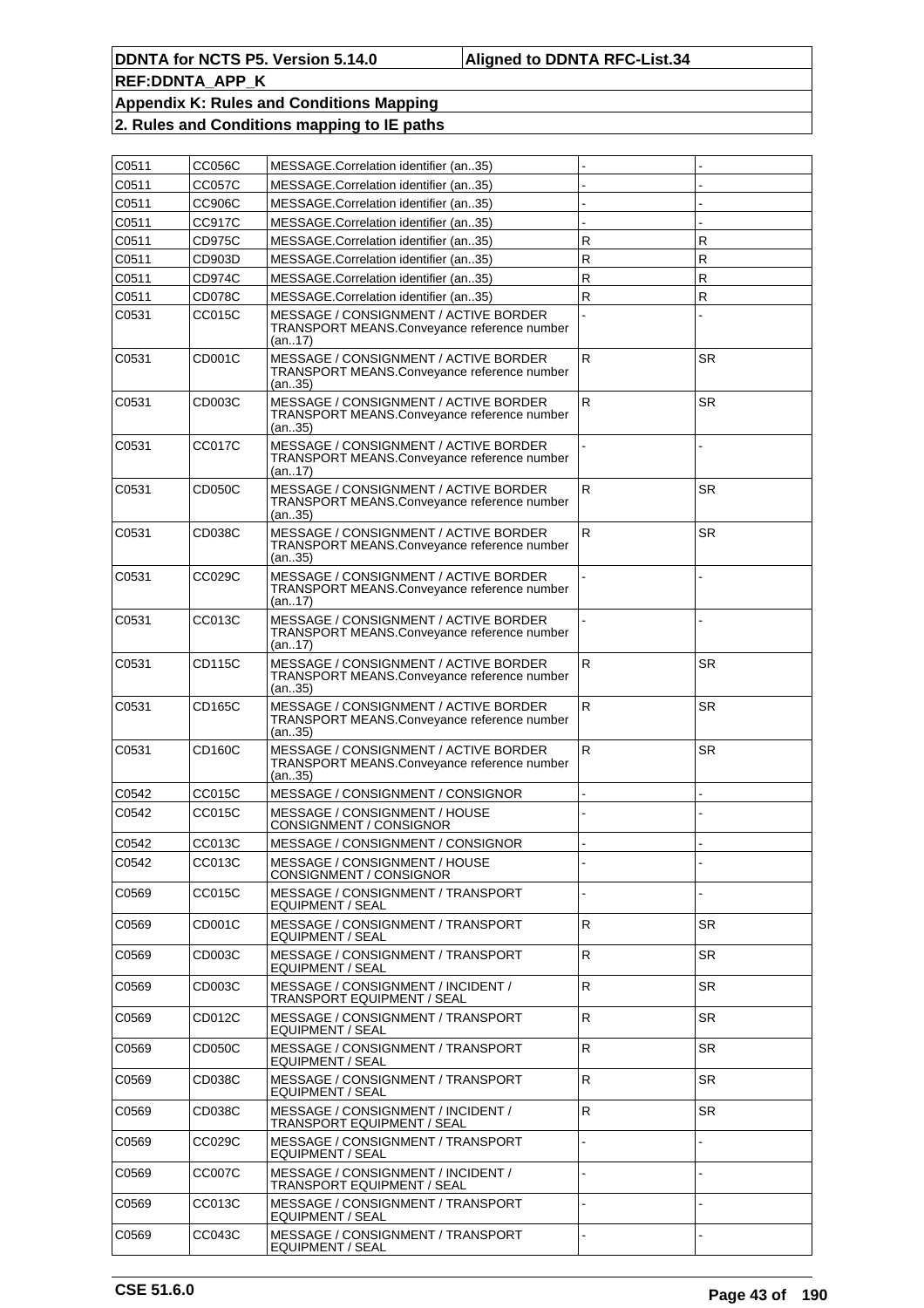| C0569 | CC043C | MESSAGE / CONSIGNMENT / INCIDENT /<br>TRANSPORT EQUIPMENT / SEAL                            |              |           |
|-------|--------|---------------------------------------------------------------------------------------------|--------------|-----------|
| C0569 | CD180C | MESSAGE / CONSIGNMENT / INCIDENT /<br>TRANSPORT EQUIPMENT / SEAL                            | $\mathsf{R}$ | <b>SR</b> |
| C0569 | CD181C | MESSAGE / CONSIGNMENT / INCIDENT /<br>TRANSPORT EQUIPMENT / SEAL                            | $\mathsf{R}$ | <b>SR</b> |
| C0569 | CC182C | MESSAGE / CONSIGNMENT / INCIDENT /<br>TRANSPORT EQUIPMENT / SEAL                            |              |           |
| C0569 | CD115C | MESSAGE / CONSIGNMENT / TRANSPORT<br>EQUIPMENT / SEAL                                       | $\mathsf{R}$ | <b>SR</b> |
| C0569 | CD115C | MESSAGE / CONSIGNMENT / INCIDENT /<br>TRANSPORT EQUIPMENT / SEAL                            | ${\sf R}$    | <b>SR</b> |
| C0569 | CD165C | MESSAGE / CONSIGNMENT / TRANSPORT<br>EQUIPMENT / SEAL                                       | ${\sf R}$    | <b>SR</b> |
| C0569 | CD165C | MESSAGE / CONSIGNMENT / INCIDENT /<br>TRANSPORT EQUIPMENT / SEAL                            | $\mathsf{R}$ | <b>SR</b> |
| C0569 | CD160C | MESSAGE / CONSIGNMENT / TRANSPORT<br>EQUIPMENT / SEAL                                       | ${\sf R}$    | <b>SR</b> |
| C0569 | CC170C | MESSAGE / CONSIGNMENT / TRANSPORT<br>EQUIPMENT / SEAL                                       |              |           |
| C0586 | CC015C | MESSAGE / CONSIGNMENT / COUNTRY OF<br>ROUTING OF CONSIGNMENT                                |              |           |
| C0586 | CD001C | MESSAGE / CONSIGNMENT / COUNTRY OF<br>ROUTING OF CONSIGNMENT                                | ${\sf R}$    | <b>SR</b> |
| C0586 | CD003C | MESSAGE / CONSIGNMENT / COUNTRY OF<br>ROUTING OF CONSIGNMENT                                | $\mathsf{R}$ | <b>SR</b> |
| C0586 | CD012C | MESSAGE / CONSIGNMENT / COUNTRY OF<br>ROUTING OF CONSIGNMENT                                | $\mathsf{R}$ | SR.       |
| C0586 | CD050C | MESSAGE / CONSIGNMENT / COUNTRY OF<br>ROUTING OF CONSIGNMENT                                | ${\sf R}$    | <b>SR</b> |
| C0586 | CD038C | MESSAGE / CONSIGNMENT / COUNTRY OF<br>ROUTING OF CONSIGNMENT                                | $\mathsf{R}$ | <b>SR</b> |
| C0586 | CC029C | MESSAGE / CONSIGNMENT / COUNTRY OF<br>ROUTING OF CONSIGNMENT                                |              |           |
| C0586 | CC013C | MESSAGE / CONSIGNMENT / COUNTRY OF<br>ROUTING OF CONSIGNMENT                                |              |           |
| C0586 | CD115C | MESSAGE / CONSIGNMENT / COUNTRY OF<br>ROUTING OF CONSIGNMENT                                | $\mathsf{R}$ | <b>SR</b> |
| C0586 | CD165C | MESSAGE / CONSIGNMENT / COUNTRY OF<br>ROUTING OF CONSIGNMENT                                | $\mathsf{R}$ | <b>SR</b> |
| C0586 | CD160C | MESSAGE / CONSIGNMENT / COUNTRY OF<br>ROUTING OF CONSIGNMENT                                | $\mathsf{R}$ | <b>SR</b> |
| C0587 | CC015C | MESSAGE / CUSTOMS OFFICE OF EXIT FOR<br>TRANSIT (DECLARED)                                  |              |           |
| C0587 | CD001C | MESSAGE / CUSTOMS OFFICE OF EXIT FOR<br>TRANSIT (DECLARED)                                  | ${\sf R}$    | SR        |
| C0587 | CD003C | MESSAGE / CUSTOMS OFFICE OF EXIT FOR<br>TRANSIT (DECLARED)                                  | R.           | SR.       |
| C0587 | CC017C | MESSAGE / CUSTOMS OFFICE OF EXIT FOR<br>TRANSIT (DECLARED)                                  |              |           |
| C0587 | CD050C | MESSAGE / CUSTOMS OFFICE OF EXIT FOR<br>TRANSIT (DECLARED)                                  | $\mathsf{R}$ | SR.       |
| C0587 | CD038C | MESSAGE / CUSTOMS OFFICE OF EXIT FOR<br>TRANSIT (DECLARED)                                  | $\mathsf R$  | SR.       |
| C0587 | CC029C | MESSAGE / CUSTOMS OFFICE OF EXIT FOR<br>TRANSIT (DECLARED)                                  |              |           |
| C0587 | CC013C | MESSAGE / CUSTOMS OFFICE OF EXIT FOR<br>TRANSIT (DECLARED)                                  |              |           |
| C0587 | CD181C | MESSAGE / CUSTOMS OFFICE OF EXIT FOR<br>TRANSIT (DECLARED)                                  | $\mathsf{R}$ | <b>SR</b> |
| C0587 | CD115C | MESSAGE / CUSTOMS OFFICE OF EXIT FOR<br>TRANSIT (DECLARED)                                  | ${\sf R}$    | <b>SR</b> |
| C0587 | CD165C | MESSAGE / CUSTOMS OFFICE OF EXIT FOR<br>TRANSIT (DECLARED)                                  | $\mathsf{R}$ | SR.       |
| C0598 | CC015C | MESSAGE / CUSTOMS OFFICE OF TRANSIT<br>(DECLARED). Arrival date and time (estimated) (an19) |              |           |
| C0598 | CD001C | MESSAGE / CUSTOMS OFFICE OF TRANSIT<br>(DECLARED). Arrival date and time (estimated) (an19) | R            | <b>SR</b> |
| C0598 | CD003C | MESSAGE / CUSTOMS OFFICE OF TRANSIT<br>(DECLARED). Arrival date and time (estimated) (an19) | R            | SR        |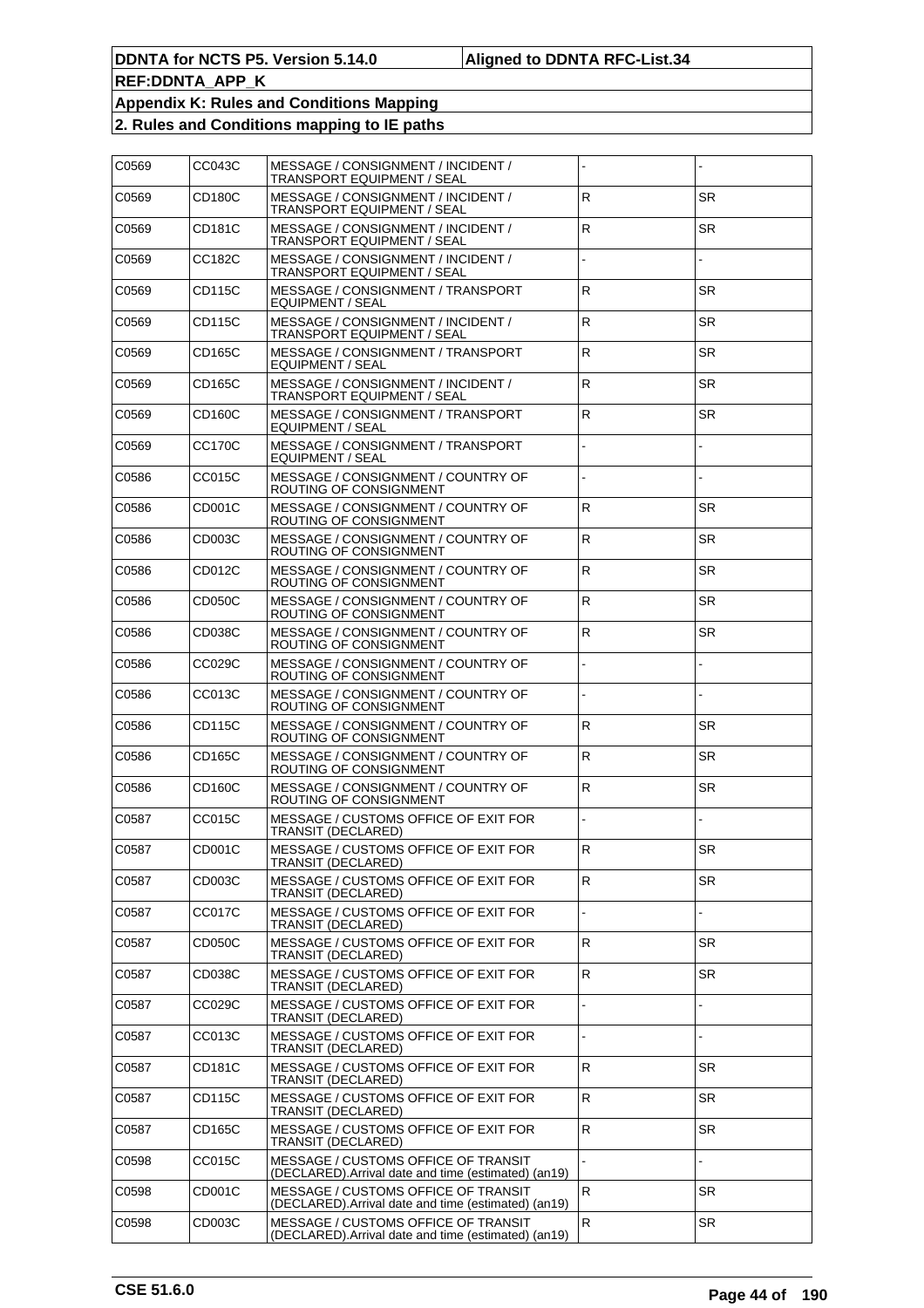| C0598 | <b>CC017C</b>       | MESSAGE / CUSTOMS OFFICE OF TRANSIT<br>(DECLARED). Arrival date and time (estimated) (an19) |              |           |
|-------|---------------------|---------------------------------------------------------------------------------------------|--------------|-----------|
| C0598 | <b>CD050C</b>       | MESSAGE / CUSTOMS OFFICE OF TRANSIT<br>(DECLARED). Arrival date and time (estimated) (an19) | $\mathsf{R}$ | <b>SR</b> |
| C0598 | CD038C              | MESSAGE / CUSTOMS OFFICE OF TRANSIT<br>(DECLARED). Arrival date and time (estimated) (an19) | $\mathsf{R}$ | <b>SR</b> |
| C0598 | CC029C              | MESSAGE / CUSTOMS OFFICE OF TRANSIT<br>(DECLARED). Arrival date and time (estimated) (an19) |              |           |
| C0598 | CC013C              | MESSAGE / CUSTOMS OFFICE OF TRANSIT<br>(DECLARED). Arrival date and time (estimated) (an19) |              |           |
| C0598 | <b>CD115C</b>       | MESSAGE / CUSTOMS OFFICE OF TRANSIT<br>(DECLARED). Arrival date and time (estimated) (an19) | $\mathsf{R}$ | <b>SR</b> |
| C0598 | CD165C              | MESSAGE / CUSTOMS OFFICE OF TRANSIT<br>(DECLARED). Arrival date and time (estimated) (an19) | $\mathsf{R}$ | <b>SR</b> |
| C0598 | CD160C              | MESSAGE / CUSTOMS OFFICE OF TRANSIT<br>(DECLARED). Arrival date and time (estimated) (an19) | $\mathsf{R}$ | <b>SR</b> |
| C0599 | CC015C              | MESSAGE / CONSIGNMENT.Mode of transport at the<br>border (n1)                               |              |           |
| C0599 | CC013C              | MESSAGE / CONSIGNMENT.Mode of transport at the<br>border (n1)                               |              |           |
| C0600 | CC170C              | MESSAGE / CONSIGNMENT. Mode of transport at the<br>border (n1)                              |              |           |
| C0670 | CC015C              | MESSAGE / CONSIGNMENT / TRANSPORT<br>EQUIPMENT / GOODS REFERENCE                            |              |           |
| C0670 | CD001C              | MESSAGE / CONSIGNMENT / TRANSPORT<br>EQUIPMENT / GOODS REFERENCE                            | ${\sf R}$    | <b>SR</b> |
| C0670 | CD003C              | MESSAGE / CONSIGNMENT / TRANSPORT<br>EQUIPMENT / GOODS REFERENCE                            | ${\sf R}$    | <b>SR</b> |
| C0670 | CD012C              | MESSAGE / CONSIGNMENT / TRANSPORT<br>EQUIPMENT / GOODS REFERENCE                            | $\mathsf{R}$ | SR.       |
| C0670 | CD050C              | MESSAGE / CONSIGNMENT / TRANSPORT<br>EQUIPMENT / GOODS REFERENCE                            | ${\sf R}$    | <b>SR</b> |
| C0670 | CD <sub>038</sub> C | MESSAGE / CONSIGNMENT / TRANSPORT<br>EQUIPMENT / GOODS REFERENCE                            | $\mathsf{R}$ | <b>SR</b> |
| C0670 | CC029C              | MESSAGE / CONSIGNMENT / TRANSPORT<br>EQUIPMENT / GOODS REFERENCE                            |              |           |
| C0670 | CC013C              | MESSAGE / CONSIGNMENT / TRANSPORT<br>EQUIPMENT / GOODS REFERENCE                            |              |           |
| C0670 | CC043C              | MESSAGE / CONSIGNMENT / TRANSPORT<br>EQUIPMENT / GOODS REFERENCE                            |              |           |
| C0670 | CD115C              | MESSAGE / CONSIGNMENT / TRANSPORT<br>EQUIPMENT / GOODS REFERENCE                            | $\mathsf{R}$ | SR.       |
| C0670 | CD165C              | MESSAGE / CONSIGNMENT / TRANSPORT<br>EQUIPMENT / GOODS REFERENCE                            | ${\sf R}$    | <b>SR</b> |
| C0670 | CD160C              | MESSAGE / CONSIGNMENT / TRANSPORT<br>EQUIPMENT / GOODS REFERENCE                            | $\mathsf{R}$ | <b>SR</b> |
| C0670 | <b>CC170C</b>       | MESSAGE / CONSIGNMENT / TRANSPORT<br>EQUIPMENT / GOODS REFERENCE                            |              |           |
| C0671 | CC015C              | MESSAGE / CONSIGNMENT / LOCATION OF<br>GOODS.Additional identifier (an4)                    |              |           |
| C0671 | CC029C              | MESSAGE / CONSIGNMENT / LOCATION OF<br>GOODS.Additional identifier (an4)                    |              |           |
| C0671 | <b>CC007C</b>       | MESSAGE / CONSIGNMENT / LOCATION OF<br>GOODS.Additional identifier (an4)                    |              |           |
| C0671 | CC013C              | MESSAGE / CONSIGNMENT / LOCATION OF<br>GOODS.Additional identifier (an4)                    |              |           |
| C0671 | <b>CC170C</b>       | MESSAGE / CONSIGNMENT / LOCATION OF<br>GOODS.Additional identifier (an4)                    |              |           |
| C0671 | CC190C              | MESSAGE / CONSIGNMENT / LOCATION OF<br>GOODS.Additional identifier (an4)                    |              |           |
| C0685 | CC060C              | MESSAGE / TRANSIT OPERATION.LRN (an22)                                                      |              |           |
| C0685 | CC060C              | MESSAGE / TRANSIT OPERATION.MRN (an18)                                                      |              |           |
| C0705 | <b>CC190C</b>       | MESSAGE / TRANSIT OPERATION.LRN (an22)                                                      |              |           |
| C0705 | <b>CC190C</b>       | MESSAGE / TRANSIT OPERATION.MRN (an18)                                                      |              |           |
| C0705 | CC191C              | MESSAGE / TRANSIT OPERATION.LRN (an22)                                                      |              |           |
| C0705 | CC191C              | MESSAGE / TRANSIT OPERATION.MRN (an18)                                                      |              |           |
| C0707 | CC190C              | MESSAGE / TRANSIT OPERATION. Declaration<br>acceptance date (an10)                          |              |           |
| C0708 | CC190C              | MESSAGE / TRANSIT OPERATION.Amendment<br>acceptance date and time (an19)                    |              |           |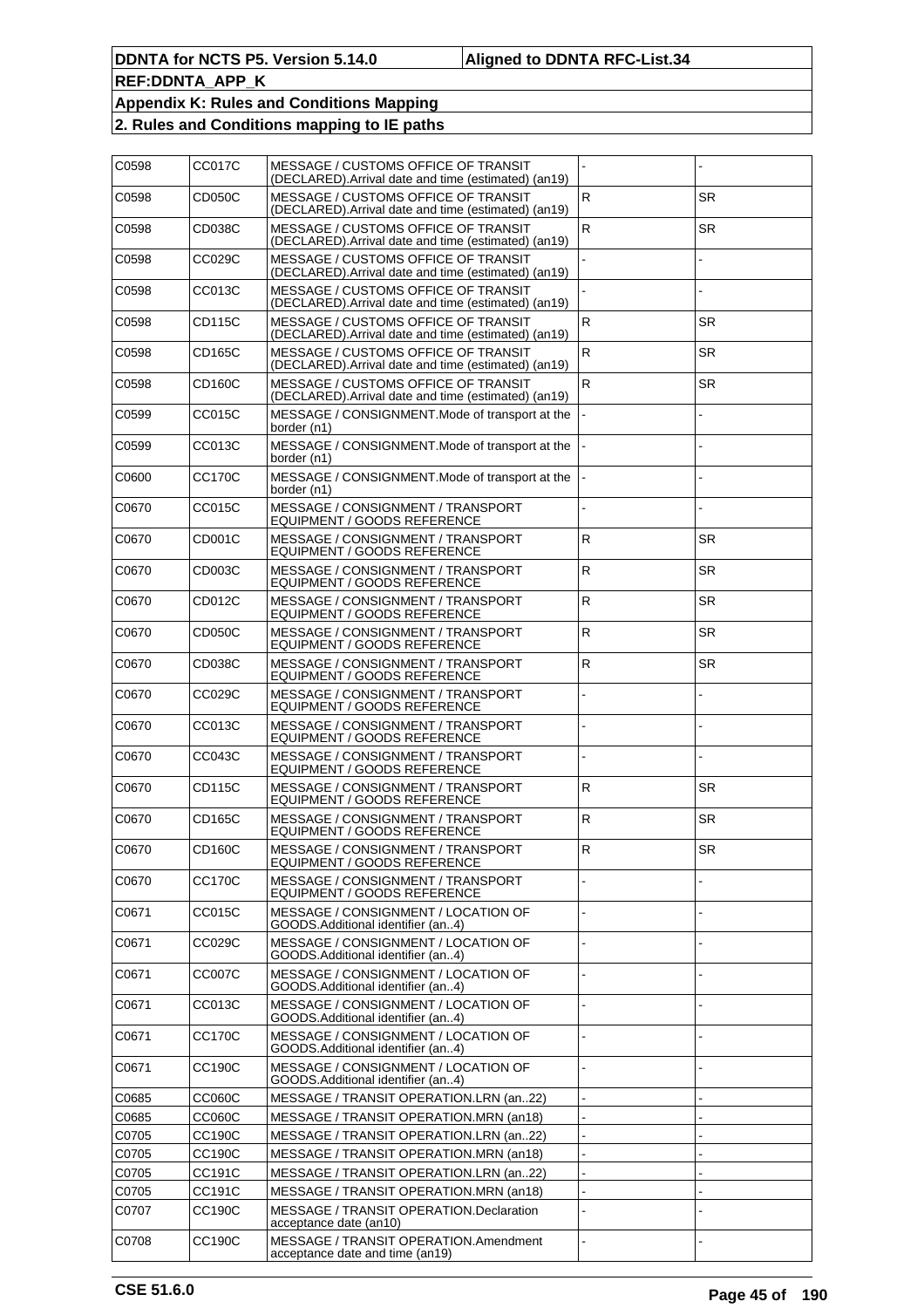| C0710 | CC015C        | MESSAGE / CONSIGNMENT / LOCATION OF<br>GOODS                                                                    |              |              |
|-------|---------------|-----------------------------------------------------------------------------------------------------------------|--------------|--------------|
| C0710 | CC013C        | MESSAGE / CONSIGNMENT / LOCATION OF<br>GOODS                                                                    |              |              |
| C0715 | CD001C        | MESSAGE / RISK ANALYSIS IDENTIFICATION /<br>RISK ANALYSIS / RISK ANALYSIS RESULT.Code<br>(an17)                 | $\mathsf{R}$ | N            |
| C0715 | CD001C        | <b>MESSAGE / RISK ANALYSIS IDENTIFICATION /</b><br>RISK ANALYSIS / RISK ANALYSIS RESULT.Risk<br>area code (an7) | R            | N            |
| C0715 | CD003C        | MESSAGE / RISK ANALYSIS IDENTIFICATION /<br>RISK ANALYSIS / RISK ANALYSIS RESULT.Code<br>(an17)                 | ${\sf R}$    | N            |
| C0715 | CD003C        | <b>MESSAGE / RISK ANALYSIS IDENTIFICATION /</b><br>RISK ANALYSIS / RISK ANALYSIS RESULT.Risk<br>area code (an7) | $\mathsf{R}$ | N            |
| C0715 | CD050C        | MESSAGE / RISK ANALYSIS IDENTIFICATION /<br>RISK ANALYSIS / RISK ANALYSIS RESULT.Code<br>(an17)                 | $\mathsf{R}$ | N            |
| C0715 | CD050C        | MESSAGE / RISK ANALYSIS IDENTIFICATION /<br>RISK ANALYSIS / RISK ANALYSIS RESULT.Risk<br>area code (an7)        | R            | N            |
| C0715 | CD038C        | MESSAGE / RISK ANALYSIS IDENTIFICATION /<br>RISK ANALYSIS / RISK ANALYSIS RESULT.Code<br>(an17)                 | $\mathsf{R}$ | N            |
| C0715 | CD038C        | MESSAGE / RISK ANALYSIS IDENTIFICATION /<br>RISK ANALYSIS / RISK ANALYSIS RESULT.Risk<br>area code (an7)        | $\mathsf{R}$ | N            |
| C0715 | CD115C        | MESSAGE / RISK ANALYSIS IDENTIFICATION /<br>RISK ANALYSIS / RISK ANALYSIS RESULT.Code<br>(an17)                 | R            | N            |
| C0715 | CD115C        | MESSAGE / RISK ANALYSIS IDENTIFICATION /<br>RISK ANALYSIS / RISK ANALYSIS RESULT.Risk<br>area code (an7)        | $\mathsf{R}$ | N            |
| C0715 | CD165C        | MESSAGE / RISK ANALYSIS IDENTIFICATION /<br>RISK ANALYSIS / RISK ANALYSIS RESULT.Code<br>(an17)                 | $\mathsf{R}$ | N            |
| C0715 | CD165C        | MESSAGE / RISK ANALYSIS IDENTIFICATION /<br>RISK ANALYSIS / RISK ANALYSIS RESULT.Risk<br>area code (an7)        | R            | N            |
| C0715 | CD160C        | MESSAGE / RISK ANALYSIS IDENTIFICATION /<br>RISK ANALYSIS / RISK ANALYSIS RESULT.Code<br>(an17)                 | ${\sf R}$    | N            |
| C0715 | CD160C        | MESSAGE / RISK ANALYSIS IDENTIFICATION /<br>RISK ANALYSIS / RISK ANALYSIS RESULT.Risk<br>area code (an7)        | $\mathsf{R}$ | N            |
| C0716 | <b>CC906C</b> | MESSAGE / HEADER.MRN (an18)                                                                                     |              |              |
| C0716 | CC906C        | MESSAGE / HEADER.LRN (an22)                                                                                     |              |              |
| C0803 | CD903D        | MESSAGE / EVALUATED MESSAGE.Month (an2)                                                                         | $\mathsf{R}$ | $\mathsf{R}$ |
| C0803 | CD903D        | MESSAGE / EVALUATED MESSAGE. Year (n4)                                                                          | $\mathsf{R}$ | $\mathsf{R}$ |
| C0803 | CD903D        | MESSAGE / EVALUATED MESSAGE.Country (a2)                                                                        | ${\sf R}$    | $\mathsf{R}$ |
| C0804 | CD903D        | MESSAGE / CONSISTENCY CHECK<br>WARNING.Original attribute value (an512)                                         | ${\sf R}$    | $\mathsf{R}$ |
| C0805 | CD411D        | MESSAGE / SENDING COUNTRY / SYSTEM<br>APPLICABILITY / STATISTICAL CHARACTERISTICS<br>/ SERIES ELEMENTS          | $\mathsf{R}$ | R            |
| C0806 | CC015C        | MESSAGE / CONSIGNMENT / ACTIVE BORDER<br>TRANSPORT MEANS                                                        |              |              |
| C0806 | CC013C        | MESSAGE / CONSIGNMENT / ACTIVE BORDER<br>TRANSPORT MEANS                                                        |              |              |
| C0807 | CC170C        | MESSAGE / CONSIGNMENT / ACTIVE BORDER<br>TRANSPORT MEANS                                                        |              |              |
| C0808 | CC170C        | MESSAGE / CONSIGNMENT / ACTIVE BORDER<br>TRANSPORT MEANS.Conveyance reference number<br>(an17)                  |              |              |
| C0810 | CD018C        | MESSAGE / CONTROL RESULT. State of seals (n1)                                                                   | R            | SR           |
| C0811 | CD003C        | MESSAGE / CUSTOMS OFFICE OF DEPARTURE                                                                           | $\mathsf{R}$ | <b>SR</b>    |
| C0811 | CD038C        | MESSAGE / CUSTOMS OFFICE OF DEPARTURE                                                                           | $\mathsf{R}$ | <b>SR</b>    |
| C0811 | CD115C        | MESSAGE / CUSTOMS OFFICE OF DEPARTURE                                                                           | R            | <b>SR</b>    |
| C0811 | CD165C        | MESSAGE / CUSTOMS OFFICE OF DEPARTURE                                                                           | $\mathsf{R}$ | <b>SR</b>    |
| C0812 | CD001C        | MESSAGE / TRANSIT OPERATION.Specific<br>circumstance indicator (an3)                                            | ${\sf R}$    | <b>SR</b>    |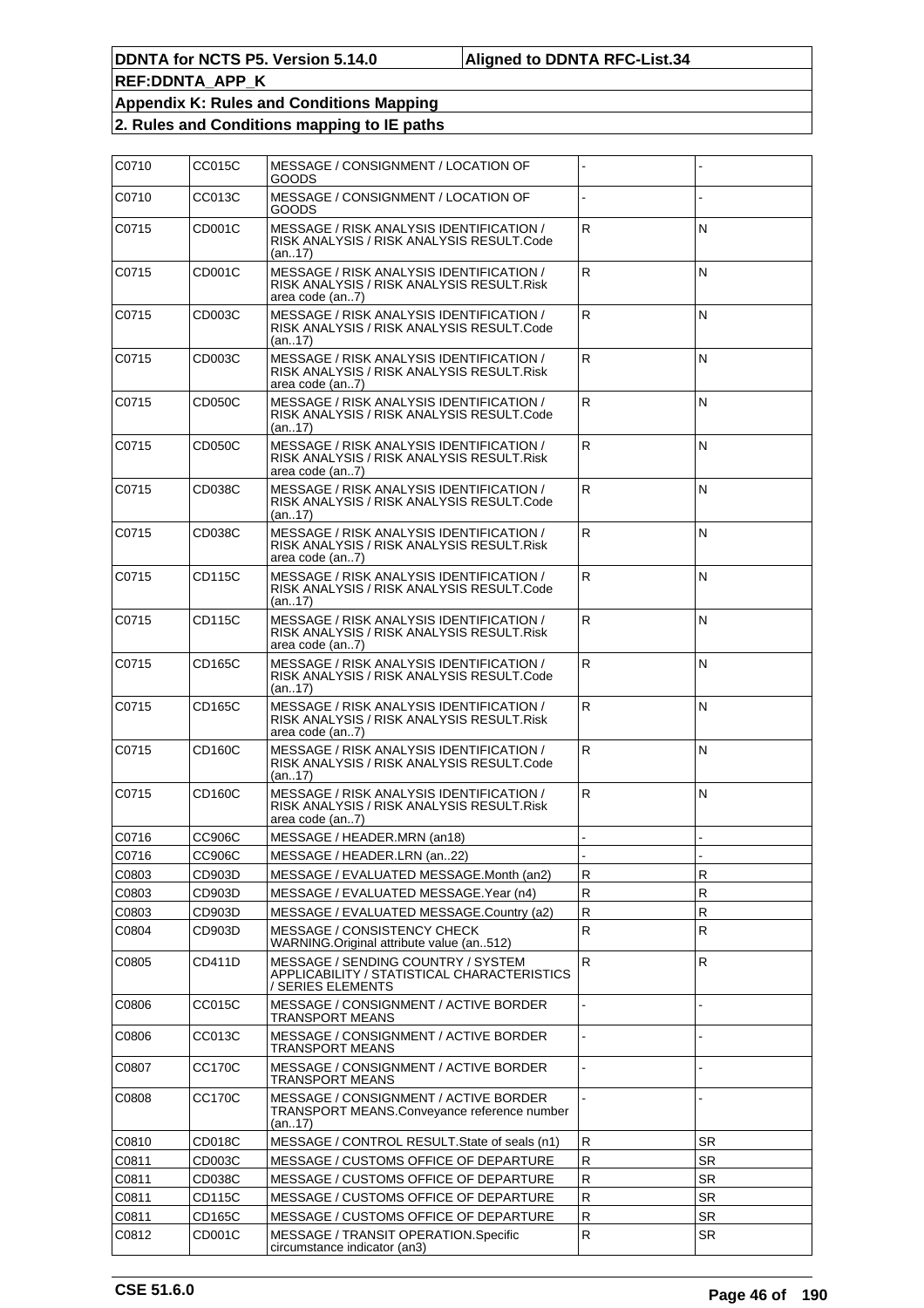| C0812 | CD001C        | MESSAGE / CONSIGNMENT / CARRIER                                             | ${\sf R}$               | <b>SR</b> |
|-------|---------------|-----------------------------------------------------------------------------|-------------------------|-----------|
| C0812 | CD001C        | MESSAGE / CONSIGNMENT / PLACE OF<br>UNLOADING                               | $\overline{\mathsf{R}}$ | <b>SR</b> |
| C0812 | CD001C        | MESSAGE / CUSTOMS OFFICE OF EXIT FOR<br>TRANSIT (DECLARED)                  | ${\sf R}$               | <b>SR</b> |
| C0812 | CD001C        | MESSAGE / CONSIGNMENT / HOUSE<br>CONSIGNMENT / TRANSPORT CHARGES            | ${\sf R}$               | <b>SR</b> |
| C0812 | CD001C        | MESSAGE / CONSIGNMENT / TRANSPORT<br>CHARGES                                | ${\sf R}$               | <b>SR</b> |
| C0812 | CD010C        | MESSAGE / CUSTOMS OFFICE OF EXIT FOR<br><b>TRANSIT (DECLARED)</b>           | $\mathsf{R}$            | <b>SR</b> |
| C0812 | CD024C        | MESSAGE / CUSTOMS OFFICE OF EXIT FOR<br>TRANSIT (DECLARED)                  | ${\sf R}$               | <b>SR</b> |
| C0812 | CD024C        | MESSAGE / CUSTOMS OFFICE OF EXIT FOR<br>TRANSIT (ACTUAL)                    | ${\sf R}$               | <b>SR</b> |
| C0812 | CD063C        | MESSAGE / CUSTOMS OFFICE OF EXIT FOR<br><b>TRANSIT (DECLARED)</b>           | $\mathsf{R}$            | <b>SR</b> |
| C0812 | CD063C        | MESSAGE / CUSTOMS OFFICE OF EXIT FOR<br>TRANSIT (ACTUAL)                    | ${\sf R}$               | <b>SR</b> |
| C0812 | CD003C        | MESSAGE / TRANSIT OPERATION.Specific<br>circumstance indicator (an3)        | ${\sf R}$               | <b>SR</b> |
| C0812 | CD003C        | MESSAGE / CONSIGNMENT / CARRIER                                             | ${\sf R}$               | <b>SR</b> |
| C0812 | CD003C        | MESSAGE / CONSIGNMENT / PLACE OF<br>UNLOADING                               | $\mathsf{R}$            | <b>SR</b> |
| C0812 | CD003C        | MESSAGE / CUSTOMS OFFICE OF EXIT FOR<br>TRANSIT (DECLARED)                  | $\mathsf R$             | <b>SR</b> |
| C0812 | CD003C        | MESSAGE / CONSIGNMENT / HOUSE<br>CONSIGNMENT / TRANSPORT CHARGES            | ${\sf R}$               | <b>SR</b> |
| C0812 | CD003C        | MESSAGE / CONSIGNMENT / TRANSPORT<br>CHARGES                                | ${\sf R}$               | <b>SR</b> |
| C0812 | CD050C        | MESSAGE / TRANSIT OPERATION.Specific<br>circumstance indicator (an3)        | $\mathsf R$             | SR.       |
| C0812 | CD050C        | MESSAGE / CONSIGNMENT / CARRIER                                             | $\mathsf{R}$            | <b>SR</b> |
| C0812 | CD050C        | MESSAGE / CONSIGNMENT / PLACE OF<br>UNLOADING                               | $\overline{\mathsf{R}}$ | <b>SR</b> |
| C0812 | CD050C        | MESSAGE / CUSTOMS OFFICE OF EXIT FOR<br>TRANSIT (DECLARED)                  | $\mathsf{R}$            | <b>SR</b> |
| C0812 | CD050C        | MESSAGE / CONSIGNMENT / HOUSE<br>CONSIGNMENT / TRANSPORT CHARGES            | ${\sf R}$               | <b>SR</b> |
| C0812 | CD050C        | MESSAGE / CONSIGNMENT / TRANSPORT<br>CHARGES                                | ${\sf R}$               | <b>SR</b> |
| C0812 | CD038C        | MESSAGE / TRANSIT OPERATION.Specific<br>circumstance indicator (an3)        | ${\sf R}$               | <b>SR</b> |
| C0812 | CD038C        | MESSAGE / CONSIGNMENT / CARRIER                                             | ${\sf R}$               | SR        |
| C0812 | CD038C        | MESSAGE / CONSIGNMENT / PLACE OF<br>UNLOADING                               | $\mathsf R$             | SR        |
| C0812 | CD038C        | MESSAGE / CUSTOMS OFFICE OF EXIT FOR<br>TRANSIT (DECLARED)                  | ${\sf R}$               | <b>SR</b> |
| C0812 | CD038C        | MESSAGE / CONSIGNMENT / HOUSE<br>CONSIGNMENT / TRANSPORT CHARGES            | ${\sf R}$               | <b>SR</b> |
| C0812 | CD038C        | MESSAGE / CONSIGNMENT / TRANSPORT<br>CHARGES                                | $\mathsf R$             | SR.       |
| C0812 | CD181C        | MESSAGE / CUSTOMS OFFICE OF EXIT FOR<br>TRANSIT (DECLARED)                  | ${\sf R}$               | <b>SR</b> |
| C0812 | CD115C        | <b>MESSAGE / TRANSIT OPERATION.Specific</b><br>circumstance indicator (an3) | ${\sf R}$               | <b>SR</b> |
| C0812 | CD115C        | MESSAGE / CONSIGNMENT / CARRIER                                             | R                       | <b>SR</b> |
| C0812 | CD115C        | MESSAGE / CONSIGNMENT / PLACE OF<br>UNLOADING                               | $\mathsf R$             | <b>SR</b> |
| C0812 | CD115C        | MESSAGE / CUSTOMS OFFICE OF EXIT FOR<br>TRANSIT (DECLARED)                  | $\mathsf R$             | <b>SR</b> |
| C0812 | CD115C        | MESSAGE / CONSIGNMENT / HOUSE<br>CONSIGNMENT / TRANSPORT CHARGES            | ${\sf R}$               | <b>SR</b> |
| C0812 | CD115C        | MESSAGE / CONSIGNMENT / TRANSPORT<br>CHARGES                                | R                       | SR.       |
| C0813 | CD001C        | MESSAGE / RISK ANALYSIS IDENTIFICATION                                      | ${\sf R}$               | <b>SR</b> |
| C0813 | CD003C        | MESSAGE / RISK ANALYSIS IDENTIFICATION                                      | ${\sf R}$               | <b>SR</b> |
| C0813 | <b>CD050C</b> | MESSAGE / RISK ANALYSIS IDENTIFICATION                                      | ${\sf R}$               | <b>SR</b> |
| C0813 | CD038C        | MESSAGE / RISK ANALYSIS IDENTIFICATION                                      | ${\sf R}$               | <b>SR</b> |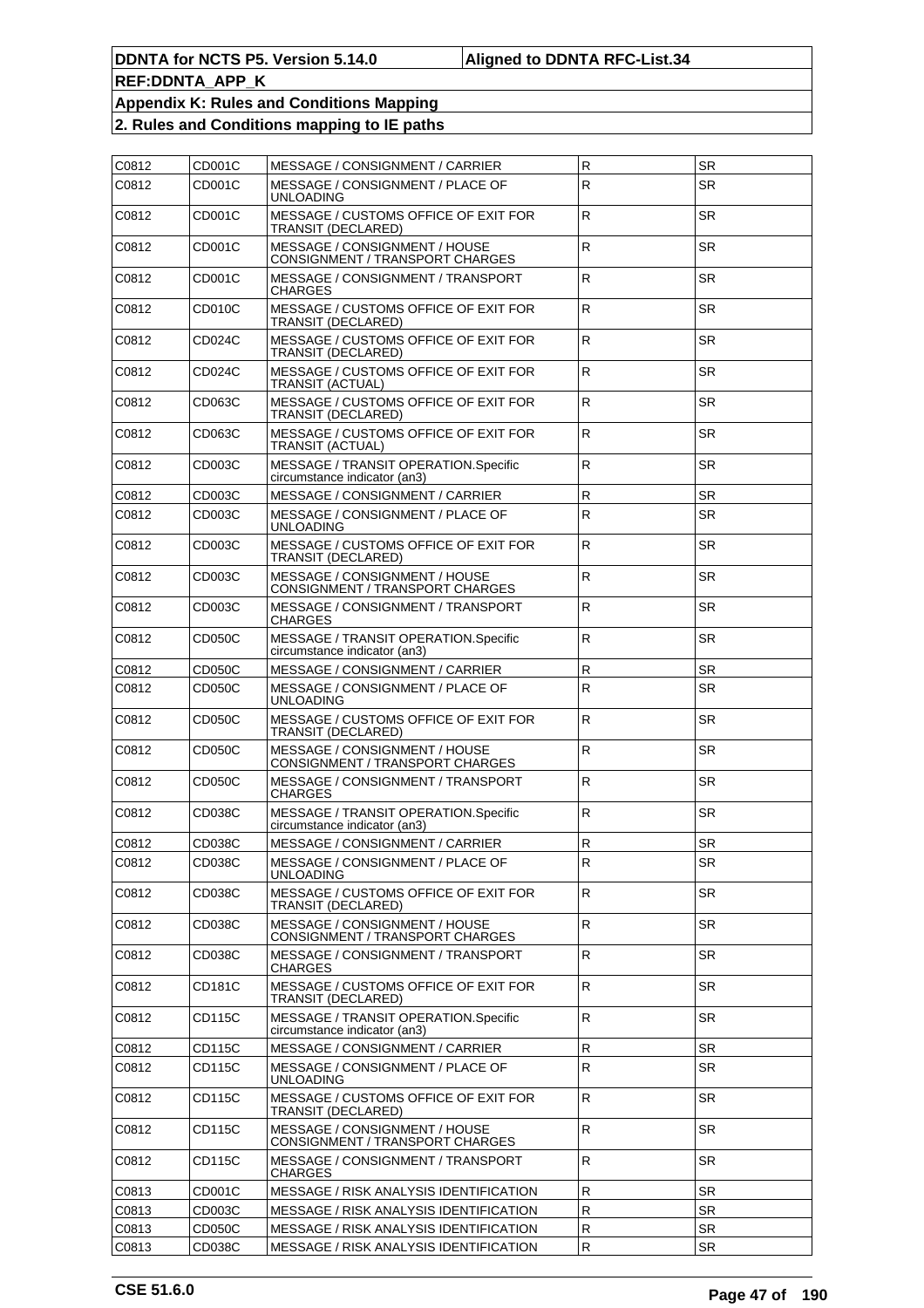| C0813 | <b>CD115C</b> | <b>MESSAGE / RISK ANALYSIS IDENTIFICATION</b>                                                                                       | R            | SR        |
|-------|---------------|-------------------------------------------------------------------------------------------------------------------------------------|--------------|-----------|
| C0813 | CD165C        | MESSAGE / RISK ANALYSIS IDENTIFICATION                                                                                              | $\mathsf{R}$ | <b>SR</b> |
| C0813 | CD160C        | MESSAGE / RISK ANALYSIS IDENTIFICATION                                                                                              | ${\sf R}$    | <b>SR</b> |
| C0815 | CD200C        | MESSAGE / CONSIGNMENT                                                                                                               | $\mathsf{R}$ | SR.       |
| C0815 | CD203C        | MESSAGE / CONSIGNMENT                                                                                                               | ${\sf R}$    | SR.       |
| C0816 | CD018C        | MESSAGE / CONSIGNMENT / HOUSE<br>CONSIGNMENT / CONSIGNMENT ITEM /<br>COMMODITY / COMMODITY CODE.Combined<br>nomenclature code (an2) | $\mathsf{R}$ | SR.       |
| C0816 | <b>CC017C</b> | MESSAGE / CONSIGNMENT / HOUSE<br>CONSIGNMENT / CONSIGNMENT ITEM /<br>COMMODITY / COMMODITY CODE.Combined<br>nomenclature code (an2) |              |           |
| C0816 | CC044C        | MESSAGE / CONSIGNMENT / HOUSE<br>CONSIGNMENT / CONSIGNMENT ITEM /<br>COMMODITY / COMMODITY CODE.Combined<br>nomenclature code (an2) |              |           |
| C0817 | <b>CC037C</b> | MESSAGE / GUARANTEE REFERENCE / USAGE                                                                                               |              |           |
| C0818 | CC034C        | MESSAGE / GUARANTEE REFERENCE / OWNER                                                                                               |              |           |
| C0820 | CD003C        | MESSAGE / CONSIGNMENT / INCIDENT /<br>TRANSPORT EQUIPMENT.Container identification<br>number (an17)                                 | R            | <b>SR</b> |
| C0820 | CD038C        | MESSAGE / CONSIGNMENT / INCIDENT /<br>TRANSPORT EQUIPMENT.Container identification<br>number (an17)                                 | ${\sf R}$    | <b>SR</b> |
| C0820 | <b>CC007C</b> | MESSAGE / CONSIGNMENT / INCIDENT /<br><b>TRANSPORT EQUIPMENT.Container identification</b><br>number (an17)                          |              |           |
| C0820 | CC043C        | MESSAGE / CONSIGNMENT / INCIDENT /<br>TRANSPORT EQUIPMENT.Container identification<br>number (an17)                                 |              |           |
| C0820 | <b>CD180C</b> | MESSAGE / CONSIGNMENT / INCIDENT /<br>TRANSPORT EQUIPMENT.Container identification<br>number (an17)                                 | ${\sf R}$    | <b>SR</b> |
| C0820 | CD181C        | MESSAGE / CONSIGNMENT / INCIDENT /<br>TRANSPORT EQUIPMENT.Container identification<br>number (an17)                                 | $\mathsf{R}$ | <b>SR</b> |
| C0820 | CC182C        | MESSAGE / CONSIGNMENT / INCIDENT /<br>TRANSPORT EQUIPMENT.Container identification<br>number (an17)                                 |              |           |
| C0820 | CD115C        | MESSAGE / CONSIGNMENT / INCIDENT /<br>TRANSPORT EQUIPMENT.Container identification<br>number (an17)                                 | ${\sf R}$    | SR        |
| C0820 | CD165C        | MESSAGE / CONSIGNMENT / INCIDENT /<br>TRANSPORT EQUIPMENT.Container identification<br>number (an17)                                 | $\mathsf{R}$ | <b>SR</b> |
| C0821 | CC015C        | MESSAGE / CONSIGNMENT / HOUSE<br>CONSIGNMENT / CONSIGNMENT ITEM /<br>COMMODITY / COMMODITY CODE.Combined<br>nomenclature code (an2) |              |           |
| C0821 | CC013C        | MESSAGE / CONSIGNMENT / HOUSE<br>CONSIGNMENT / CONSIGNMENT ITEM /<br>COMMODITY / COMMODITY CODE.Combined<br>nomenclature code (an2) |              |           |
| C0822 | CC015C        | MESSAGE / CONSIGNMENT.Container indicator (n1)                                                                                      |              |           |
| C0822 | CC013C        | MESSAGE / CONSIGNMENT.Container indicator (n1)                                                                                      |              |           |
| C0823 | CC015C        | MESSAGE / CONSIGNMENT / TRANSPORT<br><b>EQUIPMENT</b>                                                                               |              |           |
| C0823 | CC013C        | MESSAGE / CONSIGNMENT / TRANSPORT<br><b>EQUIPMENT</b>                                                                               |              |           |
| C0823 | CC170C        | MESSAGE / CONSIGNMENT / TRANSPORT<br><b>EQUIPMENT</b>                                                                               |              |           |
| C0824 | <b>CC170C</b> | MESSAGE / CONSIGNMENT.Container indicator (n1)                                                                                      |              |           |
| C0826 | CC015C        | MESSAGE / CONSIGNMENT / DEPARTURE<br>TRANSPORT MEANS                                                                                |              |           |
| C0826 | CC015C        | MESSAGE / CONSIGNMENT / HOUSE<br>CONSIGNMENT / DEPARTURE TRANSPORT<br><b>MEANS</b>                                                  |              |           |
| C0826 | CC013C        | MESSAGE / CONSIGNMENT / DEPARTURE<br>TRANSPORT MEANS                                                                                |              |           |
| C0826 | CC013C        | MESSAGE / CONSIGNMENT / HOUSE<br>CONSIGNMENT / DEPARTURE TRANSPORT<br><b>MEANS</b>                                                  |              |           |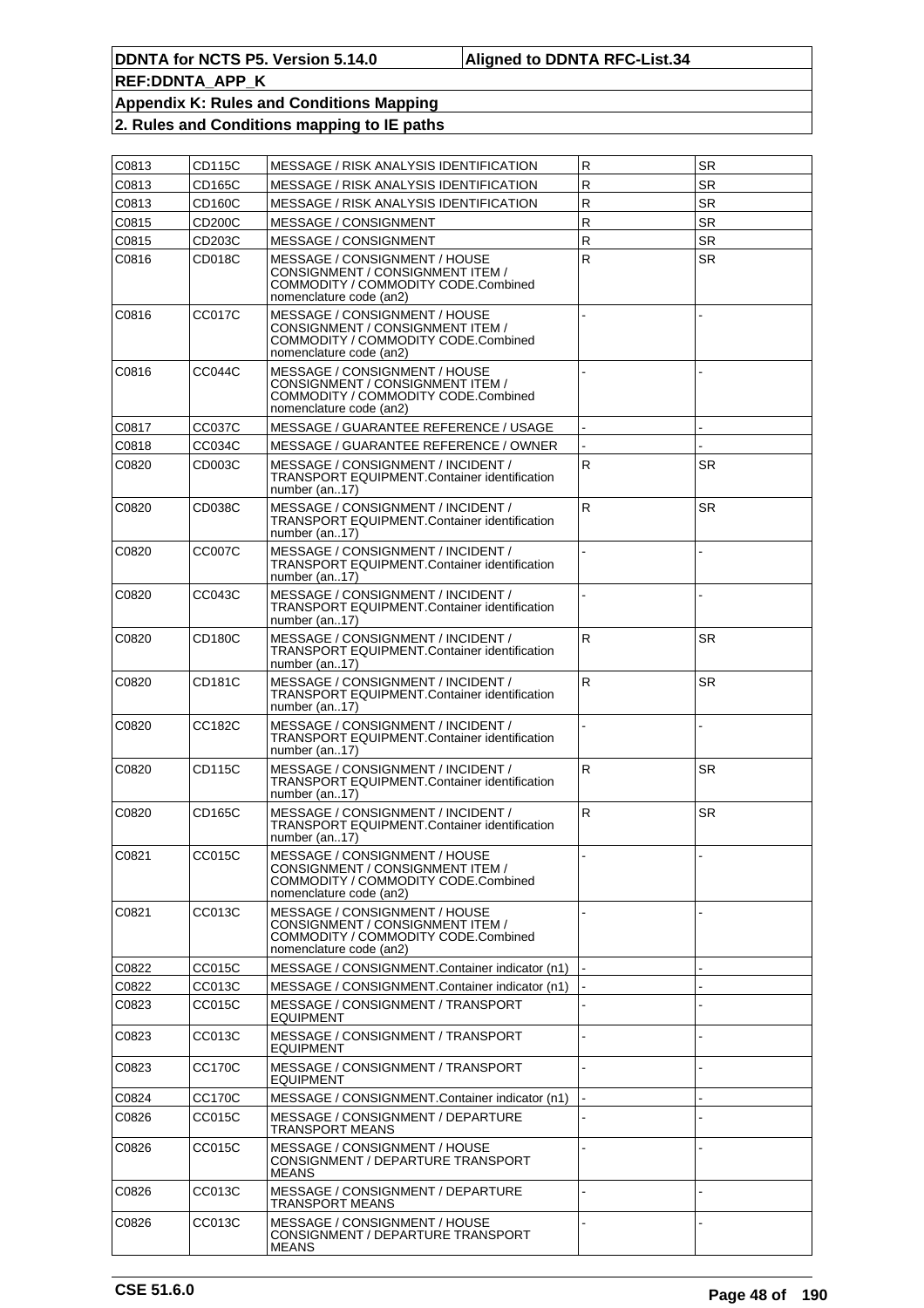| C0828 | CD971C        | MESSAGE / COUNTRY / ACTION / UNAVAILABILITY<br>/ FALLBACK                                                                     | IR.          | $\mathsf{R}$ |
|-------|---------------|-------------------------------------------------------------------------------------------------------------------------------|--------------|--------------|
| C0828 | CD070C        | MESSAGE / COUNTRY / ACTION / UNAVAILABILITY<br>/ FALLBACK                                                                     | IR.          | R.           |
| C0828 | CD071C        | MESSAGE / COUNTRY / ACTION / UNAVAILABILITY<br>/ FALLBACK                                                                     | lR.          | $\mathsf{R}$ |
| C0831 | CD094C        | MESSAGE / CUSTOMS OFFICE OF TRANSIT                                                                                           | ${\sf R}$    | <b>SR</b>    |
| C0831 | CD094C        | MESSAGE / CUSTOMS OFFICE OF EXIT FOR<br>TRANSIT                                                                               | $\mathsf{R}$ | <b>SR</b>    |
| C0831 | CD095C        | MESSAGE / CUSTOMS OFFICE OF TRANSIT                                                                                           | R            | SR           |
| C0831 | CD095C        | MESSAGE / CUSTOMS OFFICE OF EXIT FOR<br>TRANSIT                                                                               | $\mathsf{R}$ | <b>SR</b>    |
| C0833 | CC170C        | MESSAGE / CONSIGNMENT / DEPARTURE<br>TRANSPORT MEANS                                                                          |              |              |
| C0833 | CC170C        | MESSAGE / CONSIGNMENT / HOUSE<br>CONSIGNMENT / DEPARTURE TRANSPORT<br><b>MEANS</b>                                            |              |              |
| C0837 | CC015C        | MESSAGE / CONSIGNMENT / HOUSE<br>CONSIGNMENT / CONSIGNMENT ITEM /<br>COMMODITY / GOODS MEASURE.Net mass (n16,6)               |              |              |
| C0837 | CD001C        | MESSAGE / CONSIGNMENT / HOUSE<br>CONSIGNMENT / CONSIGNMENT ITEM /<br>COMMODITY / GOODS MEASURE.Net mass (n16,6)               | R            | <b>SR</b>    |
| C0837 | CD003C        | MESSAGE / CONSIGNMENT / HOUSE<br>CONSIGNMENT / CONSIGNMENT ITEM /<br>COMMODITY / GOODS MEASURE.Net mass (n16.6)               | $\mathsf{R}$ | <b>SR</b>    |
| C0837 | CD050C        | MESSAGE / CONSIGNMENT / HOUSE<br>CONSIGNMENT / CONSIGNMENT ITEM /<br>COMMODITY / GOODS MEASURE.Net mass (n16,6)               | $\mathsf R$  | <b>SR</b>    |
| C0837 | CD038C        | MESSAGE / CONSIGNMENT / HOUSE<br>CONSIGNMENT / CONSIGNMENT ITEM /<br>COMMODITY / GOODS MEASURE.Net mass (n16,6)               | R.           | <b>SR</b>    |
| C0837 | CC029C        | MESSAGE / CONSIGNMENT / HOUSE<br>CONSIGNMENT / CONSIGNMENT ITEM /<br>COMMODITY / GOODS MEASURE.Net mass (n16,6)               |              |              |
| C0837 | CC013C        | MESSAGE / CONSIGNMENT / HOUSE<br>CONSIGNMENT / CONSIGNMENT ITEM /<br>COMMODITY / GOODS MEASURE. Net mass (n16,6)              |              |              |
| C0837 | CC043C        | MESSAGE / CONSIGNMENT / HOUSE<br>CONSIGNMENT / CONSIGNMENT ITEM /<br>COMMODITY / GOODS MEASURE.Net mass (n16.6)               |              |              |
| C0837 | CD115C        | MESSAGE / CONSIGNMENT / HOUSE<br>CONSIGNMENT / CONSIGNMENT ITEM /<br>COMMODITY / GOODS MEASURE.Net mass (n16,6)               | $\mathsf{R}$ | <b>SR</b>    |
| C0837 | CD165C        | MESSAGE / CONSIGNMENT / HOUSE<br>CONSIGNMENT / CONSIGNMENT ITEM /<br>COMMODITY / GOODS MEASURE.Net mass (n16,6)               | $\mathsf R$  | <b>SR</b>    |
| C0837 | CD160C        | MESSAGE / CONSIGNMENT / HOUSE<br>CONSIGNMENT / CONSIGNMENT ITEM /<br>COMMODITY / GOODS MEASURE.Net mass (n16,6)               | R            | SR           |
| C0839 | CC015C        | MESSAGE / TRANSIT OPERATION. Limit date (an10)                                                                                |              |              |
| C0839 | CC013C        | MESSAGE / TRANSIT OPERATION.Limit date (an10)                                                                                 |              |              |
| C0840 | <b>CC170C</b> | MESSAGE / TRANSIT OPERATION. Limit date (an10)                                                                                |              |              |
| C0844 | CC025C        | MESSAGE / CONSIGNMENT / HOUSE<br>CONSIGNMENT / CONSIGNMENT ITEM /<br>COMMODITY / GOODS MEASURE.Net mass (n16.6)               |              |              |
| C0860 | CC190C        | MESSAGE / CONSIGNMENT                                                                                                         |              |              |
| C0861 | CC190C        | MESSAGE / CONSIGNMENT / LOCATION OF<br>GOODS                                                                                  |              |              |
| C0862 | CC190C        | MESSAGE / CONSIGNMENT / HOUSE<br>CONSIGNMENT / CONSIGNMENT ITEM /<br>COMMODITY / GOODS MEASURE.Supplementary<br>units (n16,6) |              |              |
| C0863 | CC190C        | MESSAGE / CONSIGNMENT / HOUSE<br>CONSIGNMENT / CONSIGNMENT ITEM /<br>SUPPORTING DOCUMENT                                      |              |              |
| C0872 | CD001C        | MESSAGE / CONSIGNMENT / TRANSPORT<br><b>EQUIPMENT</b>                                                                         | $\mathsf{R}$ | <b>SR</b>    |
| C0872 | CD003C        | MESSAGE / CONSIGNMENT / TRANSPORT<br><b>EQUIPMENT</b>                                                                         | ${\sf R}$    | SR.          |
| C0872 | CD012C        | MESSAGE / CONSIGNMENT / TRANSPORT<br>EQUIPMENT                                                                                | $\mathsf R$  | <b>SR</b>    |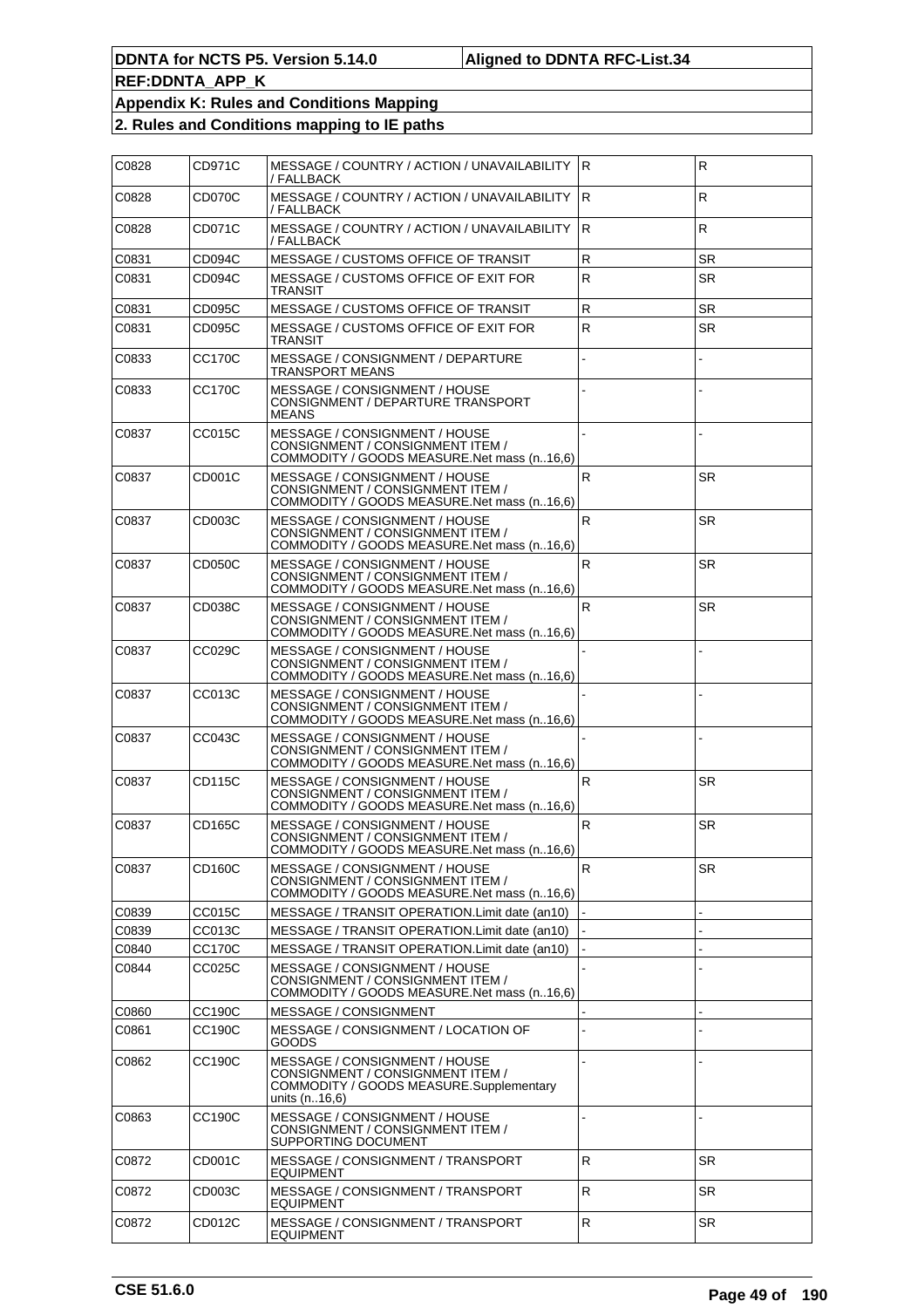| C0872 | CD050C | MESSAGE / CONSIGNMENT / TRANSPORT<br><b>EQUIPMENT</b>                                    | $\mathsf{R}$ | <b>SR</b> |
|-------|--------|------------------------------------------------------------------------------------------|--------------|-----------|
| C0872 | CD038C | MESSAGE / CONSIGNMENT / TRANSPORT<br><b>EQUIPMENT</b>                                    | R.           | <b>SR</b> |
| C0872 | CC029C | MESSAGE / CONSIGNMENT / TRANSPORT<br><b>EQUIPMENT</b>                                    |              |           |
| C0872 | CC043C | MESSAGE / CONSIGNMENT / TRANSPORT<br><b>EQUIPMENT</b>                                    |              |           |
| C0872 | CD115C | MESSAGE / CONSIGNMENT / TRANSPORT<br><b>EQUIPMENT</b>                                    | R            | <b>SR</b> |
| C0872 | CD165C | MESSAGE / CONSIGNMENT / TRANSPORT<br><b>EQUIPMENT</b>                                    | R            | <b>SR</b> |
| C0872 | CD160C | MESSAGE / CONSIGNMENT / TRANSPORT<br><b>EQUIPMENT</b>                                    | R            | <b>SR</b> |
| C0904 | CC015C | MESSAGE / HOLDER OF THE TRANSIT<br>PROCEDURE.TIR holder identification number<br>(an17)  |              |           |
| C0904 | CD001C | MESSAGE / HOLDER OF THE TRANSIT<br>PROCEDURE.TIR holder identification number<br>(an17)  | R            | <b>SR</b> |
| C0904 | CC009C | MESSAGE / HOLDER OF THE TRANSIT<br>PROCEDURE.TIR holder identification number<br>(an17)  |              |           |
| C0904 | CC004C | MESSAGE / HOLDER OF THE TRANSIT<br>PROCEDURE. TIR holder identification number<br>(an17) |              |           |
| C0904 | CC014C | MESSAGE / HOLDER OF THE TRANSIT<br>PROCEDURE.TIR holder identification number<br>(an17)  |              |           |
| C0904 | CC019C | MESSAGE / HOLDER OF THE TRANSIT<br>PROCEDURE.TIR holder identification number<br>(an17)  |              |           |
| C0904 | CC028C | MESSAGE / HOLDER OF THE TRANSIT<br>PROCEDURE. TIR holder identification number<br>(an17) |              |           |
| C0904 | CC054C | MESSAGE / HOLDER OF THE TRANSIT<br>PROCEDURE. TIR holder identification number<br>(an17) |              |           |
| C0904 | CC045C | MESSAGE / HOLDER OF THE TRANSIT<br>PROCEDURE.TIR holder identification number<br>(an17)  |              |           |
| C0904 | CC060C | MESSAGE / HOLDER OF THE TRANSIT<br>PROCEDURE. TIR holder identification number<br>(an17) |              |           |
| C0904 | CC140C | MESSAGE / HOLDER OF THE TRANSIT<br>PROCEDURE.TIR holder identification number<br>(an17)  |              |           |
| C0904 | CC141C | MESSAGE / HOLDER OF THE TRANSIT<br>PROCEDURE.TIR holder identification number<br>(an17)  |              |           |
| C0904 | CD003C | MESSAGE / HOLDER OF THE TRANSIT<br>PROCEDURE.TIR holder identification number<br>(an17)  | R.           | <b>SR</b> |
| C0904 | CC017C | MESSAGE / HOLDER OF THE TRANSIT<br>PROCEDURE.TIR holder identification number<br>(an17)  |              |           |
| C0904 | CD038C | MESSAGE / HOLDER OF THE TRANSIT<br>PROCEDURE.TIR holder identification number<br>(an17)  | R            | <b>SR</b> |
| C0904 | CC029C | MESSAGE / HOLDER OF THE TRANSIT<br>PROCEDURE.TIR holder identification number<br>(an17)  |              |           |
| C0904 | CC051C | MESSAGE / HOLDER OF THE TRANSIT<br>PROCEDURE.TIR holder identification number<br>(an17)  |              |           |
| C0904 | CC013C | MESSAGE / HOLDER OF THE TRANSIT<br>PROCEDURE.TIR holder identification number<br>(an17)  |              |           |
| C0904 | CC043C | MESSAGE / HOLDER OF THE TRANSIT<br>PROCEDURE.TIR holder identification number<br>(an17)  |              |           |
| C0904 | CC928C | MESSAGE / HOLDER OF THE TRANSIT<br>PROCEDURE.TIR holder identification number<br>(an17)  |              |           |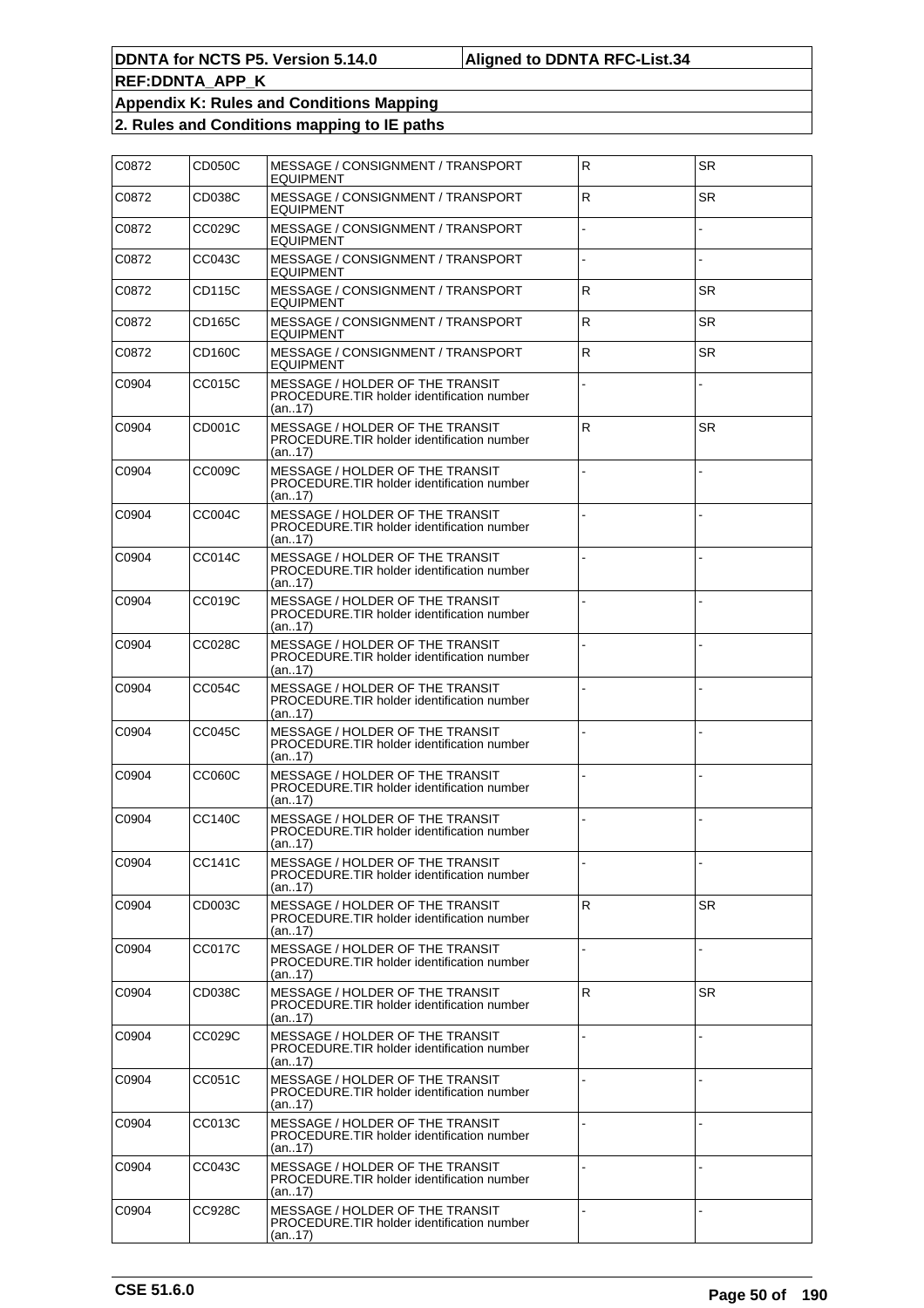| C0904 | CC023C        | MESSAGE / HOLDER OF THE TRANSIT<br>PROCEDURE.TIR holder identification number<br>(an17)     |              |           |
|-------|---------------|---------------------------------------------------------------------------------------------|--------------|-----------|
| C0904 | CC035C        | MESSAGE / HOLDER OF THE TRANSIT<br>PROCEDURE.TIR holder identification number<br>(an17)     |              |           |
| C0904 | CC170C        | MESSAGE / HOLDER OF THE TRANSIT<br>PROCEDURE.TIR holder identification number<br>(an17)     |              |           |
| C0904 | CC022C        | MESSAGE / HOLDER OF THE TRANSIT<br>PROCEDURE.TIR holder identification number<br>(an17)     |              |           |
| C0908 | CD001C        | MESSAGE / CONSIGNMENT / ACTIVE BORDER<br>TRANSPORT MEANS                                    | $\mathsf{R}$ | <b>SR</b> |
| C0908 | CD003C        | MESSAGE / CONSIGNMENT / ACTIVE BORDER<br>TRANSPORT MEANS                                    | ${\sf R}$    | <b>SR</b> |
| C0908 | CC017C        | MESSAGE / CONSIGNMENT / ACTIVE BORDER<br>TRANSPORT MEANS                                    |              |           |
| C0908 | CD050C        | MESSAGE / CONSIGNMENT / ACTIVE BORDER<br>TRANSPORT MEANS                                    | $\mathsf{R}$ | <b>SR</b> |
| C0908 | CD038C        | MESSAGE / CONSIGNMENT / ACTIVE BORDER<br><b>TRANSPORT MEANS</b>                             | ${\sf R}$    | <b>SR</b> |
| C0908 | CC029C        | MESSAGE / CONSIGNMENT / ACTIVE BORDER<br>TRANSPORT MEANS                                    |              |           |
| C0908 | CD115C        | MESSAGE / CONSIGNMENT / ACTIVE BORDER<br>TRANSPORT MEANS                                    | $\mathsf{R}$ | <b>SR</b> |
| C0908 | CD165C        | MESSAGE / CONSIGNMENT / ACTIVE BORDER<br><b>TRANSPORT MEANS</b>                             | ${\sf R}$    | <b>SR</b> |
| C0908 | CD160C        | MESSAGE / CONSIGNMENT / ACTIVE BORDER<br>TRANSPORT MEANS                                    | $\mathsf{R}$ | SR        |
| C0909 | CC015C        | MESSAGE / CONSIGNMENT.Country of dispatch (a2)                                              |              |           |
| C0909 | CC015C        | MESSAGE / CONSIGNMENT / HOUSE<br>CONSIGNMENT.Country of dispatch (a2)                       |              |           |
| C0909 | CC015C        | MESSAGE / CONSIGNMENT / HOUSE<br>CONSIGNMENT / CONSIGNMENT ITEM.Country of<br>dispatch (a2) |              |           |
| C0909 | CD001C        | MESSAGE / CONSIGNMENT.Country of dispatch (a2)                                              | R.           | <b>SR</b> |
| C0909 | CD001C        | MESSAGE / CONSIGNMENT / HOUSE<br>CONSIGNMENT.Country of dispatch (a2)                       | $\mathsf{R}$ | <b>SR</b> |
| C0909 | CD001C        | MESSAGE / CONSIGNMENT / HOUSE<br>CONSIGNMENT / CONSIGNMENT ITEM.Country of<br>dispatch (a2) | ${\sf R}$    | <b>SR</b> |
| C0909 | CD003C        | MESSAGE / CONSIGNMENT.Country of dispatch (a2)                                              | R.           | <b>SR</b> |
| C0909 | CD003C        | MESSAGE / CONSIGNMENT / HOUSE<br>CONSIGNMENT.Country of dispatch (a2)                       | $\mathsf{R}$ | <b>SR</b> |
| C0909 | CD003C        | MESSAGE / CONSIGNMENT / HOUSE<br>CONSIGNMENT / CONSIGNMENT ITEM.Country of<br>dispatch (a2) | R            | SR        |
| C0909 | CD012C        | MESSAGE / CONSIGNMENT.Country of dispatch (a2)                                              | IR.          | <b>SR</b> |
| C0909 | CD012C        | MESSAGE / CONSIGNMENT / HOUSE<br>CONSIGNMENT.Country of dispatch (a2)                       | $\mathsf{R}$ | <b>SR</b> |
| C0909 | CD012C        | MESSAGE / CONSIGNMENT / HOUSE<br>CONSIGNMENT / CONSIGNMENT ITEM.Country of<br>dispatch (a2) | ${\sf R}$    | <b>SR</b> |
| C0909 | <b>CC017C</b> | MESSAGE / CONSIGNMENT.Country of dispatch (a2)                                              |              |           |
| C0909 | CC017C        | MESSAGE / CONSIGNMENT / HOUSE<br>CONSIGNMENT.Country of dispatch (a2)                       |              |           |
| C0909 | CC017C        | MESSAGE / CONSIGNMENT / HOUSE<br>CONSIGNMENT / CONSIGNMENT ITEM.Country of<br>dispatch (a2) |              |           |
| C0909 | CD038C        | MESSAGE / CONSIGNMENT.Country of dispatch (a2)                                              | R.           | <b>SR</b> |
| C0909 | CD038C        | MESSAGE / CONSIGNMENT / HOUSE<br>CONSIGNMENT.Country of dispatch (a2)                       | $\mathsf R$  | <b>SR</b> |
| C0909 | CD038C        | MESSAGE / CONSIGNMENT / HOUSE<br>CONSIGNMENT / CONSIGNMENT ITEM.Country of<br>dispatch (a2) | ${\sf R}$    | <b>SR</b> |
| C0909 | CC029C        | MESSAGE / CONSIGNMENT.Country of dispatch (a2)                                              |              |           |
| C0909 | CC029C        | MESSAGE / CONSIGNMENT / HOUSE<br>CONSIGNMENT.Country of dispatch (a2)                       |              |           |
| C0909 | CC029C        | MESSAGE / CONSIGNMENT / HOUSE<br>CONSIGNMENT / CONSIGNMENT ITEM.Country of<br>dispatch (a2) |              |           |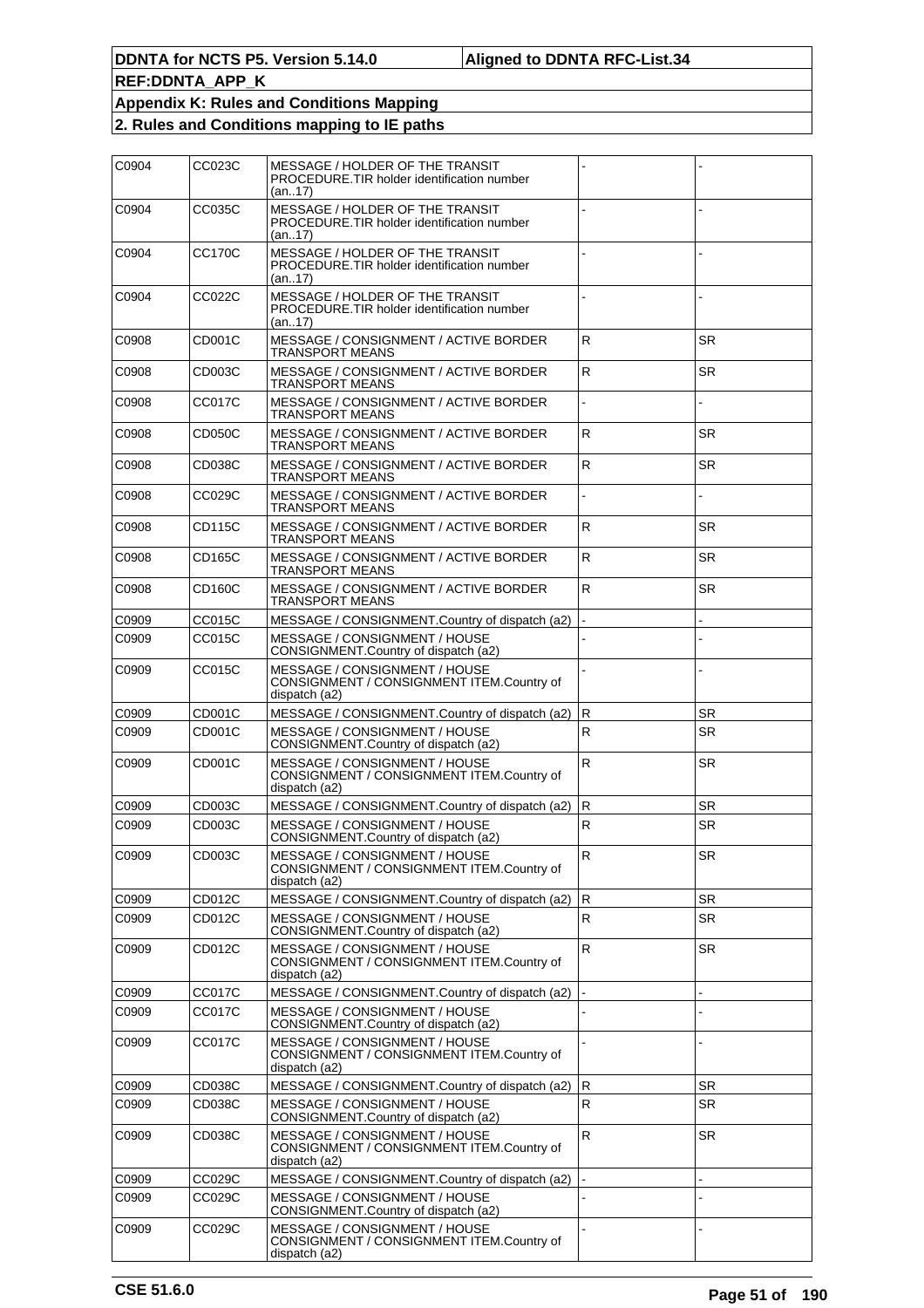| C0909 | CC013C        | MESSAGE / CONSIGNMENT.Country of dispatch (a2)                                                           |                |           |
|-------|---------------|----------------------------------------------------------------------------------------------------------|----------------|-----------|
| C0909 | CC013C        | MESSAGE / CONSIGNMENT / HOUSE<br>CONSIGNMENT.Country of dispatch (a2)                                    |                |           |
| C0909 | CC013C        | MESSAGE / CONSIGNMENT / HOUSE<br>CONSIGNMENT / CONSIGNMENT ITEM.Country of<br>dispatch (a2)              |                |           |
| C0930 | CD018C        | MESSAGE / TRANSIT OPERATION. Other things to<br>report $(an512)$                                         | $\mathsf R$    | <b>SR</b> |
| C0930 | CD018C        | MESSAGE / CONSIGNMENT                                                                                    | ${\sf R}$      | <b>SR</b> |
| C0930 | CC017C        | MESSAGE / TRANSIT OPERATION. Other things to<br>report $(an512)$                                         |                |           |
| C0930 | <b>CC017C</b> | MESSAGE / CONSIGNMENT                                                                                    |                |           |
| E1101 | CD001C        | MESSAGE / RISK ANALYSIS IDENTIFICATION /<br>RISK ANALYSIS / RISK ANALYSIS RESULT.Code<br>(an17)          | $\mathsf R$    | <b>SR</b> |
| E1101 | CD003C        | MESSAGE / RISK ANALYSIS IDENTIFICATION /<br>RISK ANALYSIS / RISK ANALYSIS RESULT.Code<br>(an17)          | $\mathsf R$    | <b>SR</b> |
| E1101 | CD050C        | MESSAGE / RISK ANALYSIS IDENTIFICATION /<br>RISK ANALYSIS / RISK ANALYSIS RESULT.Code<br>(an17)          | R              | <b>SR</b> |
| E1101 | CD038C        | MESSAGE / RISK ANALYSIS IDENTIFICATION /<br>RISK ANALYSIS / RISK ANALYSIS RESULT.Code<br>(an17)          | $\mathsf R$    | <b>SR</b> |
| E1101 | CD115C        | MESSAGE / RISK ANALYSIS IDENTIFICATION /<br>RISK ANALYSIS / RISK ANALYSIS RESULT.Code<br>(an17)          | $\mathsf R$    | <b>SR</b> |
| E1101 | CD165C        | MESSAGE / RISK ANALYSIS IDENTIFICATION /<br>RISK ANALYSIS / RISK ANALYSIS RESULT.Code<br>(an17)          | R              | <b>SR</b> |
| E1101 | CD160C        | MESSAGE / RISK ANALYSIS IDENTIFICATION /<br>RISK ANALYSIS / RISK ANALYSIS RESULT.Code<br>(an17)          | $\mathsf R$    | <b>SR</b> |
| E1102 | CC015C        | MESSAGE / CONSIGNMENT / CONSIGNEE /<br>ADDRESS.Postcode (an17)                                           |                |           |
| E1102 | CC015C        | MESSAGE / CONSIGNMENT / CONSIGNOR /<br>ADDRESS.Postcode (an17)                                           |                |           |
| E1102 | CC015C        | MESSAGE / CONSIGNMENT / LOCATION OF<br>GOODS / ADDRESS.Postcode (an17)                                   |                |           |
| E1102 | CC015C        | MESSAGE / CONSIGNMENT / HOUSE<br>CONSIGNMENT / CONSIGNMENT ITEM /<br>CONSIGNEE / ADDRESS.Postcode (an17) |                |           |
| E1102 | CC015C        | MESSAGE / HOLDER OF THE TRANSIT<br>PROCEDURE / ADDRESS.Postcode (an17)                                   |                |           |
| E1102 | CD001C        | MESSAGE / CONSIGNMENT / CONSIGNEE /<br>ADDRESS.Postcode (an17)                                           | $\mathsf{R}$   | <b>SR</b> |
| E1102 | CD001C        | MESSAGE / CONSIGNMENT / CONSIGNOR /<br>ADDRESS.Postcode (an17)                                           | $\mathsf R$    | <b>SR</b> |
| E1102 | CD001C        | MESSAGE / CONSIGNMENT / HOUSE<br>CONSIGNMENT / CONSIGNMENT ITEM /<br>CONSIGNEE / ADDRESS.Postcode (an17) | $\mathsf R$    | <b>SR</b> |
| E1102 | CD001C        | MESSAGE / HOLDER OF THE TRANSIT<br>PROCEDURE / ADDRESS.Postcode (an17)                                   | $\mathsf{R}$   | <b>SR</b> |
| E1102 | CD142C        | MESSAGE / CONSIGNMENT / CONSIGNEE<br>(ACTUAL) / ADDRESS.Postcode (an17)                                  | $\overline{R}$ | SR.       |
| E1102 | CD003C        | MESSAGE / CONSIGNMENT / CONSIGNEE /<br>ADDRESS.Postcode (an17)                                           | $\mathsf R$    | <b>SR</b> |
| E1102 | CD003C        | MESSAGE / CONSIGNMENT / CONSIGNOR /<br>ADDRESS.Postcode (an17)                                           | $\mathsf R$    | SR.       |
| E1102 | CD003C        | MESSAGE / CONSIGNMENT / HOUSE<br>CONSIGNMENT / CONSIGNMENT ITEM /<br>CONSIGNEE / ADDRESS.Postcode (an17) | $\overline{R}$ | SR.       |
| E1102 | CD003C        | MESSAGE / HOLDER OF THE TRANSIT<br>PROCEDURE / ADDRESS.Postcode (an17)                                   | R              | <b>SR</b> |
| E1102 | CD012C        | MESSAGE / CONSIGNMENT / CONSIGNEE /<br>ADDRESS.Postcode (an17)                                           | $\overline{R}$ | <b>SR</b> |
| E1102 | CD012C        | MESSAGE / CONSIGNMENT / CONSIGNOR /<br>ADDRESS.Postcode (an17)                                           | R              | <b>SR</b> |
| E1102 | CD012C        | MESSAGE / CONSIGNMENT / HOUSE<br>CONSIGNMENT / CONSIGNMENT ITEM /<br>CONSIGNEE / ADDRESS.Postcode (an17) | R              | SR.       |
| E1102 | CD012C        | MESSAGE / HOLDER OF THE TRANSIT<br>PROCEDURE / ADDRESS.Postcode (an17)                                   | $\mathsf R$    | <b>SR</b> |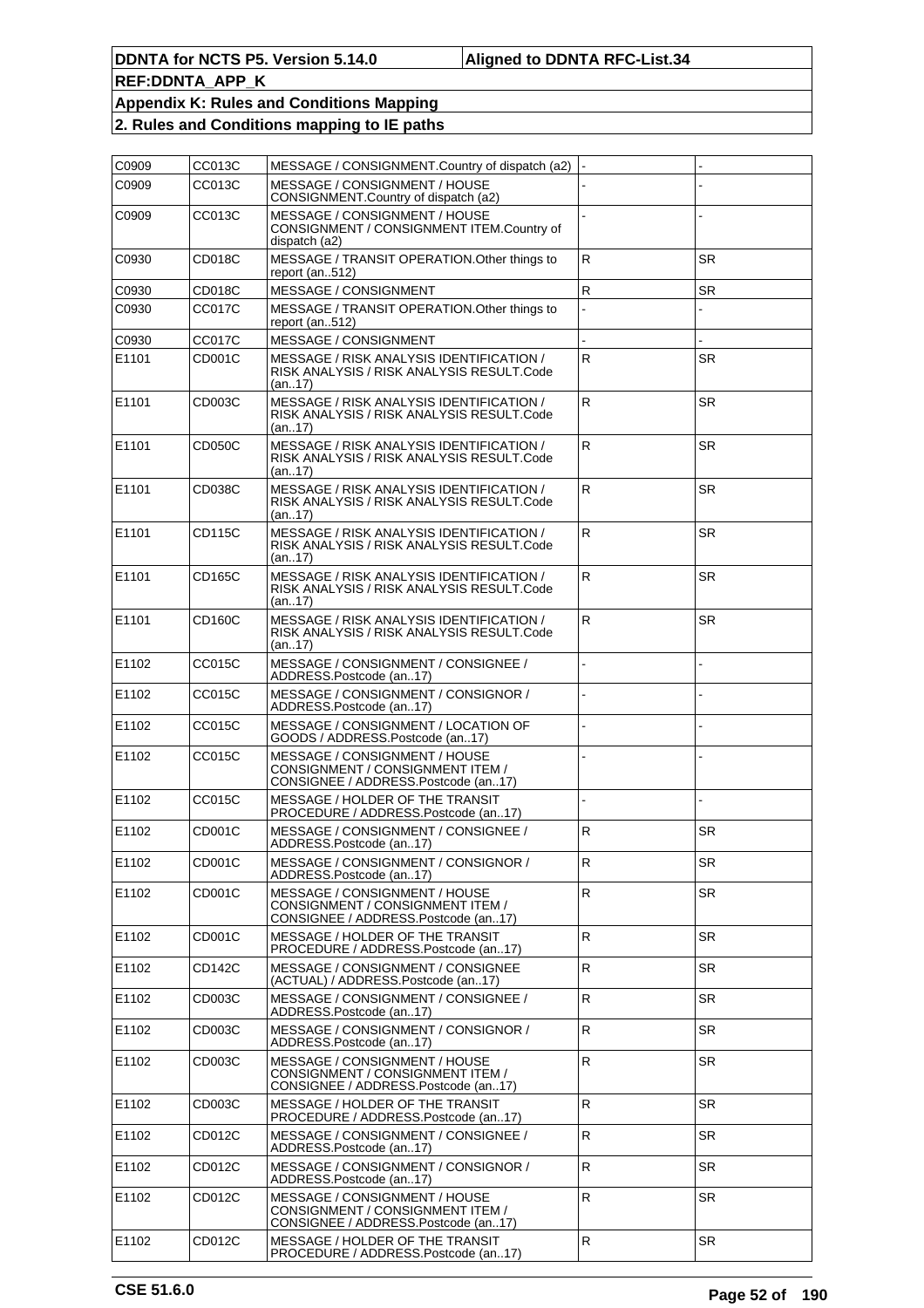| E1102 | CD050C        | MESSAGE / CONSIGNMENT / CONSIGNEE /<br>ADDRESS.Postcode (an17)                                             | $\mathsf{R}$ | <b>SR</b> |
|-------|---------------|------------------------------------------------------------------------------------------------------------|--------------|-----------|
| E1102 | CD050C        | MESSAGE / CONSIGNMENT / CONSIGNOR /<br>ADDRESS.Postcode (an17)                                             | $\mathsf{R}$ | <b>SR</b> |
| E1102 | CD050C        | MESSAGE / CONSIGNMENT / HOUSE<br>CONSIGNMENT / CONSIGNMENT ITEM /<br>CONSIGNEE / ADDRESS.Postcode (an.,17) | $\mathsf{R}$ | <b>SR</b> |
| E1102 | CD050C        | MESSAGE / HOLDER OF THE TRANSIT<br>PROCEDURE / ADDRESS.Postcode (an17)                                     | $\mathsf{R}$ | <b>SR</b> |
| E1102 | CD038C        | MESSAGE / CONSIGNMENT / CONSIGNEE /<br>ADDRESS.Postcode (an17)                                             | ${\sf R}$    | <b>SR</b> |
| E1102 | CD038C        | MESSAGE / CONSIGNMENT / CONSIGNOR /<br>ADDRESS.Postcode (an17)                                             | ${\sf R}$    | <b>SR</b> |
| E1102 | CD038C        | MESSAGE / CONSIGNMENT / HOUSE<br>CONSIGNMENT / CONSIGNMENT ITEM /<br>CONSIGNEE / ADDRESS.Postcode (an17)   | ${\sf R}$    | <b>SR</b> |
| E1102 | CD038C        | MESSAGE / HOLDER OF THE TRANSIT<br>PROCEDURE / ADDRESS.Postcode (an17)                                     | ${\sf R}$    | <b>SR</b> |
| E1102 | CC013C        | MESSAGE / CONSIGNMENT / CONSIGNEE /<br>ADDRESS.Postcode (an17)                                             |              |           |
| E1102 | CC013C        | MESSAGE / CONSIGNMENT / CONSIGNOR /<br>ADDRESS.Postcode (an17)                                             |              |           |
| E1102 | CC013C        | MESSAGE / CONSIGNMENT / LOCATION OF<br>GOODS / ADDRESS.Postcode (an17)                                     |              |           |
| E1102 | CC013C        | MESSAGE / CONSIGNMENT / HOUSE<br>CONSIGNMENT / CONSIGNMENT ITEM /<br>CONSIGNEE / ADDRESS.Postcode (an17)   |              |           |
| E1102 | CC013C        | MESSAGE / HOLDER OF THE TRANSIT<br>PROCEDURE / ADDRESS.Postcode (an.,17)                                   |              |           |
| E1102 | CD115C        | MESSAGE / CONSIGNMENT / CONSIGNEE /<br>ADDRESS.Postcode (an17)                                             | $\mathsf{R}$ | <b>SR</b> |
| E1102 | CD115C        | MESSAGE / CONSIGNMENT / CONSIGNOR /<br>ADDRESS.Postcode (an17)                                             | $\mathsf{R}$ | <b>SR</b> |
| E1102 | CD115C        | MESSAGE / CONSIGNMENT / HOUSE<br>CONSIGNMENT / CONSIGNMENT ITEM /<br>CONSIGNEE / ADDRESS.Postcode (an17)   | ${\sf R}$    | <b>SR</b> |
| E1102 | CD115C        | MESSAGE / HOLDER OF THE TRANSIT<br>PROCEDURE / ADDRESS.Postcode (an17)                                     | $\mathsf{R}$ | <b>SR</b> |
| E1102 | CD165C        | MESSAGE / CONSIGNMENT / CONSIGNEE /<br>ADDRESS.Postcode (an17)                                             | $\mathsf R$  | <b>SR</b> |
| E1102 | CD165C        | MESSAGE / CONSIGNMENT / CONSIGNOR /<br>ADDRESS.Postcode (an17)                                             | $\mathsf{R}$ | <b>SR</b> |
| E1102 | CD165C        | MESSAGE / CONSIGNMENT / HOUSE<br>CONSIGNMENT / CONSIGNMENT ITEM /<br>CONSIGNEE / ADDRESS.Postcode (an17)   | $\mathsf{R}$ | SR.       |
| E1102 | CD165C        | MESSAGE / HOLDER OF THE TRANSIT<br>PROCEDURE / ADDRESS.Postcode (an17)                                     | ${\sf R}$    | SR        |
| E1102 | <b>CD160C</b> | MESSAGE / CONSIGNMENT / CONSIGNEE /<br>ADDRESS.Postcode (an17)                                             | R            | SR        |
| E1102 | CD160C        | MESSAGE / CONSIGNMENT / CONSIGNOR /<br>ADDRESS.Postcode (an17)                                             | $\mathsf R$  | <b>SR</b> |
| E1102 | CD160C        | MESSAGE / CONSIGNMENT / HOUSE<br>CONSIGNMENT / CONSIGNMENT ITEM /<br>CONSIGNEE / ADDRESS.Postcode (an17)   | ${\sf R}$    | <b>SR</b> |
| E1102 | CD160C        | MESSAGE / HOLDER OF THE TRANSIT<br>PROCEDURE / ADDRESS.Postcode (an17)                                     | $\mathsf R$  | <b>SR</b> |
| E1102 | CD150C        | MESSAGE / GUARANTEE REFERENCE /<br>GUARANTOR / ADDRESS. Postcode (an17)                                    | ${\sf R}$    | <b>SR</b> |
| E1102 | CD151C        | MESSAGE / GUARANTEE REFERENCE /<br>GUARANTOR / ADDRESS.Postcode (an17)                                     | $\mathsf{R}$ | SR        |
| E1103 | CC015C        | MESSAGE / CONSIGNMENT / DEPARTURE<br>TRANSPORT MEANS.Identification number (an35)                          |              |           |
| E1103 | CC015C        | MESSAGE / CONSIGNMENT / ACTIVE BORDER<br>TRANSPORT MEANS.Identification number (an35)                      |              |           |
| E1103 | CD001C        | MESSAGE / CONSIGNMENT / DEPARTURE<br>TRANSPORT MEANS.Identification number (an35)                          | R            | <b>SR</b> |
| E1103 | CD001C        | MESSAGE / CONSIGNMENT / ACTIVE BORDER<br>TRANSPORT MEANS.Identification number (an35)                      | R            | <b>SR</b> |
| E1103 | CD003C        | MESSAGE / CONSIGNMENT / DEPARTURE<br>TRANSPORT MEANS.Identification number (an35)                          | $\mathsf{R}$ | <b>SR</b> |
| E1103 | CD003C        | MESSAGE / CONSIGNMENT / ACTIVE BORDER<br>TRANSPORT MEANS.Identification number (an35)                      | R            | SR        |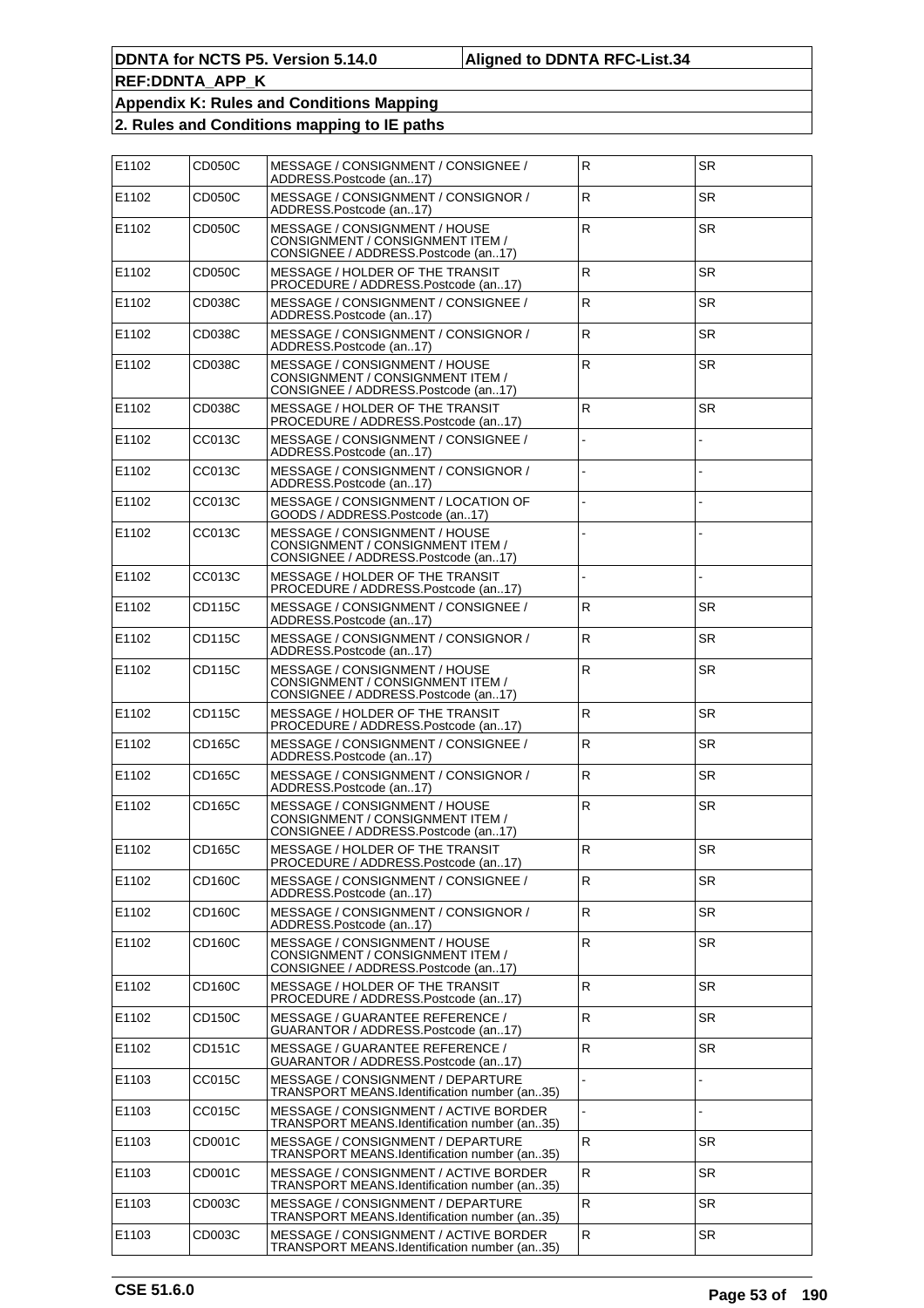| E1103 | CD012C        | MESSAGE / CONSIGNMENT / DEPARTURE<br>TRANSPORT MEANS.Identification number (an35)                                    | R.           | <b>SR</b> |
|-------|---------------|----------------------------------------------------------------------------------------------------------------------|--------------|-----------|
| E1103 | CD050C        | MESSAGE / CONSIGNMENT / DEPARTURE<br>TRANSPORT MEANS.Identification number (an35)                                    | R            | <b>SR</b> |
| E1103 | CD050C        | MESSAGE / CONSIGNMENT / ACTIVE BORDER<br>TRANSPORT MEANS.Identification number (an35)                                | ${\sf R}$    | <b>SR</b> |
| E1103 | CD038C        | MESSAGE / CONSIGNMENT / DEPARTURE<br>TRANSPORT MEANS.Identification number (an35)                                    | ${\sf R}$    | <b>SR</b> |
| E1103 | CD038C        | MESSAGE / CONSIGNMENT / ACTIVE BORDER<br>TRANSPORT MEANS.Identification number (an35)                                | $\mathsf R$  | <b>SR</b> |
| E1103 | CD038C        | MESSAGE / CONSIGNMENT / INCIDENT /<br>TRANSHIPMENT / TRANSPORT<br>MEANS.Identification number (an35)                 | ${\sf R}$    | <b>SR</b> |
| E1103 | CC013C        | MESSAGE / CONSIGNMENT / DEPARTURE<br>TRANSPORT MEANS.Identification number (an35)                                    |              |           |
| E1103 | CC013C        | MESSAGE / CONSIGNMENT / ACTIVE BORDER<br>TRANSPORT MEANS.Identification number (an35)                                |              |           |
| E1103 | <b>CD115C</b> | MESSAGE / CONSIGNMENT / DEPARTURE<br>TRANSPORT MEANS.Identification number (an35)                                    | $\mathsf{R}$ | <b>SR</b> |
| E1103 | CD115C        | MESSAGE / CONSIGNMENT / ACTIVE BORDER<br>TRANSPORT MEANS.Identification number (an35)                                | R            | <b>SR</b> |
| E1103 | CD165C        | MESSAGE / CONSIGNMENT / DEPARTURE<br>TRANSPORT MEANS.Identification number (an35)                                    | $\mathsf R$  | <b>SR</b> |
| E1103 | CD165C        | MESSAGE / CONSIGNMENT / ACTIVE BORDER<br>TRANSPORT MEANS.Identification number (an35)                                | $\mathsf{R}$ | <b>SR</b> |
| E1103 | CD160C        | MESSAGE / CONSIGNMENT / DEPARTURE<br>TRANSPORT MEANS.Identification number (an35)                                    | R            | SR.       |
| E1103 | CD160C        | MESSAGE / CONSIGNMENT / ACTIVE BORDER<br>TRANSPORT MEANS.Identification number (an35)                                | $\mathsf R$  | <b>SR</b> |
| E1104 | CC015C        | MESSAGE / CONSIGNMENT / CONSIGNEE.Name<br>(an70)                                                                     |              |           |
| E1104 | CC015C        | MESSAGE / CONSIGNMENT / CONSIGNEE /<br>ADDRESS.Street and number (an70)                                              |              |           |
| E1104 | CC015C        | MESSAGE / CONSIGNMENT / CONSIGNOR.Name<br>(an70)                                                                     |              |           |
| E1104 | CC015C        | MESSAGE / CONSIGNMENT / CONSIGNOR /<br>ADDRESS.Street and number (an70)                                              |              |           |
| E1104 | CC015C        | MESSAGE / CONSIGNMENT / LOCATION OF<br>GOODS / ADDRESS.Street and number (an70)                                      |              |           |
| E1104 | CC015C        | MESSAGE / CONSIGNMENT / HOUSE<br>CONSIGNMENT / CONSIGNMENT ITEM /<br>CONSIGNEE.Name (an70)                           |              |           |
| E1104 | CC015C        | MESSAGE / CONSIGNMENT / HOUSE<br>CONSIGNMENT / CONSIGNMENT ITEM /<br>CONSIGNEE / ADDRESS. Street and number (an70)   |              |           |
| E1104 | CC015C        | MESSAGE / HOLDER OF THE TRANSIT<br>PROCEDURE.Name (an70)                                                             |              |           |
| E1104 | CC015C        | MESSAGE / HOLDER OF THE TRANSIT<br>PROCEDURE / ADDRESS. Street and number (an70)                                     |              |           |
| E1104 | CC015C        | MESSAGE / CONSIGNMENT / HOUSE<br>CONSIGNMENT / CONSIGNMENT ITEM /<br>SUPPORTING DOCUMENT Reference number<br>(an70)  |              |           |
| E1104 | CC015C        | MESSAGE / CONSIGNMENT / HOUSE<br>CONSIGNMENT / CONSIGNMENT ITEM / PREVIOUS<br>DOCUMENT.Reference number (an70)       |              |           |
| E1104 | CC015C        | MESSAGE / CONSIGNMENT / HOUSE<br>CONSIGNMENT / CONSIGNMENT ITEM /<br>ADDITIONAL REFERENCE.Reference number<br>(an70) |              |           |
| E1104 | CC015C        | MESSAGE / CONSIGNMENT / HOUSE<br>CONSIGNMENT / CONSIGNMENT ITEM /<br>TRANSPORT DOCUMENT.Reference number (an70)      |              |           |
| E1104 | CD001C        | MESSAGE / CONSIGNMENT / CONSIGNEE.Name<br>(an70)                                                                     | R.           | <b>SR</b> |
| E1104 | CD001C        | MESSAGE / CONSIGNMENT / CONSIGNEE /<br>ADDRESS.Street and number (an70)                                              | $\mathsf{R}$ | <b>SR</b> |
| E1104 | CD001C        | MESSAGE / CONSIGNMENT / CONSIGNOR.Name<br>(an70)                                                                     | R            | SR.       |
| E1104 | CD001C        | MESSAGE / CONSIGNMENT / CONSIGNOR /<br>ADDRESS.Street and number (an70)                                              | $\mathsf{R}$ | SR.       |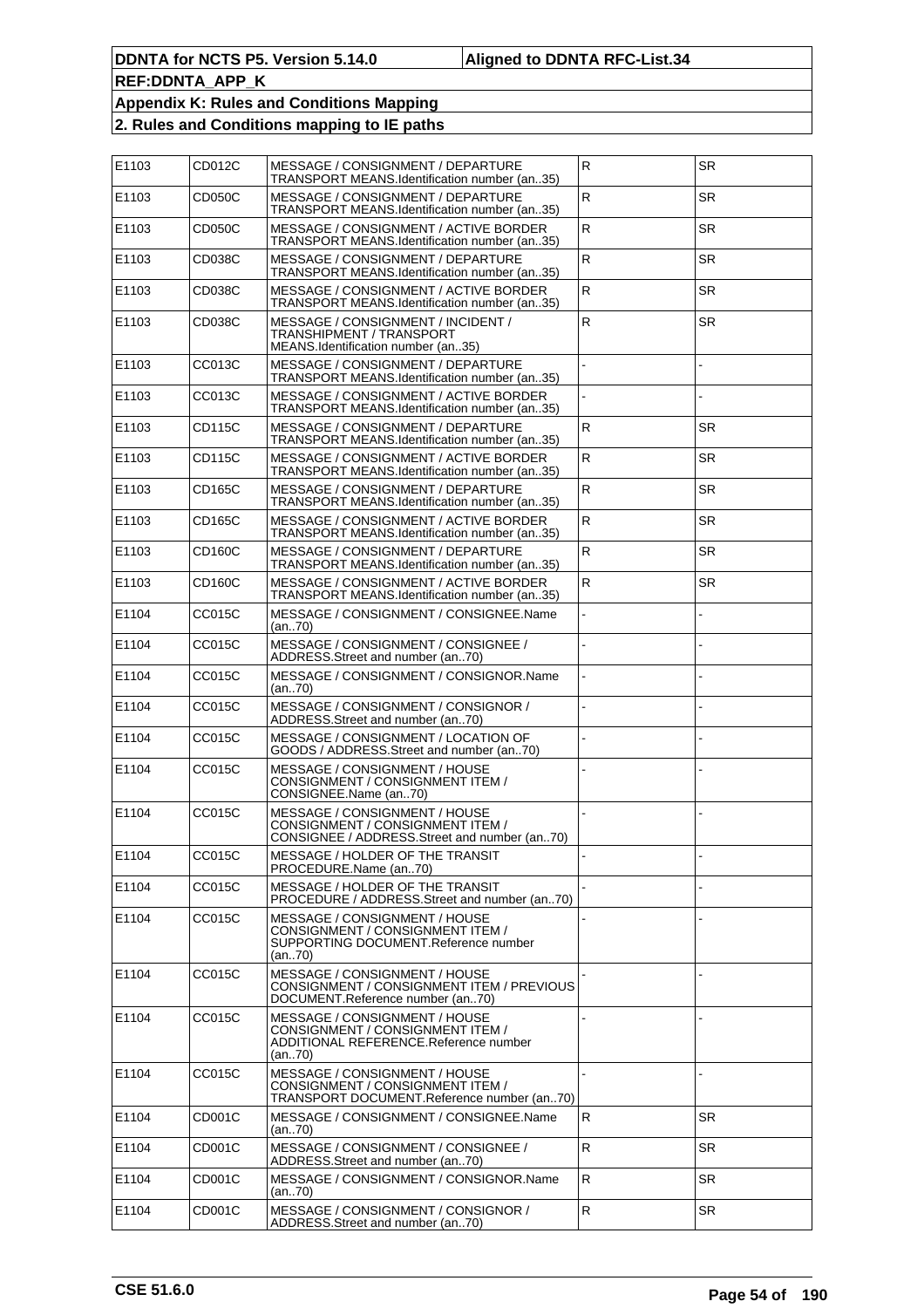| E1104 | CD001C        | MESSAGE / CONSIGNMENT / HOUSE<br>CONSIGNMENT / CONSIGNMENT ITEM /<br>CONSIGNEE.Name (an70)                           | R            | <b>SR</b> |
|-------|---------------|----------------------------------------------------------------------------------------------------------------------|--------------|-----------|
| E1104 | CD001C        | MESSAGE / CONSIGNMENT / HOUSE<br>CONSIGNMENT / CONSIGNMENT ITEM /<br>CONSIGNEE / ADDRESS.Street and number (an70)    | ${\sf R}$    | <b>SR</b> |
| E1104 | CD001C        | MESSAGE / HOLDER OF THE TRANSIT<br>PROCEDURE.Name (an70)                                                             | $\mathsf R$  | <b>SR</b> |
| E1104 | CD001C        | MESSAGE / HOLDER OF THE TRANSIT<br>PROCEDURE / ADDRESS. Street and number (an70)                                     | R.           | <b>SR</b> |
| E1104 | CD001C        | MESSAGE / CONSIGNMENT / HOUSE<br>CONSIGNMENT / CONSIGNMENT ITEM /<br>SUPPORTING DOCUMENT.Reference number<br>(an70)  | R.           | <b>SR</b> |
| E1104 | CD001C        | MESSAGE / CONSIGNMENT / HOUSE<br>CONSIGNMENT / CONSIGNMENT ITEM / PREVIOUS<br>DOCUMENT.Reference number (an70)       | R            | <b>SR</b> |
| E1104 | CD001C        | MESSAGE / CONSIGNMENT / HOUSE<br>CONSIGNMENT / CONSIGNMENT ITEM /<br>ADDITIONAL REFERENCE.Reference number<br>(an70) | $\mathsf{R}$ | <b>SR</b> |
| E1104 | CD001C        | MESSAGE / CONSIGNMENT / HOUSE<br>CONSIGNMENT / CONSIGNMENT ITEM /<br>TRANSPORT DOCUMENT.Reference number (an70)      | $\mathsf{R}$ | <b>SR</b> |
| E1104 | CD142C        | MESSAGE / CONSIGNMENT / CONSIGNEE<br>(ACTUAL).Name (an70)                                                            | R            | <b>SR</b> |
| E1104 | <b>CD142C</b> | MESSAGE / CONSIGNMENT / CONSIGNEE<br>(ACTUAL) / ADDRESS.Street and number (an70)                                     | $\mathsf{R}$ | <b>SR</b> |
| E1104 | CD003C        | MESSAGE / CONSIGNMENT / CONSIGNEE.Name<br>(an70)                                                                     | R            | <b>SR</b> |
| E1104 | CD003C        | MESSAGE / CONSIGNMENT / CONSIGNEE /<br>ADDRESS.Street and number (an70)                                              | ${\sf R}$    | <b>SR</b> |
| E1104 | CD003C        | MESSAGE / CONSIGNMENT / CONSIGNOR.Name<br>(an70)                                                                     | $\mathsf{R}$ | <b>SR</b> |
| E1104 | CD003C        | MESSAGE / CONSIGNMENT / CONSIGNOR /<br>ADDRESS. Street and number (an70)                                             | $\mathsf{R}$ | <b>SR</b> |
| E1104 | CD003C        | MESSAGE / CONSIGNMENT / HOUSE<br>CONSIGNMENT / CONSIGNMENT ITEM /<br>CONSIGNEE.Name (an70)                           | ${\sf R}$    | <b>SR</b> |
| E1104 | CD003C        | MESSAGE / CONSIGNMENT / HOUSE<br>CONSIGNMENT / CONSIGNMENT ITEM /<br>CONSIGNEE / ADDRESS. Street and number (an70)   | ${\sf R}$    | <b>SR</b> |
| E1104 | CD003C        | MESSAGE / HOLDER OF THE TRANSIT<br>PROCEDURE.Name (an70)                                                             | $\mathsf{R}$ | <b>SR</b> |
| E1104 | CD003C        | MESSAGE / HOLDER OF THE TRANSIT<br>PROCEDURE / ADDRESS. Street and number (an70)                                     | R            | <b>SR</b> |
| E1104 | CD003C        | MESSAGE / CONSIGNMENT / HOUSE<br>CONSIGNMENT / CONSIGNMENT ITEM /<br>SUPPORTING DOCUMENT.Reference number<br>(an70)  | $\mathsf{R}$ | <b>SR</b> |
| E1104 | CD003C        | MESSAGE / CONSIGNMENT / HOUSE<br>CONSIGNMENT / CONSIGNMENT ITEM / PREVIOUS<br>DOCUMENT.Reference number (an70)       | $\mathsf R$  | <b>SR</b> |
| E1104 | CD003C        | MESSAGE / CONSIGNMENT / HOUSE<br>CONSIGNMENT / CONSIGNMENT ITEM /<br>ADDITIONAL REFERENCE.Reference number<br>(an70) | $\mathsf R$  | <b>SR</b> |
| E1104 | CD003C        | MESSAGE / CONSIGNMENT / HOUSE<br>CONSIGNMENT / CONSIGNMENT ITEM /<br>TRANSPORT DOCUMENT.Reference number (an70)      | R            | <b>SR</b> |
| E1104 | CD012C        | MESSAGE / CONSIGNMENT / CONSIGNEE.Name<br>(an70)                                                                     | R            | <b>SR</b> |
| E1104 | CD012C        | MESSAGE / CONSIGNMENT / CONSIGNEE /<br>ADDRESS.Street and number (an70)                                              | R            | <b>SR</b> |
| E1104 | CD012C        | MESSAGE / CONSIGNMENT / CONSIGNOR.Name<br>(an70)                                                                     | $\mathsf R$  | <b>SR</b> |
| E1104 | CD012C        | MESSAGE / CONSIGNMENT / CONSIGNOR /<br>ADDRESS. Street and number (an70)                                             | $\mathsf{R}$ | <b>SR</b> |
| E1104 | CD012C        | MESSAGE / CONSIGNMENT / HOUSE<br>CONSIGNMENT / CONSIGNMENT ITEM /<br>CONSIGNEE.Name (an70)                           | R            | SR        |
| E1104 | CD012C        | MESSAGE / CONSIGNMENT / HOUSE<br>CONSIGNMENT / CONSIGNMENT ITEM /<br>CONSIGNEE / ADDRESS. Street and number (an70)   | $\mathsf{R}$ | <b>SR</b> |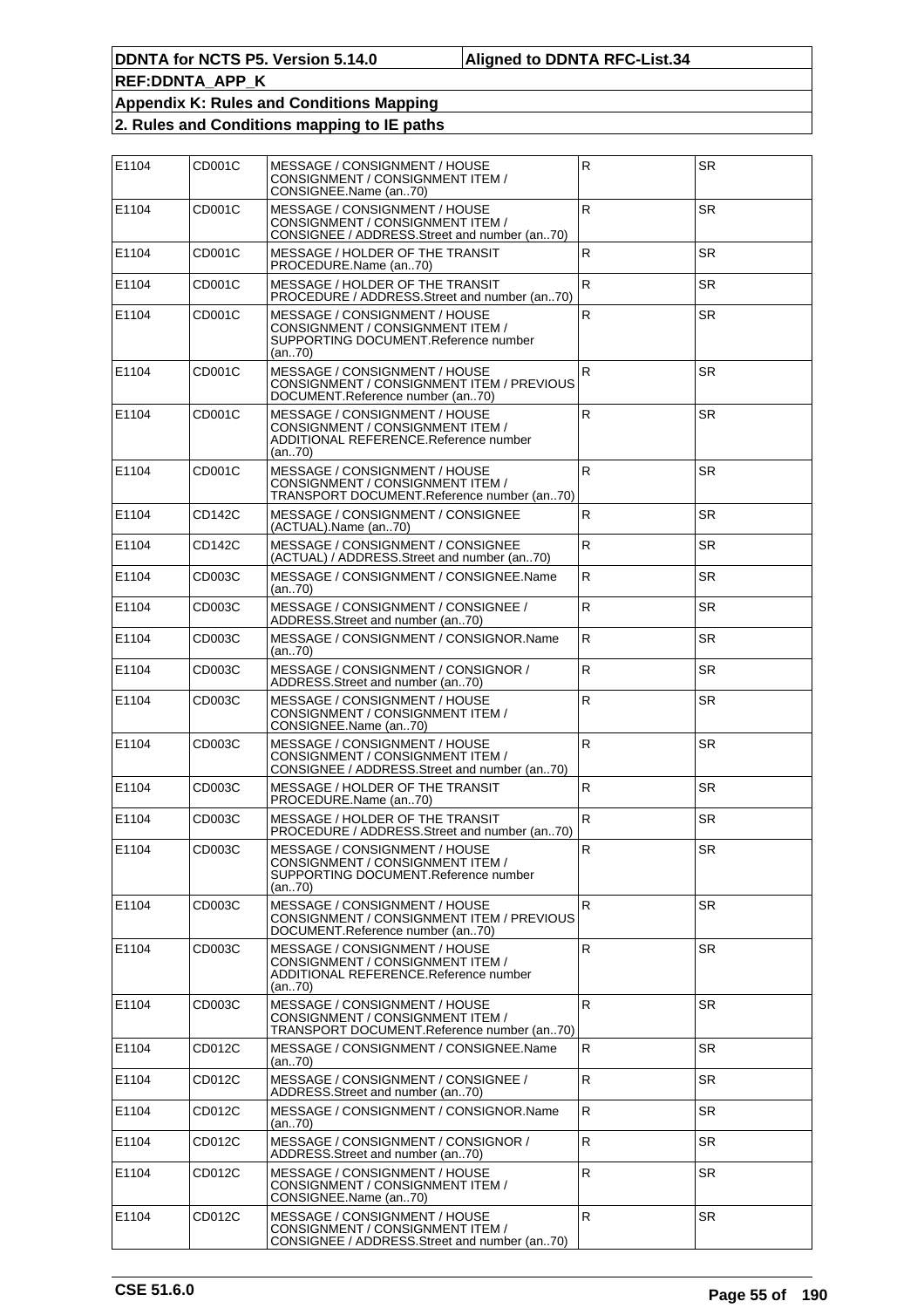| E1104 | CD012C | MESSAGE / HOLDER OF THE TRANSIT<br>PROCEDURE.Name (an70)                                                             | $\mathsf{R}$ | <b>SR</b> |
|-------|--------|----------------------------------------------------------------------------------------------------------------------|--------------|-----------|
| E1104 | CD012C | MESSAGE / HOLDER OF THE TRANSIT<br>PROCEDURE / ADDRESS. Street and number (an., 70)                                  | R.           | <b>SR</b> |
| E1104 | CD012C | MESSAGE / CONSIGNMENT / HOUSE<br>CONSIGNMENT / CONSIGNMENT ITEM /<br>SUPPORTING DOCUMENT.Reference number<br>(an70)  | R.           | <b>SR</b> |
| E1104 | CD012C | MESSAGE / CONSIGNMENT / HOUSE<br>CONSIGNMENT / CONSIGNMENT ITEM / PREVIOUS<br>DOCUMENT.Reference number (an70)       | R.           | <b>SR</b> |
| E1104 | CD012C | MESSAGE / CONSIGNMENT / HOUSE<br>CONSIGNMENT / CONSIGNMENT ITEM /<br>ADDITIONAL REFERENCE.Reference number<br>(an70) | $\mathsf{R}$ | <b>SR</b> |
| E1104 | CD012C | MESSAGE / CONSIGNMENT / HOUSE<br>CONSIGNMENT / CONSIGNMENT ITEM /<br>TRANSPORT DOCUMENT.Reference number (an70)      | $\mathsf{R}$ | <b>SR</b> |
| E1104 | CD050C | MESSAGE / CONSIGNMENT / CONSIGNEE.Name<br>(an70)                                                                     | R            | <b>SR</b> |
| E1104 | CD050C | MESSAGE / CONSIGNMENT / CONSIGNEE /<br>ADDRESS. Street and number (an70)                                             | $\mathsf{R}$ | <b>SR</b> |
| E1104 | CD050C | MESSAGE / CONSIGNMENT / CONSIGNOR.Name<br>(an70)                                                                     | R            | <b>SR</b> |
| E1104 | CD050C | MESSAGE / CONSIGNMENT / CONSIGNOR /<br>ADDRESS. Street and number (an70)                                             | $\mathsf{R}$ | <b>SR</b> |
| E1104 | CD050C | MESSAGE / CONSIGNMENT / HOUSE<br>CONSIGNMENT / CONSIGNMENT ITEM /<br>CONSIGNEE.Name (an70)                           | $\mathsf{R}$ | SR.       |
| E1104 | CD050C | MESSAGE / CONSIGNMENT / HOUSE<br>CONSIGNMENT / CONSIGNMENT ITEM /<br>CONSIGNEE / ADDRESS. Street and number (an70)   | ${\sf R}$    | <b>SR</b> |
| E1104 | CD050C | MESSAGE / HOLDER OF THE TRANSIT<br>PROCEDURE.Name (an70)                                                             | $\mathsf{R}$ | <b>SR</b> |
| E1104 | CD050C | MESSAGE / HOLDER OF THE TRANSIT<br>PROCEDURE / ADDRESS.Street and number (an70)                                      | R            | <b>SR</b> |
| E1104 | CD050C | MESSAGE / CONSIGNMENT / HOUSE<br>CONSIGNMENT / CONSIGNMENT ITEM /<br>SUPPORTING DOCUMENT.Reference number<br>(an70)  | R.           | SR.       |
| E1104 | CD050C | MESSAGE / CONSIGNMENT / HOUSE<br>CONSIGNMENT / CONSIGNMENT ITEM / PREVIOUS<br>DOCUMENT.Reference number (an70)       | R.           | <b>SR</b> |
| E1104 | CD050C | MESSAGE / CONSIGNMENT / HOUSE<br>CONSIGNMENT / CONSIGNMENT ITEM /<br>ADDITIONAL REFERENCE.Reference number<br>(an70) | $\mathsf{R}$ | <b>SR</b> |
| E1104 | CD050C | MESSAGE / CONSIGNMENT / HOUSE<br>CONSIGNMENT / CONSIGNMENT ITEM /<br>TRANSPORT DOCUMENT.Reference number (an70)      | R            | SR        |
| E1104 | CD038C | MESSAGE / CONSIGNMENT / CONSIGNEE.Name<br>(an70)                                                                     | R            | <b>SR</b> |
| E1104 | CD038C | MESSAGE / CONSIGNMENT / CONSIGNEE /<br>ADDRESS. Street and number (an70)                                             | $\mathsf{R}$ | SR        |
| E1104 | CD038C | MESSAGE / CONSIGNMENT / CONSIGNOR.Name<br>(an70)                                                                     | R.           | SR.       |
| E1104 | CD038C | MESSAGE / CONSIGNMENT / CONSIGNOR /<br>ADDRESS. Street and number (an., 70)                                          | $\mathsf{R}$ | SR.       |
| E1104 | CD038C | MESSAGE / CONSIGNMENT / HOUSE<br>CONSIGNMENT / CONSIGNMENT ITEM /<br>CONSIGNEE.Name (an70)                           | $\mathsf{R}$ | SR        |
| E1104 | CD038C | MESSAGE / CONSIGNMENT / HOUSE<br>CONSIGNMENT / CONSIGNMENT ITEM /<br>CONSIGNEE / ADDRESS. Street and number (an 70)  | ${\sf R}$    | <b>SR</b> |
| E1104 | CD038C | MESSAGE / HOLDER OF THE TRANSIT<br>PROCEDURE.Name (an70)                                                             | R.           | <b>SR</b> |
| E1104 | CD038C | MESSAGE / HOLDER OF THE TRANSIT<br>PROCEDURE / ADDRESS. Street and number (an70)                                     | R.           | <b>SR</b> |
| E1104 | CD038C | MESSAGE / CONSIGNMENT / HOUSE<br>CONSIGNMENT / CONSIGNMENT ITEM /<br>SUPPORTING DOCUMENT.Reference number<br>(an70)  | $\mathsf{R}$ | SR        |
| E1104 | CD038C | MESSAGE / CONSIGNMENT / HOUSE<br>CONSIGNMENT / CONSIGNMENT ITEM / PREVIOUS<br>DOCUMENT.Reference number (an70)       | R            | <b>SR</b> |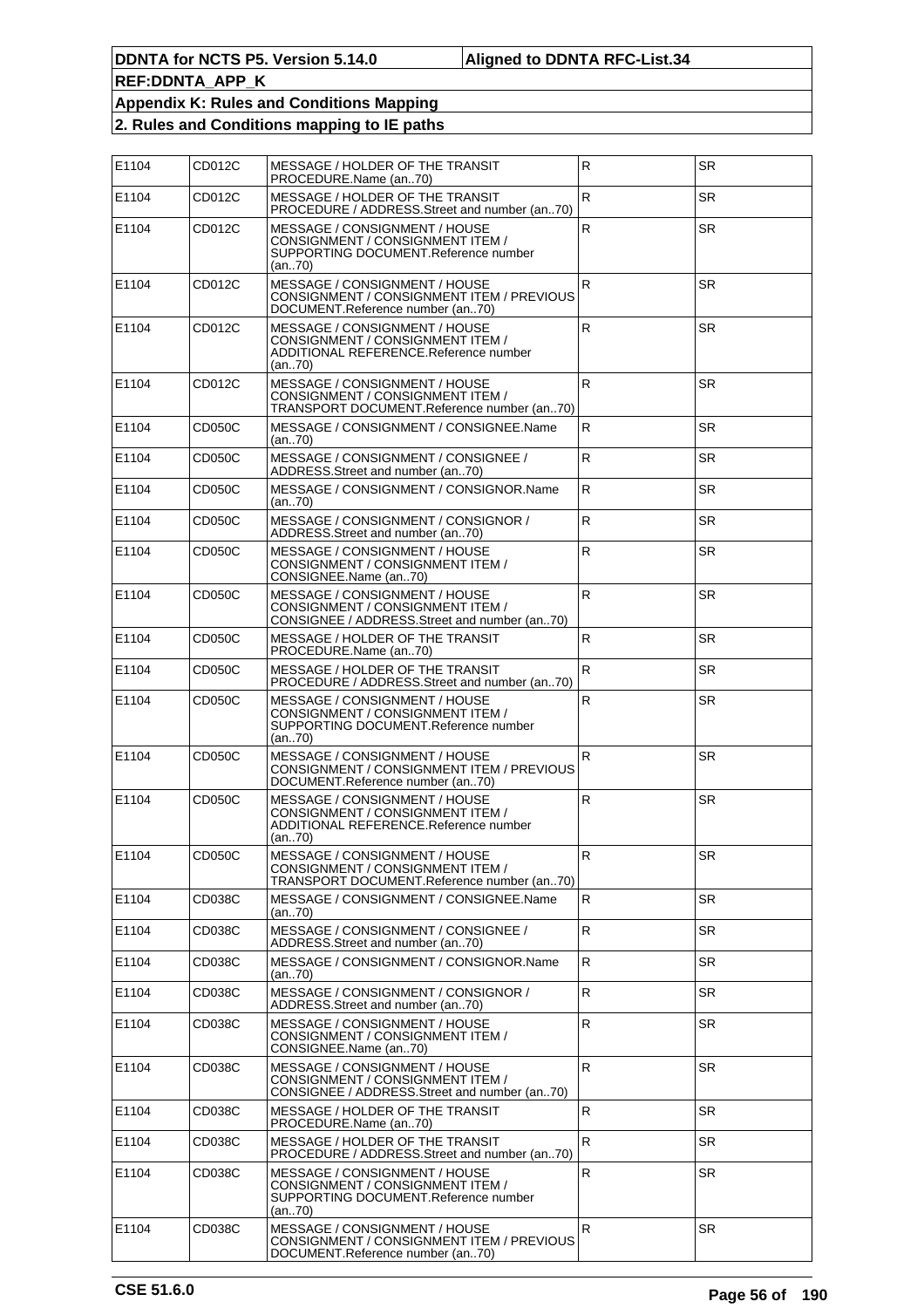| E1104 | CD038C        | MESSAGE / CONSIGNMENT / HOUSE<br>CONSIGNMENT / CONSIGNMENT ITEM /<br>ADDITIONAL REFERENCE.Reference number<br>(an70) | $\mathsf{R}$ | SR.       |
|-------|---------------|----------------------------------------------------------------------------------------------------------------------|--------------|-----------|
| E1104 | CD038C        | MESSAGE / CONSIGNMENT / HOUSE<br>CONSIGNMENT / CONSIGNMENT ITEM /<br>TRANSPORT DOCUMENT.Reference number (an70)      | $\mathsf{R}$ | SR.       |
| E1104 | CC013C        | MESSAGE / CONSIGNMENT / CONSIGNEE.Name<br>(an70)                                                                     |              |           |
| E1104 | CC013C        | MESSAGE / CONSIGNMENT / CONSIGNEE /<br>ADDRESS.Street and number (an70)                                              |              |           |
| E1104 | CC013C        | MESSAGE / CONSIGNMENT / CONSIGNOR.Name<br>(an70)                                                                     |              |           |
| E1104 | CC013C        | MESSAGE / CONSIGNMENT / CONSIGNOR /<br>ADDRESS.Street and number (an70)                                              |              |           |
| E1104 | CC013C        | MESSAGE / CONSIGNMENT / LOCATION OF<br>GOODS / ADDRESS.Street and number (an70)                                      |              |           |
| E1104 | CC013C        | MESSAGE / CONSIGNMENT / HOUSE<br>CONSIGNMENT / CONSIGNMENT ITEM /<br>CONSIGNEE.Name (an70)                           |              |           |
| E1104 | CC013C        | MESSAGE / CONSIGNMENT / HOUSE<br>CONSIGNMENT / CONSIGNMENT ITEM /<br>CONSIGNEE / ADDRESS.Street and number (an70)    |              |           |
| E1104 | CC013C        | MESSAGE / HOLDER OF THE TRANSIT<br>PROCEDURE.Name (an70)                                                             |              |           |
| E1104 | CC013C        | MESSAGE / HOLDER OF THE TRANSIT<br>PROCEDURE / ADDRESS. Street and number (an70)                                     |              |           |
| E1104 | CC013C        | MESSAGE / CONSIGNMENT / HOUSE<br>CONSIGNMENT / CONSIGNMENT ITEM /<br>SUPPORTING DOCUMENT Reference number<br>(an70)  |              |           |
| E1104 | CC013C        | MESSAGE / CONSIGNMENT / HOUSE<br>CONSIGNMENT / CONSIGNMENT ITEM / PREVIOUS<br>DOCUMENT.Reference number (an70)       |              |           |
| E1104 | CC013C        | MESSAGE / CONSIGNMENT / HOUSE<br>CONSIGNMENT / CONSIGNMENT ITEM /<br>ADDITIONAL REFERENCE.Reference number<br>(an70) |              |           |
| E1104 | CC013C        | MESSAGE / CONSIGNMENT / HOUSE<br>CONSIGNMENT / CONSIGNMENT ITEM /<br>TRANSPORT DOCUMENT.Reference number (an70)      |              |           |
| E1104 | CD115C        | MESSAGE / CONSIGNMENT / CONSIGNEE.Name<br>(an70)                                                                     | R            | <b>SR</b> |
| E1104 | CD115C        | MESSAGE / CONSIGNMENT / CONSIGNEE /<br>ADDRESS.Street and number (an70)                                              | $\mathsf R$  | <b>SR</b> |
| E1104 | CD115C        | MESSAGE / CONSIGNMENT / CONSIGNOR.Name<br>(an70)                                                                     | $\mathsf R$  | <b>SR</b> |
| E1104 | CD115C        | MESSAGE / CONSIGNMENT / CONSIGNOR /<br>ADDRESS.Street and number (an70)                                              | $\mathsf{R}$ | SR        |
| E1104 | CD115C        | MESSAGE / CONSIGNMENT / HOUSE<br>CONSIGNMENT / CONSIGNMENT ITEM /<br>CONSIGNEE.Name (an70)                           | $\mathsf R$  | SR.       |
| E1104 | <b>CD115C</b> | MESSAGE / CONSIGNMENT / HOUSE<br>CONSIGNMENT / CONSIGNMENT ITEM /<br>CONSIGNEE / ADDRESS.Street and number (an70)    | $\mathsf R$  | SR.       |
| E1104 | CD115C        | MESSAGE / HOLDER OF THE TRANSIT<br>PROCEDURE.Name (an70)                                                             | R            | <b>SR</b> |
| E1104 | CD115C        | MESSAGE / HOLDER OF THE TRANSIT<br>PROCEDURE / ADDRESS. Street and number (an70)                                     | R            | SR.       |
| E1104 | CD115C        | MESSAGE / CONSIGNMENT / HOUSE<br>CONSIGNMENT / CONSIGNMENT ITEM /<br>SUPPORTING DOCUMENT.Reference number<br>(an70)  | R            | SR        |
| E1104 | CD115C        | MESSAGE / CONSIGNMENT / HOUSE<br>CONSIGNMENT / CONSIGNMENT ITEM / PREVIOUS<br>DOCUMENT.Reference number (an70)       | R            | SR.       |
| E1104 | CD115C        | MESSAGE / CONSIGNMENT / HOUSE<br>CONSIGNMENT / CONSIGNMENT ITEM /<br>ADDITIONAL REFERENCE.Reference number<br>(an70) | $\mathsf{R}$ | SR.       |
| E1104 | CD115C        | MESSAGE / CONSIGNMENT / HOUSE<br>CONSIGNMENT / CONSIGNMENT ITEM /<br>TRANSPORT DOCUMENT.Reference number (an70)      | $\mathsf{R}$ | <b>SR</b> |
| E1104 | CD165C        | MESSAGE / CONSIGNMENT / CONSIGNEE.Name<br>(an70)                                                                     | R            | <b>SR</b> |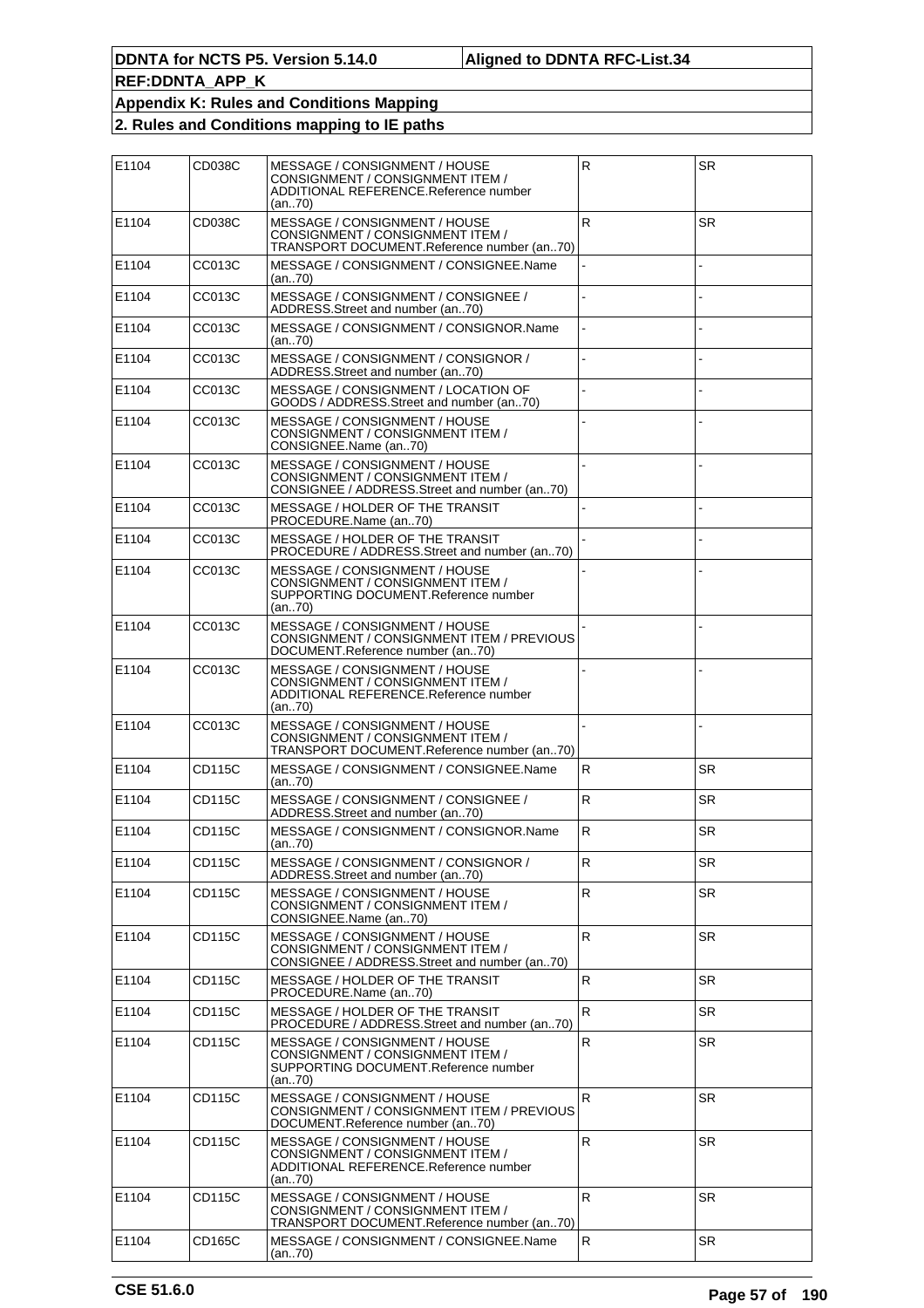| E1104 | CD165C        | MESSAGE / CONSIGNMENT / CONSIGNEE /<br>ADDRESS.Street and number (an70)                                              | R                       | SR.       |
|-------|---------------|----------------------------------------------------------------------------------------------------------------------|-------------------------|-----------|
| E1104 | CD165C        | MESSAGE / CONSIGNMENT / CONSIGNOR.Name<br>(an70)                                                                     | $\mathsf R$             | <b>SR</b> |
| E1104 | CD165C        | MESSAGE / CONSIGNMENT / CONSIGNOR /<br>ADDRESS. Street and number (an70)                                             | $\mathsf R$             | <b>SR</b> |
| E1104 | CD165C        | MESSAGE / CONSIGNMENT / HOUSE<br>CONSIGNMENT / CONSIGNMENT ITEM /<br>CONSIGNEE.Name (an70)                           | $\mathsf{R}$            | SR.       |
| E1104 | CD165C        | MESSAGE / CONSIGNMENT / HOUSE<br>CONSIGNMENT / CONSIGNMENT ITEM /<br>CONSIGNEE / ADDRESS.Street and number (an70)    | $\overline{\mathsf{R}}$ | <b>SR</b> |
| E1104 | CD165C        | MESSAGE / HOLDER OF THE TRANSIT<br>PROCEDURE.Name (an70)                                                             | $\overline{R}$          | <b>SR</b> |
| E1104 | CD165C        | MESSAGE / HOLDER OF THE TRANSIT<br>PROCEDURE / ADDRESS. Street and number (an70)                                     | $\mathsf R$             | <b>SR</b> |
| E1104 | CD165C        | MESSAGE / CONSIGNMENT / HOUSE<br>CONSIGNMENT / CONSIGNMENT ITEM /<br>SUPPORTING DOCUMENT.Reference number<br>(an70)  | R                       | <b>SR</b> |
| E1104 | CD165C        | MESSAGE / CONSIGNMENT / HOUSE<br>CONSIGNMENT / CONSIGNMENT ITEM / PREVIOUS<br>DOCUMENT.Reference number (an70)       | $\mathsf{R}$            | <b>SR</b> |
| E1104 | CD165C        | MESSAGE / CONSIGNMENT / HOUSE<br>CONSIGNMENT / CONSIGNMENT ITEM /<br>ADDITIONAL REFERENCE.Reference number<br>(an70) | R                       | <b>SR</b> |
| E1104 | CD165C        | MESSAGE / CONSIGNMENT / HOUSE<br>CONSIGNMENT / CONSIGNMENT ITEM /<br>TRANSPORT DOCUMENT.Reference number (an70)      | R                       | <b>SR</b> |
| E1104 | CD160C        | MESSAGE / CONSIGNMENT / CONSIGNEE.Name<br>(an70)                                                                     | $\overline{R}$          | <b>SR</b> |
| E1104 | CD160C        | MESSAGE / CONSIGNMENT / CONSIGNEE /<br>ADDRESS. Street and number (an70)                                             | R                       | <b>SR</b> |
| E1104 | CD160C        | MESSAGE / CONSIGNMENT / CONSIGNOR.Name<br>(an70)                                                                     | $\mathsf R$             | <b>SR</b> |
| E1104 | CD160C        | MESSAGE / CONSIGNMENT / CONSIGNOR /<br>ADDRESS.Street and number (an70)                                              | $\overline{R}$          | <b>SR</b> |
| E1104 | CD160C        | MESSAGE / CONSIGNMENT / HOUSE<br>CONSIGNMENT / CONSIGNMENT ITEM /<br>CONSIGNEE.Name (an70)                           | $\mathsf R$             | <b>SR</b> |
| E1104 | CD160C        | MESSAGE / CONSIGNMENT / HOUSE<br>CONSIGNMENT / CONSIGNMENT ITEM /<br>CONSIGNEE / ADDRESS.Street and number (an70)    | R                       | <b>SR</b> |
| E1104 | CD160C        | MESSAGE / HOLDER OF THE TRANSIT<br>PROCEDURE.Name (an70)                                                             | R                       | <b>SR</b> |
| E1104 | <b>CD160C</b> | MESSAGE / HOLDER OF THE TRANSIT<br>PROCEDURE / ADDRESS. Street and number (an70)                                     | $\mathsf R$             | <b>SR</b> |
| E1104 | CD160C        | MESSAGE / CONSIGNMENT / HOUSE<br>CONSIGNMENT / CONSIGNMENT ITEM /<br>SUPPORTING DOCUMENT.Reference number<br>(an70)  | R.                      | SR.       |
| E1104 | CD160C        | MESSAGE / CONSIGNMENT / HOUSE<br>CONSIGNMENT / CONSIGNMENT ITEM / PREVIOUS<br>DOCUMENT.Reference number (an70)       | $\mathsf R$             | <b>SR</b> |
| E1104 | CD160C        | MESSAGE / CONSIGNMENT / HOUSE<br>CONSIGNMENT / CONSIGNMENT ITEM /<br>ADDITIONAL REFERENCE.Reference number<br>(an70) | $\mathsf R$             | <b>SR</b> |
| E1104 | CD160C        | MESSAGE / CONSIGNMENT / HOUSE<br>CONSIGNMENT / CONSIGNMENT ITEM /<br>TRANSPORT DOCUMENT.Reference number (an70)      | $\mathsf R$             | <b>SR</b> |
| E1104 | CD150C        | MESSAGE / GUARANTEE REFERENCE /<br>GUARANTOR.Name (an70)                                                             | $\overline{R}$          | <b>SR</b> |
| E1104 | CD150C        | MESSAGE / GUARANTEE REFERENCE /<br>GUARANTOR / ADDRESS.Street and number (an70)                                      | $\mathsf R$             | <b>SR</b> |
| E1104 | CD151C        | MESSAGE / GUARANTEE REFERENCE /<br>GUARANTOR.Name (an70)                                                             | $\mathsf R$             | SR.       |
| E1104 | CD151C        | MESSAGE / GUARANTEE REFERENCE /<br>GUARANTOR / ADDRESS.Street and number (an70)                                      | $\mathsf R$             | <b>SR</b> |
| E1105 | CC015C        | MESSAGE / CONSIGNMENT / HOUSE<br>CONSIGNMENT / CONSIGNMENT ITEM /<br>PACKAGING. Shipping marks (an512)               |                         |           |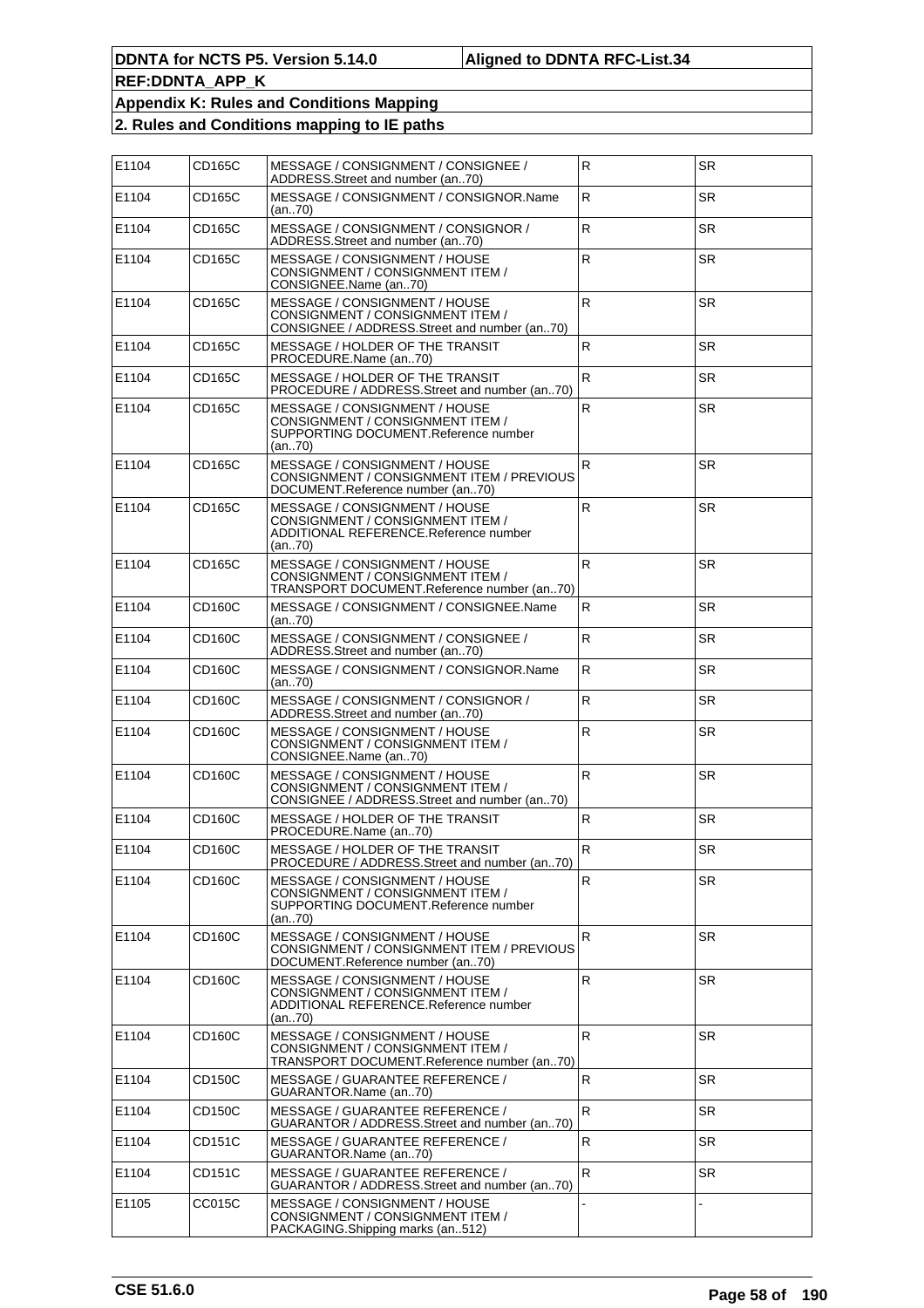| E1105 | CD001C | MESSAGE / CONSIGNMENT / HOUSE<br>CONSIGNMENT / CONSIGNMENT ITEM /<br>PACKAGING. Shipping marks (an512)                 | $\mathsf R$    | <b>SR</b> |
|-------|--------|------------------------------------------------------------------------------------------------------------------------|----------------|-----------|
| E1105 | CD003C | MESSAGE / CONSIGNMENT / HOUSE<br>CONSIGNMENT / CONSIGNMENT ITEM /<br>PACKAGING.Shipping marks (an512)                  | $\mathsf R$    | <b>SR</b> |
| E1105 | CD012C | MESSAGE / CONSIGNMENT / HOUSE<br>CONSIGNMENT / CONSIGNMENT ITEM /<br>PACKAGING. Shipping marks (an512)                 | $\mathsf R$    | <b>SR</b> |
| E1105 | CD050C | MESSAGE / CONSIGNMENT / HOUSE<br>CONSIGNMENT / CONSIGNMENT ITEM /<br>PACKAGING. Shipping marks (an512)                 | $\mathsf R$    | <b>SR</b> |
| E1105 | CD038C | MESSAGE / CONSIGNMENT / HOUSE<br>CONSIGNMENT / CONSIGNMENT ITEM /<br>PACKAGING. Shipping marks (an512)                 | $\mathsf R$    | <b>SR</b> |
| E1105 | CC013C | MESSAGE / CONSIGNMENT / HOUSE<br>CONSIGNMENT / CONSIGNMENT ITEM /<br>PACKAGING. Shipping marks (an512)                 |                |           |
| E1105 | CD115C | MESSAGE / CONSIGNMENT / HOUSE<br>CONSIGNMENT / CONSIGNMENT ITEM /<br>PACKAGING. Shipping marks (an512)                 | R              | <b>SR</b> |
| E1105 | CD165C | MESSAGE / CONSIGNMENT / HOUSE<br>CONSIGNMENT / CONSIGNMENT ITEM /<br>PACKAGING. Shipping marks (an512)                 | $\mathsf R$    | <b>SR</b> |
| E1105 | CD160C | MESSAGE / CONSIGNMENT / HOUSE<br>CONSIGNMENT / CONSIGNMENT ITEM /<br>PACKAGING. Shipping marks (an512)                 | $\overline{R}$ | <b>SR</b> |
| E1107 | CC015C | MESSAGE / CONSIGNMENT / HOUSE<br>CONSIGNMENT / CONSIGNMENT ITEM /<br>COMMODITY.Description of goods (an512)            |                |           |
| E1107 | CD018C | MESSAGE / CONSIGNMENT / HOUSE<br>CONSIGNMENT / CONSIGNMENT ITEM /<br>COMMODITY.Description of goods (an512)            | ${\sf R}$      | <b>SR</b> |
| E1107 | CD001C | MESSAGE / CONSIGNMENT / HOUSE<br>CONSIGNMENT / CONSIGNMENT ITEM /<br>COMMODITY.Description of goods (an512)            | $\overline{R}$ | <b>SR</b> |
| E1107 | CD003C | MESSAGE / CONSIGNMENT / HOUSE<br>CONSIGNMENT / CONSIGNMENT ITEM /<br>COMMODITY.Description of goods (an512)            | $\mathsf{R}$   | <b>SR</b> |
| E1107 | CD012C | MESSAGE / CONSIGNMENT / HOUSE<br>CONSIGNMENT / CONSIGNMENT ITEM /<br>COMMODITY.Description of goods (an512)            | $\mathsf R$    | <b>SR</b> |
| E1107 | CD050C | MESSAGE / CONSIGNMENT / HOUSE<br>CONSIGNMENT / CONSIGNMENT ITEM /<br>COMMODITY.Description of goods (an512)            | R              | <b>SR</b> |
| E1107 | CD038C | MESSAGE / CONSIGNMENT / HOUSE<br>CONSIGNMENT / CONSIGNMENT ITEM /<br>COMMODITY.Description of goods (an512)            | ${\sf R}$      | <b>SR</b> |
| E1107 | CC013C | MESSAGE / CONSIGNMENT / HOUSE<br>CONSIGNMENT / CONSIGNMENT ITEM /<br>COMMODITY.Description of goods (an512)            |                |           |
| E1107 | CD115C | MESSAGE / CONSIGNMENT / HOUSE<br>CONSIGNMENT / CONSIGNMENT ITEM /<br>COMMODITY.Description of goods (an512)            | R              | <b>SR</b> |
| E1107 | CD165C | MESSAGE / CONSIGNMENT / HOUSE<br>CONSIGNMENT / CONSIGNMENT ITEM /<br>COMMODITY.Description of goods (an512)            | $\mathsf R$    | <b>SR</b> |
| E1107 | CD160C | MESSAGE / CONSIGNMENT / HOUSE<br>CONSIGNMENT / CONSIGNMENT ITEM /<br>COMMODITY.Description of goods (an512)            | R              | SR        |
| E1109 | CC015C | MESSAGE / CONSIGNMENT.Gross mass (n16,6)                                                                               |                |           |
| E1109 | CC015C | MESSAGE / CONSIGNMENT / HOUSE<br>CONSIGNMENT / CONSIGNMENT ITEM /<br>COMMODITY / GOODS MEASURE. Gross mass<br>(n.16,6) |                |           |
| E1109 | CC015C | MESSAGE / CONSIGNMENT / HOUSE<br>CONSIGNMENT / CONSIGNMENT ITEM /<br>COMMODITY / GOODS MEASURE. Net mass (n16.6)       |                |           |
| E1109 | CD001C | MESSAGE / CONSIGNMENT.Gross mass (n16,6)                                                                               | R              | <b>SR</b> |
| E1109 | CD001C | MESSAGE / CONSIGNMENT / HOUSE<br>CONSIGNMENT / CONSIGNMENT ITEM /<br>COMMODITY / GOODS MEASURE.Gross mass<br>(n.16,6)  | $\mathsf R$    | <b>SR</b> |
| E1109 | CD001C | MESSAGE / CONSIGNMENT / HOUSE<br>CONSIGNMENT / CONSIGNMENT ITEM /<br>COMMODITY / GOODS MEASURE.Net mass (n16,6)        | R              | <b>SR</b> |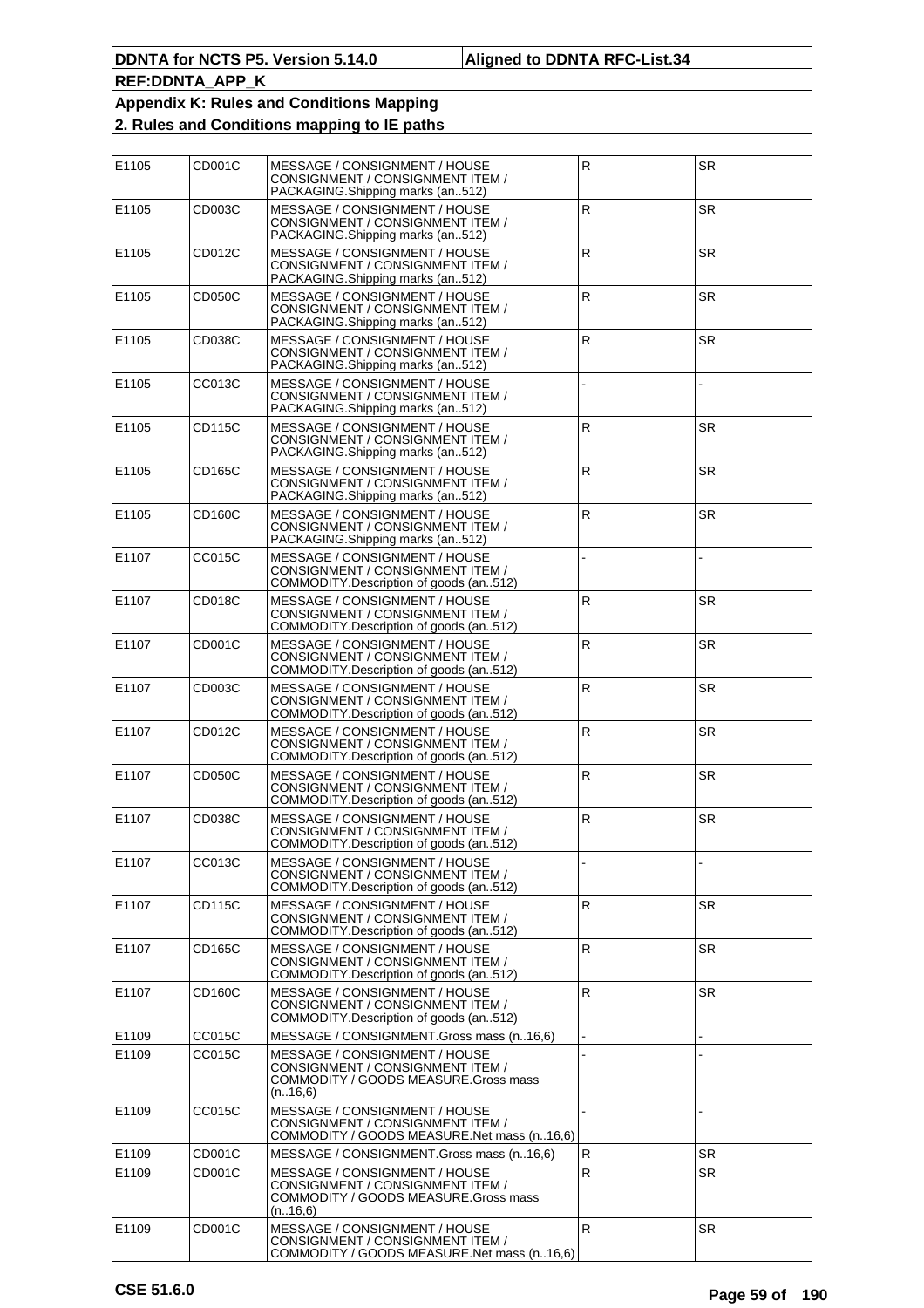| E1109 | CD003C        | MESSAGE / CONSIGNMENT.Gross mass (n16,6)                                                                              | R            | <b>SR</b> |
|-------|---------------|-----------------------------------------------------------------------------------------------------------------------|--------------|-----------|
| E1109 | CD003C        | MESSAGE / CONSIGNMENT / HOUSE<br>CONSIGNMENT / CONSIGNMENT ITEM /<br>COMMODITY / GOODS MEASURE.Gross mass<br>(n16,6)  | ${\sf R}$    | <b>SR</b> |
| E1109 | CD003C        | MESSAGE / CONSIGNMENT / HOUSE<br>CONSIGNMENT / CONSIGNMENT ITEM /<br>COMMODITY / GOODS MEASURE. Net mass (n16,6)      | $\mathsf{R}$ | <b>SR</b> |
| E1109 | CD012C        | MESSAGE / CONSIGNMENT.Gross mass (n16,6)                                                                              | R            | <b>SR</b> |
| E1109 | CD012C        | MESSAGE / CONSIGNMENT / HOUSE<br>CONSIGNMENT / CONSIGNMENT ITEM /<br>COMMODITY / GOODS MEASURE.Gross mass<br>(n.16,6) | $\mathsf{R}$ | <b>SR</b> |
| E1109 | CD012C        | MESSAGE / CONSIGNMENT / HOUSE<br>CONSIGNMENT / CONSIGNMENT ITEM /<br>COMMODITY / GOODS MEASURE.Net mass (n16,6)       | $\mathsf{R}$ | <b>SR</b> |
| E1109 | <b>CD050C</b> | MESSAGE / CONSIGNMENT.Gross mass (n16,6)                                                                              | R            | <b>SR</b> |
| E1109 | CD050C        | MESSAGE / CONSIGNMENT / HOUSE<br>CONSIGNMENT / CONSIGNMENT ITEM /<br>COMMODITY / GOODS MEASURE.Gross mass<br>(n.16,6) | R            | <b>SR</b> |
| E1109 | CD050C        | MESSAGE / CONSIGNMENT / HOUSE<br>CONSIGNMENT / CONSIGNMENT ITEM /<br>COMMODITY / GOODS MEASURE. Net mass (n16.6)      | R            | <b>SR</b> |
| E1109 | CD038C        | MESSAGE / CONSIGNMENT.Gross mass (n16.6)                                                                              | R            | <b>SR</b> |
| E1109 | CD038C        | MESSAGE / CONSIGNMENT / HOUSE<br>CONSIGNMENT / CONSIGNMENT ITEM /<br>COMMODITY / GOODS MEASURE.Gross mass<br>(n.16,6) | $\mathsf R$  | <b>SR</b> |
| E1109 | CD038C        | MESSAGE / CONSIGNMENT / HOUSE<br>CONSIGNMENT / CONSIGNMENT ITEM /<br>COMMODITY / GOODS MEASURE. Net mass (n16,6)      | $\mathsf{R}$ | <b>SR</b> |
| E1109 | CC013C        | MESSAGE / CONSIGNMENT.Gross mass (n. 16,6)                                                                            |              |           |
| E1109 | CC013C        | MESSAGE / CONSIGNMENT / HOUSE<br>CONSIGNMENT / CONSIGNMENT ITEM /<br>COMMODITY / GOODS MEASURE.Gross mass<br>(n.16,6) |              |           |
| E1109 | CC013C        | MESSAGE / CONSIGNMENT / HOUSE<br>CONSIGNMENT / CONSIGNMENT ITEM /<br>COMMODITY / GOODS MEASURE.Net mass (n16,6)       |              |           |
| E1109 | CD115C        | MESSAGE / CONSIGNMENT.Gross mass (n16,6)                                                                              | R            | <b>SR</b> |
| E1109 | CD115C        | MESSAGE / CONSIGNMENT / HOUSE<br>CONSIGNMENT / CONSIGNMENT ITEM /<br>COMMODITY / GOODS MEASURE.Gross mass<br>(n.16,6) | $\mathsf{R}$ | <b>SR</b> |
| E1109 | CD115C        | MESSAGE / CONSIGNMENT / HOUSE<br>CONSIGNMENT / CONSIGNMENT ITEM /<br>COMMODITY / GOODS MEASURE. Net mass (n16,6)      | $\mathsf{R}$ | <b>SR</b> |
| E1109 | CD165C        | MESSAGE / CONSIGNMENT.Gross mass (n16,6)                                                                              | R            | SR        |
| E1109 | CD165C        | MESSAGE / CONSIGNMENT / HOUSE<br>CONSIGNMENT / CONSIGNMENT ITEM /<br>COMMODITY / GOODS MEASURE.Gross mass<br>(n.16,6) | $\mathsf R$  | <b>SR</b> |
| E1109 | CD165C        | MESSAGE / CONSIGNMENT / HOUSE<br>CONSIGNMENT / CONSIGNMENT ITEM /<br>COMMODITY / GOODS MEASURE. Net mass (n16,6)      | R            | <b>SR</b> |
| E1109 | CD160C        | MESSAGE / CONSIGNMENT.Gross mass (n16,6)                                                                              | R            | SR        |
| E1109 | CD160C        | MESSAGE / CONSIGNMENT / HOUSE<br>CONSIGNMENT / CONSIGNMENT ITEM /<br>COMMODITY / GOODS MEASURE.Gross mass<br>(n.16,6) | $\mathsf{R}$ | SR        |
| E1109 | CD160C        | MESSAGE / CONSIGNMENT / HOUSE<br>CONSIGNMENT / CONSIGNMENT ITEM /<br>COMMODITY / GOODS MEASURE.Net mass (n16.6)       | $\mathsf{R}$ | <b>SR</b> |
| E1111 | CC015C        | MESSAGE / CONSIGNMENT / HOUSE<br>CONSIGNMENT / CONSIGNMENT ITEM /<br>PACKAGING. Number of packages (n8)               |              |           |
| E1111 | CD018C        | MESSAGE / CONSIGNMENT / HOUSE<br>CONSIGNMENT / CONSIGNMENT ITEM /<br>PACKAGING.Number of packages (n8)                | $\mathsf{R}$ | SR.       |
| E1111 | CD001C        | MESSAGE / CONSIGNMENT / HOUSE<br>CONSIGNMENT / CONSIGNMENT ITEM /<br>PACKAGING. Number of packages (n8)               | ${\sf R}$    | <b>SR</b> |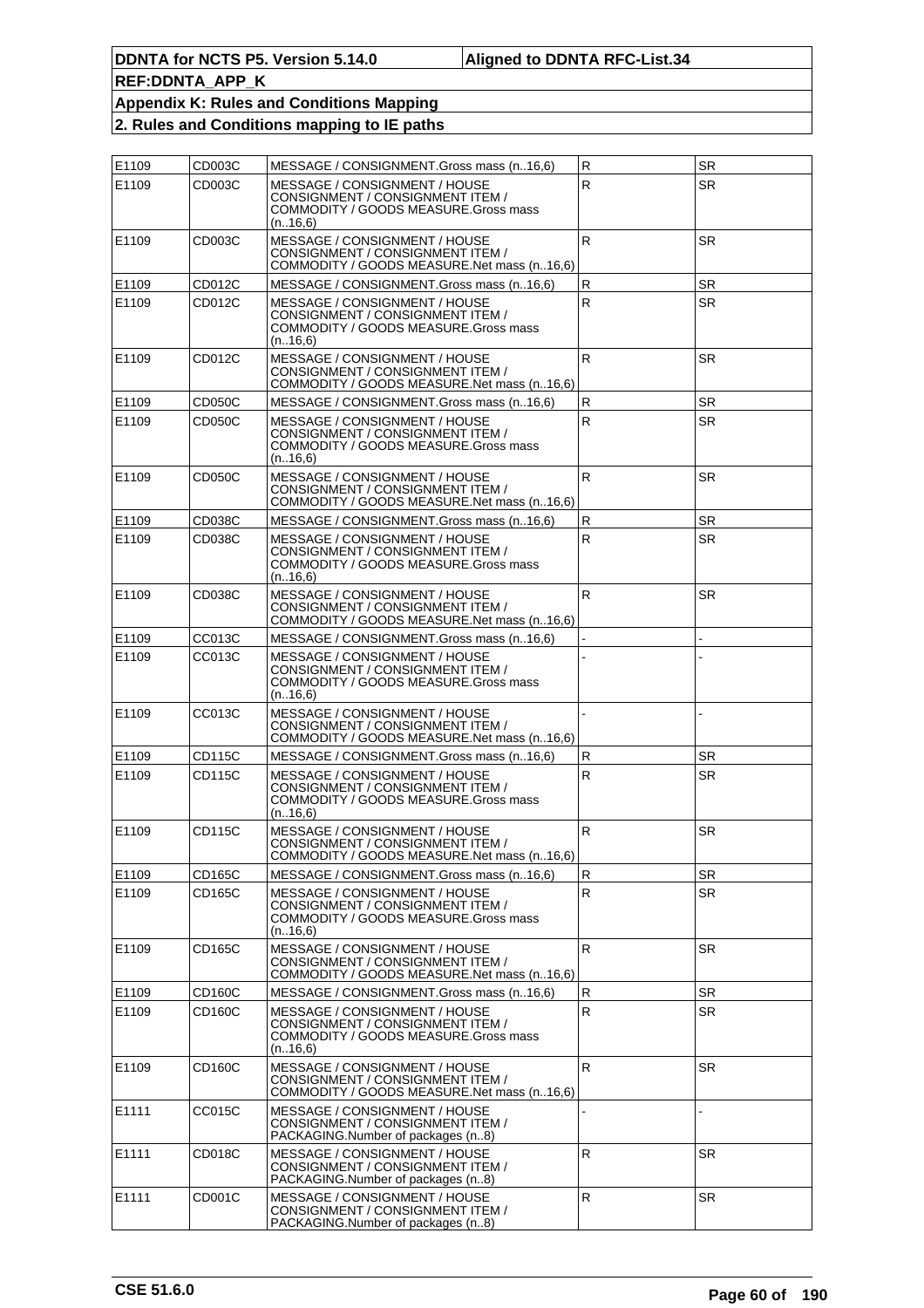| E1111 | CD003C        | MESSAGE / CONSIGNMENT / HOUSE<br>CONSIGNMENT / CONSIGNMENT ITEM /<br>PACKAGING.Number of packages (n8)  | $\mathsf R$             | <b>SR</b> |
|-------|---------------|---------------------------------------------------------------------------------------------------------|-------------------------|-----------|
| E1111 | CD012C        | MESSAGE / CONSIGNMENT / HOUSE<br>CONSIGNMENT / CONSIGNMENT ITEM /<br>PACKAGING.Number of packages (n8)  | R                       | <b>SR</b> |
| E1111 | CD050C        | MESSAGE / CONSIGNMENT / HOUSE<br>CONSIGNMENT / CONSIGNMENT ITEM /<br>PACKAGING.Number of packages (n8)  | $\overline{\mathsf{R}}$ | <b>SR</b> |
| E1111 | CD038C        | MESSAGE / CONSIGNMENT / HOUSE<br>CONSIGNMENT / CONSIGNMENT ITEM /<br>PACKAGING.Number of packages (n8)  | $\mathsf{R}$            | <b>SR</b> |
| E1111 | CC013C        | MESSAGE / CONSIGNMENT / HOUSE<br>CONSIGNMENT / CONSIGNMENT ITEM /<br>PACKAGING. Number of packages (n8) |                         |           |
| E1111 | CD115C        | MESSAGE / CONSIGNMENT / HOUSE<br>CONSIGNMENT / CONSIGNMENT ITEM /<br>PACKAGING.Number of packages (n8)  | $\mathsf R$             | <b>SR</b> |
| E1111 | CD165C        | MESSAGE / CONSIGNMENT / HOUSE<br>CONSIGNMENT / CONSIGNMENT ITEM /<br>PACKAGING.Number of packages (n8)  | R                       | <b>SR</b> |
| E1111 | CD160C        | MESSAGE / CONSIGNMENT / HOUSE<br>CONSIGNMENT / CONSIGNMENT ITEM /<br>PACKAGING. Number of packages (n8) | $\overline{\mathsf{R}}$ | <b>SR</b> |
| E1114 | CC015C        | MESSAGE / CONSIGNMENT / PLACE OF<br>LOADING.Location (an35)                                             |                         |           |
| E1114 | CD001C        | MESSAGE / CONSIGNMENT / PLACE OF<br>LOADING.Location (an35)                                             | R                       | <b>SR</b> |
| E1114 | CD003C        | MESSAGE / CONSIGNMENT / PLACE OF                                                                        | $\mathsf R$             | <b>SR</b> |
| E1114 | CD050C        | LOADING.Location (an35)<br>MESSAGE / CONSIGNMENT / PLACE OF<br>LOADING.Location (an35)                  | ${\sf R}$               | <b>SR</b> |
| E1114 | CD038C        | MESSAGE / CONSIGNMENT / PLACE OF                                                                        | R                       | <b>SR</b> |
| E1114 | CC013C        | LOADING.Location (an35)<br>MESSAGE / CONSIGNMENT / PLACE OF<br>LOADING.Location (an35)                  |                         |           |
| E1114 | CD115C        | MESSAGE / CONSIGNMENT / PLACE OF                                                                        | ${\sf R}$               | <b>SR</b> |
| E1114 | CD165C        | LOADING.Location (an35)<br>MESSAGE / CONSIGNMENT / PLACE OF                                             | $\overline{\mathsf{R}}$ | <b>SR</b> |
| E1114 | CD160C        | LOADING.Location (an35)<br>MESSAGE / CONSIGNMENT / PLACE OF                                             | $\mathsf R$             | <b>SR</b> |
| E1115 | CD906C        | LOADING.Location (an35)<br>MESSAGE / FUNCTIONAL ERROR.Original attribute                                | $\mathsf R$             | N         |
| E1115 | CD145C        | value (an512)<br>MESSAGE / REQUESTED INFORMATION.Text<br>(an512)                                        | $\overline{\mathsf{R}}$ | <b>SR</b> |
| E1115 | <b>CD142C</b> | MESSAGE / ENQUIRY.Text (an512)                                                                          | $\mathsf R$             | <b>SR</b> |
| E1115 | CD144C        | MESSAGE / RESPONSE INFORMATION. Text<br>(an512)                                                         | R                       | <b>SR</b> |
| E1115 | CD143C        | MESSAGE / ENQUIRY.Text (an512)                                                                          | ${\sf R}$               | <b>SR</b> |
| E1115 | <b>CD150C</b> | MESSAGE / RECOVERY. Text (an512)                                                                        | $\overline{\mathsf{R}}$ | <b>SR</b> |
| E1115 | CD151C        | MESSAGE / RECOVERY. Text (an 512)                                                                       | ${\sf R}$               | <b>SR</b> |
| E1115 | <b>CD152C</b> | MESSAGE / RECOVERY. Text (an 512)                                                                       | ${\sf R}$               | <b>SR</b> |
| E1116 | CD001C        | MESSAGE / RISK ANALYSIS IDENTIFICATION /<br>RISK ANALYSIS / RISK ANALYSIS RESULT.Text<br>(an512)        | $\overline{\mathsf{R}}$ | <b>SR</b> |
| E1116 | CD059C        | MESSAGE / TRANSIT OPERATION.Cancel enquiry<br>notification text (an512)                                 | $\mathsf R$             | <b>SR</b> |
| E1116 | CD003C        | MESSAGE / RISK ANALYSIS IDENTIFICATION /<br>RISK ANALYSIS / RISK ANALYSIS RESULT.Text<br>(an512)        | $\overline{\mathsf{R}}$ | <b>SR</b> |
| E1116 | CD050C        | MESSAGE / RISK ANALYSIS IDENTIFICATION /<br>RISK ANALYSIS / RISK ANALYSIS RESULT. Text<br>(an512)       | $\mathsf R$             | <b>SR</b> |
| E1116 | CD038C        | MESSAGE / RISK ANALYSIS IDENTIFICATION /<br>RISK ANALYSIS / RISK ANALYSIS RESULT.Text<br>(an512)        | R                       | <b>SR</b> |
| E1116 | <b>CD115C</b> | MESSAGE / RISK ANALYSIS IDENTIFICATION /<br>RISK ANALYSIS / RISK ANALYSIS RESULT.Text<br>(an512)        | R                       | <b>SR</b> |
| E1116 | CD165C        | MESSAGE / RISK ANALYSIS IDENTIFICATION /<br>RISK ANALYSIS / RISK ANALYSIS RESULT.Text<br>(an512)        | $\mathsf R$             | <b>SR</b> |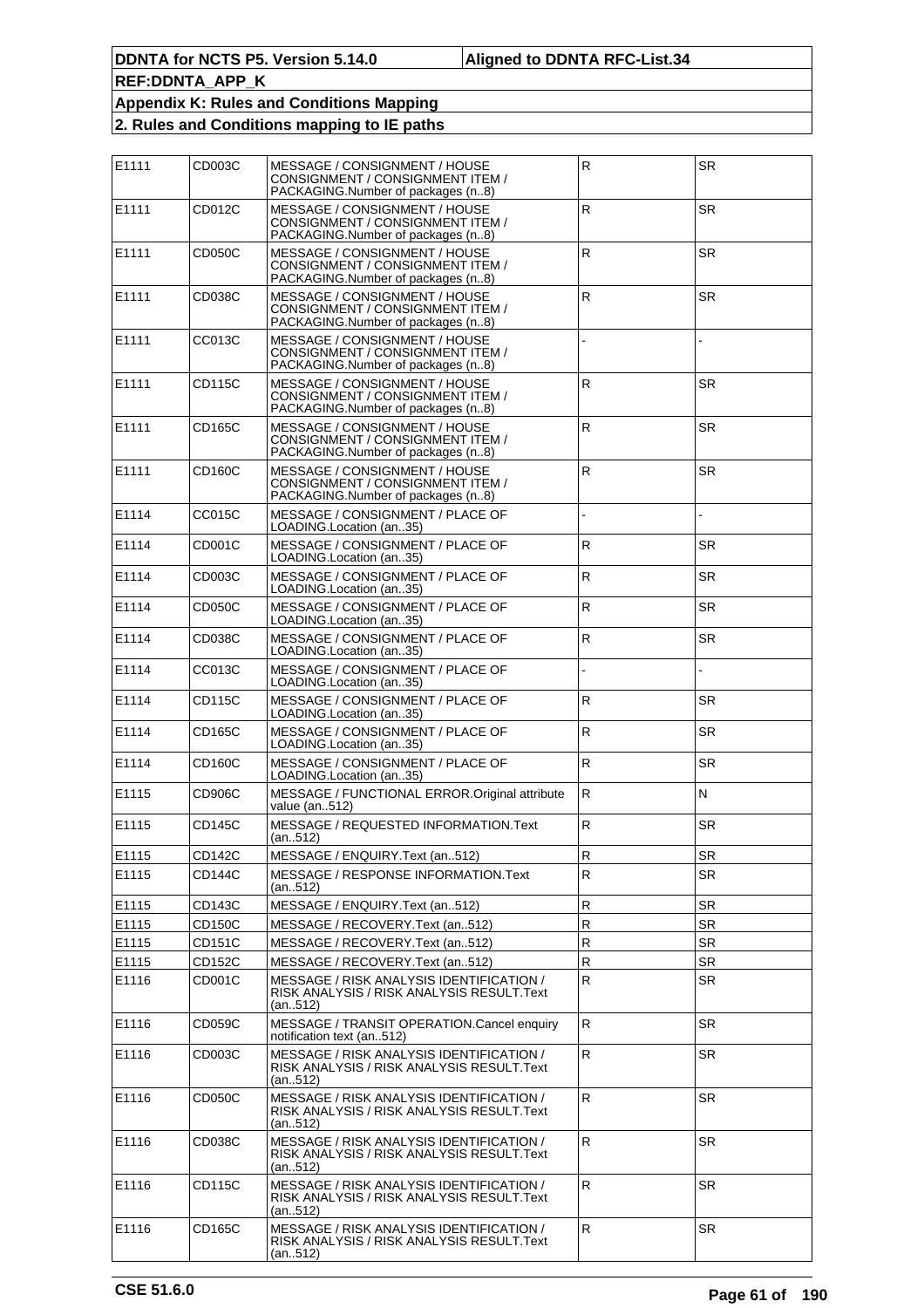| E1116 | CD160C | MESSAGE / RISK ANALYSIS IDENTIFICATION /<br>RISK ANALYSIS / RISK ANALYSIS RESULT.Text<br>(an512)                             | $\mathsf{R}$ | <b>SR</b> |
|-------|--------|------------------------------------------------------------------------------------------------------------------------------|--------------|-----------|
| E1117 | CC015C | MESSAGE / CONSIGNMENT / HOUSE<br>CONSIGNMENT / CONSIGNMENT ITEM /<br>SUPPORTING DOCUMENT.Complement of<br>information (an35) |              |           |
| E1117 | CC015C | MESSAGE / CONSIGNMENT / HOUSE<br>CONSIGNMENT / CONSIGNMENT ITEM / PREVIOUS<br>DOCUMENT.Complement of information (an35)      |              |           |
| E1117 | CD018C | MESSAGE / CONSIGNMENT / HOUSE<br>CONSIGNMENT / CONSIGNMENT ITEM /<br>SUPPORTING DOCUMENT.Complement of<br>information (an35) | ${\sf R}$    | <b>SR</b> |
| E1117 | CD001C | MESSAGE / CONSIGNMENT / HOUSE<br>CONSIGNMENT / CONSIGNMENT ITEM /<br>SUPPORTING DOCUMENT.Complement of<br>information (an35) | $\mathsf{R}$ | <b>SR</b> |
| E1117 | CD001C | MESSAGE / CONSIGNMENT / HOUSE<br>CONSIGNMENT / CONSIGNMENT ITEM / PREVIOUS<br>DOCUMENT.Complement of information (an35)      | $\mathsf{R}$ | <b>SR</b> |
| E1117 | CD003C | MESSAGE / CONSIGNMENT / HOUSE<br>CONSIGNMENT / CONSIGNMENT ITEM /<br>SUPPORTING DOCUMENT.Complement of<br>information (an35) | R            | <b>SR</b> |
| E1117 | CD003C | MESSAGE / CONSIGNMENT / HOUSE<br>CONSIGNMENT / CONSIGNMENT ITEM / PREVIOUS<br>DOCUMENT.Complement of information (an35)      | R            | <b>SR</b> |
| E1117 | CD012C | MESSAGE / CONSIGNMENT / HOUSE<br>CONSIGNMENT / CONSIGNMENT ITEM /<br>SUPPORTING DOCUMENT.Complement of<br>information (an35) | $\mathsf{R}$ | SR.       |
| E1117 | CD012C | MESSAGE / CONSIGNMENT / HOUSE<br>CONSIGNMENT / CONSIGNMENT ITEM / PREVIOUS<br>DOCUMENT.Complement of information (an35)      | R.           | <b>SR</b> |
| E1117 | CD050C | MESSAGE / CONSIGNMENT / HOUSE<br>CONSIGNMENT / CONSIGNMENT ITEM /<br>SUPPORTING DOCUMENT.Complement of<br>information (an35) | $\mathsf{R}$ | <b>SR</b> |
| E1117 | CD050C | MESSAGE / CONSIGNMENT / HOUSE<br>CONSIGNMENT / CONSIGNMENT ITEM / PREVIOUS<br>DOCUMENT.Complement of information (an35)      | $\mathsf{R}$ | <b>SR</b> |
| E1117 | CD038C | MESSAGE / CONSIGNMENT / HOUSE<br>CONSIGNMENT / CONSIGNMENT ITEM /<br>SUPPORTING DOCUMENT.Complement of<br>information (an35) | ${\sf R}$    | <b>SR</b> |
| E1117 | CD038C | MESSAGE / CONSIGNMENT / HOUSE<br>CONSIGNMENT / CONSIGNMENT ITEM / PREVIOUS<br>DOCUMENT.Complement of information (an35)      | R            | <b>SR</b> |
| E1117 | CC013C | MESSAGE / CONSIGNMENT / HOUSE<br>CONSIGNMENT / CONSIGNMENT ITEM /<br>SUPPORTING DOCUMENT.Complement of<br>information (an35) |              |           |
| E1117 | CC013C | MESSAGE / CONSIGNMENT / HOUSE<br>CONSIGNMENT / CONSIGNMENT ITEM / PREVIOUS<br>DOCUMENT.Complement of information (an35)      |              |           |
| E1117 | CD115C | MESSAGE / CONSIGNMENT / HOUSE<br>CONSIGNMENT / CONSIGNMENT ITEM /<br>SUPPORTING DOCUMENT.Complement of<br>information (an35) | $\mathsf{R}$ | <b>SR</b> |
| E1117 | CD115C | MESSAGE / CONSIGNMENT / HOUSE<br>CONSIGNMENT / CONSIGNMENT ITEM / PREVIOUS<br>DOCUMENT.Complement of information (an35)      | $\mathsf R$  | <b>SR</b> |
| E1117 | CD165C | MESSAGE / CONSIGNMENT / HOUSE<br>CONSIGNMENT / CONSIGNMENT ITEM /<br>SUPPORTING DOCUMENT.Complement of<br>information (an35) | R            | <b>SR</b> |
| E1117 | CD165C | MESSAGE / CONSIGNMENT / HOUSE<br>CONSIGNMENT / CONSIGNMENT ITEM / PREVIOUS<br>DOCUMENT.Complement of information (an35)      | R            | <b>SR</b> |
| E1117 | CD160C | MESSAGE / CONSIGNMENT / HOUSE<br>CONSIGNMENT / CONSIGNMENT ITEM /<br>SUPPORTING DOCUMENT.Complement of<br>information (an35) | R            | <b>SR</b> |
| E1117 | CD160C | MESSAGE / CONSIGNMENT / HOUSE<br>CONSIGNMENT / CONSIGNMENT ITEM / PREVIOUS<br>DOCUMENT.Complement of information (an35)      | R            | <b>SR</b> |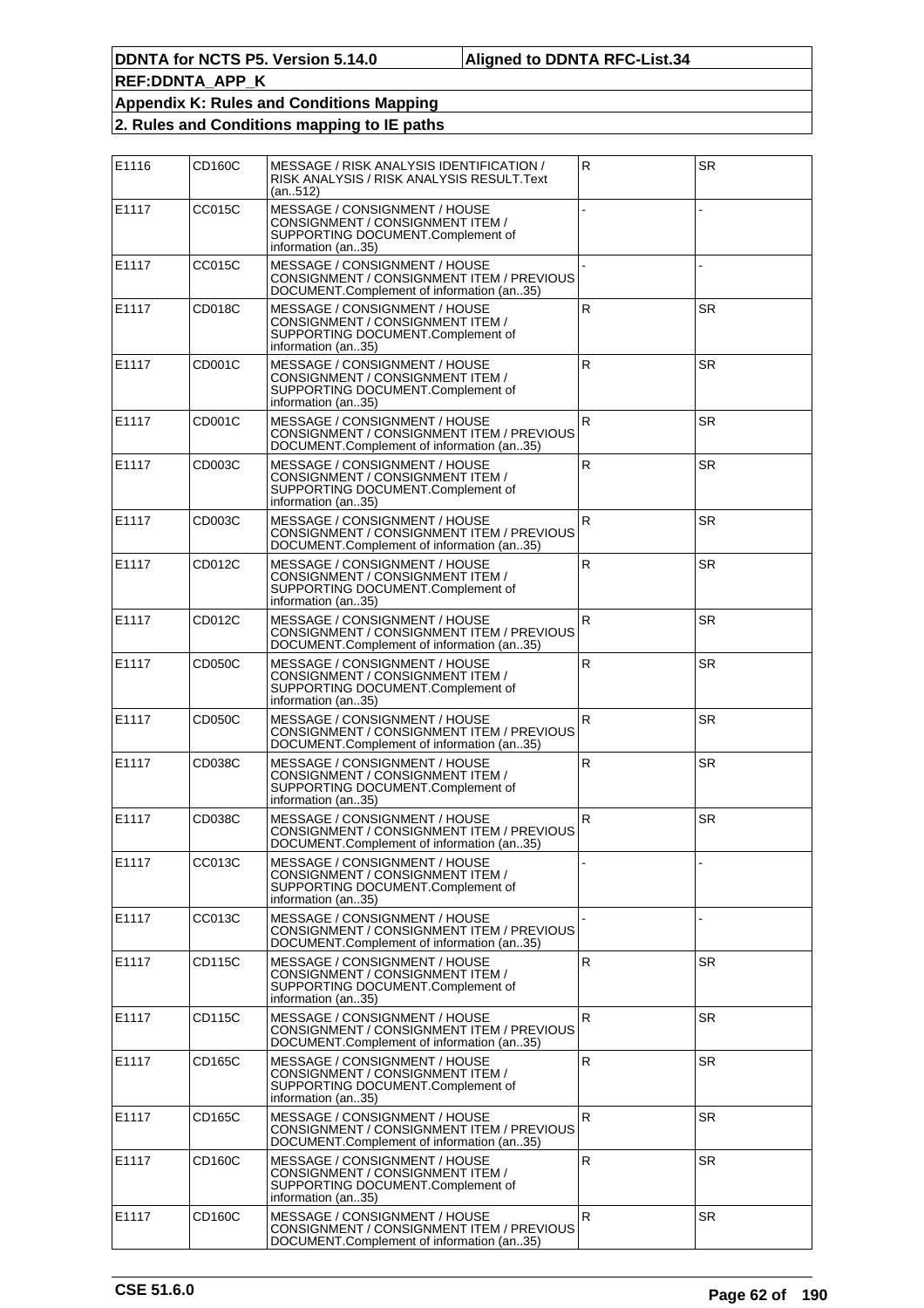| E1118 | CC015C | MESSAGE / GUARANTEE / GUARANTEE<br>REFERENCE.Access code (an4)                     |              |           |
|-------|--------|------------------------------------------------------------------------------------|--------------|-----------|
| E1118 | CC013C | MESSAGE / GUARANTEE / GUARANTEE<br>REFERENCE.Access code (an4)                     |              |           |
| E1118 | CD200C | <b>MESSAGE / GUARANTEE / GUARANTEE</b><br>REFERENCE.Access code (an4)              | ${\sf R}$    | <b>SR</b> |
| E1118 | CD203C | MESSAGE / GUARANTEE / GUARANTEE<br>REFERENCE.Access code (an4)                     | ${\sf R}$    | <b>SR</b> |
| E1119 | CD906C | MESSAGE / FUNCTIONAL ERROR.Error pointer<br>(an512)                                | ${\sf R}$    | N         |
| E1121 | CD200C | MESSAGE / GUARANTEE / GUARANTEE<br>REFERENCE.Amount concerned (n16,2)              | ${\sf R}$    | <b>SR</b> |
| E1121 | CD203C | MESSAGE / GUARANTEE / GUARANTEE<br>REFERENCE.Amount concerned (n16.2)              | ${\sf R}$    | <b>SR</b> |
| E1301 | CC015C | MESSAGE / CONSIGNMENT / HOUSE<br>CONSIGNMENT / CONSIGNEE                           |              |           |
| E1301 | CC015C | MESSAGE / CONSIGNMENT / SUPPORTING<br>DOCUMENT                                     |              |           |
| E1301 | CC015C | MESSAGE / CONSIGNMENT / HOUSE<br>CONSIGNMENT / DEPARTURE TRANSPORT<br><b>MEANS</b> |              |           |
| E1301 | CC015C | MESSAGE / CONSIGNMENT / HOUSE<br>CONSIGNMENT / CONSIGNOR                           |              |           |
| E1301 | CC015C | MESSAGE / CONSIGNMENT / HOUSE<br>CONSIGNMENT.Country of dispatch (a2)              |              |           |
| E1301 | CC015C | MESSAGE / CONSIGNMENT / HOUSE<br>CONSIGNMENT / PREVIOUS DOCUMENT                   |              |           |
| E1301 | CC015C | MESSAGE / CONSIGNMENT / PREVIOUS<br><b>DOCUMENT</b>                                |              |           |
| E1301 | CC015C | MESSAGE / CONSIGNMENT / HOUSE<br>CONSIGNMENT / TRANSPORT DOCUMENT                  |              |           |
| E1301 | CC015C | MESSAGE / CONSIGNMENT / TRANSPORT<br>DOCUMENT                                      |              |           |
| E1301 | CC015C | MESSAGE / CONSIGNMENT / ADDITIONAL<br><b>INFORMATION</b>                           |              |           |
| E1301 | CC015C | MESSAGE / CONSIGNMENT / HOUSE<br>CONSIGNMENT / TRANSPORT CHARGES                   |              |           |
| E1301 | CC015C | MESSAGE / CONSIGNMENT / HOUSE<br>CONSIGNMENT.Reference number UCR (an35)           |              |           |
| E1301 | CC015C | MESSAGE / CONSIGNMENT / ADDITIONAL<br><b>REFERENCE</b>                             |              |           |
| E1301 | CC015C | MESSAGE / CONSIGNMENT / HOUSE<br>CONSIGNMENT / ADDITIONAL REFERENCE                |              |           |
| E1301 | CC015C | MESSAGE / CONSIGNMENT / HOUSE<br>CONSIGNMENT / ADDITIONAL INFORMATION              |              |           |
| E1301 | CC015C | MESSAGE / CONSIGNMENT / HOUSE<br>CONSIGNMENT / SUPPORTING DOCUMENT                 |              |           |
| E1301 | CD018C | MESSAGE / CONSIGNMENT / SUPPORTING<br>DOCUMENT                                     | R            | <b>SR</b> |
| E1301 | CD018C | MESSAGE / CONSIGNMENT / HOUSE<br>CONSIGNMENT / DEPARTURE TRANSPORT<br><b>MEANS</b> | ${\sf R}$    | <b>SR</b> |
| E1301 | CD018C | MESSAGE / CONSIGNMENT / HOUSE<br>CONSIGNMENT / TRANSPORT DOCUMENT                  | $\mathsf R$  | <b>SR</b> |
| E1301 | CD018C | MESSAGE / CONSIGNMENT / TRANSPORT<br>DOCUMENT                                      | ${\sf R}$    | SR.       |
| E1301 | CD018C | MESSAGE / CONSIGNMENT / HOUSE<br>CONSIGNMENT.Reference number UCR (an70)           | $\mathsf{R}$ | SR.       |
| E1301 | CD018C | MESSAGE / CONSIGNMENT / ADDITIONAL<br>REFERENCE                                    | R            | <b>SR</b> |
| E1301 | CD018C | MESSAGE / CONSIGNMENT / HOUSE<br>CONSIGNMENT / ADDITIONAL REFERENCE                | ${\sf R}$    | SR        |
| E1301 | CD018C | MESSAGE / CONSIGNMENT / HOUSE<br>CONSIGNMENT / SUPPORTING DOCUMENT                 | ${\sf R}$    | SR.       |
| E1301 | CD001C | MESSAGE / CONSIGNMENT / HOUSE<br>CONSIGNMENT / CONSIGNEE                           | R            | <b>SR</b> |
| E1301 | CD001C | MESSAGE / CONSIGNMENT / SUPPORTING<br>DOCUMENT                                     | ${\sf R}$    | SR        |
| E1301 | CD001C | MESSAGE / CONSIGNMENT / HOUSE<br>CONSIGNMENT / DEPARTURE TRANSPORT<br>MEANS        | ${\sf R}$    | SR.       |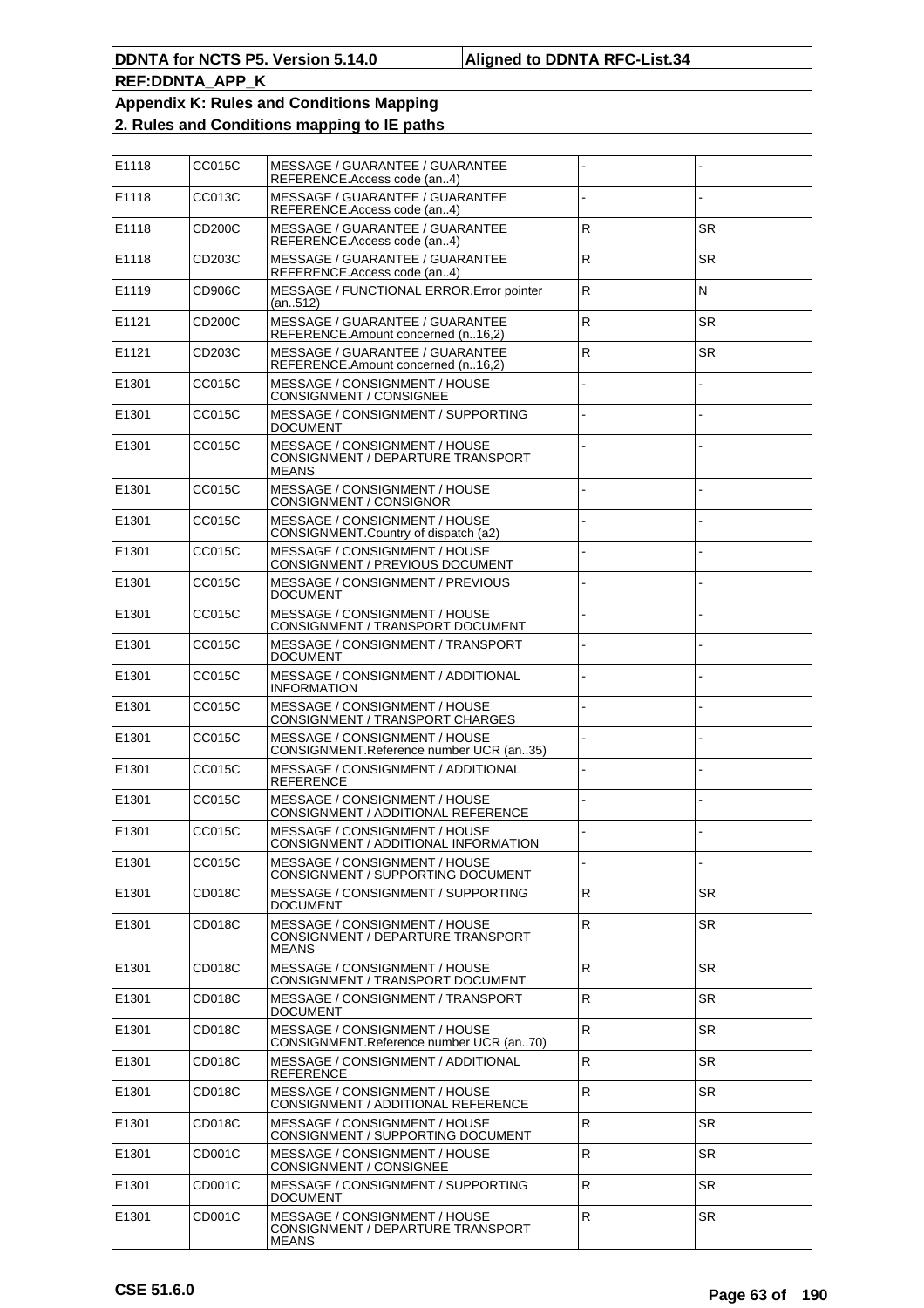| E1301 | CD001C | MESSAGE / CONSIGNMENT / HOUSE<br>CONSIGNMENT / CONSIGNOR                           | $\mathsf R$             | <b>SR</b> |
|-------|--------|------------------------------------------------------------------------------------|-------------------------|-----------|
| E1301 | CD001C | MESSAGE / CONSIGNMENT / HOUSE<br>CONSIGNMENT.Country of dispatch (a2)              | R                       | <b>SR</b> |
| E1301 | CD001C | MESSAGE / CONSIGNMENT / HOUSE<br>CONSIGNMENT / PREVIOUS DOCUMENT                   | $\mathsf{R}$            | <b>SR</b> |
| E1301 | CD001C | MESSAGE / CONSIGNMENT / PREVIOUS<br><b>DOCUMENT</b>                                | $\mathsf R$             | <b>SR</b> |
| E1301 | CD001C | MESSAGE / CONSIGNMENT / HOUSE<br>CONSIGNMENT / TRANSPORT DOCUMENT                  | R                       | <b>SR</b> |
| E1301 | CD001C | MESSAGE / CONSIGNMENT / TRANSPORT<br><b>DOCUMENT</b>                               | $\mathsf{R}$            | <b>SR</b> |
| E1301 | CD001C | MESSAGE / CONSIGNMENT / ADDITIONAL<br><b>INFORMATION</b>                           | R                       | <b>SR</b> |
| E1301 | CD001C | MESSAGE / CONSIGNMENT / HOUSE<br>CONSIGNMENT / TRANSPORT CHARGES                   | $\mathsf R$             | SR.       |
| E1301 | CD001C | MESSAGE / CONSIGNMENT / HOUSE<br>CONSIGNMENT.Reference number UCR (an70)           | $\mathsf{R}$            | <b>SR</b> |
| E1301 | CD001C | MESSAGE / CONSIGNMENT / ADDITIONAL<br><b>REFERENCE</b>                             | $\mathsf R$             | <b>SR</b> |
| E1301 | CD001C | MESSAGE / CONSIGNMENT / HOUSE<br>CONSIGNMENT / ADDITIONAL REFERENCE                | $\overline{R}$          | <b>SR</b> |
| E1301 | CD001C | MESSAGE / CONSIGNMENT / HOUSE<br>CONSIGNMENT / ADDITIONAL INFORMATION              | R                       | <b>SR</b> |
| E1301 | CD001C | MESSAGE / CONSIGNMENT / HOUSE<br>CONSIGNMENT / SUPPORTING DOCUMENT                 | $\mathsf R$             | <b>SR</b> |
| E1301 | CD003C | MESSAGE / CONSIGNMENT / HOUSE<br>CONSIGNMENT / CONSIGNEE                           | $\overline{R}$          | <b>SR</b> |
| E1301 | CD003C | MESSAGE / CONSIGNMENT / SUPPORTING<br>DOCUMENT                                     | R                       | <b>SR</b> |
| E1301 | CD003C | MESSAGE / CONSIGNMENT / HOUSE<br>CONSIGNMENT / DEPARTURE TRANSPORT<br><b>MEANS</b> | $\overline{\mathsf{R}}$ | <b>SR</b> |
| E1301 | CD003C | MESSAGE / CONSIGNMENT / HOUSE<br>CONSIGNMENT / CONSIGNOR                           | R                       | <b>SR</b> |
| E1301 | CD003C | MESSAGE / CONSIGNMENT / HOUSE<br>CONSIGNMENT.Country of dispatch (a2)              | $\overline{\mathsf{R}}$ | <b>SR</b> |
| E1301 | CD003C | MESSAGE / CONSIGNMENT / HOUSE<br>CONSIGNMENT / PREVIOUS DOCUMENT                   | $\mathsf R$             | SR.       |
| E1301 | CD003C | MESSAGE / CONSIGNMENT / PREVIOUS<br>DOCUMENT                                       | R                       | <b>SR</b> |
| E1301 | CD003C | MESSAGE / CONSIGNMENT / HOUSE<br>CONSIGNMENT / TRANSPORT DOCUMENT                  | $\overline{\mathsf{R}}$ | <b>SR</b> |
| E1301 | CD003C | MESSAGE / CONSIGNMENT / TRANSPORT<br><b>DOCUMENT</b>                               | R                       | <b>SR</b> |
| E1301 | CD003C | MESSAGE / CONSIGNMENT / ADDITIONAL<br><b>INFORMATION</b>                           | $\overline{R}$          | <b>SR</b> |
| E1301 | CD003C | MESSAGE / CONSIGNMENT / HOUSE<br>CONSIGNMENT / TRANSPORT CHARGES                   | $\mathsf R$             | <b>SR</b> |
| E1301 | CD003C | MESSAGE / CONSIGNMENT / HOUSE<br>CONSIGNMENT.Reference number UCR (an70)           | R                       | <b>SR</b> |
| E1301 | CD003C | MESSAGE / CONSIGNMENT / ADDITIONAL<br><b>REFERENCE</b>                             | ${\sf R}$               | <b>SR</b> |
| E1301 | CD003C | MESSAGE / CONSIGNMENT / HOUSE<br>CONSIGNMENT / ADDITIONAL REFERENCE                | $\mathsf R$             | <b>SR</b> |
| E1301 | CD003C | MESSAGE / CONSIGNMENT / HOUSE<br>CONSIGNMENT / ADDITIONAL INFORMATION              | ${\sf R}$               | SR.       |
| E1301 | CD003C | MESSAGE / CONSIGNMENT / HOUSE<br>CONSIGNMENT / SUPPORTING DOCUMENT                 | ${\sf R}$               | <b>SR</b> |
| E1301 | CD012C | MESSAGE / CONSIGNMENT / HOUSE<br>CONSIGNMENT / CONSIGNEE                           | ${\sf R}$               | <b>SR</b> |
| E1301 | CD012C | MESSAGE / CONSIGNMENT / SUPPORTING<br>DOCUMENT                                     | R                       | SR.       |
| E1301 | CD012C | MESSAGE / CONSIGNMENT / HOUSE<br>CONSIGNMENT / DEPARTURE TRANSPORT<br><b>MEANS</b> | ${\sf R}$               | <b>SR</b> |
| E1301 | CD012C | MESSAGE / CONSIGNMENT / HOUSE<br>CONSIGNMENT / CONSIGNOR                           | R                       | <b>SR</b> |
| E1301 | CD012C | MESSAGE / CONSIGNMENT / HOUSE<br>CONSIGNMENT.Country of dispatch (a2)              | ${\sf R}$               | <b>SR</b> |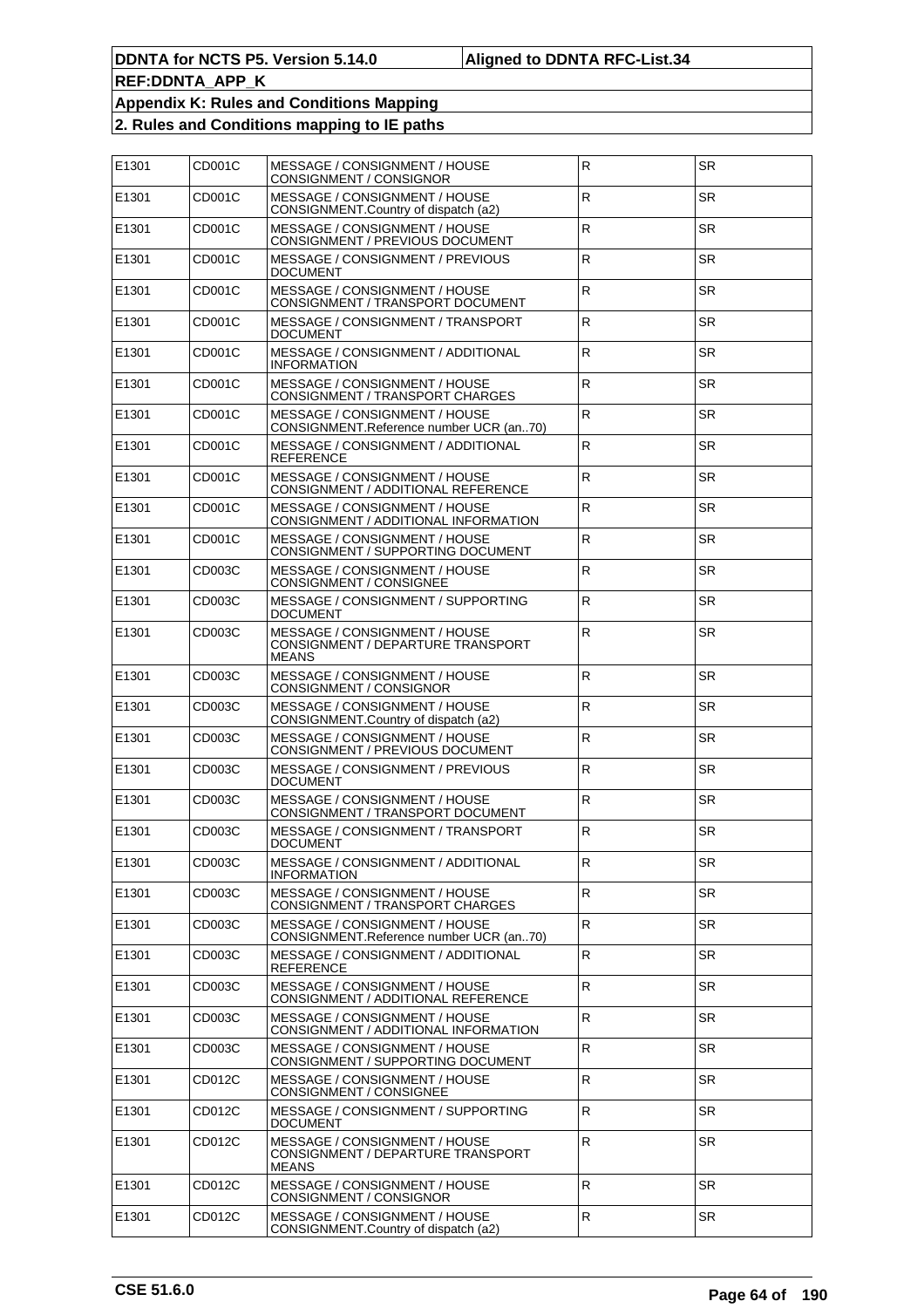| E1301 | CD012C | MESSAGE / CONSIGNMENT / HOUSE<br>CONSIGNMENT / PREVIOUS DOCUMENT                   | $\mathsf{R}$ | <b>SR</b> |
|-------|--------|------------------------------------------------------------------------------------|--------------|-----------|
| E1301 | CD012C | MESSAGE / CONSIGNMENT / PREVIOUS<br><b>DOCUMENT</b>                                | $\mathsf{R}$ | <b>SR</b> |
| E1301 | CD012C | MESSAGE / CONSIGNMENT / HOUSE<br>CONSIGNMENT / TRANSPORT DOCUMENT                  | $\mathsf{R}$ | <b>SR</b> |
| E1301 | CD012C | MESSAGE / CONSIGNMENT / TRANSPORT<br>DOCUMENT                                      | ${\sf R}$    | <b>SR</b> |
| E1301 | CD012C | MESSAGE / CONSIGNMENT / ADDITIONAL<br><b>INFORMATION</b>                           | $\mathsf{R}$ | <b>SR</b> |
| E1301 | CD012C | MESSAGE / CONSIGNMENT / HOUSE<br>CONSIGNMENT.Reference number UCR (an70)           | $\mathsf{R}$ | <b>SR</b> |
| E1301 | CD012C | MESSAGE / CONSIGNMENT / ADDITIONAL<br>REFERENCE                                    | $\mathsf{R}$ | <b>SR</b> |
| E1301 | CD012C | MESSAGE / CONSIGNMENT / HOUSE<br>CONSIGNMENT / ADDITIONAL REFERENCE                | ${\sf R}$    | <b>SR</b> |
| E1301 | CD012C | MESSAGE / CONSIGNMENT / HOUSE<br>CONSIGNMENT / ADDITIONAL INFORMATION              | $\mathsf{R}$ | <b>SR</b> |
| E1301 | CD012C | MESSAGE / CONSIGNMENT / HOUSE<br>CONSIGNMENT / SUPPORTING DOCUMENT                 | ${\sf R}$    | <b>SR</b> |
| E1301 | CD050C | MESSAGE / CONSIGNMENT / HOUSE<br>CONSIGNMENT / CONSIGNEE                           | $\mathsf{R}$ | <b>SR</b> |
| E1301 | CD050C | MESSAGE / CONSIGNMENT / SUPPORTING<br>DOCUMENT                                     | $\mathsf{R}$ | <b>SR</b> |
| E1301 | CD050C | MESSAGE / CONSIGNMENT / HOUSE<br>CONSIGNMENT / DEPARTURE TRANSPORT<br><b>MEANS</b> | $\mathsf{R}$ | <b>SR</b> |
| E1301 | CD050C | MESSAGE / CONSIGNMENT / HOUSE<br>CONSIGNMENT / CONSIGNOR                           | $\mathsf{R}$ | <b>SR</b> |
| E1301 | CD050C | MESSAGE / CONSIGNMENT / HOUSE<br>CONSIGNMENT / PREVIOUS DOCUMENT                   | ${\sf R}$    | <b>SR</b> |
| E1301 | CD050C | MESSAGE / CONSIGNMENT / PREVIOUS<br>DOCUMENT                                       | $\mathsf{R}$ | <b>SR</b> |
| E1301 | CD050C | MESSAGE / CONSIGNMENT / HOUSE<br>CONSIGNMENT / TRANSPORT DOCUMENT                  | $\mathsf{R}$ | <b>SR</b> |
| E1301 | CD050C | MESSAGE / CONSIGNMENT / TRANSPORT<br>DOCUMENT                                      | ${\sf R}$    | <b>SR</b> |
| E1301 | CD050C | MESSAGE / CONSIGNMENT / ADDITIONAL<br><b>INFORMATION</b>                           | ${\sf R}$    | <b>SR</b> |
| E1301 | CD050C | MESSAGE / CONSIGNMENT / HOUSE<br>CONSIGNMENT / TRANSPORT CHARGES                   | $\mathsf{R}$ | <b>SR</b> |
| E1301 | CD050C | MESSAGE / CONSIGNMENT / HOUSE<br>CONSIGNMENT.Reference number UCR (an70)           | ${\sf R}$    | <b>SR</b> |
| E1301 | CD050C | MESSAGE / CONSIGNMENT / ADDITIONAL<br>REFERENCE                                    | ${\sf R}$    | <b>SR</b> |
| E1301 | CD050C | MESSAGE / CONSIGNMENT / HOUSE<br>CONSIGNMENT / ADDITIONAL REFERENCE                | R            | SR        |
| E1301 | CD050C | MESSAGE / CONSIGNMENT / HOUSE<br>CONSIGNMENT / ADDITIONAL INFORMATION              | ${\sf R}$    | <b>SR</b> |
| E1301 | CD050C | MESSAGE / CONSIGNMENT / HOUSE<br>CONSIGNMENT / SUPPORTING DOCUMENT                 | ${\sf R}$    | <b>SR</b> |
| E1301 | CD038C | MESSAGE / CONSIGNMENT / HOUSE<br>CONSIGNMENT / CONSIGNEE                           | R            | SR.       |
| E1301 | CD038C | MESSAGE / CONSIGNMENT / SUPPORTING<br>DOCUMENT                                     | $\mathsf{R}$ | <b>SR</b> |
| E1301 | CD038C | MESSAGE / CONSIGNMENT / HOUSE<br>CONSIGNMENT / DEPARTURE TRANSPORT<br><b>MEANS</b> | ${\sf R}$    | <b>SR</b> |
| E1301 | CD038C | MESSAGE / CONSIGNMENT / HOUSE<br>CONSIGNMENT / CONSIGNOR                           | $\mathsf R$  | <b>SR</b> |
| E1301 | CD038C | MESSAGE / CONSIGNMENT / HOUSE<br>CONSIGNMENT.Country of dispatch (a2)              | ${\sf R}$    | <b>SR</b> |
| E1301 | CD038C | MESSAGE / CONSIGNMENT / HOUSE<br>CONSIGNMENT / PREVIOUS DOCUMENT                   | $\mathsf{R}$ | <b>SR</b> |
| E1301 | CD038C | MESSAGE / CONSIGNMENT / PREVIOUS<br>DOCUMENT                                       | $\mathsf{R}$ | <b>SR</b> |
| E1301 | CD038C | MESSAGE / CONSIGNMENT / HOUSE<br>CONSIGNMENT / TRANSPORT DOCUMENT                  | ${\sf R}$    | <b>SR</b> |
| E1301 | CD038C | MESSAGE / CONSIGNMENT / TRANSPORT<br><b>DOCUMENT</b>                               | R            | SR        |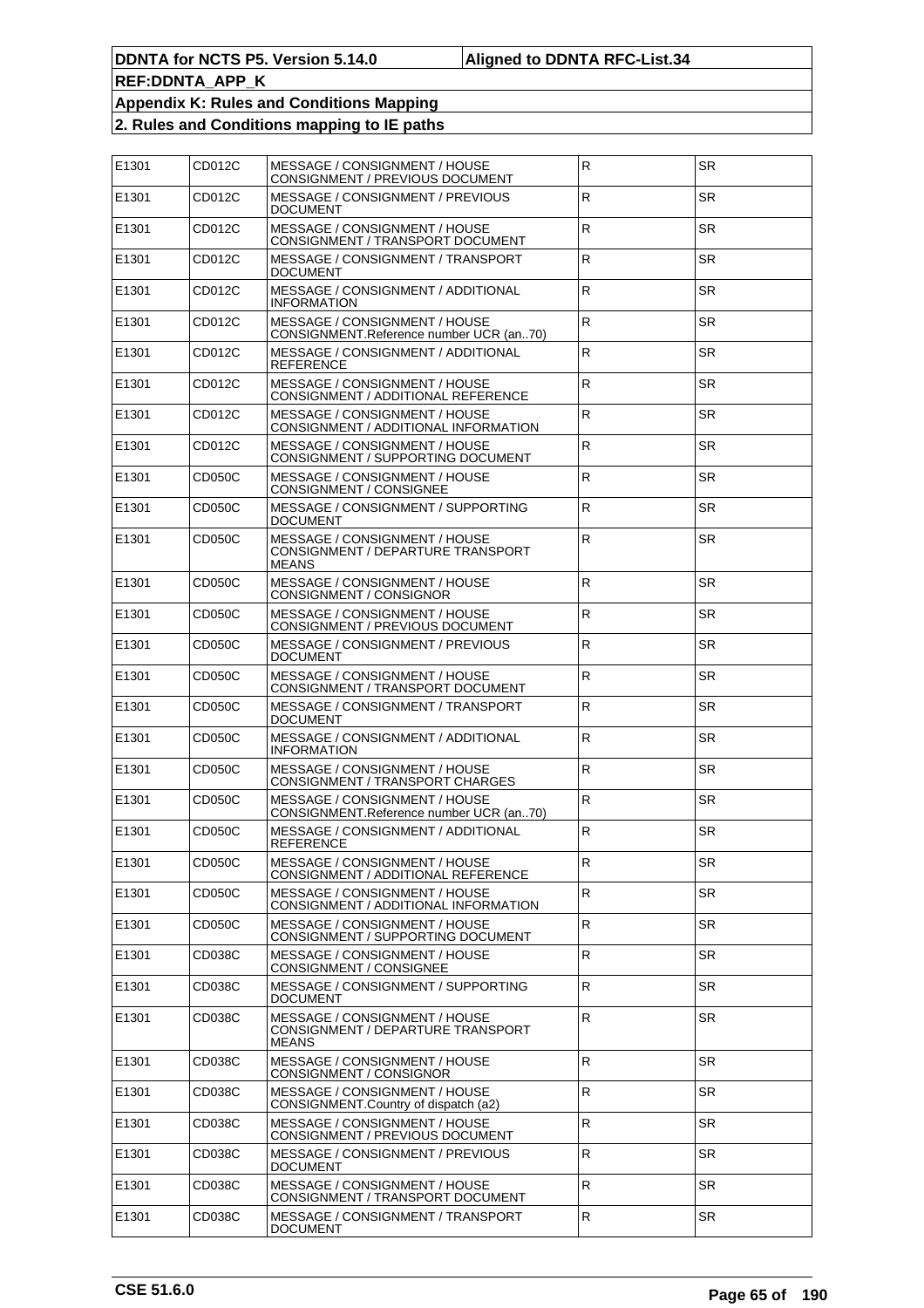| E1301 | CD038C | MESSAGE / CONSIGNMENT / ADDITIONAL<br><b>INFORMATION</b>                           | R              | SR.       |
|-------|--------|------------------------------------------------------------------------------------|----------------|-----------|
| E1301 | CD038C | MESSAGE / CONSIGNMENT / HOUSE<br>CONSIGNMENT / TRANSPORT CHARGES                   | $\mathsf R$    | <b>SR</b> |
| E1301 | CD038C | MESSAGE / CONSIGNMENT / HOUSE<br>CONSIGNMENT.Reference number UCR (an70)           | ${\sf R}$      | <b>SR</b> |
| E1301 | CD038C | MESSAGE / CONSIGNMENT / ADDITIONAL<br><b>REFERENCE</b>                             | R              | SR.       |
| E1301 | CD038C | MESSAGE / CONSIGNMENT / HOUSE<br>CONSIGNMENT / ADDITIONAL REFERENCE                | $\overline{R}$ | <b>SR</b> |
| E1301 | CD038C | MESSAGE / CONSIGNMENT / HOUSE<br>CONSIGNMENT / ADDITIONAL INFORMATION              | $\mathsf R$    | <b>SR</b> |
| E1301 | CD038C | MESSAGE / CONSIGNMENT / HOUSE<br>CONSIGNMENT / SUPPORTING DOCUMENT                 | R              | <b>SR</b> |
| E1301 | CC013C | MESSAGE / CONSIGNMENT / HOUSE<br>CONSIGNMENT / CONSIGNEE                           |                |           |
| E1301 | CC013C | MESSAGE / CONSIGNMENT / SUPPORTING<br>DOCUMENT                                     |                |           |
| E1301 | CC013C | MESSAGE / CONSIGNMENT / HOUSE<br>CONSIGNMENT / DEPARTURE TRANSPORT<br><b>MEANS</b> |                |           |
| E1301 | CC013C | MESSAGE / CONSIGNMENT / HOUSE<br>CONSIGNMENT / CONSIGNOR                           |                |           |
| E1301 | CC013C | MESSAGE / CONSIGNMENT / HOUSE<br>CONSIGNMENT.Country of dispatch (a2)              |                |           |
| E1301 | CC013C | MESSAGE / CONSIGNMENT / HOUSE<br>CONSIGNMENT / PREVIOUS DOCUMENT                   |                |           |
| E1301 | CC013C | MESSAGE / CONSIGNMENT / PREVIOUS<br>DOCUMENT                                       |                |           |
| E1301 | CC013C | MESSAGE / CONSIGNMENT / HOUSE<br>CONSIGNMENT / TRANSPORT DOCUMENT                  |                |           |
| E1301 | CC013C | MESSAGE / CONSIGNMENT / TRANSPORT<br>DOCUMENT                                      |                |           |
| E1301 | CC013C | MESSAGE / CONSIGNMENT / ADDITIONAL<br><b>INFORMATION</b>                           |                |           |
| E1301 | CC013C | MESSAGE / CONSIGNMENT / HOUSE<br>CONSIGNMENT / TRANSPORT CHARGES                   |                |           |
| E1301 | CC013C | MESSAGE / CONSIGNMENT / HOUSE<br>CONSIGNMENT.Reference number UCR (an35)           |                |           |
| E1301 | CC013C | MESSAGE / CONSIGNMENT / ADDITIONAL<br><b>REFERENCE</b>                             |                |           |
| E1301 | CC013C | MESSAGE / CONSIGNMENT / HOUSE<br>CONSIGNMENT / ADDITIONAL REFERENCE                |                |           |
| E1301 | CC013C | MESSAGE / CONSIGNMENT / HOUSE<br>CONSIGNMENT / ADDITIONAL INFORMATION              |                |           |
| E1301 | CC013C | MESSAGE / CONSIGNMENT / HOUSE<br>CONSIGNMENT / SUPPORTING DOCUMENT                 |                |           |
| E1301 | CD115C | MESSAGE / CONSIGNMENT / HOUSE<br>CONSIGNMENT / CONSIGNEE                           | $\mathsf{R}$   | <b>SR</b> |
| E1301 | CD115C | MESSAGE / CONSIGNMENT / SUPPORTING<br><b>DOCUMENT</b>                              | $\overline{R}$ | <b>SR</b> |
| E1301 | CD115C | MESSAGE / CONSIGNMENT / HOUSE<br>CONSIGNMENT / DEPARTURE TRANSPORT<br><b>MEANS</b> | ${\sf R}$      | SR.       |
| E1301 | CD115C | MESSAGE / CONSIGNMENT / HOUSE<br>CONSIGNMENT / CONSIGNOR                           | $\overline{R}$ | <b>SR</b> |
| E1301 | CD115C | MESSAGE / CONSIGNMENT / HOUSE<br>CONSIGNMENT / PREVIOUS DOCUMENT                   | ${\sf R}$      | <b>SR</b> |
| E1301 | CD115C | MESSAGE / CONSIGNMENT / PREVIOUS<br>DOCUMENT                                       | $\overline{R}$ | <b>SR</b> |
| E1301 | CD115C | MESSAGE / CONSIGNMENT / HOUSE<br>CONSIGNMENT / TRANSPORT DOCUMENT                  | ${\sf R}$      | <b>SR</b> |
| E1301 | CD115C | MESSAGE / CONSIGNMENT / TRANSPORT<br><b>DOCUMENT</b>                               | $\overline{R}$ | SR.       |
| E1301 | CD115C | MESSAGE / CONSIGNMENT / ADDITIONAL<br><b>INFORMATION</b>                           | $\overline{R}$ | <b>SR</b> |
| E1301 | CD115C | MESSAGE / CONSIGNMENT / HOUSE<br>CONSIGNMENT / TRANSPORT CHARGES                   | ${\sf R}$      | <b>SR</b> |
| E1301 | CD115C | MESSAGE / CONSIGNMENT / HOUSE<br>CONSIGNMENT.Reference number UCR (an70)           | R              | SR        |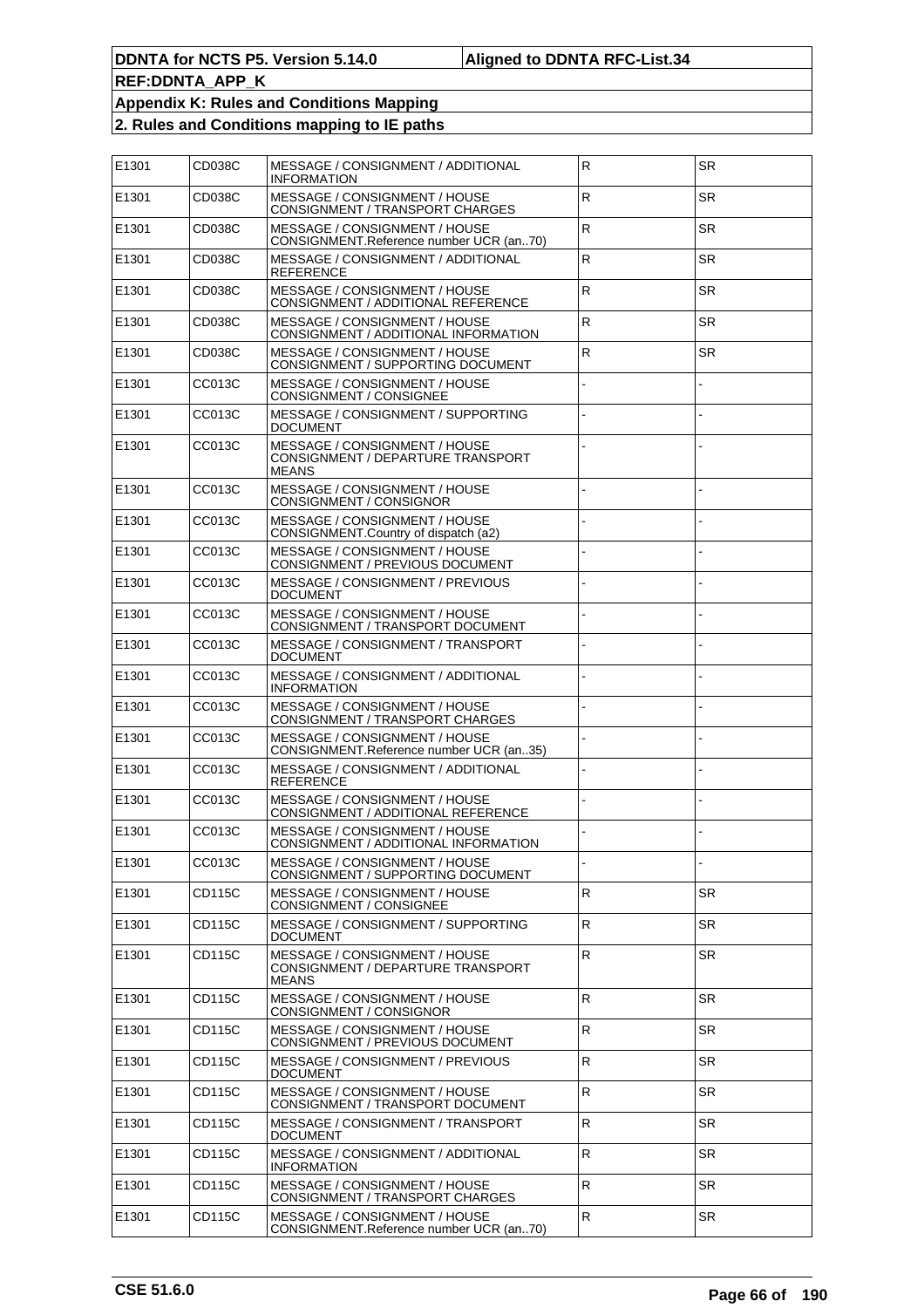| E1301 | CD115C        | MESSAGE / CONSIGNMENT / ADDITIONAL<br><b>REFERENCE</b>                             | $\mathsf R$    | <b>SR</b> |
|-------|---------------|------------------------------------------------------------------------------------|----------------|-----------|
| E1301 | CD115C        | MESSAGE / CONSIGNMENT / HOUSE<br>CONSIGNMENT / ADDITIONAL REFERENCE                | $\mathsf R$    | <b>SR</b> |
| E1301 | CD115C        | MESSAGE / CONSIGNMENT / HOUSE<br>CONSIGNMENT / ADDITIONAL INFORMATION              | ${\sf R}$      | <b>SR</b> |
| E1301 | CD115C        | MESSAGE / CONSIGNMENT / HOUSE<br>CONSIGNMENT / SUPPORTING DOCUMENT                 | $\mathsf R$    | <b>SR</b> |
| E1301 | CD165C        | MESSAGE / CONSIGNMENT / HOUSE<br>CONSIGNMENT / CONSIGNEE                           | $\mathsf{R}$   | <b>SR</b> |
| E1301 | CD165C        | MESSAGE / CONSIGNMENT / SUPPORTING<br><b>DOCUMENT</b>                              | ${\sf R}$      | <b>SR</b> |
| E1301 | CD165C        | MESSAGE / CONSIGNMENT / HOUSE<br>CONSIGNMENT / DEPARTURE TRANSPORT<br><b>MEANS</b> | R              | <b>SR</b> |
| E1301 | CD165C        | MESSAGE / CONSIGNMENT / HOUSE<br>CONSIGNMENT / CONSIGNOR                           | ${\sf R}$      | <b>SR</b> |
| E1301 | CD165C        | MESSAGE / CONSIGNMENT / HOUSE<br>CONSIGNMENT / PREVIOUS DOCUMENT                   | R              | <b>SR</b> |
| E1301 | CD165C        | MESSAGE / CONSIGNMENT / PREVIOUS<br>DOCUMENT                                       | $\mathsf{R}$   | <b>SR</b> |
| E1301 | CD165C        | MESSAGE / CONSIGNMENT / HOUSE<br>CONSIGNMENT / TRANSPORT DOCUMENT                  | ${\sf R}$      | <b>SR</b> |
| E1301 | CD165C        | MESSAGE / CONSIGNMENT / TRANSPORT<br>DOCUMENT                                      | R              | <b>SR</b> |
| E1301 | CD165C        | MESSAGE / CONSIGNMENT / ADDITIONAL<br><b>INFORMATION</b>                           | $\overline{R}$ | <b>SR</b> |
| E1301 | CD165C        | MESSAGE / CONSIGNMENT / HOUSE<br>CONSIGNMENT / TRANSPORT CHARGES                   | ${\sf R}$      | <b>SR</b> |
| E1301 | CD165C        | MESSAGE / CONSIGNMENT / HOUSE<br>CONSIGNMENT.Reference number UCR (an70)           | R              | <b>SR</b> |
| E1301 | CD165C        | MESSAGE / CONSIGNMENT / ADDITIONAL<br><b>REFERENCE</b>                             | $\overline{R}$ | <b>SR</b> |
| E1301 | CD165C        | MESSAGE / CONSIGNMENT / HOUSE<br>CONSIGNMENT / ADDITIONAL REFERENCE                | ${\sf R}$      | <b>SR</b> |
| E1301 | CD165C        | MESSAGE / CONSIGNMENT / HOUSE<br>CONSIGNMENT / ADDITIONAL INFORMATION              | R              | <b>SR</b> |
| E1301 | CD165C        | MESSAGE / CONSIGNMENT / HOUSE<br>CONSIGNMENT / SUPPORTING DOCUMENT                 | $\overline{R}$ | <b>SR</b> |
| E1301 | CD160C        | MESSAGE / CONSIGNMENT / HOUSE<br>CONSIGNMENT / CONSIGNEE                           | ${\sf R}$      | <b>SR</b> |
| E1301 | CD160C        | MESSAGE / CONSIGNMENT / SUPPORTING<br>DOCUMENT                                     | R              | <b>SR</b> |
| E1301 | CD160C        | MESSAGE / CONSIGNMENT / HOUSE<br>CONSIGNMENT / DEPARTURE TRANSPORT<br><b>MEANS</b> | ${\sf R}$      | <b>SR</b> |
| E1301 | CD160C        | MESSAGE / CONSIGNMENT / HOUSE<br>CONSIGNMENT / CONSIGNOR                           | R              | SR.       |
| E1301 | CD160C        | MESSAGE / CONSIGNMENT / HOUSE<br>CONSIGNMENT / PREVIOUS DOCUMENT                   | $\mathsf R$    | <b>SR</b> |
| E1301 | CD160C        | MESSAGE / CONSIGNMENT / PREVIOUS<br><b>DOCUMENT</b>                                | $\mathsf{R}$   | <b>SR</b> |
| E1301 | CD160C        | MESSAGE / CONSIGNMENT / HOUSE<br>CONSIGNMENT / TRANSPORT DOCUMENT                  | $\mathsf{R}$   | SR.       |
| E1301 | CD160C        | MESSAGE / CONSIGNMENT / TRANSPORT<br><b>DOCUMENT</b>                               | $\overline{R}$ | <b>SR</b> |
| E1301 | <b>CD160C</b> | MESSAGE / CONSIGNMENT / ADDITIONAL<br><b>INFORMATION</b>                           | ${\sf R}$      | <b>SR</b> |
| E1301 | CD160C        | MESSAGE / CONSIGNMENT / HOUSE<br>CONSIGNMENT / TRANSPORT CHARGES                   | R              | SR.       |
| E1301 | CD160C        | MESSAGE / CONSIGNMENT / HOUSE<br>CONSIGNMENT. Reference number UCR (an70)          | $\mathsf{R}$   | <b>SR</b> |
| E1301 | <b>CD160C</b> | MESSAGE / CONSIGNMENT / ADDITIONAL<br><b>REFERENCE</b>                             | $\mathsf{R}$   | <b>SR</b> |
| E1301 | CD160C        | MESSAGE / CONSIGNMENT / HOUSE<br>CONSIGNMENT / ADDITIONAL REFERENCE                | $\mathsf{R}$   | SR.       |
| E1301 | CD160C        | MESSAGE / CONSIGNMENT / HOUSE<br>CONSIGNMENT / ADDITIONAL INFORMATION              | R              | <b>SR</b> |
| E1301 | CD160C        | MESSAGE / CONSIGNMENT / HOUSE<br>CONSIGNMENT / SUPPORTING DOCUMENT                 | $\mathsf{R}$   | SR        |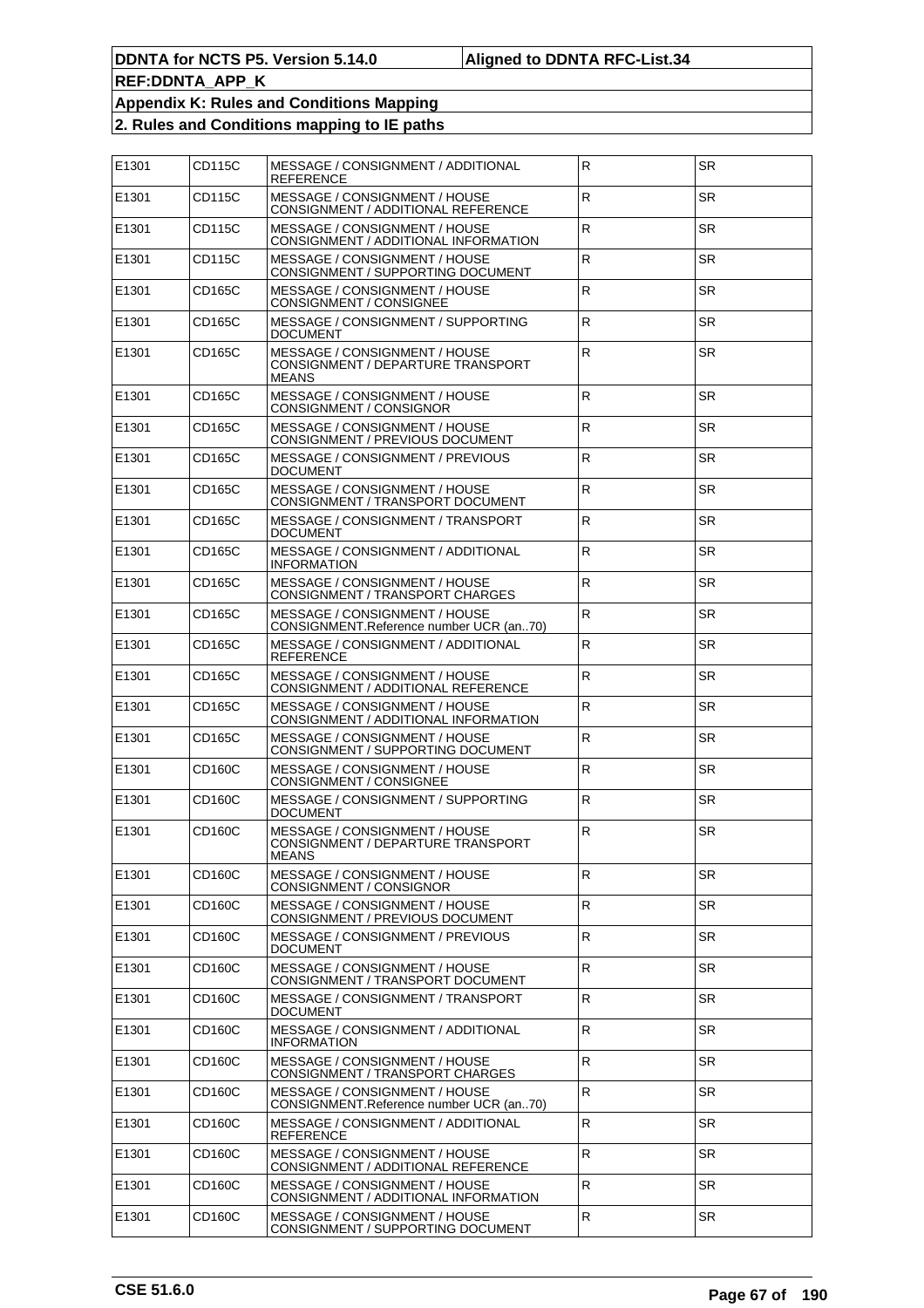| E1401 | CC015C        | MESSAGE / CONSIGNMENT / HOUSE<br>CONSIGNMENT / CONSIGNMENT ITEM / PREVIOUS<br>DOCUMENT        |                |           |
|-------|---------------|-----------------------------------------------------------------------------------------------|----------------|-----------|
| E1401 | CD001C        | MESSAGE / CONSIGNMENT / HOUSE<br>CONSIGNMENT / CONSIGNMENT ITEM / PREVIOUS<br><b>DOCUMENT</b> | R              | <b>SR</b> |
| E1401 | CD003C        | MESSAGE / CONSIGNMENT / HOUSE<br>CONSIGNMENT / CONSIGNMENT ITEM / PREVIOUS<br><b>DOCUMENT</b> | $\mathsf R$    | <b>SR</b> |
| E1401 | CD012C        | MESSAGE / CONSIGNMENT / HOUSE<br>CONSIGNMENT / CONSIGNMENT ITEM / PREVIOUS<br>DOCUMENT        | R              | <b>SR</b> |
| E1401 | CD050C        | MESSAGE / CONSIGNMENT / HOUSE<br>CONSIGNMENT / CONSIGNMENT ITEM / PREVIOUS<br><b>DOCUMENT</b> | R              | <b>SR</b> |
| E1401 | CD038C        | MESSAGE / CONSIGNMENT / HOUSE<br>CONSIGNMENT / CONSIGNMENT ITEM / PREVIOUS<br><b>DOCUMENT</b> | $\overline{R}$ | <b>SR</b> |
| E1401 | CC013C        | MESSAGE / CONSIGNMENT / HOUSE<br>CONSIGNMENT / CONSIGNMENT ITEM / PREVIOUS<br>DOCUMENT        |                |           |
| E1401 | CD115C        | MESSAGE / CONSIGNMENT / HOUSE<br>CONSIGNMENT / CONSIGNMENT ITEM / PREVIOUS<br><b>DOCUMENT</b> | R              | <b>SR</b> |
| E1401 | CD165C        | MESSAGE / CONSIGNMENT / HOUSE<br>CONSIGNMENT / CONSIGNMENT ITEM / PREVIOUS<br>DOCUMENT        | $\overline{R}$ | <b>SR</b> |
| E1401 | CD160C        | MESSAGE / CONSIGNMENT / HOUSE<br>CONSIGNMENT / CONSIGNMENT ITEM / PREVIOUS<br><b>DOCUMENT</b> | R              | <b>SR</b> |
| E1402 | CD906C        | MESSAGE / FUNCTIONAL ERROR                                                                    | R              | N         |
| E1402 | CC015C        | MESSAGE / CONSIGNMENT / HOUSE<br>CONSIGNMENT / CONSIGNMENT ITEM                               |                |           |
| E1402 | CD001C        | MESSAGE / CONSIGNMENT / HOUSE<br>CONSIGNMENT / CONSIGNMENT ITEM                               | $\overline{R}$ | <b>SR</b> |
| E1402 | CD001C        | MESSAGE / RISK ANALYSIS IDENTIFICATION /<br>RISK ANALYSIS                                     | R              | <b>SR</b> |
| E1402 | CD003C        | MESSAGE / CONSIGNMENT / HOUSE<br>CONSIGNMENT / CONSIGNMENT ITEM                               | R              | SR.       |
| E1402 | CD003C        | MESSAGE / RISK ANALYSIS IDENTIFICATION /<br><b>RISK ANALYSIS</b>                              | $\overline{R}$ | <b>SR</b> |
| E1402 | CD012C        | MESSAGE / CONSIGNMENT / HOUSE<br>CONSIGNMENT / CONSIGNMENT ITEM                               | R              | <b>SR</b> |
| E1402 | CD050C        | MESSAGE / CONSIGNMENT / HOUSE<br>CONSIGNMENT / CONSIGNMENT ITEM                               | R              | SR.       |
| E1402 | <b>CD050C</b> | MESSAGE / RISK ANALYSIS IDENTIFICATION /<br><b>RISK ANALYSIS</b>                              | $\mathsf{R}$   | <b>SR</b> |
| E1402 | CD038C        | MESSAGE / CONSIGNMENT / HOUSE<br>CONSIGNMENT / CONSIGNMENT ITEM                               | $\overline{R}$ | SR        |
| E1402 | CD038C        | MESSAGE / RISK ANALYSIS IDENTIFICATION /<br>RISK ANALYSIS                                     | $\mathsf{R}$   | SR.       |
| E1402 | CC013C        | MESSAGE / CONSIGNMENT / HOUSE<br>CONSIGNMENT / CONSIGNMENT ITEM                               |                |           |
| E1402 | CD115C        | MESSAGE / CONSIGNMENT / HOUSE<br>CONSIGNMENT / CONSIGNMENT ITEM                               | $\mathsf R$    | <b>SR</b> |
| E1402 | CD115C        | MESSAGE / RISK ANALYSIS IDENTIFICATION /<br>RISK ANALYSIS                                     | $\overline{R}$ | <b>SR</b> |
| E1402 | CD165C        | MESSAGE / CONSIGNMENT / HOUSE<br>CONSIGNMENT / CONSIGNMENT ITEM                               | $\overline{R}$ | <b>SR</b> |
| E1402 | CD165C        | MESSAGE / RISK ANALYSIS IDENTIFICATION /<br>RISK ANALYSIS                                     | $\mathsf R$    | <b>SR</b> |
| E1402 | CD160C        | MESSAGE / CONSIGNMENT / HOUSE<br>CONSIGNMENT / CONSIGNMENT ITEM                               | $\mathsf{R}$   | SR.       |
| E1402 | CD160C        | MESSAGE / RISK ANALYSIS IDENTIFICATION /<br>RISK ANALYSIS                                     | $\overline{R}$ | <b>SR</b> |
| E1403 | CD200C        | MESSAGE / CONSIGNMENT / HOUSE<br>CONSIGNMENT / CONSIGNMENT ITEM                               | $\mathsf R$    | <b>SR</b> |
| E1403 | CD203C        | MESSAGE / CONSIGNMENT / HOUSE<br>CONSIGNMENT / CONSIGNMENT ITEM                               | R              | SR.       |
| E1406 | CC015C        | MESSAGE / CONSIGNMENT / HOUSE<br><b>CONSIGNMENT</b>                                           |                |           |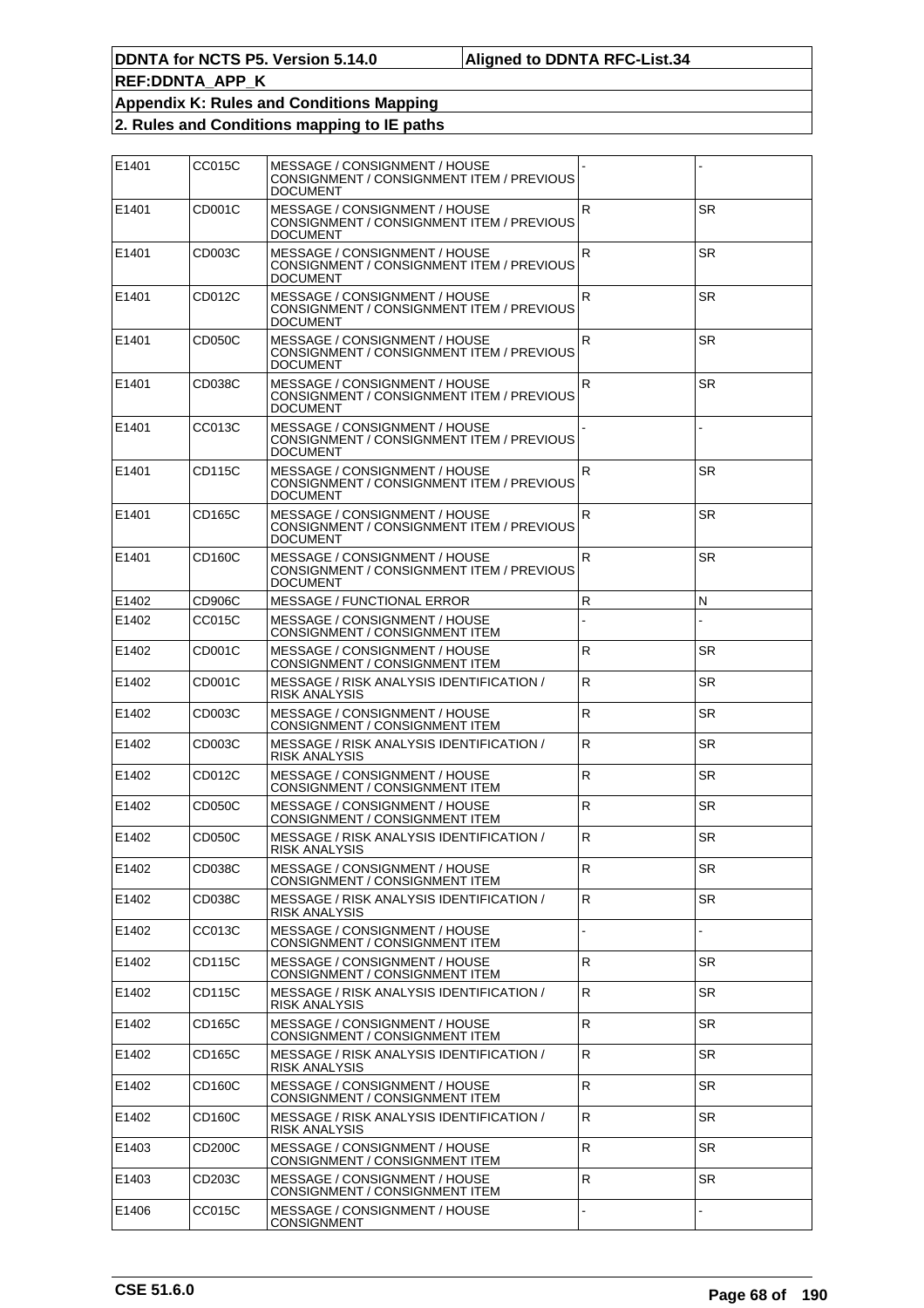| E1406 | CC015C | MESSAGE / CONSIGNMENT / HOUSE<br>CONSIGNMENT / CONSIGNMENT ITEM /<br>COMMODITY / DANGEROUS GOODS |                |           |
|-------|--------|--------------------------------------------------------------------------------------------------|----------------|-----------|
| E1406 | CC015C | MESSAGE / CONSIGNMENT / ACTIVE BORDER<br>TRANSPORT MEANS                                         |                |           |
| E1406 | CD018C | MESSAGE / CONSIGNMENT / HOUSE<br>CONSIGNMENT                                                     | R              | <b>SR</b> |
| E1406 | CD018C | MESSAGE / CONSIGNMENT / HOUSE<br>CONSIGNMENT / CONSIGNMENT ITEM /<br>COMMODITY / DANGEROUS GOODS | $\overline{R}$ | <b>SR</b> |
| E1406 | CD001C | MESSAGE / CONSIGNMENT / HOUSE<br>CONSIGNMENT                                                     | $\mathsf R$    | <b>SR</b> |
| E1406 | CD001C | MESSAGE / RISK ANALYSIS IDENTIFICATION /<br>RISK ANALYSIS / RISK ANALYSIS RESULT                 | R              | <b>SR</b> |
| E1406 | CD001C | MESSAGE / CONSIGNMENT / HOUSE<br>CONSIGNMENT / CONSIGNMENT ITEM /<br>COMMODITY / DANGEROUS GOODS | $\mathsf R$    | <b>SR</b> |
| E1406 | CD001C | MESSAGE / CONSIGNMENT / ACTIVE BORDER<br>TRANSPORT MEANS                                         | R              | <b>SR</b> |
| E1406 | CD003C | MESSAGE / CONSIGNMENT / HOUSE<br><b>CONSIGNMENT</b>                                              | $\mathsf R$    | <b>SR</b> |
| E1406 | CD003C | <b>MESSAGE / RISK ANALYSIS IDENTIFICATION /</b><br>RISK ANALYSIS / RISK ANALYSIS RESULT          | $\overline{R}$ | <b>SR</b> |
| E1406 | CD003C | MESSAGE / CONSIGNMENT / HOUSE<br>CONSIGNMENT / CONSIGNMENT ITEM /<br>COMMODITY / DANGEROUS GOODS | $\mathsf R$    | <b>SR</b> |
| E1406 | CD003C | MESSAGE / CONSIGNMENT / ACTIVE BORDER<br>TRANSPORT MEANS                                         | $\overline{R}$ | <b>SR</b> |
| E1406 | CD012C | MESSAGE / CONSIGNMENT / HOUSE<br>CONSIGNMENT                                                     | $\mathsf R$    | <b>SR</b> |
| E1406 | CD012C | MESSAGE / CONSIGNMENT / HOUSE<br>CONSIGNMENT / CONSIGNMENT ITEM /<br>COMMODITY / DANGEROUS GOODS | $\mathsf R$    | <b>SR</b> |
| E1406 | CD050C | MESSAGE / CONSIGNMENT / HOUSE<br>CONSIGNMENT                                                     | $\overline{R}$ | <b>SR</b> |
| E1406 | CD050C | MESSAGE / RISK ANALYSIS IDENTIFICATION /<br>RISK ANALYSIS / RISK ANALYSIS RESULT                 | $\mathsf R$    | <b>SR</b> |
| E1406 | CD050C | MESSAGE / CONSIGNMENT / HOUSE<br>CONSIGNMENT / CONSIGNMENT ITEM /<br>COMMODITY / DANGEROUS GOODS | $\mathsf{R}$   | <b>SR</b> |
| E1406 | CD050C | MESSAGE / CONSIGNMENT / ACTIVE BORDER<br>TRANSPORT MEANS                                         | $\mathsf R$    | <b>SR</b> |
| E1406 | CD038C | MESSAGE / CONSIGNMENT / HOUSE<br>CONSIGNMENT                                                     | $\overline{R}$ | <b>SR</b> |
| E1406 | CD038C | MESSAGE / RISK ANALYSIS IDENTIFICATION /<br>RISK ANALYSIS / RISK ANALYSIS RESULT                 | R              | <b>SR</b> |
| E1406 | CD038C | MESSAGE / CONSIGNMENT / HOUSE<br>CONSIGNMENT / CONSIGNMENT ITEM /<br>COMMODITY / DANGEROUS GOODS | $\mathsf R$    | SR        |
| E1406 | CD038C | MESSAGE / CONSIGNMENT / ACTIVE BORDER<br>TRANSPORT MEANS                                         | R.             | <b>SR</b> |
| E1406 | CC013C | MESSAGE / CONSIGNMENT / HOUSE<br><b>CONSIGNMENT</b>                                              |                |           |
| E1406 | CC013C | MESSAGE / CONSIGNMENT / HOUSE<br>CONSIGNMENT / CONSIGNMENT ITEM /<br>COMMODITY / DANGEROUS GOODS |                |           |
| E1406 | CC013C | MESSAGE / CONSIGNMENT / ACTIVE BORDER<br><b>TRANSPORT MEANS</b>                                  |                |           |
| E1406 | CD115C | MESSAGE / CONSIGNMENT / HOUSE<br>CONSIGNMENT                                                     | $\overline{R}$ | SR.       |
| E1406 | CD115C | MESSAGE / RISK ANALYSIS IDENTIFICATION /<br>RISK ANALYSIS / RISK ANALYSIS RESULT                 | $\overline{R}$ | <b>SR</b> |
| E1406 | CD115C | MESSAGE / CONSIGNMENT / HOUSE<br>CONSIGNMENT / CONSIGNMENT ITEM /<br>COMMODITY / DANGEROUS GOODS | R              | <b>SR</b> |
| E1406 | CD115C | MESSAGE / CONSIGNMENT / ACTIVE BORDER<br>TRANSPORT MEANS                                         | R              | <b>SR</b> |
| E1406 | CD165C | MESSAGE / CONSIGNMENT / HOUSE<br><b>CONSIGNMENT</b>                                              | R              | <b>SR</b> |
| E1406 | CD165C | MESSAGE / RISK ANALYSIS IDENTIFICATION /<br>RISK ANALYSIS / RISK ANALYSIS RESULT                 | $\mathsf R$    | SR.       |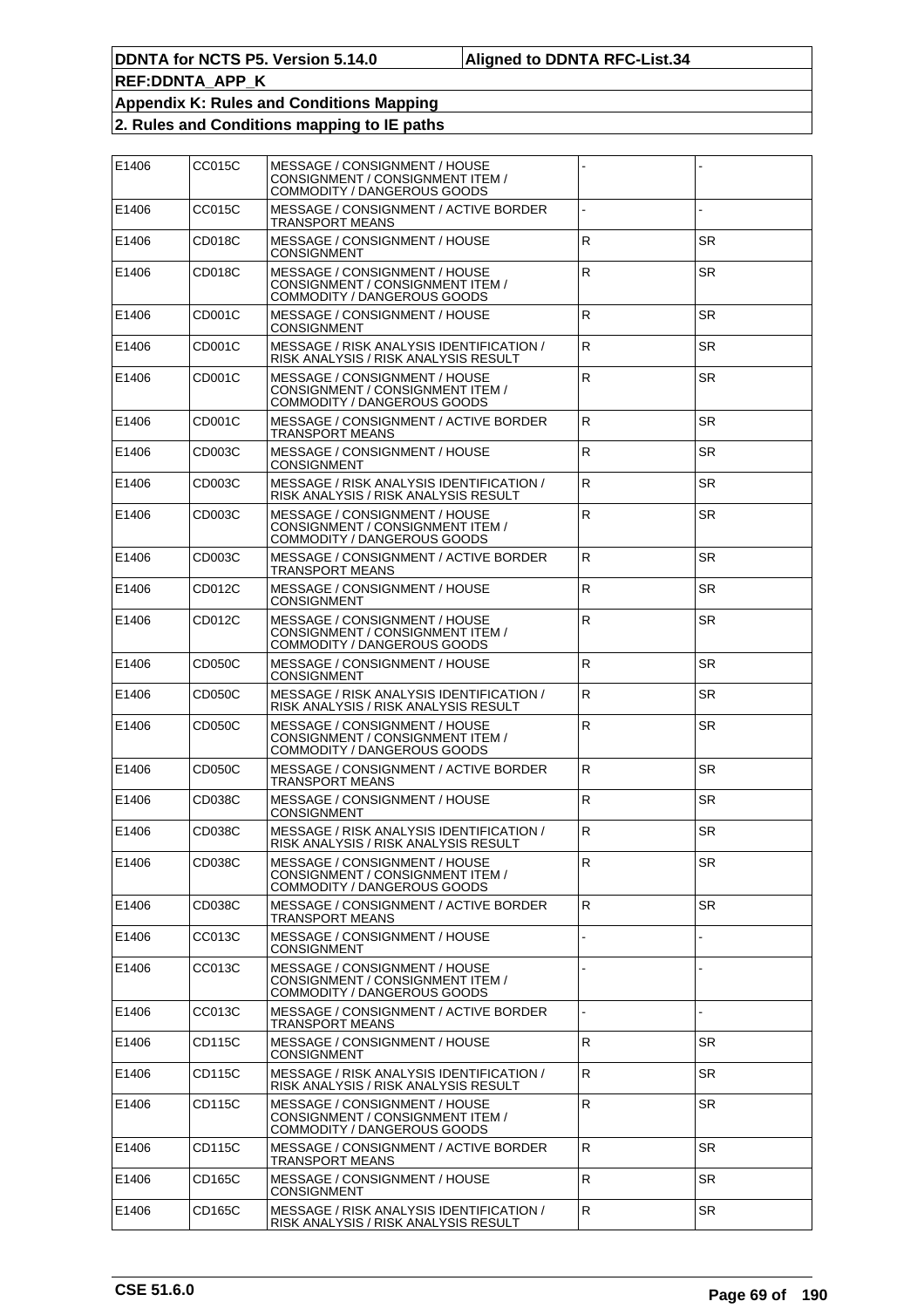| E1406 | CD165C | MESSAGE / CONSIGNMENT / HOUSE<br>CONSIGNMENT / CONSIGNMENT ITEM /<br>COMMODITY / DANGEROUS GOODS | ${\sf R}$    | <b>SR</b> |
|-------|--------|--------------------------------------------------------------------------------------------------|--------------|-----------|
| E1406 | CD165C | MESSAGE / CONSIGNMENT / ACTIVE BORDER<br>TRANSPORT MEANS                                         | $\mathsf R$  | <b>SR</b> |
| E1406 | CD200C | MESSAGE / CONSIGNMENT / HOUSE<br>CONSIGNMENT                                                     | ${\sf R}$    | SR.       |
| E1406 | CD160C | MESSAGE / CONSIGNMENT / HOUSE<br>CONSIGNMENT                                                     | ${\sf R}$    | <b>SR</b> |
| E1406 | CD160C | MESSAGE / RISK ANALYSIS IDENTIFICATION /<br>RISK ANALYSIS / RISK ANALYSIS RESULT                 | $\mathsf R$  | <b>SR</b> |
| E1406 | CD160C | MESSAGE / CONSIGNMENT / HOUSE<br>CONSIGNMENT / CONSIGNMENT ITEM /<br>COMMODITY / DANGEROUS GOODS | $\mathsf{R}$ | SR.       |
| E1406 | CD160C | MESSAGE / CONSIGNMENT / ACTIVE BORDER<br>TRANSPORT MEANS                                         | $\mathsf R$  | <b>SR</b> |
| E1406 | CD203C | MESSAGE / CONSIGNMENT / HOUSE<br>CONSIGNMENT                                                     | $\mathsf R$  | SR.       |
| E1407 | CC015C | MESSAGE / CONSIGNMENT / HOUSE<br>CONSIGNMENT / CONSIGNMENT ITEM /<br>SUPPORTING DOCUMENT         |              |           |
| E1407 | CC015C | MESSAGE / CONSIGNMENT / HOUSE<br>CONSIGNMENT / CONSIGNMENT ITEM /<br>ADDITIONAL REFERENCE        |              |           |
| E1407 | CC015C | MESSAGE / CONSIGNMENT / HOUSE<br>CONSIGNMENT / CONSIGNMENT ITEM /<br>TRANSPORT DOCUMENT          |              |           |
| E1407 | CD001C | MESSAGE / CONSIGNMENT / HOUSE<br>CONSIGNMENT / CONSIGNMENT ITEM /<br>SUPPORTING DOCUMENT         | ${\sf R}$    | <b>SR</b> |
| E1407 | CD001C | MESSAGE / CONSIGNMENT / HOUSE<br>CONSIGNMENT / CONSIGNMENT ITEM /<br>ADDITIONAL REFERENCE        | $\mathsf{R}$ | <b>SR</b> |
| E1407 | CD001C | MESSAGE / CONSIGNMENT / HOUSE<br>CONSIGNMENT / CONSIGNMENT ITEM /<br>TRANSPORT DOCUMENT          | ${\sf R}$    | <b>SR</b> |
| E1407 | CD003C | MESSAGE / CONSIGNMENT / HOUSE<br>CONSIGNMENT / CONSIGNMENT ITEM /<br>SUPPORTING DOCUMENT         | ${\sf R}$    | SR.       |
| E1407 | CD003C | MESSAGE / CONSIGNMENT / HOUSE<br>CONSIGNMENT / CONSIGNMENT ITEM /<br>ADDITIONAL REFERENCE        | $\mathsf{R}$ | <b>SR</b> |
| E1407 | CD003C | MESSAGE / CONSIGNMENT / HOUSE<br>CONSIGNMENT / CONSIGNMENT ITEM /<br><b>TRANSPORT DOCUMENT</b>   | ${\sf R}$    | <b>SR</b> |
| E1407 | CD012C | MESSAGE / CONSIGNMENT / HOUSE<br>CONSIGNMENT / CONSIGNMENT ITEM /<br>SUPPORTING DOCUMENT         | $\mathsf R$  | <b>SR</b> |
| E1407 | CD012C | MESSAGE / CONSIGNMENT / HOUSE<br>CONSIGNMENT / CONSIGNMENT ITEM /<br>ADDITIONAL REFERENCE        | R            | SR.       |
| E1407 | CD012C | MESSAGE / CONSIGNMENT / HOUSE<br>CONSIGNMENT / CONSIGNMENT ITEM /<br>TRANSPORT DOCUMENT          | $\mathsf R$  | <b>SR</b> |
| E1407 | CD050C | MESSAGE / CONSIGNMENT / HOUSE<br>CONSIGNMENT / CONSIGNMENT ITEM /<br>SUPPORTING DOCUMENT         | ${\sf R}$    | <b>SR</b> |
| E1407 | CD050C | MESSAGE / CONSIGNMENT / HOUSE<br>CONSIGNMENT / CONSIGNMENT ITEM /<br>ADDITIONAL REFERENCE        | $\mathsf R$  | <b>SR</b> |
| E1407 | CD050C | MESSAGE / CONSIGNMENT / HOUSE<br>CONSIGNMENT / CONSIGNMENT ITEM /<br>TRANSPORT DOCUMENT          | ${\sf R}$    | SR.       |
| E1407 | CD038C | MESSAGE / CONSIGNMENT / HOUSE<br>CONSIGNMENT / CONSIGNMENT ITEM /<br>SUPPORTING DOCUMENT         | $\mathsf R$  | <b>SR</b> |
| E1407 | CD038C | MESSAGE / CONSIGNMENT / HOUSE<br>CONSIGNMENT / CONSIGNMENT ITEM /<br>ADDITIONAL REFERENCE        | $\mathsf R$  | SR.       |
| E1407 | CD038C | MESSAGE / CONSIGNMENT / HOUSE<br>CONSIGNMENT / CONSIGNMENT ITEM /<br>TRANSPORT DOCUMENT          | $\mathsf{R}$ | SR        |
| E1407 | CC013C | MESSAGE / CONSIGNMENT / HOUSE<br>CONSIGNMENT / CONSIGNMENT ITEM /<br>SUPPORTING DOCUMENT         |              |           |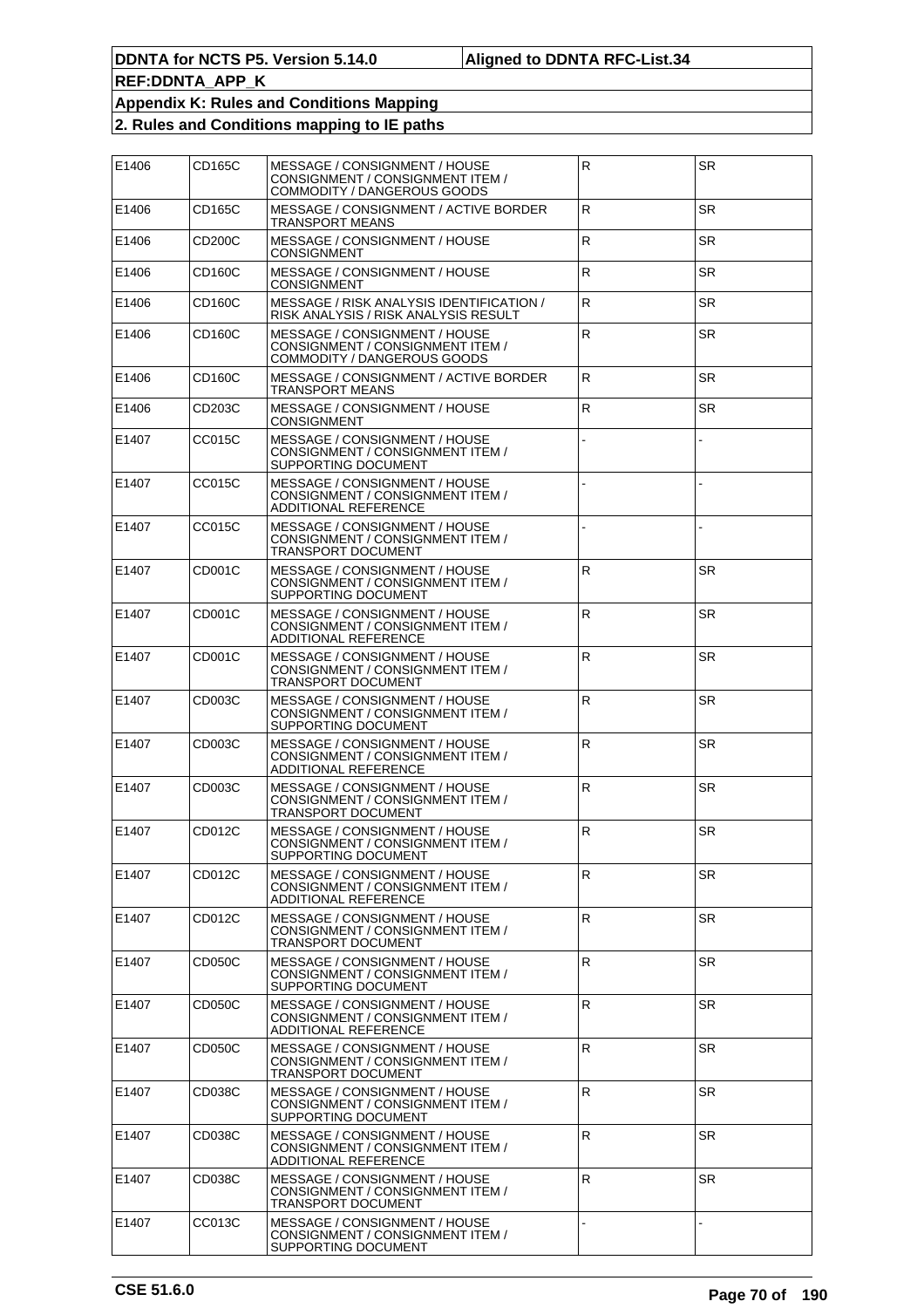| E1407 | CC013C        | MESSAGE / CONSIGNMENT / HOUSE<br>CONSIGNMENT / CONSIGNMENT ITEM /<br><b>ADDITIONAL REFERENCE</b> |                |           |
|-------|---------------|--------------------------------------------------------------------------------------------------|----------------|-----------|
| E1407 | CC013C        | MESSAGE / CONSIGNMENT / HOUSE<br>CONSIGNMENT / CONSIGNMENT ITEM /<br>TRANSPORT DOCUMENT          |                |           |
| E1407 | CD115C        | MESSAGE / CONSIGNMENT / HOUSE<br>CONSIGNMENT / CONSIGNMENT ITEM /<br>SUPPORTING DOCUMENT         | $\mathsf R$    | <b>SR</b> |
| E1407 | CD115C        | MESSAGE / CONSIGNMENT / HOUSE<br>CONSIGNMENT / CONSIGNMENT ITEM /<br>ADDITIONAL REFERENCE        | R              | <b>SR</b> |
| E1407 | CD115C        | MESSAGE / CONSIGNMENT / HOUSE<br>CONSIGNMENT / CONSIGNMENT ITEM /<br>TRANSPORT DOCUMENT          | $\mathsf R$    | <b>SR</b> |
| E1407 | CD165C        | MESSAGE / CONSIGNMENT / HOUSE<br>CONSIGNMENT / CONSIGNMENT ITEM /<br>SUPPORTING DOCUMENT         | $\mathsf R$    | <b>SR</b> |
| E1407 | CD165C        | MESSAGE / CONSIGNMENT / HOUSE<br>CONSIGNMENT / CONSIGNMENT ITEM /<br>ADDITIONAL REFERENCE        | R              | <b>SR</b> |
| E1407 | CD165C        | MESSAGE / CONSIGNMENT / HOUSE<br>CONSIGNMENT / CONSIGNMENT ITEM /<br><b>TRANSPORT DOCUMENT</b>   | $\mathsf R$    | <b>SR</b> |
| E1407 | CD160C        | MESSAGE / CONSIGNMENT / HOUSE<br>CONSIGNMENT / CONSIGNMENT ITEM /<br>SUPPORTING DOCUMENT         | $\overline{R}$ | <b>SR</b> |
| E1407 | CD160C        | MESSAGE / CONSIGNMENT / HOUSE<br>CONSIGNMENT / CONSIGNMENT ITEM /<br><b>ADDITIONAL REFERENCE</b> | R              | <b>SR</b> |
| E1407 | CD160C        | MESSAGE / CONSIGNMENT / HOUSE<br>CONSIGNMENT / CONSIGNMENT ITEM /<br><b>TRANSPORT DOCUMENT</b>   | $\mathsf R$    | <b>SR</b> |
| G0001 | CC015C        | MESSAGE / CONSIGNMENT / CONSIGNEE                                                                |                |           |
| G0001 | CC015C        | MESSAGE / CONSIGNMENT / HOUSE<br>CONSIGNMENT / CONSIGNEE                                         |                |           |
| G0001 | CC015C        | MESSAGE / CONSIGNMENT / HOUSE<br>CONSIGNMENT / CONSIGNMENT ITEM /<br><b>CONSIGNEE</b>            |                |           |
| G0001 | CD001C        | MESSAGE / CONSIGNMENT / CONSIGNEE                                                                |                |           |
| G0001 | CD001C        | MESSAGE / CONSIGNMENT / HOUSE<br>CONSIGNMENT / CONSIGNEE                                         |                |           |
| G0001 | CD001C        | MESSAGE / CONSIGNMENT / HOUSE<br>CONSIGNMENT / CONSIGNMENT ITEM /<br><b>CONSIGNEE</b>            |                |           |
| G0001 | CD003C        | MESSAGE / CONSIGNMENT / CONSIGNEE                                                                |                |           |
| G0001 | CD003C        | MESSAGE / CONSIGNMENT / HOUSE<br>CONSIGNMENT / CONSIGNEE                                         |                |           |
| G0001 | CD003C        | MESSAGE / CONSIGNMENT / HOUSE<br>CONSIGNMENT / CONSIGNMENT ITEM /<br><b>CONSIGNEE</b>            |                |           |
| G0001 | CD012C        | MESSAGE / CONSIGNMENT / CONSIGNEE                                                                |                |           |
| G0001 | CD012C        | MESSAGE / CONSIGNMENT / HOUSE<br>CONSIGNMENT / CONSIGNEE                                         |                |           |
| G0001 | CD012C        | MESSAGE / CONSIGNMENT / HOUSE<br>CONSIGNMENT / CONSIGNMENT ITEM /<br><b>CONSIGNEE</b>            |                |           |
| G0001 | <b>CC017C</b> | MESSAGE / CONSIGNMENT / CONSIGNEE                                                                |                |           |
| G0001 | CC017C        | MESSAGE / CONSIGNMENT / HOUSE<br>CONSIGNMENT / CONSIGNEE                                         |                |           |
| G0001 | CD050C        | MESSAGE / CONSIGNMENT / CONSIGNEE                                                                |                |           |
| G0001 | CD050C        | MESSAGE / CONSIGNMENT / HOUSE<br>CONSIGNMENT / CONSIGNEE                                         |                |           |
| G0001 | CD050C        | MESSAGE / CONSIGNMENT / HOUSE<br>CONSIGNMENT / CONSIGNMENT ITEM /<br><b>CONSIGNEE</b>            |                |           |
| G0001 | CD038C        | MESSAGE / CONSIGNMENT / CONSIGNEE                                                                |                |           |
| G0001 | CD038C        | MESSAGE / CONSIGNMENT / HOUSE<br>CONSIGNMENT / CONSIGNEE                                         |                |           |
| G0001 | CD038C        | MESSAGE / CONSIGNMENT / HOUSE<br>CONSIGNMENT / CONSIGNMENT ITEM /<br><b>CONSIGNEE</b>            |                |           |
| G0001 | CC029C        | MESSAGE / CONSIGNMENT / CONSIGNEE                                                                |                |           |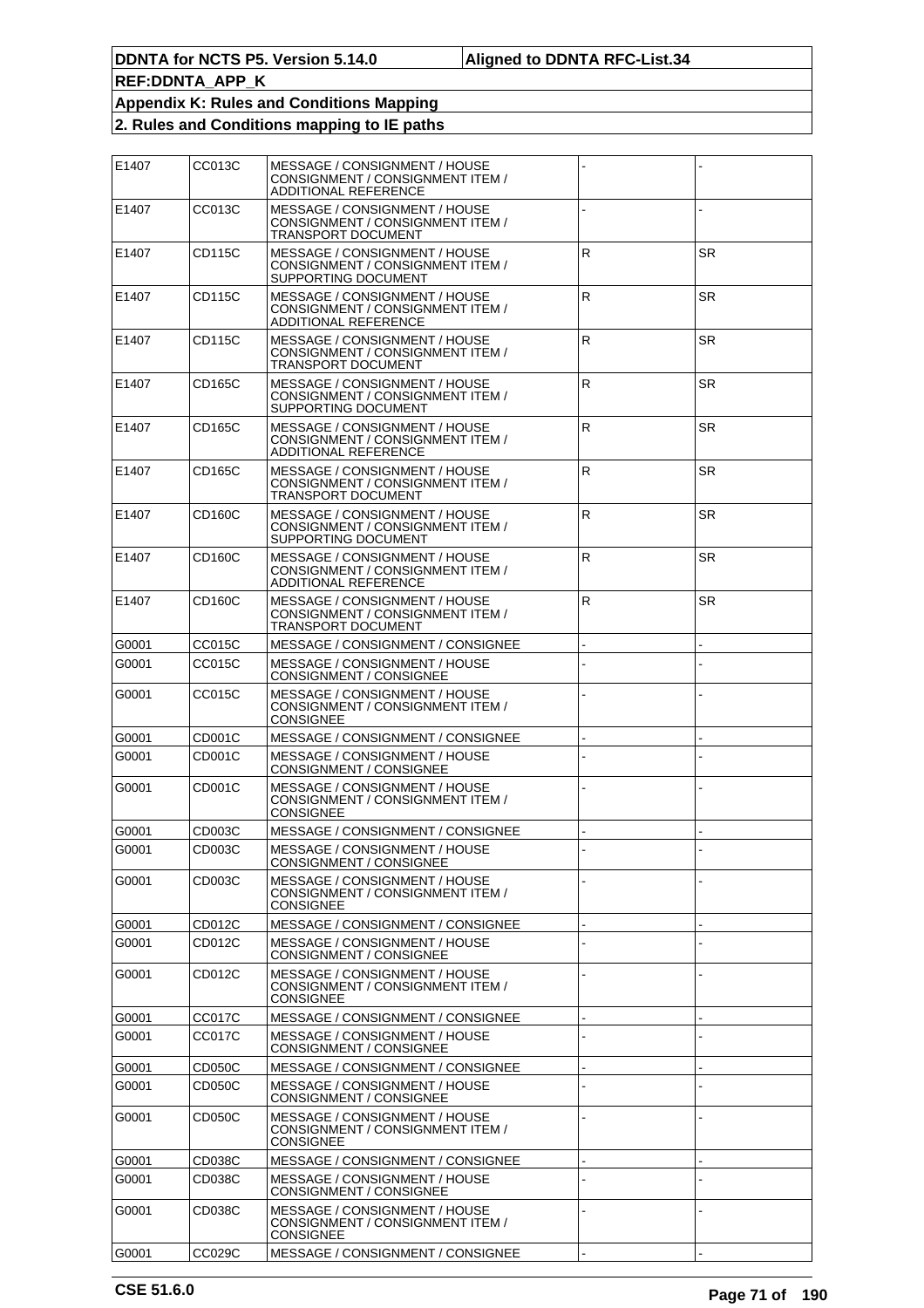| G0001 | CC029C        | MESSAGE / CONSIGNMENT / HOUSE<br>CONSIGNMENT / CONSIGNEE                                                                           |  |
|-------|---------------|------------------------------------------------------------------------------------------------------------------------------------|--|
| G0001 | CC013C        | MESSAGE / CONSIGNMENT / CONSIGNEE                                                                                                  |  |
| G0001 | CC013C        | MESSAGE / CONSIGNMENT / HOUSE<br>CONSIGNMENT / CONSIGNEE                                                                           |  |
| G0001 | CC013C        | MESSAGE / CONSIGNMENT / HOUSE<br>CONSIGNMENT / CONSIGNMENT ITEM /<br><b>CONSIGNEE</b>                                              |  |
| G0001 | CC043C        | MESSAGE / CONSIGNMENT / CONSIGNEE                                                                                                  |  |
| G0001 | CC043C        | MESSAGE / CONSIGNMENT / HOUSE<br>CONSIGNMENT / CONSIGNEE                                                                           |  |
| G0001 | CD115C        | MESSAGE / CONSIGNMENT / CONSIGNEE                                                                                                  |  |
| G0001 | CD115C        | MESSAGE / CONSIGNMENT / HOUSE<br>CONSIGNMENT / CONSIGNEE                                                                           |  |
| G0001 | CD115C        | MESSAGE / CONSIGNMENT / HOUSE<br>CONSIGNMENT / CONSIGNMENT ITEM /<br>CONSIGNEE                                                     |  |
| G0001 | CD165C        | MESSAGE / CONSIGNMENT / CONSIGNEE                                                                                                  |  |
| G0001 | CD165C        | MESSAGE / CONSIGNMENT / HOUSE<br>CONSIGNMENT / CONSIGNEE                                                                           |  |
| G0001 | CD165C        | MESSAGE / CONSIGNMENT / HOUSE<br>CONSIGNMENT / CONSIGNMENT ITEM /<br>CONSIGNEE                                                     |  |
| G0001 | CD160C        | MESSAGE / CONSIGNMENT / CONSIGNEE                                                                                                  |  |
| G0001 | CD160C        | MESSAGE / CONSIGNMENT / HOUSE<br>CONSIGNMENT / CONSIGNEE                                                                           |  |
| G0001 | CD160C        | MESSAGE / CONSIGNMENT / HOUSE<br>CONSIGNMENT / CONSIGNMENT ITEM /<br><b>CONSIGNEE</b>                                              |  |
| G0002 | CD906C        | MESSAGE.Preparation date and time (an19)                                                                                           |  |
| G0002 | CD906C        | MESSAGE / HEADER.MRN (an18)                                                                                                        |  |
| G0002 | CD006C        | MESSAGE.Preparation date and time (an19)                                                                                           |  |
| G0002 | CD006C        | MESSAGE / TRANSIT OPERATION.MRN (an18)                                                                                             |  |
| G0002 | CD006C        | MESSAGE / TRANSIT OPERATION. Arrival date and<br>time (actual) (an19)                                                              |  |
| G0002 | CC015C        | MESSAGE / CONSIGNMENT / TRANSPORT<br>EQUIPMENT.Container identification number (an17)                                              |  |
| G0002 | CC015C        | MESSAGE / CONSIGNMENT.Reference number UCR<br>(an35)                                                                               |  |
| G0002 | CC015C        | MESSAGE / HOLDER OF THE TRANSIT<br>PROCEDURE. TIR holder identification number<br>(an17)                                           |  |
| G0002 | CC015C        | MESSAGE / TRANSIT OPERATION. Limit date (an10)                                                                                     |  |
| G0002 | CC015C        | MESSAGE / CONSIGNMENT / ADDITIONAL SUPPLY<br>CHAIN ACTOR.Identification number (an17)                                              |  |
| G0002 | CC015C        | MESSAGE / CONSIGNMENT / CARRIER.Identification  -<br>number (an17)                                                                 |  |
| G0002 | CC015C        | MESSAGE / CONSIGNMENT / HOUSE<br>CONSIGNMENT / ADDITIONAL SUPPLY CHAIN<br>ACTOR.Identification number (an17)                       |  |
| G0002 | CC015C        | MESSAGE / CONSIGNMENT / HOUSE<br>CONSIGNMENT / CONSIGNMENT ITEM /<br>ADDITIONAL SUPPLY CHAIN ACTOR.Identification<br>number (an17) |  |
| G0002 | <b>CC015C</b> | MESSAGE / CUSTOMS OFFICE OF TRANSIT<br>(DECLARED). Arrival date and time (estimated) (an19)                                        |  |
| G0002 | CC015C        | MESSAGE.Preparation date and time (an19)                                                                                           |  |
| G0002 | CC015C        | MESSAGE / GUARANTEE / GUARANTEE<br>REFERENCE.GRN (an24)                                                                            |  |
| G0002 | CC015C        | MESSAGE / CONSIGNMENT / LOCATION OF<br>GOODS / GNSS.Latitude (an17)                                                                |  |
| G0002 | CC015C        | MESSAGE / CONSIGNMENT / LOCATION OF<br>GOODS / GNSS.Longitude (an17)                                                               |  |
| G0002 | CC015C        | MESSAGE / CONSIGNMENT / HOUSE<br>CONSIGNMENT.Reference number UCR (an35)                                                           |  |
| G0002 | CC015C        | MESSAGE / CONSIGNMENT / HOUSE<br>CONSIGNMENT / CONSIGNMENT ITEM.Reference<br>number UCR (an35)                                     |  |
| G0002 | CC015C        | MESSAGE / CONSIGNMENT / ACTIVE BORDER<br>TRANSPORT MEANS.Conveyance reference number<br>(an17)                                     |  |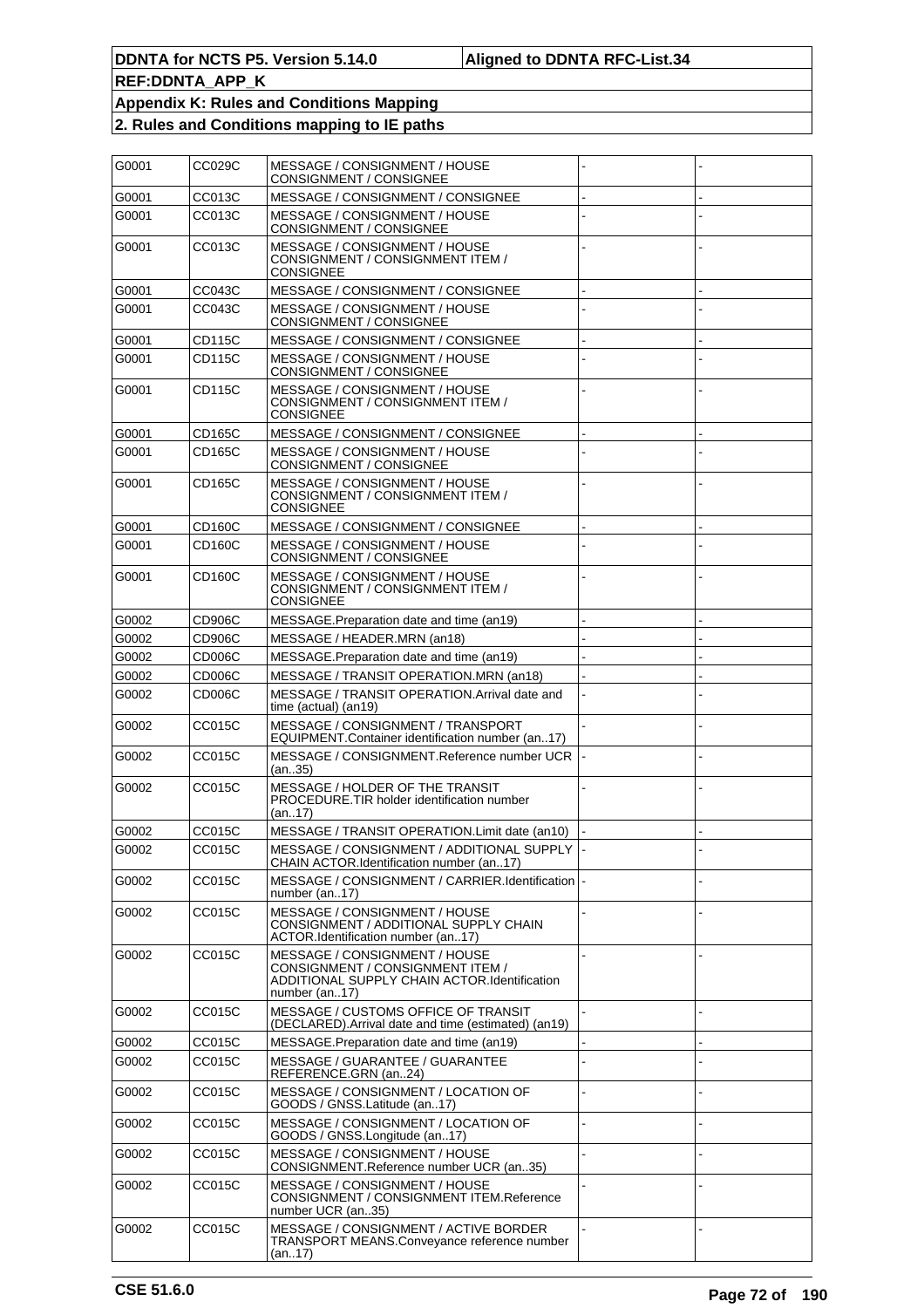| G0002 | CC015C | MESSAGE / HOLDER OF THE TRANSIT<br>PROCEDURE / CONTACT PERSON.E-mail address<br>(an256)                                            |  |
|-------|--------|------------------------------------------------------------------------------------------------------------------------------------|--|
| G0002 | CC015C | MESSAGE / CONSIGNMENT / CARRIER / CONTACT<br>PERSON.E-mail address (an256)                                                         |  |
| G0002 | CC015C | MESSAGE / CONSIGNMENT / CONSIGNOR /<br>CONTACT PERSON.E-mail address (an.,256)                                                     |  |
| G0002 | CC015C | MESSAGE / CONSIGNMENT / LOCATION OF<br>GOODS / CONTACT PERSON.E-mail address<br>(an256)                                            |  |
| G0002 | CC015C | MESSAGE / CONSIGNMENT / HOUSE<br>CONSIGNMENT / CONSIGNOR / CONTACT<br>PERSON.E-mail address (an256)                                |  |
| G0002 | CC015C | MESSAGE / REPRESENTATIVE / CONTACT<br>PERSON.E-mail address (an256)                                                                |  |
| G0002 | CD018C | MESSAGE / CONSIGNMENT / TRANSPORT<br>EQUIPMENT.Container identification number (an17)                                              |  |
| G0002 | CD018C | MESSAGE. Preparation date and time (an19)                                                                                          |  |
| G0002 | CD018C | MESSAGE / TRANSIT OPERATION.MRN (an18)                                                                                             |  |
| G0002 | CD018C | MESSAGE / CONSIGNMENT.Reference number UCR<br>(an70)                                                                               |  |
| G0002 | CD018C | MESSAGE / CONSIGNMENT / HOUSE<br>CONSIGNMENT.Reference number UCR (an70)                                                           |  |
| G0002 | CD018C | MESSAGE / CONSIGNMENT / HOUSE<br>CONSIGNMENT / CONSIGNMENT ITEM.Reference<br>number UCR (an70)                                     |  |
| G0002 | CD018C | MESSAGE / CONTROL RESULT.Date (an10)                                                                                               |  |
| G0002 | CD917C | MESSAGE.Preparation date and time (an19)                                                                                           |  |
| G0002 | CD001C | MESSAGE / CONSIGNMENT / TRANSPORT<br>EQUIPMENT.Container identification number (an17)                                              |  |
| G0002 | CD001C | MESSAGE / RISK ANALYSIS IDENTIFICATION /<br>RISK ANALYSIS / RISK ANALYSIS RESULT.Code<br>(an17)                                    |  |
| G0002 | CD001C | MESSAGE / HOLDER OF THE TRANSIT<br>PROCEDURE.TIR holder identification number<br>(an17)                                            |  |
| G0002 | CD001C | MESSAGE / TRANSIT OPERATION.Declaration<br>acceptance date (an10)                                                                  |  |
| G0002 | CD001C | MESSAGE / TRANSIT OPERATION.Release date<br>(an10)                                                                                 |  |
| G0002 | CD001C | MESSAGE / CONSIGNMENT / ADDITIONAL SUPPLY<br>CHAIN ACTOR.Identification number (an17)                                              |  |
| G0002 | CD001C | MESSAGE / CONSIGNMENT / CARRIER.Identification  -<br>number (an17)                                                                 |  |
| G0002 | CD001C | MESSAGE / CONSIGNMENT /<br>CONSIGNOR.Identification number (an17)                                                                  |  |
| G0002 | CD001C | MESSAGE / CONSIGNMENT / HOUSE<br>CONSIGNMENT / ADDITIONAL SUPPLY CHAIN<br>ACTOR.Identification number (an17)                       |  |
| G0002 | CD001C | MESSAGE / CONSIGNMENT / HOUSE<br>CONSIGNMENT / CONSIGNMENT ITEM /<br>ADDITIONAL SUPPLY CHAIN ACTOR.Identification<br>number (an17) |  |
| G0002 | CD001C | MESSAGE / CONSIGNMENT / HOUSE<br>CONSIGNMENT / CONSIGNOR.Identification number<br>(an17)                                           |  |
| G0002 | CD001C | MESSAGE / CUSTOMS OFFICE OF TRANSIT<br>(DECLARED). Arrival date and time (estimated) (an19)                                        |  |
| G0002 | CD001C | MESSAGE.Preparation date and time (an19)                                                                                           |  |
| G0002 | CD001C | MESSAGE / TRANSIT OPERATION.MRN (an18)                                                                                             |  |
| G0002 | CD001C | MESSAGE / CONSIGNMENT / ACTIVE BORDER<br>TRANSPORT MEANS.Conveyance reference number<br>(an35)                                     |  |
| G0002 | CD001C | MESSAGE / CONSIGNMENT.Reference number UCR<br>(an70)                                                                               |  |
| G0002 | CD001C | MESSAGE / CONSIGNMENT / HOUSE<br>CONSIGNMENT.Reference number UCR (an70)                                                           |  |
| G0002 | CD001C | MESSAGE / CONSIGNMENT / HOUSE<br>CONSIGNMENT / CONSIGNMENT ITEM.Reference<br>number UCR (an70)                                     |  |
| G0002 | CD001C | MESSAGE / CONTROL RESULT.Date (an10)                                                                                               |  |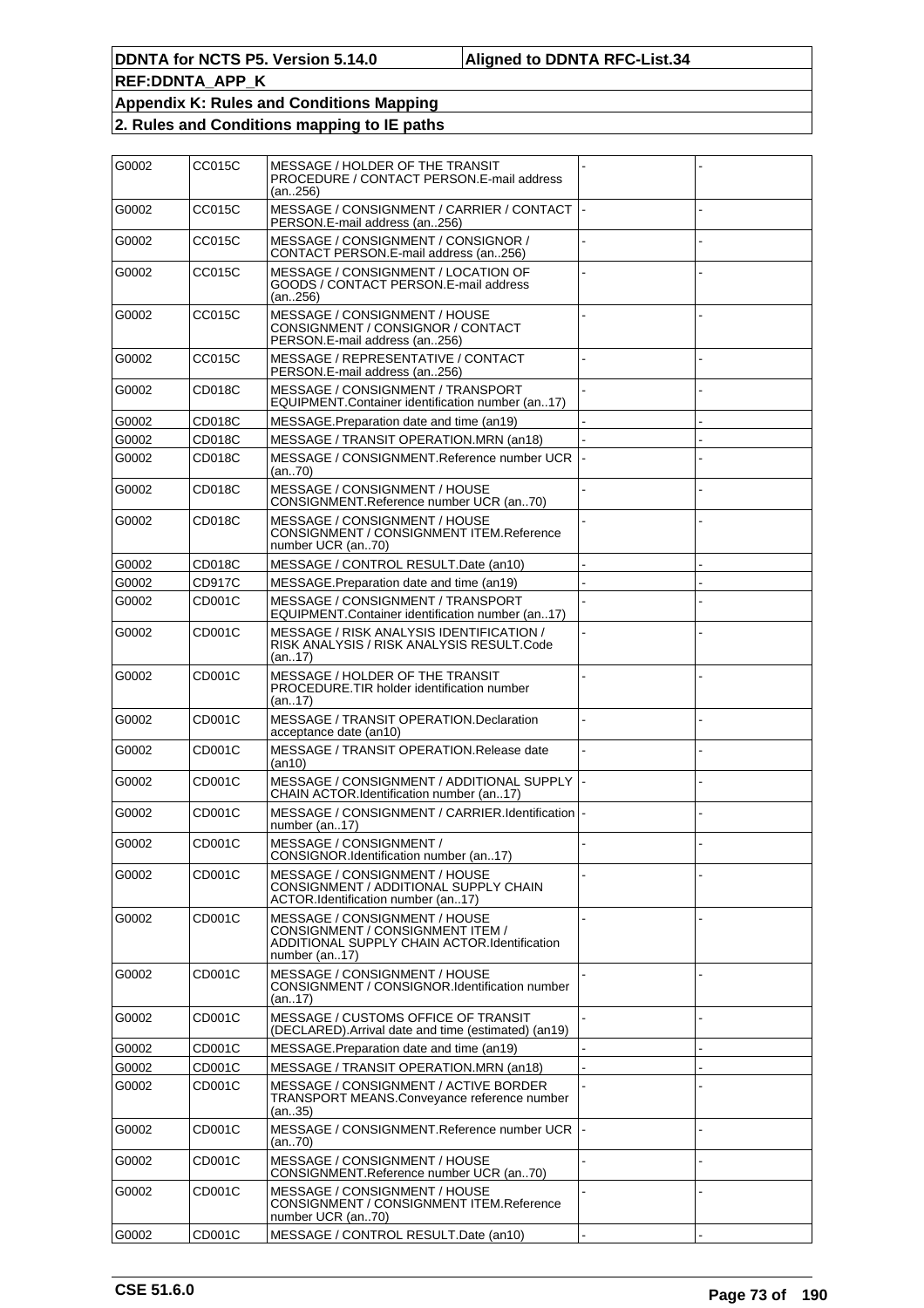| G0002 | CC009C        | MESSAGE / INVALIDATION.Request date and time<br>(an19)                                  |  |
|-------|---------------|-----------------------------------------------------------------------------------------|--|
| G0002 | CC009C        | MESSAGE / INVALIDATION.Decision date and time<br>(an19)                                 |  |
| G0002 | CC009C        | MESSAGE / HOLDER OF THE TRANSIT<br>PROCEDURE.TIR holder identification number<br>(an17) |  |
| G0002 | CC009C        | MESSAGE. Preparation date and time (an19)                                               |  |
| G0002 | <b>CC009C</b> | MESSAGE / TRANSIT OPERATION.MRN (an18)                                                  |  |
| G0002 | CC004C        | MESSAGE / TRANSIT OPERATION.Amendment<br>acceptance date and time (an19)                |  |
| G0002 | CC004C        | MESSAGE / HOLDER OF THE TRANSIT<br>PROCEDURE.TIR holder identification number<br>(an17) |  |
| G0002 | CC004C        | MESSAGE.Preparation date and time (an19)                                                |  |
| G0002 | CC004C        | MESSAGE / TRANSIT OPERATION.MRN (an18)                                                  |  |
| G0002 | CC004C        | MESSAGE / TRANSIT OPERATION.Amendment<br>submission date and time (an19)                |  |
| G0002 | CD002C        | MESSAGE.Preparation date and time (an19)                                                |  |
| G0002 | CD002C        | MESSAGE / TRANSIT OPERATION.MRN (an18)                                                  |  |
| G0002 | CD114C        | MESSAGE.Preparation date and time (an19)                                                |  |
| G0002 | CD114C        | MESSAGE / TRANSIT OPERATION.MRN (an18)                                                  |  |
| G0002 | CC014C        | MESSAGE / INVALIDATION.Request date and time<br>(an19)                                  |  |
| G0002 | CC014C        | MESSAGE / INVALIDATION.Decision date and time<br>(an19)                                 |  |
| G0002 | CC014C        | MESSAGE / HOLDER OF THE TRANSIT<br>PROCEDURE.TIR holder identification number<br>(an17) |  |
| G0002 | CC014C        | MESSAGE. Preparation date and time (an19)                                               |  |
| G0002 | CC014C        | MESSAGE / TRANSIT OPERATION.MRN (an18)                                                  |  |
| G0002 | CC019C        | MESSAGE / HOLDER OF THE TRANSIT<br>PROCEDURE.TIR holder identification number<br>(an17) |  |
| G0002 | CC019C        | MESSAGE.Preparation date and time (an19)                                                |  |
| G0002 | CC019C        | MESSAGE / TRANSIT OPERATION.MRN (an18)                                                  |  |
| G0002 | CC019C        | MESSAGE / TRANSIT OPERATION.Discrepancies<br>notification date (an10)                   |  |
| G0002 | CC019C        | MESSAGE / GUARANTOR.Identification number<br>(an17)                                     |  |
| G0002 | CD027C        | MESSAGE.Preparation date and time (an19)                                                |  |
| G0002 | CD027C        | MESSAGE / TRANSIT OPERATION.MRN (an18)                                                  |  |
| G0002 | CC025C        | MESSAGE / TRANSIT OPERATION.Release date<br>(an10)                                      |  |
| G0002 | CC025C        | MESSAGE.Preparation date and time (an19)                                                |  |
| G0002 | CC025C        | MESSAGE / TRANSIT OPERATION.MRN (an18)                                                  |  |
| G0002 | CC028C        | MESSAGE / HOLDER OF THE TRANSIT<br>PROCEDURE.TIR holder identification number<br>(an17) |  |
| G0002 | CC028C        | MESSAGE / TRANSIT OPERATION.Declaration<br>acceptance date (an10)                       |  |
| G0002 | CC028C        | MESSAGE.Preparation date and time (an19)                                                |  |
| G0002 | CC028C        | MESSAGE / TRANSIT OPERATION.MRN (an18)                                                  |  |
| G0002 | CC054C        | MESSAGE / HOLDER OF THE TRANSIT<br>PROCEDURE.TIR holder identification number<br>(an17) |  |
| G0002 | CC054C        | MESSAGE.Preparation date and time (an19)                                                |  |
| G0002 | CC054C        | MESSAGE / TRANSIT OPERATION.MRN (an18)                                                  |  |
| G0002 | CC054C        | MESSAGE / TRANSIT OPERATION.Release request<br>date and time (an19)                     |  |
| G0002 | CC045C        | MESSAGE / HOLDER OF THE TRANSIT<br>PROCEDURE.TIR holder identification number<br>(an17) |  |
| G0002 | CC045C        | MESSAGE.Preparation date and time (an19)                                                |  |
| G0002 | CC045C        | MESSAGE / TRANSIT OPERATION.MRN (an18)                                                  |  |
| G0002 | CC045C        | MESSAGE / GUARANTOR.Identification number<br>(an17)                                     |  |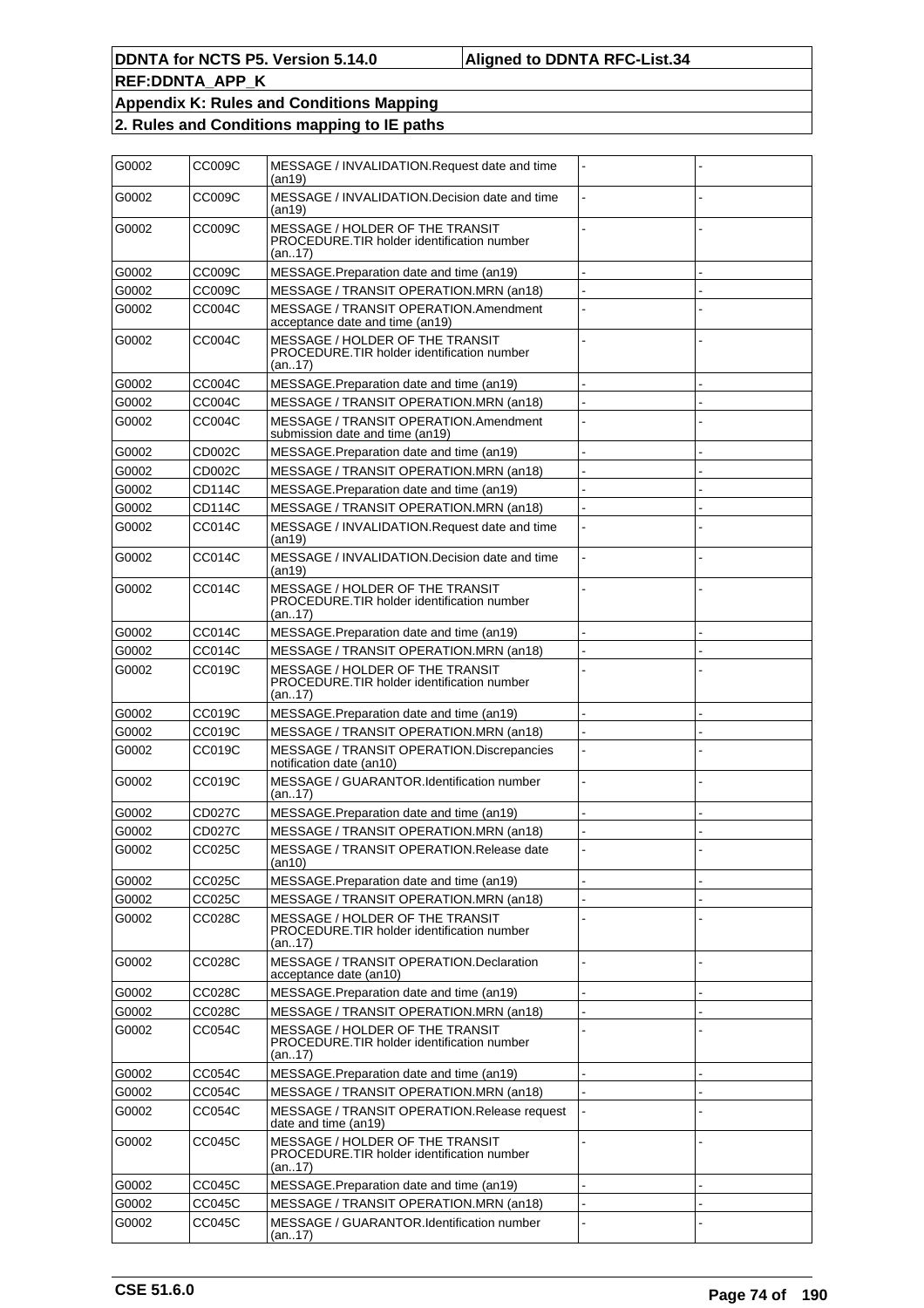| G0002 | CC045C | MESSAGE / TRANSIT OPERATION. Write-off date<br>(an10)                                           |  |
|-------|--------|-------------------------------------------------------------------------------------------------|--|
| G0002 | CD059C | MESSAGE. Preparation date and time (an19)                                                       |  |
| G0002 | CD059C | MESSAGE / TRANSIT OPERATION.MRN (an18)                                                          |  |
| G0002 | CD059C | MESSAGE / TRANSIT OPERATION.Cancel enquiry<br>notification date and time (an19)                 |  |
| G0002 | CC060C | MESSAGE / HOLDER OF THE TRANSIT<br>PROCEDURE.TIR holder identification number<br>(an17)         |  |
| G0002 | CC060C | MESSAGE.Preparation date and time (an19)                                                        |  |
| G0002 | CC060C | MESSAGE / TRANSIT OPERATION.MRN (an18)                                                          |  |
| G0002 | CC060C | MESSAGE / TRANSIT OPERATION.Control<br>notification date and time (an19)                        |  |
| G0002 | CC140C | MESSAGE / HOLDER OF THE TRANSIT<br>PROCEDURE.TIR holder identification number<br>(an17)         |  |
| G0002 | CC140C | MESSAGE.Preparation date and time (an19)                                                        |  |
| G0002 | CC140C | MESSAGE / TRANSIT OPERATION.MRN (an18)                                                          |  |
| G0002 | CC140C | MESSAGE / TRANSIT OPERATION. Request on non-<br>arrived movement date (an10)                    |  |
| G0002 | CC140C | MESSAGE / TRANSIT OPERATION.Limit for response<br>date (an10)                                   |  |
| G0002 | CC141C | MESSAGE / HOLDER OF THE TRANSIT<br>PROCEDURE.TIR holder identification number<br>(an17)         |  |
| G0002 | CC141C | MESSAGE.Preparation date and time (an19)                                                        |  |
| G0002 | CC141C | MESSAGE / TRANSIT OPERATION.MRN (an18)                                                          |  |
| G0002 | CC141C | MESSAGE / ENQUIRY.TC11 delivery date (an10)                                                     |  |
| G0002 | CD145C | MESSAGE.Preparation date and time (an19)                                                        |  |
| G0002 | CD145C | MESSAGE / TRANSIT OPERATION.MRN (an18)                                                          |  |
| G0002 | CD145C | MESSAGE / ENQUIRY. Enquiry request date (an10)                                                  |  |
| G0002 | CD145C | MESSAGE / COMPETENT CUSTOMS OFFICE AT<br>DEPARTURE / CONTACT PERSON.E-mail address<br>(an256)   |  |
| G0002 | CD145C | MESSAGE / COMPETENT CUSTOMS OFFICE AT<br>DESTINATION / CONTACT PERSON.E-mail address<br>(an256) |  |
| G0002 | CD142C | MESSAGE. Preparation date and time (an19)                                                       |  |
| G0002 | CD142C | MESSAGE / TRANSIT OPERATION.MRN (an18)                                                          |  |
| G0002 | CD142C | MESSAGE / ENQUIRY.TC11 delivery date (an10)                                                     |  |
| G0002 | CD142C | MESSAGE / ENQUIRY.Date (an10)                                                                   |  |
| G0002 | CD142C | MESSAGE / CUSTOMS OFFICE OF ENQUIRY AT<br>DEPARTURE / CONTACT PERSON.E-mail address<br>(an256)  |  |
| G0002 | CD142C | MESSAGE / ENQUIRY.Limit for the enquiry response<br>date (an10)                                 |  |
| G0002 | CD144C | MESSAGE. Preparation date and time (an19)                                                       |  |
| G0002 | CD144C | MESSAGE / TRANSIT OPERATION.MRN (an18)                                                          |  |
| G0002 | CD144C | MESSAGE / ENQUIRY. Enquiry request date (an10)                                                  |  |
| G0002 | CD144C | MESSAGE / COMPETENT CUSTOMS OFFICE AT<br>DEPARTURE / CONTACT PERSON.E-mail address<br>(an256)   |  |
| G0002 | CD144C | MESSAGE / COMPETENT CUSTOMS OFFICE AT<br>DESTINATION / CONTACT PERSON.E-mail address<br>(an256) |  |
| G0002 | CD143C | MESSAGE. Preparation date and time (an19)                                                       |  |
| G0002 | CD143C | MESSAGE / TRANSIT OPERATION.MRN (an18)                                                          |  |
| G0002 | CD143C | MESSAGE / ENQUIRY.Return copy returned date<br>(an10)                                           |  |
| G0002 | CD143C | MESSAGE / ENQUIRY. Enquiry response date (an10)                                                 |  |
| G0002 | CD143C | MESSAGE / CUSTOMS OFFICE OF REQUEST /<br>CONTACT PERSON.E-mail address (an256)                  |  |
| G0002 | CD010C | MESSAGE / INVALIDATION. Decision date and time<br>(an19)                                        |  |
| G0002 | CD010C | MESSAGE. Preparation date and time (an19)                                                       |  |
| G0002 | CD010C | MESSAGE / TRANSIT OPERATION.MRN (an18)                                                          |  |
| G0002 | CD024C | MESSAGE. Preparation date and time (an19)                                                       |  |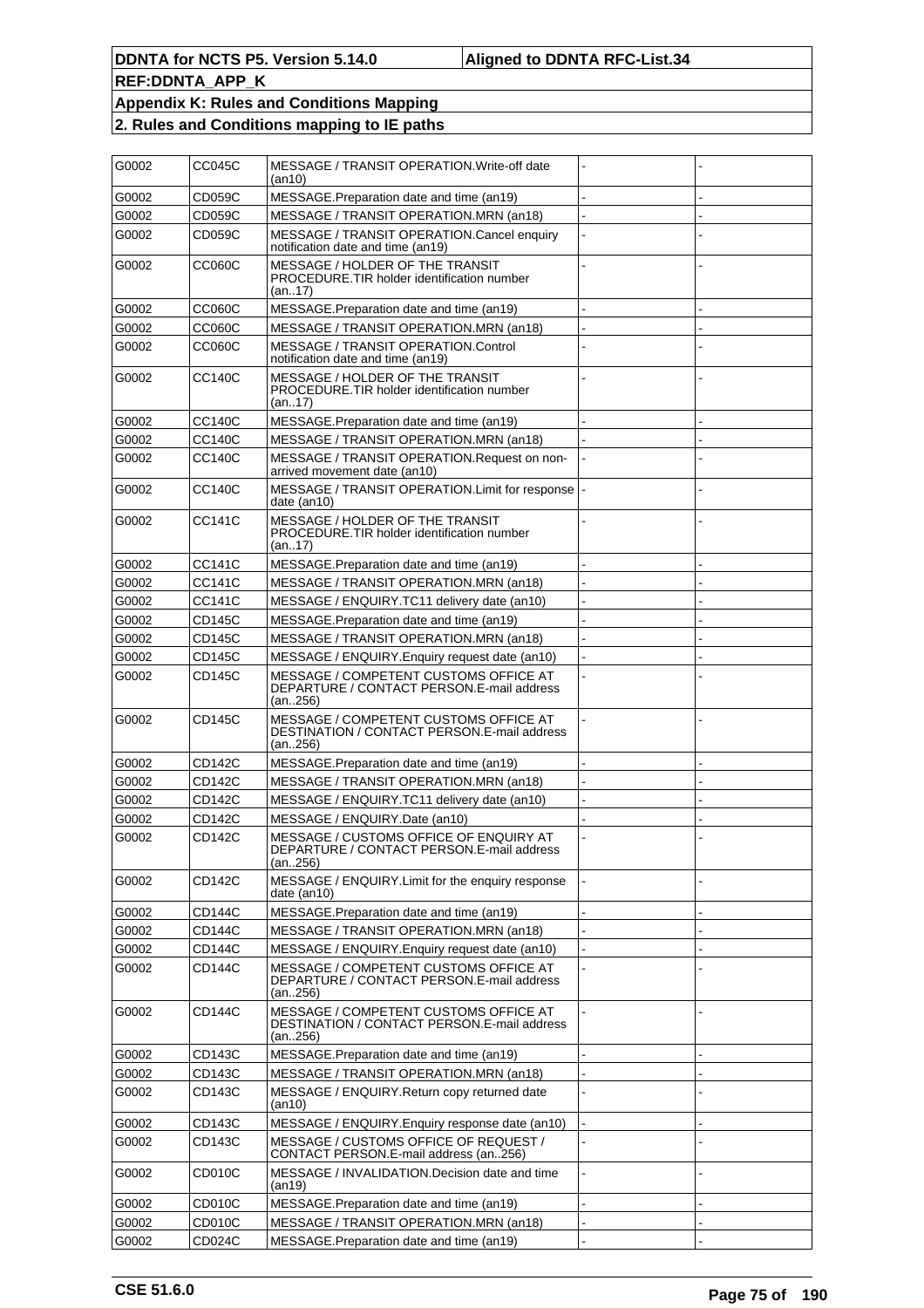| G0002 | CD024C | MESSAGE / TRANSIT OPERATION.MRN (an18)                                                                                             |  |
|-------|--------|------------------------------------------------------------------------------------------------------------------------------------|--|
| G0002 | CD024C | MESSAGE / TRANSIT OPERATION.Arrival date and<br>time (actual) (an19)                                                               |  |
| G0002 | CC055C | MESSAGE / TRANSIT OPERATION. Declaration<br>acceptance date (an10)                                                                 |  |
| G0002 | CC055C | MESSAGE.Preparation date and time (an19)                                                                                           |  |
| G0002 | CC055C | MESSAGE / TRANSIT OPERATION.MRN (an18)                                                                                             |  |
| G0002 | CC055C | MESSAGE / GUARANTEE REFERENCE.GRN<br>(an24)                                                                                        |  |
| G0002 | CD063C | MESSAGE. Preparation date and time (an19)                                                                                          |  |
| G0002 | CD063C | MESSAGE / TRANSIT OPERATION.MRN (an18)                                                                                             |  |
| G0002 | CD063C | MESSAGE / TRANSIT OPERATION.Recovery<br>communication date (an10)                                                                  |  |
| G0002 | CD118C | MESSAGE. Preparation date and time (an19)                                                                                          |  |
| G0002 | CD118C | MESSAGE / TRANSIT OPERATION.MRN (an18)                                                                                             |  |
| G0002 | CD118C | MESSAGE / TRANSIT OPERATION. Passage date<br>(an10)                                                                                |  |
| G0002 | CD168C | MESSAGE.Preparation date and time (an19)                                                                                           |  |
| G0002 | CD168C | MESSAGE / TRANSIT OPERATION.MRN (an18)                                                                                             |  |
| G0002 | CD168C | MESSAGE / TRANSIT OPERATION.Passage date<br>(an10)                                                                                 |  |
| G0002 | CD003C | MESSAGE / CONSIGNMENT / TRANSPORT<br>EQUIPMENT.Container identification number (an17)                                              |  |
| G0002 | CD003C | MESSAGE / RISK ANALYSIS IDENTIFICATION /<br>RISK ANALYSIS / RISK ANALYSIS RESULT.Code<br>(an17)                                    |  |
| G0002 | CD003C | MESSAGE / CONSIGNMENT / INCIDENT /<br>ENDORSEMENT.Date (an10)                                                                      |  |
| G0002 | CD003C | MESSAGE / HOLDER OF THE TRANSIT<br>PROCEDURE.TIR holder identification number<br>(an17)                                            |  |
| G0002 | CD003C | MESSAGE / TRANSIT OPERATION.Declaration<br>acceptance date (an10)                                                                  |  |
| G0002 | CD003C | MESSAGE / TRANSIT OPERATION.Release date<br>(an10)                                                                                 |  |
| G0002 | CD003C | MESSAGE / CONSIGNMENT / ADDITIONAL SUPPLY<br>CHAIN ACTOR.Identification number (an17)                                              |  |
| G0002 | CD003C | MESSAGE / CONSIGNMENT / CARRIER.Identification<br>number (an17)                                                                    |  |
| G0002 | CD003C | MESSAGE / CONSIGNMENT /<br>CONSIGNOR.Identification number (an17)                                                                  |  |
| G0002 | CD003C | MESSAGE / CONSIGNMENT / HOUSE<br>CONSIGNMENT / ADDITIONAL SUPPLY CHAIN<br>ACTOR.Identification number (an17)                       |  |
| G0002 | CD003C | MESSAGE / CONSIGNMENT / HOUSE<br>CONSIGNMENT / CONSIGNMENT ITEM /<br>ADDITIONAL SUPPLY CHAIN ACTOR.Identification<br>number (an17) |  |
| G0002 | CD003C | MESSAGE / CONSIGNMENT / HOUSE<br>CONSIGNMENT / CONSIGNOR.Identification number<br>(an17)                                           |  |
| G0002 | CD003C | MESSAGE / CUSTOMS OFFICE OF TRANSIT<br>(DECLARED). Arrival date and time (estimated) (an19)                                        |  |
| G0002 | CD003C | MESSAGE.Preparation date and time (an19)                                                                                           |  |
| G0002 | CD003C | MESSAGE / TRANSIT OPERATION.MRN (an18)                                                                                             |  |
| G0002 | CD003C | MESSAGE / CONSIGNMENT / ACTIVE BORDER<br>TRANSPORT MEANS.Conveyance reference number<br>(an35)                                     |  |
| G0002 | CD003C | MESSAGE / CONSIGNMENT.Reference number UCR<br>(an70)                                                                               |  |
| G0002 | CD003C | MESSAGE / CONSIGNMENT / HOUSE<br>CONSIGNMENT.Reference number UCR (an70)                                                           |  |
| G0002 | CD003C | MESSAGE / CONSIGNMENT / HOUSE<br>CONSIGNMENT / CONSIGNMENT ITEM.Reference<br>number UCR (an70)                                     |  |
| G0002 | CD003C | MESSAGE / CONSIGNMENT / INCIDENT /<br>TRANSPORT EQUIPMENT.Container identification<br>number (an17)                                |  |
| G0002 | CD003C | MESSAGE / CONSIGNMENT / INCIDENT /<br>LOCATION / GNSS.Latitude (an17)                                                              |  |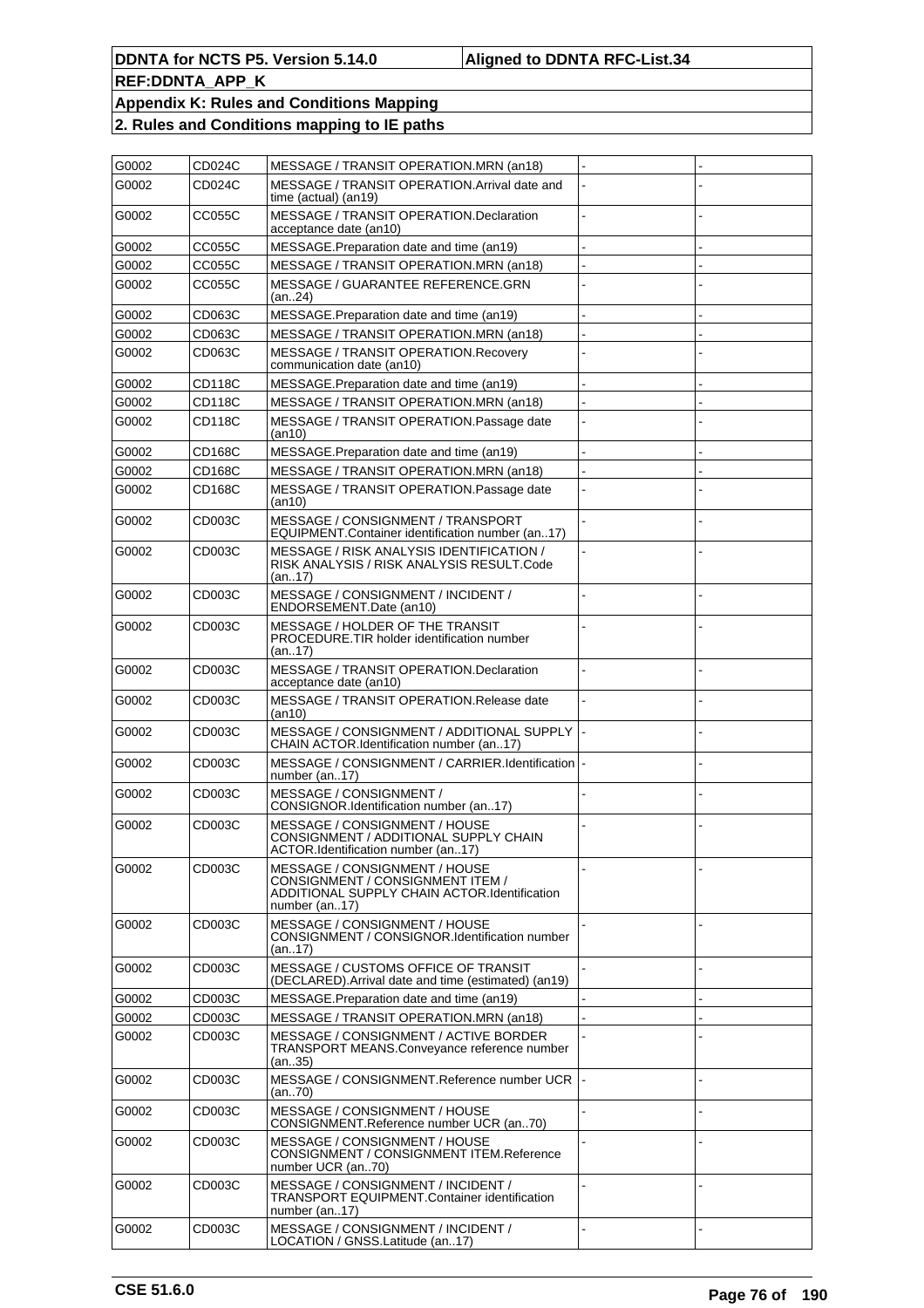| G0002 | CD003C        | MESSAGE / CONSIGNMENT / INCIDENT /<br>LOCATION / GNSS.Longitude (an17)                                                             |  |
|-------|---------------|------------------------------------------------------------------------------------------------------------------------------------|--|
| G0002 | CD003C        | MESSAGE / CONTROL RESULT.Date (an10)                                                                                               |  |
| G0002 | CD012C        | MESSAGE / CONSIGNMENT / TRANSPORT<br>EQUIPMENT.Container identification number (an17)                                              |  |
| G0002 | CD012C        | MESSAGE / HOLDER OF THE TRANSIT<br>PROCEDURE.TIR holder identification number<br>(an17)                                            |  |
| G0002 | CD012C        | MESSAGE / TRANSIT OPERATION. Declaration<br>acceptance date (an10)                                                                 |  |
| G0002 | CD012C        | MESSAGE / TRANSIT OPERATION.Release date<br>(an10)                                                                                 |  |
| G0002 | CD012C        | MESSAGE / CONSIGNMENT / ADDITIONAL SUPPLY  -<br>CHAIN ACTOR.Identification number (an17)                                           |  |
| G0002 | CD012C        | MESSAGE / CONSIGNMENT /<br>CONSIGNOR.Identification number (an17)                                                                  |  |
| G0002 | CD012C        | MESSAGE / CONSIGNMENT / HOUSE<br>CONSIGNMENT / ADDITIONAL SUPPLY CHAIN<br>ACTOR.Identification number (an17)                       |  |
| G0002 | CD012C        | MESSAGE / CONSIGNMENT / HOUSE<br>CONSIGNMENT / CONSIGNMENT ITEM /<br>ADDITIONAL SUPPLY CHAIN ACTOR.Identification<br>number (an17) |  |
| G0002 | CD012C        | MESSAGE / CONSIGNMENT / HOUSE<br>CONSIGNMENT / CONSIGNOR.Identification number<br>(an17)                                           |  |
| G0002 | CD012C        | MESSAGE. Preparation date and time (an19)                                                                                          |  |
| G0002 | CD012C        | MESSAGE / TRANSIT OPERATION.MRN (an18)                                                                                             |  |
| G0002 | CD012C        | MESSAGE / CONSIGNMENT.Reference number UCR<br>(an70)                                                                               |  |
| G0002 | CD012C        | MESSAGE / CONSIGNMENT / HOUSE<br>CONSIGNMENT.Reference number UCR (an70)                                                           |  |
| G0002 | CD012C        | MESSAGE / CONSIGNMENT / HOUSE<br>CONSIGNMENT / CONSIGNMENT ITEM.Reference<br>number UCR (an70)                                     |  |
| G0002 | CD012C        | MESSAGE / CONTROL RESULT.Date (an10)                                                                                               |  |
| G0002 | CC017C        | MESSAGE / CONSIGNMENT / TRANSPORT<br>EQUIPMENT.Container identification number (an17)                                              |  |
| G0002 | CC017C        | MESSAGE / CONSIGNMENT.Reference number UCR<br>(an35)                                                                               |  |
| G0002 | CC017C        | MESSAGE / HOLDER OF THE TRANSIT<br>PROCEDURE.TIR holder identification number<br>(an17)                                            |  |
| G0002 | CC017C        | MESSAGE / CONSIGNMENT / ADDITIONAL SUPPLY_<br>CHAIN ACTOR.Identification number (an17)                                             |  |
| G0002 | <b>CC017C</b> | MESSAGE / CONSIGNMENT / CARRIER.Identification  -<br>number (an17)                                                                 |  |
| G0002 | CC017C        | MESSAGE / CONSIGNMENT / HOUSE<br>CONSIGNMENT / ADDITIONAL SUPPLY CHAIN<br>ACTOR.Identification number (an17)                       |  |
| G0002 | CC017C        | MESSAGE / CONSIGNMENT / HOUSE<br>CONSIGNMENT / CONSIGNMENT ITEM /<br>ADDITIONAL SUPPLY CHAIN ACTOR.Identification<br>number (an17) |  |
| G0002 | <b>CC017C</b> | MESSAGE / CUSTOMS OFFICE OF TRANSIT<br>(DECLARED). Arrival date and time (estimated) (an19)                                        |  |
| G0002 | CC017C        | MESSAGE.Preparation date and time (an19)                                                                                           |  |
| G0002 | CC017C        | MESSAGE / TRANSIT OPERATION.MRN (an18)                                                                                             |  |
| G0002 | CC017C        | MESSAGE / TRANSIT OPERATION.Release request<br>date and time (an19)                                                                |  |
| G0002 | CC017C        | MESSAGE / CONSIGNMENT / HOUSE<br>CONSIGNMENT.Reference number UCR (an35)                                                           |  |
| G0002 | CC017C        | MESSAGE / CONSIGNMENT / HOUSE<br>CONSIGNMENT / CONSIGNMENT ITEM.Reference<br>number UCR (an35)                                     |  |
| G0002 | CC017C        | MESSAGE / CONSIGNMENT / ACTIVE BORDER<br>TRANSPORT MEANS.Conveyance reference number<br>(an17)                                     |  |
| G0002 | CC017C        | MESSAGE / CONTROL RESULT.Date (an10)                                                                                               |  |
| G0002 | CD050C        | MESSAGE / CONSIGNMENT / TRANSPORT<br>EQUIPMENT.Container identification number (an17)                                              |  |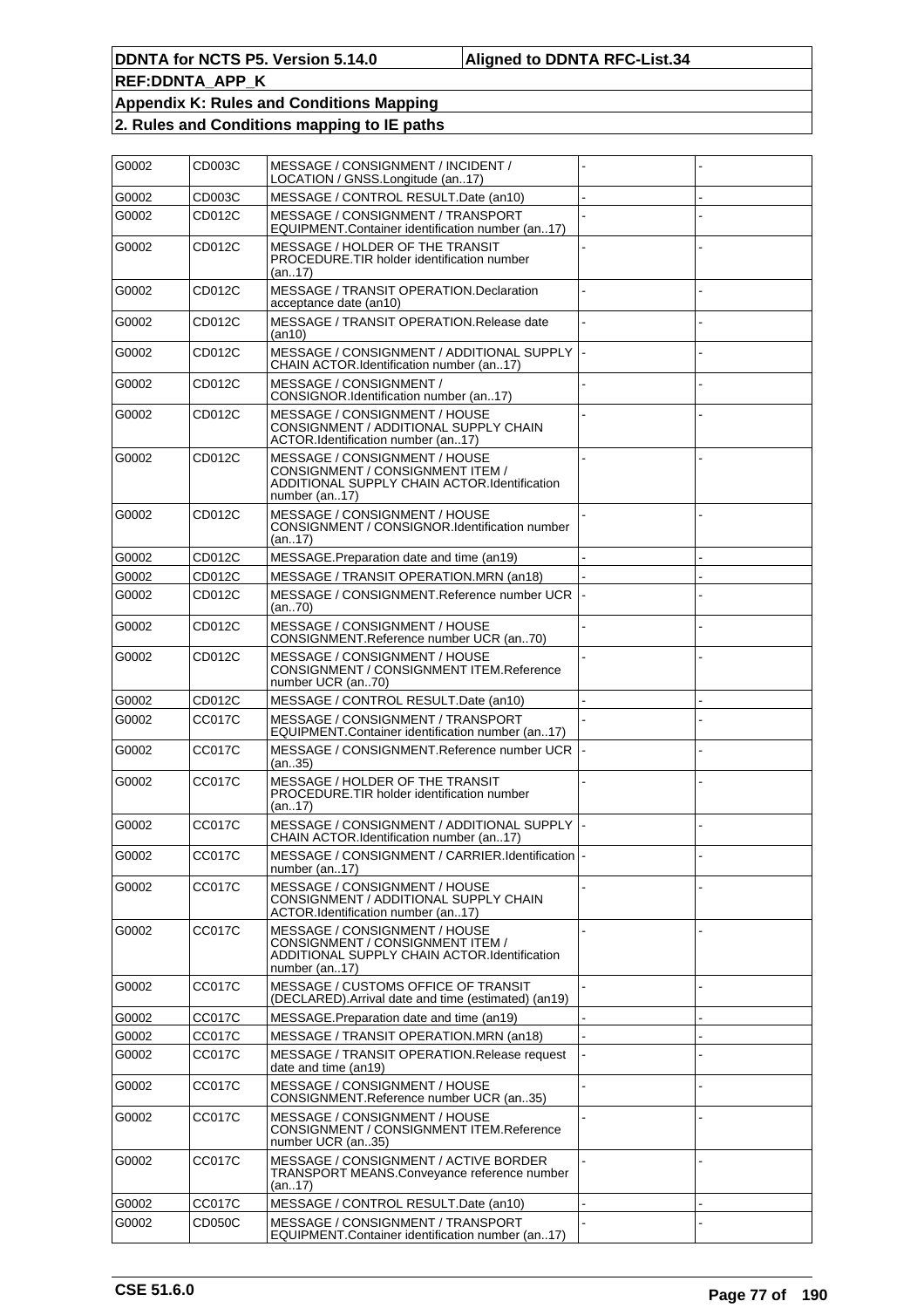| G0002 | CD050C | MESSAGE / RISK ANALYSIS IDENTIFICATION /<br>RISK ANALYSIS / RISK ANALYSIS RESULT.Code<br>(an17)                                    |  |
|-------|--------|------------------------------------------------------------------------------------------------------------------------------------|--|
| G0002 | CD050C | MESSAGE / TRANSIT OPERATION.Declaration<br>acceptance date (an10)                                                                  |  |
| G0002 | CD050C | MESSAGE / TRANSIT OPERATION.Release date<br>(an10)                                                                                 |  |
| G0002 | CD050C | MESSAGE / CONSIGNMENT / ADDITIONAL SUPPLY  <br>CHAIN ACTOR.Identification number (an17)                                            |  |
| G0002 | CD050C | MESSAGE / CONSIGNMENT / CARRIER.Identification<br>number (an17)                                                                    |  |
| G0002 | CD050C | MESSAGE / CONSIGNMENT /<br>CONSIGNOR.Identification number (an17)                                                                  |  |
| G0002 | CD050C | MESSAGE / CONSIGNMENT / HOUSE<br>CONSIGNMENT / ADDITIONAL SUPPLY CHAIN<br>ACTOR.Identification number (an17)                       |  |
| G0002 | CD050C | MESSAGE / CONSIGNMENT / HOUSE<br>CONSIGNMENT / CONSIGNMENT ITEM /<br>ADDITIONAL SUPPLY CHAIN ACTOR.Identification<br>number (an17) |  |
| G0002 | CD050C | MESSAGE / CONSIGNMENT / HOUSE<br>CONSIGNMENT / CONSIGNOR.Identification number<br>(an17)                                           |  |
| G0002 | CD050C | MESSAGE / CUSTOMS OFFICE OF TRANSIT<br>(DECLARED). Arrival date and time (estimated) (an19)                                        |  |
| G0002 | CD050C | MESSAGE. Preparation date and time (an19)                                                                                          |  |
| G0002 | CD050C | MESSAGE / TRANSIT OPERATION.MRN (an18)                                                                                             |  |
| G0002 | CD050C | MESSAGE / CONSIGNMENT / ACTIVE BORDER<br>TRANSPORT MEANS.Conveyance reference number<br>(an35)                                     |  |
| G0002 | CD050C | MESSAGE / CONSIGNMENT.Reference number UCR<br>(an70)                                                                               |  |
| G0002 | CD050C | MESSAGE / CONSIGNMENT / HOUSE<br>CONSIGNMENT.Reference number UCR (an70)                                                           |  |
| G0002 | CD050C | MESSAGE / CONSIGNMENT / HOUSE<br>CONSIGNMENT / CONSIGNMENT ITEM.Reference<br>number UCR (an70)                                     |  |
| G0002 | CD050C | MESSAGE / CONTROL RESULT.Date (an10)                                                                                               |  |
| G0002 | CD038C | MESSAGE / CONSIGNMENT / TRANSPORT<br>EQUIPMENT.Container identification number (an17)                                              |  |
| G0002 | CD038C | MESSAGE / RISK ANALYSIS IDENTIFICATION /<br>RISK ANALYSIS / RISK ANALYSIS RESULT.Code<br>(an17)                                    |  |
| G0002 | CD038C | MESSAGE / CONSIGNMENT / INCIDENT /<br>ENDORSEMENT.Date (an10)                                                                      |  |
| G0002 | CD038C | MESSAGE / HOLDER OF THE TRANSIT<br>PROCEDURE.TIR holder identification number<br>(an17)                                            |  |
| G0002 | CD038C | MESSAGE / TRANSIT OPERATION.Declaration<br>acceptance date (an10)                                                                  |  |
| G0002 | CD038C | MESSAGE / TRANSIT OPERATION.Release date<br>(an10)                                                                                 |  |
| G0002 | CD038C | MESSAGE / CONSIGNMENT / ADDITIONAL SUPPLY  <br>CHAIN ACTOR.Identification number (an17)                                            |  |
| G0002 | CD038C | MESSAGE / CONSIGNMENT / CARRIER.Identification  <br>number (an17)                                                                  |  |
| G0002 | CD038C | MESSAGE / CONSIGNMENT /<br>CONSIGNOR.Identification number (an17)                                                                  |  |
| G0002 | CD038C | MESSAGE / CONSIGNMENT / HOUSE<br>CONSIGNMENT / ADDITIONAL SUPPLY CHAIN<br>ACTOR.Identification number (an17)                       |  |
| G0002 | CD038C | MESSAGE / CONSIGNMENT / HOUSE<br>CONSIGNMENT / CONSIGNMENT ITEM /<br>ADDITIONAL SUPPLY CHAIN ACTOR.Identification<br>number (an17) |  |
| G0002 | CD038C | MESSAGE / CONSIGNMENT / HOUSE<br>CONSIGNMENT / CONSIGNOR.Identification number<br>(an17)                                           |  |
| G0002 | CD038C | MESSAGE / CUSTOMS OFFICE OF TRANSIT<br>(DECLARED). Arrival date and time (estimated) (an19)                                        |  |
| G0002 | CD038C | MESSAGE. Preparation date and time (an19)                                                                                          |  |
| G0002 | CD038C | MESSAGE / TRANSIT OPERATION.MRN (an18)                                                                                             |  |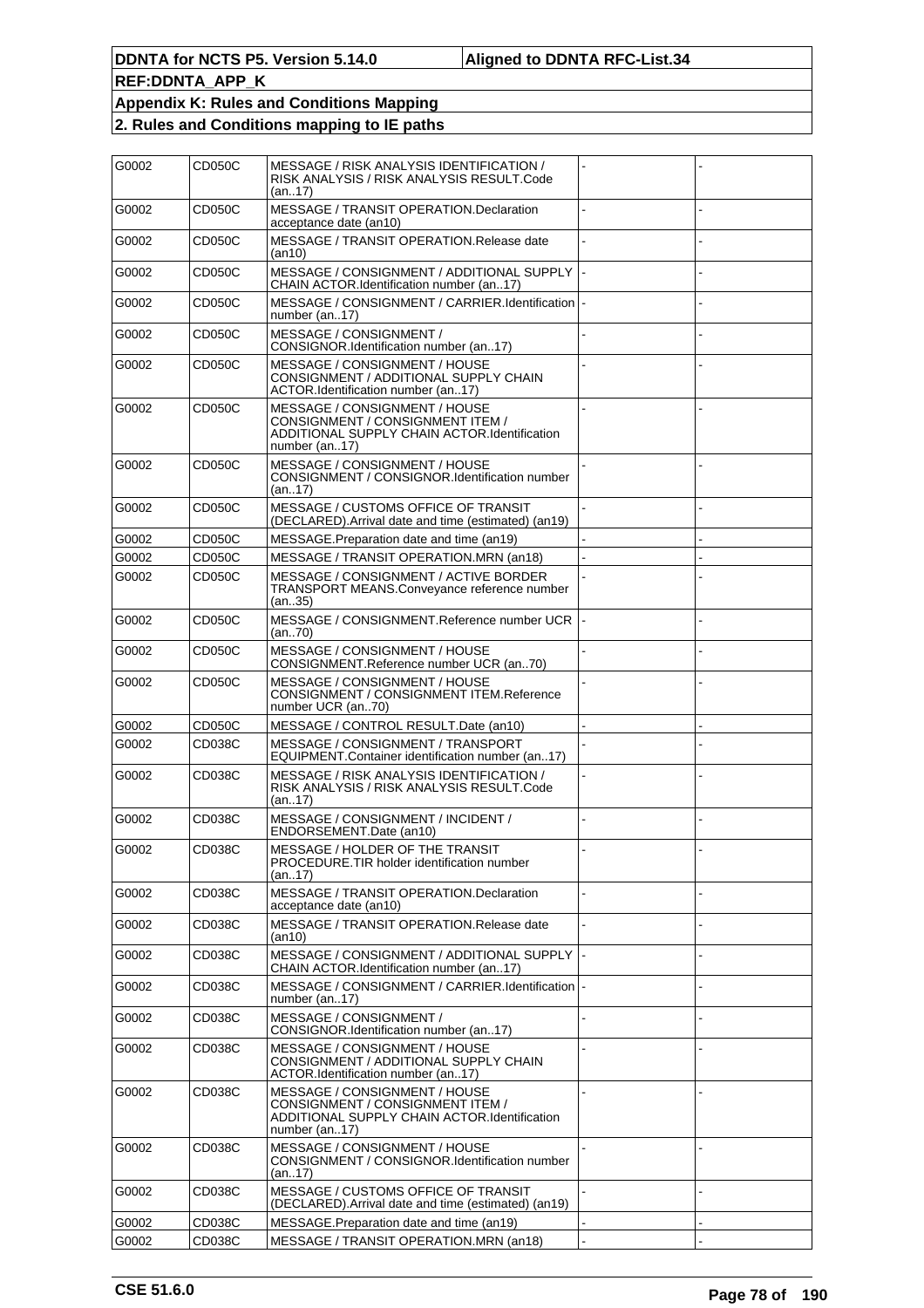| G0002 | CD038C | MESSAGE / CONSIGNMENT / ACTIVE BORDER<br>TRANSPORT MEANS.Conveyance reference number<br>(an35)                                     |  |
|-------|--------|------------------------------------------------------------------------------------------------------------------------------------|--|
| G0002 | CD038C | MESSAGE / CONSIGNMENT.Reference number UCR<br>(an70)                                                                               |  |
| G0002 | CD038C | MESSAGE / CONSIGNMENT / HOUSE<br>CONSIGNMENT.Reference number UCR (an70)                                                           |  |
| G0002 | CD038C | MESSAGE / CONSIGNMENT / HOUSE<br>CONSIGNMENT / CONSIGNMENT ITEM.Reference<br>number UCR (an70)                                     |  |
| G0002 | CD038C | MESSAGE / CONSIGNMENT / INCIDENT /<br>TRANSPORT EQUIPMENT.Container identification<br>number (an17)                                |  |
| G0002 | CD038C | MESSAGE / CONSIGNMENT / INCIDENT /<br>LOCATION / GNSS.Latitude (an17)                                                              |  |
| G0002 | CD038C | MESSAGE / CONSIGNMENT / INCIDENT /<br>LOCATION / GNSS.Longitude (an17)                                                             |  |
| G0002 | CD038C | MESSAGE / CONTROL RESULT.Date (an10)                                                                                               |  |
| G0002 | CC029C | MESSAGE / CONSIGNMENT / TRANSPORT<br>EQUIPMENT.Container identification number (an17)                                              |  |
| G0002 | CC029C | MESSAGE / CONSIGNMENT.Reference number UCR<br>(an35)                                                                               |  |
| G0002 | CC029C | MESSAGE / HOLDER OF THE TRANSIT<br>PROCEDURE.TIR holder identification number<br>(an17)                                            |  |
| G0002 | CC029C | MESSAGE / TRANSIT OPERATION.Declaration<br>acceptance date (an10)                                                                  |  |
| G0002 | CC029C | MESSAGE / TRANSIT OPERATION.Release date<br>(an10)                                                                                 |  |
| G0002 | CC029C | MESSAGE / CONSIGNMENT / ADDITIONAL SUPPLY<br>CHAIN ACTOR.Identification number (an17)                                              |  |
| G0002 | CC029C | MESSAGE / CONSIGNMENT / CARRIER.Identification  <br>number (an17)                                                                  |  |
| G0002 | CC029C | MESSAGE / CONSIGNMENT / HOUSE<br>CONSIGNMENT / ADDITIONAL SUPPLY CHAIN<br>ACTOR.Identification number (an17)                       |  |
| G0002 | CC029C | MESSAGE / CONSIGNMENT / HOUSE<br>CONSIGNMENT / CONSIGNMENT ITEM /<br>ADDITIONAL SUPPLY CHAIN ACTOR.Identification<br>number (an17) |  |
| G0002 | CC029C | MESSAGE / CUSTOMS OFFICE OF TRANSIT<br>(DECLARED). Arrival date and time (estimated) (an19)                                        |  |
| G0002 | CC029C | MESSAGE.Preparation date and time (an19)                                                                                           |  |
| G0002 | CC029C | MESSAGE / TRANSIT OPERATION.MRN (an18)                                                                                             |  |
| G0002 | CC029C | <b>MESSAGE / GUARANTEE / GUARANTEE</b><br>REFERENCE.GRN (an24)                                                                     |  |
| G0002 | CC029C | MESSAGE / CONSIGNMENT / LOCATION OF<br>GOODS / GNSS.Latitude (an17)                                                                |  |
| G0002 | CC029C | MESSAGE / CONSIGNMENT / LOCATION OF<br>GOODS / GNSS.Longitude (an17)                                                               |  |
| G0002 | CC029C | MESSAGE / CONSIGNMENT / HOUSE<br>CONSIGNMENT.Reference number UCR (an35)                                                           |  |
| G0002 | CC029C | MESSAGE / CONSIGNMENT / HOUSE<br>CONSIGNMENT / CONSIGNMENT ITEM.Reference<br>number UCR (an35)                                     |  |
| G0002 | CC029C | MESSAGE / CONSIGNMENT / ACTIVE BORDER<br>TRANSPORT MEANS.Conveyance reference number<br>(an17)                                     |  |
| G0002 | CC029C | MESSAGE / CONTROL RESULT.Date (an10)                                                                                               |  |
| G0002 | CC029C | MESSAGE / HOLDER OF THE TRANSIT<br>PROCEDURE / CONTACT PERSON.E-mail address<br>(an256)                                            |  |
| G0002 | CC029C | MESSAGE / CONSIGNMENT / CARRIER / CONTACT<br>PERSON.E-mail address (an256)                                                         |  |
| G0002 | CC029C | MESSAGE / CONSIGNMENT / CONSIGNOR /<br>CONTACT PERSON.E-mail address (an256)                                                       |  |
| G0002 | CC029C | MESSAGE / CONSIGNMENT / LOCATION OF<br>GOODS / CONTACT PERSON.E-mail address<br>(an256)                                            |  |
| G0002 | CC029C | MESSAGE / CONSIGNMENT / HOUSE<br>CONSIGNMENT / CONSIGNOR / CONTACT<br>PERSON.E-mail address (an256)                                |  |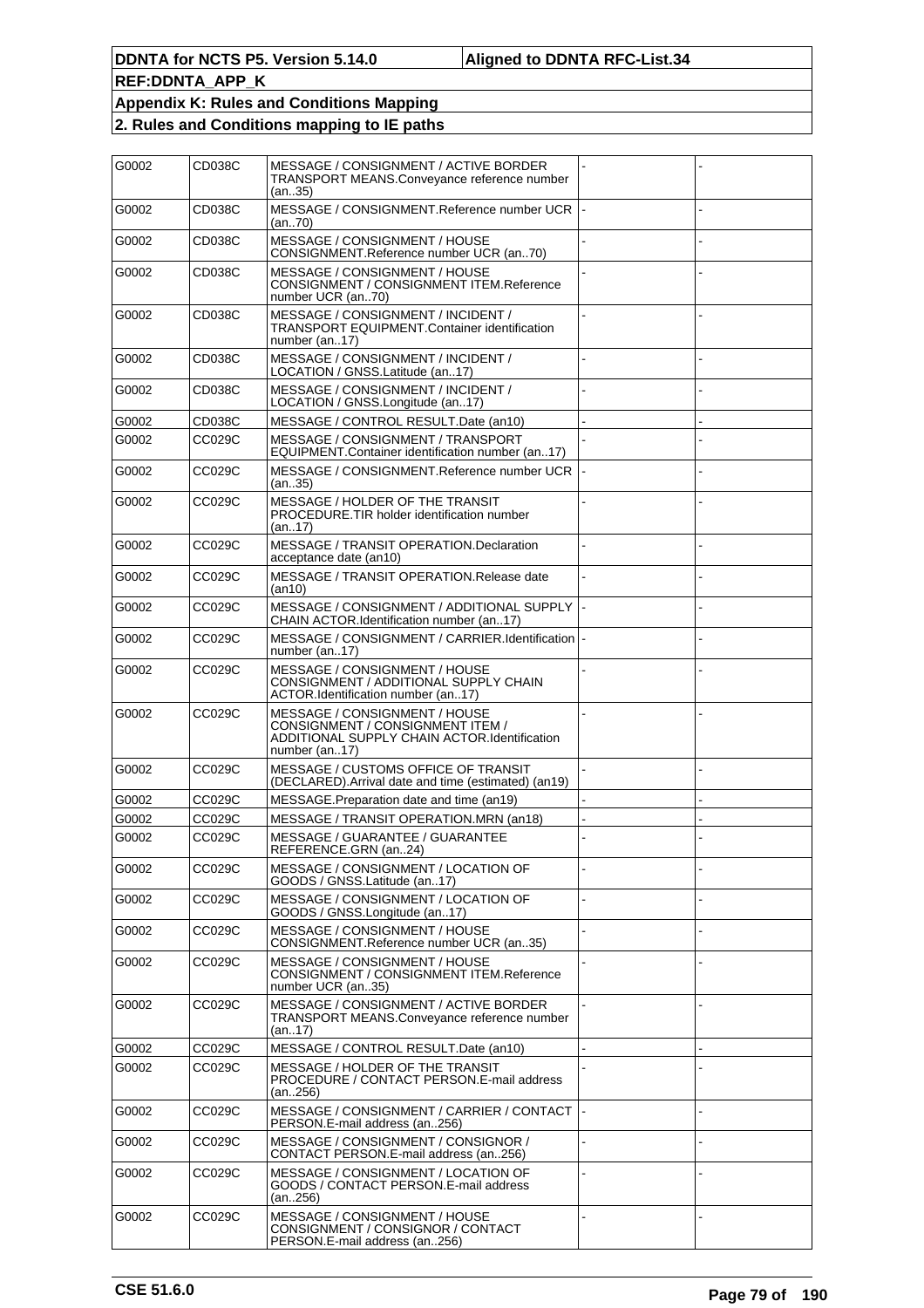| G0002 | CC029C        | MESSAGE / REPRESENTATIVE / CONTACT<br>PERSON.E-mail address (an256)                                                                |  |
|-------|---------------|------------------------------------------------------------------------------------------------------------------------------------|--|
| G0002 | CC051C        | MESSAGE / TRANSIT OPERATION. Declaration<br>submission date and time (an19)                                                        |  |
| G0002 | CC051C        | MESSAGE / REPRESENTATIVE.Identification number<br>(an17)                                                                           |  |
| G0002 | CC051C        | MESSAGE / HOLDER OF THE TRANSIT<br>PROCEDURE.TIR holder identification number<br>(an17)                                            |  |
| G0002 | CC051C        | MESSAGE.Preparation date and time (an19)                                                                                           |  |
| G0002 | CC051C        | MESSAGE / TRANSIT OPERATION.MRN (an18)                                                                                             |  |
| G0002 | CC051C        | MESSAGE / REPRESENTATIVE / CONTACT<br>PERSON.E-mail address (an256)                                                                |  |
| G0002 | CC007C        | MESSAGE / CONSIGNMENT / INCIDENT /<br>ENDORSEMENT.Date (an10)                                                                      |  |
| G0002 | <b>CC007C</b> | MESSAGE. Preparation date and time (an19)                                                                                          |  |
| G0002 | <b>CC007C</b> | MESSAGE / TRANSIT OPERATION.MRN (an18)                                                                                             |  |
| G0002 | CC007C        | MESSAGE / CONSIGNMENT / LOCATION OF<br>GOODS / GNSS.Latitude (an17)                                                                |  |
| G0002 | CC007C        | MESSAGE / CONSIGNMENT / LOCATION OF<br>GOODS / GNSS.Longitude (an17)                                                               |  |
| G0002 | CC007C        | MESSAGE / CONSIGNMENT / INCIDENT /<br><b>TRANSPORT EQUIPMENT.Container identification</b><br>number (an17)                         |  |
| G0002 | <b>CC007C</b> | MESSAGE / CONSIGNMENT / INCIDENT /<br>LOCATION / GNSS.Latitude (an17)                                                              |  |
| G0002 | CC007C        | MESSAGE / CONSIGNMENT / INCIDENT /<br>LOCATION / GNSS.Longitude (an17)                                                             |  |
| G0002 | <b>CC007C</b> | MESSAGE / TRANSIT OPERATION. Arrival notification<br>date and time (an19)                                                          |  |
| G0002 | CC007C        | MESSAGE / CONSIGNMENT / LOCATION OF<br>GOODS / CONTACT PERSON.E-mail address<br>(an256)                                            |  |
| G0002 | CC013C        | MESSAGE / CONSIGNMENT / TRANSPORT<br>EQUIPMENT.Container identification number (an17)                                              |  |
| G0002 | CC013C        | MESSAGE / CONSIGNMENT.Reference number UCR<br>(an35)                                                                               |  |
| G0002 | CC013C        | MESSAGE / HOLDER OF THE TRANSIT<br>PROCEDURE.TIR holder identification number<br>(an17)                                            |  |
| G0002 | CC013C        | MESSAGE / TRANSIT OPERATION.Limit date (an10)                                                                                      |  |
| G0002 | CC013C        | MESSAGE / CONSIGNMENT / ADDITIONAL SUPPLY<br>CHAIN ACTOR.Identification number (an17)                                              |  |
| G0002 | CC013C        | MESSAGE / CONSIGNMENT / CARRIER.Identification  -<br>number $(an17)$                                                               |  |
| G0002 | CC013C        | MESSAGE / CONSIGNMENT / HOUSE<br>CONSIGNMENT / ADDITIONAL SUPPLY CHAIN<br>ACTOR.Identification number (an17)                       |  |
| G0002 | CC013C        | MESSAGE / CONSIGNMENT / HOUSE<br>CONSIGNMENT / CONSIGNMENT ITEM /<br>ADDITIONAL SUPPLY CHAIN ACTOR.Identification<br>number (an17) |  |
| G0002 | CC013C        | <b>MESSAGE / CUSTOMS OFFICE OF TRANSIT</b><br>(DECLARED). Arrival date and time (estimated) (an19)                                 |  |
| G0002 | CC013C        | MESSAGE.Preparation date and time (an19)                                                                                           |  |
| G0002 | CC013C        | MESSAGE / TRANSIT OPERATION.MRN (an18)                                                                                             |  |
| G0002 | CC013C        | MESSAGE / GUARANTEE / GUARANTEE<br>REFERENCE.GRN (an24)                                                                            |  |
| G0002 | CC013C        | MESSAGE / CONSIGNMENT / LOCATION OF<br>GOODS / GNSS.Latitude (an17)                                                                |  |
| G0002 | CC013C        | MESSAGE / CONSIGNMENT / LOCATION OF<br>GOODS / GNSS.Longitude (an17)                                                               |  |
| G0002 | CC013C        | MESSAGE / CONSIGNMENT / HOUSE<br>CONSIGNMENT.Reference number UCR (an35)                                                           |  |
| G0002 | CC013C        | MESSAGE / CONSIGNMENT / HOUSE<br>CONSIGNMENT / CONSIGNMENT ITEM.Reference<br>number UCR (an35)                                     |  |
| G0002 | CC013C        | MESSAGE / CONSIGNMENT / ACTIVE BORDER<br><b>TRANSPORT MEANS.Conveyance reference number</b><br>(an17)                              |  |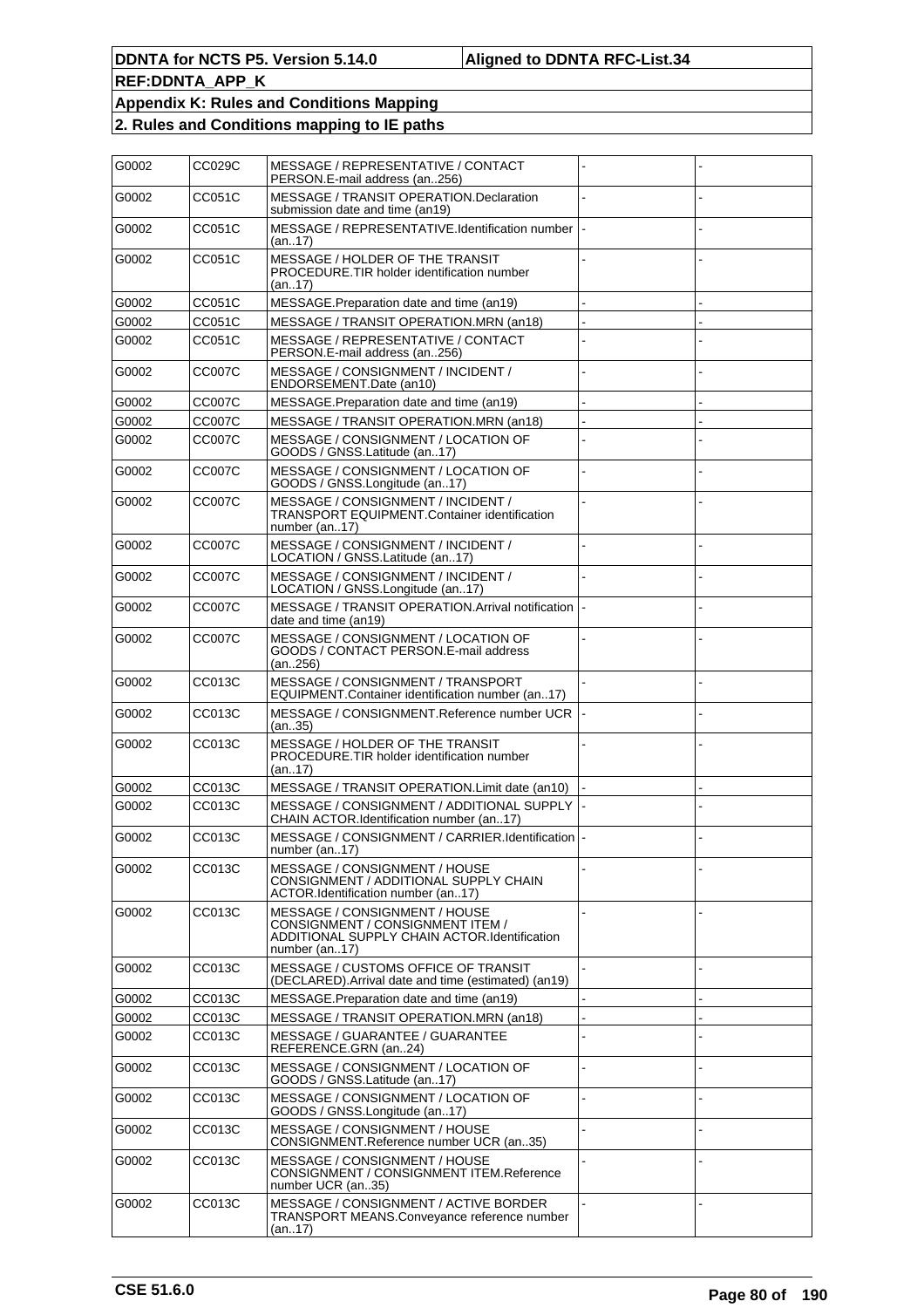| G0002 | CC013C | MESSAGE / HOLDER OF THE TRANSIT<br>PROCEDURE / CONTACT PERSON.E-mail address<br>(an256)                    |  |
|-------|--------|------------------------------------------------------------------------------------------------------------|--|
| G0002 | CC013C | MESSAGE / CONSIGNMENT / CARRIER / CONTACT<br>PERSON.E-mail address (an256)                                 |  |
| G0002 | CC013C | MESSAGE / CONSIGNMENT / CONSIGNOR /<br>CONTACT PERSON.E-mail address (an256)                               |  |
| G0002 | CC013C | MESSAGE / CONSIGNMENT / LOCATION OF<br>GOODS / CONTACT PERSON.E-mail address<br>(an256)                    |  |
| G0002 | CC013C | MESSAGE / CONSIGNMENT / HOUSE<br>CONSIGNMENT / CONSIGNOR / CONTACT<br>PERSON.E-mail address (an256)        |  |
| G0002 | CC013C | MESSAGE / REPRESENTATIVE / CONTACT<br>PERSON.E-mail address (an256)                                        |  |
| G0002 | CC043C | MESSAGE / CONSIGNMENT / TRANSPORT<br>EQUIPMENT.Container identification number (an17)                      |  |
| G0002 | CC043C | MESSAGE / CONSIGNMENT / INCIDENT /<br>ENDORSEMENT.Date (an10)                                              |  |
| G0002 | CC043C | MESSAGE / HOLDER OF THE TRANSIT<br>PROCEDURE.TIR holder identification number<br>(an17)                    |  |
| G0002 | CC043C | MESSAGE / TRANSIT OPERATION.Declaration<br>acceptance date (an10)                                          |  |
| G0002 | CC043C | MESSAGE.Preparation date and time (an19)                                                                   |  |
| G0002 | CC043C | MESSAGE / TRANSIT OPERATION.MRN (an18)                                                                     |  |
| G0002 | CC043C | MESSAGE / CONSIGNMENT / INCIDENT /<br><b>TRANSPORT EQUIPMENT.Container identification</b><br>number (an17) |  |
| G0002 | CC043C | MESSAGE / CONSIGNMENT / INCIDENT /<br>LOCATION / GNSS.Latitude (an17)                                      |  |
| G0002 | CC043C | MESSAGE / CONSIGNMENT / INCIDENT /<br>LOCATION / GNSS.Longitude (an17)                                     |  |
| G0002 | CC044C | MESSAGE / CONSIGNMENT / TRANSPORT<br>EQUIPMENT.Container identification number (an17)                      |  |
| G0002 | CC044C | MESSAGE. Preparation date and time (an19)                                                                  |  |
| G0002 | CC044C | MESSAGE / TRANSIT OPERATION.MRN (an18)                                                                     |  |
| G0002 | CC044C | MESSAGE / UNLOADING REMARK.Unloading date<br>(an10)                                                        |  |
| G0002 | CD180C | MESSAGE / CONSIGNMENT / INCIDENT /<br>ENDORSEMENT.Date (an10)                                              |  |
| G0002 | CD180C | MESSAGE.Preparation date and time (an19)                                                                   |  |
| G0002 | CD180C | MESSAGE / TRANSIT OPERATION.MRN (an18)                                                                     |  |
| G0002 | CD180C | MESSAGE / CONSIGNMENT / INCIDENT /<br>TRANSPORT FOUIPMENT Container identification<br>number (an17)        |  |
| G0002 | CD180C | MESSAGE / CONSIGNMENT / INCIDENT /<br>LOCATION / GNSS.Latitude (an17)                                      |  |
| G0002 | CD180C | MESSAGE / CONSIGNMENT / INCIDENT /<br>LOCATION / GNSS.Longitude (an17)                                     |  |
| G0002 | CD180C | MESSAGE / TRANSIT OPERATION.Incident<br>notification date and time (an19)                                  |  |
| G0002 | CD181C | MESSAGE / CONSIGNMENT / INCIDENT /<br>ENDORSEMENT.Date (an10)                                              |  |
| G0002 | CD181C | MESSAGE.Preparation date and time (an19)                                                                   |  |
| G0002 | CD181C | MESSAGE / TRANSIT OPERATION.MRN (an18)                                                                     |  |
| G0002 | CD181C | MESSAGE / CONSIGNMENT / INCIDENT /<br>TRANSPORT EQUIPMENT.Container identification<br>number (an17)        |  |
| G0002 | CD181C | MESSAGE / CONSIGNMENT / INCIDENT /<br>LOCATION / GNSS.Latitude (an17)                                      |  |
| G0002 | CD181C | MESSAGE / CONSIGNMENT / INCIDENT /<br>LOCATION / GNSS.Longitude (an17)                                     |  |
| G0002 | CD181C | MESSAGE / TRANSIT OPERATION.Incident<br>notification date and time (an19)                                  |  |
| G0002 | CC182C | MESSAGE / CONSIGNMENT / INCIDENT /<br>ENDORSEMENT.Date (an10)                                              |  |
| G0002 | CC182C | MESSAGE.Preparation date and time (an19)                                                                   |  |
| G0002 | CC182C | MESSAGE / TRANSIT OPERATION.MRN (an18)                                                                     |  |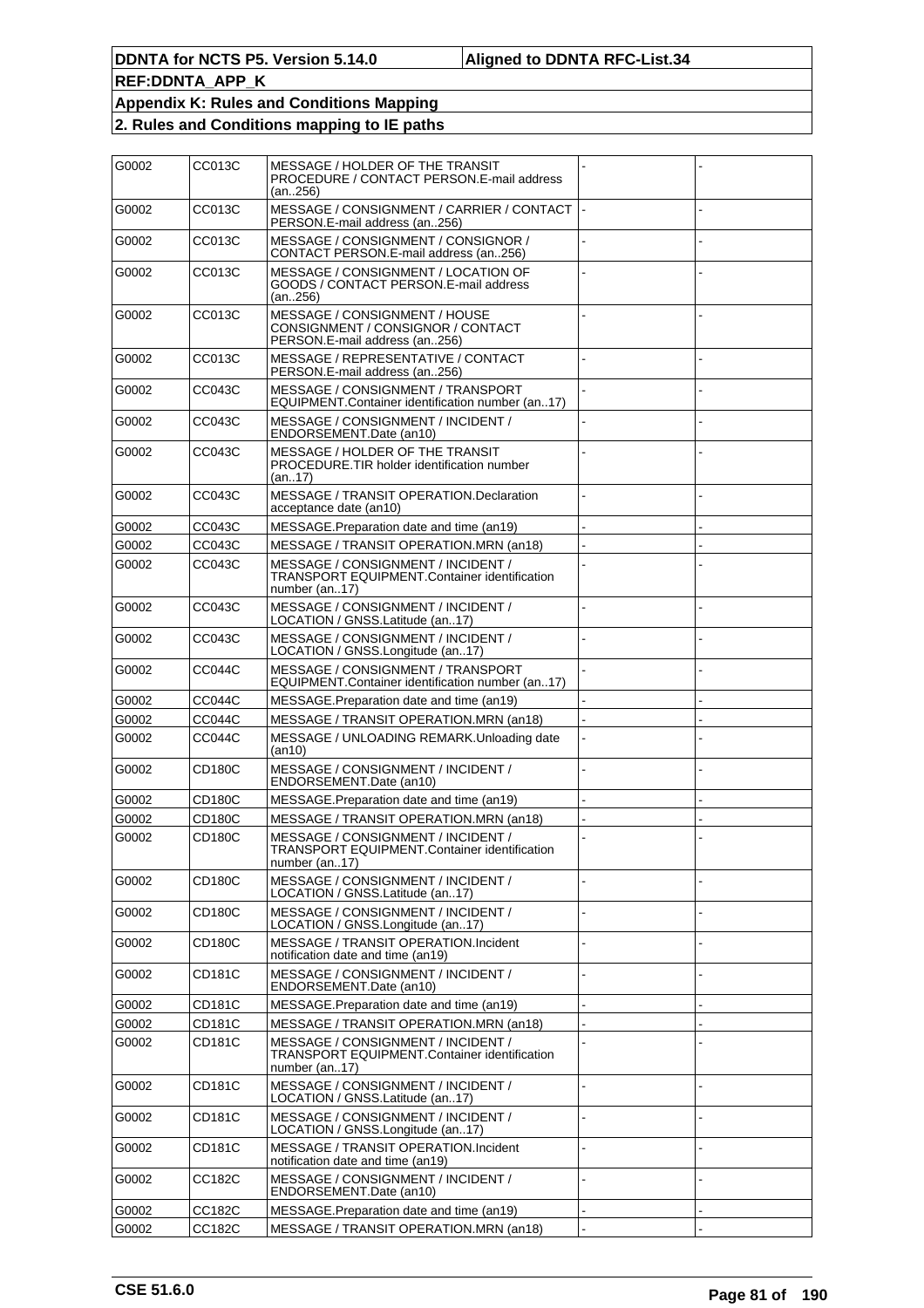| G0002 | CC182C        | MESSAGE / CONSIGNMENT / INCIDENT /<br>TRANSPORT EQUIPMENT.Container identification<br>number (an17)                                |  |
|-------|---------------|------------------------------------------------------------------------------------------------------------------------------------|--|
| G0002 | CC182C        | MESSAGE / CONSIGNMENT / INCIDENT /<br>LOCATION / GNSS.Latitude (an17)                                                              |  |
| G0002 | CC182C        | MESSAGE / CONSIGNMENT / INCIDENT /<br>LOCATION / GNSS.Longitude (an17)                                                             |  |
| G0002 | CC182C        | MESSAGE / TRANSIT OPERATION. Incident<br>notification date and time (an19)                                                         |  |
| G0002 | CC040C        | MESSAGE. Preparation date and time (an19)                                                                                          |  |
| G0002 | CC040C        | MESSAGE / TRANSIT OPERATION.MRN (an18)                                                                                             |  |
| G0002 | CD164C        | MESSAGE. Preparation date and time (an19)                                                                                          |  |
| G0002 | CD164C        | MESSAGE / TRANSIT OPERATION.MRN (an18)                                                                                             |  |
| G0002 | CD115C        | MESSAGE / CONSIGNMENT / TRANSPORT<br>EQUIPMENT.Container identification number (an17)                                              |  |
| G0002 | CD115C        | MESSAGE / RISK ANALYSIS IDENTIFICATION /<br>RISK ANALYSIS / RISK ANALYSIS RESULT.Code<br>(an17)                                    |  |
| G0002 | CD115C        | MESSAGE / CONSIGNMENT / INCIDENT /<br>ENDORSEMENT.Date (an10)                                                                      |  |
| G0002 | CD115C        | MESSAGE / TRANSIT OPERATION. Declaration<br>acceptance date (an10)                                                                 |  |
| G0002 | CD115C        | MESSAGE / TRANSIT OPERATION. Release date<br>(an10)                                                                                |  |
| G0002 | CD115C        | MESSAGE / CONSIGNMENT / ADDITIONAL SUPPLY<br>CHAIN ACTOR.Identification number (an17)                                              |  |
| G0002 | CD115C        | MESSAGE / CONSIGNMENT / CARRIER.Identification<br>number (an17)                                                                    |  |
| G0002 | CD115C        | MESSAGE / CONSIGNMENT /<br>CONSIGNOR.Identification number (an17)                                                                  |  |
| G0002 | CD115C        | MESSAGE / CONSIGNMENT / HOUSE<br>CONSIGNMENT / ADDITIONAL SUPPLY CHAIN<br>ACTOR.Identification number (an17)                       |  |
| G0002 | CD115C        | MESSAGE / CONSIGNMENT / HOUSE<br>CONSIGNMENT / CONSIGNMENT ITEM /<br>ADDITIONAL SUPPLY CHAIN ACTOR.Identification<br>number (an17) |  |
| G0002 | CD115C        | MESSAGE / CONSIGNMENT / HOUSE<br>CONSIGNMENT / CONSIGNOR.Identification number<br>(an17)                                           |  |
| G0002 | CD115C        | MESSAGE / CUSTOMS OFFICE OF TRANSIT<br>(DECLARED). Arrival date and time (estimated) (an19)                                        |  |
| G0002 | CD115C        | MESSAGE.Preparation date and time (an19)                                                                                           |  |
| G0002 | CD115C        | MESSAGE / TRANSIT OPERATION.MRN (an18)                                                                                             |  |
| G0002 | <b>CD115C</b> | MESSAGE / CONSIGNMENT / ACTIVE BORDER<br>TRANSPORT MEANS.Conveyance reference number<br>(an35)                                     |  |
| G0002 | CD115C        | MESSAGE / CONSIGNMENT. Reference number UCR<br>(an70)                                                                              |  |
| G0002 | <b>CD115C</b> | MESSAGE / CONSIGNMENT / HOUSE<br>CONSIGNMENT.Reference number UCR (an70)                                                           |  |
| G0002 | CD115C        | MESSAGE / CONSIGNMENT / HOUSE<br>CONSIGNMENT / CONSIGNMENT ITEM.Reference<br>number UCR (an70)                                     |  |
| G0002 | CD115C        | MESSAGE / CONSIGNMENT / INCIDENT /<br><b>TRANSPORT EQUIPMENT.Container identification</b><br>number (an17)                         |  |
| G0002 | CD115C        | MESSAGE / CONSIGNMENT / INCIDENT /<br>LOCATION / GNSS.Latitude (an17)                                                              |  |
| G0002 | CD115C        | MESSAGE / CONSIGNMENT / INCIDENT /<br>LOCATION / GNSS.Longitude (an17)                                                             |  |
| G0002 | CD115C        | MESSAGE / CONTROL RESULT.Date (an10)                                                                                               |  |
| G0002 | CC928C        | MESSAGE / HOLDER OF THE TRANSIT<br>PROCEDURE.TIR holder identification number<br>(an17)                                            |  |
| G0002 | CC928C        | MESSAGE.Preparation date and time (an19)                                                                                           |  |
| G0002 | CD165C        | MESSAGE / CONSIGNMENT / TRANSPORT<br>EQUIPMENT.Container identification number (an17)                                              |  |
| G0002 | CD165C        | MESSAGE / RISK ANALYSIS IDENTIFICATION /<br>RISK ANALYSIS / RISK ANALYSIS RESULT.Code<br>(an17)                                    |  |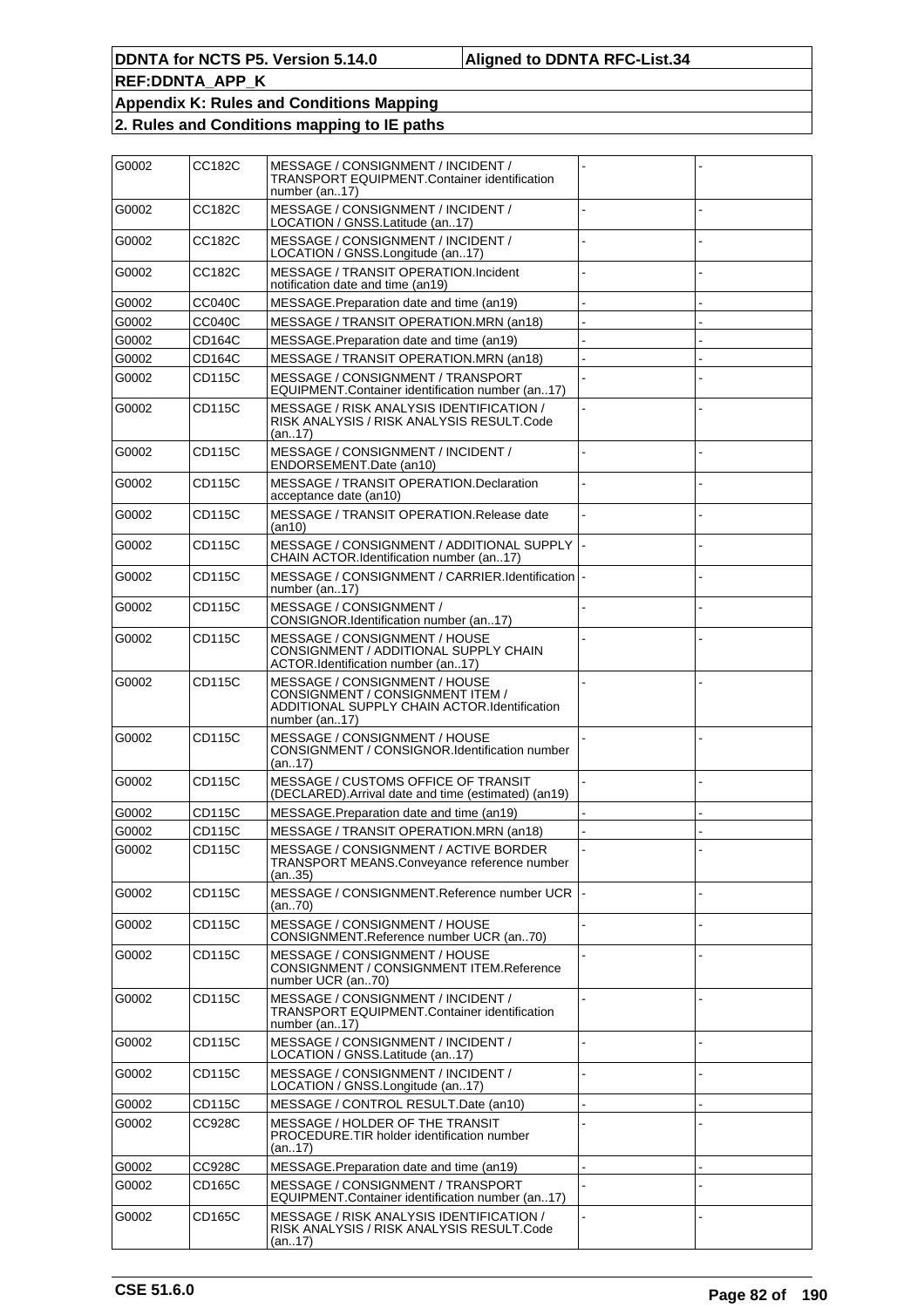| G0002 | CD165C | MESSAGE / CONSIGNMENT / INCIDENT /<br>ENDORSEMENT.Date (an10)                                                                      |  |
|-------|--------|------------------------------------------------------------------------------------------------------------------------------------|--|
| G0002 | CD165C | MESSAGE / TRANSIT OPERATION. Declaration<br>acceptance date (an10)                                                                 |  |
| G0002 | CD165C | MESSAGE / TRANSIT OPERATION.Release date<br>(an10)                                                                                 |  |
| G0002 | CD165C | MESSAGE / CONSIGNMENT / ADDITIONAL SUPPLY  -<br>CHAIN ACTOR.Identification number (an17)                                           |  |
| G0002 | CD165C | MESSAGE / CONSIGNMENT / CARRIER.Identification  -<br>number (an17)                                                                 |  |
| G0002 | CD165C | MESSAGE / CONSIGNMENT /<br>CONSIGNOR.Identification number (an.,17)                                                                |  |
| G0002 | CD165C | MESSAGE / CONSIGNMENT / HOUSE<br>CONSIGNMENT / ADDITIONAL SUPPLY CHAIN<br>ACTOR.Identification number (an17)                       |  |
| G0002 | CD165C | MESSAGE / CONSIGNMENT / HOUSE<br>CONSIGNMENT / CONSIGNMENT ITEM /<br>ADDITIONAL SUPPLY CHAIN ACTOR.Identification<br>number (an17) |  |
| G0002 | CD165C | MESSAGE / CONSIGNMENT / HOUSE<br>CONSIGNMENT / CONSIGNOR.Identification number<br>(an17)                                           |  |
| G0002 | CD165C | <b>MESSAGE / CUSTOMS OFFICE OF TRANSIT</b><br>(DECLARED). Arrival date and time (estimated) (an19)                                 |  |
| G0002 | CD165C | MESSAGE.Preparation date and time (an19)                                                                                           |  |
| G0002 | CD165C | MESSAGE / TRANSIT OPERATION.MRN (an18)                                                                                             |  |
| G0002 | CD165C | MESSAGE / CONSIGNMENT / ACTIVE BORDER<br>TRANSPORT MEANS.Conveyance reference number<br>(an.,35)                                   |  |
| G0002 | CD165C | MESSAGE / CONSIGNMENT.Reference number UCR<br>(an70)                                                                               |  |
| G0002 | CD165C | MESSAGE / CONSIGNMENT / HOUSE<br>CONSIGNMENT.Reference number UCR (an70)                                                           |  |
| G0002 | CD165C | MESSAGE / CONSIGNMENT / HOUSE<br>CONSIGNMENT / CONSIGNMENT ITEM.Reference<br>number UCR (an70)                                     |  |
| G0002 | CD165C | MESSAGE / CONSIGNMENT / INCIDENT /<br><b>TRANSPORT EQUIPMENT.Container identification</b><br>number (an17)                         |  |
| G0002 | CD165C | MESSAGE / CONSIGNMENT / INCIDENT /<br>LOCATION / GNSS.Latitude (an17)                                                              |  |
| G0002 | CD165C | MESSAGE / CONSIGNMENT / INCIDENT /<br>LOCATION / GNSS.Longitude (an17)                                                             |  |
| G0002 | CD165C | MESSAGE / CONTROL RESULT.Date (an10)                                                                                               |  |
| G0002 | CD971C | MESSAGE. Preparation date and time (an19)                                                                                          |  |
| G0002 | CD971C | MESSAGE / COUNTRY / ACTION /<br>UNAVAILABILITY.Start date and time (an19)                                                          |  |
| G0002 | CD971C | MESSAGE / COUNTRY / ACTION /<br>UNAVAILABILITY. End date and time (an19)                                                           |  |
| G0002 | CC023C | MESSAGE / HOLDER OF THE TRANSIT<br>PROCEDURE.TIR holder identification number<br>(an17)                                            |  |
| G0002 | CC023C | MESSAGE / TRANSIT OPERATION. Declaration<br>acceptance date (an10)                                                                 |  |
| G0002 | CC023C | MESSAGE.Preparation date and time (an19)                                                                                           |  |
| G0002 | CC023C | MESSAGE / TRANSIT OPERATION.MRN (an18)                                                                                             |  |
| G0002 | CC023C | MESSAGE / GUARANTOR.Identification number<br>(an17)                                                                                |  |
| G0002 | CC023C | MESSAGE / GUARANTOR NOTIFICATION.Guarantor<br>notification date (an10)                                                             |  |
| G0002 | CD200C | MESSAGE / TRANSIT OPERATION. Declaration<br>acceptance date (an10)                                                                 |  |
| G0002 | CD200C | MESSAGE.Preparation date and time (an19)                                                                                           |  |
| G0002 | CD200C | MESSAGE / TRANSIT OPERATION.MRN (an18)                                                                                             |  |
| G0002 | CD200C | MESSAGE / GUARANTEE / GUARANTEE<br>REFERENCE.GRN (an24)                                                                            |  |
| G0002 | CD201C | MESSAGE. Preparation date and time (an19)                                                                                          |  |
| G0002 | CD201C | MESSAGE / TRANSIT OPERATION.MRN (an18)                                                                                             |  |
| G0002 | CD201C | MESSAGE / GUARANTEE / GUARANTEE<br>REFERENCE.GRN (an24)                                                                            |  |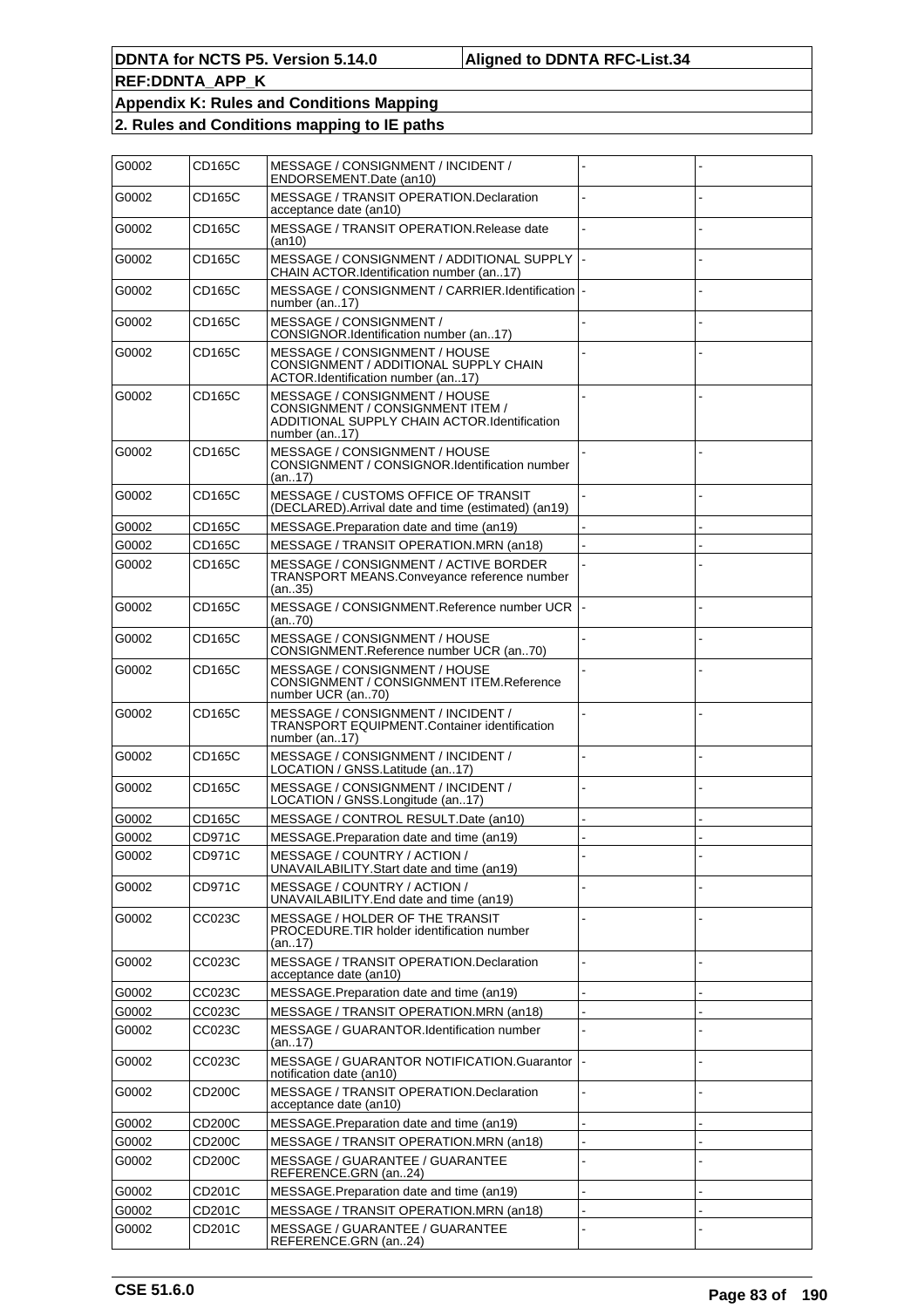| G0002 | CD094C        | MESSAGE.Preparation date and time (an19)                                                                                                  |  |
|-------|---------------|-------------------------------------------------------------------------------------------------------------------------------------------|--|
| G0002 | CD094C        | MESSAGE / TRANSIT OPERATION.MRN (an18)                                                                                                    |  |
| G0002 | CD095C        | MESSAGE. Preparation date and time (an19)                                                                                                 |  |
| G0002 | CD095C        | MESSAGE / TRANSIT OPERATION.MRN (an18)                                                                                                    |  |
| G0002 | <b>CD160C</b> | MESSAGE / CONSIGNMENT / TRANSPORT                                                                                                         |  |
|       |               | EQUIPMENT.Container identification number (an17)                                                                                          |  |
| G0002 | CD160C        | MESSAGE / RISK ANALYSIS IDENTIFICATION /<br>RISK ANALYSIS / RISK ANALYSIS RESULT.Code<br>(an17)                                           |  |
| G0002 | CD160C        | MESSAGE / TRANSIT OPERATION.Declaration<br>acceptance date (an10)                                                                         |  |
| G0002 | CD160C        | MESSAGE / TRANSIT OPERATION. Release date<br>(an10)                                                                                       |  |
| G0002 | CD160C        | MESSAGE / CONSIGNMENT / ADDITIONAL SUPPLY<br>CHAIN ACTOR. Identification number (an17)                                                    |  |
| G0002 | CD160C        | MESSAGE / CONSIGNMENT / CARRIER.Identification<br>number (an17)                                                                           |  |
| G0002 | CD160C        | MESSAGE / CONSIGNMENT /<br>CONSIGNOR.Identification number (an17)                                                                         |  |
| G0002 | CD160C        | MESSAGE / CONSIGNMENT / HOUSE<br>CONSIGNMENT / ADDITIONAL SUPPLY CHAIN<br>ACTOR.Identification number (an17)                              |  |
| G0002 | CD160C        | MESSAGE / CONSIGNMENT / HOUSE<br>CONSIGNMENT / CONSIGNMENT ITEM /<br><b>ADDITIONAL SUPPLY CHAIN ACTOR.Identification</b><br>number (an17) |  |
| G0002 | CD160C        | MESSAGE / CONSIGNMENT / HOUSE<br>CONSIGNMENT / CONSIGNOR.Identification number<br>(an17)                                                  |  |
| G0002 | CD160C        | <b>MESSAGE / CUSTOMS OFFICE OF TRANSIT</b><br>(DECLARED). Arrival date and time (estimated) (an19)                                        |  |
| G0002 | CD160C        | MESSAGE.Preparation date and time (an19)                                                                                                  |  |
| G0002 | <b>CD160C</b> | MESSAGE / TRANSIT OPERATION.MRN (an18)                                                                                                    |  |
| G0002 | CD160C        | MESSAGE / CONSIGNMENT / ACTIVE BORDER<br>TRANSPORT MEANS.Conveyance reference number<br>(an35)                                            |  |
| G0002 | CD160C        | MESSAGE / CONSIGNMENT.Reference number UCR<br>(an70)                                                                                      |  |
| G0002 | CD160C        | MESSAGE / CONSIGNMENT / HOUSE<br>CONSIGNMENT.Reference number UCR (an70)                                                                  |  |
| G0002 | CD160C        | MESSAGE / CONSIGNMENT / HOUSE<br>CONSIGNMENT / CONSIGNMENT ITEM.Reference<br>number UCR (an70)                                            |  |
| G0002 | CD160C        | MESSAGE / CONTROL RESULT.Date (an10)                                                                                                      |  |
| G0002 | CD070C        | MESSAGE.Preparation date and time (an19)                                                                                                  |  |
| G0002 | CD070C        | MESSAGE / COUNTRY / ACTION /<br>UNAVAILABILITY.Start date and time (an19)                                                                 |  |
| G0002 | <b>CD070C</b> | MESSAGE / COUNTRY / ACTION /<br>UNAVAILABILITY. End date and time (an19)                                                                  |  |
| G0002 | CD071C        | MESSAGE. Preparation date and time (an19)                                                                                                 |  |
| G0002 | CD071C        | MESSAGE / COUNTRY / ACTION /<br>UNAVAILABILITY.Start date and time (an19)                                                                 |  |
| G0002 | CD071C        | MESSAGE / COUNTRY / ACTION /<br>UNAVAILABILITY. End date and time (an19)                                                                  |  |
| G0002 | CC026C        | MESSAGE.Preparation date and time (an19)                                                                                                  |  |
| G0002 | CC026C        | MESSAGE / GUARANTEE REFERENCE.GRN<br>(an24)                                                                                               |  |
| G0002 | CC035C        | MESSAGE / HOLDER OF THE TRANSIT<br>PROCEDURE.TIR holder identification number<br>(an17)                                                   |  |
| G0002 | CC035C        | MESSAGE / TRANSIT OPERATION. Declaration<br>acceptance date (an10)                                                                        |  |
| G0002 | CC035C        | MESSAGE. Preparation date and time (an19)                                                                                                 |  |
| G0002 | CC035C        | MESSAGE / TRANSIT OPERATION.MRN (an18)                                                                                                    |  |
| G0002 | <b>CC035C</b> | MESSAGE / GUARANTOR.Identification number<br>(an17)                                                                                       |  |
| G0002 | CC035C        | MESSAGE / RECOVERY NOTIFICATION.Recovery<br>notification date (an10)                                                                      |  |
| G0002 | CC042C        | MESSAGE. Preparation date and time (an19)                                                                                                 |  |
| G0002 | CC042C        | MESSAGE / TRANSIT OPERATION.MRN (an18)                                                                                                    |  |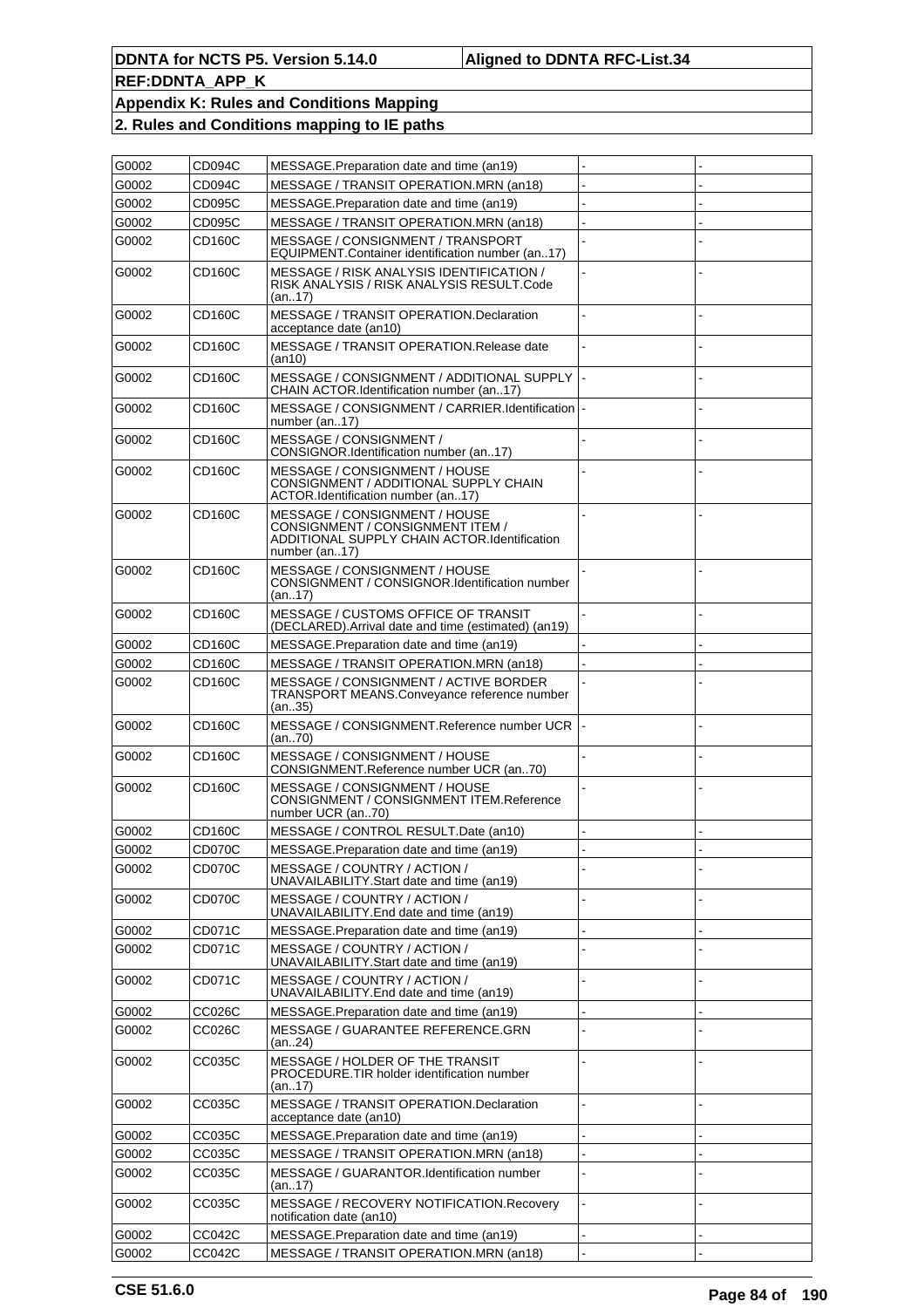| G0002 | CC042C        | MESSAGE / EXPORT OPERATION.MRN (an18)                                                           |  |
|-------|---------------|-------------------------------------------------------------------------------------------------|--|
| G0002 | CC042C        | MESSAGE / EXPORT OPERATION / CONTROL<br>RESULT.Date (an10)                                      |  |
| G0002 | <b>CC048C</b> | MESSAGE. Preparation date and time (an19)                                                       |  |
| G0002 | <b>CC048C</b> | MESSAGE / TRANSIT OPERATION.MRN (an18)                                                          |  |
| G0002 | CC048C        | MESSAGE / EXPORT OPERATION.MRN (an18)                                                           |  |
| G0002 | <b>CC048C</b> | MESSAGE / TRANSIT OPERATION.Recovery<br>communication date (an10)                               |  |
| G0002 | CD049C        | MESSAGE.Preparation date and time (an19)                                                        |  |
| G0002 | CD049C        | MESSAGE / TRANSIT OPERATION.MRN (an18)                                                          |  |
| G0002 | CD049C        | MESSAGE / TRANSIT OPERATION. Write-off date<br>(an10)                                           |  |
| G0002 | <b>CC170C</b> | MESSAGE / CONSIGNMENT / TRANSPORT<br>EQUIPMENT.Container identification number (an17)           |  |
| G0002 | <b>CC170C</b> | MESSAGE / HOLDER OF THE TRANSIT<br>PROCEDURE.TIR holder identification number<br>(an17)         |  |
| G0002 | <b>CC170C</b> | MESSAGE / TRANSIT OPERATION. Limit date (an10)                                                  |  |
| G0002 | <b>CC170C</b> | MESSAGE. Preparation date and time (an19)                                                       |  |
| G0002 | <b>CC170C</b> | MESSAGE / CONSIGNMENT / LOCATION OF<br>GOODS / GNSS.Latitude (an17)                             |  |
| G0002 | CC170C        | MESSAGE / CONSIGNMENT / LOCATION OF<br>GOODS / GNSS.Longitude (an17)                            |  |
| G0002 | <b>CC170C</b> | MESSAGE / CONSIGNMENT / ACTIVE BORDER<br>TRANSPORT MEANS.Conveyance reference number<br>(an17)  |  |
| G0002 | <b>CC170C</b> | MESSAGE / CONSIGNMENT / LOCATION OF<br>GOODS / CONTACT PERSON.E-mail address<br>(an256)         |  |
| G0002 | <b>CC170C</b> | MESSAGE / REPRESENTATIVE / CONTACT<br>PERSON.E-mail address (an256)                             |  |
| G0002 | CD150C        | MESSAGE. Preparation date and time (an19)                                                       |  |
| G0002 | <b>CD150C</b> | MESSAGE / TRANSIT OPERATION.MRN (an18)                                                          |  |
| G0002 | <b>CD150C</b> | MESSAGE / GUARANTEE REFERENCE.GRN<br>(an24)                                                     |  |
| G0002 | <b>CD150C</b> | MESSAGE / GUARANTEE REFERENCE /<br>GUARANTOR.Identification number (an17)                       |  |
| G0002 | CD150C        | MESSAGE / RECOVERY.Recovery communication<br>date (an10)                                        |  |
| G0002 | CD150C        | MESSAGE / GUARANTEE REFERENCE /<br>GUARANTOR / CONTACT PERSON.E-mail address<br>(an256)         |  |
| G0002 | CD150C        | MESSAGE / CUSTOMS OFFICE OF RECOVERY<br>REQUESTING / CONTACT PERSON.E-mail address<br>(an256)   |  |
| G0002 | CD151C        | MESSAGE. Preparation date and time (an19)                                                       |  |
| G0002 | CD151C        | MESSAGE / TRANSIT OPERATION.MRN (an18)                                                          |  |
| G0002 | CD151C        | MESSAGE / GUARANTEE REFERENCE.GRN<br>(an24)                                                     |  |
| G0002 | CD151C        | MESSAGE / GUARANTEE REFERENCE /<br>GUARANTOR.Identification number (an17)                       |  |
| G0002 | CD151C        | MESSAGE / RECOVERY.Recovery communication<br>date (an10)                                        |  |
| G0002 | CD151C        | MESSAGE / GUARANTEE REFERENCE /<br>GUARANTOR / CONTACT PERSON.E-mail address<br>(an256)         |  |
| G0002 | CD151C        | MESSAGE / CUSTOMS OFFICE OF RECOVERY<br>REQUESTED / CONTACT PERSON.E-mail address<br>(an256)    |  |
| G0002 | CD152C        | MESSAGE. Preparation date and time (an19)                                                       |  |
| G0002 | CD152C        | MESSAGE / TRANSIT OPERATION.MRN (an18)                                                          |  |
| G0002 | CD152C        | MESSAGE / RECOVERY. Collection date (an10)                                                      |  |
| G0002 | CD152C        | MESSAGE / CUSTOMS OFFICE OF RECOVERY AT<br>DEPARTURE / CONTACT PERSON.E-mail address<br>(an256) |  |
| G0002 | CD203C        | MESSAGE / TRANSIT OPERATION. Declaration<br>acceptance date (an10)                              |  |
| G0002 | CD203C        | MESSAGE. Preparation date and time (an19)                                                       |  |
| G0002 | CD203C        | MESSAGE / TRANSIT OPERATION.MRN (an18)                                                          |  |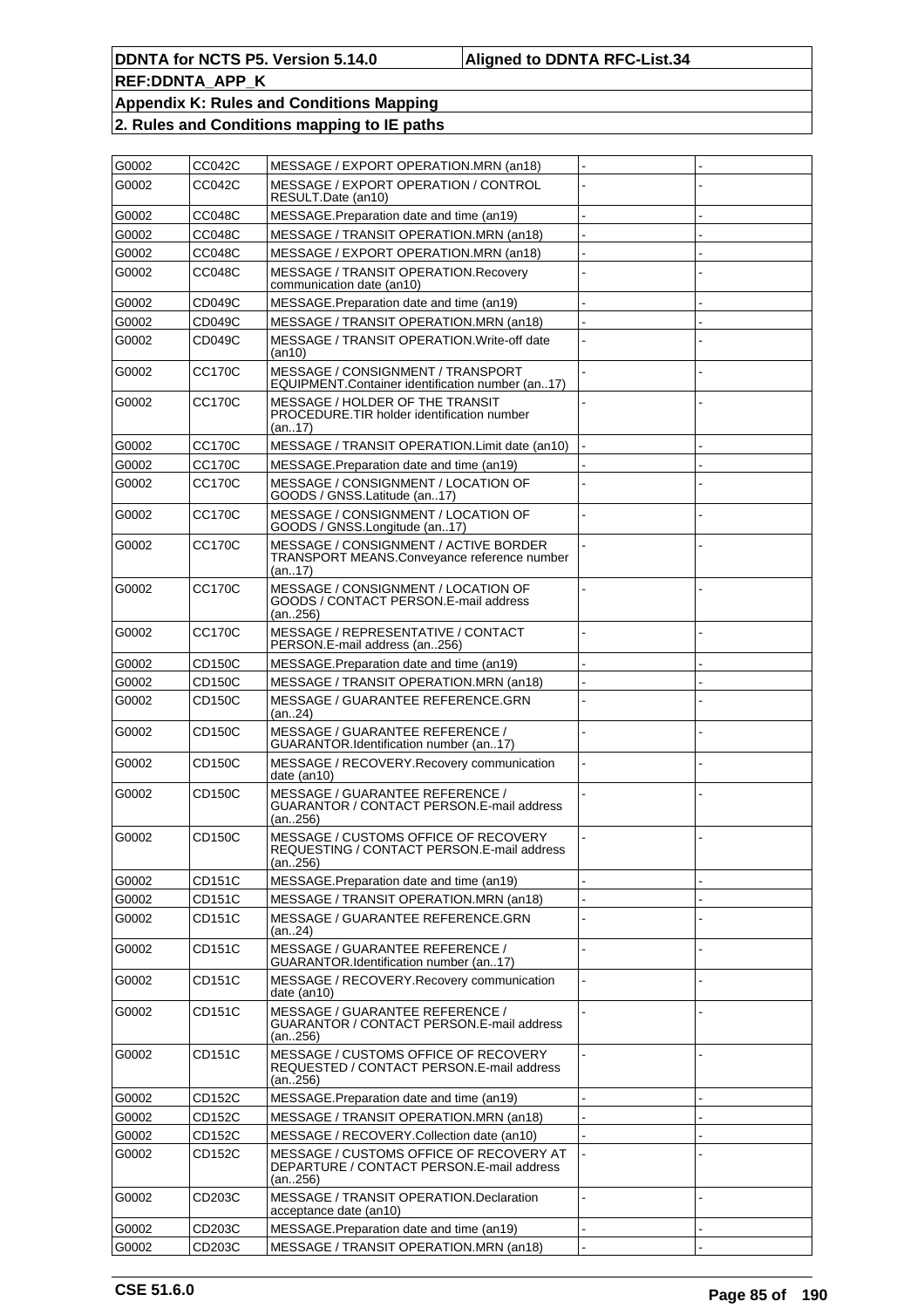| G0002 | CD203C              | MESSAGE / GUARANTEE / GUARANTEE<br>REFERENCE.GRN (an24)                     |  |
|-------|---------------------|-----------------------------------------------------------------------------|--|
| G0002 | CD205C              | MESSAGE.Preparation date and time (an19)                                    |  |
| G0002 | CD205C              | MESSAGE / TRANSIT OPERATION.MRN (an18)                                      |  |
| G0002 | CD205C              | MESSAGE / GUARANTEE / GUARANTEE<br>REFERENCE.GRN (an.,24)                   |  |
| G0002 | CD204C              | MESSAGE / TRANSIT OPERATION. Release date<br>(an10)                         |  |
| G0002 | CD204C              | MESSAGE. Preparation date and time (an19)                                   |  |
| G0002 | CD204C              | MESSAGE / TRANSIT OPERATION.MRN (an18)                                      |  |
| G0002 | CD204C              | MESSAGE / GUARANTEE / GUARANTEE<br>REFERENCE.GRN (an24)                     |  |
| G0002 | CD <sub>204</sub> C | MESSAGE / TRANSIT OPERATION.Usage<br>cancellation date (an10)               |  |
| G0002 | CD209C              | MESSAGE. Preparation date and time (an19)                                   |  |
| G0002 | CD209C              | MESSAGE / TRANSIT OPERATION.MRN (an18)                                      |  |
| G0002 | CD209C              | <b>MESSAGE / GUARANTEE / GUARANTEE</b><br>REFERENCE.GRN (an24)              |  |
| G0002 | CD209C              | MESSAGE / TRANSIT OPERATION. Arrival date and<br>time (actual) (an19)       |  |
| G0002 | CC224C              | MESSAGE.Preparation date and time (an19)                                    |  |
| G0002 | CC224C              | MESSAGE / GUARANTOR.Identification number<br>(an17)                         |  |
| G0002 | CC224C              | MESSAGE / GUARANTEE REFERENCE.GRN<br>(an24)                                 |  |
| G0002 | <b>CC224C</b>       | MESSAGE / GUARANTEE REFERENCE.Issue date<br>(an10)                          |  |
| G0002 | CC224C              | MESSAGE / GUARANTEE REFERENCE. Expiry date<br>(an10)                        |  |
| G0002 | CC225C              | MESSAGE. Preparation date and time (an19)                                   |  |
| G0002 | CC225C              | <b>MESSAGE / GUARANTEE REFERENCE.GRN</b><br>(an24)                          |  |
| G0002 | CC225C              | MESSAGE / GUARANTEE REFERENCE. Validity date<br>(an10)                      |  |
| G0002 | CC225C              | MESSAGE / GUARANTEE REFERENCE.Invalidity<br>date (an10)                     |  |
| G0002 | CC228C              | MESSAGE.Preparation date and time (an19)                                    |  |
| G0002 | CC228C              | MESSAGE / GUARANTOR.Identification number<br>(an17)                         |  |
| G0002 | <b>CC228C</b>       | MESSAGE / GUARANTEE REFERENCE.GRN<br>(an24)                                 |  |
| G0002 | CC228C              | MESSAGE / GUARANTEE REFERENCE.Invalidity<br>date (an10)                     |  |
| G0002 | CC228C              | MESSAGE / GUARANTEE REFERENCE.Liability<br>liberation date (an10)           |  |
| G0002 | CC034C              | MESSAGE. Preparation date and time (an19)                                   |  |
| G0002 | CC034C              | MESSAGE / GUARANTEE REFERENCE.GRN<br>(an24)                                 |  |
| G0002 | CC034C              | MESSAGE / GUARANTEE REFERENCE /<br>GUARANTEE QUERY.Period from date (an10)  |  |
| G0002 | CC034C              | MESSAGE / GUARANTEE REFERENCE /<br>GUARANTEE QUERY. Period to date (an10)   |  |
| G0002 | <b>CC037C</b>       | MESSAGE. Preparation date and time (an19)                                   |  |
| G0002 | CC037C              | MESSAGE / GUARANTEE REFERENCE.GRN<br>(an24)                                 |  |
| G0002 | CC037C              | MESSAGE / GUARANTEE REFERENCE /<br>GUARANTOR.Identification number (an17)   |  |
| G0002 | CC037C              | MESSAGE / GUARANTEE REFERENCE /<br>GUARANTEE QUERY. Period from date (an10) |  |
| G0002 | <b>CC037C</b>       | MESSAGE / GUARANTEE REFERENCE /<br>GUARANTEE QUERY.Period to date (an10)    |  |
| G0002 | <b>CC037C</b>       | MESSAGE / GUARANTEE REFERENCE.Acceptance<br>date and time (an19)            |  |
| G0002 | CC037C              | MESSAGE / GUARANTEE REFERENCE /<br>USAGE.MRN (an18)                         |  |
| G0002 | <b>CC037C</b>       | MESSAGE / GUARANTEE REFERENCE /                                             |  |
|       |                     | USAGE.Lock date (an10)                                                      |  |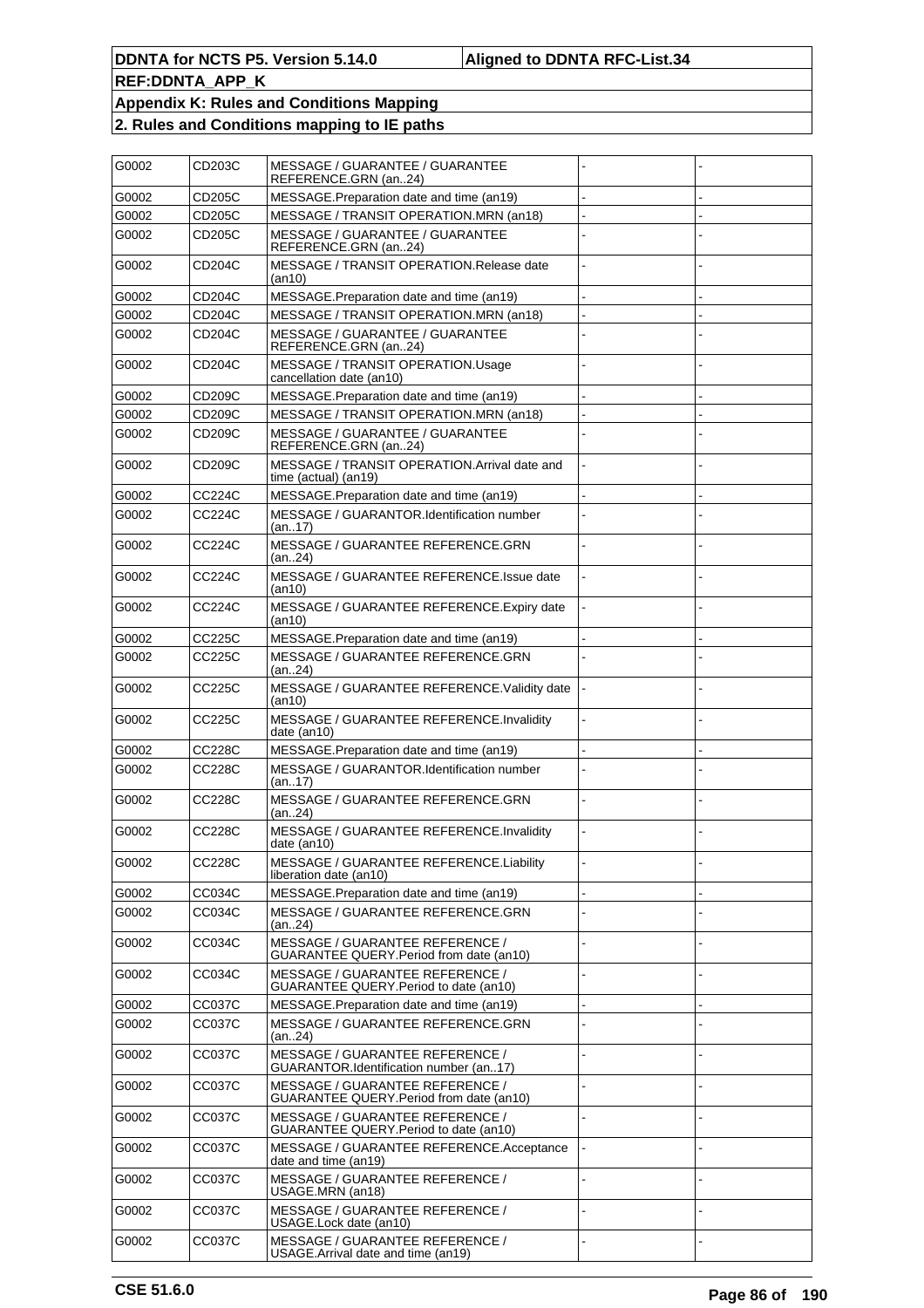| G0002 | <b>CC037C</b> | MESSAGE / GUARANTEE REFERENCE /<br>USAGE.Release date (an10)                                          |  |
|-------|---------------|-------------------------------------------------------------------------------------------------------|--|
| G0002 | CC037C        | MESSAGE / GUARANTEE REFERENCE /<br>GUARANTOR / CONTACT PERSON.E-mail address<br>(an256)               |  |
| G0002 | CC037C        | MESSAGE / GUARANTEE REFERENCE /<br>COMPREHENSIVE GUARANTEE. Validity start date<br>(an10)             |  |
| G0002 | <b>CC037C</b> | MESSAGE / GUARANTEE REFERENCE /<br>COMPREHENSIVE GUARANTEE. Validity end date<br>(an10)               |  |
| G0002 | CC037C        | MESSAGE / GUARANTEE REFERENCE /<br><b>COMPREHENSIVE GUARANTEE.Liability liberation</b><br>date (an10) |  |
| G0002 | <b>CC037C</b> | MESSAGE / GUARANTEE REFERENCE /<br>INDIVIDUAL GUARANTEE VOUCHER.Issue date<br>(an10)                  |  |
| G0002 | CC037C        | MESSAGE / GUARANTEE REFERENCE /<br>INDIVIDUAL GUARANTEE VOUCHER. Expiry date<br>(an10)                |  |
| G0002 | CD411D        | MESSAGE.Preparation date and time (an19)                                                              |  |
| G0002 | CD411D        | MESSAGE / SENDING COUNTRY. Year (n4)                                                                  |  |
| G0002 | CC231C        | MESSAGE. Preparation date and time (an19)                                                             |  |
| G0002 | CC231C        | MESSAGE / GUARANTEE REFERENCE.GRN<br>(an24)                                                           |  |
| G0002 | CC231C        | MESSAGE / GUARANTEE REFERENCE.Invalidity<br>date (an10)                                               |  |
| G0002 | CC229C        | MESSAGE. Preparation date and time (an19)                                                             |  |
| G0002 | CC229C        | MESSAGE / GUARANTEE REFERENCE.GRN<br>(an24)                                                           |  |
| G0002 | CC229C        | MESSAGE / GUARANTEE REFERENCE.Invalidity<br>date (an10)                                               |  |
| G0002 | <b>CC190C</b> | MESSAGE / TRANSIT OPERATION.Amendment<br>acceptance date and time (an19)                              |  |
| G0002 | <b>CC190C</b> | MESSAGE / TRANSIT OPERATION.Declaration<br>acceptance date (an10)                                     |  |
| G0002 | CC190C        | MESSAGE.Preparation date and time (an19)                                                              |  |
| G0002 | <b>CC190C</b> | MESSAGE / TRANSIT OPERATION.MRN (an18)                                                                |  |
| G0002 | CC190C        | MESSAGE / CONSIGNMENT / LOCATION OF<br>GOODS / GNSS.Latitude (an17)                                   |  |
| G0002 | <b>CC190C</b> | MESSAGE / CONSIGNMENT / LOCATION OF<br>GOODS / GNSS.Longitude (an17)                                  |  |
| G0002 | CC190C        | MESSAGE / CONSIGNMENT / LOCATION OF<br>GOODS / ECONOMIC OPERATOR.Identification<br>number (an17)      |  |
| G0002 | CC190C        | MESSAGE / CONSIGNMENT / LOCATION OF<br>GOODS / CONTACT PERSON.E-mail address<br>(an256)               |  |
| G0002 | <b>CC190C</b> | MESSAGE / TRANSIT OPERATION / EXPORT<br>OPERATION.MRN (an18)                                          |  |
| G0002 | CC022C        | MESSAGE.Preparation date and time (an19)                                                              |  |
| G0002 | CC022C        | MESSAGE / TRANSIT OPERATION.MRN (an18)                                                                |  |
| G0002 | <b>CC022C</b> | MESSAGE / TRANSIT OPERATION.Amendment<br>notification date and time (an19)                            |  |
| G0002 | CC191C        | MESSAGE. Preparation date and time (an19)                                                             |  |
| G0002 | CC191C        | MESSAGE / TRANSIT OPERATION.MRN (an18)                                                                |  |
| G0002 | CC191C        | MESSAGE / AES RESULTS. Response date and time<br>(an19)                                               |  |
| G0002 | CC191C        | MESSAGE / AES RESULTS / EXPORT<br>OPERATION.MRN (an18)                                                |  |
| G0002 | <b>CC056C</b> | MESSAGE / HOLDER OF THE TRANSIT<br>PROCEDURE.TIR holder identification number<br>(an17)               |  |
| G0002 | <b>CC056C</b> | MESSAGE.Preparation date and time (an19)                                                              |  |
| G0002 | <b>CC056C</b> | MESSAGE / TRANSIT OPERATION.MRN (an18)                                                                |  |
| G0002 | <b>CC056C</b> | MESSAGE / TRANSIT OPERATION.Rejection date<br>and time (an19)                                         |  |
| G0002 | <b>CC057C</b> | MESSAGE. Preparation date and time (an19)                                                             |  |
| G0002 | <b>CC057C</b> | MESSAGE / TRANSIT OPERATION.MRN (an18)                                                                |  |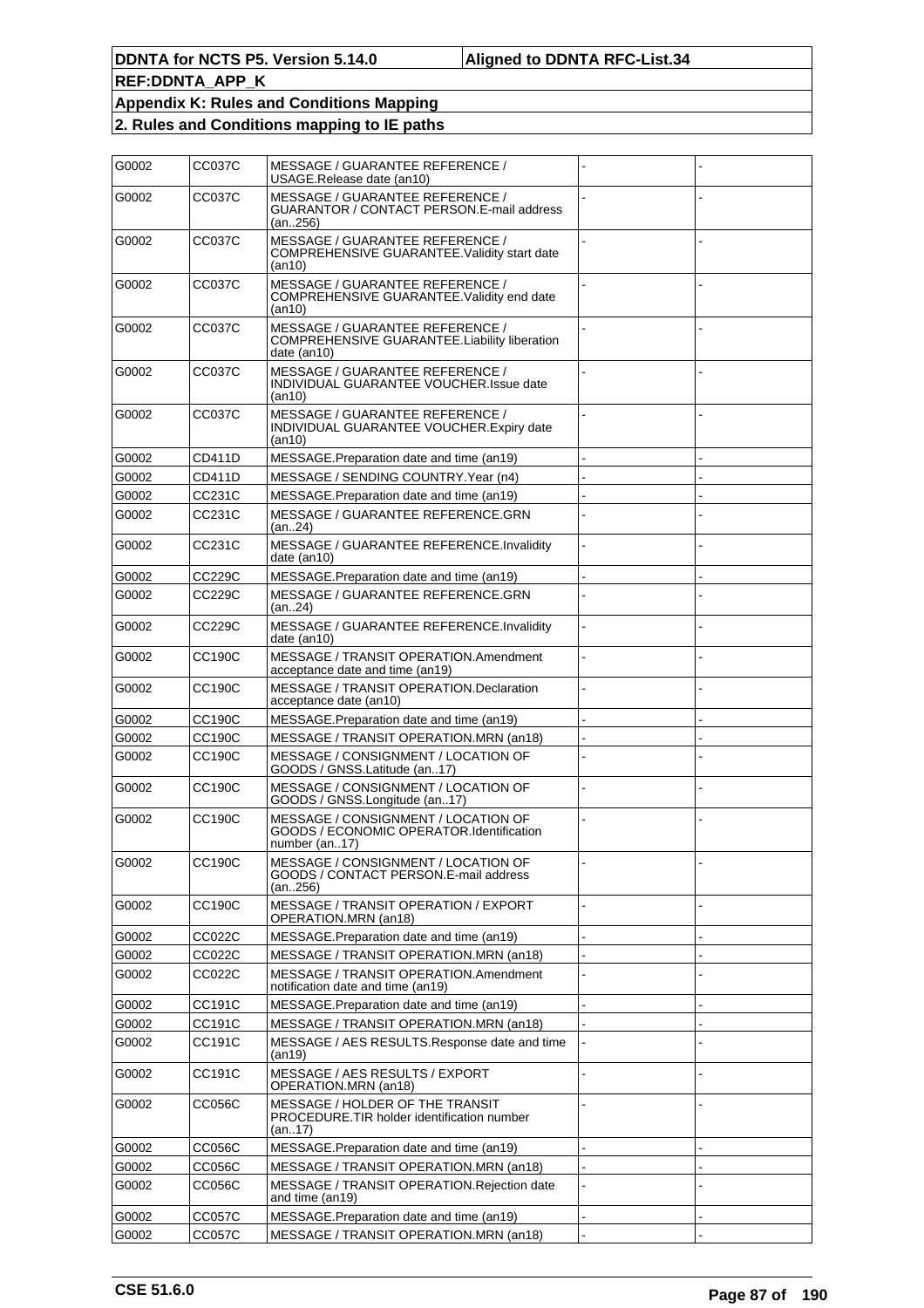| G0002 | <b>CC057C</b> | MESSAGE / TRANSIT OPERATION. Rejection date<br>and time (an19)                                                    |  |
|-------|---------------|-------------------------------------------------------------------------------------------------------------------|--|
| G0002 | <b>CC906C</b> | MESSAGE.Preparation date and time (an19)                                                                          |  |
| G0002 | <b>CC906C</b> | MESSAGE / HEADER.MRN (an18)                                                                                       |  |
| G0002 | CC917C        | MESSAGE. Preparation date and time (an19)                                                                         |  |
| G0002 | <b>CD975C</b> | MESSAGE.Preparation date and time (an19)                                                                          |  |
| G0002 | <b>CD975C</b> | MESSAGE / HEADER.MRN (an18)                                                                                       |  |
| G0002 | CD903D        | MESSAGE / EVALUATED MESSAGE. Year (n4)                                                                            |  |
| G0002 | CD974C        | MESSAGE.Preparation date and time (an19)                                                                          |  |
| G0002 | CD974C        | MESSAGE / HEADER.MRN (an18)                                                                                       |  |
| G0002 | CD078C        | MESSAGE.Preparation date and time (an19)                                                                          |  |
| G0002 | CD078C        | MESSAGE / TRANSIT OPERATION.MRN (an18)                                                                            |  |
| G0002 | CD078C        | MESSAGE / EXPORT OPERATION.MRN (an18)                                                                             |  |
| G0003 | CD001C        | MESSAGE / RISK ANALYSIS IDENTIFICATION /<br>RISK ANALYSIS. Declaration goods item number (n5)                     |  |
| G0003 | CD003C        | <b>MESSAGE / RISK ANALYSIS IDENTIFICATION /</b><br>RISK ANALYSIS. Declaration goods item number (n5)              |  |
| G0003 | CD050C        | MESSAGE / RISK ANALYSIS IDENTIFICATION /<br>RISK ANALYSIS. Declaration goods item number (n5)                     |  |
| G0003 | CD038C        | MESSAGE / RISK ANALYSIS IDENTIFICATION /<br>RISK ANALYSIS. Declaration goods item number (n5)                     |  |
| G0003 | CD115C        | <b>MESSAGE / RISK ANALYSIS IDENTIFICATION /</b><br>RISK ANALYSIS. Declaration goods item number (n5)              |  |
| G0003 | CD165C        | MESSAGE / RISK ANALYSIS IDENTIFICATION /<br>RISK ANALYSIS.Declaration goods item number (n5)                      |  |
| G0003 | <b>CD160C</b> | MESSAGE / RISK ANALYSIS IDENTIFICATION /<br>RISK ANALYSIS. Declaration goods item number (n5)                     |  |
| G0006 | CC015C        | MESSAGE / CONSIGNMENT / TRANSPORT<br>EQUIPMENT / GOODS REFERENCE.Declaration<br>goods item number (n5)            |  |
| G0006 | CD018C        | MESSAGE / CONSIGNMENT / TRANSPORT<br>EQUIPMENT / GOODS REFERENCE.Declaration<br>goods item number (n5)            |  |
| G0006 | CD001C        | MESSAGE / CONSIGNMENT / TRANSPORT<br>EQUIPMENT / GOODS REFERENCE.Declaration<br>goods item number (n5)            |  |
| G0006 | CD003C        | MESSAGE / CONSIGNMENT / TRANSPORT<br>EQUIPMENT / GOODS REFERENCE. Declaration<br>goods item number (n5)           |  |
| G0006 | CD003C        | MESSAGE / CONSIGNMENT / INCIDENT /<br>TRANSPORT EQUIPMENT / GOODS<br>REFERENCE.Declaration goods item number (n5) |  |
| G0006 | CD012C        | MESSAGE / CONSIGNMENT / TRANSPORT<br>EQUIPMENT / GOODS REFERENCE.Declaration<br>goods item number (n5)            |  |
| G0006 | CC017C        | MESSAGE / CONSIGNMENT / TRANSPORT<br>EQUIPMENT / GOODS REFERENCE.Declaration<br>goods item number (n5)            |  |
| G0006 | CD050C        | MESSAGE / CONSIGNMENT / TRANSPORT<br>EQUIPMENT / GOODS REFERENCE.Declaration<br>goods item number (n5)            |  |
| G0006 | CD038C        | MESSAGE / CONSIGNMENT / TRANSPORT<br>EQUIPMENT / GOODS REFERENCE.Declaration<br>goods item number (n5)            |  |
| G0006 | CD038C        | MESSAGE / CONSIGNMENT / INCIDENT /<br>TRANSPORT EQUIPMENT / GOODS<br>REFERENCE.Declaration goods item number (n5) |  |
| G0006 | CC029C        | MESSAGE / CONSIGNMENT / TRANSPORT<br>EQUIPMENT / GOODS REFERENCE. Declaration<br>goods item number (n5)           |  |
| G0006 | <b>CC007C</b> | MESSAGE / CONSIGNMENT / INCIDENT /<br>TRANSPORT EQUIPMENT / GOODS<br>REFERENCE.Declaration goods item number (n5) |  |
| G0006 | CC013C        | MESSAGE / CONSIGNMENT / TRANSPORT<br>EQUIPMENT / GOODS REFERENCE.Declaration<br>goods item number (n5)            |  |
| G0006 | CC043C        | MESSAGE / CONSIGNMENT / TRANSPORT<br>EQUIPMENT / GOODS REFERENCE. Declaration<br>goods item number (n5)           |  |
| G0006 | CC043C        | MESSAGE / CONSIGNMENT / INCIDENT /<br>TRANSPORT EQUIPMENT / GOODS<br>REFERENCE.Declaration goods item number (n5) |  |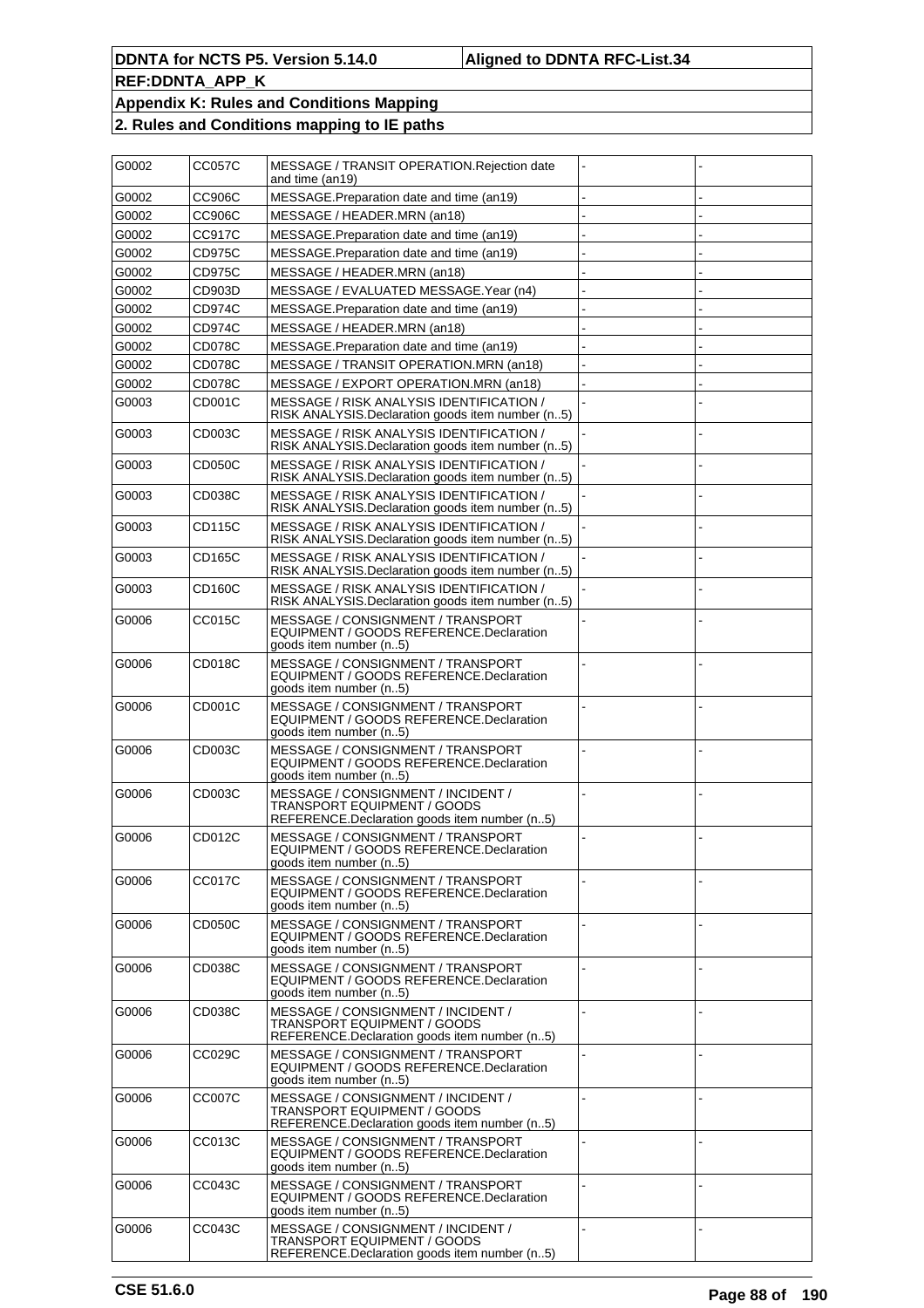| G0006 | <b>CC044C</b> | MESSAGE / CONSIGNMENT / TRANSPORT<br>EQUIPMENT / GOODS REFERENCE. Declaration<br>goods item number (n5)                  |  |
|-------|---------------|--------------------------------------------------------------------------------------------------------------------------|--|
| G0006 | CD180C        | MESSAGE / CONSIGNMENT / INCIDENT /<br>TRANSPORT EQUIPMENT / GOODS<br>REFERENCE.Declaration goods item number (n5)        |  |
| G0006 | CD181C        | MESSAGE / CONSIGNMENT / INCIDENT /<br>TRANSPORT EQUIPMENT / GOODS<br>REFERENCE.Declaration goods item number (n5)        |  |
| G0006 | CC182C        | MESSAGE / CONSIGNMENT / INCIDENT /<br><b>TRANSPORT EQUIPMENT / GOODS</b><br>REFERENCE.Declaration goods item number (n5) |  |
| G0006 | CD115C        | MESSAGE / CONSIGNMENT / TRANSPORT<br>EQUIPMENT / GOODS REFERENCE. Declaration<br>goods item number (n5)                  |  |
| G0006 | CD115C        | MESSAGE / CONSIGNMENT / INCIDENT /<br>TRANSPORT EQUIPMENT / GOODS<br>REFERENCE.Declaration goods item number (n5)        |  |
| G0006 | CD165C        | MESSAGE / CONSIGNMENT / TRANSPORT<br>EQUIPMENT / GOODS REFERENCE. Declaration<br>goods item number (n5)                  |  |
| G0006 | CD165C        | MESSAGE / CONSIGNMENT / INCIDENT /<br>TRANSPORT EQUIPMENT / GOODS<br>REFERENCE.Declaration goods item number (n5)        |  |
| G0006 | CD160C        | MESSAGE / CONSIGNMENT / TRANSPORT<br>EQUIPMENT / GOODS REFERENCE.Declaration<br>goods item number (n5)                   |  |
| G0006 | <b>CC170C</b> | MESSAGE / CONSIGNMENT / TRANSPORT<br>EQUIPMENT / GOODS REFERENCE. Declaration<br>goods item number (n5)                  |  |
| G0007 | CD917C        | <b>MESSAGE / HEADER</b>                                                                                                  |  |
| G0009 | CD906C        | MESSAGE / FUNCTIONAL ERROR. Error pointer<br>(an512)                                                                     |  |
| G0009 | CC056C        | MESSAGE / FUNCTIONAL ERROR. Error pointer<br>(an512)                                                                     |  |
| G0009 | CC057C        | MESSAGE / FUNCTIONAL ERROR. Error pointer<br>(an512)                                                                     |  |
| G0009 | CC906C        | MESSAGE / FUNCTIONAL ERROR. Error pointer<br>(an512)                                                                     |  |
| G0010 | CD906C        | MESSAGE / FUNCTIONAL ERROR. Error reason<br>(an7)                                                                        |  |
| G0010 | CC056C        | MESSAGE / FUNCTIONAL ERROR. Error reason<br>(an7)                                                                        |  |
| G0010 | CC057C        | MESSAGE / FUNCTIONAL ERROR. Error reason<br>(an7)                                                                        |  |
| G0010 | CC906C        | MESSAGE / FUNCTIONAL ERROR. Error reason<br>(an7)                                                                        |  |
| G0011 | CD917C        | MESSAGE / XML ERROR. Error text (an512)                                                                                  |  |
| G0011 | <b>CC917C</b> | MESSAGE / XML ERROR. Error text (an512)                                                                                  |  |
| G0012 | CD917C        | MESSAGE / XML ERROR. Error pointer (an512)                                                                               |  |
| G0012 | <b>CC917C</b> | MESSAGE / XML ERROR. Error pointer (an512)                                                                               |  |
| G0013 | <b>CD917C</b> | MESSAGE / XML ERROR.Original attribute value<br>(an512)                                                                  |  |
| G0013 | <b>CC917C</b> | MESSAGE / XML ERROR.Original attribute value<br>(an512)                                                                  |  |
| G0014 | CC015C        | MESSAGE / CONSIGNMENT / LOCATION OF<br>GOODS / GNSS.Latitude (an17)                                                      |  |
| G0014 | CC015C        | MESSAGE / CONSIGNMENT / LOCATION OF<br>GOODS / GNSS.Longitude (an17)                                                     |  |
| G0014 | CD003C        | MESSAGE / CONSIGNMENT / INCIDENT /<br>LOCATION / GNSS.Latitude (an17)                                                    |  |
| G0014 | CD003C        | MESSAGE / CONSIGNMENT / INCIDENT /<br>LOCATION / GNSS.Longitude (an17)                                                   |  |
| G0014 | CD038C        | MESSAGE / CONSIGNMENT / INCIDENT /<br>LOCATION / GNSS.Latitude (an17)                                                    |  |
| G0014 | CD038C        | MESSAGE / CONSIGNMENT / INCIDENT /<br>LOCATION / GNSS.Longitude (an17)                                                   |  |
| G0014 | CC029C        | MESSAGE / CONSIGNMENT / LOCATION OF<br>GOODS / GNSS.Latitude (an17)                                                      |  |
| G0014 | <b>CC029C</b> | MESSAGE / CONSIGNMENT / LOCATION OF<br>GOODS / GNSS.Longitude (an17)                                                     |  |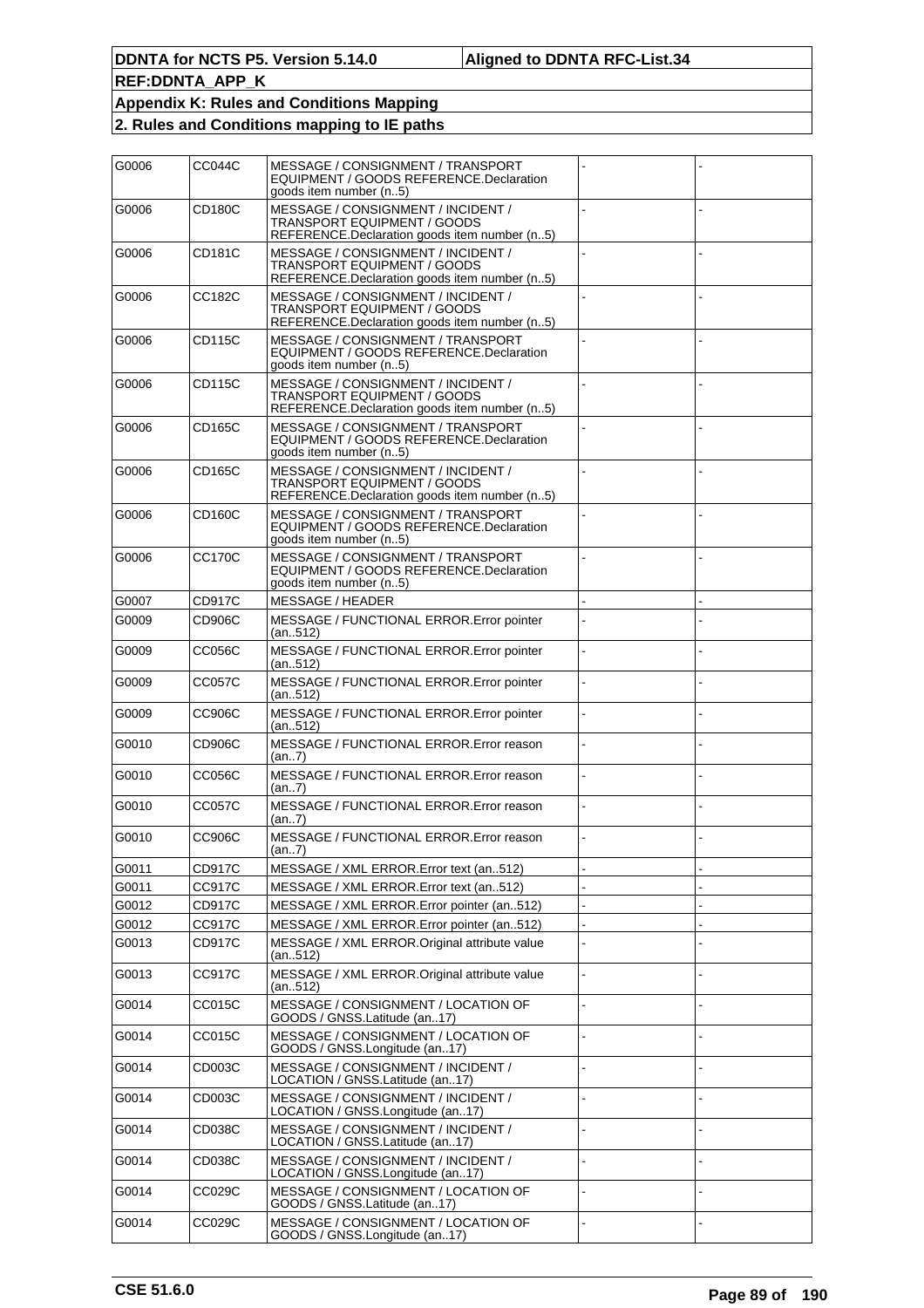| G0014 | CC007C        | MESSAGE / CONSIGNMENT / LOCATION OF<br>GOODS / GNSS.Latitude (an17)                                        |  |
|-------|---------------|------------------------------------------------------------------------------------------------------------|--|
| G0014 | <b>CC007C</b> | MESSAGE / CONSIGNMENT / LOCATION OF<br>GOODS / GNSS.Longitude (an17)                                       |  |
| G0014 | CC007C        | MESSAGE / CONSIGNMENT / INCIDENT /<br>LOCATION / GNSS.Latitude (an17)                                      |  |
| G0014 | <b>CC007C</b> | MESSAGE / CONSIGNMENT / INCIDENT /<br>LOCATION / GNSS.Longitude (an17)                                     |  |
| G0014 | CC013C        | MESSAGE / CONSIGNMENT / LOCATION OF<br>GOODS / GNSS.Latitude (an17)                                        |  |
| G0014 | CC013C        | MESSAGE / CONSIGNMENT / LOCATION OF<br>GOODS / GNSS.Longitude (an17)                                       |  |
| G0014 | CC043C        | MESSAGE / CONSIGNMENT / INCIDENT /<br>LOCATION / GNSS.Latitude (an17)                                      |  |
| G0014 | CC043C        | MESSAGE / CONSIGNMENT / INCIDENT /<br>LOCATION / GNSS.Longitude (an17)                                     |  |
| G0014 | CD180C        | MESSAGE / CONSIGNMENT / INCIDENT /<br>LOCATION / GNSS.Latitude (an17)                                      |  |
| G0014 | CD180C        | MESSAGE / CONSIGNMENT / INCIDENT /<br>LOCATION / GNSS.Longitude (an17)                                     |  |
| G0014 | CD181C        | MESSAGE / CONSIGNMENT / INCIDENT /<br>LOCATION / GNSS.Latitude (an17)                                      |  |
| G0014 | CD181C        | MESSAGE / CONSIGNMENT / INCIDENT /<br>LOCATION / GNSS.Longitude (an17)                                     |  |
| G0014 | CC182C        | MESSAGE / CONSIGNMENT / INCIDENT /<br>LOCATION / GNSS.Latitude (an17)                                      |  |
| G0014 | CC182C        | MESSAGE / CONSIGNMENT / INCIDENT /<br>LOCATION / GNSS.Longitude (an17)                                     |  |
| G0014 | CD115C        | MESSAGE / CONSIGNMENT / INCIDENT /<br>LOCATION / GNSS.Latitude (an17)                                      |  |
| G0014 | CD115C        | MESSAGE / CONSIGNMENT / INCIDENT /<br>LOCATION / GNSS.Longitude (an17)                                     |  |
| G0014 | CD165C        | MESSAGE / CONSIGNMENT / INCIDENT /<br>LOCATION / GNSS.Latitude (an17)                                      |  |
| G0014 | CD165C        | MESSAGE / CONSIGNMENT / INCIDENT /<br>LOCATION / GNSS.Longitude (an17)                                     |  |
| G0014 | CC170C        | MESSAGE / CONSIGNMENT / LOCATION OF<br>GOODS / GNSS.Latitude (an17)                                        |  |
| G0014 | <b>CC170C</b> | MESSAGE / CONSIGNMENT / LOCATION OF<br>GOODS / GNSS.Longitude (an17)                                       |  |
| G0014 | CC190C        | MESSAGE / CONSIGNMENT / LOCATION OF<br>GOODS / GNSS.Latitude (an17)                                        |  |
| G0014 | CC190C        | MESSAGE / CONSIGNMENT / LOCATION OF<br>GOODS / GNSS.Longitude (an17)                                       |  |
| G0015 | CD003C        | MESSAGE / CONSIGNMENT / INCIDENT                                                                           |  |
| G0015 | CD038C        | MESSAGE / CONSIGNMENT / INCIDENT                                                                           |  |
| G0015 | CC043C        | MESSAGE / CONSIGNMENT / INCIDENT                                                                           |  |
| G0015 | CD115C        | MESSAGE / CONSIGNMENT / INCIDENT                                                                           |  |
| G0015 | CD165C        | MESSAGE / CONSIGNMENT / INCIDENT                                                                           |  |
| G0016 | CD003C        | MESSAGE / CONSIGNMENT / INCIDENT /<br><b>TRANSPORT EQUIPMENT.Container identification</b><br>number (an17) |  |
| G0016 | CD038C        | MESSAGE / CONSIGNMENT / INCIDENT /<br>TRANSPORT EQUIPMENT.Container identification<br>number (an17)        |  |
| G0016 | CC007C        | MESSAGE / CONSIGNMENT / INCIDENT /<br>TRANSPORT EQUIPMENT.Container identification<br>number (an17)        |  |
| G0016 | CC043C        | MESSAGE / CONSIGNMENT / INCIDENT /<br>TRANSPORT EQUIPMENT.Container identification<br>number (an17)        |  |
| G0016 | CD180C        | MESSAGE / CONSIGNMENT / INCIDENT /<br>TRANSPORT EQUIPMENT.Container identification<br>number (an17)        |  |
| G0016 | CD181C        | MESSAGE / CONSIGNMENT / INCIDENT /<br>TRANSPORT EQUIPMENT.Container identification<br>number (an17)        |  |
| G0016 | CC182C        | MESSAGE / CONSIGNMENT / INCIDENT /<br>TRANSPORT EQUIPMENT.Container identification<br>number (an17)        |  |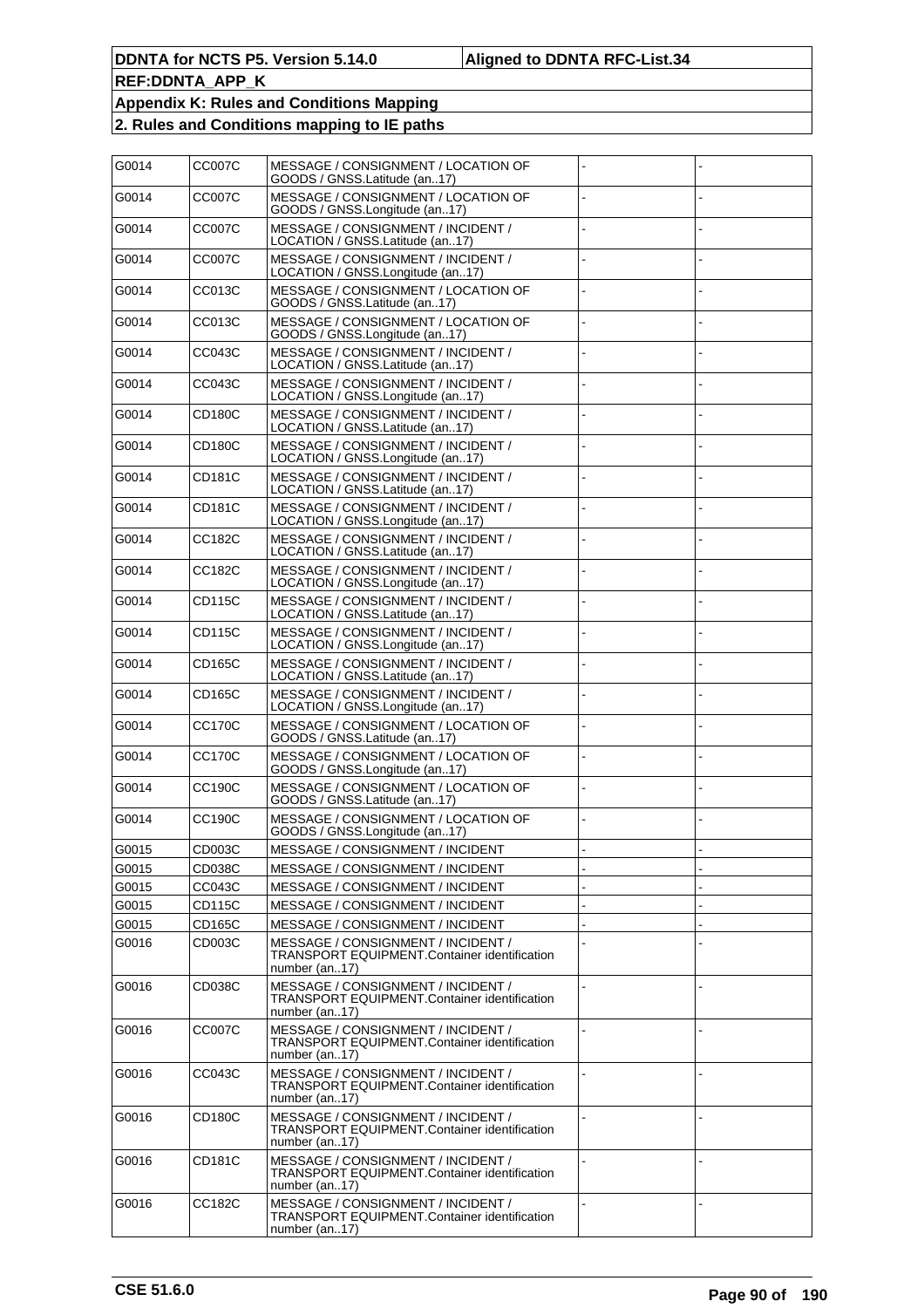| G0016 | CD115C        | MESSAGE / CONSIGNMENT / INCIDENT /<br>TRANSPORT EQUIPMENT.Container identification<br>number (an17)        |  |
|-------|---------------|------------------------------------------------------------------------------------------------------------|--|
| G0016 | CD165C        | MESSAGE / CONSIGNMENT / INCIDENT /<br><b>TRANSPORT EQUIPMENT.Container identification</b><br>number (an17) |  |
| G0017 | CD018C        | MESSAGE / CONTROL RESULT. State of seals (n1)                                                              |  |
| G0017 | CC044C        | MESSAGE / UNLOADING REMARK.State of seals<br>(n1)                                                          |  |
| G0018 | CD144C        | MESSAGE / CUSTOMS OFFICE OF DEPARTURE                                                                      |  |
| G0020 | CC015C        | MESSAGE / CONSIGNMENT.Mode of transport at the<br>border (n1)                                              |  |
| G0020 | CD001C        | MESSAGE / CONSIGNMENT.Mode of transport at the<br>border (n1)                                              |  |
| G0020 | CD003C        | MESSAGE / CONSIGNMENT.Mode of transport at the<br>border (n1)                                              |  |
| G0020 | CD012C        | MESSAGE / CONSIGNMENT.Mode of transport at the<br>border (n1)                                              |  |
| G0020 | CC017C        | MESSAGE / CONSIGNMENT.Mode of transport at the<br>border (n1)                                              |  |
| G0020 | CD050C        | MESSAGE / CONSIGNMENT. Mode of transport at the<br>border (n1)                                             |  |
| G0020 | CD038C        | MESSAGE / CONSIGNMENT.Mode of transport at the<br>border (n1)                                              |  |
| G0020 | CC029C        | MESSAGE / CONSIGNMENT.Mode of transport at the<br>border (n1)                                              |  |
| G0020 | CC013C        | MESSAGE / CONSIGNMENT.Mode of transport at the<br>border (n1)                                              |  |
| G0020 | CD115C        | MESSAGE / CONSIGNMENT.Mode of transport at the<br>border (n1)                                              |  |
| G0020 | CD165C        | MESSAGE / CONSIGNMENT.Mode of transport at the<br>border (n1)                                              |  |
| G0020 | CD160C        | MESSAGE / CONSIGNMENT.Mode of transport at the<br>border (n1)                                              |  |
| G0020 | CC170C        | MESSAGE / CONSIGNMENT.Mode of transport at the<br>border (n1)                                              |  |
| G0022 | CC191C        | MESSAGE / AES RESULTS / EXPORT<br>OPERATION.Security (n1)                                                  |  |
| G0023 | CD003C        | MESSAGE / CONSIGNMENT / INCIDENT /<br>TRANSPORT EQUIPMENT.Number of seals (n4)                             |  |
| G0023 | CD003C        | MESSAGE / CONSIGNMENT / INCIDENT /<br>TRANSPORT EQUIPMENT / SEAL.Identifier (an20)                         |  |
| G0023 | CD003C        | MESSAGE / CONSIGNMENT / INCIDENT /<br>TRANSHIPMENT / TRANSPORT MEANS. Type of<br>identification (n2)       |  |
| G0023 | CD003C        | MESSAGE / CONSIGNMENT / INCIDENT /<br>TRANSHIPMENT / TRANSPORT<br>MEANS.Identification number (an35)       |  |
| G0023 | CD003C        | MESSAGE / CONSIGNMENT / INCIDENT /<br>TRANSHIPMENT / TRANSPORT MEANS.Nationality<br>(a2)                   |  |
| G0023 | CD038C        | MESSAGE / CONSIGNMENT / INCIDENT /<br>TRANSPORT EQUIPMENT.Number of seals (n4)                             |  |
| G0023 | CD038C        | MESSAGE / CONSIGNMENT / INCIDENT /<br>TRANSPORT EQUIPMENT / SEAL.Identifier (an20)                         |  |
| G0023 | CD038C        | MESSAGE / CONSIGNMENT / INCIDENT /<br>TRANSHIPMENT / TRANSPORT MEANS. Type of<br>identification (n2)       |  |
| G0023 | CD038C        | MESSAGE / CONSIGNMENT / INCIDENT /<br>TRANSHIPMENT / TRANSPORT<br>MEANS.Identification number (an35)       |  |
| G0023 | CD038C        | MESSAGE / CONSIGNMENT / INCIDENT /<br>TRANSHIPMENT / TRANSPORT MEANS.Nationality<br>(a2)                   |  |
| G0023 | <b>CC007C</b> | MESSAGE / CONSIGNMENT / INCIDENT /<br>TRANSPORT EQUIPMENT.Number of seals (n4)                             |  |
| G0023 | CC007C        | MESSAGE / CONSIGNMENT / INCIDENT /<br>TRANSPORT EQUIPMENT / SEAL.Identifier (an20)                         |  |
| G0023 | CC007C        | MESSAGE / CONSIGNMENT / INCIDENT /<br>TRANSHIPMENT / TRANSPORT MEANS. Type of<br>identification (n2)       |  |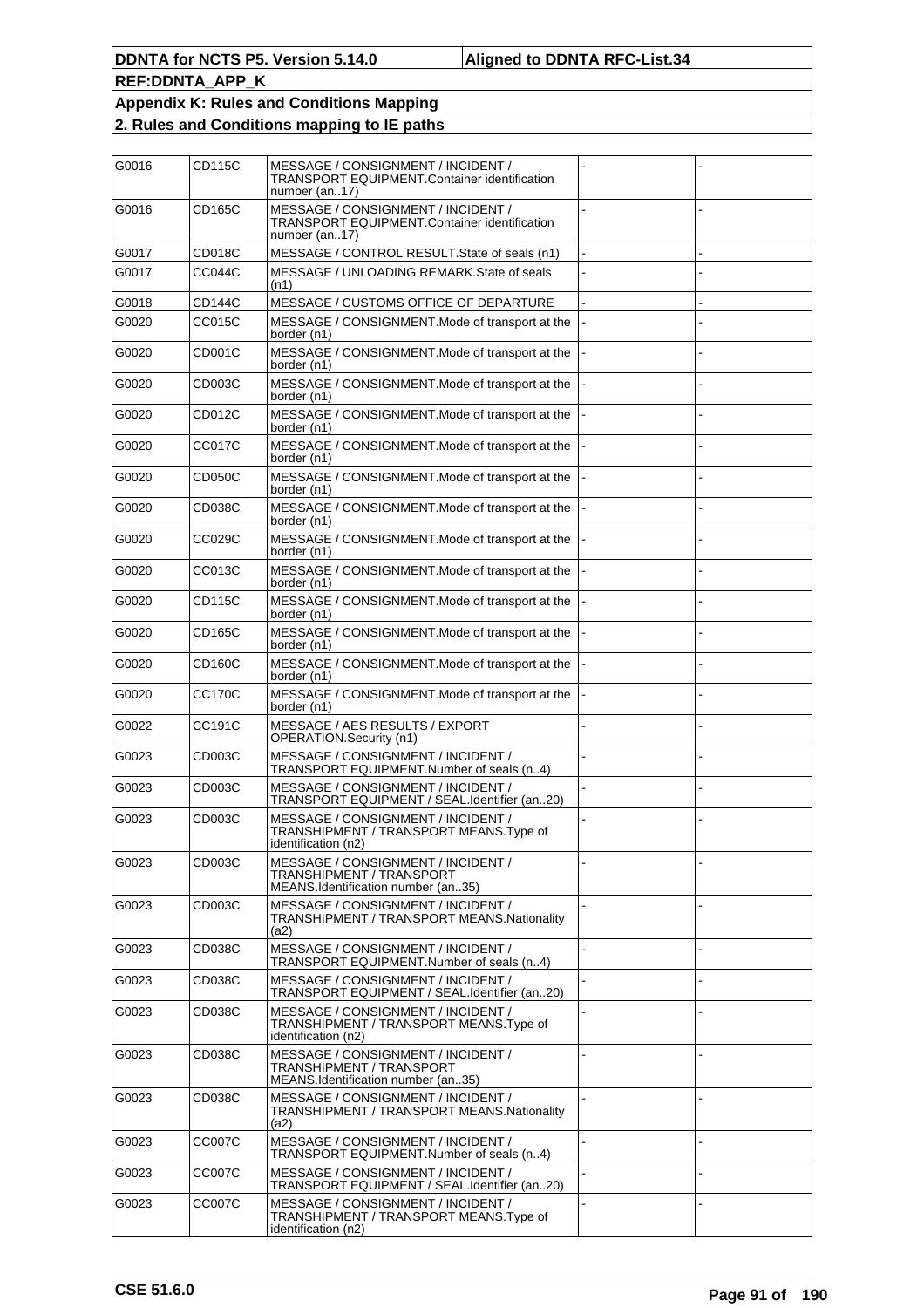| G0023 | CC007C        | MESSAGE / CONSIGNMENT / INCIDENT /<br>TRANSHIPMENT / TRANSPORT<br>MEANS.Identification number (an35) |  |
|-------|---------------|------------------------------------------------------------------------------------------------------|--|
| G0023 | CC007C        | MESSAGE / CONSIGNMENT / INCIDENT /<br>TRANSHIPMENT / TRANSPORT MEANS.Nationality<br>(a2)             |  |
| G0023 | CC043C        | MESSAGE / CONSIGNMENT / INCIDENT /<br>TRANSPORT EQUIPMENT.Number of seals (n4)                       |  |
| G0023 | CC043C        | MESSAGE / CONSIGNMENT / INCIDENT /<br>TRANSHIPMENT / TRANSPORT MEANS.Type of<br>identification (n2)  |  |
| G0023 | CC043C        | MESSAGE / CONSIGNMENT / INCIDENT /<br>TRANSHIPMENT / TRANSPORT<br>MEANS.Identification number (an35) |  |
| G0023 | CC043C        | MESSAGE / CONSIGNMENT / INCIDENT /<br>TRANSHIPMENT / TRANSPORT MEANS.Nationality<br>(a2)             |  |
| G0023 | CD180C        | MESSAGE / CONSIGNMENT / INCIDENT /<br>TRANSPORT EQUIPMENT.Number of seals (n4)                       |  |
| G0023 | CD180C        | MESSAGE / CONSIGNMENT / INCIDENT /<br>TRANSPORT EQUIPMENT / SEAL.Identifier (an20)                   |  |
| G0023 | CD180C        | MESSAGE / CONSIGNMENT / INCIDENT /<br>TRANSHIPMENT / TRANSPORT MEANS. Type of<br>identification (n2) |  |
| G0023 | CD180C        | MESSAGE / CONSIGNMENT / INCIDENT /<br>TRANSHIPMENT / TRANSPORT<br>MEANS.Identification number (an35) |  |
| G0023 | CD180C        | MESSAGE / CONSIGNMENT / INCIDENT /<br>TRANSHIPMENT / TRANSPORT MEANS.Nationality<br>(a2)             |  |
| G0023 | CD181C        | MESSAGE / CONSIGNMENT / INCIDENT /<br>TRANSPORT EQUIPMENT.Number of seals (n4)                       |  |
| G0023 | CD181C        | MESSAGE / CONSIGNMENT / INCIDENT /<br>TRANSPORT EQUIPMENT / SEAL.Identifier (an20)                   |  |
| G0023 | CD181C        | MESSAGE / CONSIGNMENT / INCIDENT /<br>TRANSHIPMENT / TRANSPORT MEANS. Type of<br>identification (n2) |  |
| G0023 | CD181C        | MESSAGE / CONSIGNMENT / INCIDENT /<br>TRANSHIPMENT / TRANSPORT<br>MEANS.Identification number (an35) |  |
| G0023 | CD181C        | MESSAGE / CONSIGNMENT / INCIDENT /<br>TRANSHIPMENT / TRANSPORT MEANS.Nationality<br>(a2)             |  |
| G0023 | CC182C        | MESSAGE / CONSIGNMENT / INCIDENT /<br>TRANSPORT EQUIPMENT.Number of seals (n4)                       |  |
| G0023 | CC182C        | MESSAGE / CONSIGNMENT / INCIDENT /<br>TRANSPORT EQUIPMENT / SEAL.Identifier (an20)                   |  |
| G0023 | CC182C        | MESSAGE / CONSIGNMENT / INCIDENT /<br>TRANSHIPMENT / TRANSPORT MEANS. Type of<br>identification (n2) |  |
| G0023 | <b>CC182C</b> | MESSAGE / CONSIGNMENT / INCIDENT /<br>TRANSHIPMENT / TRANSPORT<br>MEANS.Identification number (an35) |  |
| G0023 | CC182C        | MESSAGE / CONSIGNMENT / INCIDENT /<br>TRANSHIPMENT / TRANSPORT MEANS.Nationality<br>(a2)             |  |
| G0023 | CD115C        | MESSAGE / CONSIGNMENT / INCIDENT /<br>TRANSPORT EQUIPMENT.Number of seals (n4)                       |  |
| G0023 | CD115C        | MESSAGE / CONSIGNMENT / INCIDENT /<br>TRANSPORT EQUIPMENT / SEAL.Identifier (an20)                   |  |
| G0023 | CD115C        | MESSAGE / CONSIGNMENT / INCIDENT /<br>TRANSHIPMENT / TRANSPORT MEANS.Type of<br>identification (n2)  |  |
| G0023 | CD115C        | MESSAGE / CONSIGNMENT / INCIDENT /<br>TRANSHIPMENT / TRANSPORT<br>MEANS.Identification number (an35) |  |
| G0023 | CD115C        | MESSAGE / CONSIGNMENT / INCIDENT /<br>TRANSHIPMENT / TRANSPORT MEANS.Nationality<br>(a2)             |  |
| G0023 | CD165C        | MESSAGE / CONSIGNMENT / INCIDENT /<br>TRANSPORT EQUIPMENT.Number of seals (n4)                       |  |
| G0023 | CD165C        | MESSAGE / CONSIGNMENT / INCIDENT /<br>TRANSPORT EQUIPMENT / SEAL.Identifier (an20)                   |  |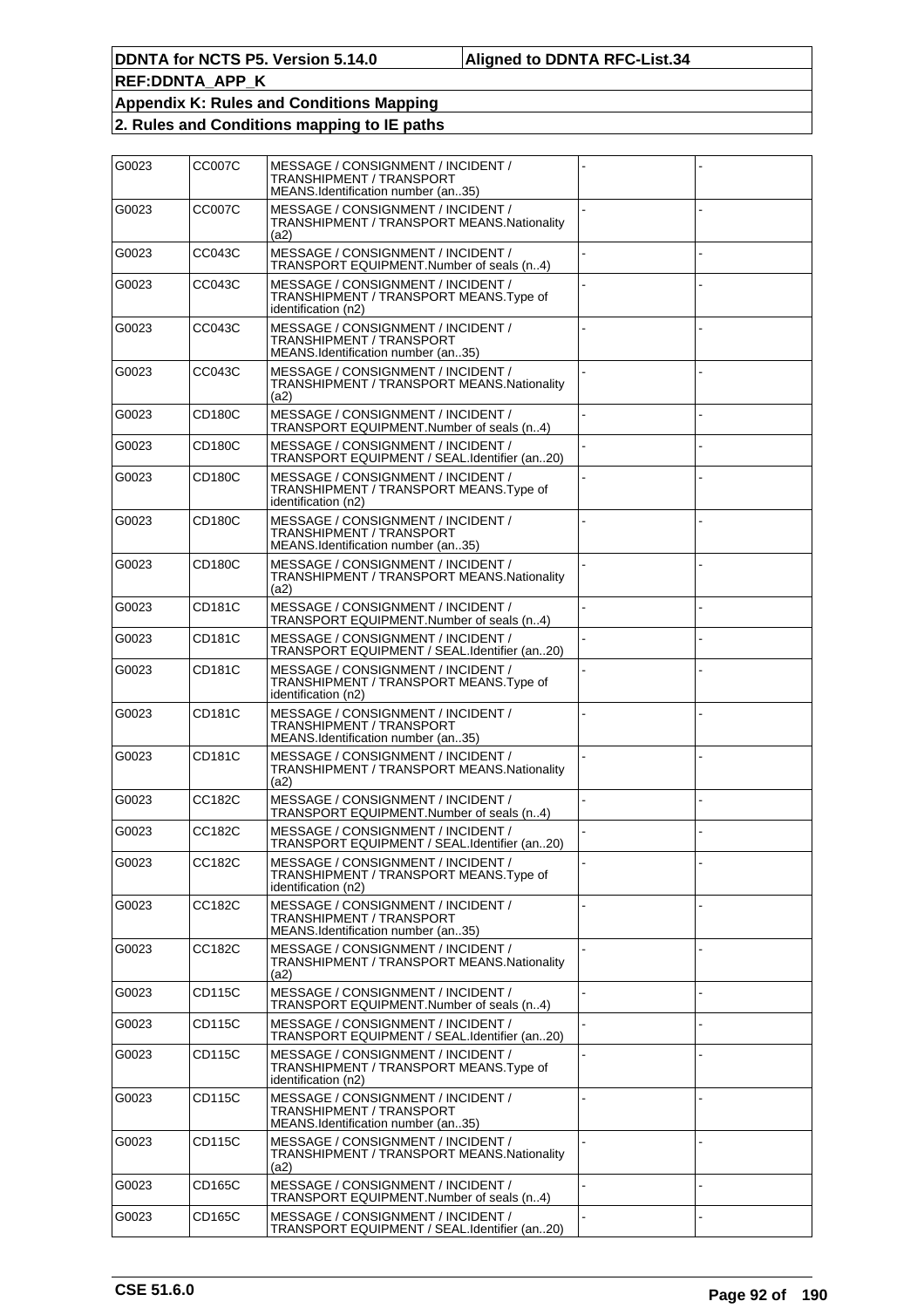| G0023 | CD165C | MESSAGE / CONSIGNMENT / INCIDENT /<br>TRANSHIPMENT / TRANSPORT MEANS.Tvpe of<br>identification (n2)   |  |
|-------|--------|-------------------------------------------------------------------------------------------------------|--|
| G0023 | CD165C | MESSAGE / CONSIGNMENT / INCIDENT /<br>TRANSHIPMENT / TRANSPORT<br>MEANS.Identification number (an35)  |  |
| G0023 | CD165C | MESSAGE / CONSIGNMENT / INCIDENT /<br>TRANSHIPMENT / TRANSPORT MEANS.Nationality<br>(a2)              |  |
| G0024 | CC015C | MESSAGE / CONSIGNMENT / HOUSE<br>CONSIGNMENT / CONSIGNMENT ITEM /<br>PACKAGING.Shipping marks (an512) |  |
| G0024 | CD001C | MESSAGE / CONSIGNMENT / HOUSE<br>CONSIGNMENT / CONSIGNMENT ITEM /<br>PACKAGING.Shipping marks (an512) |  |
| G0024 | CC025C | MESSAGE / CONSIGNMENT / HOUSE<br>CONSIGNMENT / CONSIGNMENT ITEM /<br>PACKAGING.Shipping marks (an512) |  |
| G0024 | CD003C | MESSAGE / CONSIGNMENT / HOUSE<br>CONSIGNMENT / CONSIGNMENT ITEM /<br>PACKAGING.Shipping marks (an512) |  |
| G0024 | CD012C | MESSAGE / CONSIGNMENT / HOUSE<br>CONSIGNMENT / CONSIGNMENT ITEM /<br>PACKAGING.Shipping marks (an512) |  |
| G0024 | CD050C | MESSAGE / CONSIGNMENT / HOUSE<br>CONSIGNMENT / CONSIGNMENT ITEM /<br>PACKAGING.Shipping marks (an512) |  |
| G0024 | CD038C | MESSAGE / CONSIGNMENT / HOUSE<br>CONSIGNMENT / CONSIGNMENT ITEM /<br>PACKAGING.Shipping marks (an512) |  |
| G0024 | CC029C | MESSAGE / CONSIGNMENT / HOUSE<br>CONSIGNMENT / CONSIGNMENT ITEM /<br>PACKAGING.Shipping marks (an512) |  |
| G0024 | CC013C | MESSAGE / CONSIGNMENT / HOUSE<br>CONSIGNMENT / CONSIGNMENT ITEM /<br>PACKAGING.Shipping marks (an512) |  |
| G0024 | CC043C | MESSAGE / CONSIGNMENT / HOUSE<br>CONSIGNMENT / CONSIGNMENT ITEM /<br>PACKAGING.Shipping marks (an512) |  |
| G0024 | CD115C | MESSAGE / CONSIGNMENT / HOUSE<br>CONSIGNMENT / CONSIGNMENT ITEM /<br>PACKAGING.Shipping marks (an512) |  |
| G0024 | CD165C | MESSAGE / CONSIGNMENT / HOUSE<br>CONSIGNMENT / CONSIGNMENT ITEM /<br>PACKAGING.Shipping marks (an512) |  |
| G0024 | CD160C | MESSAGE / CONSIGNMENT / HOUSE<br>CONSIGNMENT / CONSIGNMENT ITEM /<br>PACKAGING.Shipping marks (an512) |  |
| G0025 | CD001C | MESSAGE / CONSIGNMENT / HOUSE<br>CONSIGNMENT.Security indicator from export<br>declaration (n1)       |  |
| G0025 | CD003C | MESSAGE / CONSIGNMENT / HOUSE<br>CONSIGNMENT.Security indicator from export<br>declaration (n1)       |  |
| G0025 | CC017C | MESSAGE / CONSIGNMENT / HOUSE<br>CONSIGNMENT.Security indicator from export<br>declaration (n1)       |  |
| G0025 | CD050C | MESSAGE / CONSIGNMENT / HOUSE<br>CONSIGNMENT.Security indicator from export<br>declaration (n1)       |  |
| G0025 | CD038C | MESSAGE / CONSIGNMENT / HOUSE<br>CONSIGNMENT.Security indicator from export<br>declaration (n1)       |  |
| G0025 | CC029C | MESSAGE / CONSIGNMENT / HOUSE<br>CONSIGNMENT.Security indicator from export<br>declaration (n1)       |  |
| G0025 | CC043C | MESSAGE / CONSIGNMENT / HOUSE<br>CONSIGNMENT.Security indicator from export<br>declaration (n1)       |  |
| G0025 | CC044C | MESSAGE / CONSIGNMENT / HOUSE<br>CONSIGNMENT.Security indicator from export<br>declaration (n1)       |  |
| G0025 | CD115C | MESSAGE / CONSIGNMENT / HOUSE<br>CONSIGNMENT.Security indicator from export<br>declaration (n1)       |  |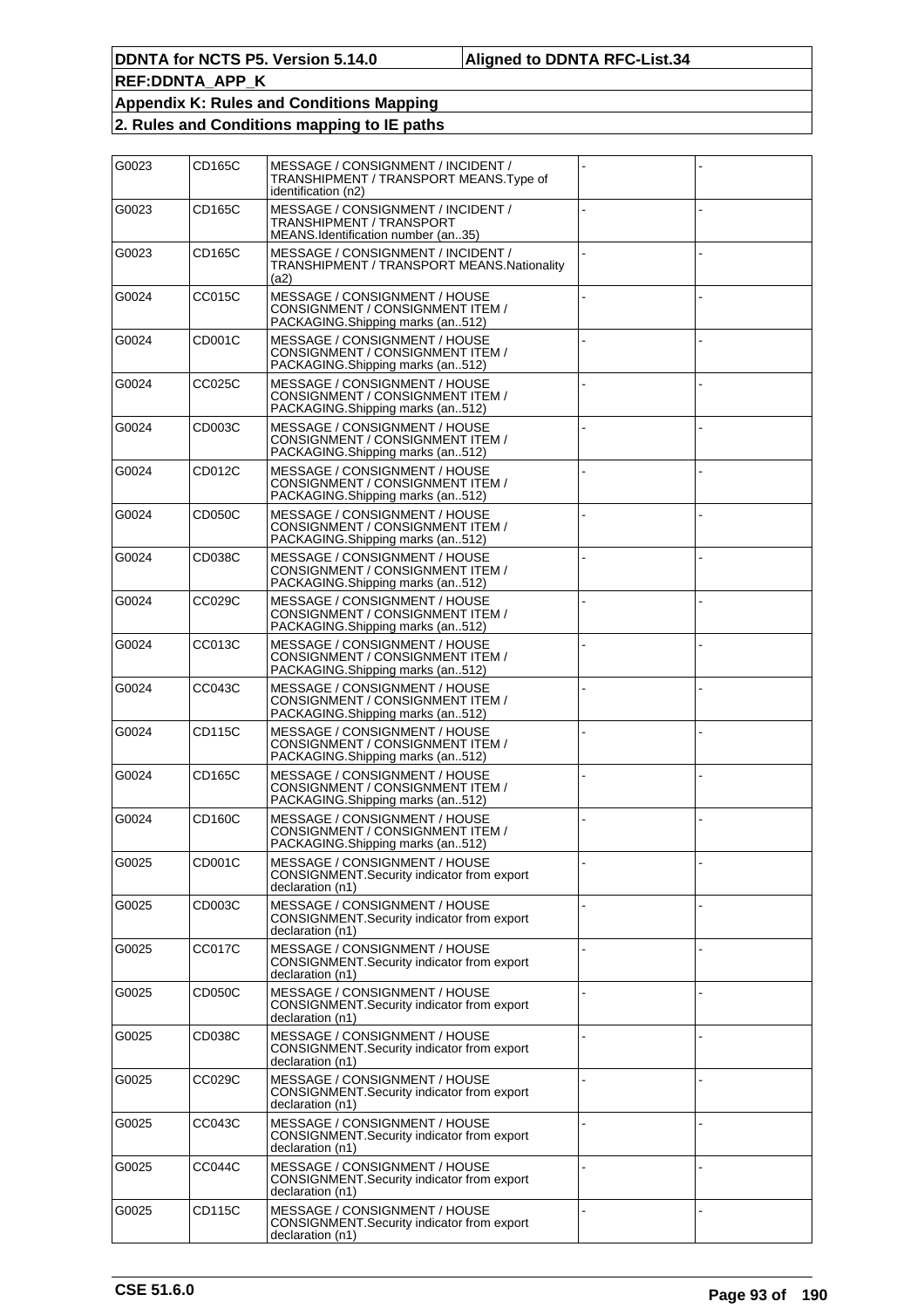| G0025 | CD165C        | MESSAGE / CONSIGNMENT / HOUSE<br>CONSIGNMENT.Security indicator from export<br>declaration (n1)  |  |
|-------|---------------|--------------------------------------------------------------------------------------------------|--|
| G0025 | CD160C        | MESSAGE / CONSIGNMENT / HOUSE<br>CONSIGNMENT.Security indicator from export<br>declaration (n1)  |  |
| G0026 | CC015C        | MESSAGE / CONSIGNMENT / HOUSE<br>CONSIGNMENT / PREVIOUS DOCUMENT                                 |  |
| G0026 | CD001C        | MESSAGE / CONSIGNMENT / HOUSE<br>CONSIGNMENT / PREVIOUS DOCUMENT                                 |  |
| G0026 | CD001C        | MESSAGE / CONSIGNMENT / HOUSE<br>CONSIGNMENT.Security indicator from export<br>declaration (n1)  |  |
| G0026 | CD003C        | MESSAGE / CONSIGNMENT / HOUSE<br>CONSIGNMENT / PREVIOUS DOCUMENT                                 |  |
| G0026 | CD003C        | MESSAGE / CONSIGNMENT / HOUSE<br>CONSIGNMENT.Security indicator from export<br>declaration (n1)  |  |
| G0026 | CD012C        | MESSAGE / CONSIGNMENT / HOUSE<br>CONSIGNMENT / PREVIOUS DOCUMENT                                 |  |
| G0026 | <b>CC017C</b> | MESSAGE / CONSIGNMENT / HOUSE<br>CONSIGNMENT / PREVIOUS DOCUMENT                                 |  |
| G0026 | CC017C        | MESSAGE / CONSIGNMENT / HOUSE<br>CONSIGNMENT.Security indicator from export<br>declaration (n1)  |  |
| G0026 | CD050C        | MESSAGE / CONSIGNMENT / HOUSE<br>CONSIGNMENT / PREVIOUS DOCUMENT                                 |  |
| G0026 | CD050C        | MESSAGE / CONSIGNMENT / HOUSE<br>CONSIGNMENT.Security indicator from export<br>declaration (n1)  |  |
| G0026 | CD038C        | MESSAGE / CONSIGNMENT / HOUSE<br>CONSIGNMENT / PREVIOUS DOCUMENT                                 |  |
| G0026 | CD038C        | MESSAGE / CONSIGNMENT / HOUSE<br>CONSIGNMENT.Security indicator from export<br>declaration (n1)  |  |
| G0026 | CC029C        | MESSAGE / CONSIGNMENT / HOUSE<br>CONSIGNMENT / PREVIOUS DOCUMENT                                 |  |
| G0026 | CC029C        | MESSAGE / CONSIGNMENT / HOUSE<br>CONSIGNMENT.Security indicator from export<br>declaration (n1)  |  |
| G0026 | CC013C        | MESSAGE / CONSIGNMENT / HOUSE<br>CONSIGNMENT / PREVIOUS DOCUMENT                                 |  |
| G0026 | CC043C        | MESSAGE / CONSIGNMENT / HOUSE<br>CONSIGNMENT / PREVIOUS DOCUMENT                                 |  |
| G0026 | CC043C        | MESSAGE / CONSIGNMENT / HOUSE<br>CONSIGNMENT.Security indicator from export<br>declaration (n1)  |  |
| G0026 | <b>CC044C</b> | MESSAGE / CONSIGNMENT / HOUSE<br>CONSIGNMENT / PREVIOUS DOCUMENT                                 |  |
| G0026 | CC044C        | MESSAGE / CONSIGNMENT / HOUSE<br>CONSIGNMENT. Security indicator from export<br>declaration (n1) |  |
| G0026 | CD115C        | MESSAGE / CONSIGNMENT / HOUSE<br>CONSIGNMENT / PREVIOUS DOCUMENT                                 |  |
| G0026 | CD115C        | MESSAGE / CONSIGNMENT / HOUSE<br>CONSIGNMENT.Security indicator from export<br>declaration (n1)  |  |
| G0026 | CD165C        | MESSAGE / CONSIGNMENT / HOUSE<br>CONSIGNMENT / PREVIOUS DOCUMENT                                 |  |
| G0026 | CD165C        | MESSAGE / CONSIGNMENT / HOUSE<br>CONSIGNMENT.Security indicator from export<br>declaration (n1)  |  |
| G0026 | CD160C        | MESSAGE / CONSIGNMENT / HOUSE<br>CONSIGNMENT / PREVIOUS DOCUMENT                                 |  |
| G0026 | CD160C        | MESSAGE / CONSIGNMENT / HOUSE<br>CONSIGNMENT.Security indicator from export<br>declaration (n1)  |  |
| G0029 | CD003C        | MESSAGE / CONSIGNMENT / INCIDENT /<br>TRANSHIPMENT.Container indicator (n1)                      |  |
| G0029 | CD038C        | MESSAGE / CONSIGNMENT / INCIDENT /<br>TRANSHIPMENT.Container indicator (n1)                      |  |
| G0029 | <b>CC007C</b> | MESSAGE / CONSIGNMENT / INCIDENT /<br>TRANSHIPMENT.Container indicator (n1)                      |  |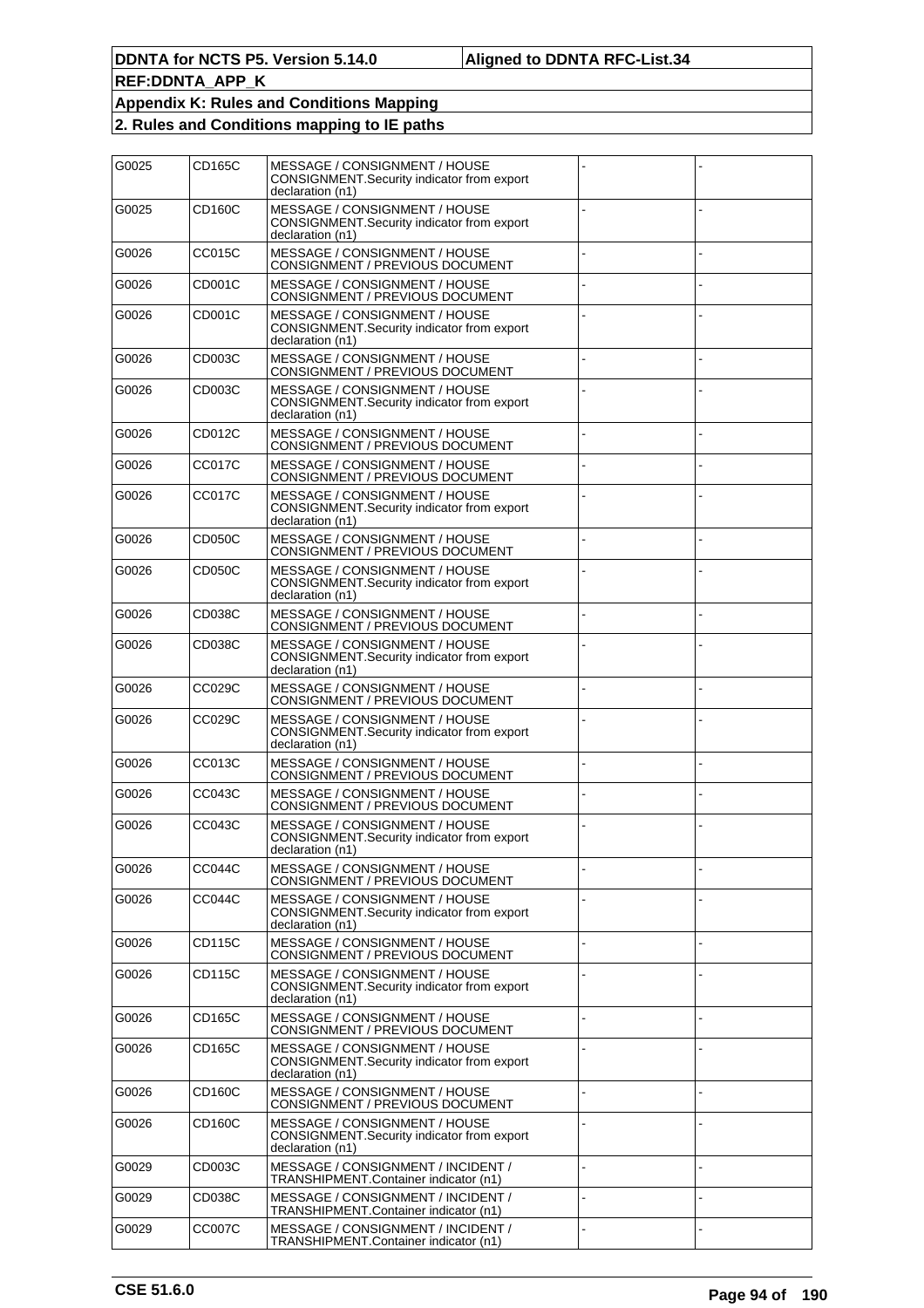| G0029 | CC043C        | MESSAGE / CONSIGNMENT / INCIDENT /<br>TRANSHIPMENT.Container indicator (n1) |  |
|-------|---------------|-----------------------------------------------------------------------------|--|
| G0029 | CD180C        | MESSAGE / CONSIGNMENT / INCIDENT /<br>TRANSHIPMENT.Container indicator (n1) |  |
| G0029 | CD181C        | MESSAGE / CONSIGNMENT / INCIDENT /<br>TRANSHIPMENT.Container indicator (n1) |  |
| G0029 | CC182C        | MESSAGE / CONSIGNMENT / INCIDENT /<br>TRANSHIPMENT.Container indicator (n1) |  |
| G0029 | CD115C        | MESSAGE / CONSIGNMENT / INCIDENT /<br>TRANSHIPMENT.Container indicator (n1) |  |
| G0029 | CD165C        | MESSAGE / CONSIGNMENT / INCIDENT /<br>TRANSHIPMENT.Container indicator (n1) |  |
| G0030 | CC015C        | MESSAGE / CUSTOMS OFFICE OF TRANSIT<br>(DECLARED)                           |  |
| G0030 | CD001C        | MESSAGE / CUSTOMS OFFICE OF TRANSIT<br>(DECLARED)                           |  |
| G0030 | CD003C        | MESSAGE / CUSTOMS OFFICE OF TRANSIT<br>(DECLARED)                           |  |
| G0030 | CC017C        | MESSAGE / CUSTOMS OFFICE OF TRANSIT<br>(DECLARED)                           |  |
| G0030 | CD050C        | MESSAGE / CUSTOMS OFFICE OF TRANSIT<br>(DECLARED)                           |  |
| G0030 | CD038C        | <b>MESSAGE / CUSTOMS OFFICE OF TRANSIT</b><br>(DECLARED)                    |  |
| G0030 | CC029C        | MESSAGE / CUSTOMS OFFICE OF TRANSIT<br>(DECLARED)                           |  |
| G0030 | CC013C        | MESSAGE / CUSTOMS OFFICE OF TRANSIT<br>(DECLARED)                           |  |
| G0030 | CD115C        | MESSAGE / CUSTOMS OFFICE OF TRANSIT<br>(DECLARED)                           |  |
| G0030 | CD165C        | MESSAGE / CUSTOMS OFFICE OF TRANSIT<br>(DECLARED)                           |  |
| G0030 | CD160C        | MESSAGE / CUSTOMS OFFICE OF TRANSIT<br>(DECLARED)                           |  |
| G0032 | CD094C        | MESSAGE / CUSTOMS OFFICE OF DESTINATION                                     |  |
| G0032 | CD094C        | MESSAGE / CUSTOMS OFFICE OF TRANSIT                                         |  |
| G0032 | CD094C        | MESSAGE / CUSTOMS OFFICE OF EXIT FOR<br>TRANSIT                             |  |
| G0032 | CD095C        | MESSAGE / CUSTOMS OFFICE OF DESTINATION                                     |  |
| G0032 | CD095C        | MESSAGE / CUSTOMS OFFICE OF TRANSIT                                         |  |
| G0032 | CD095C        | MESSAGE / CUSTOMS OFFICE OF EXIT FOR<br>TRANSIT                             |  |
| G0033 | CC015C        | MESSAGE / AUTHORISATION.Reference number<br>(an35)                          |  |
| G0033 | CC029C        | MESSAGE / AUTHORISATION.Reference number<br>(an35)                          |  |
| G0033 | CC007C        | MESSAGE / AUTHORISATION.Reference number<br>(an35)                          |  |
| G0033 | CC013C        | MESSAGE / AUTHORISATION.Reference number<br>(an35)                          |  |
| G0034 | CC015C        | MESSAGE / CUSTOMS OFFICE OF DESTINATION<br>(DECLARED)                       |  |
| G0034 | CC013C        | MESSAGE / CUSTOMS OFFICE OF DESTINATION<br>(DECLARED)                       |  |
| G0035 | CC034C        | MESSAGE / GUARANTEE REFERENCE / OWNER                                       |  |
| G0036 | <b>CD145C</b> | MESSAGE / COMPETENT CUSTOMS OFFICE AT<br><b>DEPARTURE</b>                   |  |
| G0036 | CD145C        | MESSAGE / COMPETENT CUSTOMS OFFICE AT<br>DESTINATION                        |  |
| G0036 | CD144C        | MESSAGE / COMPETENT CUSTOMS OFFICE AT<br>DEPARTURE                          |  |
| G0036 | CD144C        | MESSAGE / COMPETENT CUSTOMS OFFICE AT<br>DESTINATION                        |  |
| G0038 | CC917C        | <b>MESSAGE / HEADER</b>                                                     |  |
| G0039 | CC917C        | MESSAGE / HEADER.LRN (an35)                                                 |  |
| G0040 | CC917C        | MESSAGE / HEADER.MRN (an35)                                                 |  |
| G0041 | CD001C        | MESSAGE / RISK ANALYSIS IDENTIFICATION.Code                                 |  |
|       |               | (a1)                                                                        |  |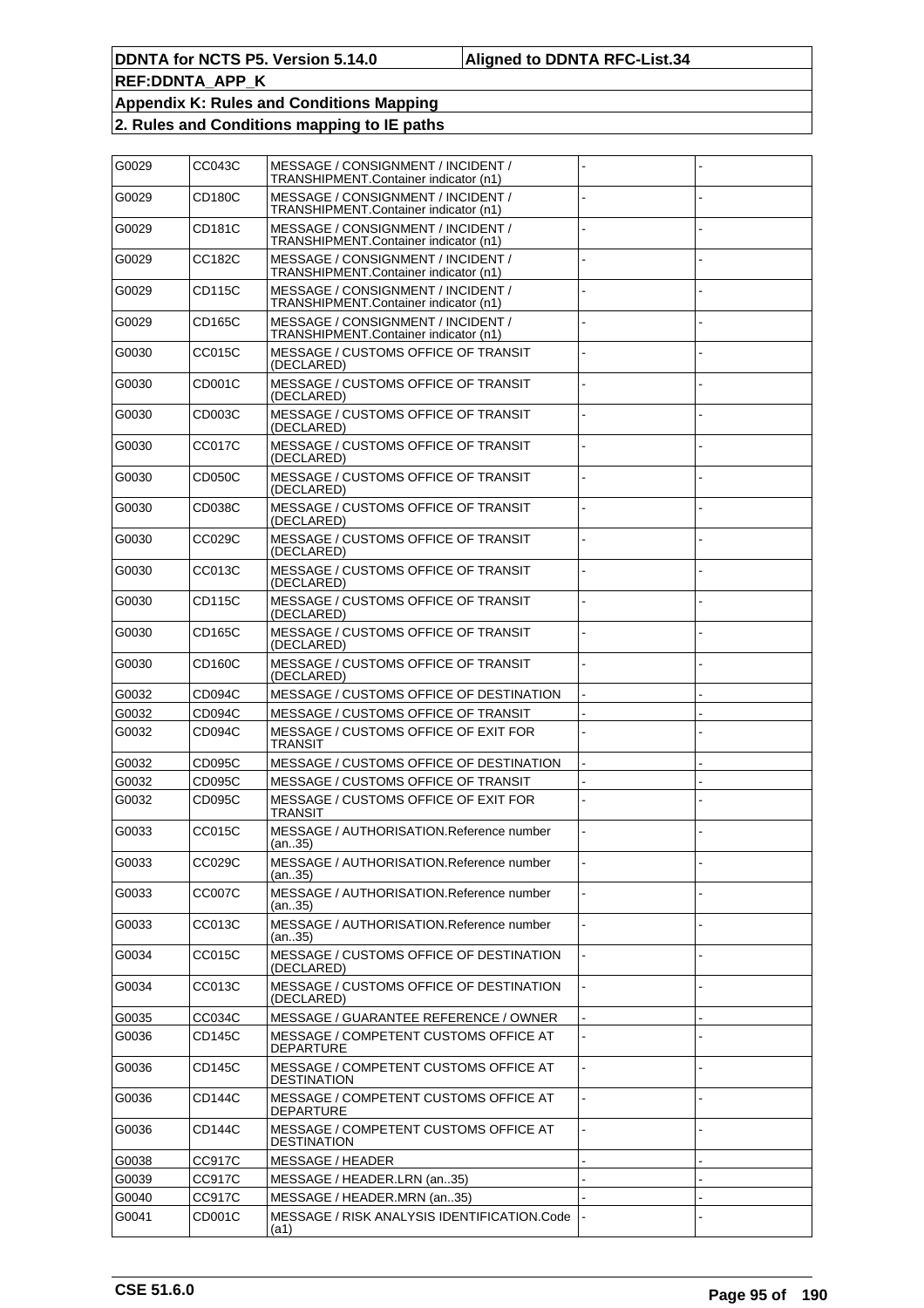| G0041 | CD003C        | MESSAGE / RISK ANALYSIS IDENTIFICATION.Code<br>(a1)                                                |  |
|-------|---------------|----------------------------------------------------------------------------------------------------|--|
| G0041 | CD050C        | MESSAGE / RISK ANALYSIS IDENTIFICATION.Code<br>(a1)                                                |  |
| G0041 | CD038C        | MESSAGE / RISK ANALYSIS IDENTIFICATION.Code<br>(a1)                                                |  |
| G0041 | CD115C        | MESSAGE / RISK ANALYSIS IDENTIFICATION.Code<br>(a1)                                                |  |
| G0041 | CD165C        | MESSAGE / RISK ANALYSIS IDENTIFICATION.Code<br>(a1)                                                |  |
| G0041 | CD160C        | MESSAGE / RISK ANALYSIS IDENTIFICATION.Code<br>(a1)                                                |  |
| G0042 | CD018C        | MESSAGE / CUSTOMS OFFICE OF DEPARTURE                                                              |  |
| G0042 | CD018C        | MESSAGE / TRANSIT OPERATION. Binding itinerary<br>(n1)                                             |  |
| G0042 | CD018C        | MESSAGE / CUSTOMS OFFICE OF DESTINATION<br>(ACTUAL)                                                |  |
| G0042 | CC017C        | MESSAGE / TRANSIT OPERATION.Specific<br>circumstance indicator (an3)                               |  |
| G0042 | <b>CC017C</b> | MESSAGE / CONSIGNMENT / CARRIER                                                                    |  |
| G0042 | <b>CC017C</b> | MESSAGE / CONSIGNMENT / CONSIGNEE                                                                  |  |
| G0042 | <b>CC017C</b> | MESSAGE / CONSIGNMENT / CONSIGNOR                                                                  |  |
|       |               |                                                                                                    |  |
| G0042 | <b>CC017C</b> | MESSAGE / CONSIGNMENT / HOUSE<br>CONSIGNMENT / CONSIGNEE                                           |  |
| G0042 | CC017C        | MESSAGE / CONSIGNMENT / HOUSE<br>CONSIGNMENT / CONSIGNMENT ITEM /<br>ADDITIONAL INFORMATION        |  |
| G0042 | <b>CC017C</b> | MESSAGE / TRANSIT OPERATION.Reduced dataset<br>indicator (n1)                                      |  |
| G0042 | CC017C        | MESSAGE / CONSIGNMENT / HOUSE<br>CONSIGNMENT / CONSIGNOR                                           |  |
| G0042 | CC017C        | MESSAGE / CUSTOMS OFFICE OF DEPARTURE                                                              |  |
| G0042 | <b>CC017C</b> | MESSAGE / HOLDER OF THE TRANSIT<br>PROCEDURE                                                       |  |
| G0042 | CC017C        | MESSAGE / CUSTOMS OFFICE OF EXIT FOR<br><b>TRANSIT (DECLARED)</b>                                  |  |
| G0042 | CC017C        | MESSAGE / CONSIGNMENT.Country of dispatch (a2)                                                     |  |
| G0042 | CC017C        | MESSAGE / CUSTOMS OFFICE OF DESTINATION<br>(DECLARED)                                              |  |
| G0042 | CC017C        | MESSAGE / CONSIGNMENT / HOUSE<br>CONSIGNMENT.Country of dispatch (a2)                              |  |
| G0042 | <b>CC017C</b> | MESSAGE / CONSIGNMENT / HOUSE<br>CONSIGNMENT / CONSIGNMENT ITEM.Country of<br>dispatch (a2)        |  |
| G0042 | <b>CC017C</b> | MESSAGE / CONSIGNMENT / HOUSE<br>CONSIGNMENT / CONSIGNMENT ITEM / PREVIOUS                         |  |
| G0042 | CC017C        | DOCUMENT<br>MESSAGE / CONSIGNMENT / HOUSE                                                          |  |
|       |               | CONSIGNMENT / PREVIOUS DOCUMENT                                                                    |  |
| G0042 | CC017C        | MESSAGE / CONSIGNMENT / PREVIOUS<br><b>DOCUMENT</b>                                                |  |
| G0042 | <b>CC017C</b> | MESSAGE / CONSIGNMENT / ADDITIONAL SUPPLY<br>CHAIN ACTOR                                           |  |
| G0042 | CC017C        | MESSAGE / CONSIGNMENT / ADDITIONAL<br><b>INFORMATION</b>                                           |  |
| G0042 | CC017C        | MESSAGE / CONSIGNMENT / HOUSE<br>CONSIGNMENT / ADDITIONAL SUPPLY CHAIN<br>ACTOR                    |  |
| G0042 | CC017C        | MESSAGE / CONSIGNMENT / HOUSE<br>CONSIGNMENT / CONSIGNMENT ITEM /<br>ADDITIONAL SUPPLY CHAIN ACTOR |  |
| G0042 | <b>CC017C</b> | MESSAGE / CUSTOMS OFFICE OF TRANSIT<br>(DECLARED)                                                  |  |
| G0042 | <b>CC017C</b> | MESSAGE / TRANSIT OPERATION. Security (n1)                                                         |  |
| G0042 | CC017C        | MESSAGE / TRANSIT OPERATION. Binding itinerary<br>(n1)                                             |  |
| G0042 | CC017C        | MESSAGE / TRANSIT OPERATION.Release<br>requested (n1)                                              |  |
| G0042 | <b>CC017C</b> | MESSAGE / TRANSIT OPERATION. Release request<br>date and time (an19)                               |  |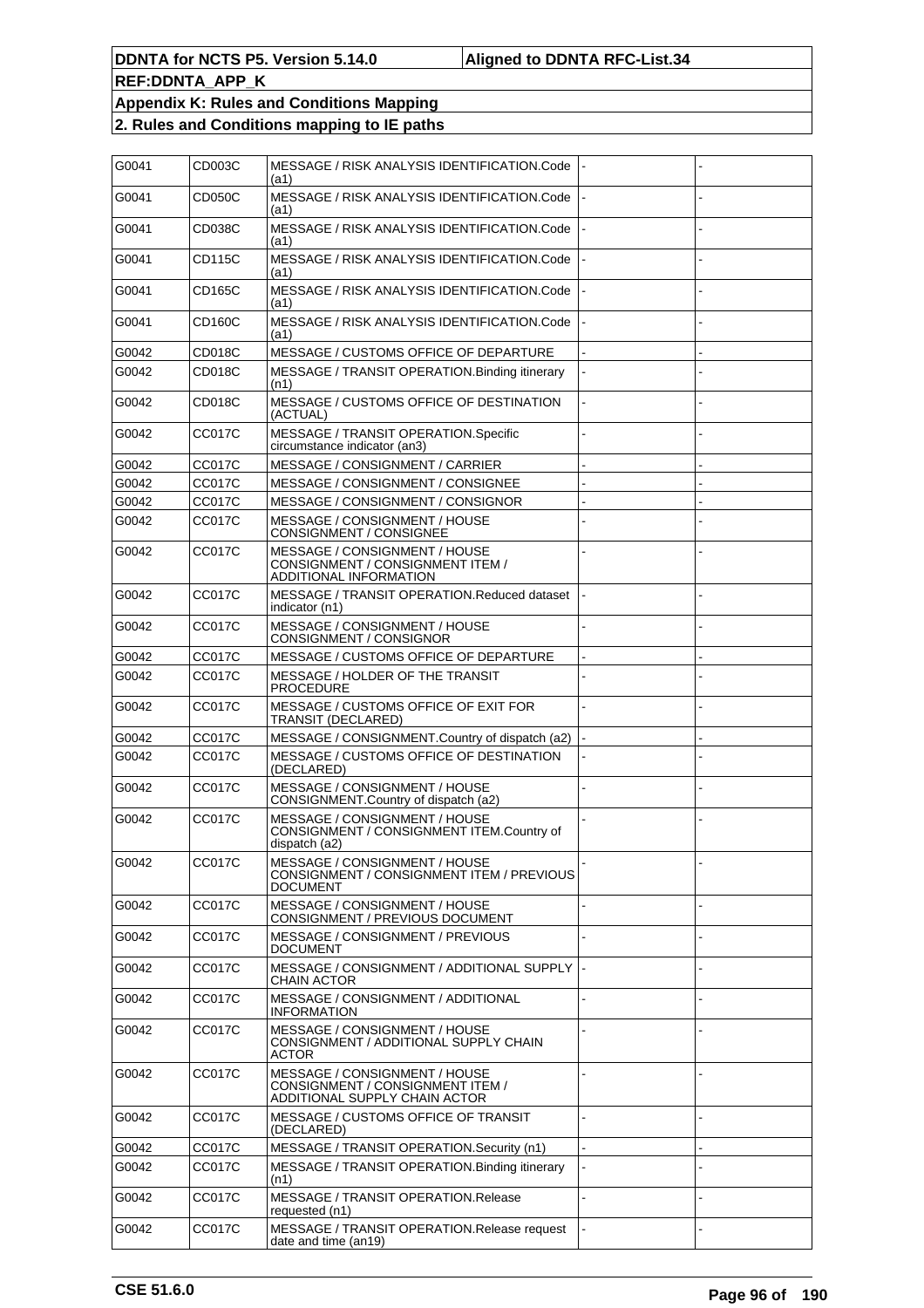| G0042 | <b>CC017C</b> | MESSAGE / CONSIGNMENT / HOUSE<br>CONSIGNMENT / ADDITIONAL INFORMATION                                  |  |
|-------|---------------|--------------------------------------------------------------------------------------------------------|--|
| G0042 | CC017C        | MESSAGE / CONSIGNMENT / TRANSPORT<br><b>CHARGES</b>                                                    |  |
| G0042 | CC044C        | <b>MESSAGE / TRADER AT DESTINATION</b>                                                                 |  |
| G0042 | <b>CC044C</b> | MESSAGE / CUSTOMS OFFICE OF DESTINATION<br>(ACTUAL)                                                    |  |
| G0045 | CC170C        | MESSAGE / CONSIGNMENT                                                                                  |  |
| G0057 | CC015C        | MESSAGE / CONSIGNMENT / HOUSE<br>CONSIGNMENT / CONSIGNMENT ITEM /<br>ADDITIONAL INFORMATION.Code (an5) |  |
| G0057 | CC015C        | MESSAGE / CONSIGNMENT / SUPPORTING<br>DOCUMENT.Type (an4)                                              |  |
| G0057 | CC015C        | MESSAGE / CONSIGNMENT / ADDITIONAL<br>INFORMATION.Code (an5)                                           |  |
| G0057 | CC015C        | MESSAGE / CONSIGNMENT / HOUSE<br>CONSIGNMENT / CONSIGNMENT ITEM /<br>SUPPORTING DOCUMENT. Type (an4)   |  |
| G0057 | CC015C        | MESSAGE / CONSIGNMENT / HOUSE<br>CONSIGNMENT / CONSIGNMENT ITEM / PREVIOUS<br>DOCUMENT.Type (an4)      |  |
| G0057 | CC015C        | MESSAGE / CONSIGNMENT / HOUSE<br>CONSIGNMENT / TRANSPORT DOCUMENT. Type<br>(an4)                       |  |
| G0057 | CC015C        | MESSAGE / CONSIGNMENT / PREVIOUS<br>DOCUMENT.Type (an4)                                                |  |
| G0057 | CC015C        | MESSAGE / CONSIGNMENT / TRANSPORT<br>DOCUMENT.Type (an4)                                               |  |
| G0057 | CC015C        | MESSAGE / CONSIGNMENT / ADDITIONAL<br>REFERENCE.Type (an4)                                             |  |
| G0057 | CC015C        | MESSAGE / CONSIGNMENT / HOUSE<br>CONSIGNMENT / ADDITIONAL REFERENCE.Type<br>(an4)                      |  |
| G0057 | CC015C        | MESSAGE / CONSIGNMENT / HOUSE<br>CONSIGNMENT / CONSIGNMENT ITEM /<br>ADDITIONAL REFERENCE. Type (an4)  |  |
| G0057 | CC015C        | MESSAGE / CONSIGNMENT / HOUSE<br>CONSIGNMENT / ADDITIONAL INFORMATION.Code<br>(an5)                    |  |
| G0057 | CC015C        | MESSAGE / CONSIGNMENT / HOUSE<br>CONSIGNMENT / SUPPORTING DOCUMENT. Type<br>(an4)                      |  |
| G0057 | CC015C        | MESSAGE / CONSIGNMENT / HOUSE<br>CONSIGNMENT / CONSIGNMENT ITEM /<br>TRANSPORT DOCUMENT. Type (an4)    |  |
| G0057 | CD018C        | MESSAGE / CONSIGNMENT / SUPPORTING<br>DOCUMENT.Type (an4)                                              |  |
| G0057 | CD018C        | MESSAGE / CONSIGNMENT / HOUSE<br>CONSIGNMENT / CONSIGNMENT ITEM /<br>SUPPORTING DOCUMENT. Type (an4)   |  |
| G0057 | CD018C        | MESSAGE / CONSIGNMENT / HOUSE<br>CONSIGNMENT / TRANSPORT DOCUMENT. Type<br>(an4)                       |  |
| G0057 | CD018C        | MESSAGE / CONSIGNMENT / TRANSPORT<br>DOCUMENT.Type (an4)                                               |  |
| G0057 | CD018C        | MESSAGE / CONSIGNMENT / ADDITIONAL<br>REFERENCE.Type (an4)                                             |  |
| G0057 | CD018C        | MESSAGE / CONSIGNMENT / HOUSE<br>CONSIGNMENT / ADDITIONAL REFERENCE. Type<br>(an4)                     |  |
| G0057 | CD018C        | MESSAGE / CONSIGNMENT / HOUSE<br>CONSIGNMENT / CONSIGNMENT ITEM /<br>ADDITIONAL REFERENCE.Type (an4)   |  |
| G0057 | CD018C        | MESSAGE / CONSIGNMENT / HOUSE<br>CONSIGNMENT / SUPPORTING DOCUMENT. Type<br>(an4)                      |  |
| G0057 | CD018C        | MESSAGE / CONSIGNMENT / HOUSE<br>CONSIGNMENT / CONSIGNMENT ITEM /<br>TRANSPORT DOCUMENT.Type (an4)     |  |
| G0057 | CD001C        | MESSAGE / CONSIGNMENT / HOUSE<br>CONSIGNMENT / CONSIGNMENT ITEM /<br>ADDITIONAL INFORMATION.Code (an5) |  |
| G0057 | CD001C        | MESSAGE / CONSIGNMENT / SUPPORTING<br>DOCUMENT.Type (an4)                                              |  |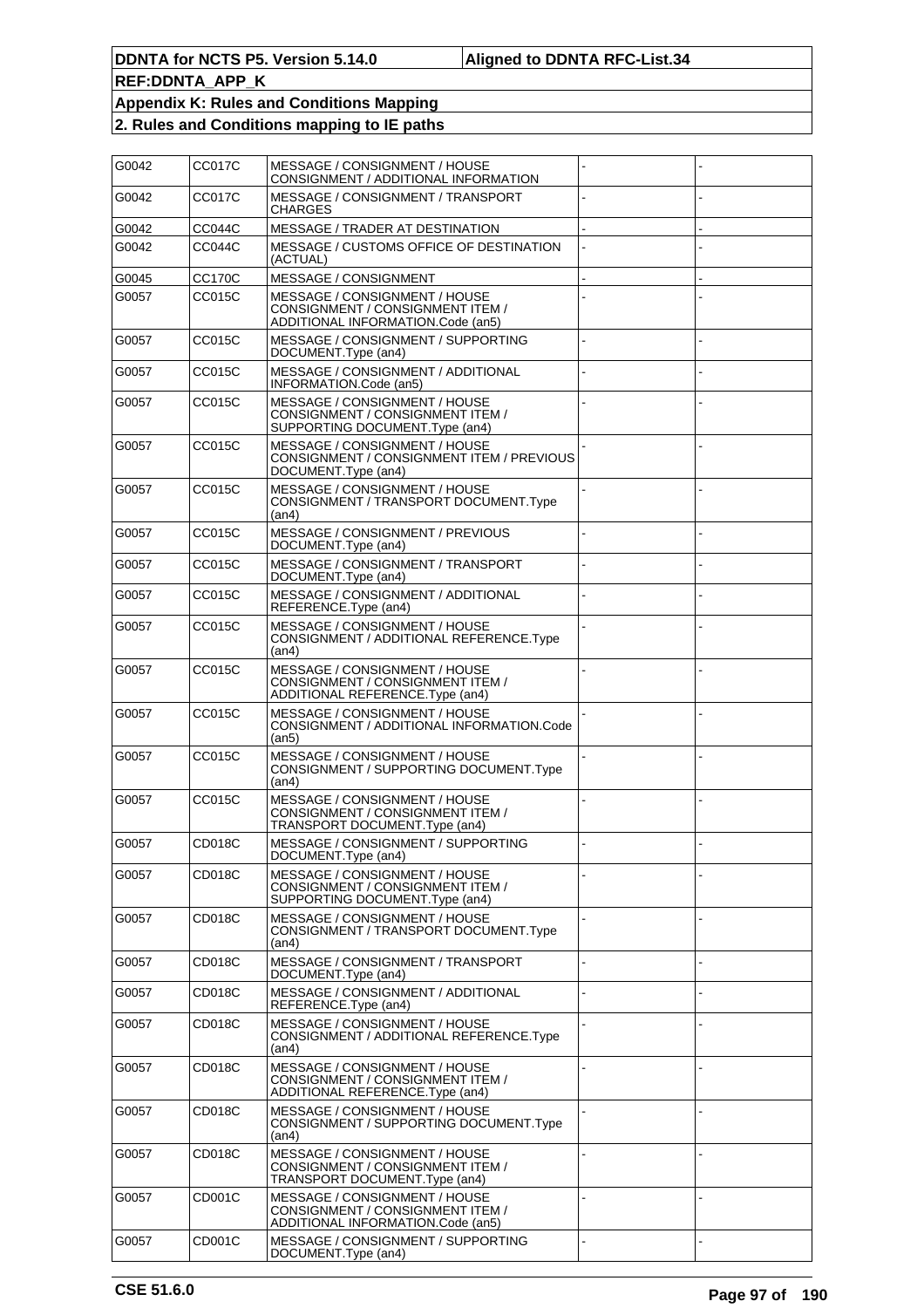| G0057 | CD001C | MESSAGE / CONSIGNMENT / ADDITIONAL<br>INFORMATION.Code (an5)                                           |  |
|-------|--------|--------------------------------------------------------------------------------------------------------|--|
| G0057 | CD001C | MESSAGE / CONSIGNMENT / HOUSE<br>CONSIGNMENT / CONSIGNMENT ITEM /<br>SUPPORTING DOCUMENT. Type (an4)   |  |
| G0057 | CD001C | MESSAGE / CONSIGNMENT / HOUSE<br>CONSIGNMENT / CONSIGNMENT ITEM / PREVIOUS<br>DOCUMENT.Type (an4)      |  |
| G0057 | CD001C | MESSAGE / CONSIGNMENT / HOUSE<br>CONSIGNMENT / TRANSPORT DOCUMENT.Type<br>(an4)                        |  |
| G0057 | CD001C | MESSAGE / CONSIGNMENT / PREVIOUS<br>DOCUMENT.Type (an4)                                                |  |
| G0057 | CD001C | MESSAGE / CONSIGNMENT / TRANSPORT<br>DOCUMENT.Type (an4)                                               |  |
| G0057 | CD001C | MESSAGE / CONSIGNMENT / ADDITIONAL<br>REFERENCE.Type (an4)                                             |  |
| G0057 | CD001C | MESSAGE / CONSIGNMENT / HOUSE<br>CONSIGNMENT / ADDITIONAL REFERENCE.Type<br>(an4)                      |  |
| G0057 | CD001C | MESSAGE / CONSIGNMENT / HOUSE<br>CONSIGNMENT / CONSIGNMENT ITEM /<br>ADDITIONAL REFERENCE. Type (an4)  |  |
| G0057 | CD001C | MESSAGE / CONSIGNMENT / HOUSE<br>CONSIGNMENT / ADDITIONAL INFORMATION.Code<br>(an5)                    |  |
| G0057 | CD001C | MESSAGE / CONSIGNMENT / HOUSE<br>CONSIGNMENT / SUPPORTING DOCUMENT. Type<br>(an4)                      |  |
| G0057 | CD001C | MESSAGE / CONSIGNMENT / HOUSE<br>CONSIGNMENT / CONSIGNMENT ITEM /<br>TRANSPORT DOCUMENT. Type (an4)    |  |
| G0057 | CD003C | MESSAGE / CONSIGNMENT / HOUSE<br>CONSIGNMENT / CONSIGNMENT ITEM /<br>ADDITIONAL INFORMATION.Code (an5) |  |
| G0057 | CD003C | MESSAGE / CONSIGNMENT / SUPPORTING<br>DOCUMENT.Type (an4)                                              |  |
| G0057 | CD003C | MESSAGE / CONSIGNMENT / ADDITIONAL<br>INFORMATION.Code (an5)                                           |  |
| G0057 | CD003C | MESSAGE / CONSIGNMENT / HOUSE<br>CONSIGNMENT / CONSIGNMENT ITEM /<br>SUPPORTING DOCUMENT. Type (an4)   |  |
| G0057 | CD003C | MESSAGE / CONSIGNMENT / HOUSE<br>CONSIGNMENT / CONSIGNMENT ITEM / PREVIOUS<br>DOCUMENT.Type (an4)      |  |
| G0057 | CD003C | MESSAGE / CONSIGNMENT / HOUSE<br>CONSIGNMENT / TRANSPORT DOCUMENT. Type<br>(an4)                       |  |
| G0057 | CD003C | MESSAGE / CONSIGNMENT / PREVIOUS<br>DOCUMENT.Type (an4)                                                |  |
| G0057 | CD003C | MESSAGE / CONSIGNMENT / TRANSPORT<br>DOCUMENT.Type (an4)                                               |  |
| G0057 | CD003C | MESSAGE / CONSIGNMENT / ADDITIONAL<br>REFERENCE.Type (an4)                                             |  |
| G0057 | CD003C | MESSAGE / CONSIGNMENT / HOUSE<br>CONSIGNMENT / ADDITIONAL REFERENCE.Type<br>(an4)                      |  |
| G0057 | CD003C | MESSAGE / CONSIGNMENT / HOUSE<br>CONSIGNMENT / CONSIGNMENT ITEM /<br>ADDITIONAL REFERENCE. Type (an4)  |  |
| G0057 | CD003C | MESSAGE / CONSIGNMENT / HOUSE<br>CONSIGNMENT / ADDITIONAL INFORMATION.Code<br>(an5)                    |  |
| G0057 | CD003C | MESSAGE / CONSIGNMENT / HOUSE<br>CONSIGNMENT / SUPPORTING DOCUMENT. Type<br>(an4)                      |  |
| G0057 | CD003C | MESSAGE / CONSIGNMENT / HOUSE<br>CONSIGNMENT / CONSIGNMENT ITEM /<br>TRANSPORT DOCUMENT. Type (an4)    |  |
| G0057 | CD012C | MESSAGE / CONSIGNMENT / HOUSE<br>CONSIGNMENT / CONSIGNMENT ITEM /<br>ADDITIONAL INFORMATION.Code (an5) |  |
| G0057 | CD012C | MESSAGE / CONSIGNMENT / SUPPORTING<br>DOCUMENT.Type (an4)                                              |  |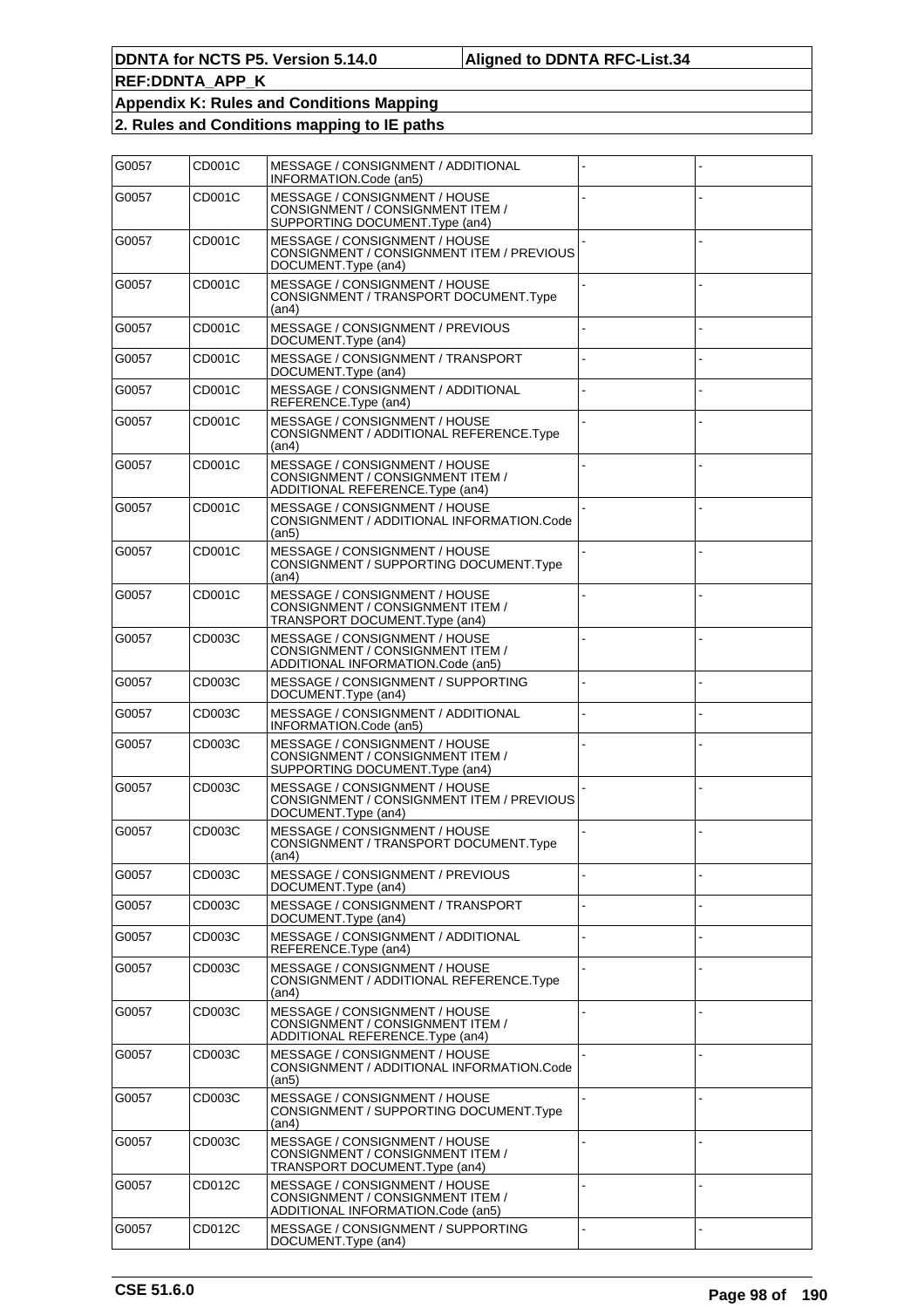| G0057 | CD012C        | MESSAGE / CONSIGNMENT / ADDITIONAL<br>INFORMATION.Code (an5)                                           |  |
|-------|---------------|--------------------------------------------------------------------------------------------------------|--|
| G0057 | CD012C        | MESSAGE / CONSIGNMENT / HOUSE<br>CONSIGNMENT / CONSIGNMENT ITEM /<br>SUPPORTING DOCUMENT. Type (an4)   |  |
| G0057 | CD012C        | MESSAGE / CONSIGNMENT / HOUSE<br>CONSIGNMENT / CONSIGNMENT ITEM / PREVIOUS<br>DOCUMENT.Type (an4)      |  |
| G0057 | CD012C        | MESSAGE / CONSIGNMENT / HOUSE<br>CONSIGNMENT / TRANSPORT DOCUMENT.Type<br>(an4)                        |  |
| G0057 | CD012C        | MESSAGE / CONSIGNMENT / PREVIOUS<br>DOCUMENT.Type (an4)                                                |  |
| G0057 | CD012C        | MESSAGE / CONSIGNMENT / TRANSPORT<br>DOCUMENT.Type (an4)                                               |  |
| G0057 | CD012C        | MESSAGE / CONSIGNMENT / ADDITIONAL<br>REFERENCE.Type (an4)                                             |  |
| G0057 | CD012C        | MESSAGE / CONSIGNMENT / HOUSE<br>CONSIGNMENT / ADDITIONAL REFERENCE.Type<br>(an4)                      |  |
| G0057 | CD012C        | MESSAGE / CONSIGNMENT / HOUSE<br>CONSIGNMENT / CONSIGNMENT ITEM /<br>ADDITIONAL REFERENCE. Type (an4)  |  |
| G0057 | CD012C        | MESSAGE / CONSIGNMENT / HOUSE<br>CONSIGNMENT / ADDITIONAL INFORMATION.Code<br>(an5)                    |  |
| G0057 | CD012C        | MESSAGE / CONSIGNMENT / HOUSE<br>CONSIGNMENT / SUPPORTING DOCUMENT. Type<br>(an4)                      |  |
| G0057 | CD012C        | MESSAGE / CONSIGNMENT / HOUSE<br>CONSIGNMENT / CONSIGNMENT ITEM /<br>TRANSPORT DOCUMENT.Type (an4)     |  |
| G0057 | CC017C        | MESSAGE / CONSIGNMENT / HOUSE<br>CONSIGNMENT / CONSIGNMENT ITEM /<br>ADDITIONAL INFORMATION.Code (an5) |  |
| G0057 | CC017C        | MESSAGE / CONSIGNMENT / SUPPORTING<br>DOCUMENT.Type (an4)                                              |  |
| G0057 | CC017C        | MESSAGE / CONSIGNMENT / ADDITIONAL<br>INFORMATION.Code (an5)                                           |  |
| G0057 | CC017C        | MESSAGE / CONSIGNMENT / HOUSE<br>CONSIGNMENT / CONSIGNMENT ITEM /<br>SUPPORTING DOCUMENT. Type (an4)   |  |
| G0057 | CC017C        | MESSAGE / CONSIGNMENT / HOUSE<br>CONSIGNMENT / CONSIGNMENT ITEM / PREVIOUS<br>DOCUMENT.Type (an4)      |  |
| G0057 | CC017C        | MESSAGE / CONSIGNMENT / HOUSE<br>CONSIGNMENT / TRANSPORT DOCUMENT. Type<br>(an4)                       |  |
| G0057 | CC017C        | MESSAGE / CONSIGNMENT / PREVIOUS<br>DOCUMENT.Type (an4)                                                |  |
| G0057 | CC017C        | MESSAGE / CONSIGNMENT / TRANSPORT<br>DOCUMENT.Type (an4)                                               |  |
| G0057 | <b>CC017C</b> | MESSAGE / CONSIGNMENT / ADDITIONAL<br>REFERENCE.Type (an4)                                             |  |
| G0057 | CC017C        | MESSAGE / CONSIGNMENT / HOUSE<br>CONSIGNMENT / ADDITIONAL REFERENCE. Type<br>(an4)                     |  |
| G0057 | <b>CC017C</b> | MESSAGE / CONSIGNMENT / HOUSE<br>CONSIGNMENT / CONSIGNMENT ITEM /<br>ADDITIONAL REFERENCE. Type (an4)  |  |
| G0057 | CC017C        | MESSAGE / CONSIGNMENT / HOUSE<br>CONSIGNMENT / ADDITIONAL INFORMATION.Code<br>(an5)                    |  |
| G0057 | CC017C        | MESSAGE / CONSIGNMENT / HOUSE<br>CONSIGNMENT / SUPPORTING DOCUMENT. Type<br>(an4)                      |  |
| G0057 | CD050C        | MESSAGE / CONSIGNMENT / HOUSE<br>CONSIGNMENT / CONSIGNMENT ITEM /<br>ADDITIONAL INFORMATION.Code (an5) |  |
| G0057 | CD050C        | MESSAGE / CONSIGNMENT / SUPPORTING<br>DOCUMENT.Type (an4)                                              |  |
| G0057 | CD050C        | MESSAGE / CONSIGNMENT / ADDITIONAL<br>INFORMATION.Code (an5)                                           |  |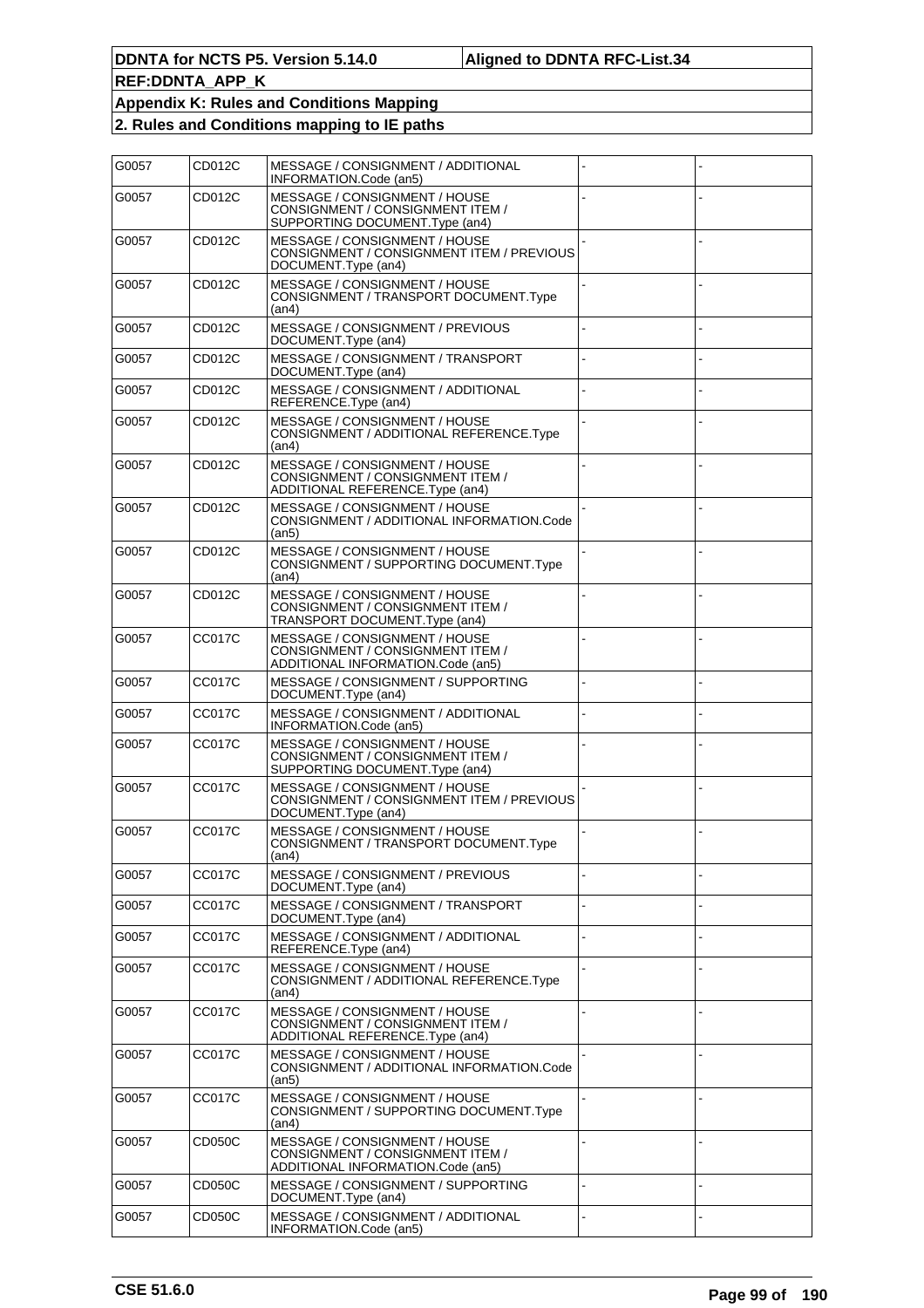| G0057 | CD050C | MESSAGE / CONSIGNMENT / HOUSE<br>CONSIGNMENT / CONSIGNMENT ITEM /<br>SUPPORTING DOCUMENT. Type (an4)   |  |
|-------|--------|--------------------------------------------------------------------------------------------------------|--|
| G0057 | CD050C | MESSAGE / CONSIGNMENT / HOUSE<br>CONSIGNMENT / CONSIGNMENT ITEM / PREVIOUS<br>DOCUMENT.Type (an4)      |  |
| G0057 | CD050C | MESSAGE / CONSIGNMENT / HOUSE<br>CONSIGNMENT / TRANSPORT DOCUMENT. Type<br>(an4)                       |  |
| G0057 | CD050C | MESSAGE / CONSIGNMENT / PREVIOUS<br>DOCUMENT.Type (an4)                                                |  |
| G0057 | CD050C | MESSAGE / CONSIGNMENT / TRANSPORT<br>DOCUMENT.Type (an4)                                               |  |
| G0057 | CD050C | MESSAGE / CONSIGNMENT / ADDITIONAL<br>REFERENCE.Type (an4)                                             |  |
| G0057 | CD050C | MESSAGE / CONSIGNMENT / HOUSE<br>CONSIGNMENT / ADDITIONAL REFERENCE.Type<br>(an4)                      |  |
| G0057 | CD050C | MESSAGE / CONSIGNMENT / HOUSE<br>CONSIGNMENT / CONSIGNMENT ITEM /<br>ADDITIONAL REFERENCE. Type (an4)  |  |
| G0057 | CD050C | MESSAGE / CONSIGNMENT / HOUSE<br>CONSIGNMENT / ADDITIONAL INFORMATION.Code<br>(an5)                    |  |
| G0057 | CD050C | MESSAGE / CONSIGNMENT / HOUSE<br>CONSIGNMENT / SUPPORTING DOCUMENT.Type<br>(an4)                       |  |
| G0057 | CD050C | MESSAGE / CONSIGNMENT / HOUSE<br>CONSIGNMENT / CONSIGNMENT ITEM /<br>TRANSPORT DOCUMENT.Type (an4)     |  |
| G0057 | CD038C | MESSAGE / CONSIGNMENT / HOUSE<br>CONSIGNMENT / CONSIGNMENT ITEM /<br>ADDITIONAL INFORMATION.Code (an5) |  |
| G0057 | CD038C | MESSAGE / CONSIGNMENT / SUPPORTING<br>DOCUMENT.Type (an4)                                              |  |
| G0057 | CD038C | MESSAGE / CONSIGNMENT / ADDITIONAL<br>INFORMATION.Code (an5)                                           |  |
| G0057 | CD038C | MESSAGE / CONSIGNMENT / HOUSE<br>CONSIGNMENT / CONSIGNMENT ITEM /<br>SUPPORTING DOCUMENT. Type (an4)   |  |
| G0057 | CD038C | MESSAGE / CONSIGNMENT / HOUSE<br>CONSIGNMENT / CONSIGNMENT ITEM / PREVIOUS<br>DOCUMENT.Type (an4)      |  |
| G0057 | CD038C | MESSAGE / CONSIGNMENT / HOUSE<br>CONSIGNMENT / TRANSPORT DOCUMENT.Type<br>(an4)                        |  |
| G0057 | CD038C | MESSAGE / CONSIGNMENT / PREVIOUS<br>DOCUMENT.Type (an4)                                                |  |
| G0057 | CD038C | MESSAGE / CONSIGNMENT / TRANSPORT<br>DOCUMENT.Type (an4)                                               |  |
| G0057 | CD038C | MESSAGE / CONSIGNMENT / ADDITIONAL<br>REFERENCE.Type (an4)                                             |  |
| G0057 | CD038C | MESSAGE / CONSIGNMENT / HOUSE<br>CONSIGNMENT / ADDITIONAL REFERENCE.Type<br>(an4)                      |  |
| G0057 | CD038C | MESSAGE / CONSIGNMENT / HOUSE<br>CONSIGNMENT / CONSIGNMENT ITEM /<br>ADDITIONAL REFERENCE. Type (an4)  |  |
| G0057 | CD038C | MESSAGE / CONSIGNMENT / HOUSE<br>CONSIGNMENT / ADDITIONAL INFORMATION.Code<br>(an5)                    |  |
| G0057 | CD038C | MESSAGE / CONSIGNMENT / HOUSE<br>CONSIGNMENT / SUPPORTING DOCUMENT. Type<br>(an4)                      |  |
| G0057 | CD038C | MESSAGE / CONSIGNMENT / HOUSE<br>CONSIGNMENT / CONSIGNMENT ITEM /<br>TRANSPORT DOCUMENT. Type (an4)    |  |
| G0057 | CC029C | MESSAGE / CONSIGNMENT / HOUSE<br>CONSIGNMENT / CONSIGNMENT ITEM /<br>ADDITIONAL INFORMATION.Code (an5) |  |
| G0057 | CC029C | MESSAGE / CONSIGNMENT / SUPPORTING<br>DOCUMENT.Type (an4)                                              |  |
| G0057 | CC029C | MESSAGE / CONSIGNMENT / ADDITIONAL<br>INFORMATION.Code (an5)                                           |  |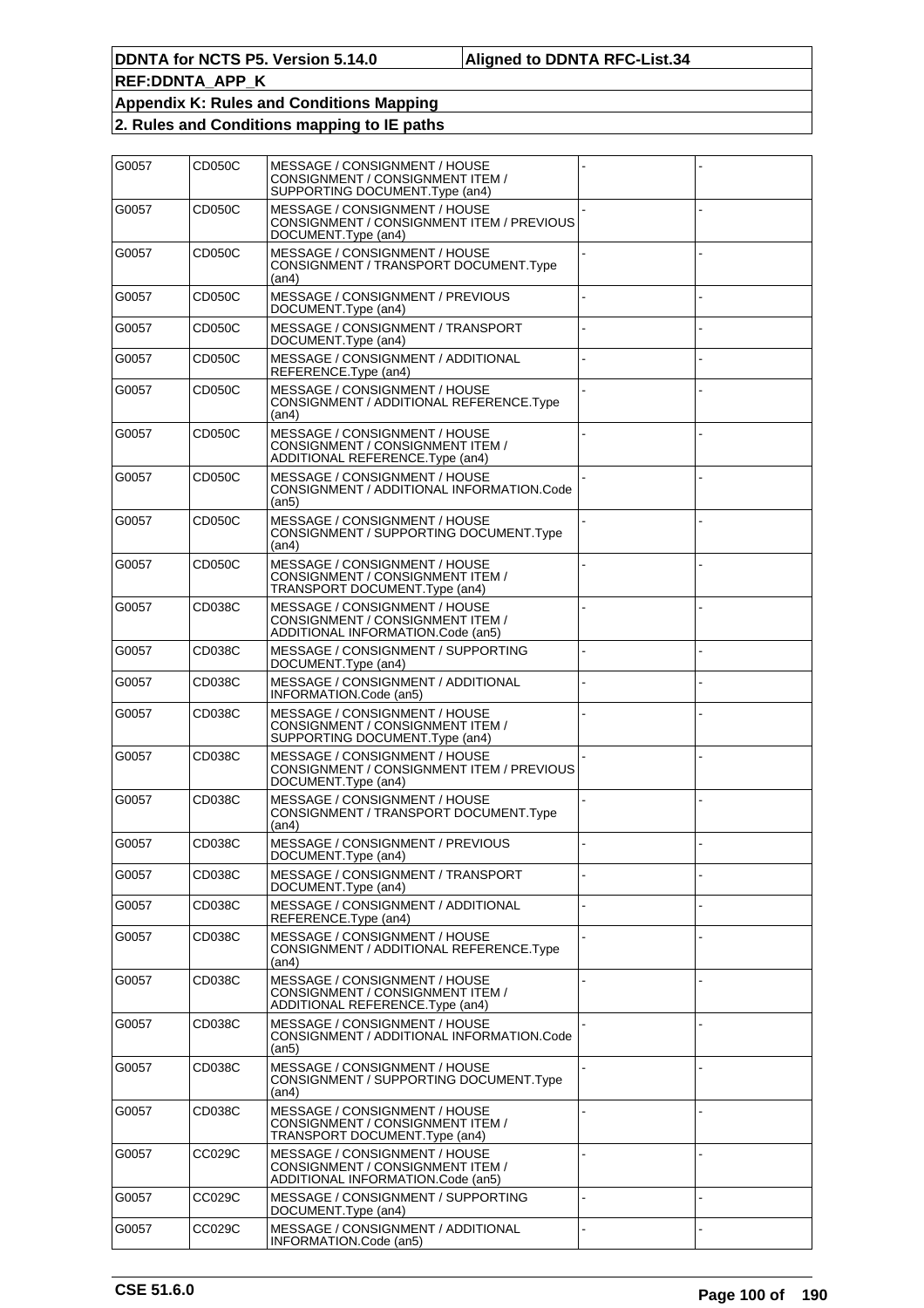| G0057 | CC029C | MESSAGE / CONSIGNMENT / HOUSE<br>CONSIGNMENT / CONSIGNMENT ITEM /<br>SUPPORTING DOCUMENT. Type (an4)   |  |
|-------|--------|--------------------------------------------------------------------------------------------------------|--|
| G0057 | CC029C | MESSAGE / CONSIGNMENT / HOUSE<br>CONSIGNMENT / CONSIGNMENT ITEM / PREVIOUS<br>DOCUMENT.Type (an4)      |  |
| G0057 | CC029C | MESSAGE / CONSIGNMENT / HOUSE<br>CONSIGNMENT / TRANSPORT DOCUMENT. Type<br>(an4)                       |  |
| G0057 | CC029C | MESSAGE / CONSIGNMENT / PREVIOUS<br>DOCUMENT.Type (an4)                                                |  |
| G0057 | CC029C | MESSAGE / CONSIGNMENT / TRANSPORT<br>DOCUMENT.Type (an4)                                               |  |
| G0057 | CC029C | MESSAGE / CONSIGNMENT / ADDITIONAL<br>REFERENCE.Type (an4)                                             |  |
| G0057 | CC029C | MESSAGE / CONSIGNMENT / HOUSE<br>CONSIGNMENT / ADDITIONAL REFERENCE.Type<br>(an4)                      |  |
| G0057 | CC029C | MESSAGE / CONSIGNMENT / HOUSE<br>CONSIGNMENT / CONSIGNMENT ITEM /<br>ADDITIONAL REFERENCE. Type (an4)  |  |
| G0057 | CC029C | MESSAGE / CONSIGNMENT / HOUSE<br>CONSIGNMENT / ADDITIONAL INFORMATION.Code<br>(an5)                    |  |
| G0057 | CC029C | MESSAGE / CONSIGNMENT / HOUSE<br>CONSIGNMENT / SUPPORTING DOCUMENT. Type<br>(an4)                      |  |
| G0057 | CC013C | MESSAGE / CONSIGNMENT / HOUSE<br>CONSIGNMENT / CONSIGNMENT ITEM /<br>ADDITIONAL INFORMATION.Code (an5) |  |
| G0057 | CC013C | MESSAGE / CONSIGNMENT / SUPPORTING<br>DOCUMENT.Type (an4)                                              |  |
| G0057 | CC013C | MESSAGE / CONSIGNMENT / ADDITIONAL<br>INFORMATION.Code (an5)                                           |  |
| G0057 | CC013C | MESSAGE / CONSIGNMENT / HOUSE<br>CONSIGNMENT / CONSIGNMENT ITEM /<br>SUPPORTING DOCUMENT. Type (an4)   |  |
| G0057 | CC013C | MESSAGE / CONSIGNMENT / HOUSE<br>CONSIGNMENT / CONSIGNMENT ITEM / PREVIOUS<br>DOCUMENT.Type (an4)      |  |
| G0057 | CC013C | MESSAGE / CONSIGNMENT / HOUSE<br>CONSIGNMENT / TRANSPORT DOCUMENT. Type<br>(an4)                       |  |
| G0057 | CC013C | MESSAGE / CONSIGNMENT / PREVIOUS<br>DOCUMENT.Type (an4)                                                |  |
| G0057 | CC013C | MESSAGE / CONSIGNMENT / TRANSPORT<br>DOCUMENT.Type (an4)                                               |  |
| G0057 | CC013C | MESSAGE / CONSIGNMENT / ADDITIONAL<br>REFERENCE.Type (an4)                                             |  |
| G0057 | CC013C | MESSAGE / CONSIGNMENT / HOUSE<br>CONSIGNMENT / ADDITIONAL REFERENCE. Type<br>(an4)                     |  |
| G0057 | CC013C | MESSAGE / CONSIGNMENT / HOUSE<br>CONSIGNMENT / CONSIGNMENT ITEM /<br>ADDITIONAL REFERENCE. Type (an4)  |  |
| G0057 | CC013C | MESSAGE / CONSIGNMENT / HOUSE<br>CONSIGNMENT / ADDITIONAL INFORMATION.Code<br>(an5)                    |  |
| G0057 | CC013C | MESSAGE / CONSIGNMENT / HOUSE<br>CONSIGNMENT / SUPPORTING DOCUMENT. Type<br>(an4)                      |  |
| G0057 | CC013C | MESSAGE / CONSIGNMENT / HOUSE<br>CONSIGNMENT / CONSIGNMENT ITEM /<br>TRANSPORT DOCUMENT.Type (an4)     |  |
| G0057 | CC043C | MESSAGE / CONSIGNMENT / HOUSE<br>CONSIGNMENT / CONSIGNMENT ITEM /<br>ADDITIONAL INFORMATION.Code (an5) |  |
| G0057 | CC043C | MESSAGE / CONSIGNMENT / SUPPORTING<br>DOCUMENT.Type (an4)                                              |  |
| G0057 | CC043C | MESSAGE / CONSIGNMENT / ADDITIONAL<br>INFORMATION.Code (an5)                                           |  |
| G0057 | CC043C | MESSAGE / CONSIGNMENT / HOUSE<br>CONSIGNMENT / CONSIGNMENT ITEM /<br>SUPPORTING DOCUMENT. Type (an4)   |  |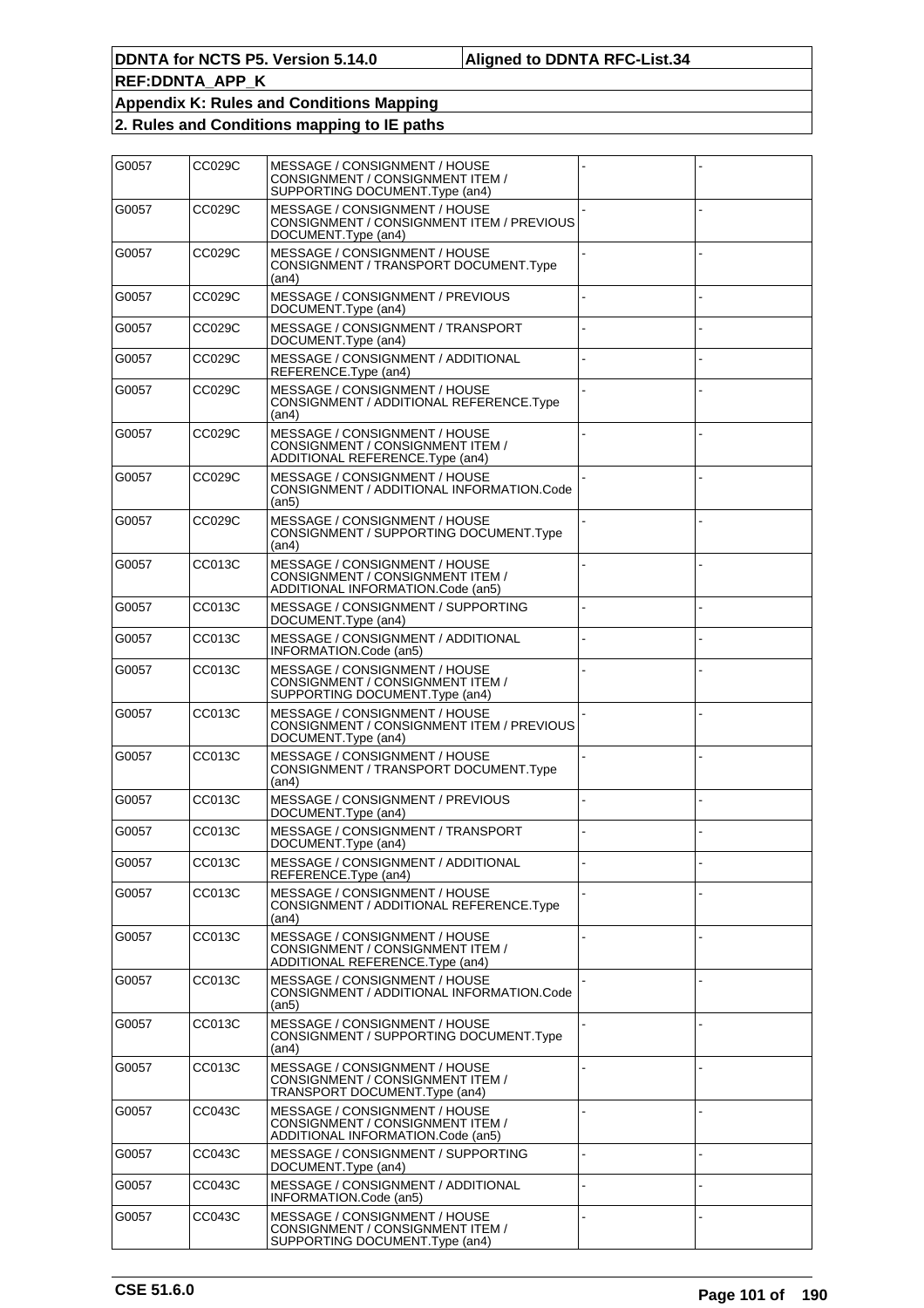| G0057 | CC043C | MESSAGE / CONSIGNMENT / HOUSE<br>CONSIGNMENT / TRANSPORT DOCUMENT. Type<br>(an4)                       |  |
|-------|--------|--------------------------------------------------------------------------------------------------------|--|
| G0057 | CC043C | MESSAGE / CONSIGNMENT / TRANSPORT<br>DOCUMENT.Type (an4)                                               |  |
| G0057 | CC043C | MESSAGE / CONSIGNMENT / ADDITIONAL<br>REFERENCE.Type (an4)                                             |  |
| G0057 | CC043C | MESSAGE / CONSIGNMENT / HOUSE<br>CONSIGNMENT / ADDITIONAL REFERENCE.Type<br>(an4)                      |  |
| G0057 | CC043C | MESSAGE / CONSIGNMENT / HOUSE<br>CONSIGNMENT / CONSIGNMENT ITEM /<br>ADDITIONAL REFERENCE. Type (an4)  |  |
| G0057 | CC043C | MESSAGE / CONSIGNMENT / HOUSE<br>CONSIGNMENT / ADDITIONAL INFORMATION.Code<br>(an5)                    |  |
| G0057 | CC043C | MESSAGE / CONSIGNMENT / HOUSE<br>CONSIGNMENT / SUPPORTING DOCUMENT. Type<br>(an4)                      |  |
| G0057 | CC044C | MESSAGE / CONSIGNMENT / SUPPORTING<br>DOCUMENT.Type (an4)                                              |  |
| G0057 | CC044C | MESSAGE / CONSIGNMENT / HOUSE<br>CONSIGNMENT / CONSIGNMENT ITEM /<br>SUPPORTING DOCUMENT. Type (an4)   |  |
| G0057 | CC044C | MESSAGE / CONSIGNMENT / ADDITIONAL<br>REFERENCE.Type (an4)                                             |  |
| G0057 | CC044C | MESSAGE / CONSIGNMENT / HOUSE<br>CONSIGNMENT / ADDITIONAL REFERENCE.Type<br>(an4)                      |  |
| G0057 | CC044C | MESSAGE / CONSIGNMENT / HOUSE<br>CONSIGNMENT / CONSIGNMENT ITEM /<br>ADDITIONAL REFERENCE.Type (an4)   |  |
| G0057 | CC044C | MESSAGE / CONSIGNMENT / HOUSE<br>CONSIGNMENT / SUPPORTING DOCUMENT. Type<br>(an4)                      |  |
| G0057 | CD115C | MESSAGE / CONSIGNMENT / HOUSE<br>CONSIGNMENT / CONSIGNMENT ITEM /<br>ADDITIONAL INFORMATION.Code (an5) |  |
| G0057 | CD115C | MESSAGE / CONSIGNMENT / SUPPORTING<br>DOCUMENT.Type (an4)                                              |  |
| G0057 | CD115C | MESSAGE / CONSIGNMENT / ADDITIONAL<br>INFORMATION.Code (an5)                                           |  |
| G0057 | CD115C | MESSAGE / CONSIGNMENT / HOUSE<br>CONSIGNMENT / CONSIGNMENT ITEM /<br>SUPPORTING DOCUMENT. Type (an4)   |  |
| G0057 | CD115C | MESSAGE / CONSIGNMENT / HOUSE<br>CONSIGNMENT / CONSIGNMENT ITEM / PREVIOUS<br>DOCUMENT.Type (an4)      |  |
| G0057 | CD115C | MESSAGE / CONSIGNMENT / HOUSE<br>CONSIGNMENT / TRANSPORT DOCUMENT. Type<br>(an4)                       |  |
| G0057 | CD115C | MESSAGE / CONSIGNMENT / PREVIOUS<br>DOCUMENT.Type (an4)                                                |  |
| G0057 | CD115C | MESSAGE / CONSIGNMENT / TRANSPORT<br>DOCUMENT.Type (an4)                                               |  |
| G0057 | CD115C | MESSAGE / CONSIGNMENT / ADDITIONAL<br>REFERENCE.Type (an4)                                             |  |
| G0057 | CD115C | MESSAGE / CONSIGNMENT / HOUSE<br>CONSIGNMENT / ADDITIONAL REFERENCE.Type<br>(an4)                      |  |
| G0057 | CD115C | MESSAGE / CONSIGNMENT / HOUSE<br>CONSIGNMENT / CONSIGNMENT ITEM /<br>ADDITIONAL REFERENCE. Type (an4)  |  |
| G0057 | CD115C | MESSAGE / CONSIGNMENT / HOUSE<br>CONSIGNMENT / ADDITIONAL INFORMATION.Code<br>(an5)                    |  |
| G0057 | CD115C | MESSAGE / CONSIGNMENT / HOUSE<br>CONSIGNMENT / SUPPORTING DOCUMENT.Type<br>(an4)                       |  |
| G0057 | CD115C | MESSAGE / CONSIGNMENT / HOUSE<br>CONSIGNMENT / CONSIGNMENT ITEM /<br>TRANSPORT DOCUMENT.Type (an4)     |  |
| G0057 | CD165C | MESSAGE / CONSIGNMENT / HOUSE<br>CONSIGNMENT / CONSIGNMENT ITEM /<br>ADDITIONAL INFORMATION.Code (an5) |  |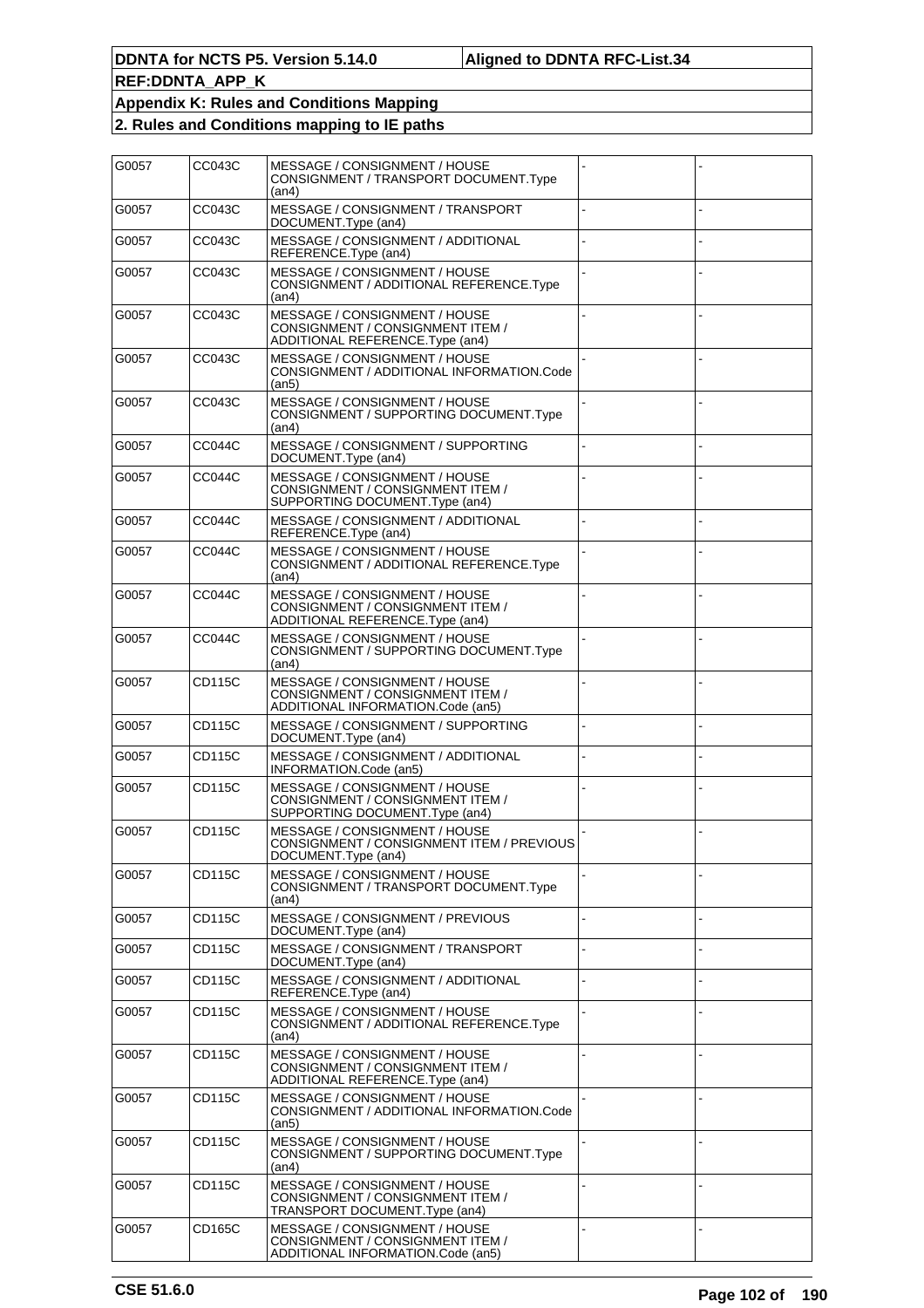| G0057 | CD165C | MESSAGE / CONSIGNMENT / SUPPORTING<br>DOCUMENT.Type (an4)                                                     |  |
|-------|--------|---------------------------------------------------------------------------------------------------------------|--|
| G0057 | CD165C | MESSAGE / CONSIGNMENT / ADDITIONAL<br>INFORMATION.Code (an5)                                                  |  |
| G0057 | CD165C | MESSAGE / CONSIGNMENT / HOUSE<br>CONSIGNMENT / CONSIGNMENT ITEM /<br>SUPPORTING DOCUMENT. Type (an4)          |  |
| G0057 | CD165C | MESSAGE / CONSIGNMENT / HOUSE<br>CONSIGNMENT / CONSIGNMENT ITEM / PREVIOUS<br>DOCUMENT.Type (an4)             |  |
| G0057 | CD165C | MESSAGE / CONSIGNMENT / HOUSE<br>CONSIGNMENT / TRANSPORT DOCUMENT.Type<br>(an4)                               |  |
| G0057 | CD165C | MESSAGE / CONSIGNMENT / PREVIOUS<br>DOCUMENT.Type (an4)                                                       |  |
| G0057 | CD165C | MESSAGE / CONSIGNMENT / TRANSPORT<br>DOCUMENT.Type (an4)                                                      |  |
| G0057 | CD165C | MESSAGE / CONSIGNMENT / ADDITIONAL<br>REFERENCE.Type (an4)                                                    |  |
| G0057 | CD165C | MESSAGE / CONSIGNMENT / HOUSE<br>CONSIGNMENT / ADDITIONAL REFERENCE. Type<br>(an4)                            |  |
| G0057 | CD165C | MESSAGE / CONSIGNMENT / HOUSE<br>CONSIGNMENT / CONSIGNMENT ITEM /<br>ADDITIONAL REFERENCE. Type (an4)         |  |
| G0057 | CD165C | MESSAGE / CONSIGNMENT / HOUSE<br>CONSIGNMENT / ADDITIONAL INFORMATION.Code<br>(an5)                           |  |
| G0057 | CD165C | MESSAGE / CONSIGNMENT / HOUSE<br>CONSIGNMENT / SUPPORTING DOCUMENT. Type<br>(an4)                             |  |
| G0057 | CD165C | MESSAGE / CONSIGNMENT / HOUSE<br>CONSIGNMENT / CONSIGNMENT ITEM /<br>TRANSPORT DOCUMENT. Type (an4)           |  |
| G0057 | CD160C | MESSAGE / CONSIGNMENT / HOUSE<br>CONSIGNMENT / CONSIGNMENT ITEM /<br>ADDITIONAL INFORMATION.Code (an5)        |  |
| G0057 | CD160C | MESSAGE / CONSIGNMENT / SUPPORTING<br>DOCUMENT.Type (an4)                                                     |  |
| G0057 | CD160C | MESSAGE / CONSIGNMENT / ADDITIONAL<br>INFORMATION.Code (an5)                                                  |  |
| G0057 | CD160C | MESSAGE / CONSIGNMENT / HOUSE<br>CONSIGNMENT / CONSIGNMENT ITEM /<br>SUPPORTING DOCUMENT. Type (an4)          |  |
| G0057 | CD160C | MESSAGE / CONSIGNMENT / HOUSE<br>CONSIGNMENT / CONSIGNMENT ITEM / PREVIOUS<br>DOCUMENT.Type (an4)             |  |
| G0057 | CD160C | MESSAGE / CONSIGNMENT / HOUSE<br>CONSIGNMENT / TRANSPORT DOCUMENT. Type<br>(an4)                              |  |
| G0057 | CD160C | MESSAGE / CONSIGNMENT / PREVIOUS<br>DOCUMENT.Type (an4)                                                       |  |
| G0057 | CD160C | MESSAGE / CONSIGNMENT / TRANSPORT<br>DOCUMENT.Type (an4)                                                      |  |
| G0057 | CD160C | MESSAGE / CONSIGNMENT / ADDITIONAL<br>REFERENCE.Type (an4)                                                    |  |
| G0057 | CD160C | MESSAGE / CONSIGNMENT / HOUSE<br>CONSIGNMENT / ADDITIONAL REFERENCE.Type<br>(an4)                             |  |
| G0057 | CD160C | MESSAGE / CONSIGNMENT / HOUSE<br>CONSIGNMENT / CONSIGNMENT ITEM /<br>ADDITIONAL REFERENCE. Type (an4)         |  |
| G0057 | CD160C | MESSAGE / CONSIGNMENT / HOUSE<br>CONSIGNMENT / ADDITIONAL INFORMATION.Code<br>(an5)                           |  |
| G0057 | CD160C | MESSAGE / CONSIGNMENT / HOUSE<br>CONSIGNMENT / SUPPORTING DOCUMENT. Type<br>(an4)                             |  |
| G0057 | CD160C | MESSAGE / CONSIGNMENT / HOUSE<br>CONSIGNMENT / CONSIGNMENT ITEM /<br>TRANSPORT DOCUMENT.Type (an4)            |  |
| G0058 | CC015C | MESSAGE / CONSIGNMENT / HOUSE<br>CONSIGNMENT / CONSIGNMENT ITEM / PREVIOUS<br>DOCUMENT.Goods item number (n5) |  |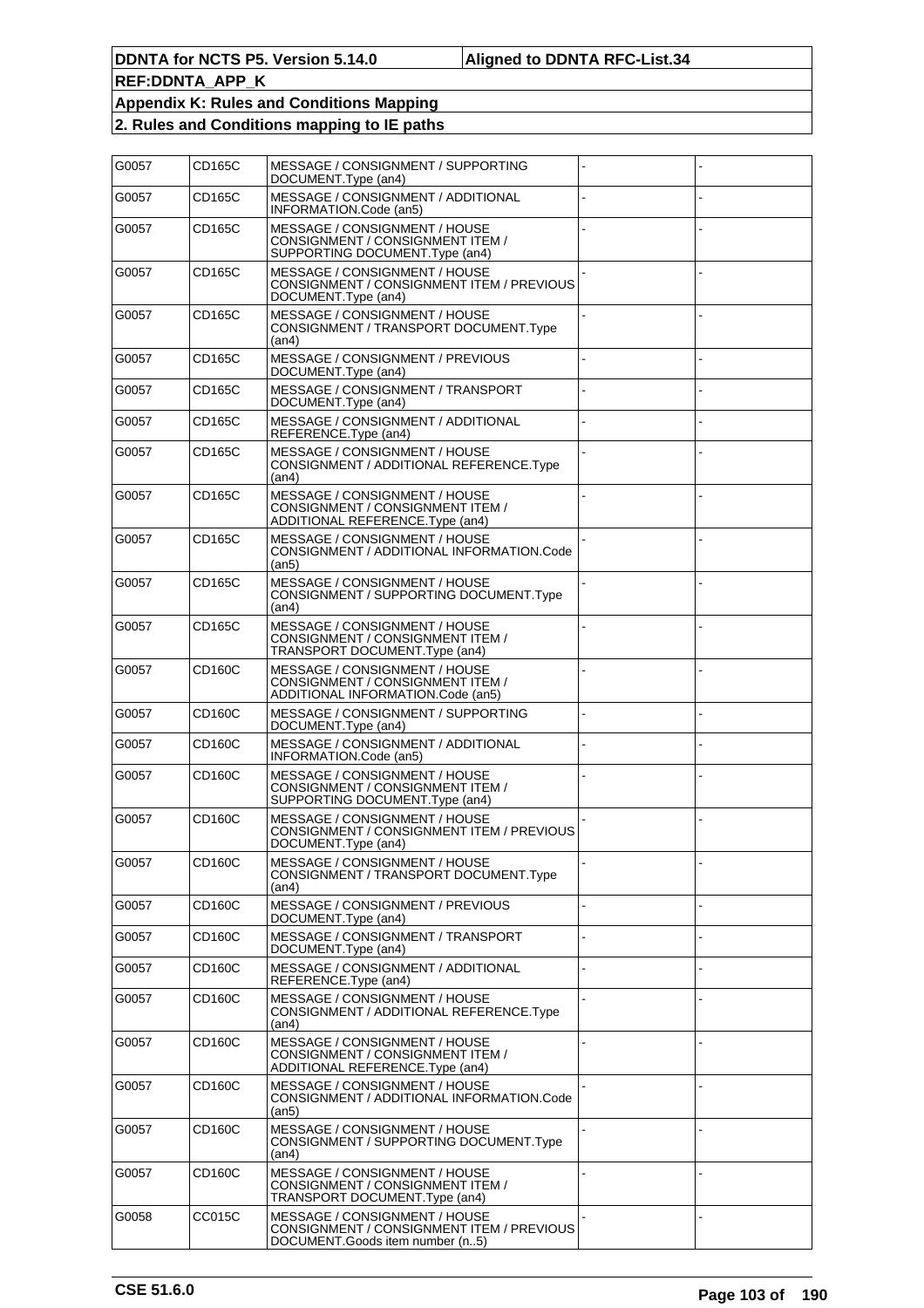| G0058 | CC029C | MESSAGE / CONSIGNMENT / HOUSE<br>CONSIGNMENT / CONSIGNMENT ITEM / PREVIOUS<br>DOCUMENT.Goods item number (n5) |  |
|-------|--------|---------------------------------------------------------------------------------------------------------------|--|
| G0058 | CC013C | MESSAGE / CONSIGNMENT / HOUSE<br>CONSIGNMENT / CONSIGNMENT ITEM / PREVIOUS<br>DOCUMENT.Goods item number (n5) |  |
| G0061 | CC015C | MESSAGE / CONSIGNMENT / COUNTRY OF<br>ROUTING OF CONSIGNMENT                                                  |  |
| G0061 | CD001C | MESSAGE / CONSIGNMENT / COUNTRY OF<br>ROUTING OF CONSIGNMENT                                                  |  |
| G0061 | CD003C | MESSAGE / CONSIGNMENT / COUNTRY OF<br>ROUTING OF CONSIGNMENT                                                  |  |
| G0061 | CD012C | MESSAGE / CONSIGNMENT / COUNTRY OF<br>ROUTING OF CONSIGNMENT                                                  |  |
| G0061 | CD050C | MESSAGE / CONSIGNMENT / COUNTRY OF<br>ROUTING OF CONSIGNMENT                                                  |  |
| G0061 | CD038C | MESSAGE / CONSIGNMENT / COUNTRY OF<br>ROUTING OF CONSIGNMENT                                                  |  |
| G0061 | CC029C | MESSAGE / CONSIGNMENT / COUNTRY OF<br>ROUTING OF CONSIGNMENT                                                  |  |
| G0061 | CC013C | MESSAGE / CONSIGNMENT / COUNTRY OF<br>ROUTING OF CONSIGNMENT                                                  |  |
| G0061 | CD115C | MESSAGE / CONSIGNMENT / COUNTRY OF<br>ROUTING OF CONSIGNMENT                                                  |  |
| G0061 | CD165C | MESSAGE / CONSIGNMENT / COUNTRY OF<br>ROUTING OF CONSIGNMENT                                                  |  |
| G0061 | CD160C | MESSAGE / CONSIGNMENT / COUNTRY OF<br>ROUTING OF CONSIGNMENT                                                  |  |
| G0062 | CD001C | MESSAGE / CONSIGNMENT / HOUSE<br>CONSIGNMENT / CONSIGNEE                                                      |  |
| G0062 | CD001C | MESSAGE / CONSIGNMENT / HOUSE<br>CONSIGNMENT / DEPARTURE TRANSPORT<br><b>MEANS</b>                            |  |
| G0062 | CD001C | MESSAGE / CONSIGNMENT / HOUSE<br>CONSIGNMENT / CONSIGNOR                                                      |  |
| G0062 | CD001C | MESSAGE / CONSIGNMENT / HOUSE<br>CONSIGNMENT.Country of dispatch (a2)                                         |  |
| G0062 | CD001C | MESSAGE / CONSIGNMENT / HOUSE<br>CONSIGNMENT / CONSIGNMENT ITEM.Country of<br>dispatch (a2)                   |  |
| G0062 | CD001C | MESSAGE / CONSIGNMENT / HOUSE<br>CONSIGNMENT / TRANSPORT CHARGES                                              |  |
| G0062 | CD001C | MESSAGE / CONSIGNMENT / HOUSE<br>CONSIGNMENT / CONSIGNMENT ITEM.Declaration<br>type $(an5)$                   |  |
| G0062 | CD001C | MESSAGE / CONSIGNMENT / HOUSE<br>CONSIGNMENT / CONSIGNMENT ITEM.Country of<br>destination (a2)                |  |
| G0062 | CD001C | MESSAGE / CONSIGNMENT / HOUSE<br>CONSIGNMENT.Reference number UCR (an70)                                      |  |
| G0062 | CD001C | MESSAGE / CONSIGNMENT / HOUSE<br>CONSIGNMENT / CONSIGNMENT ITEM.Reference<br>number UCR (an70)                |  |
| G0062 | CD003C | MESSAGE / CONSIGNMENT / HOUSE<br>CONSIGNMENT / CONSIGNEE                                                      |  |
| G0062 | CD003C | MESSAGE / CONSIGNMENT / HOUSE<br>CONSIGNMENT / DEPARTURE TRANSPORT<br><b>MEANS</b>                            |  |
| G0062 | CD003C | MESSAGE / CONSIGNMENT / HOUSE<br>CONSIGNMENT / CONSIGNOR                                                      |  |
| G0062 | CD003C | MESSAGE / CONSIGNMENT / HOUSE<br>CONSIGNMENT.Country of dispatch (a2)                                         |  |
| G0062 | CD003C | MESSAGE / CONSIGNMENT / HOUSE<br>CONSIGNMENT / CONSIGNMENT ITEM.Country of<br>dispatch (a2)                   |  |
| G0062 | CD003C | MESSAGE / CONSIGNMENT / HOUSE<br>CONSIGNMENT / TRANSPORT CHARGES                                              |  |
| G0062 | CD003C | MESSAGE / CONSIGNMENT / HOUSE<br>CONSIGNMENT / CONSIGNMENT ITEM.Declaration<br>type (an5)                     |  |
| G0062 | CD003C | MESSAGE / CONSIGNMENT / HOUSE<br>CONSIGNMENT / CONSIGNMENT ITEM.Country of<br>destination (a2)                |  |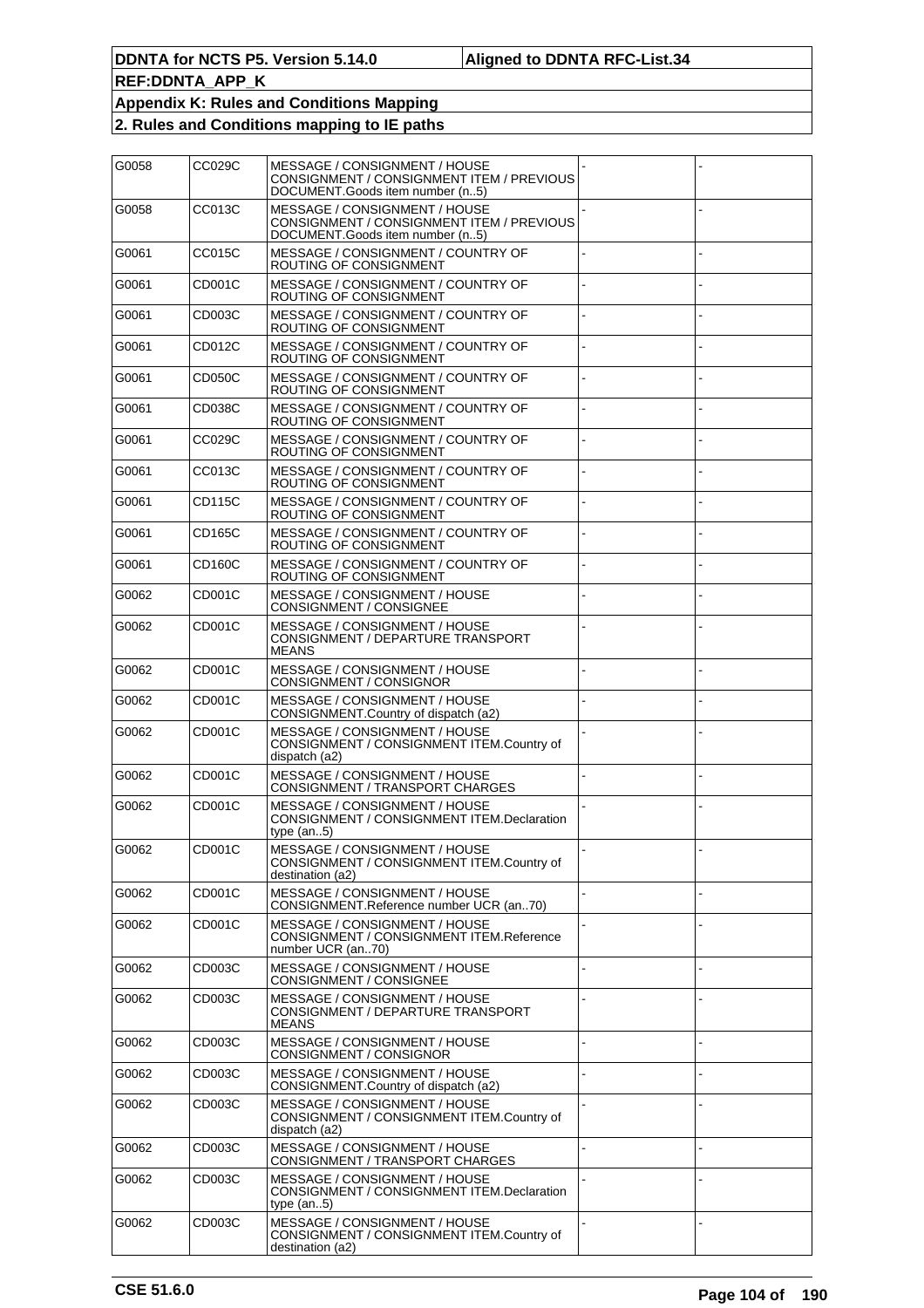| G0062 | CD003C        | MESSAGE / CONSIGNMENT / HOUSE<br>CONSIGNMENT.Reference number UCR (an70)                       |  |
|-------|---------------|------------------------------------------------------------------------------------------------|--|
| G0062 | CD003C        | MESSAGE / CONSIGNMENT / HOUSE<br>CONSIGNMENT / CONSIGNMENT ITEM.Reference<br>number UCR (an70) |  |
| G0062 | CD012C        | MESSAGE / CONSIGNMENT / HOUSE<br>CONSIGNMENT / CONSIGNEE                                       |  |
| G0062 | CD012C        | MESSAGE / CONSIGNMENT / HOUSE<br>CONSIGNMENT / DEPARTURE TRANSPORT<br><b>MEANS</b>             |  |
| G0062 | CD012C        | MESSAGE / CONSIGNMENT / HOUSE<br>CONSIGNMENT / CONSIGNOR                                       |  |
| G0062 | CD012C        | MESSAGE / CONSIGNMENT / HOUSE<br>CONSIGNMENT.Country of dispatch (a2)                          |  |
| G0062 | CD012C        | MESSAGE / CONSIGNMENT / HOUSE<br>CONSIGNMENT / CONSIGNMENT ITEM.Country of<br>dispatch (a2)    |  |
| G0062 | CD012C        | MESSAGE / CONSIGNMENT / HOUSE<br>CONSIGNMENT / CONSIGNMENT ITEM.Country of<br>destination (a2) |  |
| G0062 | CD012C        | MESSAGE / CONSIGNMENT / HOUSE<br>CONSIGNMENT.Reference number UCR (an70)                       |  |
| G0062 | CD012C        | MESSAGE / CONSIGNMENT / HOUSE<br>CONSIGNMENT / CONSIGNMENT ITEM.Reference<br>number UCR (an70) |  |
| G0062 | CD050C        | MESSAGE / CONSIGNMENT / HOUSE<br>CONSIGNMENT / CONSIGNEE                                       |  |
| G0062 | CD050C        | MESSAGE / CONSIGNMENT / HOUSE<br>CONSIGNMENT / DEPARTURE TRANSPORT<br><b>MEANS</b>             |  |
| G0062 | CD050C        | MESSAGE / CONSIGNMENT / HOUSE<br>CONSIGNMENT / CONSIGNOR                                       |  |
| G0062 | CD050C        | MESSAGE / CONSIGNMENT / HOUSE<br>CONSIGNMENT / TRANSPORT CHARGES                               |  |
| G0062 | CD050C        | MESSAGE / CONSIGNMENT / HOUSE<br>CONSIGNMENT / CONSIGNMENT ITEM.Declaration<br>type $(an5)$    |  |
| G0062 | CD050C        | MESSAGE / CONSIGNMENT / HOUSE<br>CONSIGNMENT / CONSIGNMENT ITEM.Country of<br>destination (a2) |  |
| G0062 | CD050C        | MESSAGE / CONSIGNMENT / HOUSE<br>CONSIGNMENT.Reference number UCR (an70)                       |  |
| G0062 | CD050C        | MESSAGE / CONSIGNMENT / HOUSE<br>CONSIGNMENT / CONSIGNMENT ITEM.Reference<br>number UCR (an70) |  |
| G0062 | CD038C        | MESSAGE / CONSIGNMENT / HOUSE<br>UUNSIGNMEN I / UUNSIGNEE                                      |  |
| G0062 | CD038C        | MESSAGE / CONSIGNMENT / HOUSE<br>CONSIGNMENT / DEPARTURE TRANSPORT<br><b>MEANS</b>             |  |
| G0062 | CD038C        | MESSAGE / CONSIGNMENT / HOUSE<br>CONSIGNMENT / CONSIGNOR                                       |  |
| G0062 | CD038C        | MESSAGE / CONSIGNMENT / HOUSE<br>CONSIGNMENT.Country of dispatch (a2)                          |  |
| G0062 | CD038C        | MESSAGE / CONSIGNMENT / HOUSE<br>CONSIGNMENT / CONSIGNMENT ITEM.Country of<br>dispatch (a2)    |  |
| G0062 | CD038C        | MESSAGE / CONSIGNMENT / HOUSE<br>CONSIGNMENT / TRANSPORT CHARGES                               |  |
| G0062 | CD038C        | MESSAGE / CONSIGNMENT / HOUSE<br>CONSIGNMENT / CONSIGNMENT ITEM.Declaration<br>type $(an5)$    |  |
| G0062 | CD038C        | MESSAGE / CONSIGNMENT / HOUSE<br>CONSIGNMENT / CONSIGNMENT ITEM.Country of<br>destination (a2) |  |
| G0062 | CD038C        | MESSAGE / CONSIGNMENT / HOUSE<br>CONSIGNMENT.Reference number UCR (an70)                       |  |
| G0062 | CD038C        | MESSAGE / CONSIGNMENT / HOUSE<br>CONSIGNMENT / CONSIGNMENT ITEM.Reference<br>number UCR (an70) |  |
| G0062 | <b>CD115C</b> | MESSAGE / CONSIGNMENT / HOUSE<br>CONSIGNMENT / CONSIGNEE                                       |  |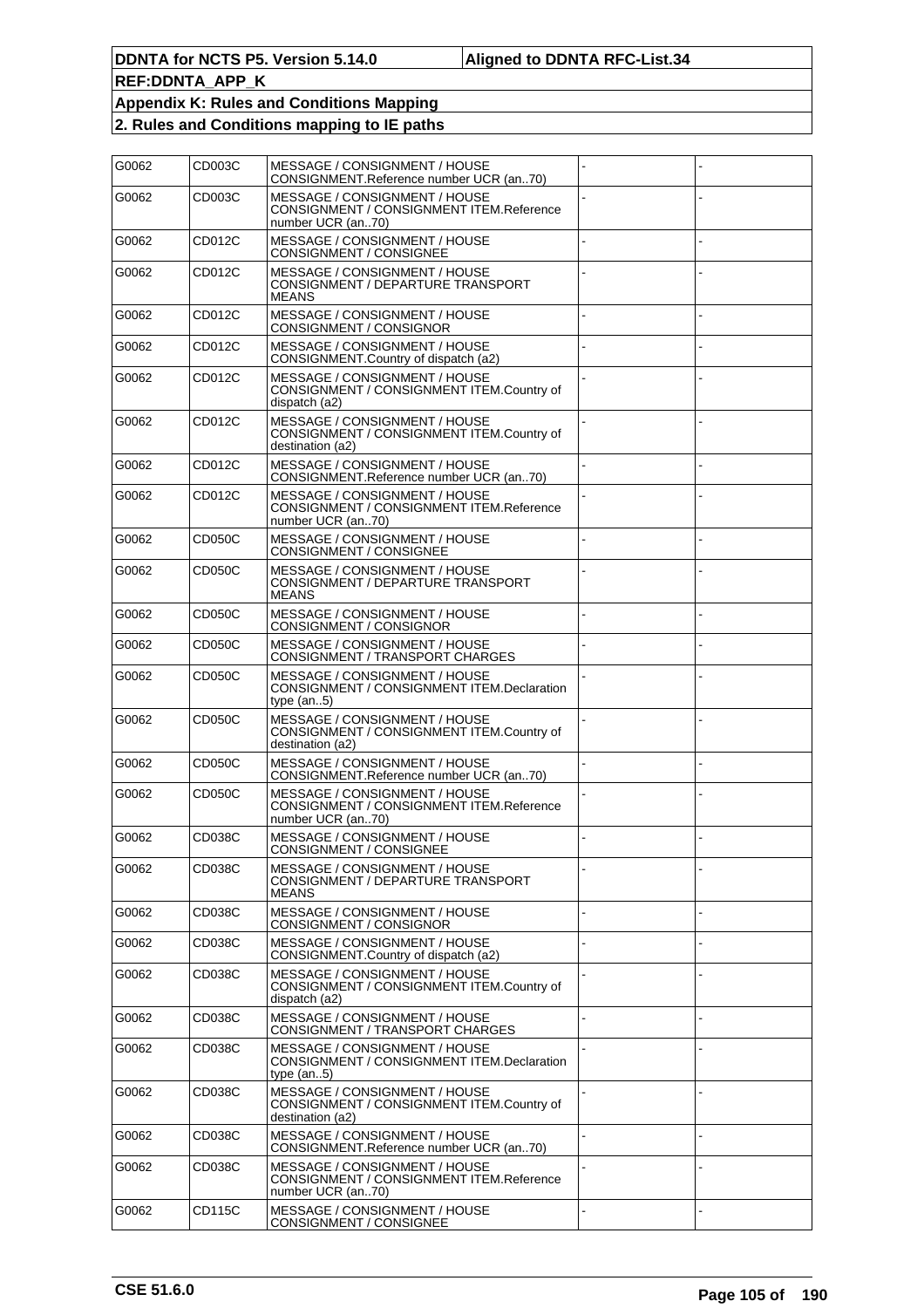| G0062 | CD115C | MESSAGE / CONSIGNMENT / HOUSE<br>CONSIGNMENT / DEPARTURE TRANSPORT<br><b>MEANS</b>             |  |
|-------|--------|------------------------------------------------------------------------------------------------|--|
| G0062 | CD115C | MESSAGE / CONSIGNMENT / HOUSE<br>CONSIGNMENT / CONSIGNOR                                       |  |
| G0062 | CD115C | MESSAGE / CONSIGNMENT / HOUSE<br>CONSIGNMENT / TRANSPORT CHARGES                               |  |
| G0062 | CD115C | MESSAGE / CONSIGNMENT / HOUSE<br>CONSIGNMENT / CONSIGNMENT ITEM.Declaration<br>type (an5)      |  |
| G0062 | CD115C | MESSAGE / CONSIGNMENT / HOUSE<br>CONSIGNMENT / CONSIGNMENT ITEM.Country of<br>destination (a2) |  |
| G0062 | CD115C | MESSAGE / CONSIGNMENT / HOUSE<br>CONSIGNMENT.Reference number UCR (an70)                       |  |
| G0062 | CD115C | MESSAGE / CONSIGNMENT / HOUSE<br>CONSIGNMENT / CONSIGNMENT ITEM.Reference<br>number UCR (an70) |  |
| G0062 | CD165C | MESSAGE / CONSIGNMENT / HOUSE<br>CONSIGNMENT / CONSIGNEE                                       |  |
| G0062 | CD165C | MESSAGE / CONSIGNMENT / HOUSE<br>CONSIGNMENT / DEPARTURE TRANSPORT<br><b>MEANS</b>             |  |
| G0062 | CD165C | MESSAGE / CONSIGNMENT / HOUSE<br>CONSIGNMENT / CONSIGNOR                                       |  |
| G0062 | CD165C | MESSAGE / CONSIGNMENT / HOUSE<br>CONSIGNMENT / TRANSPORT CHARGES                               |  |
| G0062 | CD165C | MESSAGE / CONSIGNMENT / HOUSE<br>CONSIGNMENT / CONSIGNMENT ITEM.Declaration<br>type $(an5)$    |  |
| G0062 | CD165C | MESSAGE / CONSIGNMENT / HOUSE<br>CONSIGNMENT / CONSIGNMENT ITEM.Country of<br>destination (a2) |  |
| G0062 | CD165C | MESSAGE / CONSIGNMENT / HOUSE<br>CONSIGNMENT.Reference number UCR (an70)                       |  |
| G0062 | CD165C | MESSAGE / CONSIGNMENT / HOUSE<br>CONSIGNMENT / CONSIGNMENT ITEM.Reference<br>number UCR (an70) |  |
| G0062 | CD160C | MESSAGE / CONSIGNMENT / HOUSE<br>CONSIGNMENT / CONSIGNEE                                       |  |
| G0062 | CD160C | MESSAGE / CONSIGNMENT / HOUSE<br>CONSIGNMENT / DEPARTURE TRANSPORT<br><b>MEANS</b>             |  |
| G0062 | CD160C | MESSAGE / CONSIGNMENT / HOUSE<br>CONSIGNMENT / CONSIGNOR                                       |  |
| G0062 | CD160C | MESSAGE / CONSIGNMENT / HOUSE<br>CONSIGNMENT / TRANSPORT CHARGES                               |  |
| G0062 | CD160C | MESSAGE / CONSIGNMENT / HOUSE<br>CONSIGNMENT / CONSIGNMENT ITEM.Declaration<br>type $(an5)$    |  |
| G0062 | CD160C | MESSAGE / CONSIGNMENT / HOUSE<br>CONSIGNMENT / CONSIGNMENT ITEM.Country of<br>destination (a2) |  |
| G0062 | CD160C | MESSAGE / CONSIGNMENT / HOUSE<br>CONSIGNMENT.Reference number UCR (an70)                       |  |
| G0062 | CD160C | MESSAGE / CONSIGNMENT / HOUSE<br>CONSIGNMENT / CONSIGNMENT ITEM.Reference<br>number UCR (an70) |  |
| G0064 | CD049C | <b>MESSAGE</b>                                                                                 |  |
| G0068 | CC015C | MESSAGE / CONSIGNMENT / HOUSE<br>CONSIGNMENT / CONSIGNMENT ITEM /<br>SUPPORTING DOCUMENT       |  |
| G0068 | CC013C | MESSAGE / CONSIGNMENT / HOUSE<br>CONSIGNMENT / CONSIGNMENT ITEM /<br>SUPPORTING DOCUMENT       |  |
| G0068 | CC190C | MESSAGE / CONSIGNMENT / HOUSE<br>CONSIGNMENT / CONSIGNMENT ITEM /<br>SUPPORTING DOCUMENT       |  |
| G0069 | CC015C | MESSAGE / CONSIGNMENT / HOUSE<br>CONSIGNMENT / CONSIGNMENT ITEM / PREVIOUS<br>DOCUMENT         |  |
| G0069 | CC013C | MESSAGE / CONSIGNMENT / HOUSE<br>CONSIGNMENT / CONSIGNMENT ITEM / PREVIOUS<br>DOCUMENT         |  |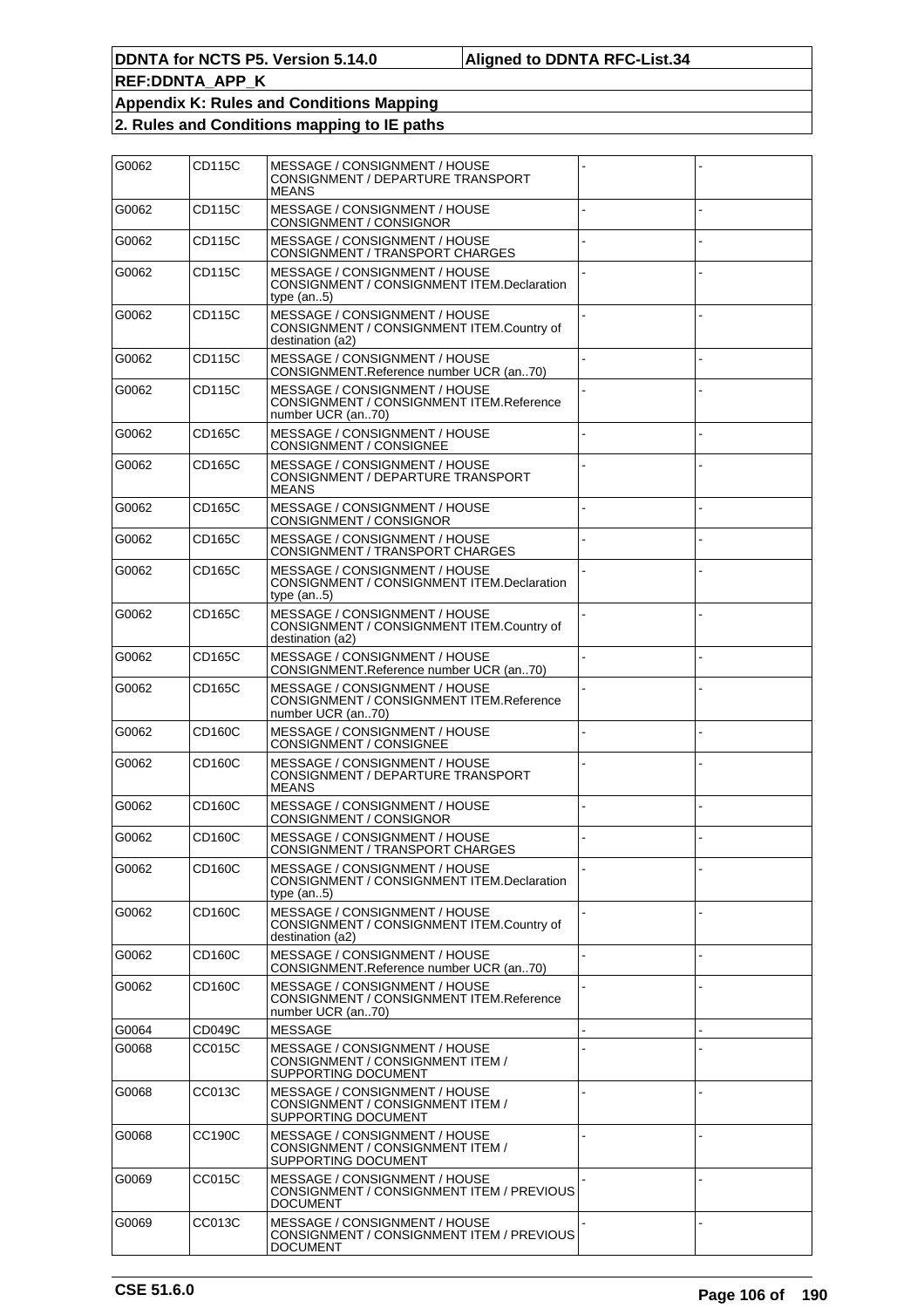| G0085 | CD906C        | <b>MESSAGE</b>                                                                     |  |
|-------|---------------|------------------------------------------------------------------------------------|--|
| G0086 | CD917C        | <b>MESSAGE</b>                                                                     |  |
| G0088 | CC015C        | MESSAGE / CONSIGNMENT / DEPARTURE<br>TRANSPORT MEANS                               |  |
| G0088 | CC015C        | MESSAGE / CONSIGNMENT / HOUSE<br>CONSIGNMENT / DEPARTURE TRANSPORT<br><b>MEANS</b> |  |
| G0088 | CC013C        | MESSAGE / CONSIGNMENT / DEPARTURE<br>TRANSPORT MEANS                               |  |
| G0088 | CC013C        | MESSAGE / CONSIGNMENT / HOUSE<br>CONSIGNMENT / DEPARTURE TRANSPORT<br><b>MEANS</b> |  |
| G0088 | CC170C        | MESSAGE / CONSIGNMENT / DEPARTURE<br>TRANSPORT MEANS                               |  |
| G0088 | CC170C        | MESSAGE / CONSIGNMENT / HOUSE<br>CONSIGNMENT / DEPARTURE TRANSPORT<br><b>MEANS</b> |  |
| G0090 | CC015C        | MESSAGE / CONSIGNMENT / CARRIER                                                    |  |
| G0090 | CD001C        | MESSAGE / CONSIGNMENT / CARRIER                                                    |  |
| G0090 | CD003C        | MESSAGE / CONSIGNMENT / CARRIER                                                    |  |
| G0090 | CC017C        | MESSAGE / CONSIGNMENT / CARRIER                                                    |  |
| G0090 | CD050C        | MESSAGE / CONSIGNMENT / CARRIER                                                    |  |
| G0090 | CD038C        | MESSAGE / CONSIGNMENT / CARRIER                                                    |  |
| G0090 | CC029C        | MESSAGE / CONSIGNMENT / CARRIER                                                    |  |
| G0090 | CC013C        | MESSAGE / CONSIGNMENT / CARRIER                                                    |  |
| G0090 | CD115C        | MESSAGE / CONSIGNMENT / CARRIER                                                    |  |
| G0090 | CD165C        | MESSAGE / CONSIGNMENT / CARRIER                                                    |  |
| G0090 | CD160C        | MESSAGE / CONSIGNMENT / CARRIER                                                    |  |
| G0091 | <b>CC015C</b> | MESSAGE / CONSIGNMENT / DEPARTURE<br>TRANSPORT MEANS. Type of identification (n2)  |  |
| G0091 | CC013C        | MESSAGE / CONSIGNMENT / DEPARTURE<br>TRANSPORT MEANS. Type of identification (n2)  |  |
| G0091 | <b>CC170C</b> | MESSAGE / CONSIGNMENT / DEPARTURE<br>TRANSPORT MEANS. Type of identification (n2)  |  |
| G0101 | CC009C        | MESSAGE / INVALIDATION. Initiated by customs (n1)                                  |  |
| G0101 | CC014C        | MESSAGE / INVALIDATION. Initiated by customs (n1)                                  |  |
| G0102 | CC015C        | <b>MESSAGE / AUTHORISATION</b>                                                     |  |
| G0102 | CC029C        | <b>MESSAGE / AUTHORISATION</b>                                                     |  |
| G0102 | <b>CC007C</b> | <b>MESSAGE / AUTHORISATION</b>                                                     |  |
| G0102 | CC013C        | MESSAGE / AUTHORISATION                                                            |  |
| G0103 | CC015C        | MESSAGE / CONSIGNMENT / TRANSPORT<br><b>EQUIPMENT</b>                              |  |
| G0103 | CD018C        | MESSAGE / CONSIGNMENT / TRANSPORT<br><b>EQUIPMENT</b>                              |  |
| G0103 | CD001C        | MESSAGE / CONSIGNMENT / TRANSPORT<br><b>EQUIPMENT</b>                              |  |
| G0103 | CD003C        | MESSAGE / CONSIGNMENT / TRANSPORT<br><b>EQUIPMENT</b>                              |  |
| G0103 | CD003C        | MESSAGE / CONSIGNMENT / INCIDENT /<br>TRANSPORT EQUIPMENT                          |  |
| G0103 | CD012C        | MESSAGE / CONSIGNMENT / TRANSPORT<br><b>EQUIPMENT</b>                              |  |
| G0103 | CC017C        | MESSAGE / CONSIGNMENT / TRANSPORT<br><b>EQUIPMENT</b>                              |  |
| G0103 | CD050C        | MESSAGE / CONSIGNMENT / TRANSPORT<br><b>EQUIPMENT</b>                              |  |
| G0103 | CD038C        | MESSAGE / CONSIGNMENT / TRANSPORT<br><b>EQUIPMENT</b>                              |  |
| G0103 | CD038C        | MESSAGE / CONSIGNMENT / INCIDENT /<br>TRANSPORT EQUIPMENT                          |  |
| G0103 | CC029C        | MESSAGE / CONSIGNMENT / TRANSPORT<br><b>EQUIPMENT</b>                              |  |
| G0103 | <b>CC007C</b> | MESSAGE / CONSIGNMENT / INCIDENT /<br><b>TRANSPORT EQUIPMENT</b>                   |  |
| G0103 | CC013C        | MESSAGE / CONSIGNMENT / TRANSPORT<br><b>EQUIPMENT</b>                              |  |
| G0103 | CC043C        | MESSAGE / CONSIGNMENT / TRANSPORT<br>EQUIPMENT                                     |  |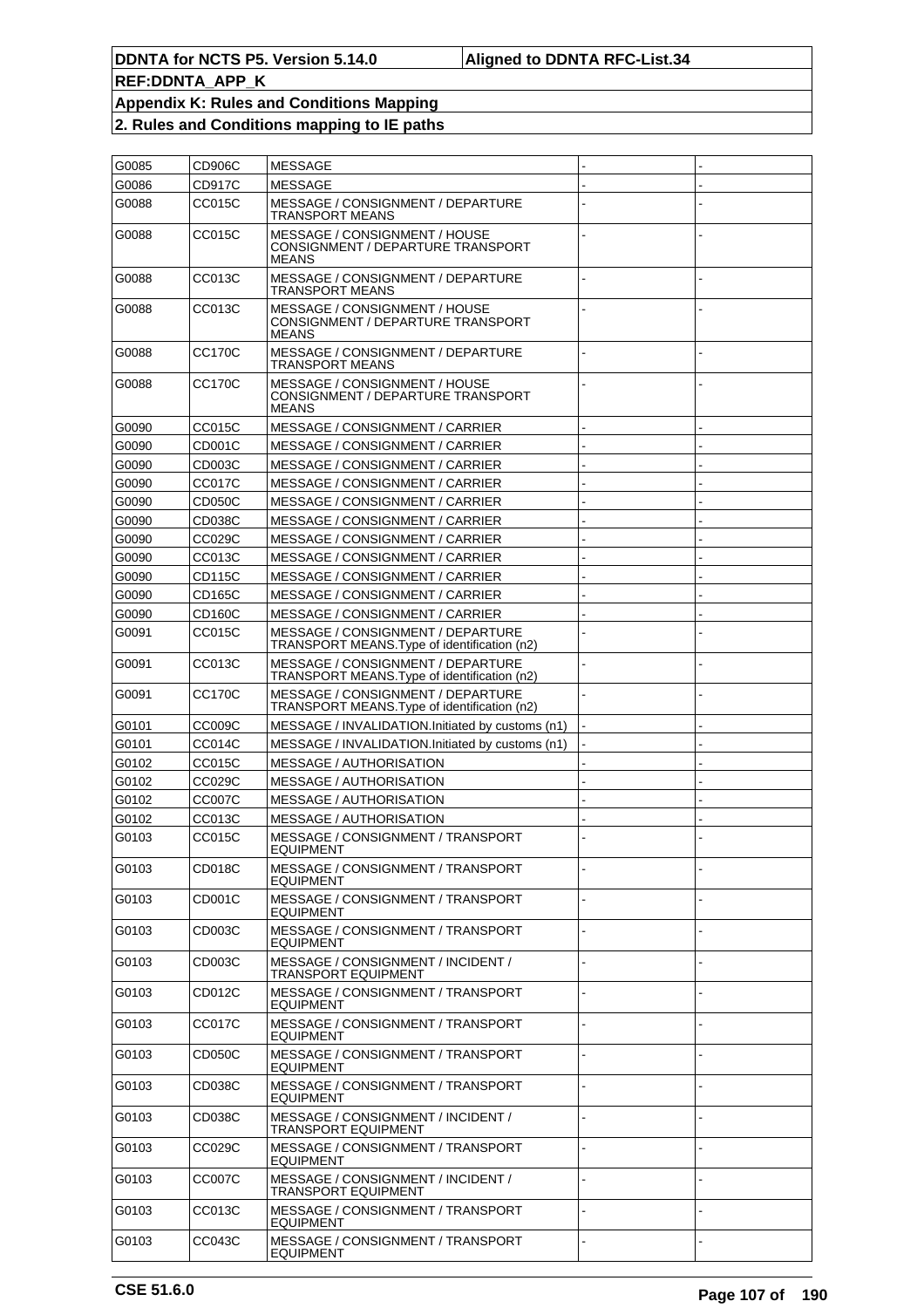| G0103 | CC043C        | MESSAGE / CONSIGNMENT / INCIDENT /<br>TRANSPORT EQUIPMENT                    |  |
|-------|---------------|------------------------------------------------------------------------------|--|
| G0103 | <b>CC044C</b> | MESSAGE / CONSIGNMENT / TRANSPORT<br>EQUIPMENT                               |  |
| G0103 | CD180C        | MESSAGE / CONSIGNMENT / INCIDENT /<br>TRANSPORT EQUIPMENT                    |  |
| G0103 | CD181C        | MESSAGE / CONSIGNMENT / INCIDENT /<br>TRANSPORT EQUIPMENT                    |  |
| G0103 | CC182C        | MESSAGE / CONSIGNMENT / INCIDENT /<br>TRANSPORT EQUIPMENT                    |  |
| G0103 | CD115C        | MESSAGE / CONSIGNMENT / TRANSPORT<br>EQUIPMENT                               |  |
| G0103 | CD115C        | MESSAGE / CONSIGNMENT / INCIDENT /<br>TRANSPORT EQUIPMENT                    |  |
| G0103 | CD165C        | MESSAGE / CONSIGNMENT / TRANSPORT<br>EQUIPMENT                               |  |
| G0103 | CD165C        | MESSAGE / CONSIGNMENT / INCIDENT /<br>TRANSPORT EQUIPMENT                    |  |
| G0103 | CD160C        | MESSAGE / CONSIGNMENT / TRANSPORT<br>EQUIPMENT                               |  |
| G0103 | CC170C        | MESSAGE / CONSIGNMENT / TRANSPORT<br>EQUIPMENT                               |  |
| G0105 | CC015C        | MESSAGE / HOLDER OF THE TRANSIT<br>PROCEDURE / CONTACT PERSON                |  |
| G0105 | CC015C        | MESSAGE / CONSIGNMENT / CARRIER / CONTACT<br>PERSON                          |  |
| G0105 | CC015C        | MESSAGE / CONSIGNMENT / CONSIGNOR /<br>CONTACT PERSON                        |  |
| G0105 | CC015C        | MESSAGE / CONSIGNMENT / HOUSE<br>CONSIGNMENT / CONSIGNOR / CONTACT<br>PERSON |  |
| G0105 | CC015C        | MESSAGE / CONSIGNMENT / LOCATION OF<br>GOODS / CONTACT PERSON                |  |
| G0105 | CC015C        | MESSAGE / REPRESENTATIVE / CONTACT<br>PERSON                                 |  |
| G0105 | CD145C        | MESSAGE / COMPETENT CUSTOMS OFFICE AT<br>DEPARTURE / CONTACT PERSON          |  |
| G0105 | CD145C        | MESSAGE / COMPETENT CUSTOMS OFFICE AT<br>DESTINATION / CONTACT PERSON        |  |
| G0105 | CD142C        | MESSAGE / CUSTOMS OFFICE OF ENQUIRY AT<br>DEPARTURE / CONTACT PERSON         |  |
| G0105 | CD144C        | MESSAGE / COMPETENT CUSTOMS OFFICE AT<br>DEPARTURE / CONTACT PERSON          |  |
| G0105 | <b>CD144C</b> | MESSAGE / COMPETENT CUSTOMS OFFICE AT<br>DESTINATION / CONTACT PERSON        |  |
| G0105 | CD143C        | MESSAGE / CUSTOMS OFFICE OF REQUEST /<br><b>CONTACT PERSON</b>               |  |
| G0105 | CC029C        | MESSAGE / HOLDER OF THE TRANSIT<br>PROCEDURE / CONTACT PERSON                |  |
| G0105 | CC029C        | MESSAGE / CONSIGNMENT / CARRIER / CONTACT<br>PERSON                          |  |
| G0105 | CC029C        | MESSAGE / CONSIGNMENT / CONSIGNOR /<br><b>CONTACT PERSON</b>                 |  |
| G0105 | CC029C        | MESSAGE / CONSIGNMENT / HOUSE<br>CONSIGNMENT / CONSIGNOR / CONTACT<br>PERSON |  |
| G0105 | CC029C        | MESSAGE / CONSIGNMENT / LOCATION OF<br>GOODS / CONTACT PERSON                |  |
| G0105 | CC029C        | MESSAGE / REPRESENTATIVE / CONTACT<br>PERSON                                 |  |
| G0105 | CC051C        | MESSAGE / REPRESENTATIVE / CONTACT<br>PERSON                                 |  |
| G0105 | CC007C        | MESSAGE / CONSIGNMENT / LOCATION OF<br>GOODS / CONTACT PERSON                |  |
| G0105 | CC013C        | MESSAGE / HOLDER OF THE TRANSIT<br>PROCEDURE / CONTACT PERSON                |  |
| G0105 | CC013C        | MESSAGE / CONSIGNMENT / CARRIER / CONTACT<br>PERSON                          |  |
| G0105 | CC013C        | MESSAGE / CONSIGNMENT / CONSIGNOR /<br>CONTACT PERSON                        |  |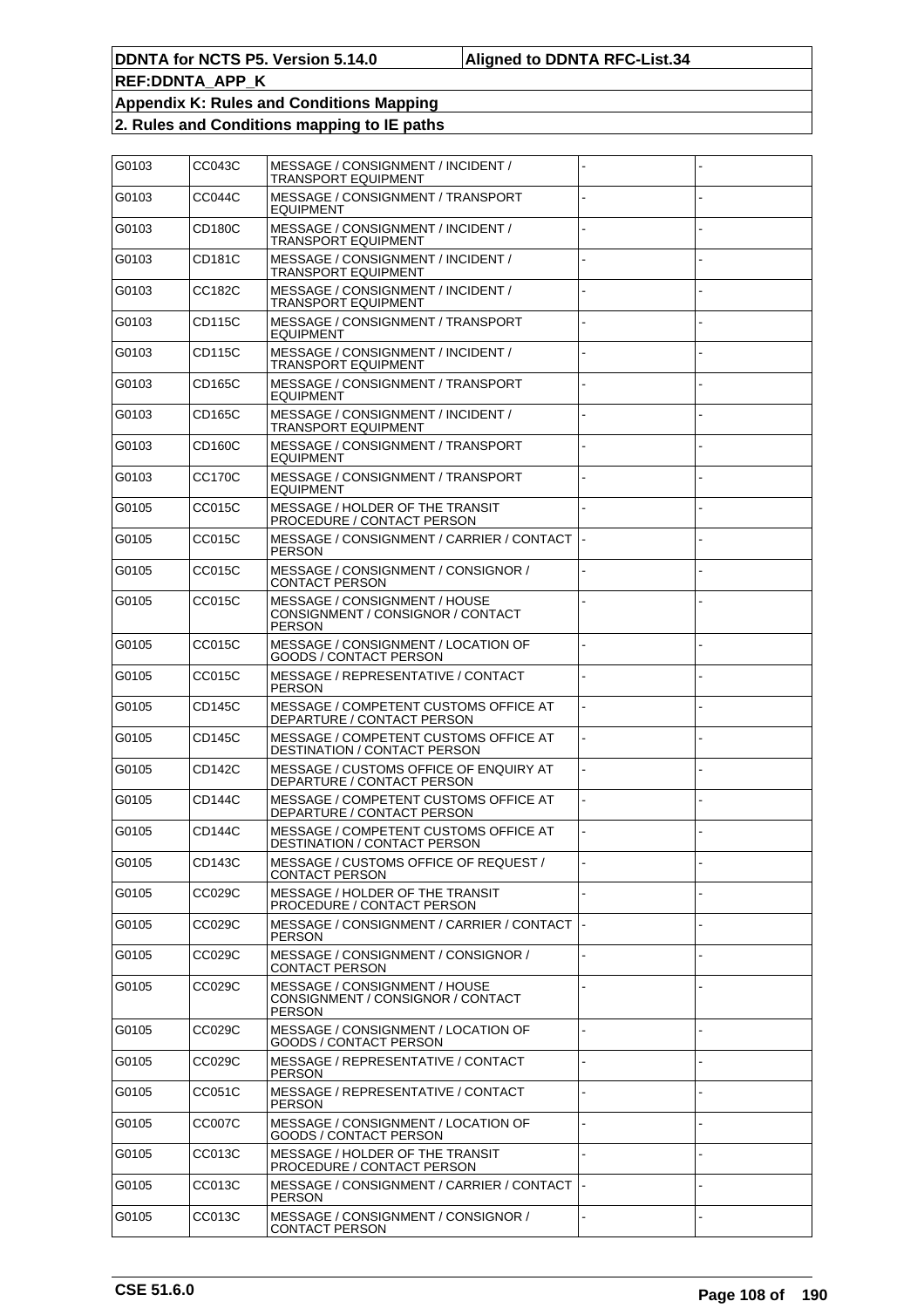| G0105 | CC013C        | MESSAGE / CONSIGNMENT / HOUSE<br>CONSIGNMENT / CONSIGNOR / CONTACT<br><b>PERSON</b>                         |  |
|-------|---------------|-------------------------------------------------------------------------------------------------------------|--|
| G0105 | CC013C        | MESSAGE / CONSIGNMENT / LOCATION OF<br>GOODS / CONTACT PERSON                                               |  |
| G0105 | CC013C        | MESSAGE / REPRESENTATIVE / CONTACT<br><b>PERSON</b>                                                         |  |
| G0105 | <b>CC170C</b> | MESSAGE / CONSIGNMENT / LOCATION OF<br><b>GOODS / CONTACT PERSON</b>                                        |  |
| G0105 | <b>CC170C</b> | MESSAGE / REPRESENTATIVE / CONTACT<br><b>PERSON</b>                                                         |  |
| G0105 | CD150C        | MESSAGE / GUARANTEE REFERENCE /<br><b>GUARANTOR / CONTACT PERSON</b>                                        |  |
| G0105 | <b>CD150C</b> | MESSAGE / CUSTOMS OFFICE OF RECOVERY<br>REQUESTING / CONTACT PERSON                                         |  |
| G0105 | CD151C        | MESSAGE / GUARANTEE REFERENCE /<br><b>GUARANTOR / CONTACT PERSON</b>                                        |  |
| G0105 | CD151C        | MESSAGE / CUSTOMS OFFICE OF RECOVERY<br>REQUESTED / CONTACT PERSON                                          |  |
| G0105 | CD152C        | MESSAGE / CUSTOMS OFFICE OF RECOVERY AT<br>DEPARTURE / CONTACT PERSON                                       |  |
| G0105 | CC037C        | MESSAGE / GUARANTEE REFERENCE /<br><b>GUARANTOR / CONTACT PERSON</b>                                        |  |
| G0105 | <b>CC190C</b> | MESSAGE / CONSIGNMENT / LOCATION OF<br><b>GOODS / CONTACT PERSON</b>                                        |  |
| G0110 | CD903D        | MESSAGE / CONSISTENCY CHECK<br>WARNING. Warning pointer (an512)                                             |  |
| G0111 | CD903D        | <b>MESSAGE / CONSISTENCY CHECK</b><br>WARNING. Warning code (an6)                                           |  |
| G0112 | <b>CC015C</b> | MESSAGE / CONSIGNMENT / DEPARTURE<br>TRANSPORT MEANS. Type of identification (n2)                           |  |
| G0112 | CC015C        | MESSAGE / CONSIGNMENT / HOUSE<br>CONSIGNMENT / DEPARTURE TRANSPORT<br>MEANS. Type of identification (n2)    |  |
| G0112 | CC015C        | MESSAGE / CONSIGNMENT / ACTIVE BORDER<br>TRANSPORT MEANS. Type of identification (n2)                       |  |
| G0112 | <b>CC017C</b> | MESSAGE / CONSIGNMENT / DEPARTURE<br>TRANSPORT MEANS. Type of identification (n2)                           |  |
| G0112 | <b>CC017C</b> | MESSAGE / CONSIGNMENT / HOUSE<br>CONSIGNMENT / DEPARTURE TRANSPORT<br>MEANS. Type of identification (n2)    |  |
| G0112 | <b>CC017C</b> | MESSAGE / CONSIGNMENT / ACTIVE BORDER<br>TRANSPORT MEANS. Type of identification (n2)                       |  |
| G0112 | CC029C        | MESSAGE / CONSIGNMENT / DEPARTURE<br>TRANSPORT MEANS. Type of identification (n2)                           |  |
| G0112 | CC029C        | MESSAGE / CONSIGNMENT / HOUSE<br>CONSIGNMENT / DEPARTURE TRANSPORT<br>MEANS. Type of identification (n2)    |  |
| G0112 | CC029C        | MESSAGE / CONSIGNMENT / ACTIVE BORDER<br>TRANSPORT MEANS. Type of identification (n2)                       |  |
| G0112 | CC013C        | MESSAGE / CONSIGNMENT / DEPARTURE<br>TRANSPORT MEANS. Type of identification (n2)                           |  |
| G0112 | CC013C        | MESSAGE / CONSIGNMENT / HOUSE<br>CONSIGNMENT / DEPARTURE TRANSPORT<br>MEANS. Type of identification (n2)    |  |
| G0112 | CC013C        | MESSAGE / CONSIGNMENT / ACTIVE BORDER<br>TRANSPORT MEANS. Type of identification (n2)                       |  |
| G0114 | <b>CC015C</b> | MESSAGE / AUTHORISATION. Type (an4)                                                                         |  |
| G0114 | CC013C        | MESSAGE / AUTHORISATION. Type (an4)                                                                         |  |
| G0115 | <b>CC015C</b> | MESSAGE / CONSIGNMENT.Mode of transport at the<br>border (n1)                                               |  |
| G0115 | CC029C        | MESSAGE / CONSIGNMENT.Mode of transport at the<br>border (n1)                                               |  |
| G0115 | CC013C        | MESSAGE / CONSIGNMENT.Mode of transport at the<br>border (n1)                                               |  |
| G0115 | <b>CC170C</b> | MESSAGE / CONSIGNMENT.Mode of transport at the<br>border (n1)                                               |  |
| G0116 | <b>CC015C</b> | MESSAGE / CONSIGNMENT / ACTIVE BORDER<br>TRANSPORT MEANS.Customs office at border<br>reference number (an8) |  |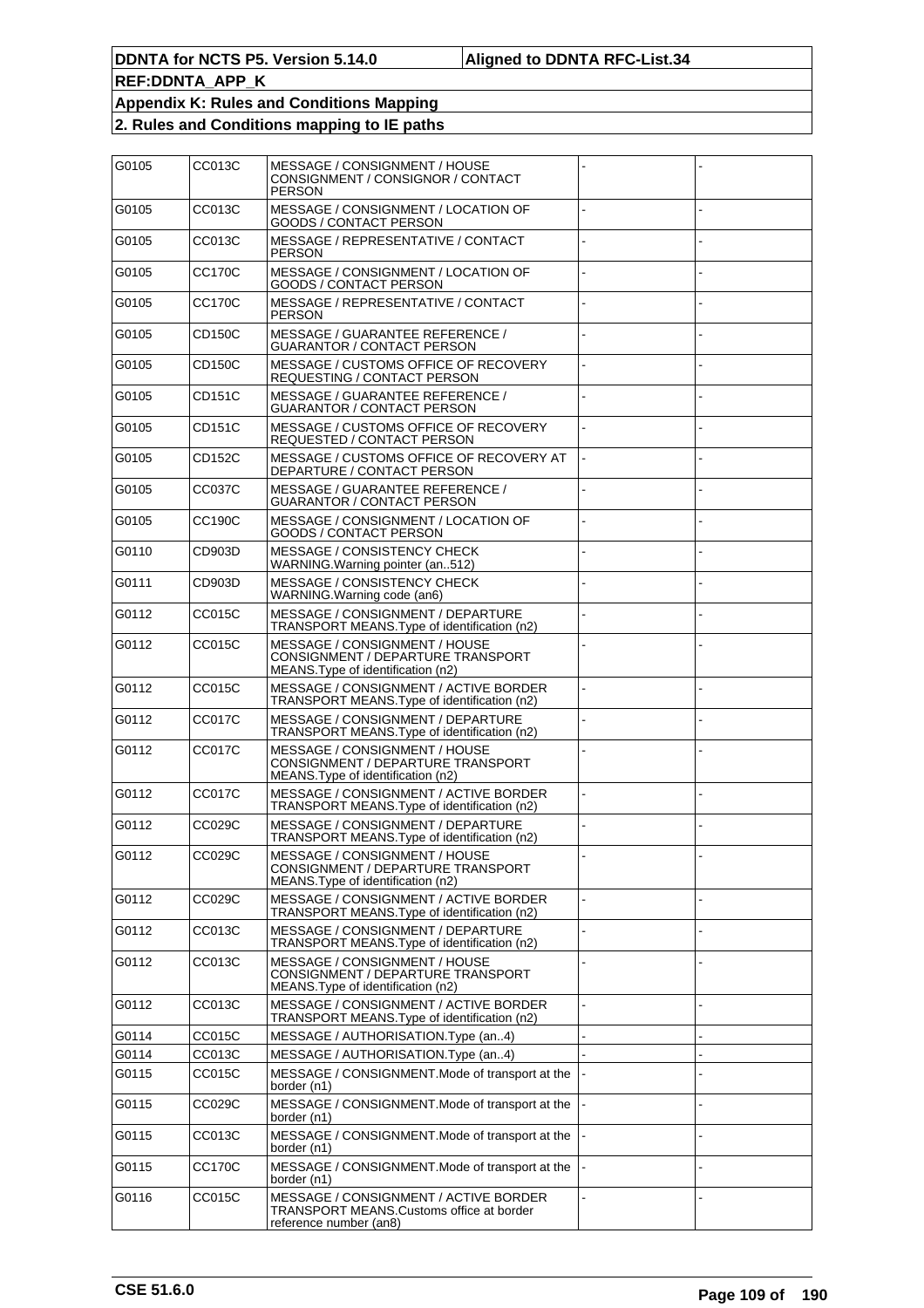| G0116 | CC013C        | MESSAGE / CONSIGNMENT / ACTIVE BORDER<br>TRANSPORT MEANS.Customs office at border<br>reference number (an8) |  |
|-------|---------------|-------------------------------------------------------------------------------------------------------------|--|
| G0117 | CC015C        | MESSAGE / AUTHORISATION. Type (an4)                                                                         |  |
| G0117 | CC029C        | MESSAGE / AUTHORISATION. Type (an4)                                                                         |  |
| G0117 | CC007C        | MESSAGE / AUTHORISATION. Type (an4)                                                                         |  |
| G0117 | CC013C        | MESSAGE / AUTHORISATION.Type (an4)                                                                          |  |
| G0118 | CC015C        | MESSAGE / CONSIGNMENT / ACTIVE BORDER<br><b>TRANSPORT MEANS</b>                                             |  |
| G0118 | CC013C        | MESSAGE / CONSIGNMENT / ACTIVE BORDER<br>TRANSPORT MEANS                                                    |  |
| G0119 | CC015C        | MESSAGE / CONSIGNMENT / DEPARTURE<br>TRANSPORT MEANS                                                        |  |
| G0119 | CC015C        | MESSAGE / CONSIGNMENT / HOUSE<br>CONSIGNMENT / DEPARTURE TRANSPORT<br><b>MEANS</b>                          |  |
| G0119 | CC029C        | MESSAGE / CONSIGNMENT / DEPARTURE<br>TRANSPORT MEANS                                                        |  |
| G0119 | CC029C        | MESSAGE / CONSIGNMENT / HOUSE<br>CONSIGNMENT / DEPARTURE TRANSPORT<br><b>MEANS</b>                          |  |
| G0119 | CC013C        | MESSAGE / CONSIGNMENT / DEPARTURE<br>TRANSPORT MEANS                                                        |  |
| G0119 | CC013C        | MESSAGE / CONSIGNMENT / HOUSE<br>CONSIGNMENT / DEPARTURE TRANSPORT<br><b>MEANS</b>                          |  |
| G0119 | CC170C        | MESSAGE / CONSIGNMENT / DEPARTURE<br>TRANSPORT MEANS                                                        |  |
| G0119 | CC170C        | MESSAGE / CONSIGNMENT / HOUSE<br>CONSIGNMENT / DEPARTURE TRANSPORT<br><b>MEANS</b>                          |  |
| G0120 | CC015C        | MESSAGE / HOLDER OF THE TRANSIT<br>PROCEDURE.Identification number (an17)                                   |  |
| G0120 | CD001C        | MESSAGE / HOLDER OF THE TRANSIT<br>PROCEDURE.Identification number (an17)                                   |  |
| G0120 | CC009C        | MESSAGE / HOLDER OF THE TRANSIT<br>PROCEDURE.Identification number (an17)                                   |  |
| G0120 | CC004C        | MESSAGE / HOLDER OF THE TRANSIT<br>PROCEDURE.Identification number (an17)                                   |  |
| G0120 | CC019C        | MESSAGE / HOLDER OF THE TRANSIT<br>PROCEDURE.Identification number (an17)                                   |  |
| G0120 | CC028C        | MESSAGE / HOLDER OF THE TRANSIT<br>PROCEDURE.Identification number (an.,17)                                 |  |
| G0120 | CC045C        | MESSAGE / HOLDER OF THE TRANSIT<br>PROCEDURE.Identification number (an17)                                   |  |
| G0120 | <b>CC060C</b> | MESSAGE / HOLDER OF THE TRANSIT<br>PROCEDURE.Identification number (an17)                                   |  |
| G0120 | CC140C        | MESSAGE / HOLDER OF THE TRANSIT<br>PROCEDURE.Identification number (an17)                                   |  |
| G0120 | CC141C        | MESSAGE / HOLDER OF THE TRANSIT<br>PROCEDURE.Identification number (an17)                                   |  |
| G0120 | CC055C        | MESSAGE / HOLDER OF THE TRANSIT<br>PROCEDURE.Identification number (an17)                                   |  |
| G0120 | CD003C        | MESSAGE / HOLDER OF THE TRANSIT<br>PROCEDURE.Identification number (an17)                                   |  |
| G0120 | CD012C        | MESSAGE / HOLDER OF THE TRANSIT<br>PROCEDURE.Identification number (an17)                                   |  |
| G0120 | CC017C        | MESSAGE / HOLDER OF THE TRANSIT<br>PROCEDURE.Identification number (an17)                                   |  |
| G0120 | CD050C        | MESSAGE / HOLDER OF THE TRANSIT<br>PROCEDURE.Identification number (an17)                                   |  |
| G0120 | CD038C        | MESSAGE / HOLDER OF THE TRANSIT<br>PROCEDURE.Identification number (an17)                                   |  |
| G0120 | CC029C        | MESSAGE / HOLDER OF THE TRANSIT<br>PROCEDURE.Identification number (an17)                                   |  |
| G0120 | CC013C        | MESSAGE / HOLDER OF THE TRANSIT<br>PROCEDURE.Identification number (an17)                                   |  |
| G0120 | CC043C        | MESSAGE / HOLDER OF THE TRANSIT<br>PROCEDURE.Identification number (an17)                                   |  |
| G0120 | CD115C        | MESSAGE / HOLDER OF THE TRANSIT<br>PROCEDURE.Identification number (an17)                                   |  |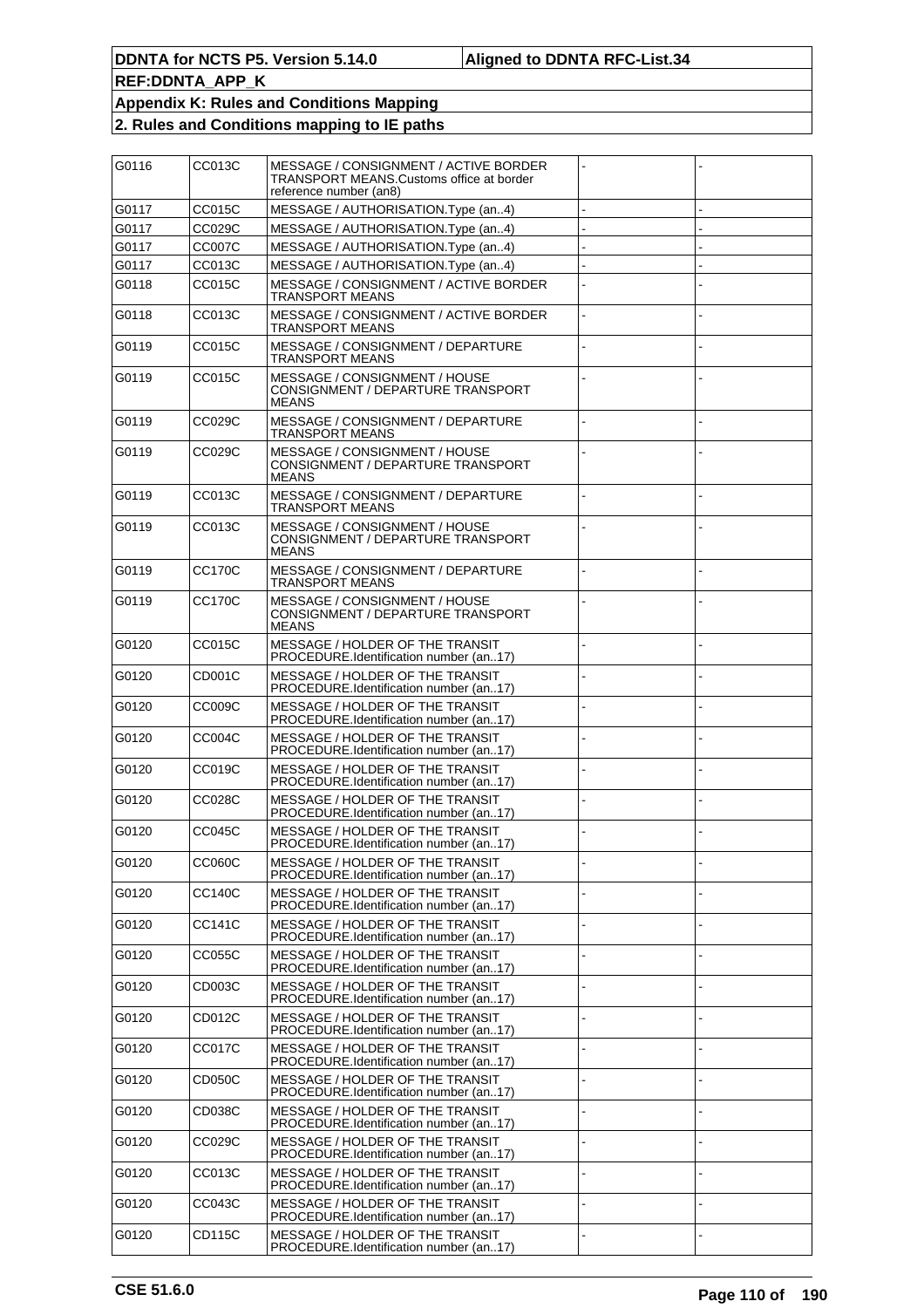| G0120 | CC928C        | MESSAGE / HOLDER OF THE TRANSIT<br>PROCEDURE.Identification number (an.,17)                        |  |
|-------|---------------|----------------------------------------------------------------------------------------------------|--|
| G0120 | CD165C        | MESSAGE / HOLDER OF THE TRANSIT<br>PROCEDURE.Identification number (an.,17)                        |  |
| G0120 | CC023C        | MESSAGE / HOLDER OF THE TRANSIT<br>PROCEDURE.Identification number (an17)                          |  |
| G0120 | CD160C        | MESSAGE / HOLDER OF THE TRANSIT<br>PROCEDURE.Identification number (an17)                          |  |
| G0120 | CC035C        | MESSAGE / HOLDER OF THE TRANSIT<br>PROCEDURE.Identification number (an17)                          |  |
| G0120 | CC224C        | MESSAGE / HOLDER OF THE TRANSIT<br>PROCEDURE.Identification number (an17)                          |  |
| G0120 | <b>CC228C</b> | MESSAGE / HOLDER OF THE TRANSIT<br>PROCEDURE.Identification number (an17)                          |  |
| G0120 | CC056C        | MESSAGE / HOLDER OF THE TRANSIT<br>PROCEDURE.Identification number (an17)                          |  |
| G0123 | CC015C        | MESSAGE / CONSIGNMENT / CONSIGNOR                                                                  |  |
| G0123 | CC015C        | MESSAGE / CONSIGNMENT / HOUSE<br>CONSIGNMENT / CONSIGNOR                                           |  |
| G0123 | CC013C        | MESSAGE / CONSIGNMENT / CONSIGNOR                                                                  |  |
| G0123 | CC013C        | MESSAGE / CONSIGNMENT / HOUSE                                                                      |  |
|       |               | CONSIGNMENT / CONSIGNOR                                                                            |  |
| G0125 | CD142C        | MESSAGE / ENQUIRY.Limit for the enquiry response<br>date (an10)                                    |  |
| G0126 | CD001C        | MESSAGE / CONTROL RESULT.Code (an2)                                                                |  |
| G0126 | CD003C        | MESSAGE / CONTROL RESULT.Code (an2)                                                                |  |
| G0126 | CD050C        | MESSAGE / CONTROL RESULT.Code (an2)                                                                |  |
| G0126 | CD038C        | MESSAGE / CONTROL RESULT.Code (an2)                                                                |  |
| G0126 | CC029C        | MESSAGE / CONTROL RESULT.Code (an2)                                                                |  |
| G0126 | CD115C        | MESSAGE / CONTROL RESULT.Code (an2)                                                                |  |
| G0126 | CD165C        | MESSAGE / CONTROL RESULT.Code (an2)                                                                |  |
| G0126 | CD160C        | MESSAGE / CONTROL RESULT.Code (an2)                                                                |  |
| G0127 | CD001C        | MESSAGE / CONTROL RESULT.Date (an10)                                                               |  |
| G0127 | CD003C        | MESSAGE / CONTROL RESULT.Date (an10)                                                               |  |
| G0127 | CD012C        | MESSAGE / CONTROL RESULT.Date (an10)                                                               |  |
| G0127 | CD050C        | MESSAGE / CONTROL RESULT.Date (an10)                                                               |  |
| G0127 | CD038C        | MESSAGE / CONTROL RESULT.Date (an10)                                                               |  |
| G0127 | CC029C        | MESSAGE / CONTROL RESULT.Date (an10)                                                               |  |
| G0127 | <b>CD115C</b> | MESSAGE / CONTROL RESULT.Date (an10)                                                               |  |
| G0127 | CD165C        | MESSAGE / CONTROL RESULT.Date (an10)                                                               |  |
| G0127 | CD160C        | MESSAGE / CONTROL RESULT.Date (an10)                                                               |  |
| G0130 | <b>CD050C</b> | MESSAGE                                                                                            |  |
| G0131 | CC025C        | MESSAGE / CONSIGNMENT / HOUSE<br>CONSIGNMENT / CONSIGNMENT ITEM /                                  |  |
| G0131 | CC025C        | PACKAGING<br>MESSAGE / CONSIGNMENT / HOUSE<br>CONSIGNMENT / CONSIGNMENT ITEM /<br><b>COMMODITY</b> |  |
| G0137 | CD906C        | MESSAGE.Message identification (an35)                                                              |  |
| G0137 | CD906C        | MESSAGE.Correlation identifier (an35)                                                              |  |
| G0137 | CD006C        |                                                                                                    |  |
|       |               | MESSAGE.Message identification (an35)                                                              |  |
| G0137 | CD006C        | MESSAGE.Correlation identifier (an35)                                                              |  |
| G0137 | CD018C        | MESSAGE.Message identification (an35)                                                              |  |
| G0137 | CD018C        | MESSAGE.Correlation identifier (an35)                                                              |  |
| G0137 | CD917C        | MESSAGE.Message identification (an35)                                                              |  |
| G0137 | CD917C        | MESSAGE.Correlation identifier (an35)                                                              |  |
| G0137 | CD001C        | MESSAGE.Message identification (an35)                                                              |  |
| G0137 | CD001C        | MESSAGE.Correlation identifier (an35)                                                              |  |
| G0137 | CD002C        | MESSAGE.Message identification (an35)                                                              |  |
| G0137 | CD002C        | MESSAGE.Correlation identifier (an35)                                                              |  |
| G0137 | CD114C        | MESSAGE.Message identification (an35)                                                              |  |
| G0137 | CD114C        | MESSAGE.Correlation identifier (an35)                                                              |  |
| G0137 | CD027C        | MESSAGE.Message identification (an35)                                                              |  |
| G0137 | CD027C        | MESSAGE.Correlation identifier (an35)                                                              |  |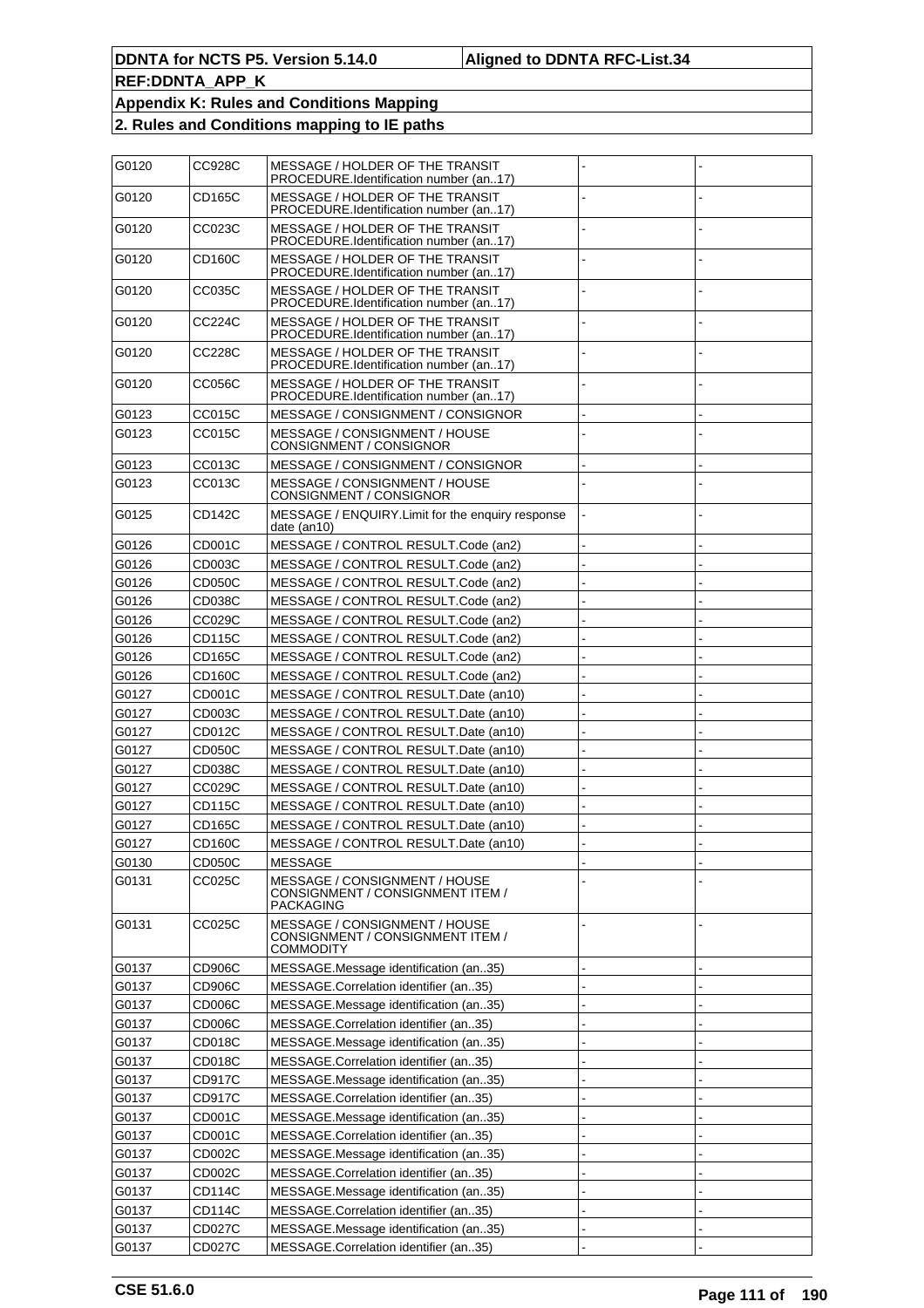| G0137 | CD059C        | MESSAGE.Message identification (an35) |  |
|-------|---------------|---------------------------------------|--|
| G0137 | CD059C        | MESSAGE.Correlation identifier (an35) |  |
| G0137 | CD145C        | MESSAGE.Message identification (an35) |  |
| G0137 | CD145C        | MESSAGE.Correlation identifier (an35) |  |
| G0137 | CD142C        | MESSAGE.Message identification (an35) |  |
| G0137 | CD142C        | MESSAGE.Correlation identifier (an35) |  |
| G0137 | CD144C        | MESSAGE.Message identification (an35) |  |
| G0137 | CD144C        | MESSAGE.Correlation identifier (an35) |  |
| G0137 | CD143C        | MESSAGE.Message identification (an35) |  |
|       |               |                                       |  |
| G0137 | CD143C        | MESSAGE.Correlation identifier (an35) |  |
| G0137 | CD010C        | MESSAGE.Message identification (an35) |  |
| G0137 | CD010C        | MESSAGE.Correlation identifier (an35) |  |
| G0137 | CD024C        | MESSAGE.Message identification (an35) |  |
| G0137 | CD024C        | MESSAGE.Correlation identifier (an35) |  |
| G0137 | CD063C        | MESSAGE.Message identification (an35) |  |
| G0137 | CD063C        | MESSAGE.Correlation identifier (an35) |  |
| G0137 | CD118C        | MESSAGE.Message identification (an35) |  |
| G0137 | CD118C        | MESSAGE.Correlation identifier (an35) |  |
| G0137 | CD168C        | MESSAGE.Message identification (an35) |  |
| G0137 | CD168C        | MESSAGE.Correlation identifier (an35) |  |
| G0137 | CD003C        | MESSAGE.Message identification (an35) |  |
| G0137 | CD003C        | MESSAGE.Correlation identifier (an35) |  |
| G0137 | CD012C        | MESSAGE.Message identification (an35) |  |
| G0137 | CD012C        | MESSAGE.Correlation identifier (an35) |  |
| G0137 | CD050C        | MESSAGE.Message identification (an35) |  |
| G0137 | CD050C        | MESSAGE.Correlation identifier (an35) |  |
| G0137 | CD038C        | MESSAGE.Message identification (an35) |  |
| G0137 | CD038C        | MESSAGE.Correlation identifier (an35) |  |
| G0137 | CD180C        | MESSAGE.Message identification (an35) |  |
| G0137 | CD180C        | MESSAGE.Correlation identifier (an35) |  |
| G0137 | CD181C        | MESSAGE.Message identification (an35) |  |
| G0137 | CD181C        | MESSAGE.Correlation identifier (an35) |  |
| G0137 | CD164C        | MESSAGE.Message identification (an35) |  |
| G0137 | CD164C        | MESSAGE.Correlation identifier (an35) |  |
| G0137 | CD115C        | MESSAGE.Message identification (an35) |  |
| G0137 | CD115C        | MESSAGE.Correlation identifier (an35) |  |
| G0137 | CD165C        | MESSAGE.Message identification (an35) |  |
| G0137 | <b>CD165C</b> | MESSAGE.Correlation identifier (an35) |  |
| G0137 | CD971C        | MESSAGE.Message identification (an35) |  |
| G0137 | CD971C        | MESSAGE.Correlation identifier (an35) |  |
| G0137 | CD200C        | MESSAGE.Message identification (an35) |  |
| G0137 | CD200C        | MESSAGE.Correlation identifier (an35) |  |
| G0137 | CD201C        | MESSAGE.Message identification (an35) |  |
| G0137 | CD201C        | MESSAGE.Correlation identifier (an35) |  |
| G0137 | CD094C        | MESSAGE.Message identification (an35) |  |
| G0137 | CD094C        | MESSAGE.Correlation identifier (an35) |  |
|       |               |                                       |  |
| G0137 | CD095C        | MESSAGE.Message identification (an35) |  |
| G0137 | CD095C        | MESSAGE.Correlation identifier (an35) |  |
| G0137 | CD160C        | MESSAGE.Message identification (an35) |  |
| G0137 | CD160C        | MESSAGE.Correlation identifier (an35) |  |
| G0137 | CD070C        | MESSAGE.Message identification (an35) |  |
| G0137 | CD070C        | MESSAGE.Correlation identifier (an35) |  |
| G0137 | CD071C        | MESSAGE.Message identification (an35) |  |
| G0137 | CD071C        | MESSAGE.Correlation identifier (an35) |  |
| G0137 | CD049C        | MESSAGE.Message identification (an35) |  |
| G0137 | CD049C        | MESSAGE.Correlation identifier (an35) |  |
| G0137 | CD150C        | MESSAGE.Message identification (an35) |  |
| G0137 | CD150C        | MESSAGE.Correlation identifier (an35) |  |
| G0137 | CD151C        | MESSAGE.Message identification (an35) |  |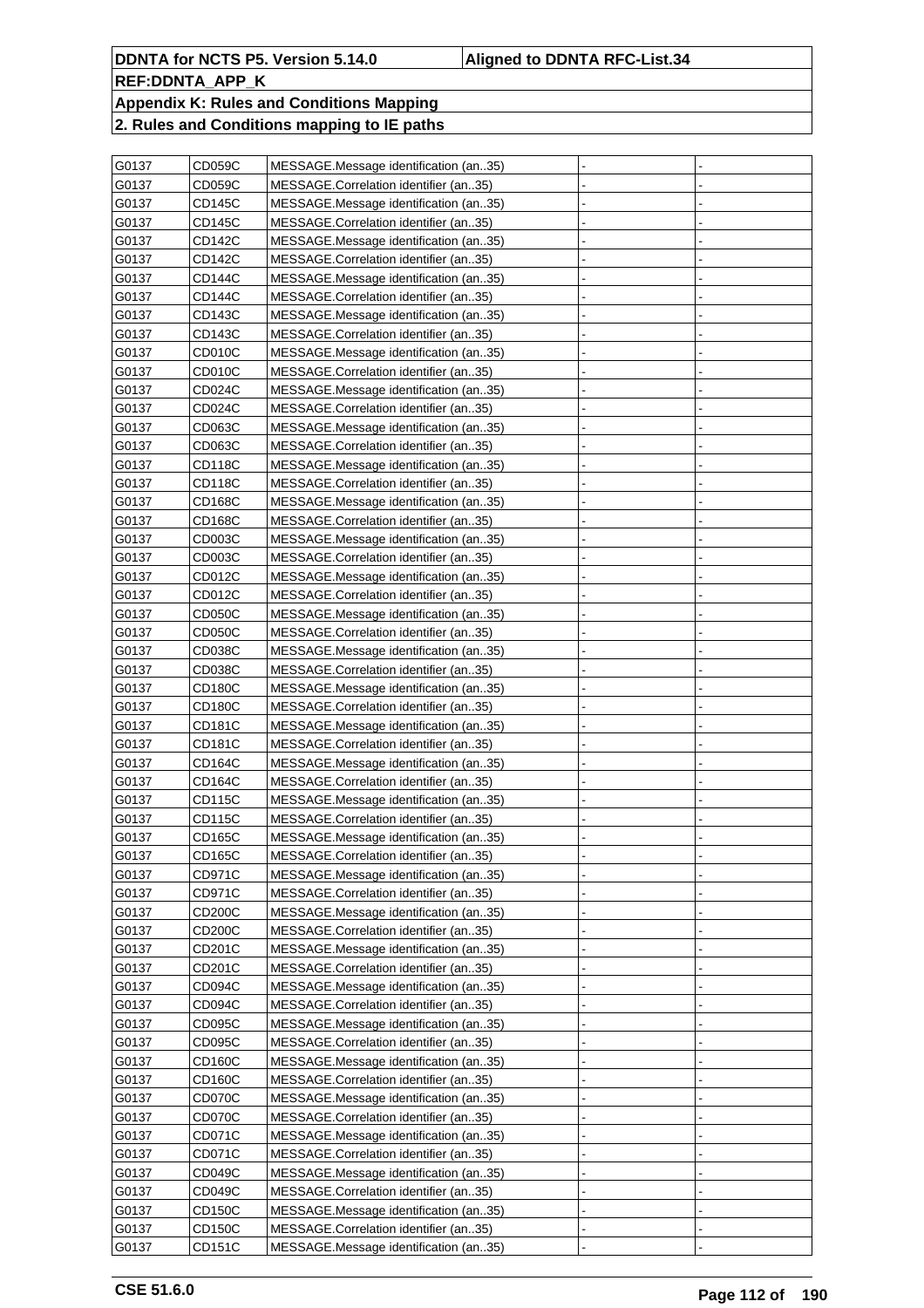| G0137 | CD151C        | MESSAGE.Correlation identifier (an35)                                    |  |
|-------|---------------|--------------------------------------------------------------------------|--|
| G0137 | CD152C        | MESSAGE.Message identification (an35)                                    |  |
| G0137 | CD152C        | MESSAGE.Correlation identifier (an35)                                    |  |
| G0137 | CD203C        | MESSAGE.Message identification (an35)                                    |  |
| G0137 | CD203C        | MESSAGE.Correlation identifier (an35)                                    |  |
| G0137 | CD205C        | MESSAGE.Message identification (an35)                                    |  |
| G0137 | CD205C        | MESSAGE.Correlation identifier (an35)                                    |  |
| G0137 | CD204C        | MESSAGE.Message identification (an35)                                    |  |
| G0137 | CD204C        | MESSAGE.Correlation identifier (an35)                                    |  |
| G0137 | CD209C        | MESSAGE.Message identification (an35)                                    |  |
| G0137 | CD209C        | MESSAGE.Correlation identifier (an35)                                    |  |
| G0137 | CD411D        | MESSAGE.Message identification (an35)                                    |  |
| G0137 | CD411D        | MESSAGE.Correlation identifier (an35)                                    |  |
| G0137 | CD975C        | MESSAGE.Message identification (an35)                                    |  |
| G0137 | CD975C        | MESSAGE.Correlation identifier (an35)                                    |  |
| G0137 | CD903D        | MESSAGE.Message identification (an35)                                    |  |
| G0137 | CD903D        | MESSAGE.Correlation identifier (an35)                                    |  |
| G0137 | CD974C        | MESSAGE.Message identification (an35)                                    |  |
| G0137 | CD974C        | MESSAGE.Correlation identifier (an35)                                    |  |
| G0137 | <b>CD078C</b> | MESSAGE.Message identification (an35)                                    |  |
| G0137 | CD078C        | MESSAGE.Correlation identifier (an35)                                    |  |
| G0142 | CC015C        | MESSAGE / CUSTOMS OFFICE OF TRANSIT<br>(DECLARED).Reference number (an8) |  |
| G0142 | CD001C        | MESSAGE / CUSTOMS OFFICE OF TRANSIT<br>(DECLARED).Reference number (an8) |  |
| G0142 | CD003C        | MESSAGE / CUSTOMS OFFICE OF TRANSIT<br>(DECLARED).Reference number (an8) |  |
| G0142 | CC017C        | MESSAGE / CUSTOMS OFFICE OF TRANSIT<br>(DECLARED).Reference number (an8) |  |
| G0142 | CD050C        | MESSAGE / CUSTOMS OFFICE OF TRANSIT<br>(DECLARED).Reference number (an8) |  |
| G0142 | CD038C        | MESSAGE / CUSTOMS OFFICE OF TRANSIT<br>(DECLARED).Reference number (an8) |  |
| G0142 | CC029C        | MESSAGE / CUSTOMS OFFICE OF TRANSIT<br>(DECLARED).Reference number (an8) |  |
| G0142 | CC013C        | MESSAGE / CUSTOMS OFFICE OF TRANSIT<br>(DECLARED).Reference number (an8) |  |
| G0142 | CD115C        | MESSAGE / CUSTOMS OFFICE OF TRANSIT<br>(DECLARED).Reference number (an8) |  |
| G0142 | CD165C        | MESSAGE / CUSTOMS OFFICE OF TRANSIT<br>(DECLARED).Reference number (an8) |  |
| G0142 | CD160C        | MESSAGE / CUSTOMS OFFICE OF TRANSIT<br>(DECLARED).Reference number (an8) |  |
| G0143 | CD001C        | <b>MESSAGE</b>                                                           |  |
| G0143 | CD003C        | <b>MESSAGE</b>                                                           |  |
| G0143 | CD012C        | <b>MESSAGE</b>                                                           |  |
| G0143 | <b>CC017C</b> | <b>MESSAGE</b>                                                           |  |
| G0143 | <b>CD050C</b> | <b>MESSAGE</b>                                                           |  |
| G0143 | CD038C        | <b>MESSAGE</b>                                                           |  |
| G0143 | <b>CD115C</b> | <b>MESSAGE</b>                                                           |  |
| G0143 | <b>CD165C</b> | <b>MESSAGE</b>                                                           |  |
| G0143 | <b>CD160C</b> | <b>MESSAGE</b>                                                           |  |
| G0150 | CD024C        | MESSAGE / CUSTOMS OFFICE OF TRANSIT<br>(DECLARED)                        |  |
| G0150 | CD181C        | MESSAGE / CUSTOMS OFFICE OF TRANSIT<br>(DECLARED)                        |  |
| G0151 | CD024C        | MESSAGE / CUSTOMS OFFICE OF TRANSIT<br>(ACTUAL)                          |  |
| G0152 | CD024C        | MESSAGE / CUSTOMS OFFICE OF EXIT FOR<br>TRANSIT (DECLARED)               |  |
| G0152 | CD181C        | MESSAGE / CUSTOMS OFFICE OF EXIT FOR<br>TRANSIT (DECLARED)               |  |
| G0153 | CD024C        | MESSAGE / CUSTOMS OFFICE OF EXIT FOR<br>TRANSIT (ACTUAL)                 |  |
| G0160 | CC029C        | MESSAGE / CONTROL RESULT                                                 |  |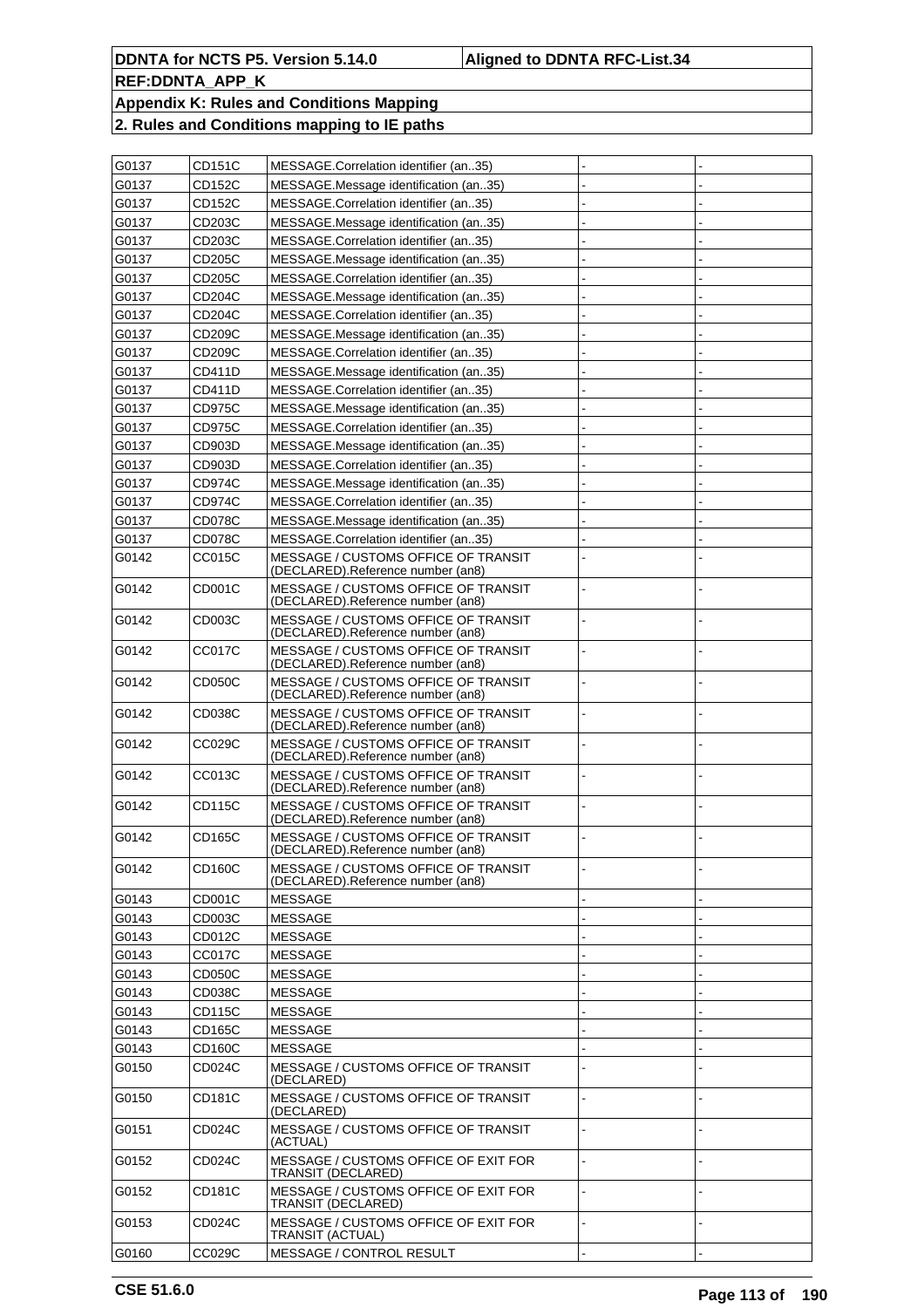| G0165          | CD001C | MESSAGE / CONSIGNMENT / TRANSPORT<br>EQUIPMENT.Number of seals (n4)                                                                |  |
|----------------|--------|------------------------------------------------------------------------------------------------------------------------------------|--|
| G0165          | CD003C | MESSAGE / CONSIGNMENT / TRANSPORT<br>EQUIPMENT.Number of seals (n4)                                                                |  |
| G0165          | CD012C | MESSAGE / CONSIGNMENT / TRANSPORT<br>EQUIPMENT.Number of seals (n4)                                                                |  |
| G0165          | CD050C | MESSAGE / CONSIGNMENT / TRANSPORT<br>EQUIPMENT.Number of seals (n4)                                                                |  |
| G0165          | CD038C | MESSAGE / CONSIGNMENT / TRANSPORT<br>EQUIPMENT.Number of seals (n4)                                                                |  |
| G0165          | CC043C | MESSAGE / CONSIGNMENT / TRANSPORT<br>EQUIPMENT.Number of seals (n4)                                                                |  |
| G0165          | CD115C | MESSAGE / CONSIGNMENT / TRANSPORT<br>EQUIPMENT.Number of seals (n4)                                                                |  |
| G0165          | CD165C | MESSAGE / CONSIGNMENT / TRANSPORT<br>EQUIPMENT.Number of seals (n4)                                                                |  |
| G0165          | CD160C | MESSAGE / CONSIGNMENT / TRANSPORT<br>EQUIPMENT.Number of seals (n4)                                                                |  |
| G0165          | CC170C | MESSAGE / CONSIGNMENT / TRANSPORT<br>EQUIPMENT.Number of seals (n4)                                                                |  |
| G0167          | CC015C | <b>MESSAGE / AUTHORISATION</b>                                                                                                     |  |
| G0167          | CC013C | <b>MESSAGE / AUTHORISATION</b>                                                                                                     |  |
| G0170          | CD010C | <b>MESSAGE / TRANSIT OPERATION</b>                                                                                                 |  |
| G0170          | CD063C | MESSAGE / TRANSIT OPERATION                                                                                                        |  |
| G0171          | CD024C | <b>MESSAGE / TRANSIT OPERATION</b>                                                                                                 |  |
|                | CD181C | <b>MESSAGE</b>                                                                                                                     |  |
| G0171<br>G0172 | CD150C | MESSAGE / CUSTOMS OFFICE OF RECOVERY<br>REQUESTING / CONTACT PERSON                                                                |  |
| G0173          | CD150C | MESSAGE / CUSTOMS OFFICE OF RECOVERY<br>REQUESTING / CONTACT PERSON                                                                |  |
| G0186          | CC044C | MESSAGE / UNLOADING REMARK.Unloading<br>completion (n1)                                                                            |  |
| G0196          | CC170C | MESSAGE / CONSIGNMENT / TRANSPORT<br>EQUIPMENT                                                                                     |  |
| G0196          | CC170C | MESSAGE / CONSIGNMENT / DEPARTURE<br><b>TRANSPORT MEANS</b>                                                                        |  |
| G0196          | CC170C | MESSAGE / CONSIGNMENT / HOUSE<br>CONSIGNMENT / DEPARTURE TRANSPORT<br><b>MEANS</b>                                                 |  |
| G0201          | CC015C | MESSAGE / CONSIGNMENT / ADDITIONAL SUPPLY<br>CHAIN ACTOR.Identification number (an17)                                              |  |
| G0201          | CC015C | MESSAGE / CONSIGNMENT / CARRIER.Identification  -<br>number (an17)                                                                 |  |
| G0201          | CC015C | MESSAGE / CONSIGNMENT / HOUSE<br>CONSIGNMENT / ADDITIONAL SUPPLY CHAIN<br>ACTOR.Identification number (an17)                       |  |
| G0201          | CC015C | MESSAGE / CONSIGNMENT / HOUSE<br>CONSIGNMENT / CONSIGNMENT ITEM /<br>ADDITIONAL SUPPLY CHAIN ACTOR.Identification<br>number (an17) |  |
| G0201          | CD001C | MESSAGE / CONSIGNMENT / ADDITIONAL SUPPLY<br>CHAIN ACTOR.Identification number (an17)                                              |  |
| G0201          | CD001C | MESSAGE / CONSIGNMENT / CARRIER.Identification<br>number (an17)                                                                    |  |
| G0201          | CD001C | MESSAGE / CONSIGNMENT / HOUSE<br>CONSIGNMENT / ADDITIONAL SUPPLY CHAIN<br>ACTOR.Identification number (an17)                       |  |
| G0201          | CD001C | MESSAGE / CONSIGNMENT / HOUSE<br>CONSIGNMENT / CONSIGNMENT ITEM /<br>ADDITIONAL SUPPLY CHAIN ACTOR.Identification<br>number (an17) |  |
| G0201          | CD003C | MESSAGE / CONSIGNMENT / ADDITIONAL SUPPLY<br>CHAIN ACTOR.Identification number (an17)                                              |  |
| G0201          | CD003C | MESSAGE / CONSIGNMENT / CARRIER.Identification<br>number (an17)                                                                    |  |
| G0201          | CD003C | MESSAGE / CONSIGNMENT / HOUSE<br>CONSIGNMENT / ADDITIONAL SUPPLY CHAIN<br>ACTOR.Identification number (an17)                       |  |
| G0201          | CD003C | MESSAGE / CONSIGNMENT / HOUSE<br>CONSIGNMENT / CONSIGNMENT ITEM /<br>ADDITIONAL SUPPLY CHAIN ACTOR.Identification<br>number (an17) |  |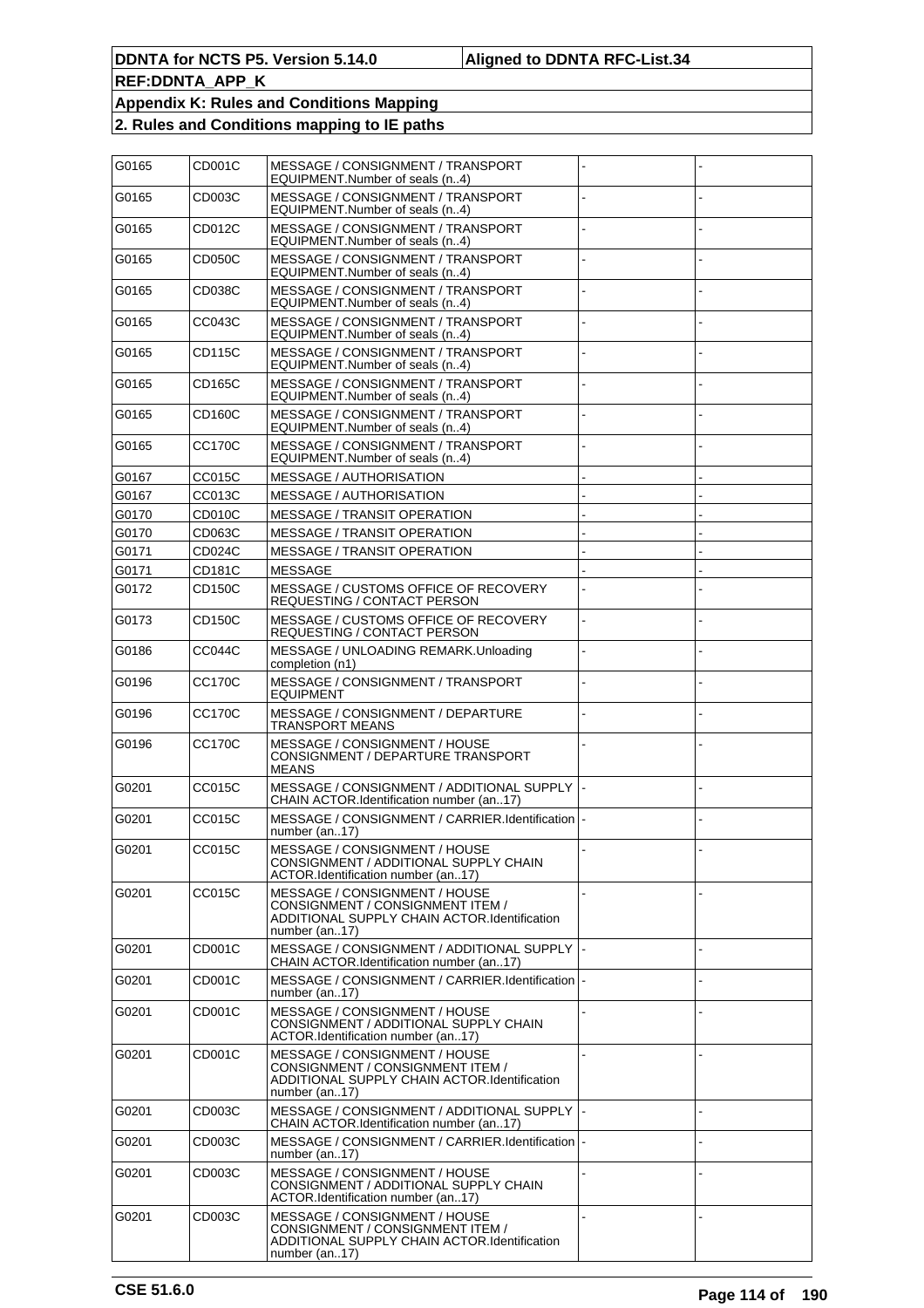| G0201 | CC017C | MESSAGE / CONSIGNMENT / ADDITIONAL SUPPLY  -<br>CHAIN ACTOR.Identification number (an17)                                           |  |
|-------|--------|------------------------------------------------------------------------------------------------------------------------------------|--|
| G0201 | CC017C | MESSAGE / CONSIGNMENT / CARRIER.Identification  -<br>number (an17)                                                                 |  |
| G0201 | CC017C | MESSAGE / CONSIGNMENT / HOUSE<br>CONSIGNMENT / ADDITIONAL SUPPLY CHAIN<br>ACTOR.Identification number (an17)                       |  |
| G0201 | CC017C | MESSAGE / CONSIGNMENT / HOUSE<br>CONSIGNMENT / CONSIGNMENT ITEM /<br>ADDITIONAL SUPPLY CHAIN ACTOR.Identification<br>number (an17) |  |
| G0201 | CD050C | MESSAGE / CONSIGNMENT / ADDITIONAL SUPPLY  <br>CHAIN ACTOR.Identification number (an17)                                            |  |
| G0201 | CD050C | MESSAGE / CONSIGNMENT / CARRIER.Identification  -<br>number (an17)                                                                 |  |
| G0201 | CD050C | MESSAGE / CONSIGNMENT / HOUSE<br>CONSIGNMENT / ADDITIONAL SUPPLY CHAIN<br>ACTOR.Identification number (an17)                       |  |
| G0201 | CD050C | MESSAGE / CONSIGNMENT / HOUSE<br>CONSIGNMENT / CONSIGNMENT ITEM /<br>ADDITIONAL SUPPLY CHAIN ACTOR.Identification<br>number (an17) |  |
| G0201 | CD038C | MESSAGE / CONSIGNMENT / ADDITIONAL SUPPLY<br>CHAIN ACTOR.Identification number (an17)                                              |  |
| G0201 | CD038C | MESSAGE / CONSIGNMENT / CARRIER.Identification<br>number (an17)                                                                    |  |
| G0201 | CD038C | MESSAGE / CONSIGNMENT / HOUSE<br>CONSIGNMENT / ADDITIONAL SUPPLY CHAIN<br>ACTOR.Identification number (an17)                       |  |
| G0201 | CD038C | MESSAGE / CONSIGNMENT / HOUSE<br>CONSIGNMENT / CONSIGNMENT ITEM /<br>ADDITIONAL SUPPLY CHAIN ACTOR.Identification<br>number (an17) |  |
| G0201 | CC029C | MESSAGE / CONSIGNMENT / ADDITIONAL SUPPLY  <br>CHAIN ACTOR.Identification number (an17)                                            |  |
| G0201 | CC029C | MESSAGE / CONSIGNMENT / CARRIER.Identification  -<br>number (an17)                                                                 |  |
| G0201 | CC029C | MESSAGE / CONSIGNMENT / HOUSE<br>CONSIGNMENT / ADDITIONAL SUPPLY CHAIN<br>ACTOR.Identification number (an17)                       |  |
| G0201 | CC029C | MESSAGE / CONSIGNMENT / HOUSE<br>CONSIGNMENT / CONSIGNMENT ITEM /<br>ADDITIONAL SUPPLY CHAIN ACTOR.Identification<br>number (an17) |  |
| G0201 | CC013C | MESSAGE / CONSIGNMENT / ADDITIONAL SUPPLY<br>CHAIN ACTOR.Identification number (an17)                                              |  |
| G0201 | CC013C | MESSAGE / CONSIGNMENT / CARRIER.Identification  -<br>number (an17)                                                                 |  |
| G0201 | CC013C | MESSAGE / CONSIGNMENT / HOUSE<br>CONSIGNMENT / ADDITIONAL SUPPLY CHAIN<br>ACTOR.Identification number (an17)                       |  |
| G0201 | CC013C | MESSAGE / CONSIGNMENT / HOUSE<br>CONSIGNMENT / CONSIGNMENT ITEM /<br>ADDITIONAL SUPPLY CHAIN ACTOR.Identification<br>number (an17) |  |
| G0201 | CD115C | MESSAGE / CONSIGNMENT / ADDITIONAL SUPPLY  <br>CHAIN ACTOR.Identification number (an17)                                            |  |
| G0201 | CD115C | MESSAGE / CONSIGNMENT / CARRIER.Identification I-<br>number (an17)                                                                 |  |
| G0201 | CD115C | MESSAGE / CONSIGNMENT / HOUSE<br>CONSIGNMENT / ADDITIONAL SUPPLY CHAIN<br>ACTOR.Identification number (an17)                       |  |
| G0201 | CD115C | MESSAGE / CONSIGNMENT / HOUSE<br>CONSIGNMENT / CONSIGNMENT ITEM /<br>ADDITIONAL SUPPLY CHAIN ACTOR.Identification<br>number (an17) |  |
| G0201 | CD165C | MESSAGE / CONSIGNMENT / ADDITIONAL SUPPLY  <br>CHAIN ACTOR.Identification number (an17)                                            |  |
| G0201 | CD165C | MESSAGE / CONSIGNMENT / CARRIER.Identification  -<br>number (an17)                                                                 |  |
| G0201 | CD165C | MESSAGE / CONSIGNMENT / HOUSE<br>CONSIGNMENT / ADDITIONAL SUPPLY CHAIN<br>ACTOR.Identification number (an17)                       |  |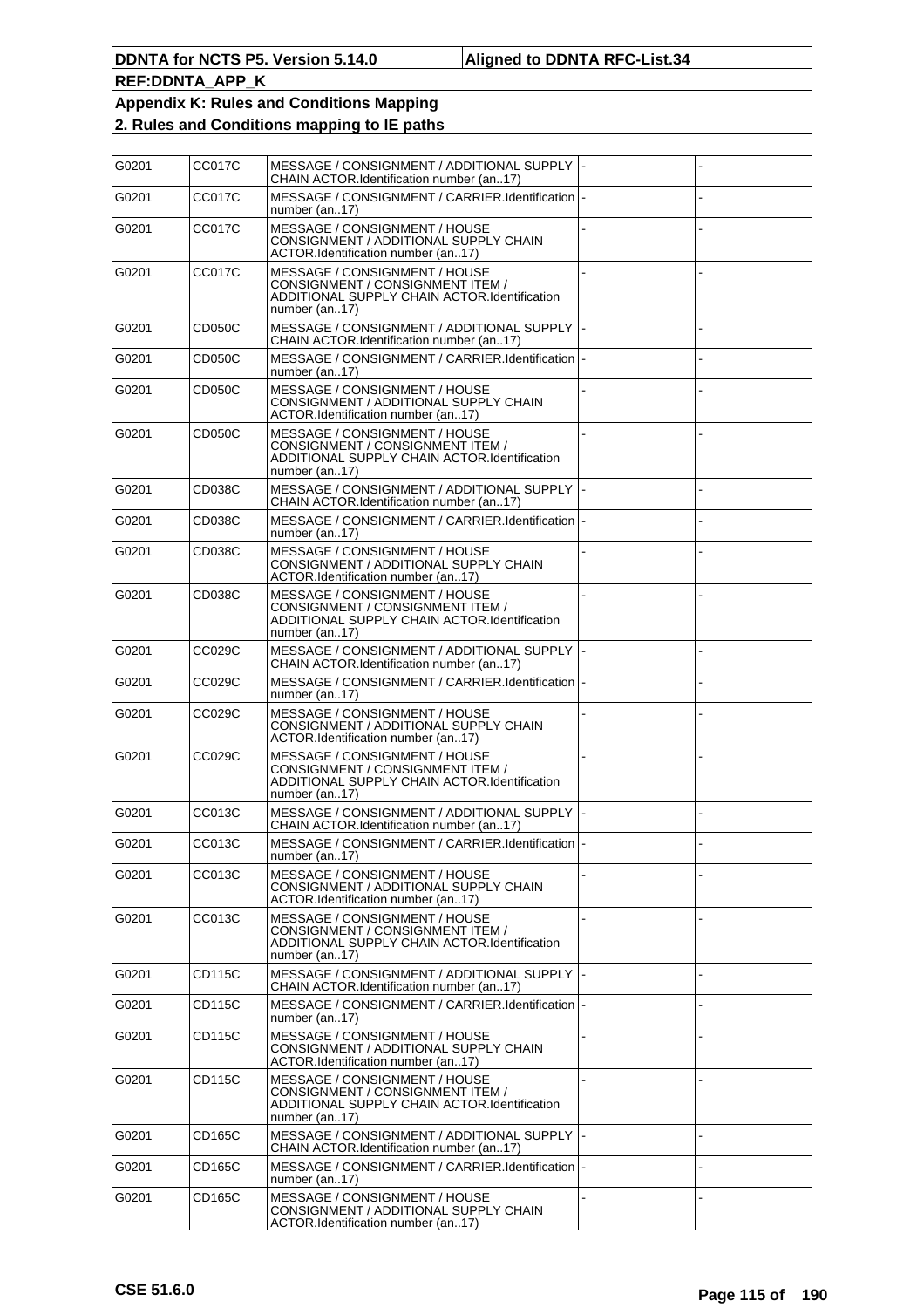| G0201 | CD165C        | MESSAGE / CONSIGNMENT / HOUSE<br>CONSIGNMENT / CONSIGNMENT ITEM /<br>ADDITIONAL SUPPLY CHAIN ACTOR.Identification<br>number (an17)   |  |
|-------|---------------|--------------------------------------------------------------------------------------------------------------------------------------|--|
| G0201 | CD160C        | MESSAGE / CONSIGNMENT / ADDITIONAL SUPPLY  <br>CHAIN ACTOR.Identification number (an17)                                              |  |
| G0201 | CD160C        | MESSAGE / CONSIGNMENT / CARRIER.Identification  -<br>number (an17)                                                                   |  |
| G0201 | CD160C        | MESSAGE / CONSIGNMENT / HOUSE<br>CONSIGNMENT / ADDITIONAL SUPPLY CHAIN<br>ACTOR.Identification number (an17)                         |  |
| G0201 | CD160C        | MESSAGE / CONSIGNMENT / HOUSE<br>CONSIGNMENT / CONSIGNMENT ITEM /<br>ADDITIONAL SUPPLY CHAIN ACTOR.Identification<br>number (an.,17) |  |
| G0205 | <b>CC044C</b> | MESSAGE / UNLOADING REMARK.Conform (n1)                                                                                              |  |
| G0210 | CD971C        | <b>MESSAGE / COUNTRY</b>                                                                                                             |  |
| G0210 | CD070C        | <b>MESSAGE / COUNTRY</b>                                                                                                             |  |
| G0210 | CD071C        | <b>MESSAGE / COUNTRY</b>                                                                                                             |  |
| G0213 | CC017C        | <b>MESSAGE</b>                                                                                                                       |  |
| G0217 | CC022C        | <b>MESSAGE / FUNCTIONAL ERROR</b>                                                                                                    |  |
| G0217 | CC056C        | <b>MESSAGE / FUNCTIONAL ERROR</b>                                                                                                    |  |
| G0217 | <b>CC057C</b> | <b>MESSAGE / FUNCTIONAL ERROR</b>                                                                                                    |  |
| G0231 | CC042C        | MESSAGE / TRANSIT OPERATION. Declaration type<br>(an5)                                                                               |  |
| G0300 | CC015C        | MESSAGE / CONSIGNMENT / HOUSE<br>CONSIGNMENT / CONSIGNMENT ITEM /<br>COMMODITY / DANGEROUS GOODS                                     |  |
| G0300 | CD001C        | MESSAGE / CONSIGNMENT / HOUSE<br>CONSIGNMENT / CONSIGNMENT ITEM /<br>COMMODITY / DANGEROUS GOODS                                     |  |
| G0300 | CC025C        | MESSAGE / CONSIGNMENT / HOUSE<br>CONSIGNMENT / CONSIGNMENT ITEM /<br>COMMODITY / DANGEROUS GOODS                                     |  |
| G0300 | CD003C        | MESSAGE / CONSIGNMENT / HOUSE<br>CONSIGNMENT / CONSIGNMENT ITEM /<br>COMMODITY / DANGEROUS GOODS                                     |  |
| G0300 | CD012C        | MESSAGE / CONSIGNMENT / HOUSE<br>CONSIGNMENT / CONSIGNMENT ITEM /<br>COMMODITY / DANGEROUS GOODS                                     |  |
| G0300 | CD050C        | MESSAGE / CONSIGNMENT / HOUSE<br>CONSIGNMENT / CONSIGNMENT ITEM /<br>COMMODITY / DANGEROUS GOODS                                     |  |
| G0300 | CD038C        | MESSAGE / CONSIGNMENT / HOUSE<br>CONSIGNMENT / CONSIGNMENT ITEM /<br>COMMODITY / DANGEROUS GOODS                                     |  |
| G0300 | CC029C        | MESSAGE / CONSIGNMENT / HOUSE<br>CONSIGNMENT / CONSIGNMENT ITEM /<br>COMMODITY / DANGEROUS GOODS                                     |  |
| G0300 | CC013C        | MESSAGE / CONSIGNMENT / HOUSE<br>CONSIGNMENT / CONSIGNMENT ITEM /<br>COMMODITY / DANGEROUS GOODS                                     |  |
| G0300 | CC043C        | MESSAGE / CONSIGNMENT / HOUSE<br>CONSIGNMENT / CONSIGNMENT ITEM /<br>COMMODITY / DANGEROUS GOODS                                     |  |
| G0300 | CD115C        | MESSAGE / CONSIGNMENT / HOUSE<br>CONSIGNMENT / CONSIGNMENT ITEM /<br>COMMODITY / DANGEROUS GOODS                                     |  |
| G0300 | CD165C        | MESSAGE / CONSIGNMENT / HOUSE<br>CONSIGNMENT / CONSIGNMENT ITEM /<br>COMMODITY / DANGEROUS GOODS                                     |  |
| G0300 | CD160C        | MESSAGE / CONSIGNMENT / HOUSE<br>CONSIGNMENT / CONSIGNMENT ITEM /<br>COMMODITY / DANGEROUS GOODS                                     |  |
| G0301 | CC015C        | MESSAGE / CONSIGNMENT / HOUSE<br>CONSIGNMENT / CONSIGNMENT ITEM /<br>COMMODITY.CUS code (an9)                                        |  |
| G0301 | CC013C        | MESSAGE / CONSIGNMENT / HOUSE<br>CONSIGNMENT / CONSIGNMENT ITEM /<br>COMMODITY.CUS code (an9)                                        |  |
| G0324 | CC190C        | MESSAGE / CONSIGNMENT / HOUSE<br>CONSIGNMENT / CONSIGNMENT ITEM /<br>SUPPORTING DOCUMENT.Reference number<br>(an70)                  |  |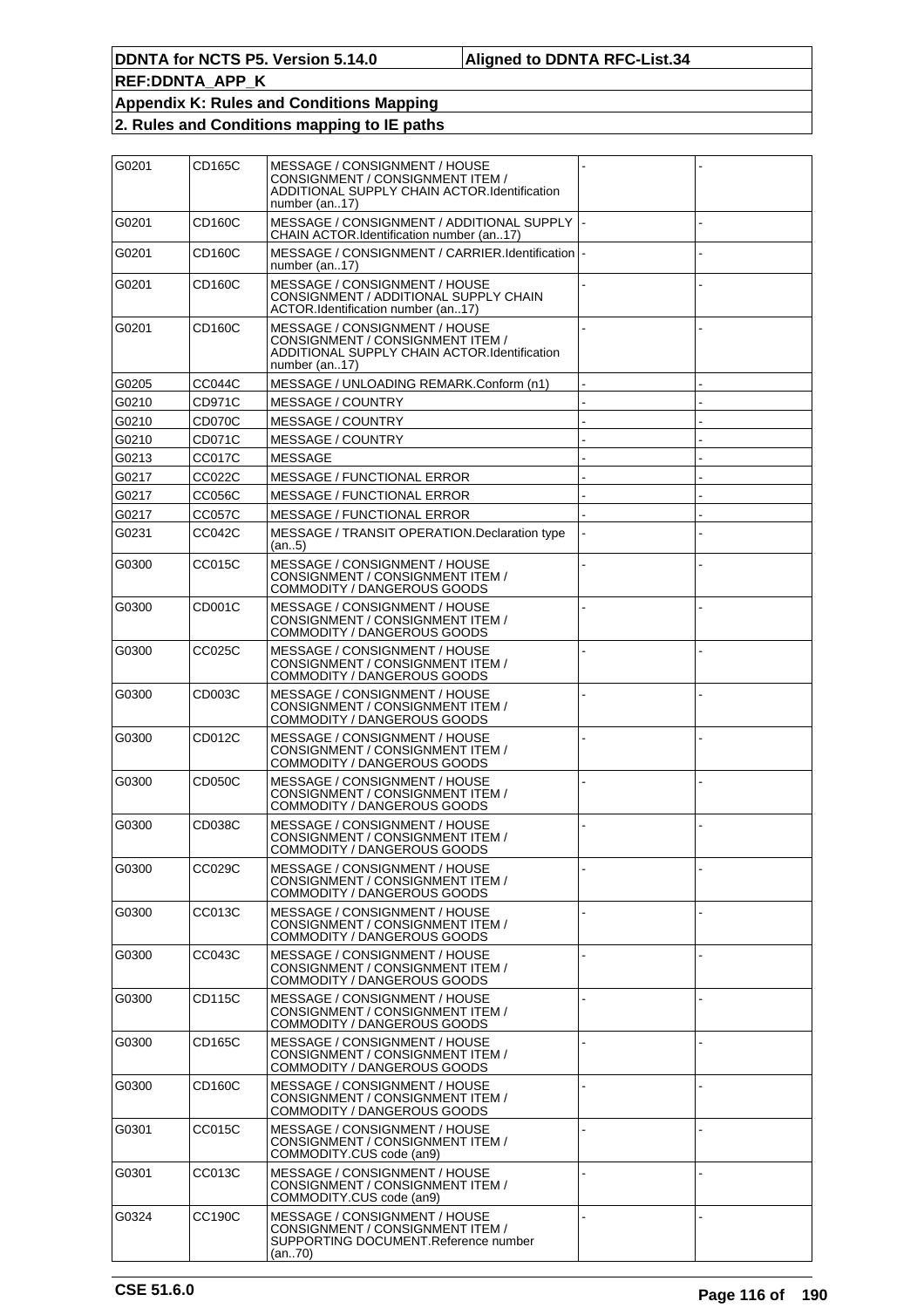| G0325 | CC190C        | MESSAGE / CONSIGNMENT / HOUSE<br>CONSIGNMENT / CONSIGNMENT ITEM /<br>SUPPORTING DOCUMENT.Document line item<br>number $(n5)$ |  |
|-------|---------------|------------------------------------------------------------------------------------------------------------------------------|--|
| G0332 | CC015C        | MESSAGE / CONSIGNMENT.Container indicator (n1)                                                                               |  |
| G0332 | CC013C        | MESSAGE / CONSIGNMENT.Container indicator (n1)                                                                               |  |
| G0332 | <b>CC170C</b> | MESSAGE / CONSIGNMENT.Container indicator (n1)                                                                               |  |
| G0360 | CD018C        | <b>MESSAGE / CONSIGNMENT</b>                                                                                                 |  |
| G0360 | CD018C        | MESSAGE / CONSIGNMENT / HOUSE<br><b>CONSIGNMENT</b>                                                                          |  |
| G0360 | CD018C        | MESSAGE / CONSIGNMENT / HOUSE<br>CONSIGNMENT / CONSIGNMENT ITEM                                                              |  |
| G0360 | CD018C        | MESSAGE / CONSIGNMENT / HOUSE<br>CONSIGNMENT / CONSIGNMENT ITEM /<br>SUPPORTING DOCUMENT                                     |  |
| G0360 | CD018C        | MESSAGE / CONSIGNMENT / HOUSE<br>CONSIGNMENT / CONSIGNMENT ITEM /<br><b>PACKAGING</b>                                        |  |
| G0360 | CD018C        | MESSAGE / CONSIGNMENT / HOUSE<br>CONSIGNMENT / CONSIGNMENT ITEM /<br>PACKAGING. Shipping marks (an512)                       |  |
| G0360 | CD018C        | MESSAGE / CONSIGNMENT / HOUSE<br>CONSIGNMENT / CONSIGNMENT ITEM /<br>PACKAGING.Number of packages (n8)                       |  |
| G0360 | CD018C        | MESSAGE / CONSIGNMENT / TRANSPORT<br>EQUIPMENT                                                                               |  |
| G0360 | CD018C        | MESSAGE / CONSIGNMENT / TRANSPORT<br>EQUIPMENT.Container identification number (an17)                                        |  |
| G0360 | CD018C        | MESSAGE / CONSIGNMENT / TRANSPORT<br>EQUIPMENT / SEAL                                                                        |  |
| G0360 | CD018C        | MESSAGE / CONSIGNMENT / SUPPORTING<br>DOCUMENT                                                                               |  |
| G0360 | CD018C        | MESSAGE / CONSIGNMENT / DEPARTURE<br>TRANSPORT MEANS                                                                         |  |
| G0360 | CD018C        | MESSAGE / CONSIGNMENT / DEPARTURE<br>TRANSPORT MEANS.Identification number (an35)                                            |  |
| G0360 | CD018C        | MESSAGE / CONSIGNMENT / DEPARTURE<br>TRANSPORT MEANS. Type of identification (n2)                                            |  |
| G0360 | CD018C        | MESSAGE / CONSIGNMENT / HOUSE<br>CONSIGNMENT / DEPARTURE TRANSPORT<br><b>MEANS</b>                                           |  |
| G0360 | CD018C        | MESSAGE / CONSIGNMENT / HOUSE<br>CONSIGNMENT / DEPARTURE TRANSPORT<br>MEANS.Identification number (an35)                     |  |
| G0360 | CD018C        | MESSAGE / CONSIGNMENT / HOUSE<br>CONSIGNMENT / DEPARTURE TRANSPORT<br>MEANS. Type of identification (n2)                     |  |
| G0360 | CD018C        | MESSAGE / CONSIGNMENT.Gross mass (n16,6)                                                                                     |  |
| G0360 | CD018C        | MESSAGE / CONSIGNMENT / TRANSPORT<br>EQUIPMENT.Number of seals (n4)                                                          |  |
| G0360 | CD018C        | MESSAGE / CONSIGNMENT / HOUSE<br>CONSIGNMENT.Gross mass (n16,6)                                                              |  |
| G0360 | CD018C        | MESSAGE / TRANSIT OPERATION. TIR Carnet<br>number (an12)                                                                     |  |
| G0360 | CD018C        | MESSAGE / CONSIGNMENT / HOUSE<br>CONSIGNMENT / CONSIGNMENT ITEM /<br>SUPPORTING DOCUMENT.Complement of<br>information (an35) |  |
| G0360 | CD018C        | MESSAGE / CONSIGNMENT / HOUSE<br>CONSIGNMENT / TRANSPORT DOCUMENT                                                            |  |
| G0360 | CD018C        | MESSAGE / CONSIGNMENT / TRANSPORT<br>DOCUMENT                                                                                |  |
| G0360 | CD018C        | MESSAGE / CONSIGNMENT / TRANSPORT<br>EQUIPMENT / GOODS REFERENCE                                                             |  |
| G0360 | CD018C        | MESSAGE / CONSIGNMENT / SUPPORTING<br>DOCUMENT. Type (an4)                                                                   |  |
| G0360 | CD018C        | MESSAGE / CONSIGNMENT / SUPPORTING<br>DOCUMENT.Reference number (an70)                                                       |  |
| G0360 | CD018C        | MESSAGE / CONSIGNMENT / DEPARTURE<br>TRANSPORT MEANS.Nationality (a2)                                                        |  |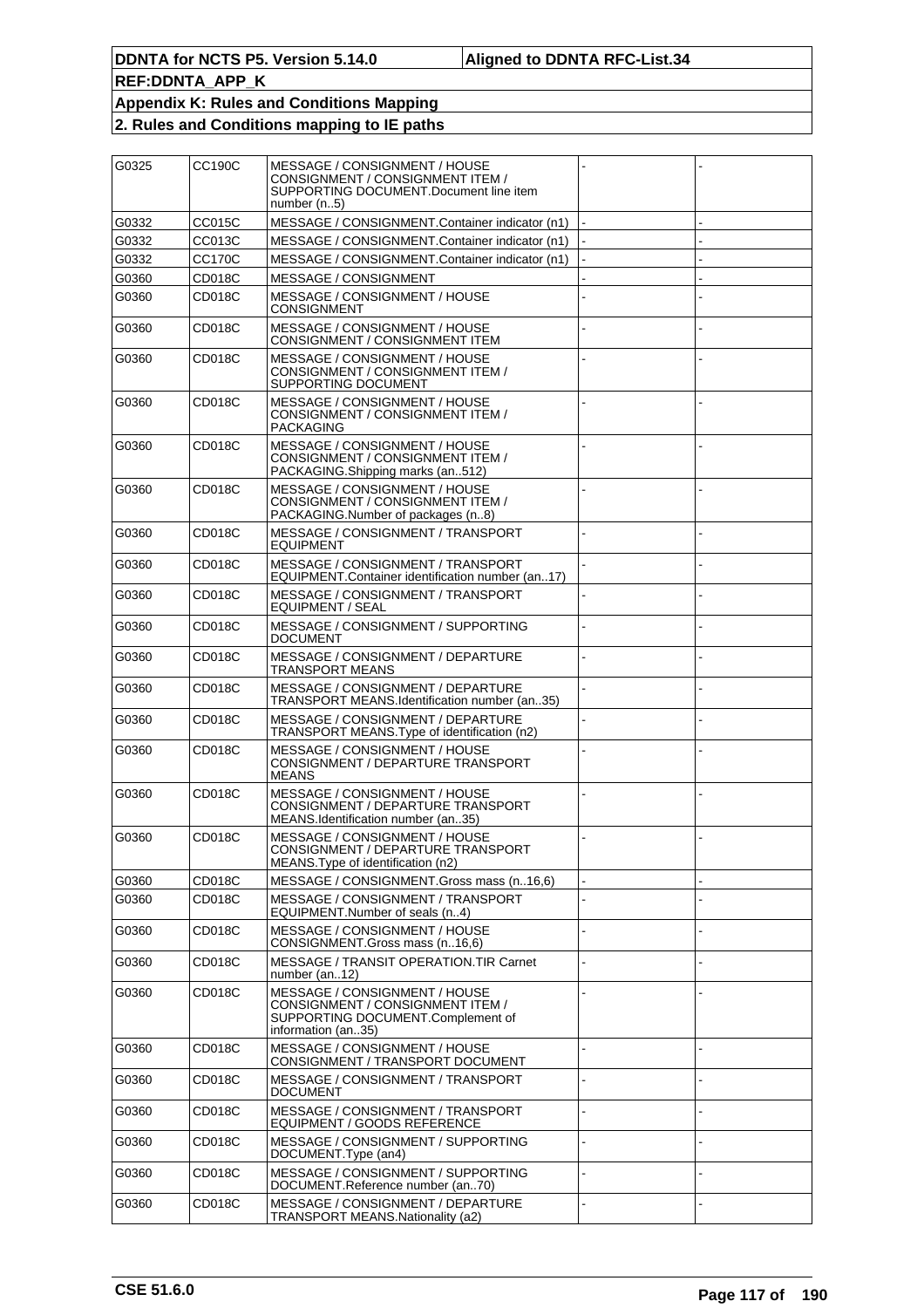| G0360 | CD018C | MESSAGE / CONSIGNMENT / HOUSE<br>CONSIGNMENT / CONSIGNMENT ITEM /<br>SUPPORTING DOCUMENT. Type (an4)                                |  |
|-------|--------|-------------------------------------------------------------------------------------------------------------------------------------|--|
| G0360 | CD018C | MESSAGE / CONSIGNMENT / HOUSE<br>CONSIGNMENT / CONSIGNMENT ITEM /<br>SUPPORTING DOCUMENT.Reference number<br>(an70)                 |  |
| G0360 | CD018C | MESSAGE / CONSIGNMENT / HOUSE<br>CONSIGNMENT / CONSIGNMENT ITEM /<br><b>COMMODITY</b>                                               |  |
| G0360 | CD018C | MESSAGE / CONSIGNMENT / HOUSE<br>CONSIGNMENT / CONSIGNMENT ITEM /<br><b>COMMODITY / DANGEROUS GOODS</b>                             |  |
| G0360 | CD018C | MESSAGE / CONSIGNMENT / HOUSE<br>CONSIGNMENT / CONSIGNMENT ITEM /<br>COMMODITY / COMMODITY CODE                                     |  |
| G0360 | CD018C | MESSAGE / CONSIGNMENT / HOUSE<br>CONSIGNMENT / CONSIGNMENT ITEM /<br>COMMODITY / COMMODITY CODE.Combined<br>nomenclature code (an2) |  |
| G0360 | CD018C | MESSAGE / CONSIGNMENT / HOUSE<br>CONSIGNMENT / CONSIGNMENT ITEM /<br>COMMODITY.Description of goods (an512)                         |  |
| G0360 | CD018C | MESSAGE / CONSIGNMENT / HOUSE<br>CONSIGNMENT / DEPARTURE TRANSPORT<br>MEANS. Nationality (a2)                                       |  |
| G0360 | CD018C | MESSAGE / CONSIGNMENT / HOUSE<br>CONSIGNMENT / TRANSPORT DOCUMENT. Type<br>(an4)                                                    |  |
| G0360 | CD018C | MESSAGE / CONSIGNMENT / HOUSE<br>CONSIGNMENT / TRANSPORT<br>DOCUMENT.Reference number (an70)                                        |  |
| G0360 | CD018C | MESSAGE / CONSIGNMENT / TRANSPORT<br>DOCUMENT. Type (an4)                                                                           |  |
| G0360 | CD018C | MESSAGE / CONSIGNMENT / TRANSPORT<br>DOCUMENT.Reference number (an70)                                                               |  |
| G0360 | CD018C | MESSAGE / CONSIGNMENT / COUNTRY OF<br>ROUTING OF CONSIGNMENT                                                                        |  |
| G0360 | CD018C | MESSAGE / CONSIGNMENT / TRANSPORT<br>EQUIPMENT / SEAL.Identifier (an20)                                                             |  |
| G0360 | CD018C | MESSAGE / CONSIGNMENT / HOUSE<br>CONSIGNMENT / CONSIGNMENT ITEM /<br>COMMODITY / DANGEROUS GOODS.UN Number<br>(an4)                 |  |
| G0360 | CD018C | MESSAGE / CONSIGNMENT / HOUSE<br>CONSIGNMENT / CONSIGNMENT ITEM /<br>PACKAGING. Type of packages (an2)                              |  |
| G0360 | CD018C | MESSAGE / CONSIGNMENT / SUPPORTING<br>DOCUMENT.Complement of information (an35)                                                     |  |
| G0360 | CD018C | MESSAGE / CONSIGNMENT / HOUSE<br>CONSIGNMENT / CONSIGNMENT ITEM /<br>COMMODITY / GOODS MEASURE                                      |  |
| G0360 | CD018C | MESSAGE / CONSIGNMENT / HOUSE<br>CONSIGNMENT / CONSIGNMENT ITEM /<br>COMMODITY.CUS code (an9)                                       |  |
| G0360 | CD018C | MESSAGE / CONSIGNMENT / HOUSE<br>CONSIGNMENT / CONSIGNMENT ITEM /<br>COMMODITY / GOODS MEASURE.Gross mass<br>(n.16,6)               |  |
| G0360 | CD018C | MESSAGE / CONSIGNMENT / HOUSE<br>CONSIGNMENT / CONSIGNMENT ITEM /<br>COMMODITY / GOODS MEASURE. Net mass (n16.6)                    |  |
| G0360 | CD018C | MESSAGE / CONSIGNMENT.Reference number UCR<br>(an70)                                                                                |  |
| G0360 | CD018C | MESSAGE / CONSIGNMENT / HOUSE<br>CONSIGNMENT.Reference number UCR (an70)                                                            |  |
| G0360 | CD018C | MESSAGE / CONSIGNMENT / HOUSE<br>CONSIGNMENT / CONSIGNMENT ITEM.Reference<br>number UCR (an70)                                      |  |
| G0360 | CD018C | MESSAGE / CONSIGNMENT / ADDITIONAL<br><b>REFERENCE</b>                                                                              |  |
| G0360 | CD018C | MESSAGE / CONSIGNMENT / ADDITIONAL<br>REFERENCE.Type (an4)                                                                          |  |
| G0360 | CD018C | MESSAGE / CONSIGNMENT / HOUSE<br>CONSIGNMENT / ADDITIONAL REFERENCE                                                                 |  |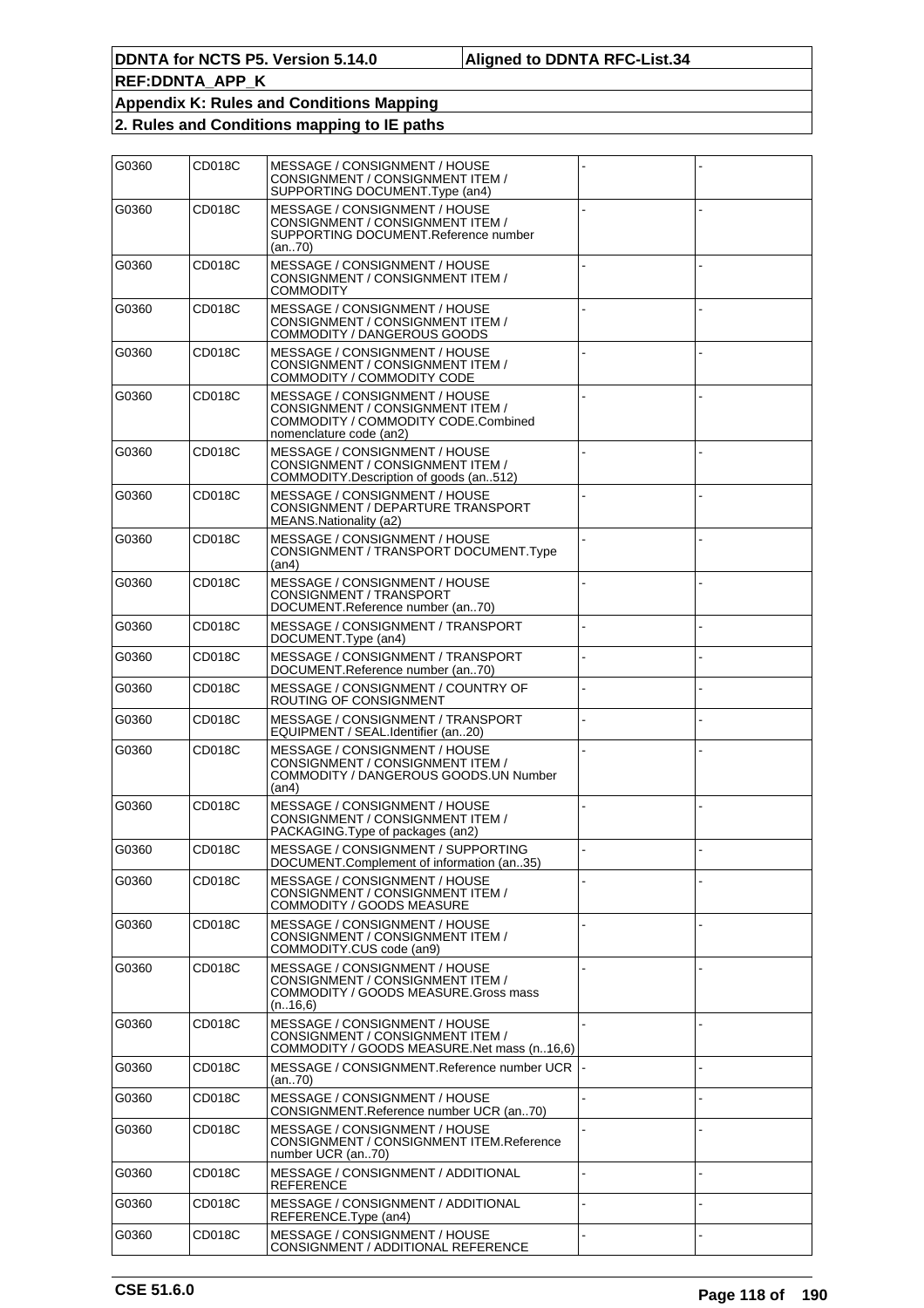| G0360 | CD018C        | MESSAGE / CONSIGNMENT / HOUSE<br>CONSIGNMENT / ADDITIONAL REFERENCE.Type<br>(an4)                                    |  |
|-------|---------------|----------------------------------------------------------------------------------------------------------------------|--|
| G0360 | CD018C        | MESSAGE / CONSIGNMENT / HOUSE<br>CONSIGNMENT / CONSIGNMENT ITEM /<br>ADDITIONAL REFERENCE                            |  |
| G0360 | CD018C        | MESSAGE / CONSIGNMENT / HOUSE<br>CONSIGNMENT / CONSIGNMENT ITEM /<br>ADDITIONAL REFERENCE. Type (an4)                |  |
| G0360 | CD018C        | MESSAGE / CONSIGNMENT / ADDITIONAL<br>REFERENCE.Reference number (an70)                                              |  |
| G0360 | CD018C        | MESSAGE / CONSIGNMENT / HOUSE<br>CONSIGNMENT / CONSIGNMENT ITEM /<br>ADDITIONAL REFERENCE.Reference number<br>(an70) |  |
| G0360 | CD018C        | MESSAGE / CONSIGNMENT / HOUSE<br>CONSIGNMENT / ADDITIONAL<br>REFERENCE.Reference number (an70)                       |  |
| G0360 | CD018C        | MESSAGE / CONSIGNMENT / HOUSE<br>CONSIGNMENT / SUPPORTING DOCUMENT                                                   |  |
| G0360 | CD018C        | MESSAGE / CONSIGNMENT / HOUSE<br>CONSIGNMENT / SUPPORTING DOCUMENT.Tvpe<br>(an4)                                     |  |
| G0360 | CD018C        | MESSAGE / CONSIGNMENT / HOUSE<br>CONSIGNMENT / SUPPORTING<br>DOCUMENT.Reference number (an70)                        |  |
| G0360 | CD018C        | MESSAGE / CONSIGNMENT / HOUSE<br>CONSIGNMENT / SUPPORTING<br>DOCUMENT.Complement of information (an35)               |  |
| G0360 | CD018C        | MESSAGE / CONSIGNMENT / HOUSE<br>CONSIGNMENT / CONSIGNMENT ITEM /<br>TRANSPORT DOCUMENT                              |  |
| G0360 | CD018C        | MESSAGE / CONSIGNMENT / HOUSE<br>CONSIGNMENT / CONSIGNMENT ITEM /<br>TRANSPORT DOCUMENT.Type (an4)                   |  |
| G0360 | CD018C        | MESSAGE / CONSIGNMENT / HOUSE<br>CONSIGNMENT / CONSIGNMENT ITEM /<br>TRANSPORT DOCUMENT.Reference number (an70)      |  |
| G0360 | CC017C        | MESSAGE / CONSIGNMENT                                                                                                |  |
| G0360 | <b>CC017C</b> | MESSAGE / CONSIGNMENT / HOUSE<br>CONSIGNMENT                                                                         |  |
| G0360 | <b>CC017C</b> | MESSAGE / CONSIGNMENT / HOUSE<br>CONSIGNMENT / CONSIGNMENT ITEM                                                      |  |
| G0360 | <b>CC017C</b> | MESSAGE / CONSIGNMENT / HOUSE<br>CONSIGNMENT / CONSIGNMENT ITEM /<br>SUPPORTING DOCUMENT                             |  |
| G0360 | CC017C        | MESSAGE / CONSIGNMENT / HOUSE<br>CONSIGNMENT / CONSIGNMENT ITEM /<br><b>PACKAGING</b>                                |  |
| G0360 | <b>CC017C</b> | MESSAGE / CONSIGNMENT / HOUSE<br>CONSIGNMENT / CONSIGNMENT ITEM /<br>PACKAGING.Shipping marks (an512)                |  |
| G0360 | CC017C        | MESSAGE / CONSIGNMENT / HOUSE<br>CONSIGNMENT / CONSIGNMENT ITEM /<br>PACKAGING.Number of packages (n8)               |  |
| G0360 | <b>CC017C</b> | MESSAGE / CONSIGNMENT / TRANSPORT<br><b>EQUIPMENT</b>                                                                |  |
| G0360 | CC017C        | MESSAGE / CONSIGNMENT / TRANSPORT<br>EQUIPMENT.Container identification number (an17)                                |  |
| G0360 | <b>CC017C</b> | MESSAGE / CONSIGNMENT / TRANSPORT<br>EQUIPMENT / SEAL                                                                |  |
| G0360 | <b>CC017C</b> | MESSAGE / CONSIGNMENT.Reference number UCR<br>(an35)                                                                 |  |
| G0360 | CC017C        | MESSAGE / CONSIGNMENT / SUPPORTING<br><b>DOCUMENT</b>                                                                |  |
| G0360 | CC017C        | MESSAGE / CONSIGNMENT / DEPARTURE<br>TRANSPORT MEANS                                                                 |  |
| G0360 | <b>CC017C</b> | MESSAGE / CONSIGNMENT / DEPARTURE<br>TRANSPORT MEANS.Identification number (an35)                                    |  |
| G0360 | CC017C        | MESSAGE / CONSIGNMENT / DEPARTURE<br>TRANSPORT MEANS. Type of identification (n2)                                    |  |
| G0360 | CC017C        | MESSAGE / CONSIGNMENT / HOUSE<br>CONSIGNMENT / DEPARTURE TRANSPORT<br><b>MEANS</b>                                   |  |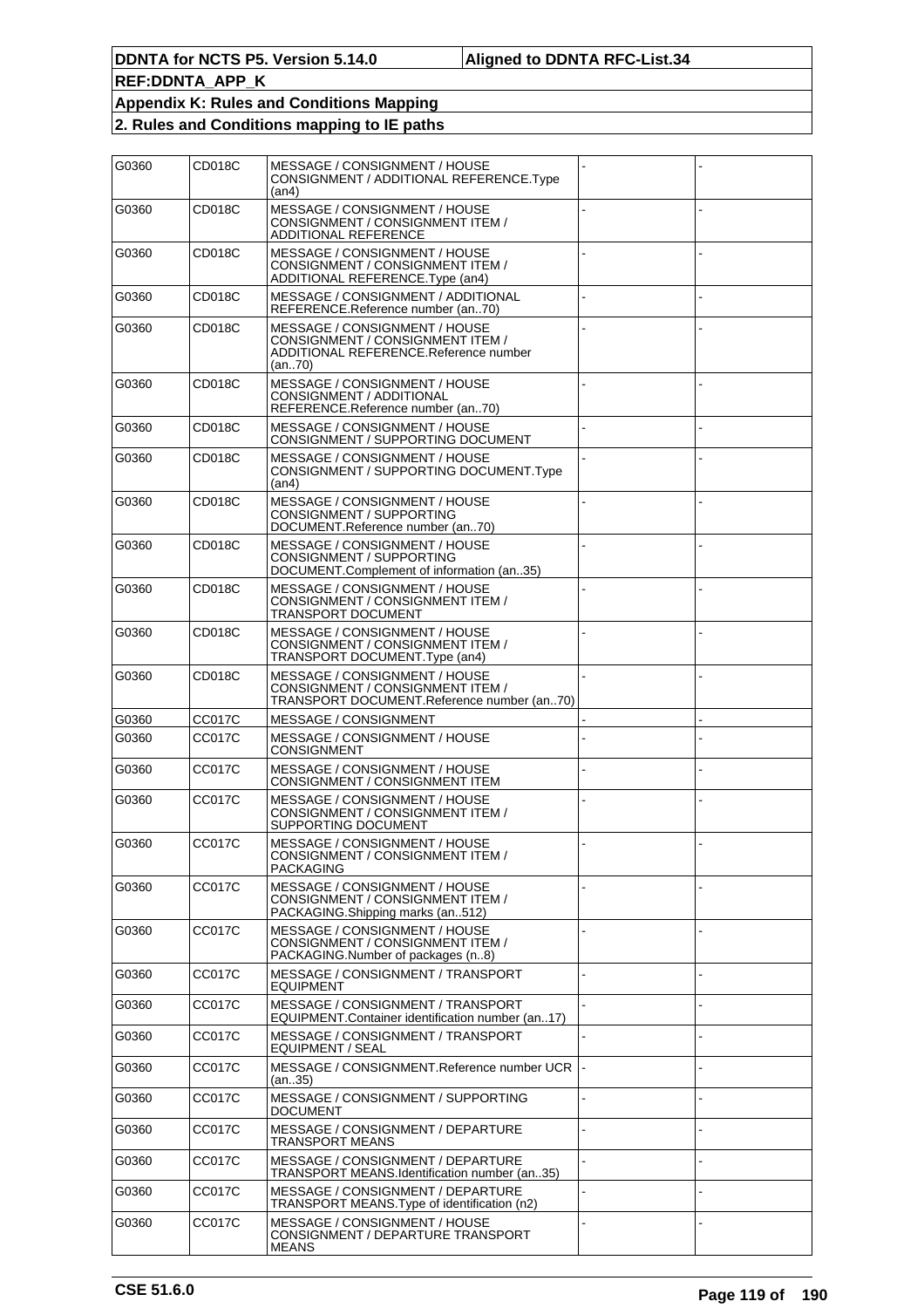| G0360 | <b>CC017C</b> | MESSAGE / CONSIGNMENT / HOUSE<br>CONSIGNMENT / DEPARTURE TRANSPORT<br>MEANS.Identification number (an35)                            |  |
|-------|---------------|-------------------------------------------------------------------------------------------------------------------------------------|--|
| G0360 | <b>CC017C</b> | MESSAGE / CONSIGNMENT / HOUSE<br>CONSIGNMENT / DEPARTURE TRANSPORT<br>MEANS. Type of identification (n2)                            |  |
| G0360 | <b>CC017C</b> | MESSAGE / CONSIGNMENT.Gross mass (n16,6)                                                                                            |  |
| G0360 | <b>CC017C</b> | MESSAGE / CONSIGNMENT / TRANSPORT<br>EQUIPMENT.Number of seals (n4)                                                                 |  |
| G0360 | CC017C        | MESSAGE / CONSIGNMENT / HOUSE<br>CONSIGNMENT.Gross mass (n16,6)                                                                     |  |
| G0360 | <b>CC017C</b> | MESSAGE / CONSIGNMENT / HOUSE<br>CONSIGNMENT / CONSIGNMENT ITEM /<br>SUPPORTING DOCUMENT.Complement of<br>information (an35)        |  |
| G0360 | <b>CC017C</b> | MESSAGE / CONSIGNMENT / HOUSE<br>CONSIGNMENT / PREVIOUS DOCUMENT.Type<br>(an4)                                                      |  |
| G0360 | <b>CC017C</b> | MESSAGE / CONSIGNMENT / HOUSE<br>CONSIGNMENT / TRANSPORT DOCUMENT                                                                   |  |
| G0360 | <b>CC017C</b> | MESSAGE / CONSIGNMENT / TRANSPORT<br><b>DOCUMENT</b>                                                                                |  |
| G0360 | <b>CC017C</b> | MESSAGE / CONSIGNMENT / TRANSPORT<br><b>EQUIPMENT / GOODS REFERENCE</b>                                                             |  |
| G0360 | CC017C        | MESSAGE / CONSIGNMENT / SUPPORTING<br>DOCUMENT.Type (an4)                                                                           |  |
| G0360 | <b>CC017C</b> | MESSAGE / CONSIGNMENT / SUPPORTING<br>DOCUMENT.Reference number (an70)                                                              |  |
| G0360 | <b>CC017C</b> | MESSAGE / CONSIGNMENT / DEPARTURE<br>TRANSPORT MEANS.Nationality (a2)                                                               |  |
| G0360 | CC017C        | MESSAGE / CONSIGNMENT / HOUSE<br>CONSIGNMENT / CONSIGNMENT ITEM /<br>SUPPORTING DOCUMENT. Type (an4)                                |  |
| G0360 | CC017C        | MESSAGE / CONSIGNMENT / HOUSE<br>CONSIGNMENT / CONSIGNMENT ITEM /<br>SUPPORTING DOCUMENT Reference number<br>(an70)                 |  |
| G0360 | <b>CC017C</b> | MESSAGE / CONSIGNMENT / HOUSE<br>CONSIGNMENT / CONSIGNMENT ITEM /<br><b>COMMODITY</b>                                               |  |
| G0360 | <b>CC017C</b> | MESSAGE / CONSIGNMENT / HOUSE<br>CONSIGNMENT / CONSIGNMENT ITEM /<br>COMMODITY / DANGEROUS GOODS                                    |  |
| G0360 | <b>CC017C</b> | MESSAGE / CONSIGNMENT / HOUSE<br>CONSIGNMENT / CONSIGNMENT ITEM /<br>COMMODITY / COMMODITY CODE                                     |  |
| G0360 | <b>CC017C</b> | MESSAGE / CONSIGNMENT / HOUSE<br>CONSIGNMENT / CONSIGNMENT ITEM /<br>COMMODITY / COMMODITY CODE.Combined<br>nomenclature code (an2) |  |
| G0360 | <b>CC017C</b> | MESSAGE / CONSIGNMENT / HOUSE<br>CONSIGNMENT / CONSIGNMENT ITEM /<br>COMMODITY.Description of goods (an512)                         |  |
| G0360 | CC017C        | MESSAGE / CONSIGNMENT / HOUSE<br>CONSIGNMENT / DEPARTURE TRANSPORT<br>MEANS. Nationality (a2)                                       |  |
| G0360 | <b>CC017C</b> | MESSAGE / CONSIGNMENT / HOUSE<br>CONSIGNMENT / TRANSPORT DOCUMENT.Type<br>(an4)                                                     |  |
| G0360 | <b>CC017C</b> | MESSAGE / CONSIGNMENT / HOUSE<br>CONSIGNMENT / TRANSPORT<br>DOCUMENT.Reference number (an70)                                        |  |
| G0360 | CC017C        | MESSAGE / CONSIGNMENT / TRANSPORT<br>DOCUMENT.Type (an4)                                                                            |  |
| G0360 | <b>CC017C</b> | MESSAGE / CONSIGNMENT / TRANSPORT<br>DOCUMENT.Reference number (an70)                                                               |  |
| G0360 | <b>CC017C</b> | MESSAGE / CONSIGNMENT / COUNTRY OF<br>ROUTING OF CONSIGNMENT                                                                        |  |
| G0360 | CC017C        | MESSAGE / CONSIGNMENT / TRANSPORT<br>EQUIPMENT / SEAL.Identifier (an20)                                                             |  |
| G0360 | <b>CC017C</b> | MESSAGE / CONSIGNMENT / HOUSE<br>CONSIGNMENT / CONSIGNMENT ITEM /<br>COMMODITY / DANGEROUS GOODS.UN Number<br>(an4)                 |  |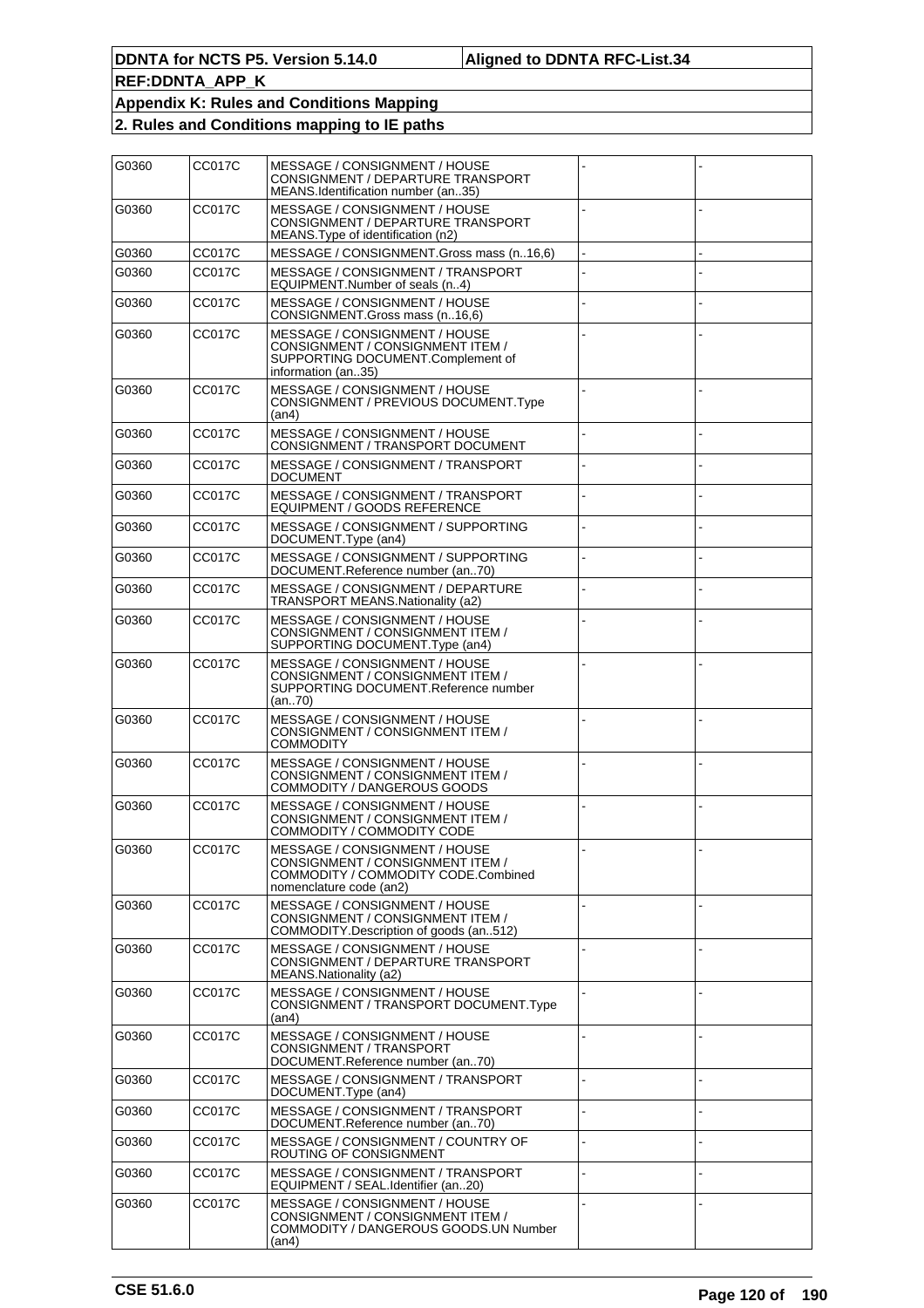| G0360 | CC017C        | MESSAGE / CONSIGNMENT / HOUSE<br>CONSIGNMENT / CONSIGNMENT ITEM /<br>PACKAGING. Type of packages (an2)                 |  |
|-------|---------------|------------------------------------------------------------------------------------------------------------------------|--|
| G0360 | CC017C        | MESSAGE / CONSIGNMENT / SUPPORTING<br>DOCUMENT.Complement of information (an35)                                        |  |
| G0360 | CC017C        | MESSAGE / CONSIGNMENT / HOUSE<br>CONSIGNMENT / CONSIGNMENT ITEM /<br>COMMODITY / GOODS MEASURE                         |  |
| G0360 | CC017C        | MESSAGE / CONSIGNMENT / HOUSE<br>CONSIGNMENT / CONSIGNMENT ITEM /<br>COMMODITY.CUS code (an9)                          |  |
| G0360 | <b>CC017C</b> | MESSAGE / CONSIGNMENT / HOUSE<br>CONSIGNMENT / CONSIGNMENT ITEM /<br>COMMODITY / GOODS MEASURE. Gross mass<br>(n.16,6) |  |
| G0360 | CC017C        | MESSAGE / CONSIGNMENT / HOUSE<br>CONSIGNMENT / CONSIGNMENT ITEM /<br>COMMODITY / GOODS MEASURE. Net mass (n16,6)       |  |
| G0360 | CC017C        | MESSAGE / CONSIGNMENT / HOUSE<br>CONSIGNMENT. Reference number UCR (an35)                                              |  |
| G0360 | CC017C        | MESSAGE / CONSIGNMENT / HOUSE<br>CONSIGNMENT / CONSIGNMENT ITEM.Reference<br>number UCR (an35)                         |  |
| G0360 | CC017C        | MESSAGE / CONSIGNMENT / ADDITIONAL<br><b>REFERENCE</b>                                                                 |  |
| G0360 | CC017C        | MESSAGE / CONSIGNMENT / ADDITIONAL<br>REFERENCE.Type (an4)                                                             |  |
| G0360 | CC017C        | MESSAGE / CONSIGNMENT / HOUSE<br>CONSIGNMENT / ADDITIONAL REFERENCE                                                    |  |
| G0360 | CC017C        | MESSAGE / CONSIGNMENT / HOUSE<br>CONSIGNMENT / ADDITIONAL REFERENCE.Type<br>(an4)                                      |  |
| G0360 | CC017C        | MESSAGE / CONSIGNMENT / HOUSE<br>CONSIGNMENT / CONSIGNMENT ITEM /<br>ADDITIONAL REFERENCE                              |  |
| G0360 | CC017C        | MESSAGE / CONSIGNMENT / HOUSE<br>CONSIGNMENT / CONSIGNMENT ITEM /<br>ADDITIONAL REFERENCE. Type (an4)                  |  |
| G0360 | CC017C        | MESSAGE / CONSIGNMENT / ADDITIONAL<br>REFERENCE.Reference number (an70)                                                |  |
| G0360 | CC017C        | MESSAGE / CONSIGNMENT / HOUSE<br>CONSIGNMENT / CONSIGNMENT ITEM /<br>ADDITIONAL REFERENCE.Reference number<br>(an70)   |  |
| G0360 | <b>CC017C</b> | MESSAGE / CONSIGNMENT / HOUSE<br>CONSIGNMENT / ADDITIONAL<br>REFERENCE.Reference number (an70)                         |  |
| G0360 | <b>CC017C</b> | MESSAGE / CONSIGNMENT / HOUSE<br>CONSIGNMENT / SUPPORTING DOCUMENT                                                     |  |
| G0360 | <b>CC017C</b> | MESSAGE / CONSIGNMENT / HOUSE<br>CONSIGNMENT / SUPPORTING DOCUMENT. Type<br>(an4)                                      |  |
| G0360 | CC017C        | MESSAGE / CONSIGNMENT / HOUSE<br>CONSIGNMENT / SUPPORTING<br>DOCUMENT.Reference number (an70)                          |  |
| G0360 | CC017C        | MESSAGE / CONSIGNMENT / HOUSE<br>CONSIGNMENT / SUPPORTING<br>DOCUMENT.Complement of information (an35)                 |  |
| G0360 | CC044C        | MESSAGE / CONSIGNMENT                                                                                                  |  |
| G0360 | CC044C        | MESSAGE / CONSIGNMENT / HOUSE<br><b>CONSIGNMENT</b>                                                                    |  |
| G0360 | CC044C        | MESSAGE / CONSIGNMENT / HOUSE<br>CONSIGNMENT / CONSIGNMENT ITEM                                                        |  |
| G0360 | CC044C        | MESSAGE / CONSIGNMENT / HOUSE<br>CONSIGNMENT / CONSIGNMENT ITEM /<br>SUPPORTING DOCUMENT                               |  |
| G0360 | CC044C        | MESSAGE / CONSIGNMENT / HOUSE<br>CONSIGNMENT / CONSIGNMENT ITEM /<br>PACKAGING                                         |  |
| G0360 | CC044C        | MESSAGE / CONSIGNMENT / HOUSE<br>CONSIGNMENT / CONSIGNMENT ITEM /<br>PACKAGING.Shipping marks (an512)                  |  |
| G0360 | CC044C        | MESSAGE / CONSIGNMENT / HOUSE<br>CONSIGNMENT / CONSIGNMENT ITEM /<br>PACKAGING. Number of packages (n8)                |  |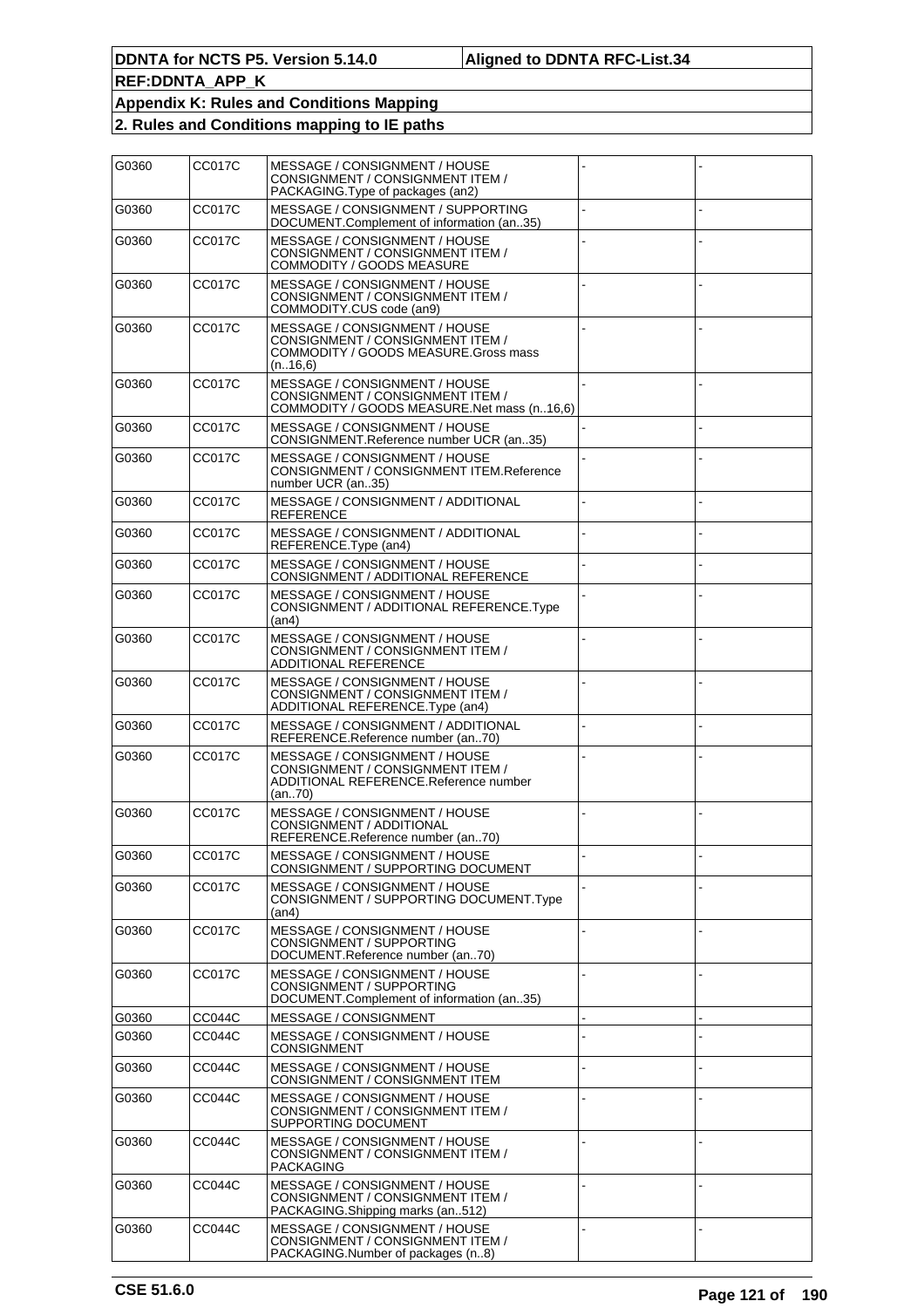| G0360 | CC044C | MESSAGE / CONSIGNMENT / TRANSPORT<br>EQUIPMENT                                                                                      |  |
|-------|--------|-------------------------------------------------------------------------------------------------------------------------------------|--|
| G0360 | CC044C | MESSAGE / CONSIGNMENT / TRANSPORT<br>EQUIPMENT.Container identification number (an17)                                               |  |
| G0360 | CC044C | MESSAGE / CONSIGNMENT / TRANSPORT<br>EQUIPMENT / SEAL                                                                               |  |
| G0360 | CC044C | MESSAGE / CONSIGNMENT / SUPPORTING<br>DOCUMENT                                                                                      |  |
| G0360 | CC044C | MESSAGE / CONSIGNMENT / DEPARTURE<br>TRANSPORT MEANS                                                                                |  |
| G0360 | CC044C | MESSAGE / CONSIGNMENT / DEPARTURE<br>TRANSPORT MEANS.Identification number (an35)                                                   |  |
| G0360 | CC044C | MESSAGE / CONSIGNMENT / DEPARTURE<br>TRANSPORT MEANS. Type of identification (n2)                                                   |  |
| G0360 | CC044C | MESSAGE / CONSIGNMENT / HOUSE<br>CONSIGNMENT / DEPARTURE TRANSPORT<br><b>MEANS</b>                                                  |  |
| G0360 | CC044C | MESSAGE / CONSIGNMENT / HOUSE<br>CONSIGNMENT / DEPARTURE TRANSPORT<br>MEANS.Identification number (an35)                            |  |
| G0360 | CC044C | MESSAGE / CONSIGNMENT / HOUSE<br>CONSIGNMENT / DEPARTURE TRANSPORT<br>MEANS. Type of identification (n2)                            |  |
| G0360 | CC044C | MESSAGE / CONSIGNMENT.Gross mass (n16,6)                                                                                            |  |
| G0360 | CC044C | MESSAGE / CONSIGNMENT / TRANSPORT<br>EQUIPMENT.Number of seals (n4)                                                                 |  |
| G0360 | CC044C | MESSAGE / CONSIGNMENT / HOUSE<br>CONSIGNMENT.Gross mass (n16,6)                                                                     |  |
| G0360 | CC044C | MESSAGE / CONSIGNMENT / TRANSPORT<br>EQUIPMENT / GOODS REFERENCE                                                                    |  |
| G0360 | CC044C | MESSAGE / CONSIGNMENT / SUPPORTING<br>DOCUMENT.Type (an4)                                                                           |  |
| G0360 | CC044C | MESSAGE / CONSIGNMENT / SUPPORTING<br>DOCUMENT.Reference number (an70)                                                              |  |
| G0360 | CC044C | MESSAGE / CONSIGNMENT / DEPARTURE<br>TRANSPORT MEANS.Nationality (a2)                                                               |  |
| G0360 | CC044C | MESSAGE / CONSIGNMENT / HOUSE<br>CONSIGNMENT / CONSIGNMENT ITEM /<br>SUPPORTING DOCUMENT. Type (an4)                                |  |
| G0360 | CC044C | MESSAGE / CONSIGNMENT / HOUSE<br>CONSIGNMENT / CONSIGNMENT ITEM /<br>SUPPORTING DOCUMENT.Reference number<br>(an70)                 |  |
| G0360 | CC044C | MESSAGE / CONSIGNMENT / HOUSE<br>CONSIGNMENT / CONSIGNMENT ITEM /<br>COMMODITY                                                      |  |
| G0360 | CC044C | MESSAGE / CONSIGNMENT / HOUSE<br>CONSIGNMENT / CONSIGNMENT ITEM /<br>COMMODITY / COMMODITY CODE                                     |  |
| G0360 | CC044C | MESSAGE / CONSIGNMENT / HOUSE<br>CONSIGNMENT / CONSIGNMENT ITEM /<br>COMMODITY / COMMODITY CODE.Combined<br>nomenclature code (an2) |  |
| G0360 | CC044C | MESSAGE / CONSIGNMENT / HOUSE<br>CONSIGNMENT / CONSIGNMENT ITEM /<br>COMMODITY.Description of goods (an512)                         |  |
| G0360 | CC044C | MESSAGE / CONSIGNMENT / HOUSE<br>CONSIGNMENT / DEPARTURE TRANSPORT<br>MEANS. Nationality (a2)                                       |  |
| G0360 | CC044C | MESSAGE / CONSIGNMENT / HOUSE<br>CONSIGNMENT / CONSIGNMENT ITEM /<br>PACKAGING. Type of packages (an2)                              |  |
| G0360 | CC044C | MESSAGE / CONSIGNMENT / HOUSE<br>CONSIGNMENT / CONSIGNMENT ITEM /<br>COMMODITY / GOODS MEASURE                                      |  |
| G0360 | CC044C | MESSAGE / CONSIGNMENT / HOUSE<br>CONSIGNMENT / CONSIGNMENT ITEM /<br>COMMODITY.CUS code (an9)                                       |  |
| G0360 | CC044C | MESSAGE / CONSIGNMENT / HOUSE<br>CONSIGNMENT / CONSIGNMENT ITEM /<br>COMMODITY / GOODS MEASURE.Gross mass<br>(n.16,6)               |  |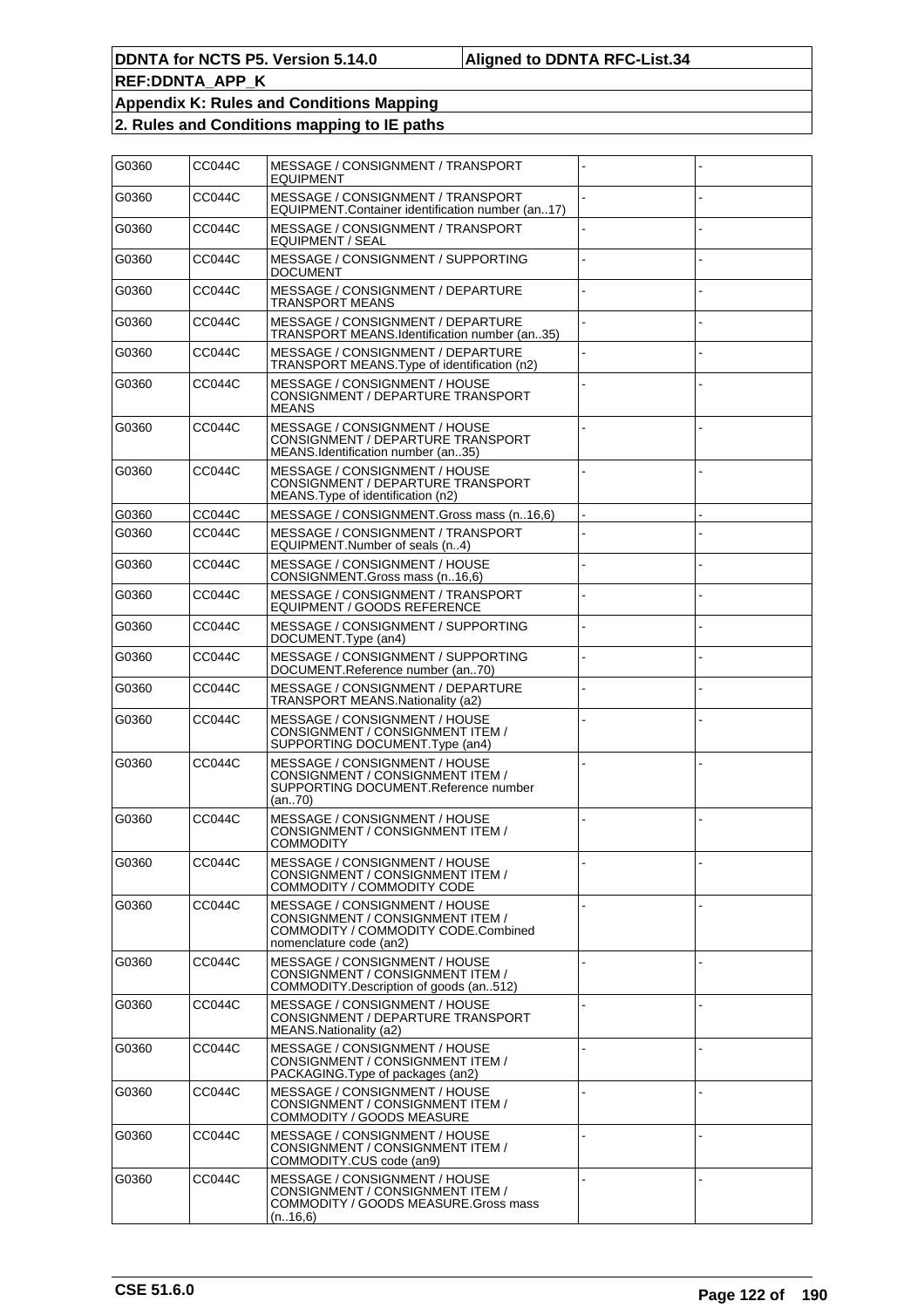| G0360 | CC044C        | MESSAGE / CONSIGNMENT / HOUSE<br>CONSIGNMENT / CONSIGNMENT ITEM /<br>COMMODITY / GOODS MEASURE.Net mass (n16,6)      |  |
|-------|---------------|----------------------------------------------------------------------------------------------------------------------|--|
| G0360 | CC044C        | MESSAGE / CONSIGNMENT / ADDITIONAL<br>REFERENCE                                                                      |  |
| G0360 | CC044C        | MESSAGE / CONSIGNMENT / ADDITIONAL<br>REFERENCE.Type (an4)                                                           |  |
| G0360 | CC044C        | MESSAGE / CONSIGNMENT / HOUSE<br>CONSIGNMENT / ADDITIONAL REFERENCE                                                  |  |
| G0360 | CC044C        | MESSAGE / CONSIGNMENT / HOUSE<br>CONSIGNMENT / ADDITIONAL REFERENCE.Type<br>(an4)                                    |  |
| G0360 | CC044C        | MESSAGE / CONSIGNMENT / HOUSE<br>CONSIGNMENT / CONSIGNMENT ITEM /<br>ADDITIONAL REFERENCE                            |  |
| G0360 | CC044C        | MESSAGE / CONSIGNMENT / HOUSE<br>CONSIGNMENT / CONSIGNMENT ITEM /<br>ADDITIONAL REFERENCE.Type (an4)                 |  |
| G0360 | CC044C        | MESSAGE / CONSIGNMENT / ADDITIONAL<br>REFERENCE.Reference number (an70)                                              |  |
| G0360 | CC044C        | MESSAGE / CONSIGNMENT / HOUSE<br>CONSIGNMENT / CONSIGNMENT ITEM /<br>ADDITIONAL REFERENCE.Reference number<br>(an70) |  |
| G0360 | CC044C        | MESSAGE / CONSIGNMENT / HOUSE<br>CONSIGNMENT / ADDITIONAL<br>REFERENCE.Reference number (an70)                       |  |
| G0360 | CC044C        | MESSAGE / CONSIGNMENT / HOUSE<br>CONSIGNMENT / SUPPORTING DOCUMENT                                                   |  |
| G0360 | CC044C        | MESSAGE / CONSIGNMENT / HOUSE<br>CONSIGNMENT / SUPPORTING DOCUMENT. Type<br>(an4)                                    |  |
| G0360 | CC044C        | MESSAGE / CONSIGNMENT / HOUSE<br>CONSIGNMENT / SUPPORTING<br>DOCUMENT.Reference number (an70)                        |  |
| G0367 | CD003C        | MESSAGE / TRANSIT OPERATION.Request rejection<br>reason code (n2)                                                    |  |
| G0367 | CD038C        | MESSAGE / TRANSIT OPERATION.Request rejection<br>reason code (n2)                                                    |  |
| G0367 | CD115C        | MESSAGE / TRANSIT OPERATION.Request rejection<br>reason code (n2)                                                    |  |
| G0367 | CD165C        | MESSAGE / TRANSIT OPERATION.Request rejection<br>reason code (n2)                                                    |  |
| G0414 | CC015C        | MESSAGE / CONSIGNMENT / HOUSE<br>CONSIGNMENT / CONSIGNMENT ITEM / PREVIOUS<br>DOCUMENT.Reference number (an70)       |  |
| G0414 | CC013C        | MESSAGE / CONSIGNMENT / HOUSE<br>CONSIGNMENT / CONSIGNMENT ITEM / PREVIOUS<br>DOCUMENT.Reference number (an70)       |  |
| G0424 | CC015C        | MESSAGE / CONSIGNMENT / HOUSE<br>CONSIGNMENT / CONSIGNMENT ITEM /<br>SUPPORTING DOCUMENT Reference number<br>(an70)  |  |
| G0424 | CC013C        | MESSAGE / CONSIGNMENT / HOUSE<br>CONSIGNMENT / CONSIGNMENT ITEM /<br>SUPPORTING DOCUMENT Reference number<br>(an70)  |  |
| G0500 | CC015C        | MESSAGE / CONSIGNMENT / LOCATION OF<br>GOODS.Qualifier of identification (a1)                                        |  |
| G0500 | CC029C        | MESSAGE / CONSIGNMENT / LOCATION OF<br>GOODS.Qualifier of identification (a1)                                        |  |
| G0500 | <b>CC007C</b> | MESSAGE / CONSIGNMENT / LOCATION OF<br>GOODS.Qualifier of identification (a1)                                        |  |
| G0500 | CC013C        | MESSAGE / CONSIGNMENT / LOCATION OF<br>GOODS.Qualifier of identification (a1)                                        |  |
| G0500 | CC170C        | MESSAGE / CONSIGNMENT / LOCATION OF<br>GOODS.Qualifier of identification (a1)                                        |  |
| G0500 | CC190C        | MESSAGE / CONSIGNMENT / LOCATION OF<br>GOODS.Qualifier of identification (a1)                                        |  |
| G0510 | CC043C        | MESSAGE / CTL_CONTROL.Continue unloading (n1)                                                                        |  |
| G0650 | CC225C        | MESSAGE / GUARANTEE REFERENCE                                                                                        |  |
| G0670 | CC015C        | MESSAGE / CONSIGNMENT / TRANSPORT<br>EQUIPMENT / GOODS REFERENCE                                                     |  |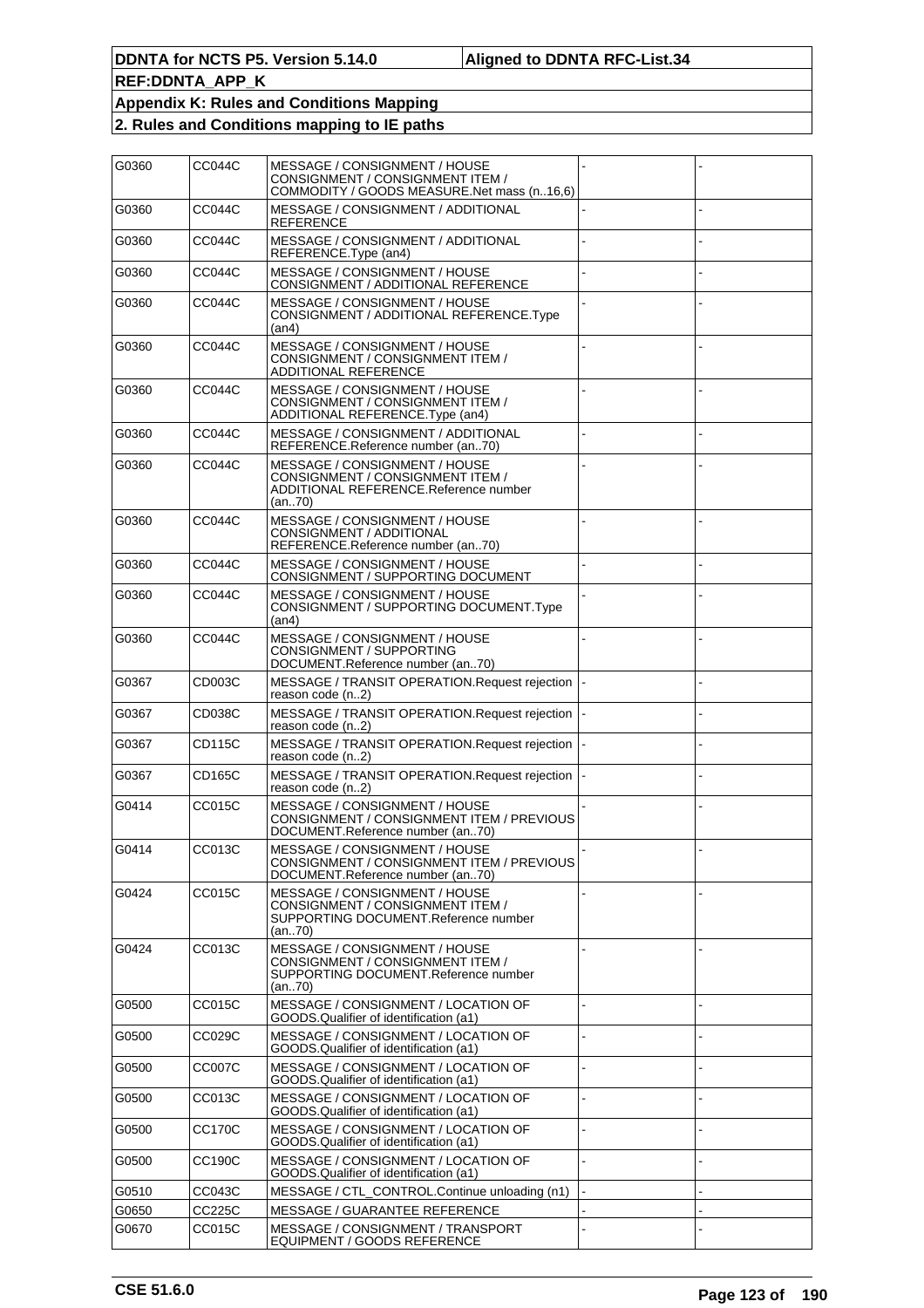| G0670 | CD001C        | MESSAGE / CONSIGNMENT / TRANSPORT<br>EQUIPMENT / GOODS REFERENCE                                            |                |  |
|-------|---------------|-------------------------------------------------------------------------------------------------------------|----------------|--|
| G0670 | CD003C        | MESSAGE / CONSIGNMENT / TRANSPORT<br>EQUIPMENT / GOODS REFERENCE                                            |                |  |
| G0670 | CD003C        | MESSAGE / CONSIGNMENT / INCIDENT /<br>TRANSPORT EQUIPMENT / GOODS REFERENCE                                 |                |  |
| G0670 | CD012C        | MESSAGE / CONSIGNMENT / TRANSPORT<br>EQUIPMENT / GOODS REFERENCE                                            |                |  |
| G0670 | <b>CD050C</b> | MESSAGE / CONSIGNMENT / TRANSPORT<br>EQUIPMENT / GOODS REFERENCE                                            |                |  |
| G0670 | CD038C        | MESSAGE / CONSIGNMENT / TRANSPORT<br>EQUIPMENT / GOODS REFERENCE                                            |                |  |
| G0670 | CD038C        | MESSAGE / CONSIGNMENT / INCIDENT /<br>TRANSPORT EQUIPMENT / GOODS REFERENCE                                 |                |  |
| G0670 | CC029C        | MESSAGE / CONSIGNMENT / TRANSPORT<br>EQUIPMENT / GOODS REFERENCE                                            |                |  |
| G0670 | CC007C        | MESSAGE / CONSIGNMENT / INCIDENT /<br>TRANSPORT EQUIPMENT / GOODS REFERENCE                                 |                |  |
| G0670 | CC013C        | MESSAGE / CONSIGNMENT / TRANSPORT<br>EQUIPMENT / GOODS REFERENCE                                            |                |  |
| G0670 | CC043C        | MESSAGE / CONSIGNMENT / TRANSPORT<br>EQUIPMENT / GOODS REFERENCE                                            |                |  |
| G0670 | CC043C        | MESSAGE / CONSIGNMENT / INCIDENT /<br>TRANSPORT EQUIPMENT / GOODS REFERENCE                                 |                |  |
| G0670 | CD180C        | MESSAGE / CONSIGNMENT / INCIDENT /<br>TRANSPORT EQUIPMENT / GOODS REFERENCE                                 |                |  |
| G0670 | CD181C        | MESSAGE / CONSIGNMENT / INCIDENT /<br>TRANSPORT EQUIPMENT / GOODS REFERENCE                                 |                |  |
| G0670 | CC182C        | MESSAGE / CONSIGNMENT / INCIDENT /<br>TRANSPORT EQUIPMENT / GOODS REFERENCE                                 |                |  |
| G0670 | CD115C        | MESSAGE / CONSIGNMENT / TRANSPORT<br>EQUIPMENT / GOODS REFERENCE                                            |                |  |
| G0670 | CD115C        | MESSAGE / CONSIGNMENT / INCIDENT /<br>TRANSPORT EQUIPMENT / GOODS REFERENCE                                 |                |  |
| G0670 | CD165C        | MESSAGE / CONSIGNMENT / TRANSPORT<br>EQUIPMENT / GOODS REFERENCE                                            |                |  |
| G0670 | CD165C        | MESSAGE / CONSIGNMENT / INCIDENT /<br>TRANSPORT EQUIPMENT / GOODS REFERENCE                                 |                |  |
| G0670 | CD160C        | MESSAGE / CONSIGNMENT / TRANSPORT<br>EQUIPMENT / GOODS REFERENCE                                            |                |  |
| G0670 | CC170C        | MESSAGE / CONSIGNMENT / TRANSPORT<br>EQUIPMENT / GOODS REFERENCE                                            |                |  |
| G0789 | CC015C        | MESSAGE / CONSIGNMENT / ACTIVE BORDER<br>TRANSPORT MEANS.Customs office at border<br>reference number (an8) |                |  |
| G0789 | CD001C        | MESSAGE / CONSIGNMENT / ACTIVE BORDER<br>TRANSPORT MEANS.Customs office at border<br>reference number (an8) |                |  |
| G0789 | CD003C        | MESSAGE / CONSIGNMENT / ACTIVE BORDER<br>TRANSPORT MEANS.Customs office at border<br>reference number (an8) |                |  |
| G0789 | CD050C        | MESSAGE / CONSIGNMENT / ACTIVE BORDER<br>TRANSPORT MEANS.Customs office at border<br>reference number (an8) |                |  |
| G0789 | CD038C        | MESSAGE / CONSIGNMENT / ACTIVE BORDER<br>TRANSPORT MEANS.Customs office at border<br>reference number (an8) |                |  |
| G0789 | CC013C        | MESSAGE / CONSIGNMENT / ACTIVE BORDER<br>TRANSPORT MEANS.Customs office at border<br>reference number (an8) |                |  |
| G0789 | CD115C        | MESSAGE / CONSIGNMENT / ACTIVE BORDER<br>TRANSPORT MEANS.Customs office at border<br>reference number (an8) | $\overline{a}$ |  |
| G0789 | CD165C        | MESSAGE / CONSIGNMENT / ACTIVE BORDER<br>TRANSPORT MEANS.Customs office at border<br>reference number (an8) |                |  |
| G0789 | CD160C        | MESSAGE / CONSIGNMENT / ACTIVE BORDER<br>TRANSPORT MEANS.Customs office at border<br>reference number (an8) |                |  |
| G0789 | <b>CC170C</b> | MESSAGE / CONSIGNMENT / ACTIVE BORDER<br>TRANSPORT MEANS.Customs office at border<br>reference number (an8) |                |  |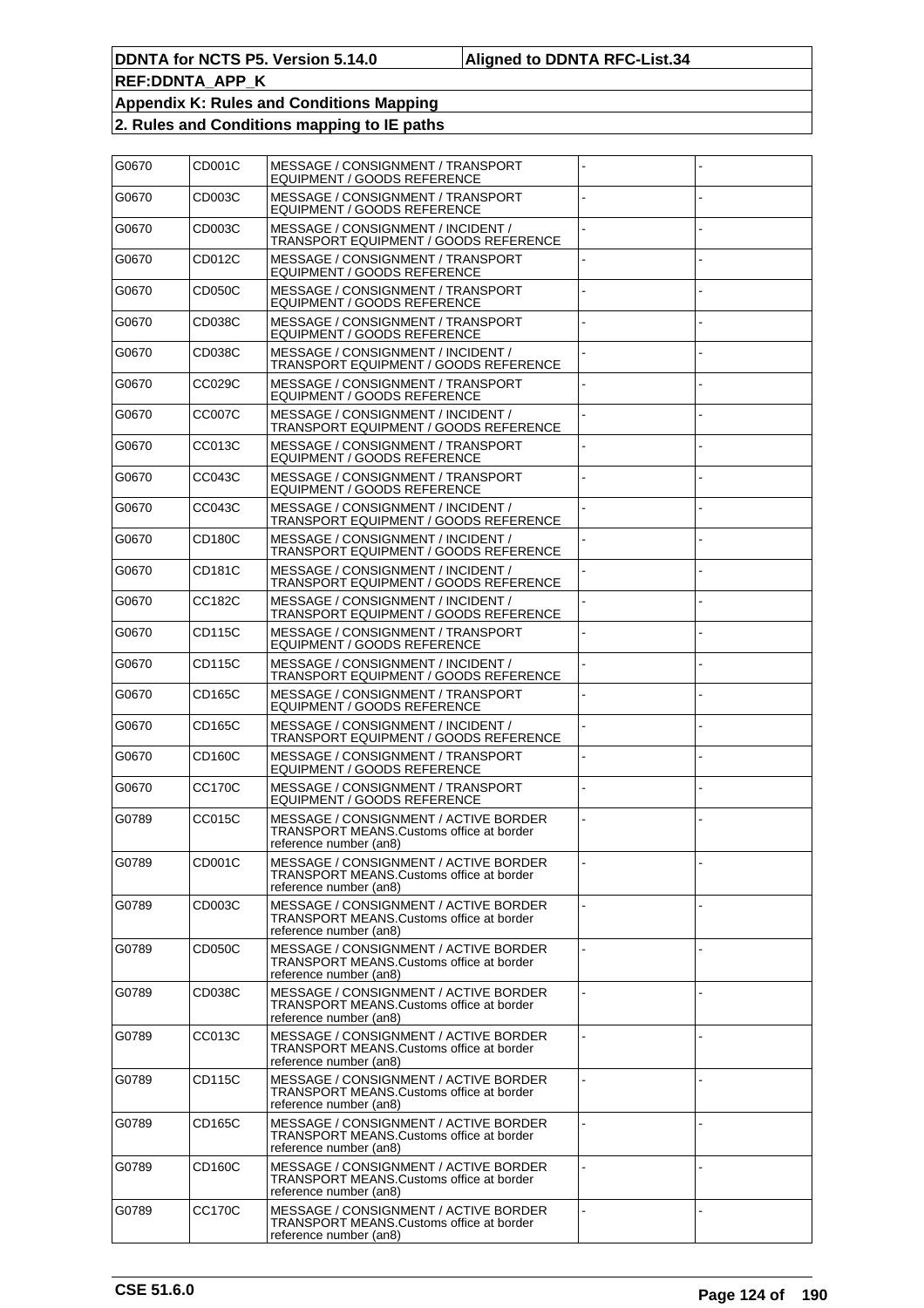| G0821 | CD001C | MESSAGE / RISK ANALYSIS IDENTIFICATION /<br>RISK ANALYSIS / RISK ANALYSIS RESULT.Code<br>(an17)    |  |
|-------|--------|----------------------------------------------------------------------------------------------------|--|
| G0821 | CD003C | MESSAGE / RISK ANALYSIS IDENTIFICATION /<br>RISK ANALYSIS / RISK ANALYSIS RESULT.Code<br>(an17)    |  |
| G0821 | CD050C | MESSAGE / RISK ANALYSIS IDENTIFICATION /<br>RISK ANALYSIS / RISK ANALYSIS RESULT.Code<br>(an17)    |  |
| G0821 | CD038C | MESSAGE / RISK ANALYSIS IDENTIFICATION /<br>RISK ANALYSIS / RISK ANALYSIS RESULT.Code<br>(an17)    |  |
| G0821 | CD115C | MESSAGE / RISK ANALYSIS IDENTIFICATION /<br>RISK ANALYSIS / RISK ANALYSIS RESULT.Code<br>(an17)    |  |
| G0821 | CD165C | MESSAGE / RISK ANALYSIS IDENTIFICATION /<br>RISK ANALYSIS / RISK ANALYSIS RESULT.Code<br>(an17)    |  |
| G0821 | CD160C | MESSAGE / RISK ANALYSIS IDENTIFICATION /<br>RISK ANALYSIS / RISK ANALYSIS RESULT.Code<br>(an17)    |  |
| G0825 | CC015C | MESSAGE / CONSIGNMENT / HOUSE<br>CONSIGNMENT / CONSIGNMENT ITEM /<br>SUPPORTING DOCUMENT           |  |
| G0825 | CC015C | MESSAGE / CONSIGNMENT / HOUSE<br>CONSIGNMENT / CONSIGNMENT ITEM /<br>ADDITIONAL INFORMATION        |  |
| G0825 | CC015C | MESSAGE / CONSIGNMENT / SUPPORTING<br>DOCUMENT                                                     |  |
| G0825 | CC015C | MESSAGE / CONSIGNMENT / HOUSE<br>CONSIGNMENT / CONSIGNMENT ITEM / PREVIOUS<br>DOCUMENT             |  |
| G0825 | CC015C | MESSAGE / CONSIGNMENT / PREVIOUS<br>DOCUMENT                                                       |  |
| G0825 | CC015C | MESSAGE / CONSIGNMENT / HOUSE<br>CONSIGNMENT / TRANSPORT DOCUMENT                                  |  |
| G0825 | CC015C | MESSAGE / CONSIGNMENT / TRANSPORT<br>DOCUMENT                                                      |  |
| G0825 | CC015C | MESSAGE / CONSIGNMENT / ADDITIONAL SUPPLY  <br>CHAIN ACTOR                                         |  |
| G0825 | CC015C | MESSAGE / CONSIGNMENT / ADDITIONAL<br><b>INFORMATION</b>                                           |  |
| G0825 | CC015C | MESSAGE / CONSIGNMENT / HOUSE<br>CONSIGNMENT / ADDITIONAL SUPPLY CHAIN<br>ACTOR                    |  |
| G0825 | CC015C | MESSAGE / CONSIGNMENT / HOUSE<br>CONSIGNMENT / CONSIGNMENT ITEM /<br>ADDITIONAL SUPPLY CHAIN ACTOR |  |
| G0825 | CC015C | MESSAGE / CONSIGNMENT / ADDITIONAL<br>REFERENCE                                                    |  |
| G0825 | CC015C | MESSAGE / CONSIGNMENT / HOUSE<br>CONSIGNMENT / ADDITIONAL REFERENCE                                |  |
| G0825 | CC015C | MESSAGE / CONSIGNMENT / HOUSE<br>CONSIGNMENT / CONSIGNMENT ITEM /<br>ADDITIONAL REFERENCE          |  |
| G0825 | CC015C | MESSAGE / CONSIGNMENT / HOUSE<br>CONSIGNMENT / ADDITIONAL INFORMATION                              |  |
| G0825 | CC015C | MESSAGE / CONSIGNMENT / HOUSE<br>CONSIGNMENT / SUPPORTING DOCUMENT                                 |  |
| G0825 | CD001C | MESSAGE / CONSIGNMENT / HOUSE<br>CONSIGNMENT / CONSIGNMENT ITEM /<br>SUPPORTING DOCUMENT           |  |
| G0825 | CD001C | MESSAGE / CONSIGNMENT / HOUSE<br>CONSIGNMENT / CONSIGNMENT ITEM /<br>ADDITIONAL INFORMATION        |  |
| G0825 | CD001C | MESSAGE / CONSIGNMENT / SUPPORTING<br>DOCUMENT                                                     |  |
| G0825 | CD001C | MESSAGE / CONSIGNMENT / HOUSE<br>CONSIGNMENT / CONSIGNMENT ITEM / PREVIOUS<br>DOCUMENT             |  |
| G0825 | CD001C | MESSAGE / CONSIGNMENT / PREVIOUS<br>DOCUMENT                                                       |  |
| G0825 | CD001C | MESSAGE / CONSIGNMENT / HOUSE<br>CONSIGNMENT / TRANSPORT DOCUMENT                                  |  |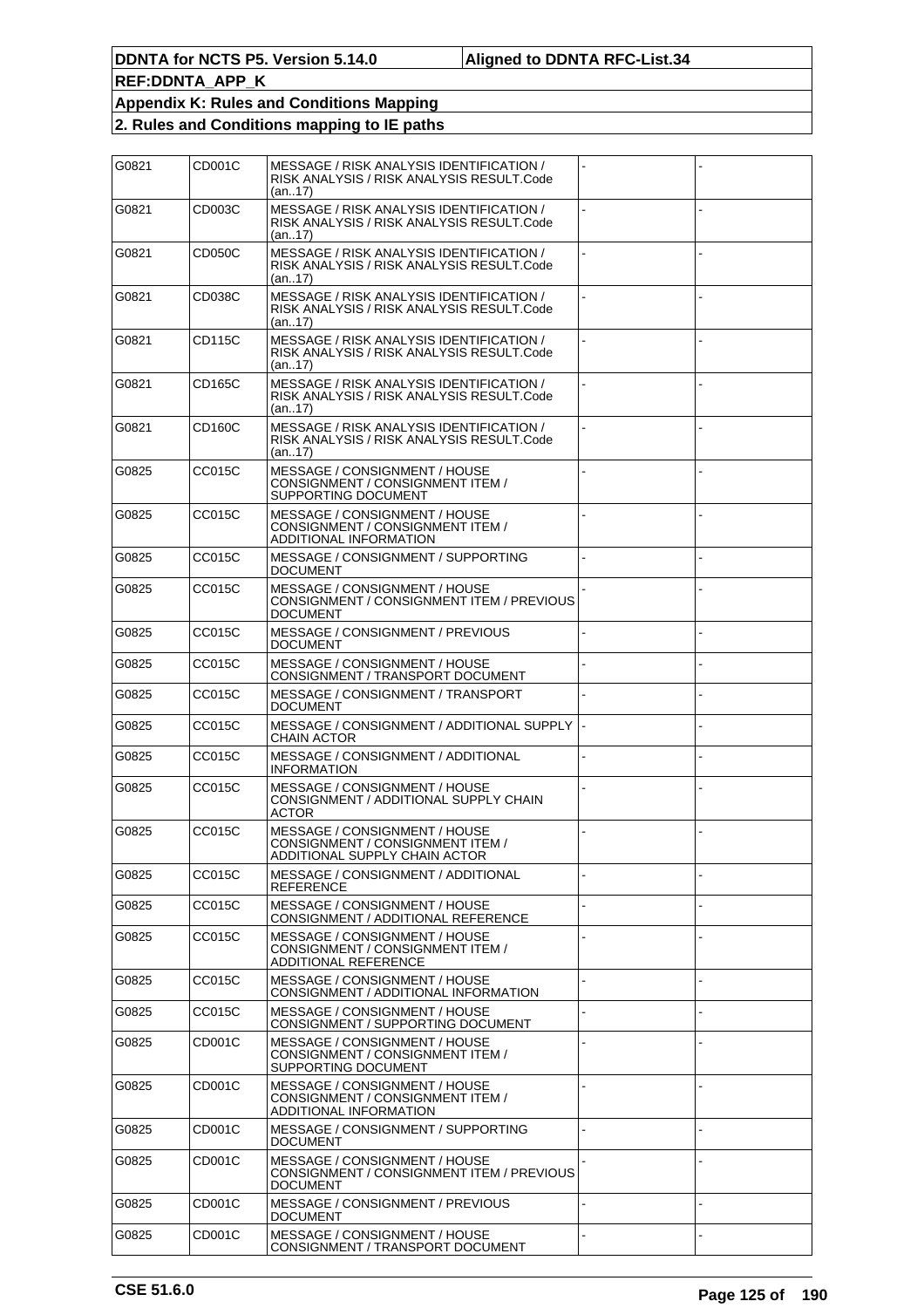| G0825 | CD001C | MESSAGE / CONSIGNMENT / TRANSPORT<br><b>DOCUMENT</b>                                               |  |
|-------|--------|----------------------------------------------------------------------------------------------------|--|
| G0825 | CD001C | MESSAGE / CONSIGNMENT / ADDITIONAL SUPPLY  <br><b>CHAIN ACTOR</b>                                  |  |
| G0825 | CD001C | MESSAGE / CONSIGNMENT / ADDITIONAL<br><b>INFORMATION</b>                                           |  |
| G0825 | CD001C | MESSAGE / CONSIGNMENT / HOUSE<br>CONSIGNMENT / ADDITIONAL SUPPLY CHAIN<br><b>ACTOR</b>             |  |
| G0825 | CD001C | MESSAGE / CONSIGNMENT / HOUSE<br>CONSIGNMENT / CONSIGNMENT ITEM /<br>ADDITIONAL SUPPLY CHAIN ACTOR |  |
| G0825 | CD001C | MESSAGE / CONSIGNMENT / ADDITIONAL<br><b>REFERENCE</b>                                             |  |
| G0825 | CD001C | MESSAGE / CONSIGNMENT / HOUSE<br>CONSIGNMENT / ADDITIONAL REFERENCE                                |  |
| G0825 | CD001C | MESSAGE / CONSIGNMENT / HOUSE<br>CONSIGNMENT / CONSIGNMENT ITEM /<br>ADDITIONAL REFERENCE          |  |
| G0825 | CD001C | MESSAGE / CONSIGNMENT / HOUSE<br>CONSIGNMENT / ADDITIONAL INFORMATION                              |  |
| G0825 | CD001C | MESSAGE / CONSIGNMENT / HOUSE<br>CONSIGNMENT / SUPPORTING DOCUMENT                                 |  |
| G0825 | CD003C | MESSAGE / CONSIGNMENT / HOUSE<br>CONSIGNMENT / CONSIGNMENT ITEM /<br>SUPPORTING DOCUMENT           |  |
| G0825 | CD003C | MESSAGE / CONSIGNMENT / HOUSE<br>CONSIGNMENT / CONSIGNMENT ITEM /<br>ADDITIONAL INFORMATION        |  |
| G0825 | CD003C | MESSAGE / CONSIGNMENT / SUPPORTING<br><b>DOCUMENT</b>                                              |  |
| G0825 | CD003C | MESSAGE / CONSIGNMENT / HOUSE<br>CONSIGNMENT / CONSIGNMENT ITEM / PREVIOUS<br><b>DOCUMENT</b>      |  |
| G0825 | CD003C | MESSAGE / CONSIGNMENT / PREVIOUS<br><b>DOCUMENT</b>                                                |  |
| G0825 | CD003C | MESSAGE / CONSIGNMENT / HOUSE<br>CONSIGNMENT / TRANSPORT DOCUMENT                                  |  |
| G0825 | CD003C | MESSAGE / CONSIGNMENT / TRANSPORT<br><b>DOCUMENT</b>                                               |  |
| G0825 | CD003C | MESSAGE / CONSIGNMENT / ADDITIONAL SUPPLY  <br><b>CHAIN ACTOR</b>                                  |  |
| G0825 | CD003C | MESSAGE / CONSIGNMENT / ADDITIONAL<br><b>INFORMATION</b>                                           |  |
| G0825 | CD003C | MESSAGE / CONSIGNMENT / HOUSE<br>CONSIGNMENT / ADDITIONAL SUPPLY CHAIN<br><b>ACTOR</b>             |  |
| G0825 | CD003C | MESSAGE / CONSIGNMENT / HOUSE<br>CONSIGNMENT / CONSIGNMENT ITEM /<br>ADDITIONAL SUPPLY CHAIN ACTOR |  |
| G0825 | CD003C | MESSAGE / CONSIGNMENT / ADDITIONAL<br><b>REFERENCE</b>                                             |  |
| G0825 | CD003C | MESSAGE / CONSIGNMENT / HOUSE<br>CONSIGNMENT / ADDITIONAL REFERENCE                                |  |
| G0825 | CD003C | MESSAGE / CONSIGNMENT / HOUSE<br>CONSIGNMENT / CONSIGNMENT ITEM /<br><b>ADDITIONAL REFERENCE</b>   |  |
| G0825 | CD003C | MESSAGE / CONSIGNMENT / HOUSE<br>CONSIGNMENT / ADDITIONAL INFORMATION                              |  |
| G0825 | CD003C | MESSAGE / CONSIGNMENT / HOUSE<br>CONSIGNMENT / SUPPORTING DOCUMENT                                 |  |
| G0825 | CD012C | MESSAGE / CONSIGNMENT / HOUSE<br>CONSIGNMENT / CONSIGNMENT ITEM /<br>SUPPORTING DOCUMENT           |  |
| G0825 | CD012C | MESSAGE / CONSIGNMENT / HOUSE<br>CONSIGNMENT / CONSIGNMENT ITEM /<br>ADDITIONAL INFORMATION        |  |
| G0825 | CD012C | MESSAGE / CONSIGNMENT / SUPPORTING<br><b>DOCUMENT</b>                                              |  |
| G0825 | CD012C | MESSAGE / CONSIGNMENT / HOUSE<br>CONSIGNMENT / CONSIGNMENT ITEM / PREVIOUS<br><b>DOCUMENT</b>      |  |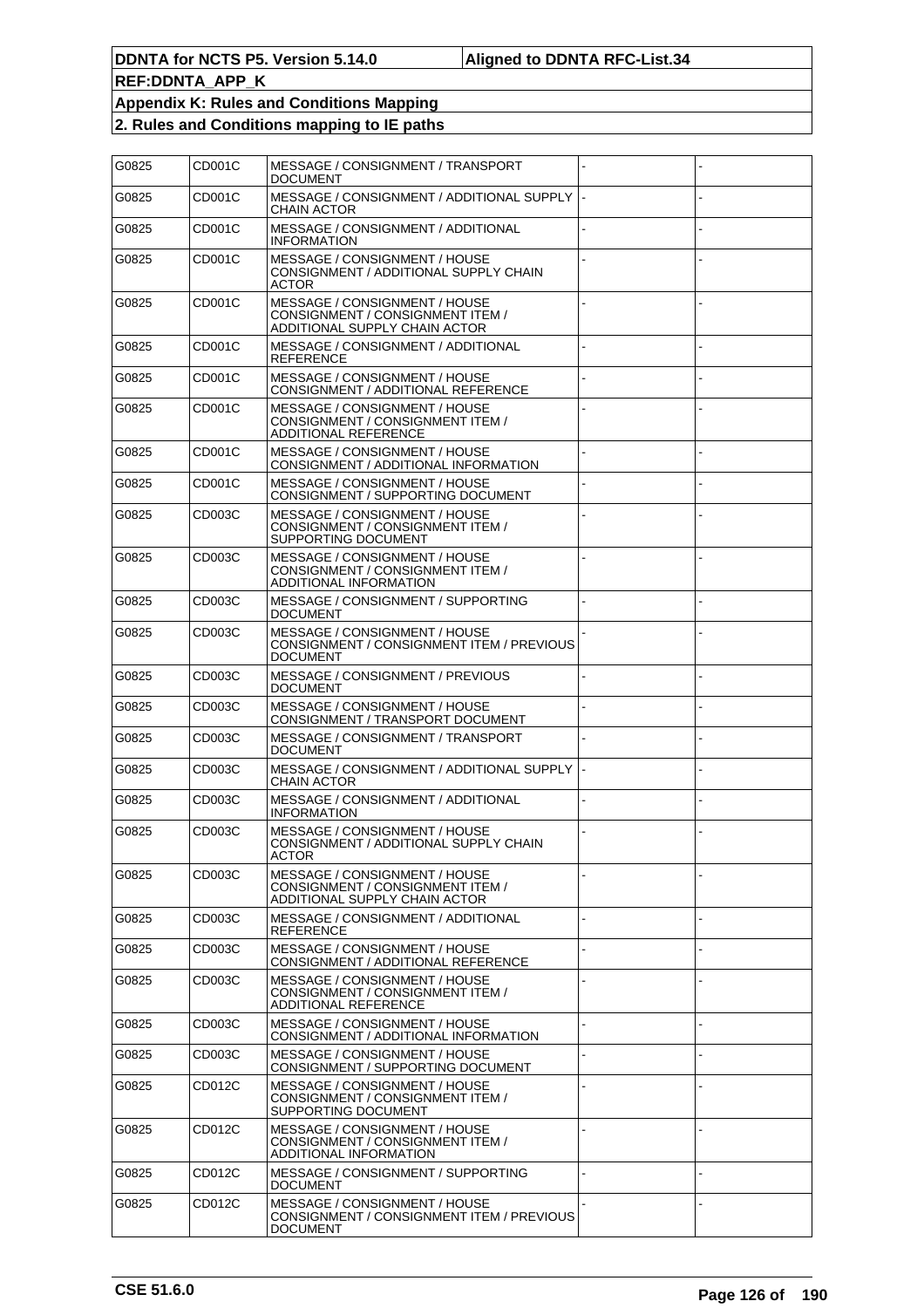| G0825 | CD012C        | MESSAGE / CONSIGNMENT / PREVIOUS<br>DOCUMENT                                                       |  |
|-------|---------------|----------------------------------------------------------------------------------------------------|--|
| G0825 | CD012C        | MESSAGE / CONSIGNMENT / HOUSE<br>CONSIGNMENT / TRANSPORT DOCUMENT                                  |  |
| G0825 | CD012C        | MESSAGE / CONSIGNMENT / TRANSPORT<br>DOCUMENT                                                      |  |
| G0825 | CD012C        | MESSAGE / CONSIGNMENT / ADDITIONAL SUPPLY  <br>CHAIN ACTOR                                         |  |
| G0825 | CD012C        | MESSAGE / CONSIGNMENT / ADDITIONAL<br>INFORMATION                                                  |  |
| G0825 | CD012C        | MESSAGE / CONSIGNMENT / HOUSE<br>CONSIGNMENT / ADDITIONAL SUPPLY CHAIN<br><b>ACTOR</b>             |  |
| G0825 | CD012C        | MESSAGE / CONSIGNMENT / HOUSE<br>CONSIGNMENT / CONSIGNMENT ITEM /<br>ADDITIONAL SUPPLY CHAIN ACTOR |  |
| G0825 | CD012C        | MESSAGE / CONSIGNMENT / ADDITIONAL<br><b>REFERENCE</b>                                             |  |
| G0825 | CD012C        | MESSAGE / CONSIGNMENT / HOUSE<br>CONSIGNMENT / ADDITIONAL REFERENCE                                |  |
| G0825 | CD012C        | MESSAGE / CONSIGNMENT / HOUSE<br>CONSIGNMENT / CONSIGNMENT ITEM /<br><b>ADDITIONAL REFERENCE</b>   |  |
| G0825 | CD012C        | MESSAGE / CONSIGNMENT / HOUSE<br>CONSIGNMENT / ADDITIONAL INFORMATION                              |  |
| G0825 | <b>CC017C</b> | MESSAGE / CONSIGNMENT / HOUSE<br>CONSIGNMENT / CONSIGNMENT ITEM /<br>ADDITIONAL INFORMATION        |  |
| G0825 | CC017C        | MESSAGE / CONSIGNMENT / HOUSE<br>CONSIGNMENT / CONSIGNMENT ITEM / PREVIOUS<br><b>DOCUMENT</b>      |  |
| G0825 | CC017C        | MESSAGE / CONSIGNMENT / PREVIOUS<br>DOCUMENT                                                       |  |
| G0825 | CC017C        | MESSAGE / CONSIGNMENT / ADDITIONAL SUPPLY<br>CHAIN ACTOR                                           |  |
| G0825 | CC017C        | MESSAGE / CONSIGNMENT / ADDITIONAL<br><b>INFORMATION</b>                                           |  |
| G0825 | CC017C        | MESSAGE / CONSIGNMENT / HOUSE<br>CONSIGNMENT / ADDITIONAL SUPPLY CHAIN<br><b>ACTOR</b>             |  |
| G0825 | CC017C        | MESSAGE / CONSIGNMENT / HOUSE<br>CONSIGNMENT / CONSIGNMENT ITEM /<br>ADDITIONAL SUPPLY CHAIN ACTOR |  |
| G0825 | CC017C        | MESSAGE / CONSIGNMENT / HOUSE<br>CONSIGNMENT / ADDITIONAL INFORMATION                              |  |
| G0825 | CD050C        | MESSAGE / CONSIGNMENT / HOUSE<br>CONSIGNMENT / CONSIGNMENT ITEM /<br>SUPPORTING DOCUMENT           |  |
| G0825 | CD050C        | MESSAGE / CONSIGNMENT / HOUSE<br>CONSIGNMENT / CONSIGNMENT ITEM /<br>ADDITIONAL INFORMATION        |  |
| G0825 | CD050C        | MESSAGE / CONSIGNMENT / SUPPORTING<br>DOCUMENT                                                     |  |
| G0825 | CD050C        | MESSAGE / CONSIGNMENT / HOUSE<br>CONSIGNMENT / CONSIGNMENT ITEM / PREVIOUS<br><b>DOCUMENT</b>      |  |
| G0825 | CD050C        | MESSAGE / CONSIGNMENT / PREVIOUS<br><b>DOCUMENT</b>                                                |  |
| G0825 | CD050C        | MESSAGE / CONSIGNMENT / HOUSE<br>CONSIGNMENT / TRANSPORT DOCUMENT                                  |  |
| G0825 | CD050C        | MESSAGE / CONSIGNMENT / TRANSPORT<br><b>DOCUMENT</b>                                               |  |
| G0825 | CD050C        | MESSAGE / CONSIGNMENT / ADDITIONAL SUPPLY<br>CHAIN ACTOR                                           |  |
| G0825 | CD050C        | MESSAGE / CONSIGNMENT / ADDITIONAL<br><b>INFORMATION</b>                                           |  |
| G0825 | CD050C        | MESSAGE / CONSIGNMENT / HOUSE<br>CONSIGNMENT / ADDITIONAL SUPPLY CHAIN<br><b>ACTOR</b>             |  |
| G0825 | CD050C        | MESSAGE / CONSIGNMENT / HOUSE<br>CONSIGNMENT / CONSIGNMENT ITEM /<br>ADDITIONAL SUPPLY CHAIN ACTOR |  |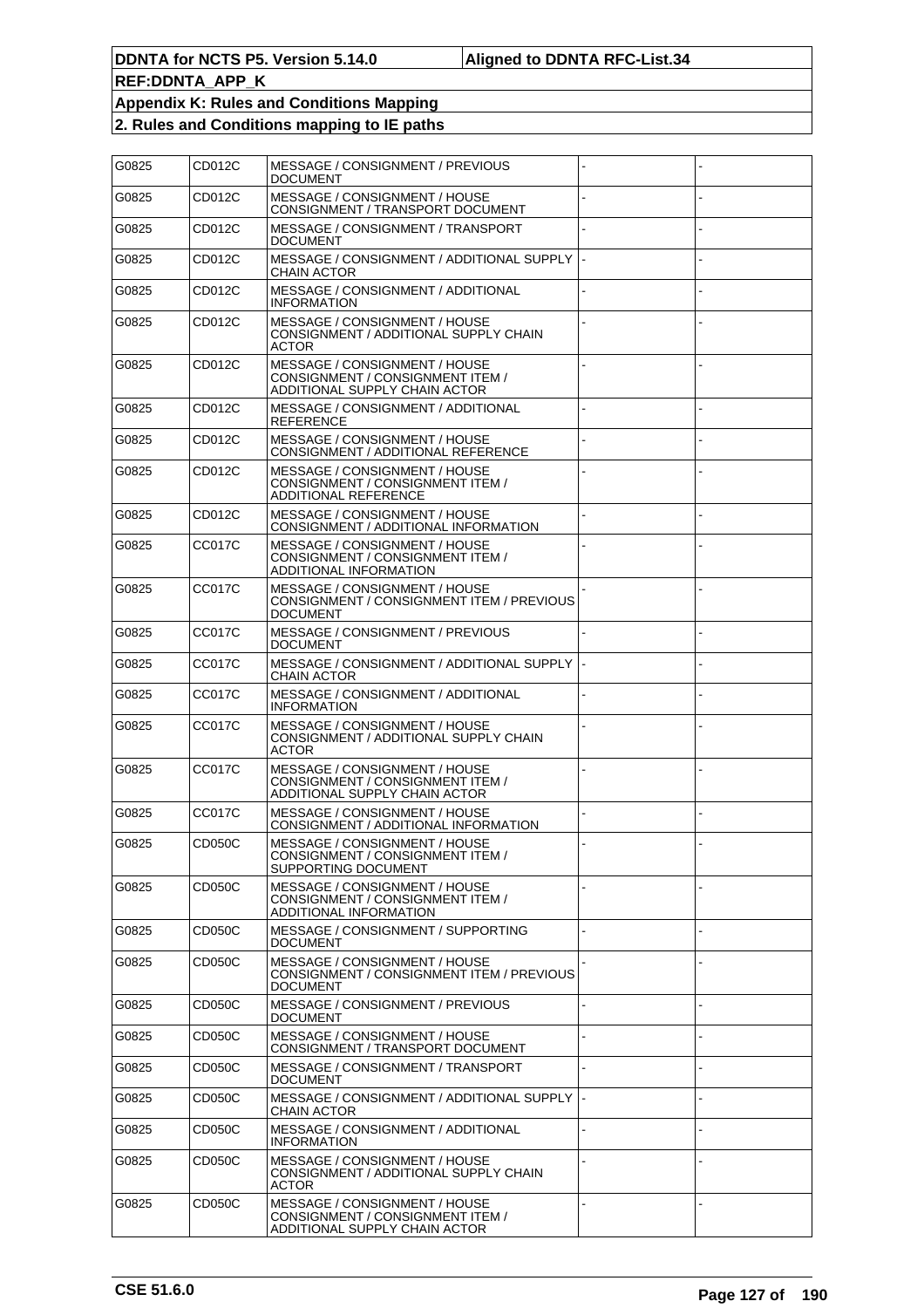| G0825 | CD050C | MESSAGE / CONSIGNMENT / ADDITIONAL<br>REFERENCE                                                    |  |
|-------|--------|----------------------------------------------------------------------------------------------------|--|
| G0825 | CD050C | MESSAGE / CONSIGNMENT / HOUSE<br>CONSIGNMENT / ADDITIONAL REFERENCE                                |  |
| G0825 | CD050C | MESSAGE / CONSIGNMENT / HOUSE<br>CONSIGNMENT / CONSIGNMENT ITEM /<br>ADDITIONAL REFERENCE          |  |
| G0825 | CD050C | MESSAGE / CONSIGNMENT / HOUSE<br>CONSIGNMENT / ADDITIONAL INFORMATION                              |  |
| G0825 | CD050C | MESSAGE / CONSIGNMENT / HOUSE<br>CONSIGNMENT / SUPPORTING DOCUMENT                                 |  |
| G0825 | CD038C | MESSAGE / CONSIGNMENT / HOUSE<br>CONSIGNMENT / CONSIGNMENT ITEM /<br>SUPPORTING DOCUMENT           |  |
| G0825 | CD038C | MESSAGE / CONSIGNMENT / HOUSE<br>CONSIGNMENT / CONSIGNMENT ITEM /<br>ADDITIONAL INFORMATION        |  |
| G0825 | CD038C | MESSAGE / CONSIGNMENT / SUPPORTING<br>DOCUMENT                                                     |  |
| G0825 | CD038C | MESSAGE / CONSIGNMENT / HOUSE<br>CONSIGNMENT / CONSIGNMENT ITEM / PREVIOUS<br>DOCUMENT             |  |
| G0825 | CD038C | MESSAGE / CONSIGNMENT / PREVIOUS<br>DOCUMENT                                                       |  |
| G0825 | CD038C | MESSAGE / CONSIGNMENT / HOUSE<br>CONSIGNMENT / TRANSPORT DOCUMENT                                  |  |
| G0825 | CD038C | MESSAGE / CONSIGNMENT / TRANSPORT<br>DOCUMENT                                                      |  |
| G0825 | CD038C | MESSAGE / CONSIGNMENT / ADDITIONAL SUPPLY I-<br>CHAIN ACTOR                                        |  |
| G0825 | CD038C | MESSAGE / CONSIGNMENT / ADDITIONAL<br><b>INFORMATION</b>                                           |  |
| G0825 | CD038C | MESSAGE / CONSIGNMENT / HOUSE<br>CONSIGNMENT / ADDITIONAL SUPPLY CHAIN<br>ACTOR                    |  |
| G0825 | CD038C | MESSAGE / CONSIGNMENT / HOUSE<br>CONSIGNMENT / CONSIGNMENT ITEM /<br>ADDITIONAL SUPPLY CHAIN ACTOR |  |
| G0825 | CD038C | MESSAGE / CONSIGNMENT / ADDITIONAL<br>REFERENCE                                                    |  |
| G0825 | CD038C | MESSAGE / CONSIGNMENT / HOUSE<br>CONSIGNMENT / ADDITIONAL REFERENCE                                |  |
| G0825 | CD038C | MESSAGE / CONSIGNMENT / HOUSE<br>CONSIGNMENT / CONSIGNMENT ITEM /<br>ADDITIONAL REFERENCE          |  |
| G0825 | CD038C | MESSAGE / CONSIGNMENT / HOUSE<br>CONSIGNMENT / ADDITIONAL INFORMATION                              |  |
| G0825 | CD038C | MESSAGE / CONSIGNMENT / HOUSE<br>CONSIGNMENT / SUPPORTING DOCUMENT                                 |  |
| G0825 | CC029C | MESSAGE / CONSIGNMENT / HOUSE<br>CONSIGNMENT / CONSIGNMENT ITEM /<br>SUPPORTING DOCUMENT           |  |
| G0825 | CC029C | MESSAGE / CONSIGNMENT / HOUSE<br>CONSIGNMENT / CONSIGNMENT ITEM /<br>ADDITIONAL INFORMATION        |  |
| G0825 | CC029C | MESSAGE / CONSIGNMENT / SUPPORTING<br>DOCUMENT                                                     |  |
| G0825 | CC029C | MESSAGE / CONSIGNMENT / HOUSE<br>CONSIGNMENT / CONSIGNMENT ITEM / PREVIOUS<br>DOCUMENT             |  |
| G0825 | CC029C | MESSAGE / CONSIGNMENT / PREVIOUS<br>DOCUMENT                                                       |  |
| G0825 | CC029C | MESSAGE / CONSIGNMENT / HOUSE<br>CONSIGNMENT / TRANSPORT DOCUMENT                                  |  |
| G0825 | CC029C | MESSAGE / CONSIGNMENT / TRANSPORT<br>DOCUMENT                                                      |  |
| G0825 | CC029C | MESSAGE / CONSIGNMENT / ADDITIONAL SUPPLY  <br>CHAIN ACTOR                                         |  |
| G0825 | CC029C | MESSAGE / CONSIGNMENT / ADDITIONAL<br>INFORMATION                                                  |  |
| G0825 | CC029C | MESSAGE / CONSIGNMENT / HOUSE<br>CONSIGNMENT / ADDITIONAL SUPPLY CHAIN<br>ACTOR                    |  |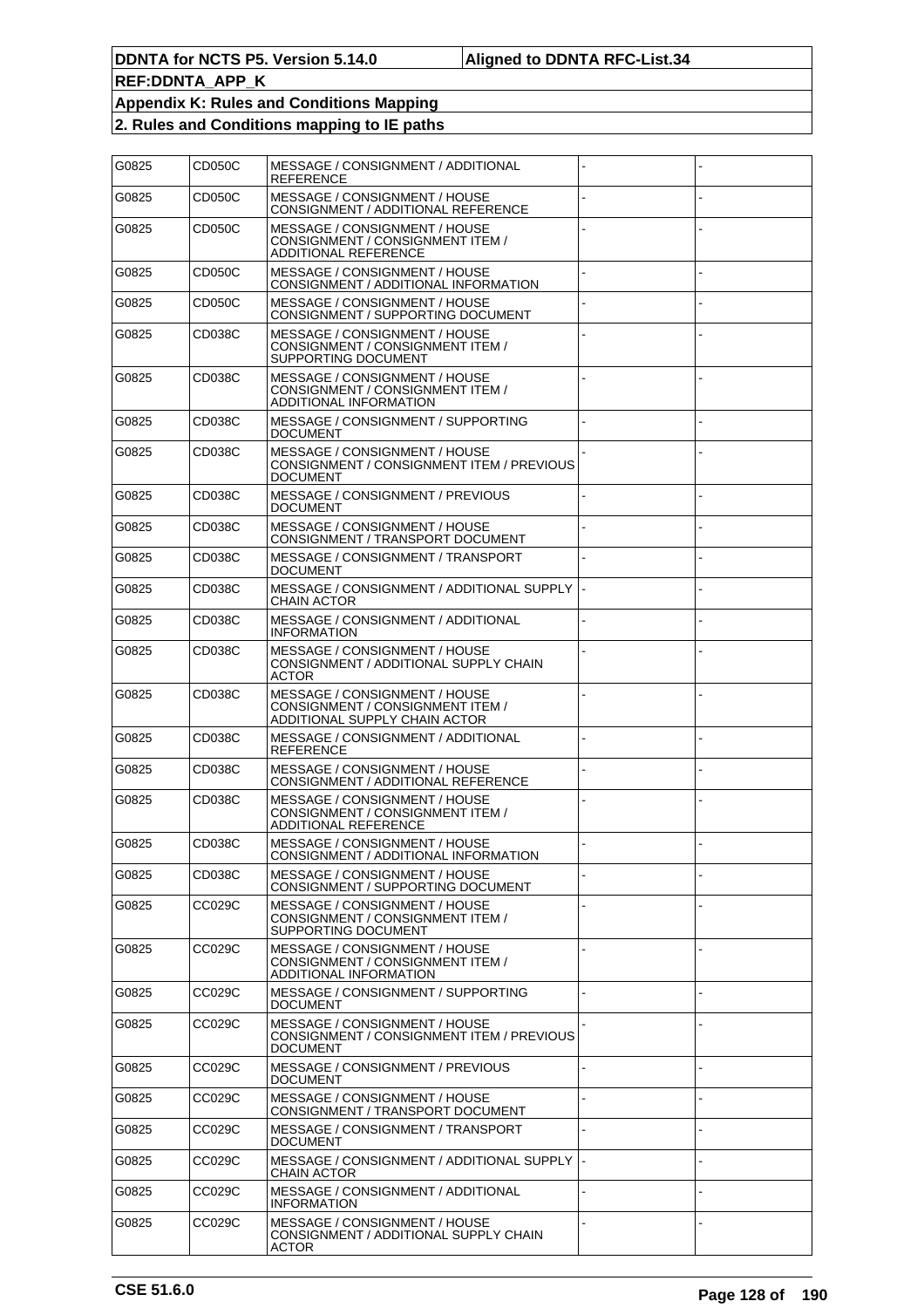| G0825 | CC029C | MESSAGE / CONSIGNMENT / HOUSE<br>CONSIGNMENT / CONSIGNMENT ITEM /<br>ADDITIONAL SUPPLY CHAIN ACTOR |  |
|-------|--------|----------------------------------------------------------------------------------------------------|--|
| G0825 | CC029C | MESSAGE / CONSIGNMENT / ADDITIONAL<br>REFERENCE                                                    |  |
| G0825 | CC029C | MESSAGE / CONSIGNMENT / HOUSE<br>CONSIGNMENT / ADDITIONAL REFERENCE                                |  |
| G0825 | CC029C | MESSAGE / CONSIGNMENT / HOUSE<br>CONSIGNMENT / CONSIGNMENT ITEM /<br><b>ADDITIONAL REFERENCE</b>   |  |
| G0825 | CC029C | MESSAGE / CONSIGNMENT / HOUSE<br>CONSIGNMENT / ADDITIONAL INFORMATION                              |  |
| G0825 | CC029C | MESSAGE / CONSIGNMENT / HOUSE<br>CONSIGNMENT / SUPPORTING DOCUMENT                                 |  |
| G0825 | CC013C | MESSAGE / CONSIGNMENT / HOUSE<br>CONSIGNMENT / CONSIGNMENT ITEM /<br>SUPPORTING DOCUMENT           |  |
| G0825 | CC013C | MESSAGE / CONSIGNMENT / HOUSE<br>CONSIGNMENT / CONSIGNMENT ITEM /<br>ADDITIONAL INFORMATION        |  |
| G0825 | CC013C | MESSAGE / CONSIGNMENT / SUPPORTING<br><b>DOCUMENT</b>                                              |  |
| G0825 | CC013C | MESSAGE / CONSIGNMENT / HOUSE<br>CONSIGNMENT / CONSIGNMENT ITEM / PREVIOUS<br><b>DOCUMENT</b>      |  |
| G0825 | CC013C | MESSAGE / CONSIGNMENT / PREVIOUS<br><b>DOCUMENT</b>                                                |  |
| G0825 | CC013C | MESSAGE / CONSIGNMENT / HOUSE<br>CONSIGNMENT / TRANSPORT DOCUMENT                                  |  |
| G0825 | CC013C | MESSAGE / CONSIGNMENT / TRANSPORT<br><b>DOCUMENT</b>                                               |  |
| G0825 | CC013C | MESSAGE / CONSIGNMENT / ADDITIONAL SUPPLY  <br><b>CHAIN ACTOR</b>                                  |  |
| G0825 | CC013C | MESSAGE / CONSIGNMENT / ADDITIONAL<br><b>INFORMATION</b>                                           |  |
| G0825 | CC013C | MESSAGE / CONSIGNMENT / HOUSE<br>CONSIGNMENT / ADDITIONAL SUPPLY CHAIN<br><b>ACTOR</b>             |  |
| G0825 | CC013C | MESSAGE / CONSIGNMENT / HOUSE<br>CONSIGNMENT / CONSIGNMENT ITEM /<br>ADDITIONAL SUPPLY CHAIN ACTOR |  |
| G0825 | CC013C | MESSAGE / CONSIGNMENT / ADDITIONAL<br><b>REFERENCE</b>                                             |  |
| G0825 | CC013C | MESSAGE / CONSIGNMENT / HOUSE<br>CONSIGNMENT / ADDITIONAL REFERENCE                                |  |
| G0825 | CC013C | MESSAGE / CONSIGNMENT / HOUSE<br>CONSIGNMENT / CONSIGNMENT ITEM /<br>ADDITIONAL REFERENCE          |  |
| G0825 | CC013C | MESSAGE / CONSIGNMENT / HOUSE<br>CONSIGNMENT / ADDITIONAL INFORMATION                              |  |
| G0825 | CC013C | MESSAGE / CONSIGNMENT / HOUSE<br>CONSIGNMENT / SUPPORTING DOCUMENT                                 |  |
| G0825 | CC043C | MESSAGE / CONSIGNMENT / HOUSE<br>CONSIGNMENT / CONSIGNMENT ITEM /<br>SUPPORTING DOCUMENT           |  |
| G0825 | CC043C | MESSAGE / CONSIGNMENT / HOUSE<br>CONSIGNMENT / CONSIGNMENT ITEM /<br>ADDITIONAL INFORMATION        |  |
| G0825 | CC043C | MESSAGE / CONSIGNMENT / SUPPORTING<br><b>DOCUMENT</b>                                              |  |
| G0825 | CC043C | MESSAGE / CONSIGNMENT / HOUSE<br>CONSIGNMENT / TRANSPORT DOCUMENT                                  |  |
| G0825 | CC043C | MESSAGE / CONSIGNMENT / TRANSPORT<br><b>DOCUMENT</b>                                               |  |
| G0825 | CC043C | MESSAGE / CONSIGNMENT / ADDITIONAL<br><b>INFORMATION</b>                                           |  |
| G0825 | CC043C | MESSAGE / CONSIGNMENT / ADDITIONAL<br>REFERENCE                                                    |  |
| G0825 | CC043C | MESSAGE / CONSIGNMENT / HOUSE<br>CONSIGNMENT / ADDITIONAL REFERENCE                                |  |
| G0825 | CC043C | MESSAGE / CONSIGNMENT / HOUSE<br>CONSIGNMENT / CONSIGNMENT ITEM /<br>ADDITIONAL REFERENCE          |  |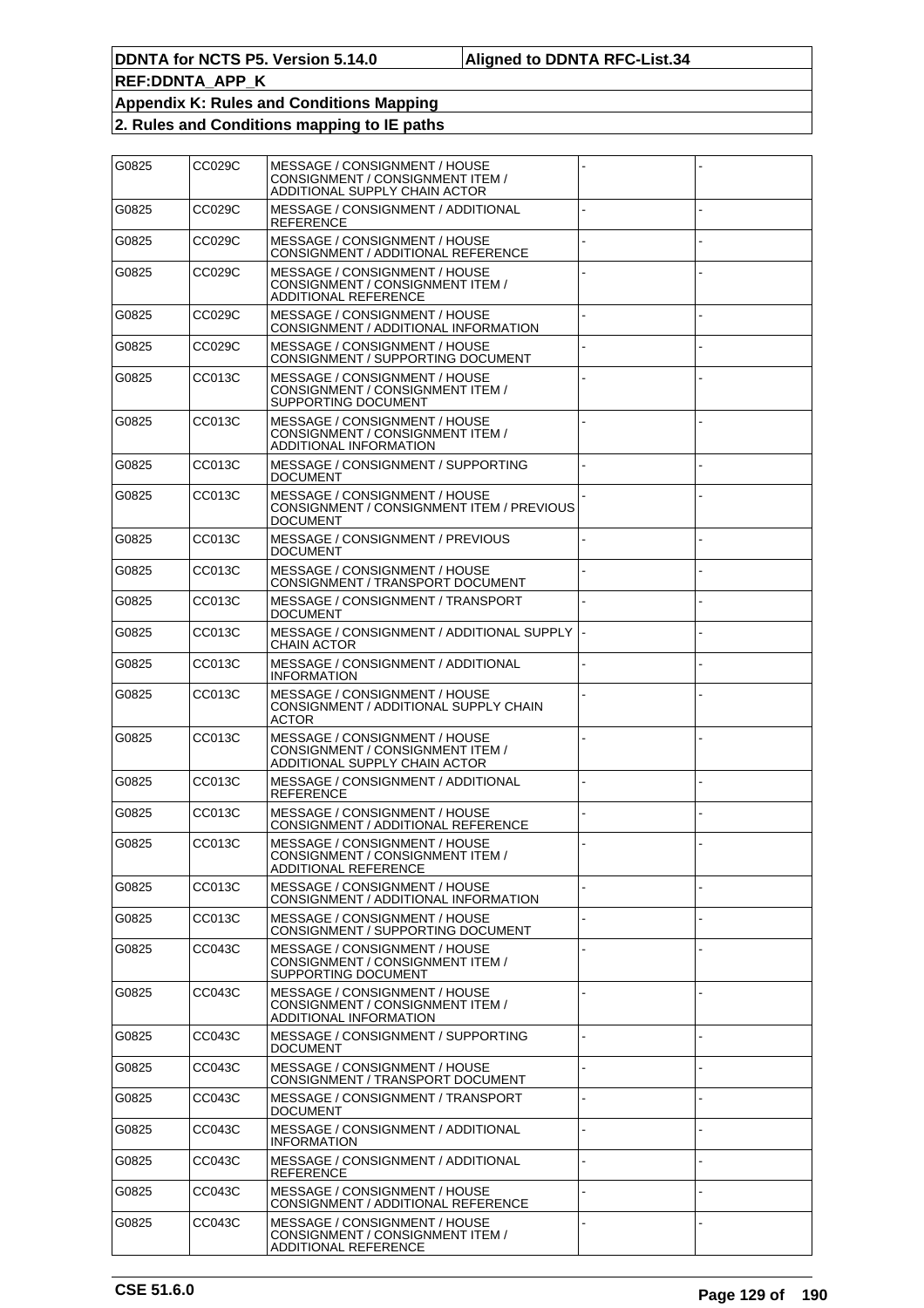| G0825 | CC043C | MESSAGE / CONSIGNMENT / HOUSE<br>CONSIGNMENT / ADDITIONAL INFORMATION                              |  |
|-------|--------|----------------------------------------------------------------------------------------------------|--|
| G0825 | CC043C | MESSAGE / CONSIGNMENT / HOUSE<br>CONSIGNMENT / SUPPORTING DOCUMENT                                 |  |
| G0825 | CD115C | MESSAGE / CONSIGNMENT / HOUSE<br>CONSIGNMENT / CONSIGNMENT ITEM /<br>SUPPORTING DOCUMENT           |  |
| G0825 | CD115C | MESSAGE / CONSIGNMENT / HOUSE<br>CONSIGNMENT / CONSIGNMENT ITEM /<br>ADDITIONAL INFORMATION        |  |
| G0825 | CD115C | MESSAGE / CONSIGNMENT / SUPPORTING<br>DOCUMENT                                                     |  |
| G0825 | CD115C | MESSAGE / CONSIGNMENT / HOUSE<br>CONSIGNMENT / CONSIGNMENT ITEM / PREVIOUS<br><b>DOCUMENT</b>      |  |
| G0825 | CD115C | MESSAGE / CONSIGNMENT / PREVIOUS<br>DOCUMENT                                                       |  |
| G0825 | CD115C | MESSAGE / CONSIGNMENT / HOUSE<br>CONSIGNMENT / TRANSPORT DOCUMENT                                  |  |
| G0825 | CD115C | MESSAGE / CONSIGNMENT / TRANSPORT<br>DOCUMENT                                                      |  |
| G0825 | CD115C | MESSAGE / CONSIGNMENT / ADDITIONAL SUPPLY  -<br>CHAIN ACTOR                                        |  |
| G0825 | CD115C | MESSAGE / CONSIGNMENT / ADDITIONAL<br><b>INFORMATION</b>                                           |  |
| G0825 | CD115C | MESSAGE / CONSIGNMENT / HOUSE<br>CONSIGNMENT / ADDITIONAL SUPPLY CHAIN<br>ACTOR                    |  |
| G0825 | CD115C | MESSAGE / CONSIGNMENT / HOUSE<br>CONSIGNMENT / CONSIGNMENT ITEM /<br>ADDITIONAL SUPPLY CHAIN ACTOR |  |
| G0825 | CD115C | MESSAGE / CONSIGNMENT / ADDITIONAL<br>REFERENCE                                                    |  |
| G0825 | CD115C | MESSAGE / CONSIGNMENT / HOUSE<br>CONSIGNMENT / ADDITIONAL REFERENCE                                |  |
| G0825 | CD115C | MESSAGE / CONSIGNMENT / HOUSE<br>CONSIGNMENT / CONSIGNMENT ITEM /<br>ADDITIONAL REFERENCE          |  |
| G0825 | CD115C | MESSAGE / CONSIGNMENT / HOUSE<br>CONSIGNMENT / ADDITIONAL INFORMATION                              |  |
| G0825 | CD115C | MESSAGE / CONSIGNMENT / HOUSE<br>CONSIGNMENT / SUPPORTING DOCUMENT                                 |  |
| G0825 | CD165C | MESSAGE / CONSIGNMENT / HOUSE<br>CONSIGNMENT / CONSIGNMENT ITEM /<br>SUPPORTING DOCUMENT           |  |
| G0825 | CD165C | MESSAGE / CONSIGNMENT / HOUSE<br>CONSIGNMENT / CONSIGNMENT ITEM /<br>ADDITIONAL INFORMATION        |  |
| G0825 | CD165C | MESSAGE / CONSIGNMENT / SUPPORTING<br>DOCUMENT                                                     |  |
| G0825 | CD165C | MESSAGE / CONSIGNMENT / HOUSE<br>CONSIGNMENT / CONSIGNMENT ITEM / PREVIOUS<br><b>DOCUMENT</b>      |  |
| G0825 | CD165C | MESSAGE / CONSIGNMENT / PREVIOUS<br>DOCUMENT                                                       |  |
| G0825 | CD165C | MESSAGE / CONSIGNMENT / HOUSE<br>CONSIGNMENT / TRANSPORT DOCUMENT                                  |  |
| G0825 | CD165C | MESSAGE / CONSIGNMENT / TRANSPORT<br>DOCUMENT                                                      |  |
| G0825 | CD165C | MESSAGE / CONSIGNMENT / ADDITIONAL SUPPLY  <br>CHAIN ACTOR                                         |  |
| G0825 | CD165C | MESSAGE / CONSIGNMENT / ADDITIONAL<br><b>INFORMATION</b>                                           |  |
| G0825 | CD165C | MESSAGE / CONSIGNMENT / HOUSE<br>CONSIGNMENT / ADDITIONAL SUPPLY CHAIN<br>ACTOR                    |  |
| G0825 | CD165C | MESSAGE / CONSIGNMENT / HOUSE<br>CONSIGNMENT / CONSIGNMENT ITEM /<br>ADDITIONAL SUPPLY CHAIN ACTOR |  |
| G0825 | CD165C | MESSAGE / CONSIGNMENT / ADDITIONAL<br>REFERENCE                                                    |  |
| G0825 | CD165C | MESSAGE / CONSIGNMENT / HOUSE<br>CONSIGNMENT / ADDITIONAL REFERENCE                                |  |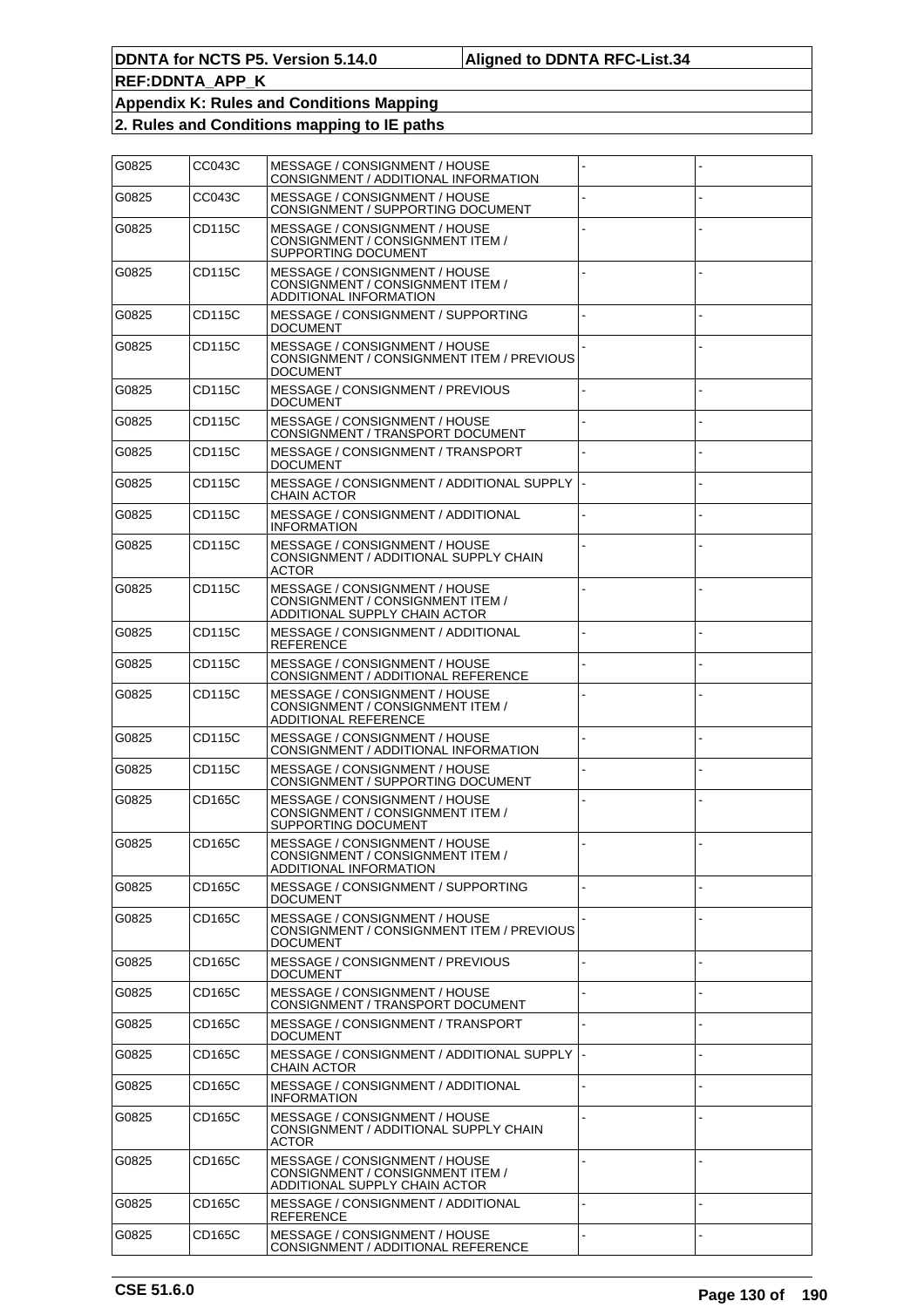| G0825 | CD165C              | MESSAGE / CONSIGNMENT / HOUSE<br>CONSIGNMENT / CONSIGNMENT ITEM /<br><b>ADDITIONAL REFERENCE</b>   |  |
|-------|---------------------|----------------------------------------------------------------------------------------------------|--|
| G0825 | CD165C              | MESSAGE / CONSIGNMENT / HOUSE<br>CONSIGNMENT / ADDITIONAL INFORMATION                              |  |
| G0825 | CD165C              | MESSAGE / CONSIGNMENT / HOUSE<br>CONSIGNMENT / SUPPORTING DOCUMENT                                 |  |
| G0825 | CD160C              | MESSAGE / CONSIGNMENT / HOUSE<br>CONSIGNMENT / CONSIGNMENT ITEM /<br>SUPPORTING DOCUMENT           |  |
| G0825 | CD <sub>160</sub> C | MESSAGE / CONSIGNMENT / HOUSE<br>CONSIGNMENT / CONSIGNMENT ITEM /<br>ADDITIONAL INFORMATION        |  |
| G0825 | CD160C              | MESSAGE / CONSIGNMENT / SUPPORTING<br>DOCUMENT                                                     |  |
| G0825 | CD <sub>160</sub> C | MESSAGE / CONSIGNMENT / HOUSE<br>CONSIGNMENT / CONSIGNMENT ITEM / PREVIOUS<br>DOCUMENT             |  |
| G0825 | CD160C              | MESSAGE / CONSIGNMENT / PREVIOUS<br>DOCUMENT                                                       |  |
| G0825 | CD160C              | MESSAGE / CONSIGNMENT / HOUSE<br>CONSIGNMENT / TRANSPORT DOCUMENT                                  |  |
| G0825 | CD160C              | MESSAGE / CONSIGNMENT / TRANSPORT<br>DOCUMENT                                                      |  |
| G0825 | CD160C              | MESSAGE / CONSIGNMENT / ADDITIONAL SUPPLY<br>CHAIN ACTOR                                           |  |
| G0825 | CD160C              | MESSAGE / CONSIGNMENT / ADDITIONAL<br><b>INFORMATION</b>                                           |  |
| G0825 | CD160C              | MESSAGE / CONSIGNMENT / HOUSE<br>CONSIGNMENT / ADDITIONAL SUPPLY CHAIN<br><b>ACTOR</b>             |  |
| G0825 | CD160C              | MESSAGE / CONSIGNMENT / HOUSE<br>CONSIGNMENT / CONSIGNMENT ITEM /<br>ADDITIONAL SUPPLY CHAIN ACTOR |  |
| G0825 | CD160C              | MESSAGE / CONSIGNMENT / ADDITIONAL<br>REFERENCE                                                    |  |
| G0825 | CD160C              | MESSAGE / CONSIGNMENT / HOUSE<br>CONSIGNMENT / ADDITIONAL REFERENCE                                |  |
| G0825 | CD160C              | MESSAGE / CONSIGNMENT / HOUSE<br>CONSIGNMENT / CONSIGNMENT ITEM /<br>ADDITIONAL REFERENCE          |  |
| G0825 | CD160C              | MESSAGE / CONSIGNMENT / HOUSE<br>CONSIGNMENT / ADDITIONAL INFORMATION                              |  |
| G0825 | CD160C              | MESSAGE / CONSIGNMENT / HOUSE<br>CONSIGNMENT / SUPPORTING DOCUMENT                                 |  |
| G0850 | CC015C              | <b>MESSAGE / REPRESENTATIVE</b>                                                                    |  |
| G0850 | CC013C              | <b>MESSAGE / REPRESENTATIVE</b>                                                                    |  |
| G0850 | <b>CC170C</b>       | MESSAGE / REPRESENTATIVE                                                                           |  |
| G0860 | CC029C              | MESSAGE / REPRESENTATIVE                                                                           |  |
| G0860 | CC051C              | MESSAGE / REPRESENTATIVE                                                                           |  |
| G0860 | CC056C              | MESSAGE / REPRESENTATIVE                                                                           |  |
| G0868 | CC056C              | MESSAGE / HOLDER OF THE TRANSIT<br>PROCEDURE                                                       |  |
| G0868 | <b>CC057C</b>       | <b>MESSAGE / TRADER AT DESTINATION</b>                                                             |  |
| G0869 | CD001C              | MESSAGE / RISK ANALYSIS IDENTIFICATION /<br>RISK ANALYSIS                                          |  |
| G0869 | CD003C              | <b>MESSAGE / RISK ANALYSIS IDENTIFICATION /</b><br>RISK ANALYSIS                                   |  |
| G0869 | CD050C              | MESSAGE / RISK ANALYSIS IDENTIFICATION /<br><b>RISK ANALYSIS</b>                                   |  |
| G0869 | CD038C              | MESSAGE / RISK ANALYSIS IDENTIFICATION /<br>RISK ANALYSIS                                          |  |
| G0869 | CD115C              | MESSAGE / RISK ANALYSIS IDENTIFICATION /<br>RISK ANALYSIS                                          |  |
| G0869 | CD165C              | MESSAGE / RISK ANALYSIS IDENTIFICATION /<br>RISK ANALYSIS                                          |  |
| G0869 | CD160C              | MESSAGE / RISK ANALYSIS IDENTIFICATION /<br>RISK ANALYSIS                                          |  |
| G0905 | <b>CC224C</b>       | MESSAGE / GUARANTEE REFERENCE.Copy given<br>(n1)                                                   |  |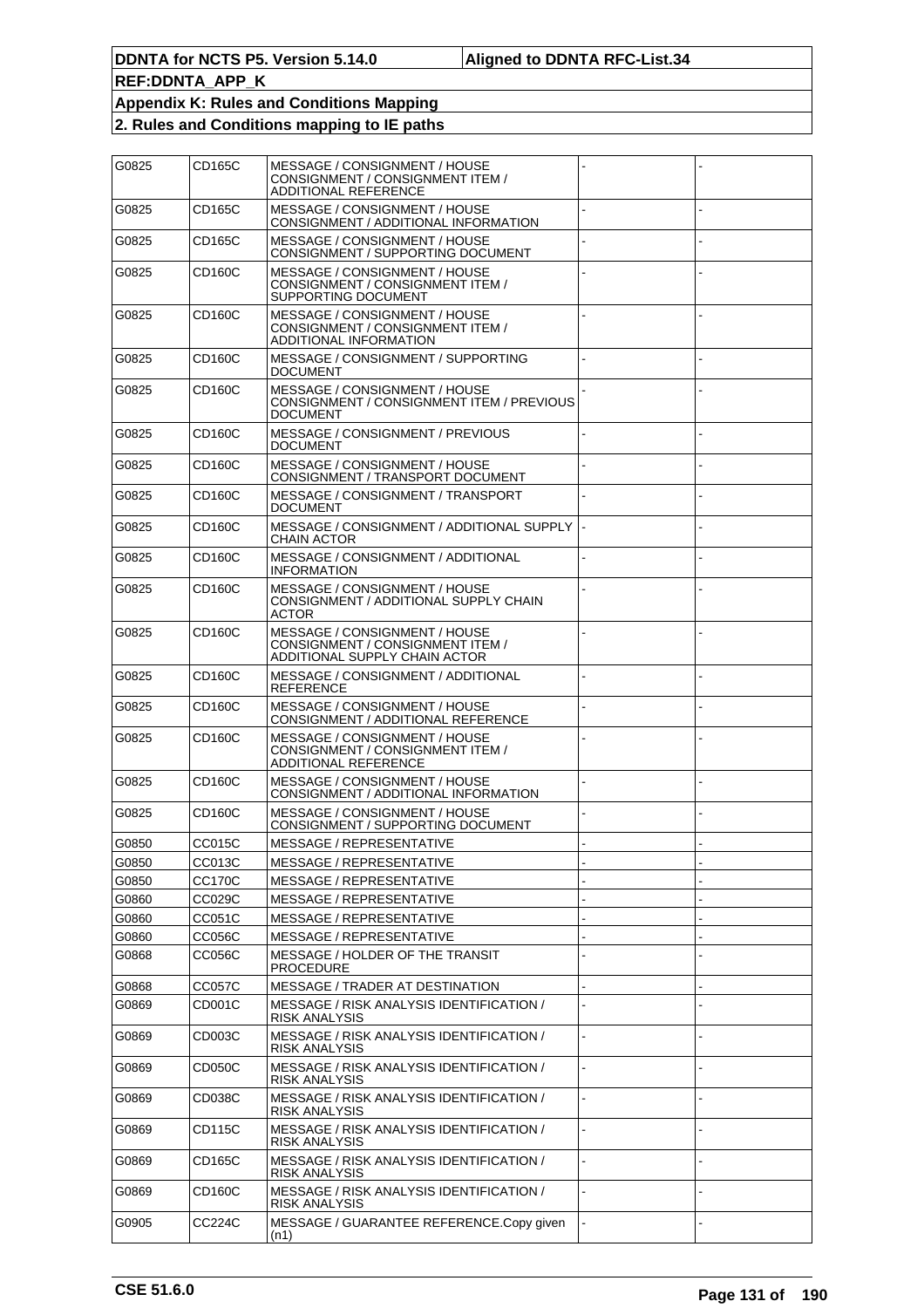| G0906 | CD411D        | MESSAGE / SENDING COUNTRY / SYSTEM<br>APPLICABILITY.System code (n2)                                          |              |           |
|-------|---------------|---------------------------------------------------------------------------------------------------------------|--------------|-----------|
| G0988 | <b>CC015C</b> | MESSAGE / CONSIGNMENT.Country of dispatch (a2)                                                                |              |           |
| G0988 | CC015C        | MESSAGE / CONSIGNMENT / HOUSE<br>CONSIGNMENT.Country of dispatch (a2)                                         |              |           |
| G0988 | CC015C        | MESSAGE / CONSIGNMENT / HOUSE<br>CONSIGNMENT / CONSIGNMENT ITEM.Country of                                    |              |           |
|       |               | dispatch (a2)                                                                                                 |              |           |
| G0988 | CD001C        | MESSAGE / CONSIGNMENT.Country of dispatch (a2)                                                                |              |           |
| G0988 | CD001C        | MESSAGE / CONSIGNMENT / HOUSE<br>CONSIGNMENT.Country of dispatch (a2)                                         |              |           |
| G0988 | CD001C        | MESSAGE / CONSIGNMENT / HOUSE<br>CONSIGNMENT / CONSIGNMENT ITEM.Country of<br>dispatch (a2)                   |              |           |
| G0988 | CD003C        | MESSAGE / CONSIGNMENT.Country of dispatch (a2)                                                                |              |           |
| G0988 | CD003C        | MESSAGE / CONSIGNMENT / HOUSE<br>CONSIGNMENT.Country of dispatch (a2)                                         |              |           |
| G0988 | CD003C        | MESSAGE / CONSIGNMENT / HOUSE<br>CONSIGNMENT / CONSIGNMENT ITEM.Country of<br>dispatch (a2)                   |              |           |
| G0988 | CD012C        | MESSAGE / CONSIGNMENT.Country of dispatch (a2)                                                                |              |           |
| G0988 | CD012C        | MESSAGE / CONSIGNMENT / HOUSE<br>CONSIGNMENT.Country of dispatch (a2)                                         |              |           |
| G0988 | CD012C        | MESSAGE / CONSIGNMENT / HOUSE<br>CONSIGNMENT / CONSIGNMENT ITEM.Country of<br>dispatch (a2)                   |              |           |
| G0988 | <b>CC017C</b> | MESSAGE / CONSIGNMENT.Country of dispatch (a2)                                                                |              |           |
| G0988 | CC017C        | MESSAGE / CONSIGNMENT / HOUSE<br>CONSIGNMENT.Country of dispatch (a2)                                         |              |           |
| G0988 | CC017C        | MESSAGE / CONSIGNMENT / HOUSE<br>CONSIGNMENT / CONSIGNMENT ITEM.Country of<br>dispatch (a2)                   |              |           |
| G0988 | CD038C        | MESSAGE / CONSIGNMENT.Country of dispatch (a2)                                                                |              |           |
| G0988 | CD038C        | MESSAGE / CONSIGNMENT / HOUSE<br>CONSIGNMENT.Country of dispatch (a2)                                         |              |           |
| G0988 | CD038C        | MESSAGE / CONSIGNMENT / HOUSE<br>CONSIGNMENT / CONSIGNMENT ITEM.Country of<br>dispatch (a2)                   |              |           |
| G0988 | CC029C        | MESSAGE / CONSIGNMENT.Country of dispatch (a2)                                                                |              |           |
| G0988 | CC029C        | MESSAGE / CONSIGNMENT / HOUSE<br>CONSIGNMENT.Country of dispatch (a2)                                         |              |           |
| G0988 | CC029C        | MESSAGE / CONSIGNMENT / HOUSE<br>CONSIGNMENT / CONSIGNMENT ITEM.Country of<br>dispatch (a2)                   |              |           |
| G0988 | CC013C        | MESSAGE / CONSIGNMENT.Country of dispatch (a2)                                                                |              |           |
| G0988 | CC013C        | MESSAGE / CONSIGNMENT / HOUSE<br>CONSIGNMENT.Country of dispatch (a2)                                         |              |           |
| G0988 | CC013C        | MESSAGE / CONSIGNMENT / HOUSE<br>CONSIGNMENT / CONSIGNMENT ITEM.Country of<br>dispatch (a2)                   |              |           |
| R0001 | CD144C        | MESSAGE / RESPONSE INFORMATION.Information<br>code (n2)                                                       | R.           | <b>SR</b> |
| R0002 | CD145C        | MESSAGE / REQUESTED INFORMATION.Code (n1)                                                                     | $\mathsf R$  | <b>SR</b> |
| R0003 | CC015C        | MESSAGE / CUSTOMS OFFICE OF TRANSIT<br>(DECLARED).Reference number (an8)                                      |              |           |
| R0003 | CD001C        | MESSAGE / CUSTOMS OFFICE OF TRANSIT<br>(DECLARED).Reference number (an8)                                      | ${\sf R}$    | SR        |
| R0003 | CD003C        | MESSAGE / CUSTOMS OFFICE OF TRANSIT<br>(DECLARED).Reference number (an8)                                      | $\mathsf{R}$ | <b>SR</b> |
| R0003 | CC017C        | MESSAGE / CUSTOMS OFFICE OF TRANSIT<br>(DECLARED).Reference number (an8)                                      |              |           |
| R0003 | CD050C        | MESSAGE / CUSTOMS OFFICE OF TRANSIT<br>(DECLARED).Reference number (an8)                                      | ${\sf R}$    | SR        |
| R0003 | CD038C        | MESSAGE / CUSTOMS OFFICE OF TRANSIT                                                                           | $\mathsf{R}$ | SR.       |
| R0003 | CC029C        | (DECLARED).Reference number (an8)<br>MESSAGE / CUSTOMS OFFICE OF TRANSIT<br>(DECLARED).Reference number (an8) |              |           |
| R0003 | CC013C        | MESSAGE / CUSTOMS OFFICE OF TRANSIT<br>(DECLARED).Reference number (an8)                                      |              |           |
| R0003 | CD115C        | <b>MESSAGE / CUSTOMS OFFICE OF TRANSIT</b><br>(DECLARED).Reference number (an8)                               | $\mathsf{R}$ | SR        |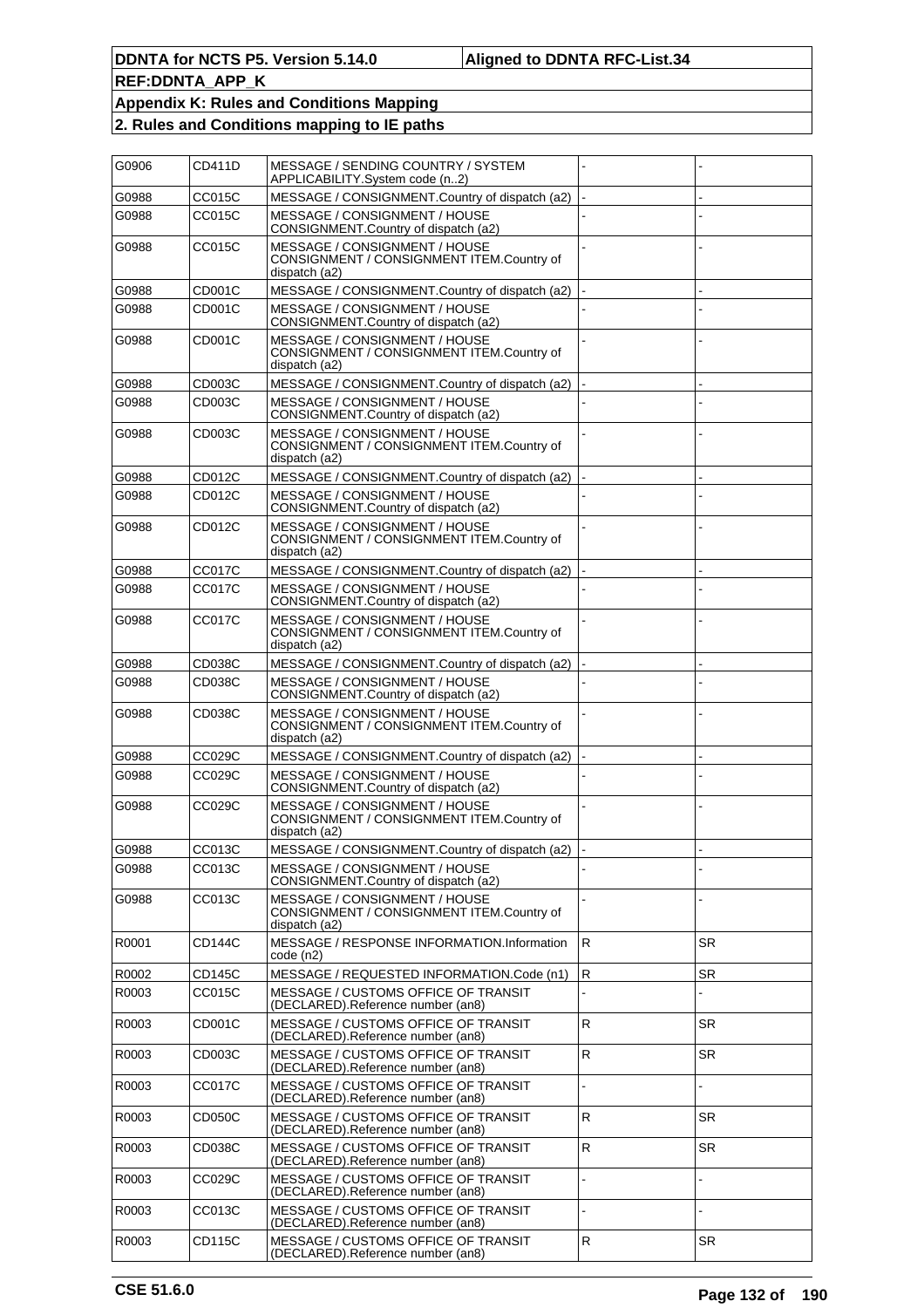| R0003 | CD165C              | MESSAGE / CUSTOMS OFFICE OF TRANSIT<br>(DECLARED).Reference number (an8)                              | $\mathsf{R}$ | <b>SR</b> |
|-------|---------------------|-------------------------------------------------------------------------------------------------------|--------------|-----------|
| R0003 | CD160C              | MESSAGE / CUSTOMS OFFICE OF TRANSIT<br>(DECLARED).Reference number (an8)                              | ${\sf R}$    | <b>SR</b> |
| R0006 | CC015C              | MESSAGE / CUSTOMS OFFICE OF TRANSIT<br>(DECLARED).Reference number (an8)                              |              |           |
| R0006 | CD001C              | MESSAGE / CUSTOMS OFFICE OF TRANSIT<br>(DECLARED).Reference number (an8)                              | $\mathsf{R}$ | <b>SR</b> |
| R0006 | CD003C              | MESSAGE / CUSTOMS OFFICE OF TRANSIT<br>(DECLARED).Reference number (an8)                              | ${\sf R}$    | <b>SR</b> |
| R0006 | <b>CC017C</b>       | MESSAGE / CUSTOMS OFFICE OF TRANSIT<br>(DECLARED).Reference number (an8)                              |              |           |
| R0006 | CD050C              | MESSAGE / CUSTOMS OFFICE OF TRANSIT<br>(DECLARED).Reference number (an8)                              | ${\sf R}$    | <b>SR</b> |
| R0006 | CD <sub>038</sub> C | MESSAGE / CUSTOMS OFFICE OF TRANSIT<br>(DECLARED).Reference number (an8)                              | ${\sf R}$    | <b>SR</b> |
| R0006 | CC029C              | MESSAGE / CUSTOMS OFFICE OF TRANSIT<br>(DECLARED).Reference number (an8)                              |              |           |
| R0006 | CC013C              | MESSAGE / CUSTOMS OFFICE OF TRANSIT<br>(DECLARED).Reference number (an8)                              |              |           |
| R0006 | CD115C              | MESSAGE / CUSTOMS OFFICE OF TRANSIT<br>(DECLARED).Reference number (an8)                              | $\mathsf{R}$ | <b>SR</b> |
| R0006 | CD165C              | MESSAGE / CUSTOMS OFFICE OF TRANSIT<br>(DECLARED).Reference number (an8)                              | R            | SR.       |
| R0006 | CD160C              | MESSAGE / CUSTOMS OFFICE OF TRANSIT<br>(DECLARED).Reference number (an8)                              | ${\sf R}$    | <b>SR</b> |
| R0007 | CC015C              | MESSAGE / CONSIGNMENT / HOUSE<br>CONSIGNMENT / CONSIGNMENT ITEM.Declaration<br>goods item number (n5) |              |           |
| R0007 | CD001C              | MESSAGE / CONSIGNMENT / HOUSE<br>CONSIGNMENT / CONSIGNMENT ITEM.Declaration<br>goods item number (n5) | $\mathsf{R}$ | <b>SR</b> |
| R0007 | CD003C              | MESSAGE / CONSIGNMENT / HOUSE<br>CONSIGNMENT / CONSIGNMENT ITEM.Declaration<br>goods item number (n5) | $\mathsf{R}$ | SR.       |
| R0007 | CD012C              | MESSAGE / CONSIGNMENT / HOUSE<br>CONSIGNMENT / CONSIGNMENT ITEM.Declaration<br>goods item number (n5) | $\mathsf{R}$ | <b>SR</b> |
| R0007 | CD050C              | MESSAGE / CONSIGNMENT / HOUSE<br>CONSIGNMENT / CONSIGNMENT ITEM.Declaration<br>goods item number (n5) | R            | <b>SR</b> |
| R0007 | CD038C              | MESSAGE / CONSIGNMENT / HOUSE<br>CONSIGNMENT / CONSIGNMENT ITEM.Declaration<br>goods item number (n5) | $\mathsf{R}$ | SR.       |
| R0007 | CC029C              | MESSAGE / CONSIGNMENT / HOUSE<br>CONSIGNMENT / CONSIGNMENT ITEM.Declaration<br>goods item number (n5) |              |           |
| R0007 | CC013C              | MESSAGE / CONSIGNMENT / HOUSE<br>CONSIGNMENT / CONSIGNMENT ITEM.Declaration<br>appositem number (n5)  |              |           |
| R0007 | CC043C              | MESSAGE / CONSIGNMENT / HOUSE<br>CONSIGNMENT / CONSIGNMENT ITEM.Declaration<br>goods item number (n5) |              |           |
| R0007 | CD115C              | MESSAGE / CONSIGNMENT / HOUSE<br>CONSIGNMENT / CONSIGNMENT ITEM.Declaration<br>appositem number (n5)  | $\mathsf R$  | <b>SR</b> |
| R0007 | CD165C              | MESSAGE / CONSIGNMENT / HOUSE<br>CONSIGNMENT / CONSIGNMENT ITEM.Declaration<br>goods item number (n5) | R            | <b>SR</b> |
| R0007 | CD160C              | MESSAGE / CONSIGNMENT / HOUSE<br>CONSIGNMENT / CONSIGNMENT ITEM.Declaration<br>goods item number (n5) | R            | <b>SR</b> |
| R0019 | CD095C              | MESSAGE / TRANSIT OPERATION.Status (an3)                                                              | $\mathsf{R}$ | SR        |
| R0020 | CC015C              | MESSAGE / CONSIGNMENT / HOUSE<br>CONSIGNMENT / CONSIGNMENT ITEM / PREVIOUS<br>DOCUMENT.Type (an4)     |              |           |
| R0020 | CC015C              | MESSAGE / CONSIGNMENT / PREVIOUS<br>DOCUMENT.Type (an4)                                               |              |           |
| R0020 | CD001C              | MESSAGE / CONSIGNMENT / HOUSE<br>CONSIGNMENT / CONSIGNMENT ITEM / PREVIOUS<br>DOCUMENT.Type (an4)     | $\mathsf R$  | <b>SR</b> |
| R0020 | CD001C              | MESSAGE / CONSIGNMENT / PREVIOUS<br>DOCUMENT.Type (an4)                                               | R            | SR        |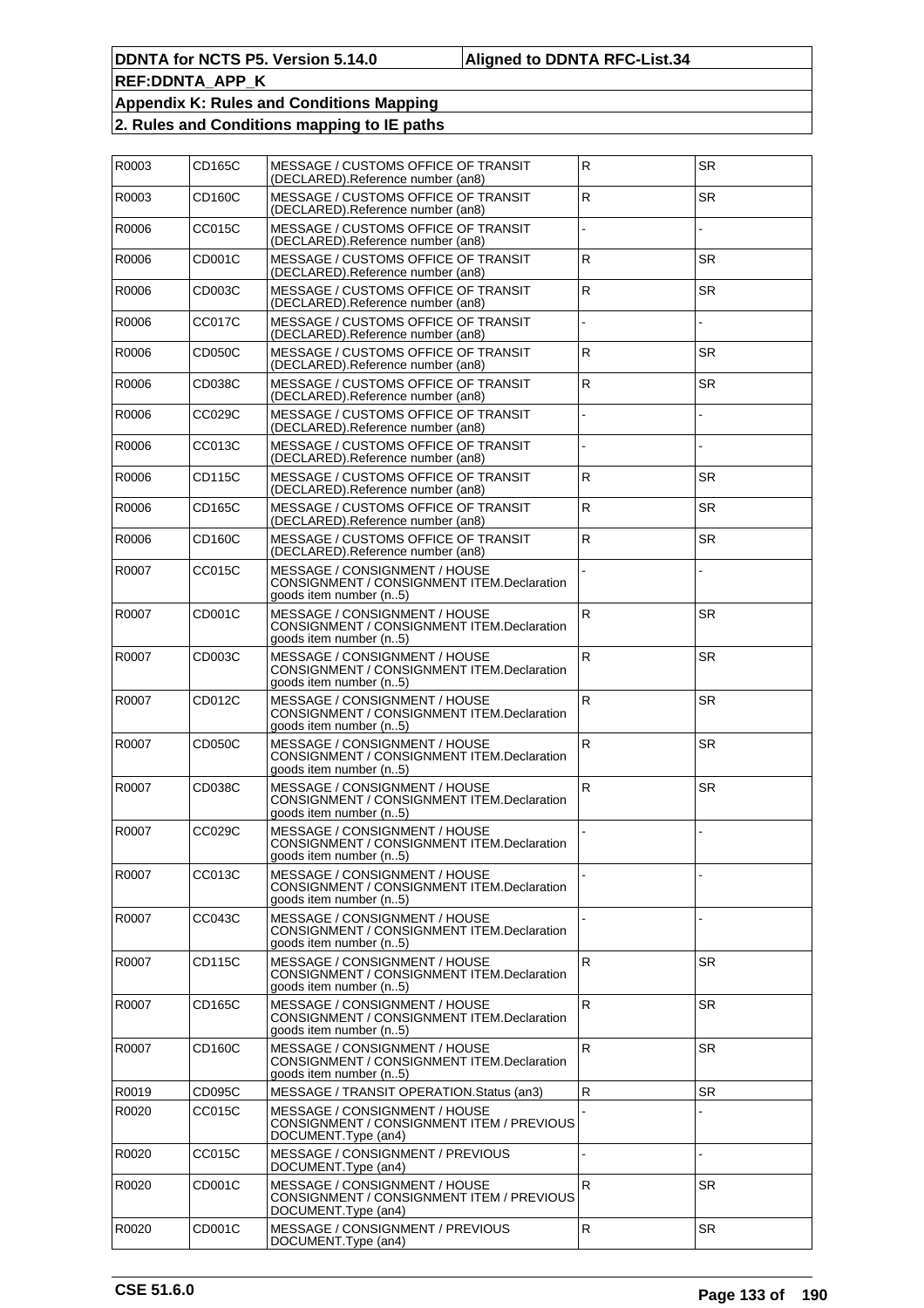| R0020 | CD003C        | MESSAGE / CONSIGNMENT / HOUSE<br>CONSIGNMENT / CONSIGNMENT ITEM / PREVIOUS<br>DOCUMENT. Type (an4)                  | $\overline{R}$ | SR        |
|-------|---------------|---------------------------------------------------------------------------------------------------------------------|----------------|-----------|
| R0020 | CD003C        | MESSAGE / CONSIGNMENT / PREVIOUS<br>DOCUMENT.Type (an4)                                                             | ${\sf R}$      | <b>SR</b> |
| R0020 | CD012C        | MESSAGE / CONSIGNMENT / HOUSE<br>CONSIGNMENT / CONSIGNMENT ITEM / PREVIOUS<br>DOCUMENT.Type (an4)                   | $\mathsf{R}$   | SR        |
| R0020 | CD012C        | MESSAGE / CONSIGNMENT / PREVIOUS<br>DOCUMENT.Type (an4)                                                             | ${\sf R}$      | <b>SR</b> |
| R0020 | <b>CC017C</b> | MESSAGE / CONSIGNMENT / HOUSE<br>CONSIGNMENT / CONSIGNMENT ITEM / PREVIOUS<br>DOCUMENT. Type (an4)                  |                |           |
| R0020 | <b>CC017C</b> | MESSAGE / CONSIGNMENT / PREVIOUS<br>DOCUMENT. Type (an4)                                                            |                |           |
| R0020 | CD050C        | MESSAGE / CONSIGNMENT / HOUSE<br>CONSIGNMENT / CONSIGNMENT ITEM / PREVIOUS<br>DOCUMENT. Type (an4)                  | R              | <b>SR</b> |
| R0020 | CD050C        | MESSAGE / CONSIGNMENT / PREVIOUS<br>DOCUMENT.Type (an4)                                                             | ${\sf R}$      | <b>SR</b> |
| R0020 | CD038C        | MESSAGE / CONSIGNMENT / HOUSE<br>CONSIGNMENT / CONSIGNMENT ITEM / PREVIOUS<br>DOCUMENT.Type (an4)                   | $\mathsf{R}$   | SR        |
| R0020 | CD038C        | MESSAGE / CONSIGNMENT / PREVIOUS<br>DOCUMENT.Type (an4)                                                             | ${\sf R}$      | <b>SR</b> |
| R0020 | CC029C        | MESSAGE / CONSIGNMENT / HOUSE<br>CONSIGNMENT / CONSIGNMENT ITEM / PREVIOUS<br>DOCUMENT.Type (an4)                   |                |           |
| R0020 | CC029C        | MESSAGE / CONSIGNMENT / PREVIOUS<br>DOCUMENT.Type (an4)                                                             |                |           |
| R0020 | CC013C        | MESSAGE / CONSIGNMENT / HOUSE<br>CONSIGNMENT / CONSIGNMENT ITEM / PREVIOUS<br>DOCUMENT.Type (an4)                   |                |           |
| R0020 | CC013C        | MESSAGE / CONSIGNMENT / PREVIOUS<br>DOCUMENT.Type (an4)                                                             |                |           |
| R0020 | CD115C        | MESSAGE / CONSIGNMENT / HOUSE<br>CONSIGNMENT / CONSIGNMENT ITEM / PREVIOUS<br>DOCUMENT.Type (an4)                   | R              | <b>SR</b> |
| R0020 | CD115C        | MESSAGE / CONSIGNMENT / PREVIOUS<br>DOCUMENT.Type (an4)                                                             | ${\sf R}$      | <b>SR</b> |
| R0020 | CD165C        | MESSAGE / CONSIGNMENT / HOUSE<br>CONSIGNMENT / CONSIGNMENT ITEM / PREVIOUS<br>DOCUMENT.Type (an4)                   | R              | SR.       |
| R0020 | CD165C        | MESSAGE / CONSIGNMENT / PREVIOUS<br>DOCUMENT.Type (an4)                                                             | ${\sf R}$      | <b>SR</b> |
| R0020 | CD160C        | MESSAGE / CONSIGNMENT / HOUSE<br>CONSIGNMENT / CONSIGNMENT ITEM / PREVIOUS<br>DOCUMENT.Type (an4)                   | R              | SR        |
| R0020 | <b>CD160C</b> | MESSAGE / CONSIGNMENT / PREVIOUS<br>DOCUMENT. Type (an4)                                                            | R              | SR        |
| R0021 | <b>CC015C</b> | MESSAGE / CONSIGNMENT / HOUSE<br>CONSIGNMENT / CONSIGNMENT ITEM /<br>PACKAGING.Number of packages (n8)              |                |           |
| R0021 | CC015C        | MESSAGE / CONSIGNMENT / TRANSPORT<br>EQUIPMENT.Number of seals (n4)                                                 |                |           |
| R0021 | CC015C        | MESSAGE / CONSIGNMENT / SUPPORTING<br>DOCUMENT.Reference number (an70)                                              |                |           |
| R0021 | CC015C        | MESSAGE / CONSIGNMENT / HOUSE<br>CONSIGNMENT / CONSIGNMENT ITEM /<br>SUPPORTING DOCUMENT.Reference number<br>(an70) |                |           |
| R0021 | CC015C        | MESSAGE / CONSIGNMENT / HOUSE<br>CONSIGNMENT / CONSIGNMENT ITEM / PREVIOUS<br>DOCUMENT.Reference number (an70)      |                |           |
| R0021 | CC015C        | MESSAGE / CONSIGNMENT / HOUSE<br>CONSIGNMENT / TRANSPORT<br>DOCUMENT.Reference number (an70)                        |                |           |
| R0021 | CC015C        | MESSAGE / CONSIGNMENT / PREVIOUS<br>DOCUMENT.Reference number (an70)                                                |                |           |
| R0021 | CC015C        | MESSAGE / CONSIGNMENT / TRANSPORT<br>DOCUMENT.Reference number (an70)                                               |                |           |
| R0021 | CC015C        | MESSAGE / GUARANTEE / GUARANTEE<br>REFERENCE.Amount to be covered (n16,2)                                           |                |           |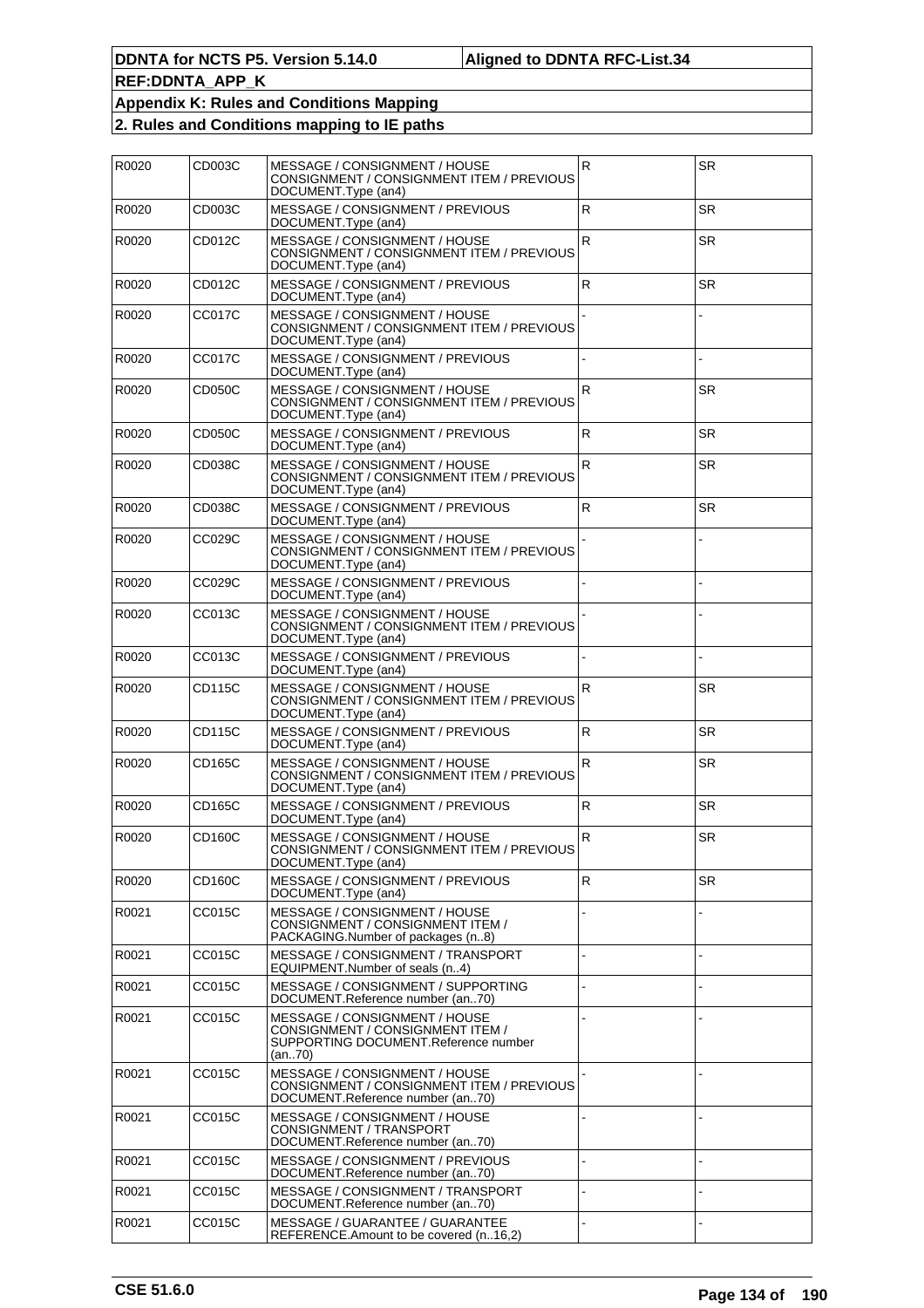| R0021 | CC015C | MESSAGE / CONSIGNMENT / HOUSE<br>CONSIGNMENT / CONSIGNMENT ITEM /<br>COMMODITY / GOODS MEASURE.Gross mass             |              |           |
|-------|--------|-----------------------------------------------------------------------------------------------------------------------|--------------|-----------|
| R0021 | CC015C | (n.16,6)<br>MESSAGE / CONSIGNMENT / ADDITIONAL<br>REFERENCE.Reference number (an.,70)                                 |              |           |
| R0021 | CC015C | MESSAGE / CONSIGNMENT / HOUSE<br>CONSIGNMENT / CONSIGNMENT ITEM /<br>ADDITIONAL REFERENCE.Reference number<br>(an70)  |              |           |
| R0021 | CC015C | MESSAGE / CONSIGNMENT / HOUSE<br>CONSIGNMENT / ADDITIONAL<br>REFERENCE.Reference number (an70)                        |              |           |
| R0021 | CC015C | MESSAGE / CONSIGNMENT / HOUSE<br>CONSIGNMENT / SUPPORTING<br>DOCUMENT.Reference number (an70)                         |              |           |
| R0021 | CC015C | MESSAGE / CONSIGNMENT / HOUSE<br>CONSIGNMENT / CONSIGNMENT ITEM /<br>TRANSPORT DOCUMENT.Reference number (an70)       |              |           |
| R0021 | CD018C | MESSAGE / CONSIGNMENT.Gross mass (n16,6)                                                                              | ${\sf R}$    | <b>SR</b> |
| R0021 | CD018C | MESSAGE / CONSIGNMENT / TRANSPORT<br>EQUIPMENT.Number of seals (n4)                                                   | $\mathsf{R}$ | <b>SR</b> |
| R0021 | CD018C | MESSAGE / CONSIGNMENT / HOUSE<br>CONSIGNMENT / CONSIGNMENT ITEM /<br>SUPPORTING DOCUMENT.Reference number<br>(an70)   | $\mathsf{R}$ | <b>SR</b> |
| R0021 | CD018C | MESSAGE / CONSIGNMENT / HOUSE<br>CONSIGNMENT / TRANSPORT<br>DOCUMENT.Reference number (an70)                          | $\mathsf{R}$ | <b>SR</b> |
| R0021 | CD018C | MESSAGE / CONSIGNMENT / TRANSPORT<br>DOCUMENT.Reference number (an70)                                                 | $\mathsf{R}$ | <b>SR</b> |
| R0021 | CD018C | MESSAGE / CONSIGNMENT / HOUSE<br>CONSIGNMENT / CONSIGNMENT ITEM /<br>COMMODITY / GOODS MEASURE.Gross mass<br>(n.16,6) | $\mathsf{R}$ | SR.       |
| R0021 | CD018C | MESSAGE / CONSIGNMENT / ADDITIONAL<br>REFERENCE.Reference number (an70)                                               | $\mathsf{R}$ | <b>SR</b> |
| R0021 | CD018C | MESSAGE / CONSIGNMENT / HOUSE<br>CONSIGNMENT / CONSIGNMENT ITEM /<br>ADDITIONAL REFERENCE.Reference number<br>(an70)  | $\mathsf{R}$ | SR        |
| R0021 | CD018C | MESSAGE / CONSIGNMENT / HOUSE<br>CONSIGNMENT / ADDITIONAL<br>REFERENCE.Reference number (an70)                        | $\mathsf{R}$ | <b>SR</b> |
| R0021 | CD018C | MESSAGE / CONSIGNMENT / HOUSE<br>CONSIGNMENT / CONSIGNMENT ITEM /<br>TRANSPORT DOCUMENT.Reference number (an70)       | $\mathsf{R}$ | <b>SR</b> |
| R0021 | CD917C | MESSAGE / XML ERROR. Error line number (n9)                                                                           | ${\sf R}$    | N         |
| R0021 | CD917C | MESSAGE / XML ERROR. Error column number (n9)                                                                         | R            | N         |
| R0021 | CD001C | MESSAGE / CONSIGNMENT / HOUSE<br>CONSIGNMENT / CONSIGNMENT ITEM /<br>PACKAGING.Number of packages (n8)                | $\mathsf R$  | <b>SR</b> |
| R0021 | CD001C | MESSAGE / RISK ANALYSIS IDENTIFICATION /<br>RISK ANALYSIS. Declaration goods item number (n5)                         | $\mathsf R$  | <b>SR</b> |
| R0021 | CD001C | MESSAGE / CONSIGNMENT / TRANSPORT<br>EQUIPMENT.Number of seals (n4)                                                   | R            | SR.       |
| R0021 | CD001C | MESSAGE / CONSIGNMENT / SUPPORTING<br>DOCUMENT.Reference number (an70)                                                | ${\sf R}$    | <b>SR</b> |
| R0021 | CD001C | MESSAGE / CONSIGNMENT / HOUSE<br>CONSIGNMENT / CONSIGNMENT ITEM /<br>SUPPORTING DOCUMENT Reference number<br>(an70)   | ${\sf R}$    | <b>SR</b> |
| R0021 | CD001C | MESSAGE / CONSIGNMENT / HOUSE<br>CONSIGNMENT / CONSIGNMENT ITEM / PREVIOUS<br>DOCUMENT.Reference number (an70)        | R            | SR        |
| R0021 | CD001C | MESSAGE / CONSIGNMENT / HOUSE<br>CONSIGNMENT / TRANSPORT<br>DOCUMENT.Reference number (an70)                          | R            | <b>SR</b> |
| R0021 | CD001C | MESSAGE / CONSIGNMENT / PREVIOUS<br>DOCUMENT.Reference number (an70)                                                  | $\mathsf{R}$ | <b>SR</b> |
| R0021 | CD001C | MESSAGE / CONSIGNMENT / TRANSPORT<br>DOCUMENT.Reference number (an70)                                                 | $\mathsf R$  | <b>SR</b> |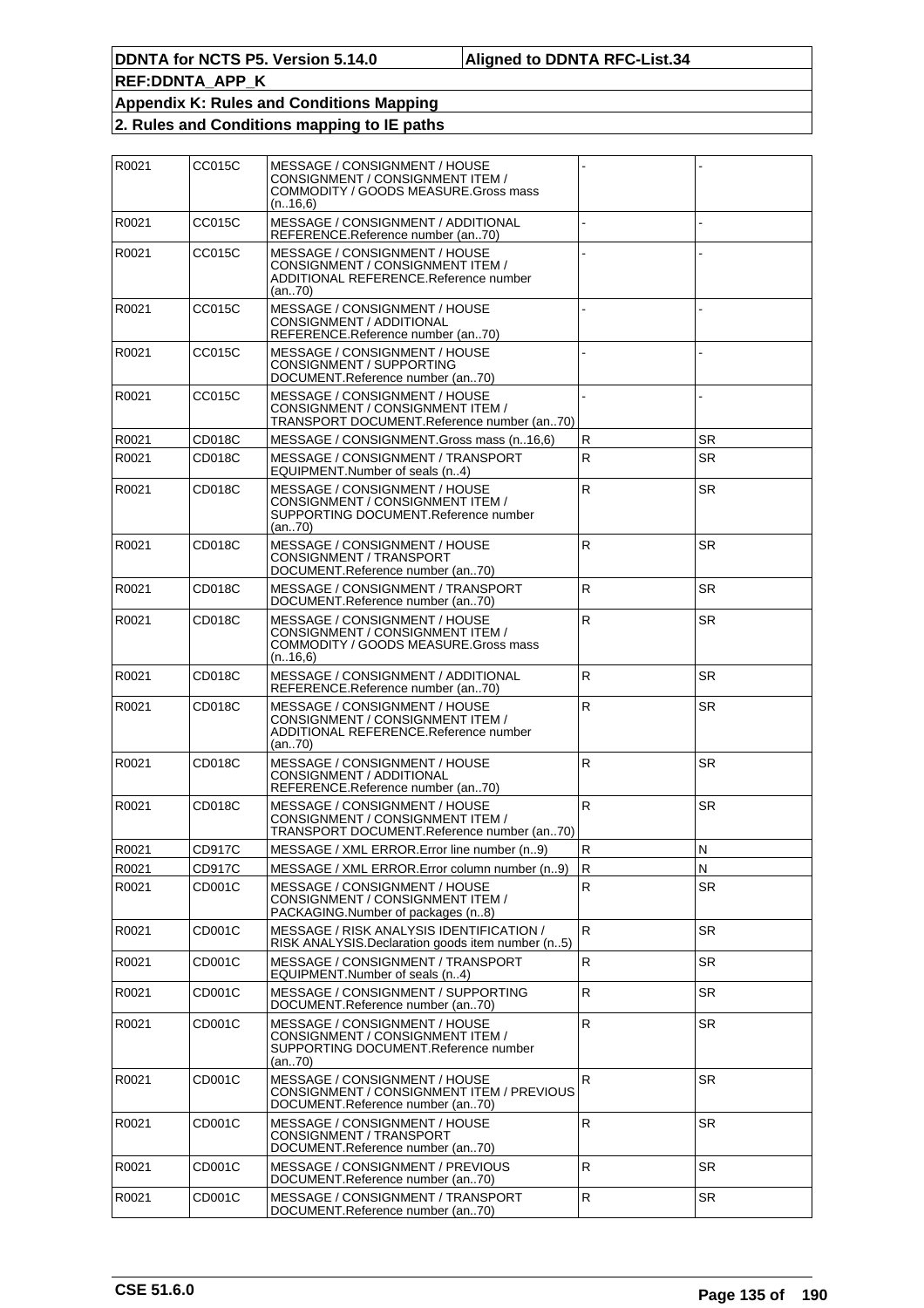| R0021 | CD001C | MESSAGE / CONSIGNMENT / HOUSE<br>CONSIGNMENT / CONSIGNMENT ITEM /<br>COMMODITY / GOODS MEASURE.Gross mass<br>(n.16,6)  | $\mathsf{R}$ | <b>SR</b> |
|-------|--------|------------------------------------------------------------------------------------------------------------------------|--------------|-----------|
| R0021 | CD001C | MESSAGE / CONSIGNMENT / ADDITIONAL<br>REFERENCE.Reference number (an70)                                                | $\mathsf{R}$ | <b>SR</b> |
| R0021 | CD001C | MESSAGE / CONSIGNMENT / HOUSE<br>CONSIGNMENT / CONSIGNMENT ITEM /<br>ADDITIONAL REFERENCE.Reference number<br>(an70)   | ${\sf R}$    | <b>SR</b> |
| R0021 | CD001C | MESSAGE / CONSIGNMENT / HOUSE<br>CONSIGNMENT / ADDITIONAL<br>REFERENCE.Reference number (an70)                         | ${\sf R}$    | <b>SR</b> |
| R0021 | CD001C | MESSAGE / CONSIGNMENT / HOUSE<br>CONSIGNMENT / SUPPORTING<br>DOCUMENT.Reference number (an70)                          | ${\sf R}$    | <b>SR</b> |
| R0021 | CD001C | MESSAGE / CONSIGNMENT / HOUSE<br>CONSIGNMENT / CONSIGNMENT ITEM /<br>TRANSPORT DOCUMENT.Reference number (an70)        | ${\sf R}$    | <b>SR</b> |
| R0021 | CC025C | MESSAGE / CONSIGNMENT / HOUSE<br>CONSIGNMENT / CONSIGNMENT ITEM /<br>PACKAGING.Number of packages (n8)                 |              |           |
| R0021 | CC025C | MESSAGE / CONSIGNMENT / HOUSE<br>CONSIGNMENT / CONSIGNMENT ITEM /<br>COMMODITY / GOODS MEASURE. Gross mass<br>(n.16,6) |              |           |
| R0021 | CD003C | MESSAGE / CONSIGNMENT / HOUSE<br>CONSIGNMENT / CONSIGNMENT ITEM /<br>PACKAGING. Number of packages (n8)                | $\mathsf{R}$ | <b>SR</b> |
| R0021 | CD003C | <b>MESSAGE / RISK ANALYSIS IDENTIFICATION /</b><br>RISK ANALYSIS. Declaration goods item number (n5)                   | $\mathsf{R}$ | <b>SR</b> |
| R0021 | CD003C | MESSAGE / CONSIGNMENT / TRANSPORT<br>EQUIPMENT.Number of seals (n4)                                                    | R            | <b>SR</b> |
| R0021 | CD003C | MESSAGE / CONSIGNMENT / SUPPORTING<br>DOCUMENT.Reference number (an70)                                                 | $\mathsf{R}$ | <b>SR</b> |
| R0021 | CD003C | MESSAGE / CONSIGNMENT / HOUSE<br>CONSIGNMENT / CONSIGNMENT ITEM /<br>SUPPORTING DOCUMENT.Reference number<br>(an70)    | $\mathsf{R}$ | SR.       |
| R0021 | CD003C | MESSAGE / CONSIGNMENT / HOUSE<br>CONSIGNMENT / CONSIGNMENT ITEM / PREVIOUS<br>DOCUMENT.Reference number (an70)         | R.           | SR.       |
| R0021 | CD003C | MESSAGE / CONSIGNMENT / HOUSE<br>CONSIGNMENT / TRANSPORT<br>DOCUMENT.Reference number (an70)                           | $\mathsf{R}$ | <b>SR</b> |
| R0021 | CD003C | MESSAGE / CONSIGNMENT / PREVIOUS<br>DOCUMENT.Reference number (an70)                                                   | ${\sf R}$    | <b>SR</b> |
| R0021 | CD003C | MESSAGE / CONSIGNMENT / TRANSPORT<br>DOCUMENT.Reference number (an70)                                                  | $\mathsf{R}$ | SR        |
| R0021 | CD003C | MESSAGE / CONSIGNMENT / HOUSE<br>CONSIGNMENT / CONSIGNMENT ITEM /<br>COMMODITY / GOODS MEASURE. Gross mass<br>(n.16,6) | R            | SR        |
| R0021 | CD003C | MESSAGE / CONSIGNMENT / INCIDENT /<br>TRANSPORT EQUIPMENT.Number of seals (n4)                                         | R            | SR.       |
| R0021 | CD003C | MESSAGE / CONSIGNMENT / ADDITIONAL<br>REFERENCE.Reference number (an70)                                                | R            | <b>SR</b> |
| R0021 | CD003C | MESSAGE / CONSIGNMENT / HOUSE<br>CONSIGNMENT / CONSIGNMENT ITEM /<br>ADDITIONAL REFERENCE.Reference number<br>(an70)   | ${\sf R}$    | <b>SR</b> |
| R0021 | CD003C | MESSAGE / CONSIGNMENT / HOUSE<br>CONSIGNMENT / ADDITIONAL<br>REFERENCE.Reference number (an70)                         | ${\sf R}$    | <b>SR</b> |
| R0021 | CD003C | MESSAGE / CONSIGNMENT / HOUSE<br>CONSIGNMENT / SUPPORTING<br>DOCUMENT.Reference number (an70)                          | $\mathsf R$  | <b>SR</b> |
| R0021 | CD003C | MESSAGE / CONSIGNMENT / HOUSE<br>CONSIGNMENT / CONSIGNMENT ITEM /<br>TRANSPORT DOCUMENT.Reference number (an70)        | $\mathsf{R}$ | <b>SR</b> |
| R0021 | CD012C | MESSAGE / CONSIGNMENT / HOUSE<br>CONSIGNMENT / CONSIGNMENT ITEM /<br>PACKAGING.Number of packages (n8)                 | ${\sf R}$    | <b>SR</b> |
| R0021 | CD012C | MESSAGE / CONSIGNMENT / TRANSPORT<br>EQUIPMENT.Number of seals (n4)                                                    | R            | <b>SR</b> |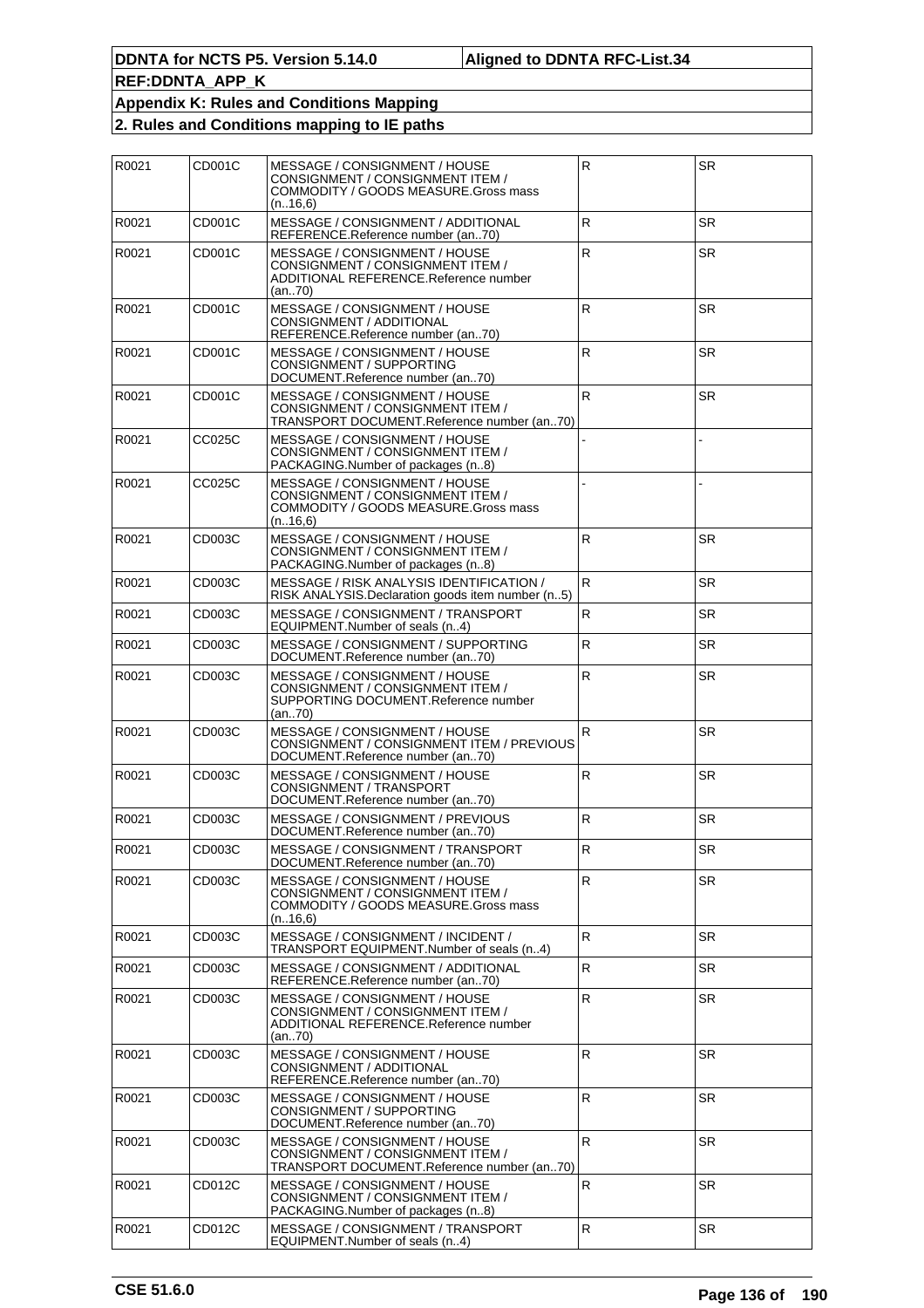| R0021 | CD012C        | MESSAGE / CONSIGNMENT / SUPPORTING<br>DOCUMENT.Reference number (an70)                                                | R            | <b>SR</b> |
|-------|---------------|-----------------------------------------------------------------------------------------------------------------------|--------------|-----------|
| R0021 | CD012C        | MESSAGE / CONSIGNMENT / HOUSE<br>CONSIGNMENT / CONSIGNMENT ITEM /<br>SUPPORTING DOCUMENT Reference number<br>(an70)   | ${\sf R}$    | <b>SR</b> |
| R0021 | CD012C        | MESSAGE / CONSIGNMENT / HOUSE<br>CONSIGNMENT / CONSIGNMENT ITEM / PREVIOUS<br>DOCUMENT.Reference number (an70)        | $\mathsf R$  | <b>SR</b> |
| R0021 | CD012C        | MESSAGE / CONSIGNMENT / HOUSE<br>CONSIGNMENT / TRANSPORT<br>DOCUMENT.Reference number (an70)                          | $\mathsf{R}$ | <b>SR</b> |
| R0021 | CD012C        | MESSAGE / CONSIGNMENT / PREVIOUS<br>DOCUMENT.Reference number (an70)                                                  | $\mathsf{R}$ | <b>SR</b> |
| R0021 | CD012C        | MESSAGE / CONSIGNMENT / TRANSPORT<br>DOCUMENT.Reference number (an70)                                                 | ${\sf R}$    | <b>SR</b> |
| R0021 | CD012C        | MESSAGE / CONSIGNMENT / HOUSE<br>CONSIGNMENT / CONSIGNMENT ITEM /<br>COMMODITY / GOODS MEASURE.Gross mass<br>(n.16,6) | ${\sf R}$    | <b>SR</b> |
| R0021 | CD012C        | MESSAGE / CONSIGNMENT / ADDITIONAL<br>REFERENCE.Reference number (an70)                                               | ${\sf R}$    | <b>SR</b> |
| R0021 | CD012C        | MESSAGE / CONSIGNMENT / HOUSE<br>CONSIGNMENT / CONSIGNMENT ITEM /<br>ADDITIONAL REFERENCE.Reference number<br>(an70)  | ${\sf R}$    | <b>SR</b> |
| R0021 | CD012C        | MESSAGE / CONSIGNMENT / HOUSE<br>CONSIGNMENT / ADDITIONAL<br>REFERENCE.Reference number (an70)                        | ${\sf R}$    | <b>SR</b> |
| R0021 | CD012C        | MESSAGE / CONSIGNMENT / HOUSE<br>CONSIGNMENT / SUPPORTING<br>DOCUMENT.Reference number (an70)                         | ${\sf R}$    | <b>SR</b> |
| R0021 | CD012C        | MESSAGE / CONSIGNMENT / HOUSE<br>CONSIGNMENT / CONSIGNMENT ITEM /<br>TRANSPORT DOCUMENT.Reference number (an70)       | $\mathsf{R}$ | <b>SR</b> |
| R0021 | CC017C        | MESSAGE / CONSIGNMENT.Gross mass (n16.6)                                                                              |              |           |
| R0021 | <b>CC017C</b> | MESSAGE / CONSIGNMENT / TRANSPORT<br>EQUIPMENT.Number of seals (n4)                                                   |              |           |
| R0021 | <b>CC017C</b> | MESSAGE / CONSIGNMENT / HOUSE<br>CONSIGNMENT / CONSIGNMENT ITEM / PREVIOUS<br>DOCUMENT.Reference number (an70)        |              |           |
| R0021 | <b>CC017C</b> | MESSAGE / CONSIGNMENT / HOUSE<br>CONSIGNMENT / TRANSPORT<br>DOCUMENT.Reference number (an70)                          |              |           |
| R0021 | CC017C        | MESSAGE / CONSIGNMENT / PREVIOUS<br>DOCUMENT.Reference number (an70)                                                  |              |           |
| R0021 | CC017C        | MESSAGE / CONSIGNMENT / TRANSPORT<br>DOCUMENT.Reference number (an70)                                                 |              |           |
| R0021 | CC017C        | MESSAGE / CONSIGNMENT / HOUSE<br>CONSIGNMENT / CONSIGNMENT ITEM /<br>COMMODITY / GOODS MEASURE.Gross mass<br>(n.16,6) |              |           |
| R0021 | CC017C        | MESSAGE / CONSIGNMENT / ADDITIONAL<br>REFERENCE.Reference number (an70)                                               |              |           |
| R0021 | CC017C        | MESSAGE / CONSIGNMENT / HOUSE<br>CONSIGNMENT / CONSIGNMENT ITEM /<br>ADDITIONAL REFERENCE.Reference number<br>(an70)  |              |           |
| R0021 | <b>CC017C</b> | MESSAGE / CONSIGNMENT / HOUSE<br>CONSIGNMENT / ADDITIONAL<br>REFERENCE.Reference number (an70)                        |              |           |
| R0021 | CD050C        | MESSAGE / CONSIGNMENT / HOUSE<br>CONSIGNMENT / CONSIGNMENT ITEM /<br>PACKAGING. Number of packages (n8)               | $\mathsf{R}$ | <b>SR</b> |
| R0021 | CD050C        | <b>MESSAGE / RISK ANALYSIS IDENTIFICATION /</b><br>RISK ANALYSIS. Declaration goods item number (n5)                  | $\mathsf{R}$ | SR.       |
| R0021 | CD050C        | MESSAGE / CONSIGNMENT / TRANSPORT<br>EQUIPMENT.Number of seals (n4)                                                   | R            | SR        |
| R0021 | <b>CD050C</b> | MESSAGE / CONSIGNMENT / SUPPORTING<br>DOCUMENT.Reference number (an70)                                                | ${\sf R}$    | <b>SR</b> |
| R0021 | CD050C        | MESSAGE / CONSIGNMENT / HOUSE<br>CONSIGNMENT / CONSIGNMENT ITEM /<br>SUPPORTING DOCUMENT Reference number<br>(an70)   | $\mathsf{R}$ | SR.       |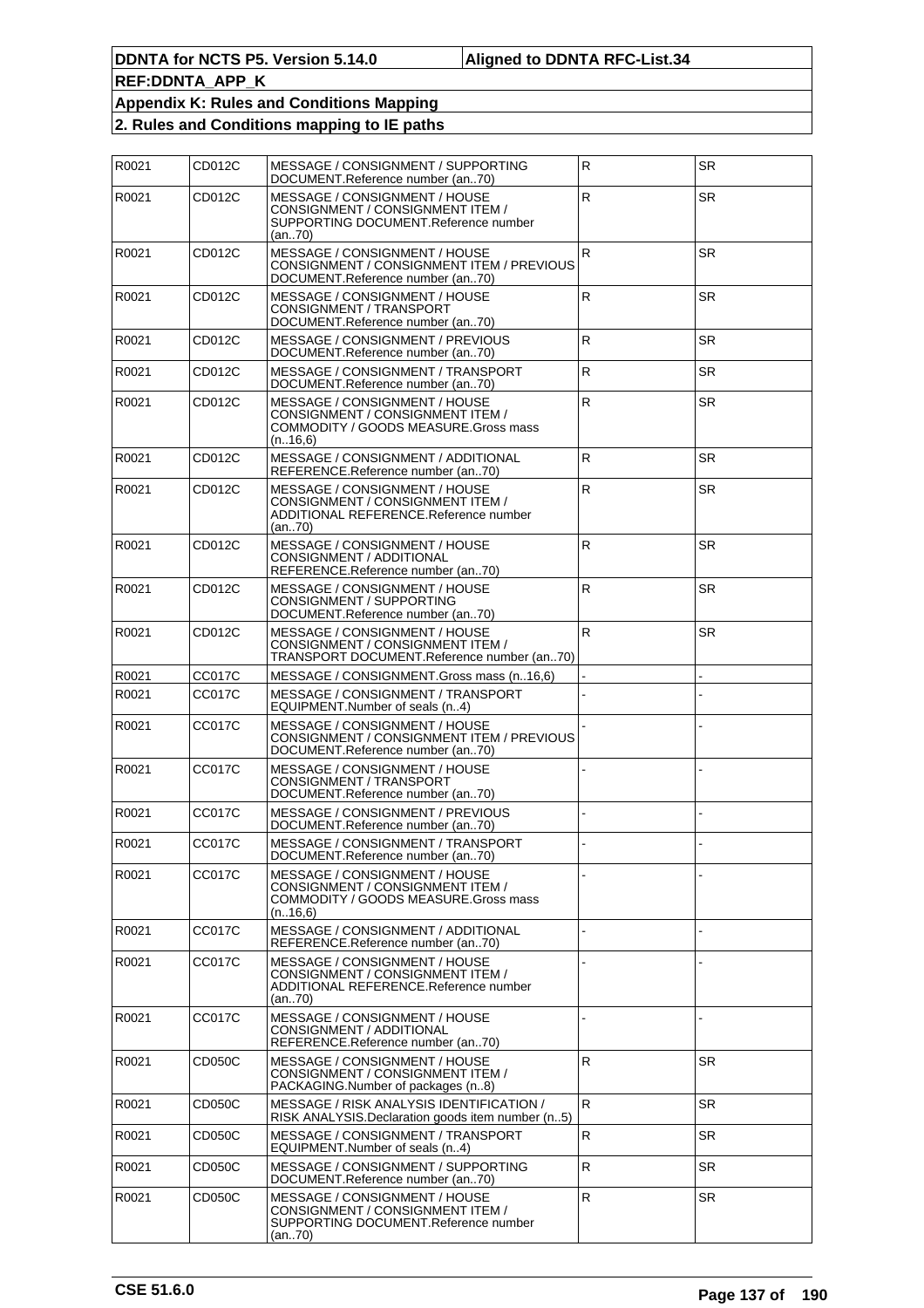| R0021 | CD050C | MESSAGE / CONSIGNMENT / HOUSE<br>CONSIGNMENT / CONSIGNMENT ITEM / PREVIOUS<br>DOCUMENT.Reference number (an70)         | $\overline{R}$ | <b>SR</b> |
|-------|--------|------------------------------------------------------------------------------------------------------------------------|----------------|-----------|
| R0021 | CD050C | MESSAGE / CONSIGNMENT / HOUSE<br>CONSIGNMENT / TRANSPORT<br>DOCUMENT.Reference number (an70)                           | R              | <b>SR</b> |
| R0021 | CD050C | MESSAGE / CONSIGNMENT / PREVIOUS<br>DOCUMENT.Reference number (an70)                                                   | R              | <b>SR</b> |
| R0021 | CD050C | MESSAGE / CONSIGNMENT / TRANSPORT<br>DOCUMENT.Reference number (an70)                                                  | R              | <b>SR</b> |
| R0021 | CD050C | MESSAGE / CONSIGNMENT / HOUSE<br>CONSIGNMENT / CONSIGNMENT ITEM /<br>COMMODITY / GOODS MEASURE. Gross mass<br>(n.16.6) | $\mathsf R$    | <b>SR</b> |
| R0021 | CD050C | MESSAGE / CONSIGNMENT / ADDITIONAL<br>REFERENCE.Reference number (an70)                                                | $\overline{R}$ | <b>SR</b> |
| R0021 | CD050C | MESSAGE / CONSIGNMENT / HOUSE<br>CONSIGNMENT / CONSIGNMENT ITEM /<br>ADDITIONAL REFERENCE.Reference number<br>(an70)   | R              | <b>SR</b> |
| R0021 | CD050C | MESSAGE / CONSIGNMENT / HOUSE<br>CONSIGNMENT / ADDITIONAL<br>REFERENCE.Reference number (an70)                         | R              | <b>SR</b> |
| R0021 | CD050C | MESSAGE / CONSIGNMENT / HOUSE<br>CONSIGNMENT / SUPPORTING<br>DOCUMENT.Reference number (an70)                          | ${\sf R}$      | <b>SR</b> |
| R0021 | CD050C | MESSAGE / CONSIGNMENT / HOUSE<br>CONSIGNMENT / CONSIGNMENT ITEM /<br>TRANSPORT DOCUMENT.Reference number (an70)        | R              | <b>SR</b> |
| R0021 | CD038C | MESSAGE / CONSIGNMENT / HOUSE<br>CONSIGNMENT / CONSIGNMENT ITEM /<br>PACKAGING.Number of packages (n8)                 | R              | <b>SR</b> |
| R0021 | CD038C | <b>MESSAGE / RISK ANALYSIS IDENTIFICATION /</b><br>RISK ANALYSIS. Declaration goods item number (n5)                   | $\mathsf R$    | <b>SR</b> |
| R0021 | CD038C | MESSAGE / CONSIGNMENT / TRANSPORT<br>EQUIPMENT.Number of seals (n4)                                                    | R              | SR.       |
| R0021 | CD038C | MESSAGE / CONSIGNMENT / SUPPORTING<br>DOCUMENT.Reference number (an70)                                                 | R              | SR.       |
| R0021 | CD038C | MESSAGE / CONSIGNMENT / HOUSE<br>CONSIGNMENT / CONSIGNMENT ITEM /<br>SUPPORTING DOCUMENT.Reference number<br>(an70)    | ${\sf R}$      | SR        |
| R0021 | CD038C | MESSAGE / CONSIGNMENT / HOUSE<br>CONSIGNMENT / CONSIGNMENT ITEM / PREVIOUS<br>DOCUMENT.Reference number (an70)         | R              | <b>SR</b> |
| R0021 | CD038C | MESSAGE / CONSIGNMENT / HOUSE<br>CONSIGNMENT / TRANSPORT<br>DOCUMENT.Reference number (an70)                           | R              | <b>SR</b> |
| R0021 | CD038C | MESSAGE / CONSIGNMENT / PREVIOUS<br>DOCUMENT.Reference number (an70)                                                   | $\overline{R}$ | SR        |
| R0021 | CD038C | MESSAGE / CONSIGNMENT / TRANSPORT<br>DOCUMENT.Reference number (an70)                                                  | R              | SR.       |
| R0021 | CD038C | MESSAGE / CONSIGNMENT / HOUSE<br>CONSIGNMENT / CONSIGNMENT ITEM /<br>COMMODITY / GOODS MEASURE.Gross mass<br>(n.16,6)  | $\overline{R}$ | SR        |
| R0021 | CD038C | MESSAGE / CONSIGNMENT / INCIDENT /<br>TRANSPORT EQUIPMENT.Number of seals (n4)                                         | $\overline{R}$ | <b>SR</b> |
| R0021 | CD038C | MESSAGE / CONSIGNMENT / ADDITIONAL<br>REFERENCE.Reference number (an70)                                                | ${\sf R}$      | <b>SR</b> |
| R0021 | CD038C | MESSAGE / CONSIGNMENT / HOUSE<br>CONSIGNMENT / CONSIGNMENT ITEM /<br>ADDITIONAL REFERENCE.Reference number<br>(an70)   | R              | SR.       |
| R0021 | CD038C | MESSAGE / CONSIGNMENT / HOUSE<br>CONSIGNMENT / ADDITIONAL<br>REFERENCE.Reference number (an70)                         | $\mathsf{R}$   | <b>SR</b> |
| R0021 | CD038C | MESSAGE / CONSIGNMENT / HOUSE<br>CONSIGNMENT / SUPPORTING<br>DOCUMENT.Reference number (an70)                          | $\mathsf R$    | <b>SR</b> |
| R0021 | CD038C | MESSAGE / CONSIGNMENT / HOUSE<br>CONSIGNMENT / CONSIGNMENT ITEM /<br>TRANSPORT DOCUMENT.Reference number (an70)        | $\mathsf R$    | <b>SR</b> |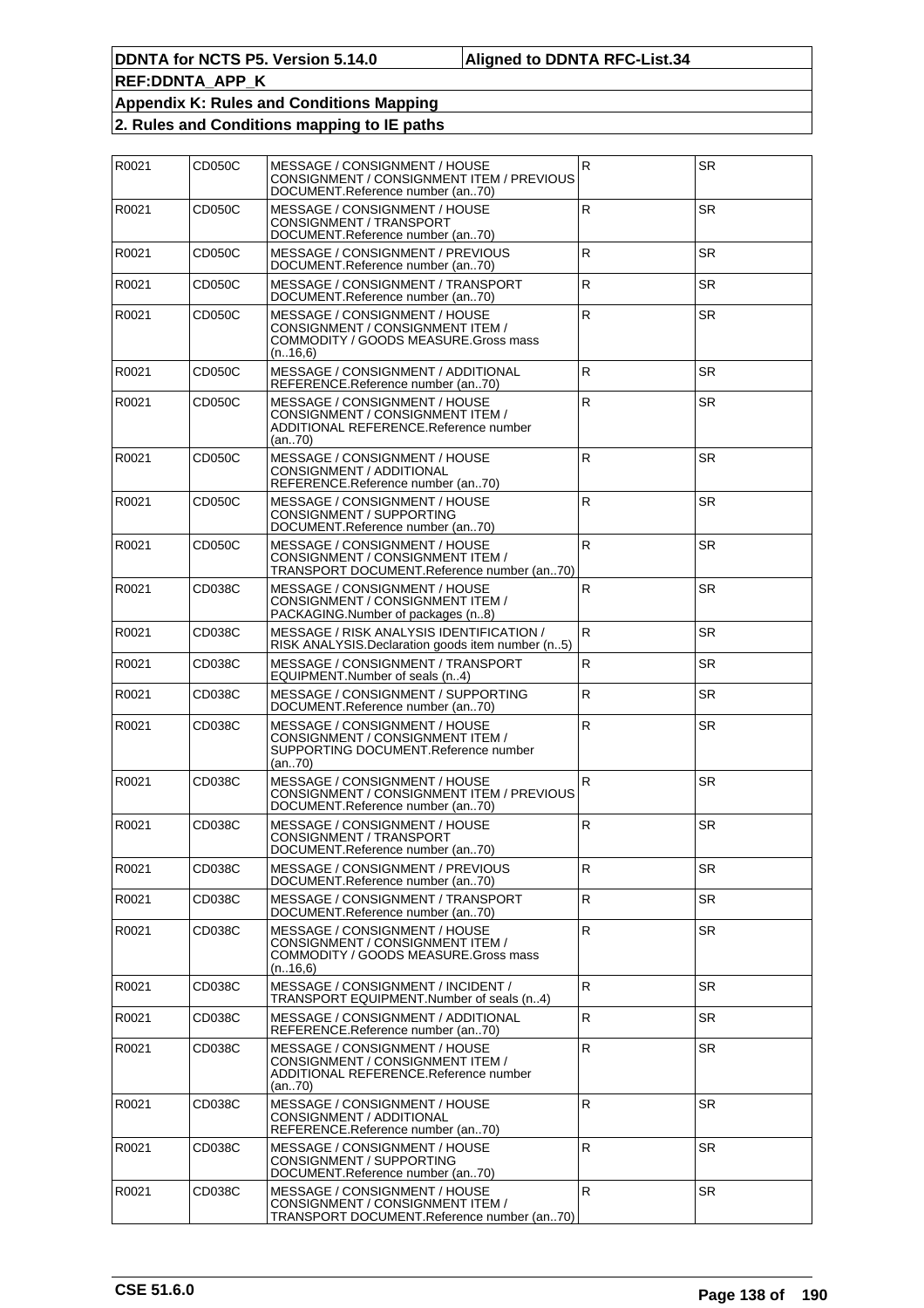| R0021 | CC029C | MESSAGE / CONSIGNMENT / HOUSE<br>CONSIGNMENT / CONSIGNMENT ITEM /<br>PACKAGING.Number of packages (n8)                |  |
|-------|--------|-----------------------------------------------------------------------------------------------------------------------|--|
| R0021 | CC029C | MESSAGE / CONSIGNMENT / TRANSPORT<br>EQUIPMENT.Number of seals (n4)                                                   |  |
| R0021 | CC029C | MESSAGE / CONSIGNMENT / SUPPORTING<br>DOCUMENT.Reference number (an70)                                                |  |
| R0021 | CC029C | MESSAGE / CONSIGNMENT / HOUSE<br>CONSIGNMENT / CONSIGNMENT ITEM /<br>SUPPORTING DOCUMENT Reference number<br>(an70)   |  |
| R0021 | CC029C | MESSAGE / CONSIGNMENT / HOUSE<br>CONSIGNMENT / CONSIGNMENT ITEM / PREVIOUS<br>DOCUMENT.Reference number (an70)        |  |
| R0021 | CC029C | MESSAGE / CONSIGNMENT / HOUSE<br>CONSIGNMENT / TRANSPORT<br>DOCUMENT.Reference number (an70)                          |  |
| R0021 | CC029C | MESSAGE / CONSIGNMENT / PREVIOUS<br>DOCUMENT.Reference number (an70)                                                  |  |
| R0021 | CC029C | MESSAGE / CONSIGNMENT / TRANSPORT<br>DOCUMENT.Reference number (an70)                                                 |  |
| R0021 | CC029C | MESSAGE / GUARANTEE / GUARANTEE<br>REFERENCE.Amount to be covered (n16,2)                                             |  |
| R0021 | CC029C | MESSAGE / CONSIGNMENT / HOUSE<br>CONSIGNMENT / CONSIGNMENT ITEM /<br>COMMODITY / GOODS MEASURE.Gross mass<br>(n.16,6) |  |
| R0021 | CC029C | MESSAGE / CONSIGNMENT / ADDITIONAL<br>REFERENCE.Reference number (an70)                                               |  |
| R0021 | CC029C | MESSAGE / CONSIGNMENT / HOUSE<br>CONSIGNMENT / CONSIGNMENT ITEM /<br>ADDITIONAL REFERENCE.Reference number<br>(an70)  |  |
| R0021 | CC029C | MESSAGE / CONSIGNMENT / HOUSE<br>CONSIGNMENT / ADDITIONAL<br>REFERENCE.Reference number (an70)                        |  |
| R0021 | CC029C | MESSAGE / CONSIGNMENT / HOUSE<br>CONSIGNMENT / SUPPORTING<br>DOCUMENT.Reference number (an70)                         |  |
| R0021 | CC007C | MESSAGE / CONSIGNMENT / INCIDENT /<br>TRANSPORT EQUIPMENT.Number of seals (n4)                                        |  |
| R0021 | CC013C | MESSAGE / CONSIGNMENT / HOUSE<br>CONSIGNMENT / CONSIGNMENT ITEM /<br>PACKAGING. Number of packages (n8)               |  |
| R0021 | CC013C | MESSAGE / CONSIGNMENT / TRANSPORT<br>EQUIPMENT.Number of seals (n4)                                                   |  |
| R0021 | CC013C | MESSAGE / CONSIGNMENT / SUPPORTING<br>DOCUMENT.Reference number (an70)                                                |  |
| R0021 | CC013C | MESSAGE / CONSIGNMENT / HOUSE<br>CONSIGNMENT / CONSIGNMENT ITEM /<br>SUPPORTING DOCUMENT Reference number<br>(an70)   |  |
| R0021 | CC013C | MESSAGE / CONSIGNMENT / HOUSE<br>CONSIGNMENT / CONSIGNMENT ITEM / PREVIOUS<br>DOCUMENT.Reference number (an70)        |  |
| R0021 | CC013C | MESSAGE / CONSIGNMENT / HOUSE<br>CONSIGNMENT / TRANSPORT<br>DOCUMENT.Reference number (an70)                          |  |
| R0021 | CC013C | MESSAGE / CONSIGNMENT / PREVIOUS<br>DOCUMENT.Reference number (an70)                                                  |  |
| R0021 | CC013C | MESSAGE / CONSIGNMENT / TRANSPORT<br>DOCUMENT.Reference number (an70)                                                 |  |
| R0021 | CC013C | MESSAGE / GUARANTEE / GUARANTEE<br>REFERENCE.Amount to be covered (n16,2)                                             |  |
| R0021 | CC013C | MESSAGE / CONSIGNMENT / HOUSE<br>CONSIGNMENT / CONSIGNMENT ITEM /<br>COMMODITY / GOODS MEASURE.Gross mass<br>(n.16,6) |  |
| R0021 | CC013C | MESSAGE / CONSIGNMENT / ADDITIONAL<br>REFERENCE.Reference number (an70)                                               |  |
| R0021 | CC013C | MESSAGE / CONSIGNMENT / HOUSE<br>CONSIGNMENT / CONSIGNMENT ITEM /<br>ADDITIONAL REFERENCE.Reference number<br>(an70)  |  |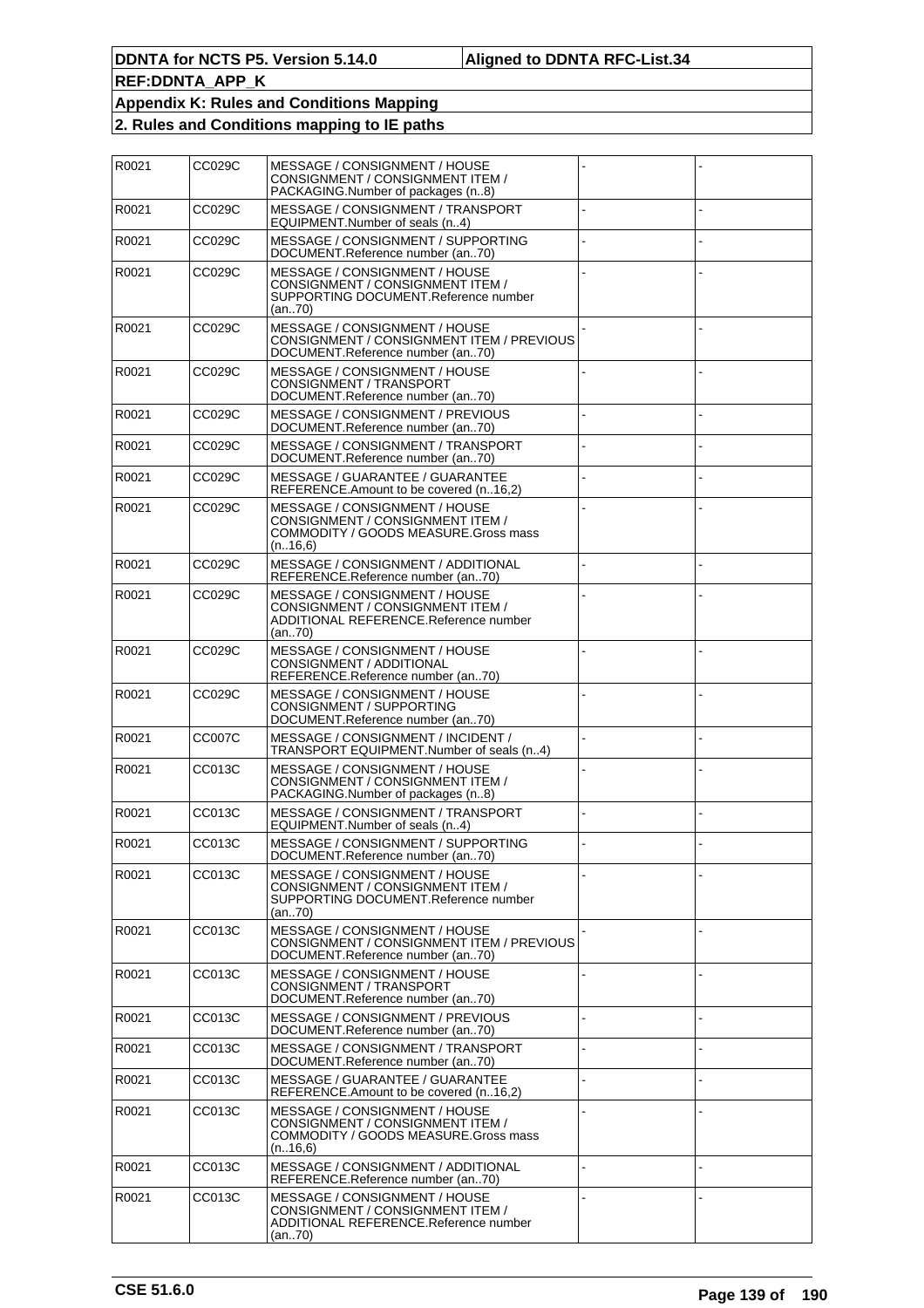| R0021 | CC013C        | MESSAGE / CONSIGNMENT / HOUSE<br>CONSIGNMENT / ADDITIONAL<br>REFERENCE.Reference number (an70)                        |              |           |
|-------|---------------|-----------------------------------------------------------------------------------------------------------------------|--------------|-----------|
| R0021 | CC013C        | MESSAGE / CONSIGNMENT / HOUSE<br>CONSIGNMENT / SUPPORTING<br>DOCUMENT.Reference number (an70)                         |              |           |
| R0021 | CC013C        | MESSAGE / CONSIGNMENT / HOUSE<br>CONSIGNMENT / CONSIGNMENT ITEM /<br>TRANSPORT DOCUMENT.Reference number (an70)       |              |           |
| R0021 | CC043C        | MESSAGE / CONSIGNMENT / HOUSE<br>CONSIGNMENT / CONSIGNMENT ITEM /<br>PACKAGING.Number of packages (n8)                |              |           |
| R0021 | CC043C        | MESSAGE / CONSIGNMENT / TRANSPORT<br>EQUIPMENT.Number of seals (n4)                                                   |              |           |
| R0021 | CC043C        | MESSAGE / CONSIGNMENT / SUPPORTING<br>DOCUMENT.Reference number (an70)                                                |              |           |
| R0021 | CC043C        | MESSAGE / CONSIGNMENT / HOUSE<br>CONSIGNMENT / CONSIGNMENT ITEM /<br>SUPPORTING DOCUMENT.Reference number<br>(an70)   |              |           |
| R0021 | CC043C        | MESSAGE / CONSIGNMENT / HOUSE<br>CONSIGNMENT / TRANSPORT<br>DOCUMENT.Reference number (an70)                          |              |           |
| R0021 | CC043C        | MESSAGE / CONSIGNMENT / TRANSPORT<br>DOCUMENT.Reference number (an70)                                                 |              |           |
| R0021 | CC043C        | MESSAGE / CONSIGNMENT / HOUSE<br>CONSIGNMENT / CONSIGNMENT ITEM /<br>COMMODITY / GOODS MEASURE.Gross mass<br>(n.16,6) |              |           |
| R0021 | CC043C        | MESSAGE / CONSIGNMENT / INCIDENT /<br>TRANSPORT EQUIPMENT.Number of seals (n4)                                        |              |           |
| R0021 | CC043C        | MESSAGE / CONSIGNMENT / ADDITIONAL<br>REFERENCE.Reference number (an70)                                               |              |           |
| R0021 | CC043C        | MESSAGE / CONSIGNMENT / HOUSE<br>CONSIGNMENT / CONSIGNMENT ITEM /<br>ADDITIONAL REFERENCE.Reference number<br>(an70)  |              |           |
| R0021 | CC043C        | MESSAGE / CONSIGNMENT / HOUSE<br>CONSIGNMENT / ADDITIONAL<br>REFERENCE.Reference number (an70)                        |              |           |
| R0021 | CC043C        | MESSAGE / CONSIGNMENT / HOUSE<br>CONSIGNMENT / SUPPORTING<br>DOCUMENT.Reference number (an70)                         |              |           |
| R0021 | <b>CC044C</b> | MESSAGE / CONSIGNMENT / HOUSE<br>CONSIGNMENT / CONSIGNMENT ITEM /<br>PACKAGING.Number of packages (n8)                |              |           |
| R0021 | CC044C        | MESSAGE / CONSIGNMENT.Gross mass (n16,6)                                                                              |              |           |
| R0021 | CC044C        | MESSAGE / CONSIGNMENT / TRANSPORT<br>EQUIPMENT.Number of seals (n4)                                                   |              |           |
| R0021 | CC044C        | MESSAGE / CONSIGNMENT / HOUSE<br>CONSIGNMENT / CONSIGNMENT ITEM /<br>COMMODITY / GOODS MEASURE.Gross mass<br>(n16,6)  |              |           |
| R0021 | CC044C        | MESSAGE / CONSIGNMENT / ADDITIONAL<br>REFERENCE.Reference number (an70)                                               |              |           |
| R0021 | CC044C        | MESSAGE / CONSIGNMENT / HOUSE<br>CONSIGNMENT / CONSIGNMENT ITEM /<br>ADDITIONAL REFERENCE.Reference number<br>(an70)  |              |           |
| R0021 | CC044C        | MESSAGE / CONSIGNMENT / HOUSE<br>CONSIGNMENT / ADDITIONAL<br>REFERENCE.Reference number (an70)                        |              |           |
| R0021 | <b>CD180C</b> | MESSAGE / CONSIGNMENT / INCIDENT /<br>TRANSPORT EQUIPMENT.Number of seals (n4)                                        | $\mathsf{R}$ | <b>SR</b> |
| R0021 | CD181C        | MESSAGE / CONSIGNMENT / INCIDENT /<br>TRANSPORT EQUIPMENT.Number of seals (n4)                                        | $\mathsf{R}$ | SR.       |
| R0021 | CC182C        | MESSAGE / CONSIGNMENT / INCIDENT /<br>TRANSPORT EQUIPMENT.Number of seals (n4)                                        |              |           |
| R0021 | CD115C        | MESSAGE / CONSIGNMENT / HOUSE<br>CONSIGNMENT / CONSIGNMENT ITEM /<br>PACKAGING.Number of packages (n8)                | ${\sf R}$    | <b>SR</b> |
| R0021 | CD115C        | MESSAGE / RISK ANALYSIS IDENTIFICATION /<br>RISK ANALYSIS.Declaration goods item number (n5)                          | $\mathsf R$  | <b>SR</b> |
| R0021 | CD115C        | MESSAGE / CONSIGNMENT / TRANSPORT<br>EQUIPMENT.Number of seals (n4)                                                   | $\mathsf{R}$ | <b>SR</b> |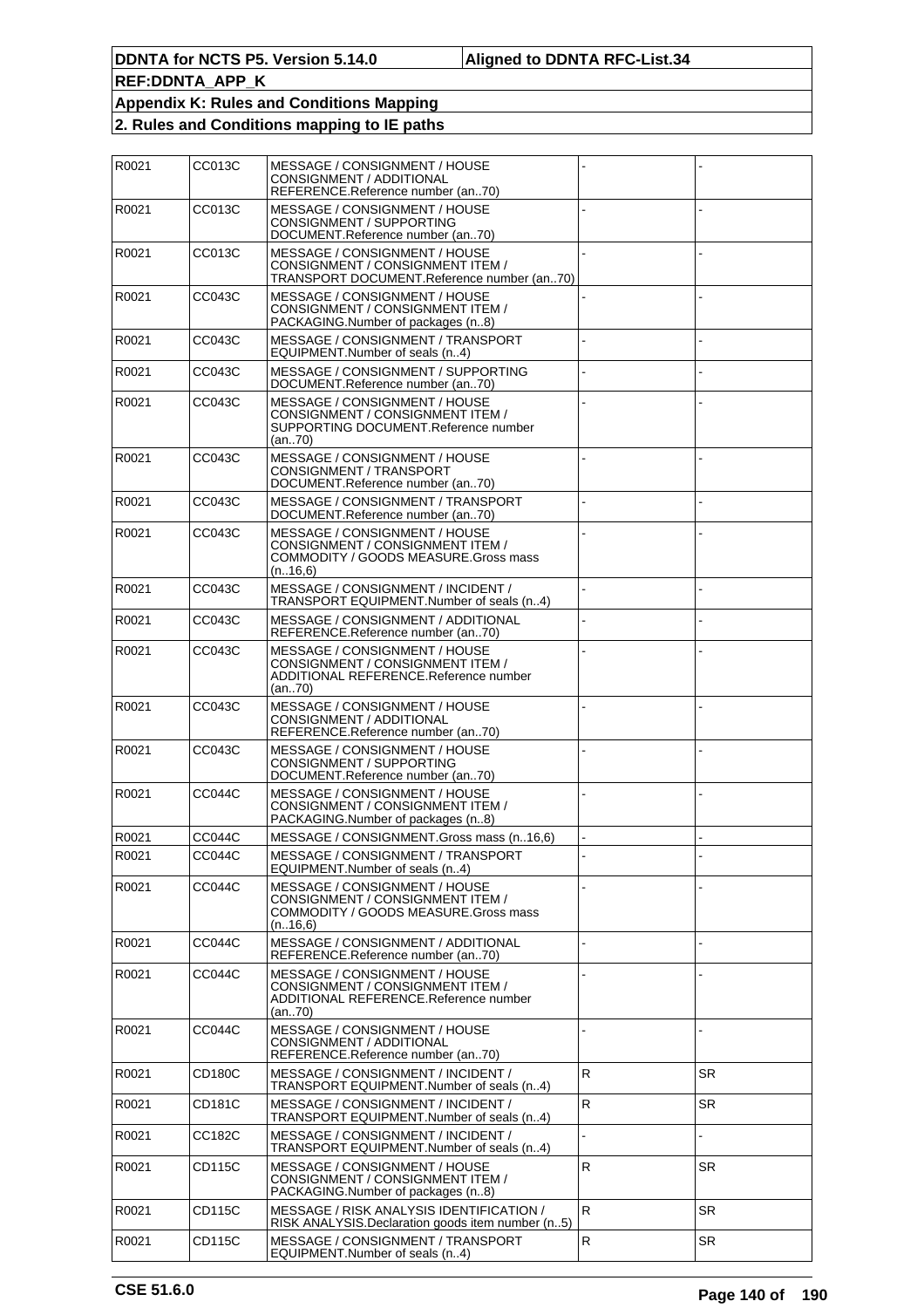| R0021 | CD115C | MESSAGE / CONSIGNMENT / SUPPORTING<br>DOCUMENT.Reference number (an70)                                                | $\overline{R}$ | <b>SR</b> |
|-------|--------|-----------------------------------------------------------------------------------------------------------------------|----------------|-----------|
| R0021 | CD115C | MESSAGE / CONSIGNMENT / HOUSE<br>CONSIGNMENT / CONSIGNMENT ITEM /<br>SUPPORTING DOCUMENT Reference number<br>(an70)   | ${\sf R}$      | <b>SR</b> |
| R0021 | CD115C | MESSAGE / CONSIGNMENT / HOUSE<br>CONSIGNMENT / CONSIGNMENT ITEM / PREVIOUS<br>DOCUMENT.Reference number (an70)        | $\mathsf R$    | <b>SR</b> |
| R0021 | CD115C | MESSAGE / CONSIGNMENT / HOUSE<br>CONSIGNMENT / TRANSPORT<br>DOCUMENT.Reference number (an70)                          | $\mathsf{R}$   | <b>SR</b> |
| R0021 | CD115C | MESSAGE / CONSIGNMENT / PREVIOUS<br>DOCUMENT.Reference number (an70)                                                  | ${\sf R}$      | <b>SR</b> |
| R0021 | CD115C | MESSAGE / CONSIGNMENT / TRANSPORT<br>DOCUMENT.Reference number (an70)                                                 | $\mathsf R$    | <b>SR</b> |
| R0021 | CD115C | MESSAGE / CONSIGNMENT / HOUSE<br>CONSIGNMENT / CONSIGNMENT ITEM /<br>COMMODITY / GOODS MEASURE.Gross mass<br>(n.16,6) | ${\sf R}$      | SR        |
| R0021 | CD115C | MESSAGE / CONSIGNMENT / INCIDENT /<br>TRANSPORT EQUIPMENT.Number of seals (n4)                                        | $\mathsf{R}$   | <b>SR</b> |
| R0021 | CD115C | MESSAGE / CONSIGNMENT / ADDITIONAL<br>REFERENCE.Reference number (an70)                                               | $\mathsf{R}$   | SR.       |
| R0021 | CD115C | MESSAGE / CONSIGNMENT / HOUSE<br>CONSIGNMENT / CONSIGNMENT ITEM /<br>ADDITIONAL REFERENCE.Reference number<br>(an70)  | $\mathsf R$    | <b>SR</b> |
| R0021 | CD115C | MESSAGE / CONSIGNMENT / HOUSE<br>CONSIGNMENT / ADDITIONAL<br>REFERENCE.Reference number (an70)                        | ${\sf R}$      | <b>SR</b> |
| R0021 | CD115C | MESSAGE / CONSIGNMENT / HOUSE<br>CONSIGNMENT / SUPPORTING<br>DOCUMENT.Reference number (an70)                         | $\mathsf{R}$   | SR.       |
| R0021 | CD115C | MESSAGE / CONSIGNMENT / HOUSE<br>CONSIGNMENT / CONSIGNMENT ITEM /<br>TRANSPORT DOCUMENT.Reference number (an70)       | $\mathsf R$    | <b>SR</b> |
| R0021 | CD165C | MESSAGE / CONSIGNMENT / HOUSE<br>CONSIGNMENT / CONSIGNMENT ITEM /<br>PACKAGING.Number of packages (n8)                | R              | <b>SR</b> |
| R0021 | CD165C | MESSAGE / RISK ANALYSIS IDENTIFICATION /<br>RISK ANALYSIS. Declaration goods item number (n5)                         | $\mathsf{R}$   | SR.       |
| R0021 | CD165C | MESSAGE / CONSIGNMENT / TRANSPORT<br>EQUIPMENT.Number of seals (n4)                                                   | $\mathsf R$    | <b>SR</b> |
| R0021 | CD165C | MESSAGE / CONSIGNMENT / SUPPORTING<br>DOCUMENT.Reference number (an70)                                                | ${\sf R}$      | SR        |
| R0021 | CD165C | MESSAGE / CONSIGNMENT / HOUSE<br>CONSIGNMENT / CONSIGNMENT ITEM /<br>SUPPORTING DOCUMENT.Reference number<br>(an70)   | R              | SR.       |
| R0021 | CD165C | MESSAGE / CONSIGNMENT / HOUSE<br>CONSIGNMENT / CONSIGNMENT ITEM / PREVIOUS<br>DOCUMENT.Reference number (an70)        | R.             | SR.       |
| R0021 | CD165C | MESSAGE / CONSIGNMENT / HOUSE<br>CONSIGNMENT / TRANSPORT<br>DOCUMENT.Reference number (an70)                          | $\mathsf R$    | <b>SR</b> |
| R0021 | CD165C | MESSAGE / CONSIGNMENT / PREVIOUS<br>DOCUMENT.Reference number (an70)                                                  | $\mathsf R$    | <b>SR</b> |
| R0021 | CD165C | MESSAGE / CONSIGNMENT / TRANSPORT<br>DOCUMENT.Reference number (an70)                                                 | ${\sf R}$      | SR.       |
| R0021 | CD165C | MESSAGE / CONSIGNMENT / HOUSE<br>CONSIGNMENT / CONSIGNMENT ITEM /<br>COMMODITY / GOODS MEASURE.Gross mass<br>(n.16,6) | $\mathsf{R}$   | SR.       |
| R0021 | CD165C | MESSAGE / CONSIGNMENT / INCIDENT /<br>TRANSPORT EQUIPMENT.Number of seals (n4)                                        | $\mathsf{R}$   | SR.       |
| R0021 | CD165C | MESSAGE / CONSIGNMENT / ADDITIONAL<br>REFERENCE.Reference number (an70)                                               | R              | SR        |
| R0021 | CD165C | MESSAGE / CONSIGNMENT / HOUSE<br>CONSIGNMENT / CONSIGNMENT ITEM /<br>ADDITIONAL REFERENCE.Reference number<br>(an70)  | ${\sf R}$      | SR        |
| R0021 | CD165C | MESSAGE / CONSIGNMENT / HOUSE<br>CONSIGNMENT / ADDITIONAL<br>REFERENCE.Reference number (an70)                        | $\mathsf R$    | <b>SR</b> |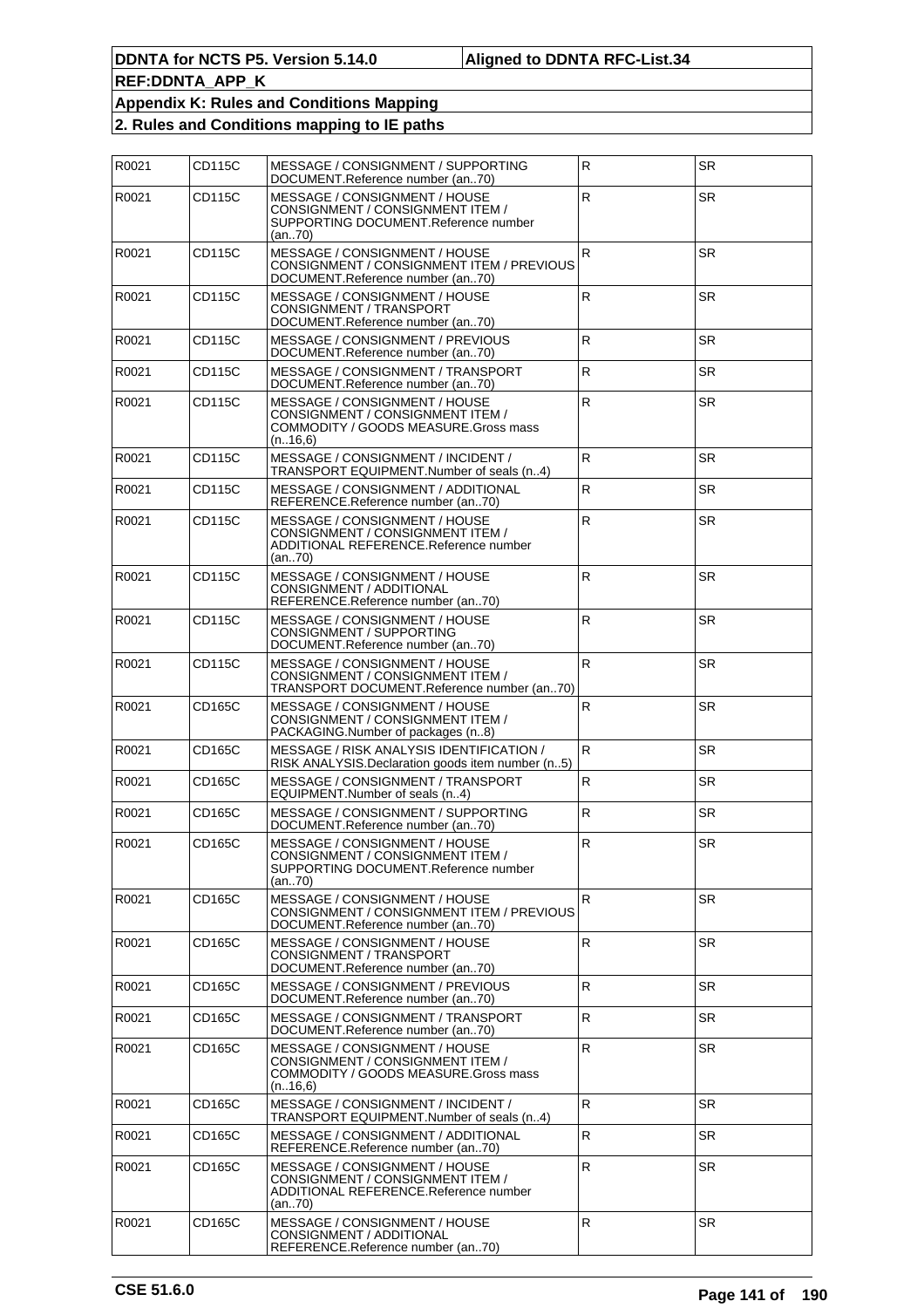| R0021 | CD165C              | MESSAGE / CONSIGNMENT / HOUSE<br>CONSIGNMENT / SUPPORTING<br>DOCUMENT.Reference number (an70)                         | R            | <b>SR</b> |
|-------|---------------------|-----------------------------------------------------------------------------------------------------------------------|--------------|-----------|
| R0021 | CD165C              | MESSAGE / CONSIGNMENT / HOUSE<br>CONSIGNMENT / CONSIGNMENT ITEM /<br>TRANSPORT DOCUMENT.Reference number (an70)       | $\mathsf R$  | <b>SR</b> |
| R0021 | CD <sub>200</sub> C | <b>MESSAGE / GUARANTEE / GUARANTEE</b><br>REFERENCE.Amount concerned (n16,2)                                          | R            | <b>SR</b> |
| R0021 | CD160C              | MESSAGE / CONSIGNMENT / HOUSE<br>CONSIGNMENT / CONSIGNMENT ITEM /<br>PACKAGING. Number of packages (n8)               | $\mathsf{R}$ | <b>SR</b> |
| R0021 | CD <sub>160</sub> C | MESSAGE / RISK ANALYSIS IDENTIFICATION /<br>RISK ANALYSIS. Declaration goods item number (n5)                         | R.           | <b>SR</b> |
| R0021 | CD160C              | MESSAGE / CONSIGNMENT / TRANSPORT<br>EQUIPMENT.Number of seals (n4)                                                   | $\mathsf{R}$ | <b>SR</b> |
| R0021 | CD160C              | MESSAGE / CONSIGNMENT / SUPPORTING<br>DOCUMENT.Reference number (an70)                                                | R            | <b>SR</b> |
| R0021 | CD <sub>160</sub> C | MESSAGE / CONSIGNMENT / HOUSE<br>CONSIGNMENT / CONSIGNMENT ITEM /<br>SUPPORTING DOCUMENT.Reference number<br>(an70)   | R            | <b>SR</b> |
| R0021 | CD160C              | MESSAGE / CONSIGNMENT / HOUSE<br>CONSIGNMENT / CONSIGNMENT ITEM / PREVIOUS<br>DOCUMENT.Reference number (an70)        | R            | <b>SR</b> |
| R0021 | CD <sub>160</sub> C | MESSAGE / CONSIGNMENT / HOUSE<br>CONSIGNMENT / TRANSPORT<br>DOCUMENT.Reference number (an70)                          | $\mathsf{R}$ | <b>SR</b> |
| R0021 | CD160C              | MESSAGE / CONSIGNMENT / PREVIOUS<br>DOCUMENT.Reference number (an70)                                                  | R            | <b>SR</b> |
| R0021 | CD160C              | MESSAGE / CONSIGNMENT / TRANSPORT<br>DOCUMENT.Reference number (an70)                                                 | $\mathsf{R}$ | <b>SR</b> |
| R0021 | CD <sub>160</sub> C | MESSAGE / CONSIGNMENT / HOUSE<br>CONSIGNMENT / CONSIGNMENT ITEM /<br>COMMODITY / GOODS MEASURE.Gross mass<br>(n.16,6) | $\mathsf{R}$ | <b>SR</b> |
| R0021 | CD <sub>160</sub> C | MESSAGE / CONSIGNMENT / ADDITIONAL<br>REFERENCE.Reference number (an70)                                               | R            | <b>SR</b> |
| R0021 | CD160C              | MESSAGE / CONSIGNMENT / HOUSE<br>CONSIGNMENT / CONSIGNMENT ITEM /<br>ADDITIONAL REFERENCE.Reference number<br>(an70)  | $\mathsf{R}$ | <b>SR</b> |
| R0021 | CD160C              | MESSAGE / CONSIGNMENT / HOUSE<br>CONSIGNMENT / ADDITIONAL<br>REFERENCE.Reference number (an70)                        | R            | <b>SR</b> |
| R0021 | CD160C              | MESSAGE / CONSIGNMENT / HOUSE<br>CONSIGNMENT / SUPPORTING<br>DOCUMENT.Reference number (an70)                         | $\mathsf{R}$ | <b>SR</b> |
| R0021 | <b>CD160C</b>       | MESSAGE / CONSIGNMENT / HOUSE<br>CONSIGNMENT / CONSIGNMENT ITEM /<br>TRANSPORT DOCUMENT.Reference number (an70)       | $\mathsf R$  | <b>SR</b> |
| R0021 | CC035C              | MESSAGE / RECOVERY NOTIFICATION.Amount<br>claimed $(n16,2)$                                                           |              |           |
| R0021 | <b>CC170C</b>       | MESSAGE / CONSIGNMENT / TRANSPORT<br>EQUIPMENT. Number of seals (n4)                                                  |              |           |
| R0021 | CD203C              | MESSAGE / GUARANTEE / GUARANTEE<br>REFERENCE.Amount concerned (n16,2)                                                 | $\mathsf{R}$ | <b>SR</b> |
| R0021 | CC224C              | MESSAGE / GUARANTEE REFERENCE. Voucher<br>amount (n16,2)                                                              |              |           |
| R0021 | CC225C              | MESSAGE / GUARANTEE REFERENCE.Reference<br>amount (n16,2)                                                             |              |           |
| R0021 | CC225C              | MESSAGE / GUARANTEE REFERENCE.Percentage<br>of reference amount (n3)                                                  |              |           |
| R0021 | CC225C              | MESSAGE / GUARANTEE REFERENCE.Guarantee<br>amount (n16,2)                                                             |              |           |
| R0021 | CC225C              | MESSAGE / GUARANTEE REFERENCE.Number of<br>certificates (n8)                                                          |              |           |
| R0021 | CC228C              | MESSAGE / GUARANTEE REFERENCE.Guarantee<br>amount (n16,2)                                                             |              |           |
| R0021 | CD411D              | MESSAGE / SENDING COUNTRY / SYSTEM<br>APPLICABILITY / STATISTICAL CHARACTERISTICS<br>/ SERIES ELEMENTS.Counter (n9)   | R            | R         |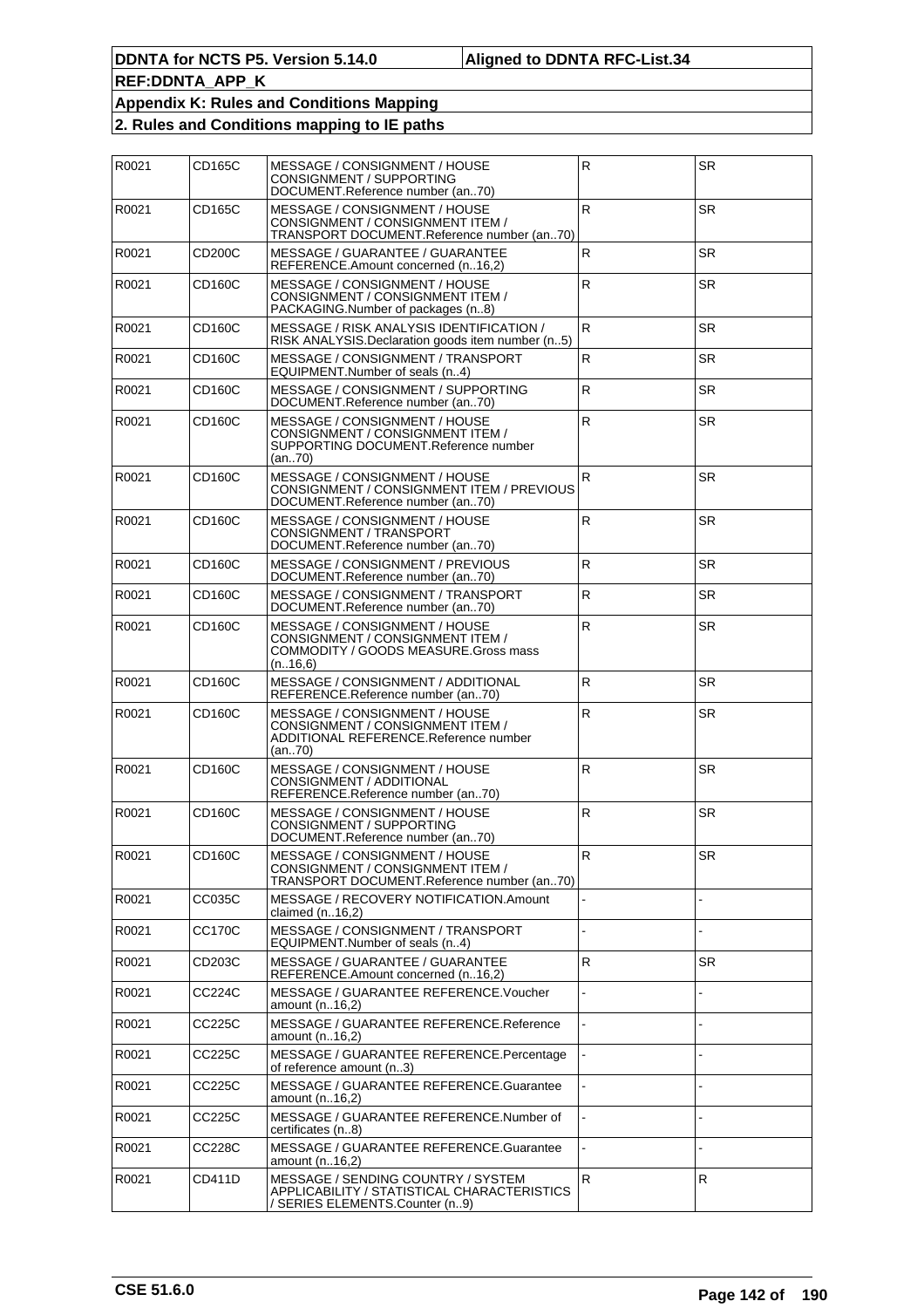| R0021 | CC190C        | MESSAGE / CONSIGNMENT / HOUSE<br>CONSIGNMENT / CONSIGNMENT ITEM /<br>SUPPORTING DOCUMENT.Reference number<br>(an70) |              |   |
|-------|---------------|---------------------------------------------------------------------------------------------------------------------|--------------|---|
| R0021 | <b>CC917C</b> | MESSAGE / XML ERROR. Error line number (n9)                                                                         |              |   |
| R0021 | CC917C        | MESSAGE / XML ERROR. Error column number (n9)                                                                       |              |   |
| R0026 | CC191C        | MESSAGE / CUSTOMS OFFICE OF EXIT                                                                                    |              |   |
| R0026 | CC191C        | MESSAGE / CUSTOMS OFFICE OF DEPARTURE                                                                               |              |   |
| R0026 | CC191C        | <b>MESSAGE / TRANSIT OPERATION</b>                                                                                  |              |   |
| R0028 | CD906C        | MESSAGE / HEADER.MRN (an18)                                                                                         | R            | Ν |
| R0028 | CD006C        | MESSAGE / TRANSIT OPERATION.MRN (an18)                                                                              | $\mathsf{R}$ | R |
| R0028 | CD018C        | MESSAGE / TRANSIT OPERATION.MRN (an18)                                                                              | R            | R |
| R0028 | CD001C        | MESSAGE / TRANSIT OPERATION.MRN (an18)                                                                              | $\mathsf R$  | R |
| R0028 | CD002C        | MESSAGE / TRANSIT OPERATION.MRN (an18)                                                                              | $\mathsf{R}$ | R |
| R0028 | CD114C        | MESSAGE / TRANSIT OPERATION.MRN (an18)                                                                              | $\mathsf{R}$ | R |
| R0028 | CD027C        | MESSAGE / TRANSIT OPERATION.MRN (an18)                                                                              | $\mathsf{R}$ | R |
| R0028 | CC028C        | MESSAGE / TRANSIT OPERATION.MRN (an18)                                                                              |              |   |
| R0028 | CD059C        | MESSAGE / TRANSIT OPERATION.MRN (an18)                                                                              | R            | R |
| R0028 | CD145C        | MESSAGE / TRANSIT OPERATION.MRN (an18)                                                                              | R            | R |
| R0028 | CD142C        | MESSAGE / TRANSIT OPERATION.MRN (an18)                                                                              | $\mathsf{R}$ | R |
| R0028 | CD144C        | MESSAGE / TRANSIT OPERATION.MRN (an18)                                                                              | $\mathsf{R}$ | R |
| R0028 | CD143C        | MESSAGE / TRANSIT OPERATION.MRN (an18)                                                                              | $\mathsf R$  | R |
| R0028 | CD010C        | MESSAGE / TRANSIT OPERATION.MRN (an18)                                                                              | $\mathsf{R}$ | R |
| R0028 | CD024C        | MESSAGE / TRANSIT OPERATION.MRN (an18)                                                                              | $\mathsf{R}$ | R |
| R0028 | CD063C        | MESSAGE / TRANSIT OPERATION.MRN (an18)                                                                              | $\mathsf R$  | R |
| R0028 | CD118C        | MESSAGE / TRANSIT OPERATION.MRN (an18)                                                                              | $\mathsf{R}$ | R |
| R0028 | CD168C        | MESSAGE / TRANSIT OPERATION.MRN (an18)                                                                              | $\mathsf{R}$ | R |
| R0028 | CD003C        | MESSAGE / TRANSIT OPERATION.MRN (an18)                                                                              | $\mathsf R$  | R |
| R0028 | CD012C        | MESSAGE / TRANSIT OPERATION.MRN (an18)                                                                              | $\mathsf{R}$ | R |
| R0028 | CD050C        | MESSAGE / TRANSIT OPERATION.MRN (an18)                                                                              | $\mathsf{R}$ | R |
| R0028 | CD038C        | MESSAGE / TRANSIT OPERATION.MRN (an18)                                                                              | $\mathsf R$  | R |
| R0028 | CD180C        | MESSAGE / TRANSIT OPERATION.MRN (an18)                                                                              | $\mathsf R$  | R |
| R0028 | CD181C        | MESSAGE / TRANSIT OPERATION.MRN (an18)                                                                              | $\mathsf{R}$ | R |
| R0028 | CD164C        | MESSAGE / TRANSIT OPERATION.MRN (an18)                                                                              | ${\sf R}$    | R |
| R0028 | CD115C        | MESSAGE / TRANSIT OPERATION.MRN (an18)                                                                              | $\mathsf R$  | R |
| R0028 | CD165C        | MESSAGE / TRANSIT OPERATION.MRN (an18)                                                                              | $\mathsf{R}$ | R |
| R0028 | CD200C        | MESSAGE / TRANSIT OPERATION.MRN (an18)                                                                              | R            | R |
| R0028 | CD200C        | MESSAGE / GUARANTEE / GUARANTEE<br>REFERENCE.GRN (an24)                                                             | R            | R |
| R0028 | CD201C        | MESSAGE / TRANSIT OPERATION.MRN (an18)                                                                              | R            | R |
| R0028 | CD201C        | MESSAGE / GUARANTEE / GUARANTEE<br>REFERENCE.GRN (an24)                                                             | R            | R |
| R0028 | CD094C        | MESSAGE / TRANSIT OPERATION.MRN (an18)                                                                              | R            | R |
| R0028 | CD095C        | MESSAGE / TRANSIT OPERATION.MRN (an18)                                                                              | R            | R |
| R0028 | CD160C        | MESSAGE / TRANSIT OPERATION.MRN (an18)                                                                              | R            | R |
| R0028 | CC026C        | MESSAGE / GUARANTEE REFERENCE.GRN<br>(an24)                                                                         |              |   |
| R0028 | CD049C        | MESSAGE / TRANSIT OPERATION.MRN (an18)                                                                              | R            | R |
| R0028 | CD150C        | MESSAGE / TRANSIT OPERATION.MRN (an18)                                                                              | ${\sf R}$    | R |
| R0028 | CD150C        | MESSAGE / GUARANTEE REFERENCE.GRN<br>(an24)                                                                         | $\mathsf R$  | R |
| R0028 | CD151C        | MESSAGE / TRANSIT OPERATION.MRN (an18)                                                                              | R            | R |
| R0028 | CD151C        | MESSAGE / GUARANTEE REFERENCE.GRN<br>(an24)                                                                         | $\mathsf{R}$ | R |
| R0028 | CD152C        | MESSAGE / TRANSIT OPERATION.MRN (an18)                                                                              | R            | R |
| R0028 | CD203C        | MESSAGE / TRANSIT OPERATION.MRN (an18)                                                                              | R            | R |
| R0028 | CD203C        | MESSAGE / GUARANTEE / GUARANTEE<br>REFERENCE.GRN (an24)                                                             | R            | R |
| R0028 | CD205C        | MESSAGE / TRANSIT OPERATION.MRN (an18)                                                                              | R            | R |
| R0028 | CD205C        | MESSAGE / GUARANTEE / GUARANTEE<br>REFERENCE.GRN (an24)                                                             | $\mathsf R$  | R |
| R0028 | CD204C        | MESSAGE / TRANSIT OPERATION.MRN (an18)                                                                              | $\mathsf R$  | R |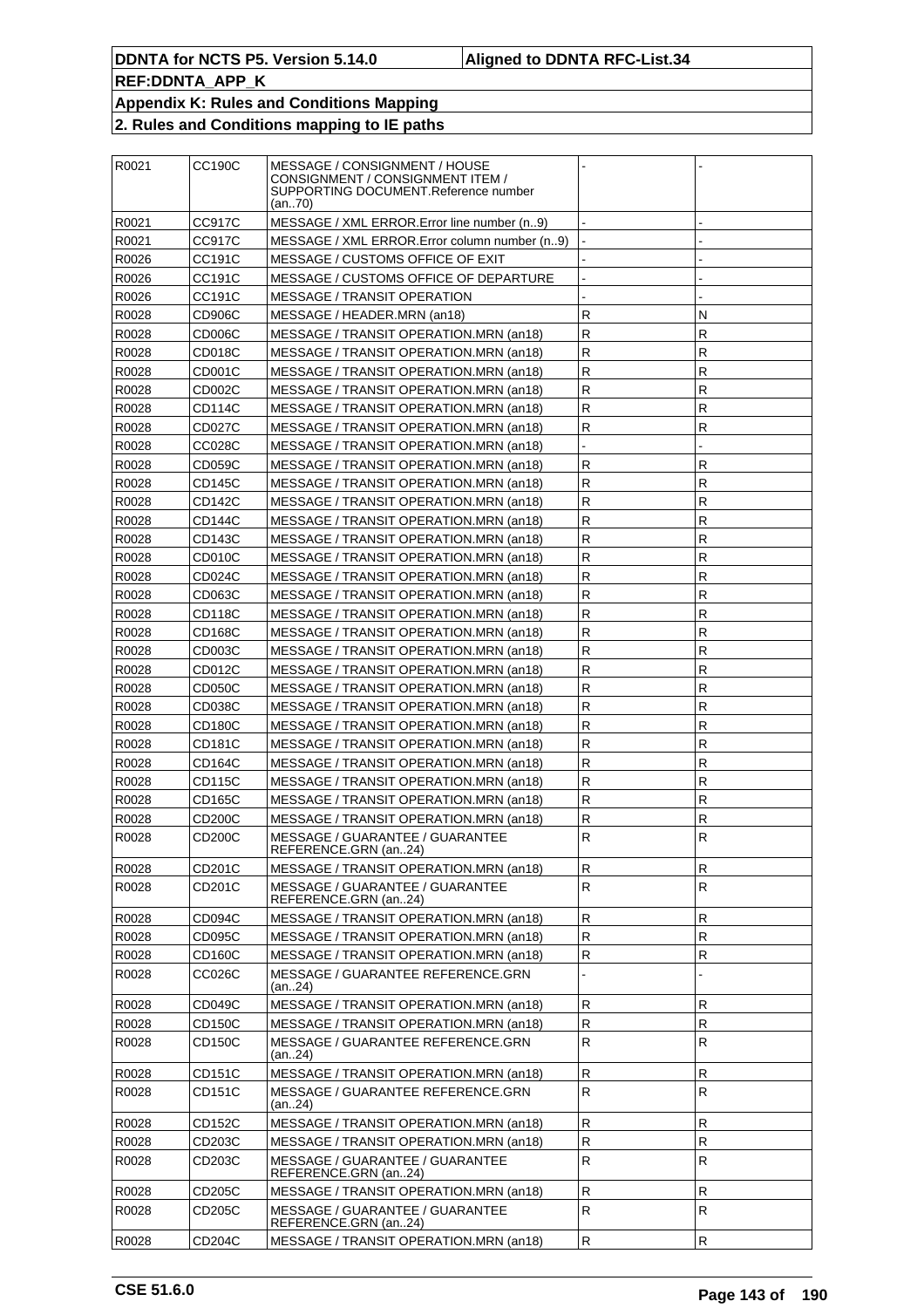| R0028 | CD204C        | MESSAGE / GUARANTEE / GUARANTEE<br>REFERENCE.GRN (an24)                                                                    | R                       | $\mathsf{R}$            |
|-------|---------------|----------------------------------------------------------------------------------------------------------------------------|-------------------------|-------------------------|
| R0028 | CD209C        | MESSAGE / TRANSIT OPERATION.MRN (an18)                                                                                     | ${\sf R}$               | $\mathsf{R}$            |
| R0028 | CD209C        | MESSAGE / GUARANTEE / GUARANTEE<br>REFERENCE.GRN (an24)                                                                    | ${\sf R}$               | R                       |
| R0028 | <b>CC906C</b> | MESSAGE / HEADER.MRN (an18)                                                                                                |                         |                         |
| R0028 | <b>CD975C</b> | MESSAGE / HEADER.MRN (an18)                                                                                                | $\mathsf{R}$            | $\mathsf{R}$            |
| R0028 | CD974C        | MESSAGE / HEADER.MRN (an18)                                                                                                | $\mathsf{R}$            | $\overline{\mathsf{R}}$ |
| R0028 | CD078C        | MESSAGE / TRANSIT OPERATION.MRN (an18)                                                                                     | $\mathsf{R}$            | $\overline{\mathsf{R}}$ |
| R0028 | CD078C        | MESSAGE / EXPORT OPERATION.MRN (an18)                                                                                      | $\mathsf{R}$            | $\mathsf{R}$            |
| R0054 | CD018C        | MESSAGE / CONSIGNMENT / HOUSE<br>CONSIGNMENT.Sequence number (n5)                                                          | $\overline{\mathsf{R}}$ | <b>SR</b>               |
| R0054 | CD018C        | MESSAGE / CONSIGNMENT / HOUSE<br>CONSIGNMENT / CONSIGNMENT ITEM /<br>SUPPORTING DOCUMENT.Sequence number (n5)              | ${\sf R}$               | <b>SR</b>               |
| R0054 | CD018C        | MESSAGE / CONSIGNMENT / HOUSE<br>CONSIGNMENT / CONSIGNMENT ITEM /<br>PACKAGING.Sequence number (n5)                        | ${\sf R}$               | <b>SR</b>               |
| R0054 | CD018C        | MESSAGE / CONSIGNMENT / TRANSPORT<br>EQUIPMENT.Sequence number (n5)                                                        | ${\sf R}$               | <b>SR</b>               |
| R0054 | CD018C        | MESSAGE / CONSIGNMENT / TRANSPORT<br>EQUIPMENT / SEAL.Sequence number (n5)                                                 | ${\sf R}$               | SR.                     |
| R0054 | CD018C        | MESSAGE / CONSIGNMENT / TRANSPORT<br>DOCUMENT.Sequence number (n5)                                                         | $\mathsf{R}$            | <b>SR</b>               |
| R0054 | CD018C        | MESSAGE / CONSIGNMENT / HOUSE<br>CONSIGNMENT / TRANSPORT<br>DOCUMENT.Sequence number (n5)                                  | $\mathsf{R}$            | <b>SR</b>               |
| R0054 | CD018C        | MESSAGE / CONSIGNMENT / TRANSPORT<br>EQUIPMENT / GOODS REFERENCE.Sequence<br>number $(n5)$                                 | $\mathsf{R}$            | <b>SR</b>               |
| R0054 | CD018C        | MESSAGE / CONSIGNMENT / SUPPORTING<br>DOCUMENT.Sequence number (n5)                                                        | ${\sf R}$               | <b>SR</b>               |
| R0054 | CD018C        | MESSAGE / CONSIGNMENT / DEPARTURE<br>TRANSPORT MEANS.Sequence number (n5)                                                  | R                       | <b>SR</b>               |
| R0054 | CD018C        | MESSAGE / CONSIGNMENT / HOUSE<br>CONSIGNMENT / CONSIGNMENT ITEM /<br>COMMODITY / DANGEROUS GOODS.Sequence<br>number $(n5)$ | ${\sf R}$               | <b>SR</b>               |
| R0054 | CD018C        | MESSAGE / CONSIGNMENT / HOUSE<br>CONSIGNMENT / DEPARTURE TRANSPORT<br>MEANS.Sequence number (n5)                           | ${\sf R}$               | <b>SR</b>               |
| R0054 | CD018C        | MESSAGE / CONSIGNMENT / COUNTRY OF<br>ROUTING OF CONSIGNMENT.Sequence number<br>(n5)                                       | $\mathsf{R}$            | <b>SR</b>               |
| R0054 | CD018C        | MESSAGE / CONSIGNMENT / ADDITIONAL<br>REFERENCE.Sequence number (n5)                                                       | R                       | <b>SR</b>               |
| R0054 | CD018C        | MESSAGE / CONSIGNMENT / HOUSE<br>CONSIGNMENT / ADDITIONAL<br>REFERENCE.Sequence number (n5)                                | $\mathsf{R}$            | SR                      |
| R0054 | CD018C        | MESSAGE / CONSIGNMENT / HOUSE<br>CONSIGNMENT / CONSIGNMENT ITEM /<br>ADDITIONAL REFERENCE.Sequence number (n5)             | ${\sf R}$               | <b>SR</b>               |
| R0054 | CD018C        | MESSAGE / CONSIGNMENT / HOUSE<br>CONSIGNMENT / SUPPORTING<br>DOCUMENT.Sequence number (n5)                                 | $\mathsf{R}$            | <b>SR</b>               |
| R0054 | CD018C        | MESSAGE / CONSIGNMENT / HOUSE<br>CONSIGNMENT / CONSIGNMENT ITEM /<br>TRANSPORT DOCUMENT.Sequence number (n5)               | $\mathsf{R}$            | <b>SR</b>               |
| R0054 | CC025C        | MESSAGE / CONSIGNMENT / HOUSE<br>CONSIGNMENT.Sequence number (n5)                                                          |                         |                         |
| R0054 | CC025C        | MESSAGE / CONSIGNMENT / HOUSE<br>CONSIGNMENT / CONSIGNMENT ITEM /<br>PACKAGING.Sequence number (n5)                        |                         |                         |
| R0054 | CC025C        | MESSAGE / CONSIGNMENT / HOUSE<br>CONSIGNMENT / CONSIGNMENT ITEM /<br>COMMODITY / DANGEROUS GOODS.Sequence<br>number (n5)   |                         |                         |
| R0054 | <b>CC017C</b> | MESSAGE / CONSIGNMENT / HOUSE<br>CONSIGNMENT.Sequence number (n5)                                                          |                         |                         |
| R0054 | CC017C        | MESSAGE / CONSIGNMENT / HOUSE<br>CONSIGNMENT / CONSIGNMENT ITEM /<br>SUPPORTING DOCUMENT.Sequence number (n5)              |                         |                         |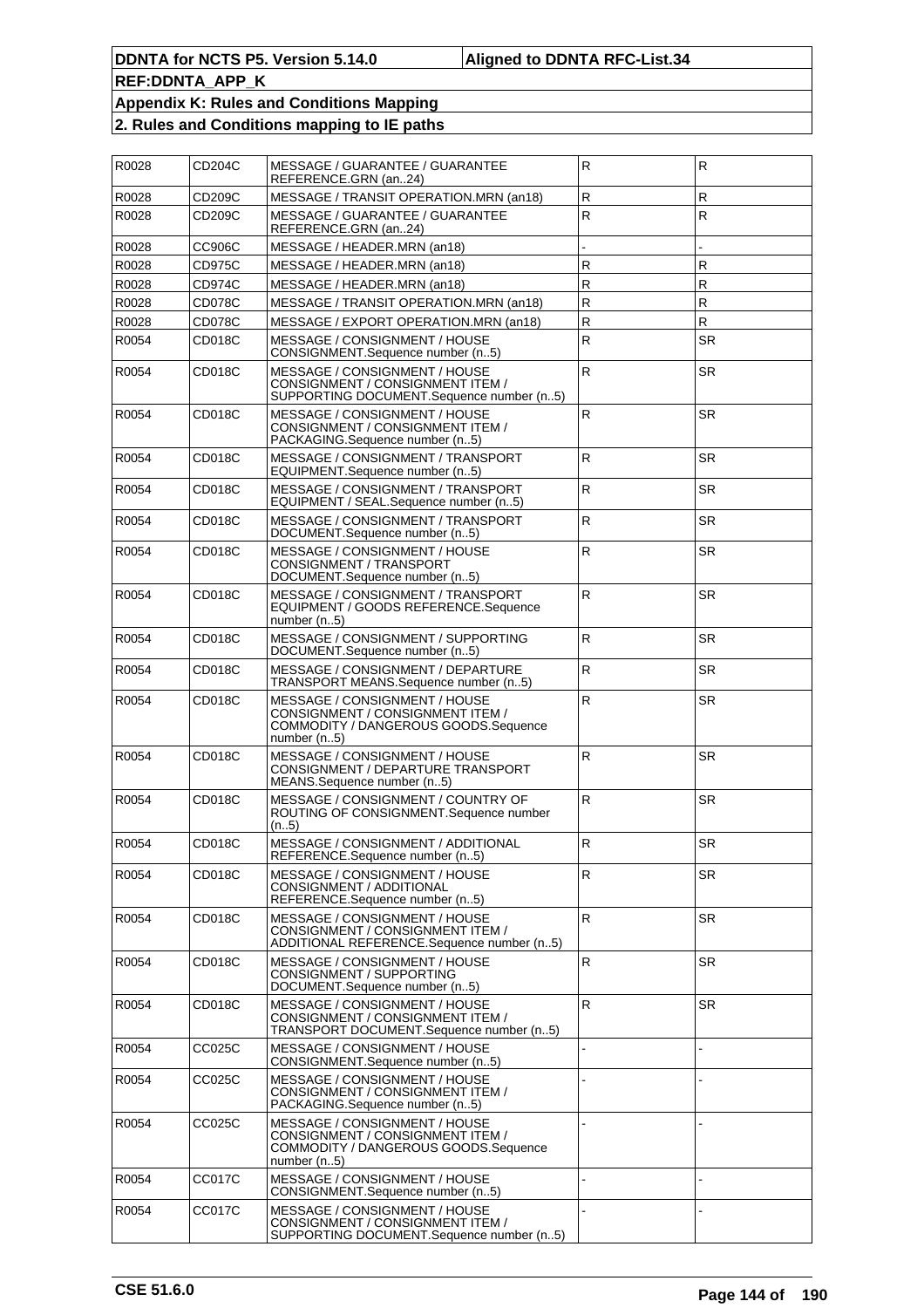| R0054 | <b>CC017C</b> | MESSAGE / CONSIGNMENT / HOUSE<br>CONSIGNMENT / CONSIGNMENT ITEM /<br>PACKAGING.Sequence number (n5)                        |  |
|-------|---------------|----------------------------------------------------------------------------------------------------------------------------|--|
| R0054 | <b>CC017C</b> | MESSAGE / CONSIGNMENT / TRANSPORT<br>EQUIPMENT.Sequence number (n5)                                                        |  |
| R0054 | <b>CC017C</b> | MESSAGE / CONSIGNMENT / TRANSPORT<br>EQUIPMENT / SEAL.Sequence number (n5)                                                 |  |
| R0054 | CC017C        | MESSAGE / CONSIGNMENT / TRANSPORT<br>DOCUMENT.Sequence number (n5)                                                         |  |
| R0054 | <b>CC017C</b> | MESSAGE / CONSIGNMENT / HOUSE<br>CONSIGNMENT / TRANSPORT<br>DOCUMENT.Sequence number (n5)                                  |  |
| R0054 | CC017C        | MESSAGE / CONSIGNMENT / TRANSPORT<br>EQUIPMENT / GOODS REFERENCE.Sequence<br>number (n5)                                   |  |
| R0054 | <b>CC017C</b> | MESSAGE / CONSIGNMENT / SUPPORTING<br>DOCUMENT.Sequence number (n5)                                                        |  |
| R0054 | CC017C        | MESSAGE / CONSIGNMENT / DEPARTURE<br>TRANSPORT MEANS.Sequence number (n5)                                                  |  |
| R0054 | <b>CC017C</b> | MESSAGE / CONSIGNMENT / HOUSE<br>CONSIGNMENT / CONSIGNMENT ITEM /<br>COMMODITY / DANGEROUS GOODS.Sequence<br>number $(n5)$ |  |
| R0054 | <b>CC017C</b> | MESSAGE / CONSIGNMENT / HOUSE<br>CONSIGNMENT / DEPARTURE TRANSPORT<br>MEANS.Sequence number (n5)                           |  |
| R0054 | CC017C        | MESSAGE / CONSIGNMENT / COUNTRY OF<br>ROUTING OF CONSIGNMENT.Sequence number<br>(n5)                                       |  |
| R0054 | <b>CC017C</b> | MESSAGE / CONSIGNMENT / ADDITIONAL<br>REFERENCE.Sequence number (n5)                                                       |  |
| R0054 | CC017C        | MESSAGE / CONSIGNMENT / HOUSE<br>CONSIGNMENT / ADDITIONAL<br>REFERENCE.Sequence number (n5)                                |  |
| R0054 | <b>CC017C</b> | MESSAGE / CONSIGNMENT / HOUSE<br>CONSIGNMENT / CONSIGNMENT ITEM /<br>ADDITIONAL REFERENCE.Sequence number (n5)             |  |
| R0054 | <b>CC017C</b> | MESSAGE / CONSIGNMENT / HOUSE<br>CONSIGNMENT / SUPPORTING<br>DOCUMENT.Sequence number (n5)                                 |  |
| R0054 | CC044C        | MESSAGE / CONSIGNMENT / HOUSE<br>CONSIGNMENT.Sequence number (n5)                                                          |  |
| R0054 | CC044C        | MESSAGE / CONSIGNMENT / HOUSE<br>CONSIGNMENT / CONSIGNMENT ITEM /<br>SUPPORTING DOCUMENT.Sequence number (n5)              |  |
| R0054 | CC044C        | MESSAGE / CONSIGNMENT / HOUSE<br>CONSIGNMENT / CONSIGNMENT ITEM /<br>PACKAGING.Sequence number (n5)                        |  |
| R0054 | <b>CC044C</b> | MESSAGE / CONSIGNMENT / TRANSPORT<br>EQUIPMENT.Sequence number (n5)                                                        |  |
| R0054 | CC044C        | MESSAGE / CONSIGNMENT / TRANSPORT<br>EQUIPMENT / SEAL.Sequence number (n5)                                                 |  |
| R0054 | CC044C        | MESSAGE / CONSIGNMENT / TRANSPORT<br>EQUIPMENT / GOODS REFERENCE.Sequence<br>number $(n5)$                                 |  |
| R0054 | CC044C        | MESSAGE / CONSIGNMENT / SUPPORTING<br>DOCUMENT.Sequence number (n5)                                                        |  |
| R0054 | CC044C        | MESSAGE / CONSIGNMENT / DEPARTURE<br>TRANSPORT MEANS.Sequence number (n5)                                                  |  |
| R0054 | CC044C        | MESSAGE / CONSIGNMENT / HOUSE<br>CONSIGNMENT / DEPARTURE TRANSPORT<br>MEANS.Sequence number (n5)                           |  |
| R0054 | CC044C        | MESSAGE / CONSIGNMENT / ADDITIONAL<br>REFERENCE.Sequence number (n5)                                                       |  |
| R0054 | CC044C        | MESSAGE / CONSIGNMENT / HOUSE<br>CONSIGNMENT / ADDITIONAL<br>REFERENCE.Sequence number (n5)                                |  |
| R0054 | CC044C        | MESSAGE / CONSIGNMENT / HOUSE<br>CONSIGNMENT / CONSIGNMENT ITEM /<br>ADDITIONAL REFERENCE.Sequence number (n5)             |  |
| R0054 | CC044C        | MESSAGE / CONSIGNMENT / HOUSE<br>CONSIGNMENT / SUPPORTING<br>DOCUMENT.Sequence number (n5)                                 |  |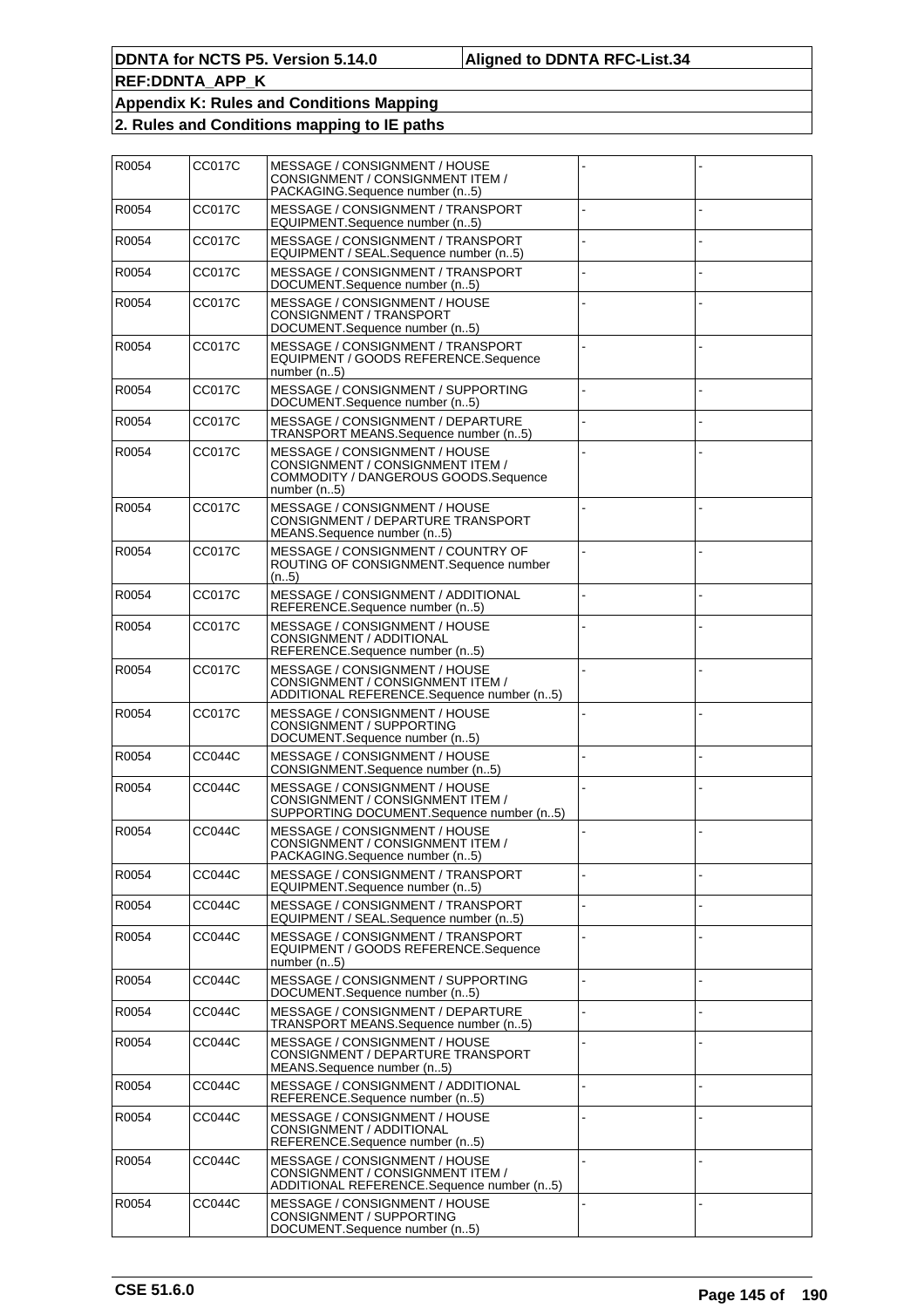| R0055 | CD018C        | MESSAGE / CONSIGNMENT / HOUSE<br>CONSIGNMENT / CONSIGNMENT ITEM.Declaration<br>goods item number (n5)                               | $\mathsf{R}$ | <b>SR</b>    |
|-------|---------------|-------------------------------------------------------------------------------------------------------------------------------------|--------------|--------------|
| R0055 | CD018C        | MESSAGE / CONSIGNMENT / HOUSE<br>CONSIGNMENT / CONSIGNMENT ITEM.Goods item<br>number $(n5)$                                         | $\mathsf{R}$ | <b>SR</b>    |
| R0055 | CC025C        | MESSAGE / CONSIGNMENT / HOUSE<br>CONSIGNMENT / CONSIGNMENT ITEM.Declaration<br>goods item number (n5)                               |              |              |
| R0055 | CC025C        | MESSAGE / CONSIGNMENT / HOUSE<br>CONSIGNMENT / CONSIGNMENT ITEM.Goods item<br>number $(n5)$                                         |              |              |
| R0055 | CC017C        | MESSAGE / CONSIGNMENT / HOUSE<br>CONSIGNMENT / CONSIGNMENT ITEM.Declaration<br>goods item number (n5)                               |              |              |
| R0055 | CC017C        | MESSAGE / CONSIGNMENT / HOUSE<br>CONSIGNMENT / CONSIGNMENT ITEM.Goods item<br>number $(n5)$                                         |              |              |
| R0055 | CC044C        | MESSAGE / CONSIGNMENT / HOUSE<br>CONSIGNMENT / CONSIGNMENT ITEM.Declaration<br>goods item number (n5)                               |              |              |
| R0055 | CC044C        | MESSAGE / CONSIGNMENT / HOUSE<br>CONSIGNMENT / CONSIGNMENT ITEM.Goods item<br>number (n5)                                           |              |              |
| R0060 | CC015C        | MESSAGE / CONSIGNMENT / HOUSE<br>CONSIGNMENT / CONSIGNMENT ITEM /<br>COMMODITY / COMMODITY CODE.Combined<br>nomenclature code (an2) |              |              |
| R0060 | CD018C        | MESSAGE / CONSIGNMENT / HOUSE<br>CONSIGNMENT / CONSIGNMENT ITEM /<br>COMMODITY / COMMODITY CODE.Combined<br>nomenclature code (an2) | $\mathsf{R}$ | R            |
| R0060 | CD001C        | MESSAGE / CONSIGNMENT / HOUSE<br>CONSIGNMENT / CONSIGNMENT ITEM /<br>COMMODITY / COMMODITY CODE.Combined<br>nomenclature code (an2) | $\mathsf{R}$ | R            |
| R0060 | CC025C        | MESSAGE / CONSIGNMENT / HOUSE<br>CONSIGNMENT / CONSIGNMENT ITEM /<br>COMMODITY / COMMODITY CODE.Combined<br>nomenclature code (an2) |              |              |
| R0060 | CD003C        | MESSAGE / CONSIGNMENT / HOUSE<br>CONSIGNMENT / CONSIGNMENT ITEM /<br>COMMODITY / COMMODITY CODE.Combined<br>nomenclature code (an2) | $\mathsf{R}$ | R            |
| R0060 | CD012C        | MESSAGE / CONSIGNMENT / HOUSE<br>CONSIGNMENT / CONSIGNMENT ITEM /<br>COMMODITY / COMMODITY CODE.Combined<br>nomenclature code (an2) | $\mathsf{R}$ | R            |
| R0060 | <b>CC017C</b> | MESSAGE / CONSIGNMENT / HOUSE<br>CONSIGNMENT / CONSIGNMENT ITEM /<br>COMMODITY / COMMODITY CODE.Combined<br>nomenclature code (an2) |              |              |
| R0060 | CD050C        | MESSAGE / CONSIGNMENT / HOUSE<br>CONSIGNMENT / CONSIGNMENT ITEM /<br>COMMODITY / COMMODITY CODE.Combined<br>nomenclature code (an2) | $\mathsf{R}$ | R            |
| R0060 | CD038C        | MESSAGE / CONSIGNMENT / HOUSE<br>CONSIGNMENT / CONSIGNMENT ITEM /<br>COMMODITY / COMMODITY CODE.Combined<br>nomenclature code (an2) | $\mathsf{R}$ | $\mathsf{R}$ |
| R0060 | CC029C        | MESSAGE / CONSIGNMENT / HOUSE<br>CONSIGNMENT / CONSIGNMENT ITEM /<br>COMMODITY / COMMODITY CODE.Combined<br>nomenclature code (an2) |              |              |
| R0060 | CC013C        | MESSAGE / CONSIGNMENT / HOUSE<br>CONSIGNMENT / CONSIGNMENT ITEM /<br>COMMODITY / COMMODITY CODE.Combined<br>nomenclature code (an2) |              |              |
| R0060 | CC043C        | MESSAGE / CONSIGNMENT / HOUSE<br>CONSIGNMENT / CONSIGNMENT ITEM /<br>COMMODITY / COMMODITY CODE.Combined<br>nomenclature code (an2) |              |              |
| R0060 | CC044C        | MESSAGE / CONSIGNMENT / HOUSE<br>CONSIGNMENT / CONSIGNMENT ITEM /<br>COMMODITY / COMMODITY CODE.Combined<br>nomenclature code (an2) |              |              |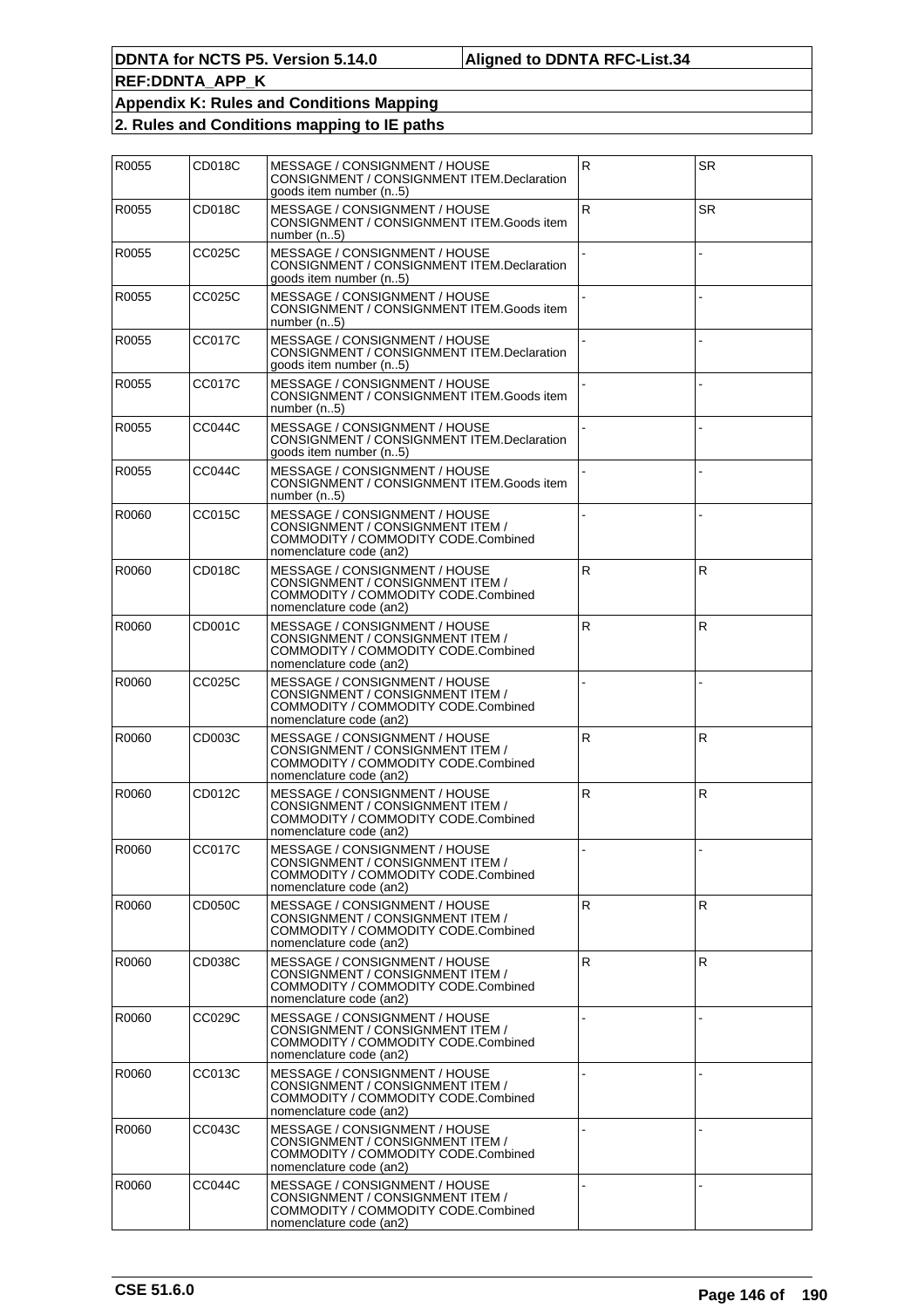| R0060 | CD115C        | MESSAGE / CONSIGNMENT / HOUSE<br>CONSIGNMENT / CONSIGNMENT ITEM /<br>COMMODITY / COMMODITY CODE.Combined<br>nomenclature code (an2) | ${\sf R}$    | $\mathsf R$  |
|-------|---------------|-------------------------------------------------------------------------------------------------------------------------------------|--------------|--------------|
| R0060 | CD165C        | MESSAGE / CONSIGNMENT / HOUSE<br>CONSIGNMENT / CONSIGNMENT ITEM /<br>COMMODITY / COMMODITY CODE.Combined<br>nomenclature code (an2) | $\mathsf{R}$ | $\mathsf{R}$ |
| R0060 | CD200C        | MESSAGE / CONSIGNMENT / HOUSE<br>CONSIGNMENT / CONSIGNMENT ITEM /<br>COMMODITY / COMMODITY CODE.Combined<br>nomenclature code (an2) | $\mathsf{R}$ | R            |
| R0060 | CD160C        | MESSAGE / CONSIGNMENT / HOUSE<br>CONSIGNMENT / CONSIGNMENT ITEM /<br>COMMODITY / COMMODITY CODE.Combined<br>nomenclature code (an2) | ${\sf R}$    | R            |
| R0060 | CD203C        | MESSAGE / CONSIGNMENT / HOUSE<br>CONSIGNMENT / CONSIGNMENT ITEM /<br>COMMODITY / COMMODITY CODE.Combined<br>nomenclature code (an2) | $\mathsf{R}$ | R            |
| R0076 | CC015C        | MESSAGE / CONSIGNMENT / ACTIVE BORDER<br>TRANSPORT MEANS.Identification number (an35)                                               |              |              |
| R0076 | CD001C        | MESSAGE / CONSIGNMENT / ACTIVE BORDER<br>TRANSPORT MEANS.Identification number (an35)                                               | R            | SR.          |
| R0076 | CD003C        | MESSAGE / CONSIGNMENT / ACTIVE BORDER<br>TRANSPORT MEANS.Identification number (an35)                                               | $\mathsf R$  | <b>SR</b>    |
| R0076 | CC017C        | MESSAGE / CONSIGNMENT / ACTIVE BORDER<br>TRANSPORT MEANS.Identification number (an35)                                               |              |              |
| R0076 | CD050C        | MESSAGE / CONSIGNMENT / ACTIVE BORDER<br>TRANSPORT MEANS.Identification number (an35)                                               | $\mathsf{R}$ | SR.          |
| R0076 | CD038C        | MESSAGE / CONSIGNMENT / ACTIVE BORDER<br>TRANSPORT MEANS.Identification number (an35)                                               | $\mathsf{R}$ | <b>SR</b>    |
| R0076 | CC029C        | MESSAGE / CONSIGNMENT / ACTIVE BORDER<br>TRANSPORT MEANS.Identification number (an35)                                               |              |              |
| R0076 | CC013C        | MESSAGE / CONSIGNMENT / ACTIVE BORDER<br>TRANSPORT MEANS.Identification number (an35)                                               |              |              |
| R0076 | CD115C        | MESSAGE / CONSIGNMENT / ACTIVE BORDER<br>TRANSPORT MEANS.Identification number (an35)                                               | R.           | <b>SR</b>    |
| R0076 | CD165C        | MESSAGE / CONSIGNMENT / ACTIVE BORDER<br>TRANSPORT MEANS.Identification number (an35)                                               | R            | SR.          |
| R0076 | CD160C        | MESSAGE / CONSIGNMENT / ACTIVE BORDER<br>TRANSPORT MEANS.Identification number (an35)                                               | $\mathsf{R}$ | SR.          |
| R0076 | CC170C        | MESSAGE / CONSIGNMENT / ACTIVE BORDER<br>TRANSPORT MEANS.Identification number (an35)                                               |              |              |
| R0100 | CC015C        | MESSAGE / TRANSIT OPERATION.Communication<br>language at departure (a2)                                                             |              |              |
| R0100 | <b>CC029C</b> | MESSAGE / TRANSIT OPERATION Communication<br>language at departure (a2)                                                             |              |              |
| R0100 | CC007C        | <b>MESSAGE / TRADER AT</b><br>DESTINATION.Communication language at<br>destination (a2)                                             |              |              |
| R0100 | CC013C        | MESSAGE / TRANSIT OPERATION.Communication<br>language at departure (a2)                                                             |              |              |
| R0102 | CC009C        | MESSAGE / INVALIDATION.Decision (n1)                                                                                                |              |              |
| R0102 | CC014C        | MESSAGE / INVALIDATION. Decision (n1)                                                                                               |              |              |
| R0103 | CC015C        | MESSAGE / CUSTOMS OFFICE OF EXIT FOR<br>TRANSIT (DECLARED).Reference number (an8)                                                   |              |              |
| R0103 | CD001C        | MESSAGE / CUSTOMS OFFICE OF EXIT FOR<br>TRANSIT (DECLARED).Reference number (an8)                                                   | ${\sf R}$    | SR           |
| R0103 | CD003C        | MESSAGE / CUSTOMS OFFICE OF EXIT FOR<br>TRANSIT (DECLARED).Reference number (an8)                                                   | ${\sf R}$    | <b>SR</b>    |
| R0103 | CD050C        | MESSAGE / CUSTOMS OFFICE OF EXIT FOR<br>TRANSIT (DECLARED).Reference number (an8)                                                   | $\mathsf R$  | <b>SR</b>    |
| R0103 | CD038C        | MESSAGE / CUSTOMS OFFICE OF EXIT FOR<br>TRANSIT (DECLARED).Reference number (an8)                                                   | $\mathsf R$  | <b>SR</b>    |
| R0103 | CC029C        | MESSAGE / CUSTOMS OFFICE OF EXIT FOR<br>TRANSIT (DECLARED).Reference number (an8)                                                   |              |              |
| R0103 | CC013C        | MESSAGE / CUSTOMS OFFICE OF EXIT FOR<br>TRANSIT (DECLARED).Reference number (an8)                                                   |              |              |
| R0103 | CD115C        | MESSAGE / CUSTOMS OFFICE OF EXIT FOR<br>TRANSIT (DECLARED).Reference number (an8)                                                   | $\mathsf R$  | <b>SR</b>    |
| R0103 | CD165C        | MESSAGE / CUSTOMS OFFICE OF EXIT FOR<br>TRANSIT (DECLARED).Reference number (an8)                                                   | $\mathsf{R}$ | <b>SR</b>    |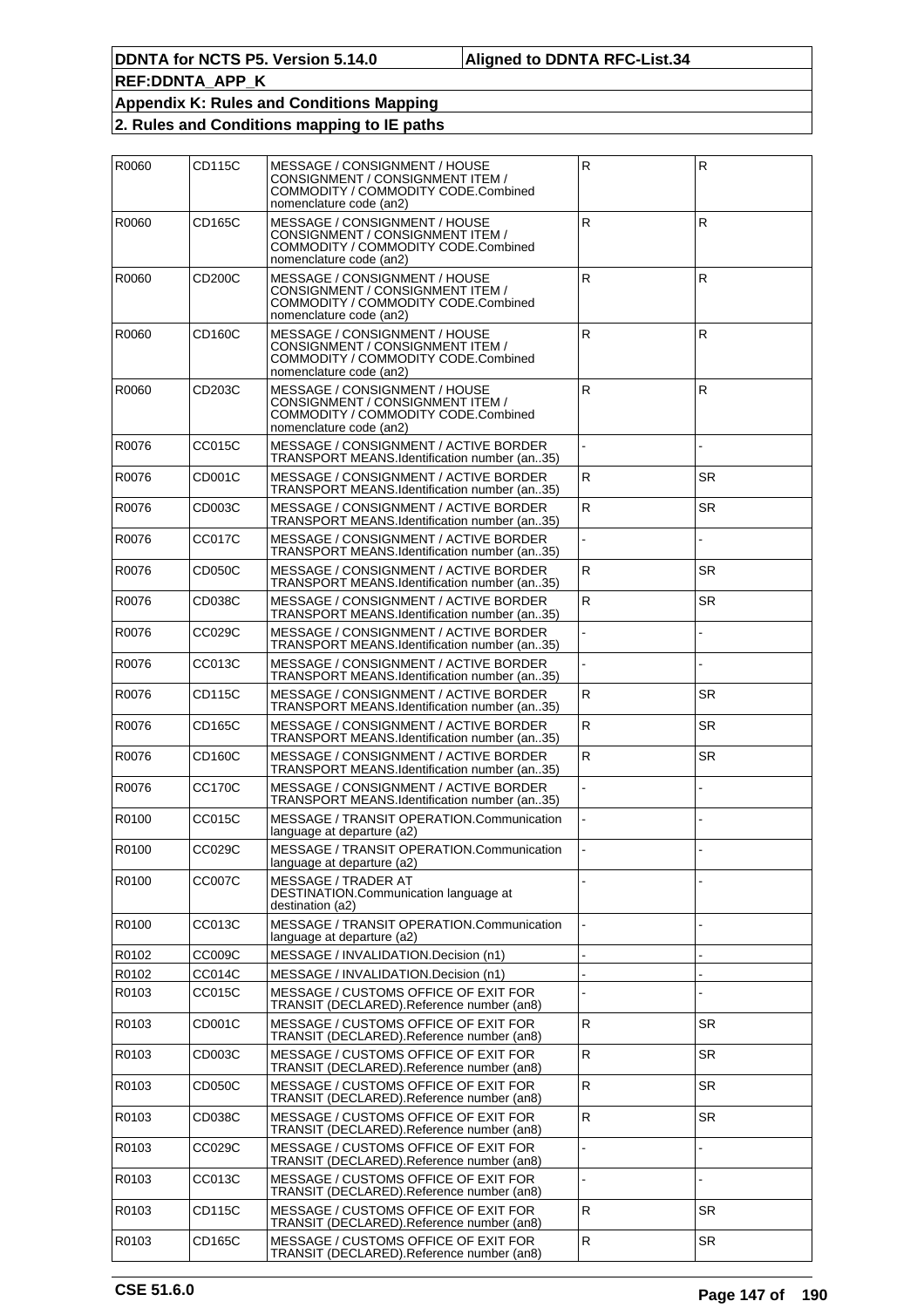| R0103 | CD160C        | MESSAGE / CUSTOMS OFFICE OF EXIT FOR<br>TRANSIT (DECLARED).Reference number (an8)  | $\overline{R}$ | <b>SR</b> |
|-------|---------------|------------------------------------------------------------------------------------|----------------|-----------|
| R0106 | CC015C        | MESSAGE / CONSIGNMENT / TRANSPORT<br>EQUIPMENT.Number of seals (n4)                |                |           |
| R0106 | CD001C        | MESSAGE / CONSIGNMENT / TRANSPORT<br>EQUIPMENT.Number of seals (n4)                | $\mathsf{R}$   | <b>SR</b> |
| R0106 | CD003C        | MESSAGE / CONSIGNMENT / TRANSPORT<br>EQUIPMENT.Number of seals (n4)                | ${\sf R}$      | <b>SR</b> |
| R0106 | CD003C        | MESSAGE / CONSIGNMENT / INCIDENT /<br>TRANSPORT EQUIPMENT.Number of seals (n4)     | $\mathsf{R}$   | SR.       |
| R0106 | CD012C        | MESSAGE / CONSIGNMENT / TRANSPORT<br>EQUIPMENT.Number of seals (n4)                | $\mathsf{R}$   | <b>SR</b> |
| R0106 | CD050C        | MESSAGE / CONSIGNMENT / TRANSPORT<br>EQUIPMENT.Number of seals (n4)                | $\mathsf{R}$   | <b>SR</b> |
| R0106 | CD038C        | MESSAGE / CONSIGNMENT / TRANSPORT<br>EQUIPMENT.Number of seals (n4)                | $\mathsf{R}$   | SR.       |
| R0106 | CD038C        | MESSAGE / CONSIGNMENT / INCIDENT /<br>TRANSPORT EQUIPMENT.Number of seals (n4)     | $\mathsf{R}$   | <b>SR</b> |
| R0106 | CC029C        | MESSAGE / CONSIGNMENT / TRANSPORT<br>EQUIPMENT.Number of seals (n4)                |                |           |
| R0106 | <b>CC007C</b> | MESSAGE / CONSIGNMENT / INCIDENT /<br>TRANSPORT EQUIPMENT.Number of seals (n4)     |                |           |
| R0106 | CC013C        | MESSAGE / CONSIGNMENT / TRANSPORT<br>EQUIPMENT.Number of seals (n4)                |                |           |
| R0106 | CC043C        | MESSAGE / CONSIGNMENT / TRANSPORT<br>EQUIPMENT.Number of seals (n4)                |                |           |
| R0106 | CC043C        | MESSAGE / CONSIGNMENT / INCIDENT /<br>TRANSPORT EQUIPMENT.Number of seals (n4)     |                |           |
| R0106 | CD180C        | MESSAGE / CONSIGNMENT / INCIDENT /<br>TRANSPORT EQUIPMENT.Number of seals (n4)     | R              | <b>SR</b> |
| R0106 | CD181C        | MESSAGE / CONSIGNMENT / INCIDENT /<br>TRANSPORT EQUIPMENT.Number of seals (n4)     | ${\sf R}$      | <b>SR</b> |
| R0106 | CC182C        | MESSAGE / CONSIGNMENT / INCIDENT /<br>TRANSPORT EQUIPMENT.Number of seals (n4)     |                |           |
| R0106 | CD115C        | MESSAGE / CONSIGNMENT / TRANSPORT<br>EQUIPMENT.Number of seals (n4)                | $\mathsf{R}$   | <b>SR</b> |
| R0106 | CD115C        | MESSAGE / CONSIGNMENT / INCIDENT /<br>TRANSPORT EQUIPMENT.Number of seals (n4)     | ${\sf R}$      | <b>SR</b> |
| R0106 | CD165C        | MESSAGE / CONSIGNMENT / TRANSPORT<br>EQUIPMENT.Number of seals (n4)                | $\mathsf{R}$   | SR.       |
| R0106 | CD165C        | MESSAGE / CONSIGNMENT / INCIDENT /<br>TRANSPORT EQUIPMENT.Number of seals (n4)     | ${\sf R}$      | <b>SR</b> |
| R0106 | CD160C        | MESSAGE / CONSIGNMENT / TRANSPORT<br>EQUIPMENT.Number of seals (n4)                | ${\sf R}$      | <b>SR</b> |
| R0106 | <b>CC170C</b> | MESSAGE / CONSIGNMENT / TRANSPORT<br>EQUIPMENT.Number of seals (n4)                |                |           |
| R0107 | CC015C        | MESSAGE / CONSIGNMENT / TRANSPORT<br>EQUIPMENT / SEAL.Identifier (an20)            |                |           |
| R0107 | CD018C        | MESSAGE / CONSIGNMENT / TRANSPORT<br>EQUIPMENT / SEAL.Identifier (an20)            | $\mathsf{R}$   | <b>SR</b> |
| R0107 | CD001C        | MESSAGE / CONSIGNMENT / TRANSPORT<br>EQUIPMENT / SEAL.Identifier (an20)            | $\mathsf{R}$   | SR.       |
| R0107 | CD003C        | MESSAGE / CONSIGNMENT / TRANSPORT<br>EQUIPMENT / SEAL.Identifier (an20)            | ${\sf R}$      | <b>SR</b> |
| R0107 | CD003C        | MESSAGE / CONSIGNMENT / INCIDENT /<br>TRANSPORT EQUIPMENT / SEAL.Identifier (an20) | $\mathsf{R}$   | <b>SR</b> |
| R0107 | CD012C        | MESSAGE / CONSIGNMENT / TRANSPORT<br>EQUIPMENT / SEAL.Identifier (an20)            | $\mathsf{R}$   | SR.       |
| R0107 | <b>CC017C</b> | MESSAGE / CONSIGNMENT / TRANSPORT<br>EQUIPMENT / SEAL.Identifier (an20)            |                |           |
| R0107 | <b>CD050C</b> | MESSAGE / CONSIGNMENT / TRANSPORT<br>EQUIPMENT / SEAL.Identifier (an20)            | ${\sf R}$      | <b>SR</b> |
| R0107 | CD038C        | MESSAGE / CONSIGNMENT / TRANSPORT<br>EQUIPMENT / SEAL.Identifier (an20)            | $\mathsf{R}$   | SR.       |
| R0107 | CD038C        | MESSAGE / CONSIGNMENT / INCIDENT /<br>TRANSPORT EQUIPMENT / SEAL.Identifier (an20) | ${\sf R}$      | <b>SR</b> |
| R0107 | CC029C        | MESSAGE / CONSIGNMENT / TRANSPORT<br>EQUIPMENT / SEAL.Identifier (an20)            |                |           |
| R0107 | CC007C        | MESSAGE / CONSIGNMENT / INCIDENT /<br>TRANSPORT EQUIPMENT / SEAL.Identifier (an20) |                |           |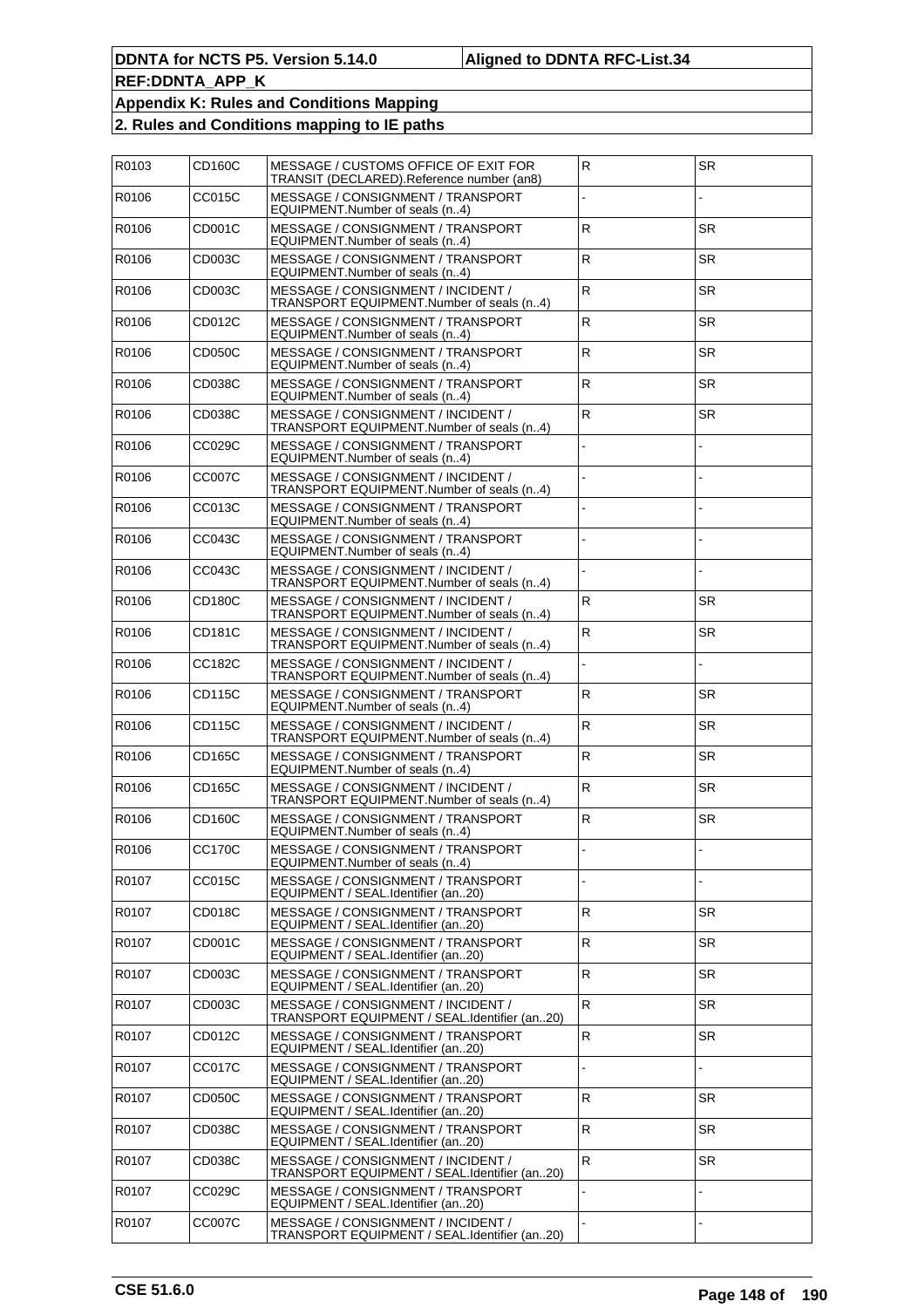| R0107 | CC013C        | MESSAGE / CONSIGNMENT / TRANSPORT<br>EQUIPMENT / SEAL.Identifier (an20)                                                |              |           |
|-------|---------------|------------------------------------------------------------------------------------------------------------------------|--------------|-----------|
| R0107 | CC043C        | MESSAGE / CONSIGNMENT / TRANSPORT<br>EQUIPMENT / SEAL.Identifier (an20)                                                |              |           |
| R0107 | CC043C        | MESSAGE / CONSIGNMENT / INCIDENT /<br>TRANSPORT EQUIPMENT / SEAL.Identifier (an20)                                     |              |           |
| R0107 | <b>CC044C</b> | MESSAGE / CONSIGNMENT / TRANSPORT<br>EQUIPMENT / SEAL.Identifier (an20)                                                |              |           |
| R0107 | <b>CD180C</b> | MESSAGE / CONSIGNMENT / INCIDENT /<br>TRANSPORT EQUIPMENT / SEAL.Identifier (an20)                                     | $\mathsf{R}$ | <b>SR</b> |
| R0107 | CD181C        | MESSAGE / CONSIGNMENT / INCIDENT /<br>TRANSPORT EQUIPMENT / SEAL.Identifier (an20)                                     | $\mathsf R$  | <b>SR</b> |
| R0107 | CC182C        | MESSAGE / CONSIGNMENT / INCIDENT /<br>TRANSPORT EQUIPMENT / SEAL.Identifier (an20)                                     |              |           |
| R0107 | CD115C        | MESSAGE / CONSIGNMENT / TRANSPORT<br>EQUIPMENT / SEAL.Identifier (an20)                                                | $\mathsf{R}$ | <b>SR</b> |
| R0107 | CD115C        | MESSAGE / CONSIGNMENT / INCIDENT /<br>TRANSPORT EQUIPMENT / SEAL.Identifier (an20)                                     | ${\sf R}$    | <b>SR</b> |
| R0107 | CD165C        | MESSAGE / CONSIGNMENT / TRANSPORT<br>EQUIPMENT / SEAL.Identifier (an20)                                                | ${\sf R}$    | <b>SR</b> |
| R0107 | <b>CD165C</b> | MESSAGE / CONSIGNMENT / INCIDENT /<br>TRANSPORT EQUIPMENT / SEAL.Identifier (an20)                                     | $\mathsf{R}$ | <b>SR</b> |
| R0107 | CD160C        | MESSAGE / CONSIGNMENT / TRANSPORT<br>EQUIPMENT / SEAL.Identifier (an20)                                                | $\mathsf{R}$ | <b>SR</b> |
| R0107 | CC170C        | MESSAGE / CONSIGNMENT / TRANSPORT<br>EQUIPMENT / SEAL.Identifier (an20)                                                |              |           |
| R0165 | CC015C        | MESSAGE / CONSIGNMENT / TRANSPORT<br>EQUIPMENT.Number of seals (n4)                                                    |              |           |
| R0165 | CC029C        | MESSAGE / CONSIGNMENT / TRANSPORT<br>EQUIPMENT.Number of seals (n4)                                                    |              |           |
| R0165 | CC013C        | MESSAGE / CONSIGNMENT / TRANSPORT<br>EQUIPMENT.Number of seals (n4)                                                    |              |           |
| R0221 | CC015C        | MESSAGE / CONSIGNMENT / HOUSE<br>CONSIGNMENT / CONSIGNMENT ITEM /<br>COMMODITY / GOODS MEASURE.Gross mass<br>(n.16,6)  |              |           |
| R0221 | CD001C        | MESSAGE / CONSIGNMENT / HOUSE<br>CONSIGNMENT / CONSIGNMENT ITEM /<br>COMMODITY / GOODS MEASURE.Gross mass<br>(n.16,6)  | $\mathsf{R}$ | <b>SR</b> |
| R0221 | <b>CC025C</b> | MESSAGE / CONSIGNMENT / HOUSE<br>CONSIGNMENT / CONSIGNMENT ITEM /<br>COMMODITY / GOODS MEASURE.Gross mass<br>(n.16,6)  |              |           |
| R0221 | CD003C        | MESSAGE / CONSIGNMENT / HOUSE<br>CONSIGNMENT / CONSIGNMENT ITEM /<br>COMMODITY / GOODS MEASURE. Gross mass<br>(n16,6)  | $\mathsf{R}$ | <b>SR</b> |
| R0221 | CD012C        | MESSAGE / CONSIGNMENT / HOUSE<br>CONSIGNMENT / CONSIGNMENT ITEM /<br>COMMODITY / GOODS MEASURE. Gross mass<br>(n16,6)  | R            | <b>SR</b> |
| R0221 | CD050C        | MESSAGE / CONSIGNMENT / HOUSE<br>CONSIGNMENT / CONSIGNMENT ITEM /<br>COMMODITY / GOODS MEASURE. Gross mass<br>(n.16,6) | R            | <b>SR</b> |
| R0221 | CD038C        | MESSAGE / CONSIGNMENT / HOUSE<br>CONSIGNMENT / CONSIGNMENT ITEM /<br>COMMODITY / GOODS MEASURE.Gross mass<br>(n.16,6)  | R            | <b>SR</b> |
| R0221 | CC029C        | MESSAGE / CONSIGNMENT / HOUSE<br>CONSIGNMENT / CONSIGNMENT ITEM /<br>COMMODITY / GOODS MEASURE.Gross mass<br>(n16,6)   |              |           |
| R0221 | CC013C        | MESSAGE / CONSIGNMENT / HOUSE<br>CONSIGNMENT / CONSIGNMENT ITEM /<br>COMMODITY / GOODS MEASURE.Gross mass<br>(n.16,6)  |              |           |
| R0221 | CC043C        | MESSAGE / CONSIGNMENT / HOUSE<br>CONSIGNMENT / CONSIGNMENT ITEM /<br>COMMODITY / GOODS MEASURE.Gross mass<br>(n.16,6)  |              |           |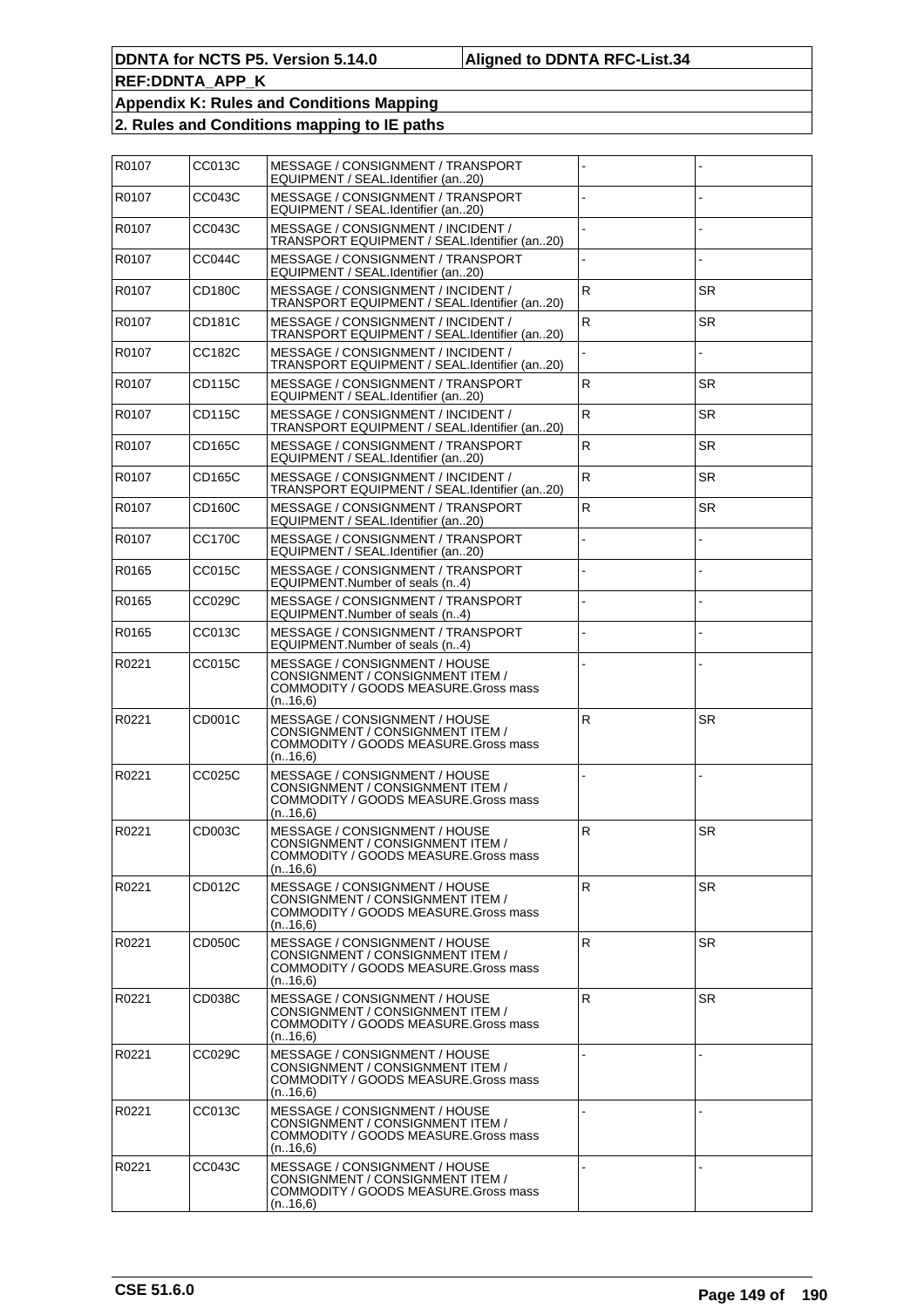| R0221 | CD115C              | MESSAGE / CONSIGNMENT / HOUSE<br>CONSIGNMENT / CONSIGNMENT ITEM /<br>COMMODITY / GOODS MEASURE.Gross mass<br>(n.16,6) | $\mathsf{R}$ | SR.       |
|-------|---------------------|-----------------------------------------------------------------------------------------------------------------------|--------------|-----------|
| R0221 | CD165C              | MESSAGE / CONSIGNMENT / HOUSE<br>CONSIGNMENT / CONSIGNMENT ITEM /<br>COMMODITY / GOODS MEASURE.Gross mass<br>(n.16,6) | $\mathsf{R}$ | <b>SR</b> |
| R0221 | CD160C              | MESSAGE / CONSIGNMENT / HOUSE<br>CONSIGNMENT / CONSIGNMENT ITEM /<br>COMMODITY / GOODS MEASURE.Gross mass<br>(n.16,6) | $\mathsf{R}$ | <b>SR</b> |
| R0223 | CC015C              | MESSAGE / CONSIGNMENT / HOUSE<br>CONSIGNMENT / CONSIGNMENT ITEM /<br>COMMODITY / GOODS MEASURE.Net mass (n16.6)       |              |           |
| R0223 | CD001C              | MESSAGE / CONSIGNMENT / HOUSE<br>CONSIGNMENT / CONSIGNMENT ITEM /<br>COMMODITY / GOODS MEASURE. Net mass (n16,6)      | $\mathsf{R}$ | <b>SR</b> |
| R0223 | CC025C              | MESSAGE / CONSIGNMENT / HOUSE<br>CONSIGNMENT / CONSIGNMENT ITEM /<br>COMMODITY / GOODS MEASURE.Net mass (n16,6)       |              |           |
| R0223 | CD003C              | MESSAGE / CONSIGNMENT / HOUSE<br>CONSIGNMENT / CONSIGNMENT ITEM /<br>COMMODITY / GOODS MEASURE.Net mass (n16.6)       | R.           | <b>SR</b> |
| R0223 | CD012C              | MESSAGE / CONSIGNMENT / HOUSE<br>CONSIGNMENT / CONSIGNMENT ITEM /<br>COMMODITY / GOODS MEASURE. Net mass (n16,6)      | $\mathsf{R}$ | <b>SR</b> |
| R0223 | CD050C              | MESSAGE / CONSIGNMENT / HOUSE<br>CONSIGNMENT / CONSIGNMENT ITEM /<br>COMMODITY / GOODS MEASURE.Net mass (n16,6)       | R            | <b>SR</b> |
| R0223 | CD <sub>038</sub> C | MESSAGE / CONSIGNMENT / HOUSE<br>CONSIGNMENT / CONSIGNMENT ITEM /<br>COMMODITY / GOODS MEASURE.Net mass (n16.6)       | R.           | <b>SR</b> |
| R0223 | CC029C              | MESSAGE / CONSIGNMENT / HOUSE<br>CONSIGNMENT / CONSIGNMENT ITEM /<br>COMMODITY / GOODS MEASURE. Net mass (n16,6)      |              |           |
| R0223 | CC013C              | MESSAGE / CONSIGNMENT / HOUSE<br>CONSIGNMENT / CONSIGNMENT ITEM /<br>COMMODITY / GOODS MEASURE.Net mass (n16.6)       |              |           |
| R0223 | CC043C              | MESSAGE / CONSIGNMENT / HOUSE<br>CONSIGNMENT / CONSIGNMENT ITEM /<br>COMMODITY / GOODS MEASURE.Net mass (n16.6)       |              |           |
| R0223 | CD115C              | MESSAGE / CONSIGNMENT / HOUSE<br>CONSIGNMENT / CONSIGNMENT ITEM /<br>COMMODITY / GOODS MEASURE. Net mass (n16,6)      | $\mathsf{R}$ | <b>SR</b> |
| R0223 | CD165C              | MESSAGE / CONSIGNMENT / HOUSE<br>CONSIGNMENT / CONSIGNMENT ITEM /<br>COMMODITY / GOODS MEASURE.Net mass (n16,6)       | $\mathsf{R}$ | <b>SR</b> |
| R0223 | CD160C              | MESSAGE / CONSIGNMENT / HOUSE<br>CONSIGNMENT / CONSIGNMENT ITEM /<br>COMMODITY / GOODS MEASURE. Net mass (n16,6)      | R            | <b>SR</b> |
| R0261 | CC034C              | MESSAGE / GUARANTEE REFERENCE /<br><b>GUARANTEE QUERY.Query identifier (n1)</b>                                       |              |           |
| R0263 | CC034C              | MESSAGE / GUARANTEE REFERENCE /<br>GUARANTEE QUERY. Period from date (an10)                                           |              |           |
| R0263 | CC034C              | MESSAGE / GUARANTEE REFERENCE /<br>GUARANTEE QUERY. Period to date (an10)                                             |              |           |
| R0263 | CC037C              | MESSAGE / GUARANTEE REFERENCE /<br>GUARANTEE QUERY. Period from date (an10)                                           |              |           |
| R0263 | CC037C              | MESSAGE / GUARANTEE REFERENCE /<br>GUARANTEE QUERY. Period to date (an10)                                             |              |           |
| R0267 | CD200C              | MESSAGE / GUARANTEE / GUARANTEE<br>REFERENCE.Currency (a3)                                                            | ${\sf R}$    | <b>SR</b> |
| R0267 | CD203C              | MESSAGE / GUARANTEE / GUARANTEE<br>REFERENCE.Currency (a3)                                                            | $\mathsf{R}$ | SR.       |
| R0315 | CC015C              | MESSAGE / CONSIGNMENT / ACTIVE BORDER<br>TRANSPORT MEANS.Conveyance reference number<br>(an17)                        |              |           |
| R0315 | CD001C              | MESSAGE / CONSIGNMENT / ACTIVE BORDER<br>TRANSPORT MEANS.Conveyance reference number<br>(an35)                        | $\mathsf{R}$ | <b>SR</b> |
| R0315 | CD003C              | MESSAGE / CONSIGNMENT / ACTIVE BORDER<br>TRANSPORT MEANS.Conveyance reference number<br>(an35)                        | $\mathsf{R}$ | <b>SR</b> |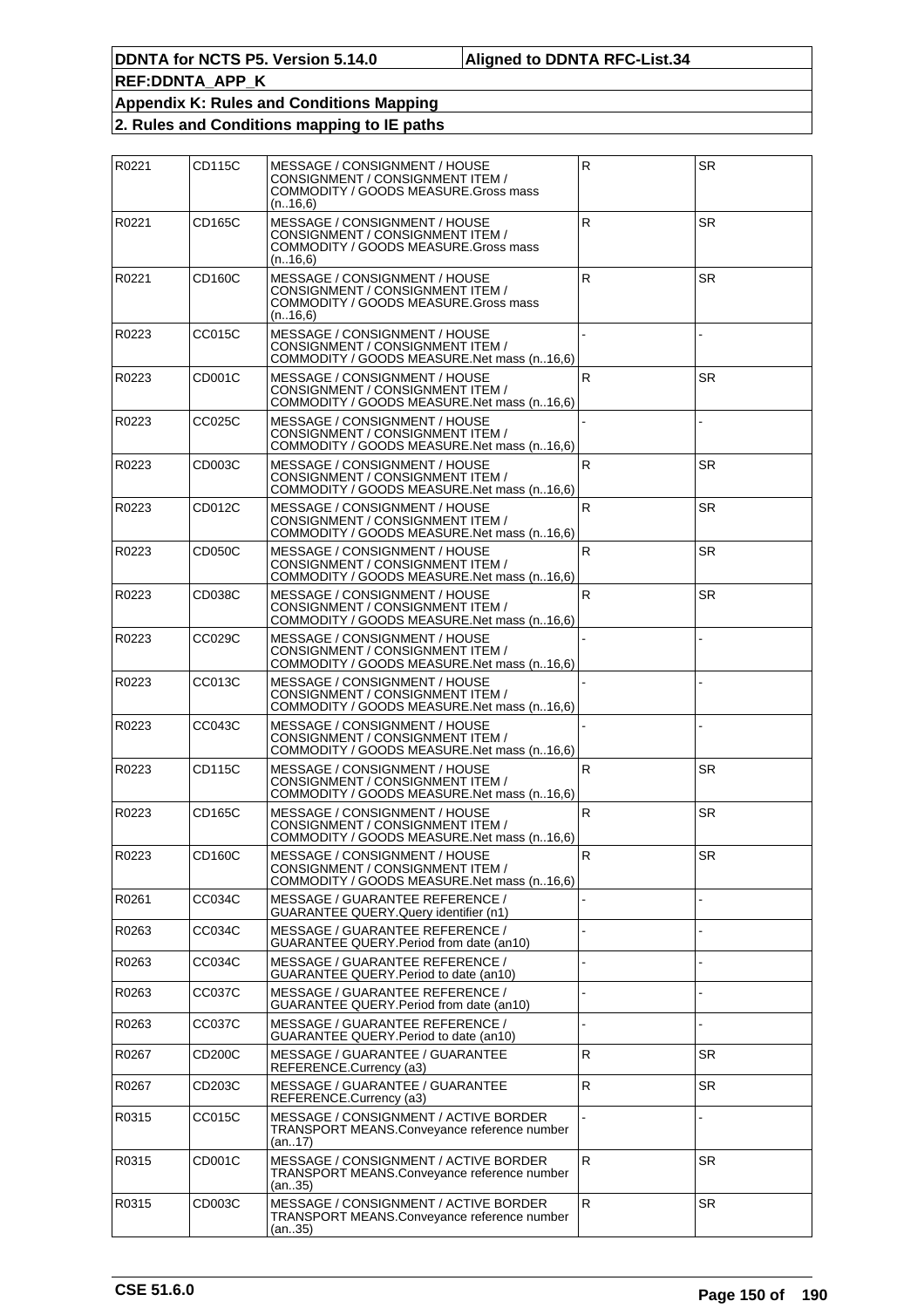| R0315 | CC017C        | MESSAGE / CONSIGNMENT / ACTIVE BORDER<br>TRANSPORT MEANS.Conveyance reference number<br>(an17)         |              |           |
|-------|---------------|--------------------------------------------------------------------------------------------------------|--------------|-----------|
| R0315 | CD050C        | MESSAGE / CONSIGNMENT / ACTIVE BORDER<br>TRANSPORT MEANS.Conveyance reference number<br>(an35)         | $\mathsf{R}$ | <b>SR</b> |
| R0315 | CD038C        | MESSAGE / CONSIGNMENT / ACTIVE BORDER<br>TRANSPORT MEANS.Conveyance reference number<br>(an35)         | ${\sf R}$    | <b>SR</b> |
| R0315 | CC029C        | MESSAGE / CONSIGNMENT / ACTIVE BORDER<br>TRANSPORT MEANS.Conveyance reference number<br>(an17)         |              |           |
| R0315 | CC013C        | MESSAGE / CONSIGNMENT / ACTIVE BORDER<br>TRANSPORT MEANS.Conveyance reference number<br>(an17)         |              |           |
| R0315 | CD115C        | MESSAGE / CONSIGNMENT / ACTIVE BORDER<br>TRANSPORT MEANS.Conveyance reference number<br>(an35)         | $\mathsf{R}$ | <b>SR</b> |
| R0315 | CD165C        | MESSAGE / CONSIGNMENT / ACTIVE BORDER<br>TRANSPORT MEANS.Conveyance reference number<br>(an35)         | R            | <b>SR</b> |
| R0315 | CD160C        | MESSAGE / CONSIGNMENT / ACTIVE BORDER<br>TRANSPORT MEANS.Conveyance reference number<br>(an35)         | $\mathsf{R}$ | <b>SR</b> |
| R0315 | <b>CC170C</b> | MESSAGE / CONSIGNMENT / ACTIVE BORDER<br>TRANSPORT MEANS.Conveyance reference number<br>(an17)         |              |           |
| R0318 | CC015C        | MESSAGE / GUARANTEE / GUARANTEE<br>REFERENCE.GRN (an24)                                                |              |           |
| R0318 | CC029C        | MESSAGE / GUARANTEE / GUARANTEE<br>REFERENCE.GRN (an24)                                                |              |           |
| R0318 | CC013C        | MESSAGE / GUARANTEE / GUARANTEE<br>REFERENCE.GRN (an24)                                                |              |           |
| R0318 | CD200C        | MESSAGE / GUARANTEE / GUARANTEE<br>REFERENCE.GRN (an24)                                                | ${\sf R}$    | <b>SR</b> |
| R0318 | CD201C        | MESSAGE / GUARANTEE / GUARANTEE<br>REFERENCE.GRN (an24)                                                | $\mathsf R$  | <b>SR</b> |
| R0318 | CD203C        | MESSAGE / GUARANTEE / GUARANTEE<br>REFERENCE.GRN (an24)                                                | ${\sf R}$    | <b>SR</b> |
| R0318 | CD205C        | MESSAGE / GUARANTEE / GUARANTEE<br>REFERENCE.GRN (an24)                                                | ${\sf R}$    | <b>SR</b> |
| R0318 | CD204C        | MESSAGE / GUARANTEE / GUARANTEE<br>REFERENCE.GRN (an24)                                                | $\mathsf R$  | <b>SR</b> |
| R0318 | CD209C        | MESSAGE / GUARANTEE / GUARANTEE<br>REFERENCE.GRN (an24)                                                | ${\sf R}$    | <b>SR</b> |
| R0324 | CC225C        | MESSAGE / GUARANTEE REFERENCE.GRN<br>(an24)                                                            |              |           |
| R0324 | <b>CC228C</b> | MESSAGE / GUARANTEE REFERENCE.GRN<br>(an24)                                                            |              |           |
| R0324 | CC231C        | MESSAGE / GUARANTEE REFERENCE.GRN<br>(an24)                                                            |              |           |
| R0350 | CC015C        | MESSAGE / AUTHORISATION. Type (an4)                                                                    |              |           |
| R0350 | CC029C        | MESSAGE / AUTHORISATION. Type (an4)                                                                    |              |           |
| R0350 | CC013C        | MESSAGE / AUTHORISATION. Type (an4)                                                                    |              |           |
| R0352 | CC015C        | MESSAGE / AUTHORISATION.Reference number<br>(an35)                                                     |              |           |
| R0352 | CC029C        | MESSAGE / AUTHORISATION.Reference number<br>(an35)                                                     |              |           |
| R0352 | CC013C        | MESSAGE / AUTHORISATION.Reference number<br>(an35)                                                     |              |           |
| R0364 | CC015C        | MESSAGE / CONSIGNMENT / HOUSE<br>CONSIGNMENT / CONSIGNMENT ITEM /<br>PACKAGING.Number of packages (n8) |              |           |
| R0364 | CD001C        | MESSAGE / CONSIGNMENT / HOUSE<br>CONSIGNMENT / CONSIGNMENT ITEM /<br>PACKAGING.Number of packages (n8) | ${\sf R}$    | <b>SR</b> |
| R0364 | CC025C        | MESSAGE / CONSIGNMENT / HOUSE<br>CONSIGNMENT / CONSIGNMENT ITEM /<br>PACKAGING.Number of packages (n8) |              |           |
| R0364 | CD003C        | MESSAGE / CONSIGNMENT / HOUSE<br>CONSIGNMENT / CONSIGNMENT ITEM /<br>PACKAGING.Number of packages (n8) | $\mathsf R$  | <b>SR</b> |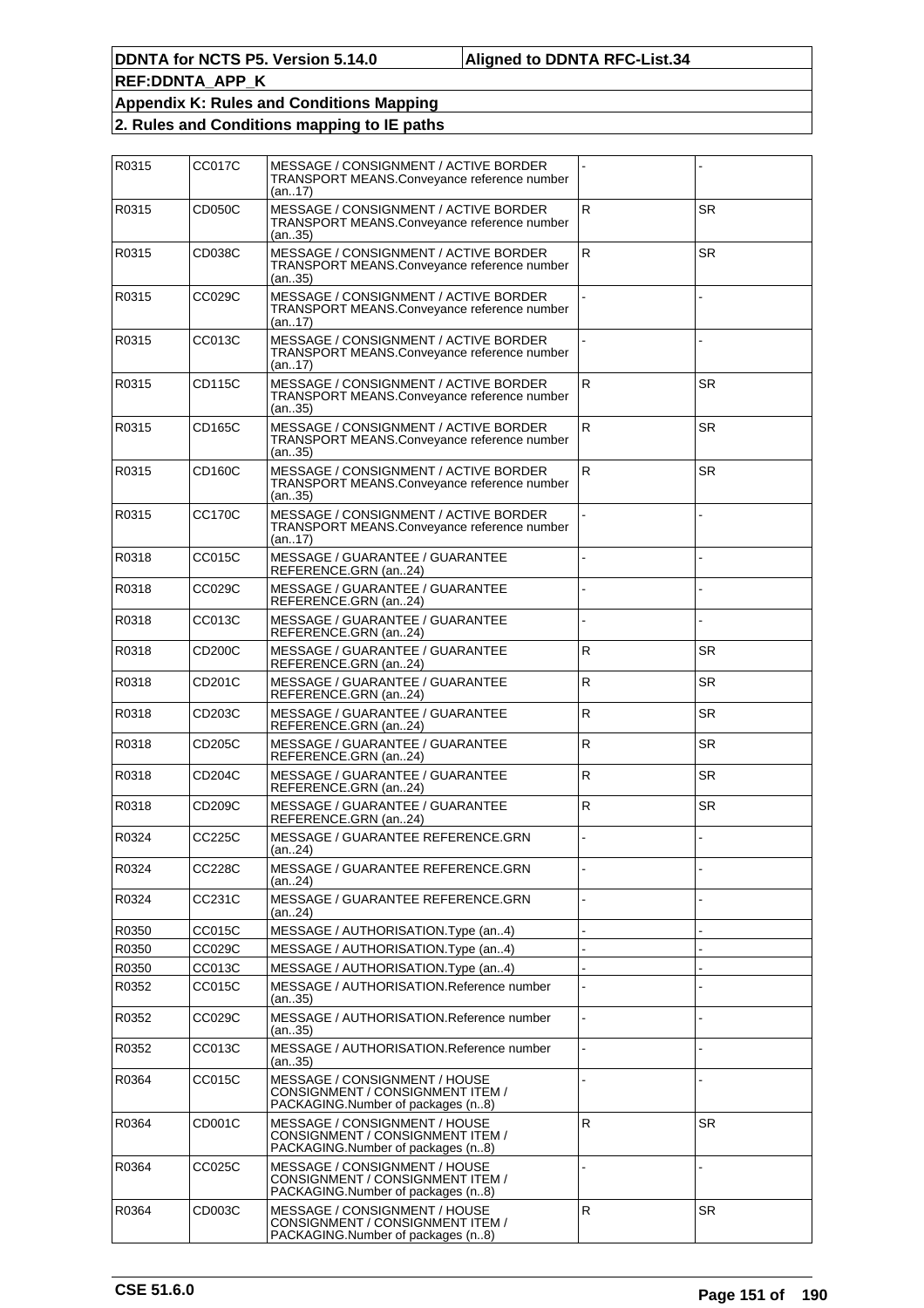| R0364 | CD012C        | MESSAGE / CONSIGNMENT / HOUSE<br>CONSIGNMENT / CONSIGNMENT ITEM /<br>PACKAGING. Number of packages (n8)             | ${\sf R}$    | SR        |
|-------|---------------|---------------------------------------------------------------------------------------------------------------------|--------------|-----------|
| R0364 | CD050C        | MESSAGE / CONSIGNMENT / HOUSE<br>CONSIGNMENT / CONSIGNMENT ITEM /<br>PACKAGING.Number of packages (n8)              | ${\sf R}$    | <b>SR</b> |
| R0364 | CD038C        | MESSAGE / CONSIGNMENT / HOUSE<br>CONSIGNMENT / CONSIGNMENT ITEM /<br>PACKAGING. Number of packages (n8)             | $\mathsf{R}$ | SR        |
| R0364 | <b>CC029C</b> | MESSAGE / CONSIGNMENT / HOUSE<br>CONSIGNMENT / CONSIGNMENT ITEM /<br>PACKAGING. Number of packages (n8)             |              |           |
| R0364 | CC013C        | MESSAGE / CONSIGNMENT / HOUSE<br>CONSIGNMENT / CONSIGNMENT ITEM /<br>PACKAGING. Number of packages (n8)             |              |           |
| R0364 | CC043C        | MESSAGE / CONSIGNMENT / HOUSE<br>CONSIGNMENT / CONSIGNMENT ITEM /<br>PACKAGING. Number of packages (n8)             |              |           |
| R0364 | CD115C        | MESSAGE / CONSIGNMENT / HOUSE<br>CONSIGNMENT / CONSIGNMENT ITEM /<br>PACKAGING. Number of packages (n8)             | $\mathsf{R}$ | SR.       |
| R0364 | CD165C        | MESSAGE / CONSIGNMENT / HOUSE<br>CONSIGNMENT / CONSIGNMENT ITEM /<br>PACKAGING. Number of packages (n8)             | ${\sf R}$    | <b>SR</b> |
| R0364 | CD160C        | MESSAGE / CONSIGNMENT / HOUSE<br>CONSIGNMENT / CONSIGNMENT ITEM /<br>PACKAGING. Number of packages (n8)             | $\mathsf{R}$ | SR        |
| R0410 | <b>CC028C</b> | MESSAGE / TRANSIT OPERATION.MRN (an18)                                                                              |              |           |
| R0414 | CC015C        | MESSAGE / CONSIGNMENT / HOUSE<br>CONSIGNMENT / CONSIGNMENT ITEM /<br>SUPPORTING DOCUMENT.Reference number<br>(an70) |              |           |
| R0414 | CC013C        | MESSAGE / CONSIGNMENT / HOUSE<br>CONSIGNMENT / CONSIGNMENT ITEM /<br>SUPPORTING DOCUMENT Reference number<br>(an70) |              |           |
| R0416 | CC015C        | MESSAGE / CONSIGNMENT / HOUSE<br>CONSIGNMENT / PREVIOUS DOCUMENT.Reference<br>number (an70)                         |              |           |
| R0416 | CD001C        | MESSAGE / CONSIGNMENT / HOUSE<br>CONSIGNMENT / PREVIOUS DOCUMENT.Reference<br>number (an70)                         | $\mathsf R$  | <b>SR</b> |
| R0416 | CD003C        | MESSAGE / CONSIGNMENT / HOUSE<br>CONSIGNMENT / PREVIOUS DOCUMENT.Reference<br>number (an70)                         | $\mathsf{R}$ | SR        |
| R0416 | CD012C        | MESSAGE / CONSIGNMENT / HOUSE<br>CONSIGNMENT / PREVIOUS DOCUMENT.Reference<br>number (an70)                         | R.           | <b>SR</b> |
| R0416 | <b>CC017C</b> | MESSAGE / CONSIGNMENT / HOUSE<br>CONSIGNMENT / PREVIOUS DOCUMENT.Reference<br>number (an70)                         |              |           |
| R0416 | CD050C        | MESSAGE / CONSIGNMENT / HOUSE<br>CONSIGNMENT / PREVIOUS DOCUMENT.Reference<br>number (an70)                         | R            | <b>SR</b> |
| R0416 | CD038C        | MESSAGE / CONSIGNMENT / HOUSE<br>CONSIGNMENT / PREVIOUS DOCUMENT.Reference<br>number (an70)                         | $\mathsf R$  | <b>SR</b> |
| R0416 | <b>CC029C</b> | MESSAGE / CONSIGNMENT / HOUSE<br>CONSIGNMENT / PREVIOUS DOCUMENT.Reference<br>number (an70)                         |              |           |
| R0416 | CC013C        | MESSAGE / CONSIGNMENT / HOUSE<br>CONSIGNMENT / PREVIOUS DOCUMENT.Reference<br>number (an70)                         |              |           |
| R0416 | CC043C        | MESSAGE / CONSIGNMENT / HOUSE<br>CONSIGNMENT / PREVIOUS DOCUMENT.Reference<br>number (an70)                         |              |           |
| R0416 | CC044C        | MESSAGE / CONSIGNMENT / HOUSE<br>CONSIGNMENT / PREVIOUS DOCUMENT.Reference<br>number (an70)                         |              |           |
| R0416 | CD115C        | MESSAGE / CONSIGNMENT / HOUSE<br>CONSIGNMENT / PREVIOUS DOCUMENT.Reference<br>number (an70)                         | R.           | <b>SR</b> |
| R0416 | CD165C        | MESSAGE / CONSIGNMENT / HOUSE<br>CONSIGNMENT / PREVIOUS DOCUMENT.Reference<br>number (an70)                         | $\mathsf R$  | SR.       |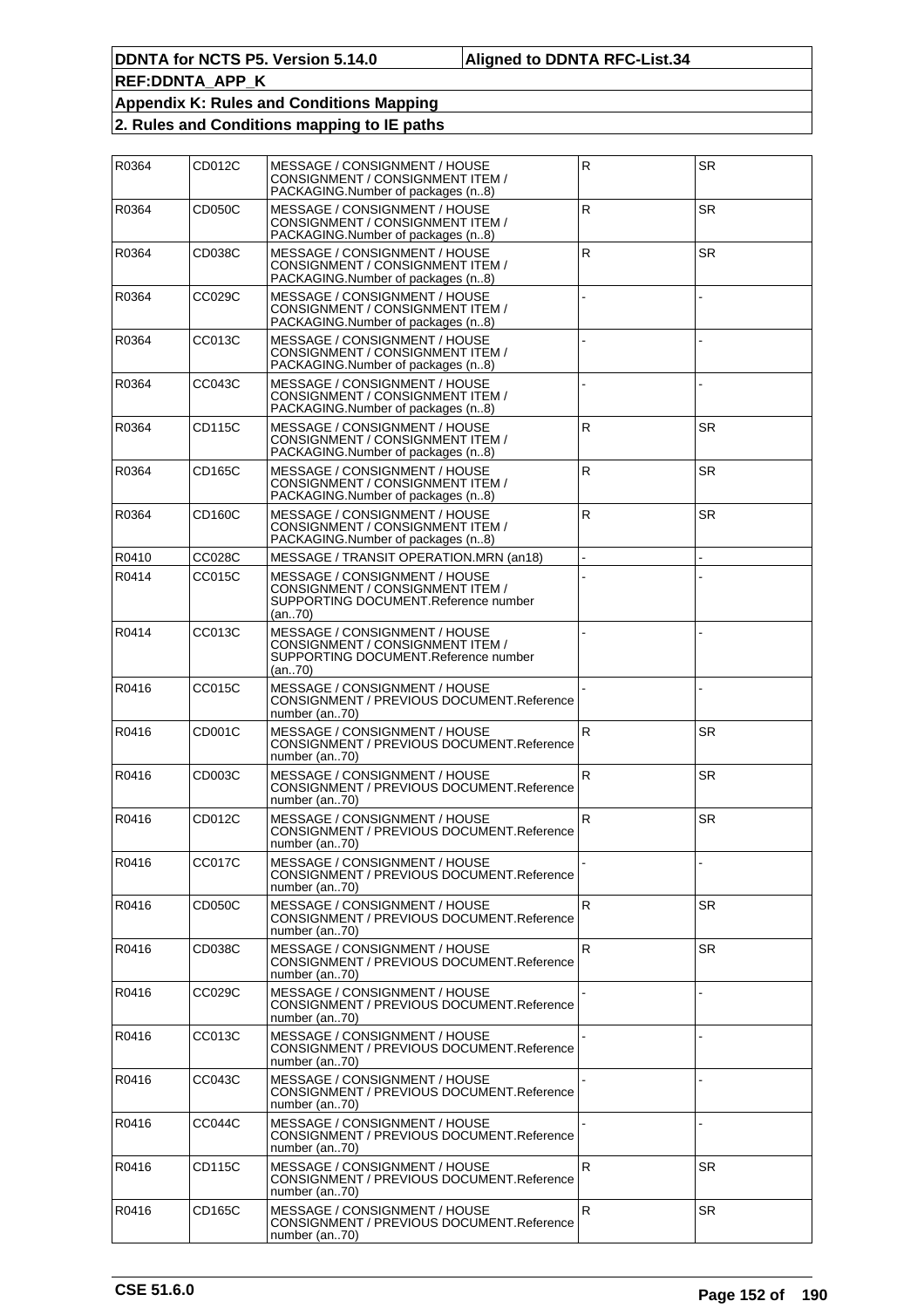| R0416 | CD160C        | MESSAGE / CONSIGNMENT / HOUSE<br>CONSIGNMENT / PREVIOUS DOCUMENT.Reference<br>number (an70)              | R.           | <b>SR</b> |
|-------|---------------|----------------------------------------------------------------------------------------------------------|--------------|-----------|
| R0448 | CC015C        | MESSAGE / CONSIGNMENT / TRANSPORT<br>EQUIPMENT.Number of seals (n4)                                      |              |           |
| R0448 | CD001C        | MESSAGE / CONSIGNMENT / TRANSPORT<br>EQUIPMENT.Number of seals (n4)                                      | $\mathsf{R}$ | SR.       |
| R0448 | CD003C        | MESSAGE / CONSIGNMENT / TRANSPORT<br>EQUIPMENT.Number of seals (n4)                                      | ${\sf R}$    | <b>SR</b> |
| R0448 | CD003C        | MESSAGE / CONSIGNMENT / INCIDENT /<br>TRANSPORT EQUIPMENT.Number of seals (n4)                           | $\mathsf{R}$ | <b>SR</b> |
| R0448 | CD012C        | MESSAGE / CONSIGNMENT / TRANSPORT<br>EQUIPMENT.Number of seals (n4)                                      | R            | SR        |
| R0448 | CD050C        | MESSAGE / CONSIGNMENT / TRANSPORT<br>EQUIPMENT.Number of seals (n4)                                      | ${\sf R}$    | <b>SR</b> |
| R0448 | CD038C        | MESSAGE / CONSIGNMENT / TRANSPORT<br>EQUIPMENT.Number of seals (n4)                                      | $\mathsf{R}$ | <b>SR</b> |
| R0448 | CD038C        | MESSAGE / CONSIGNMENT / INCIDENT /<br>TRANSPORT EQUIPMENT.Number of seals (n4)                           | R            | SR        |
| R0448 | <b>CC029C</b> | MESSAGE / CONSIGNMENT / TRANSPORT<br>EQUIPMENT.Number of seals (n4)                                      |              |           |
| R0448 | <b>CC007C</b> | MESSAGE / CONSIGNMENT / INCIDENT /<br>TRANSPORT EQUIPMENT.Number of seals (n4)                           |              |           |
| R0448 | CC013C        | MESSAGE / CONSIGNMENT / TRANSPORT<br>EQUIPMENT.Number of seals (n4)                                      |              |           |
| R0448 | CC043C        | MESSAGE / CONSIGNMENT / TRANSPORT<br>EQUIPMENT.Number of seals (n4)                                      |              |           |
| R0448 | CC043C        | MESSAGE / CONSIGNMENT / INCIDENT /<br>TRANSPORT EQUIPMENT.Number of seals (n4)                           |              |           |
| R0448 | <b>CD180C</b> | MESSAGE / CONSIGNMENT / INCIDENT /<br>TRANSPORT EQUIPMENT.Number of seals (n4)                           | R            | <b>SR</b> |
| R0448 | CD181C        | MESSAGE / CONSIGNMENT / INCIDENT /<br>TRANSPORT EQUIPMENT.Number of seals (n4)                           | R            | <b>SR</b> |
| R0448 | CC182C        | MESSAGE / CONSIGNMENT / INCIDENT /<br>TRANSPORT EQUIPMENT.Number of seals (n4)                           |              |           |
| R0448 | CD115C        | MESSAGE / CONSIGNMENT / TRANSPORT<br>EQUIPMENT.Number of seals (n4)                                      | R            | <b>SR</b> |
| R0448 | CD115C        | MESSAGE / CONSIGNMENT / INCIDENT /<br>TRANSPORT EQUIPMENT.Number of seals (n4)                           | $\mathsf R$  | <b>SR</b> |
| R0448 | CD165C        | MESSAGE / CONSIGNMENT / TRANSPORT<br>EQUIPMENT.Number of seals (n4)                                      | ${\sf R}$    | <b>SR</b> |
| R0448 | CD165C        | MESSAGE / CONSIGNMENT / INCIDENT /<br>TRANSPORT EQUIPMENT.Number of seals (n4)                           | $\mathsf R$  | <b>SR</b> |
| R0448 | CD160C        | MESSAGE / CONSIGNMENT / TRANSPORT<br>EQUIPMENT.Number of seals (n4)                                      | $\mathsf{R}$ | <b>SR</b> |
| R0448 | <b>CC170C</b> | MESSAGE / CONSIGNMENT / TRANSPORT<br>EQUIPMENT.Number of seals (n4)                                      |              |           |
| R0449 | CC042C        | MESSAGE / EXPORT OPERATION.MRN (an18)                                                                    |              |           |
| R0472 | <b>CC015C</b> | MESSAGE / CONSIGNMENT / DEPARTURE<br>TRANSPORT MEANS. Type of identification (n2)                        |              |           |
| R0472 | CC015C        | MESSAGE / CONSIGNMENT / HOUSE<br>CONSIGNMENT / DEPARTURE TRANSPORT<br>MEANS. Type of identification (n2) |              |           |
| R0472 | CD001C        | MESSAGE / CONSIGNMENT / DEPARTURE<br>TRANSPORT MEANS. Type of identification (n2)                        | $\mathsf{R}$ | <b>SR</b> |
| R0472 | CD001C        | MESSAGE / CONSIGNMENT / HOUSE<br>CONSIGNMENT / DEPARTURE TRANSPORT<br>MEANS. Type of identification (n2) | ${\sf R}$    | <b>SR</b> |
| R0472 | CD003C        | MESSAGE / CONSIGNMENT / DEPARTURE<br>TRANSPORT MEANS. Type of identification (n2)                        | R            | <b>SR</b> |
| R0472 | CD003C        | MESSAGE / CONSIGNMENT / HOUSE<br>CONSIGNMENT / DEPARTURE TRANSPORT<br>MEANS. Type of identification (n2) | ${\sf R}$    | <b>SR</b> |
| R0472 | CD012C        | MESSAGE / CONSIGNMENT / DEPARTURE<br>TRANSPORT MEANS. Type of identification (n2)                        | R            | <b>SR</b> |
| R0472 | CD012C        | MESSAGE / CONSIGNMENT / HOUSE<br>CONSIGNMENT / DEPARTURE TRANSPORT<br>MEANS. Type of identification (n2) | ${\sf R}$    | <b>SR</b> |
| R0472 | CD050C        | MESSAGE / CONSIGNMENT / DEPARTURE<br>TRANSPORT MEANS. Type of identification (n2)                        | R            | SR        |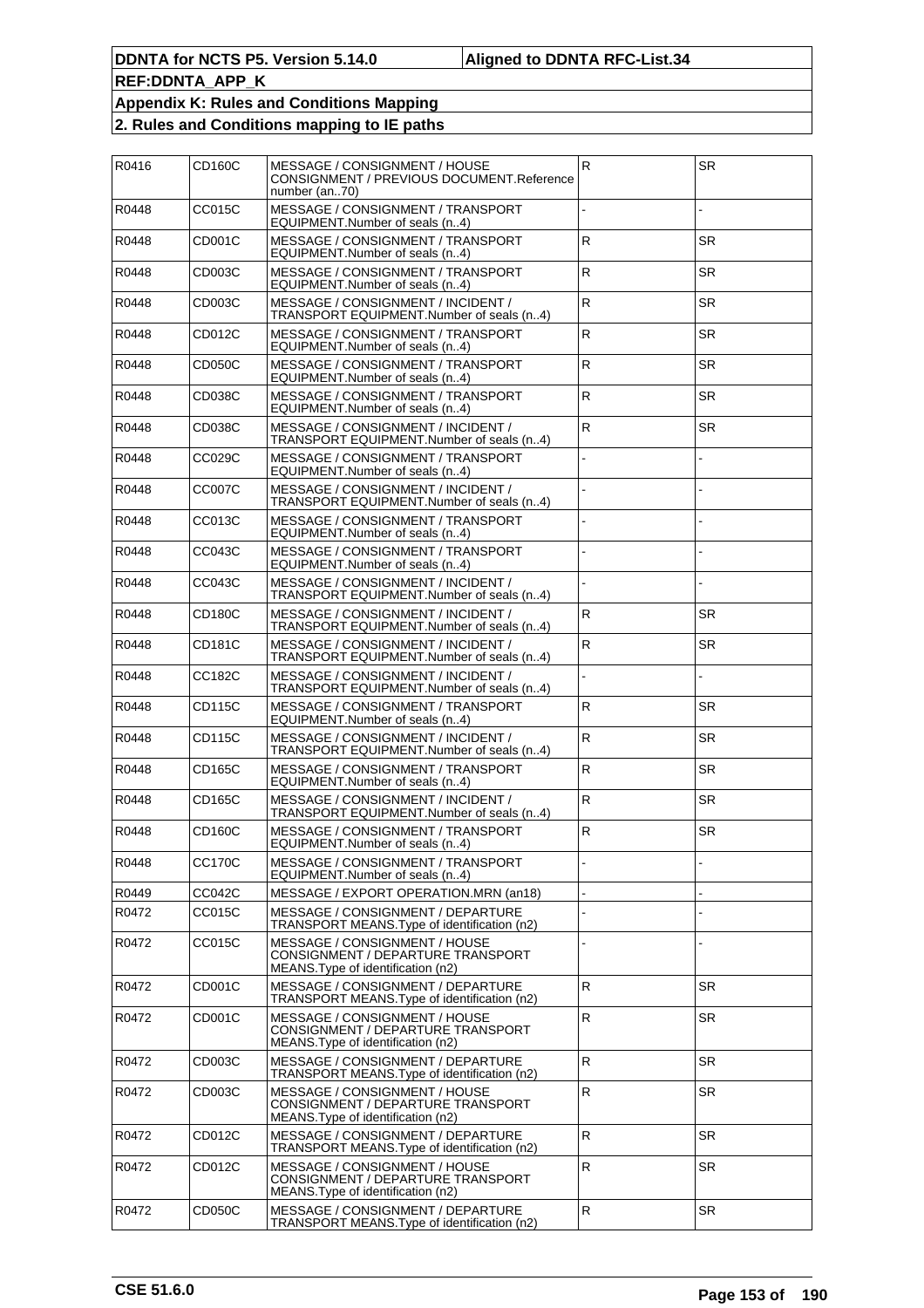| R0472 | CD050C | MESSAGE / CONSIGNMENT / HOUSE<br>CONSIGNMENT / DEPARTURE TRANSPORT<br>MEANS. Type of identification (n2) | R              | <b>SR</b> |
|-------|--------|----------------------------------------------------------------------------------------------------------|----------------|-----------|
| R0472 | CD038C | MESSAGE / CONSIGNMENT / DEPARTURE<br>TRANSPORT MEANS. Type of identification (n2)                        | R              | <b>SR</b> |
| R0472 | CD038C | MESSAGE / CONSIGNMENT / HOUSE<br>CONSIGNMENT / DEPARTURE TRANSPORT<br>MEANS. Type of identification (n2) | $\mathsf{R}$   | SR.       |
| R0472 | CC029C | MESSAGE / CONSIGNMENT / DEPARTURE<br>TRANSPORT MEANS. Type of identification (n2)                        |                |           |
| R0472 | CC029C | MESSAGE / CONSIGNMENT / HOUSE<br>CONSIGNMENT / DEPARTURE TRANSPORT<br>MEANS. Type of identification (n2) |                |           |
| R0472 | CC013C | MESSAGE / CONSIGNMENT / DEPARTURE<br>TRANSPORT MEANS. Type of identification (n2)                        |                |           |
| R0472 | CC013C | MESSAGE / CONSIGNMENT / HOUSE<br>CONSIGNMENT / DEPARTURE TRANSPORT<br>MEANS. Type of identification (n2) |                |           |
| R0472 | CC043C | MESSAGE / CONSIGNMENT / DEPARTURE<br>TRANSPORT MEANS. Type of identification (n2)                        |                |           |
| R0472 | CC043C | MESSAGE / CONSIGNMENT / HOUSE<br>CONSIGNMENT / DEPARTURE TRANSPORT<br>MEANS. Type of identification (n2) |                |           |
| R0472 | CD115C | MESSAGE / CONSIGNMENT / DEPARTURE<br>TRANSPORT MEANS. Type of identification (n2)                        | R              | <b>SR</b> |
| R0472 | CD115C | MESSAGE / CONSIGNMENT / HOUSE<br>CONSIGNMENT / DEPARTURE TRANSPORT<br>MEANS. Type of identification (n2) | $\mathsf{R}$   | <b>SR</b> |
| R0472 | CD165C | MESSAGE / CONSIGNMENT / DEPARTURE<br>TRANSPORT MEANS. Type of identification (n2)                        | R              | <b>SR</b> |
| R0472 | CD165C | MESSAGE / CONSIGNMENT / HOUSE<br>CONSIGNMENT / DEPARTURE TRANSPORT<br>MEANS. Type of identification (n2) | $\mathsf{R}$   | <b>SR</b> |
| R0472 | CD160C | MESSAGE / CONSIGNMENT / DEPARTURE<br>TRANSPORT MEANS. Type of identification (n2)                        | R              | <b>SR</b> |
| R0472 | CD160C | MESSAGE / CONSIGNMENT / HOUSE<br>CONSIGNMENT / DEPARTURE TRANSPORT<br>MEANS. Type of identification (n2) | $\mathsf{R}$   | <b>SR</b> |
| R0472 | CC170C | MESSAGE / CONSIGNMENT / DEPARTURE<br>TRANSPORT MEANS. Type of identification (n2)                        |                |           |
| R0472 | CC170C | MESSAGE / CONSIGNMENT / HOUSE<br>CONSIGNMENT / DEPARTURE TRANSPORT<br>MEANS. Type of identification (n2) |                |           |
| R0473 | CC015C | MESSAGE / CONSIGNMENT / DEPARTURE<br>TRANSPORT MEANS.Identification number (an35)                        |                |           |
| R0473 | CC015C | MESSAGE / CONSIGNMENT / HOUSE<br>CONSIGNMENT / DEPARTURE TRANSPORT<br>MEANS.Identification number (an35) |                |           |
| R0473 | CD001C | MESSAGE / CONSIGNMENT / DEPARTURE<br>TRANSPORT MEANS.Identification number (an35)                        | R              | <b>SR</b> |
| R0473 | CD001C | MESSAGE / CONSIGNMENT / HOUSE<br>CONSIGNMENT / DEPARTURE TRANSPORT<br>MEANS.Identification number (an35) | $\overline{R}$ | SR.       |
| R0473 | CD003C | MESSAGE / CONSIGNMENT / DEPARTURE<br>TRANSPORT MEANS.Identification number (an35)                        | R              | <b>SR</b> |
| R0473 | CD003C | MESSAGE / CONSIGNMENT / HOUSE<br>CONSIGNMENT / DEPARTURE TRANSPORT<br>MEANS.Identification number (an35) | $\mathsf{R}$   | SR        |
| R0473 | CD012C | MESSAGE / CONSIGNMENT / DEPARTURE<br>TRANSPORT MEANS.Identification number (an35)                        | R              | <b>SR</b> |
| R0473 | CD012C | MESSAGE / CONSIGNMENT / HOUSE<br>CONSIGNMENT / DEPARTURE TRANSPORT<br>MEANS.Identification number (an35) | $\mathsf{R}$   | <b>SR</b> |
| R0473 | CD050C | MESSAGE / CONSIGNMENT / DEPARTURE<br>TRANSPORT MEANS.Identification number (an35)                        | R              | <b>SR</b> |
| R0473 | CD050C | MESSAGE / CONSIGNMENT / HOUSE<br>CONSIGNMENT / DEPARTURE TRANSPORT<br>MEANS.Identification number (an35) | $\mathsf{R}$   | <b>SR</b> |
| R0473 | CD038C | MESSAGE / CONSIGNMENT / DEPARTURE<br>TRANSPORT MEANS.Identification number (an35)                        | R              | <b>SR</b> |
| R0473 | CD038C | MESSAGE / CONSIGNMENT / HOUSE<br>CONSIGNMENT / DEPARTURE TRANSPORT<br>MEANS.Identification number (an35) | $\mathsf R$    | <b>SR</b> |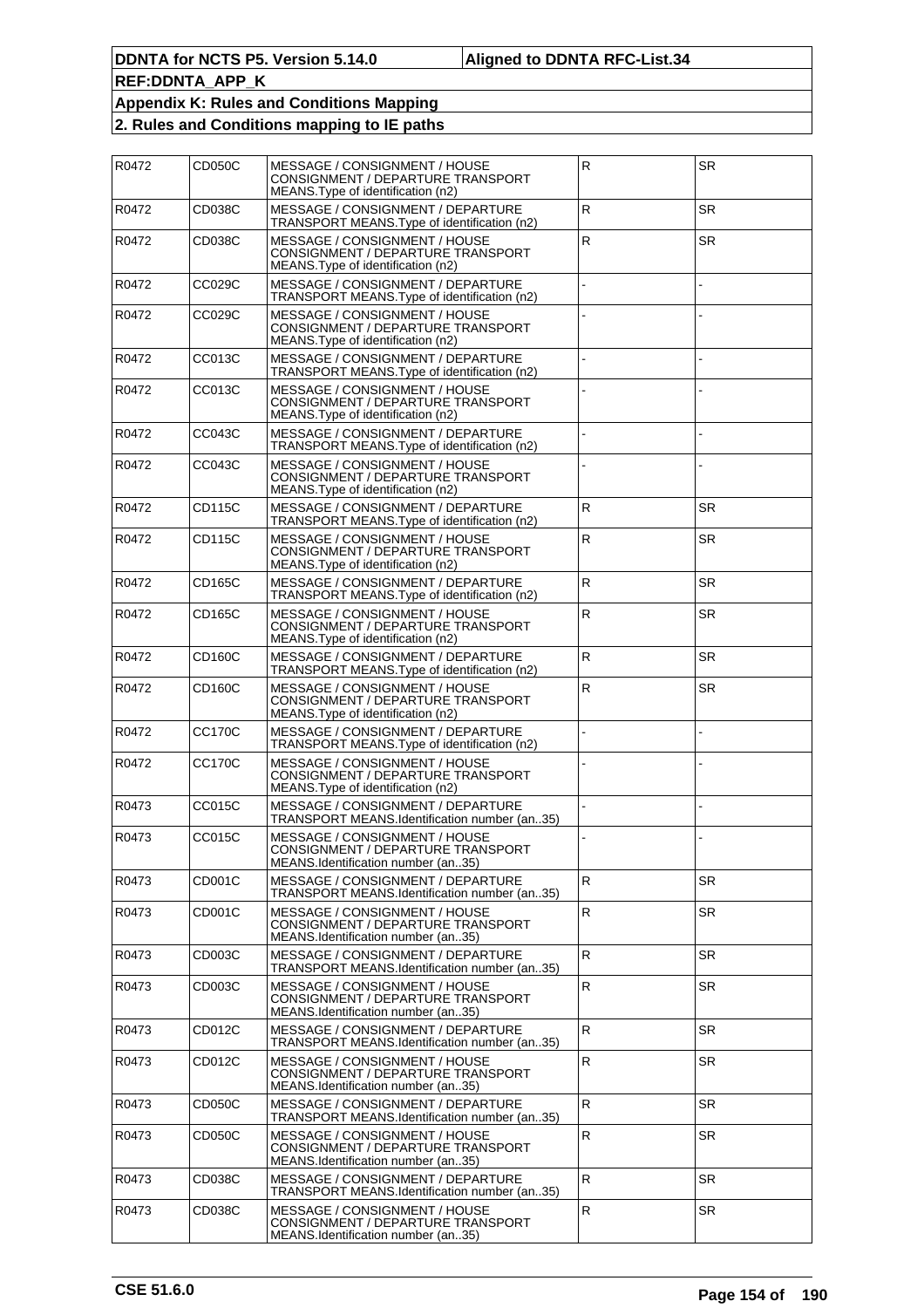| R0473 | CC029C | MESSAGE / CONSIGNMENT / DEPARTURE<br>TRANSPORT MEANS.Identification number (an35)                        |              |           |
|-------|--------|----------------------------------------------------------------------------------------------------------|--------------|-----------|
| R0473 | CC029C | MESSAGE / CONSIGNMENT / HOUSE<br>CONSIGNMENT / DEPARTURE TRANSPORT<br>MEANS.Identification number (an35) |              |           |
| R0473 | CC013C | MESSAGE / CONSIGNMENT / DEPARTURE<br>TRANSPORT MEANS.Identification number (an35)                        |              |           |
| R0473 | CC013C | MESSAGE / CONSIGNMENT / HOUSE<br>CONSIGNMENT / DEPARTURE TRANSPORT<br>MEANS.Identification number (an35) |              |           |
| R0473 | CC043C | MESSAGE / CONSIGNMENT / DEPARTURE<br>TRANSPORT MEANS.Identification number (an35)                        |              |           |
| R0473 | CC043C | MESSAGE / CONSIGNMENT / HOUSE<br>CONSIGNMENT / DEPARTURE TRANSPORT<br>MEANS.Identification number (an35) |              |           |
| R0473 | CD115C | MESSAGE / CONSIGNMENT / DEPARTURE<br>TRANSPORT MEANS.Identification number (an35)                        | R            | <b>SR</b> |
| R0473 | CD115C | MESSAGE / CONSIGNMENT / HOUSE<br>CONSIGNMENT / DEPARTURE TRANSPORT<br>MEANS.Identification number (an35) | R            | <b>SR</b> |
| R0473 | CD165C | MESSAGE / CONSIGNMENT / DEPARTURE<br>TRANSPORT MEANS.Identification number (an35)                        | $\mathsf{R}$ | <b>SR</b> |
| R0473 | CD165C | MESSAGE / CONSIGNMENT / HOUSE<br>CONSIGNMENT / DEPARTURE TRANSPORT<br>MEANS.Identification number (an35) | R            | <b>SR</b> |
| R0473 | CD160C | MESSAGE / CONSIGNMENT / DEPARTURE<br>TRANSPORT MEANS.Identification number (an35)                        | $\mathsf{R}$ | <b>SR</b> |
| R0473 | CD160C | MESSAGE / CONSIGNMENT / HOUSE<br>CONSIGNMENT / DEPARTURE TRANSPORT<br>MEANS.Identification number (an35) | R            | <b>SR</b> |
| R0473 | CC170C | MESSAGE / CONSIGNMENT / DEPARTURE<br>TRANSPORT MEANS.Identification number (an35)                        |              |           |
| R0473 | CC170C | MESSAGE / CONSIGNMENT / HOUSE<br>CONSIGNMENT / DEPARTURE TRANSPORT<br>MEANS.Identification number (an35) |              |           |
| R0474 | CC015C | MESSAGE / CONSIGNMENT / DEPARTURE<br>TRANSPORT MEANS. Type of identification (n2)                        |              |           |
| R0474 | CC015C | MESSAGE / CONSIGNMENT / HOUSE<br>CONSIGNMENT / DEPARTURE TRANSPORT<br>MEANS. Type of identification (n2) |              |           |
| R0474 | CD001C | MESSAGE / CONSIGNMENT / DEPARTURE<br>TRANSPORT MEANS. Type of identification (n2)                        | $\mathsf{R}$ | <b>SR</b> |
| R0474 | CD001C | MESSAGE / CONSIGNMENT / HOUSE<br>CONSIGNMENT / DEPARTURE TRANSPORT<br>MEANS. Type of identification (n2) | $\mathsf R$  | <b>SR</b> |
| R0474 | CD003C | MESSAGE / CONSIGNMENT / DEPARTURE<br>TRANSPORT MEANS. Type of identification (n2)                        | ${\sf R}$    | <b>SR</b> |
| R0474 | CD003C | MESSAGE / CONSIGNMENT / HOUSE<br>CONSIGNMENT / DEPARTURE TRANSPORT<br>MEANS. Type of identification (n2) | R            | SR        |
| R0474 | CD012C | MESSAGE / CONSIGNMENT / DEPARTURE<br>TRANSPORT MEANS. Type of identification (n2)                        | $\mathsf{R}$ | <b>SR</b> |
| R0474 | CD012C | MESSAGE / CONSIGNMENT / HOUSE<br>CONSIGNMENT / DEPARTURE TRANSPORT<br>MEANS. Type of identification (n2) | $\mathsf R$  | <b>SR</b> |
| R0474 | CD050C | MESSAGE / CONSIGNMENT / DEPARTURE<br>TRANSPORT MEANS. Type of identification (n2)                        | $\mathsf{R}$ | <b>SR</b> |
| R0474 | CD050C | MESSAGE / CONSIGNMENT / HOUSE<br>CONSIGNMENT / DEPARTURE TRANSPORT<br>MEANS. Type of identification (n2) | $\mathsf R$  | <b>SR</b> |
| R0474 | CD038C | MESSAGE / CONSIGNMENT / DEPARTURE<br>TRANSPORT MEANS. Type of identification (n2)                        | $\mathsf{R}$ | <b>SR</b> |
| R0474 | CD038C | MESSAGE / CONSIGNMENT / HOUSE<br>CONSIGNMENT / DEPARTURE TRANSPORT<br>MEANS. Type of identification (n2) | $\mathsf R$  | <b>SR</b> |
| R0474 | CC029C | MESSAGE / CONSIGNMENT / DEPARTURE<br>TRANSPORT MEANS. Type of identification (n2)                        |              |           |
| R0474 | CC029C | MESSAGE / CONSIGNMENT / HOUSE<br>CONSIGNMENT / DEPARTURE TRANSPORT<br>MEANS. Type of identification (n2) |              |           |
| R0474 | CC013C | MESSAGE / CONSIGNMENT / DEPARTURE<br>TRANSPORT MEANS. Type of identification (n2)                        |              |           |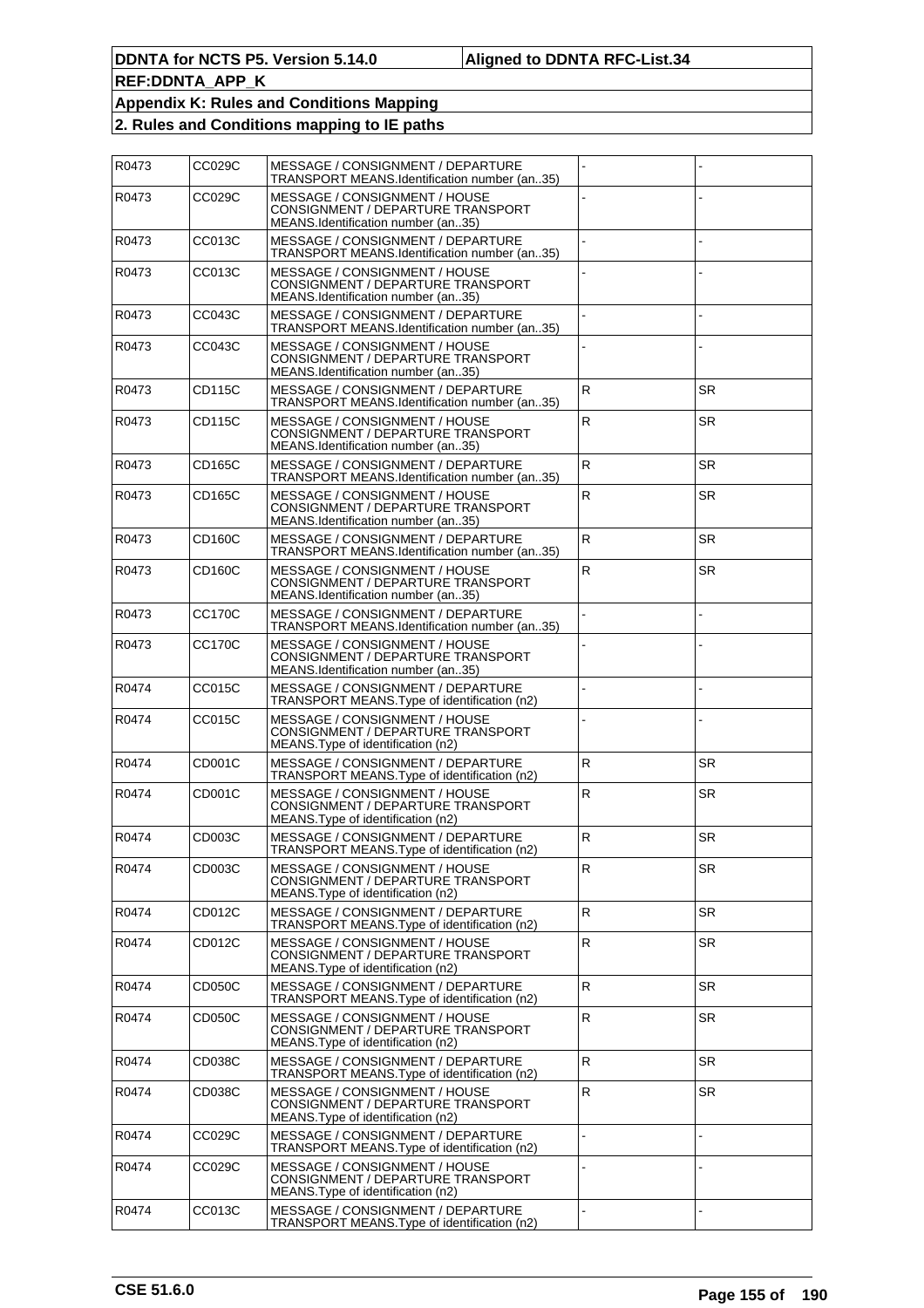| R0474 | CC013C        | MESSAGE / CONSIGNMENT / HOUSE<br>CONSIGNMENT / DEPARTURE TRANSPORT<br>MEANS. Type of identification (n2) |              |           |
|-------|---------------|----------------------------------------------------------------------------------------------------------|--------------|-----------|
| R0474 | CC043C        | MESSAGE / CONSIGNMENT / DEPARTURE<br>TRANSPORT MEANS. Type of identification (n2)                        |              |           |
| R0474 | CC043C        | MESSAGE / CONSIGNMENT / HOUSE<br>CONSIGNMENT / DEPARTURE TRANSPORT<br>MEANS. Type of identification (n2) |              |           |
| R0474 | CD115C        | MESSAGE / CONSIGNMENT / DEPARTURE<br>TRANSPORT MEANS. Type of identification (n2)                        | $\mathsf{R}$ | <b>SR</b> |
| R0474 | CD115C        | MESSAGE / CONSIGNMENT / HOUSE<br>CONSIGNMENT / DEPARTURE TRANSPORT<br>MEANS. Type of identification (n2) | $\mathsf{R}$ | <b>SR</b> |
| R0474 | CD165C        | MESSAGE / CONSIGNMENT / DEPARTURE<br>TRANSPORT MEANS. Type of identification (n2)                        | $\mathsf{R}$ | <b>SR</b> |
| R0474 | CD165C        | MESSAGE / CONSIGNMENT / HOUSE<br>CONSIGNMENT / DEPARTURE TRANSPORT<br>MEANS. Type of identification (n2) | $\mathsf{R}$ | SR        |
| R0474 | CD160C        | MESSAGE / CONSIGNMENT / DEPARTURE<br>TRANSPORT MEANS. Type of identification (n2)                        | $\mathsf{R}$ | <b>SR</b> |
| R0474 | CD160C        | MESSAGE / CONSIGNMENT / HOUSE<br>CONSIGNMENT / DEPARTURE TRANSPORT<br>MEANS. Type of identification (n2) | $\mathsf{R}$ | SR        |
| R0474 | <b>CC170C</b> | MESSAGE / CONSIGNMENT / DEPARTURE<br>TRANSPORT MEANS. Type of identification (n2)                        |              |           |
| R0474 | <b>CC170C</b> | MESSAGE / CONSIGNMENT / HOUSE<br>CONSIGNMENT / DEPARTURE TRANSPORT<br>MEANS. Type of identification (n2) |              |           |
| R0476 | CC015C        | MESSAGE / CONSIGNMENT / DEPARTURE<br>TRANSPORT MEANS. Type of identification (n2)                        |              |           |
| R0476 | CC015C        | MESSAGE / CONSIGNMENT / HOUSE<br>CONSIGNMENT / DEPARTURE TRANSPORT<br>MEANS. Type of identification (n2) |              |           |
| R0476 | CD001C        | MESSAGE / CONSIGNMENT / DEPARTURE<br>TRANSPORT MEANS. Type of identification (n2)                        | $\mathsf{R}$ | <b>SR</b> |
| R0476 | CD001C        | MESSAGE / CONSIGNMENT / HOUSE<br>CONSIGNMENT / DEPARTURE TRANSPORT<br>MEANS. Type of identification (n2) | $\mathsf{R}$ | <b>SR</b> |
| R0476 | CD003C        | MESSAGE / CONSIGNMENT / DEPARTURE<br>TRANSPORT MEANS. Type of identification (n2)                        | $\mathsf{R}$ | <b>SR</b> |
| R0476 | CD003C        | MESSAGE / CONSIGNMENT / HOUSE<br>CONSIGNMENT / DEPARTURE TRANSPORT<br>MEANS. Type of identification (n2) | $\mathsf{R}$ | <b>SR</b> |
| R0476 | CD012C        | MESSAGE / CONSIGNMENT / DEPARTURE<br>TRANSPORT MEANS. Type of identification (n2)                        | $\mathsf{R}$ | <b>SR</b> |
| R0476 | CD012C        | MESSAGE / CONSIGNMENT / HOUSE<br>CONSIGNMENT / DEPARTURE TRANSPORT<br>MEANS. Type of identification (n2) | ${\sf R}$    | SR        |
| R0476 | CD050C        | MESSAGE / CONSIGNMENT / DEPARTURE<br>TRANSPORT MEANS. Type of identification (n2)                        | R            | <b>SR</b> |
| R0476 | <b>CD050C</b> | MESSAGE / CONSIGNMENT / HOUSE<br>CONSIGNMENT / DEPARTURE TRANSPORT<br>MEANS. Type of identification (n2) | ${\sf R}$    | <b>SR</b> |
| R0476 | CD038C        | MESSAGE / CONSIGNMENT / DEPARTURE<br>TRANSPORT MEANS. Type of identification (n2)                        | $\mathsf{R}$ | <b>SR</b> |
| R0476 | CD038C        | MESSAGE / CONSIGNMENT / HOUSE<br>CONSIGNMENT / DEPARTURE TRANSPORT<br>MEANS. Type of identification (n2) | $\mathsf{R}$ | <b>SR</b> |
| R0476 | CC029C        | MESSAGE / CONSIGNMENT / DEPARTURE<br>TRANSPORT MEANS. Type of identification (n2)                        |              |           |
| R0476 | CC029C        | MESSAGE / CONSIGNMENT / HOUSE<br>CONSIGNMENT / DEPARTURE TRANSPORT<br>MEANS. Type of identification (n2) |              |           |
| R0476 | CC013C        | MESSAGE / CONSIGNMENT / DEPARTURE<br>TRANSPORT MEANS. Type of identification (n2)                        |              |           |
| R0476 | CC013C        | MESSAGE / CONSIGNMENT / HOUSE<br>CONSIGNMENT / DEPARTURE TRANSPORT<br>MEANS. Type of identification (n2) |              |           |
| R0476 | CC043C        | MESSAGE / CONSIGNMENT / DEPARTURE<br>TRANSPORT MEANS. Type of identification (n2)                        |              |           |
| R0476 | CC043C        | MESSAGE / CONSIGNMENT / HOUSE<br>CONSIGNMENT / DEPARTURE TRANSPORT<br>MEANS. Type of identification (n2) |              |           |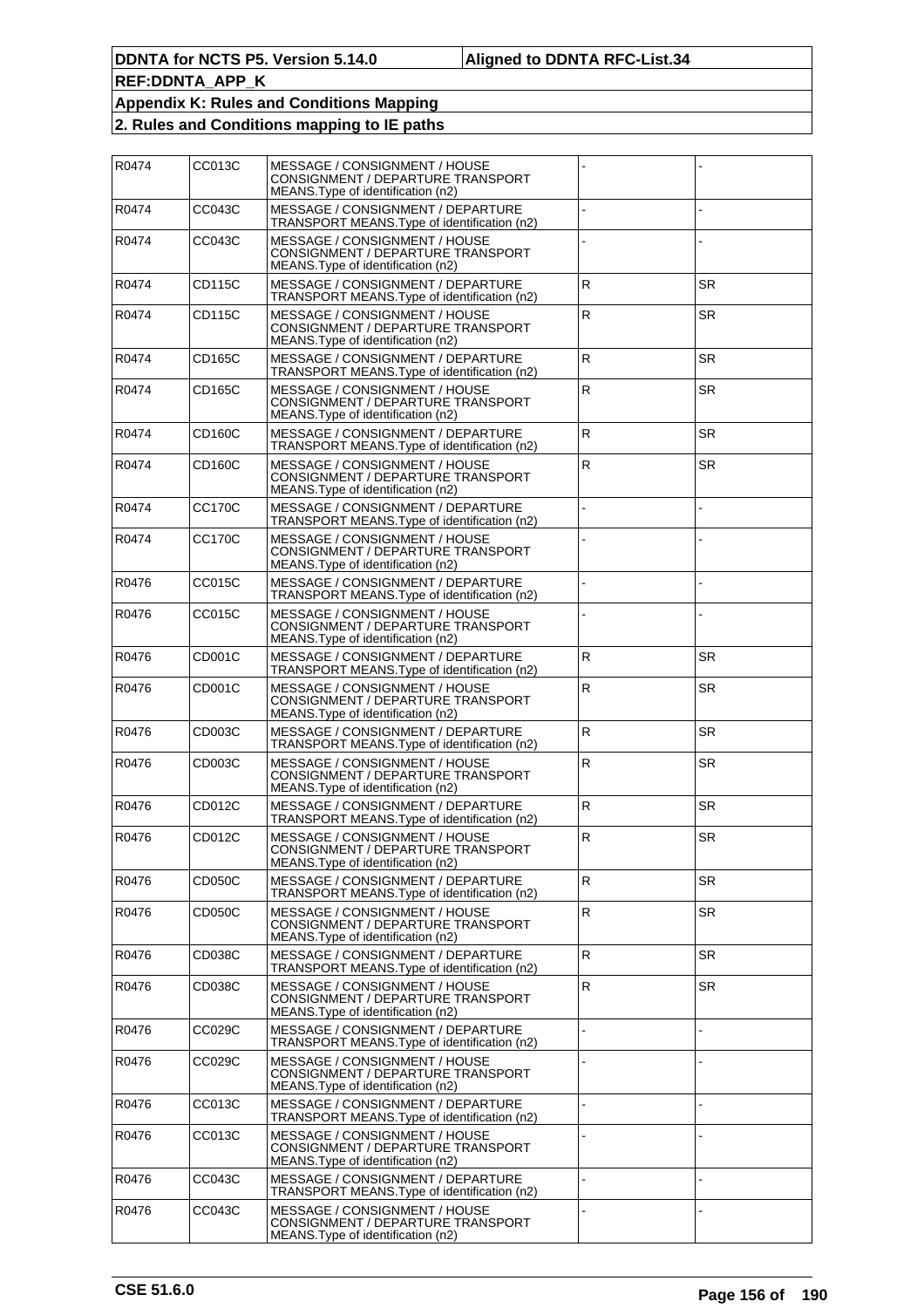| R0476 | CD115C | MESSAGE / CONSIGNMENT / DEPARTURE<br>TRANSPORT MEANS. Type of identification (n2)                        | $\mathsf R$  | <b>SR</b> |
|-------|--------|----------------------------------------------------------------------------------------------------------|--------------|-----------|
| R0476 | CD115C | MESSAGE / CONSIGNMENT / HOUSE<br>CONSIGNMENT / DEPARTURE TRANSPORT<br>MEANS. Type of identification (n2) | $\mathsf R$  | <b>SR</b> |
| R0476 | CD165C | MESSAGE / CONSIGNMENT / DEPARTURE<br>TRANSPORT MEANS. Type of identification (n2)                        | $\mathsf{R}$ | <b>SR</b> |
| R0476 | CD165C | MESSAGE / CONSIGNMENT / HOUSE<br>CONSIGNMENT / DEPARTURE TRANSPORT<br>MEANS. Type of identification (n2) | $\mathsf R$  | SR.       |
| R0476 | CD160C | MESSAGE / CONSIGNMENT / DEPARTURE<br>TRANSPORT MEANS. Type of identification (n2)                        | $\mathsf{R}$ | <b>SR</b> |
| R0476 | CD160C | MESSAGE / CONSIGNMENT / HOUSE<br>CONSIGNMENT / DEPARTURE TRANSPORT<br>MEANS. Type of identification (n2) | ${\sf R}$    | SR.       |
| R0476 | CC170C | MESSAGE / CONSIGNMENT / DEPARTURE<br>TRANSPORT MEANS. Type of identification (n2)                        |              |           |
| R0476 | CC170C | MESSAGE / CONSIGNMENT / HOUSE<br>CONSIGNMENT / DEPARTURE TRANSPORT<br>MEANS. Type of identification (n2) |              |           |
| R0506 | CC015C | MESSAGE / CONSIGNMENT / HOUSE<br>CONSIGNMENT / CONSIGNEE                                                 |              |           |
| R0506 | CC015C | MESSAGE / CONSIGNMENT / HOUSE<br>CONSIGNMENT / DEPARTURE TRANSPORT<br><b>MEANS</b>                       |              |           |
| R0506 | CC015C | MESSAGE / CONSIGNMENT / HOUSE<br>CONSIGNMENT / CONSIGNOR                                                 |              |           |
| R0506 | CC015C | MESSAGE / CONSIGNMENT / HOUSE<br>CONSIGNMENT.Country of dispatch (a2)                                    |              |           |
| R0506 | CC015C | MESSAGE / CONSIGNMENT / HOUSE<br>CONSIGNMENT / TRANSPORT CHARGES                                         |              |           |
| R0506 | CC015C | MESSAGE / CONSIGNMENT / HOUSE<br>CONSIGNMENT.Reference number UCR (an35)                                 |              |           |
| R0506 | CC013C | MESSAGE / CONSIGNMENT / HOUSE<br>CONSIGNMENT / CONSIGNEE                                                 |              |           |
| R0506 | CC013C | MESSAGE / CONSIGNMENT / HOUSE<br>CONSIGNMENT / DEPARTURE TRANSPORT<br><b>MEANS</b>                       |              |           |
| R0506 | CC013C | MESSAGE / CONSIGNMENT / HOUSE<br>CONSIGNMENT / CONSIGNOR                                                 |              |           |
| R0506 | CC013C | MESSAGE / CONSIGNMENT / HOUSE<br>CONSIGNMENT.Country of dispatch (a2)                                    |              |           |
| R0506 | CC013C | MESSAGE / CONSIGNMENT / HOUSE<br>CONSIGNMENT / TRANSPORT CHARGES                                         |              |           |
| R0506 | CC013C | MESSAGE / CONSIGNMENT / HOUSE<br>CONSIGNMENT.Reference number UCR (an35)                                 |              |           |
| R0506 | CC170C | MESSAGE / CONSIGNMENT / HOUSE<br>CONSIGNMENT / DEPARTURE TRANSPORT<br><b>MEANS</b>                       |              |           |
| R0507 | CC015C | MESSAGE / CONSIGNMENT / HOUSE<br>CONSIGNMENT / CONSIGNMENT ITEM.Country of<br>dispatch (a2)              |              |           |
| R0507 | CC015C | MESSAGE / CONSIGNMENT / HOUSE<br>CONSIGNMENT / CONSIGNMENT ITEM.Declaration<br>type $(an5)$              |              |           |
| R0507 | CC015C | MESSAGE / CONSIGNMENT / HOUSE<br>CONSIGNMENT / CONSIGNMENT ITEM.Country of<br>destination (a2)           |              |           |
| R0507 | CC015C | MESSAGE / CONSIGNMENT / HOUSE<br>CONSIGNMENT / CONSIGNMENT ITEM.Reference<br>number UCR (an35)           |              |           |
| R0507 | CC013C | MESSAGE / CONSIGNMENT / HOUSE<br>CONSIGNMENT / CONSIGNMENT ITEM.Country of<br>dispatch (a2)              |              |           |
| R0507 | CC013C | MESSAGE / CONSIGNMENT / HOUSE<br>CONSIGNMENT / CONSIGNMENT ITEM.Declaration<br>type $(an.5)$             |              |           |
| R0507 | CC013C | MESSAGE / CONSIGNMENT / HOUSE<br>CONSIGNMENT / CONSIGNMENT ITEM.Country of<br>destination (a2)           |              |           |
| R0507 | CC013C | MESSAGE / CONSIGNMENT / HOUSE<br>CONSIGNMENT / CONSIGNMENT ITEM.Reference<br>number UCR (an35)           |              |           |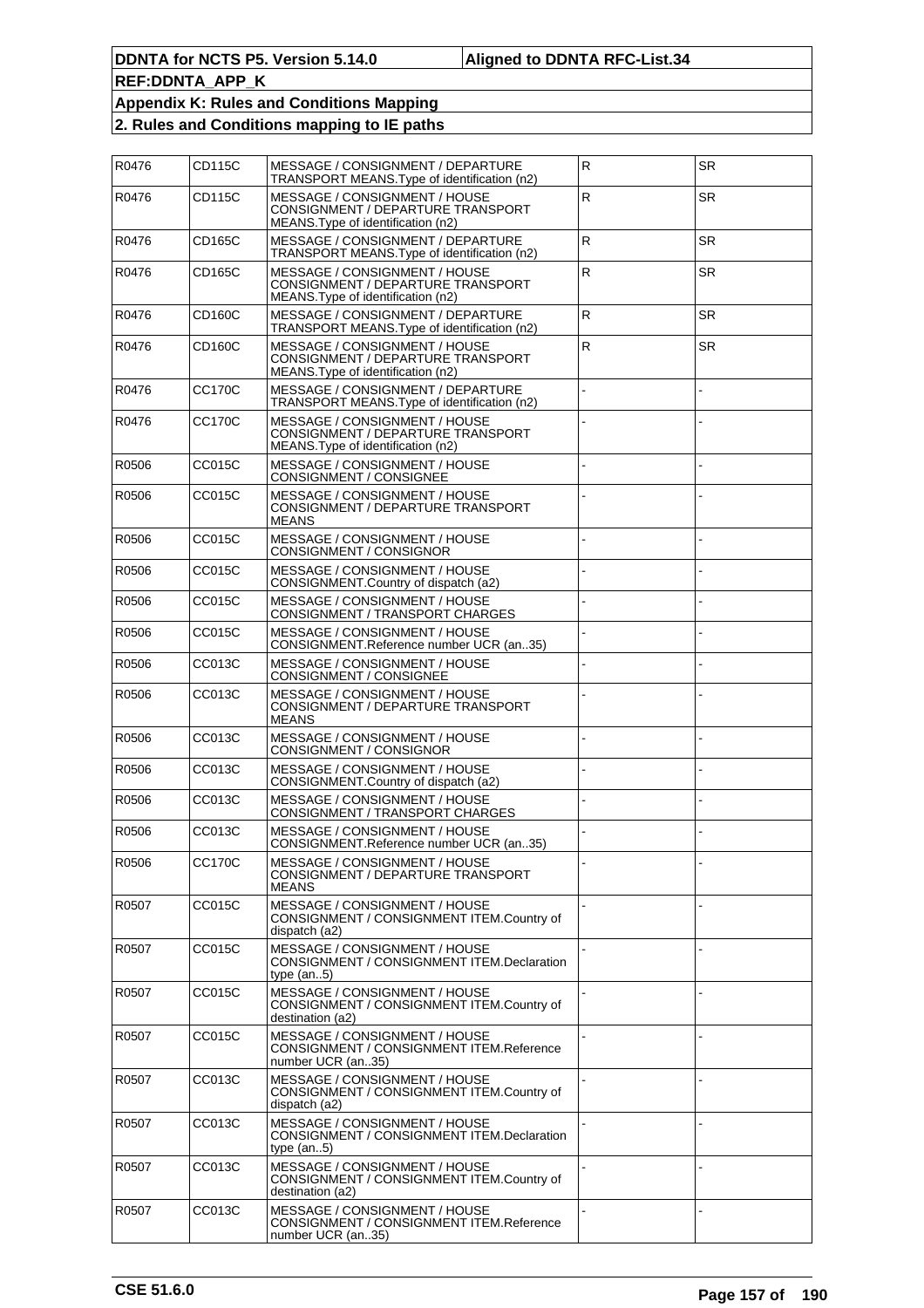| R0509 | CC190C        | MESSAGE / CUSTOMS OFFICE OF<br>DEPARTURE.Reference number (an8)                             |              |              |
|-------|---------------|---------------------------------------------------------------------------------------------|--------------|--------------|
| R0510 | CC190C        | MESSAGE / CONSIGNMENT / LOCATION OF<br>GOODS / ADDRESS.Country (a2)                         |              |              |
| R0510 | CC190C        | MESSAGE / CONSIGNMENT / LOCATION OF<br>GOODS / POSTCODE ADDRESS.Country (a2)                |              |              |
| R0516 | CD971C        | MESSAGE / COUNTRY / ACTION /<br>UNAVAILABILITY.Type (a1)                                    | ${\sf R}$    | R            |
| R0516 | CD070C        | MESSAGE / COUNTRY / ACTION /<br>UNAVAILABILITY.Type (a1)                                    | $\mathsf{R}$ | R            |
| R0516 | CD071C        | MESSAGE / COUNTRY / ACTION /<br>UNAVAILABILITY.Type (a1)                                    | ${\sf R}$    | R            |
| R0518 | CD971C        | MESSAGE / COUNTRY / ACTION / UNAVAILABILITY                                                 | R.           | R            |
| R0518 | CD070C        | MESSAGE / COUNTRY / ACTION / UNAVAILABILITY                                                 | IR.          | $\mathsf{R}$ |
| R0518 | CD071C        | MESSAGE / COUNTRY / ACTION / UNAVAILABILITY                                                 | lR.          | $\mathsf{R}$ |
| R0519 | CD971C        | MESSAGE / COUNTRY / ACTION /<br>UNAVAILABILITY. End date and time (an19)                    | ${\sf R}$    | $\mathsf{R}$ |
| R0519 | CD070C        | MESSAGE / COUNTRY / ACTION /<br>UNAVAILABILITY.End date and time (an19)                     | $\mathsf{R}$ | R            |
| R0519 | CD071C        | MESSAGE / COUNTRY / ACTION /<br>UNAVAILABILITY. End date and time (an19)                    | ${\sf R}$    | R            |
| R0520 | CC013C        | MESSAGE / TRANSIT OPERATION.Amendment type<br>flag (n1)                                     |              |              |
| R0551 | CC191C        | MESSAGE / AES RESULTS.Global validation<br>response (n1)                                    |              |              |
| R0601 | CC015C        | MESSAGE / TRANSIT OPERATION.Declaration type<br>(an5)                                       |              |              |
| R0601 | CC015C        | MESSAGE / CONSIGNMENT / HOUSE<br>CONSIGNMENT / CONSIGNMENT ITEM.Declaration<br>type $(an5)$ |              |              |
| R0601 | CD001C        | MESSAGE / TRANSIT OPERATION.Declaration type<br>(an5)                                       | R            | SR.          |
| R0601 | CD001C        | MESSAGE / CONSIGNMENT / HOUSE<br>CONSIGNMENT / CONSIGNMENT ITEM.Declaration<br>type $(an5)$ | $\mathsf{R}$ | <b>SR</b>    |
| R0601 | CD003C        | MESSAGE / TRANSIT OPERATION.Declaration type<br>(an5)                                       | R.           | SR.          |
| R0601 | CD003C        | MESSAGE / CONSIGNMENT / HOUSE<br>CONSIGNMENT / CONSIGNMENT ITEM.Declaration<br>type $(an5)$ | $\mathsf{R}$ | <b>SR</b>    |
| R0601 | CC017C        | MESSAGE / TRANSIT OPERATION.Declaration type<br>(an5)                                       |              |              |
| R0601 | CC017C        | MESSAGE / CONSIGNMENT / HOUSE<br>CONSIGNMENT / CONSIGNMENT ITEM.Declaration<br>type $(an5)$ |              |              |
| R0601 | <b>CD050C</b> | MESSAGE / TRANSIT OPERATION. Declaration type<br>(an5)                                      | R            | SR           |
| R0601 | CD050C        | MESSAGE / CONSIGNMENT / HOUSE<br>CONSIGNMENT / CONSIGNMENT ITEM.Declaration<br>type $(an5)$ | R            | <b>SR</b>    |
| R0601 | CD038C        | MESSAGE / TRANSIT OPERATION. Declaration type<br>(an5)                                      | R            | SR.          |
| R0601 | CD038C        | MESSAGE / CONSIGNMENT / HOUSE<br>CONSIGNMENT / CONSIGNMENT ITEM.Declaration<br>type (an5)   | R            | <b>SR</b>    |
| R0601 | CC029C        | MESSAGE / TRANSIT OPERATION.Declaration type<br>(an5)                                       |              |              |
| R0601 | CC029C        | MESSAGE / CONSIGNMENT / HOUSE<br>CONSIGNMENT / CONSIGNMENT ITEM.Declaration<br>type (an5)   |              |              |
| R0601 | CC013C        | MESSAGE / TRANSIT OPERATION.Declaration type<br>(an5)                                       |              |              |
| R0601 | CC013C        | MESSAGE / CONSIGNMENT / HOUSE<br>CONSIGNMENT / CONSIGNMENT ITEM.Declaration<br>type (an5)   |              |              |
| R0601 | CC043C        | MESSAGE / TRANSIT OPERATION.Declaration type<br>(an5)                                       |              |              |
| R0601 | CC043C        | MESSAGE / CONSIGNMENT / HOUSE<br>CONSIGNMENT / CONSIGNMENT ITEM.Declaration<br>type (an5)   |              |              |
| R0601 | <b>CD115C</b> | MESSAGE / TRANSIT OPERATION. Declaration type<br>(an5)                                      | $\mathsf R$  | <b>SR</b>    |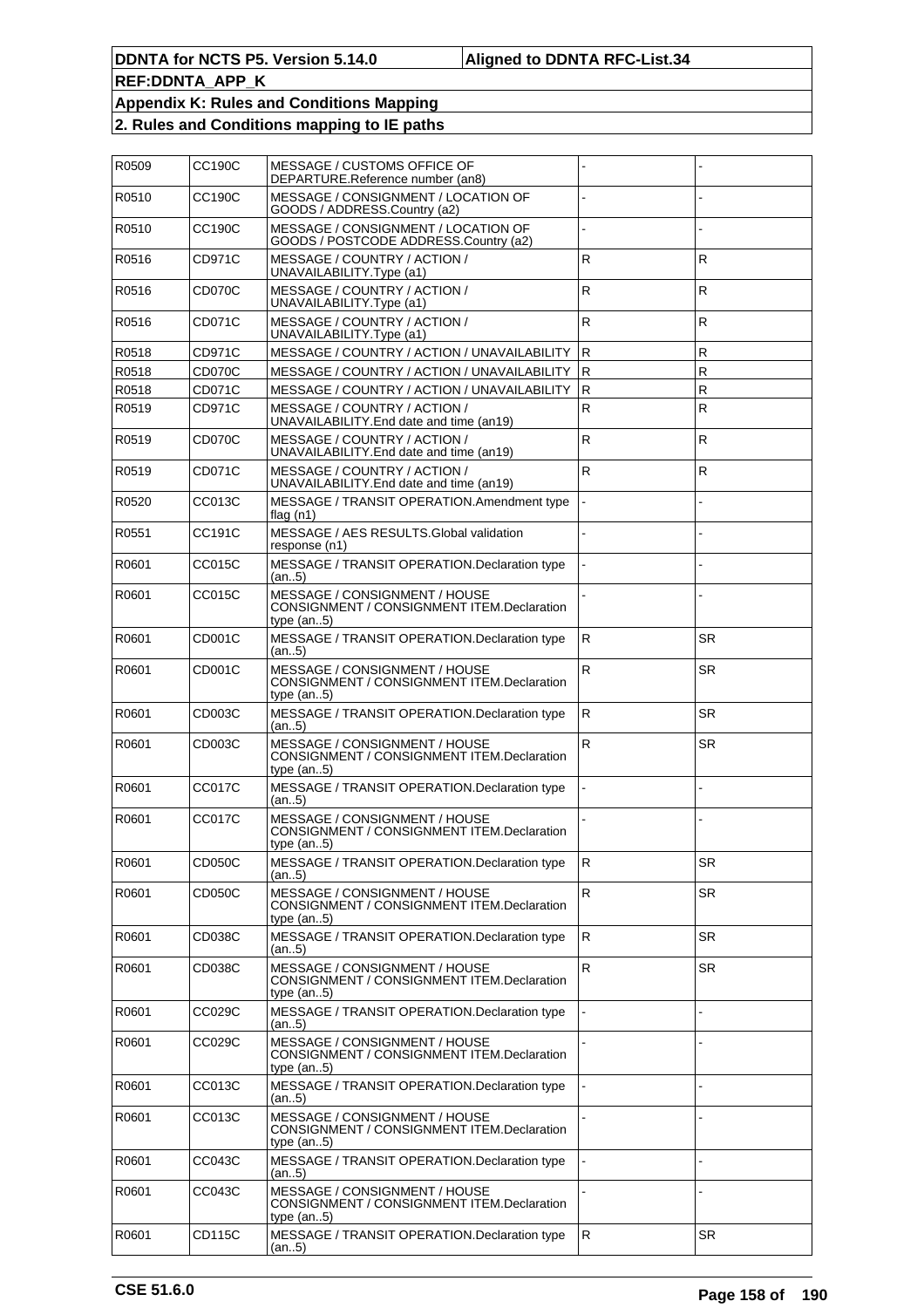| R0601 | CD115C        | MESSAGE / CONSIGNMENT / HOUSE<br>CONSIGNMENT / CONSIGNMENT ITEM.Declaration<br>type $(an5)$                                        | R            | <b>SR</b> |
|-------|---------------|------------------------------------------------------------------------------------------------------------------------------------|--------------|-----------|
| R0601 | CD165C        | MESSAGE / TRANSIT OPERATION. Declaration type<br>(an5)                                                                             | $\mathsf{R}$ | <b>SR</b> |
| R0601 | CD165C        | MESSAGE / CONSIGNMENT / HOUSE<br>CONSIGNMENT / CONSIGNMENT ITEM.Declaration<br>type $(an5)$                                        | $\mathsf{R}$ | <b>SR</b> |
| R0601 | CD160C        | MESSAGE / TRANSIT OPERATION. Declaration type<br>(an5)                                                                             | $\mathsf R$  | <b>SR</b> |
| R0601 | CD160C        | MESSAGE / CONSIGNMENT / HOUSE<br>CONSIGNMENT / CONSIGNMENT ITEM.Declaration<br>type $(an5)$                                        | R            | <b>SR</b> |
| R0705 | CC034C        | MESSAGE / GUARANTEE REFERENCE /<br>GUARANTEE QUERY. Period to date (an10)                                                          |              |           |
| R0705 | <b>CC037C</b> | MESSAGE / GUARANTEE REFERENCE /<br>GUARANTEE QUERY. Period to date (an10)                                                          |              |           |
| R0720 | CC190C        | MESSAGE / TRANSIT OPERATION / EXPORT<br>OPERATION. Transit procedure category (n1)                                                 |              |           |
| R0789 | CC015C        | MESSAGE / CONSIGNMENT / ACTIVE BORDER<br>TRANSPORT MEANS                                                                           |              |           |
| R0789 | CD001C        | MESSAGE / CONSIGNMENT / ACTIVE BORDER<br>TRANSPORT MEANS                                                                           | $\mathsf{R}$ | <b>SR</b> |
| R0789 | CD003C        | MESSAGE / CONSIGNMENT / ACTIVE BORDER<br>TRANSPORT MEANS                                                                           | $\mathsf{R}$ | <b>SR</b> |
| R0789 | CD050C        | MESSAGE / CONSIGNMENT / ACTIVE BORDER<br>TRANSPORT MEANS                                                                           | ${\sf R}$    | <b>SR</b> |
| R0789 | CD038C        | MESSAGE / CONSIGNMENT / ACTIVE BORDER<br>TRANSPORT MEANS                                                                           | $\mathsf{R}$ | <b>SR</b> |
| R0789 | CC013C        | MESSAGE / CONSIGNMENT / ACTIVE BORDER<br>TRANSPORT MEANS                                                                           |              |           |
| R0789 | CD115C        | MESSAGE / CONSIGNMENT / ACTIVE BORDER<br>TRANSPORT MEANS                                                                           | ${\sf R}$    | <b>SR</b> |
| R0789 | CD165C        | MESSAGE / CONSIGNMENT / ACTIVE BORDER<br>TRANSPORT MEANS                                                                           | $\mathsf{R}$ | <b>SR</b> |
| R0789 | CD160C        | MESSAGE / CONSIGNMENT / ACTIVE BORDER<br>TRANSPORT MEANS                                                                           | $\mathsf{R}$ | <b>SR</b> |
| R0790 | CC170C        | MESSAGE / CONSIGNMENT / ACTIVE BORDER<br>TRANSPORT MEANS                                                                           |              |           |
| R0817 | CC015C        | MESSAGE / CONSIGNMENT / HOUSE<br>CONSIGNMENT / CONSIGNMENT ITEM /<br>SUPPORTING DOCUMENT.Document line item<br>number $(n5)$       |              |           |
| R0817 | CC013C        | MESSAGE / CONSIGNMENT / HOUSE<br>CONSIGNMENT / CONSIGNMENT ITEM /<br>SUPPORTING DOCUMENT.Document line item<br>number $(n5)$       |              |           |
| R0840 | CC015C        | MESSAGE / CONSIGNMENT / ADDITIONAL SUPPLY<br>CHAIN ACTOR.Identification number (an17)                                              |              |           |
| R0840 | CC015C        | MESSAGE / CONSIGNMENT / CARRIER.Identification  -<br>number (an17)                                                                 |              |           |
| R0840 | CC015C        | MESSAGE / CONSIGNMENT / HOUSE<br>CONSIGNMENT / ADDITIONAL SUPPLY CHAIN<br>ACTOR.Identification number (an17)                       |              |           |
| R0840 | CC015C        | MESSAGE / CONSIGNMENT / HOUSE<br>CONSIGNMENT / CONSIGNMENT ITEM /<br>ADDITIONAL SUPPLY CHAIN ACTOR.Identification<br>number (an17) |              |           |
| R0840 | CD001C        | MESSAGE / CONSIGNMENT / ADDITIONAL SUPPLY<br>CHAIN ACTOR Identification number (an17)                                              | IR.          | R         |
| R0840 | CD001C        | MESSAGE / CONSIGNMENT / CARRIER.Identification R<br>number (an17)                                                                  |              | R         |
| R0840 | CD001C        | MESSAGE / CONSIGNMENT / HOUSE<br>CONSIGNMENT / ADDITIONAL SUPPLY CHAIN<br>ACTOR.Identification number (an17)                       | R            | R.        |
| R0840 | CD001C        | MESSAGE / CONSIGNMENT / HOUSE<br>CONSIGNMENT / CONSIGNMENT ITEM /<br>ADDITIONAL SUPPLY CHAIN ACTOR.Identification<br>number (an17) | $\mathsf{R}$ | R         |
| R0840 | CD003C        | MESSAGE / CONSIGNMENT / ADDITIONAL SUPPLY<br>CHAIN ACTOR.Identification number (an17)                                              | IR.          | R         |
| R0840 | CD003C        | MESSAGE / CONSIGNMENT / CARRIER.Identification R<br>number (an17)                                                                  |              | R.        |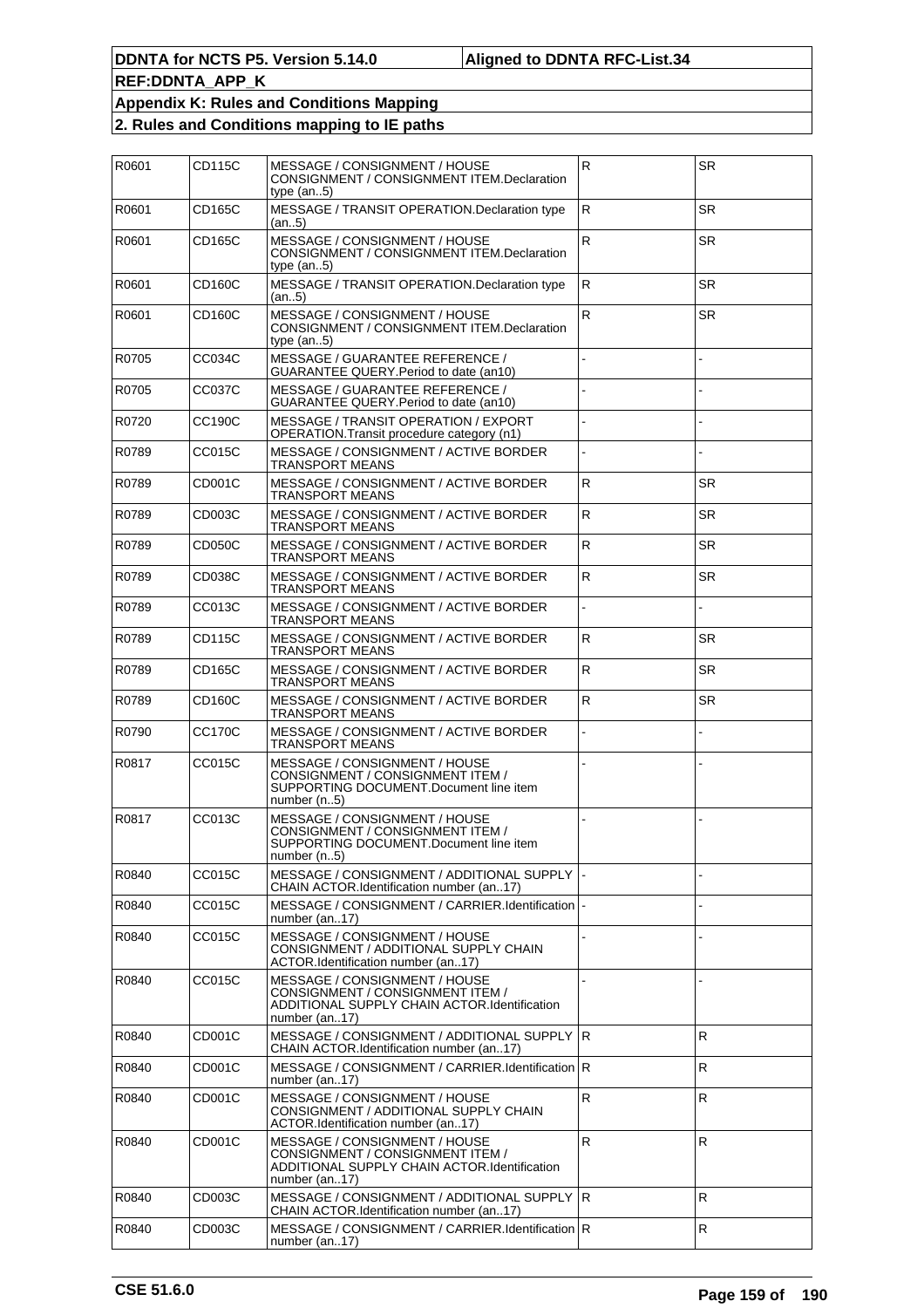R0840 CD003C MESSAGE / CONSIGNMENT / HOUSE CONSIGNMENT / ADDITIONAL SUPPLY CHAIN ACTOR.Identification number (an..17) R R R0840 CD003C MESSAGE / CONSIGNMENT / HOUSE CONSIGNMENT / CONSIGNMENT ITEM / ADDITIONAL SUPPLY CHAIN ACTOR.Identification number (an..17) R R R0840 CD012C MESSAGE / CONSIGNMENT / ADDITIONAL SUPPLY CHAIN ACTOR.Identification number (an..17) R R R0840 CD012C MESSAGE / CONSIGNMENT / HOUSE CONSIGNMENT / ADDITIONAL SUPPLY CHAIN ACTOR.Identification number (an..17) R R R0840 CD012C MESSAGE / CONSIGNMENT / HOUSE CONSIGNMENT / CONSIGNMENT ITEM / ADDITIONAL SUPPLY CHAIN ACTOR.Identification number (an..17) R R R0840 CC017C MESSAGE / CONSIGNMENT / ADDITIONAL SUPPLY CHAIN ACTOR.Identification number (an..17) - - R0840 CC017C MESSAGE / CONSIGNMENT / CARRIER.Identification number (an..17) - - R0840 CC017C MESSAGE / CONSIGNMENT / HOUSE CONSIGNMENT / ADDITIONAL SUPPLY CHAIN ACTOR.Identification number (an..17) - - R0840 CC017C MESSAGE / CONSIGNMENT / HOUSE CONSIGNMENT / CONSIGNMENT ITEM / ADDITIONAL SUPPLY CHAIN ACTOR.Identification number (an..17) - - R0840 CD050C MESSAGE / CONSIGNMENT / ADDITIONAL SUPPLY CHAIN ACTOR.Identification number (an..17) R R R0840 CD050C MESSAGE / CONSIGNMENT / CARRIER.Identification number (an..17) R R R0840 CD050C MESSAGE / CONSIGNMENT / HOUSE CONSIGNMENT / ADDITIONAL SUPPLY CHAIN ACTOR.Identification number (an..17) R R R0840 CD050C MESSAGE / CONSIGNMENT / HOUSE CONSIGNMENT / CONSIGNMENT ITEM / ADDITIONAL SUPPLY CHAIN ACTOR.Identification number (an..17) R R R0840 CD038C MESSAGE / CONSIGNMENT / ADDITIONAL SUPPLY CHAIN ACTOR.Identification number (an..17) R R R0840 CD038C | MESSAGE / CONSIGNMENT / CARRIER.Identification number (an..17) R R R0840 CD038C MESSAGE / CONSIGNMENT / HOUSE CONSIGNMENT / ADDITIONAL SUPPLY CHAIN ACTOR.Identification number (an..17) R R R0840 CD038C MESSAGE / CONSIGNMENT / HOUSE CONSIGNMENT / CONSIGNMENT ITEM / ADDITIONAL SUPPLY CHAIN ACTOR.Identification number (an..17) R R R0840 CC029C MESSAGE / CONSIGNMENT / ADDITIONAL SUPPLY CHAIN ACTOR.Identification number (an..17) - - R0840 CC029C MESSAGE / CONSIGNMENT / CARRIER.Identification number (an..17) - - R0840 CC029C MESSAGE / CONSIGNMENT / HOUSE CONSIGNMENT / ADDITIONAL SUPPLY CHAIN ACTOR.Identification number (an..17) - - R0840 CC029C MESSAGE / CONSIGNMENT / HOUSE CONSIGNMENT / CONSIGNMENT ITEM / ADDITIONAL SUPPLY CHAIN ACTOR.Identification number (an..17) - - R0840 CC013C MESSAGE / CONSIGNMENT / ADDITIONAL SUPPLY CHAIN ACTOR.Identification number (an..17) - - R0840 CC013C MESSAGE / CONSIGNMENT / CARRIER.Identification number (an..17) - - R0840 CC013C MESSAGE / CONSIGNMENT / HOUSE CONSIGNMENT / ADDITIONAL SUPPLY CHAIN ACTOR.Identification number (an..17) - - R0840 CC013C | MESSAGE / CONSIGNMENT / HOUSE CONSIGNMENT / CONSIGNMENT ITEM / ADDITIONAL SUPPLY CHAIN ACTOR.Identification number (an..17) - - R0840 CD115C MESSAGE / CONSIGNMENT / ADDITIONAL SUPPLY CHAIN ACTOR.Identification number (an..17) R R R0840 CD115C MESSAGE / CONSIGNMENT / CARRIER.Identification number (an..17) R R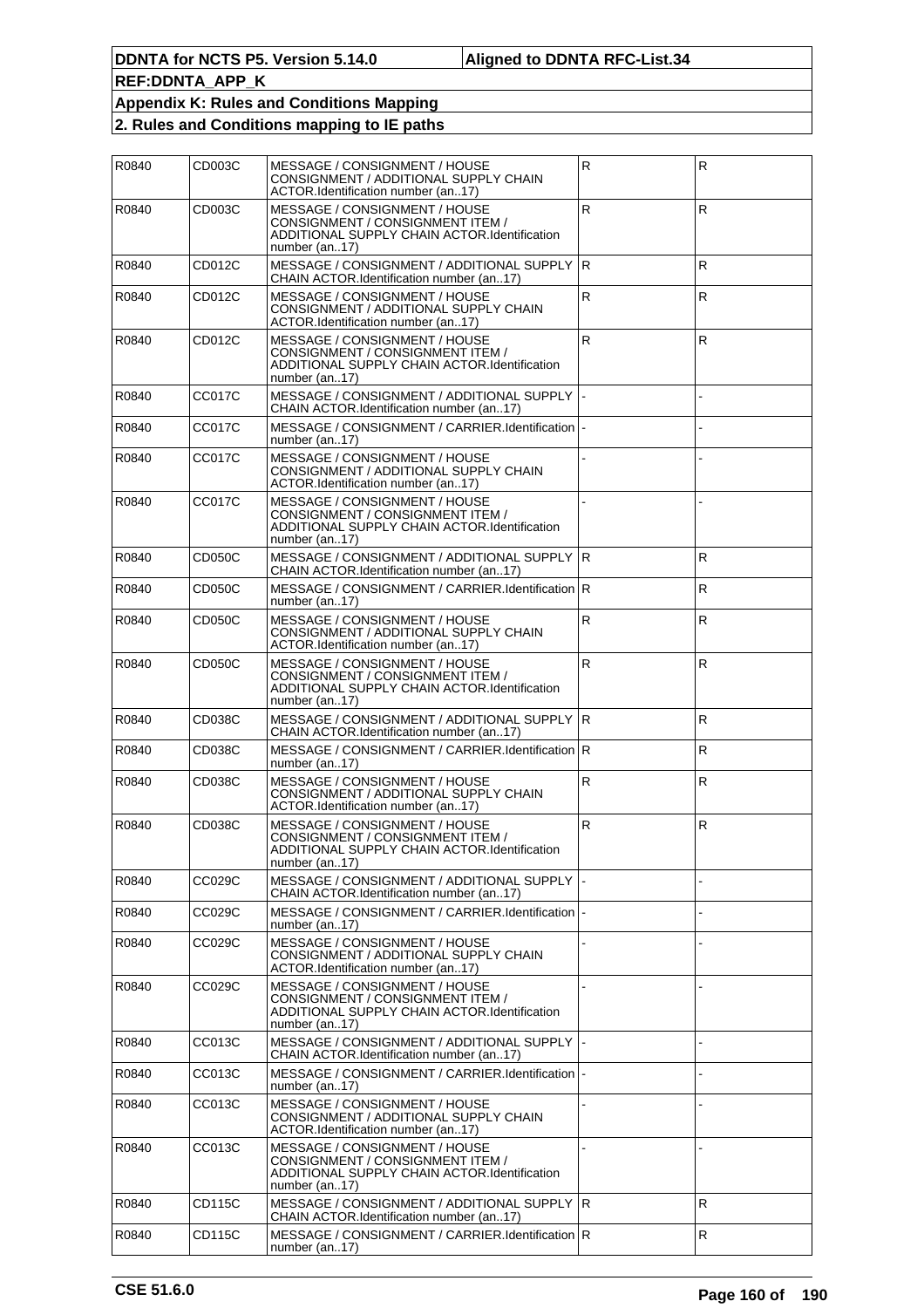| R0840 | CD115C        | MESSAGE / CONSIGNMENT / HOUSE<br>CONSIGNMENT / ADDITIONAL SUPPLY CHAIN<br>ACTOR.Identification number (an17)                         | $\mathsf{R}$ | R            |
|-------|---------------|--------------------------------------------------------------------------------------------------------------------------------------|--------------|--------------|
| R0840 | CD115C        | MESSAGE / CONSIGNMENT / HOUSE<br>CONSIGNMENT / CONSIGNMENT ITEM /<br>ADDITIONAL SUPPLY CHAIN ACTOR.Identification<br>number (an.,17) | $\mathsf{R}$ | $\mathsf{R}$ |
| R0840 | CD165C        | MESSAGE / CONSIGNMENT / ADDITIONAL SUPPLY<br>CHAIN ACTOR.Identification number (an17)                                                | IR.          | $\mathsf{R}$ |
| R0840 | CD165C        | MESSAGE / CONSIGNMENT / CARRIER.Identification R<br>number (an17)                                                                    |              | R.           |
| R0840 | CD165C        | MESSAGE / CONSIGNMENT / HOUSE<br>CONSIGNMENT / ADDITIONAL SUPPLY CHAIN<br>ACTOR.Identification number (an17)                         | $\mathsf{R}$ | R            |
| R0840 | CD165C        | MESSAGE / CONSIGNMENT / HOUSE<br>CONSIGNMENT / CONSIGNMENT ITEM /<br>ADDITIONAL SUPPLY CHAIN ACTOR.Identification<br>number (an17)   | $\mathsf{R}$ | $\mathsf{R}$ |
| R0840 | CD160C        | MESSAGE / CONSIGNMENT / ADDITIONAL SUPPLY<br>CHAIN ACTOR Identification number (an17)                                                | IR.          | $\mathsf{R}$ |
| R0840 | CD160C        | MESSAGE / CONSIGNMENT / CARRIER.Identification R<br>number (an17)                                                                    |              | R            |
| R0840 | CD160C        | MESSAGE / CONSIGNMENT / HOUSE<br>CONSIGNMENT / ADDITIONAL SUPPLY CHAIN<br>ACTOR.Identification number (an17)                         | R            | R.           |
| R0840 | CD160C        | MESSAGE / CONSIGNMENT / HOUSE<br>CONSIGNMENT / CONSIGNMENT ITEM /<br>ADDITIONAL SUPPLY CHAIN ACTOR.Identification<br>number (an17)   | $\mathsf{R}$ | $\mathsf{R}$ |
| R0849 | CC015C        | MESSAGE / TRANSIT OPERATION.Reduced dataset<br>indicator (n1)                                                                        |              |              |
| R0849 | CC013C        | MESSAGE / TRANSIT OPERATION.Reduced dataset<br>indicator (n1)                                                                        |              |              |
| R0850 | CC015C        | MESSAGE / REPRESENTATIVE.Identification number  <br>(an17)                                                                           |              |              |
| R0850 | CC015C        | MESSAGE / CONSIGNMENT /<br>CONSIGNOR.Identification number (an17)                                                                    |              |              |
| R0850 | CC015C        | MESSAGE / CONSIGNMENT / HOUSE<br>CONSIGNMENT / CONSIGNOR.Identification number<br>(an17)                                             |              |              |
| R0850 | CC015C        | MESSAGE / HOLDER OF THE TRANSIT<br>PROCEDURE.Identification number (an17)                                                            |              |              |
| R0850 | CC015C        | MESSAGE / CONSIGNMENT / LOCATION OF<br>GOODS / ECONOMIC OPERATOR.Identification<br>number (an17)                                     |              |              |
| R0850 | <b>CC009C</b> | MESSAGE / HOLDER OF THE TRANSIT<br>PROCEDURE.Identification number (an17)                                                            |              |              |
| R0850 | CC004C        | MESSAGE / HOLDER OF THE TRANSIT<br>PROCEDURE.Identification number (an17)                                                            |              |              |
| R0850 | <b>CC014C</b> | MESSAGE / HOLDER OF THE TRANSIT<br>PROCEDURE.Identification number (an17)                                                            |              |              |
| R0850 | CC019C        | MESSAGE / HOLDER OF THE TRANSIT<br>PROCEDURE.Identification number (an17)                                                            |              |              |
| R0850 | CC025C        | MESSAGE / TRADER AT DESTINATION.Identification<br>number (an17)                                                                      |              |              |
| R0850 | CC028C        | MESSAGE / HOLDER OF THE TRANSIT<br>PROCEDURE.Identification number (an17)                                                            |              |              |
| R0850 | CC054C        | MESSAGE / HOLDER OF THE TRANSIT<br>PROCEDURE.Identification number (an17)                                                            |              |              |
| R0850 | CC045C        | MESSAGE / HOLDER OF THE TRANSIT<br>PROCEDURE.Identification number (an17)                                                            |              |              |
| R0850 | <b>CC060C</b> | MESSAGE / HOLDER OF THE TRANSIT<br>PROCEDURE.Identification number (an17)                                                            |              |              |
| R0850 | <b>CC140C</b> | MESSAGE / HOLDER OF THE TRANSIT<br>PROCEDURE.Identification number (an17)                                                            |              |              |
| R0850 | CC141C        | MESSAGE / HOLDER OF THE TRANSIT<br>PROCEDURE.Identification number (an17)                                                            |              |              |
| R0850 | CC055C        | MESSAGE / HOLDER OF THE TRANSIT<br>PROCEDURE.Identification number (an17)                                                            |              |              |
| R0850 | <b>CC017C</b> | MESSAGE / CONSIGNMENT /<br>CONSIGNOR.Identification number (an17)                                                                    |              |              |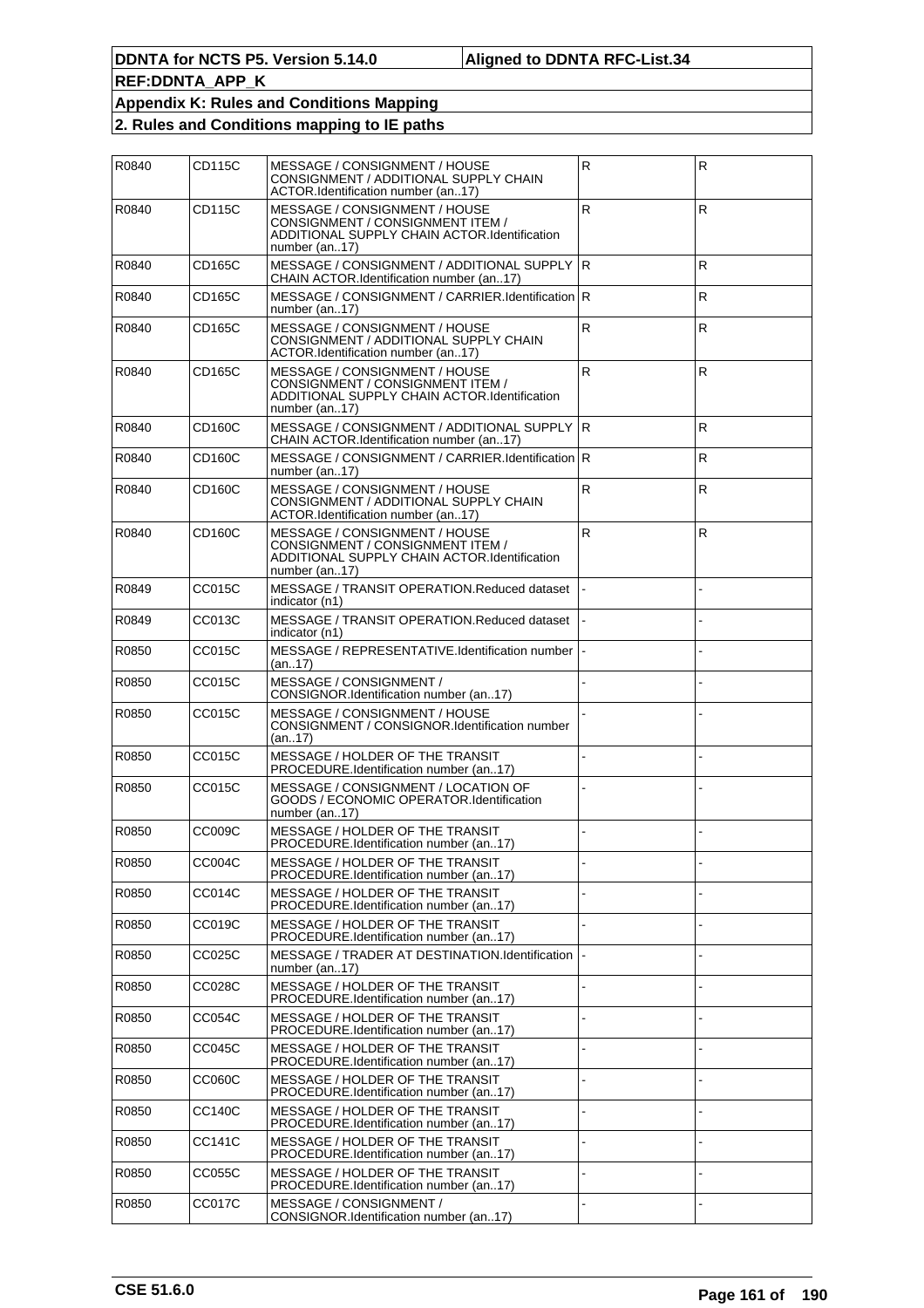| R0850 | CC017C        | MESSAGE / CONSIGNMENT / HOUSE<br>CONSIGNMENT / CONSIGNOR.Identification number<br>(an17)           |  |
|-------|---------------|----------------------------------------------------------------------------------------------------|--|
| R0850 | CC017C        | MESSAGE / HOLDER OF THE TRANSIT<br>PROCEDURE.Identification number (an17)                          |  |
| R0850 | CC029C        | MESSAGE / REPRESENTATIVE.Identification number<br>(an17)                                           |  |
| R0850 | CC029C        | MESSAGE / CONSIGNMENT /<br>CONSIGNOR.Identification number (an17)                                  |  |
| R0850 | CC029C        | MESSAGE / CONSIGNMENT / HOUSE<br>CONSIGNMENT / CONSIGNOR.Identification number<br>(an17)           |  |
| R0850 | CC029C        | MESSAGE / HOLDER OF THE TRANSIT<br>PROCEDURE.Identification number (an17)                          |  |
| R0850 | CC029C        | MESSAGE / CONSIGNMENT / LOCATION OF<br>GOODS / ECONOMIC OPERATOR.Identification<br>number (an17)   |  |
| R0850 | CC051C        | MESSAGE / HOLDER OF THE TRANSIT<br>PROCEDURE.Identification number (an17)                          |  |
| R0850 | <b>CC007C</b> | MESSAGE / CONSIGNMENT / LOCATION OF<br>GOODS / ECONOMIC OPERATOR.Identification<br>number (an.,17) |  |
| R0850 | <b>CC007C</b> | MESSAGE / TRADER AT DESTINATION.Identification<br>number (an17)                                    |  |
| R0850 | CC013C        | MESSAGE / REPRESENTATIVE.Identification number<br>(an17)                                           |  |
| R0850 | CC013C        | MESSAGE / CONSIGNMENT /<br>CONSIGNOR.Identification number (an.,17)                                |  |
| R0850 | CC013C        | MESSAGE / CONSIGNMENT / HOUSE<br>CONSIGNMENT / CONSIGNOR.Identification number<br>(an17)           |  |
| R0850 | CC013C        | MESSAGE / HOLDER OF THE TRANSIT<br>PROCEDURE.Identification number (an17)                          |  |
| R0850 | CC013C        | MESSAGE / CONSIGNMENT / LOCATION OF<br>GOODS / ECONOMIC OPERATOR.Identification<br>number (an17)   |  |
| R0850 | CC043C        | MESSAGE / CONSIGNMENT /<br>CONSIGNOR.Identification number (an17)                                  |  |
| R0850 | CC043C        | MESSAGE / CONSIGNMENT / HOUSE<br>CONSIGNMENT / CONSIGNOR.Identification number<br>(an17)           |  |
| R0850 | CC043C        | MESSAGE / HOLDER OF THE TRANSIT<br>PROCEDURE.Identification number (an17)                          |  |
| R0850 | CC043C        | MESSAGE / TRADER AT DESTINATION.Identification<br>number (an17)                                    |  |
| R0850 | CC044C        | MESSAGE / TRADER AT DESTINATION.Identification  <br>number (an17)                                  |  |
| R0850 | CC928C        | MESSAGE / HOLDER OF THE TRANSIT<br>PROCEDURE.Identification number (an17)                          |  |
| R0850 | CC023C        | MESSAGE / HOLDER OF THE TRANSIT<br>PROCEDURE.Identification number (an17)                          |  |
| R0850 | CC026C        | MESSAGE / HOLDER OF THE TRANSIT<br>PROCEDURE.Identification number (an17)                          |  |
| R0850 | CC035C        | MESSAGE / HOLDER OF THE TRANSIT<br>PROCEDURE.Identification number (an17)                          |  |
| R0850 | CC170C        | MESSAGE / REPRESENTATIVE.Identification number<br>(an17)                                           |  |
| R0850 | <b>CC170C</b> | MESSAGE / HOLDER OF THE TRANSIT<br>PROCEDURE.Identification number (an17)                          |  |
| R0850 | CC170C        | MESSAGE / CONSIGNMENT / LOCATION OF<br>GOODS / ECONOMIC OPERATOR.Identification<br>number (an17)   |  |
| R0850 | CC224C        | MESSAGE / HOLDER OF THE TRANSIT<br>PROCEDURE.Identification number (an17)                          |  |
| R0850 | CC225C        | MESSAGE / HOLDER OF THE TRANSIT<br>PROCEDURE.Identification number (an17)                          |  |
| R0850 | CC228C        | MESSAGE / HOLDER OF THE TRANSIT<br>PROCEDURE.Identification number (an17)                          |  |
| R0850 | CC034C        | MESSAGE / REQUESTER.Identification number<br>(an17)                                                |  |
| R0850 | CC034C        | MESSAGE / GUARANTEE REFERENCE /<br>OWNER.Identification number (an17)                              |  |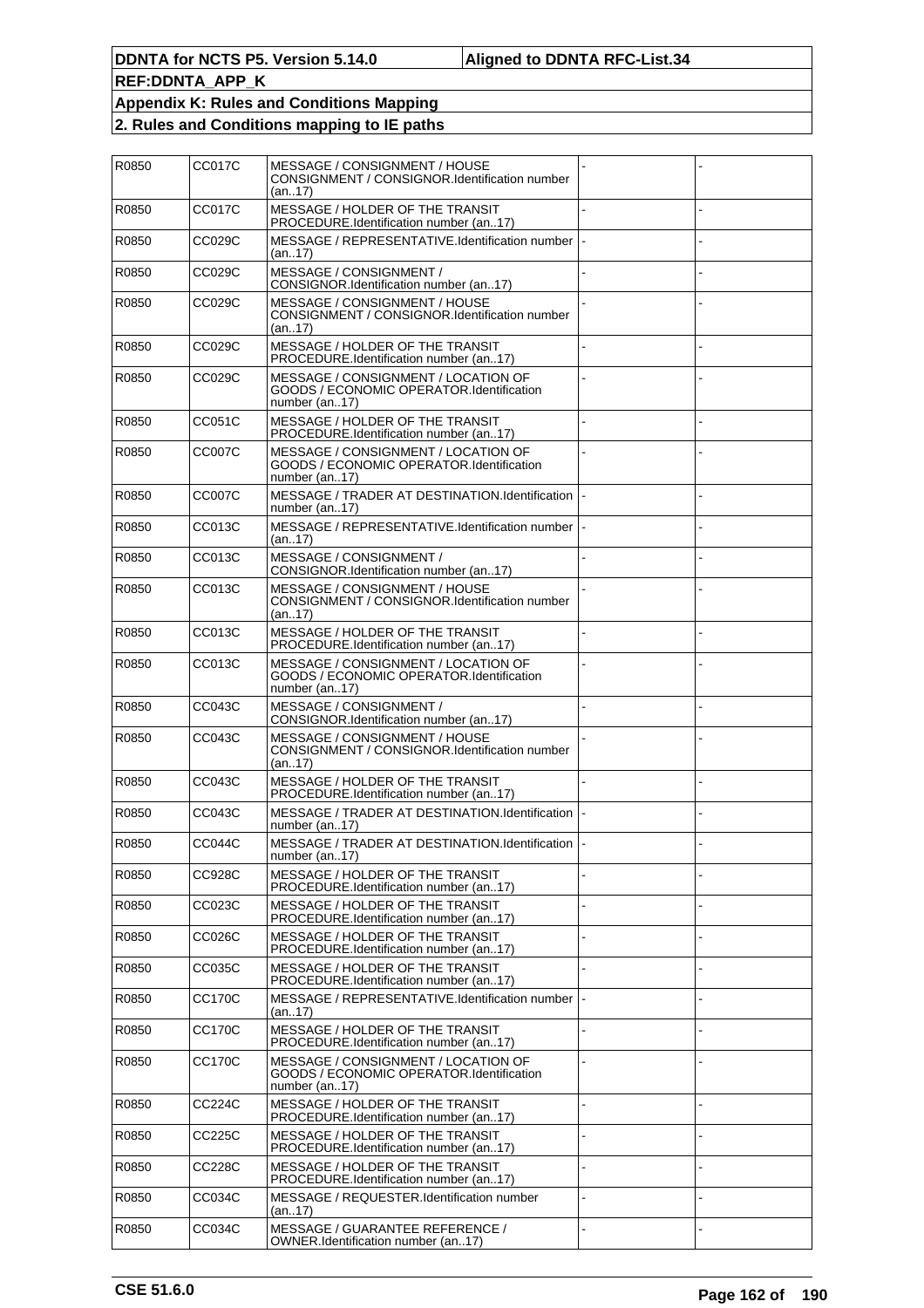| R0850 | <b>CC037C</b>       | MESSAGE / REQUESTER.Identification number<br>(an17)                                                         |           |              |
|-------|---------------------|-------------------------------------------------------------------------------------------------------------|-----------|--------------|
| R0850 | <b>CC037C</b>       | MESSAGE / GUARANTEE REFERENCE /<br>OWNER.Identification number (an17)                                       |           |              |
| R0850 | CC231C              | MESSAGE / HOLDER OF THE TRANSIT<br>PROCEDURE.Identification number (an17)                                   |           |              |
| R0850 | CC022C              | MESSAGE / HOLDER OF THE TRANSIT<br>PROCEDURE.Identification number (an17)                                   |           |              |
| R0850 | <b>CC056C</b>       | MESSAGE / REPRESENTATIVE.Identification number  -<br>(an17)                                                 |           |              |
| R0850 | CC056C              | MESSAGE / HOLDER OF THE TRANSIT<br>PROCEDURE.Identification number (an17)                                   |           |              |
| R0850 | CC057C              | MESSAGE / TRADER AT DESTINATION.Identification<br>number (an17)                                             |           |              |
| R0851 | CC015C              | MESSAGE / CONSIGNMENT /<br>CONSIGNEE.Identification number (an17)                                           |           |              |
| R0851 | CC015C              | MESSAGE / CONSIGNMENT / HOUSE<br>CONSIGNMENT / CONSIGNEE.Identification number<br>(an17)                    |           |              |
| R0851 | CC015C              | MESSAGE / CONSIGNMENT / HOUSE<br>CONSIGNMENT / CONSIGNMENT ITEM /<br>CONSIGNEE.Identification number (an17) |           |              |
| R0851 | CD001C              | MESSAGE / CONSIGNMENT /<br>CONSIGNEE.Identification number (an17)                                           | <b>SR</b> | $\mathsf{R}$ |
| R0851 | CD001C              | MESSAGE / CONSIGNMENT / HOUSE<br>CONSIGNMENT / CONSIGNEE.Identification number<br>(an17)                    | <b>SR</b> | R            |
| R0851 | CD001C              | MESSAGE / CONSIGNMENT / HOUSE<br>CONSIGNMENT / CONSIGNMENT ITEM /<br>CONSIGNEE.Identification number (an17) | <b>SR</b> | R            |
| R0851 | CD003C              | MESSAGE / CONSIGNMENT /<br>CONSIGNEE.Identification number (an17)                                           | <b>SR</b> | R            |
| R0851 | CD003C              | MESSAGE / CONSIGNMENT / HOUSE<br>CONSIGNMENT / CONSIGNEE.Identification number<br>(an17)                    | <b>SR</b> | R            |
| R0851 | CD003C              | MESSAGE / CONSIGNMENT / HOUSE<br>CONSIGNMENT / CONSIGNMENT ITEM /<br>CONSIGNEE.Identification number (an17) | <b>SR</b> | R            |
| R0851 | CD012C              | MESSAGE / CONSIGNMENT /<br>CONSIGNEE.Identification number (an17)                                           | <b>SR</b> | $\mathsf{R}$ |
| R0851 | CD012C              | MESSAGE / CONSIGNMENT / HOUSE<br>CONSIGNMENT / CONSIGNEE.Identification number<br>(an17)                    | <b>SR</b> | R            |
| R0851 | CD012C              | MESSAGE / CONSIGNMENT / HOUSE<br>CONSIGNMENT / CONSIGNMENT ITEM /<br>CONSIGNEE.Identification number (an17) | <b>SR</b> | $\mathsf{R}$ |
| R0851 | <b>CC017C</b>       | MESSAGE / CONSIGNMENT /<br>CONSIGNEE.Identification number (an17)                                           |           |              |
| R0851 | CC017C              | MESSAGE / CONSIGNMENT / HOUSE<br>CONSIGNMENT / CONSIGNEE.Identification number<br>(an17)                    |           |              |
| R0851 | CD050C              | MESSAGE / CONSIGNMENT /<br>CONSIGNEE.Identification number (an17)                                           | <b>SR</b> | $\mathsf{R}$ |
| R0851 | CD <sub>05</sub> 0C | MESSAGE / CONSIGNMENT / HOUSE<br>CONSIGNMENT / CONSIGNEE.Identification number<br>(an17)                    | <b>SR</b> | R            |
| R0851 | CD050C              | MESSAGE / CONSIGNMENT / HOUSE<br>CONSIGNMENT / CONSIGNMENT ITEM /<br>CONSIGNEE.Identification number (an17) | <b>SR</b> | $\mathsf{R}$ |
| R0851 | CD038C              | MESSAGE / CONSIGNMENT /<br>CONSIGNEE.Identification number (an17)                                           | <b>SR</b> | R            |
| R0851 | CD038C              | MESSAGE / CONSIGNMENT / HOUSE<br>CONSIGNMENT / CONSIGNEE.Identification number<br>(an17)                    | <b>SR</b> | $\mathsf{R}$ |
| R0851 | CD038C              | MESSAGE / CONSIGNMENT / HOUSE<br>CONSIGNMENT / CONSIGNMENT ITEM /<br>CONSIGNEE.Identification number (an17) | <b>SR</b> | R            |
| R0851 | CC029C              | MESSAGE / CONSIGNMENT /<br>CONSIGNEE.Identification number (an17)                                           |           |              |
| R0851 | CC029C              | MESSAGE / CONSIGNMENT / HOUSE<br>CONSIGNMENT / CONSIGNEE.Identification number<br>(an17)                    |           |              |
| R0851 | CC013C              | MESSAGE / CONSIGNMENT /<br>CONSIGNEE.Identification number (an17)                                           |           |              |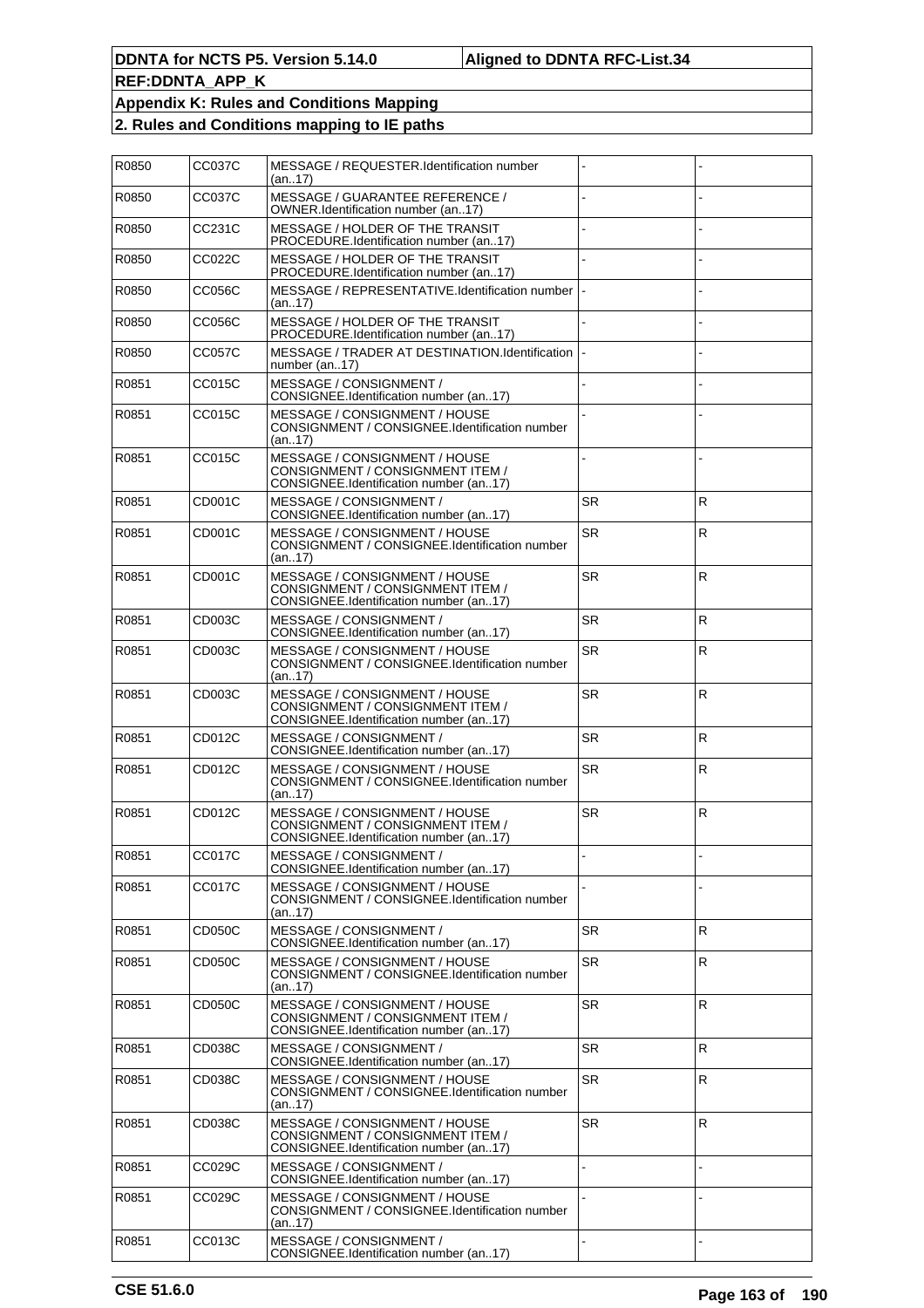| R0851 | CC013C | MESSAGE / CONSIGNMENT / HOUSE<br>CONSIGNMENT / CONSIGNEE.Identification number<br>(an17)                    |              |              |
|-------|--------|-------------------------------------------------------------------------------------------------------------|--------------|--------------|
| R0851 | CC013C | MESSAGE / CONSIGNMENT / HOUSE<br>CONSIGNMENT / CONSIGNMENT ITEM /<br>CONSIGNEE.Identification number (an17) |              |              |
| R0851 | CC043C | MESSAGE / CONSIGNMENT /<br>CONSIGNEE.Identification number (an17)                                           |              |              |
| R0851 | CC043C | MESSAGE / CONSIGNMENT / HOUSE<br>CONSIGNMENT / CONSIGNEE.Identification number<br>(an17)                    |              |              |
| R0851 | CD115C | MESSAGE / CONSIGNMENT /<br>CONSIGNEE.Identification number (an17)                                           | <b>SR</b>    | $\mathsf{R}$ |
| R0851 | CD115C | MESSAGE / CONSIGNMENT / HOUSE<br>CONSIGNMENT / CONSIGNEE.Identification number<br>(an17)                    | <b>SR</b>    | R            |
| R0851 | CD115C | MESSAGE / CONSIGNMENT / HOUSE<br>CONSIGNMENT / CONSIGNMENT ITEM /<br>CONSIGNEE.Identification number (an17) | <b>SR</b>    | $\mathsf{R}$ |
| R0851 | CD165C | MESSAGE / CONSIGNMENT /<br>CONSIGNEE.Identification number (an17)                                           | <b>SR</b>    | $\mathsf{R}$ |
| R0851 | CD165C | MESSAGE / CONSIGNMENT / HOUSE<br>CONSIGNMENT / CONSIGNEE.Identification number<br>(an17)                    | <b>SR</b>    | R            |
| R0851 | CD165C | MESSAGE / CONSIGNMENT / HOUSE<br>CONSIGNMENT / CONSIGNMENT ITEM /<br>CONSIGNEE.Identification number (an17) | <b>SR</b>    | $\mathsf{R}$ |
| R0851 | CD160C | MESSAGE / CONSIGNMENT /<br>CONSIGNEE.Identification number (an17)                                           | <b>SR</b>    | R            |
| R0851 | CD160C | MESSAGE / CONSIGNMENT / HOUSE<br>CONSIGNMENT / CONSIGNEE.Identification number<br>(an17)                    | <b>SR</b>    | R            |
| R0851 | CD160C | MESSAGE / CONSIGNMENT / HOUSE<br>CONSIGNMENT / CONSIGNMENT ITEM /<br>CONSIGNEE.Identification number (an17) | <b>SR</b>    | R            |
| R0855 | CC015C | MESSAGE / CONSIGNMENT / DEPARTURE<br>TRANSPORT MEANS                                                        |              |              |
| R0855 | CC015C | MESSAGE / CONSIGNMENT / HOUSE<br>CONSIGNMENT / DEPARTURE TRANSPORT<br><b>MEANS</b>                          |              |              |
| R0855 | CD001C | MESSAGE / CONSIGNMENT / DEPARTURE<br>TRANSPORT MEANS                                                        | $\mathsf{R}$ | <b>SR</b>    |
| R0855 | CD001C | MESSAGE / CONSIGNMENT / HOUSE<br>CONSIGNMENT / DEPARTURE TRANSPORT<br><b>MEANS</b>                          | $\mathsf{R}$ | SR.          |
| R0855 | CD003C | MESSAGE / CONSIGNMENT / DEPARTURE<br>TRANSPORT MEANS                                                        | ${\sf R}$    | <b>SR</b>    |
| R0855 | CD003C | MESSAGE / CONSIGNMENT / HOUSE<br>CONSIGNMENT / DEPARTURE TRANSPORT<br><b>MEANS</b>                          | $\mathsf{R}$ | SR           |
| R0855 | CD012C | MESSAGE / CONSIGNMENT / DEPARTURE<br><b>TRANSPORT MEANS</b>                                                 | $\mathsf R$  | <b>SR</b>    |
| R0855 | CD012C | MESSAGE / CONSIGNMENT / HOUSE<br>CONSIGNMENT / DEPARTURE TRANSPORT<br><b>MEANS</b>                          | R            | SR.          |
| R0855 | CD050C | MESSAGE / CONSIGNMENT / DEPARTURE<br>TRANSPORT MEANS                                                        | $\mathsf R$  | <b>SR</b>    |
| R0855 | CD050C | MESSAGE / CONSIGNMENT / HOUSE<br>CONSIGNMENT / DEPARTURE TRANSPORT<br><b>MEANS</b>                          | $\mathsf{R}$ | SR.          |
| R0855 | CD038C | MESSAGE / CONSIGNMENT / DEPARTURE<br>TRANSPORT MEANS                                                        | $\mathsf R$  | <b>SR</b>    |
| R0855 | CD038C | MESSAGE / CONSIGNMENT / HOUSE<br>CONSIGNMENT / DEPARTURE TRANSPORT<br><b>MEANS</b>                          | $\mathsf{R}$ | SR.          |
| R0855 | CC029C | MESSAGE / CONSIGNMENT / DEPARTURE<br>TRANSPORT MEANS                                                        |              |              |
| R0855 | CC029C | MESSAGE / CONSIGNMENT / HOUSE<br>CONSIGNMENT / DEPARTURE TRANSPORT<br>MEANS                                 |              |              |
| R0855 | CC013C | MESSAGE / CONSIGNMENT / DEPARTURE<br>TRANSPORT MEANS                                                        |              |              |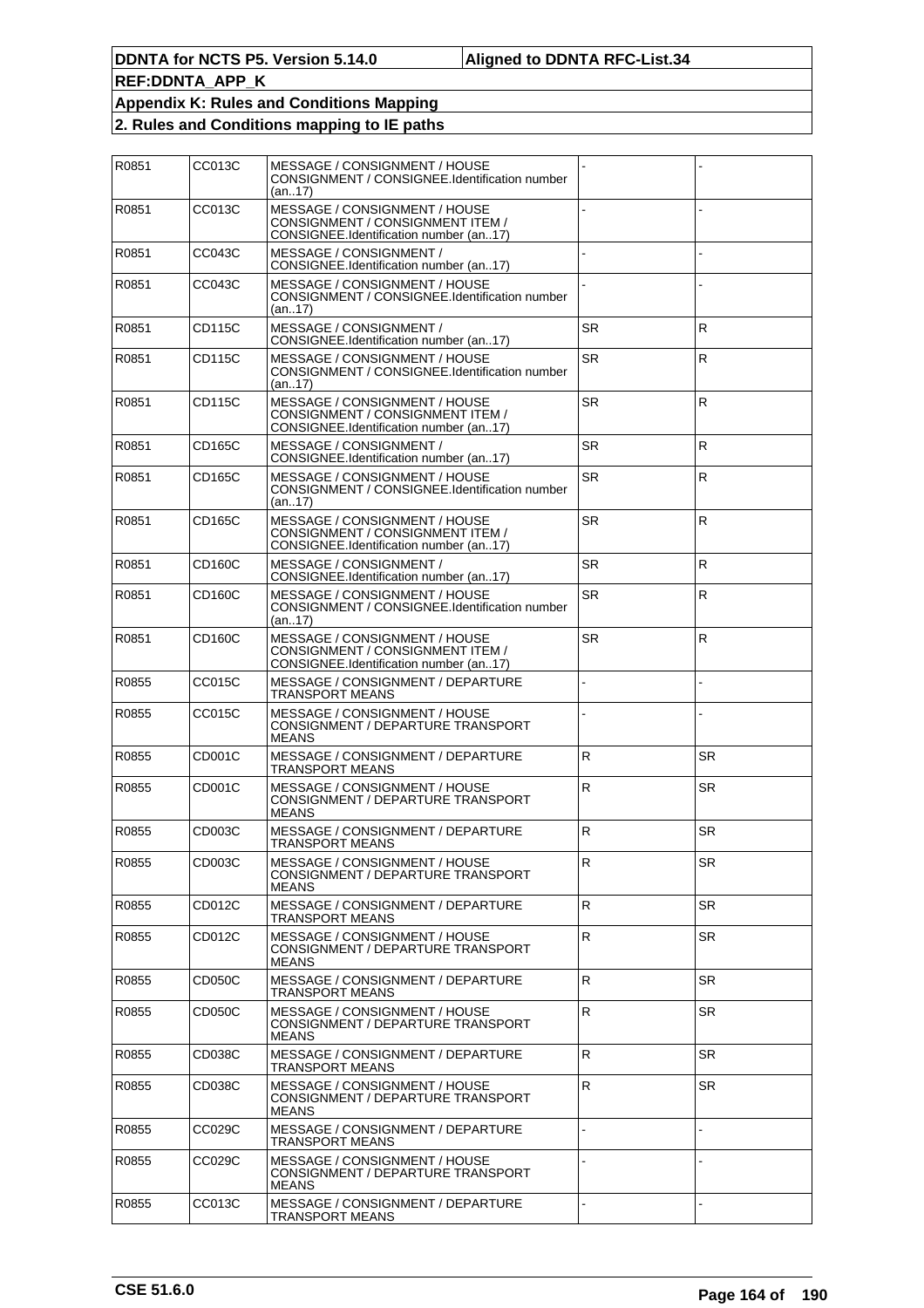| R0855 | CC013C | MESSAGE / CONSIGNMENT / HOUSE<br>CONSIGNMENT / DEPARTURE TRANSPORT<br><b>MEANS</b> |              |           |
|-------|--------|------------------------------------------------------------------------------------|--------------|-----------|
| R0855 | CC043C | MESSAGE / CONSIGNMENT / DEPARTURE<br>TRANSPORT MEANS                               |              |           |
| R0855 | CC043C | MESSAGE / CONSIGNMENT / HOUSE<br>CONSIGNMENT / DEPARTURE TRANSPORT<br>MEANS        |              |           |
| R0855 | CD115C | MESSAGE / CONSIGNMENT / DEPARTURE<br>TRANSPORT MEANS                               | ${\sf R}$    | <b>SR</b> |
| R0855 | CD115C | MESSAGE / CONSIGNMENT / HOUSE<br>CONSIGNMENT / DEPARTURE TRANSPORT<br><b>MEANS</b> | ${\sf R}$    | <b>SR</b> |
| R0855 | CD165C | MESSAGE / CONSIGNMENT / DEPARTURE<br>TRANSPORT MEANS                               | ${\sf R}$    | <b>SR</b> |
| R0855 | CD165C | MESSAGE / CONSIGNMENT / HOUSE<br>CONSIGNMENT / DEPARTURE TRANSPORT<br><b>MEANS</b> | $\mathsf{R}$ | <b>SR</b> |
| R0855 | CD160C | MESSAGE / CONSIGNMENT / DEPARTURE<br>TRANSPORT MEANS                               | ${\sf R}$    | <b>SR</b> |
| R0855 | CD160C | MESSAGE / CONSIGNMENT / HOUSE<br>CONSIGNMENT / DEPARTURE TRANSPORT<br><b>MEANS</b> | $\mathsf{R}$ | <b>SR</b> |
| R0855 | CC170C | MESSAGE / CONSIGNMENT / DEPARTURE<br>TRANSPORT MEANS                               |              |           |
| R0855 | CC170C | MESSAGE / CONSIGNMENT / HOUSE<br>CONSIGNMENT / DEPARTURE TRANSPORT<br><b>MEANS</b> |              |           |
| R0859 | CC015C | MESSAGE / AUTHORISATION. Type (an4)                                                |              |           |
| R0859 | CC013C | MESSAGE / AUTHORISATION. Type (an4)                                                |              |           |
| R0860 | CC019C | MESSAGE / GUARANTOR.Identification number<br>(an17)                                |              |           |
| R0860 | CC045C | MESSAGE / GUARANTOR.Identification number<br>(an17)                                |              |           |
| R0860 | CC023C | MESSAGE / GUARANTOR.Identification number<br>(an17)                                |              |           |
| R0860 | CC035C | MESSAGE / GUARANTOR.Identification number<br>(an17)                                |              |           |
| R0860 | CC224C | MESSAGE / GUARANTOR.Identification number<br>(an17)                                |              |           |
| R0860 | CC228C | MESSAGE / GUARANTOR.Identification number<br>(an17)                                |              |           |
| R0860 | CC037C | MESSAGE / GUARANTEE REFERENCE /<br>GUARANTOR.Identification number (an17)          |              |           |
| R0860 | CC229C | MESSAGE / GUARANTOR.Identification number<br>(an17)                                |              |           |
| R0871 | CC017C | MESSAGE / CUSTOMS OFFICE OF EXIT FOR<br>TRANSIT (DECLARED).Reference number (an8)  |              |           |
| R0871 | CC017C | MESSAGE / CUSTOMS OFFICE OF DESTINATION<br>(DECLARED).Reference number (an8)       |              |           |
| R0871 | CC017C | MESSAGE / CUSTOMS OFFICE OF TRANSIT<br>(DECLARED).Reference number (an8)           |              |           |
| R0871 | CC029C | MESSAGE / CUSTOMS OFFICE OF EXIT FOR<br>TRANSIT (DECLARED).Reference number (an8)  |              |           |
| R0871 | CC029C | MESSAGE / CUSTOMS OFFICE OF DESTINATION<br>(DECLARED).Reference number (an8)       |              |           |
| R0871 | CC029C | MESSAGE / CUSTOMS OFFICE OF TRANSIT<br>(DECLARED).Reference number (an8)           |              |           |
| R0875 | CC191C | MESSAGE / AES RESULTS / EXPORT<br>OPERATION.Result indicator (an2)                 |              |           |
| R0900 | CC015C | MESSAGE / GUARANTEE.Guarantee type (an1)                                           |              |           |
| R0900 | CC029C | MESSAGE / GUARANTEE.Guarantee type (an1)                                           |              |           |
| R0900 | CC013C | MESSAGE / GUARANTEE.Guarantee type (an1)                                           |              |           |
| R0901 | CC015C | MESSAGE / CUSTOMS OFFICE OF DESTINATION<br>(DECLARED).Reference number (an8)       |              |           |
| R0901 | CC015C | MESSAGE / CUSTOMS OFFICE OF<br>DEPARTURE.Reference number (an8)                    |              |           |
| R0901 | CD001C | MESSAGE / CUSTOMS OFFICE OF DESTINATION<br>(DECLARED).Reference number (an8)       | $\mathsf R$  | <b>SR</b> |
| R0901 | CD001C | MESSAGE / CUSTOMS OFFICE OF<br>DEPARTURE.Reference number (an8)                    | R            | SR        |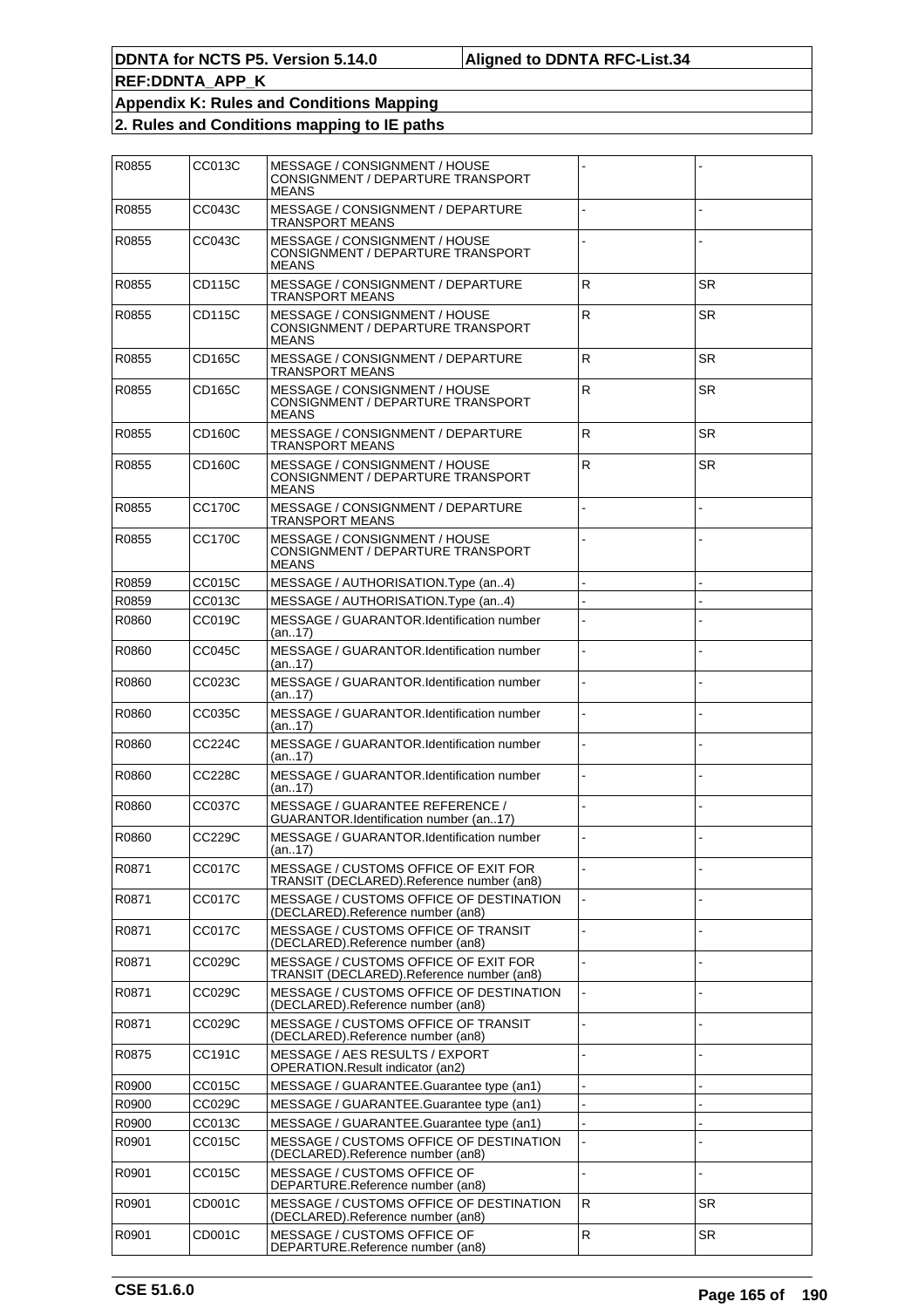| R0901 | CD003C        | MESSAGE / CUSTOMS OFFICE OF DESTINATION<br>(DECLARED).Reference number (an8) | R              | SR        |
|-------|---------------|------------------------------------------------------------------------------|----------------|-----------|
| R0901 | CD003C        | MESSAGE / CUSTOMS OFFICE OF<br>DEPARTURE.Reference number (an8)              | ${\sf R}$      | <b>SR</b> |
| R0901 | CD012C        | MESSAGE / CUSTOMS OFFICE OF DESTINATION<br>(DECLARED).Reference number (an8) | ${\sf R}$      | <b>SR</b> |
| R0901 | CD012C        | MESSAGE / CUSTOMS OFFICE OF<br>DEPARTURE.Reference number (an8)              | $\mathsf{R}$   | SR.       |
| R0901 | <b>CC017C</b> | MESSAGE / CUSTOMS OFFICE OF DESTINATION<br>(DECLARED).Reference number (an8) | $\overline{a}$ |           |
| R0901 | CD038C        | MESSAGE / CUSTOMS OFFICE OF DESTINATION<br>(DECLARED).Reference number (an8) | $\mathsf{R}$   | <b>SR</b> |
| R0901 | CD038C        | MESSAGE / CUSTOMS OFFICE OF<br>DEPARTURE.Reference number (an8)              | ${\sf R}$      | <b>SR</b> |
| R0901 | CC013C        | MESSAGE / CUSTOMS OFFICE OF DESTINATION<br>(DECLARED).Reference number (an8) |                |           |
| R0901 | CC013C        | MESSAGE / CUSTOMS OFFICE OF<br>DEPARTURE.Reference number (an8)              |                |           |
| R0904 | CC015C        | MESSAGE / CUSTOMS OFFICE OF DESTINATION<br>(DECLARED).Reference number (an8) |                |           |
| R0904 | CD001C        | MESSAGE / CUSTOMS OFFICE OF DESTINATION<br>(DECLARED).Reference number (an8) | $\mathsf R$    | <b>SR</b> |
| R0904 | CD003C        | MESSAGE / CUSTOMS OFFICE OF DESTINATION<br>(DECLARED).Reference number (an8) | $\mathsf{R}$   | <b>SR</b> |
| R0904 | CD012C        | MESSAGE / CUSTOMS OFFICE OF DESTINATION<br>(DECLARED).Reference number (an8) | $\mathsf R$    | <b>SR</b> |
| R0904 | CC017C        | MESSAGE / CUSTOMS OFFICE OF DESTINATION<br>(DECLARED).Reference number (an8) | $\overline{a}$ |           |
| R0904 | CD050C        | MESSAGE / CUSTOMS OFFICE OF DESTINATION<br>(DECLARED).Reference number (an8) | $\mathsf{R}$   | <b>SR</b> |
| R0904 | CD038C        | MESSAGE / CUSTOMS OFFICE OF DESTINATION<br>(DECLARED).Reference number (an8) | $\mathsf R$    | <b>SR</b> |
| R0904 | CC013C        | MESSAGE / CUSTOMS OFFICE OF DESTINATION<br>(DECLARED).Reference number (an8) |                |           |
| R0904 | <b>CD115C</b> | MESSAGE / CUSTOMS OFFICE OF DESTINATION<br>(DECLARED).Reference number (an8) | $\mathsf{R}$   | <b>SR</b> |
| R0904 | CD165C        | MESSAGE / CUSTOMS OFFICE OF DESTINATION<br>(DECLARED).Reference number (an8) | R              | <b>SR</b> |
| R0904 | <b>CD160C</b> | MESSAGE / CUSTOMS OFFICE OF DESTINATION<br>(DECLARED).Reference number (an8) | $\mathsf R$    | <b>SR</b> |
| R0905 | CC015C        | MESSAGE / CUSTOMS OFFICE OF DESTINATION<br>(DECLARED).Reference number (an8) |                |           |
| R0905 | CD001C        | MESSAGE / CUSTOMS OFFICE OF DESTINATION<br>(DECLARED).Reference number (an8) | $\mathsf{R}$   | <b>SR</b> |
| R0905 | CD003C        | MESSAGE / CUSTOMS OFFICE OF DESTINATION<br>(DECLARED).Reference number (an8) | ${\sf R}$      | SR        |
| R0905 | CD012C        | MESSAGE / CUSTOMS OFFICE OF DESTINATION<br>(DECLARED).Reference number (an8) | R.             | SR        |
| R0905 | <b>CC017C</b> | MESSAGE / CUSTOMS OFFICE OF DESTINATION<br>(DECLARED).Reference number (an8) |                |           |
| R0905 | CD050C        | MESSAGE / CUSTOMS OFFICE OF DESTINATION<br>(DECLARED).Reference number (an8) | $\mathsf R$    | <b>SR</b> |
| R0905 | CD038C        | MESSAGE / CUSTOMS OFFICE OF DESTINATION<br>(DECLARED).Reference number (an8) | ${\sf R}$      | SR        |
| R0905 | CC013C        | MESSAGE / CUSTOMS OFFICE OF DESTINATION<br>(DECLARED).Reference number (an8) |                |           |
| R0905 | CD115C        | MESSAGE / CUSTOMS OFFICE OF DESTINATION<br>(DECLARED).Reference number (an8) | $\mathsf R$    | <b>SR</b> |
| R0905 | <b>CD165C</b> | MESSAGE / CUSTOMS OFFICE OF DESTINATION<br>(DECLARED).Reference number (an8) | $\mathsf{R}$   | SR.       |
| R0905 | CD160C        | MESSAGE / CUSTOMS OFFICE OF DESTINATION<br>(DECLARED).Reference number (an8) | R              | <b>SR</b> |
| R0906 | CC015C        | MESSAGE / CUSTOMS OFFICE OF TRANSIT<br>(DECLARED).Reference number (an8)     |                |           |
| R0906 | CD001C        | MESSAGE / CUSTOMS OFFICE OF TRANSIT<br>(DECLARED).Reference number (an8)     | $\mathsf{R}$   | <b>SR</b> |
| R0906 | CD003C        | MESSAGE / CUSTOMS OFFICE OF TRANSIT<br>(DECLARED).Reference number (an8)     | R              | <b>SR</b> |
| R0906 | CC017C        | MESSAGE / CUSTOMS OFFICE OF TRANSIT<br>(DECLARED).Reference number (an8)     |                |           |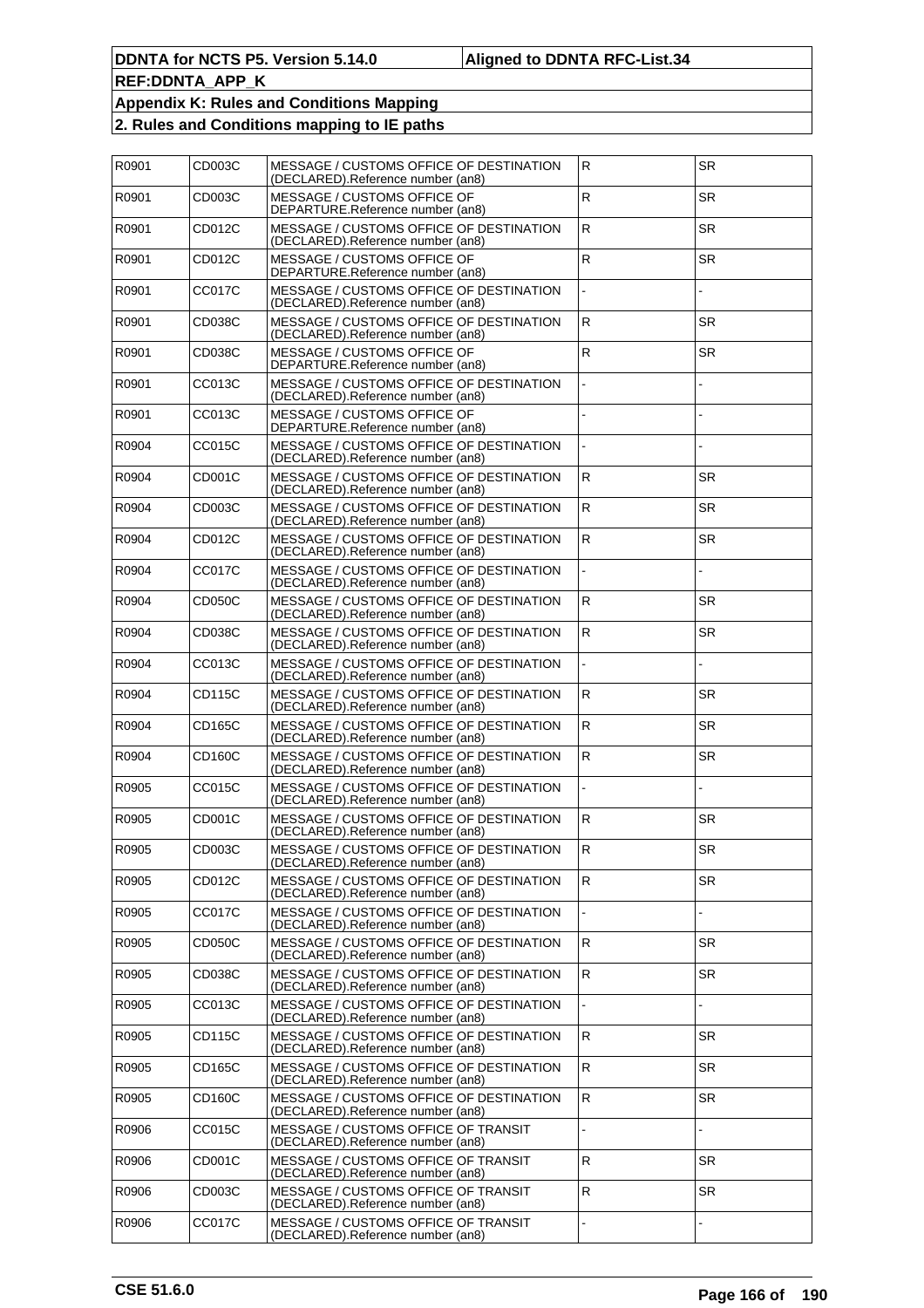| R0906 | <b>CD050C</b>       | MESSAGE / CUSTOMS OFFICE OF TRANSIT<br>(DECLARED).Reference number (an8)                     | $\mathsf{R}$ | <b>SR</b> |
|-------|---------------------|----------------------------------------------------------------------------------------------|--------------|-----------|
| R0906 | CD038C              | MESSAGE / CUSTOMS OFFICE OF TRANSIT<br>(DECLARED).Reference number (an8)                     | ${\sf R}$    | <b>SR</b> |
| R0906 | CC013C              | MESSAGE / CUSTOMS OFFICE OF TRANSIT<br>(DECLARED).Reference number (an8)                     |              |           |
| R0906 | <b>CD115C</b>       | MESSAGE / CUSTOMS OFFICE OF TRANSIT<br>(DECLARED).Reference number (an8)                     | ${\sf R}$    | <b>SR</b> |
| R0906 | CD115C              | MESSAGE / CUSTOMS OFFICE OF TRANSIT<br>(ACTUAL).Reference number (an8)                       | ${\sf R}$    | <b>SR</b> |
| R0906 | CD165C              | MESSAGE / CUSTOMS OFFICE OF TRANSIT<br>(DECLARED).Reference number (an8)                     | $\mathsf{R}$ | <b>SR</b> |
| R0906 | CD160C              | MESSAGE / CUSTOMS OFFICE OF TRANSIT<br>(DECLARED).Reference number (an8)                     | ${\sf R}$    | <b>SR</b> |
| R0909 | CC015C              | MESSAGE / TRANSIT OPERATION. Declaration type<br>(an5)                                       |              |           |
| R0909 | CC015C              | MESSAGE / CONSIGNMENT / HOUSE<br>CONSIGNMENT / CONSIGNMENT ITEM.Declaration<br>type $(an5)$  |              |           |
| R0909 | CD001C              | MESSAGE / TRANSIT OPERATION. Declaration type<br>(an5)                                       | $\mathsf R$  | <b>SR</b> |
| R0909 | CD001C              | MESSAGE / CONSIGNMENT / HOUSE<br>CONSIGNMENT / CONSIGNMENT ITEM.Declaration<br>type $(an5)$  | $\mathsf{R}$ | <b>SR</b> |
| R0909 | CD003C              | MESSAGE / TRANSIT OPERATION. Declaration type<br>(an5)                                       | $\mathsf R$  | <b>SR</b> |
| R0909 | CD003C              | MESSAGE / CONSIGNMENT / HOUSE<br>CONSIGNMENT / CONSIGNMENT ITEM.Declaration<br>type $(an5)$  | $\mathsf{R}$ | SR.       |
| R0909 | CC017C              | MESSAGE / TRANSIT OPERATION. Declaration type<br>(an5)                                       |              |           |
| R0909 | CC017C              | MESSAGE / CONSIGNMENT / HOUSE<br>CONSIGNMENT / CONSIGNMENT ITEM.Declaration<br>type $(an5)$  |              |           |
| R0909 | CD050C              | MESSAGE / TRANSIT OPERATION. Declaration type<br>(an5)                                       | R            | <b>SR</b> |
| R0909 | CD050C              | MESSAGE / CONSIGNMENT / HOUSE<br>CONSIGNMENT / CONSIGNMENT ITEM.Declaration<br>type $(an5)$  | $\mathsf{R}$ | SR.       |
| R0909 | CD038C              | MESSAGE / TRANSIT OPERATION. Declaration type<br>(an5)                                       | $\mathsf R$  | <b>SR</b> |
| R0909 | CD038C              | MESSAGE / CONSIGNMENT / HOUSE<br>CONSIGNMENT / CONSIGNMENT ITEM.Declaration<br>type $(an5)$  | $\mathsf{R}$ | SR.       |
| R0909 | CC029C              | MESSAGE / TRANSIT OPERATION. Declaration type<br>(an5)                                       |              |           |
| R0909 | CC029C              | MESSAGE / CONSIGNMENT / HOUSE<br>CONSIGNMENT / CONSIGNMENT ITEM.Declaration<br>type $(an.5)$ |              |           |
| R0909 | CC013C              | MESSAGE / TRANSIT OPERATION. Declaration type<br>(an5)                                       |              |           |
| R0909 | CC013C              | MESSAGE / CONSIGNMENT / HOUSE<br>CONSIGNMENT / CONSIGNMENT ITEM.Declaration<br>type $(an5)$  |              |           |
| R0909 | CC043C              | MESSAGE / TRANSIT OPERATION. Declaration type<br>(an5)                                       |              |           |
| R0909 | CC043C              | MESSAGE / CONSIGNMENT / HOUSE<br>CONSIGNMENT / CONSIGNMENT ITEM.Declaration<br>type $(an5)$  |              |           |
| R0909 | CD115C              | MESSAGE / TRANSIT OPERATION. Declaration type<br>(an5)                                       | R            | SR.       |
| R0909 | CD115C              | MESSAGE / CONSIGNMENT / HOUSE<br>CONSIGNMENT / CONSIGNMENT ITEM.Declaration<br>type $(an5)$  | R.           | SR        |
| R0909 | CD165C              | MESSAGE / TRANSIT OPERATION. Declaration type<br>(an5)                                       | R            | SR.       |
| R0909 | CD165C              | MESSAGE / CONSIGNMENT / HOUSE<br>CONSIGNMENT / CONSIGNMENT ITEM.Declaration<br>type $(an5)$  | R            | SR        |
| R0909 | CD <sub>160</sub> C | MESSAGE / TRANSIT OPERATION. Declaration type<br>(an5)                                       | R            | <b>SR</b> |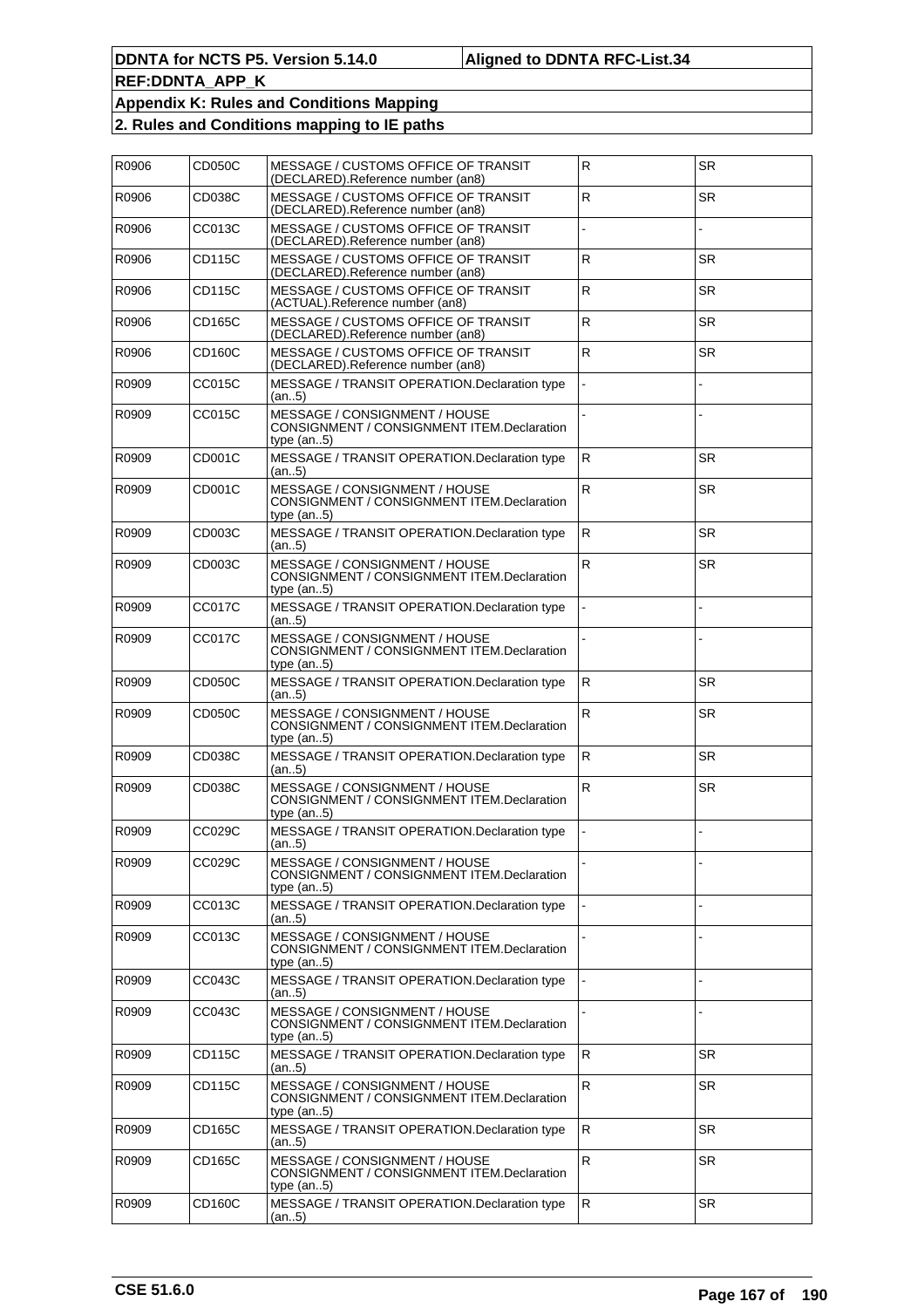| R0909 | CD160C        | MESSAGE / CONSIGNMENT / HOUSE<br>CONSIGNMENT / CONSIGNMENT ITEM.Declaration<br>type $(an5)$                   | $\mathsf R$  | <b>SR</b> |
|-------|---------------|---------------------------------------------------------------------------------------------------------------|--------------|-----------|
| R0910 | CD001C        | MESSAGE / CONTROL RESULT.Code (an2)                                                                           | R            | N         |
| R0910 | CD003C        | MESSAGE / CONTROL RESULT.Code (an2)                                                                           | $\mathsf R$  | N         |
| R0910 | CD050C        | MESSAGE / CONTROL RESULT.Code (an2)                                                                           | R            | N         |
| R0910 | CD038C        | MESSAGE / CONTROL RESULT.Code (an2)                                                                           | R            | N         |
| R0910 | CC029C        | MESSAGE / CONTROL RESULT.Code (an2)                                                                           |              |           |
| R0910 | CD115C        | MESSAGE / CONTROL RESULT.Code (an2)                                                                           | R            | N         |
| R0910 | CD165C        | MESSAGE / CONTROL RESULT.Code (an2)                                                                           | R            | N         |
| R0910 | CD160C        | MESSAGE / CONTROL RESULT.Code (an2)                                                                           | $\mathsf R$  | Ν         |
| R0911 | CC015C        | MESSAGE / TRANSIT OPERATION.Declaration type<br>(an5)                                                         |              |           |
| R0911 | CD001C        | MESSAGE / TRANSIT OPERATION. Declaration type<br>(an5)                                                        | $\mathsf{R}$ | SR        |
| R0911 | CD003C        | MESSAGE / TRANSIT OPERATION. Declaration type<br>(an5)                                                        | $\mathsf{R}$ | SR        |
| R0911 | CC017C        | MESSAGE / TRANSIT OPERATION. Declaration type<br>(an5)                                                        |              |           |
| R0911 | CD050C        | MESSAGE / TRANSIT OPERATION. Declaration type<br>(an5)                                                        | R            | SR        |
| R0911 | CD038C        | MESSAGE / TRANSIT OPERATION.Declaration type<br>(an5)                                                         | $\mathsf{R}$ | SR        |
| R0911 | CC029C        | MESSAGE / TRANSIT OPERATION. Declaration type<br>(an5)                                                        |              |           |
| R0911 | CC013C        | MESSAGE / TRANSIT OPERATION.Declaration type<br>(an5)                                                         |              |           |
| R0911 | CC043C        | MESSAGE / TRANSIT OPERATION. Declaration type<br>(an5)                                                        |              |           |
| R0911 | CD115C        | MESSAGE / TRANSIT OPERATION. Declaration type<br>(an5)                                                        | $\mathsf{R}$ | <b>SR</b> |
| R0911 | CD165C        | MESSAGE / TRANSIT OPERATION.Declaration type<br>(an5)                                                         | $\mathsf{R}$ | SR        |
| R0911 | CD160C        | MESSAGE / TRANSIT OPERATION. Declaration type<br>(an5)                                                        | $\mathsf{R}$ | SR        |
| R0912 | CD001C        | MESSAGE / CONTROL RESULT.Code (an2)                                                                           | R            | <b>SR</b> |
| R0912 | CD003C        | MESSAGE / CONTROL RESULT.Code (an2)                                                                           | R            | <b>SR</b> |
| R0912 | CD038C        | MESSAGE / CONTROL RESULT.Code (an2)                                                                           | R            | <b>SR</b> |
| R0912 | CC029C        | MESSAGE / CONTROL RESULT.Code (an2)                                                                           |              |           |
| R0983 | <b>CC015C</b> | MESSAGE / CONSIGNMENT / HOUSE<br>CONSIGNMENT.Gross mass (n16,6)                                               |              |           |
| R0983 | CD001C        | MESSAGE / CONSIGNMENT / HOUSE<br>CONSIGNMENT.Gross mass (n. 16,6)                                             | R            | <b>SR</b> |
| R0983 | CD003C        | MESSAGE / CONSIGNMENT / HOUSE<br>CONSIGNMENT.Gross mass (n16,6)                                               | R            | SR        |
| R0983 | CD012C        | MESSAGE / CONSIGNMENT / HOUSE<br>CONSIGNMENT.Gross mass (n.,16.6)                                             | R            | <b>SR</b> |
| R0983 | CD050C        | MESSAGE / CONSIGNMENT / HOUSE<br>CONSIGNMENT.Gross mass (n. 16,6)                                             | R            | SR        |
| R0983 | CD038C        | MESSAGE / CONSIGNMENT / HOUSE<br>CONSIGNMENT.Gross mass (n16,6)                                               | R            | <b>SR</b> |
| R0983 | CC029C        | MESSAGE / CONSIGNMENT / HOUSE<br>CONSIGNMENT.Gross mass (n.,16.6)                                             |              |           |
| R0983 | CC013C        | MESSAGE / CONSIGNMENT / HOUSE<br>CONSIGNMENT.Gross mass (n16,6)                                               |              |           |
| R0983 | CC043C        | MESSAGE / CONSIGNMENT / HOUSE<br>CONSIGNMENT.Gross mass (n16,6)                                               |              |           |
| R0983 | CD115C        | MESSAGE / CONSIGNMENT / HOUSE<br>CONSIGNMENT.Gross mass (n16,6)                                               | R            | <b>SR</b> |
| R0983 | CD165C        | MESSAGE / CONSIGNMENT / HOUSE<br>CONSIGNMENT.Gross mass (n16,6)                                               | R            | SR        |
| R0983 | CD160C        | MESSAGE / CONSIGNMENT / HOUSE<br>CONSIGNMENT.Gross mass (n16,6)                                               | R            | <b>SR</b> |
| R0987 | CC015C        | MESSAGE / CONSIGNMENT / HOUSE<br>CONSIGNMENT.Sequence number (n5)                                             |              |           |
| R0987 | CC015C        | MESSAGE / CONSIGNMENT / HOUSE<br>CONSIGNMENT / CONSIGNMENT ITEM /<br>SUPPORTING DOCUMENT.Sequence number (n5) |              |           |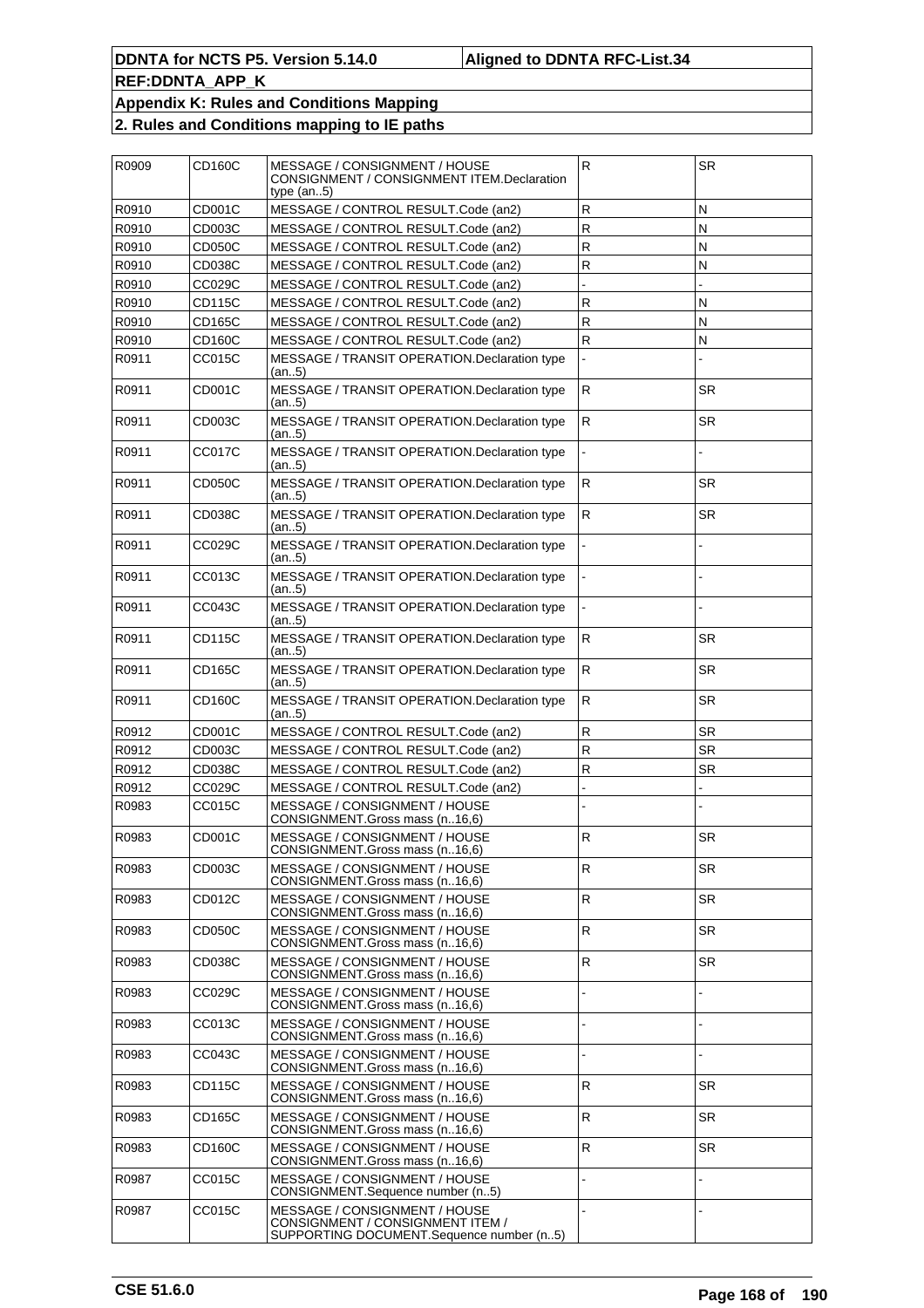| R0987 | <b>CC015C</b> | MESSAGE / CONSIGNMENT / HOUSE<br>CONSIGNMENT / CONSIGNMENT ITEM /<br>PACKAGING.Sequence number (n5)                          |  |
|-------|---------------|------------------------------------------------------------------------------------------------------------------------------|--|
| R0987 | CC015C        | MESSAGE / CONSIGNMENT / TRANSPORT<br>EQUIPMENT.Sequence number (n5)                                                          |  |
| R0987 | CC015C        | MESSAGE / CONSIGNMENT / TRANSPORT<br>EQUIPMENT / SEAL.Sequence number (n5)                                                   |  |
| R0987 | CC015C        | MESSAGE / CONSIGNMENT / HOUSE<br>CONSIGNMENT / CONSIGNMENT ITEM /<br>ADDITIONAL INFORMATION.Sequence number (n5)             |  |
| R0987 | CC015C        | MESSAGE / CONSIGNMENT / HOUSE<br>CONSIGNMENT / CONSIGNMENT ITEM / PREVIOUS<br>DOCUMENT.Sequence number (n5)                  |  |
| R0987 | CC015C        | MESSAGE / CONSIGNMENT / HOUSE<br>CONSIGNMENT / PREVIOUS DOCUMENT.Sequence<br>number $(n5)$                                   |  |
| R0987 | CC015C        | MESSAGE / CONSIGNMENT / PREVIOUS<br>DOCUMENT.Sequence number (n5)                                                            |  |
| R0987 | CC015C        | MESSAGE / CONSIGNMENT / TRANSPORT<br>DOCUMENT.Sequence number (n5)                                                           |  |
| R0987 | CC015C        | MESSAGE / CONSIGNMENT / HOUSE<br>CONSIGNMENT / TRANSPORT<br>DOCUMENT.Sequence number (n5)                                    |  |
| R0987 | CC015C        | MESSAGE / CONSIGNMENT / TRANSPORT<br>EQUIPMENT / GOODS REFERENCE.Sequence<br>number $(n5)$                                   |  |
| R0987 | CC015C        | MESSAGE / CONSIGNMENT / ADDITIONAL SUPPLY<br>CHAIN ACTOR.Sequence number (n5)                                                |  |
| R0987 | CC015C        | MESSAGE / CONSIGNMENT / SUPPORTING<br>DOCUMENT.Sequence number (n5)                                                          |  |
| R0987 | CC015C        | MESSAGE / CONSIGNMENT / ADDITIONAL<br>INFORMATION.Sequence number (n5)                                                       |  |
| R0987 | CC015C        | MESSAGE / CONSIGNMENT / DEPARTURE<br>TRANSPORT MEANS.Sequence number (n5)                                                    |  |
| R0987 | CC015C        | MESSAGE / CONSIGNMENT / HOUSE<br>CONSIGNMENT / ADDITIONAL SUPPLY CHAIN<br>ACTOR.Sequence number (n5)                         |  |
| R0987 | CC015C        | MESSAGE / CONSIGNMENT / HOUSE<br>CONSIGNMENT / CONSIGNMENT ITEM /<br>ADDITIONAL SUPPLY CHAIN ACTOR.Sequence<br>number $(n5)$ |  |
| R0987 | CC015C        | MESSAGE / CONSIGNMENT / HOUSE<br>CONSIGNMENT / CONSIGNMENT ITEM /<br>COMMODITY / DANGEROUS GOODS.Sequence<br>number $(n5)$   |  |
| R0987 | CC015C        | MESSAGE / CONSIGNMENT / HOUSE<br>CONSIGNMENT / DEPARTURE TRANSPORT<br>MEANS.Sequence number (n5)                             |  |
| R0987 | CC015C        | MESSAGE / CUSTOMS OFFICE OF TRANSIT<br>(DECLARED).Sequence number (n5)                                                       |  |
| R0987 | <b>CC015C</b> | MESSAGE / CONSIGNMENT / COUNTRY OF<br>ROUTING OF CONSIGNMENT.Sequence number<br>(n5)                                         |  |
| R0987 | <b>CC015C</b> | MESSAGE / GUARANTEE / GUARANTEE<br>REFERENCE.Sequence number (n5)                                                            |  |
| R0987 | CC015C        | MESSAGE / CUSTOMS OFFICE OF EXIT FOR<br>TRANSIT (DECLARED). Sequence number (n5)                                             |  |
| R0987 | CC015C        | MESSAGE / GUARANTEE.Sequence number (n5)                                                                                     |  |
| R0987 | CC015C        | MESSAGE / CONSIGNMENT / ADDITIONAL<br>REFERENCE.Sequence number (n5)                                                         |  |
| R0987 | <b>CC015C</b> | MESSAGE / CONSIGNMENT / HOUSE<br>CONSIGNMENT / ADDITIONAL<br>REFERENCE.Sequence number (n5)                                  |  |
| R0987 | CC015C        | MESSAGE / CONSIGNMENT / HOUSE<br>CONSIGNMENT / CONSIGNMENT ITEM /<br>ADDITIONAL REFERENCE.Sequence number (n5)               |  |
| R0987 | CC015C        | MESSAGE / AUTHORISATION.Sequence number<br>(n5)                                                                              |  |
| R0987 | CC015C        | MESSAGE / CONSIGNMENT / ACTIVE BORDER<br>TRANSPORT MEANS.Sequence number (n5)                                                |  |
| R0987 | <b>CC015C</b> | MESSAGE / CONSIGNMENT / HOUSE<br>CONSIGNMENT / ADDITIONAL<br>INFORMATION.Sequence number (n5)                                |  |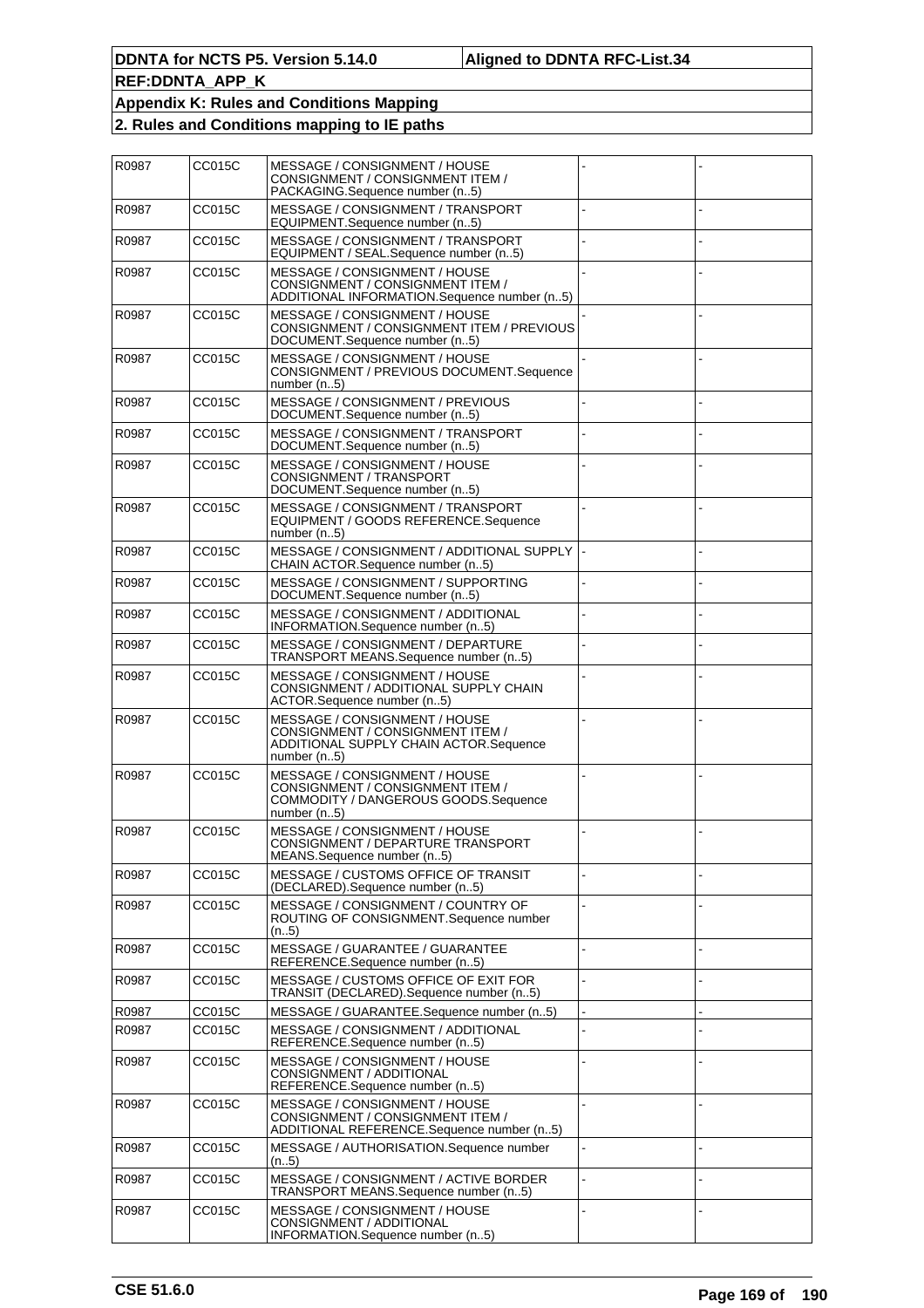| R0987 | CC015C | MESSAGE / CONSIGNMENT / HOUSE<br>CONSIGNMENT / SUPPORTING<br>DOCUMENT.Sequence number (n5)                                 |                         |           |
|-------|--------|----------------------------------------------------------------------------------------------------------------------------|-------------------------|-----------|
| R0987 | CC015C | MESSAGE / CONSIGNMENT / HOUSE<br>CONSIGNMENT / CONSIGNMENT ITEM /<br>TRANSPORT DOCUMENT.Sequence number (n5)               |                         |           |
| R0987 | CD001C | MESSAGE / CONSIGNMENT / HOUSE<br>CONSIGNMENT.Sequence number (n5)                                                          | ${\sf R}$               | <b>SR</b> |
| R0987 | CD001C | MESSAGE / CONSIGNMENT / HOUSE<br>CONSIGNMENT / CONSIGNMENT ITEM /<br>SUPPORTING DOCUMENT.Sequence number (n5)              | $\overline{\mathsf{R}}$ | <b>SR</b> |
| R0987 | CD001C | MESSAGE / CONSIGNMENT / HOUSE<br>CONSIGNMENT / CONSIGNMENT ITEM /<br>PACKAGING.Sequence number (n5)                        | ${\sf R}$               | <b>SR</b> |
| R0987 | CD001C | MESSAGE / CONSIGNMENT / TRANSPORT<br>EQUIPMENT.Sequence number (n5)                                                        | ${\sf R}$               | <b>SR</b> |
| R0987 | CD001C | MESSAGE / CONSIGNMENT / TRANSPORT<br>EQUIPMENT / SEAL.Sequence number (n5)                                                 | ${\sf R}$               | <b>SR</b> |
| R0987 | CD001C | MESSAGE / CONSIGNMENT / HOUSE<br>CONSIGNMENT / CONSIGNMENT ITEM /<br>ADDITIONAL INFORMATION.Sequence number (n5)           | ${\sf R}$               | SR.       |
| R0987 | CD001C | MESSAGE / CONSIGNMENT / HOUSE<br>CONSIGNMENT / CONSIGNMENT ITEM / PREVIOUS<br>DOCUMENT.Sequence number (n5)                | R                       | <b>SR</b> |
| R0987 | CD001C | MESSAGE / CONSIGNMENT / HOUSE<br>CONSIGNMENT / PREVIOUS DOCUMENT.Sequence<br>number (n5)                                   | R                       | <b>SR</b> |
| R0987 | CD001C | MESSAGE / CONSIGNMENT / PREVIOUS<br>DOCUMENT.Sequence number (n5)                                                          | ${\sf R}$               | <b>SR</b> |
| R0987 | CD001C | MESSAGE / CONSIGNMENT / TRANSPORT<br>DOCUMENT.Sequence number (n5)                                                         | ${\sf R}$               | <b>SR</b> |
| R0987 | CD001C | MESSAGE / CONSIGNMENT / HOUSE<br>CONSIGNMENT / TRANSPORT<br>DOCUMENT.Sequence number (n5)                                  | ${\sf R}$               | <b>SR</b> |
| R0987 | CD001C | MESSAGE / CONSIGNMENT / TRANSPORT<br>EQUIPMENT / GOODS REFERENCE.Sequence<br>number (n5)                                   | ${\sf R}$               | <b>SR</b> |
| R0987 | CD001C | MESSAGE / CONSIGNMENT / ADDITIONAL SUPPLY IR<br>CHAIN ACTOR.Sequence number (n5)                                           |                         | SR.       |
| R0987 | CD001C | MESSAGE / CONSIGNMENT / SUPPORTING<br>DOCUMENT.Sequence number (n5)                                                        | $\mathsf R$             | <b>SR</b> |
| R0987 | CD001C | MESSAGE / CONSIGNMENT / ADDITIONAL<br>INFORMATION.Sequence number (n5)                                                     | ${\sf R}$               | <b>SR</b> |
| R0987 | CD001C | MESSAGE / CONSIGNMENT / DEPARTURE<br>TRANSPORT MEANS.Sequence number (n5)                                                  | ${\sf R}$               | SR.       |
| R0987 | CD001C | MESSAGE / CONSIGNMENT / HOUSE<br>CONSIGNMENT / ADDITIONAL SUPPLY CHAIN<br>ACTOR.Sequence number (n5)                       | $\mathsf R$             | <b>SR</b> |
| R0987 | CD001C | MESSAGE / CONSIGNMENT / HOUSE<br>CONSIGNMENT / CONSIGNMENT ITEM /<br>ADDITIONAL SUPPLY CHAIN ACTOR.Sequence<br>number (n5) | $\mathsf{R}$            | SR        |
| R0987 | CD001C | MESSAGE / CONSIGNMENT / HOUSE<br>CONSIGNMENT / CONSIGNMENT ITEM /<br>COMMODITY / DANGEROUS GOODS.Sequence<br>number (n5)   | $\mathsf{R}$            | SR.       |
| R0987 | CD001C | MESSAGE / CONSIGNMENT / HOUSE<br>CONSIGNMENT / DEPARTURE TRANSPORT<br>MEANS.Sequence number (n5)                           | ${\sf R}$               | <b>SR</b> |
| R0987 | CD001C | MESSAGE / CUSTOMS OFFICE OF TRANSIT<br>(DECLARED). Sequence number (n5)                                                    | ${\sf R}$               | <b>SR</b> |
| R0987 | CD001C | MESSAGE / CONSIGNMENT / COUNTRY OF<br>ROUTING OF CONSIGNMENT.Sequence number<br>(n5)                                       | ${\sf R}$               | SR.       |
| R0987 | CD001C | MESSAGE / CUSTOMS OFFICE OF EXIT FOR<br>TRANSIT (DECLARED). Sequence number (n5)                                           | ${\sf R}$               | <b>SR</b> |
| R0987 | CD001C | MESSAGE / RISK ANALYSIS IDENTIFICATION /<br>RISK ANALYSIS.Sequence number (n5)                                             | R                       | SR.       |
| R0987 | CD001C | MESSAGE / CONSIGNMENT / ADDITIONAL<br>REFERENCE.Sequence number (n5)                                                       | $\mathsf R$             | SR        |
| R0987 | CD001C | MESSAGE / CONSIGNMENT / HOUSE<br>CONSIGNMENT / ADDITIONAL<br>REFERENCE.Sequence number (n5)                                | ${\sf R}$               | <b>SR</b> |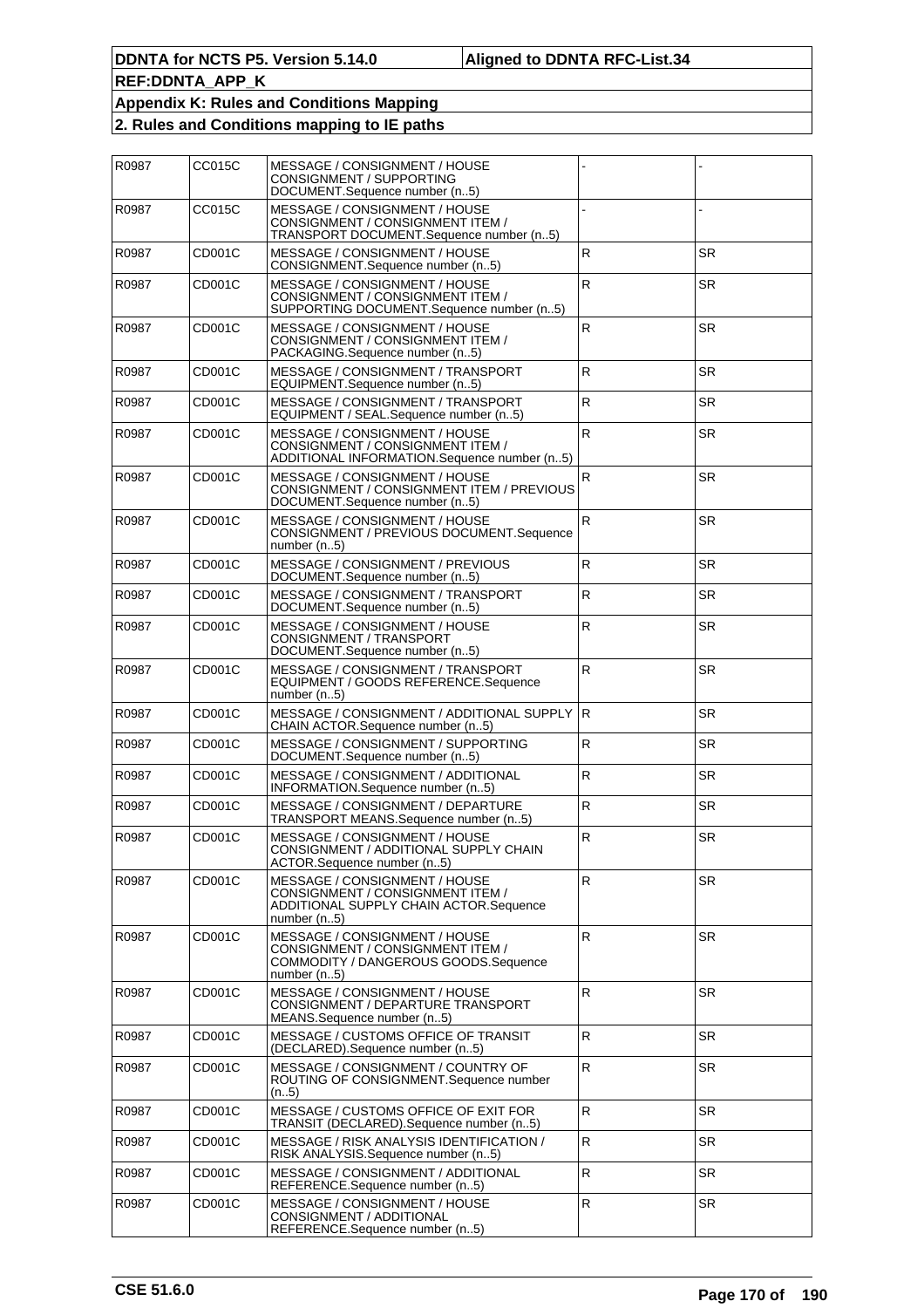| R0987 | CD001C | MESSAGE / CONSIGNMENT / HOUSE<br>CONSIGNMENT / CONSIGNMENT ITEM /<br>ADDITIONAL REFERENCE.Sequence number (n5)   | $\mathsf{R}$ | <b>SR</b> |
|-------|--------|------------------------------------------------------------------------------------------------------------------|--------------|-----------|
| R0987 | CD001C | MESSAGE / RISK ANALYSIS IDENTIFICATION /<br>RISK ANALYSIS / RISK ANALYSIS<br>RESULT.Sequence number (n5)         | $\mathsf{R}$ | <b>SR</b> |
| R0987 | CD001C | MESSAGE / CONSIGNMENT / ACTIVE BORDER<br>TRANSPORT MEANS.Sequence number (n5)                                    | $\mathsf R$  | <b>SR</b> |
| R0987 | CD001C | MESSAGE / CONSIGNMENT / HOUSE<br>CONSIGNMENT / ADDITIONAL<br>INFORMATION.Sequence number (n5)                    | R            | <b>SR</b> |
| R0987 | CD001C | MESSAGE / CONSIGNMENT / HOUSE<br>CONSIGNMENT / SUPPORTING<br>DOCUMENT.Sequence number (n5)                       | ${\sf R}$    | <b>SR</b> |
| R0987 | CD001C | MESSAGE / CONSIGNMENT / HOUSE<br>CONSIGNMENT / CONSIGNMENT ITEM /<br>TRANSPORT DOCUMENT.Sequence number (n5)     | $\mathsf{R}$ | <b>SR</b> |
| R0987 | CC060C | MESSAGE / REQUESTED DOCUMENT.Sequence<br>number $(n5)$                                                           |              |           |
| R0987 | CC060C | MESSAGE / TYPE OF CONTROLS.Sequence number  <br>(n5)                                                             |              |           |
| R0987 | CD145C | MESSAGE / REQUESTED INFORMATION.Sequence<br>number (n5)                                                          | R.           | <b>SR</b> |
| R0987 | CD144C | MESSAGE / RESPONSE INFORMATION.Sequence<br>number (n5)                                                           | $\mathsf{R}$ | <b>SR</b> |
| R0987 | CD010C | MESSAGE / CUSTOMS OFFICE OF TRANSIT<br>(DECLARED).Sequence number (n5)                                           | R            | <b>SR</b> |
| R0987 | CD010C | MESSAGE / CUSTOMS OFFICE OF EXIT FOR<br>TRANSIT (DECLARED). Sequence number (n5)                                 | $\mathsf R$  | <b>SR</b> |
| R0987 | CD024C | MESSAGE / CUSTOMS OFFICE OF TRANSIT<br>(DECLARED).Sequence number (n5)                                           | $\mathsf{R}$ | <b>SR</b> |
| R0987 | CD024C | MESSAGE / CUSTOMS OFFICE OF EXIT FOR<br>TRANSIT (DECLARED). Sequence number (n5)                                 | $\mathsf R$  | <b>SR</b> |
| R0987 | CD024C | MESSAGE / CUSTOMS OFFICE OF TRANSIT<br>(ACTUAL).Sequence number (n5)                                             | ${\sf R}$    | <b>SR</b> |
| R0987 | CD024C | MESSAGE / CUSTOMS OFFICE OF EXIT FOR<br>TRANSIT (ACTUAL). Sequence number (n5)                                   | $\mathsf R$  | <b>SR</b> |
| R0987 | CC055C | MESSAGE / GUARANTEE REFERENCE.Sequence<br>number $(n5)$                                                          |              |           |
| R0987 | CD063C | MESSAGE / CUSTOMS OFFICE OF TRANSIT<br>(DECLARED).Sequence number (n5)                                           | $\mathsf R$  | <b>SR</b> |
| R0987 | CD063C | MESSAGE / CUSTOMS OFFICE OF EXIT FOR<br>TRANSIT (DECLARED). Sequence number (n5)                                 | $\mathsf R$  | <b>SR</b> |
| R0987 | CD063C | MESSAGE / CUSTOMS OFFICE OF TRANSIT<br>(ACTUAL).Sequence number (n5)                                             | $\mathsf R$  | <b>SR</b> |
| R0987 | CD063C | MESSAGE / CUSTOMS OFFICE OF EXIT FOR<br>TRANSIT (ACTUAL). Sequence number (n5)                                   | $\mathsf{R}$ | <b>SR</b> |
| R0987 | CD063C | MESSAGE / CUSTOMS OFFICE OF INCIDENT<br>REGISTRATION.Sequence number (n5)                                        | $\mathsf{R}$ | <b>SR</b> |
| R0987 | CD003C | MESSAGE / CONSIGNMENT / HOUSE<br>CONSIGNMENT.Sequence number (n5)                                                | $\mathsf{R}$ | <b>SR</b> |
| R0987 | CD003C | MESSAGE / CONSIGNMENT / HOUSE<br>CONSIGNMENT / CONSIGNMENT ITEM /<br>SUPPORTING DOCUMENT.Sequence number (n5)    | ${\sf R}$    | <b>SR</b> |
| R0987 | CD003C | MESSAGE / CONSIGNMENT / HOUSE<br>CONSIGNMENT / CONSIGNMENT ITEM /<br>PACKAGING.Sequence number (n5)              | ${\sf R}$    | <b>SR</b> |
| R0987 | CD003C | MESSAGE / CONSIGNMENT / TRANSPORT<br>EQUIPMENT.Sequence number (n5)                                              | $\mathsf{R}$ | <b>SR</b> |
| R0987 | CD003C | MESSAGE / CONSIGNMENT / TRANSPORT<br>EQUIPMENT / SEAL.Sequence number (n5)                                       | $\mathsf{R}$ | <b>SR</b> |
| R0987 | CD003C | MESSAGE / CONSIGNMENT / HOUSE<br>CONSIGNMENT / CONSIGNMENT ITEM /<br>ADDITIONAL INFORMATION.Sequence number (n5) | ${\sf R}$    | <b>SR</b> |
| R0987 | CD003C | MESSAGE / CONSIGNMENT / HOUSE<br>CONSIGNMENT / CONSIGNMENT ITEM / PREVIOUS<br>DOCUMENT.Sequence number (n5)      | R            | <b>SR</b> |
| R0987 | CD003C | MESSAGE / CONSIGNMENT / HOUSE<br>CONSIGNMENT / PREVIOUS DOCUMENT.Sequence<br>number (n5)                         | $\mathsf{R}$ | <b>SR</b> |
| R0987 | CD003C | MESSAGE / CONSIGNMENT / PREVIOUS<br>DOCUMENT.Sequence number (n5)                                                | $\mathsf R$  | <b>SR</b> |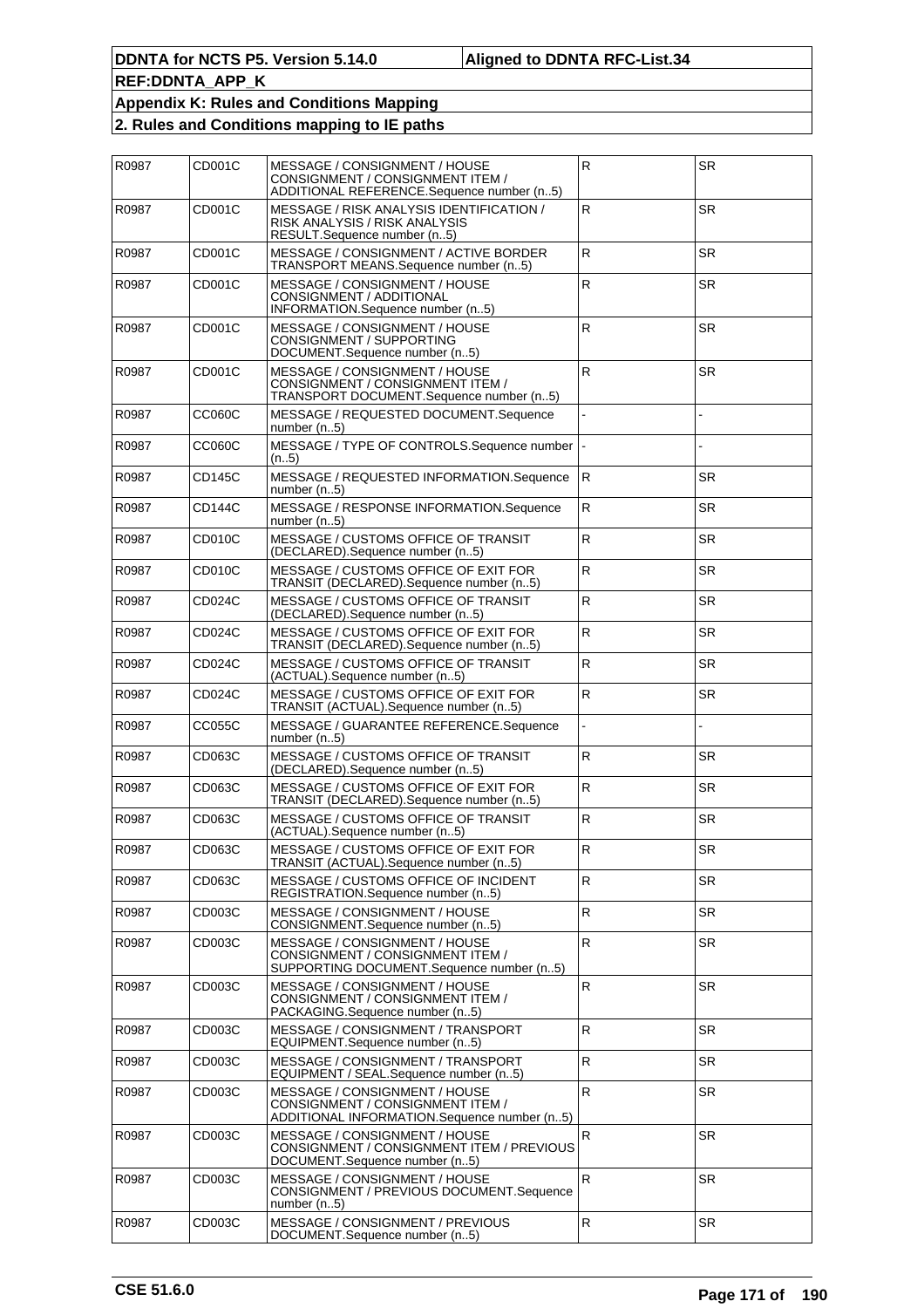| R0987 | CD003C | MESSAGE / CONSIGNMENT / TRANSPORT<br>DOCUMENT.Sequence number (n5)                                                         | R             | <b>SR</b> |
|-------|--------|----------------------------------------------------------------------------------------------------------------------------|---------------|-----------|
| R0987 | CD003C | MESSAGE / CONSIGNMENT / HOUSE<br>CONSIGNMENT / TRANSPORT<br>DOCUMENT.Sequence number (n5)                                  | ${\sf R}$     | <b>SR</b> |
| R0987 | CD003C | MESSAGE / CONSIGNMENT / TRANSPORT<br>EQUIPMENT / GOODS REFERENCE.Sequence<br>number $(n5)$                                 | $\mathsf{R}$  | <b>SR</b> |
| R0987 | CD003C | MESSAGE / CONSIGNMENT / ADDITIONAL SUPPLY<br>CHAIN ACTOR.Sequence number (n5)                                              | <sup>IR</sup> | <b>SR</b> |
| R0987 | CD003C | MESSAGE / CONSIGNMENT / SUPPORTING<br>DOCUMENT.Sequence number (n5)                                                        | $\mathsf{R}$  | <b>SR</b> |
| R0987 | CD003C | MESSAGE / CONSIGNMENT / ADDITIONAL<br>INFORMATION.Sequence number (n5)                                                     | ${\sf R}$     | <b>SR</b> |
| R0987 | CD003C | MESSAGE / CONSIGNMENT / DEPARTURE<br>TRANSPORT MEANS.Sequence number (n5)                                                  | ${\sf R}$     | <b>SR</b> |
| R0987 | CD003C | MESSAGE / CONSIGNMENT / HOUSE<br>CONSIGNMENT / ADDITIONAL SUPPLY CHAIN<br>ACTOR.Sequence number (n5)                       | $\mathsf{R}$  | <b>SR</b> |
| R0987 | CD003C | MESSAGE / CONSIGNMENT / HOUSE<br>CONSIGNMENT / CONSIGNMENT ITEM /<br>ADDITIONAL SUPPLY CHAIN ACTOR.Sequence<br>number (n5) | ${\sf R}$     | <b>SR</b> |
| R0987 | CD003C | MESSAGE / CONSIGNMENT / HOUSE<br>CONSIGNMENT / CONSIGNMENT ITEM /<br>COMMODITY / DANGEROUS GOODS.Sequence<br>number (n5)   | ${\sf R}$     | <b>SR</b> |
| R0987 | CD003C | MESSAGE / CONSIGNMENT / HOUSE<br>CONSIGNMENT / DEPARTURE TRANSPORT<br>MEANS.Sequence number (n5)                           | $\mathsf{R}$  | <b>SR</b> |
| R0987 | CD003C | MESSAGE / CUSTOMS OFFICE OF TRANSIT<br>(DECLARED).Sequence number (n5)                                                     | $\mathsf{R}$  | <b>SR</b> |
| R0987 | CD003C | MESSAGE / CONSIGNMENT / COUNTRY OF<br>ROUTING OF CONSIGNMENT.Sequence number<br>(n5)                                       | ${\sf R}$     | <b>SR</b> |
| R0987 | CD003C | MESSAGE / CUSTOMS OFFICE OF EXIT FOR<br>TRANSIT (DECLARED). Sequence number (n5)                                           | $\mathsf{R}$  | <b>SR</b> |
| R0987 | CD003C | MESSAGE / RISK ANALYSIS IDENTIFICATION /<br>RISK ANALYSIS.Sequence number (n5)                                             | ${\sf R}$     | <b>SR</b> |
| R0987 | CD003C | MESSAGE / CONSIGNMENT / INCIDENT.Sequence<br>number (n5)                                                                   | $\mathsf{R}$  | <b>SR</b> |
| R0987 | CD003C | MESSAGE / CONSIGNMENT / INCIDENT /<br>TRANSPORT EQUIPMENT.Sequence number (n5)                                             | $\mathsf{R}$  | <b>SR</b> |
| R0987 | CD003C | MESSAGE / CONSIGNMENT / INCIDENT /<br>TRANSPORT EQUIPMENT / SEAL.Sequence number<br>(n5)                                   | $\mathsf R$   | <b>SR</b> |
| R0987 | CD003C | MESSAGE / CONSIGNMENT / INCIDENT /<br>TRANSPORT EQUIPMENT / GOODS<br>REFERENCE.Sequence number (n5)                        | ${\sf R}$     | <b>SR</b> |
| R0987 | CD003C | MESSAGE / CONSIGNMENT / ADDITIONAL<br>REFERENCE.Sequence number (n5)                                                       | $\mathsf{R}$  | <b>SR</b> |
| R0987 | CD003C | MESSAGE / CONSIGNMENT / HOUSE<br>CONSIGNMENT / ADDITIONAL<br>REFERENCE.Sequence number (n5)                                | $\mathsf{R}$  | <b>SR</b> |
| R0987 | CD003C | MESSAGE / CONSIGNMENT / HOUSE<br>CONSIGNMENT / CONSIGNMENT ITEM /<br>ADDITIONAL REFERENCE.Sequence number (n5)             | $\mathsf{R}$  | SR.       |
| R0987 | CD003C | MESSAGE / RISK ANALYSIS IDENTIFICATION /<br>RISK ANALYSIS / RISK ANALYSIS<br>RESULT.Sequence number (n5)                   | R             | <b>SR</b> |
| R0987 | CD003C | MESSAGE / CONSIGNMENT / ACTIVE BORDER<br>TRANSPORT MEANS.Sequence number (n5)                                              | $\mathsf R$   | <b>SR</b> |
| R0987 | CD003C | MESSAGE / CONSIGNMENT / HOUSE<br>CONSIGNMENT / ADDITIONAL<br>INFORMATION.Sequence number (n5)                              | ${\sf R}$     | SR.       |
| R0987 | CD003C | MESSAGE / CONSIGNMENT / HOUSE<br>CONSIGNMENT / SUPPORTING<br>DOCUMENT.Sequence number (n5)                                 | $\mathsf R$   | <b>SR</b> |
| R0987 | CD003C | MESSAGE / CONSIGNMENT / HOUSE<br>CONSIGNMENT / CONSIGNMENT ITEM /<br>TRANSPORT DOCUMENT.Sequence number (n5)               | $\mathsf{R}$  | SR.       |
| R0987 | CD012C | MESSAGE / CONSIGNMENT / HOUSE<br>CONSIGNMENT.Sequence number (n5)                                                          | R             | SR        |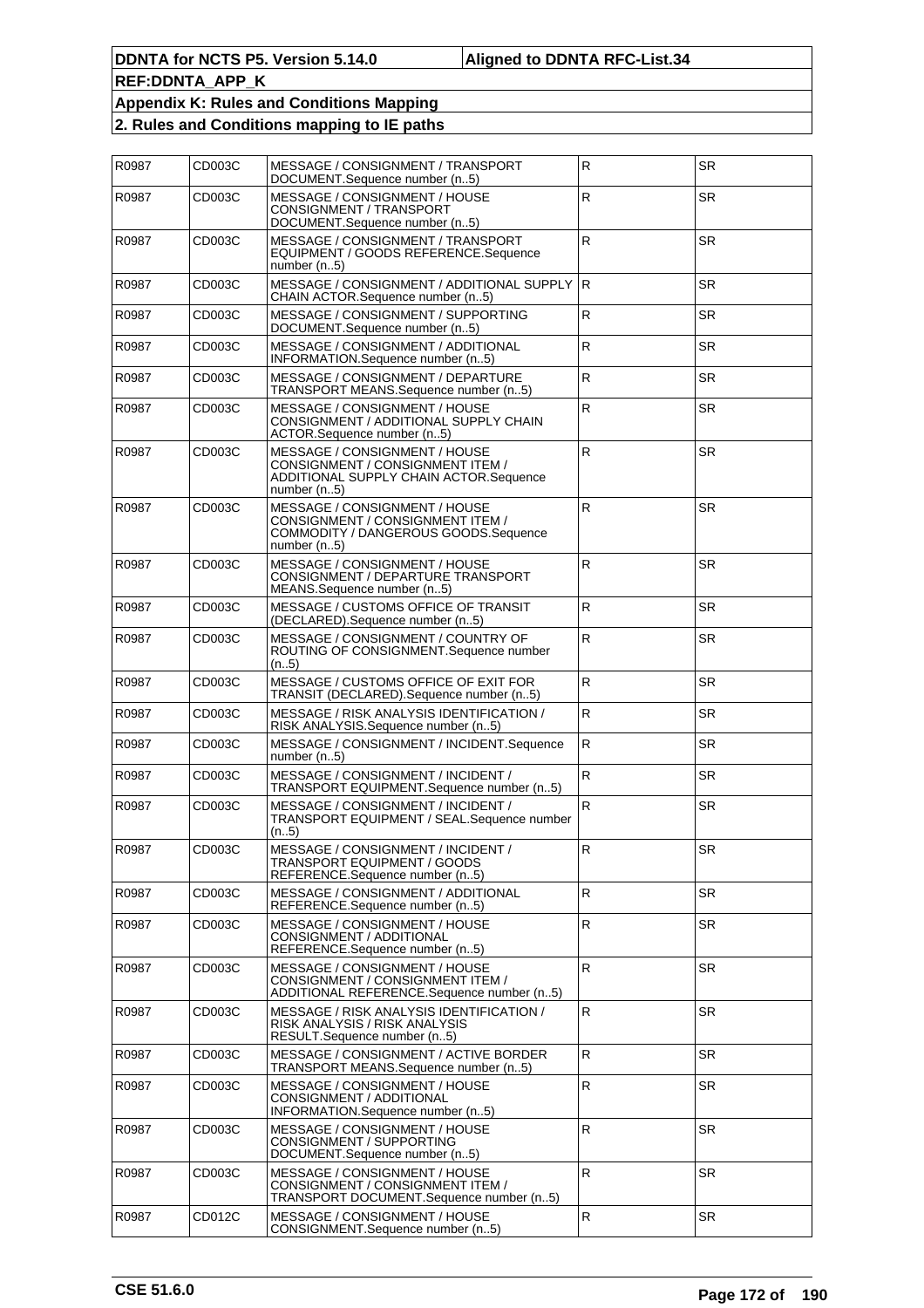| R0987 | CD012C | MESSAGE / CONSIGNMENT / HOUSE<br>CONSIGNMENT / CONSIGNMENT ITEM /<br>SUPPORTING DOCUMENT.Sequence number (n5)              | $\mathsf{R}$ | <b>SR</b> |
|-------|--------|----------------------------------------------------------------------------------------------------------------------------|--------------|-----------|
| R0987 | CD012C | MESSAGE / CONSIGNMENT / HOUSE<br>CONSIGNMENT / CONSIGNMENT ITEM /<br>PACKAGING.Sequence number (n5)                        | $\mathsf{R}$ | <b>SR</b> |
| R0987 | CD012C | MESSAGE / CONSIGNMENT / TRANSPORT<br>EQUIPMENT.Sequence number (n5)                                                        | ${\sf R}$    | <b>SR</b> |
| R0987 | CD012C | MESSAGE / CONSIGNMENT / TRANSPORT<br>EQUIPMENT / SEAL.Sequence number (n5)                                                 | $\mathsf{R}$ | <b>SR</b> |
| R0987 | CD012C | MESSAGE / CONSIGNMENT / HOUSE<br>CONSIGNMENT / CONSIGNMENT ITEM /<br>ADDITIONAL INFORMATION.Sequence number (n5)           | $\mathsf{R}$ | SR.       |
| R0987 | CD012C | MESSAGE / CONSIGNMENT / HOUSE<br>CONSIGNMENT / CONSIGNMENT ITEM / PREVIOUS<br>DOCUMENT.Sequence number (n5)                | ${\sf R}$    | <b>SR</b> |
| R0987 | CD012C | MESSAGE / CONSIGNMENT / HOUSE<br>CONSIGNMENT / PREVIOUS DOCUMENT.Sequence<br>number (n5)                                   | ${\sf R}$    | <b>SR</b> |
| R0987 | CD012C | MESSAGE / CONSIGNMENT / PREVIOUS<br>DOCUMENT.Sequence number (n5)                                                          | $\mathsf{R}$ | <b>SR</b> |
| R0987 | CD012C | MESSAGE / CONSIGNMENT / TRANSPORT<br>DOCUMENT.Sequence number (n5)                                                         | ${\sf R}$    | <b>SR</b> |
| R0987 | CD012C | MESSAGE / CONSIGNMENT / HOUSE<br>CONSIGNMENT / TRANSPORT<br>DOCUMENT.Sequence number (n5)                                  | ${\sf R}$    | <b>SR</b> |
| R0987 | CD012C | MESSAGE / CONSIGNMENT / TRANSPORT<br>EQUIPMENT / GOODS REFERENCE.Sequence<br>number (n5)                                   | ${\sf R}$    | <b>SR</b> |
| R0987 | CD012C | MESSAGE / CONSIGNMENT / ADDITIONAL SUPPLY<br>CHAIN ACTOR.Sequence number (n5)                                              | IR.          | <b>SR</b> |
| R0987 | CD012C | MESSAGE / CONSIGNMENT / SUPPORTING<br>DOCUMENT.Sequence number (n5)                                                        | ${\sf R}$    | <b>SR</b> |
| R0987 | CD012C | MESSAGE / CONSIGNMENT / ADDITIONAL<br>INFORMATION.Sequence number (n5)                                                     | $\mathsf{R}$ | <b>SR</b> |
| R0987 | CD012C | MESSAGE / CONSIGNMENT / DEPARTURE<br>TRANSPORT MEANS.Sequence number (n5)                                                  | ${\sf R}$    | <b>SR</b> |
| R0987 | CD012C | MESSAGE / CONSIGNMENT / HOUSE<br>CONSIGNMENT / ADDITIONAL SUPPLY CHAIN<br>ACTOR.Sequence number (n5)                       | $\mathsf{R}$ | <b>SR</b> |
| R0987 | CD012C | MESSAGE / CONSIGNMENT / HOUSE<br>CONSIGNMENT / CONSIGNMENT ITEM /<br>ADDITIONAL SUPPLY CHAIN ACTOR.Sequence<br>number (n5) | ${\sf R}$    | <b>SR</b> |
| R0987 | CD012C | MESSAGE / CONSIGNMENT / HOUSE<br>CONSIGNMENT / CONSIGNMENT ITEM /<br>COMMODITY / DANGEROUS GOODS.Sequence<br>number $(n5)$ | ${\sf R}$    | <b>SR</b> |
| R0987 | CD012C | MESSAGE / CONSIGNMENT / HOUSE<br>CONSIGNMENT / DEPARTURE TRANSPORT<br>MEANS.Sequence number (n5)                           | R            | SR        |
| R0987 | CD012C | MESSAGE / CONSIGNMENT / COUNTRY OF<br>ROUTING OF CONSIGNMENT. Sequence number<br>(n5)                                      | $\mathsf{R}$ | <b>SR</b> |
| R0987 | CD012C | MESSAGE / CONSIGNMENT / ADDITIONAL<br>REFERENCE.Sequence number (n5)                                                       | $\mathsf R$  | <b>SR</b> |
| R0987 | CD012C | MESSAGE / CONSIGNMENT / HOUSE<br>CONSIGNMENT / ADDITIONAL<br>REFERENCE.Sequence number (n5)                                | ${\sf R}$    | SR        |
| R0987 | CD012C | MESSAGE / CONSIGNMENT / HOUSE<br>CONSIGNMENT / CONSIGNMENT ITEM /<br>ADDITIONAL REFERENCE.Sequence number (n5)             | ${\sf R}$    | <b>SR</b> |
| R0987 | CD012C | MESSAGE / CONSIGNMENT / HOUSE<br>CONSIGNMENT / ADDITIONAL<br>INFORMATION.Sequence number (n5)                              | $\mathsf R$  | <b>SR</b> |
| R0987 | CD012C | MESSAGE / CONSIGNMENT / HOUSE<br>CONSIGNMENT / SUPPORTING<br>DOCUMENT.Sequence number (n5)                                 | $\mathsf{R}$ | SR.       |
| R0987 | CD012C | MESSAGE / CONSIGNMENT / HOUSE<br>CONSIGNMENT / CONSIGNMENT ITEM /<br>TRANSPORT DOCUMENT.Sequence number (n5)               | ${\sf R}$    | <b>SR</b> |
| R0987 | CC017C | MESSAGE / CONSIGNMENT / HOUSE<br>CONSIGNMENT / CONSIGNMENT ITEM /<br>ADDITIONAL INFORMATION.Sequence number (n5)           |              |           |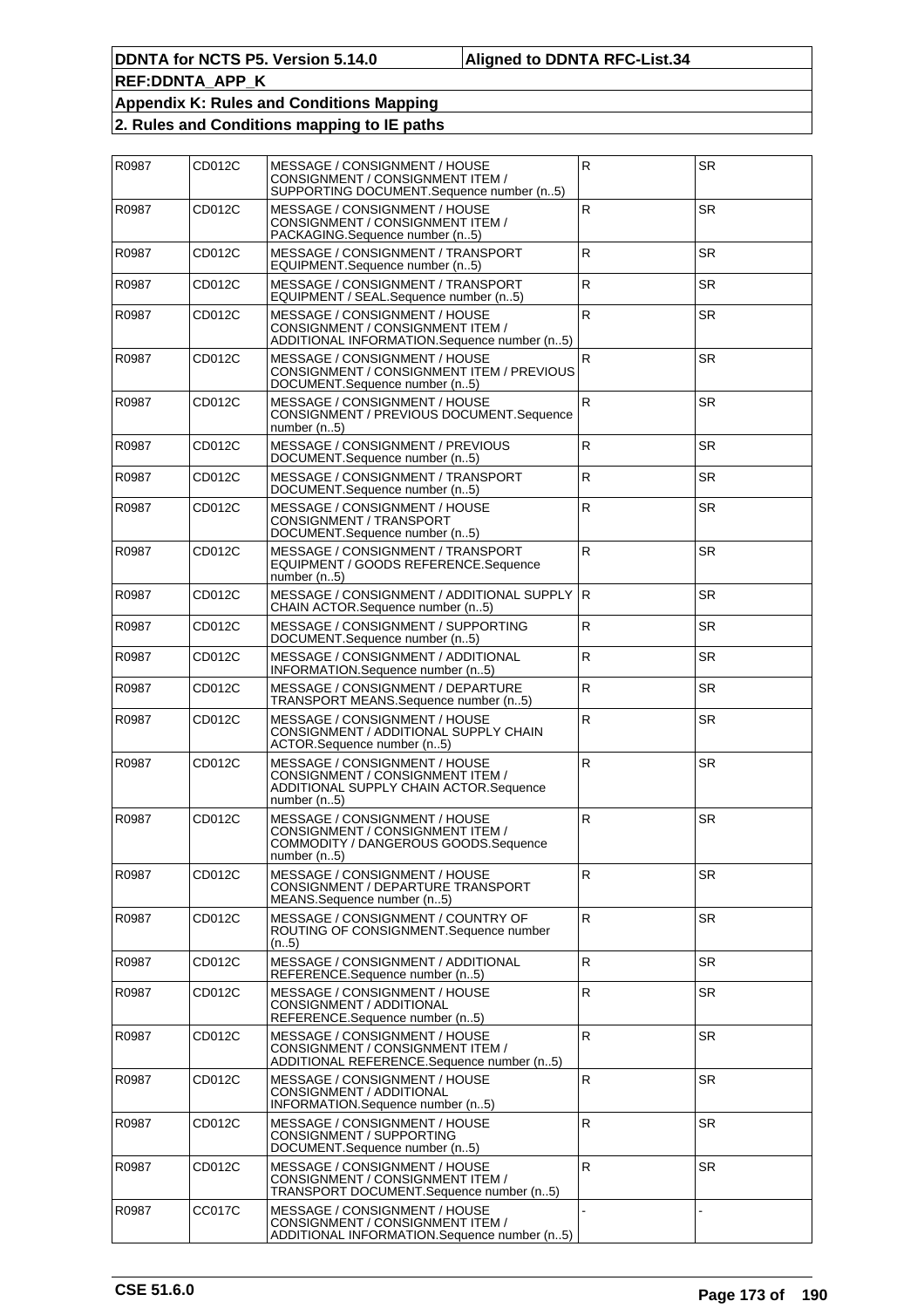| R0987 | <b>CC017C</b> | MESSAGE / CONSIGNMENT / HOUSE<br>CONSIGNMENT / CONSIGNMENT ITEM / PREVIOUS<br>DOCUMENT.Sequence number (n5)                  |              |           |
|-------|---------------|------------------------------------------------------------------------------------------------------------------------------|--------------|-----------|
| R0987 | <b>CC017C</b> | MESSAGE / CONSIGNMENT / HOUSE<br>CONSIGNMENT / PREVIOUS DOCUMENT.Sequence<br>number $(n5)$                                   |              |           |
| R0987 | CC017C        | MESSAGE / CONSIGNMENT / PREVIOUS<br>DOCUMENT.Sequence number (n5)                                                            |              |           |
| R0987 | <b>CC017C</b> | MESSAGE / CONSIGNMENT / ADDITIONAL SUPPLY<br>CHAIN ACTOR.Sequence number (n5)                                                |              |           |
| R0987 | <b>CC017C</b> | MESSAGE / CONSIGNMENT / ADDITIONAL<br>INFORMATION.Sequence number (n5)                                                       |              |           |
| R0987 | <b>CC017C</b> | MESSAGE / CONSIGNMENT / HOUSE<br>CONSIGNMENT / ADDITIONAL SUPPLY CHAIN<br>ACTOR.Sequence number (n5)                         |              |           |
| R0987 | <b>CC017C</b> | MESSAGE / CONSIGNMENT / HOUSE<br>CONSIGNMENT / CONSIGNMENT ITEM /<br>ADDITIONAL SUPPLY CHAIN ACTOR.Sequence<br>number $(n5)$ |              |           |
| R0987 | <b>CC017C</b> | MESSAGE / CUSTOMS OFFICE OF TRANSIT<br>(DECLARED).Sequence number (n5)                                                       |              |           |
| R0987 | <b>CC017C</b> | MESSAGE / CUSTOMS OFFICE OF EXIT FOR<br>TRANSIT (DECLARED). Sequence number (n5)                                             |              |           |
| R0987 | <b>CC017C</b> | MESSAGE / CONSIGNMENT / ACTIVE BORDER<br>TRANSPORT MEANS.Sequence number (n5)                                                |              |           |
| R0987 | <b>CC017C</b> | MESSAGE / CONSIGNMENT / HOUSE<br>CONSIGNMENT / ADDITIONAL<br>INFORMATION.Sequence number (n5)                                |              |           |
| R0987 | <b>CD050C</b> | MESSAGE / CONSIGNMENT / HOUSE<br>CONSIGNMENT.Sequence number (n5)                                                            | $\mathsf{R}$ | <b>SR</b> |
| R0987 | CD050C        | MESSAGE / CONSIGNMENT / HOUSE<br>CONSIGNMENT / CONSIGNMENT ITEM /<br>SUPPORTING DOCUMENT.Sequence number (n5)                | $\mathsf{R}$ | <b>SR</b> |
| R0987 | CD050C        | MESSAGE / CONSIGNMENT / HOUSE<br>CONSIGNMENT / CONSIGNMENT ITEM /<br>PACKAGING.Sequence number (n5)                          | ${\sf R}$    | <b>SR</b> |
| R0987 | CD050C        | MESSAGE / CONSIGNMENT / TRANSPORT<br>EQUIPMENT.Sequence number (n5)                                                          | $\mathsf{R}$ | <b>SR</b> |
| R0987 | <b>CD050C</b> | MESSAGE / CONSIGNMENT / TRANSPORT<br>EQUIPMENT / SEAL.Sequence number (n5)                                                   | $\mathsf{R}$ | <b>SR</b> |
| R0987 | CD050C        | MESSAGE / CONSIGNMENT / HOUSE<br>CONSIGNMENT / CONSIGNMENT ITEM /<br>ADDITIONAL INFORMATION.Sequence number (n5)             | ${\sf R}$    | <b>SR</b> |
| R0987 | CD050C        | MESSAGE / CONSIGNMENT / HOUSE<br>CONSIGNMENT / CONSIGNMENT ITEM / PREVIOUS<br>DOCUMENT.Sequence number (n5)                  | $\mathsf R$  | <b>SR</b> |
| R0987 | CD050C        | MESSAGE / CONSIGNMENT / HOUSE<br>CONSIGNMENT / PREVIOUS DOCUMENT.Sequence<br>number $(n5)$                                   | ${\sf R}$    | <b>SR</b> |
| R0987 | <b>CD050C</b> | MESSAGE / CONSIGNMENT / PREVIOUS<br>DOCUMENT.Sequence number (n5)                                                            | $\mathsf{R}$ | <b>SR</b> |
| R0987 | <b>CD050C</b> | MESSAGE / CONSIGNMENT / TRANSPORT<br>DOCUMENT.Sequence number (n5)                                                           | $\mathsf{R}$ | <b>SR</b> |
| R0987 | CD050C        | MESSAGE / CONSIGNMENT / HOUSE<br>CONSIGNMENT / TRANSPORT<br>DOCUMENT.Sequence number (n5)                                    | ${\sf R}$    | SR        |
| R0987 | <b>CD050C</b> | MESSAGE / CONSIGNMENT / TRANSPORT<br>EQUIPMENT / GOODS REFERENCE.Sequence<br>number $(n5)$                                   | ${\sf R}$    | <b>SR</b> |
| R0987 | CD050C        | MESSAGE / CONSIGNMENT / ADDITIONAL SUPPLY<br>CHAIN ACTOR.Sequence number (n5)                                                | IR.          | <b>SR</b> |
| R0987 | <b>CD050C</b> | MESSAGE / CONSIGNMENT / SUPPORTING<br>DOCUMENT.Sequence number (n5)                                                          | $\mathsf R$  | <b>SR</b> |
| R0987 | <b>CD050C</b> | MESSAGE / CONSIGNMENT / ADDITIONAL<br>INFORMATION.Sequence number (n5)                                                       | $\mathsf{R}$ | SR        |
| R0987 | CD050C        | MESSAGE / CONSIGNMENT / DEPARTURE<br>TRANSPORT MEANS.Sequence number (n5)                                                    | $\mathsf{R}$ | SR.       |
| R0987 | <b>CD050C</b> | MESSAGE / CONSIGNMENT / HOUSE<br>CONSIGNMENT / ADDITIONAL SUPPLY CHAIN<br>ACTOR.Sequence number (n5)                         | $\mathsf R$  | <b>SR</b> |
| R0987 | CD050C        | MESSAGE / CONSIGNMENT / HOUSE<br>CONSIGNMENT / CONSIGNMENT ITEM /<br>ADDITIONAL SUPPLY CHAIN ACTOR.Sequence<br>number $(n5)$ | $\mathsf{R}$ | SR        |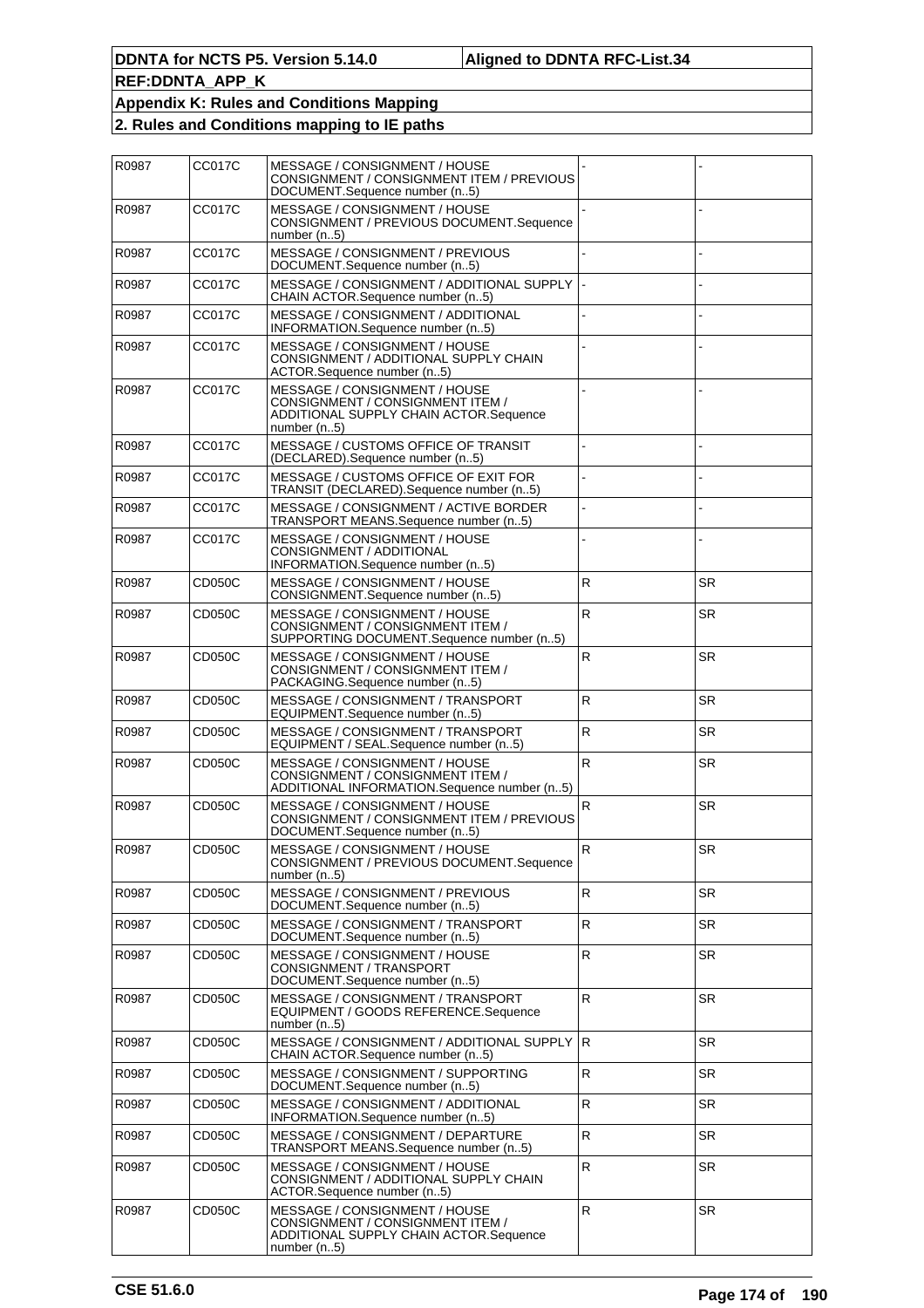| R0987 | CD050C | MESSAGE / CONSIGNMENT / HOUSE<br>CONSIGNMENT / CONSIGNMENT ITEM /<br>COMMODITY / DANGEROUS GOODS.Sequence<br>number $(n5)$ | $\mathsf{R}$ | <b>SR</b> |
|-------|--------|----------------------------------------------------------------------------------------------------------------------------|--------------|-----------|
| R0987 | CD050C | MESSAGE / CONSIGNMENT / HOUSE<br>CONSIGNMENT / DEPARTURE TRANSPORT<br>MEANS.Sequence number (n5)                           | ${\sf R}$    | <b>SR</b> |
| R0987 | CD050C | MESSAGE / CUSTOMS OFFICE OF TRANSIT<br>(DECLARED).Sequence number (n5)                                                     | $\mathsf{R}$ | <b>SR</b> |
| R0987 | CD050C | MESSAGE / CONSIGNMENT / COUNTRY OF<br>ROUTING OF CONSIGNMENT.Sequence number<br>(n5)                                       | ${\sf R}$    | <b>SR</b> |
| R0987 | CD050C | MESSAGE / CUSTOMS OFFICE OF EXIT FOR<br>TRANSIT (DECLARED). Sequence number (n5)                                           | $\mathsf{R}$ | <b>SR</b> |
| R0987 | CD050C | MESSAGE / RISK ANALYSIS IDENTIFICATION /<br>RISK ANALYSIS.Sequence number (n5)                                             | $\mathsf{R}$ | <b>SR</b> |
| R0987 | CD050C | MESSAGE / CONSIGNMENT / ADDITIONAL<br>REFERENCE.Sequence number (n5)                                                       | $\mathsf R$  | <b>SR</b> |
| R0987 | CD050C | MESSAGE / CONSIGNMENT / HOUSE<br>CONSIGNMENT / ADDITIONAL<br>REFERENCE.Sequence number (n5)                                | $\mathsf R$  | <b>SR</b> |
| R0987 | CD050C | MESSAGE / CONSIGNMENT / HOUSE<br>CONSIGNMENT / CONSIGNMENT ITEM /<br>ADDITIONAL REFERENCE.Sequence number (n5)             | $\mathsf{R}$ | <b>SR</b> |
| R0987 | CD050C | MESSAGE / RISK ANALYSIS IDENTIFICATION /<br>RISK ANALYSIS / RISK ANALYSIS<br>RESULT.Sequence number (n5)                   | $\mathsf{R}$ | <b>SR</b> |
| R0987 | CD050C | MESSAGE / CONSIGNMENT / ACTIVE BORDER<br>TRANSPORT MEANS.Sequence number (n5)                                              | R            | <b>SR</b> |
| R0987 | CD050C | MESSAGE / CONSIGNMENT / HOUSE<br>CONSIGNMENT / ADDITIONAL<br>INFORMATION.Sequence number (n5)                              | ${\sf R}$    | <b>SR</b> |
| R0987 | CD050C | MESSAGE / CONSIGNMENT / HOUSE<br>CONSIGNMENT / SUPPORTING<br>DOCUMENT.Sequence number (n5)                                 | $\mathsf R$  | <b>SR</b> |
| R0987 | CD050C | MESSAGE / CONSIGNMENT / HOUSE<br>CONSIGNMENT / CONSIGNMENT ITEM /<br>TRANSPORT DOCUMENT.Sequence number (n5)               | $\mathsf{R}$ | <b>SR</b> |
| R0987 | CD038C | MESSAGE / CONSIGNMENT / HOUSE<br>CONSIGNMENT.Sequence number (n5)                                                          | ${\sf R}$    | <b>SR</b> |
| R0987 | CD038C | MESSAGE / CONSIGNMENT / HOUSE<br>CONSIGNMENT / CONSIGNMENT ITEM /<br>SUPPORTING DOCUMENT.Sequence number (n5)              | $\mathsf{R}$ | <b>SR</b> |
| R0987 | CD038C | MESSAGE / CONSIGNMENT / HOUSE<br>CONSIGNMENT / CONSIGNMENT ITEM /<br>PACKAGING.Sequence number (n5)                        | ${\sf R}$    | <b>SR</b> |
| R0987 | CD038C | MESSAGE / CONSIGNMENT / TRANSPORT<br>EQUIPMENT.Sequence number (n5)                                                        | R.           | <b>SR</b> |
| R0987 | CD038C | MESSAGE / CONSIGNMENT / TRANSPORT<br>EQUIPMENT / SEAL.Sequence number (n5)                                                 | $\mathsf{R}$ | SR        |
| R0987 | CD038C | MESSAGE / CONSIGNMENT / HOUSE<br>CONSIGNMENT / CONSIGNMENT ITEM /<br>ADDITIONAL INFORMATION.Sequence number (n5)           | $\mathsf{R}$ | <b>SR</b> |
| R0987 | CD038C | MESSAGE / CONSIGNMENT / HOUSE<br>CONSIGNMENT / CONSIGNMENT ITEM / PREVIOUS<br>DOCUMENT.Sequence number (n5)                | R            | <b>SR</b> |
| R0987 | CD038C | MESSAGE / CONSIGNMENT / HOUSE<br>CONSIGNMENT / PREVIOUS DOCUMENT.Sequence<br>number $(n5)$                                 | $\mathsf R$  | <b>SR</b> |
| R0987 | CD038C | MESSAGE / CONSIGNMENT / PREVIOUS<br>DOCUMENT.Sequence number (n5)                                                          | R            | <b>SR</b> |
| R0987 | CD038C | MESSAGE / CONSIGNMENT / TRANSPORT<br>DOCUMENT.Sequence number (n5)                                                         | ${\sf R}$    | <b>SR</b> |
| R0987 | CD038C | MESSAGE / CONSIGNMENT / HOUSE<br>CONSIGNMENT / TRANSPORT<br>DOCUMENT.Sequence number (n5)                                  | $\mathsf{R}$ | SR        |
| R0987 | CD038C | MESSAGE / CONSIGNMENT / TRANSPORT<br>EQUIPMENT / GOODS REFERENCE.Sequence<br>number $(n5)$                                 | ${\sf R}$    | <b>SR</b> |
| R0987 | CD038C | MESSAGE / CONSIGNMENT / ADDITIONAL SUPPLY R<br>CHAIN ACTOR.Sequence number (n5)                                            |              | <b>SR</b> |
| R0987 | CD038C | MESSAGE / CONSIGNMENT / SUPPORTING<br>DOCUMENT.Sequence number (n5)                                                        | $\mathsf{R}$ | <b>SR</b> |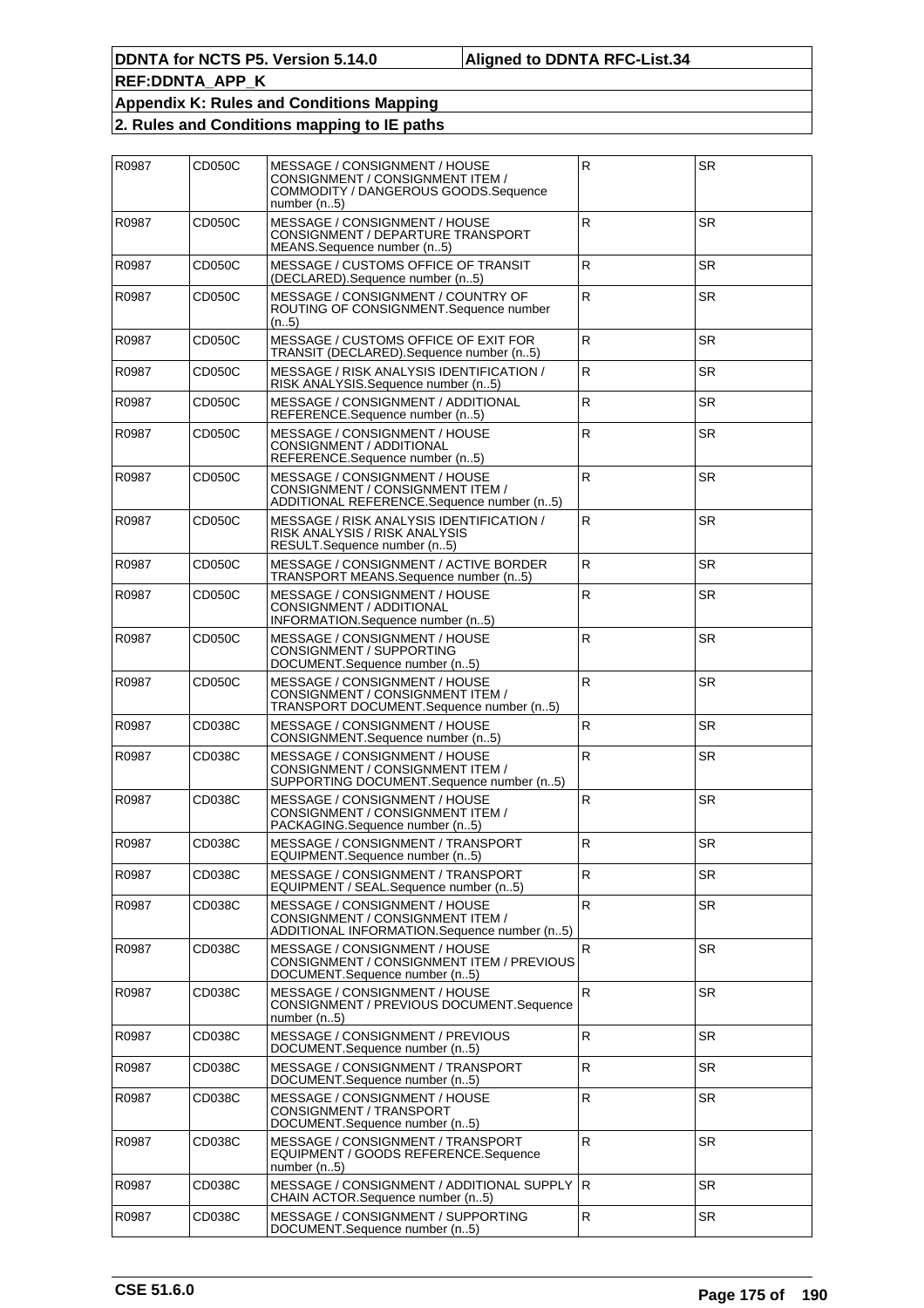| R0987 | CD038C | MESSAGE / CONSIGNMENT / ADDITIONAL<br>INFORMATION.Sequence number (n5)                                                     | R            | <b>SR</b> |
|-------|--------|----------------------------------------------------------------------------------------------------------------------------|--------------|-----------|
| R0987 | CD038C | MESSAGE / CONSIGNMENT / DEPARTURE<br>TRANSPORT MEANS.Sequence number (n5)                                                  | ${\sf R}$    | <b>SR</b> |
| R0987 | CD038C | MESSAGE / CONSIGNMENT / HOUSE<br>CONSIGNMENT / ADDITIONAL SUPPLY CHAIN<br>ACTOR.Sequence number (n5)                       | $\mathsf{R}$ | <b>SR</b> |
| R0987 | CD038C | MESSAGE / CONSIGNMENT / HOUSE<br>CONSIGNMENT / CONSIGNMENT ITEM /<br>ADDITIONAL SUPPLY CHAIN ACTOR.Sequence<br>number (n5) | ${\sf R}$    | <b>SR</b> |
| R0987 | CD038C | MESSAGE / CONSIGNMENT / HOUSE<br>CONSIGNMENT / CONSIGNMENT ITEM /<br>COMMODITY / DANGEROUS GOODS.Sequence<br>number $(n5)$ | ${\sf R}$    | <b>SR</b> |
| R0987 | CD038C | MESSAGE / CONSIGNMENT / HOUSE<br>CONSIGNMENT / DEPARTURE TRANSPORT<br>MEANS.Sequence number (n5)                           | ${\sf R}$    | <b>SR</b> |
| R0987 | CD038C | MESSAGE / CUSTOMS OFFICE OF TRANSIT<br>(DECLARED).Sequence number (n5)                                                     | R            | <b>SR</b> |
| R0987 | CD038C | MESSAGE / CONSIGNMENT / COUNTRY OF<br>ROUTING OF CONSIGNMENT.Sequence number<br>(n5)                                       | ${\sf R}$    | <b>SR</b> |
| R0987 | CD038C | MESSAGE / CUSTOMS OFFICE OF EXIT FOR<br>TRANSIT (DECLARED). Sequence number (n5)                                           | R            | <b>SR</b> |
| R0987 | CD038C | MESSAGE / RISK ANALYSIS IDENTIFICATION /<br>RISK ANALYSIS.Sequence number (n5)                                             | ${\sf R}$    | <b>SR</b> |
| R0987 | CD038C | MESSAGE / CONSIGNMENT / INCIDENT.Sequence<br>number (n5)                                                                   | ${\sf R}$    | <b>SR</b> |
| R0987 | CD038C | MESSAGE / CONSIGNMENT / INCIDENT /<br>TRANSPORT EQUIPMENT.Sequence number (n5)                                             | R            | <b>SR</b> |
| R0987 | CD038C | MESSAGE / CONSIGNMENT / INCIDENT /<br>TRANSPORT EQUIPMENT / SEAL.Sequence number<br>(n5)                                   | ${\sf R}$    | <b>SR</b> |
| R0987 | CD038C | MESSAGE / CONSIGNMENT / INCIDENT /<br>TRANSPORT EQUIPMENT / GOODS<br>REFERENCE.Sequence number (n5)                        | $\mathsf{R}$ | <b>SR</b> |
| R0987 | CD038C | MESSAGE / CONSIGNMENT / ADDITIONAL<br>REFERENCE.Sequence number (n5)                                                       | $\mathsf{R}$ | <b>SR</b> |
| R0987 | CD038C | MESSAGE / CONSIGNMENT / HOUSE<br>CONSIGNMENT / ADDITIONAL<br>REFERENCE.Sequence number (n5)                                | ${\sf R}$    | <b>SR</b> |
| R0987 | CD038C | MESSAGE / CONSIGNMENT / HOUSE<br>CONSIGNMENT / CONSIGNMENT ITEM /<br>ADDITIONAL REFERENCE.Sequence number (n5)             | ${\sf R}$    | <b>SR</b> |
| R0987 | CD038C | MESSAGE / RISK ANALYSIS IDENTIFICATION /<br>RISK ANALYSIS / RISK ANALYSIS<br>RESULT.Sequence number (n5)                   | ${\sf R}$    | <b>SR</b> |
| R0987 | CD038C | MESSAGE / CONSIGNMENT / ACTIVE BORDER<br>TRANSPORT MEANS.Sequence number (n5)                                              | R            | SR        |
| R0987 | CD038C | MESSAGE / CONSIGNMENT / HOUSE<br>CONSIGNMENT / ADDITIONAL<br>INFORMATION.Sequence number (n5)                              | ${\sf R}$    | <b>SR</b> |
| R0987 | CD038C | MESSAGE / CONSIGNMENT / HOUSE<br>CONSIGNMENT / SUPPORTING<br>DOCUMENT.Sequence number (n5)                                 | $\mathsf{R}$ | <b>SR</b> |
| R0987 | CD038C | MESSAGE / CONSIGNMENT / HOUSE<br>CONSIGNMENT / CONSIGNMENT ITEM /<br>TRANSPORT DOCUMENT.Sequence number (n5)               | ${\sf R}$    | <b>SR</b> |
| R0987 | CC029C | MESSAGE / CONSIGNMENT / HOUSE<br>CONSIGNMENT.Sequence number (n5)                                                          |              |           |
| R0987 | CC029C | MESSAGE / CONSIGNMENT / HOUSE<br>CONSIGNMENT / CONSIGNMENT ITEM /<br>SUPPORTING DOCUMENT.Sequence number (n5)              |              |           |
| R0987 | CC029C | MESSAGE / CONSIGNMENT / HOUSE<br>CONSIGNMENT / CONSIGNMENT ITEM /<br>PACKAGING.Sequence number (n5)                        |              |           |
| R0987 | CC029C | MESSAGE / CONSIGNMENT / TRANSPORT<br>EQUIPMENT.Sequence number (n5)                                                        |              |           |
| R0987 | CC029C | MESSAGE / CONSIGNMENT / TRANSPORT<br>EQUIPMENT / SEAL.Sequence number (n5)                                                 |              |           |
| R0987 | CC029C | MESSAGE / CONSIGNMENT / HOUSE<br>CONSIGNMENT / CONSIGNMENT ITEM /<br>ADDITIONAL INFORMATION.Sequence number (n5)           |              |           |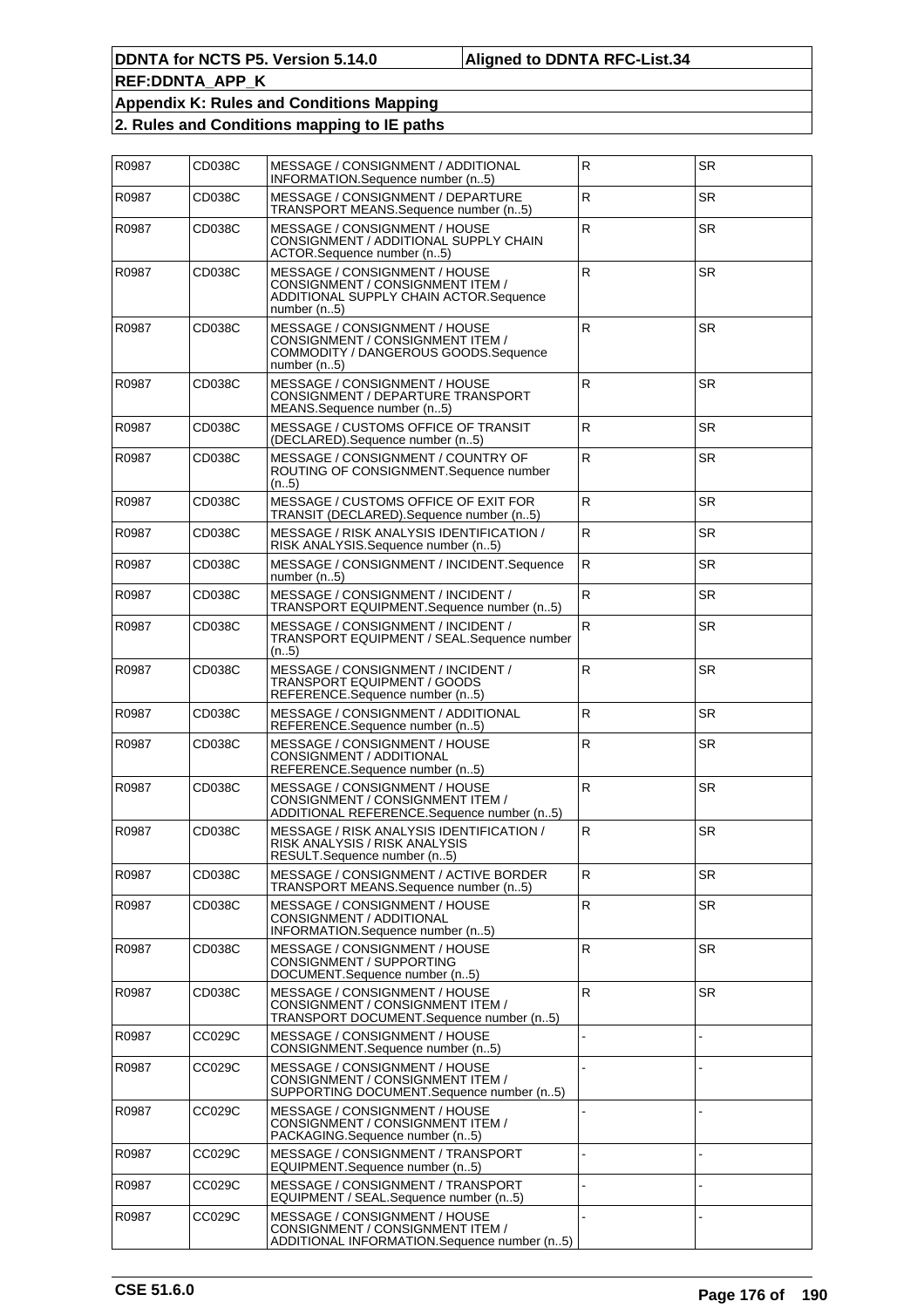| R0987 | CC029C        | MESSAGE / CONSIGNMENT / HOUSE<br>CONSIGNMENT / CONSIGNMENT ITEM / PREVIOUS<br>DOCUMENT.Sequence number (n5)                  |  |
|-------|---------------|------------------------------------------------------------------------------------------------------------------------------|--|
| R0987 | CC029C        | MESSAGE / CONSIGNMENT / HOUSE<br>CONSIGNMENT / PREVIOUS DOCUMENT.Sequence<br>number $(n5)$                                   |  |
| R0987 | CC029C        | MESSAGE / CONSIGNMENT / PREVIOUS<br>DOCUMENT.Sequence number (n5)                                                            |  |
| R0987 | CC029C        | MESSAGE / CONSIGNMENT / TRANSPORT<br>DOCUMENT.Sequence number (n5)                                                           |  |
| R0987 | CC029C        | MESSAGE / CONSIGNMENT / HOUSE<br>CONSIGNMENT / TRANSPORT<br>DOCUMENT.Sequence number (n5)                                    |  |
| R0987 | CC029C        | MESSAGE / CONSIGNMENT / TRANSPORT<br>EQUIPMENT / GOODS REFERENCE.Sequence<br>number $(n5)$                                   |  |
| R0987 | CC029C        | MESSAGE / CONSIGNMENT / ADDITIONAL SUPPLY<br>CHAIN ACTOR.Sequence number (n5)                                                |  |
| R0987 | CC029C        | MESSAGE / CONSIGNMENT / SUPPORTING<br>DOCUMENT.Sequence number (n5)                                                          |  |
| R0987 | CC029C        | MESSAGE / CONSIGNMENT / ADDITIONAL<br>INFORMATION.Sequence number (n5)                                                       |  |
| R0987 | CC029C        | MESSAGE / CONSIGNMENT / DEPARTURE<br>TRANSPORT MEANS.Sequence number (n5)                                                    |  |
| R0987 | CC029C        | MESSAGE / CONSIGNMENT / HOUSE<br>CONSIGNMENT / ADDITIONAL SUPPLY CHAIN<br>ACTOR.Sequence number (n5)                         |  |
| R0987 | CC029C        | MESSAGE / CONSIGNMENT / HOUSE<br>CONSIGNMENT / CONSIGNMENT ITEM /<br>ADDITIONAL SUPPLY CHAIN ACTOR.Sequence<br>number $(n5)$ |  |
| R0987 | CC029C        | MESSAGE / CONSIGNMENT / HOUSE<br>CONSIGNMENT / CONSIGNMENT ITEM /<br>COMMODITY / DANGEROUS GOODS.Sequence<br>number $(n5)$   |  |
| R0987 | CC029C        | MESSAGE / CONSIGNMENT / HOUSE<br>CONSIGNMENT / DEPARTURE TRANSPORT<br>MEANS.Sequence number (n5)                             |  |
| R0987 | CC029C        | MESSAGE / CUSTOMS OFFICE OF TRANSIT<br>(DECLARED). Sequence number (n5)                                                      |  |
| R0987 | CC029C        | MESSAGE / CONSIGNMENT / COUNTRY OF<br>ROUTING OF CONSIGNMENT.Sequence number<br>(n5)                                         |  |
| R0987 | CC029C        | <b>MESSAGE / GUARANTEE / GUARANTEE</b><br>REFERENCE.Sequence number (n5)                                                     |  |
| R0987 | CC029C        | MESSAGE / CUSTOMS OFFICE OF EXIT FOR<br>TRANSIT (DECLARED). Sequence number (n5)                                             |  |
| R0987 | CC029C        | MESSAGE / GUARANTEE.Sequence number (n5)                                                                                     |  |
| R0987 | CC029C        | MESSAGE / CONSIGNMENT / ADDITIONAL<br>REFERENCE.Sequence number (n5)                                                         |  |
| R0987 | <b>CC029C</b> | MESSAGE / CONSIGNMENT / HOUSE<br>CONSIGNMENT / ADDITIONAL<br>REFERENCE.Sequence number (n5)                                  |  |
| R0987 | CC029C        | MESSAGE / CONSIGNMENT / HOUSE<br>CONSIGNMENT / CONSIGNMENT ITEM /<br>ADDITIONAL REFERENCE.Sequence number (n5)               |  |
| R0987 | CC029C        | MESSAGE / AUTHORISATION.Sequence number<br>(n5)                                                                              |  |
| R0987 | CC029C        | MESSAGE / CONSIGNMENT / ACTIVE BORDER<br>TRANSPORT MEANS.Sequence number (n5)                                                |  |
| R0987 | CC029C        | MESSAGE / CONSIGNMENT / HOUSE<br>CONSIGNMENT / ADDITIONAL<br>INFORMATION.Sequence number (n5)                                |  |
| R0987 | CC029C        | MESSAGE / CONSIGNMENT / HOUSE<br>CONSIGNMENT / SUPPORTING<br>DOCUMENT.Sequence number (n5)                                   |  |
| R0987 | <b>CC007C</b> | MESSAGE / CONSIGNMENT / INCIDENT.Sequence<br>number $(n5)$                                                                   |  |
| R0987 | <b>CC007C</b> | MESSAGE / CONSIGNMENT / INCIDENT /<br>TRANSPORT EQUIPMENT.Sequence number (n5)                                               |  |
| R0987 | <b>CC007C</b> | MESSAGE / CONSIGNMENT / INCIDENT /<br>TRANSPORT EQUIPMENT / SEAL.Sequence number<br>(n5)                                     |  |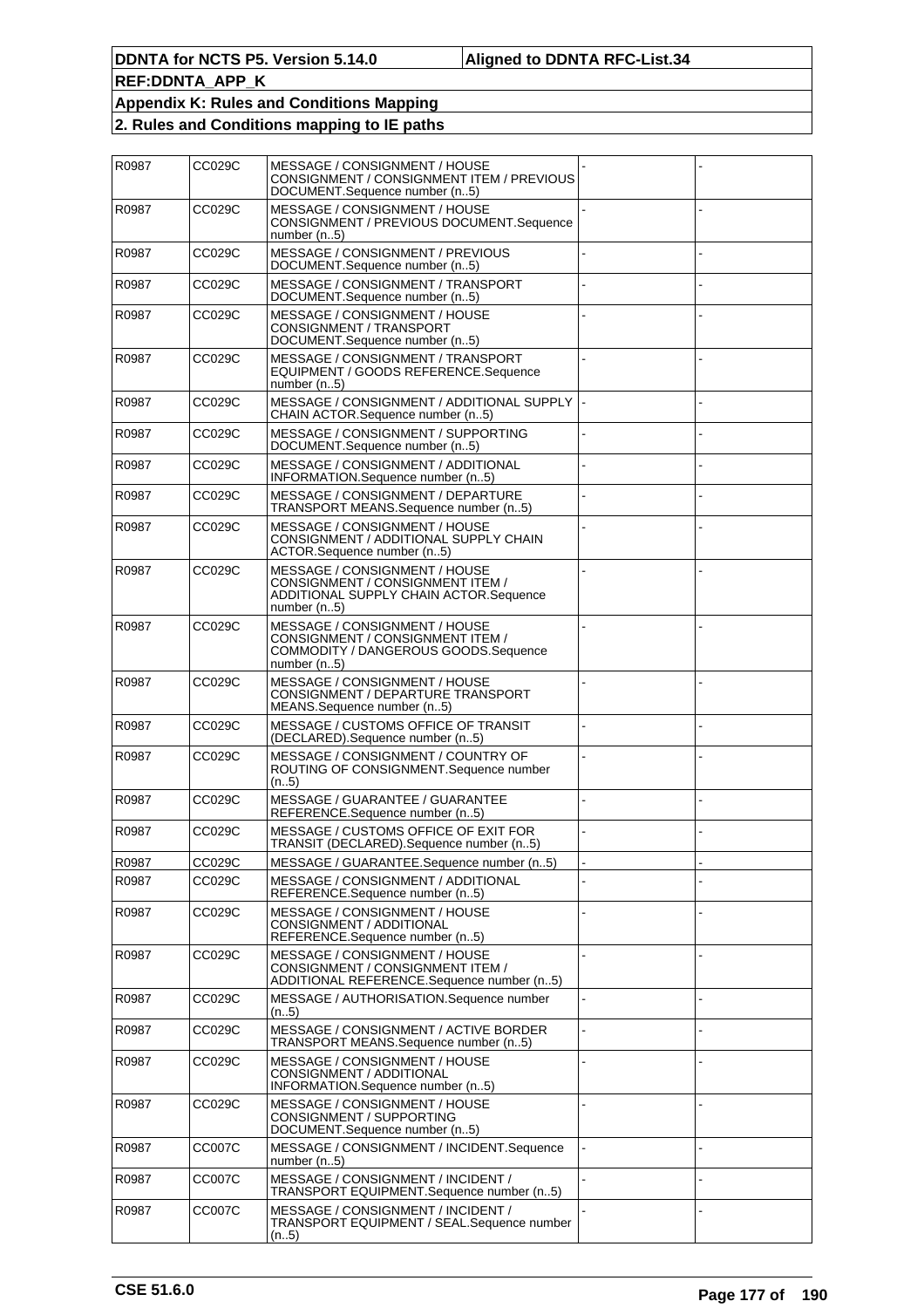| R0987 | <b>CC007C</b> | MESSAGE / CONSIGNMENT / INCIDENT /<br>TRANSPORT EQUIPMENT / GOODS<br>REFERENCE.Sequence number (n5)                          |  |
|-------|---------------|------------------------------------------------------------------------------------------------------------------------------|--|
| R0987 | <b>CC007C</b> | MESSAGE / AUTHORISATION.Sequence number<br>(n5)                                                                              |  |
| R0987 | CC013C        | MESSAGE / CONSIGNMENT / HOUSE<br>CONSIGNMENT.Sequence number (n5)                                                            |  |
| R0987 | CC013C        | MESSAGE / CONSIGNMENT / HOUSE<br>CONSIGNMENT / CONSIGNMENT ITEM /<br>SUPPORTING DOCUMENT.Sequence number (n5)                |  |
| R0987 | CC013C        | MESSAGE / CONSIGNMENT / HOUSE<br>CONSIGNMENT / CONSIGNMENT ITEM /<br>PACKAGING.Sequence number (n5)                          |  |
| R0987 | CC013C        | MESSAGE / CONSIGNMENT / TRANSPORT<br>EQUIPMENT.Sequence number (n5)                                                          |  |
| R0987 | CC013C        | MESSAGE / CONSIGNMENT / TRANSPORT<br>EQUIPMENT / SEAL.Sequence number (n5)                                                   |  |
| R0987 | CC013C        | MESSAGE / CONSIGNMENT / HOUSE<br>CONSIGNMENT / CONSIGNMENT ITEM /<br>ADDITIONAL INFORMATION.Sequence number (n5)             |  |
| R0987 | CC013C        | MESSAGE / CONSIGNMENT / HOUSE<br>CONSIGNMENT / CONSIGNMENT ITEM / PREVIOUS<br>DOCUMENT.Sequence number (n5)                  |  |
| R0987 | CC013C        | MESSAGE / CONSIGNMENT / HOUSE<br>CONSIGNMENT / PREVIOUS DOCUMENT.Sequence<br>number $(n5)$                                   |  |
| R0987 | CC013C        | MESSAGE / CONSIGNMENT / PREVIOUS<br>DOCUMENT.Sequence number (n5)                                                            |  |
| R0987 | CC013C        | MESSAGE / CONSIGNMENT / TRANSPORT<br>DOCUMENT.Sequence number (n5)                                                           |  |
| R0987 | CC013C        | MESSAGE / CONSIGNMENT / HOUSE<br>CONSIGNMENT / TRANSPORT<br>DOCUMENT.Sequence number (n5)                                    |  |
| R0987 | CC013C        | MESSAGE / CONSIGNMENT / TRANSPORT<br>EQUIPMENT / GOODS REFERENCE.Sequence<br>number $(n5)$                                   |  |
| R0987 | CC013C        | MESSAGE / CONSIGNMENT / ADDITIONAL SUPPLY<br>CHAIN ACTOR.Sequence number (n5)                                                |  |
| R0987 | CC013C        | MESSAGE / CONSIGNMENT / SUPPORTING<br>DOCUMENT.Sequence number (n5)                                                          |  |
| R0987 | CC013C        | MESSAGE / CONSIGNMENT / ADDITIONAL<br>INFORMATION.Sequence number (n5)                                                       |  |
| R0987 | CC013C        | MESSAGE / CONSIGNMENT / DEPARTURE<br>TRANSPORT MEANS.Sequence number (n5)                                                    |  |
| R0987 | CC013C        | MESSAGE / CONSIGNMENT / HOUSE<br>CONSIGNMENT / ADDITIONAL SUPPLY CHAIN<br>ACTOR.Sequence number (n5)                         |  |
| R0987 | CC013C        | MESSAGE / CONSIGNMENT / HOUSE<br>CONSIGNMENT / CONSIGNMENT ITEM /<br>ADDITIONAL SUPPLY CHAIN ACTOR.Sequence<br>number $(n5)$ |  |
| R0987 | CC013C        | MESSAGE / CONSIGNMENT / HOUSE<br>CONSIGNMENT / CONSIGNMENT ITEM /<br>COMMODITY / DANGEROUS GOODS.Sequence<br>number $(n5)$   |  |
| R0987 | CC013C        | MESSAGE / CONSIGNMENT / HOUSE<br>CONSIGNMENT / DEPARTURE TRANSPORT<br>MEANS.Sequence number (n5)                             |  |
| R0987 | CC013C        | MESSAGE / CUSTOMS OFFICE OF TRANSIT<br>(DECLARED).Sequence number (n5)                                                       |  |
| R0987 | CC013C        | MESSAGE / CONSIGNMENT / COUNTRY OF<br>ROUTING OF CONSIGNMENT.Sequence number<br>(n.5)                                        |  |
| R0987 | CC013C        | MESSAGE / GUARANTEE / GUARANTEE<br>REFERENCE.Sequence number (n5)                                                            |  |
| R0987 | CC013C        | MESSAGE / CUSTOMS OFFICE OF EXIT FOR<br>TRANSIT (DECLARED).Sequence number (n5)                                              |  |
| R0987 | CC013C        | MESSAGE / GUARANTEE.Sequence number (n5)                                                                                     |  |
| R0987 | CC013C        | MESSAGE / CONSIGNMENT / ADDITIONAL<br>REFERENCE.Sequence number (n5)                                                         |  |
| R0987 | CC013C        | MESSAGE / CONSIGNMENT / HOUSE<br>CONSIGNMENT / ADDITIONAL<br>REFERENCE.Sequence number (n5)                                  |  |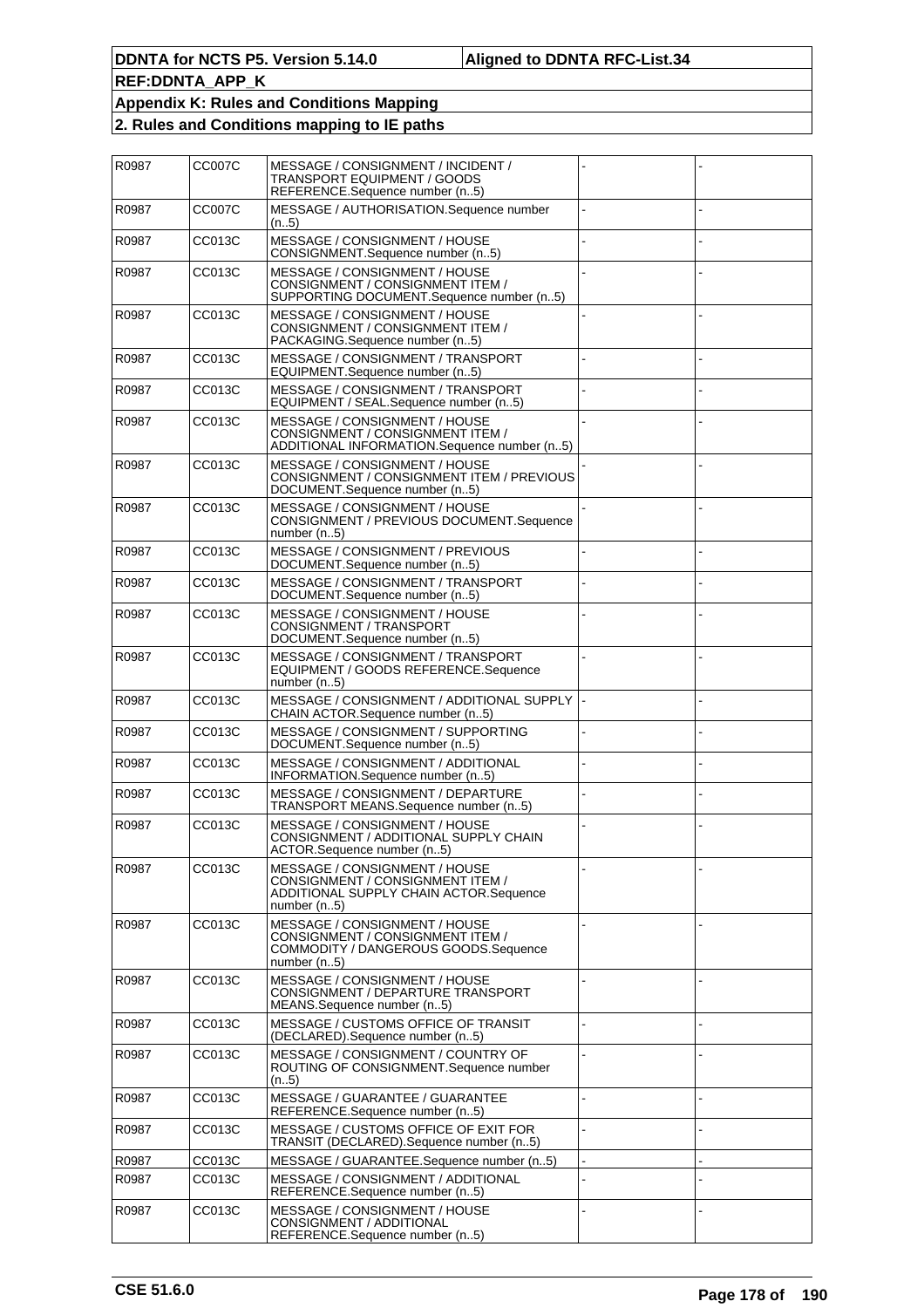| R0987 | CC013C | MESSAGE / CONSIGNMENT / HOUSE<br>CONSIGNMENT / CONSIGNMENT ITEM /<br>ADDITIONAL REFERENCE.Sequence number (n5)             |  |
|-------|--------|----------------------------------------------------------------------------------------------------------------------------|--|
| R0987 | CC013C | MESSAGE / AUTHORISATION.Sequence number<br>(n5)                                                                            |  |
| R0987 | CC013C | MESSAGE / CONSIGNMENT / ACTIVE BORDER<br>TRANSPORT MEANS.Sequence number (n5)                                              |  |
| R0987 | CC013C | MESSAGE / CONSIGNMENT / HOUSE<br>CONSIGNMENT / ADDITIONAL<br>INFORMATION.Sequence number (n5)                              |  |
| R0987 | CC013C | MESSAGE / CONSIGNMENT / HOUSE<br>CONSIGNMENT / SUPPORTING<br>DOCUMENT.Sequence number (n5)                                 |  |
| R0987 | CC013C | MESSAGE / CONSIGNMENT / HOUSE<br>CONSIGNMENT / CONSIGNMENT ITEM /<br>TRANSPORT DOCUMENT.Sequence number (n5)               |  |
| R0987 | CC043C | MESSAGE / CONSIGNMENT / HOUSE<br>CONSIGNMENT.Sequence number (n5)                                                          |  |
| R0987 | CC043C | MESSAGE / CONSIGNMENT / HOUSE<br>CONSIGNMENT / CONSIGNMENT ITEM /<br>SUPPORTING DOCUMENT.Sequence number (n5)              |  |
| R0987 | CC043C | MESSAGE / CONSIGNMENT / HOUSE<br>CONSIGNMENT / CONSIGNMENT ITEM /<br>PACKAGING.Sequence number (n5)                        |  |
| R0987 | CC043C | MESSAGE / CONSIGNMENT / TRANSPORT<br>EQUIPMENT.Sequence number (n5)                                                        |  |
| R0987 | CC043C | MESSAGE / CONSIGNMENT / TRANSPORT<br>EQUIPMENT / SEAL.Sequence number (n5)                                                 |  |
| R0987 | CC043C | MESSAGE / CONSIGNMENT / HOUSE<br>CONSIGNMENT / CONSIGNMENT ITEM /<br>ADDITIONAL INFORMATION.Sequence number (n5)           |  |
| R0987 | CC043C | MESSAGE / CONSIGNMENT / HOUSE<br>CONSIGNMENT / PREVIOUS DOCUMENT.Sequence<br>number (n5)                                   |  |
| R0987 | CC043C | MESSAGE / CONSIGNMENT / TRANSPORT<br>DOCUMENT.Sequence number (n5)                                                         |  |
| R0987 | CC043C | MESSAGE / CONSIGNMENT / HOUSE<br>CONSIGNMENT / TRANSPORT<br>DOCUMENT.Sequence number (n5)                                  |  |
| R0987 | CC043C | MESSAGE / CONSIGNMENT / TRANSPORT<br>EQUIPMENT / GOODS REFERENCE.Sequence<br>number $(n5)$                                 |  |
| R0987 | CC043C | MESSAGE / CONSIGNMENT / SUPPORTING<br>DOCUMENT.Sequence number (n5)                                                        |  |
| R0987 | CC043C | MESSAGE / CONSIGNMENT / ADDITIONAL<br>INFORMATION.Sequence number (n5)                                                     |  |
| R0987 | CC043C | MESSAGE / CONSIGNMENT / DEPARTURE<br>TRANSPORT MEANS.Sequence number (n5)                                                  |  |
| R0987 | CC043C | MESSAGE / CONSIGNMENT / HOUSE<br>CONSIGNMENT / CONSIGNMENT ITEM /<br>COMMODITY / DANGEROUS GOODS.Sequence<br>number $(n5)$ |  |
| R0987 | CC043C | MESSAGE / CONSIGNMENT / HOUSE<br>CONSIGNMENT / DEPARTURE TRANSPORT<br>MEANS.Sequence number (n5)                           |  |
| R0987 | CC043C | MESSAGE / CONSIGNMENT / INCIDENT.Sequence<br>number $(n5)$                                                                 |  |
| R0987 | CC043C | MESSAGE / CONSIGNMENT / INCIDENT /<br>TRANSPORT EQUIPMENT.Sequence number (n5)                                             |  |
| R0987 | CC043C | MESSAGE / CONSIGNMENT / INCIDENT /<br>TRANSPORT EQUIPMENT / SEAL.Sequence number<br>(n5)                                   |  |
| R0987 | CC043C | MESSAGE / CONSIGNMENT / INCIDENT /<br>TRANSPORT EQUIPMENT / GOODS<br>REFERENCE.Sequence number (n5)                        |  |
| R0987 | CC043C | MESSAGE / CONSIGNMENT / ADDITIONAL<br>REFERENCE.Sequence number (n5)                                                       |  |
| R0987 | CC043C | MESSAGE / CONSIGNMENT / HOUSE<br>CONSIGNMENT / ADDITIONAL<br>REFERENCE.Sequence number (n5)                                |  |
| R0987 | CC043C | MESSAGE / CONSIGNMENT / HOUSE<br>CONSIGNMENT / CONSIGNMENT ITEM /<br>ADDITIONAL REFERENCE.Sequence number (n5)             |  |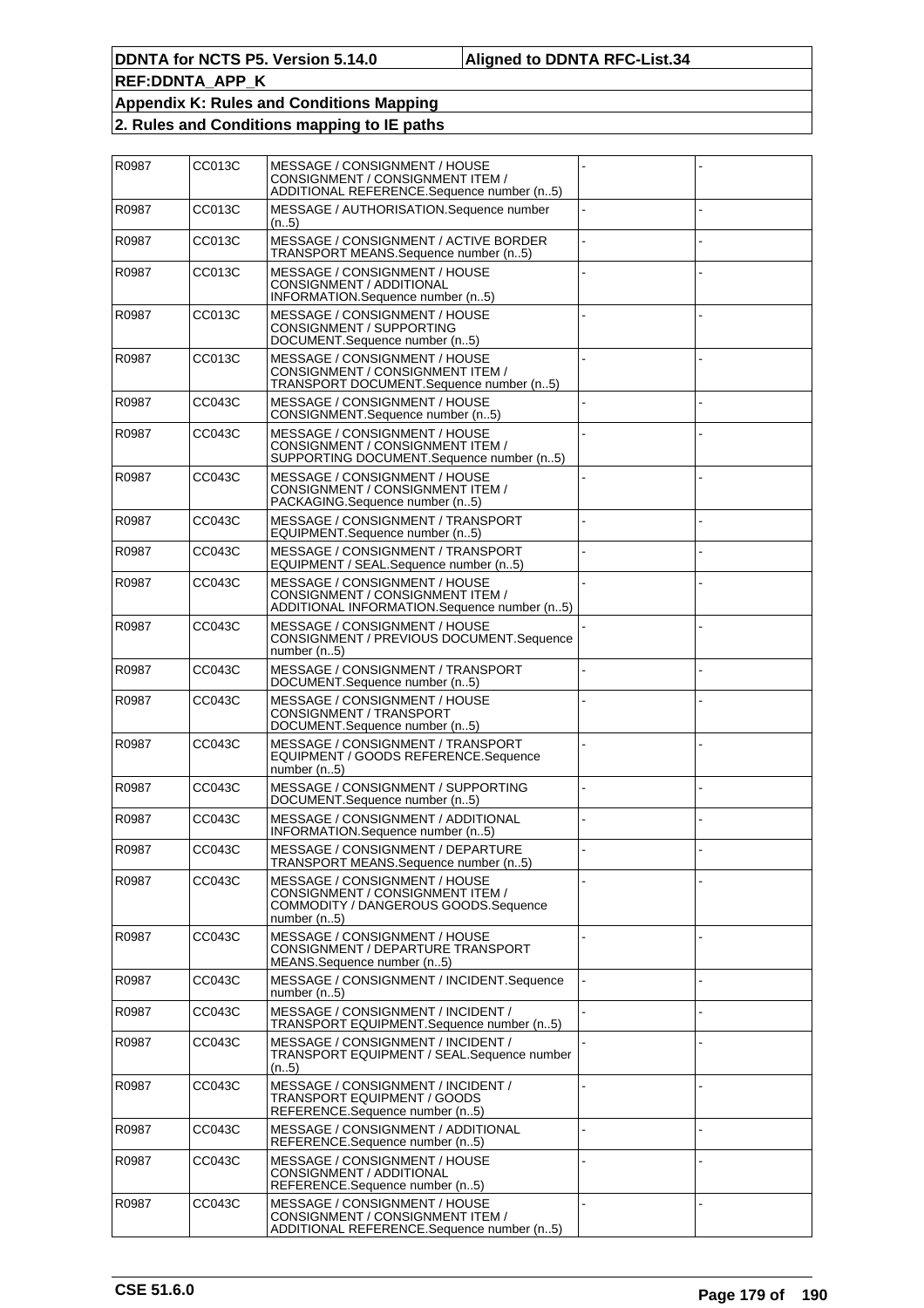| R0987 | CC043C        | MESSAGE / CONSIGNMENT / HOUSE<br>CONSIGNMENT / ADDITIONAL<br>INFORMATION.Sequence number (n5)                    |              |           |
|-------|---------------|------------------------------------------------------------------------------------------------------------------|--------------|-----------|
| R0987 | CC043C        | MESSAGE / CONSIGNMENT / HOUSE<br>CONSIGNMENT / SUPPORTING<br>DOCUMENT.Sequence number (n5)                       |              |           |
| R0987 | CC044C        | MESSAGE / CONSIGNMENT / HOUSE<br>CONSIGNMENT / PREVIOUS DOCUMENT.Sequence<br>number $(n5)$                       |              |           |
| R0987 | <b>CD180C</b> | MESSAGE / CONSIGNMENT / INCIDENT.Sequence<br>number $(n5)$                                                       | R            | <b>SR</b> |
| R0987 | CD180C        | MESSAGE / CONSIGNMENT / INCIDENT /<br>TRANSPORT EQUIPMENT.Sequence number (n5)                                   | $\mathsf{R}$ | <b>SR</b> |
| R0987 | <b>CD180C</b> | MESSAGE / CONSIGNMENT / INCIDENT /<br>TRANSPORT EQUIPMENT / SEAL.Sequence number<br>(n5)                         | ${\sf R}$    | <b>SR</b> |
| R0987 | <b>CD180C</b> | MESSAGE / CONSIGNMENT / INCIDENT /<br>TRANSPORT EQUIPMENT / GOODS<br>REFERENCE.Sequence number (n5)              | $\mathsf{R}$ | <b>SR</b> |
| R0987 | CD181C        | MESSAGE / CUSTOMS OFFICE OF TRANSIT<br>(DECLARED).Sequence number (n5)                                           | $\mathsf{R}$ | <b>SR</b> |
| R0987 | CD181C        | MESSAGE / CUSTOMS OFFICE OF EXIT FOR<br>TRANSIT (DECLARED).Sequence number (n5)                                  | ${\sf R}$    | <b>SR</b> |
| R0987 | CD181C        | MESSAGE / CONSIGNMENT / INCIDENT.Sequence<br>number $(n5)$                                                       | $\mathsf{R}$ | <b>SR</b> |
| R0987 | CD181C        | MESSAGE / CONSIGNMENT / INCIDENT /<br>TRANSPORT EQUIPMENT.Sequence number (n5)                                   | ${\sf R}$    | SR.       |
| R0987 | CD181C        | MESSAGE / CONSIGNMENT / INCIDENT /<br>TRANSPORT EQUIPMENT / SEAL.Sequence number<br>(n5)                         | R            | SR        |
| R0987 | CD181C        | MESSAGE / CONSIGNMENT / INCIDENT /<br>TRANSPORT EQUIPMENT / GOODS<br>REFERENCE.Sequence number (n5)              | $\mathsf{R}$ | <b>SR</b> |
| R0987 | CC182C        | MESSAGE / CONSIGNMENT / INCIDENT.Sequence<br>number $(n5)$                                                       |              |           |
| R0987 | CC182C        | MESSAGE / CONSIGNMENT / INCIDENT /<br>TRANSPORT EQUIPMENT.Sequence number (n5)                                   |              |           |
| R0987 | CC182C        | MESSAGE / CONSIGNMENT / INCIDENT /<br>TRANSPORT EQUIPMENT / SEAL.Sequence number<br>(n5)                         |              |           |
| R0987 | CC182C        | MESSAGE / CONSIGNMENT / INCIDENT /<br>TRANSPORT EQUIPMENT / GOODS<br>REFERENCE.Sequence number (n5)              |              |           |
| R0987 | <b>CD115C</b> | MESSAGE / CONSIGNMENT / HOUSE<br>CONSIGNMENT.Sequence number (n5)                                                | $\mathsf{R}$ | <b>SR</b> |
| R0987 | CD115C        | MESSAGE / CONSIGNMENT / HOUSE<br>CONSIGNMENT / CONSIGNMENT ITEM /<br>SUPPORTING DOCUMENT.Sequence number (n5)    | $\mathsf{R}$ | <b>SR</b> |
| R0987 | CD115C        | MESSAGE / CONSIGNMENT / HOUSE<br>CONSIGNMENT / CONSIGNMENT ITEM /<br>PACKAGING.Sequence number (n5)              | $\mathsf{R}$ | <b>SR</b> |
| R0987 | CD115C        | MESSAGE / CONSIGNMENT / TRANSPORT<br>EQUIPMENT.Sequence number (n5)                                              | $\mathsf{R}$ | <b>SR</b> |
| R0987 | <b>CD115C</b> | MESSAGE / CONSIGNMENT / TRANSPORT<br>EQUIPMENT / SEAL.Sequence number (n5)                                       | ${\sf R}$    | <b>SR</b> |
| R0987 | CD115C        | MESSAGE / CONSIGNMENT / HOUSE<br>CONSIGNMENT / CONSIGNMENT ITEM /<br>ADDITIONAL INFORMATION.Sequence number (n5) | $\mathsf{R}$ | SR.       |
| R0987 | CD115C        | MESSAGE / CONSIGNMENT / HOUSE<br>CONSIGNMENT / CONSIGNMENT ITEM / PREVIOUS<br>DOCUMENT.Sequence number (n5)      | $\mathsf{R}$ | <b>SR</b> |
| R0987 | CD115C        | MESSAGE / CONSIGNMENT / HOUSE<br>CONSIGNMENT / PREVIOUS DOCUMENT.Sequence<br>number $(n5)$                       | ${\sf R}$    | <b>SR</b> |
| R0987 | CD115C        | MESSAGE / CONSIGNMENT / PREVIOUS<br>DOCUMENT.Sequence number (n5)                                                | $\mathsf R$  | <b>SR</b> |
| R0987 | CD115C        | MESSAGE / CONSIGNMENT / TRANSPORT<br>DOCUMENT.Sequence number (n5)                                               | ${\sf R}$    | <b>SR</b> |
| R0987 | CD115C        | MESSAGE / CONSIGNMENT / HOUSE<br>CONSIGNMENT / TRANSPORT<br>DOCUMENT.Sequence number (n5)                        | $\mathsf{R}$ | SR        |
| R0987 | CD115C        | MESSAGE / CONSIGNMENT / TRANSPORT<br>EQUIPMENT / GOODS REFERENCE.Sequence<br>number $(n5)$                       | ${\sf R}$    | <b>SR</b> |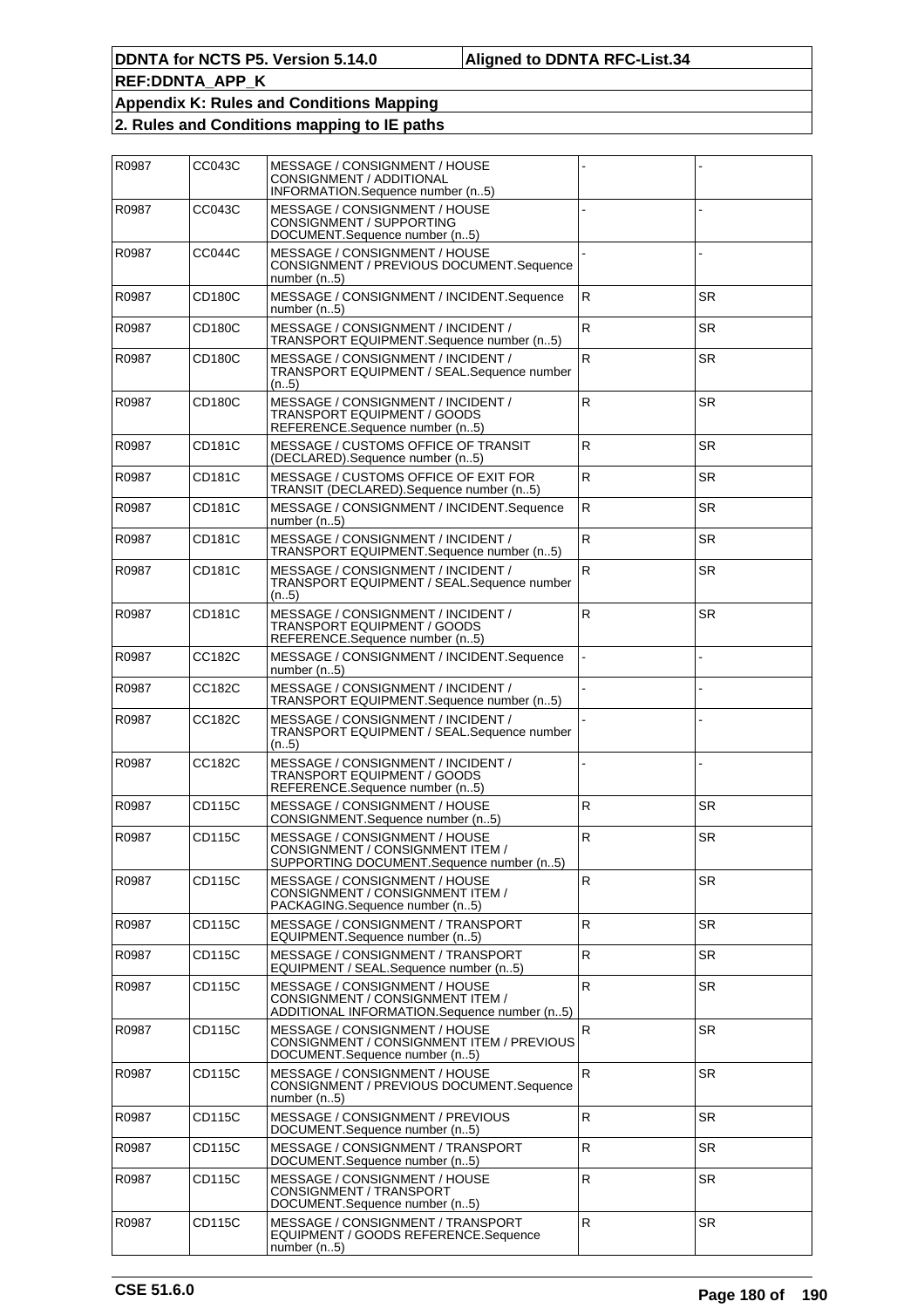| R0987 | CD115C        | MESSAGE / CONSIGNMENT / ADDITIONAL SUPPLY R<br>CHAIN ACTOR.Sequence number (n5)                                            |              | <b>SR</b> |
|-------|---------------|----------------------------------------------------------------------------------------------------------------------------|--------------|-----------|
| R0987 | CD115C        | MESSAGE / CONSIGNMENT / SUPPORTING<br>DOCUMENT.Sequence number (n5)                                                        | R            | <b>SR</b> |
| R0987 | CD115C        | MESSAGE / CONSIGNMENT / ADDITIONAL<br>INFORMATION.Sequence number (n5)                                                     | $\mathsf R$  | <b>SR</b> |
| R0987 | CD115C        | MESSAGE / CONSIGNMENT / DEPARTURE<br>TRANSPORT MEANS.Sequence number (n5)                                                  | $\mathsf{R}$ | <b>SR</b> |
| R0987 | CD115C        | MESSAGE / CONSIGNMENT / HOUSE<br>CONSIGNMENT / ADDITIONAL SUPPLY CHAIN<br>ACTOR.Sequence number (n5)                       | $\mathsf{R}$ | <b>SR</b> |
| R0987 | CD115C        | MESSAGE / CONSIGNMENT / HOUSE<br>CONSIGNMENT / CONSIGNMENT ITEM /<br>ADDITIONAL SUPPLY CHAIN ACTOR.Sequence<br>number (n5) | $\mathsf{R}$ | <b>SR</b> |
| R0987 | CD115C        | MESSAGE / CONSIGNMENT / HOUSE<br>CONSIGNMENT / CONSIGNMENT ITEM /<br>COMMODITY / DANGEROUS GOODS.Sequence<br>number $(n5)$ | $\mathsf{R}$ | <b>SR</b> |
| R0987 | CD115C        | MESSAGE / CONSIGNMENT / HOUSE<br>CONSIGNMENT / DEPARTURE TRANSPORT<br>MEANS.Sequence number (n5)                           | $\mathsf{R}$ | <b>SR</b> |
| R0987 | CD115C        | MESSAGE / CUSTOMS OFFICE OF TRANSIT<br>(DECLARED).Sequence number (n5)                                                     | $\mathsf R$  | <b>SR</b> |
| R0987 | CD115C        | MESSAGE / CONSIGNMENT / COUNTRY OF<br>ROUTING OF CONSIGNMENT.Sequence number<br>(n5)                                       | $\mathsf{R}$ | <b>SR</b> |
| R0987 | CD115C        | MESSAGE / CUSTOMS OFFICE OF EXIT FOR<br>TRANSIT (DECLARED). Sequence number (n5)                                           | $\mathsf R$  | <b>SR</b> |
| R0987 | CD115C        | <b>MESSAGE / RISK ANALYSIS IDENTIFICATION /</b><br>RISK ANALYSIS.Sequence number (n5)                                      | $\mathsf{R}$ | <b>SR</b> |
| R0987 | CD115C        | MESSAGE / CONSIGNMENT / INCIDENT. Sequence<br>number (n5)                                                                  | $\mathsf{R}$ | <b>SR</b> |
| R0987 | CD115C        | MESSAGE / CONSIGNMENT / INCIDENT /<br>TRANSPORT EQUIPMENT.Sequence number (n5)                                             | ${\sf R}$    | <b>SR</b> |
| R0987 | CD115C        | MESSAGE / CONSIGNMENT / INCIDENT /<br>TRANSPORT EQUIPMENT / SEAL.Sequence number<br>(n5)                                   | $\mathsf{R}$ | <b>SR</b> |
| R0987 | CD115C        | MESSAGE / CONSIGNMENT / INCIDENT /<br>TRANSPORT EQUIPMENT / GOODS<br>REFERENCE.Sequence number (n5)                        | ${\sf R}$    | <b>SR</b> |
| R0987 | CD115C        | MESSAGE / CONSIGNMENT / ADDITIONAL<br>REFERENCE.Sequence number (n5)                                                       | R            | <b>SR</b> |
| R0987 | CD115C        | MESSAGE / CONSIGNMENT / HOUSE<br>CONSIGNMENT / ADDITIONAL<br>REFERENCE.Sequence number (n5)                                | ${\sf R}$    | <b>SR</b> |
| R0987 | CD115C        | MESSAGE / CONSIGNMENT / HOUSE<br>CONSIGNMENT / CONSIGNMENT ITEM /<br>ADDITIONAL REFERENCE.Sequence number (n5)             | ${\sf R}$    | SR        |
| R0987 | <b>CD115C</b> | MESSAGE / RISK ANALYSIS IDENTIFICATION /<br>RISK ANALYSIS / RISK ANALYSIS<br>RESULT.Sequence number (n5)                   | $\mathsf{R}$ | SR.       |
| R0987 | <b>CD115C</b> | MESSAGE / CONSIGNMENT / ACTIVE BORDER<br>TRANSPORT MEANS.Sequence number (n5)                                              | $\mathsf{R}$ | <b>SR</b> |
| R0987 | CD115C        | MESSAGE / CONSIGNMENT / HOUSE<br>CONSIGNMENT / ADDITIONAL<br>INFORMATION.Sequence number (n5)                              | R.           | SR.       |
| R0987 | CD115C        | MESSAGE / CONSIGNMENT / HOUSE<br>CONSIGNMENT / SUPPORTING<br>DOCUMENT.Sequence number (n5)                                 | $\mathsf R$  | <b>SR</b> |
| R0987 | CD115C        | MESSAGE / CONSIGNMENT / HOUSE<br>CONSIGNMENT / CONSIGNMENT ITEM /<br>TRANSPORT DOCUMENT.Sequence number (n5)               | R            | <b>SR</b> |
| R0987 | CD165C        | MESSAGE / CONSIGNMENT / HOUSE<br>CONSIGNMENT.Sequence number (n5)                                                          | R.           | <b>SR</b> |
| R0987 | CD165C        | MESSAGE / CONSIGNMENT / HOUSE<br>CONSIGNMENT / CONSIGNMENT ITEM /<br>SUPPORTING DOCUMENT.Sequence number (n5)              | R            | <b>SR</b> |
| R0987 | CD165C        | MESSAGE / CONSIGNMENT / HOUSE<br>CONSIGNMENT / CONSIGNMENT ITEM /<br>PACKAGING.Sequence number (n5)                        | R            | <b>SR</b> |
| R0987 | CD165C        | MESSAGE / CONSIGNMENT / TRANSPORT<br>EQUIPMENT.Sequence number (n5)                                                        | $\mathsf{R}$ | <b>SR</b> |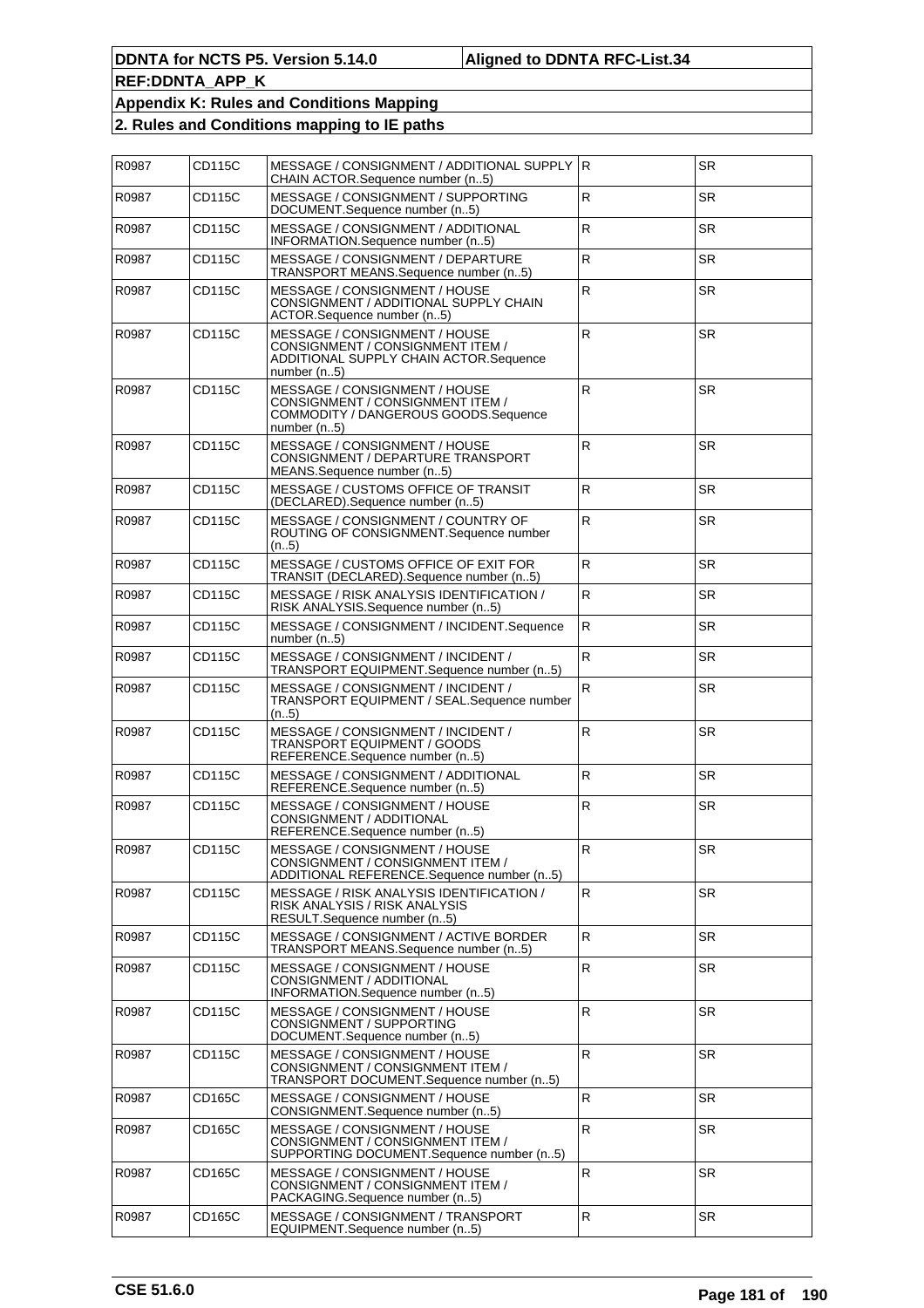| R0987 | CD165C | MESSAGE / CONSIGNMENT / TRANSPORT<br>EQUIPMENT / SEAL.Sequence number (n5)                                                 | $\overline{\mathsf{R}}$ | <b>SR</b> |
|-------|--------|----------------------------------------------------------------------------------------------------------------------------|-------------------------|-----------|
| R0987 | CD165C | MESSAGE / CONSIGNMENT / HOUSE<br>CONSIGNMENT / CONSIGNMENT ITEM /<br>ADDITIONAL INFORMATION.Sequence number (n5)           | $\mathsf R$             | <b>SR</b> |
| R0987 | CD165C | MESSAGE / CONSIGNMENT / HOUSE<br>CONSIGNMENT / CONSIGNMENT ITEM / PREVIOUS<br>DOCUMENT.Sequence number (n5)                | ${\sf R}$               | <b>SR</b> |
| R0987 | CD165C | MESSAGE / CONSIGNMENT / HOUSE<br>CONSIGNMENT / PREVIOUS DOCUMENT.Sequence<br>number (n5)                                   | ${\sf R}$               | <b>SR</b> |
| R0987 | CD165C | MESSAGE / CONSIGNMENT / PREVIOUS<br>DOCUMENT.Sequence number (n5)                                                          | R                       | <b>SR</b> |
| R0987 | CD165C | MESSAGE / CONSIGNMENT / TRANSPORT<br>DOCUMENT.Sequence number (n5)                                                         | ${\sf R}$               | <b>SR</b> |
| R0987 | CD165C | MESSAGE / CONSIGNMENT / HOUSE<br>CONSIGNMENT / TRANSPORT<br>DOCUMENT.Sequence number (n5)                                  | ${\sf R}$               | <b>SR</b> |
| R0987 | CD165C | MESSAGE / CONSIGNMENT / TRANSPORT<br>EQUIPMENT / GOODS REFERENCE.Sequence<br>number (n5)                                   | ${\sf R}$               | <b>SR</b> |
| R0987 | CD165C | MESSAGE / CONSIGNMENT / ADDITIONAL SUPPLY<br>CHAIN ACTOR.Sequence number (n5)                                              | IR.                     | <b>SR</b> |
| R0987 | CD165C | MESSAGE / CONSIGNMENT / SUPPORTING<br>DOCUMENT.Sequence number (n5)                                                        | ${\sf R}$               | <b>SR</b> |
| R0987 | CD165C | MESSAGE / CONSIGNMENT / ADDITIONAL<br>INFORMATION.Sequence number (n5)                                                     | ${\sf R}$               | <b>SR</b> |
| R0987 | CD165C | MESSAGE / CONSIGNMENT / DEPARTURE<br>TRANSPORT MEANS.Sequence number (n5)                                                  | $\mathsf R$             | SR        |
| R0987 | CD165C | MESSAGE / CONSIGNMENT / HOUSE<br>CONSIGNMENT / ADDITIONAL SUPPLY CHAIN<br>ACTOR.Sequence number (n5)                       | $\mathsf R$             | <b>SR</b> |
| R0987 | CD165C | MESSAGE / CONSIGNMENT / HOUSE<br>CONSIGNMENT / CONSIGNMENT ITEM /<br>ADDITIONAL SUPPLY CHAIN ACTOR.Sequence<br>number (n5) | $\mathsf{R}$            | <b>SR</b> |
| R0987 | CD165C | MESSAGE / CONSIGNMENT / HOUSE<br>CONSIGNMENT / CONSIGNMENT ITEM /<br>COMMODITY / DANGEROUS GOODS.Sequence<br>number (n5)   | $\mathsf{R}$            | <b>SR</b> |
| R0987 | CD165C | MESSAGE / CONSIGNMENT / HOUSE<br>CONSIGNMENT / DEPARTURE TRANSPORT<br>MEANS.Sequence number (n5)                           | $\mathsf R$             | <b>SR</b> |
| R0987 | CD165C | MESSAGE / CUSTOMS OFFICE OF TRANSIT<br>(DECLARED).Sequence number (n5)                                                     | ${\sf R}$               | <b>SR</b> |
| R0987 | CD165C | MESSAGE / CONSIGNMENT / COUNTRY OF<br>ROUTING OF CONSIGNMENT.Sequence number<br>(n5)                                       | $\mathsf R$             | <b>SR</b> |
| R0987 | CD165C | MESSAGE / CUSTOMS OFFICE OF EXIT FOR<br>TRANSIT (DECLARED). Sequence number (n5)                                           | $\mathsf{R}$            | SR.       |
| R0987 | CD165C | MESSAGE / RISK ANALYSIS IDENTIFICATION /<br>RISK ANALYSIS.Sequence number (n5)                                             | $\mathsf R$             | <b>SR</b> |
| R0987 | CD165C | MESSAGE / CONSIGNMENT / INCIDENT.Sequence<br>number $(n5)$                                                                 | $\mathsf R$             | SR        |
| R0987 | CD165C | MESSAGE / CONSIGNMENT / INCIDENT /<br>TRANSPORT EQUIPMENT.Sequence number (n5)                                             | ${\sf R}$               | <b>SR</b> |
| R0987 | CD165C | MESSAGE / CONSIGNMENT / INCIDENT /<br>TRANSPORT EQUIPMENT / SEAL.Sequence number<br>(n5)                                   | $\mathsf{R}$            | <b>SR</b> |
| R0987 | CD165C | MESSAGE / CONSIGNMENT / INCIDENT /<br>TRANSPORT EQUIPMENT / GOODS<br>REFERENCE.Sequence number (n5)                        | ${\sf R}$               | SR.       |
| R0987 | CD165C | MESSAGE / CONSIGNMENT / ADDITIONAL<br>REFERENCE.Sequence number (n5)                                                       | ${\sf R}$               | SR        |
| R0987 | CD165C | MESSAGE / CONSIGNMENT / HOUSE<br>CONSIGNMENT / ADDITIONAL<br>REFERENCE.Sequence number (n5)                                | ${\sf R}$               | SR.       |
| R0987 | CD165C | MESSAGE / CONSIGNMENT / HOUSE<br>CONSIGNMENT / CONSIGNMENT ITEM /<br>ADDITIONAL REFERENCE.Sequence number (n5)             | ${\sf R}$               | SR.       |
| R0987 | CD165C | MESSAGE / RISK ANALYSIS IDENTIFICATION /<br>RISK ANALYSIS / RISK ANALYSIS<br>RESULT.Sequence number (n5)                   | $\mathsf R$             | <b>SR</b> |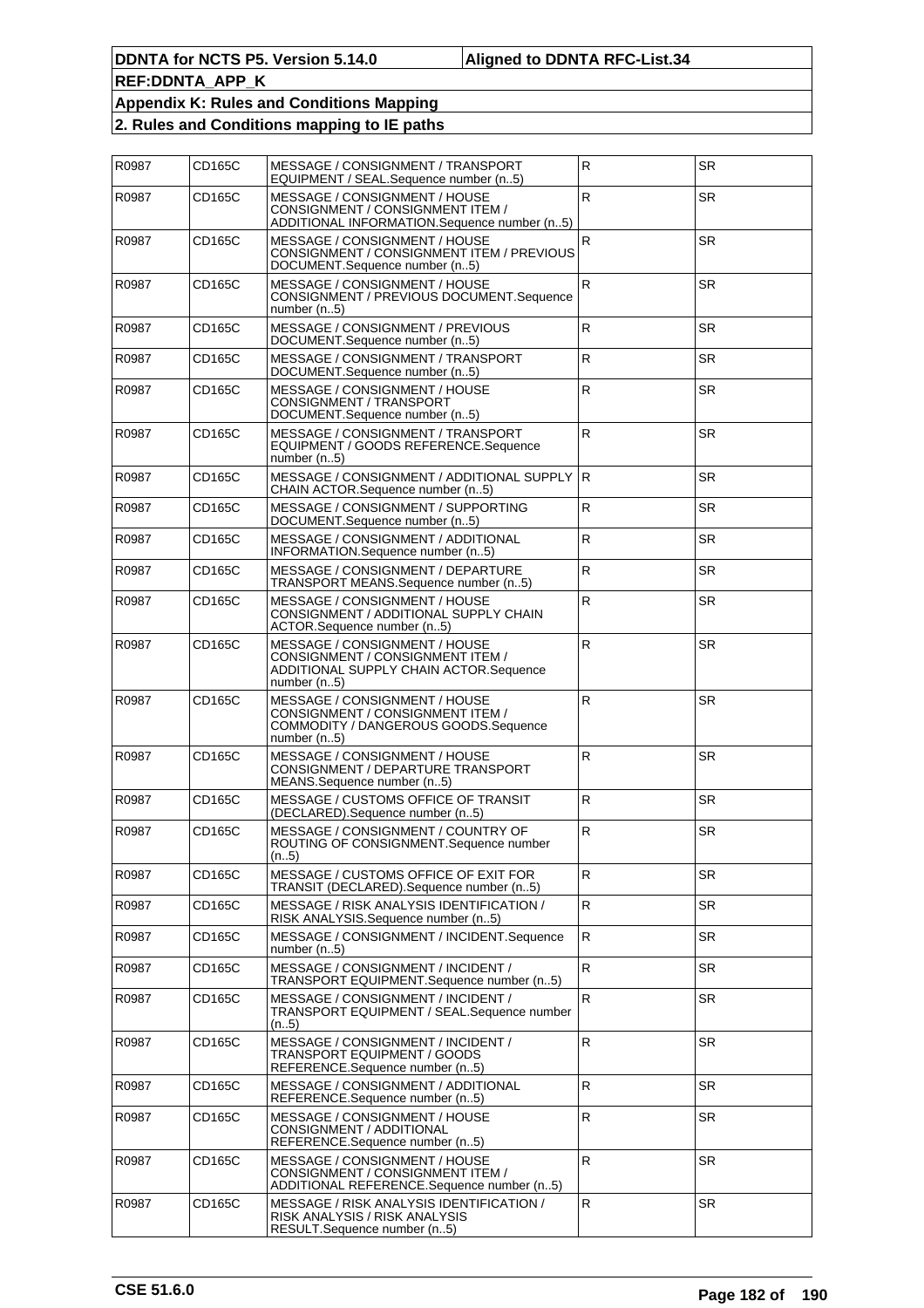| R0987 | CD165C        | MESSAGE / CONSIGNMENT / ACTIVE BORDER<br>TRANSPORT MEANS.Sequence number (n5)                                    | ${\sf R}$    | <b>SR</b>    |
|-------|---------------|------------------------------------------------------------------------------------------------------------------|--------------|--------------|
| R0987 | CD165C        | MESSAGE / CONSIGNMENT / HOUSE<br>CONSIGNMENT / ADDITIONAL<br>INFORMATION.Sequence number (n5)                    | $\mathsf{R}$ | <b>SR</b>    |
| R0987 | CD165C        | MESSAGE / CONSIGNMENT / HOUSE<br>CONSIGNMENT / SUPPORTING<br>DOCUMENT.Sequence number (n5)                       | $\mathsf R$  | <b>SR</b>    |
| R0987 | CD165C        | MESSAGE / CONSIGNMENT / HOUSE<br>CONSIGNMENT / CONSIGNMENT ITEM /<br>TRANSPORT DOCUMENT.Sequence number (n5)     | $\mathsf{R}$ | <b>SR</b>    |
| R0987 | CD971C        | MESSAGE / COUNTRY / ACTION /<br>UNAVAILABILITY.Sequence number (n5)                                              | $\mathsf{R}$ | $\mathsf{R}$ |
| R0987 | CD971C        | MESSAGE / COUNTRY / ACTION.Sequence number<br>(n5)                                                               | $\mathsf R$  | $\mathsf{R}$ |
| R0987 | CD971C        | MESSAGE / COUNTRY.Sequence number (n5)                                                                           | R            | $\mathsf R$  |
| R0987 | CD200C        | MESSAGE / CONSIGNMENT / HOUSE<br>CONSIGNMENT.Sequence number (n5)                                                | $\mathsf{R}$ | <b>SR</b>    |
| R0987 | CD200C        | MESSAGE / GUARANTEE / GUARANTEE<br>REFERENCE.Sequence number (n5)                                                | $\mathsf{R}$ | <b>SR</b>    |
| R0987 | CD200C        | MESSAGE / GUARANTEE.Sequence number (n5)                                                                         | R            | <b>SR</b>    |
| R0987 | CD200C        | MESSAGE / COUNTRY INVOLVED.Sequence number R<br>(n5)                                                             |              | <b>SR</b>    |
| R0987 | CD200C        | MESSAGE / CONSIGNMENT / HOUSE<br>CONSIGNMENT / CONSIGNMENT ITEM.Sequence<br>number (n5)                          | $\mathsf R$  | <b>SR</b>    |
| R0987 | CD201C        | MESSAGE / GUARANTEE / GUARANTEE<br>REFERENCE.Sequence number (n5)                                                | $\mathsf{R}$ | <b>SR</b>    |
| R0987 | CD201C        | MESSAGE / GUARANTEE.Sequence number (n5)                                                                         | R            | <b>SR</b>    |
| R0987 | CD201C        | MESSAGE / GUARANTEE / GUARANTEE<br>REFERENCE / INVALID GUARANTEE<br>REASON.Sequence number (n5)                  | R            | <b>SR</b>    |
| R0987 | CD201C        | MESSAGE / GUARANTEE / GUARANTEE<br>REFERENCE / VALIDITY LIMITATION.Sequence<br>number $(n5)$                     | $\mathsf{R}$ | <b>SR</b>    |
| R0987 | CD160C        | MESSAGE / CONSIGNMENT / HOUSE<br>CONSIGNMENT.Sequence number (n5)                                                | $\mathsf{R}$ | <b>SR</b>    |
| R0987 | CD160C        | MESSAGE / CONSIGNMENT / HOUSE<br>CONSIGNMENT / CONSIGNMENT ITEM /<br>SUPPORTING DOCUMENT.Sequence number (n5)    | $\mathsf{R}$ | <b>SR</b>    |
| R0987 | CD160C        | MESSAGE / CONSIGNMENT / HOUSE<br>CONSIGNMENT / CONSIGNMENT ITEM /<br>PACKAGING.Sequence number (n5)              | $\mathsf{R}$ | <b>SR</b>    |
| R0987 | CD160C        | MESSAGE / CONSIGNMENT / TRANSPORT<br>EQUIPMENT.Sequence number (n5)                                              | $\mathsf R$  | <b>SR</b>    |
| R0987 | CD160C        | MESSAGE / CONSIGNMENT / TRANSPORT<br>EQUIPMENT / SEAL.Sequence number (n5)                                       | $\mathsf{R}$ | <b>SR</b>    |
| R0987 | CD160C        | MESSAGE / CONSIGNMENT / HOUSE<br>CONSIGNMENT / CONSIGNMENT ITEM /<br>ADDITIONAL INFORMATION.Sequence number (n5) | R.           | <b>SR</b>    |
| R0987 | CD160C        | MESSAGE / CONSIGNMENT / HOUSE<br>CONSIGNMENT / CONSIGNMENT ITEM / PREVIOUS<br>DOCUMENT.Sequence number (n5)      | R            | <b>SR</b>    |
| R0987 | CD160C        | MESSAGE / CONSIGNMENT / HOUSE<br>CONSIGNMENT / PREVIOUS DOCUMENT.Sequence<br>number $(n5)$                       | R            | <b>SR</b>    |
| R0987 | <b>CD160C</b> | MESSAGE / CONSIGNMENT / PREVIOUS<br>DOCUMENT.Sequence number (n5)                                                | R            | <b>SR</b>    |
| R0987 | CD160C        | MESSAGE / CONSIGNMENT / TRANSPORT<br>DOCUMENT.Sequence number (n5)                                               | $\mathsf{R}$ | SR           |
| R0987 | CD160C        | MESSAGE / CONSIGNMENT / HOUSE<br>CONSIGNMENT / TRANSPORT<br>DOCUMENT.Sequence number (n5)                        | R            | SR.          |
| R0987 | CD160C        | MESSAGE / CONSIGNMENT / TRANSPORT<br>EQUIPMENT / GOODS REFERENCE.Sequence<br>number $(n5)$                       | ${\sf R}$    | <b>SR</b>    |
| R0987 | CD160C        | MESSAGE / CONSIGNMENT / ADDITIONAL SUPPLY   R<br>CHAIN ACTOR.Sequence number (n5)                                |              | <b>SR</b>    |
| R0987 | CD160C        | MESSAGE / CONSIGNMENT / SUPPORTING<br>DOCUMENT.Sequence number (n5)                                              | R            | SR           |
| R0987 | CD160C        | MESSAGE / CONSIGNMENT / ADDITIONAL<br>INFORMATION.Sequence number (n5)                                           | $\mathsf{R}$ | <b>SR</b>    |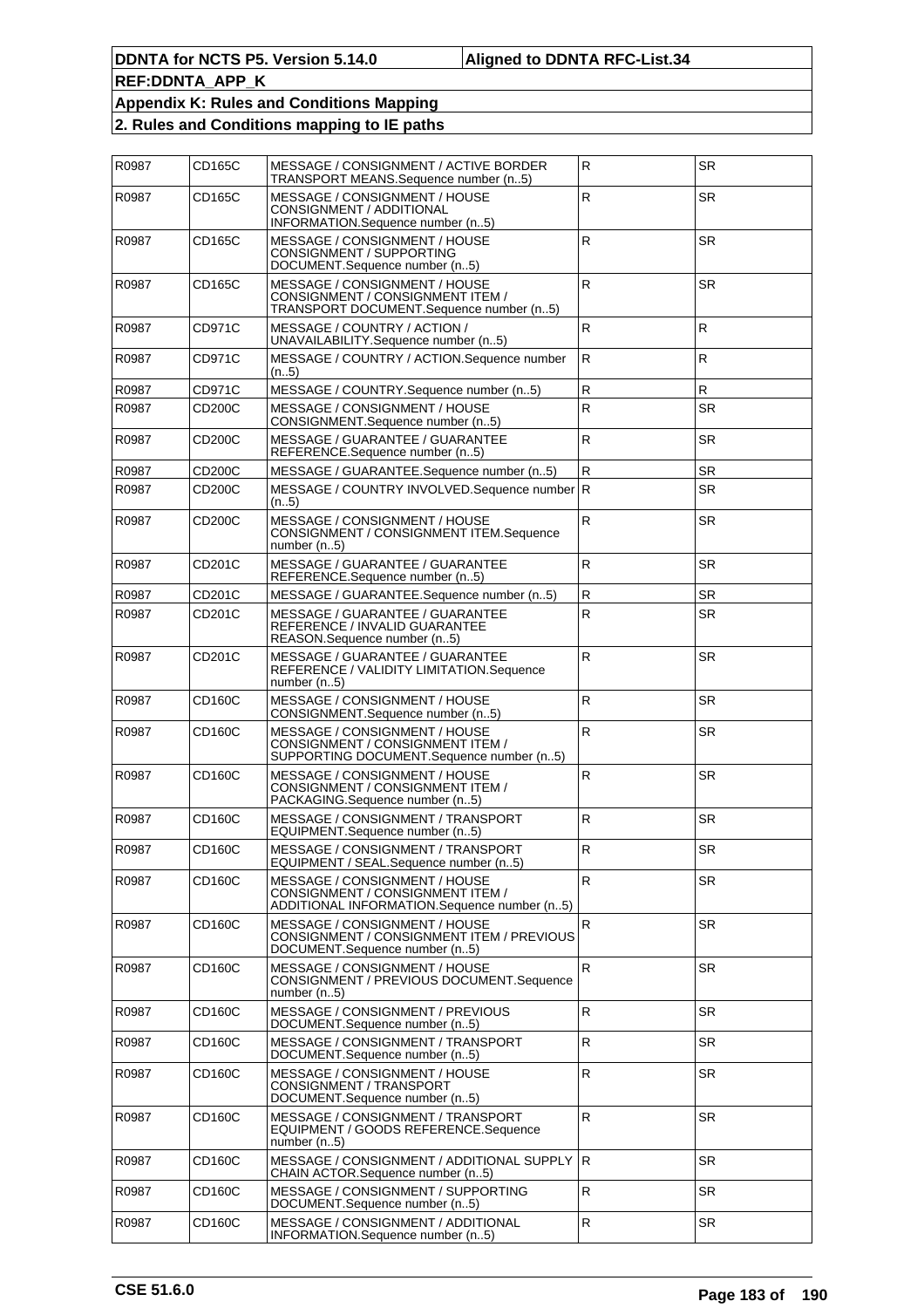| R0987 | <b>CD160C</b> | MESSAGE / CONSIGNMENT / DEPARTURE<br>TRANSPORT MEANS.Sequence number (n5)                                                    | $\mathsf{R}$ | <b>SR</b> |
|-------|---------------|------------------------------------------------------------------------------------------------------------------------------|--------------|-----------|
| R0987 | CD160C        | MESSAGE / CONSIGNMENT / HOUSE<br>CONSIGNMENT / ADDITIONAL SUPPLY CHAIN<br>ACTOR.Sequence number (n5)                         | ${\sf R}$    | <b>SR</b> |
| R0987 | CD160C        | MESSAGE / CONSIGNMENT / HOUSE<br>CONSIGNMENT / CONSIGNMENT ITEM /<br>ADDITIONAL SUPPLY CHAIN ACTOR.Sequence<br>number $(n5)$ | ${\sf R}$    | <b>SR</b> |
| R0987 | CD160C        | MESSAGE / CONSIGNMENT / HOUSE<br>CONSIGNMENT / CONSIGNMENT ITEM /<br>COMMODITY / DANGEROUS GOODS.Sequence<br>number $(n5)$   | ${\sf R}$    | <b>SR</b> |
| R0987 | CD160C        | MESSAGE / CONSIGNMENT / HOUSE<br>CONSIGNMENT / DEPARTURE TRANSPORT<br>MEANS.Sequence number (n5)                             | $\mathsf{R}$ | <b>SR</b> |
| R0987 | <b>CD160C</b> | MESSAGE / CUSTOMS OFFICE OF TRANSIT<br>(DECLARED). Sequence number (n5)                                                      | $\mathsf{R}$ | <b>SR</b> |
| R0987 | CD160C        | MESSAGE / CONSIGNMENT / COUNTRY OF<br>ROUTING OF CONSIGNMENT.Sequence number<br>(n5)                                         | $\mathsf{R}$ | SR        |
| R0987 | <b>CD160C</b> | MESSAGE / CUSTOMS OFFICE OF EXIT FOR<br>TRANSIT (DECLARED). Sequence number (n5)                                             | ${\sf R}$    | <b>SR</b> |
| R0987 | CD160C        | MESSAGE / RISK ANALYSIS IDENTIFICATION /<br>RISK ANALYSIS.Sequence number (n5)                                               | ${\sf R}$    | <b>SR</b> |
| R0987 | CD160C        | MESSAGE / CONSIGNMENT / ADDITIONAL<br>REFERENCE.Sequence number (n5)                                                         | $\mathsf{R}$ | SR.       |
| R0987 | CD160C        | MESSAGE / CONSIGNMENT / HOUSE<br>CONSIGNMENT / ADDITIONAL<br>REFERENCE.Sequence number (n5)                                  | $\mathsf{R}$ | <b>SR</b> |
| R0987 | CD160C        | MESSAGE / CONSIGNMENT / HOUSE<br>CONSIGNMENT / CONSIGNMENT ITEM /<br>ADDITIONAL REFERENCE.Sequence number (n5)               | $\mathsf{R}$ | <b>SR</b> |
| R0987 | CD160C        | MESSAGE / RISK ANALYSIS IDENTIFICATION /<br>RISK ANALYSIS / RISK ANALYSIS<br>RESULT.Sequence number (n5)                     | $\mathsf{R}$ | <b>SR</b> |
| R0987 | <b>CD160C</b> | MESSAGE / CONSIGNMENT / ACTIVE BORDER<br>TRANSPORT MEANS.Sequence number (n5)                                                | ${\sf R}$    | <b>SR</b> |
| R0987 | CD160C        | MESSAGE / CONSIGNMENT / HOUSE<br>CONSIGNMENT / ADDITIONAL<br>INFORMATION.Sequence number (n5)                                | ${\sf R}$    | <b>SR</b> |
| R0987 | CD160C        | MESSAGE / CONSIGNMENT / HOUSE<br>CONSIGNMENT / SUPPORTING<br>DOCUMENT.Sequence number (n5)                                   | $\mathsf{R}$ | <b>SR</b> |
| R0987 | CD160C        | MESSAGE / CONSIGNMENT / HOUSE<br>CONSIGNMENT / CONSIGNMENT ITEM /<br>TRANSPORT DOCUMENT.Sequence number (n5)                 | $\mathsf{R}$ | <b>SR</b> |
| R0987 | CD070C        | MESSAGE / COUNTRY / ACTION /<br>UNAVAILABILITY.Sequence number (n5)                                                          | R            | R         |
| R0987 | CD070C        | MESSAGE / COUNTRY / ACTION. Sequence number<br>(n5)                                                                          | $\mathsf{R}$ | R         |
| R0987 | CD071C        | MESSAGE / COUNTRY / ACTION /<br>UNAVAILABILITY.Sequence number (n5)                                                          | $\mathsf{R}$ | R         |
| R0987 | CD071C        | MESSAGE / COUNTRY / ACTION. Sequence number<br>(n5)                                                                          | $\mathsf{R}$ | R         |
| R0987 | CC042C        | MESSAGE / EXPORT OPERATION.Sequence number  -<br>(n5)                                                                        |              |           |
| R0987 | <b>CC048C</b> | MESSAGE / EXPORT OPERATION.Sequence number  -<br>(n.5)                                                                       |              |           |
| R0987 | <b>CC170C</b> | MESSAGE / CONSIGNMENT / HOUSE<br>CONSIGNMENT.Sequence number (n5)                                                            |              |           |
| R0987 | <b>CC170C</b> | MESSAGE / CONSIGNMENT / TRANSPORT<br>EQUIPMENT.Sequence number (n5)                                                          |              |           |
| R0987 | <b>CC170C</b> | MESSAGE / CONSIGNMENT / TRANSPORT<br>EQUIPMENT / SEAL.Sequence number (n5)                                                   |              |           |
| R0987 | <b>CC170C</b> | MESSAGE / CONSIGNMENT / TRANSPORT<br>EQUIPMENT / GOODS REFERENCE.Sequence<br>number $(n5)$                                   |              |           |
| R0987 | <b>CC170C</b> | MESSAGE / CONSIGNMENT / DEPARTURE<br>TRANSPORT MEANS.Sequence number (n5)                                                    |              |           |
| R0987 | <b>CC170C</b> | MESSAGE / CONSIGNMENT / HOUSE<br>CONSIGNMENT / DEPARTURE TRANSPORT<br>MEANS.Sequence number (n5)                             |              |           |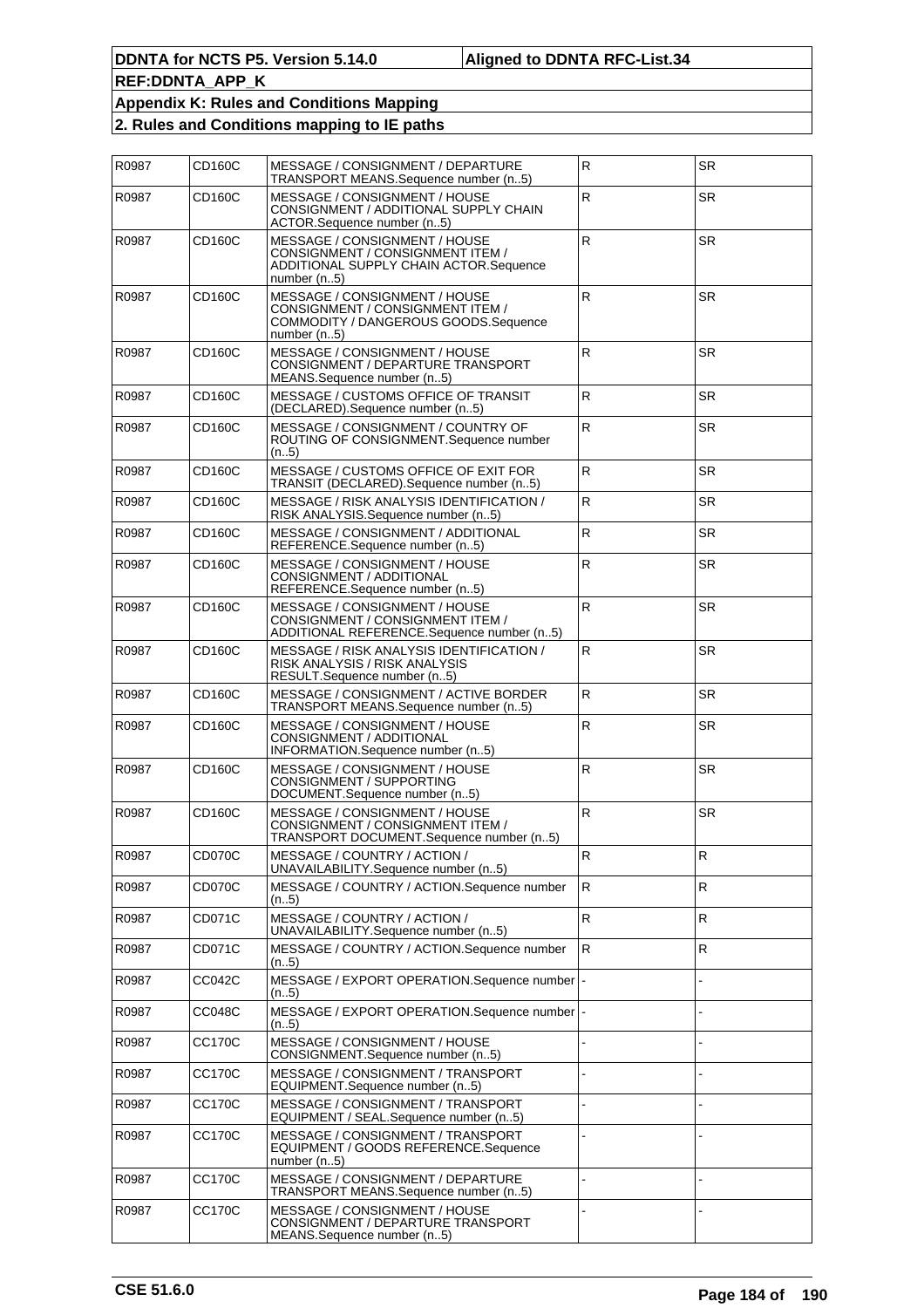| R0987          | <b>CC170C</b>    | MESSAGE / CONSIGNMENT / ACTIVE BORDER                                                                                       |              |                        |
|----------------|------------------|-----------------------------------------------------------------------------------------------------------------------------|--------------|------------------------|
| R0987          | CD150C           | TRANSPORT MEANS.Sequence number (n5)<br>MESSAGE / GUARANTEE REFERENCE.Sequence                                              | R            | <b>SR</b>              |
| R0987          | CD151C           | number (n5)<br>MESSAGE / GUARANTEE REFERENCE.Sequence                                                                       | R            | <b>SR</b>              |
| R0987          | CD203C           | number (n5)<br>MESSAGE / CONSIGNMENT / HOUSE                                                                                | $\mathsf{R}$ | <b>SR</b>              |
| R0987          | CD203C           | CONSIGNMENT.Sequence number (n5)<br>MESSAGE / GUARANTEE / GUARANTEE                                                         | $\mathsf{R}$ | <b>SR</b>              |
|                |                  | REFERENCE.Sequence number (n5)                                                                                              |              |                        |
| R0987<br>R0987 | CD203C<br>CD203C | MESSAGE / GUARANTEE.Sequence number (n5)<br>MESSAGE / COUNTRY INVOLVED.Sequence number R                                    | $\mathsf{R}$ | <b>SR</b><br><b>SR</b> |
|                |                  | (n5)                                                                                                                        |              |                        |
| R0987          | CD203C           | MESSAGE / CONSIGNMENT / HOUSE<br>CONSIGNMENT / CONSIGNMENT ITEM.Sequence<br>number (n5)                                     | $\mathsf{R}$ | <b>SR</b>              |
| R0987          | CD205C           | <b>MESSAGE / GUARANTEE / GUARANTEE</b><br>REFERENCE.Sequence number (n5)                                                    | R            | <b>SR</b>              |
| R0987          | CD205C           | MESSAGE / GUARANTEE.Sequence number (n5)                                                                                    | $\mathsf R$  | <b>SR</b>              |
| R0987          | CD205C           | MESSAGE / GUARANTEE / GUARANTEE<br>REFERENCE / INVALID GUARANTEE<br>REASON.Sequence number (n5)                             | $\mathsf{R}$ | <b>SR</b>              |
| R0987          | CD205C           | MESSAGE / GUARANTEE / GUARANTEE<br>REFERENCE / VALIDITY LIMITATION.Sequence<br>number (n5)                                  | $\mathsf{R}$ | <b>SR</b>              |
| R0987          | CD204C           | MESSAGE / GUARANTEE / GUARANTEE<br>REFERENCE.Sequence number (n5)                                                           | $\mathsf{R}$ | <b>SR</b>              |
| R0987          | CD204C           | MESSAGE / GUARANTEE.Sequence number (n5)                                                                                    | $\mathsf R$  | <b>SR</b>              |
| R0987          | CD209C           | MESSAGE / GUARANTEE / GUARANTEE<br>REFERENCE.Sequence number (n5)                                                           | $\mathsf{R}$ | <b>SR</b>              |
| R0987          | CD209C           | MESSAGE / GUARANTEE.Sequence number (n5)                                                                                    | $\mathsf{R}$ | <b>SR</b>              |
| R0987          | CC224C           | MESSAGE / GUARANTEE REFERENCE.Sequence                                                                                      |              |                        |
| R0987          | CC225C           | number (n5)<br>MESSAGE / GUARANTEE REFERENCE.Sequence<br>number $(n5)$                                                      |              |                        |
| R0987          | CC228C           | MESSAGE / GUARANTEE REFERENCE.Sequence<br>number (n5)                                                                       |              |                        |
| R0987          | CC034C           | MESSAGE / GUARANTEE REFERENCE.Sequence<br>number (n5)                                                                       |              |                        |
| R0987          | CC037C           | MESSAGE / GUARANTEE REFERENCE.Sequence<br>number (n5)                                                                       |              |                        |
| R0987          | CC037C           | MESSAGE / GUARANTEE REFERENCE /<br>USAGE.Sequence number (n5)                                                               |              |                        |
| R0987          | CC037C           | MESSAGE / GUARANTEE REFERENCE /<br>COMPREHENSIVE GUARANTEE / VALIDITY<br>LIMITATION.Sequence number (n5)                    |              |                        |
| R0987          | CD411D           | MESSAGE / SENDING COUNTRY / SYSTEM<br>APPLICABILITY.Sequence number (n5)                                                    | R            | R                      |
| R0987          | CD411D           | MESSAGE / SENDING COUNTRY / SYSTEM<br>APPLICABILITY / STATISTICAL<br>CHARACTERISTICS.Sequence number (n5)                   | ${\sf R}$    | R                      |
| R0987          | CD411D           | MESSAGE / SENDING COUNTRY / SYSTEM<br>APPLICABILITY / STATISTICAL CHARACTERISTICS<br>/ SERIES ELEMENTS.Sequence number (n5) | R            | R.                     |
| R0987          | CC190C           | MESSAGE / TRANSIT OPERATION / EXPORT<br>OPERATION.Sequence number (n5)                                                      |              |                        |
| R0987          | CC022C           | MESSAGE / FUNCTIONAL ERROR.Sequence number  -<br>(n5)                                                                       |              |                        |
| R0987          | CC191C           | MESSAGE / AES RESULTS / EXPORT<br>OPERATION.Sequence number (n5)                                                            |              |                        |
| R0988          | CC015C           | MESSAGE / CONSIGNMENT / HOUSE<br>CONSIGNMENT / CONSIGNMENT ITEM.Goods item<br>number (n5)                                   |              |                        |
| R0988          | CD001C           | MESSAGE / CONSIGNMENT / HOUSE<br>CONSIGNMENT / CONSIGNMENT ITEM.Goods item<br>number (n5)                                   | $\mathsf{R}$ | SR                     |
| R0988          | CD003C           | MESSAGE / CONSIGNMENT / HOUSE<br>CONSIGNMENT / CONSIGNMENT ITEM.Goods item<br>number (n5)                                   | $\mathsf{R}$ | <b>SR</b>              |
| R0988          | CD012C           | MESSAGE / CONSIGNMENT / HOUSE<br>CONSIGNMENT / CONSIGNMENT ITEM.Goods item<br>number (n5)                                   | R            | <b>SR</b>              |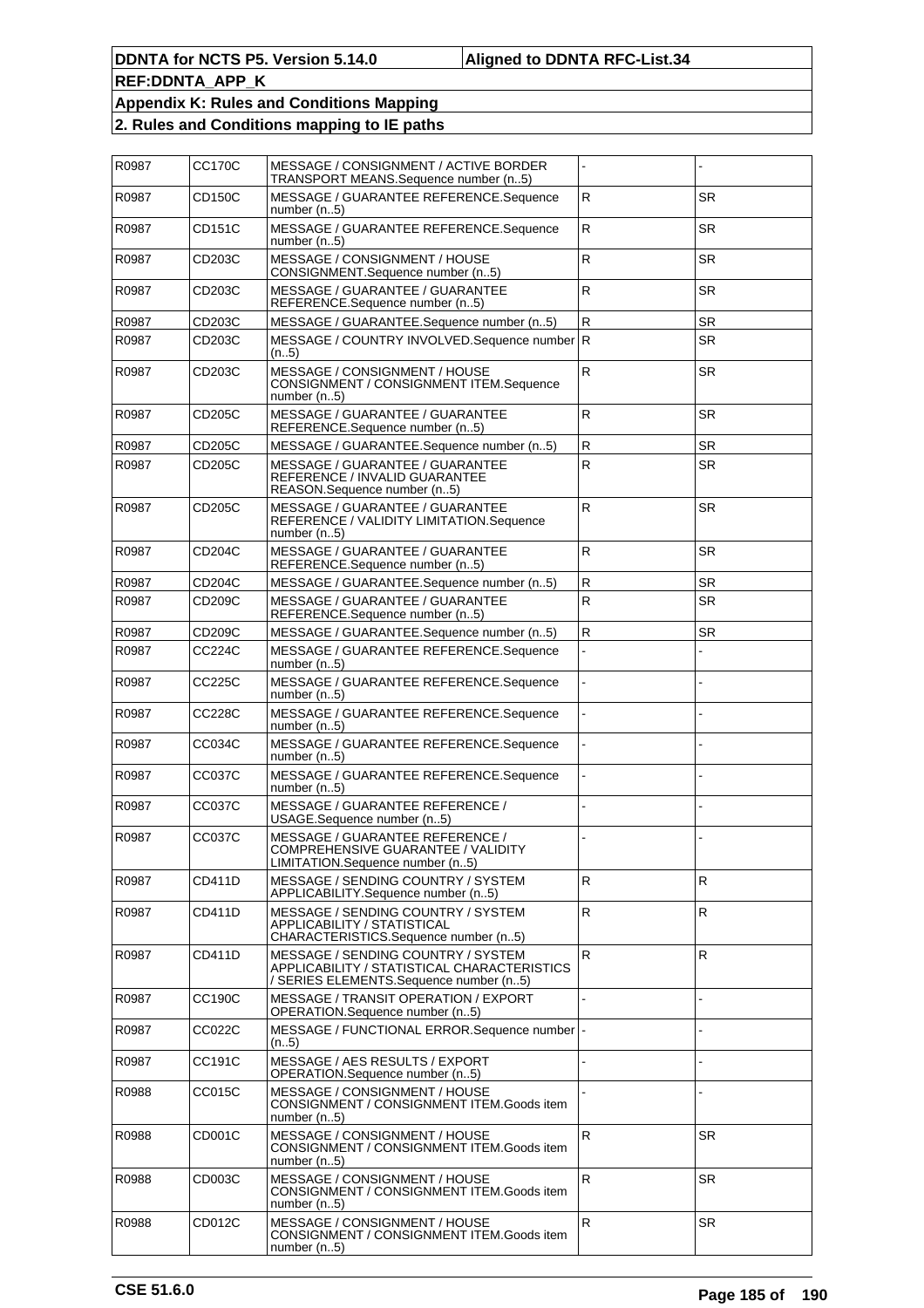| R0988 | CD050C        | MESSAGE / CONSIGNMENT / HOUSE<br>CONSIGNMENT / CONSIGNMENT ITEM.Goods item<br>number $(n5)$      | R              | SR        |
|-------|---------------|--------------------------------------------------------------------------------------------------|----------------|-----------|
| R0988 | CD038C        | MESSAGE / CONSIGNMENT / HOUSE<br>CONSIGNMENT / CONSIGNMENT ITEM.Goods item<br>number $(n5)$      | $\mathsf R$    | <b>SR</b> |
| R0988 | CC029C        | MESSAGE / CONSIGNMENT / HOUSE<br>CONSIGNMENT / CONSIGNMENT ITEM.Goods item<br>number $(n5)$      |                |           |
| R0988 | CC013C        | MESSAGE / CONSIGNMENT / HOUSE<br>CONSIGNMENT / CONSIGNMENT ITEM.Goods item<br>number $(n5)$      |                |           |
| R0988 | CC043C        | MESSAGE / CONSIGNMENT / HOUSE<br>CONSIGNMENT / CONSIGNMENT ITEM.Goods item<br>number $(n5)$      |                |           |
| R0988 | CD115C        | MESSAGE / CONSIGNMENT / HOUSE<br>CONSIGNMENT / CONSIGNMENT ITEM.Goods item<br>number $(n5)$      | R              | <b>SR</b> |
| R0988 | CD165C        | MESSAGE / CONSIGNMENT / HOUSE<br>CONSIGNMENT / CONSIGNMENT ITEM.Goods item<br>number (n5)        | $\mathsf{R}$   | <b>SR</b> |
| R0988 | CD160C        | MESSAGE / CONSIGNMENT / HOUSE<br>CONSIGNMENT / CONSIGNMENT ITEM.Goods item<br>number $(n5)$      | $\mathsf R$    | <b>SR</b> |
| R0990 | CC015C        | <b>MESSAGE / TRANSIT OPERATION. TIR Carnet</b><br>number (an12)                                  |                |           |
| R0990 | CD001C        | MESSAGE / TRANSIT OPERATION. TIR Carnet<br>number (an12)                                         | ${\sf R}$      | <b>SR</b> |
| R0990 | CD003C        | <b>MESSAGE / TRANSIT OPERATION. TIR Carnet</b><br>number (an12)                                  | $\mathsf{R}$   | <b>SR</b> |
| R0990 | CD012C        | <b>MESSAGE / TRANSIT OPERATION. TIR Carnet</b><br>number (an12)                                  | $\mathsf{R}$   | SR        |
| R0990 | CD038C        | MESSAGE / TRANSIT OPERATION. TIR Carnet<br>number (an12)                                         | ${\sf R}$      | <b>SR</b> |
| R0990 | CC029C        | <b>MESSAGE / TRANSIT OPERATION. TIR Carnet</b><br>number (an12)                                  |                |           |
| R0990 | CC013C        | <b>MESSAGE / TRANSIT OPERATION. TIR Carnet</b><br>number (an12)                                  |                |           |
| R0990 | CC190C        | MESSAGE / TRANSIT OPERATION. TIR Carnet<br>number (an12)                                         |                |           |
| R0994 | <b>CC015C</b> | MESSAGE / CONSIGNMENT.Gross mass (n16.6)                                                         |                |           |
| R0994 | CD001C        | MESSAGE / CONSIGNMENT.Gross mass (n16.6)                                                         | R              | SR.       |
| R0994 | CD003C        | MESSAGE / CONSIGNMENT.Gross mass (n.,16.6)                                                       | ${\sf R}$      | <b>SR</b> |
| R0994 | CD012C        | MESSAGE / CONSIGNMENT.Gross mass (n16.6)                                                         | ${\sf R}$      | <b>SR</b> |
| R0994 | <b>CD050C</b> | MESSAGE / CONSIGNMENT.Gross mass (n16,6)                                                         | ${\sf R}$      | <b>SR</b> |
| R0994 | CD038C        | MESSAGE / CONSIGNMENT.Gross mass (n16,6)                                                         | R              | SR        |
| R0994 | CC029C        | MESSAGE / CONSIGNMENT.Gross mass (n16,6)                                                         |                |           |
| R0994 | CC013C        | MESSAGE / CONSIGNMENT.Gross mass (n16,6)                                                         | $\blacksquare$ |           |
| R0994 | CC043C        | MESSAGE / CONSIGNMENT.Gross mass (n16,6)                                                         |                |           |
| R0994 | CD115C        | MESSAGE / CONSIGNMENT.Gross mass (n16,6)                                                         | R              | SR        |
| R0994 | <b>CD165C</b> | MESSAGE / CONSIGNMENT.Gross mass (n16,6)                                                         | R              | SR        |
| R0994 | <b>CD160C</b> | MESSAGE / CONSIGNMENT.Gross mass (n16,6)                                                         | $\mathsf R$    | SR        |
| R0995 | CC190C        | MESSAGE / CONSIGNMENT / LOCATION OF<br>GOODS / ECONOMIC OPERATOR.Identification<br>number (an17) |                |           |
| R3060 | CC015C        | MESSAGE / CONSIGNMENT / ADDITIONAL<br>INFORMATION.Code (an5)                                     |                |           |
| R3060 | CD001C        | MESSAGE / CONSIGNMENT / ADDITIONAL<br>INFORMATION.Code (an5)                                     | $\mathsf{R}$   | SR.       |
| R3060 | CD003C        | MESSAGE / CONSIGNMENT / ADDITIONAL<br>INFORMATION.Code (an5)                                     | $\mathsf R$    | <b>SR</b> |
| R3060 | CD012C        | MESSAGE / CONSIGNMENT / ADDITIONAL<br>INFORMATION.Code (an5)                                     | $\mathsf{R}$   | SR        |
| R3060 | CC017C        | MESSAGE / CONSIGNMENT / ADDITIONAL<br>INFORMATION.Code (an5)                                     |                |           |
| R3060 | <b>CD050C</b> | MESSAGE / CONSIGNMENT / ADDITIONAL<br>INFORMATION.Code (an5)                                     | R              | <b>SR</b> |
| R3060 | CD038C        | MESSAGE / CONSIGNMENT / ADDITIONAL<br>INFORMATION.Code (an5)                                     | R              | SR        |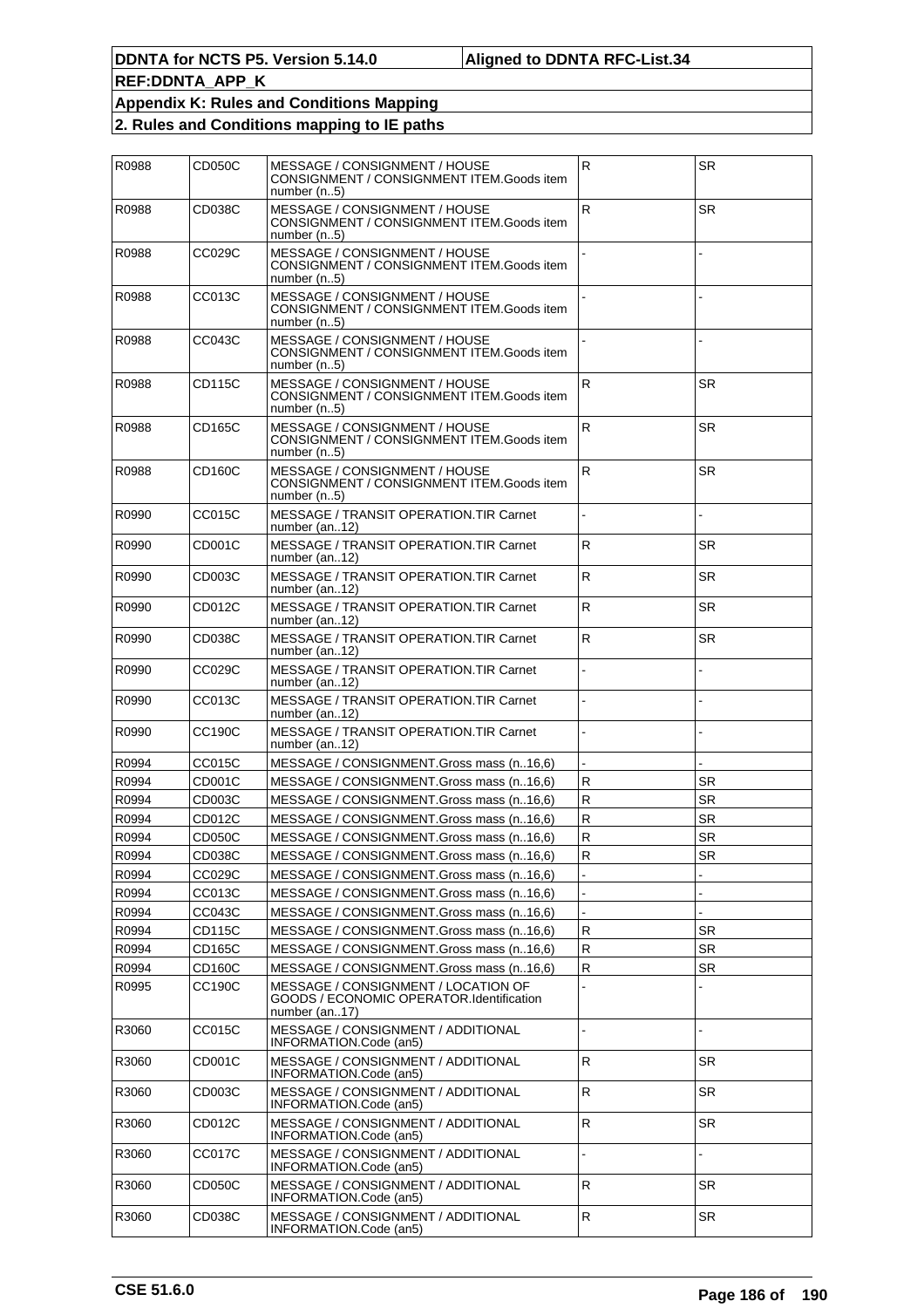| R3060 | CC029C | MESSAGE / CONSIGNMENT / ADDITIONAL<br>INFORMATION.Code (an5)                                           |              |           |
|-------|--------|--------------------------------------------------------------------------------------------------------|--------------|-----------|
| R3060 | CC013C | MESSAGE / CONSIGNMENT / ADDITIONAL<br>INFORMATION.Code (an5)                                           |              |           |
| R3060 | CC043C | MESSAGE / CONSIGNMENT / ADDITIONAL<br>INFORMATION.Code (an5)                                           |              |           |
| R3060 | CD115C | MESSAGE / CONSIGNMENT / ADDITIONAL<br>INFORMATION.Code (an5)                                           | $\mathsf R$  | <b>SR</b> |
| R3060 | CD165C | MESSAGE / CONSIGNMENT / ADDITIONAL<br>INFORMATION.Code (an5)                                           | ${\sf R}$    | <b>SR</b> |
| R3060 | CD160C | MESSAGE / CONSIGNMENT / ADDITIONAL<br>INFORMATION.Code (an5)                                           | ${\sf R}$    | <b>SR</b> |
| R3061 | CC015C | MESSAGE / CONSIGNMENT / HOUSE<br>CONSIGNMENT / CONSIGNMENT ITEM /<br>ADDITIONAL INFORMATION.Code (an5) |              |           |
| R3061 | CD001C | MESSAGE / CONSIGNMENT / HOUSE<br>CONSIGNMENT / CONSIGNMENT ITEM /<br>ADDITIONAL INFORMATION.Code (an5) | ${\sf R}$    | <b>SR</b> |
| R3061 | CD003C | MESSAGE / CONSIGNMENT / HOUSE<br>CONSIGNMENT / CONSIGNMENT ITEM /<br>ADDITIONAL INFORMATION.Code (an5) | ${\sf R}$    | <b>SR</b> |
| R3061 | CD012C | MESSAGE / CONSIGNMENT / HOUSE<br>CONSIGNMENT / CONSIGNMENT ITEM /<br>ADDITIONAL INFORMATION.Code (an5) | ${\sf R}$    | <b>SR</b> |
| R3061 | CC017C | MESSAGE / CONSIGNMENT / HOUSE<br>CONSIGNMENT / CONSIGNMENT ITEM /<br>ADDITIONAL INFORMATION.Code (an5) |              |           |
| R3061 | CD050C | MESSAGE / CONSIGNMENT / HOUSE<br>CONSIGNMENT / CONSIGNMENT ITEM /<br>ADDITIONAL INFORMATION.Code (an5) | ${\sf R}$    | <b>SR</b> |
| R3061 | CD038C | MESSAGE / CONSIGNMENT / HOUSE<br>CONSIGNMENT / CONSIGNMENT ITEM /<br>ADDITIONAL INFORMATION.Code (an5) | ${\sf R}$    | <b>SR</b> |
| R3061 | CC029C | MESSAGE / CONSIGNMENT / HOUSE<br>CONSIGNMENT / CONSIGNMENT ITEM /<br>ADDITIONAL INFORMATION.Code (an5) |              |           |
| R3061 | CC013C | MESSAGE / CONSIGNMENT / HOUSE<br>CONSIGNMENT / CONSIGNMENT ITEM /<br>ADDITIONAL INFORMATION.Code (an5) |              |           |
| R3061 | CC043C | MESSAGE / CONSIGNMENT / HOUSE<br>CONSIGNMENT / CONSIGNMENT ITEM /<br>ADDITIONAL INFORMATION.Code (an5) |              |           |
| R3061 | CD115C | MESSAGE / CONSIGNMENT / HOUSE<br>CONSIGNMENT / CONSIGNMENT ITEM /<br>ADDITIONAL INFORMATION.Code (an5) | $\mathsf{R}$ | SR.       |
| R3061 | CD165C | MESSAGE / CONSIGNMENT / HOUSE<br>CONSIGNMENT / CONSIGNMENT ITEM /<br>ADDITIONAL INFORMATION.Code (an5) | ${\sf R}$    | <b>SR</b> |
| R3061 | CD160C | MESSAGE / CONSIGNMENT / HOUSE<br>CONSIGNMENT / CONSIGNMENT ITEM /<br>ADDITIONAL INFORMATION.Code (an5) | $\mathsf{R}$ | SR        |
| R3062 | CC015C | MESSAGE / CONSIGNMENT / HOUSE<br>CONSIGNMENT / ADDITIONAL INFORMATION.Code<br>(an5)                    |              |           |
| R3062 | CD001C | MESSAGE / CONSIGNMENT / HOUSE<br>CONSIGNMENT / ADDITIONAL INFORMATION.Code<br>(an5)                    | $\mathsf R$  | <b>SR</b> |
| R3062 | CD003C | MESSAGE / CONSIGNMENT / HOUSE<br>CONSIGNMENT / ADDITIONAL INFORMATION.Code<br>(an5)                    | $\mathsf R$  | <b>SR</b> |
| R3062 | CD012C | MESSAGE / CONSIGNMENT / HOUSE<br>CONSIGNMENT / ADDITIONAL INFORMATION.Code<br>(an5)                    | R.           | SR.       |
| R3062 | CC017C | MESSAGE / CONSIGNMENT / HOUSE<br>CONSIGNMENT / ADDITIONAL INFORMATION.Code<br>(an5)                    |              |           |
| R3062 | CD050C | MESSAGE / CONSIGNMENT / HOUSE<br>CONSIGNMENT / ADDITIONAL INFORMATION.Code<br>(an5)                    | R            | <b>SR</b> |
| R3062 | CD038C | MESSAGE / CONSIGNMENT / HOUSE<br>CONSIGNMENT / ADDITIONAL INFORMATION.Code<br>(an5)                    | R.           | SR.       |
| R3062 | CC029C | MESSAGE / CONSIGNMENT / HOUSE<br>CONSIGNMENT / ADDITIONAL INFORMATION.Code<br>(an5)                    |              |           |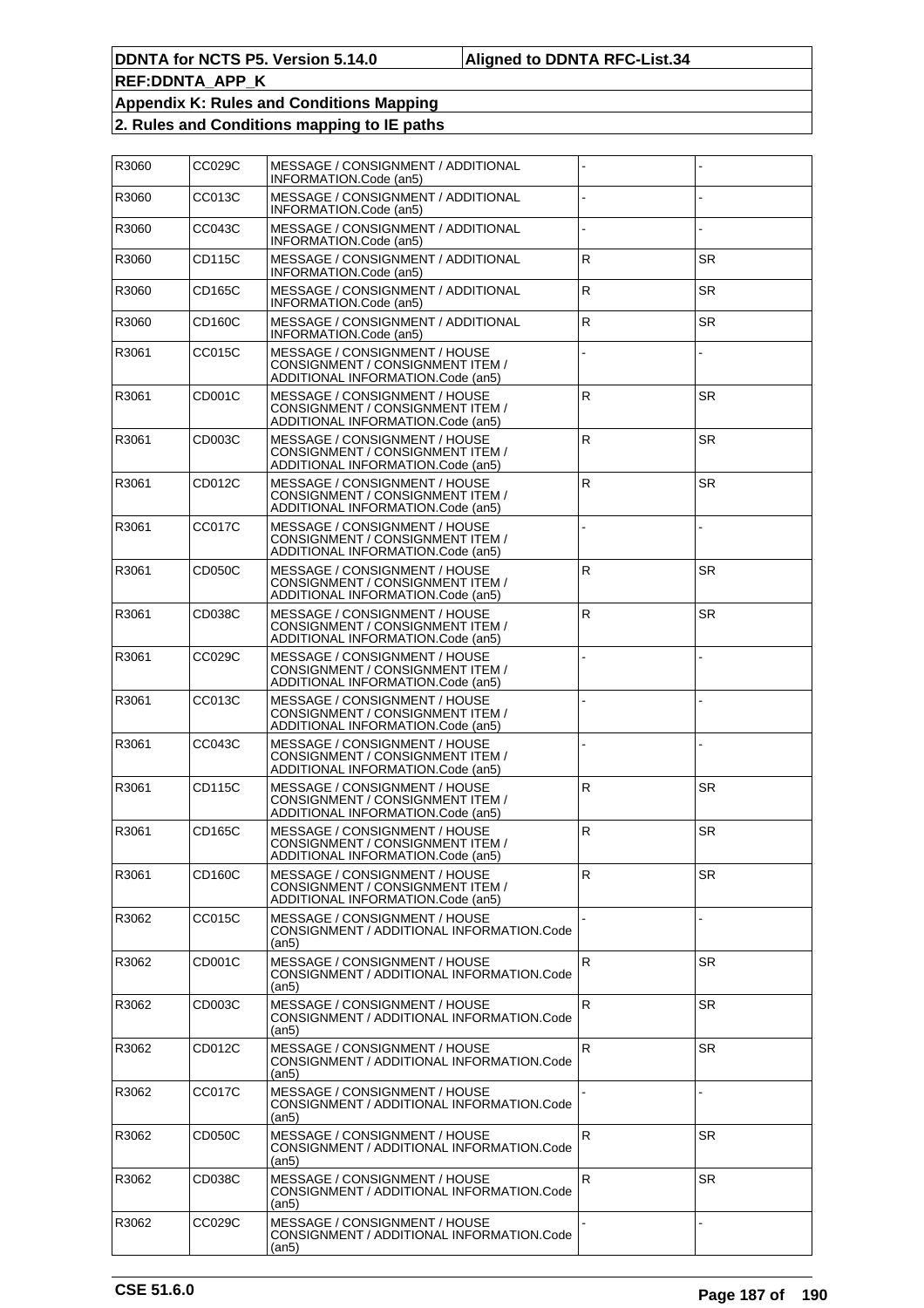| R3062             | CC013C        | MESSAGE / CONSIGNMENT / HOUSE<br>CONSIGNMENT / ADDITIONAL INFORMATION.Code<br>(an5) |             |           |
|-------------------|---------------|-------------------------------------------------------------------------------------|-------------|-----------|
| R3062             | CC043C        | MESSAGE / CONSIGNMENT / HOUSE<br>CONSIGNMENT / ADDITIONAL INFORMATION.Code<br>(an5) |             |           |
| R3062             | CD115C        | MESSAGE / CONSIGNMENT / HOUSE<br>CONSIGNMENT / ADDITIONAL INFORMATION.Code<br>(an5) | ${\sf R}$   | <b>SR</b> |
| R3062             | CD165C        | MESSAGE / CONSIGNMENT / HOUSE<br>CONSIGNMENT / ADDITIONAL INFORMATION.Code<br>(an5) | $\mathsf R$ | <b>SR</b> |
| R3062             | CD160C        | MESSAGE / CONSIGNMENT / HOUSE<br>CONSIGNMENT / ADDITIONAL INFORMATION.Code<br>(an5) | R           | <b>SR</b> |
| S <sub>1002</sub> | CD003C        | MESSAGE / CUSTOMS OFFICE OF EXIT FOR<br>TRANSIT (DECLARED)                          |             |           |
| S1002             | CD038C        | MESSAGE / CUSTOMS OFFICE OF EXIT FOR<br>TRANSIT (DECLARED)                          |             |           |
| S1002             | CD115C        | MESSAGE / CUSTOMS OFFICE OF EXIT FOR<br><b>TRANSIT (DECLARED)</b>                   |             |           |
| S1003             | CD003C        | MESSAGE / RISK ANALYSIS IDENTIFICATION                                              |             |           |
| S1003             | CD038C        | <b>MESSAGE / RISK ANALYSIS IDENTIFICATION</b>                                       |             |           |
| S1003             | <b>CD115C</b> | MESSAGE / RISK ANALYSIS IDENTIFICATION                                              |             |           |
| S1003             | CD165C        | <b>MESSAGE / RISK ANALYSIS IDENTIFICATION</b>                                       |             |           |
| S1004             | CD003C        | MESSAGE / TRANSIT OPERATION.TIR Carnet<br>number (an12)                             |             |           |
| S1004             | CD038C        | MESSAGE / TRANSIT OPERATION. TIR Carnet<br>number (an12)                            |             |           |
| S1007             | CD003C        | MESSAGE / TRANSIT OPERATION.Specific<br>circumstance indicator (an3)                |             |           |
| S <sub>1007</sub> | CD038C        | MESSAGE / TRANSIT OPERATION.Specific<br>circumstance indicator (an3)                |             |           |
| S1007             | CD115C        | MESSAGE / TRANSIT OPERATION.Specific<br>circumstance indicator (an3)                |             |           |
| S <sub>1008</sub> | CD165C        | MESSAGE / CUSTOMS OFFICE OF EXIT FOR<br><b>TRANSIT (DECLARED)</b>                   |             |           |
| S1010             | CD001C        | MESSAGE / CONSIGNMENT / TRANSPORT<br>CHARGES                                        |             |           |
| S1010             | CD003C        | MESSAGE / CONSIGNMENT / TRANSPORT<br>CHARGES                                        |             |           |
| S1010             | CD050C        | MESSAGE / CONSIGNMENT / TRANSPORT<br>CHARGES                                        |             |           |
| S1010             | CD038C        | MESSAGE / CONSIGNMENT / TRANSPORT<br>CHARGES                                        |             |           |
| S1010             | CD115C        | MESSAGE / CONSIGNMENT / TRANSPORT<br>CHARGES                                        |             |           |
| S <sub>1011</sub> | CD001C        | MESSAGE / CONSIGNMENT / PLACE OF<br>UNLOADING                                       |             |           |
| S <sub>1011</sub> | CD003C        | MESSAGE / CONSIGNMENT / PLACE OF<br>UNLOADING                                       |             |           |
| S <sub>1011</sub> | CD050C        | MESSAGE / CONSIGNMENT / PLACE OF<br>UNLOADING                                       |             |           |
| S <sub>1011</sub> | CD038C        | MESSAGE / CONSIGNMENT / PLACE OF<br>UNLOADING                                       |             |           |
| S <sub>1011</sub> | CD115C        | MESSAGE / CONSIGNMENT / PLACE OF<br>UNLOADING                                       |             |           |
| S1012             | CD001C        | MESSAGE / CONSIGNMENT / HOUSE<br>CONSIGNMENT / TRANSPORT CHARGES                    |             |           |
| S <sub>1012</sub> | CD003C        | MESSAGE / CONSIGNMENT / HOUSE<br>CONSIGNMENT / TRANSPORT CHARGES                    |             |           |
| S1012             | CD050C        | MESSAGE / CONSIGNMENT / HOUSE<br>CONSIGNMENT / TRANSPORT CHARGES                    |             |           |
| S1012             | CD038C        | MESSAGE / CONSIGNMENT / HOUSE<br>CONSIGNMENT / TRANSPORT CHARGES                    |             |           |
| S <sub>1012</sub> | CD115C        | MESSAGE / CONSIGNMENT / HOUSE<br>CONSIGNMENT / TRANSPORT CHARGES                    |             |           |
| S1018             | CC141C        | MESSAGE / CUSTOMS OFFICE OF DESTINATION<br>(ACTUAL)                                 |             |           |
| S1022             | CD003C        | MESSAGE / CUSTOMS OFFICE OF TRANSIT<br>(DECLARED)                                   |             |           |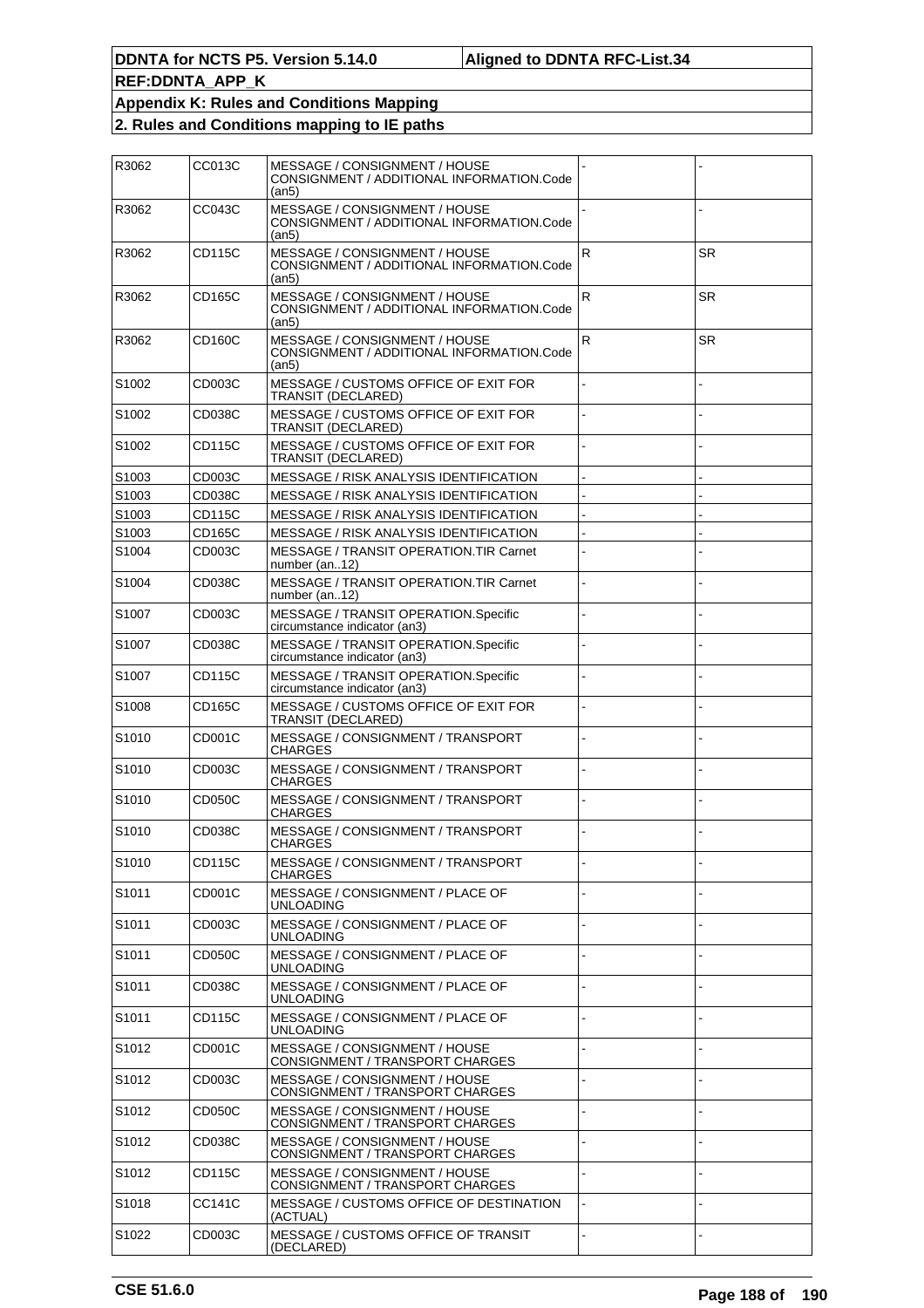| S1022 | CD038C        | MESSAGE / CUSTOMS OFFICE OF TRANSIT<br>(DECLARED) |              |              |
|-------|---------------|---------------------------------------------------|--------------|--------------|
| S1022 | CD115C        | MESSAGE / CUSTOMS OFFICE OF TRANSIT<br>(DECLARED) |              |              |
| T0001 | CC917C        | MESSAGE / HEADER.MRN (an35)                       |              |              |
| T0001 | CC917C        | MESSAGE / HEADER.LRN (an35)                       |              |              |
| T1120 | CD906C        | MESSAGE.Message identification (an35)             | R            | N            |
| T1120 | CD906C        | MESSAGE.Correlation identifier (an35)             | R            | N            |
| T1120 | CD006C        | MESSAGE.Message identification (an35)             | R            | R            |
| T1120 | CD006C        | MESSAGE.Correlation identifier (an35)             | R            | R            |
| T1120 | CD018C        | MESSAGE.Message identification (an35)             | R            | R            |
| T1120 | CD018C        | MESSAGE.Correlation identifier (an35)             | R            | R            |
| T1120 | CD917C        | MESSAGE.Message identification (an35)             | R            | N            |
| T1120 | CD917C        | MESSAGE.Correlation identifier (an35)             | R            | N            |
| T1120 | CD001C        | MESSAGE.Message identification (an35)             | R            | R            |
| T1120 | CD001C        | MESSAGE.Correlation identifier (an35)             | R            | R            |
| T1120 | CD002C        | MESSAGE.Message identification (an35)             | R            | R            |
| T1120 | CD002C        | MESSAGE.Correlation identifier (an35)             | R            | R            |
| T1120 | CD114C        | MESSAGE.Message identification (an35)             | R            | R            |
| T1120 | CD114C        | MESSAGE.Correlation identifier (an35)             | R            | R            |
| T1120 | CD027C        | MESSAGE.Message identification (an35)             | R            | R            |
| T1120 | CD027C        | MESSAGE.Correlation identifier (an35)             | R            | R            |
| T1120 | CD059C        | MESSAGE.Message identification (an35)             | R            | R            |
|       |               |                                                   |              |              |
| T1120 | CD059C        | MESSAGE.Correlation identifier (an35)             | R            | R            |
| T1120 | CD145C        | MESSAGE.Message identification (an35)             | R            | R            |
| T1120 | <b>CD145C</b> | MESSAGE.Correlation identifier (an35)             | R            | R            |
| T1120 | CD142C        | MESSAGE.Message identification (an35)             | R            | R            |
| T1120 | CD142C        | MESSAGE.Correlation identifier (an35)             | $\mathsf{R}$ | R            |
| T1120 | CD144C        | MESSAGE.Message identification (an35)             | R            | R            |
| T1120 | CD144C        | MESSAGE.Correlation identifier (an35)             | R            | R            |
| T1120 | <b>CD143C</b> | MESSAGE.Message identification (an35)             | $\mathsf{R}$ | R            |
| T1120 | <b>CD143C</b> | MESSAGE.Correlation identifier (an35)             | R            | R            |
| T1120 | CD010C        | MESSAGE.Message identification (an35)             | R            | R            |
| T1120 | CD010C        | MESSAGE.Correlation identifier (an35)             | $\mathsf{R}$ | R            |
| T1120 | CD024C        | MESSAGE.Message identification (an35)             | R            | R            |
| T1120 | CD024C        | MESSAGE.Correlation identifier (an35)             | R            | R            |
| T1120 | CD063C        | MESSAGE.Message identification (an35)             | $\mathsf{R}$ | R            |
| T1120 | CD063C        | MESSAGE.Correlation identifier (an35)             | $\mathsf R$  | $\mathsf{R}$ |
| T1120 | <b>CD118C</b> | MESSAGE.Message identification (an35)             | $\mathsf{R}$ | $\mathsf R$  |
| T1120 | <b>CD118C</b> | MESSAGE.Correlation identifier (an35)             | $\mathsf R$  | ${\sf R}$    |
| T1120 | CD168C        | MESSAGE.Message identification (an35)             | R            | ${\sf R}$    |
| T1120 | CD168C        | MESSAGE.Correlation identifier (an35)             | $\mathsf R$  | ${\sf R}$    |
| T1120 | CD003C        | MESSAGE.Message identification (an35)             | $\mathsf R$  | ${\sf R}$    |
| T1120 | CD003C        | MESSAGE.Correlation identifier (an35)             | R            | ${\sf R}$    |
| T1120 | CD012C        | MESSAGE.Message identification (an35)             | $\mathsf R$  | ${\sf R}$    |
| T1120 | CD012C        | MESSAGE.Correlation identifier (an35)             | $\mathsf{R}$ | ${\sf R}$    |
| T1120 | CD050C        | MESSAGE.Message identification (an35)             | $\mathsf R$  | ${\sf R}$    |
| T1120 | CD050C        | MESSAGE.Correlation identifier (an35)             | $\mathsf R$  | ${\sf R}$    |
| T1120 | CD038C        | MESSAGE.Message identification (an35)             | $\mathsf R$  | ${\sf R}$    |
| T1120 | CD038C        | MESSAGE.Correlation identifier (an35)             | $\mathsf R$  | ${\sf R}$    |
| T1120 | CD180C        | MESSAGE.Message identification (an35)             | $\mathsf R$  | ${\sf R}$    |
| T1120 | CD180C        | MESSAGE.Correlation identifier (an35)             | $\mathsf R$  | ${\sf R}$    |
| T1120 | CD181C        | MESSAGE.Message identification (an35)             | $\mathsf R$  | ${\sf R}$    |
| T1120 | CD181C        | MESSAGE.Correlation identifier (an35)             | $\mathsf R$  | ${\sf R}$    |
| T1120 | CD164C        | MESSAGE.Message identification (an35)             | $\mathsf R$  | ${\sf R}$    |
| T1120 | CD164C        | MESSAGE.Correlation identifier (an35)             | $\mathsf R$  | ${\sf R}$    |
| T1120 | CD115C        | MESSAGE.Message identification (an35)             | $\mathsf R$  | ${\sf R}$    |
| T1120 | CD115C        | MESSAGE.Correlation identifier (an35)             | $\mathsf R$  | ${\sf R}$    |
| T1120 | CD165C        | MESSAGE.Message identification (an35)             | $\mathsf R$  | ${\sf R}$    |
| T1120 | CD165C        | MESSAGE.Correlation identifier (an35)             | $\mathsf R$  | ${\sf R}$    |
|       |               |                                                   |              |              |